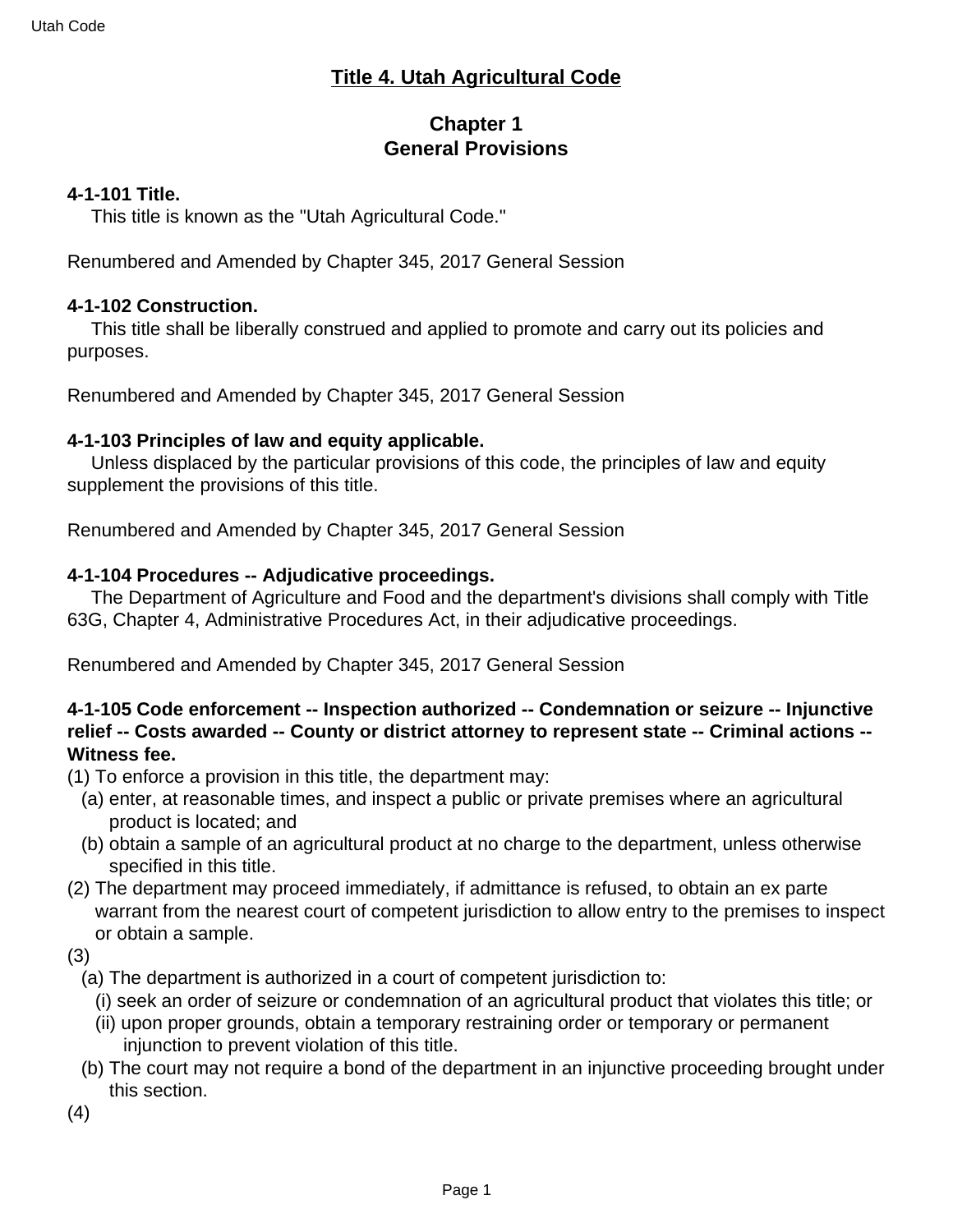- (a) If the court orders condemnation, the department shall dispose of the agricultural product as the court directs.
- (b) The court may not order condemnation without giving the claimant of the agricultural product an opportunity to apply to the court for permission to:
	- (i) bring the agricultural product into conformance; or
	- (ii) remove the agricultural product from the state.
- (5) If the department prevails in an action authorized by Subsection (3)(a), the court shall award court costs, fees, storage, and other costs to the department.

(6)

- (a) Unless otherwise specifically provided by this title, the county attorney of the county in which the product is located or the act is committed shall represent the department in an action commenced under authority of this section.
- (b) The attorney general shall represent the department in an action to enforce: (i)Chapter 3, Utah Dairy Act; or
	- (ii)Chapter 5, Utah Wholesome Food Act.
- (7)
	- (a) In a criminal action brought by the department for violation of this title, the county attorney or district attorney in the county in which the alleged criminal activity occurs shall represent the state.
	- (b) Before the department pursues a criminal action, the department shall first give to the person the department intends to have charged:
		- (i) written notice of the department's intent to file criminal charges; and
		- (ii) an opportunity to present, personally or through counsel, the person's views with respect to the contemplated action.
- (8) A witness subpoenaed by the department for whatever purpose is entitled to:
	- (a) a witness fee for each day of required attendance at a proceeding initiated by the department; and
	- (b) mileage in accordance with the fees and mileage allowed a witness appearing in a district court of this state.

Renumbered and Amended by Chapter 345, 2017 General Session

## **4-1-106 Suspension or revocation of license or registration -- Judicial review -- Attorney general to represent department.**

- (1) If the department has reason to believe that a licensee or registrant is or has engaged in conduct that violates this title, the department shall issue and serve a notice of agency action.
- (2) The commissioner, or the hearing officer designated by the commissioner, may suspend or revoke a person's license or registration if the commissioner or hearing officer finds by a preponderance of the evidence that the person is engaging, or has engaged, in conduct that violates this title.
- (3)
	- (a) Any person whose registration or license is suspended or revoked under this section may obtain judicial review.
	- (b) Venue for judicial review of informal adjudicative proceedings is in the district court in the county where the alleged acts giving rise to the suspension or revocation occurred.
- (4) The attorney general shall represent the department in any original action or appeal commenced under this section.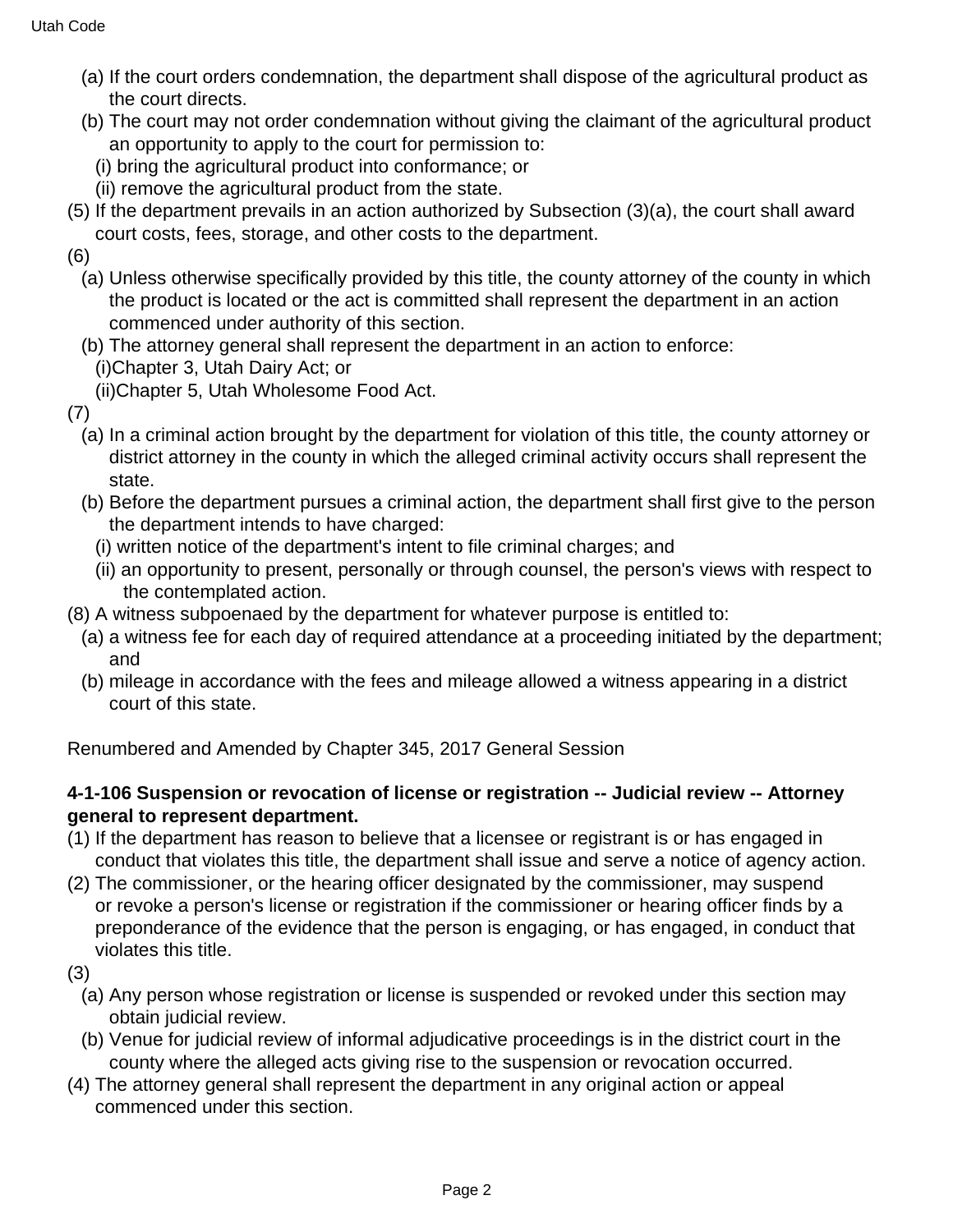Renumbered and Amended by Chapter 345, 2017 General Session

### **4-1-107 Fees and late charges.**

- (1) If an annual registration, license, or other fee is imposed under any chapter of this title, it shall be determined by the department pursuant to Subsection 4-2-103(2).
- (2) If the renewal of the registration or license is conditioned upon the payment of a renewal fee on or before a specified date, the department shall charge and collect the renewal fee and a late fee on any license or registration that is renewed after the date specified for renewal in the applicable chapter.
- (3) The renewal fee and late fee shall be determined by the department pursuant to Subsection 4-2-103(2).

Renumbered and Amended by Chapter 345, 2017 General Session

### **4-1-108 Severability clause.**

 If any provision of this title, or the application of any provision to any person or circumstance, is held invalid, the invalidity does not affect other provisions or applications of this title that can be given effect without the invalid provision or application, and to this end the provisions of this title are declared to be severable.

Renumbered and Amended by Chapter 345, 2017 General Session

### **4-1-109 General definitions.**

As used in this title:

- (1) "Agricultural product" or "product of agriculture" means any product that is derived from agriculture, including any product derived from aquaculture as defined in Section 4-37-103.
- (2) "Agriculture" means the science and art of the production of plants and animals useful to man, including the preparation of plants and animals for human use and disposal by marketing or otherwise.
- (3) "Commissioner" means the commissioner of agriculture and food.
- (4) "Department" means the Department of Agriculture and Food created in Chapter 2, Administration.
- (5) "Dietary supplement" means the same as that term is defined in the Federal Food, Drug, and Cosmetic Act, 21 U.S.C. Sec. 301 et seq.
- (6) "Livestock" means cattle, sheep, goats, swine, horses, mules, poultry, domesticated elk as defined in Section 4-39-102, or any other domestic animal or domestic furbearer raised or kept for profit.
- (7) "Organization" means a corporation, government or governmental subdivision or agency, business trust, estate, trust, partnership, association, two or more persons having a joint or common interest, or any other legal entity.
- (8) "Person" means a natural person or individual, corporation, organization, or other legal entity.

Renumbered and Amended by Chapter 345, 2017 General Session

### **4-1-110 Growing or storing food for personal or family use.**

(1) As used in this section, "family food" means food owned by an individual that is intended for the individual's consumption, or for consumption by members of the individual's immediate family, that: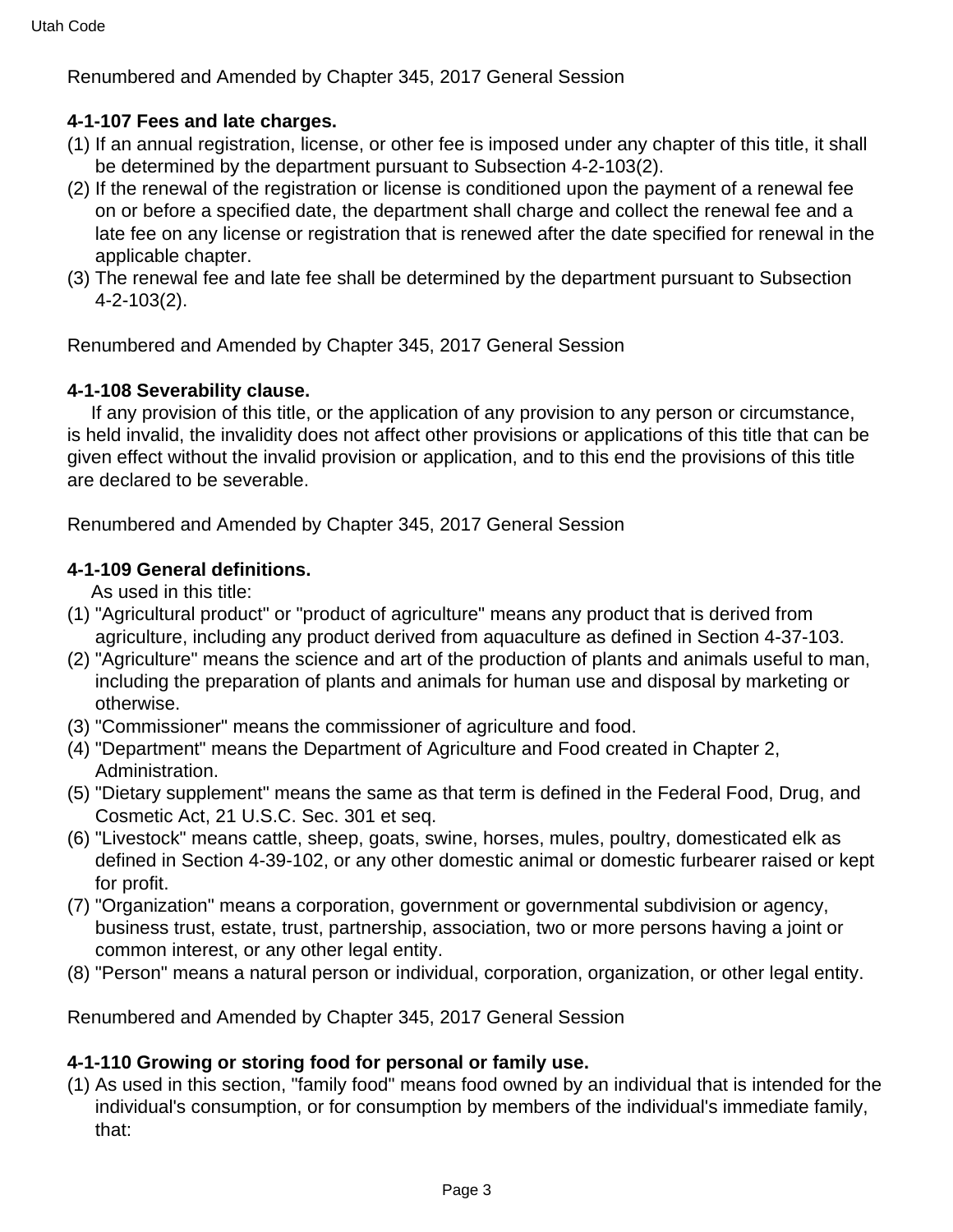- (a) is legal for human consumption;
- (b) is lawfully possessed; and
- (c) poses no risk:
	- (i) to health;
	- (ii) of spreading plant pest infestation; or
	- (iii) of spreading agricultural disease.
- (2) Family food that is grown by an individual on the individual's property is not subject to local or federal regulation if growth of the family food:
	- (a) does not negatively impact the rights of adjoining property owners; and
	- (b) complies with the food safety requirements of this title.
- (3) A government entity may not confiscate family food described in Subsection (2) or family food that is stored by the owner in the owner's home or dwelling.
- (4)
	- (a) If any provision of this section or the application of any provision of this section to any person or circumstance is held invalid by a final decision of a court of competent jurisdiction, the remainder of this section shall be given effect without the invalid provision or application.
	- (b) The provisions of this section are severable.

Amended by Chapter 326, 2020 General Session

### **4-1-111 Exemptions from licensure.**

 Except as otherwise provided by statute or rule, the following individuals may engage in the practice of an occupation or profession regulated by this title, subject to the stated circumstances and limitations, without being licensed under this title:

- (1) an individual licensed under the laws of this state, other than under this title, to practice or engage in an occupation or profession, while engaged in the lawful, professional, and competent practice of that occupation or profession;
- (2) an individual serving in the armed forces of the United States, the United States Public Health Service, the United States Department of Veterans Affairs, or any other federal agency while engaged in activities regulated under this title as a part of employment with that federal agency if the individual holds a valid license to practice the regulated occupation or profession issued by any other state or jurisdiction recognized by the department; and
- (3) the spouse of an individual serving in the armed forces of the United States while the individual is stationed within this state, if:
	- (a) the spouse holds a valid license to practice the regulated occupation or profession issued by any other state or jurisdiction recognized by the department; and
	- (b) the license is current and the spouse is in good standing in the state or jurisdiction of licensure.

Enacted by Chapter 462, 2018 General Session

## **Chapter 2 Administration**

### **Part 1 Organization**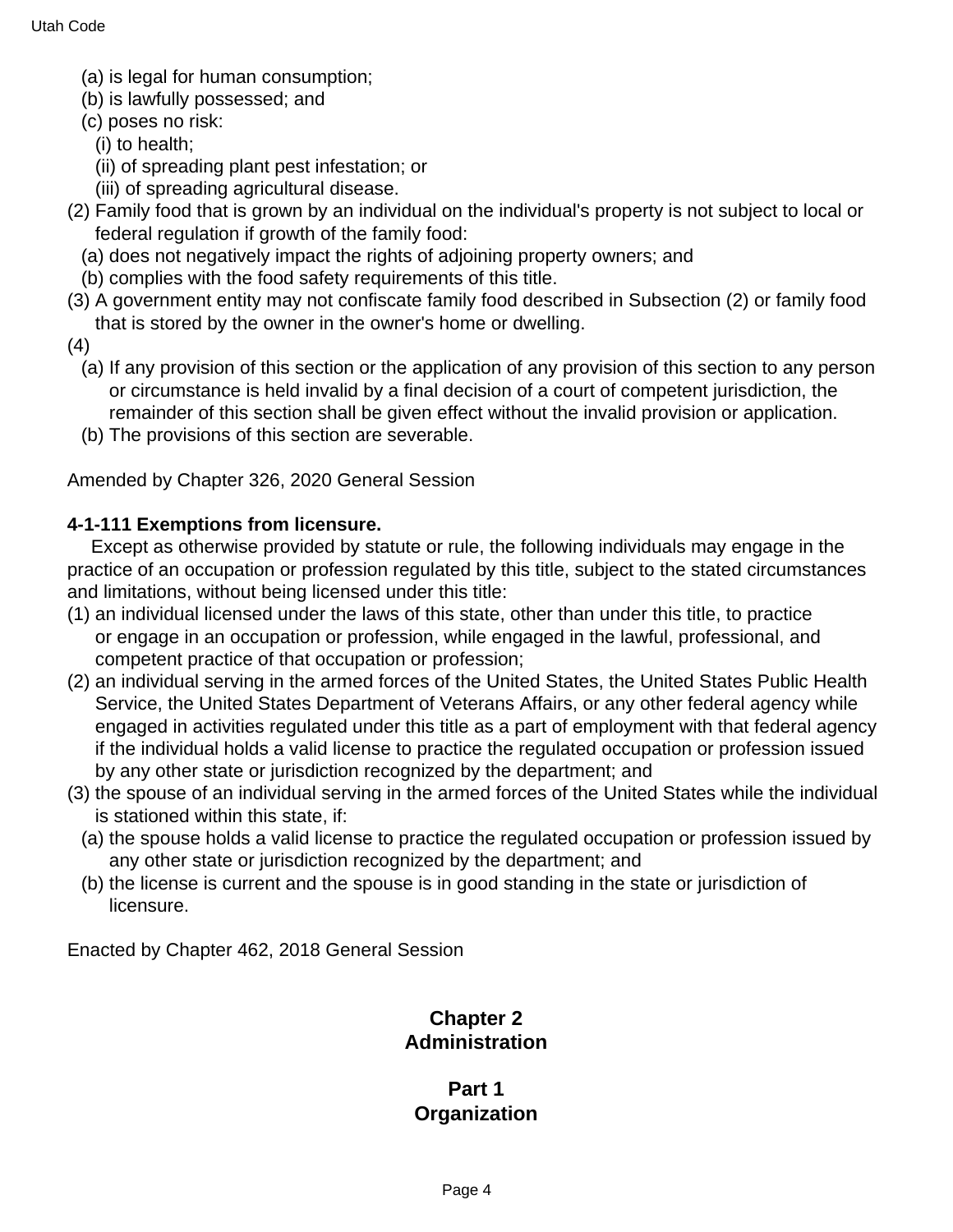## **4-2-101 Title.**

This chapter is known as "Administration."

Enacted by Chapter 345, 2017 General Session

### **4-2-102 Department created.**

- (1) There is created within state government the Department of Agriculture and Food.
- (2) The department created in Subsection (1) is responsible for the administration and enforcement of all laws, services, functions, and consumer programs related to agriculture in this state as assigned to the department by the Legislature.

Renumbered and Amended by Chapter 345, 2017 General Session

### **4-2-103 Functions, powers, and duties of department -- Fees for services -- Marketing orders -- Procedure -- Purchasing and auditing.**

- (1) The department shall:
	- (a) inquire into and promote the interests and products of agriculture and allied industries;
	- (b) promote methods for increasing the production and facilitating the distribution of the agricultural products of the state;
	- $(c)$ 
		- (i) inquire into the cause of contagious, infectious, and communicable diseases among livestock and the means for their prevention and cure; and
		- (ii) initiate, implement, and administer plans and programs to prevent the spread of diseases among livestock;
	- (d) encourage experiments designed to determine the best means and methods for the control of diseases among domestic and wild animals;
	- (e) issue marketing orders for any designated agricultural product to:
		- (i) promote orderly market conditions for any product;
		- (ii) give the producer a fair return on the producer's investment at the marketplace; and
	- (iii) only promote and not restrict or restrain the marketing of Utah agricultural commodities;
	- (f) administer and enforce all laws assigned to the department by the Legislature;
	- (g) establish standards and grades for agricultural products and fix and collect reasonable fees for services performed by the department in conjunction with the grading of agricultural products;
	- (h) establish operational standards for any establishment that manufactures, processes, produces, distributes, stores, sells, or offers for sale any agricultural product;
	- (i) adopt, according to Title 63G, Chapter 3, Utah Administrative Rulemaking Act, rules necessary for the effective administration of the agricultural laws of the state;
	- (j) when necessary, make investigations, subpoena witnesses and records, conduct hearings, issue orders, and make recommendations concerning matters related to agriculture;
	- (k)
		- (i) inspect any nursery, orchard, farm, garden, park, cemetery, greenhouse, or any private or public place that may become infested or infected with harmful insects, plant diseases, noxious or poisonous weeds, or other agricultural pests;
		- (ii) establish and enforce quarantines;
		- (iii) issue and enforce orders and rules for the control and eradication of pests, wherever they may exist within the state; and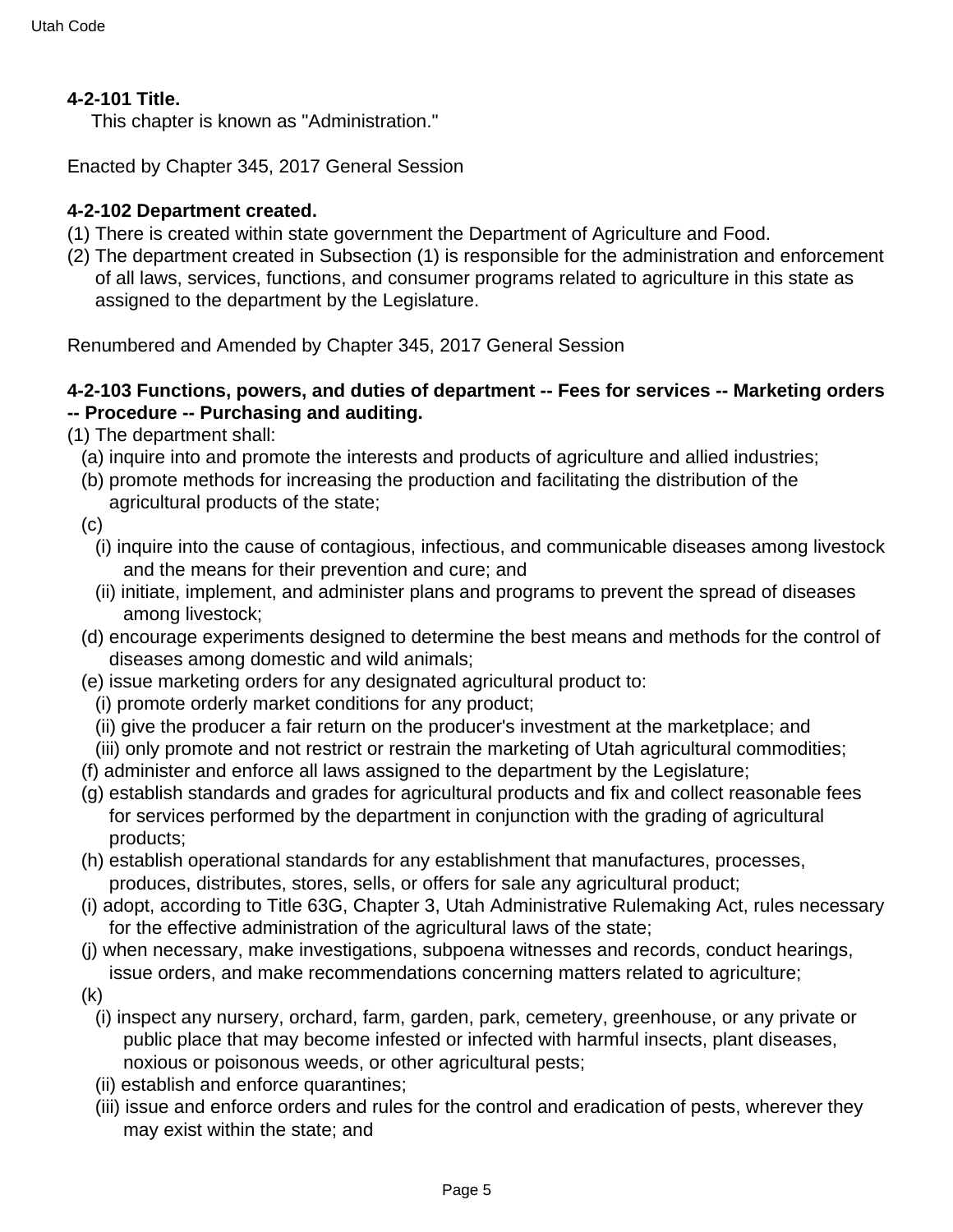- (iv) perform other duties relating to plants and plant products considered advisable and not contrary to law;
- (l) inspect apiaries for diseases inimical to bees and beekeeping;
- (m) take charge of any agricultural exhibit within the state, if considered necessary by the department, and award premiums at that exhibit;
- (n) provide for the coordination of state conservation efforts, including by:
	- (i) assisting the Conservation Commission in the administration of Chapter 18, Conservation Commission Act;
	- (ii) implementing Chapter 46, Conservation Coordination Act, including entering into agreements with other state agencies; and
	- (iii) administering and disbursing money available to assist conservation districts in the state in the conservation of the state's soil and water resources;
- (o) participate in the United States Department of Agriculture certified agricultural mediation program, in accordance with 7 U.S.C. Sec. 5101 and 7 C.F.R. Part 785;
- (p) promote and support the multiple use of public lands;
- (q) ensure that any training or certification required of a public official or public employee, as those terms are defined in Section 63G-22-102, complies with Title 63G, Chapter 22, State Training and Certification Requirements, if the training or certification is required:
	- (i) under this title;
	- (ii) by the department; or
	- (iii) by an entity within the department; and
- (r) perform any additional functions, powers, and duties provided by law.
- (2) The department, by following the procedures and requirements of Section 63J-1-504, may adopt a schedule of fees assessed for services provided by the department.
- (3)
	- (a) A marketing order issued under Subsection (1)(e) may not take effect until:
		- (i) the department gives notice of the proposed order to the producers and handlers of the affected product;
		- (ii) the commissioner conducts a hearing on the proposed order; and
		- (iii) at least 50% of the registered producers and handlers of the affected products vote in favor of the proposed order.
	- (b)
		- (i) The department may establish boards of control to administer marketing orders and the proceeds derived from any order.
		- (ii) A board of control shall:
			- (A) ensure that proceeds are placed in an account in the board of control's name in a depository institution; and
			- (B) ensure that the account is annually audited by an accountant approved by the commissioner.
- (4) Money collected by grain grading, as provided by Subsection (1)(g), shall be deposited into the General Fund as dedicated credits for the grain grading program.
- (5) In fulfilling the department's duties in this chapter, the department may:
- (a) purchase, as authorized or required by law, services that the department is responsible to provide for legally eligible persons;
- (b) take necessary steps, including legal action, to recover money or the monetary value of services provided to a recipient who is not eligible;
- (c) examine and audit the expenditures of any public funds provided to a local authority, agency, or organization that contracts with or receives funds from those authorities or agencies;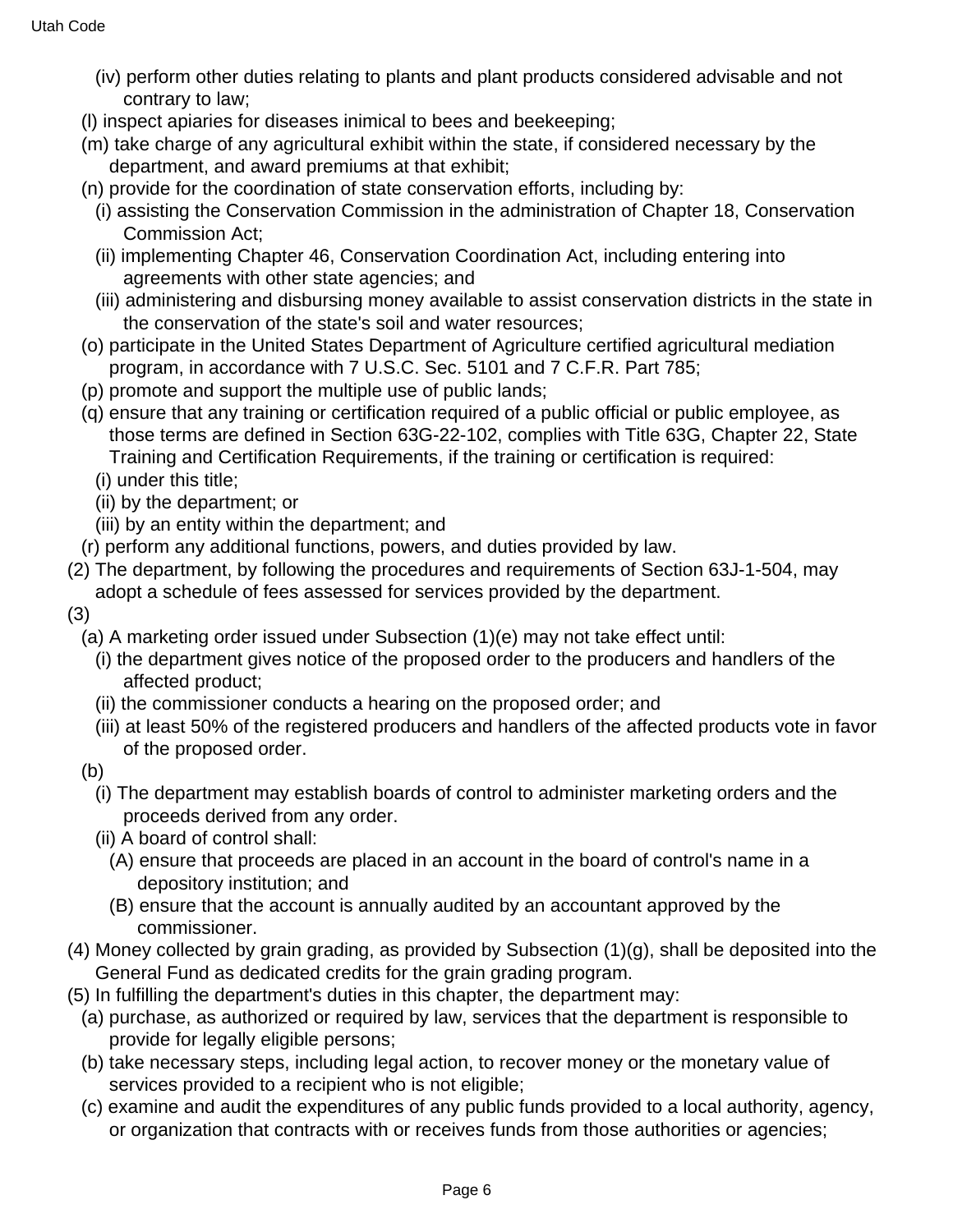- (d) accept and administer grants from the federal government and from other sources, public or private; and
- (e) fund grants using money appropriated by the Legislature or money received from any other source.

Amended by Chapter 68, 2022 General Session Amended by Chapter 79, 2022 General Session

# **4-2-104 Administration by commissioner.**

- (1) Administration of the department is under the direction, control, and management of a commissioner appointed by the governor with the advice and consent of the Senate.
- (2) The commissioner shall serve at the pleasure of the governor.
- (3) The governor shall establish the commissioner's compensation within the salary range fixed by the Legislature in Title 67, Chapter 22, State Officer Compensation.

Amended by Chapter 352, 2020 General Session

# **4-2-105 Organization of divisions within department.**

 The commissioner shall organize the department into divisions, as necessary, for the efficient administration of the department's business.

Renumbered and Amended by Chapter 345, 2017 General Session

# **4-2-106 Submission of department's budget.**

- (1) The commissioner, upon request of the governor, shall submit an itemized budget for the department to the governor.
- (2) The proposed budget described in Subsection (1) shall:
	- (a) contain a complete plan of proposed expenditures and estimated revenues for the ensuing fiscal year; and
	- (b) be accompanied by a statement setting forth the revenues and expenditures for the fiscal year next preceding and the current assets and liabilities of the department, including restricted revenue accounts and dedicated credits.

Renumbered and Amended by Chapter 345, 2017 General Session

# **4-2-107 Official seal -- Authentication of records.**

- (1) The department shall adopt and use an official seal, a description and impression of which shall be filed with the Division of Archives.
- (2) Copies of official department records, documents, and proceedings may be authenticated with the seal attested by the commissioner.

Renumbered and Amended by Chapter 345, 2017 General Session

## **4-2-108 Agricultural Advisory Board created -- Composition -- Responsibility -- Terms of office -- Compensation -- Executive committee.**

- (1) There is created the Agricultural Advisory Board composed of the following 21 members:
- (a) the dean of the College of Agriculture and Applied Science from Utah State University; and
- (b) the following appointed by the commissioner: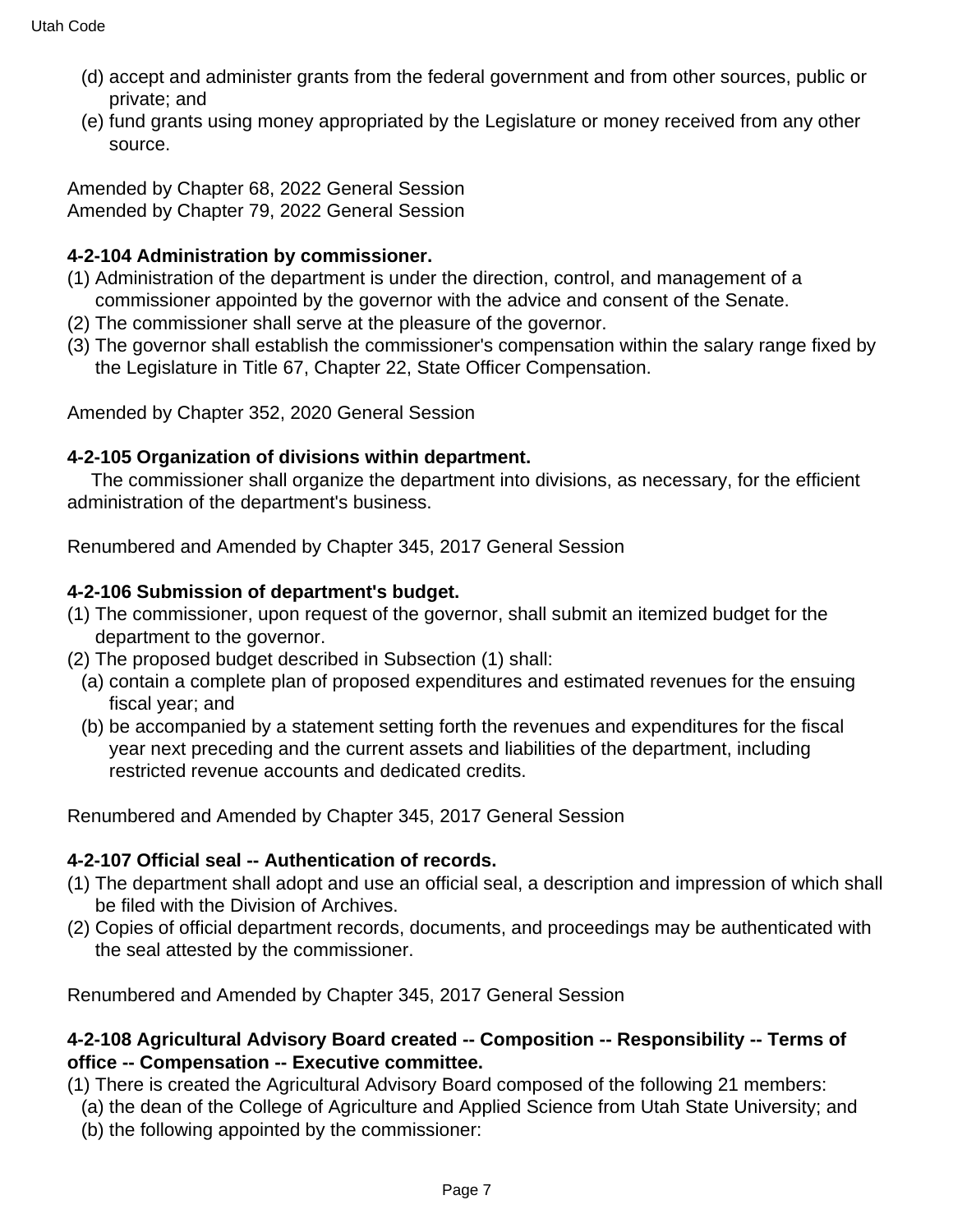- (i) two representatives of associations representing interests of farmers, selected from a list of nominees submitted by at least two associations representing farmers;
- (ii) a representative of an association representing cattlemen, selected from a list of nominees submitted by at least one association representing cattlemen;
- (iii) one representative of an association representing wool growers, selected from a list of nominees submitted by at least one association representing wool growers;
- (iv) one representative of an association representing dairies, selected from a list of nominees submitted by at least one association representing dairies;
- (v) one representative of an association representing pork producers, selected from a list of nominees submitted by at least one association representing pork producers;
- (vi) one representative of egg and poultry producers;
- (vii) one representative of an association representing veterinarians, selected from a list of nominees submitted by at least one association representing veterinarians;
- (viii) one representative of an association representing livestock auctions, selected from a list of nominees submitted by at least one association representing livestock auctions;
- (ix) one representative of an association representing conservation districts, selected from a list of nominees submitted by at least one association representing conservation districts;
- (x) one representative of the Utah horse industry;
- (xi) one representative of the food processing industry;
- (xii) one representative of the fruit and vegetable industry;
- (xiii) one representative of the turkey industry;
- (xiv) one representative of manufacturers of food supplements;
- (xv) one representative of a consumer affairs group;
- (xvi) one representative of urban and small farmers;
- (xvii) one representative of an association representing elk breeders, selected from a list of nominees submitted by at least one association representing elk breeders;
- (xviii) one representative of an association representing beekeepers, selected from a list of nominees submitted by at least one association representing beekeepers; and
- (xix) one representative of fur breeders, selected from a list of nominees submitted by at least one association representing fur breeders.
- (2) The Agricultural Advisory Board shall:
	- (a) advise the commissioner regarding:
		- (i) the planning, implementation, and administration of the department's programs; and
		- (ii) the establishment of standards governing the care of livestock and poultry, including consideration of:
			- (A) food safety;
			- (B) local availability and affordability of food; and
			- (C) acceptable practices for livestock and farm management; and
- (b) adopt best management practices for sheep, swine, cattle, and poultry industries in the state.
- (3) The Agricultural Advisory Board may adopt best management practices for domesticated elk, mink, apiaries, and other agricultural industries in the state.
- (4) For purposes of this section, "best management practices" means practices used by agriculture in the production of food and fiber that are commonly accepted practices, or that are at least as effective as commonly accepted practices, and that:
	- (a) protect the environment;
	- (b) protect human health; and
	- (c) promote the financial viability of agricultural production.
- (5)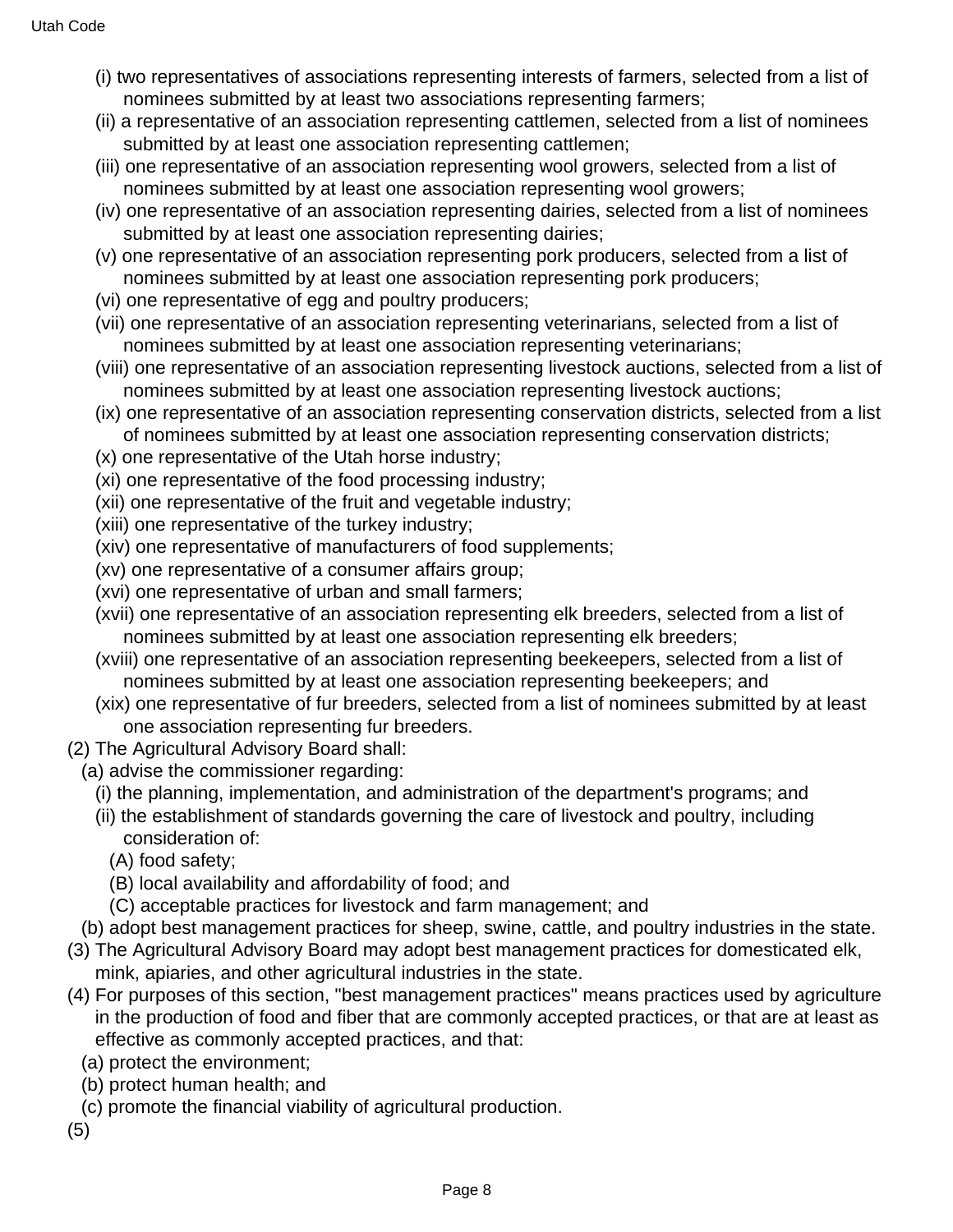- (a) Except as required by Subsection (1)(a) or (5)(b), members of the Agricultural Advisory Board are appointed by the commissioner to four-year terms of office.
- (b) Notwithstanding the requirements of Subsection (5)(a), the commissioner shall, at the time of appointment or reappointment, adjust the length of terms to ensure that the terms of board members are staggered so that approximately half of the board is appointed every two years.
- (c) A member may be removed at the discretion of the commissioner upon the request of the group the member represents.
- (d) When a vacancy occurs in the membership for any reason, the commissioner shall appoint a replacement for the unexpired term.
- (6) The Agricultural Advisory Board shall elect one member to serve as chair of the Agricultural Advisory Board for a term of one year.
- (7)
	- (a) The Agricultural Advisory Board shall meet twice a year, but may meet more often at the discretion of the chair.
	- (b) Attendance of 11 members at a duly called meeting of the Agricultural Advisory Board constitutes a quorum for the transaction of official business.
- (8) A member of the Agricultural Advisory Board may not receive compensation or benefits for the member's service, but may receive per diem and travel expenses in accordance with:
	- (a) Section 63A-3-106;
	- (b) Section 63A-3-107; and
	- (c) rules made by the Division of Finance pursuant to Sections 63A-3-106 and 63A-3-107.

(9)

- (a) There is created an executive committee of the Agricultural Advisory Board consisting of the following seven members selected from members of the Agricultural Advisory Board:
	- (i) the two representatives appointed under Subsection  $(1)(b)(i)$ ;
	- (ii) the representative appointed under Subsection  $(1)(b)(ix)$ ; and
	- (iii) four members selected from the Agricultural Advisory Board as follows:
		- (A) for the initial members of the executive committee, by the commissioner; and
		- (B) after the initial members of the executive committee are selected, by the executive committee.
- (b)
	- (i) A member of the executive committee shall serve a term of four years on the executive committee.
	- (ii) A member of the executive committee may serve for more than one term on the executive committee.
	- (iii) When a vacancy occurs in the membership of the executive committee for any reason, the replacement shall be selected in the same manner as under Subsection (9)(a) and for the unexpired term.
- (c) Four members of the executive committee constitute a quorum and an action of the majority present when a quorum is present is action by the executive committee.
- (d) The executive committee shall annually select a chair of the executive committee.
- (e) The executive committee shall meet at least quarterly, except that the chair of the executive committee may call the executive committee for additional meetings.
- (f) The executive committee shall:
	- (i) recommend to the department fees to be imposed under this title;
	- (ii) accept public comment received under this title; and
	- (iii) carry out the responsibilities assigned to the executive committee by statute.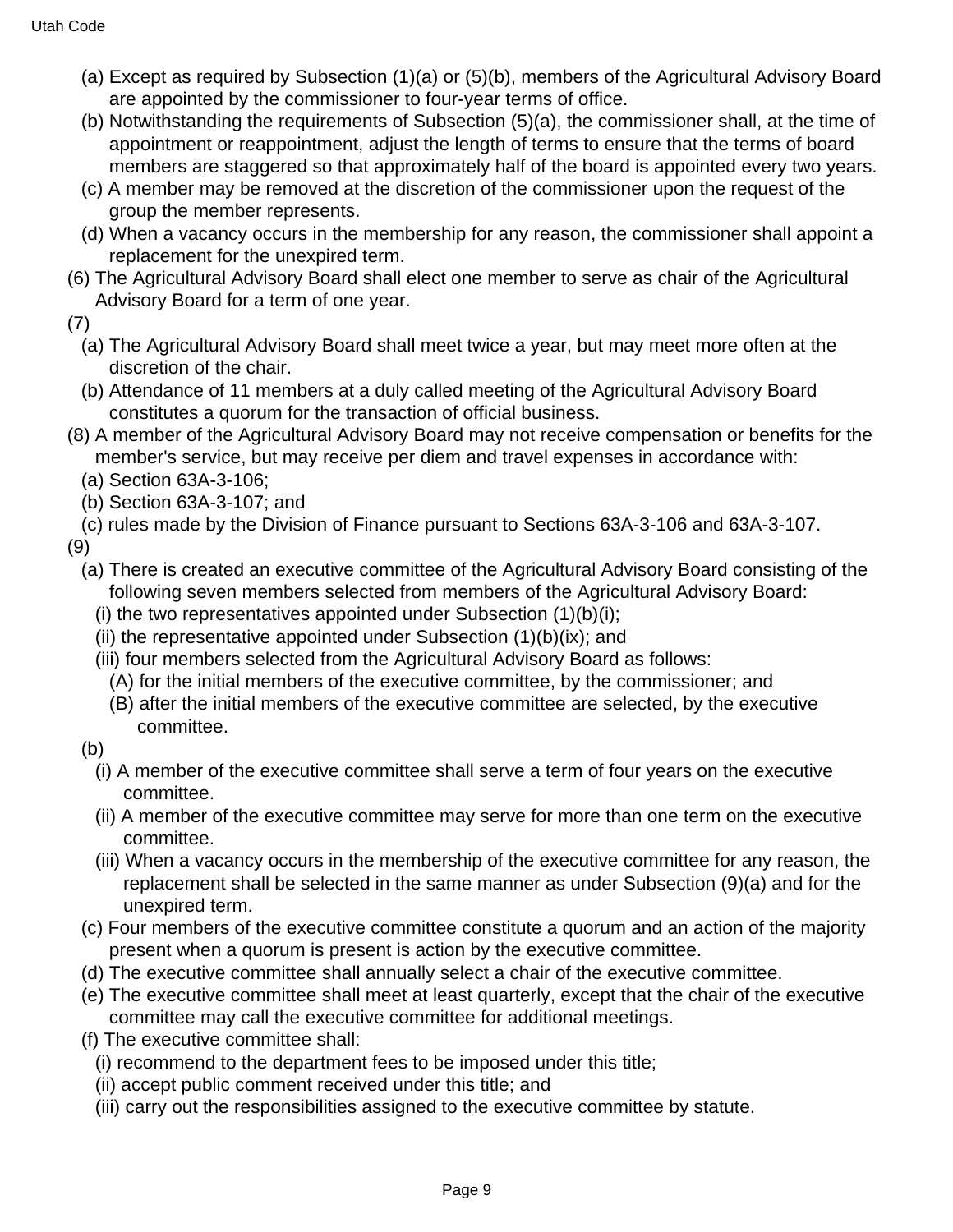Amended by Chapter 274, 2022 General Session Amended by Chapter 126, 2021 General Session

#### **4-2-109 Temporary advisory committees -- Appointment -- Compensation.**

- (1) The commissioner, with the permission of the governor, may appoint other advisory committees on a temporary basis to offer technical advice to the department.
- (2) A member of a committee serves at the pleasure of the commissioner.
- (3) A member may not receive compensation or benefits for the member's service, but may receive per diem and travel expenses in accordance with:
	- (a) Section 63A-3-106;
	- (b) Section 63A-3-107; and
	- (c) rules made by the Division of Finance pursuant to Sections 63A-3-106 and 63A-3-107.

Renumbered and Amended by Chapter 345, 2017 General Session

### **Part 2 State Chemist**

#### **4-2-201 Appointment of the state chemist.**

The commissioner shall appoint a state chemist.

Renumbered and Amended by Chapter 345, 2017 General Session

#### **4-2-202 State chemist responsibilities.**

- (1) The state chemist shall:
	- (a) serve as the chief administrative officer of the Division of Laboratories; and
	- (b) supervise and administer all analytical tests required to be performed under this title or under any rule adopted under this title.
- (2) The state chemist may perform analytical tests for other state agencies, federal agencies, units of local government, and private persons if:
	- (a) the tests and analytical work do not interfere with, or impede, the work required by the department; and
- (b) a charge commensurate with the work involved is made and collected.
- (3) The state chemist shall perform any other official duties assigned by the commissioner.

Renumbered and Amended by Chapter 345, 2017 General Session

### **4-2-203 Department of Agriculture and Food Laboratory Equipment Fund.**

- (1) There is created an expendable special revenue fund known as the "Department of Agriculture and Food Laboratory Equipment Fund," which is referred to in this section as the "fund."
- (2) The fund consists of:
	- (a) collections the Division of Laboratories within the department receives under this title that are not expended during the previous fiscal year;
	- (b) appropriations from the Legislature; and
	- (c) interest and earnings on the fund.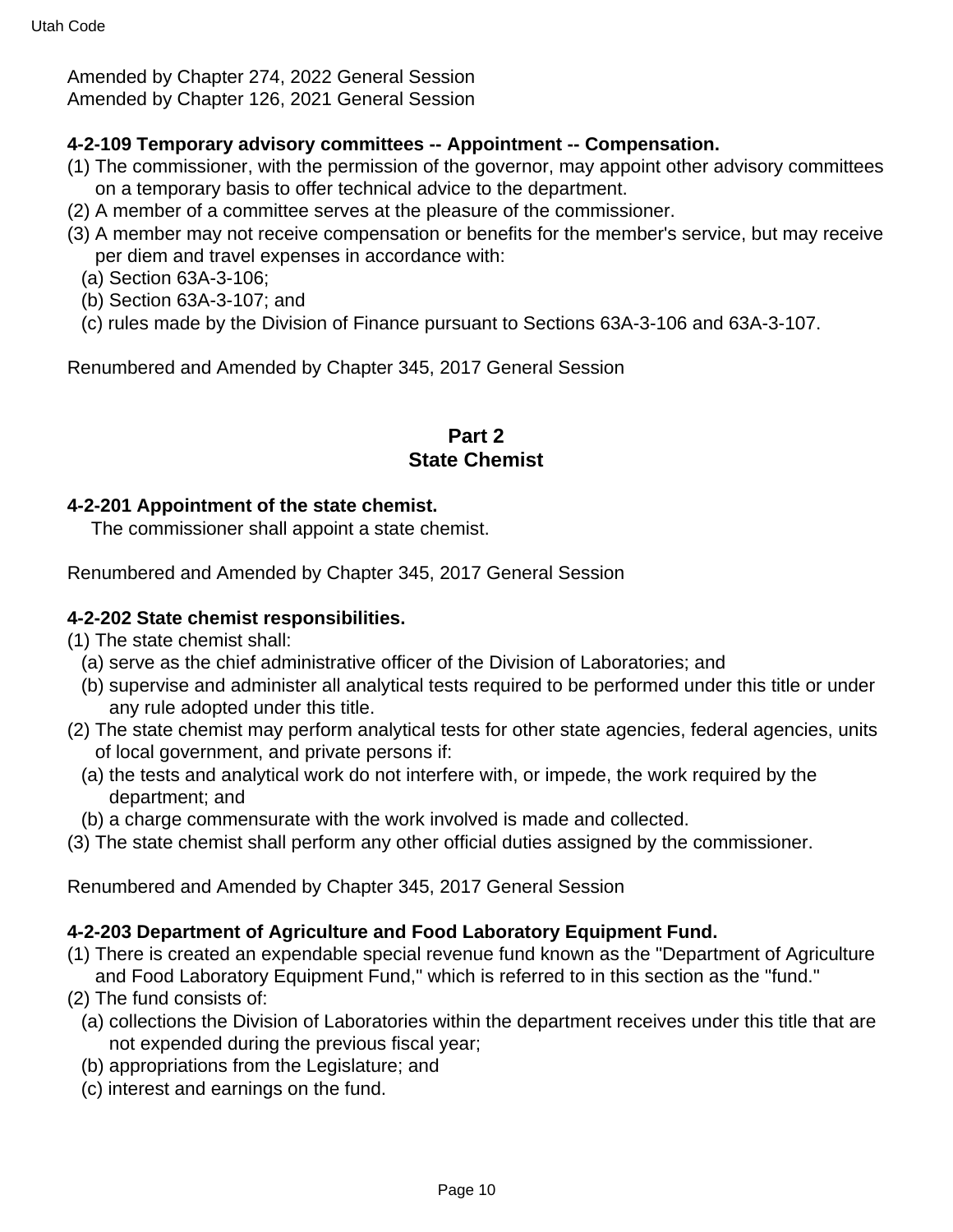- (3) The state treasurer shall invest the money in the fund according to Title 51, Chapter 7, State Money Management Act, except that interest or other earnings derived from those investments shall be deposited into the fund.
- (4)
	- (a) The department may use money in the fund only to pay for the repair, replacement, or upgrade of laboratory equipment in accordance with this section.
- (5) The state chemist or the commissioner shall approve expenditures from the fund for laboratory equipment repair, replacement, or upgrade as follows:
	- (a) the state chemist may approve using money in the fund to repair, replace, or upgrade laboratory equipment if the amount to be expended is less than \$10,000; and
	- (b) the state chemist shall obtain the approval of the commissioner for using money in the fund to repair, replace, or upgrade laboratory equipment if the amount to be expended equals or exceeds \$10,000.
- (6)
	- (a) Subject to the other provisions of this Subsection (6), the Division of Finance shall deposit into the fund the collections that the Division of Laboratories receives under this title that are not expended during a fiscal year.
	- (b) The fund may not exceed \$500,000 at the end of a fiscal year.
	- (c) If the fund exceeds \$500,000 at the end of the fiscal year, the Division of Finance shall deposit into the General Fund the money in excess of the amount necessary to maintain the fund balance at \$500,000.

Enacted by Chapter 131, 2021 General Session

## **Part 3 Enforcement and Penalties**

## **4-2-301 Attorney general legal advisor for department -- County or district attorney may bring action upon request of department for violations of title.**

- (1) The attorney general is the legal advisor for the department and shall defend the department and the department's representatives in all actions and proceedings brought against the department.
- (2)
	- (a) The county attorney or the district attorney, as provided under Sections 17-18a-202 and 17-18a-203, of the county in which a cause of action arises or a public offense occurs may bring civil or criminal action, upon request of the department, to enforce the laws, standards, orders, and rules of the department or to prosecute violations of this title.
	- (b) If the county attorney or district attorney fails to act, the department may request the attorney general to bring an action on behalf of the department.

Renumbered and Amended by Chapter 345, 2017 General Session

## **4-2-302 Notice of violation -- Order for corrective action.**

(1) Whenever the department determines that any person, or any officer or employee of any person, is violating any requirement of this title or rules adopted under this title, the department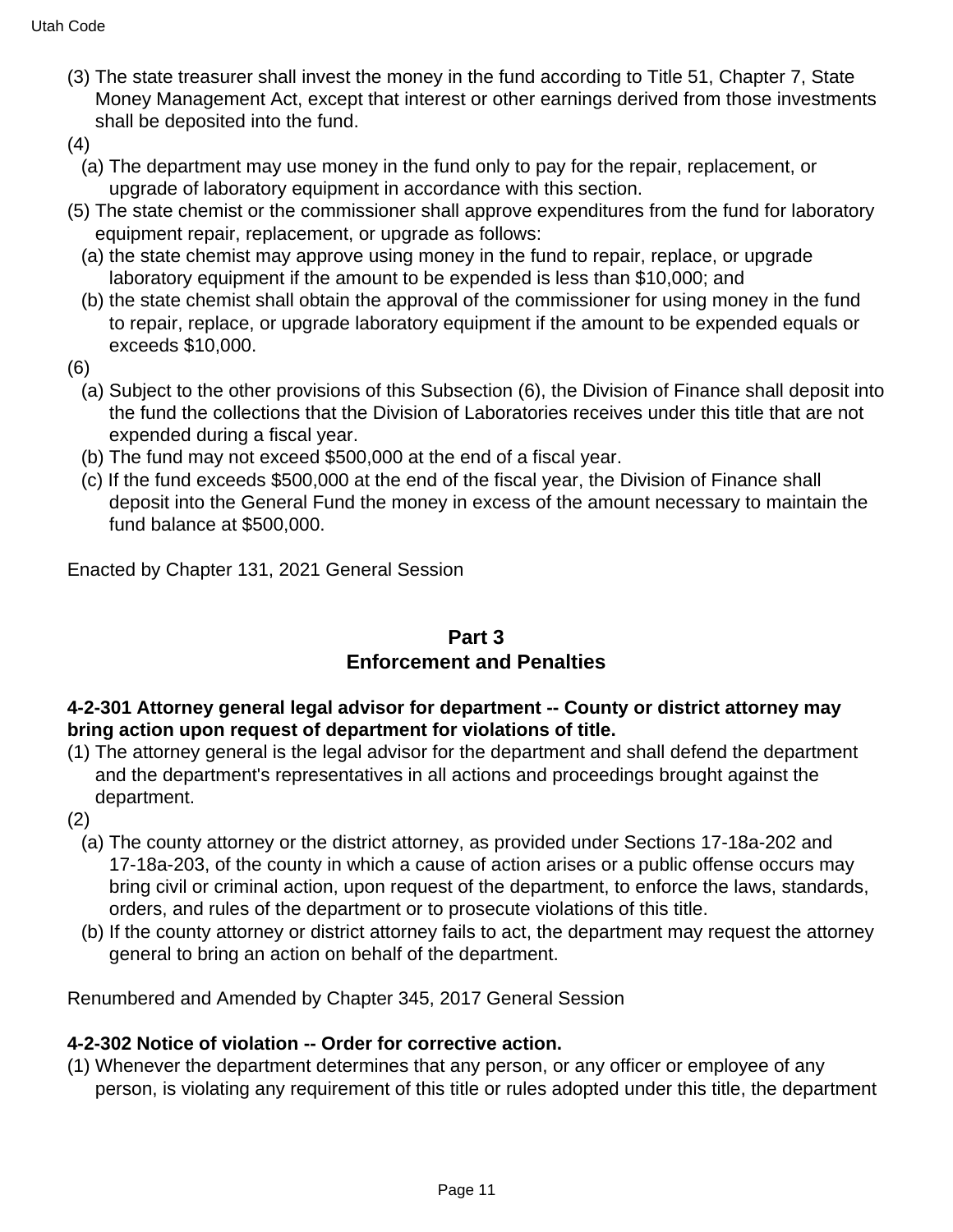shall serve written notice upon the alleged violator that specifies the violation and alleges the facts constituting the violation.

- (2) After serving notice as required in Subsection (1), the department may:
	- (a) issue an order for necessary corrective action; and
	- (b) request the attorney general, county attorney, or district attorney to seek injunctive relief and enforcement of the order as provided in Subsection 4-2-301(2).

Renumbered and Amended by Chapter 345, 2017 General Session

#### **4-2-303 Violations unlawful.**

 It is unlawful for a person, or the officer or employee of a person, to willfully violate, disobey, or disregard this title, a rule made under this title, or any notice or order issued under this title.

Amended by Chapter 311, 2020 General Session

#### **4-2-304 Civil and criminal penalties -- Costs -- Civil liability.**

(1)

- (a) Except as otherwise provided by this title, any person, or the officer or employee of any person, who violates this title or any lawful notice or order issued pursuant to this title shall be assessed a penalty not to exceed \$5,000 per violation in a civil proceeding, and is guilty of a class B misdemeanor in a criminal proceeding.
- (b) A subsequent criminal violation within two years is a class A misdemeanor.
- (2) Any person, or the officer or employee of any person, shall be liable for any expenses incurred by the department in abating any violation of this title.
- (3) A penalty assessment or criminal conviction under this title does not relieve the person assessed or convicted from civil liability for claims arising out of any act that was also a violation.

Renumbered and Amended by Chapter 345, 2017 General Session

### **4-2-305 Preemption.**

- (1) Subject to concurrence with relevant federal laws and except as provided in Subsection (4), the department has exclusive jurisdiction over regulation regarding:
	- (a) commercial feed, as described in Chapter 12, Utah Commercial Feed Act;
	- (b) fertilizer, as described in Chapter 13, Utah Fertilizer Act;
	- (c) pesticides, as described in Chapter 14, Utah Pesticide Control Act; and
	- (d) seeds, as described in Chapter 16, Utah Seed Act.
- (2) The regulation of commercial feed, fertilizer, pesticides, and seeds within the state is of statewide concern, except as provided in Subsection (4), and this title occupies the whole field of potential regulation.
- (3) Except as provided in Subsection (4), a political subdivision of the state is prohibited from regulating commercial feed, fertilizer, pesticides, and seeds, and local ordinances, resolutions, amendments, regulations, or laws that seek to do so are void.
- (4) Nothing in this section preempts or otherwise limits the authority of a political subdivision to:
- (a) adopt and enforce zoning regulations, fire codes, building codes, or waste disposal restrictions; or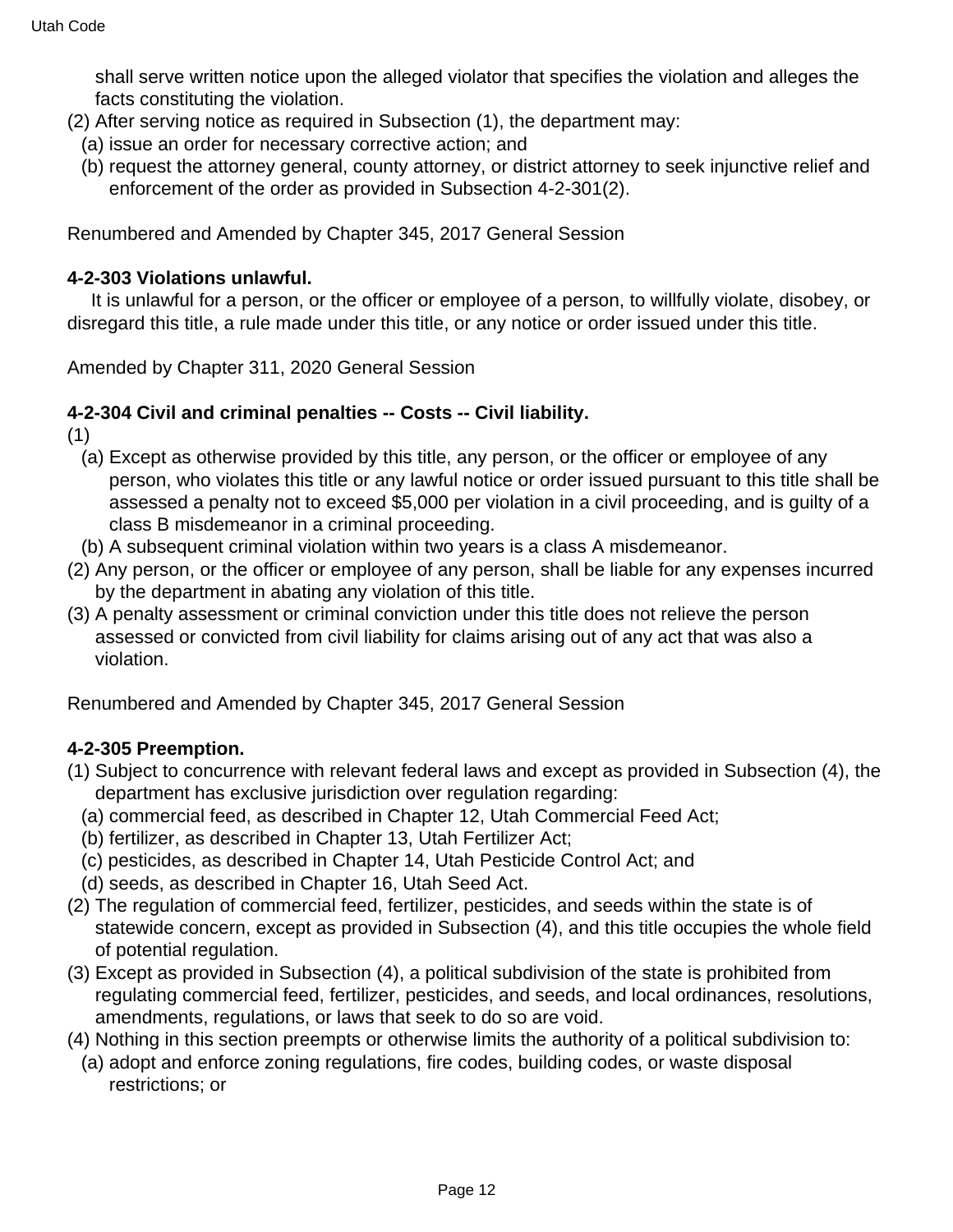(b) in consultation with the department, enforce, maintain, amend, or otherwise continue to implement a regulation created on or before January 1, 2017, related to the use of pesticides and fertilizers in surface water and groundwater source water protection areas.

Enacted by Chapter 86, 2017 General Session Amended by Chapter 345, 2017 General Session, (Coordination Clause)

## **Part 4 State Veterinarian**

#### **4-2-401 Appointment.**

The commissioner shall appoint a state veterinarian.

Amended by Chapter 345, 2017 General Session

### **4-2-402 State veterinarian responsibilities.**

- (1) The state veterinarian shall:
	- (a) coordinate the department's responsibilities for:
		- (i) the promotion of animal health; and
		- (ii) the diagnosis, surveillance, and prevention of animal disease.
	- (b) aid the meat inspection manager, whose duties are specified by the commissioner, in the direction of the inspection of meat and poultry; and
	- (c) perform other official duties assigned by the commissioner.
- (2) The state veterinarian may not receive compensation for services provided while engaging in the private practice of veterinary medicine.
- (3) The state veterinarian shall be a veterinarian licensed under Title 58, Chapter 28, Veterinary Practice Act.

Amended by Chapter 345, 2017 General Session

## **Part 5 Horse Tripping Awareness**

#### **4-2-501 Title.**

This part is known as "Horse Tripping Awareness."

Enacted by Chapter 128, 2015 General Session

#### **4-2-502 Definitions.**

As used in this part:

- (1) "Board executive committee" means the executive committee of the Agricultural Advisory Board created in Section 4-2-108.
- (2) "Horse event" means an event in which horses are roped or tripped for the purpose of a specific event or contest.

(3)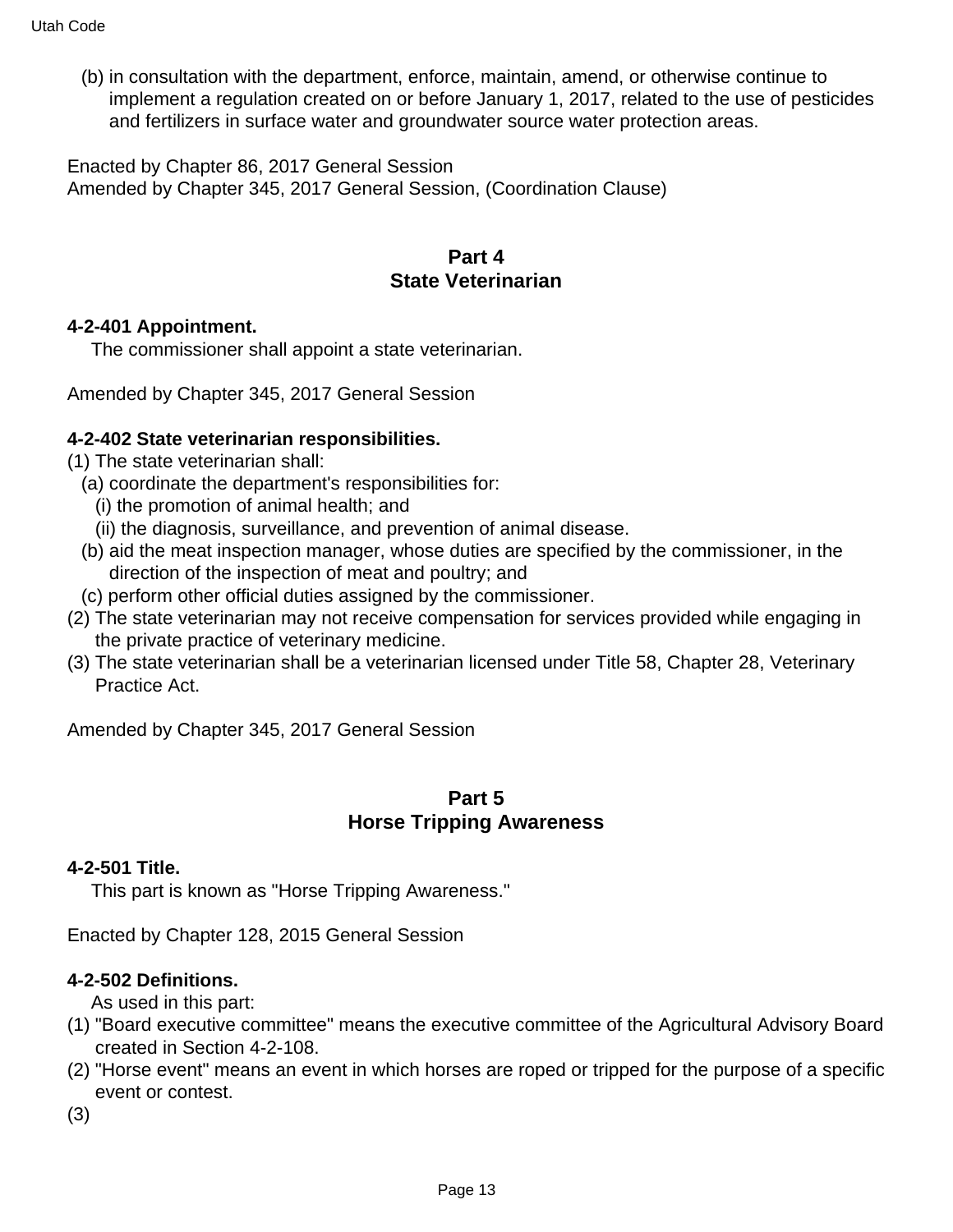- (a) "Horse tripping" means the lassoing or roping of the legs of an equine, or otherwise tripping or causing an equine to fall by any means, for the purpose of entertainment, sport, or contest, or practice for entertainment, sport, or contest.
- (b) "Horse tripping" does not include accepted animal husbandry practices, customary farming practices, or commonly accepted practices occurring in conjunction with a sanctioned rodeo, animal race, or pulling contest.

Amended by Chapter 126, 2021 General Session

### **4-2-503 Event reporting requirements.**

- (1) The owner of a venue holding a horse event shall:
	- (a) at least 30 days before the day on which the horse event is to be held, notify the board executive committee of the date, time, and name of the horse event; and
	- (b) no later than 30 days after the day on which the horse event is held, notify the board executive committee of:
		- (i) the number and type of competitions held at the horse event;
		- (ii) the number of horses used;
		- (iii) whether horse tripping occurred, and if so how many horses were used in horse tripping and how many times each horse was tripped; and
		- (iv) whether a veterinarian was called during the horse event, and if so:
			- (A) the name and contact information of the veterinarian;
			- (B) the outcome of the veterinarian's examination of a horse; and
			- (C) the veterinarian charges incurred.
- (2)
	- (a) The department shall compile the reports received pursuant to Subsection (1) and provide the information to the board executive committee.
	- (b) The board executive committee shall, at a meeting described in Subsection 4-2-108(9):
		- (i) review the information described in Subsection (2)(a); and
		- (ii) if necessary, make recommendations for rules or legislation designed to prohibit horse tripping.
- (3) The department shall fine the owner of a venue that fails to fulfill the duties described in Subsection (1) \$500 per violation.
- (4) The department, in consultation with the board executive committee, shall make rules in accordance with Title 63G, Chapter 3, Utah Administrative Rulemaking Act, as necessary to enforce this part.

Amended by Chapter 126, 2021 General Session

### **4-2-504 Horse tripping education -- Reporting requirements.**

- The department, in conjunction with the board executive committee, shall:
- (1) send a letter, annually, to venues that host horse events:
	- (a) outlining the reporting requirements of Section 4-2-503; and
	- (b) providing educational information on the negative effects of horse tripping; and
- (2) promote, as funding allows, policies regarding the safety and welfare of horses involved in horse events, such as horse roping and horse tripping.

Amended by Chapter 126, 2021 General Session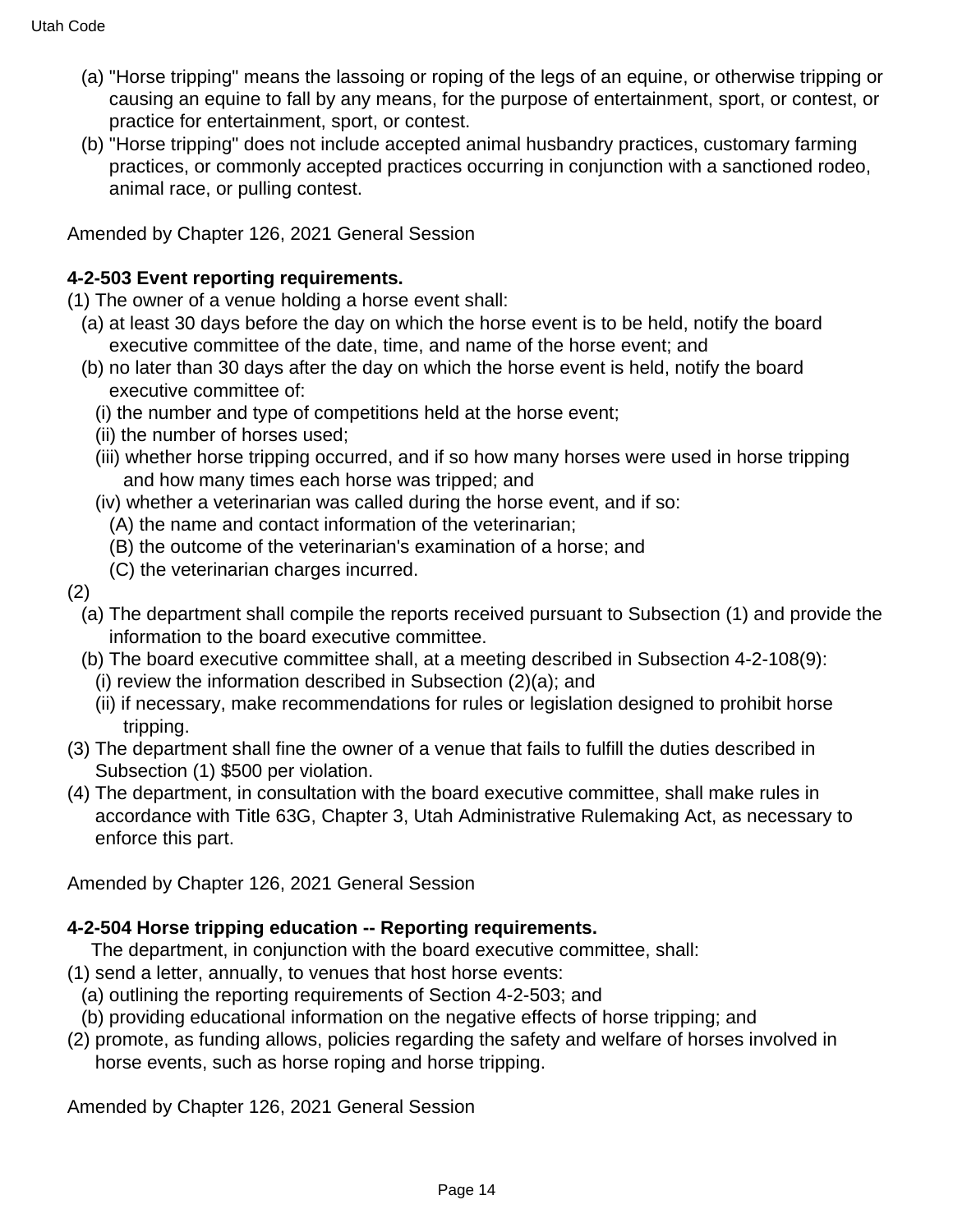## **Part 6 Local Food Advisory Council**

### **4-2-601 Title.**

This part is known as "Local Food Advisory Council."

Enacted by Chapter 51, 2018 General Session

### **4-2-602 Local Food Advisory Council created.**

(1) There is created the Local Food Advisory Council consisting of up to the following 15 members: (a) one member of the Senate appointed by the president of the Senate;

- (b) two members of the House of Representatives appointed by the speaker of the House of Representatives, each from a different political party;
- (c) the commissioner, or the commissioner's designee;
- (d) the executive director of the Department of Health, or the executive director's designee;
- (e) two crop direct-to-consumer food producers, appointed by the governor;
- (f) two animal direct-to-consumer food producers, appointed by the governor; and
- (g) the following potential members, appointed by the governor as needed:
	- (i) a direct-to-consumer food producer;
	- (ii) a member of a local agriculture organization;
	- (iii) a food retailer;
	- (iv) a licensed dietician;
	- (v) a county health department representative;
	- (vi) an urban farming representative;
	- (vii) a representative of a business engaged in the processing, packaging, or distribution of food;
	- (viii) an anti-hunger advocate;
	- (ix) an academic with expertise in agriculture; and
	- (x) a food distributor.
- (2)
	- (a) The president of the Senate shall designate a member of the Senate appointed under Subsection (1)(a) as a cochair of the council.
	- (b) The speaker of the House of Representatives shall designate a member of the House of Representatives appointed under Subsection (1)(b) as a cochair of the council.
	- (c) The cochairs may, with the consent of a majority of the council, appoint additional nonvoting members to the council who shall serve in a voluntary capacity.
- (3) In appointing members to the council under Subsections (1)(e) through (g), the governor shall strive to take into account the geographical makeup of the council.
- (4) A vacancy on the council shall be filled in the same manner in which the original appointment is made.
- (5) Compensation for a member of the council who is a legislator shall be paid in accordance with Section 36-2-2 and Legislative Joint Rules, Title 5, Chapter 3, Legislator Compensation.
- (6) Council members who are employees of the state shall receive no additional compensation.
- (7) The department shall provide staff support for the council.

Amended by Chapter 67, 2022 General Session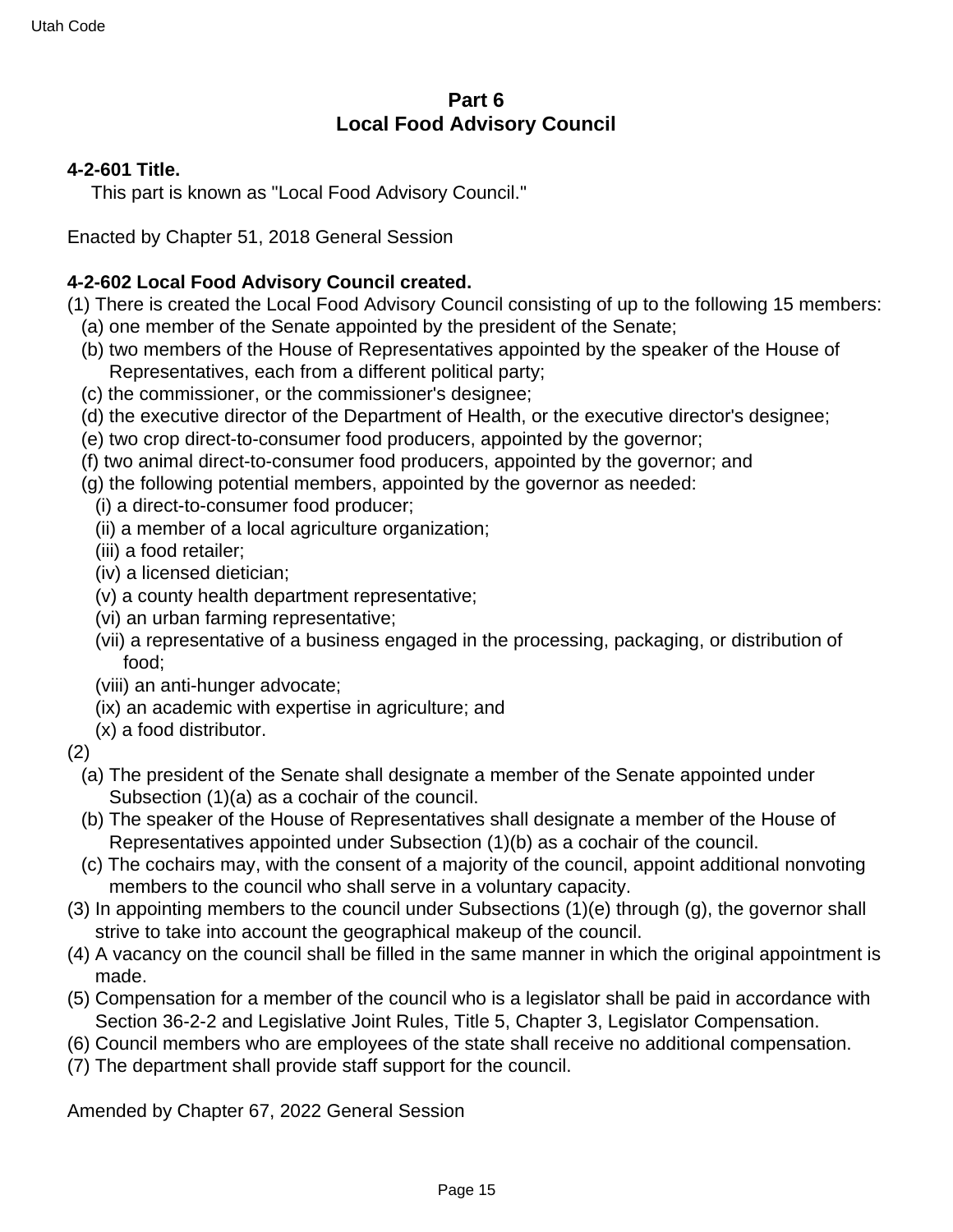Amended by Chapter 311, 2020 General Session

## **4-2-603 Duties.**

- (1) The council shall study and make recommendations on:
	- (a) how to best promote vibrant, locally owned farms;
	- (b) how to best promote resilient ecosystems;
	- (c) how to best promote strong communities and healthy eating;
	- (d) how to best enhance thriving local food economies;
	- (e) how best to assess impacts of population growth and urbanization and the decline in productive ranch and farmland;
	- (f) assessment of laws and regulations that deter or hinder the direct sales of locally grown and produced food; and
	- (g) necessary steps to develop and implement a robust, integrated local food system.
- (2) It is the purpose of the Local Food Advisory Council to contribute to:
	- (a) building a local food economy;
	- (b) benefitting the state by creating jobs;
	- (c) stimulating statewide economic development;
	- (d) circulating money from local food sales within local communities;
	- (e) preserving open space;
	- (f) fostering the viability of family-owned farms;
	- (g) preserving and protecting the natural environment;
	- (h) increasing consumer access to fresh and nutritious food; and
	- (i) providing greater food security for state residents.

Enacted by Chapter 51, 2018 General Session

### **4-2-604 Duties -- Interim report.**

- (1) The council shall:
	- (a) convene at least four times each year; and
	- (b) review and make recommendations regarding the policy issues listed in Section 4-2-603.
- (2) The council shall prepare an annual report and present the report before November 30, 2017, and every November thereafter to:
	- (a) the Natural Resources, Agriculture, and Environment Interim Committee;
	- (b) the Department of Agriculture and Food; and
	- (c) the Food Advisory Board.

Enacted by Chapter 51, 2018 General Session

## **Part 7 Pollinator Pilot Program**

### **4-2-701 Pollinator pilot program.**

- (1) Subject to the other provisions of this section, the department shall implement a three-year pollinator pilot program that includes one or more of the following:
	- (a) public education efforts that include workshops, planting guides, or a public education campaign to raise awareness about creating pollinator habitats;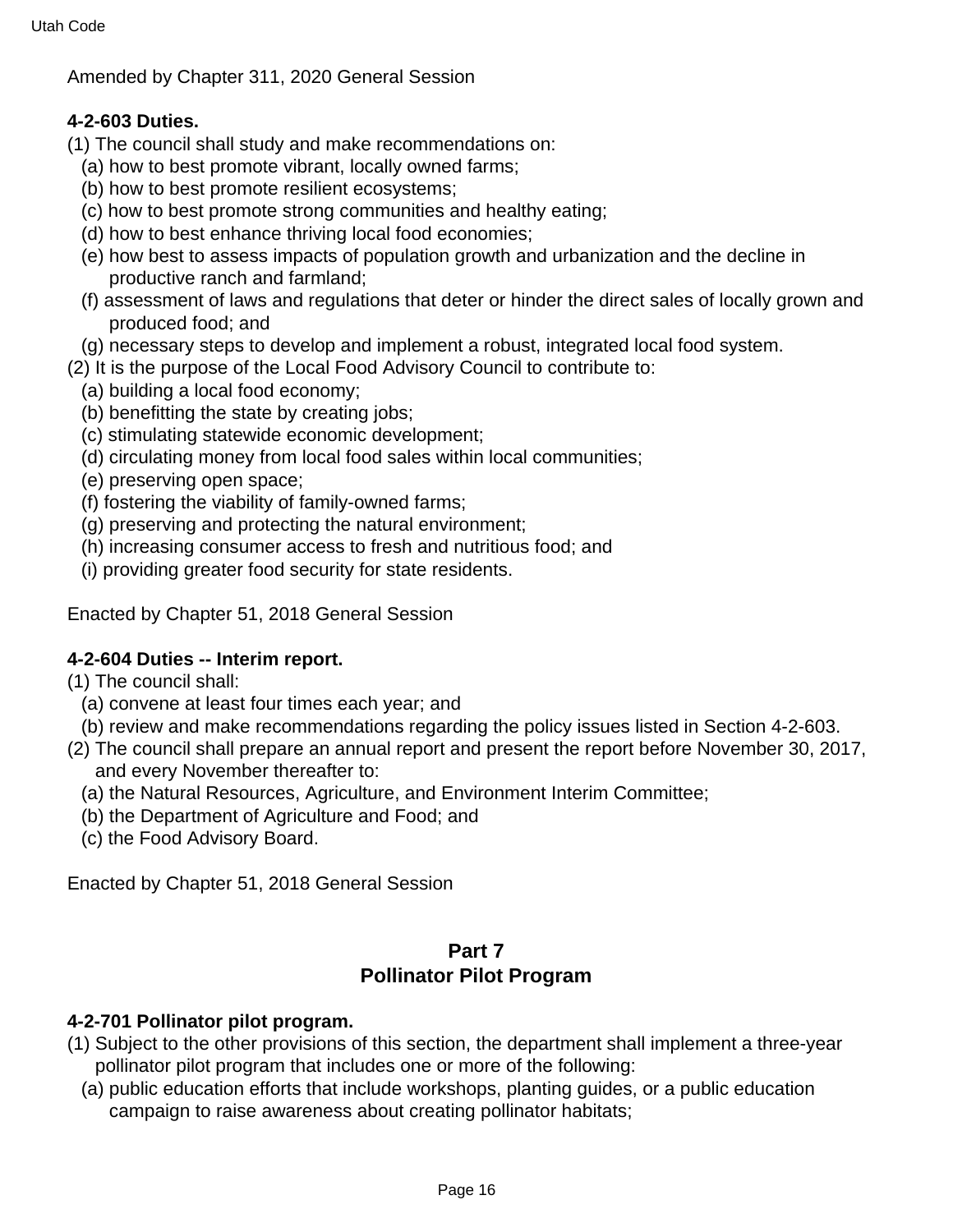- (b) distribution of pollinator-friendly native flowering plants or seeds for native flowering plants for planting within the state to protect a diversity of pollinators;
- (c) pollinator programs run by local governments and nonprofit organizations with support from the department; and
- (d) grants that:
	- (i) are provided on a first-come-first-serve basis; and
- (ii) cover up to 25% of the costs for the planting of pollinator-friendly native flowering plants or seeds for native flowering plants on private or public land.
- (2)
	- (a) The cost to the department related to the native flowering plants or seeds described in Subsection (1) may not exceed \$60,000 in a fiscal year.
	- (b) The department may coordinate with the federal government, other state agencies, state institutions of higher education, or political subdivisions to provide for the activities described in Subsection (1).
	- (c) The department may designate smaller areas of the state to begin the activities described in Subsection (1).
- (3) The department may make rules, in accordance with Title 63G, Chapter 3, Utah Administrative Rulemaking Act, to establish:
	- (a) the criteria for receiving a grant under this section; and
	- (b) the process to apply for and receive a grant under this section.

Enacted by Chapter 375, 2021 General Session

## **Part 8 Cosmetics**

### **4-2-801 Good manufacturing practices for cosmetics.**

- (1) As used in this section:
	- (a) "Cosmetic" means the same as that term is defined in 21 U.S.C. Sec. 321.
	- (b) "Good manufacturing practices" means the current good manufacturing practices described in the United States Food and Drug Administration's Guidance for Industry: Cosmetic Good Manufacturing Practices.
- (2)
	- (a) In accordance with Title 63G, Chapter 3, Utah Administrative Rulemaking Act, and consistent with this section, the department shall make and enforce rules establishing a voluntary certification program for good manufacturing practices for cosmetics, including:
		- (i) the criteria for receiving a good manufacturing practices certificate, including the qualifications for registering with the department as required by Subsection (3)(a);
		- (ii) the process to apply for and receive a good manufacturing practices certificate under this section; and
		- (iii) criteria by which the department will determine the term of a good manufacturing practices certificate in accordance with Subsection (5).
	- (b) Rules made pursuant to this section may not be more stringent than:
		- (i) rules established by federal law; or
		- (ii) guidance published by the United States Food and Drug Administration.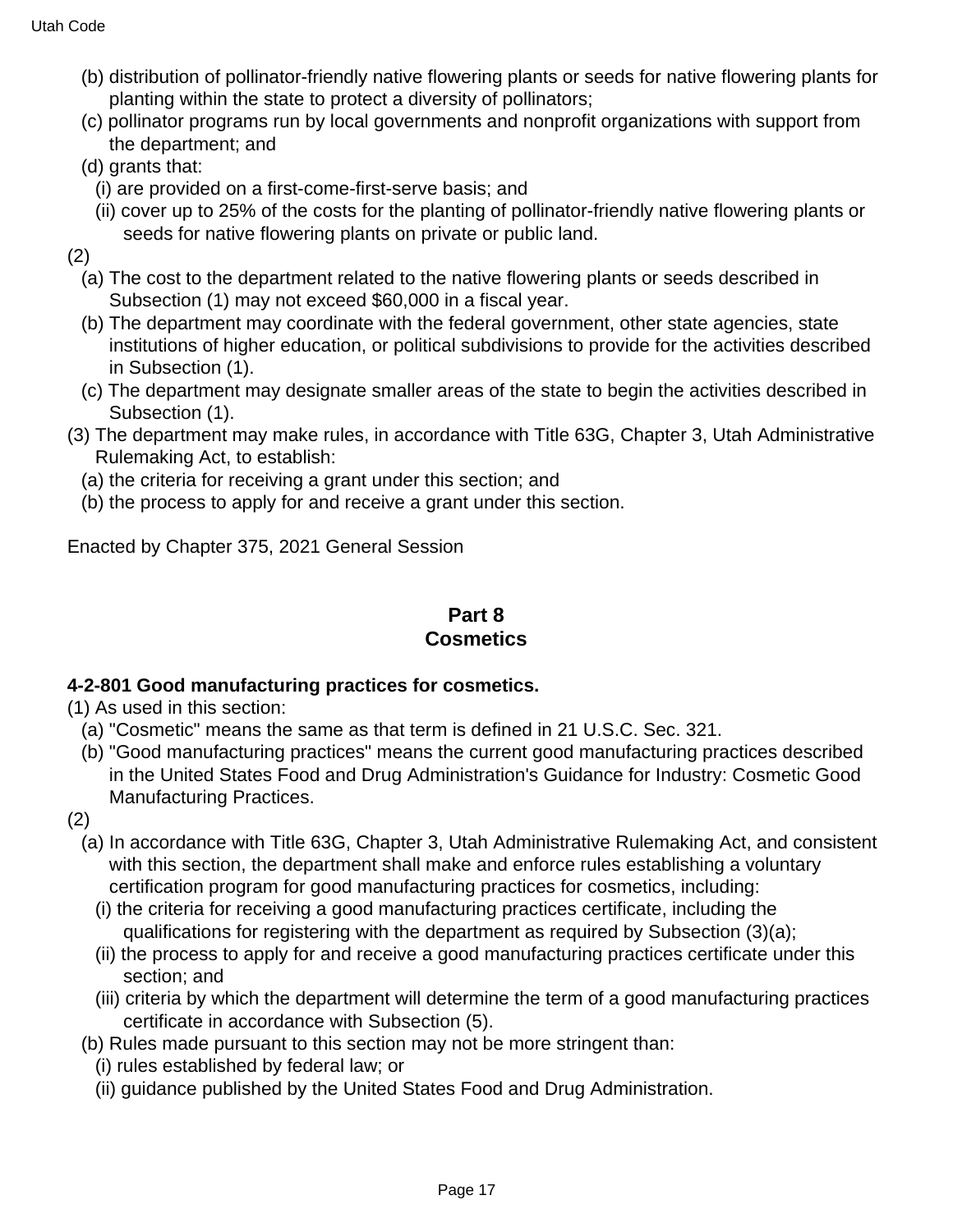- (3) The department's good manufacturing practices certification program shall provide for the issuance of a certificate to an applicant if:
	- (a) the applicant is registered with the department pursuant to registration requirements established by the department under Subsection (2)(a);
	- (b) the applicant submits an application to the department requesting a certificate for the applicant's manufacturing facility; and
	- (c) the department inspects the applicant's manufacturing facility and determines that the applicant is in compliance with good manufacturing practices.
- (4)
	- (a) In accordance with Section 63J-1-504, the department shall adopt a schedule of registration and certificate fees to cover the department's costs of administering the certification program described in this section.
	- (b) Notwithstanding Section 63J-1-504, the department shall retain the fees as dedicated credits.
- (5) A good manufacturing practices certificate issued under this section shall:
- (a) specify the certificate issuance date and expiration date; and
- (b) be valid for a term of one to three years as determined by the department pursuant to criteria established under Subsection (2)(a).

Enacted by Chapter 268, 2022 General Session

# **Chapter 3 Utah Dairy Act**

## **Part 1 Organization**

### **4-3-101 Title.**

This chapter is known as the "Utah Dairy Act."

Enacted by Chapter 345, 2017 General Session

### **4-3-102 Definitions.**

As used in this chapter:

- (1) "Adulterated" means any dairy product that:
- (a) contains any poisonous or deleterious substance that may render it injurious to health;
- (b) has been produced, prepared, packaged, or held:
	- (i) under unsanitary conditions;
	- (ii) where it may have become contaminated; or
	- (iii) where it may have become diseased or injurious to health;
- (c) contains any food additive that is unsafe within the meaning of 21 U.S.C. Sec. 348;
- (d) contains:
	- (i) any filthy, putrid, or decomposed substance;
	- (ii) fresh fluid milk with a lactic acid level at or above .0018; or
	- (iii) cream with a lactic acid level at or above .008 or that is otherwise unfit for human food;
- (e) is the product of: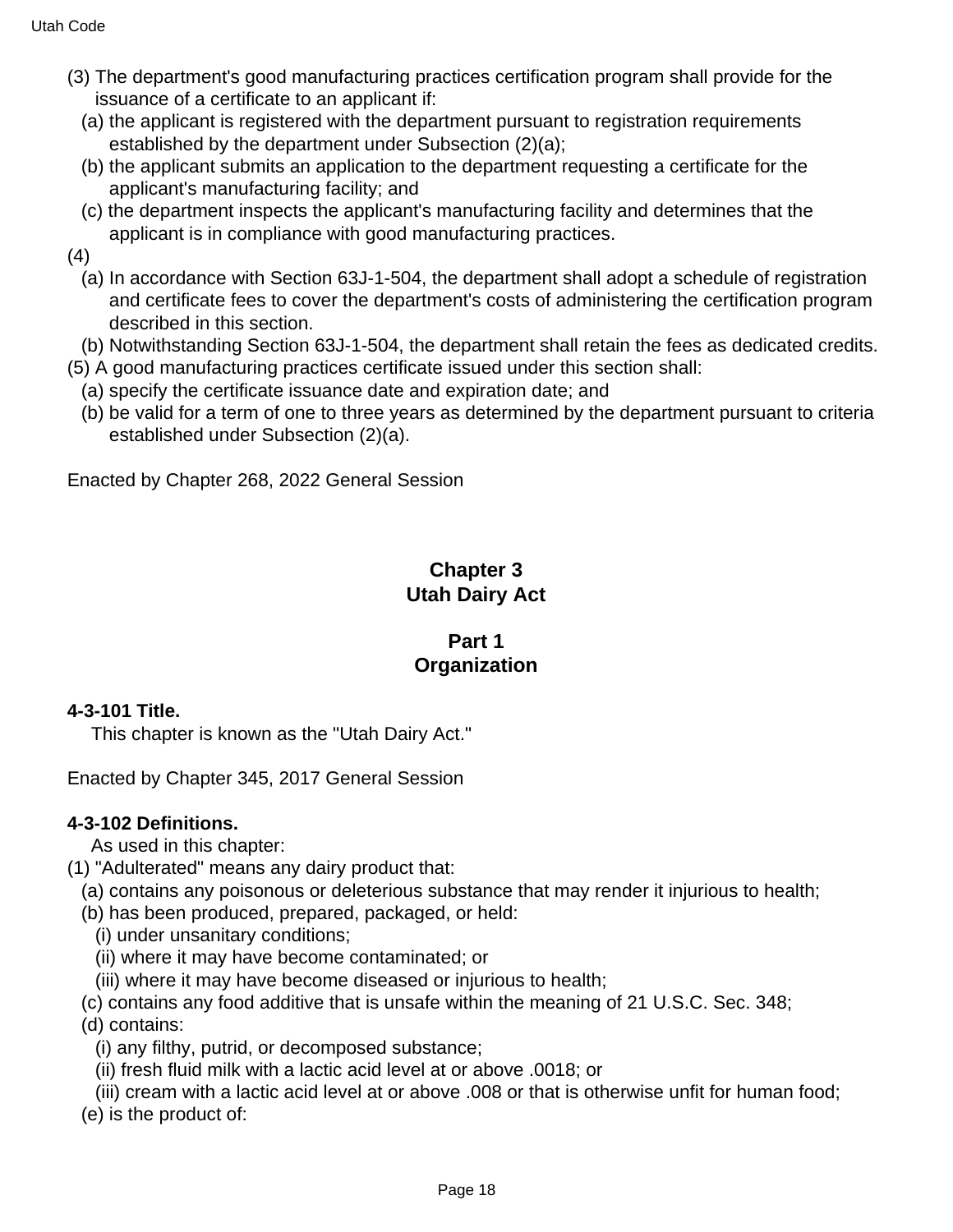- (i) a diseased animal;
- (ii) an animal that died otherwise than by slaughter; or
- (iii) an animal fed upon uncooked offal;
- (f) has intentionally been subjected to radiation, unless the use of the radiation is in conformity with a rule or exemption promulgated by the department; or
- (g)
	- (i) has any valuable constituent omitted or abstracted;
	- (ii) has any substance substituted in whole or in part;
	- (iii) has damage or inferiority concealed in any manner; or
	- (iv) has any substance added, mixed, or packed with the product to:
	- (A) increase its bulk or weight;
	- (B) reduce its quality or strength; or
	- (C) make it appear better or of greater value.
- (2) "Cow-share program" means a program in which a person acquires an undivided interest in a milk producing hoofed mammal through an agreement with a producer that includes:
	- (a) a bill of sale for an interest in the mammal;
	- (b) a boarding arrangement under which the person boards the mammal with the producer for the care and milking of the mammal and the boarding arrangement and bill of sale documents remain with the program operator;
	- (c) an arrangement under which the person receives raw milk for personal use not to be sold or distributed in a retail environment or for profit; and
- (d) no more than two cows, 10 goats, and 10 sheep per farm in the program.
- (3) "Dairy product" means any product derived from raw or pasteurized milk.
- (4) "Distributor" means any person who distributes a dairy product.
- (5)
	- (a) "Filled milk" means any milk, cream, or skimmed milk, whether condensed, evaporated, concentrated, powdered, dried, or desiccated, that has fat or oil other than milk fat added, blended, or compounded with it so that the resultant product is an imitation or semblance of milk, cream, or skimmed milk.
	- (b) "Filled milk" does not include any distinctive proprietary food compound:
	- (i) that is prepared and designated for feeding infants and young children, which is customarily used upon the order of a licensed physician;
	- (ii) whose product name and label does not contain the word "milk"; and
	- (iii) whose label conforms with the food labeling requirements.
- (6) "Frozen dairy products" mean dairy products normally served to the consumer in a frozen or semifrozen state.
- (7) "Grade A milk," "grade A milk products," and "milk" have the same meaning that is accorded the terms in the federal standards for grade A milk and grade A milk products unless modified by rules of the department.
- (8) "License" means a document allowing a person or plant to process, manufacture, supply, test, haul, or pasteurize milk or milk products or conduct other activity specified by the license.
- (9) "Manufacturer" means any person who processes milk in a way that changes the milk's character.
- (10) "Manufacturing milk" means milk used in the production of non-grade A dairy products.
- (11) "Misbranded" means:
	- (a) any dairy product whose label is false or misleading in any particular, or whose label or package fails to conform to any federal regulation adopted by the department that pertains to packaging and labeling;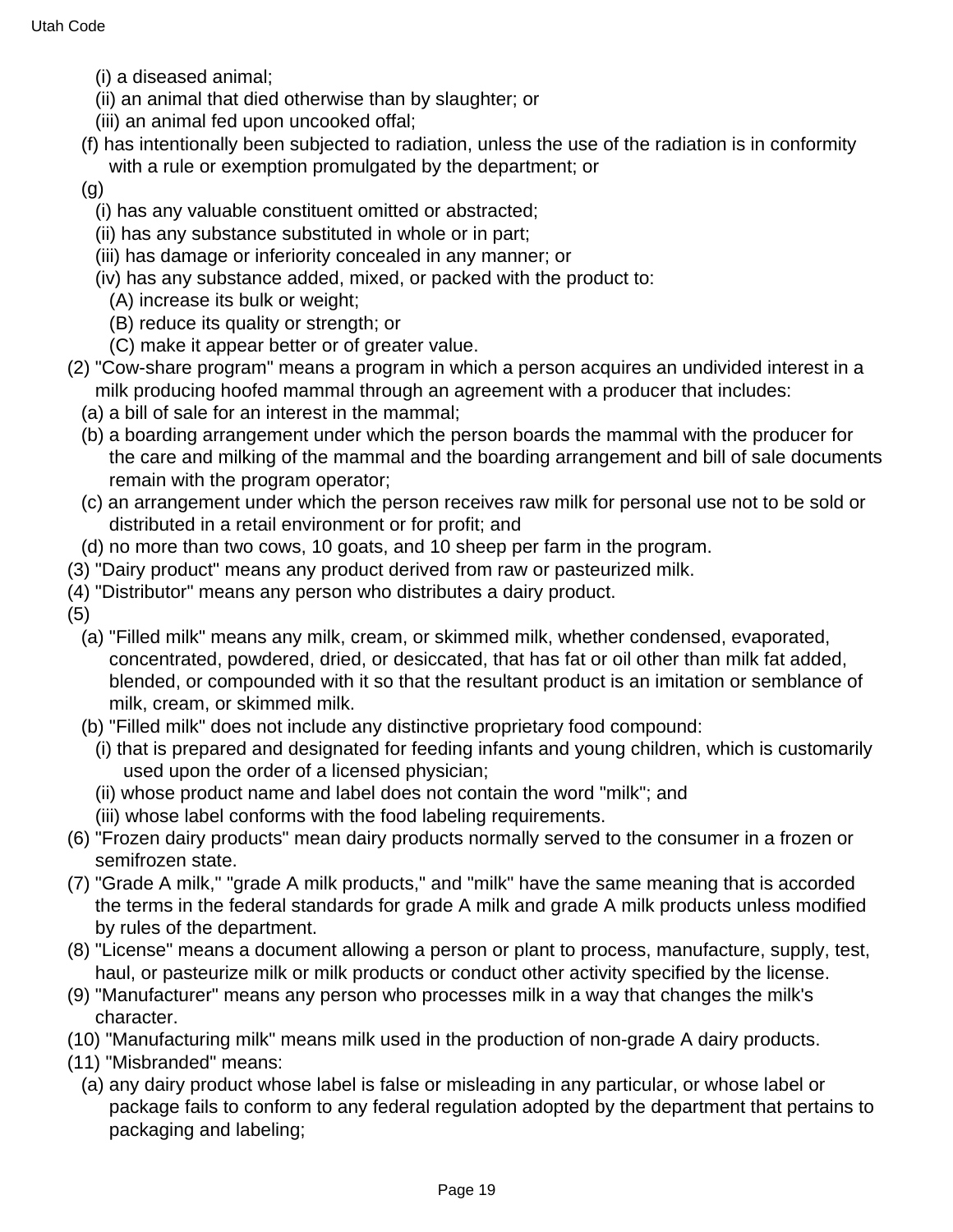- (b) any dairy product in final packaged form manufactured in this state that does not bear:
	- (i) the manufacturer's, packer's, or distributor's name, address, and plant number, if applicable;
	- (ii) a clear statement of the product's common or usual name, quantity, and ingredients, if applicable; and
	- (iii) any other information required by rule of the department;
- (c) any butter in consumer package form that is not at least B grade, or that does not meet the grade claimed on the package, measured by U.S.D.A. butter grade standards;
- (d) any imitation butter made in whole or in part from material other than wholesome milk or cream, except clearly labeled "margarine";
- (e) renovated butter unless the words "renovated butter," in letters not less than 1/2-inch in height appear on each package, roll, square, or container of such butter; or
- (f) any dairy product in final packaged form that makes nutritional claims or adds or adjusts nutrients that are not so labeled.
- (12) "Pasteurization" means any process that renders dairy products practically free of disease organisms and is accepted by federal standards.
- (13) "Permit or certificate" means a document allowing a person to market milk.
- (14) "Plant" means any facility where milk is processed or manufactured.
- (15) "Processor" means any person who subjects milk to a process.
- (16) "Producer" means a person who owns a cow or other milk producing hoofed mammal that produces milk for consumption by persons other than the producer's family, employees, or nonpaying guests.
- (17) "Raw milk" means unpasteurized milk.
- (18) "Renovated butter" means butter that is reduced to a liquid state by melting and drawing off such liquid or butter oil and churning or otherwise manipulating it in connection with milk or any product of milk.
- (19) "Retailer" means any person who sells or distributes dairy products directly to the consumer.

Renumbered and Amended by Chapter 345, 2017 General Session

### **Part 2 Rules and Regulations**

#### **4-3-201 Authority to make and enforce rules.**

 The department is authorized and directed, subject to Title 63G, Chapter 3, Utah Administrative Rulemaking Act, to make and enforce rules to carry out the purposes of this chapter.

Renumbered and Amended by Chapter 345, 2017 General Session

### **4-3-202 Authority in local jurisdictions to regulate dairy products -- Department standards to govern -- Department evaluation permitted -- Local notice to cease inspection.**

(1) While nothing in this chapter shall impair the authority of any town, city, or county to regulate the production, handling, storage, distribution, or sale of dairy products, frozen dairy products, grade A milk, grade A milk products, or milk, within their respective jurisdictions, a common standard as prescribed by the department shall be followed in such jurisdictions.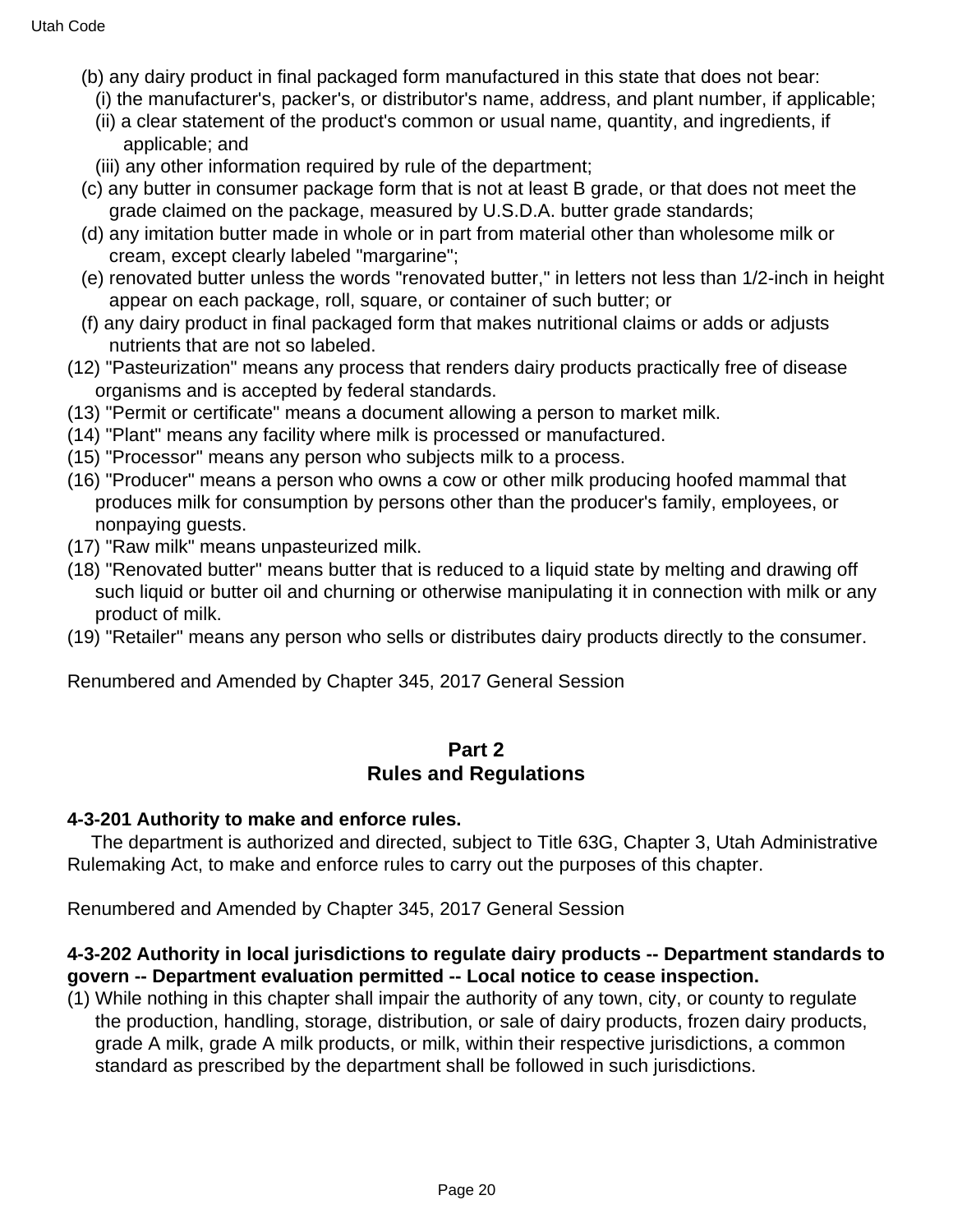- (2) If a town, city, or county elects to enforce this chapter, the department shall accept its findings relative to inspections in lieu of making its own inspections, but the department may evaluate the effectiveness of any local inspection program.
- (3) If a town, city, or county intends to cease making inspections under this chapter, it shall notify the department of its intent to cease inspection at least one year in advance of the actual cessation of inspection.
- (4) Upon request, the commissioner shall cooperate with other state agencies, towns, cities, counties, and federal authorities in the administration and enforcement of this chapter.

Renumbered and Amended by Chapter 345, 2017 General Session

# **4-3-203 Authority to inspect premises.**

- (1) The department may inspect any premises where dairy products are produced, manufactured, processed, stored, or held for distribution, at reasonable times and places, to determine whether the premises are in compliance with this chapter and the rules adopted according to it.
- (2) If the department is denied access, it may proceed immediately to the nearest court of competent jurisdiction to seek an ex parte warrant or its equivalent to permit inspection of the premises.

Renumbered and Amended by Chapter 345, 2017 General Session

### **4-3-204 Authority to collect samples -- Receipt -- Names of distributors.**

- (1) Samples of dairy products from each dairy farm or processing plant may be secured and examined as often as deemed necessary by the department.
- (2) Samples of dairy products from stores, cafes, soda fountains, restaurants, and other places where dairy products are sold may be secured and examined as often as deemed necessary by the department.
- (3) Samples of milk or dairy products may be taken by the department at any time before final delivery to the consumer.
- (4) The department shall provide a signed receipt for all samples taken showing the date of sampling and the amount and kind of sample taken; provided, that the department is not liable to any person for the cost of any sample taken.
- (5) All proprietors of stores, cafes, restaurants, soda fountains, and other similar places shall furnish the department, upon request, with the names of all distributors from whom dairy products are obtained.

Renumbered and Amended by Chapter 345, 2017 General Session

### **4-3-205 Condemnation, embargo, denaturization of unfit milk or dairy products -- Unfit equipment.**

- (1) The department may condemn or embargo any milk or dairy product which is adulterated, misbranded, or not produced or processed in accordance with this chapter.
- (2) The department may condemn the use of any equipment, tank, or container used to produce, process, manufacture, or transport milk or dairy products that it finds, upon inspection, to be unclean or contaminated.
- (3) The department may mark or tag any condemned equipment, tank, or container with the words "this (equipment, tank, or container) is unfit to contain human food."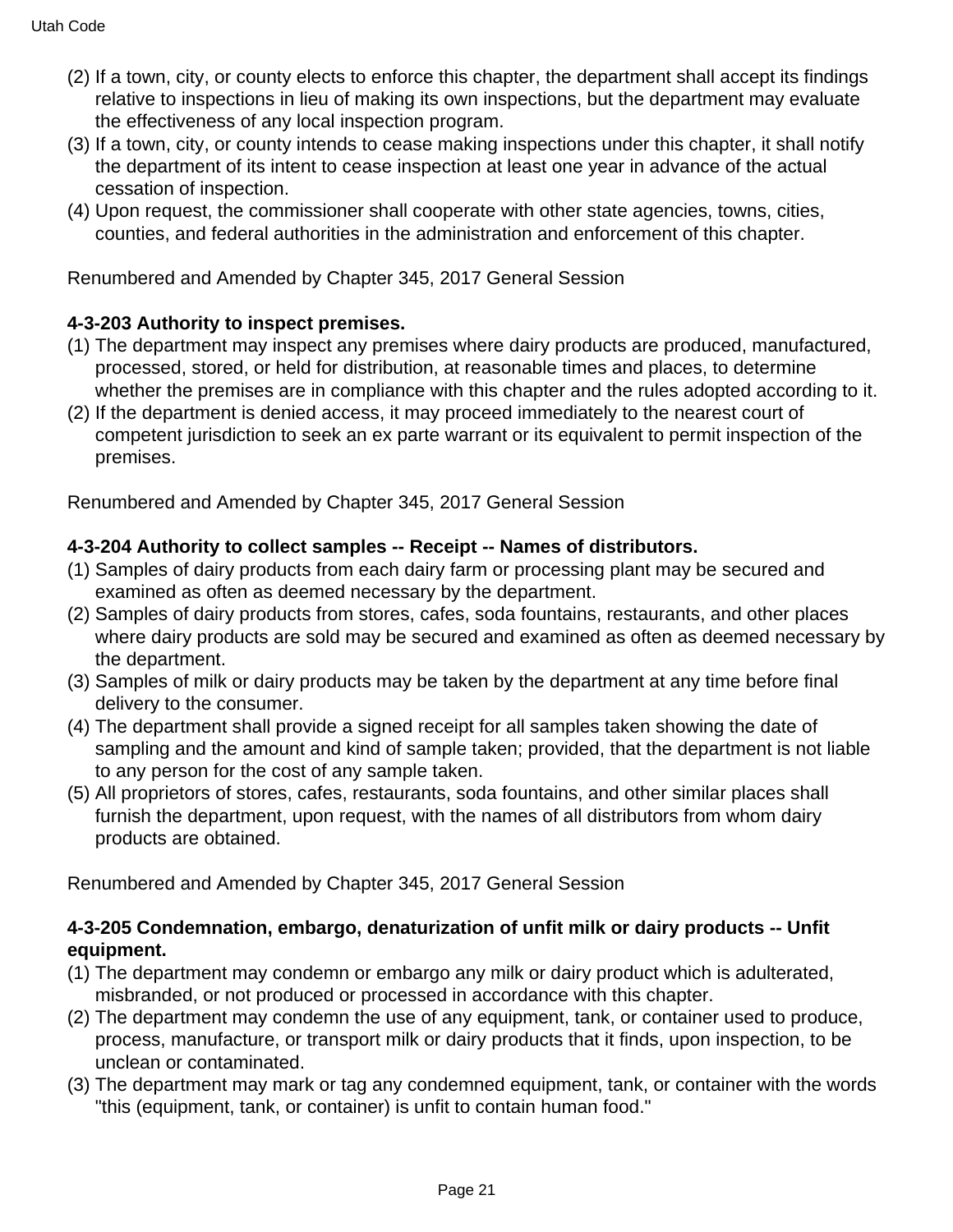(4) Condemned milk shall be decharacterized or denatured with harmless coloring or rennet by the department.

Renumbered and Amended by Chapter 345, 2017 General Session

## **4-3-206 Testing and measuring milk -- Standards prescribed -- Milk quality work in accordance with rules.**

- (1) Milk shall be tested and measured in accordance with:
	- (a) the latest edition of "Association of Official Analytical Chemists";
	- (b) the latest edition of "Standard Methods for Examination of Dairy Products";
	- (c) other publications accepted by the department; or
	- (d) methods prescribed by the department.
- (2) A processor or manufacturer shall perform quality work in accordance with the rules adopted by the department.

Renumbered and Amended by Chapter 345, 2017 General Session

## **Part 3 Licensing Permits**

## **4-3-301 Licenses and permits -- Application -- Fee -- Expiration -- Renewal.**

- (1) Application for a license to operate a plant, manufacture butter or cheese, pasteurize milk, test milk for payment, haul milk in bulk, or for the wholesale distribution of dairy products shall be made to the department upon forms prescribed and furnished by the department.
- (2) Upon receipt of a proper application, compliance with the applicable rules, and payment of a license fee determined by the department according to Subsection 4-2-103(2), the commissioner, if satisfied that the public convenience and necessity and the industry will be served, shall issue an appropriate license to the applicant subject to suspension or revocation for cause.
- (3) A license issued under this section expires at midnight on December 31 of each year.
- (4) A license to operate a plant, manufacture butter or cheese, pasteurize milk, test milk for payment, haul milk in bulk, or for the wholesale distribution of dairy products, is renewable for a period of one year upon the payment of an annual license renewal fee determined by the department according to Subsection 4-2-103(2) on or before December 31 of each year.
- (5) Notwithstanding the requirements of Subsection (1), application for a permit or certificate to produce milk or a raw milk product, as that term is defined in Section 4-3-503, shall be made to the department on forms prescribed and furnished by the department.
- (6)
	- (a) Upon receipt of a proper application and compliance with applicable rules, the commissioner shall issue a permit entitling the applicant to engage in the business of producer, subject to suspension or revocation for cause.
	- (b) A fee may not be charged by the department for issuance of a permit or certificate.

Amended by Chapter 422, 2020 General Session

### **4-3-302 Licenses, permits, and certificates -- Suspension or revocation -- Grounds.**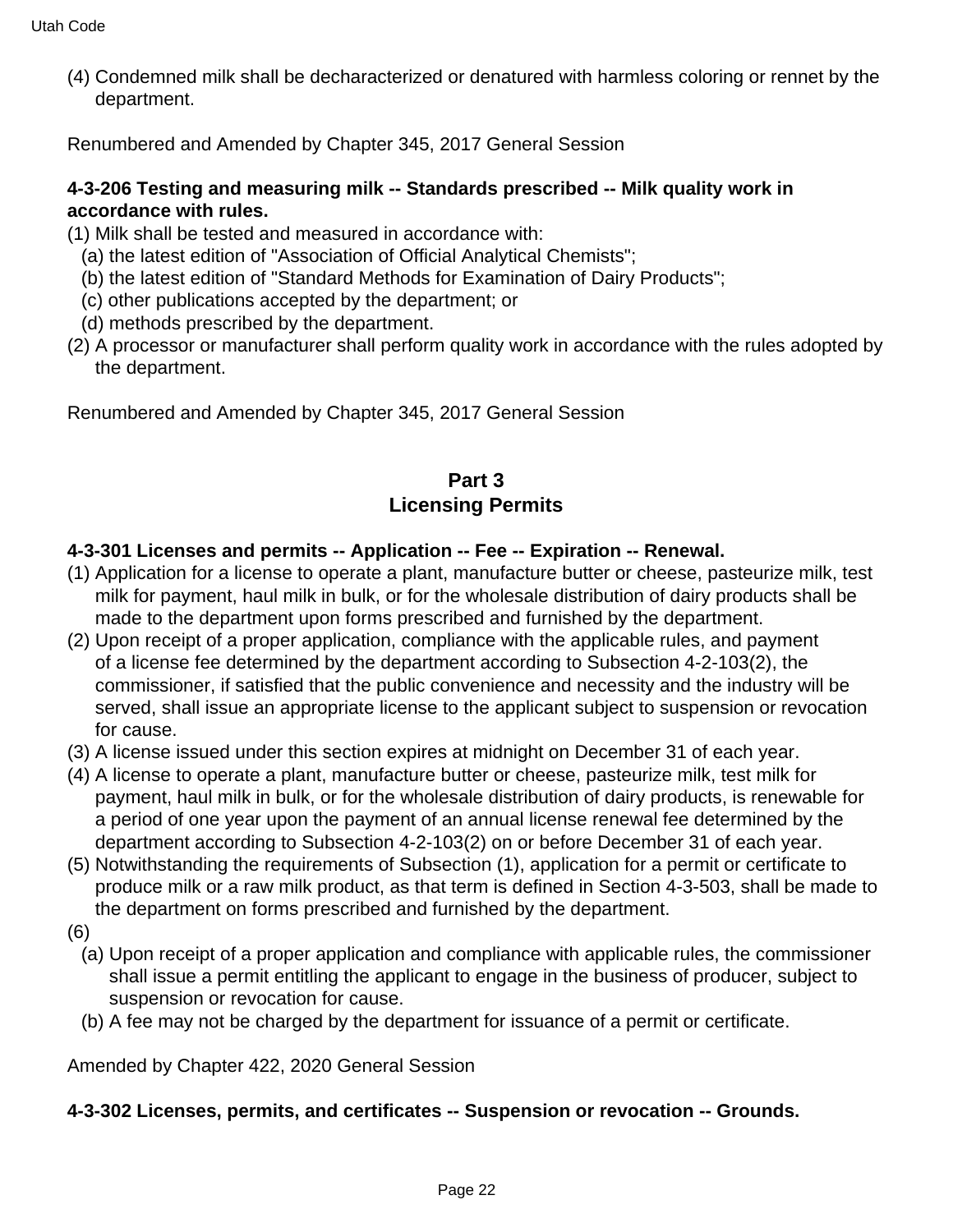- (1) The department may revoke or suspend the license, permit, or certification of any person who violates this chapter or any rule enacted under the authority of this chapter.
- (2) All or part of any license, permit, or certification may be suspended immediately if an emergency exists that presents a clear and present danger to the public health, or if inspection or sampling is refused.

Renumbered and Amended by Chapter 345, 2017 General Session

## **Part 4 Unlawful Acts**

### **4-3-401 Unlawful acts specified.**

It is unlawful for any person in this state to:

- (1) operate a plant without a license issued by the department;
- (2) market milk without a permit or certificate issued by the department;
- (3) manufacture butter or cheese, pasteurize milk, test milk for payment, or haul milk in bulk without a special license to perform the particular activity designated in this Subsection (3); unless if more than one person working in a plant is engaged in the performance of a single activity designated in this Subsection (3), the person who directs the activity is licensed;
- (4) manufacture, distribute, sell, deliver, hold, store, or offer for sale any adulterated or misbranded dairy product;
- (5) manufacture, distribute, sell, deliver, hold, store, or offer for sale any dairy product without a license, permit, or certificate required by this chapter;
- (6) sell or offer for sale any milk not intended for human consumption unless it is denatured or decharacterized in accordance with the rules of the department;
- (7) manufacture, distribute, sell, or offer for sale any filled milk labeled as milk or as a dairy product;
- (8) keep any animals with brucellosis, tuberculosis, or other infectious or contagious diseases communicable to humans in any place where they may come in contact with cows or other milking animals;
- (9) draw milk for human food from cows or other milking animals that are infected with tuberculosis, running sores, communicable diseases, or from animals that are fed feed that will produce milk that is adulterated;
- (10) accept or process milk from any producer without verification that the producer holds a valid permit or certification or, if milk is accepted from out of the state, without verification that the producer holds a permit or certification from the appropriate regulatory agency of that state;
- (11) use any contaminated or unclean equipment or container to process, manufacture, distribute, deliver, or sell a dairy product;
- (12) remove, change, conceal, erase, or obliterate any mark or tag placed upon any equipment, tank, or container by the department except to clean and sanitize it;
- (13) use any tank or container used for the transportation of milk or other dairy products that is unclean or contaminated;
- (14) refuse to allow the department to take samples for testing; or
- (15) prohibit adding vitamin compounds in the processing of milk and dairy products in accordance with rules of the department.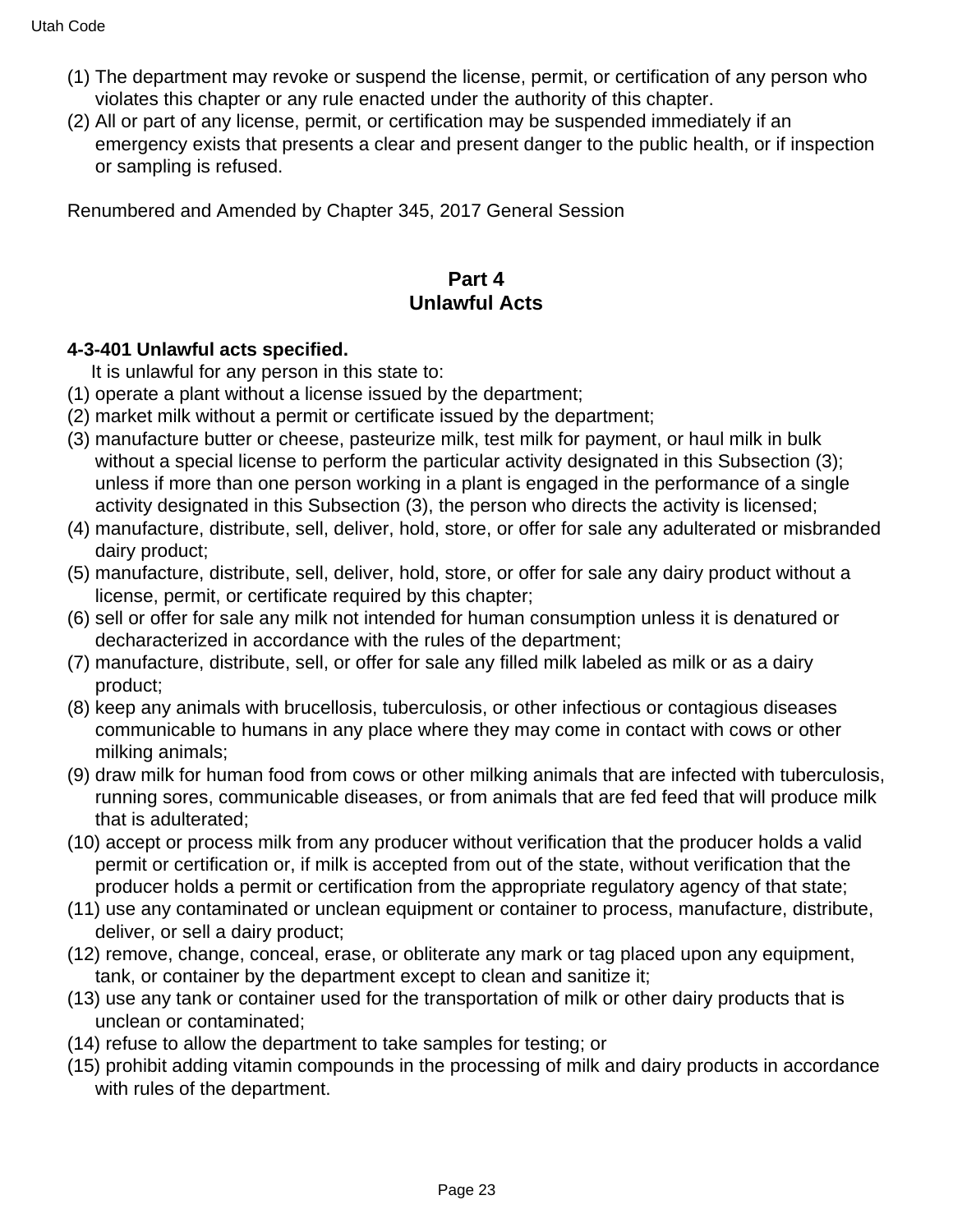Renumbered and Amended by Chapter 345, 2017 General Session

## **4-3-402 Processors, manufacturers, or distributors -- Unlawful to give money, equipment, or fixtures to retailer or consumer -- Exceptions -- Shelf space for dairy products.**

(1) As used in this section:

- (a) "liquid dairy product" means a milk container which contains a pint of milk or less; and
- (b) "novelty ice cream" means a package or container of ice cream which contains eight fluid ounces or less.
- (2) Except as provided in Subsections (3) and (4), no processor, manufacturer, distributor, or his affiliates, subsidiaries, associates, agents or stockholders shall furnish, service, repair, give, lease, sell, or loan to a retailer or consumer any:
	- (a) money;
	- (b) equipment;
	- (c) fixtures, including ice cream cabinets or bulk milk dispensers;
	- (d) supplies, excluding expendable supplies commonly provided in connection with the sale of dairy products to a consumer; or
- (e) other things having a real or substantial value.

(3)

(a) Ice cream cabinets may be loaned or sold to a retailer if the ice cream cabinet:

(i) is portable;

- (ii) has a storage capacity not exceeding 12 cubic feet; and
- (iii) is used solely for retail display sales of novelty ice cream.
- (b) Milk coolers may be loaned or sold to a retailer if the milk cooler:

(i) is portable;

- (ii) has a storage capacity not exceeding 12 cubic feet; and
- (iii) is used solely for retail display sales of liquid dairy products.
- (4) The leasing or renting of cabinets, dispensers, or coolers for dairy products for civic affairs, demonstrations, or exhibits is prohibited unless it is for a period of 10 days or less in any one period of three consecutive months.
- (5)
	- (a) Except as provided in Subsections (5)(b) and (5)(c), no retailer shall lease, sell, or loan shelf or refrigerator space for dairy products to a processor, manufacturer, or distributor or receive anything of value from a processor, manufacturer, or distributor in exchange for shelf or refrigerator space for dairy products.
	- (b) Subsection (5)(a) does not apply to a dairy by-product that is:
		- (i) a short-term special; or
		- (ii) a new product being introduced on a trial basis for a period not to exceed 45 days.
	- (c) A processor, manufacturer, or distributor may loan or sell an ice cream cabinet or milk cooler to a retailer for the display of the processor's, manufacturer's, or distributor's products, if the ice cream cabinet or milk cooler meets the requirements of Subsection (3).

Renumbered and Amended by Chapter 345, 2017 General Session

## **4-3-403 Injunctions -- Bond not required -- Standing to maintain private action -- Damages authorized.**

(1)

(a) The commissioner is authorized to apply to any court of competent jurisdiction for a temporary restraining order or injunction restraining any person from violating this chapter.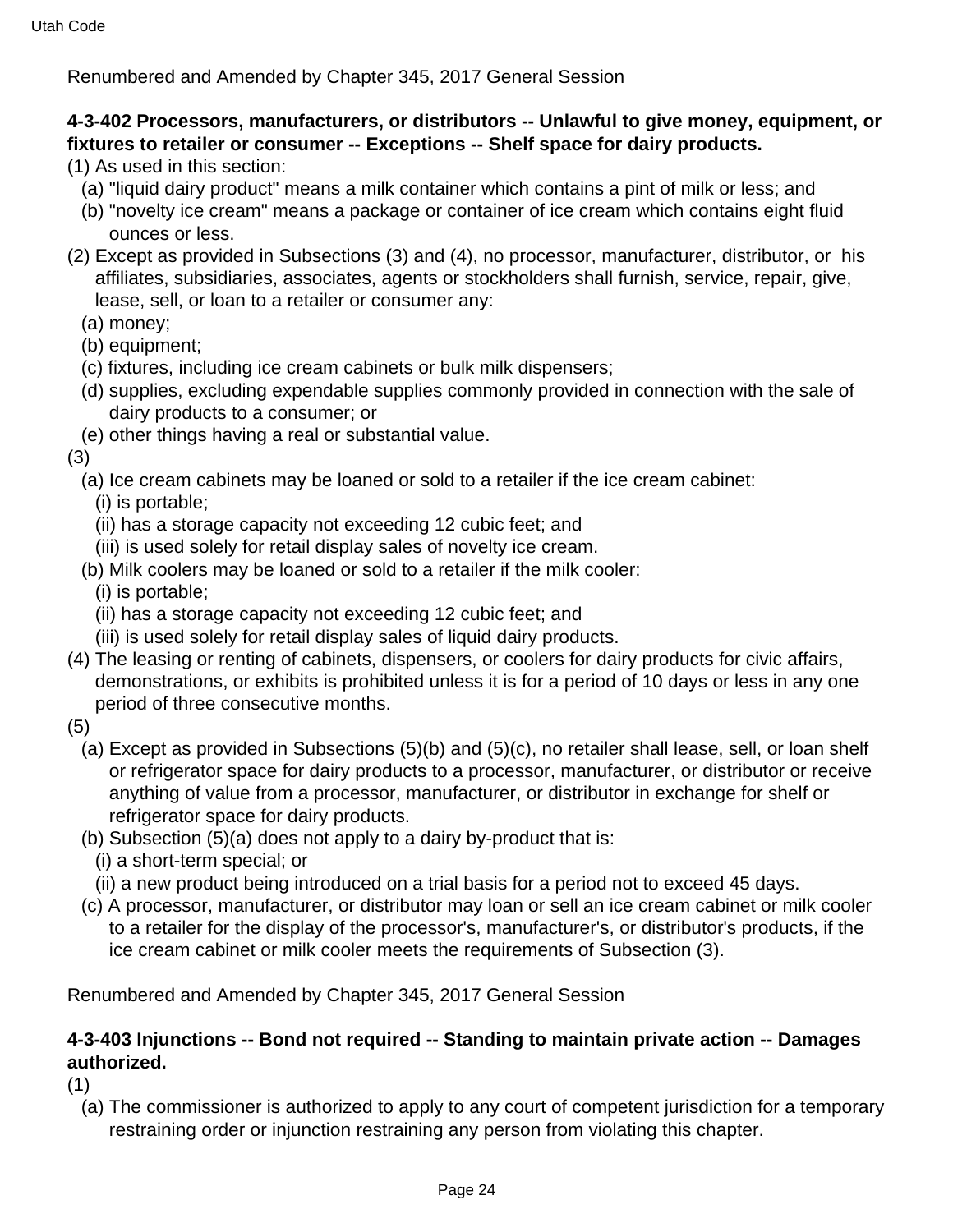(b) No bond shall be required of the department in any proceeding brought under this subsection. (2)

- (a) In addition to penalties provided in this chapter, any person who suffers or is threatened with injury from any existing or threatened violation of Section 4-3-402 may commence an action in any court of competent jurisdiction for damages and, if proper, injunctive relief.
- (b) Any organized and existing trade association, whether incorporated or not, is authorized to institute and prosecute a suit for injunctive relief and damages, as the real party in interest, on behalf of one or more of its members if the violation of Section 4-3-402 directly or indirectly affects a member.

Renumbered and Amended by Chapter 345, 2017 General Session

## **Part 5 Special Programs**

### **4-3-501 Cow share program notification.**

- (1) A producer who is in a cow-share program, as defined in Section 4-3-102, shall notify the department of the cow-share program and include in the notification:
	- (a) the producer's name; and
	- (b) a valid, current address of the farm on which the milk producing hoofed mammal in the cowshare program is located.
- (2) Upon receipt, the department shall keep a notification of a cow-share program described in Subsection (1) on file.

Renumbered and Amended by Chapter 345, 2017 General Session

### **4-3-502 Exemption.**

- (1) This chapter does not apply to milk or milk products produced on the farm if such milk or milk products are used by:
	- (a) the owner of the farm;
	- (b) a member of the owner's immediate family;
	- (c) a participant in a cow-share program; or
- (d) a member of a participant in a cow-share program's immediate family.
- (2) The department may not adopt a rule that restricts, limits, or imposes additional requirements on an individual obtaining:
	- (a) raw milk in accordance with the terms of a cow-share program agreement; or
	- (b) an interest in a cow-share program in accordance with the terms of the cow-share program agreement.

Renumbered and Amended by Chapter 345, 2017 General Session

#### **4-3-503 Sale of raw milk products -- Suspension of producer's permit -- Severability not permitted.**

(1) As used in this section:

(a) "Batch" means all the milk emptied from one bulk tank and bottled in a single day.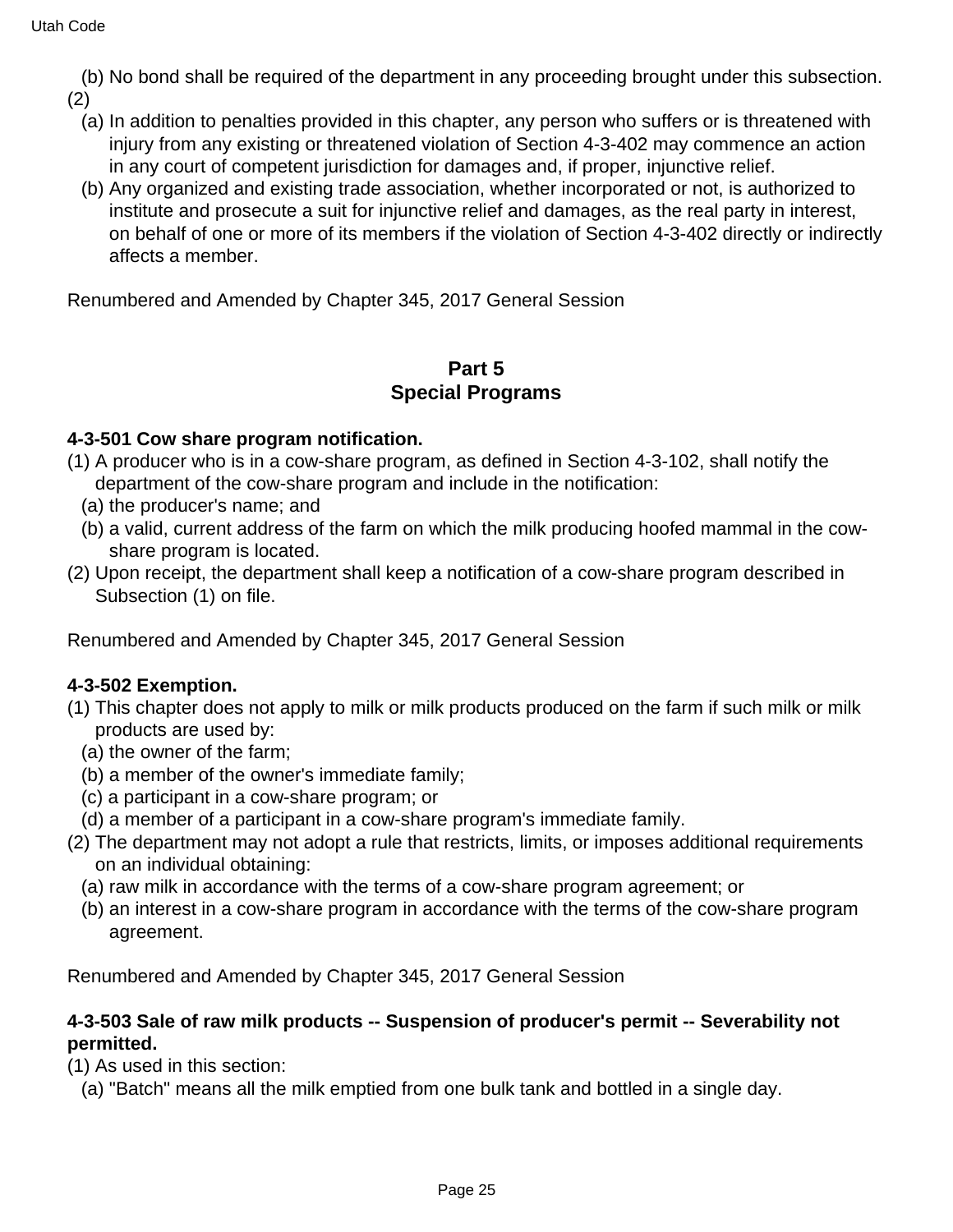- (b) "Raw milk product" means raw milk, cream produced from raw milk, and butter produced from raw milk.
- (c) "Self-owned retail store" means a retail store:
- (i) of which the producer owns at least 51% of the value of the real property and tangible personal property used in the operations of the retail store; or
- (ii) for which the producer has the power to vote at least 51% of any class of voting shares or ownership interest in the business entity that operates the retail store.
- (2) Except as provided in Subsection (5), a raw milk product may be manufactured, distributed, sold, delivered, held, stored, or offered for sale if:
	- (a) the producer obtains a permit from the department to produce the raw milk product under Subsection 4-3-301(6);
	- (b) the sale and delivery of the raw milk product is made upon the premises where the raw milk product is produced, except as provided by Subsection (3);
	- (c) the raw milk product is sold to consumers for household use and not for resale;
	- (d) the raw milk product is bottled or packaged under sanitary conditions and in sanitary containers on the premises where the raw milk product is produced;
	- (e) the raw milk product is labeled "raw milk product" and meets the labeling requirements under 21 C.F.R. Parts 101 and 131 and rules established by the department;
	- (f) the raw milk used to produce the raw milk product is:
		- (i) cooled to 50 degrees Fahrenheit or a lower temperature within one hour after being drawn from the animal;
		- (ii) further cooled to 41 degrees Fahrenheit within two hours of being drawn from the animal; and
		- (iii) maintained at 41 degrees Fahrenheit or a lower temperature until the raw milk is delivered to the consumer or used to produce the raw milk product;
	- (g) the bacterial count of the raw milk used to produce the raw milk product does not exceed 20,000 colony forming units per milliliter;
	- (h) the coliform count of the raw milk used to produce the raw milk product does not exceed 10 colony forming units per milliliter;
	- (i) the production of the raw milk product conforms to departmental rules for the production of grade A milk products;
	- (j) the dairy animals on the premises are:
		- (i) permanently and individually identifiable; and
		- (ii) free of tuberculosis, brucellosis, and other diseases carried through milk; and
	- (k) any person on the premises performing any work in connection with the production, bottling, packaging, handling, or sale of the raw milk product is free from communicable disease.
- (3) A producer may distribute, sell, deliver, hold, store, or offer for sale a raw milk product at a selfowned retail store, that is properly staffed, or from a mobile unit where the raw milk product is maintained through mechanical refrigeration at 41 degrees Fahrenheit or a lower temperature, if, in addition to the requirements of Subsection (2), the producer:
	- (a) transports the raw milk product from the premises where the raw milk product is produced to the self-owned retail store in a refrigerated truck where the raw milk product is maintained at 41 degrees Fahrenheit or a lower temperature;
	- (b) retains ownership of the raw milk product until it is sold to the final consumer, including transporting the raw milk product from the premises where the raw milk product is produced to the self-owned retail store without any:
		- (i) intervening storage;
		- (ii) change of ownership; or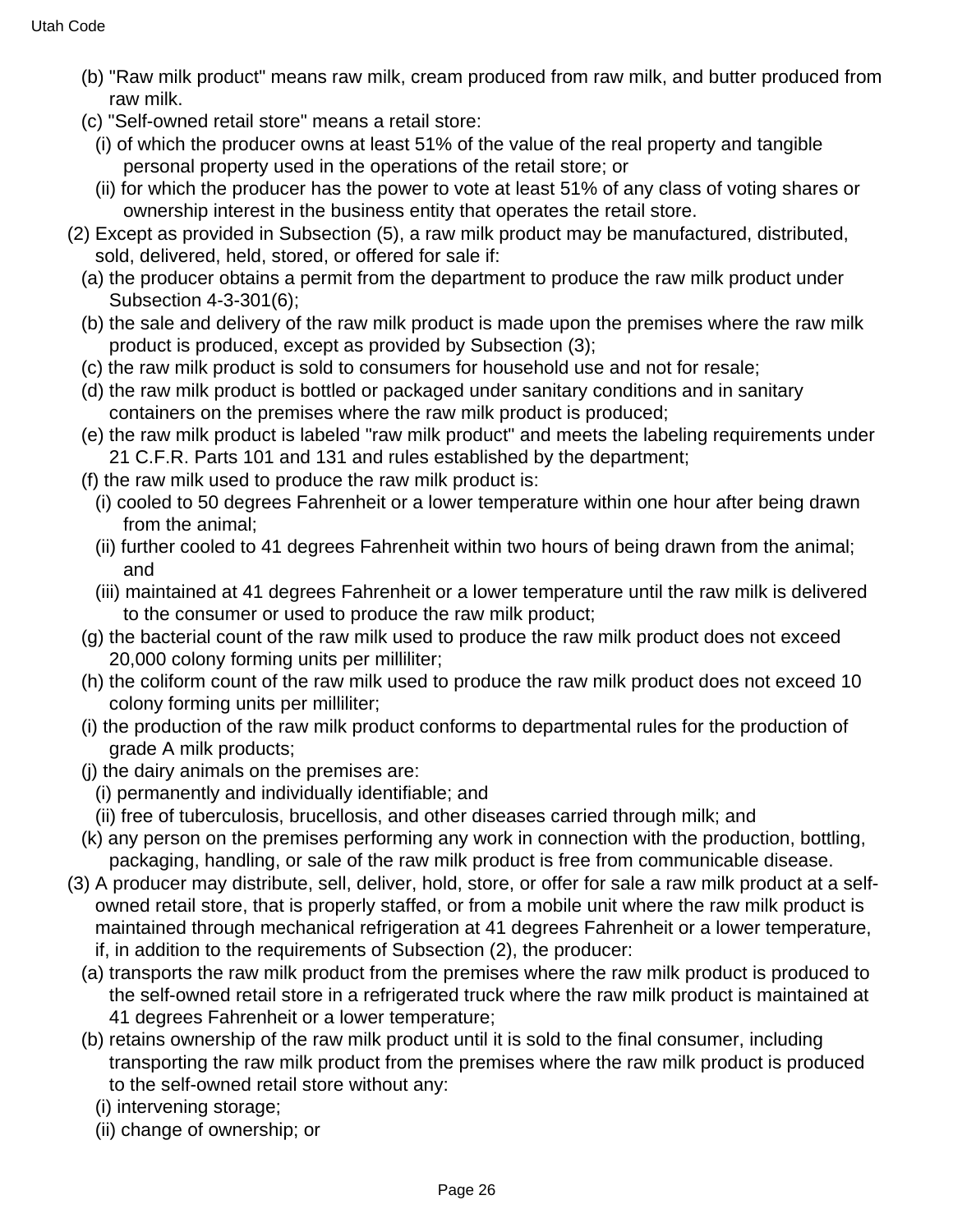- (iii) loss of physical control;
- (c) stores the raw milk product at 41 degrees Fahrenheit or a lower temperature in a display case equipped with a properly calibrated thermometer at the self-owned retail store;
- (d) places a sign above each display case that contains a raw milk product at the self-owned retail store that:
	- (i) is prominent;
	- (ii) is easily readable by a consumer;
	- (iii) reads in print that is no smaller than .5 inch in bold type, "This milk product is raw and unpasteurized. Please keep refrigerated."; and
	- (iv) meets any other requirement established by the department by rule;
- (e) labels the raw milk product with:
	- (i) a date, no more than nine days after the raw milk product is produced, by which the raw milk product should be sold;
	- (ii) the statement "Raw milk products, no matter how carefully produced, may be unsafe.";
	- (iii) handling instructions to preserve quality and avoid contamination or spoilage;
	- (iv) a specific colored label as determined by the department by rule; and
	- (v) any other information required by rule;
- (f) refrains from offering the raw milk product for sale until:
- (i) the department or a third party certified by the department tests each batch of raw milk used to produce a raw milk product for standard plate count and coliform count; and
- (ii) the test results meet the minimum standards established for those tests;
- (g)
	- (i) maintains a database of the raw milk product sales; and
	- (ii) makes the database available to the Department of Health during the self-owned retail store's business hours for purposes of epidemiological investigation;
- (h) ensures that the plant and retail store complies with Chapter 5, Utah Wholesome Food Act, and the rules governing food establishments enacted under Section 4-5-301; and
- (i) complies with the applicable rules adopted as authorized by this chapter.
- (4) A producer may distribute, sell, deliver, hold, store, or offer for sale a raw milk product and pasteurized milk at the same self-owned retail store if:
	- (a) the self-owned retail store is properly staffed; and
	- (b) the producer:
		- (i) meets the requirements of Subsections (2) and (3);
		- (ii) operates the self-owned retail store on the same property where the raw milk product is produced; and
		- (iii) maintains separate, labeled, refrigerated display cases for raw milk products and pasteurized milk.
- (5) A producer may, without meeting the requirements of Subsection (2), sell up to 120 gallons of raw milk per month if:
	- (a) the sale is directly to an end consumer, for household use and not for resale;
	- (b) the sale and delivery of the raw milk is made upon the premises where the raw milk is produced;
	- (c) the producer labels the raw milk with:
		- (i) the producer's name and address;
		- (ii) a date, no more than nine days after the raw milk is produced, by which the raw milk should be sold;
		- (iii) the statement "This raw milk has not been licensed or inspected by the state of Utah. Raw milk, no matter how carefully produced, may be unsafe."; and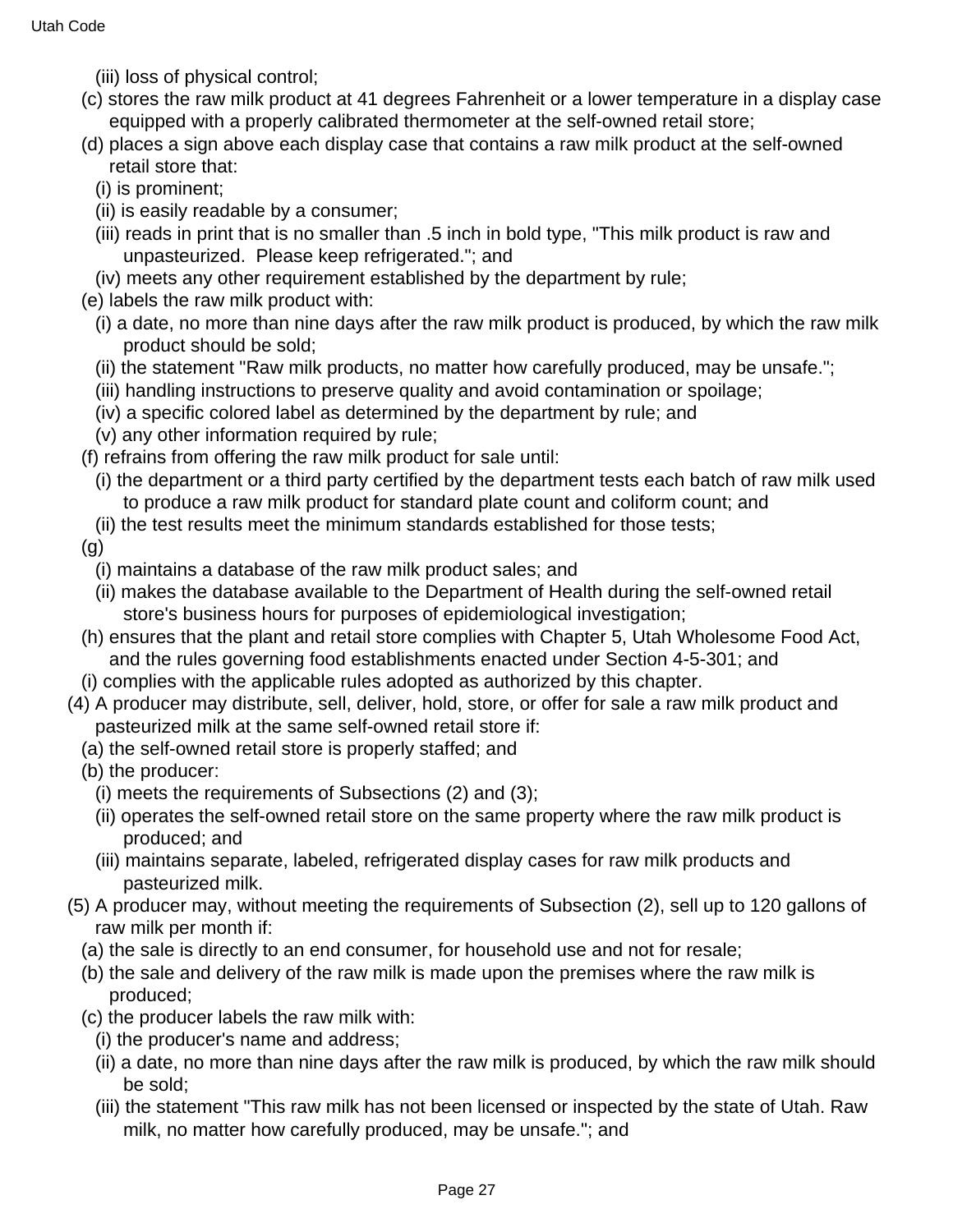(iv) handling instructions to preserve quality and avoid contamination or spoilage;

- (d) the raw milk is:
	- (i) cooled to 50 degrees Fahrenheit or a lower temperature within one hour after being drawn from the animal; and
- (ii) further cooled to 41 degrees Fahrenheit within two hours of being drawn from the animal;
- (e) the producer conducts a monthly test ensuring the coliform count of the raw milk does not exceed 10 colony-forming units per milliliter;
- (f) the dairy animals on the producer's premises are free of tuberculosis, brucellosis, and other diseases carried through milk;
- (g) the producer maintains records of tests and sales for a minimum of two years; and
- (h) the producer notifies the department of the producer's intent to sell raw milk pursuant to this Subsection (5) and includes in the notification the producer's name and address.
- (6) A person who conducts a test required by Subsection (3) shall send a copy of the test results to the department as soon as the test results are available.
- (7)
	- (a) The department shall adopt rules, as authorized by Section 4-3-201, governing the sale of raw milk products at a self-owned retail store.
	- (b) The rules adopted by the department shall include rules regarding:
		- (i) permits;
		- (ii) building and premises requirements;
		- (iii) sanitation and operating requirements, including bulk milk tanks requirements;
		- (iv) additional tests;
		- (v) frequency of inspections, including random cooler checks;
		- (vi) recordkeeping; and
		- (vii) packaging and labeling.
	- (c) The department may make rules, in accordance with Title 63G, Chapter 3, Utah Administrative Rulemaking Act, regarding the standards of identity for a raw milk product.
	- (d)
		- (i) The department shall establish and collect a fee for the tests and inspections required by this section and by rule in accordance with Section 63J-1-504.
		- (ii) Notwithstanding Section 63J-1-504, the department shall retain the fees as dedicated credits and may only use the fees to administer and enforce this section.
- (8)
	- (a) The department shall suspend a permit issued under Section 4-3-301 if:
	- (i) two out of four consecutive samples or two samples in a 30-day period violate sample limits established under this section; or
	- (ii) a producer violates this section or a rule adopted as authorized by this section.
	- (b) The department may reissue a permit that has been suspended under Subsection (8)(a) if the producer has complied with all of the requirements of this section and rules adopted as authorized by this section.
- (9)
	- (a) If any subsection of this section or the application of any subsection to any person or circumstance is held invalid by a final decision of a court of competent jurisdiction, the remainder of the section may not be given effect without the invalid subsection or application.
	- (b) The provisions of this section may not be severed.
- (10) Nothing in this chapter shall be construed to impede the Department of Health or the Department of Agriculture and Food in investigation of foodborne illness.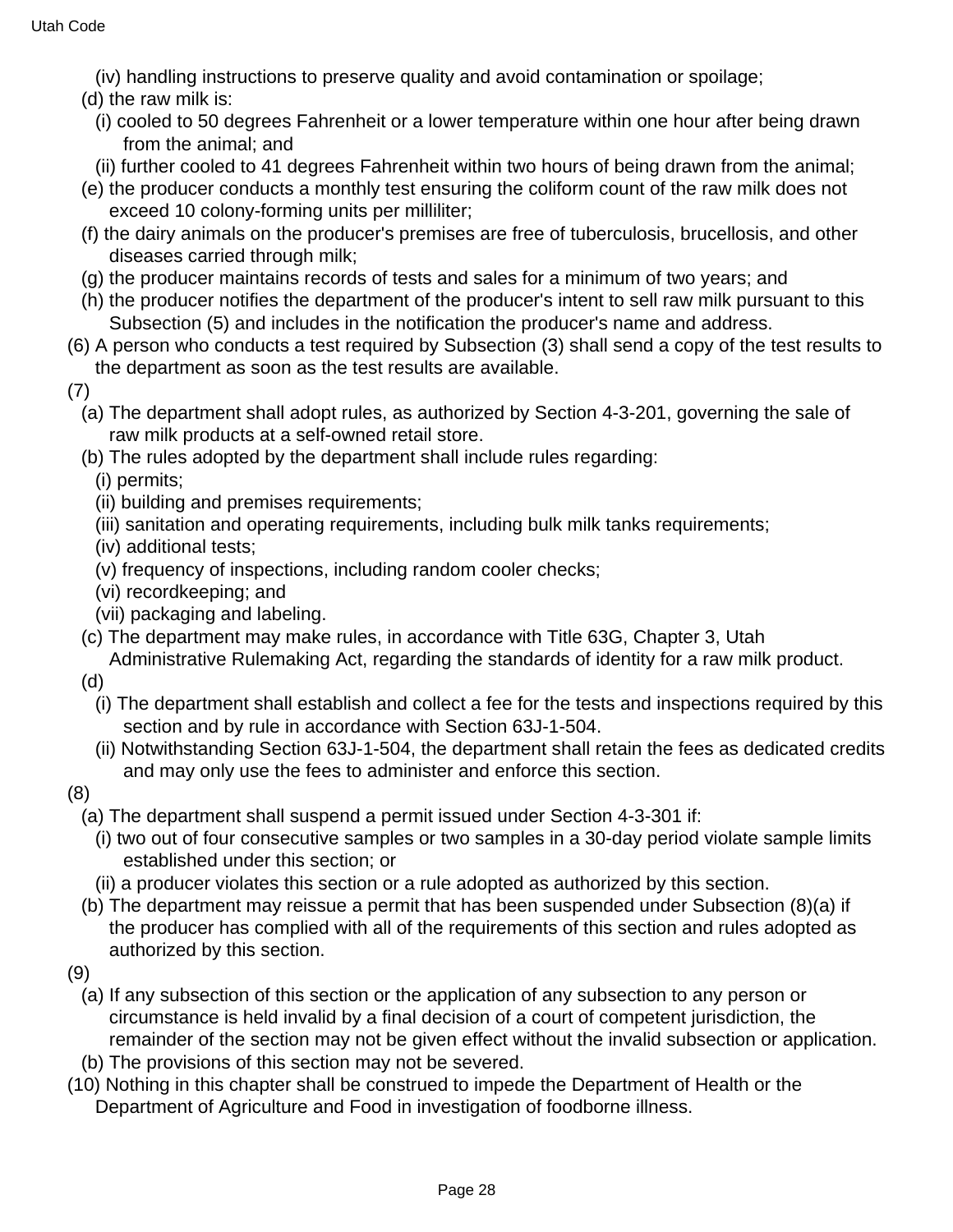- (11) The department shall issue a cease and desist order to a producer linked to a foodborne illness and shall stop sale of a raw milk product currently being sold.
- (12) The order shall remain in effect until the department verifies that the producer:
	- (a) adheres to this section; and
	- (b) has three consecutive clean tests of the raw milk product.
- (13) In addition to Subsections (11) and (12), if a producer's raw milk product has been linked to a foodborne illness outbreak, and the department finds that the producer has violated the applicable provisions of this section, the department may impose upon the producer the following administrative penalties:
	- (a) upon the first violation, a penalty of no more than \$300;
	- (b) upon a second violation, a penalty of no more than \$750; and
	- (c) upon a third or subsequent violation a penalty of no more than \$1,500.

Amended by Chapter 422, 2020 General Session

## **Chapter 4 Eggs**

### **4-4-101 Title.**

This chapter is known as "Eggs."

Renumbered and Amended by Chapter 345, 2017 General Session

#### **4-4-102 Department to establish egg grades and standards -- Authority to make and enforce rules.**

- (1) The department shall establish grades and standards of quality, size, and weight governing the sale of eggs.
- (2) The department shall, subject to Title 63G, Chapter 3, Utah Administrative Rulemaking Act, make and enforce rules that are necessary to administer and enforce this chapter.

Renumbered and Amended by Chapter 345, 2017 General Session

#### **4-4-103 Definitions.**

As used in this chapter:

- (1) "Addled" or "white rot" means putrid or rotten.
- (2) "Adherent yolk" means the yolk has settled to one side and become fastened to the shell.
- (3) "Albumen" means the white of an egg.
- (4) "Black rot" means the egg has deteriorated to such an extent that the whole interior presents a blackened appearance.
- (5) "Black spot" means mold or bacteria have developed in isolated areas inside the shell.
- (6) "Blood ring" means bacteria have developed to such an extent that blood is formed.
- (7) "Candling" means the act of determining the condition of an egg by holding it before a strong light in such a way that the light shines through the egg and reveals the egg's contents.
- (8) "Moldy" means mold spores have formed within the shell.
- (9) "Shell egg" means an egg in the shell as distinguished from a dried or powdered egg.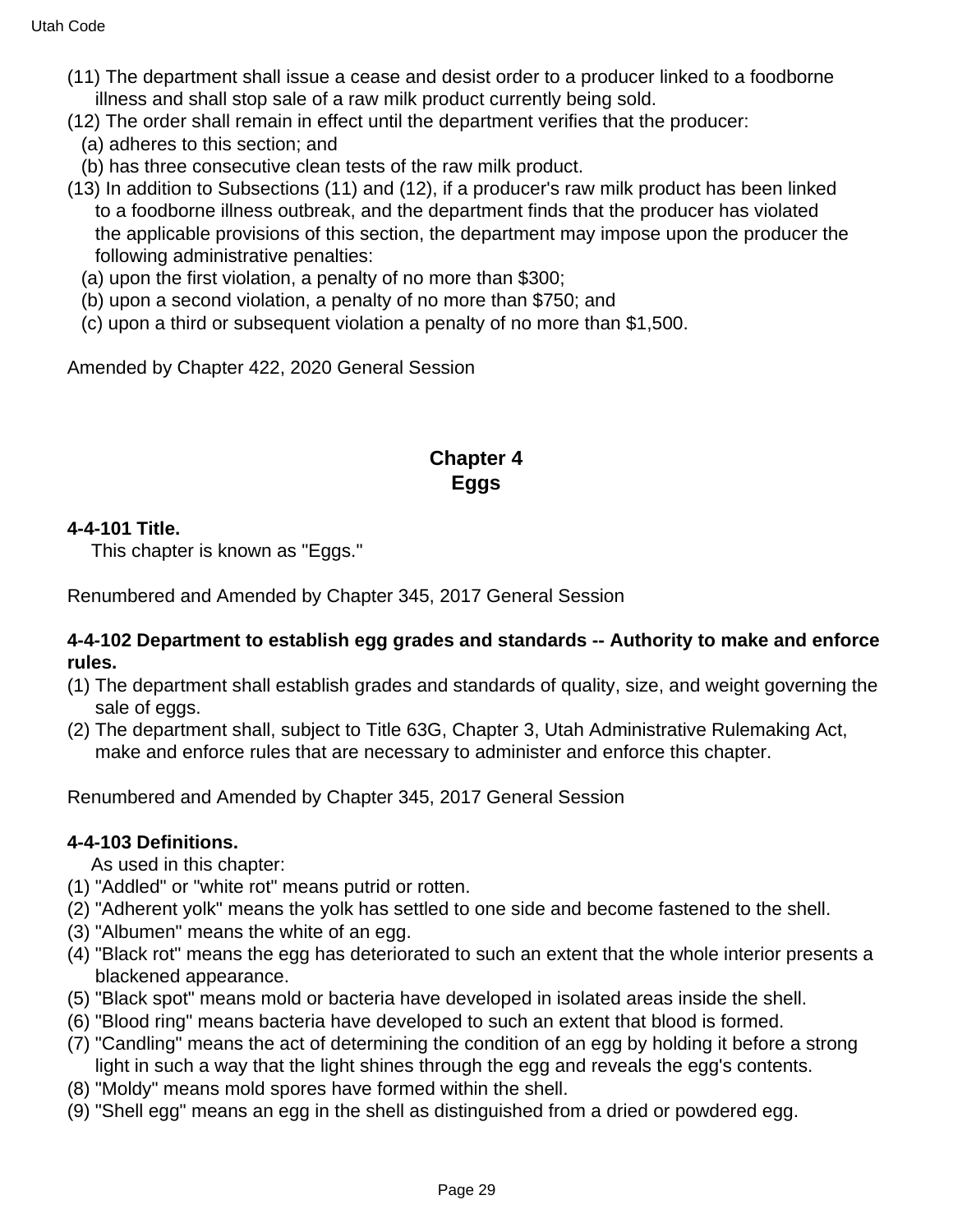- (10) "Small producer" means a producer of shell eggs:
	- (a) having less than 3,000 layers;
	- (b) selling only to an ultimate consumer; and
	- (c) who is exempt from 21 C.F.R. Chapter 1, Part 118, Production, Storage, and Transportation of Shell Eggs.
- (11) "Ultimate consumer" means a household consumer, restaurant, institution, or any other person who has purchased or received shell eggs for consumption.

Amended by Chapter 138, 2019 General Session

### **4-4-104 Unlawful acts specified.**

- (1) It is unlawful for any person to sell, offer, or expose for sale for human consumption any egg:
	- (a) that is addled or moldy or that contains black spot, black rot, white rot, blood ring, adherent yolk, or a bloody or green albumen; or
	- (b) without a sign or label that conforms to the standards for display and grade adopted by the department.
- (2) Nothing in this section prohibits the sale of a denatured egg.

Renumbered and Amended by Chapter 345, 2017 General Session

### **4-4-105 Maintenance of candling records -- Inspection of records.**

- (1) A person who sells, offers, or exposes eggs for sale or exchange shall maintain candling records as prescribed by the department.
- (2) All candling records shall be open for examination by accredited inspectors or representatives of the department at reasonable times.

Renumbered and Amended by Chapter 345, 2017 General Session

#### **4-4-106 Retailers exempt from prosecution -- Conditions for exemption.**

- (1) Subject to Subsection (2), no retailer is subject to prosecution under this chapter if the retailer can establish that:
	- (a) at the time an egg was purchased the seller guaranteed that the egg conformed to the grade, quality, size, and weight stated in the purchase invoice; and
- (b) the egg was labeled for sale by the retailer in accordance with the purchase invoice.
- (2) The guaranty by the seller described in Subsection (1)(a) does not exempt a retailer from prosecution if the egg covered by the guaranty deteriorated to a lower grade or standard through some action or inaction of the retailer.

Renumbered and Amended by Chapter 345, 2017 General Session

#### **4-4-107 Exemptions from regulation.**

- (1) Except as provided in this section, a small producer and the shell eggs produced by a small producer are exempt from regulation by the department.
- (2) The Department of Health has the authority to investigate foodborne illness.
- (3) The department may assist, consult, or inspect shell eggs when requested by a small producer.
- (4) Nothing in this section affects the authority of the Department of Health or the department to certify, license, regulate, or inspect food or food products that are not exempt from certification, licensing regulation, or inspection under this section.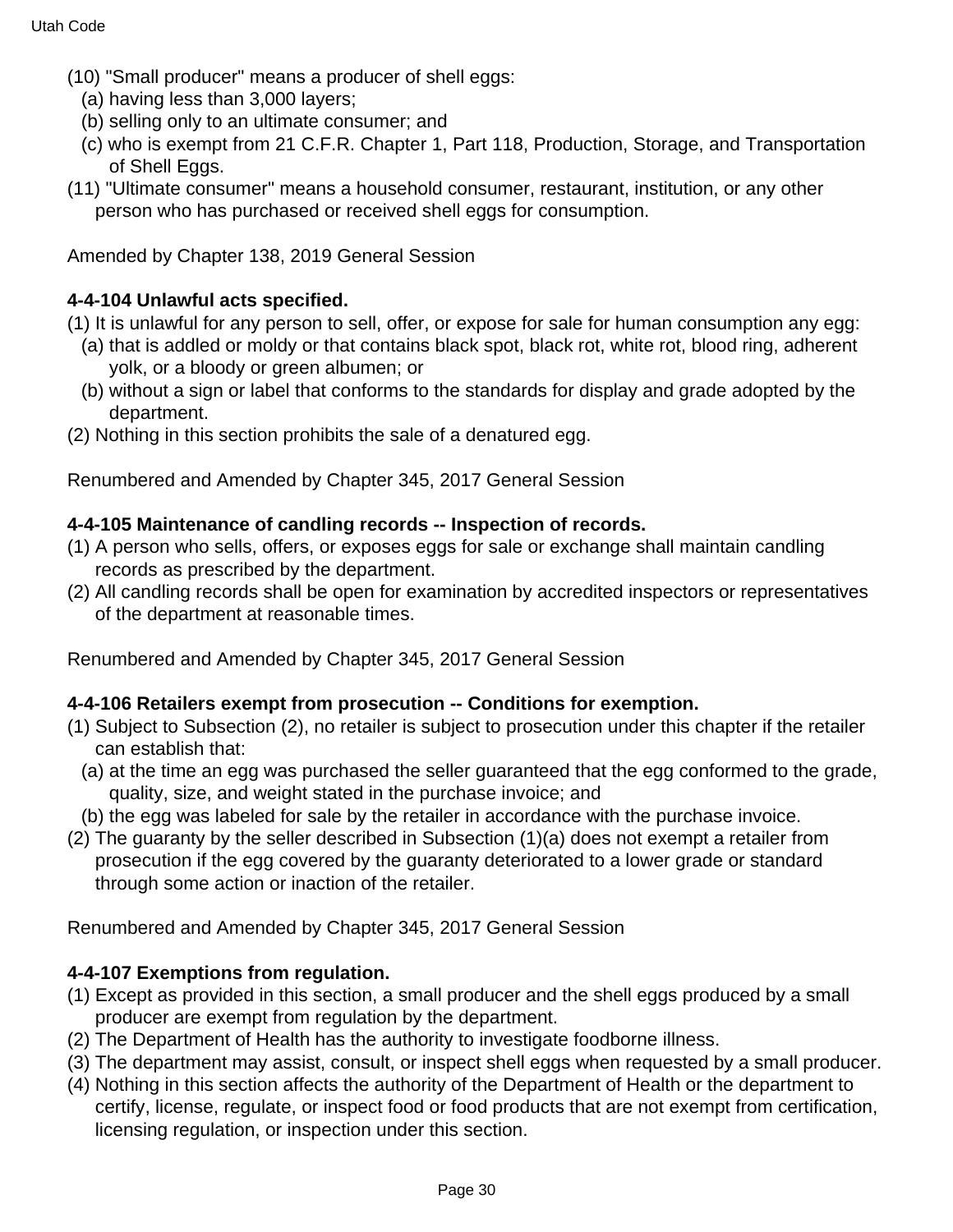- (5) The department may make rules, in accordance with Title 63G, Chapter 3, Utah Administrative Rulemaking Act, to govern the temperature, cleaning, and sanitization of shell eggs under this chapter that are sold by a small producer to a restaurant.
- (6) Eggs sold by a small producer pursuant to this chapter are exempt from the restricted egg tolerances for United States Consumer Grade B as specified in the United States Standards, Grades, and Weight Classes for Shell Eggs, AMS 56.200 et seq., administered by the Agricultural Marketing Service of United States Agriculture Department.

Amended by Chapter 354, 2020 General Session

# **4-4-108 Packaging for small producer.**

- (1) A small producer shall package the small producer's eggs in clean packaging that bears a label with the following information:
	- (a) the common name of the food, "eggs";
	- (b) the quantity or number of eggs;
	- (c) the name and address of the small producer;
	- (d) the statement "Keep Refrigerated"; and
	- (e) the statement "SAFE HANDLING INSTRUCTIONS: To prevent illness from bacteria: Keep eggs refrigerated, cook eggs until yolks are firm, and cook foods containing eggs thoroughly."
- (2) A small producer may state a "pull date" or "best by" date. The date may be hand written on the end of the packaging or in a conspicuous location that is clearly discernible. A "pull date" shall first show the month then the day of the month. A recommended date is 30 days after production, but the date may not exceed 45 days after production.
- (3) If the eggs of a small producer are ungraded and not weighed, the packaging for the eggs may not be labeled with a grade or size.

Enacted by Chapter 138, 2019 General Session

# **Chapter 4a Confinement of Egg-laying Hens**

## **4-4a-101 Title.**

This chapter is known as "Confinement of Egg-Laying Hens."

Enacted by Chapter 323, 2021 General Session

# **4-4a-102 Definitions.**

As used in this chapter:

- (1)
	- (a) "Cage-free housing system" means an indoor or outdoor controlled environment for egglaying hens where:
		- (i) for an indoor environment, the egg-laying hens are free to roam unrestricted except by the following:
			- (A) exterior walls; or
			- (B) interior fencing used to contain the entire egg-laying hen flock within the building or subdivide flocks into smaller groups if farm employees can walk through each contained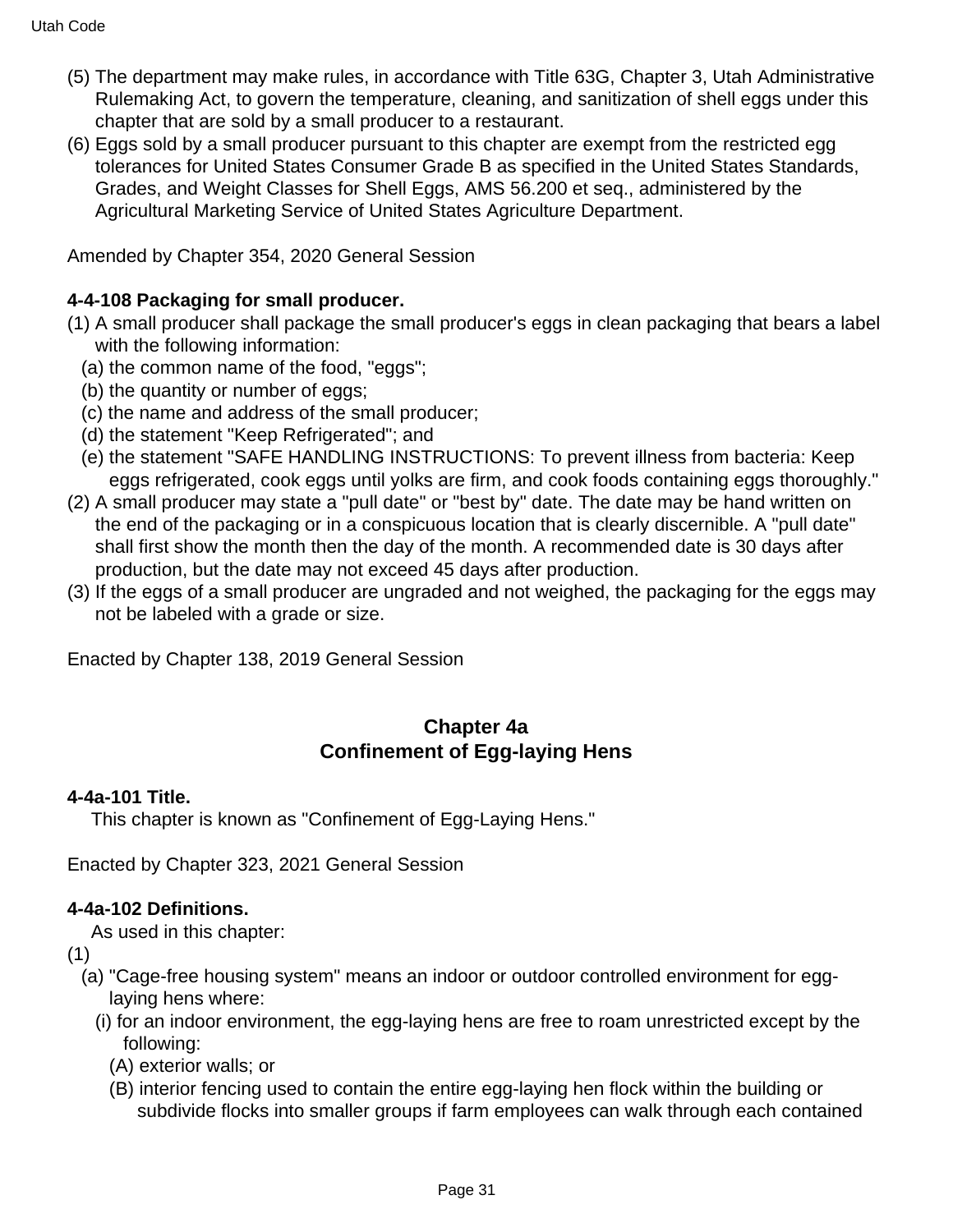or subdivided area to provide care to egg-laying hens and if each egg-laying hen has at least the amount of usable floor space per hen required by the 2017 edition of the United Egg Producers' Animal Husbandry Guidelines for U.S. Egg-Laying Flocks: Guidelines for Cage-Free Housing;

- (ii) egg-laying hens are provided enrichments that allow them to exhibit natural behaviors including, at a minimum, scratch areas, perches, nest boxes, and dust bathing areas; and
- (iii) farm employees can provide care while standing within the egg-laying hens' usable floor space.
- (b) "Cage-free housing system" includes, to the extent the system is a system described in Subsection (1)(a) and is not excluded by Subsection (1)(c), a multi-tiered aviary, partially slatted system, single-level all-litter floor system, and any future system that is a system described in Subsection (1)(a) and is not excluded by Subsection (1)(c).
- (c) "Cage-free housing system" does not include systems commonly described as battery cages, colony cages, enriched cages, enriched colony cages, modified cages, convertible cages, furnished cages, or similar cage systems.
- (2) "Egg-laying hen" means a female domesticated chicken kept for the purpose of commercial egg production.
- (3) "Enclosure" means a structure used to confine an egg-laying hen.
- (4)
	- (a) "Farm" means the land, buildings, support facilities, and other equipment that are wholly or partially used for the commercial production of animals or animal products used for food.
	- (b) "Farm" does not include live animal markets or official plants at which mandatory inspection is maintained under the federal Egg Products Inspection Act, 21 U.S.C. Sec. 1031 et seq.
- (5) "Farm owner or operator" means a person that owns a controlling interest in a farm or controls the operations of a farm.
- (6) "Multi-tiered aviary" means a cage-free housing system where egg-laying hens have unfettered access to multiple elevated flat platforms that provide the egg-laying hens with usable floor space both on top of and underneath the platforms.
- (7) "Partially slatted system" means a cage-free housing system where egg-laying hens have unfettered access to elevated flat platforms under which manure drops through the flooring to a pit or litter removal belt below.
- (8) "Shell egg" means a whole egg of an egg-laying hen in the egg's shell form, intended for use as human food.
- (9) "Single-level all-litter floor system" means a cage-free housing system bedded with litter where egg-laying hens have limited or no access to elevated flat platforms.
- (10)
	- (a) "Usable floor space" means the total square footage of floor space provided to each egglaying hen, as calculated by dividing the total square footage of floor space provided to egglaying hens in an enclosure by the total number of egg-laying hens in that enclosure.
	- (b) "Usable floor space" includes both ground space and elevated level or nearly level flat platforms upon which hens can roost, but does not include perches or ramps.

Enacted by Chapter 323, 2021 General Session

### **4-4a-103 Prohibitions.**

 Beginning on January 1, 2025, a farm owner or operator may not knowingly confine an egglaying hen in an enclosure:

(1) that is not a cage-free housing system; or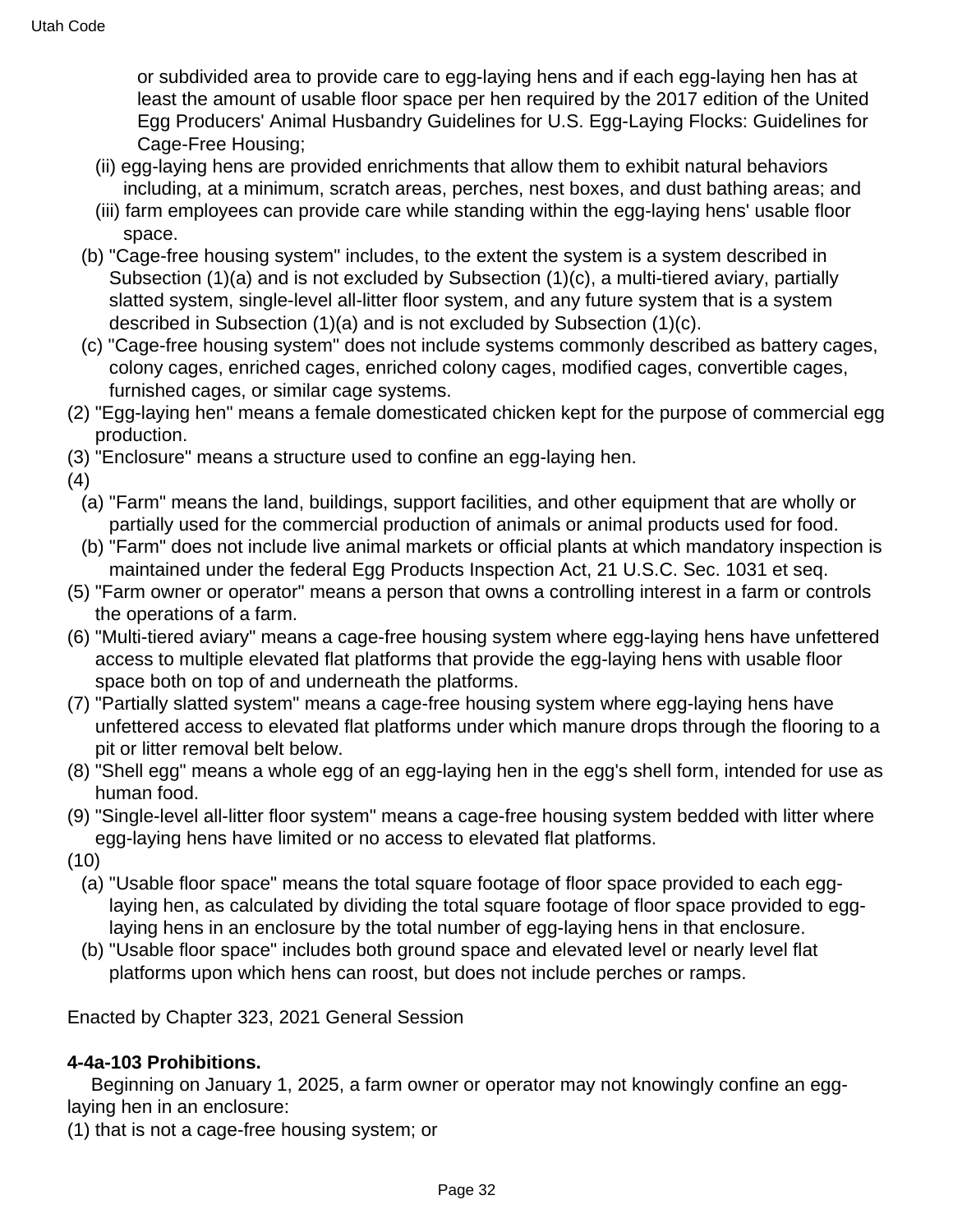(2) that has less than the amount of usable floor space per hen as required by the 2017 edition of the United Egg Producers' Animal Husbandry Guidelines for U.S. Egg-Laying Flocks: Guidelines for Cage-Free Housing.

Enacted by Chapter 323, 2021 General Session

## **4-4a-104 Confinement exemptions.**

Section 4-4a-103 does not apply to an egg-laying hen:

- (1) used for medical research;
- (2) during examination, testing, individual treatment, or operation for veterinary purposes, but only if performed by or under the direct supervision of a licensed veterinarian;
- (3) during transportation;
- (4) at state or county fair exhibitions, 4-H programs, and similar exhibitions;
- (5) during slaughter conducted in accordance with applicable laws, rules, and regulations; or
- (6) kept for temporary animal husbandry purposes of no more than six hours in any 24-hour period and no more than 24 hours total in any 30-day period.

Enacted by Chapter 323, 2021 General Session

## **4-4a-105 De minimis exemptions for shell eggs.**

 This chapter does not apply to the production of shell eggs in the state by a farm with fewer than 3,000 egg-laying hens.

Enacted by Chapter 323, 2021 General Session

# **4-4a-106 Enforcement.**

- (1) The department shall enforce this chapter.
- (2) A person subject to this chapter shall allow the department access during regular business hours to facilities and records pertinent to activities subject to this chapter.
- (3) The department shall, in accordance with Title 63G, Chapter 3, Utah Administrative Rulemaking Act, make rules governing the inspection of farms to ensure compliance with this chapter.
- (4)
	- (a) The department may use an inspection provider or process verification provider to ensure compliance with this chapter.
	- (b) To rely on an inspection provider or process verification provider, the department must approve the specific inspection provider or process verification provider as competent to ensure compliance with this chapter.
- (5)
	- (a) If the department determines that a person subject to this chapter is in violation of a provision of this chapter or a rule adopted under this chapter, the department shall provide the person with a written notice that:
		- (i) describes each violation identified by the department; and
		- (ii) states a reasonable deadline by which the person is required to cure the violation.
	- (b) If a person who receives a notice issued under Subsection (5)(a) does not cure a violation identified in the notice before the deadline stated in the notice, the department may impose a civil fine of \$100 per written notice, regardless of the number of violations identified in the notice.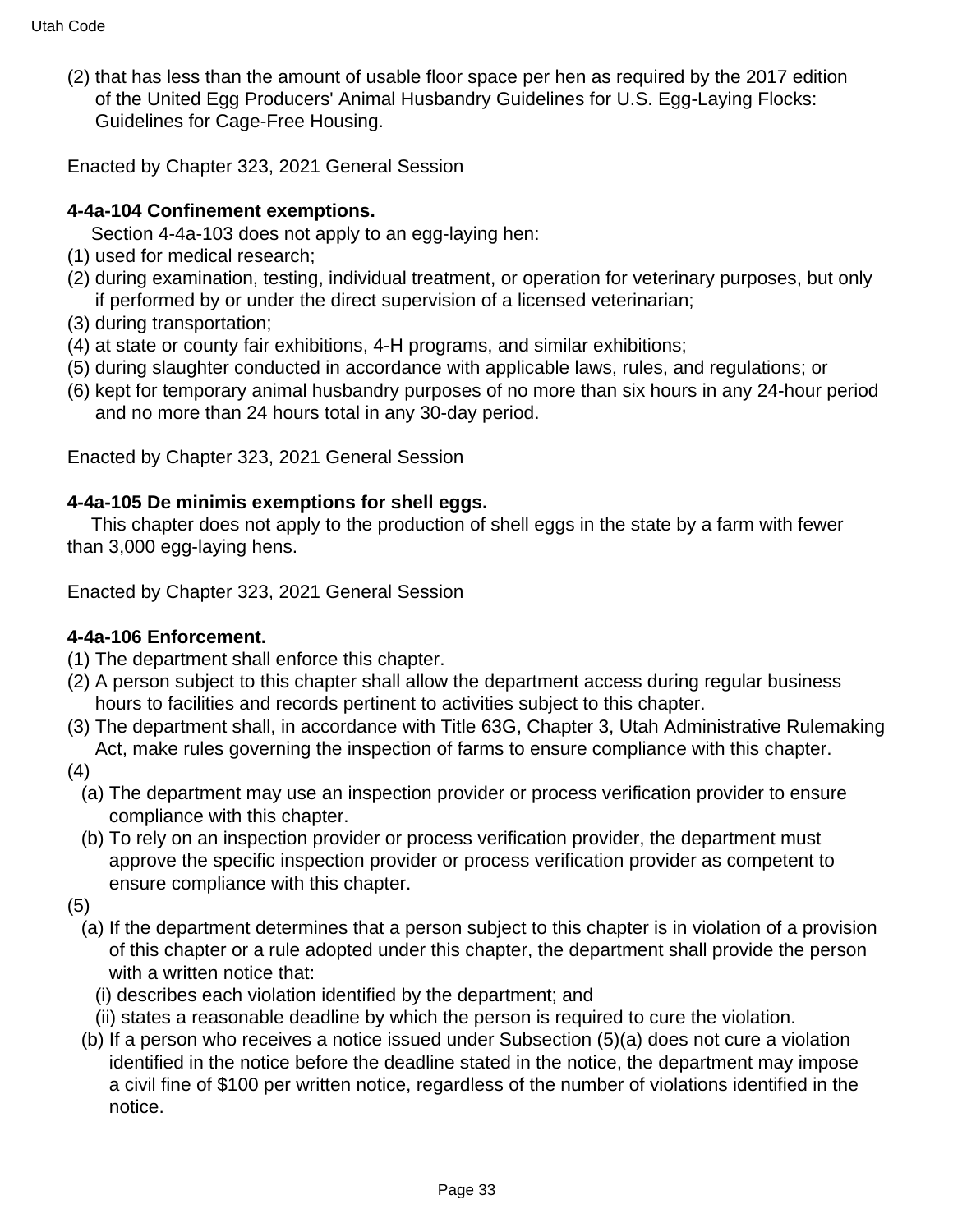(c) If a violation is not cured after the department provides a person with written notice of the violation and a reasonable opportunity to cure, the department may seek a temporary restraining order or permanent injunction to prevent further violation of this chapter.

Enacted by Chapter 323, 2021 General Session

### **4-4a-107 Report.**

- (1) The department shall provide a report on this chapter to the Business and Labor Interim Committee during or before the November interim meeting in 2023.
- (2) The report described in Subsection (1) shall include an update on:
- (a) efforts taken by farm owners and operators to come into compliance with Section 4-4a-103; and
- (b) the retail demand for and conditions related to the sale of cage-free eggs.

Enacted by Chapter 323, 2021 General Session

## **Chapter 5 Utah Wholesome Food Act**

## **Part 1 Administration**

### **4-5-101 Title.**

This chapter is known as the "Utah Wholesome Food Act."

Renumbered and Amended by Chapter 345, 2017 General Session

#### **4-5-102 Definitions.**

As used in this chapter:

- (1) "Advertisement" means a representation, other than by labeling, made to induce the purchase of food.
- (2)
	- (a) "Color additive":
		- (i) means a dye, pigment, or other substance not exempted under the federal act that, when added or applied to a food, is capable of imparting color; and
	- (ii) includes black, white, and intermediate grays.
	- (b) "Color additive" does not include a pesticide chemical, soil or plant nutrient, or other agricultural chemical that imparts color solely because of the chemical's effect, before or after harvest, in aiding, retarding, or otherwise affecting, directly or indirectly, the growth or other natural physiological process of any plant life.
- (3)
	- (a) "Consumer commodity" means a food, as defined by this chapter, or by the federal act.
	- (b) "Consumer commodity" does not include:
	- (i) a commodity subject to packaging or labeling requirements imposed under the Federal Insecticide, Fungicide, and Rodenticide Act, 7 U.S.C. Sec. 136 et seq.;
	- (ii) a commodity subject to Title 4, Chapter 16, Utah Seed Act;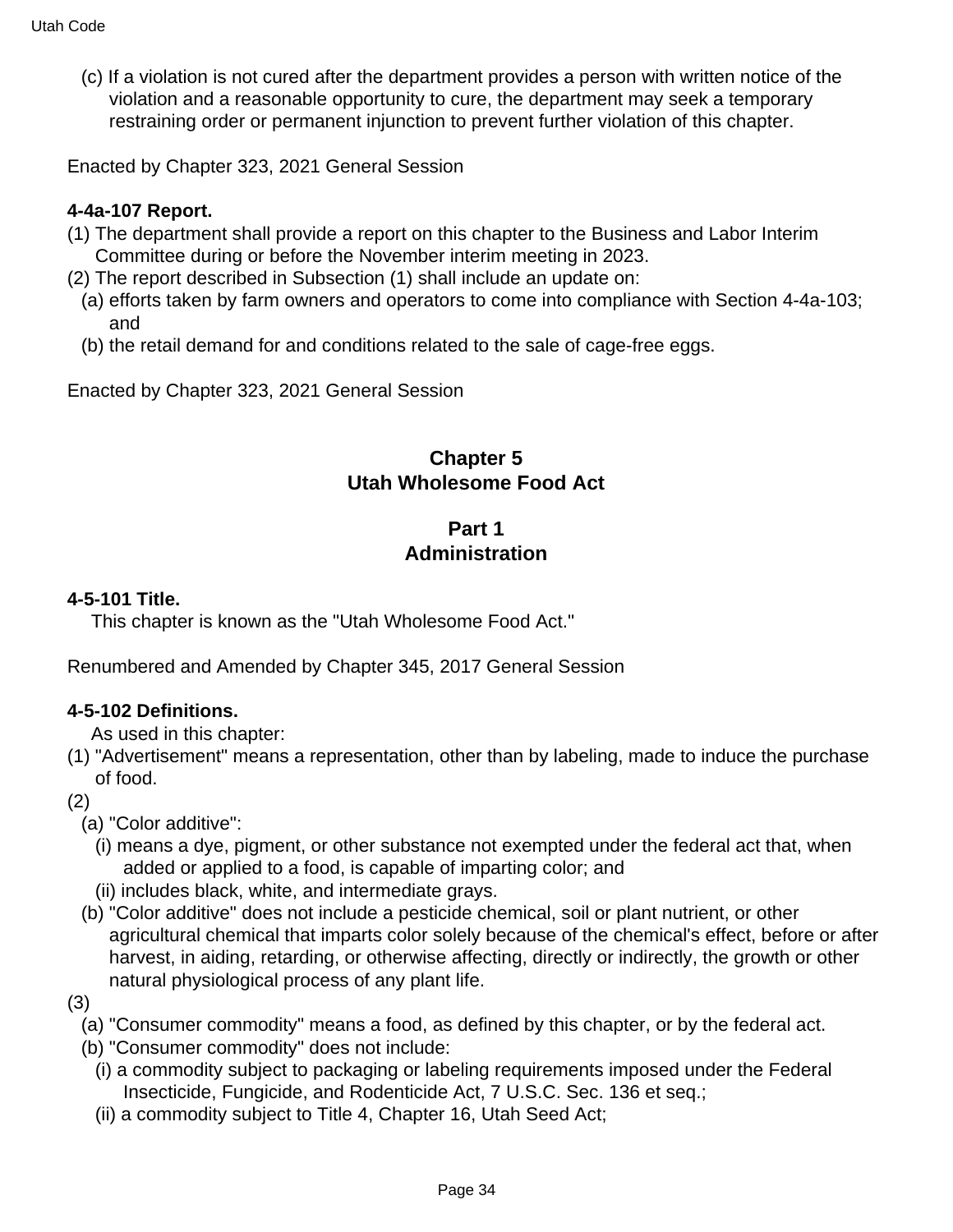- (iii) a meat or meat product subject to the Federal Meat Inspection Act, 21 U.S.C. Sec. 601 et seq.;
- (iv) a poultry or poultry product subject to the Poultry Inspection Act, 21 U.S.C. Sec. 451 et seq.;
- (v) a tobacco or tobacco product; or
- (vi) a beverage subject to or complying with packaging or labeling requirements imposed under the Federal Alcohol Administration Act, 27 U.S.C. Sec. 201 et seq.
- (4) "Contaminated" means not securely protected from dust, dirt, or foreign or injurious agents. (5)
	- (a) "Farm" means an agricultural operation, under management by one entity, that grows or harvests crops.
	- (b) "Farm" does not include an entity that is exempt under 21 C.F.R. 112.4(a) or 21 C.F.R. 112.5.
- (6) "Farmers market" means a market where a producer of a food product sells only a fresh, raw, whole, unprocessed, and unprepared food item directly to the final consumer.
- (7) "Federal act" means the Federal Food, Drug, and Cosmetic Act, 21 U.S.C. Sec. 301 et seq.
- (8) "Food" means:
	- (a) an article used for food or drink for human or animal consumption or the components of the article;
	- (b) chewing gum or chewing gum components; or
	- (c) a food supplement for special dietary use that is necessitated because of a physical, physiological, pathological, or other condition.
- (9)
	- (a) "Food additive" means a substance, the intended use of which results in the substance becoming a component, or otherwise affecting the characteristics, of a food.
	- (b)
		- (i) "Food additive" includes a substance or source of radiation intended for use in producing, manufacturing, packing, processing, preparing, treating, packaging, transporting, or holding food.
		- (ii) "Food additive" does not include:
			- (A) a pesticide chemical in or on a raw agricultural commodity;
			- (B) a pesticide chemical that is intended for use or is used in the production, storage, or transportation of a raw agricultural commodity; or
			- (C) a substance used in accordance with a sanction or approval granted pursuant to the Poultry Products Inspection Act, 21 U.S.C. Sec. 451 et seq. or the Federal Meat Inspection Act, 21 U.S.C. Sec. 601 et seq.
- (10)
	- (a) "Food establishment" means a grocery store, bakery, candy factory, food processor, bottling plant, sugar factory, cannery, farm, rabbit processor, meat processor, flour mill, cold or dry warehouse storage, or other facility where food products are manufactured, canned, processed, packaged, stored, transported, prepared, sold, or offered for sale.
	- (b) "Food establishment" does not include:
		- (i) a dairy farm, a dairy plant, or a meat establishment, that is subject to the Poultry Products Inspection Act, 21 U.S.C. Sec. 451 et seq., or the Federal Meat Inspection Act, 21 U.S.C. Sec. 601 et seq.; or
		- (ii) a farmers market.
- (11) "Label" means a written, printed, or graphic display on the immediate container of an article of food.
- (12) "Labeling" means a label and other written, printed, or graphic display: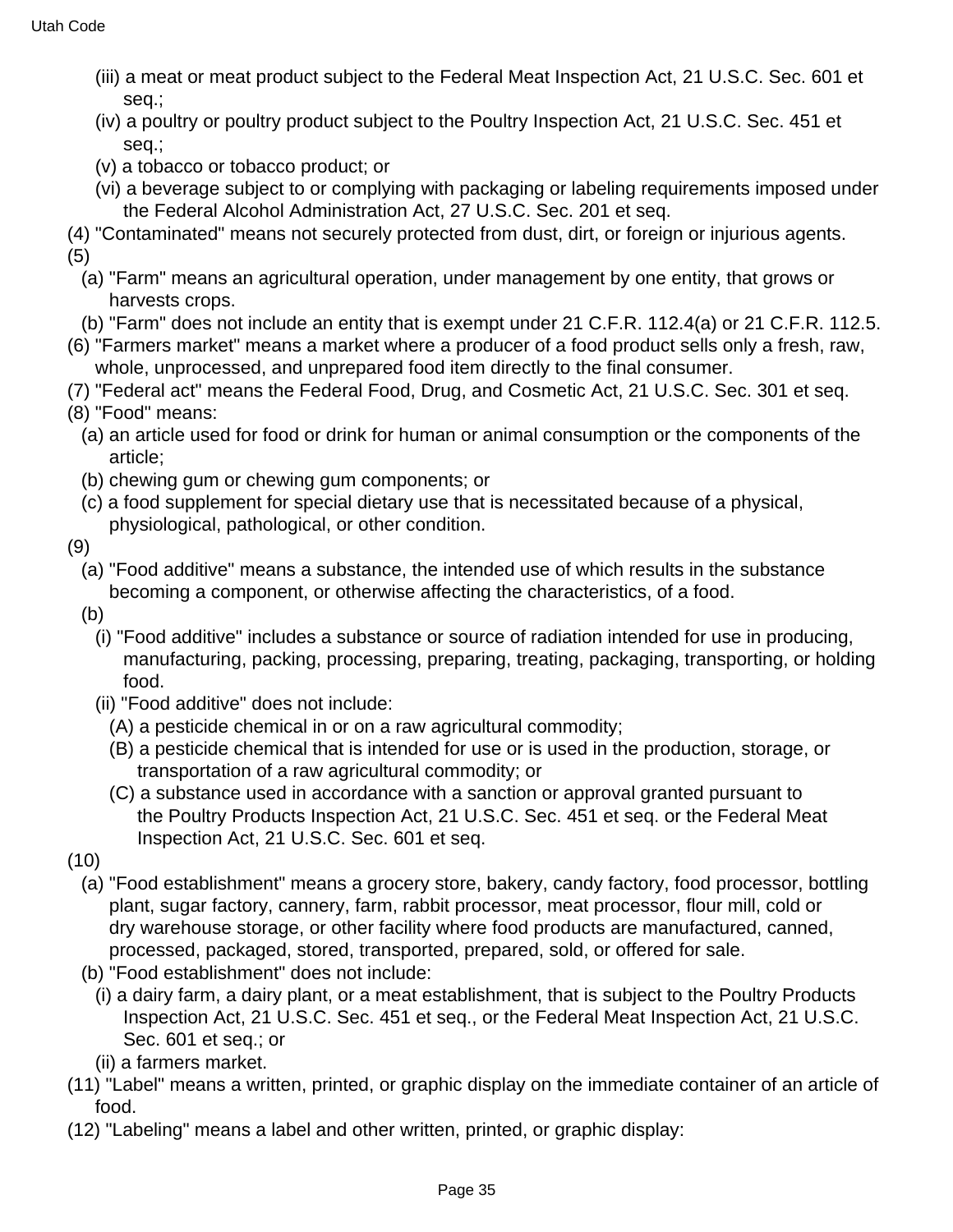- (a) on an article of food or the article of food's container or wrapper; or
- (b) accompanying the article of food.
- (13) "Official compendium" means the official documents or supplements to the:
	- (a) United States Pharmacopoeia;
	- (b) National Formulary; or
	- (c) Homeopathic Pharmacopoeia of the United States.
- (14)
	- (a) "Package" means a container or wrapping in which a consumer commodity is enclosed for use in the delivery or display of the consumer commodity to retail purchasers.
	- (b) "Package" does not include:
		- (i) a package liner;
		- (ii) a shipping container or wrapping used solely for the transportation of a consumer commodity in bulk or in quantity to a manufacturer, packer, processor, or wholesale or retail distributor; or
		- (iii) a shipping container or outer wrapping used by a retailer to ship or deliver a consumer commodity to a retail customer, if the container and wrapping bear no printed information relating to the consumer commodity.
- (15)
	- (a) "Pesticide" means a substance intended:
	- (i) to prevent, destroy, repel, or mitigate a pest, as defined under Section 4-14-102; or
	- (ii) for use as a plant regulator, defoliant, or desiccant.
	- (b) "Pesticide" does not include:
		- (i) a new animal drug, as defined by 21 U.S.C. Sec. 321, that has been determined by the United States Secretary of Health and Human Services not to be a new animal drug by federal regulation establishing conditions of use of the drug; or
	- (ii) animal feed, as defined by 21 U.S.C. Sec. 321, bearing or containing a new animal drug.
- (16) "Principal display panel" means that part of a label that is most likely to be displayed, presented, shown, or examined under normal and customary conditions of display for retail sale.
- (17) "Produce" means a food that is a:
	- (a) fruit, vegetable, mix of intact fruits and vegetables, mushroom, sprout from any seed source, peanut, tree nut, or herb; and
	- (b) raw agricultural commodity.
- (18) "Raw agricultural commodity" means a food in the food's raw or natural state, including all fruits that are washed, colored, or otherwise treated in the fruit's unpeeled, natural form before marketing.
- (19) "Registration" means the commissioner's issuance of a certificate to a qualified food establishment.
- (20) "Sprout" means the shoot of a plant generally harvested when cotyledons are undeveloped or underdeveloped and mature leaves have not emerged.

Amended by Chapter 311, 2020 General Session

## **4-5-103 Adulterated food specified.**

- (1) A food is adulterated:
	- (a) if the food bears or contains a poisonous or deleterious substance in a quantity that may ordinarily render the food injurious to health;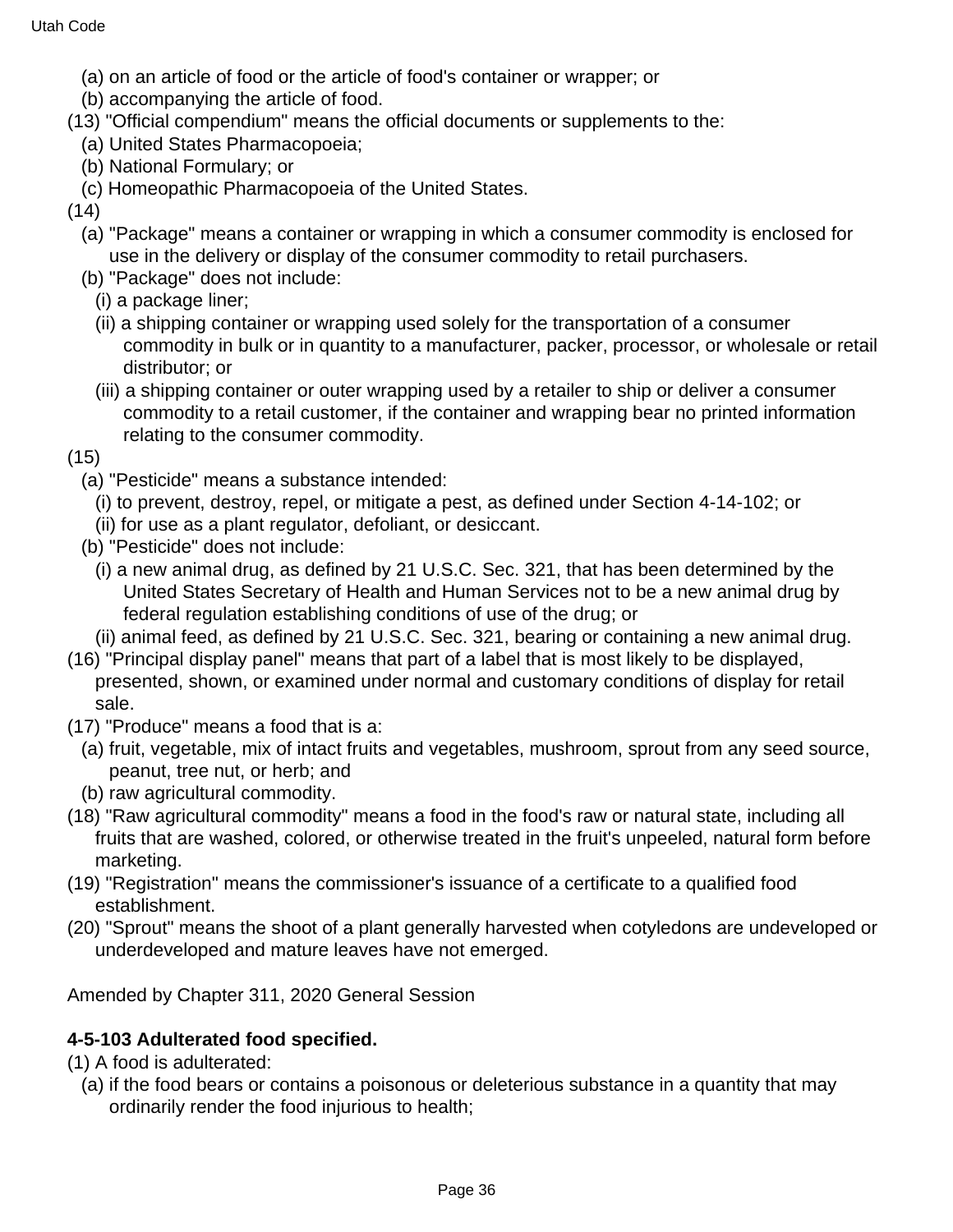- (b) if the food bears or contains an added poisonous or added deleterious substance that is unsafe within the meaning of Subsection 4-5-204(1);
- (c) except as provided in Subsection (3), if the food:
	- (i) is a raw agricultural commodity; and
	- (ii) bears or contains a pesticide chemical that is unsafe within the meaning of 21 U.S.C. Sec. 346a;
- (d) if the food is, bears, or contains a food additive that is unsafe within the meaning of 21 U.S.C. Sec. 348;
- (e) if the food consists in whole or in part of a diseased, contaminated, filthy, putrid, or decomposed substance;
- (f) if the food is otherwise unfit for food;
- (g) if the food has been produced, prepared, packed, or held under unsanitary conditions whereby the food may have:
	- (i) become contaminated with filth; or
	- (ii) been rendered diseased, unwholesome, or injurious to health;
- (h) if the food is, in whole or in part, the product of:
	- (i) a diseased animal;
	- (ii) an animal that has died other than by slaughter; or
	- (iii) an animal that has fed upon the uncooked offal from a slaughterhouse;
- (i) if the food's container is composed, in whole or in part, of a poisonous or deleterious substance that may render the contents injurious to health;
- (j) if the food is intentionally subjected to radiation, unless the use of the radiation was in conformity with a rule or exemption in effect pursuant to Section 4-5-204, or 21 U.S.C. Sec. 348;
- (k) if the food:
	- (i) is a meat or meat product; and
	- (ii)
		- (A) is in a casing, package, or wrapper:
			- (I) through which a part of the casing, package, or wrapper's contents can be seen; and
			- (II) that is colored or has markings that are colored, so as to be misleading or deceptive with respect to the color, quality, or kind of food to which the color is applied; or
		- (B) contains or bears a color additive;
- (l) if the food is produce and is in violation of 21 C.F.R. Part 112;
- (m) if a valuable constituent is, in whole or in part, omitted or abstracted from a product and a substance is substituted wholly or in part;
- (n) if damage or inferiority is concealed;
- (o) if a substance is added, mixed, or packed with a product so as to:
	- (i) increase the product's bulk or weight;
	- (ii) reduce the product's quality or strength; or
	- (iii) make the product appear better or of greater value; or
- (p) if the food:
- (i) is confectionery; and
- (ii)
	- (A) has partially or completely imbedded in the food a nonnutritive object, unless the department determines that the nonnutritive object:
		- (I) is of practical functional value to the confectionery product; and
		- (II) would not render the product injurious or hazardous to health;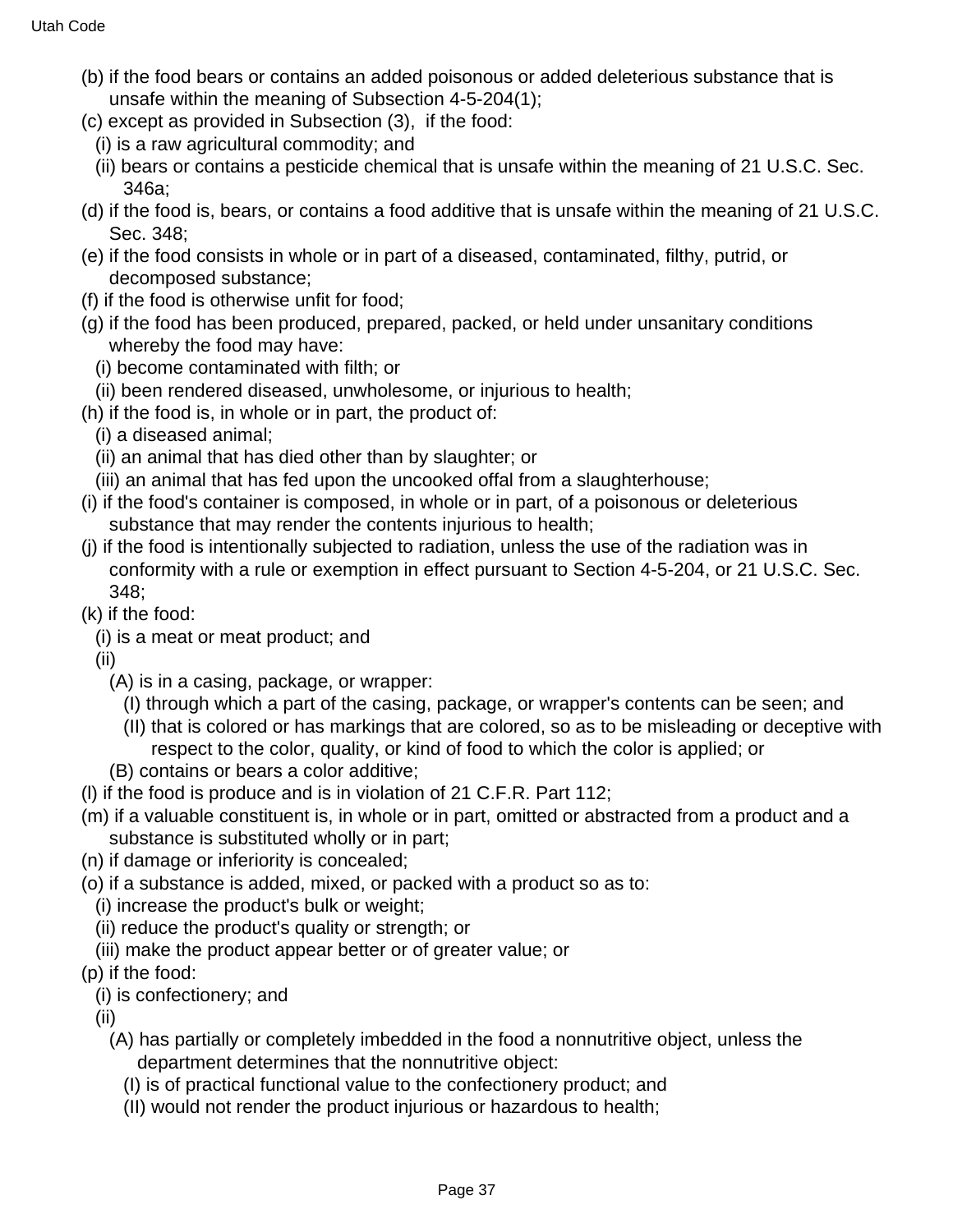- (B) bears or contains alcohol, other than alcohol derived solely from the use of flavoring extracts, that does not exceed .05% by volume; or
- (C) bears or contains a nonnutritive substance, unless:
	- (I) the nonnutritive substance is a safe nonnutritive substance that is in or on the confectionery for a practical functional purpose in the manufacture, packaging, or storing of the confectionery; and
	- (II) the use of the nonnutritive substance does not promote deception of the consumer or otherwise result in adulteration or misbranding in violation of this chapter.
- (2) The department may, for the purpose of avoiding or resolving uncertainty as to the application of Subsection (1)(p)(ii)(C), issue rules allowing or prohibiting the use of a particular nonnutritive substance.
- (3) Notwithstanding Section 4-5-204, the residue of a pesticide chemical remaining in or on a processed food is not considered unsafe if:
	- (a) the pesticide chemical is used in or on a raw agricultural commodity in conformity with an exemption granted or tolerance prescribed under 21 U.S.C. Sec. 346a;
	- (b) the residue of the pesticide chemical in or on the raw agricultural commodity is removed to the extent possible in good manufacturing practice;
	- (c) the raw agricultural commodity is subjected to processing such as canning, cooking, freezing, dehydrating, or milling; and
	- (d) the concentration of the residue in the processed food when ready to eat is no greater than the tolerance prescribed for the raw agricultural commodity.

Amended by Chapter 311, 2020 General Session

### **4-5-104 Authority to make and enforce rules.**

- (1) The department may adopt rules to efficiently enforce this chapter, and if practicable, adopt rules that conform to the regulations adopted under the Federal Food, Drug, and Cosmetic Act, 21 U.S.C. Sec. 301 et seq.
- (2) The department or an officer, agent, or employee designated by the department shall conduct a hearing authorized or required by this chapter.
- (3)
	- (a) Except as provided by Subsection (3)(b), pesticide chemical regulations adopted under authority of the Federal Food, Drug, and Cosmetic Act, 21 U.S.C. Sec. 301 et seq., are the pesticide chemical regulations in this state.
	- (b) The department may adopt a rule that prescribes tolerance for pesticides in finished foods in this state whether or not in accordance with regulations made under the federal act.
- (4)
	- (a) Except as provided by Subsection (4)(b), food additive regulations adopted under authority of the Federal Food, Drug, and Cosmetic Act, 21 U.S.C. Sec. 301 et seq., are the food additive regulations in this state.
	- (b) The department may adopt a rule that prescribes conditions under which a food additive may be used in this state whether or not in accordance with regulations made under the federal act.
- (5) Color additive regulations adopted under authority of the Federal Food, Drug, and Cosmetic Act, 21 U.S.C. Sec. 301 et seq., are the color additive rules in this state.

(6)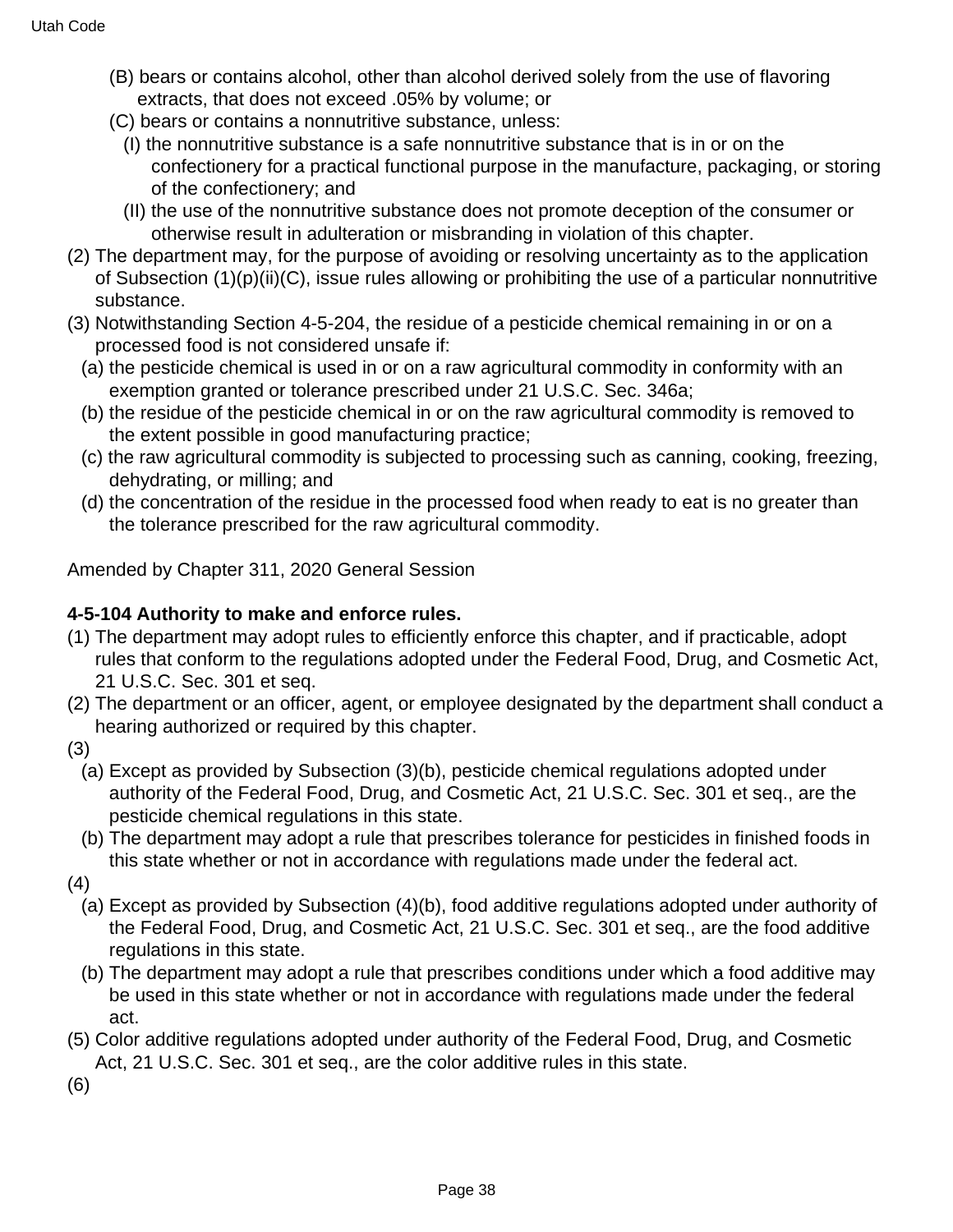- (a) Except as provided by Subsection (6)(b), special dietary use regulations adopted under authority of the Federal Food, Drug, and Cosmetic Act, 21 U.S.C. Sec. 301 et seq., are the special dietary use rules in this state.
- (b) The department may, if the department finds it necessary to inform purchasers of the value of a food for special dietary use, prescribe special dietary use rules whether or not in accordance with regulations made under the federal act.
- (7)
	- (a) Except as provided by Subsection (7)(b), regulations adopted under the Fair Packaging and Labeling Act, 15 U.S.C. Sec. 1453 et seq., shall be the rules in this state.
	- (b) Except as provided by Subsection (7)(c), the department may, if the department finds it necessary in the interest of consumers, prescribe package and labeling rules for consumer commodities, whether or not in accordance with regulations made under the federal act.
	- (c) The department may not adopt rules that are contrary to the labeling requirements for the net quantity of contents required according to 15 U.S.C. Sec. 1453(a)(4).
- (8)
	- (a) Except as provided by Subsection (8)(b), the preventive control for human food regulations adopted under authority of the Federal Food, Drug, and Cosmetic Act, 21 U.S.C. Sec. 301 et seq., are the preventive controls for the state.
	- (b) The department may adopt a rule that prescribes preventive controls in this state whether or not in accordance with regulations made under the federal act except that the rule may not be more stringent than the federal law.
- (9)
	- (a) Except as provided by Subsection (9)(b), the standards for the growing, harvesting, packaging, and holding of produce for human consumption regulations adopted under authority of the Federal Food, Drug, and Cosmetic Act, 21 U.S.C. Sec. 301 et seq., are the standards for the state.
	- (b) The department may adopt a rule that prescribes standards for the growing, harvesting, packaging, and holding of produce for human consumption in this state whether or not in accordance with regulations made under the federal act except that the rule may not be more stringent than the federal law.
- (10)
	- (a) A federal regulation automatically adopted according to this chapter takes effect in this state on the date the federal regulation becomes effective as a federal regulation.
	- (b) The department shall publish all other proposed rules in publications prescribed by the department.
	- (c)
		- (i) A person who may be adversely affected by a rule may, within 30 days after a federal regulation is automatically adopted, or within 30 days after publication of any other rule, file with the department, in writing, objections and a request for a hearing.
		- (ii) The timely filing of substantial objections to a federal regulation automatically adopted stays the effect of the rule.
	- (d)
		- (i) If no substantial objections are received and no hearing is requested within 30 days after publication of a proposed rule, it shall take effect on a date set by the department.
		- (ii) The effective date shall be at least 60 days after the time for filing objections has expired.
	- (e)
		- (i) If timely substantial objections are made to a federal regulation within 30 days after the federal regulation is automatically adopted or to a proposed rule within 30 days after the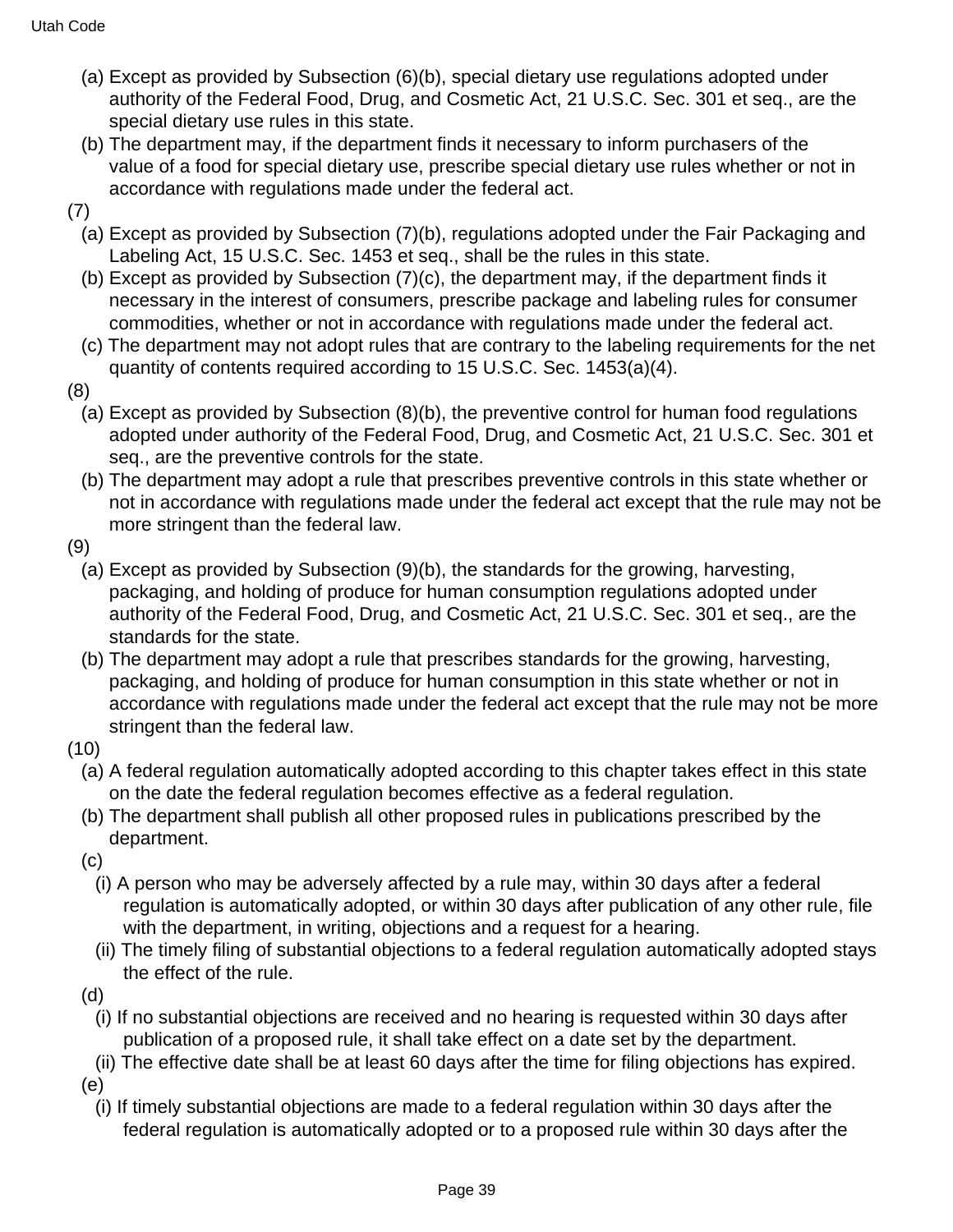proposed rule is published, the department, after notice, shall conduct a public hearing to receive evidence on the issues raised by the objections.

(ii) An interested person or the person's representative may be heard.

(f)

- (i) The department shall act upon objections by order and shall mail the order to objectors by certified mail as soon after the hearing as practicable.
- (ii) The order shall be based on substantial evidence in the record of the hearing.
- (g)
	- (i) If the order concerns a proposed rule, the department may withdraw the proposed rule or set an effective date for the rule as published or as modified by the order.
- (ii) The effective date shall be at least 60 days after publication of the order.
- (11) Whenever a regulation is made under authority of the Federal Food, Drug, and Cosmetic Act, 21 U.S.C. Sec. 301 et seq., establishing standards for food, the tolerances established by the department under this chapter shall immediately conform to the standards established by the Federal Food and Drug Administration as herein provided and shall remain the same until the department determines that for reasons peculiar to Utah a different rule should apply.

Amended by Chapter 311, 2020 General Session Amended by Chapter 354, 2020 General Session

### **4-5-105 Inspection of premises and records -- Authority to take samples -- Inspection results reported.**

- (1) An authorized agent of the department, upon presenting appropriate credentials to the owner, operator, or agent in charge, may:
	- (a) enter at reasonable times a factory, farm, warehouse, or establishment in which food is manufactured, processed, packed, or held for introduction into commerce or after introduction into commerce;
	- (b) enter a vehicle being used to transport or hold food in commerce;
	- (c) inspect at reasonable times and within reasonable limits and in a reasonable manner a factory, warehouse, establishment, or vehicle and all pertinent equipment, finished and unfinished materials, containers, and labeling located within the factory, warehouse, establishment, or vehicle;
	- (d) obtain samples necessary for the enforcement of this chapter if the department:
		- (i) pays the posted price for the sample if requested to do so; and
		- (ii) receives a signed receipt from the person from whom the sample is taken; and
	- (e) have access to and copy all records of carriers in commerce showing:
		- (i) the movement in commerce of food;
		- (ii) the holding of food during or after movement in commerce; and
		- (iii) the quantity, shipper, and consignee of food.
- (2) Evidence obtained under this section may not be used in a criminal prosecution of the person from whom the evidence was obtained.
- (3) A carrier is subject to the other provisions of this chapter by reason of the carrier's receipt, carriage, holding, or delivery of food in the usual course of business as a carrier.
- (4) After the inspection of a factory, warehouse, consulting laboratory, or other establishment and before leaving the premises, the authorized agent making the inspection shall give the owner, operator, or agent in charge a written report describing any conditions or practices observed by the agent during the inspection which, in the agent's judgment, indicate that a food in the establishment: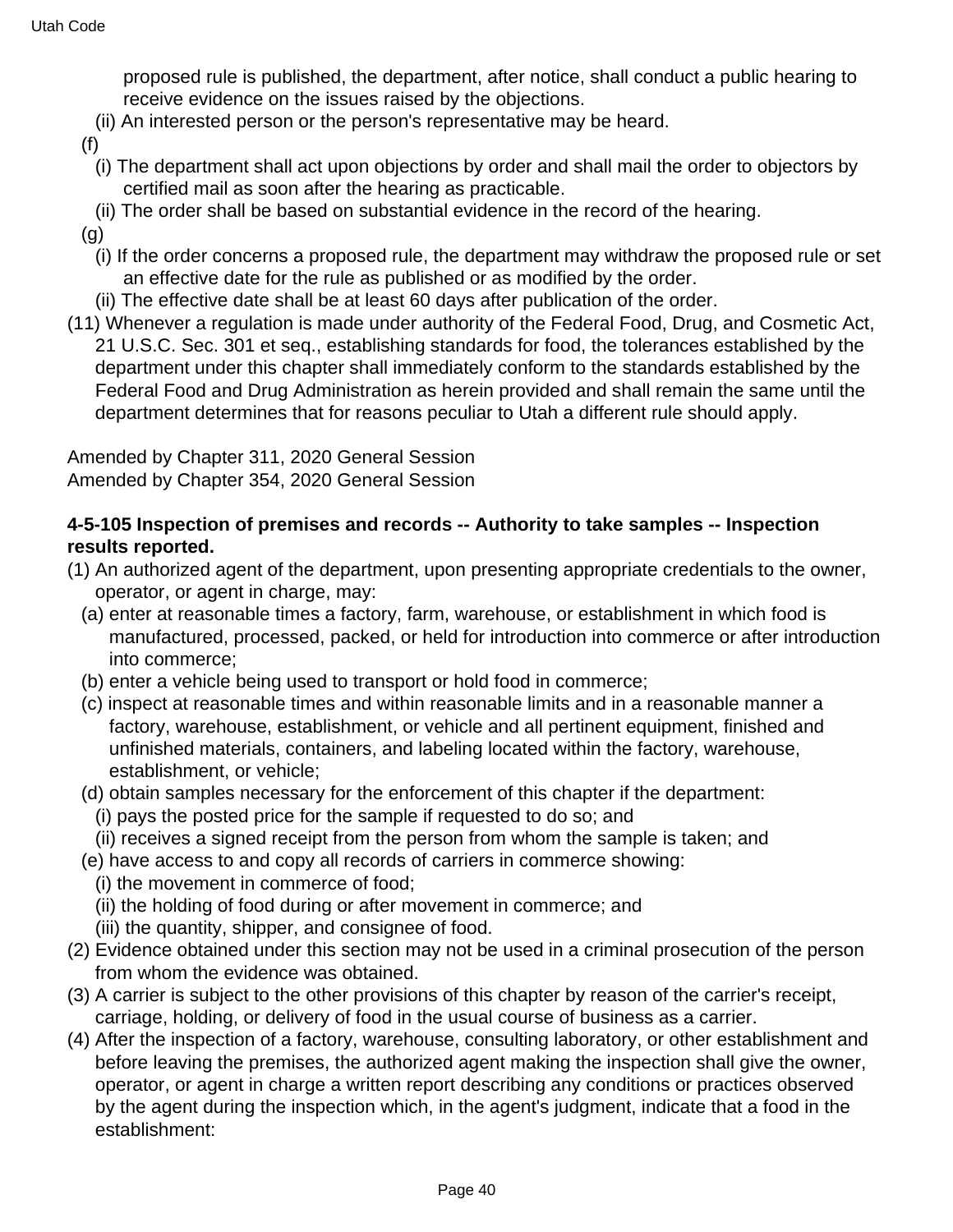- (a) consists in whole or in part of a filthy, putrid, or decomposed substance; or
- (b) has been prepared, packed, or held under unsanitary conditions whereby the food may have become contaminated with filth or been rendered injurious to health.
- (5) A copy of the report required under Subsection (4) shall be sent promptly to the department.
- (6) If the authorized agent making the inspection of a factory, warehouse, or other establishment has obtained a sample in the course of the inspection, the agent shall give to the owner, operator, or agent in charge:
	- (a) a receipt describing the samples obtained; and
	- (b) if an analysis is made of the sample for the purpose of ascertaining whether the food consists in whole or in part of a filthy, putrid, or decomposed substance or is otherwise unfit for food, a copy of the results of the analysis.

Amended by Chapter 32, 2019 General Session

#### **4-5-106 Publication of reports and information.**

- (1) The department shall publish reports summarizing all judgments, decrees, and court orders which have been rendered under this chapter, including the nature of the charge and its disposition.
- (2) The department shall disseminate information regarding food which it considers necessary in the interest of public health and for the protection of consumers against fraud.
- (3) Nothing in this section prohibits the department from collecting, reporting, and illustrating the results of investigations made by the department.

Renumbered and Amended by Chapter 345, 2017 General Session

### **Part 2 Labels and Regulations**

#### **4-5-201 Labeling requirements -- Misbranded food specified.**

- (1) The department may require that a label contain specific written, printed, or graphic information which is:
	- (a) displayed on the outside container or wrapper of a retail package of an article; or
- (b) easily legible through the outside container or wrapper.
- (2) Food is misbranded if:
	- (a) its label is false or misleading in any way;
	- (b) its labeling or packaging fails to conform with the requirements of Section 4-5-205;
	- (c) it is offered for sale under the name of another food;
	- (d) its container is so made, formed, or filled with packing material or air as to be misleading; or
	- (e) it fails to conform with any requirement specified in this section.
- (3) A food that is an imitation of another food shall bear a label, in type of uniform size and prominence, stating the word "imitation," and, immediately thereafter, the name of the food imitated.

(4)

(a) A food in package form shall bear a label containing:

(i) the name and place of business of the manufacturer, packer, or distributor; and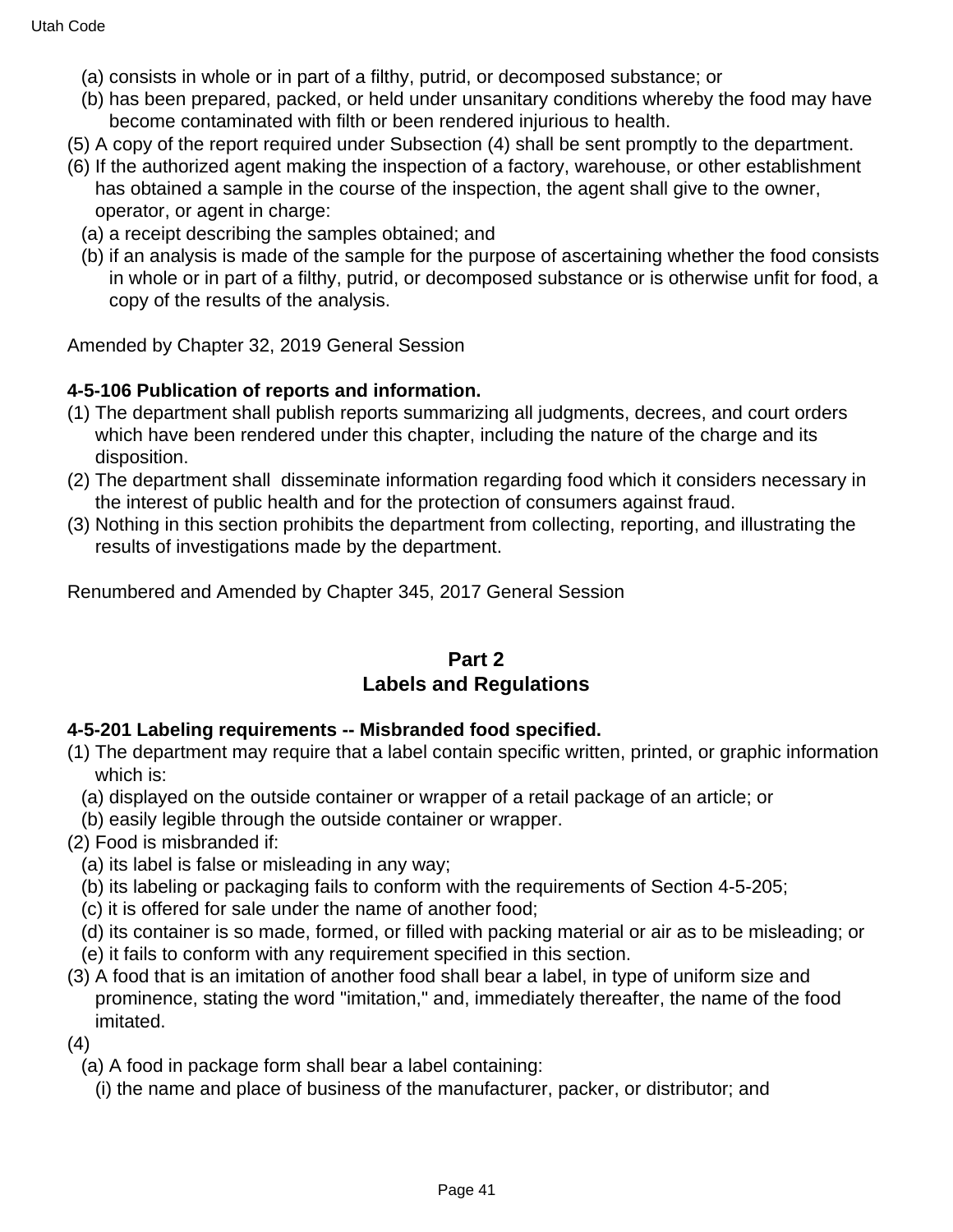- (ii) an accurate statement of the quantity of the contents in terms of weight, measure, or numerical count.
- (b) The statement required by Subsection (4)(a)(ii) shall be separately and accurately stated in a uniform location upon the principal display panel of the label unless reasonable variations and exemptions for small packages are established by a rule made by the department.
- (c) A manufacturer or distributor of carbonated beverages who utilizes proprietary stock or a proprietary crown is exempt from Subsection (4)(a)(i) if he files with the department:
	- (i) a sworn affidavit giving a full and complete description of each area within the state in which beverages of his manufacturing or distributing are to be distributed; and
	- (ii) the name and address of the person responsible for compliance with this chapter within each of those areas.
- (5) Any word, statement, or other information required by this chapter to appear on the label or labeling shall be:
	- (a) prominently placed on the label;
	- (b) conspicuous in comparison with other words, statements, designs, or devices in the labeling; and
	- (c) in terms which render it likely to be read and understood by the ordinary individual under customary conditions of purchase and use.
- (6) If a food is represented as a food for which a definition and standard of identity has been prescribed by federal regulations or department rules as provided by Section 4-5-207, it shall:
	- (a) conform to the definition and standard; and
	- (b) have a label bearing:
		- (i) the name of the food specified in the definition and standard; and
		- (ii) insofar as may be required by the rules, the common names of optional ingredients, other than spices, flavorings, and colorings, present in the food.
- (7) If a food is represented as a food for which a standard of quality has been prescribed by federal regulations or department rules as provided by Section 4-5-207, and its quality falls below the standard, its label shall bear, in the manner and form as the regulations or rules specify, a statement indicating that it falls below the standards.
- (8) If a food is represented as a food for which a standard of fill of container has been prescribed by federal regulations or department rules as provided by Section 4-5-207, and it falls below the applicable standard of fill, its label shall bear, in the manner and form as the regulations or rules specify, a statement indicating that it falls below the standard.
- (9)
	- (a) Any food for which neither a definition nor standard of identity has been prescribed by federal regulations or department rules as provided by Section 4-5-207 shall bear labeling clearly giving:
		- (i) the common or usual name of the food, if any; and
		- (ii) in case it is fabricated from two or more ingredients, the common or usual name of each ingredient, except that spices, flavorings, and colorings, other than those sold as such, may be designated as spices, flavorings, and colorings without naming each.
	- (b) To the extent that compliance with the requirements of Subsection (9)(a)(ii) is impractical or results in deception or unfair competition, exemptions shall be established by rules made by the department.
- (10) If a food is represented as a food for special dietary uses, its label shall bear the information concerning its vitamin, mineral, and other dietary properties as the department by rule prescribes.
- (11)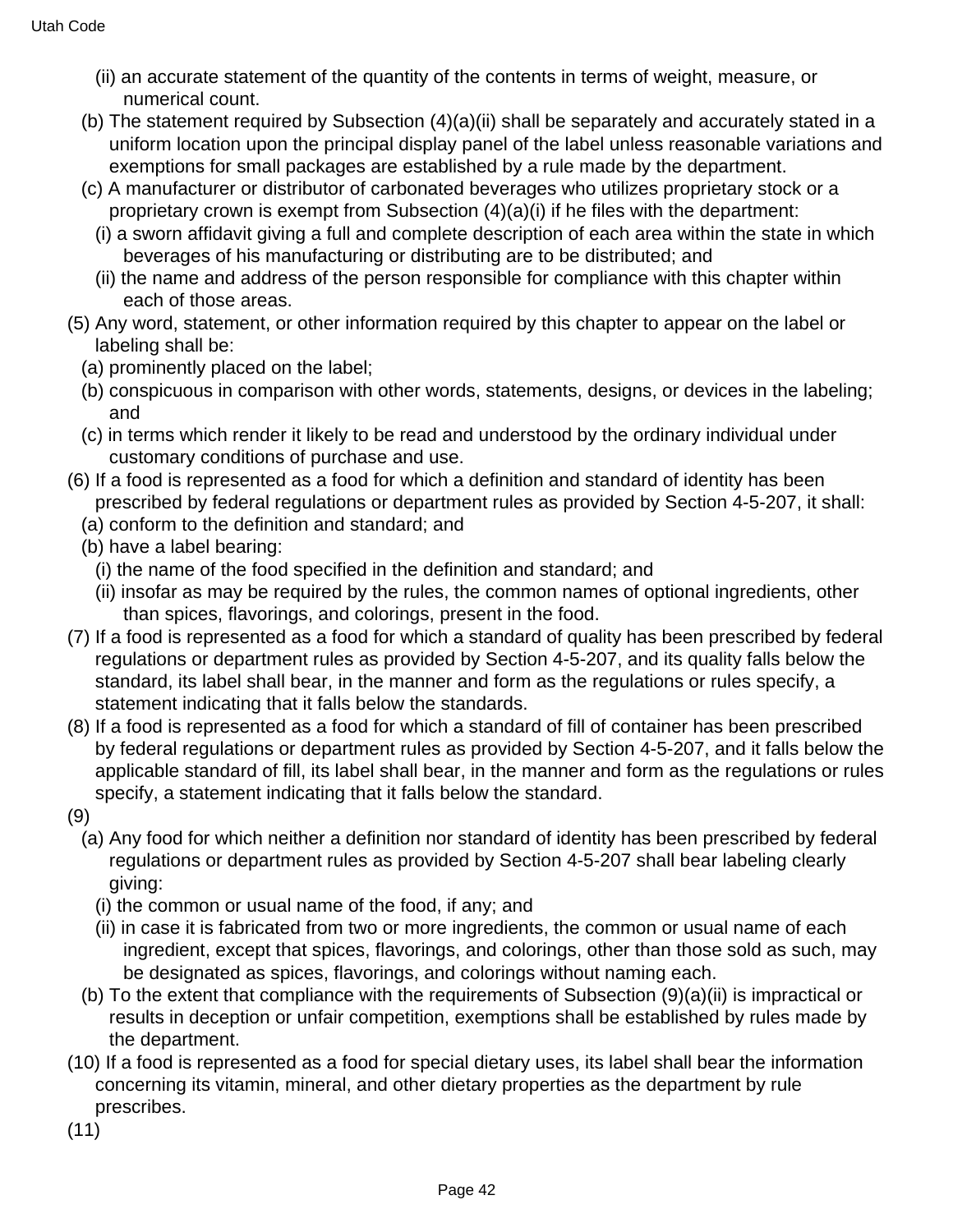- (a) If a food bears or contains any artificial flavoring, artificial coloring, or chemical preservatives, its label shall state that fact.
- (b) If compliance with the requirements of Subsection (11)(a) is impracticable, exemptions shall be established by rules made by the department.
- (12)
	- (a) The shipping container of any raw agricultural commodity bearing or containing a pesticide chemical applied after harvest shall bear labeling which declares the presence of the chemical in or on the commodity and the common or usual name and function of the chemical.
	- (b) The declaration is not required while the commodity, having been removed from the shipping container, is being held or displaced for sale at retail out of the container in accordance with the custom of the trade.
- (13) A product intended as an ingredient of another food, when used according to the directions of the purveyor, may not result in the final food product being adulterated or misbranded.
- (14) The packaging and labeling of a color additive shall be in conformity with the packaging and labeling requirements applicable to the color additive prescribed under the federal act.
- (15)
	- (a) Subsections (6), (9), and (11) with respect to artificial coloring do not apply to butter, cheese, or ice cream.
	- (b) Subsection (11) with respect to chemical preservatives does not apply to a pesticide chemical when used in or on a raw agricultural commodity.

### **4-5-202 Adulterated or misbranded articles -- Tagging -- Detention or embargo -- Court proceedings for condemnation -- Perishable food.**

(1)

- (a) When an authorized agent of the department finds or has probable cause to believe that any food is adulterated, or so misbranded as to be dangerous or fraudulent within the meaning of this chapter, the agents shall affix to the food a tag or other appropriate marking, giving notice that:
	- (i) the food is, or is suspected of being, adulterated or misbranded;
	- (ii) the food has been detained or embargoed; and
	- (iii) removal of the food is prohibited as provided in Subsection (1)(b).
- (b) No person may remove or dispose of detained or embargoed food by sale or otherwise until permission for removal or disposal is given by an agent of the department or the court.

(2)

- (a) When food detained or embargoed under Subsection (1) has been found by an agent to be adulterated or misbranded, the department shall petition the district court in whose jurisdiction the food is detained or embargoed for an order of condemnation of the food.
- (b) When the agent has found that food so detained or embargoed is not adulterated or misbranded, the department shall remove the tag or other marking.
- (3)
	- (a) If the court finds that detained or embargoed food is adulterated or misbranded, the food shall, after entry of the decree, be destroyed under the supervision of the agent.
	- (b) If the adulteration or misbranding can be corrected by proper labeling or processing of the food, the court may by order direct that the food be delivered to the claimant for labeling or processing after: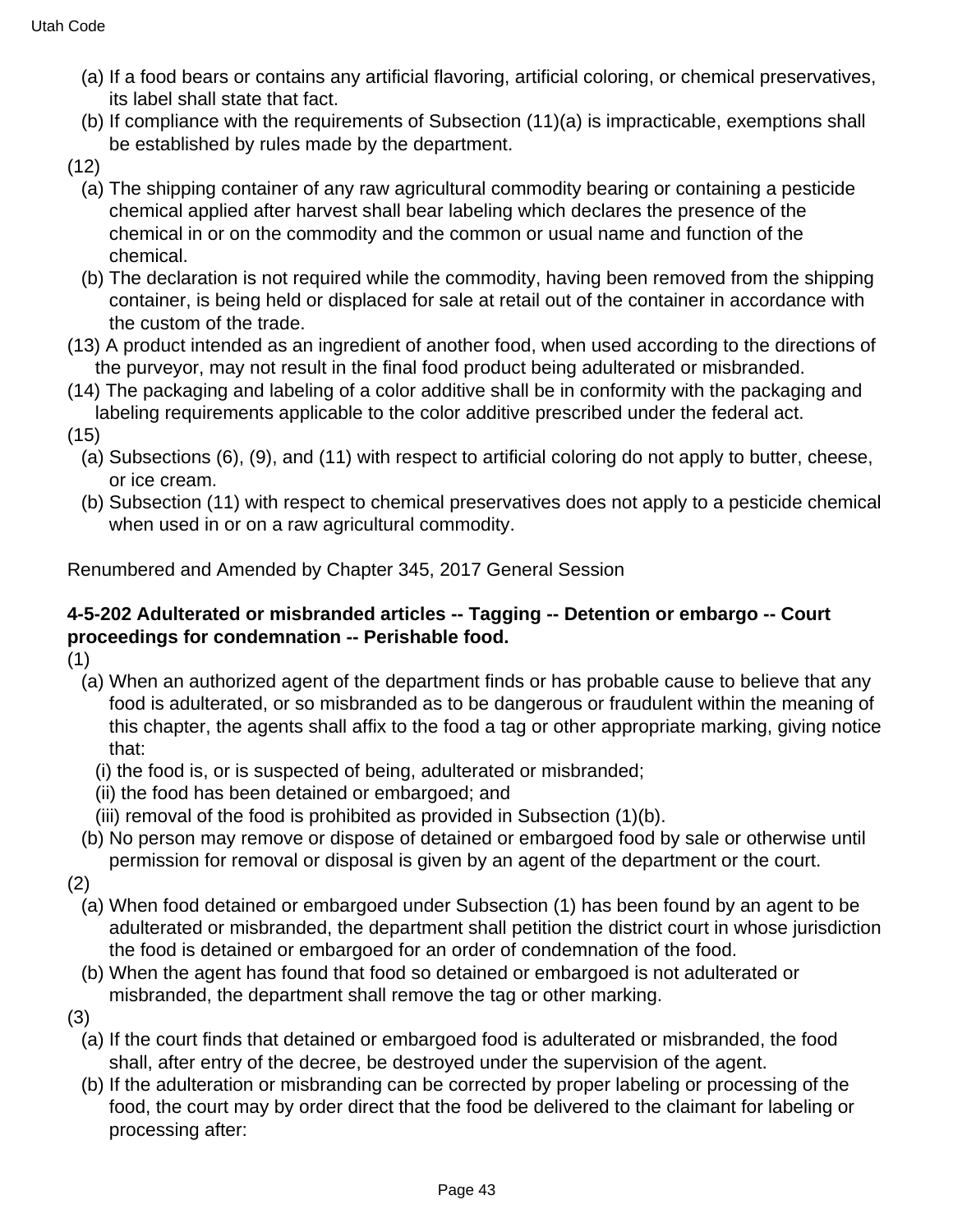- (i) entry of the decree;
- (ii) all costs, fees, and expenses have been paid; and
- (iii) a sufficient bond, conditioned that the food shall be properly labeled and processed, has been executed.
- (c) An agent of the department shall supervise, at the claimant's expense, the labeling or processing of the food.
- (d) The bond shall be returned to the claimant of the food upon:
	- (i) representation to the court by the department that the food is no longer in violation of this chapter; and
	- (ii) the expenses of supervision have been paid.
- (4) If an authorized agent of the department finds in any building or vehicle any perishable food which is unsound, contains any filthy, decomposed, or putrid substance, or may be poisonous, deleterious to health, or otherwise unsafe, the commissioner or his authorized agent shall condemn or destroy the food or render it unsalable as human food.

#### **4-5-203 Food processed, labeled, or repacked at another location -- Exemption from labeling requirements by rule.**

- (1) The department shall adopt rules exempting food from any labeling requirement of this chapter that is, in accordance with the practice of the trade, to be processed, labeled or repacked in substantial quantities at establishments other than those where originally processed or packed, on condition that the food is not adulterated or misbranded under this chapter upon removal from such processing, labeling or repacking establishment.
- (2)
	- (a) Regulations now or hereafter adopted under authority of the Federal Food, Drug, and Cosmetic Act, 21 U.S.C. Sec. 301 et seq., relating to the exemptions described in Subsection (1) are automatically effective in this state.
	- (b) The department may adopt additional rules or amendments to existing rules concerning exemptions.

Renumbered and Amended by Chapter 345, 2017 General Session

### **4-5-204 Substances considered unsafe -- Authority in department to regulate quantity and use.**

(1)

- (a) Any added poisonous or deleterious substance, any food additive, any pesticide chemical in or on a raw agricultural commodity or any color additive, with respect to any particular use or intended use, is considered to be unsafe for the purpose of application of Subsection 4-5-103(1)(b) unless:
	- (i) there is in effect a rule adopted pursuant to this section or Section 4-5-104 limiting the quantity of the substance; and
	- (ii) the use or intended use of the substance conforms to the terms prescribed by the rule.
- (b) While the rules relating to the substance are in effect, a food may not, by reason of bearing or containing the substance in accordance with the rules, be considered adulterated within the meaning of Subsection 4-5-103(1)(a).
- (2) The department may make rules, which may or may not be in accordance with regulations made under the federal act, prescribing: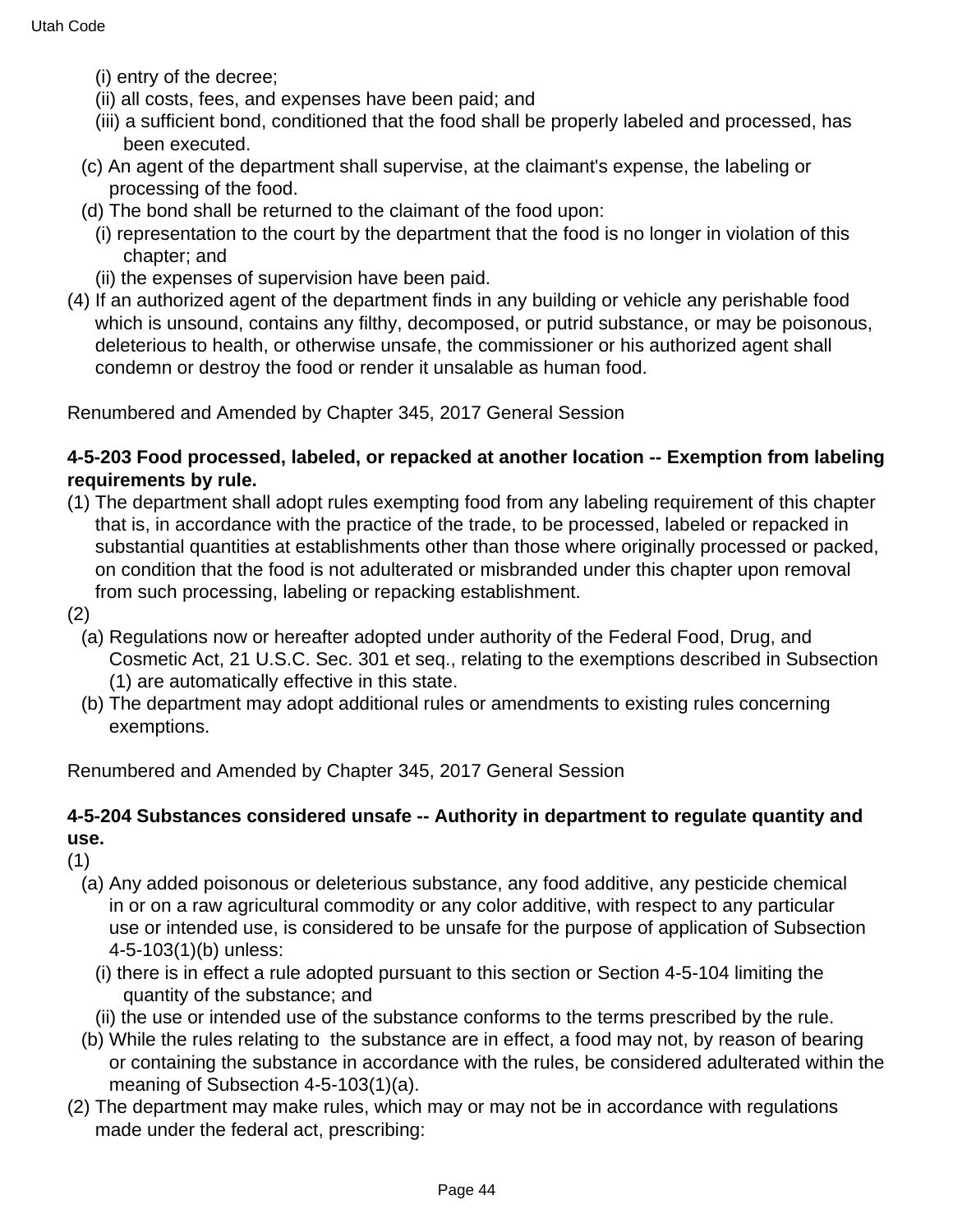- (a) tolerances, including zero tolerances, for:
	- (i) added poisonous or deleterious substances;
	- (ii) food additives;
	- (iii) pesticide chemicals in or on raw agricultural commodities; or
	- (iv) color additives;
- (b) exemptions from tolerances in the case of pesticide chemicals in or on raw agricultural commodities; or
- (c) conditions under which a food additive or a color additive may be safely used and exemptions when a food additive or color additive may be used solely for investigational or experimental purposes.
- (3)
	- (a) The department may make these rules upon its own initiative or upon the petition of any interested party.
	- (b) It is incumbent upon the petitioner to establish by data submitted to the department that the rule is necessary to protect the public health.
	- (c) If the data furnished by the petitioner is not sufficient to allow the department to determine whether the rule should be made, the department may require additional data to be submitted.
	- (d) Failure to comply with the request is sufficient grounds to deny the request.
- (4) In making the rules, the department shall consider, among other relevant factors, the following which the petitioner, if any, shall furnish:
	- (a) the name and all pertinent information concerning the substance including:
		- (i) where available;
		- (ii) its chemical identity and composition;
		- (iii) a statement of the conditions of the proposed use, including directions, recommendations, and suggestions;
		- (iv) specimens of proposed labeling; and
		- (v) all relevant data bearing on the physical or other technical effect and the quantity required to produce such effect;
	- (b) the probable composition of any substance formed in or on a food resulting from the use of the substance;
	- (c) the probable consumption of the substance in the diet of man and animals, taking into account any chemically or pharmacologically related substance in the diet;
	- (d) safety factors which, in the opinion of experts qualified by scientific training and experience to evaluate the safety of the substances for the uses for which they are proposed to be used, are generally recognized as appropriate for the use of animal experimentation data;
	- (e) the availability of any needed practicable methods of analysis for determining the identity and quantity of:
		- (i) the substance in or on food;
		- (ii) any substance formed in or on food because of the use of the substance; and
		- (iii) the pure substance and all intermediates and impurities; and
	- (f) facts supporting a contention that the proposed use of the substance will serve a useful purpose.

### **4-5-205 Consumer commodities -- Labeling and packaging.**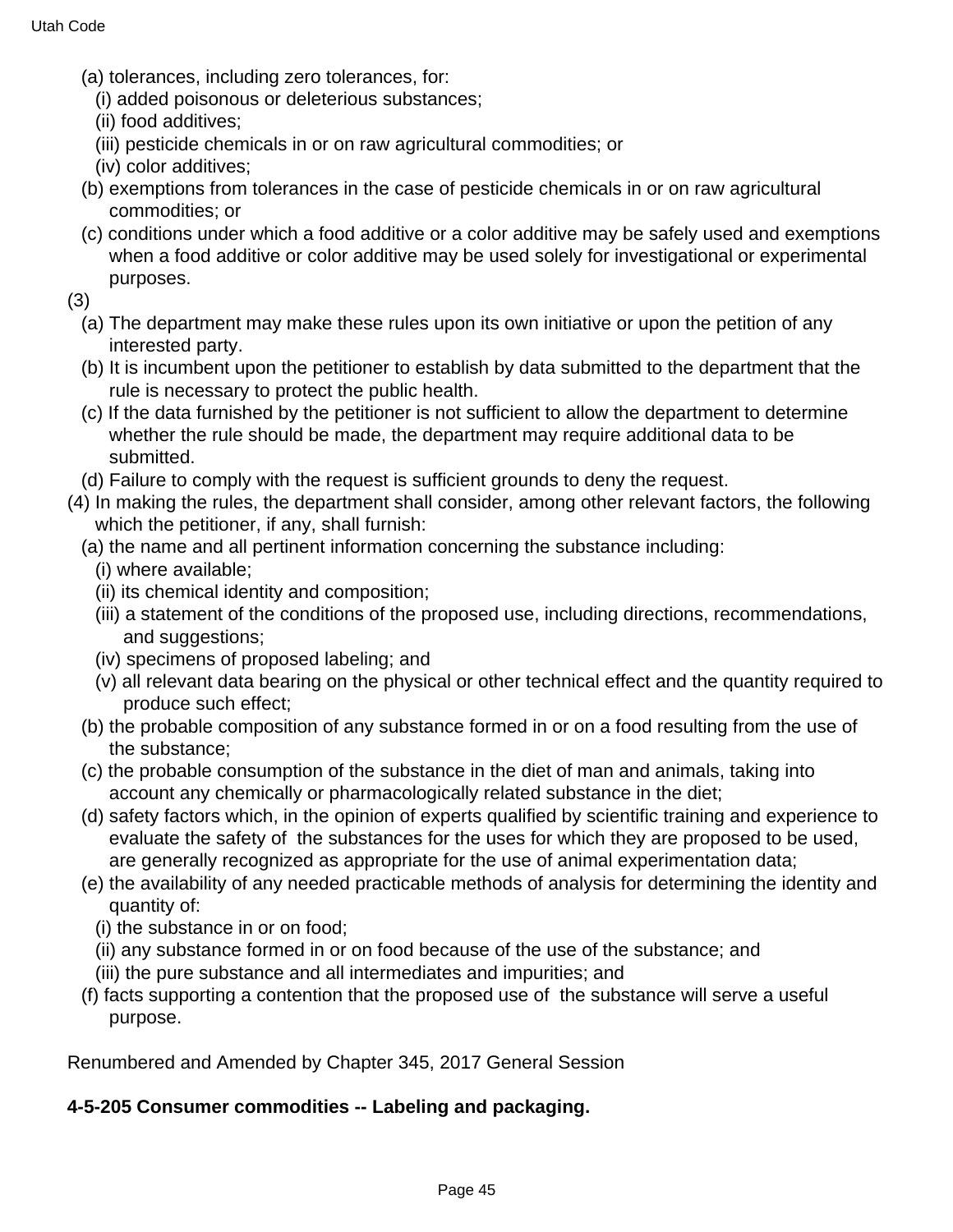- (1) All labels of consumer commodities, as defined by this chapter, shall conform with the requirements for the declaration of net quantity of contents of 15 U.S.C. Sec. 1453 and the regulations promulgated pursuant thereto: provided, that consumer commodities exempted from 15 U.S.C. Sec. 1453(a)(4) shall also be exempt from this Subsection (1).
- (2) The label of any package of a consumer commodity that bears a representation as to the number of servings of the commodity contained in the package shall bear a statement of the net quantity in terms of weight, measure, or numerical count for each serving.
- (3)
	- (a) No person shall distribute or cause to be distributed in commerce any packaged consumer commodity if any qualifying words or phrases appear in conjunction with the separate statement of the net quantity of contents required by Subsection (1), but nothing in this section shall prohibit supplemental statements, at other places on the package, describing in nondeceptive terms the net quantity of contents.
	- (b) Supplemental statements of net quantity of contents may not include any term qualifying a unit of weight, measure, or count that tends to exaggerate the amount of the commodity contained in the package.
- (4)
	- (a) Whenever the department determines that rules other than those prescribed by Subsection (1) are necessary to prevent the deception of consumers or to facilitate value comparisons as to any consumer commodity, the department shall promulgate rules effective to:
		- (i) establish and define standards for the characterization of the size of a package enclosing any consumer commodity, which may be used to supplement the label statement of net quantity of contents of packages containing the commodity, but this Subsection (4) does not authorize any limitation on the size, shape, weight, dimensions, or number of packages that may be used to enclose any commodity;
		- (ii) regulate the placement upon any package containing any commodity, or upon any label affixed to a commodity, of any printed matter stating or representing by implication that the commodity is offered for retail sale at a price lower than the ordinary and customary retail sale price or that a retail sale price advantage is accorded to purchasers by reason of the size of that package or the quantity of its contents;
		- (iii) require that the label on each package of a consumer commodity bear:
			- (A) the common or usual name of such consumer commodity, if any; and
			- (B) if the consumer commodity consists of two or more ingredients, the common or usual name of each such ingredient listed in order of decreasing predominance, but nothing in this Subsection (4) shall be considered to require that any trade secret be divulged; or
		- (iv) prevent the nonfunctional slack-fill of packages containing consumer commodities.
	- (b) For the purposes of Subsection (4)(a)(iv), a package is nonfunctionally slack-filled if it is filled to substantially less than its capacity for reasons other than:
		- (i) protection of the contents of such package; or
		- (ii) the requirements of machines used for enclosing the contents in such package; provided, that the department may adopt any rules promulgated according to the Fair Packaging and Labeling Act, 15 U.S.C. Sec. 1453.

### **4-5-206 Food advertisement false or misleading.**

An advertisement of a food is considered to be false if it is false or misleading in any way.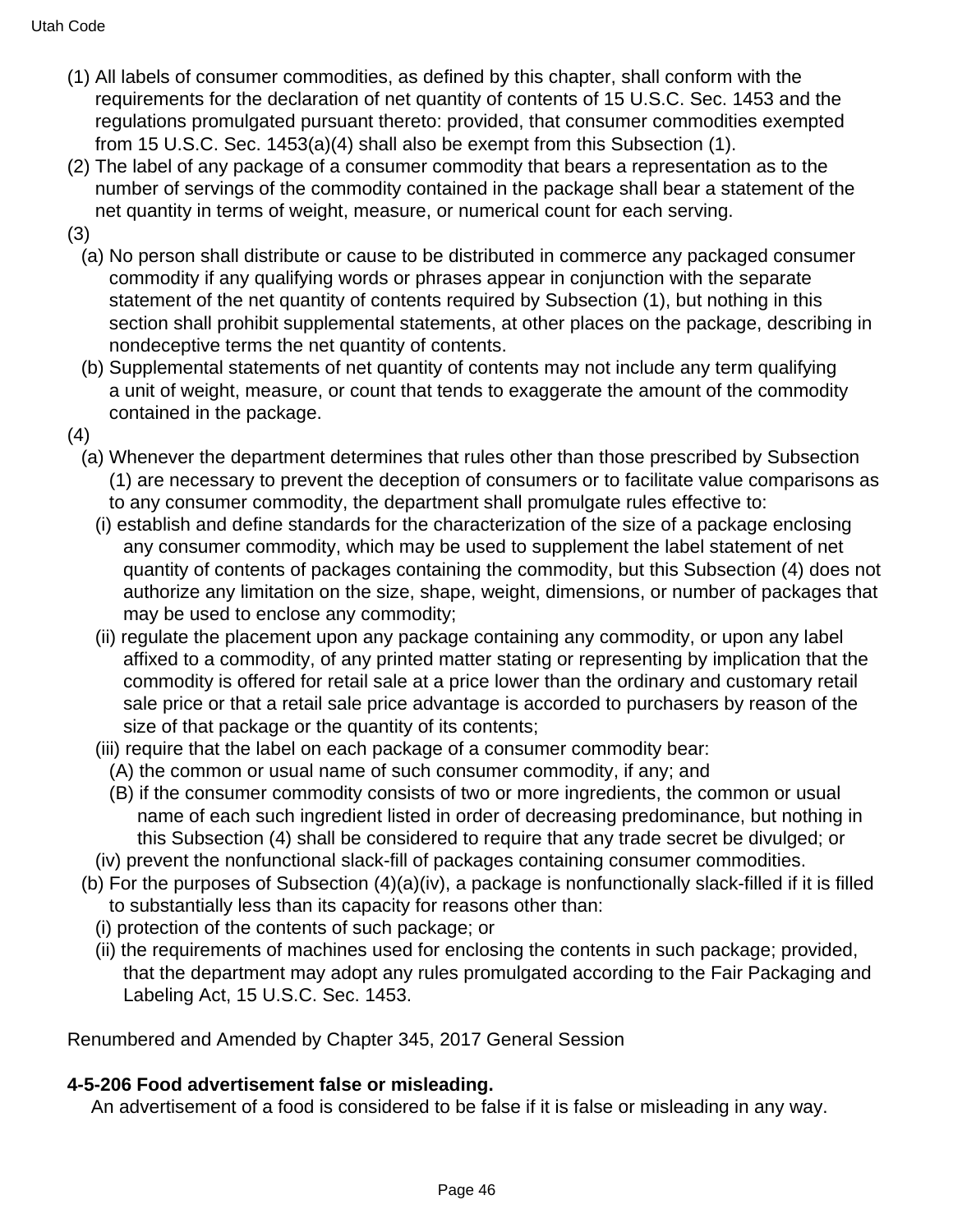### **4-5-207 Definitions and standards of identity, quality, and fill of container -- Rules -- Temporary and special permits.**

(1)

- (a) Definitions and standards of identity, quality and fill of container, now or hereafter adopted under authority of the Federal Food, Drug, and Cosmetic Act, 21 U.S.C. Sec. 301 et seq., are the definitions and standards of identity, quality and fill of container in this state.
- (b) The department may adopt rules establishing definitions and standards of identity, quality and fill of container for foods where no federal regulations exist and may promulgate amendments to any federal regulations or state rules that set definitions and standards of identity, quality and fill of container for foods.
- (2)
	- (a) Temporary permits granted for interstate shipment of experimental packs of food varying from the requirements of federal definitions and standards of identity are automatically effective in this state under the conditions provided in the permits.
	- (b) The department may issue additional permits where they are necessary for the completion or conclusiveness of an otherwise adequate investigation and where the interests of consumers are safeguarded.
	- (c) Permits are subject to the terms and conditions the department may prescribe by rule.

Renumbered and Amended by Chapter 345, 2017 General Session

# **Part 3 Registration and Inspection**

### **4-5-301 Registration of food establishments -- Fee -- Suspension and reinstatement of registration -- Inspection for compliance.**

- (1)
	- (a) Pursuant to Title 63G, Chapter 3, Utah Administrative Rulemaking Act, the department shall establish rules providing for the registration of food establishments to protect public health and ensure a safe food supply.
	- (b) The owner or operator of a food establishment shall register with the department before operating a food establishment.
	- (c) Before granting a registration to the owner or operator of a food establishment, the department shall inspect and assess the food establishment to determine whether it complies with the rules established under Subsection (1)(a).
	- (d) An applicant shall register with the department, in writing, using forms required by the department.
	- (e) The department shall issue a registration to an applicant, if the department determines that the applicant meets the qualifications of registration established under Subsection (1)(a).
	- (f) If the applicant does not meet the qualifications of registration, the department shall notify the applicant, in writing, that the applicant's registration is denied.

(g)

(i) If an applicant submits an incomplete application, a written notice of conditional denial of registration shall be provided to an applicant.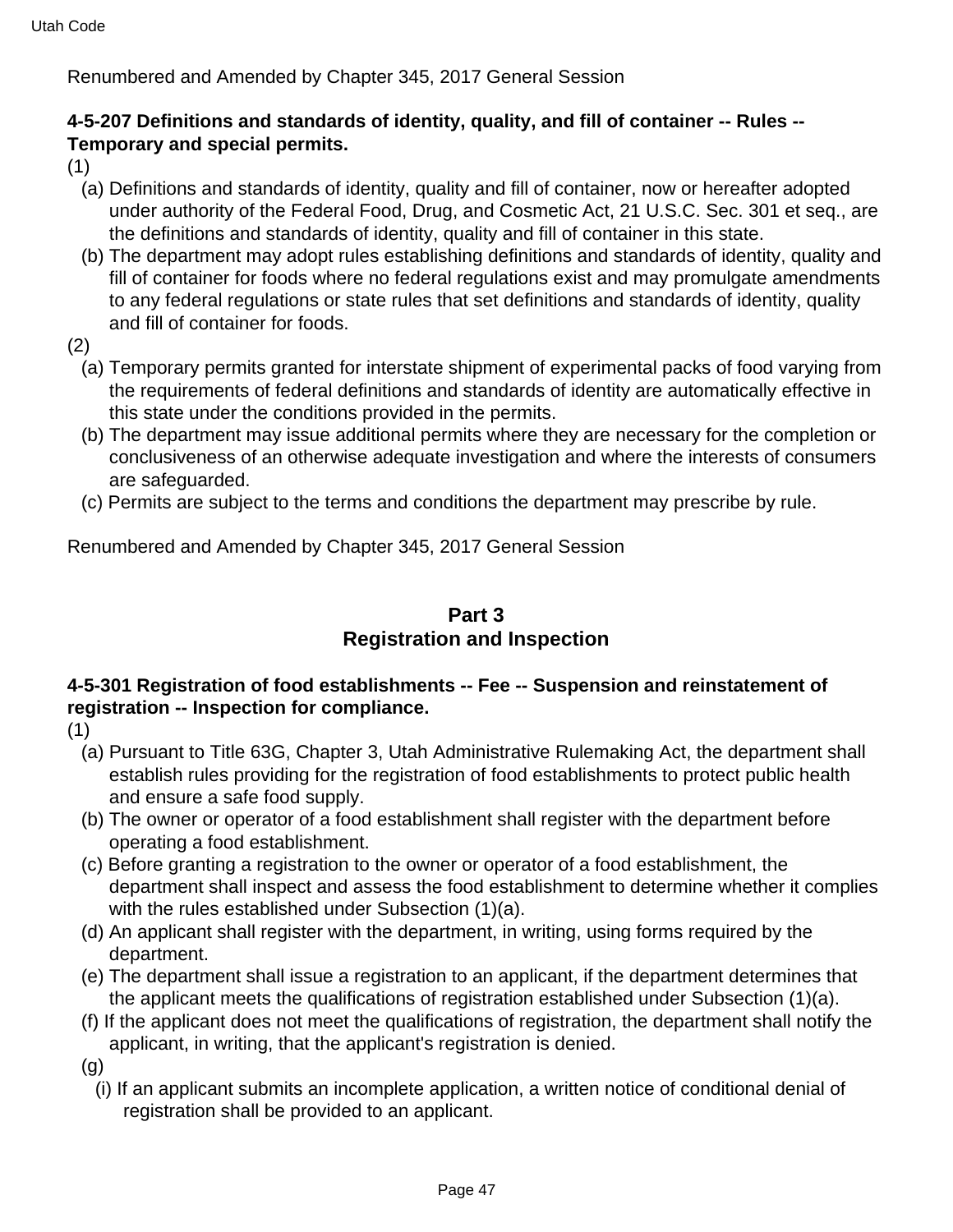- (ii) The applicant shall correct the deficiencies within the time period specified in the notice to receive a registration.
- (h)
	- (i) The department may, as provided under Subsection 4-2-103(2), charge the food establishment a registration fee.
	- (ii) The department shall retain the fees as dedicated credits and shall use the fees to administer the registration of food establishments.
- (2)
	- (a) A registration, issued under this section, shall be valid from the date the department issues the registration, to December 31 of the year the registration is issued.
	- (b) A registration may be renewed for the following year by applying for renewal by December 31 of the year the registration expires.
- (3) A registration, issued under this section, shall specify:
	- (a) the name and address of the food establishment;
	- (b) the name of the owner or operator of the food establishment; and
	- (c) the registration issuance and expiration date.
- (4)
	- (a) The department may immediately suspend a registration, issued under this section, if any of the conditions of registration have been violated.
	- (b)
		- (i) The holder of a registration suspended under Subsection (4)(a) may apply for the reinstatement of a registration.
		- (ii) If the department determines that all registration requirements have been met, the department shall reinstate the registration.
- (5)
	- (a) A food establishment, registered under this section, shall allow the department to have access to the food establishment to determine if the food establishment is complying with the registration requirements.
	- (b) If a food establishment denies access for an inspection required under Subsection (5)(a), the department may suspend the food establishment's registration until the department is allowed access to the food establishment's premises.

### **Part 4 Enforcement**

### **4-5-401 Unlawful acts specified.**

(1) A person may not:

- (a) manufacture, sell, deliver, hold, or offer for sale a food that is adulterated or misbranded;
- (b) adulterate or misbrand food;
- (c) except as provided in Subsection (2), distribute, in commerce, a consumer commodity inconsistent with the packaging and labeling requirements of this chapter, or the rules made under this chapter;
- (d) sell, deliver for sale, hold for sale, or offer for sale an article in violation of Section 4-5-301;
- (e) disseminate false advertising;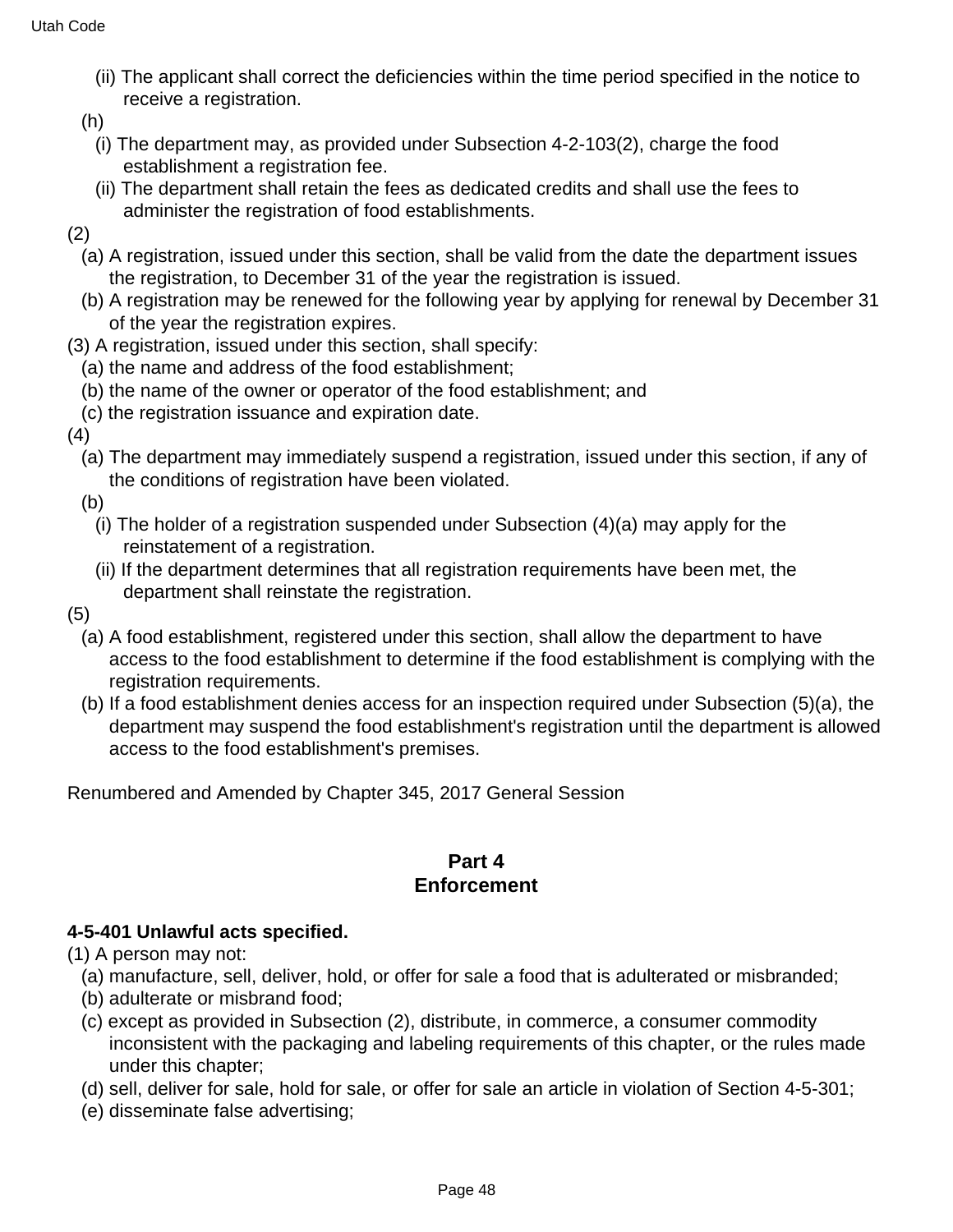- (f) remove or dispose of detained or embargoed food in violation of Section 4-5-202;
- (g) adulterate, mutilate, destroy, obliterate, or remove the food label which results in the food being misbranded or adulterated while the food is for sale;
- (h) forge, counterfeit, simulate, or misrepresent a label or information, by the unauthorized use of a mark, stamp, tag, label, or other identification device;
- (i) use or reveal a method, process, or information which is protected as a trade secret;
- (j) operate a food establishment without a valid registration issued by the department; and
- (k) refuse entry to an authorized agent of the department in a food establishment as required under Section 4-5-105.
- (2) Subsection (1)(c) does not apply to a person engaged in the wholesale or retail distribution of consumer commodities unless that person:
	- (a) is engaged in the packaging or labeling of consumer commodities; or
	- (b) prescribes or specifies the manner in which consumer commodities are packaged or labeled.

#### **4-5-402 Defenses.**

 No publisher, radio-broadcast licensee, or agency or medium for the dissemination of an advertisement, except the manufacturer, packer, distributor, or seller of the article to which a false advertisement relates, shall be liable under this section by reason of the dissemination of such false advertisement, unless he has refused, on the request of the department to furnish it, the name and post-office address of the manufacturer, packer, distributor, seller, or advertising agency, residing in the state of Utah who caused him to disseminate such advertisement.

Renumbered and Amended by Chapter 345, 2017 General Session

### **Part 5 Special Programs**

### **4-5-501 Cottage food operations.**

(1) For purposes of this chapter:

- (a) "Cottage food operation" means a person who produces a cottage food product in a home kitchen .
- (b) "Cottage food product" means a nonpotentially hazardous baked good, jam, jelly, or other nonpotentially hazardous food produced in a home kitchen.
- (c) "Home kitchen" means a kitchen:
	- (i) designed and intended for use by the residents of a home; and
	- (ii) used by a resident of the home for the production of a cottage food product.
- (d) "Potentially hazardous food" means:
	- (i) a food of animal origin;
	- (ii) raw seed sprouts; or
	- (iii) a food that requires time or temperature control, or both, for safety to limit pathogenic microorganism growth or toxin formation, as identified by the department in rule.
- (2) The department shall adopt rules pursuant to Title 63G, Chapter 3, Utah Administrative Rulemaking Act, as necessary to protect public health and ensure a safe food supply.
- (3) Rules adopted pursuant to Subsection (2) may not require: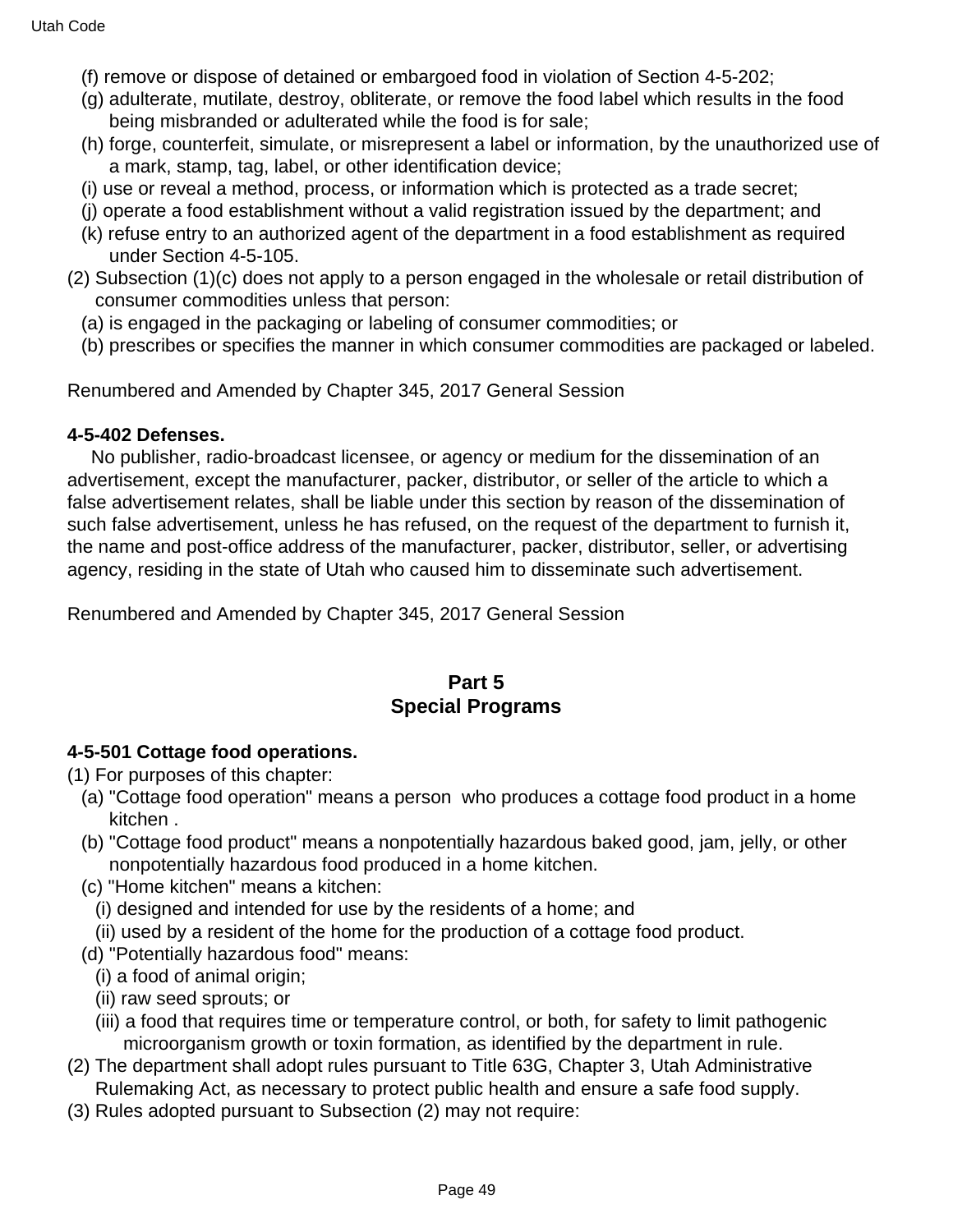- (a) the use of a commercial surface such as a stainless steel counter or cabinet;
- (b) the use of a commercial grade:
	- (i) sink;
	- (ii) dishwasher; or
	- (iii) oven;
- (c) a separate kitchen for the cottage food operation; or
- (d) the submission of plans and specifications before construction of, or remodel of, a cottage food production operation.
- (4) The operator of a cottage food operation shall:
	- (a) register with the department as a cottage food operation before operating as a cottage food operation;
	- (b) hold a valid food handler's permit; and
	- (c) package a cottage food product with a label, as specified by the department in rule.
- (5) Notwithstanding the provisions of Subsections 4-5-301(1)(a) and (c), the department shall issue a registration to an applicant for a cottage food operation if the applicant for the registration:
	- (a) pays the fees required by the department; and
	- (b) meets the requirements of this section.
- (6) Notwithstanding the provisions of Section 26A-1-114, a local health department:
	- (a) does not have jurisdiction to regulate the production of food at a cottage food operation operating in compliance with this section, as long as the products are not offered to the public for consumption on the premises; and
	- (b) does have jurisdiction to investigate a cottage food operation in an investigation into the cause of a foodborne illness outbreak.
- (7) A food service establishment as defined in Section 26-15a-102 may not use a product produced in a cottage food operation as an ingredient in a food that is prepared by the food establishment and offered by the food establishment to the public for consumption.

Amended by Chapter 32, 2019 General Session

### **4-5-502 Food designated as raw honey.**

(1) As used in this section:

- (a) "Honey" means the natural sweet substance produced by honeybees from nectar of plants or from secretions of living parts of plants that the bees collect, transform by combining with specific substances of their own, then deposit, dehydrate, store, and leave in the honeycomb to ripen and mature.
- (b) "Raw honey" means honey:
	- (i) as it exists in the beehive or as obtained by extraction, settling, or straining;
	- (ii) that is minimally processed; and
	- (iii) that is not pasteurized.
- (2) Honey that is produced, packed, repacked, distributed, or sold in this state may only be labeled and designated as raw honey if it meets:
	- (a) the definition of raw honey in this section; and
	- (b) any additional requirements imposed by the department by rule.
- (3) The department shall make rules, in accordance with Title 63G, Chapter 3, Utah Administrative Rulemaking Act, to establish labeling requirements consistent with the provisions of this section.

Renumbered and Amended by Chapter 345, 2017 General Session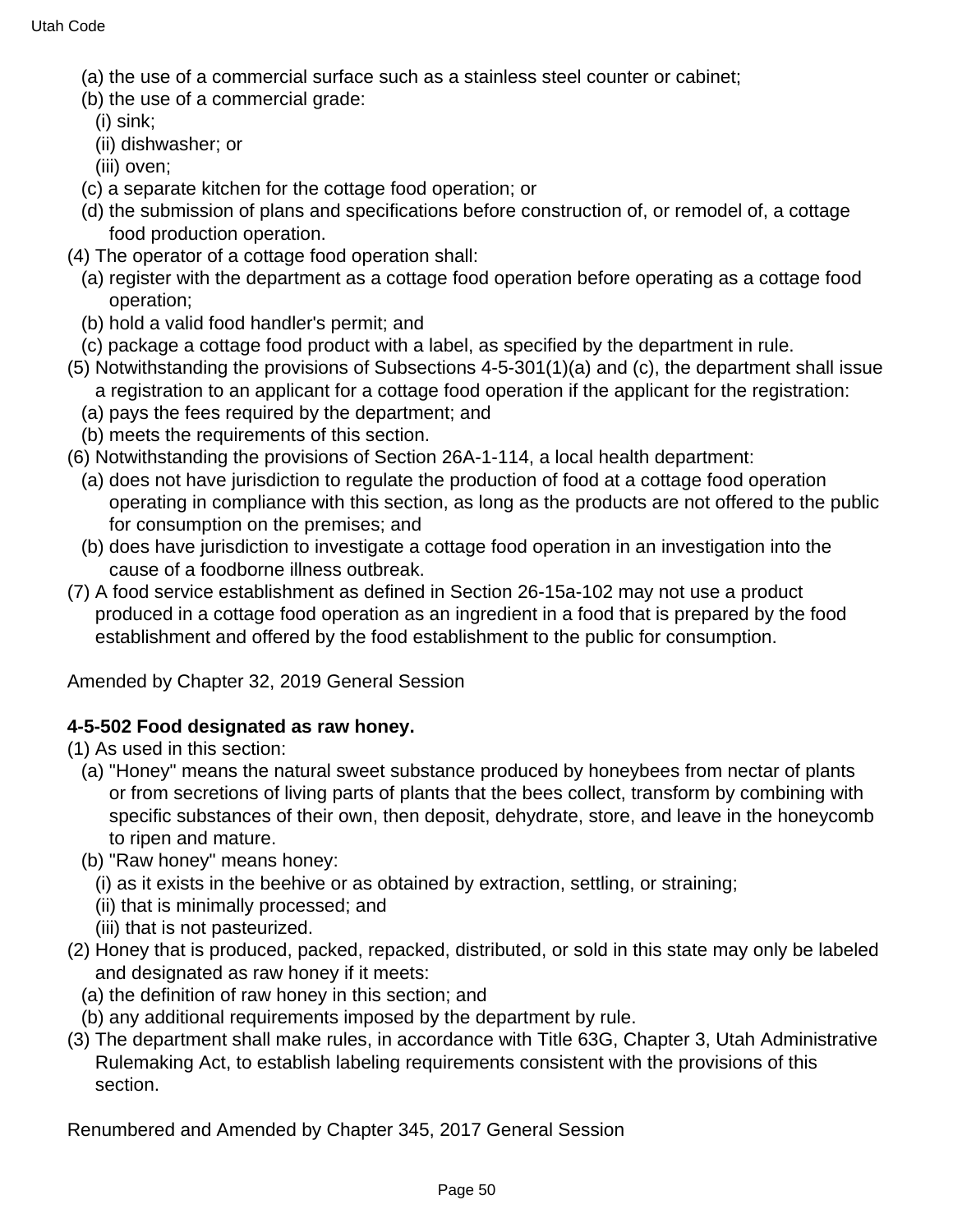# **Chapter 5a Home Consumption and Homemade Food Act**

#### **4-5a-101 Title.**

This chapter is known as the "Home Consumption and Homemade Food Act."

Enacted by Chapter 377, 2018 General Session

#### **4-5a-102 Definitions.**

For purposes of this chapter:

- (1)
	- (a) "Commercial establishment" means a wholesale or retail business that displays, sells, manufactures, processes, packs, holds, or stores food, drugs, devices, or cosmetics.
	- (b) "Commercial establishment" does not include a:
		- (i) direct-to-sale location; or
		- (ii) direct-to-sale farmers market.
- (2) "Direct-to-sale farmers market" means a public or private facility or area where producers gather on a regular basis to sell directly to an informed final consumer fresh food, locally grown products, and other food items that have not been certified, licensed, regulated, or inspected by state or local authorities.
- (3) "Direct-to-sale location" means a farm, ranch, direct-to-sale farmers market, home, office, or any location agreed upon by both a producer and the informed final consumer where a producer sells a food or food product to an informed final consumer.
- (4) "Home consumption" means the use or ingestion of homemade food or a homemade food product within a private home by a family member, an employee, or a nonpaying guest.
- (5) "Homemade food product" means a food product that is prepared in a private home kitchen that can be used, or prepared for use, as food or nonalcoholic drink, subject to the limitation described in Subsection 4-5a-105(1).
- (6) "Informed final consumer" means an individual who:
	- (a) purchases the product directly from the producer;
	- (b) does not resell the product; and
	- (c) has been informed that the product is not certified, licensed, regulated, or inspected by the state.
- (7) "Producer" means a person who harvests or produces homemade food or a homemade food product.

Enacted by Chapter 377, 2018 General Session

### **4-5a-103 Regulation of a direct-to-sale farmers market.**

- (1) A direct-to-sale farmers market selling homemade food under this chapter shall:
- (a) display signage indicating to an informed final consumer that the homemade food and food products sold by producers at the market have not been certified, licensed, regulated, or inspected by state or local authorities; and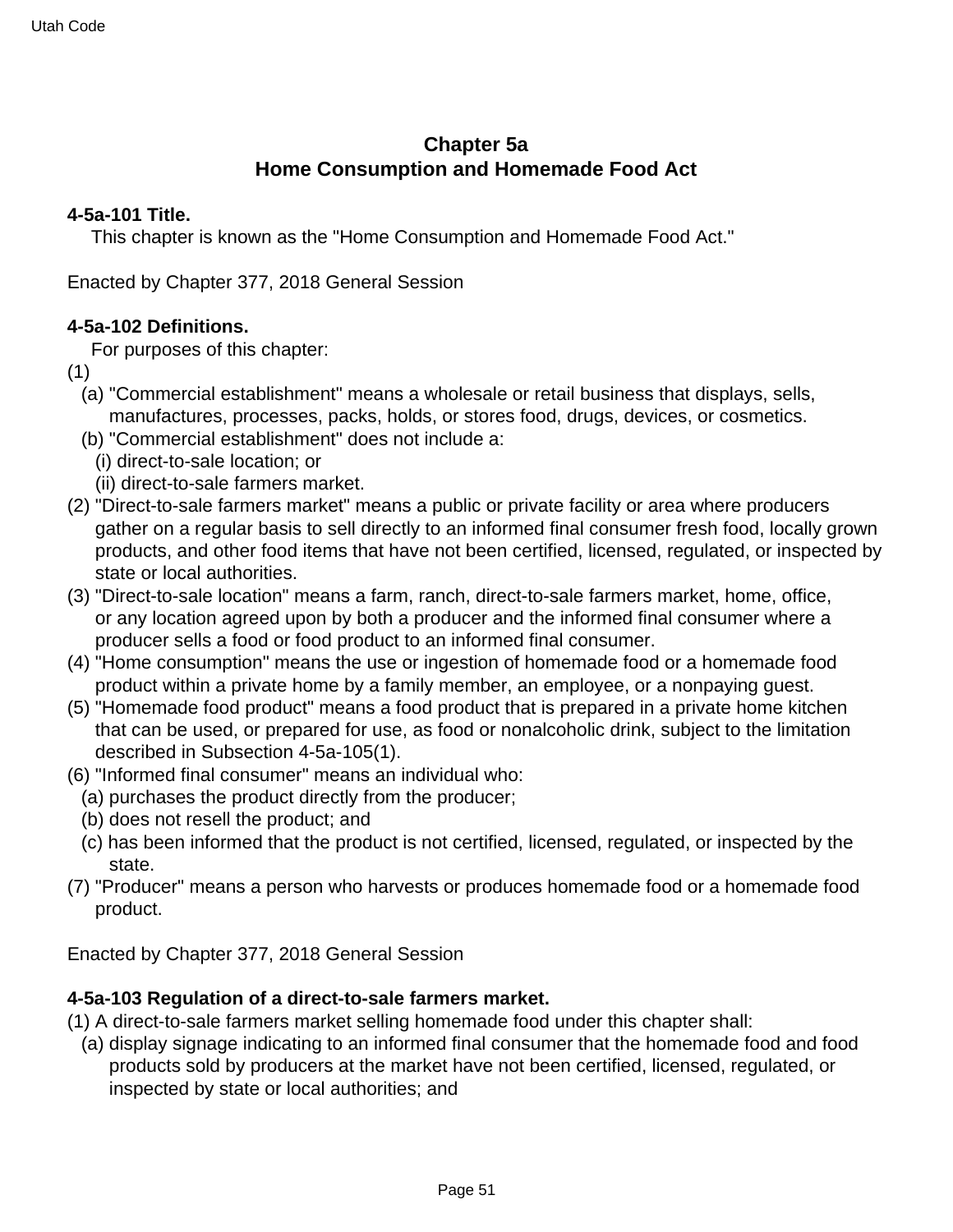- (b) only include products for sale that have not been certified, licensed, regulated, or inspected by state or local authorities.
- (2) If the direct-to-sale farmers market is in any way associated with a farmers market as defined in Subsection 4-5-102(6), the direct-to-sale farmers market section selling homemade food under this chapter shall comply with the following requirements:
	- (a) the direct-to-sale farmers market section shall be separated from the farmers market section; and
	- (b) the separate direct-to-sale farmers market section shall include signs or other markings clearly indicating which space is the farmers market space offering inspected items for sale and which space is the direct-to-sale farmers market space offering items that are uninspected.
- (3) The department may make rules, in accordance with Title 63G, Chapter 3, Utah Administrative Rulemaking Act, regarding the signage described in Subsection (1).

Enacted by Chapter 377, 2018 General Session

### **4-5a-104 Home producer direct sales -- Exempt from regulation.**

- (1) A producer is exempt from state, county, or city licensing, permitting, certification, inspection, packaging, and labeling requirements, except as described in this section, related to the preparation, serving, use, consumption, or storage of food and food products if:
	- (a) the producer complies with the requirements of this chapter; and
	- (b) the homemade food or homemade food product is:
		- (i) produced and sold within the state;
		- (ii) sold directly to an informed final consumer;
		- (iii) for home consumption; and
		- (iv) not exempted under Subsection 4-5a-105(1).
- (2) Notwithstanding Subsection (1), a producer shall comply with business license requirements pursuant to Section 10-1-203.
- (3) Food or food products sold under this section shall be labeled with:
	- (a) the producer's name and address;
	- (b) a disclosure statement indicating that the product is:
		- (i) not for resale; and
	- (ii) processed and prepared without state or local inspection; and
	- (c) a statement listing whether the food or food product contains, or was prepared in a location that also handles, common allergens including milk, soy, wheat, eggs, peanuts or tree nuts, fish, or shellfish.
- (4)
	- (a) Except as provided in Subsection (4)(b), homemade food or a homemade food product that is exempt from certain regulations as described in this chapter may not be sold to, or used by, a restaurant or commercial establishment.
	- (b) A producer may sell a raw, unprocessed fruit or vegetable to a restaurant or commercial establishment.
- (5) A producer selling homemade food or homemade food products exempt under this section shall inform the final consumer that the food or food product is not certified, licensed, regulated, or inspected by the state or any county or city.

Enacted by Chapter 377, 2018 General Session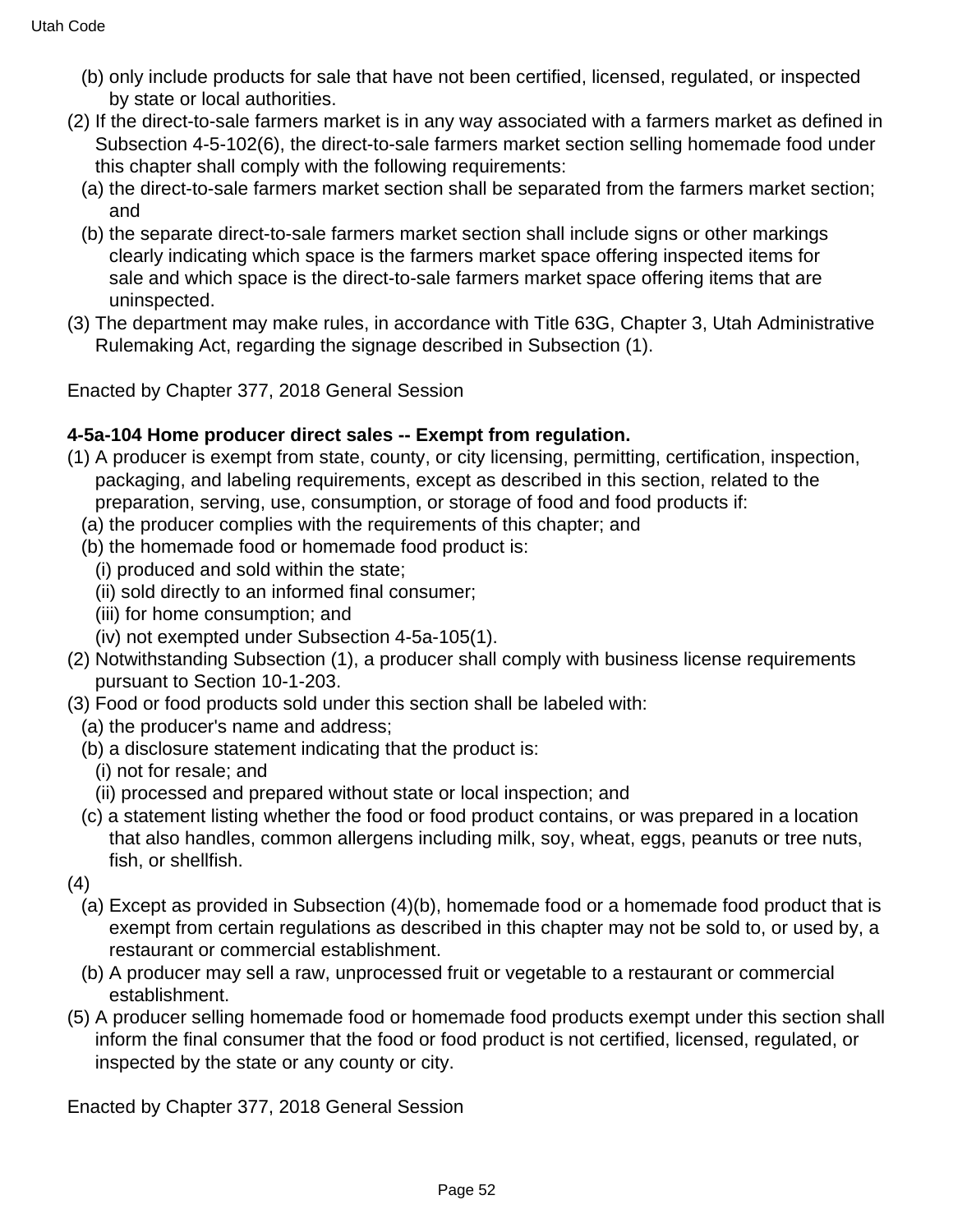#### **4-5a-105 Limitations.**

- (1) This chapter does not apply to the sale of:
	- (a) raw dairy or raw dairy products; or
	- (b) meat products, with the following exceptions:
		- (i) the sale of poultry and poultry products if the producer:
			- (A) slaughters no more than 1,000 birds per year in accordance with the United States Department of Agriculture 1,000 bird exemption; and
			- (B) follows the United States Department of Agriculture's, Food Safety and Inspection Service document titled "Guidance for Determining Whether A Poultry Slaughter or Processing Operation is Exempt from Inspection Requirements of the Poultry Products Inspection Act"; and
		- (ii) the sale of domesticated rabbit meat, pending approval from the United States Department of Agriculture that the state's role in meat inspection is preserved.
- (2) Nothing in this chapter:
	- (a) means that the department relinquishes its authority to administer the state's program at a standard level at least equal to the standards imposed under the Federal Meat and Poultry Products Inspection Act;
	- (b) shall be construed to impede the Department of Health in an investigation of foodborne illness;
	- (c) prohibits a state agency from providing assistance, consulting, or inspecting when requested by a producer; or
	- (d) affects the authority of the Department of Health or the Department of Agriculture and Food to certify, license, regulate, or inspect food or food products that are not exempt from certification, licensing, regulation, or inspection as described in this chapter.
- (3) The department may not, by rule, impose an additional limit, requirement, or restriction on a producer selling food or a food product under this chapter.

Enacted by Chapter 377, 2018 General Session

# **Chapter 7 Livestock Dealers' Act**

### **Part 1 General Provisions**

#### **4-7-101 Title.**

This chapter is known as the "Livestock Dealers' Act."

Renumbered and Amended by Chapter 345, 2017 General Session

#### **4-7-102 Purpose declaration.**

 The Legislature finds that the public interest requires regulation of the sale of livestock between the producer and a person who purchases livestock for resale to protect the producer from unwarranted hazard and loss in the sale of livestock.

Renumbered and Amended by Chapter 345, 2017 General Session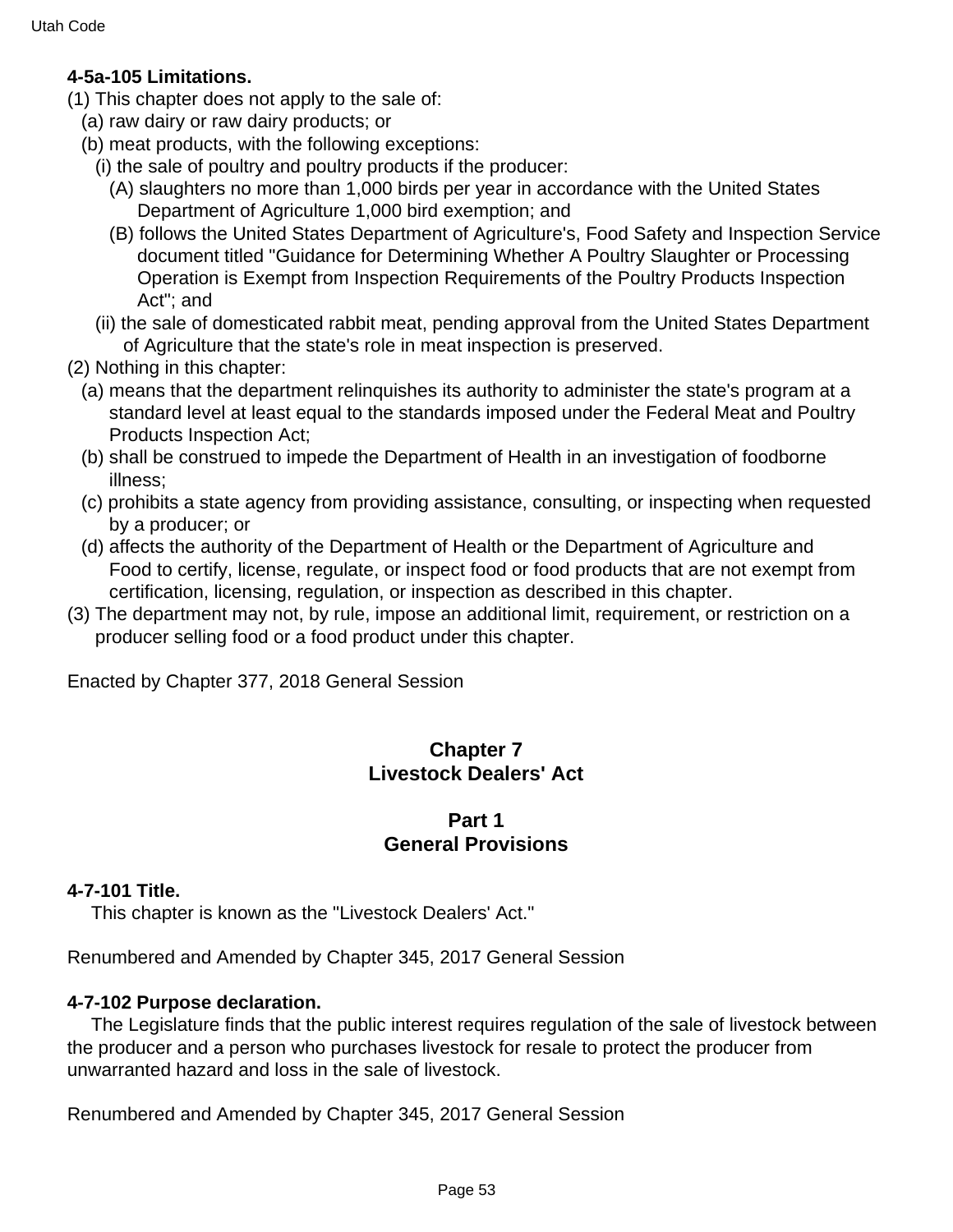### **4-7-103 Definitions.**

As used in this chapter:

- (1) "Agent" means a person who, on behalf of a dealer, purchaser, or livestock market, as defined in Section 4-30-102, solicits or negotiates the consignment or purchase of livestock.
- (2) "Consignor" means a person who ships or delivers livestock to a dealer for handling or sale.

(3)

- (a) "Dealer" means a person who:
	- (i) receives livestock from a person for sale on commission;
	- (ii) is entrusted with the possession, management, control, or disposal of livestock for the account of that person; or
	- (iii) negotiates price, determines a delivery date, and receives money on behalf of a livestock producer.
- (b) "Dealer" includes:
	- (i) a livestock dealer; and
	- (ii) a person who owns or leases a feedlot.

(4)

- (a) "Immediate resale" means the resale of livestock within 60 days of purchase.
- (b) "Immediate resale" does not include the resale of livestock culled within 60 days that were purchased for feeding or replacement.
- (5) "Livestock" means cattle, swine, equines, sheep, camelidae, ratites, bison, goats, and domesticated elk as defined in Section 4-39-102.
- (6) "Livestock dealer" means a person engaged in the business of purchasing livestock for immediate resale or interstate shipment for immediate resale.
- (7) "Producer" means a person who is primarily engaged in the business of raising livestock for profit.

Renumbered and Amended by Chapter 345, 2017 General Session

#### **4-7-104 Unlawful to act as an agent or dealer without license -- Exception.**

 Except as exempted by Section 4-7-105, no person may act as an agent or dealer in this state without being licensed under this chapter.

Renumbered and Amended by Chapter 345, 2017 General Session

#### **4-7-105 Exemptions.**

The surety and licensing requirements of this chapter do not apply to:

- (1) a livestock market that is bonded as required by laws of the United States and Title 4, Chapter 30, Livestock Markets; or
- (2) a cooperative incorporated under the laws of this state or another state, except as to the receipt of livestock from a nonmember producer.

Renumbered and Amended by Chapter 345, 2017 General Session

### **4-7-106 Licenses -- Applications.**

 Application for an agent's or dealer's license shall be made to the department upon forms prescribed and furnished by the department, and the application shall state:

(1) the applicant's name, principal address in this state, and date of birth;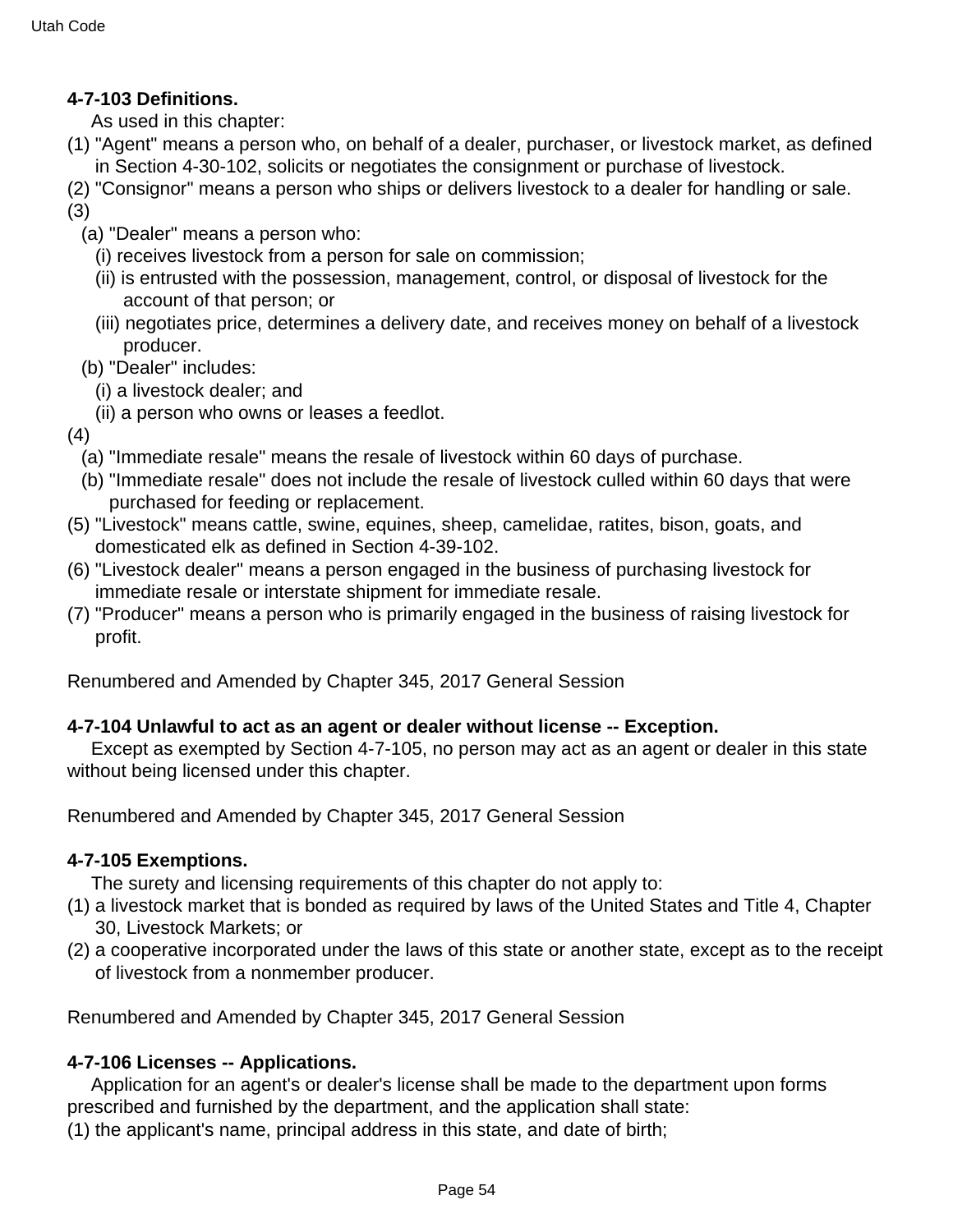- (2) the applicant's principal address in any location outside Utah;
- (3) the name and principal address of the person authorized by the applicant to accept service of process in this state on behalf of the applicant during the licensure period;
- (4) the name and principal address of the applicant's surety if the application is for a dealer's license;
- (5) a schedule of the commissions, fees, and other charges the applicant intends to collect for services during the period of licensure;
- (6) the name and address of each principal the applicant intends to represent during the period of licensure; and
- (7) any other information that the department may require by rule.

#### **4-7-107 Issuance of dealer and agent licenses -- Fees -- Deposit of bond or trust agreement -- Renewal -- Refusal to issue or renew license.**

- (1) The commissioner, if satisfied that the convenience and necessity of the industry and the public will be served, shall issue a license to a dealer within 30 days after:
	- (a) receipt of a proper application and financial statement;
	- (b) payment of a license fee determined by the department pursuant to Subsection 4-2-103(2); and
	- (c) the posting of a corporate surety bond, an irrevocable letter of credit, a trust fund agreement, or other security required by Section 4-7-108.
- (2) Upon proper application and payment of the license fee determined by the department pursuant to Subsection 4-2-103(2), the commissioner shall issue a license to conduct business as an agent.
- (3) A license issued under this chapter:
	- (a) entitles the applicant to conduct the business described in the application through December 31 of the year in which the license is issued, subject to suspension or revocation for cause; and
	- (b) is renewable for a period of one year upon:
		- (i) receipt of a proper renewal application; and
		- (ii) payment of an annual license renewal fee determined by the department pursuant to Subsection 4-2-103(2).
- (4) A license issued under this chapter shall at all times remain the property of the state, and the licensee is entitled to the license only for the duration of the license.
- (5) The department shall refuse to issue or renew a license if the applicant:
	- (a) cannot produce a financial statement with sufficient assets to justify the amount of business the applicant contemplates, unless the application is for an agent's license;
	- (b) is in violation of this chapter or rules adopted under this chapter;
	- (c) has made a false or misleading statement as to the health or physical condition of livestock in connection with the buying, receiving, selling, exchanging, soliciting or negotiating the sale of, or the weighing of livestock;
	- (d) has failed to keep records of purchases and sales or refused to grant inspection of those records by authorized agents of the department;
	- (e) has failed to comply with a lawful order of the department;
	- (f) has been found by the department to have failed to pay, without reasonable cause, obligations incurred in connection with the livestock transaction;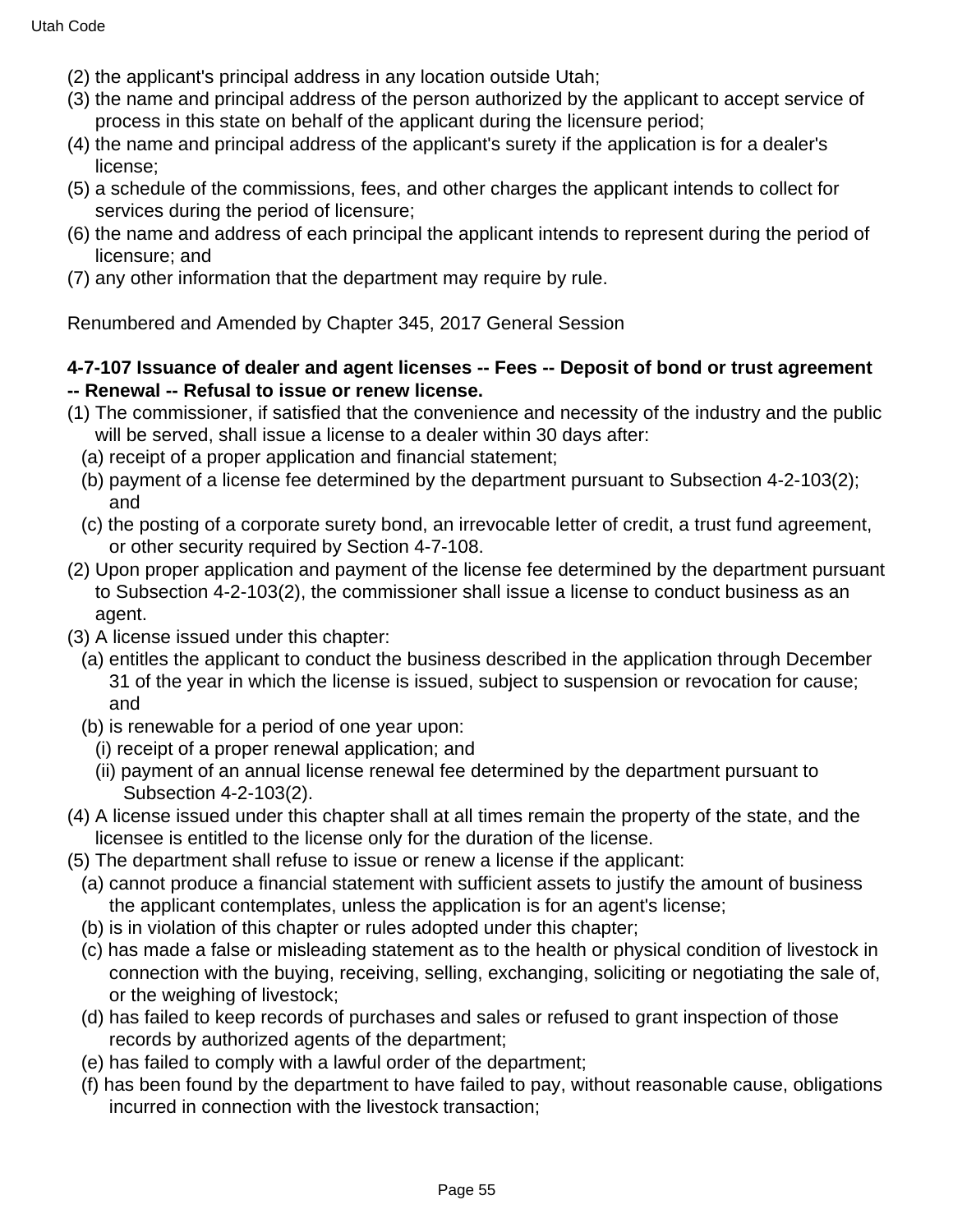- (g) has been suspended by order of the secretary of agriculture of the United States Department of Agriculture under provisions of the Packers and Stockyards Act, 1921, 7 U.S.C. Sec. 181 et seq.;
- (h) employs a person required to be licensed whose license cannot be renewed or whose license is under suspension or revocation by the department or the United States Department of Agriculture; or
- (i) has any unsatisfied civil judgments related to an activity for which licensing is required by this chapter.
- (6) An applicant who has been refused a license or license renewal may not apply again for one year following refusal unless the department determines that the applicant is in compliance with this chapter.

### **4-7-108 Applicant for dealer's license to post security -- Increase in amount of security posted -- Action on security authorized -- Duties of commissioner -- Option to require posting new security if action filed -- Effect of failure to post new security -- Commissioner's authority to call bond if not renewed.**

- (1)
	- (a) Before a license is issued to a dealer, the applicant shall post a corporate surety bond, irrevocable letter of credit, trust fund agreement, or any other security agreement considered reasonable in an amount not less than \$10,000, as determined by the commissioner or as required by the Packers and Stockyards Act, 1921, 7 U.S.C. Sec. 181 et seq.
	- (b) Any bond shall be written by a surety licensed under the laws of Utah and name the state, as obligee, for the use and benefit of producers.
	- (c) The bond or other security posted shall be conditioned upon:
		- (i) the faithful performance of contracts and the faithful accounting for and handling of livestock consigned to the dealer;
		- (ii) the performance of the obligations imposed under this chapter; and
		- (iii) the payment of court costs and attorney fees to the prevailing party incident to any suit upon the bond or other security posted.
- (2)
	- (a) The commissioner may require a dealer who is issued a license to increase the amount of the bond or other security posted under Subsection (1)(a) if the commissioner determines the bond or other security posted is inadequate to secure performance of the dealer's obligations.
	- (b) The commissioner shall notify the Packers and Stockyards Administration of an increase made under Subsection (2)(a).
	- (c) The commissioner may suspend a dealer's license for failure to comply with Subsection (2)(a) within 10 days after notice is given to the dealer.
- (3) A consignor claiming damages, as a result of fraud, deceit, or willful negligence by a dealer or as a result of the dealer's failure to comply with this chapter, may bring an action upon the bond or other security posted for damages against both the principal and surety.
- (4)
	- (a) If it is reported to the department by a consignor that a dealer has failed to pay in a timely manner for livestock received for sale, the commissioner shall:
		- (i) ascertain the name and address of each consignor who is a creditor of the dealer; and
		- (ii) request a verified written statement setting forth the amount claimed due from the dealer.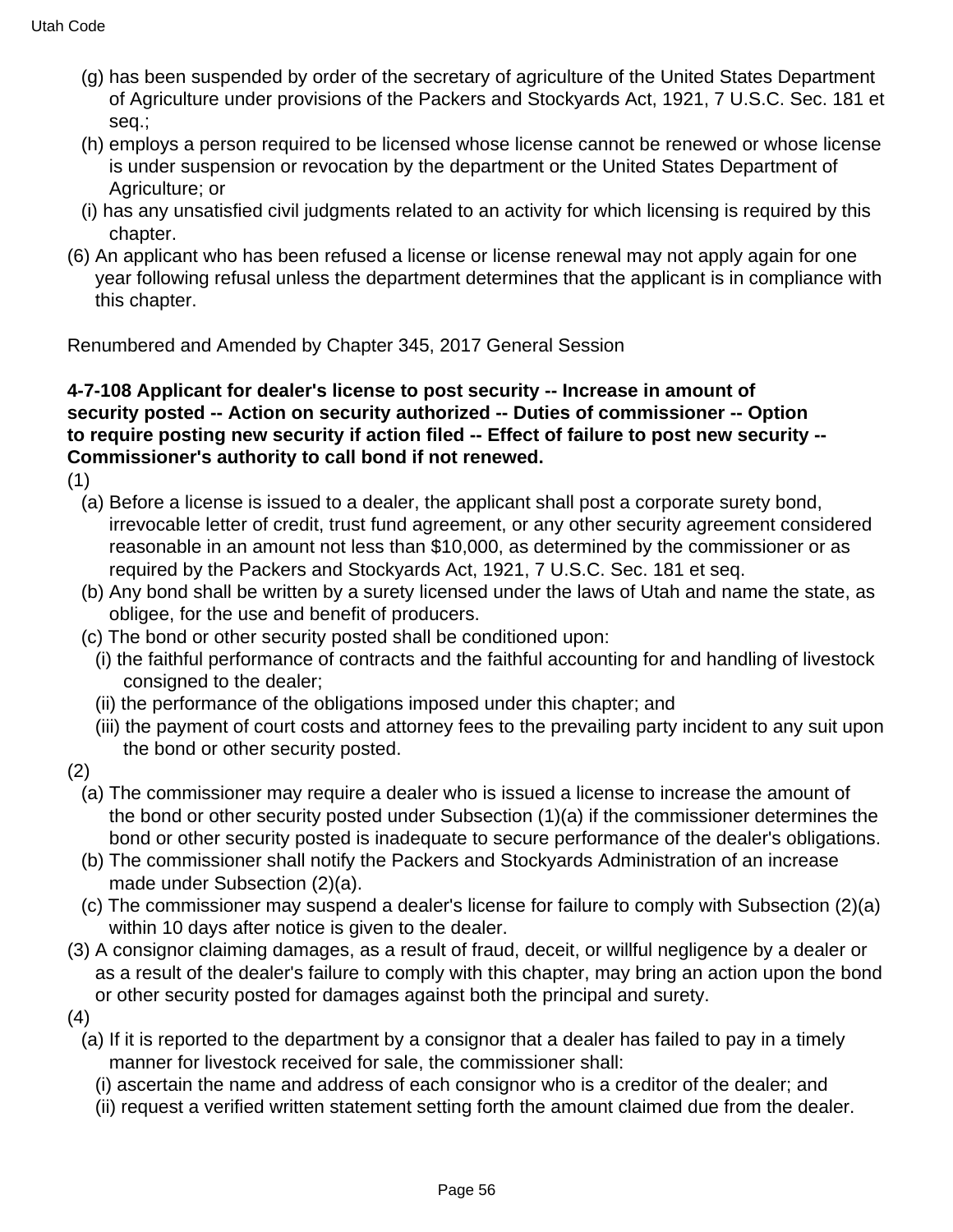(b) Upon receipt of the verified statements, the commissioner shall bring an action upon the bond or other security posted on behalf of the consignors who claim amounts due from the dealer.

(5)

- (a) If an action is filed upon the bond or other security posted, the commissioner may require the filing of new security.
- (b) Immediately upon recovery in the action described in Subsection (5)(a), the commissioner shall require the dealer to file a new bond or other security.
- (c)
	- (i) The commissioner may suspend a license if a dealer fails to file the bond or other security within 10 days after the commissioner's demand.
	- (ii) A suspension described in Subsection (5)(c)(i) shall remain in effect until the dealer files a new bond or other security.
- (d) If the bond or other security posted under this section is not renewed within 10 days of its expiration date, unless the commissioner states in writing that this is unnecessary, the commissioner may obtain, after a hearing, the full amount of the bond or other security before it expires.

Renumbered and Amended by Chapter 345, 2017 General Session

### **4-7-109 Dealers -- Records mandated -- Records subject to inspection.**

- (1) A dealer who receives livestock for sale or consignment shall promptly record:
	- (a) the name and address of the consignor;
	- (b) the date received;
	- (c) the condition and quantity upon arrival;
	- (d) the date of sale for account of the producer-consignor;
	- (e) the sale price;
	- (f) an itemized statement of the charges to be paid by the producer-consignor;
	- (g) the individual or group identification of the livestock;
	- (h) the nature and amount of any claims the dealer has against third persons for overcharges or damages; and
	- (i) if the dealer has a direct or indirect financial interest in the business of the purchaser, or, if the purchaser has a similar financial interest in the business of the dealer, the name and address of the purchaser.
- (2)
	- (a) The dealer shall provide a copy of the livestock receipt to the producer immediately upon delivery of the product.
	- (b) The records required by this section shall be retained for a period of one year following the date of consignment and shall be available during business hours for inspection by the department.
- (c) A consignor involved in a consignment subject to inquiry may inspect relevant records.

(3)

- (a) A dealer shall file an annual report of the records required under Subsection (1) with the department on a form prescribed and furnished by the department.
- (b) The dealer shall file the report by April 15 following the end of a calendar year, or if the records are kept on a fiscal year basis, by 90 days after the close of the fiscal year.
- (c) The commissioner may, for good cause shown or by the commissioner's own motion, grant an extension to the filing deadline under Subsection (3)(b).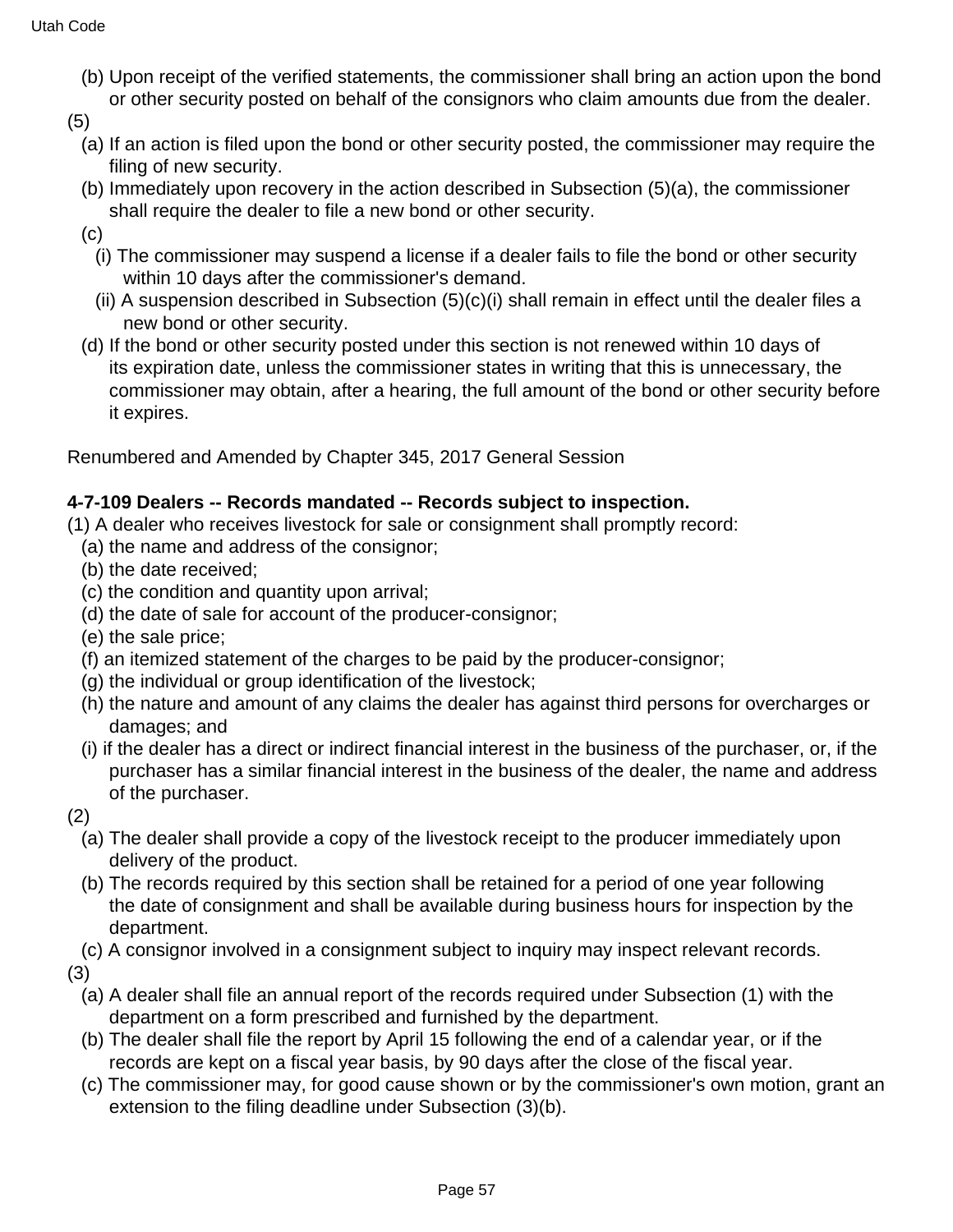- (d) For purposes of this Subsection (3), "dealer" does not include a packer buyer registered to purchase livestock for slaughter only.
- (e) The department shall accept reports as required by the Packers and Stockyards Administration for livestock under the Packers and Stockyards Act, 1921, 7 U.S.C. Sec. 181, et seq.
- (f) The reports required under this Subsection (3) may be subject to audit and establish the basis for bond adequacy.

#### **4-7-110 Livestock purchases.**

 Livestock purchases shall be paid for as provided in the Packers and Stockyards Act, 1921, 7 U.S.C. Sec. 181, et seq.

Renumbered and Amended by Chapter 345, 2017 General Session

### **Part 2**

### **Enforcement, Penalties, and Prohibitions**

#### **4-7-201 Department authority -- Examination and investigation of transactions -- Notice of agency action upon probable cause -- Settlement of disputes -- Cease and desist order -- Enforcement -- Review.**

- (1) For the purpose of enforcing this chapter the department may, upon the department's own motion, or shall, upon the verified complaint of an interested consignor, investigate, examine, or inspect any transaction involving:
	- (a) the solicitation, receipt, sale, or attempted sale of livestock by a dealer or person assuming to act as a dealer;
	- (b) the failure to make a correct account of sales;
	- (c) the intentional making of a false statement about market conditions or the condition or quantity of livestock consigned;
	- (d) the failure to remit payment in a timely manner to the consignor as required by contract or by this chapter;
	- (e) any other consignment transaction alleged to have resulted in damage to the consignor; or
	- (f) any dealer or agent with an unsatisfied judgment by a civil court related to an activity for which licensing is required by this chapter.
- (2)
	- (a) After investigation upon the department's own motion, if the department determines that probable cause exists to believe that a dealer has engaged, or is engaging, in acts that violate this chapter, the department shall issue a notice of agency action.
	- (b)
		- (i) Upon the receipt of a verified complaint, the department shall undertake to effect a settlement between the consignor and the dealer.
		- (ii) If a settlement cannot be effected, the department shall treat the verified complaint as a request for agency action.

(3)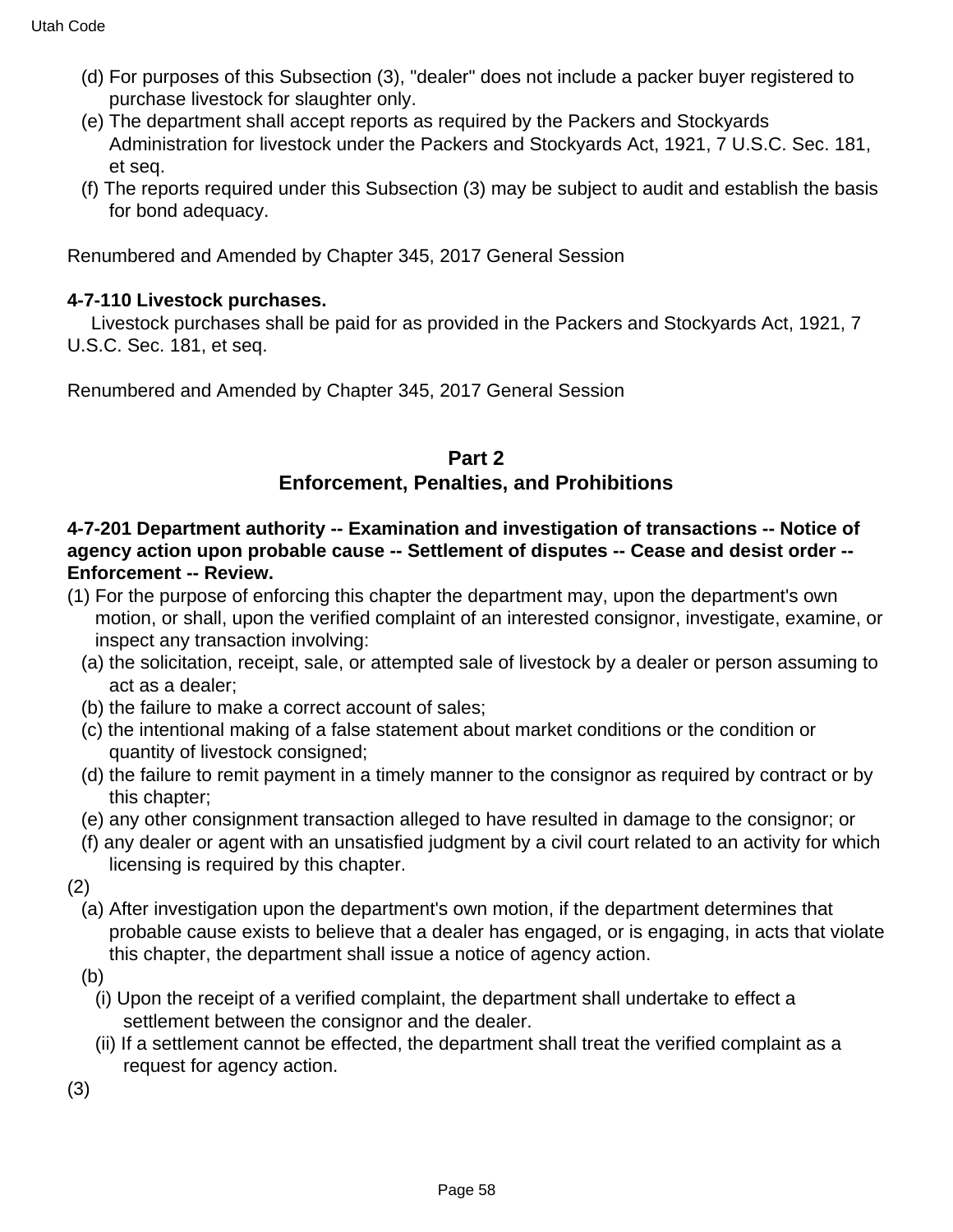- (a) In a hearing upon a verified complaint, if the commissioner, or hearing officer designated by the commissioner, determines by a preponderance of the evidence that the person complained of has violated this chapter and that the violation has resulted in damage to the complainant, the commissioner or officer shall:
	- (i) prepare written findings of fact detailing the findings and fixing the amount of damage suffered; and
	- (ii) order the defendant to pay damages.
- (b) In a hearing initiated upon the department's own motion, if the commissioner or hearing officer determines by a preponderance of the evidence that the person complained of by the department has engaged, or is engaging, in acts that violate this chapter, the commissioner or officer shall prepare written findings of fact and an order requiring the person to cease and desist from the activity.
- (4) The department may petition any court having jurisdiction in the county where the action complained of occurred to enforce the department's order.
- (5) Any dealer aggrieved by an order issued under this section may obtain judicial review of the order.
- (6)
	- (a) The department may not act upon a verified complaint submitted to the department more than six months after the consignor allegedly suffered damage.
	- (b) A livestock claim shall be made in writing within 120 days from the date of the transaction.

### **4-7-202 Sale of livestock -- Prima facie evidence of fraud.**

The following constitutes prima facie evidence of fraud in the sale of livestock:

- (1) any sale of livestock at less than market price by a dealer to a person with whom the dealer has a financial interest; or
- (2) any sale out of which the dealer receives part of the sale price other than the agreed commission or other agreed charges.

Renumbered and Amended by Chapter 345, 2017 General Session

### **4-7-203 Suspension or revocation -- Grounds -- Notice to producers.**

- (1) The department may suspend or revoke the license of and suspend or refuse all department services to a person licensed under this chapter if the department finds that the licensee has:
	- (a) provided false information when making an application for a license;
	- (b) failed to comply with this chapter or rules adopted under this chapter; or
	- (c) engaged in any willful conduct that is detrimental to a producer.
- (2) If a license is revoked pursuant to a hearing and the decision is final, or an injunction is imposed by a civil court, the department shall, by publication in a newspaper of general circulation in the area, notify producers of livestock in the area in which the licensee operated that the license has been revoked or a department action has been taken.

Renumbered and Amended by Chapter 345, 2017 General Session

### **4-7-204 Suspension of license -- Opportunity for hearing.**

- (1) The department may suspend a license immediately if:
	- (a) an emergency exists that presents a clear and present danger to the public health;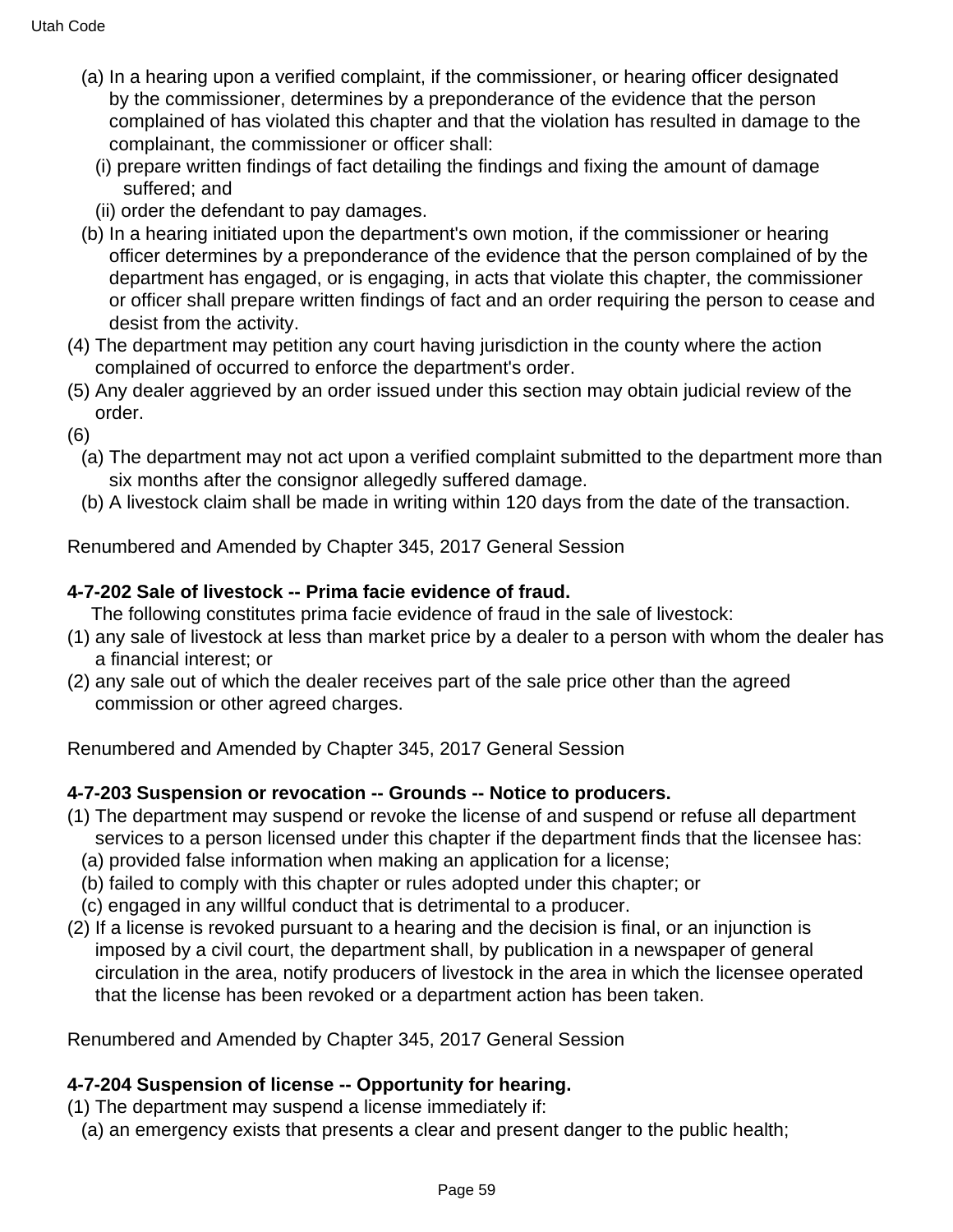- (b) an inspection or sampling is refused; or
- (c) the licensee's bond has been revoked or cancelled.
- (2) The department shall immediately notify the person of the suspension in writing and provide an opportunity for hearing without delay.

### **4-7-205 Prohibited acts.**

(1) A person licensed under this chapter may not:

- (a) make false charges incident to the sale of livestock;
- (b) willfully fail to comply with the requirements of Section 4-7-109 or 4-7-110;
- (c) fail to file a schedule of commissions and charges;
- (d) reconsign livestock without the consent of the producer-consignor for the purpose of charging more than one commission;
- (e) make any false statement to the detriment of the producer regarding current market conditions for livestock or about the condition or quantity of the livestock consigned for the account of the producer;
- (f) engage in fraud or misrepresentation in the procurement or attempted procurement of a license; or
- (g) act as a dealer or agent and, with intent to defraud, make, draw, utter, or deliver any check, draft, or order for the payment of money from any bank or other depository to the owner for the purchase price of livestock, when at the time of the making, drawing, uttering, or delivery the maker or drawer does not have sufficient funds in or credit with the bank or other depository for the payment of the check, draft, or order in full upon its presentation.
- (2)
	- (a) The making, drawing, uttering, or delivery of a check, draft, or order in the circumstances specified in this section shall be evidence of an intent to defraud.
	- (b) As used in this section, "credit" means an arrangement or understanding with the bank or depository for the payment of the check, draft, or order.

Renumbered and Amended by Chapter 345, 2017 General Session

### **Chapter 8 Agricultural Fair Trade Act**

#### **4-8-101 Title.**

This chapter is known as the "Agricultural Fair Trade Act."

Renumbered and Amended by Chapter 345, 2017 General Session

#### **4-8-102 Purpose declaration.**

(1) The Legislature finds and declares that in order to preserve the agricultural industry of this state it is necessary to protect and improve the economic status of persons engaged in the production of products of agriculture.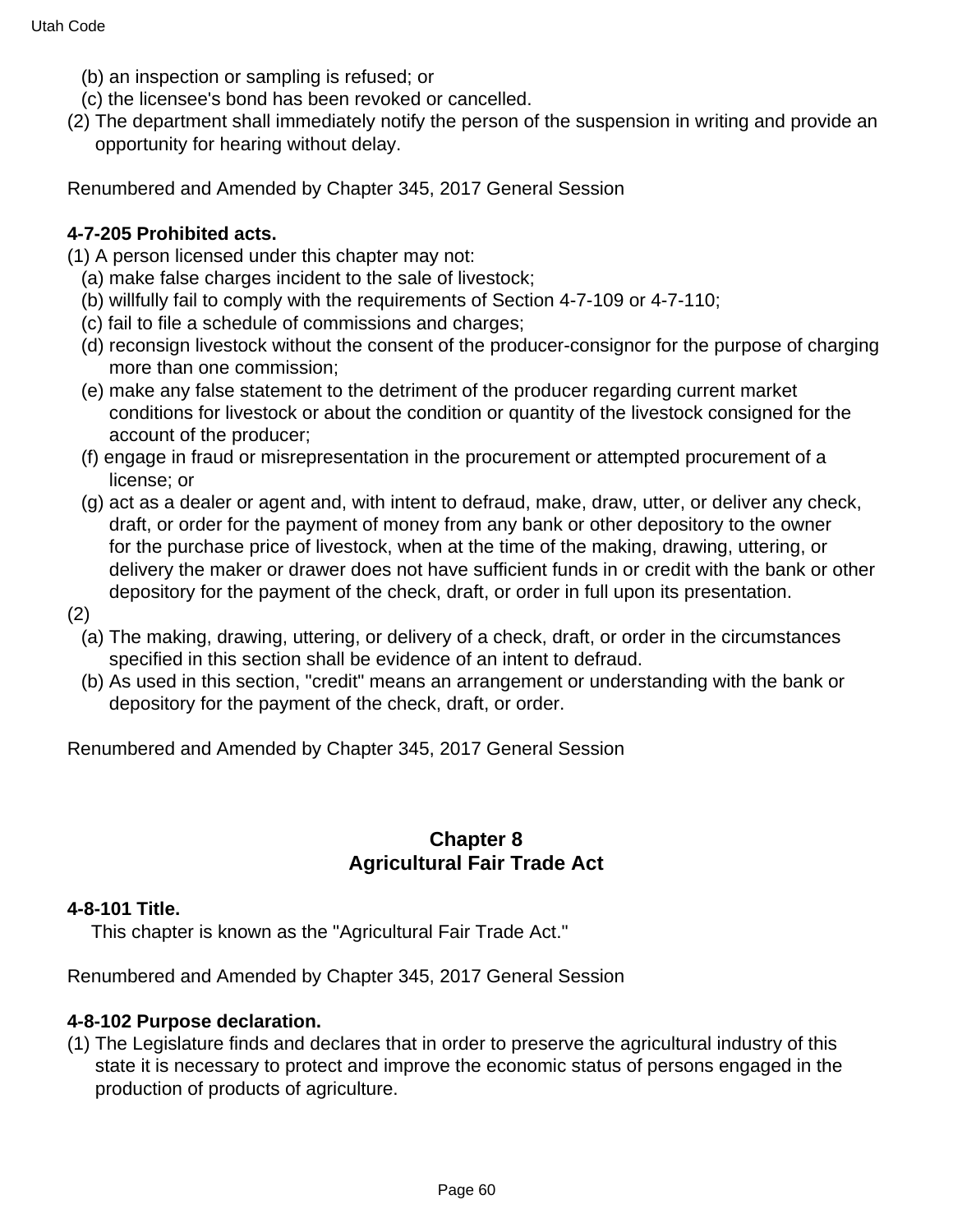- (2) To carry out the policy described in Subsection (1), the Legislature determines it necessary to regulate the production and marketing of such products and to prohibit unfair and injurious trade practices.
- (3) This chapter shall be liberally construed.

#### **4-8-103 Definition.**

 As used in this chapter, "products of agriculture" means any product useful to the human species that results from the application of the science and art of the production of plants, minerals, and animals.

Renumbered and Amended by Chapter 345, 2017 General Session

### **4-8-104 Department functions, powers, and duties.**

 The department shall exercise the following functions, powers, and duties, in addition to those specified in Chapter 1, General Provisions:

- (1) perform general supervision over the marketing, sale, trade, advertising, storage, and transportation practices, used in buying and selling products of agriculture in Utah;
- (2) conduct and publish surveys and statistical analyses with the department's own resources or with the resources of others through contract, regarding:
	- (a) the cost of production for products of agriculture, including transportation, processing, storage, advertising, and marketing costs;
	- (b) market locations, demands, and prices for such products; and
- (c) market forecasts;
- (3) assist and encourage producers of products of agriculture in controlling current and prospective production and market deliveries in order to stabilize product prices at prices that assure reasonable profits for producers and at the same time ensure adequate market supplies;
- (4) actively solicit input from the public and from interested groups or associations, through public hearings or otherwise, to assist in making fair determinations with respect to the production, marketing, and consumption of products of agriculture;
- (5) make rules, in accordance with Title 63G, Chapter 3, Utah Administrative Rulemaking Act, in regard to "Utah's Own," a program dedicated to the promotion of locally produced products of agriculture.

Renumbered and Amended by Chapter 345, 2017 General Session

### **4-8-105 Unlawful acts specified.**

 A person engaged in the production, processing, handling, marketing, sale or distribution of products of agriculture may not:

- (1) discriminate in price between two or more producers with respect to products of agriculture of like grade and quality;
- (2) use any brand, label, container, or designation on products of agriculture not authorized by the department;
- (3) promote or advertise the price of any product of agriculture that is required to be graded without displaying the grade of such product with prominence equal to that of the price; or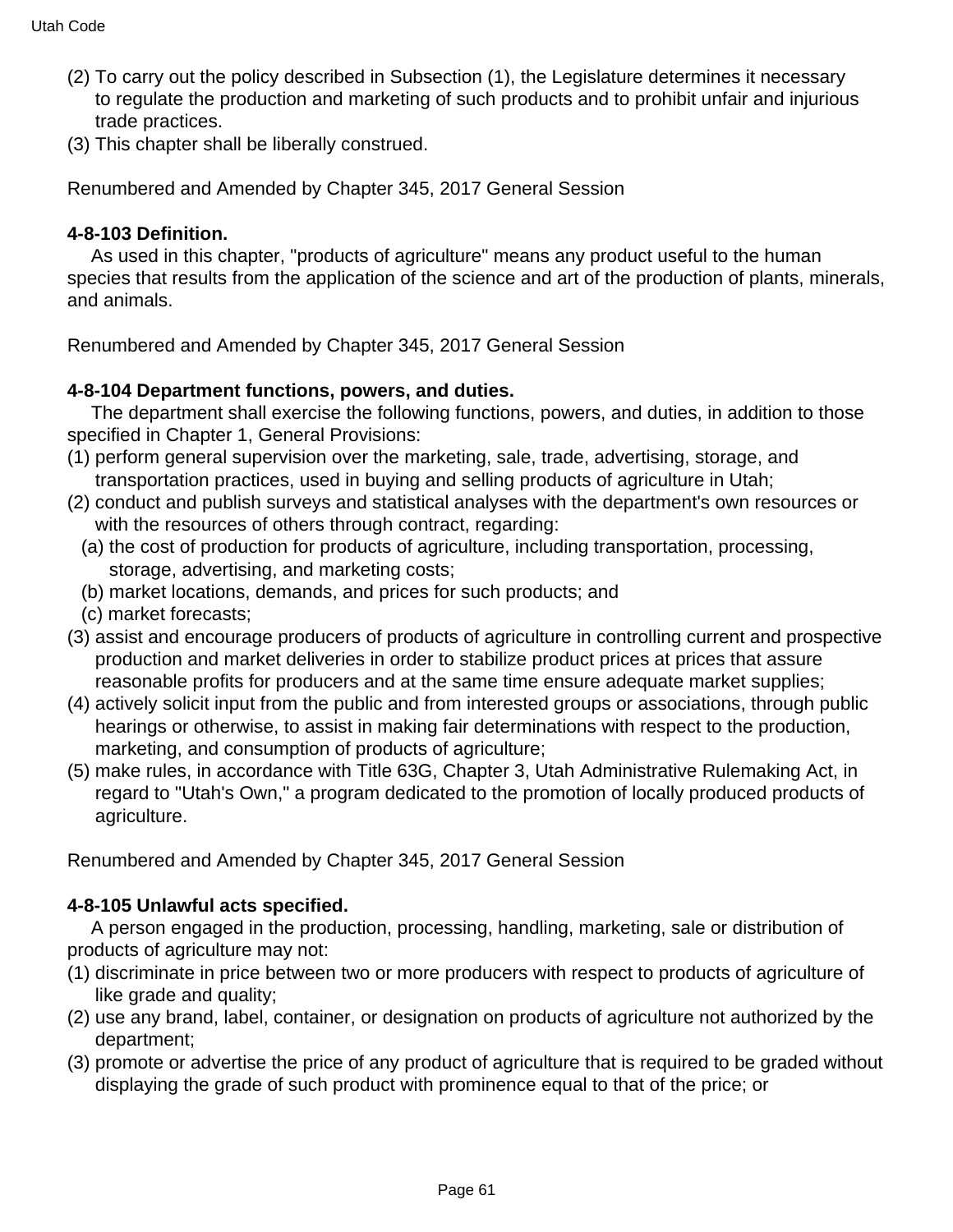(4) make or permit the use of any false or misleading statement on any label or stencil affixed to a container or package containing products of agriculture or in any promotion or advertisement of such products.

Renumbered and Amended by Chapter 345, 2017 General Session

# **4-8-106 Procedure for enforcement -- Notice of agency action -- Cease and desist order -- Enforcement -- Judicial review.**

- (1)
	- (a) Whenever the department has reason to believe that a person has, or is, engaged in the violation of this chapter, it shall issue a notice of agency action.
	- (b) If the commissioner, or a hearing officer designated by the commissioner, determines by a preponderance of the evidence that any person named in the complaint has engaged, or is engaging, in an act that violates this chapter, the officer shall:
		- (i) prepare written findings of fact; and
	- (ii) issue an order requiring the person to cease and desist from the illegal activity.
- (2) The department may petition any court of competent jurisdiction for enforcement of its cease and desist order.
- (3) Any person who is subject to a cease and desist order may obtain judicial review.
- (4) The attorney general's office shall represent the department in any original action or appeal begun under this section.

Renumbered and Amended by Chapter 345, 2017 General Session

#### **4-8-107 Defense to claim of illegal activity.**

 No person who acts in compliance with any rule adopted under authority of this chapter shall be considered to be engaged in any illegal conspiracy or combination in restraint of trade or to be acting in furtherance of any illegal purpose.

Renumbered and Amended by Chapter 345, 2017 General Session

### **Chapter 9 Weights and Measures**

#### **4-9-101 Title.**

This chapter is known as "Weights and Measures."

Enacted by Chapter 345, 2017 General Session

#### **4-9-102 Definitions.**

As used in this chapter:

- (1) "Correct" means conformance to applicable requirements of this chapter.
- (2) "Package" means a commodity put up or packaged before sale in either wholesale or retail saleunits.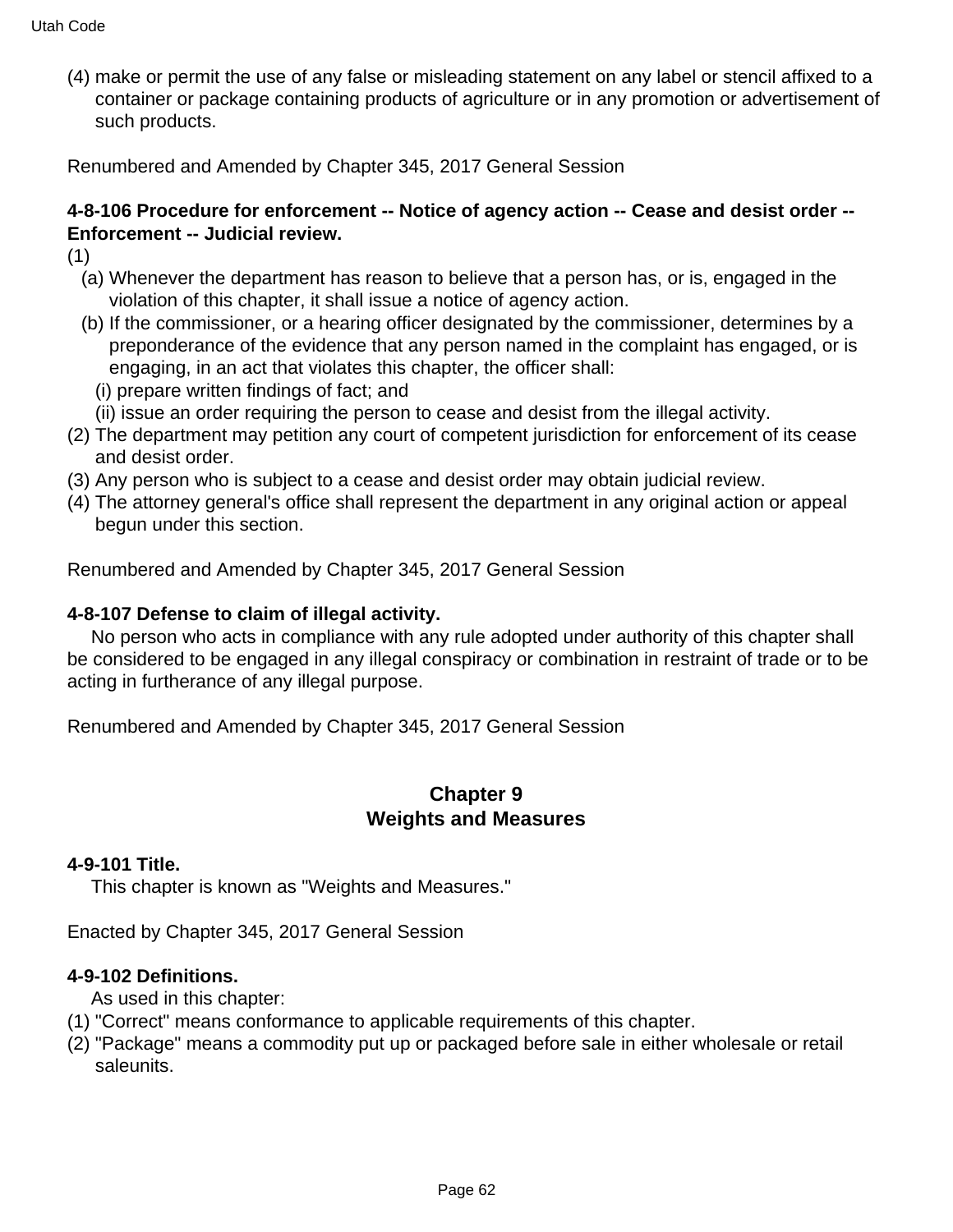- (3) "Primary standards" means the physical standards of the state, described in Section 4-9-105, which are the legal reference from which all other standards and weights and measures are derived.
- (4) "Sale from bulk" means the sale of commodities, when the quantity is determined at the time of sale.
- (5) "Secondary standards" means a physical standard which is traceable to primary standards through comparisons, using acceptable laboratory procedures.
- (6) "Weighing and measuring" means the use of weights and measures.
- (7) "Weight" means net weight, unless the label declares that the product is sold by drained weight, in which case "weight" means net drained weight.
- (8) "Weights and measures" means the instruments or devices used for weighing or measuring, including an appliance or accessory associated with the instrument or device.
- (9) "Weights and measures registration" means the issuance of a certificate by the commissioner to a weights and measures user.
- (10) "Weights and measures user" means a person who uses weights and measures in trade or commerce.

# **4-9-103 Authority to make rules.**

 The department is authorized, subject to Title 63G, Chapter 3, Utah Administrative Rulemaking Act, to make and enforce rules necessary to administer and enforce this chapter.

Renumbered and Amended by Chapter 345, 2017 General Session

### **4-9-104 Weights and measures -- Systems used -- Basic units, tables, and equivalents as published by National Institute of Standards and Technology.**

- (1) The department shall use:
	- (a) the same system of weights and measures that is customarily used in the United States; and (b) the metric system of weights and measures.
- (2) Either system under Subsection (1) may be used for commercial purposes in the state.
- (3) The definitions of basic units of weight and measure, the tables of weight and measure, and the weights and measures equivalents published by the National Institute of Standards and Technology shall determine the weights and measures systems used within the state.

Renumbered and Amended by Chapter 345, 2017 General Session

# **4-9-105 Weights and measures -- Primary state standards -- Secondary state standards -- Verification.**

- (1) Weights and measures that are traceable to the United States prototype standards supplied by the federal government, or approved as being satisfactory by the National Institute of Standards and Technology, shall be the state primary standards, and shall be maintained in the calibration prescribed by the National Institute of Standards and Technology.
- (2) Secondary standards may be prescribed by the department and shall be verified upon their initial receipt, and as often after initial receipt as is considered necessary by the department.

Renumbered and Amended by Chapter 345, 2017 General Session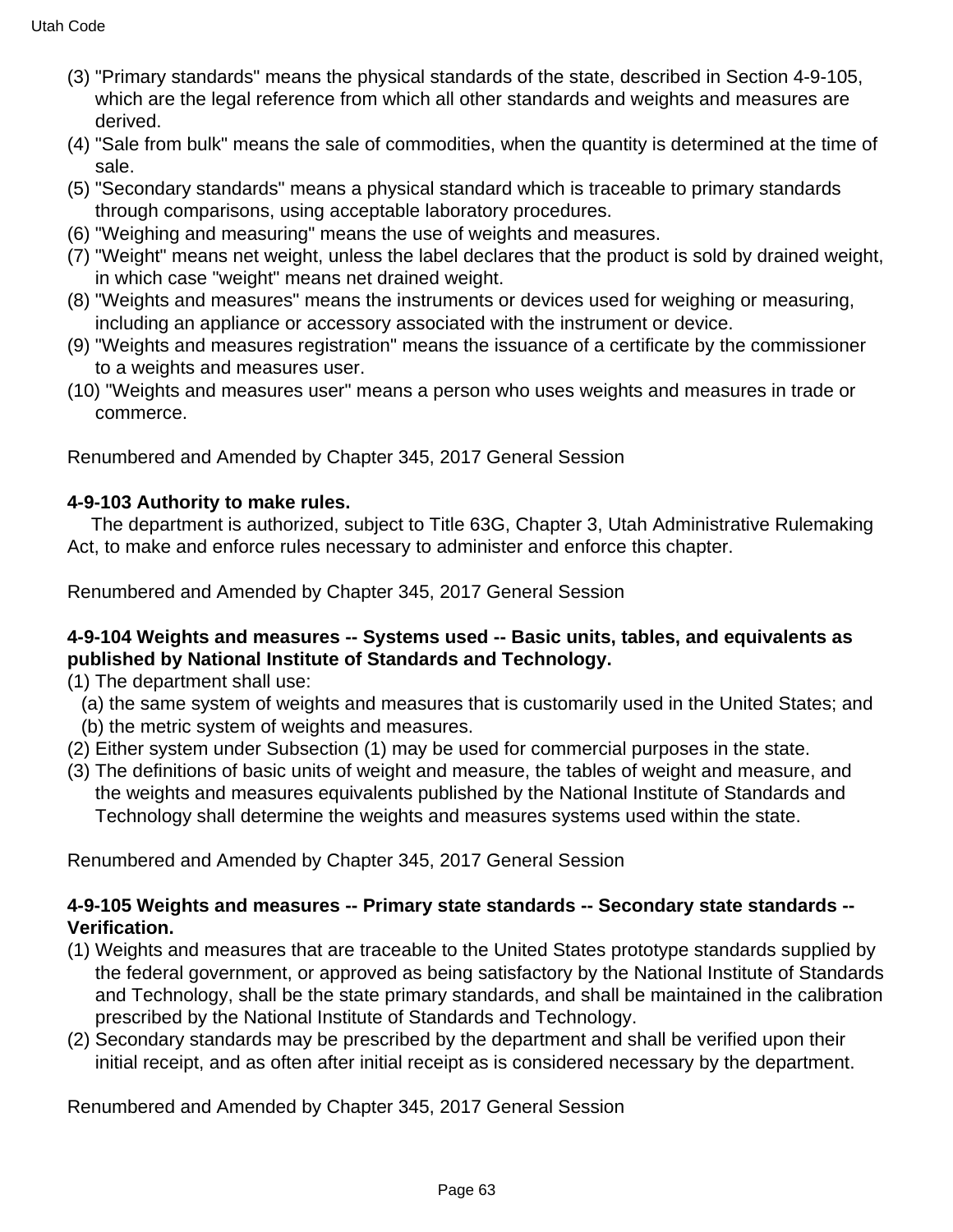#### **4-9-106 Weights and measures -- Specifications, tolerances, and technical data published in National Institute of Standards and Technology Handbook govern.**

 Unless modified by the department, Handbook 44, Specifications, Tolerances, and Other Technical Requirements for Weighing and Measuring Devices, National Institute of Standards and Technology, adopted by the National Conference on Weights and Measures, including supplements or revisions to Handbook 44, shall determine the specifications, tolerances, and other technical requirements for devices used for:

- (1) commercial weighing and measuring;
- (2) law enforcement;
- (3) data gathering; and
- (4) other weighing and measuring purposes.

Renumbered and Amended by Chapter 345, 2017 General Session

#### **4-9-107 Adopting uniform packaging and labeling regulation.**

 Unless modified by the department, the Uniform Packaging and Labeling Regulation, adopted by the National Conference on Weights and Measures in Handbook 130, Uniform Laws and Regulations in the Areas of Legal Metrology and Engine Fuel Quality, National Institute of Standards and Technology, shall apply to packaging and labeling in the state.

Renumbered and Amended by Chapter 345, 2017 General Session

#### **4-9-108 Adopting uniform regulation for the method of sale of commodities.**

 Unless modified by the department, the Uniform Regulation for the Method of Sale of Commodities, adopted by the National Conference on Weights and Measures, in Handbook 130, Uniform Laws and Regulations in the Areas of Legal Metrology and Engine Fuel Quality, National Institute of Standards and Technology, shall apply to the method of sale of commodities in the state.

Renumbered and Amended by Chapter 345, 2017 General Session

#### **4-9-109 Adopting uniform regulation for the voluntary registration of servicepersons and service agencies for commercial weighing and measuring devices.**

 Unless modified by the department, the Uniform Regulation for the Voluntary Registration of Servicepersons and Service Agencies for Commercial Weighing and Measuring Devices, adopted by the National Conference on Weights and Measures in Handbook 130, Uniform Laws and Regulations in the Areas of Legal Metrology and Engine Fuel Quality, National Institute of Standards and Technology, shall apply to the registration of servicepersons and service agencies in the state.

Renumbered and Amended by Chapter 345, 2017 General Session

#### **4-9-110 Department duties -- Seizure of incorrect weights and measures.**

- (1) The department may:
	- (a) establish weights and measures standards, specifications, and tolerances for:
		- (i) all commodities;
		- (ii) the fill for any commodity contained in a package;
		- (iii) labels or labeling of a commodity; and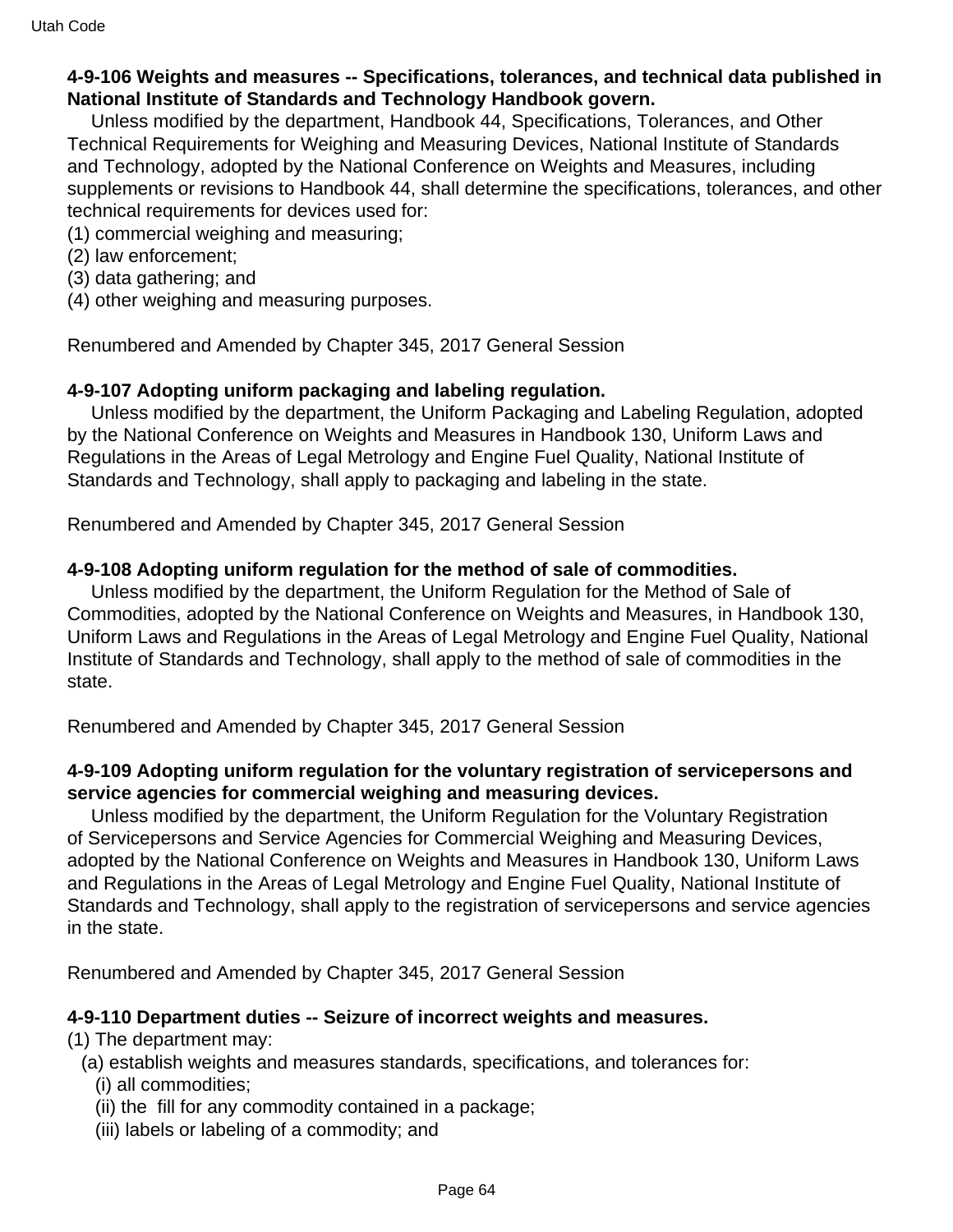- (iv) weights and measures used commercially;
- (b) inspect and test weights and measures kept, offered, or exposed for sale to determine if they are correct;
- (c) inspect and test weights and measures commercially used to determine if they are correct;
- (d) test all weights and measures used to check the receipt or disbursement of supplies used by a state agency or institution funded by the state;
- (e) in accordance with sampling procedures recognized and designated in Handbook 133, Checking the Net Contents of Packaged Goods, National Institute of Standards and Technology, inspect and test any packaged commodity kept, offered, or exposed for sale, sold, or in the process of delivery, to determine if the package contains the amount represented;
- (f) determine the appropriate term or unit of weight or measure to be used for container sizes, if the department determines that an existing practice of declaring the quantity by weight, measure, count, or any combination of these practices, hinders value comparisons by consumers;
- (g) approve correct weights and measures and reject and mark as "rejected," weights and measures that are incorrect;
- (h) allow reasonable variations from a stated weight or measure caused by loss or gain due to: (i) moisture during the course of acceptable distribution practices; or
- (ii) unavoidable deviations in acceptable manufacturing practices;
- (i) grant an exemption from the requirements of this chapter or from any rule promulgated under this chapter, when the department determines that the exemption is necessary for the maintenance of acceptable commercial practices;
- (j) maintain on file, for public inspection, a copy of each handbook prepared by the National Institute of Standards and Technology that is used to enforce this chapter; and
- (k) establish and charge fees as authorized under Subsection 4-2-103(2) for the inspection of weights and measures.
- (2) The department may seize weights and measures that are:
	- (a) incorrect and are not corrected within a reasonable time specified by the department; or
	- (b) used or disposed of in a manner not authorized by the department.

#### **4-9-111 Enforcement powers of department.**

(1) For the purpose of enforcing this chapter, the department may:

- (a) enter any commercial premises during normal working hours after the presentation of credentials;
- (b) issue in writing a "stop-use, hold, or removal order" with respect to any weights or measures commercially used or a "stop sale, use, or removal order" with respect to any packaged commodity or bulk commodity offered for sale;
- (c) seize as evidence, without formal warrant, any incorrect or unapproved weight, measure, package, or commodity offered for sale or sold in violation of this chapter;
- (d)
	- (i) seek an order of seizure or condemnation of any weight, measure, package, or sale from bulk that violates this chapter; or
	- (ii) upon proper grounds, obtain a temporary restraining order or permanent injunction to prevent a violation of this chapter; and
- (e) stop any commercial vehicle and after presenting credentials: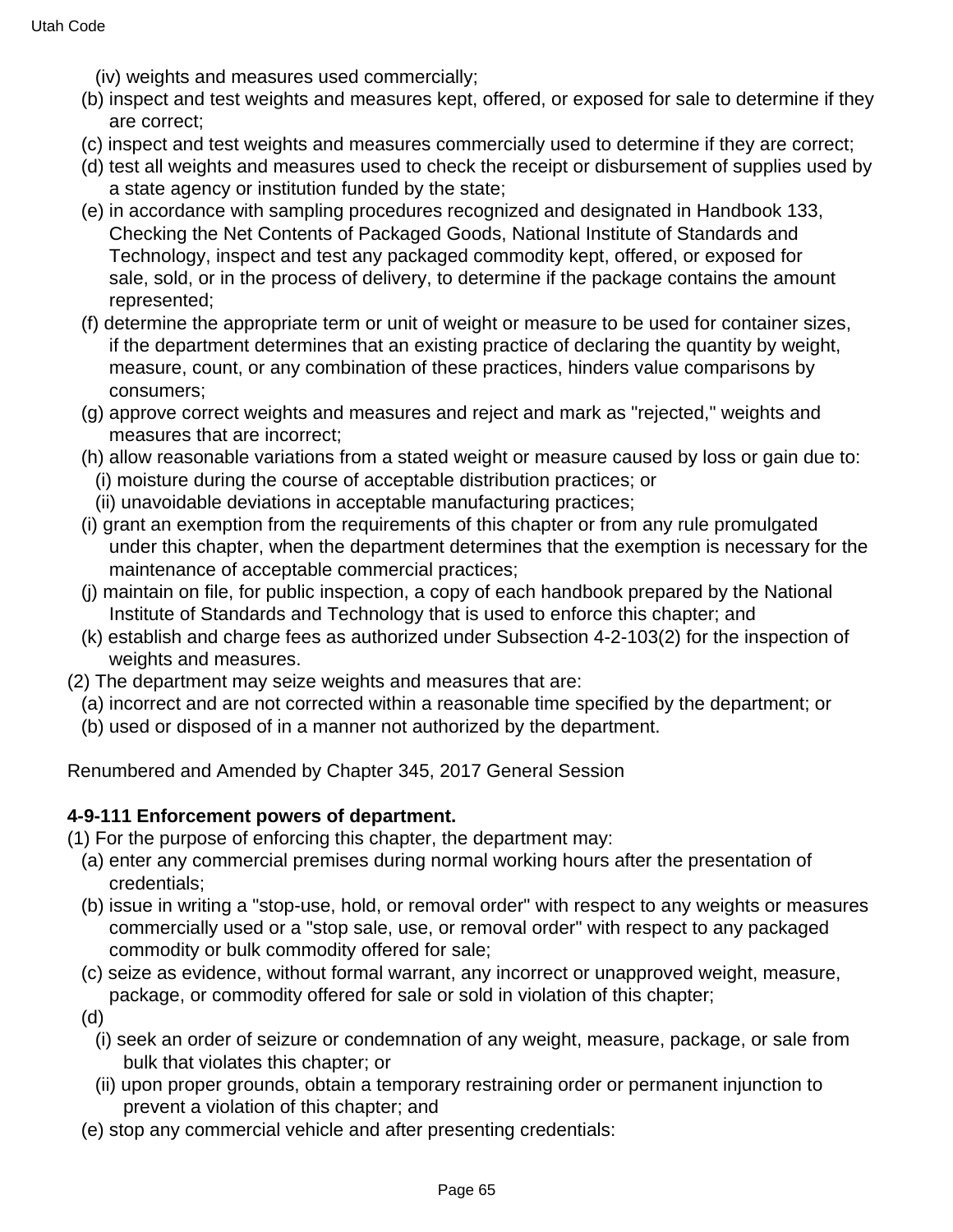- (i) inspect its contents;
- (ii) require the person in charge of the vehicle to produce any documents in his possession concerning the contents; or
- (iii) require the person in charge of the vehicle to proceed with the vehicle to some specified place for inspection.
- (2) If an order has been issued under Subsection (1)(b), the weights, measures, or commodities subject to the order may not be used, moved, or offered for sale until the department issues a written release.
- (3) A bond may not be required of the department in any injunctive proceeding brought under this section.

### **4-9-112 Sale of commodities in liquid form -- Sale of commodities in nonliquid form -- Requirements.**

- (1) Commodities in liquid form shall be sold by liquid measure or by weight.
- (2) Commodities not in liquid form shall be sold only by weight, measure, or by count, as long as the method of sale provides accurate quantity information.

Renumbered and Amended by Chapter 345, 2017 General Session

### **4-9-113 Bulk sales -- Information furnished to purchaser.**

 Whenever the quantity is determined solely by the seller, in the absence of the buyer, all bulk sales of heating fuel and other bulk sales as determined by the department shall be accompanied by a delivery ticket containing the following information:

- (1) the name and address of the vendor and purchaser;
- (2) the date delivered;
- (3) the quantity delivered and the quantity upon which the price is based, if different from the delivered quantity;
- (4) a description of the bulk material sold, including any quality representation made in connection with the sale; and
- (5) the number of individually wrapped packages.

Renumbered and Amended by Chapter 345, 2017 General Session

#### **4-9-114 Packaged commodity sales -- Labeling information specified -- When price per single unit of weight to be displayed.**

- (1) Any packaged commodity offered for sale shall bear on the outside of the package a definite, plain, and conspicuous declaration of:
	- (a) the identity of the commodity in the package, unless the same can easily be identified through the wrapper or container;
	- (b) the quantity of contents in terms of weight, measure, or count; and
	- (c) the name and place of business of the manufacturer, packer, or distributor, if the packaged commodity is offered for sale, or sold other than on the premises where packaged.
- (2) Any package that is one of a lot containing random weights of the same commodity and bearing the total sales price of the package shall, in addition to compliance with Subsection (1), bear on the outside of the package a definite, plain, and conspicuous declaration of the price per single unit of weight.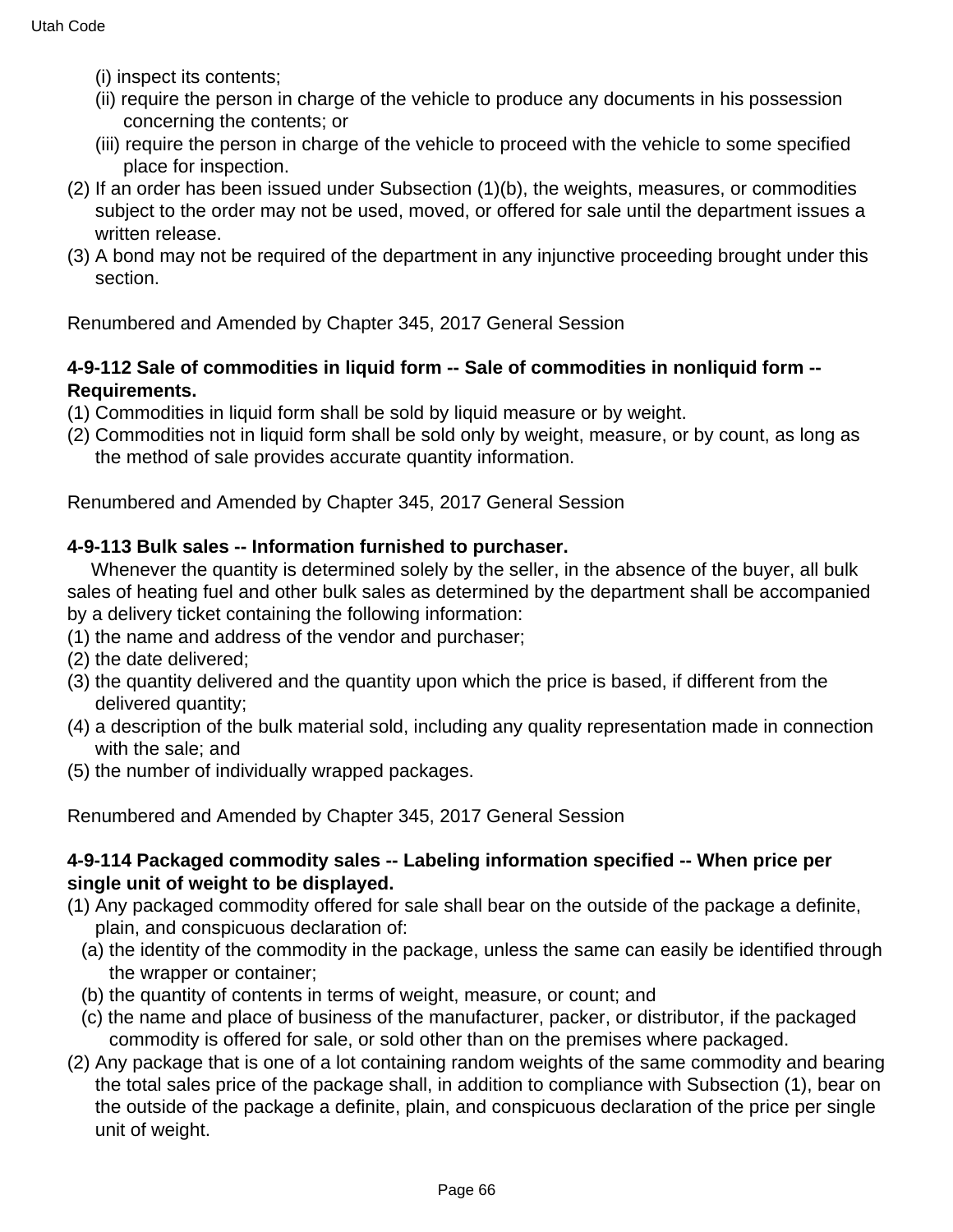#### **4-9-115 Advertisement of packaged commodity sales -- Requirements.**

- (1) An advertisement that promotes a packaged commodity with the retail price stated shall plainly and conspicuously advertise the quantity required to appear on the package.
- (2) If a dual quantity declaration is required by law, only the declaration that sets forth the quantity in terms of the smaller unit of weight or measure shall appear in the advertisement.

Renumbered and Amended by Chapter 345, 2017 General Session

#### **4-9-116 Unlawful acts specified.**

A person may not:

- (1) sell, offer, or present for sale a commodity whose weight and measure is less than the weight and measure represented as being sold, offered, or exposed for sale;
- (2) misrepresent the price of a commodity sold, advertised, exposed, or offered for sale by weight, measure, or count, or represent the price in a manner that misleads or deceives a person;
- (3) use or possess an incorrect weight or measure in commerce;
- (4) remove a tag, seal, or mark from a weight or measure without specific written authorization from the department;
- (5) hinder or obstruct an agent of the department dealing with weights and measures in the performance of the agent's duties; or
- (6) operate weights and measures in trade or commerce for the purpose of determining the weight or measure of a commodity without a valid weights and measures registration issued by the department.

Renumbered and Amended by Chapter 345, 2017 General Session

#### **4-9-117 Weighing and measuring devices -- Presumption.**

 If a weighing or measuring device is in a place where buying or selling is commonly carried on, there is a rebuttable presumption that the weighing or measuring device is regularly used for the business purposes of that place.

Renumbered and Amended by Chapter 345, 2017 General Session

# **4-9-118 Registration of commercial establishments using weights and measures -- Approved weights and measures inspectors -- Application -- Fee -- Expiration -- Renewal.**

(1)

- (a) Pursuant to Title 63G, Chapter 3, Utah Administrative Rulemaking Act, the department shall establish rules providing for the registration of weights and measures users and issuance of certification of weights and measures devices to ensure the use of correct weights and measures in commerce or trade.
- (b) The division may:
	- (i) determine whether weights and measures are correct through:
		- (A) inspection and testing by a department employee; or
		- (B) acceptance of an inspection and testing report prepared by a registered weights and measures service person;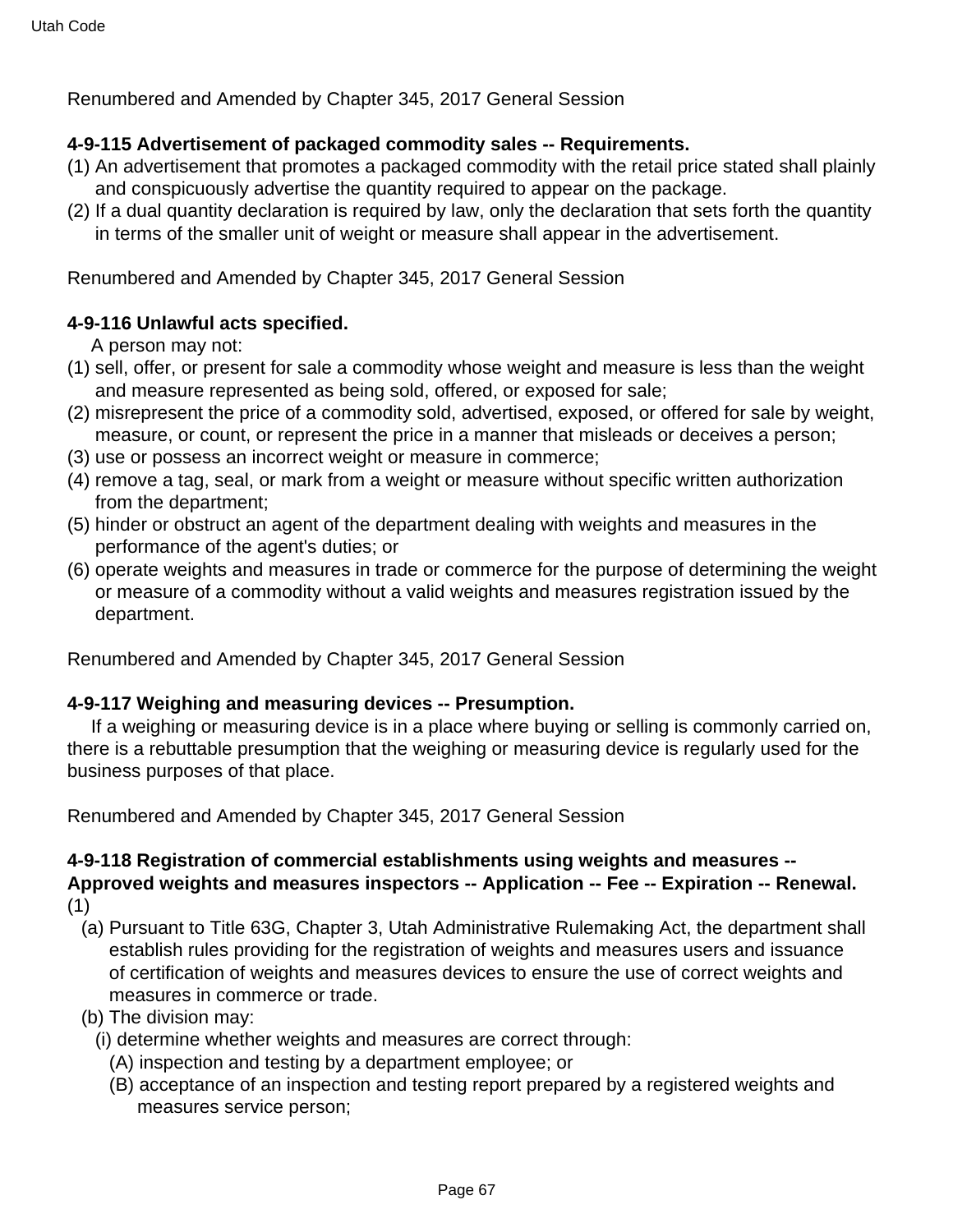- (ii) establish standards and qualifications for a registered weights and measures service person; and
- (iii) determine the form and content of an inspection and testing report.
- (c) A weights and measures user shall register with the department.
- (d) Before granting a registration to a weights and measures user, the department shall determine whether the weights and measures user complies with the rules established under Subsection (1)(a).
- (e) An applicant shall register with the department in writing, using forms required by the department.
- (f) The department shall issue a registration to an applicant if the department determines that the applicant meets the qualifications of registration established under Subsection (1)(a).
- (g) If the applicant does not meet the qualifications of registration, the department shall notify the applicant, in writing, that the applicant's registration is denied.
- (h)
	- (i) If an applicant submits an incomplete application, a written notice of conditional denial of registration shall be provided to the applicant.
	- (ii) The applicant shall correct the deficiencies within the time period specified in the notice to receive a registration.
- (i)
	- (i) The department may, as provided under Subsection 4-2-103(2), charge the weights and measures user a registration fee.
	- (ii) The department shall retain the fees as dedicated credits and shall use the fees to administer the registration of weights and measures users.
- (2)
	- (a) A registration issued under this section shall be valid from the date the department issues the registration to December 31 of the year the registration is issued.
	- (b) A registration may be renewed for the following year by applying for renewal by December 31 of the year the registration expires.
- (3) A registration issued under this section shall specify:
	- (a) the name and address of the weights and measures user;
	- (b) the registration issuance and expiration date; and
	- (c) the number and type of weights and measures devices to be certified.
- (4)
	- (a) The department may immediately suspend a registration issued under this section if any of the requirements of Section 4-9-116 are violated.
	- (b)
		- (i) The holder of a registration suspended under Subsection (4)(a) may apply for the reinstatement of a registration.
		- (ii) If the department determines that all requirements under Section 4-9-116 are being met, the department shall reinstate the registration.
- (5)
	- (a) A weights and measures user registered under this section shall allow the department access to the weights and measures user's place of business to determine if the weights and measures user is complying with the registration requirements.
	- (b) If a weights and measures user denies access for an inspection required under Subsection (5)(a), the department may suspend the weights and measures user's registration until the department is allowed access to the weights and measures user's place of business.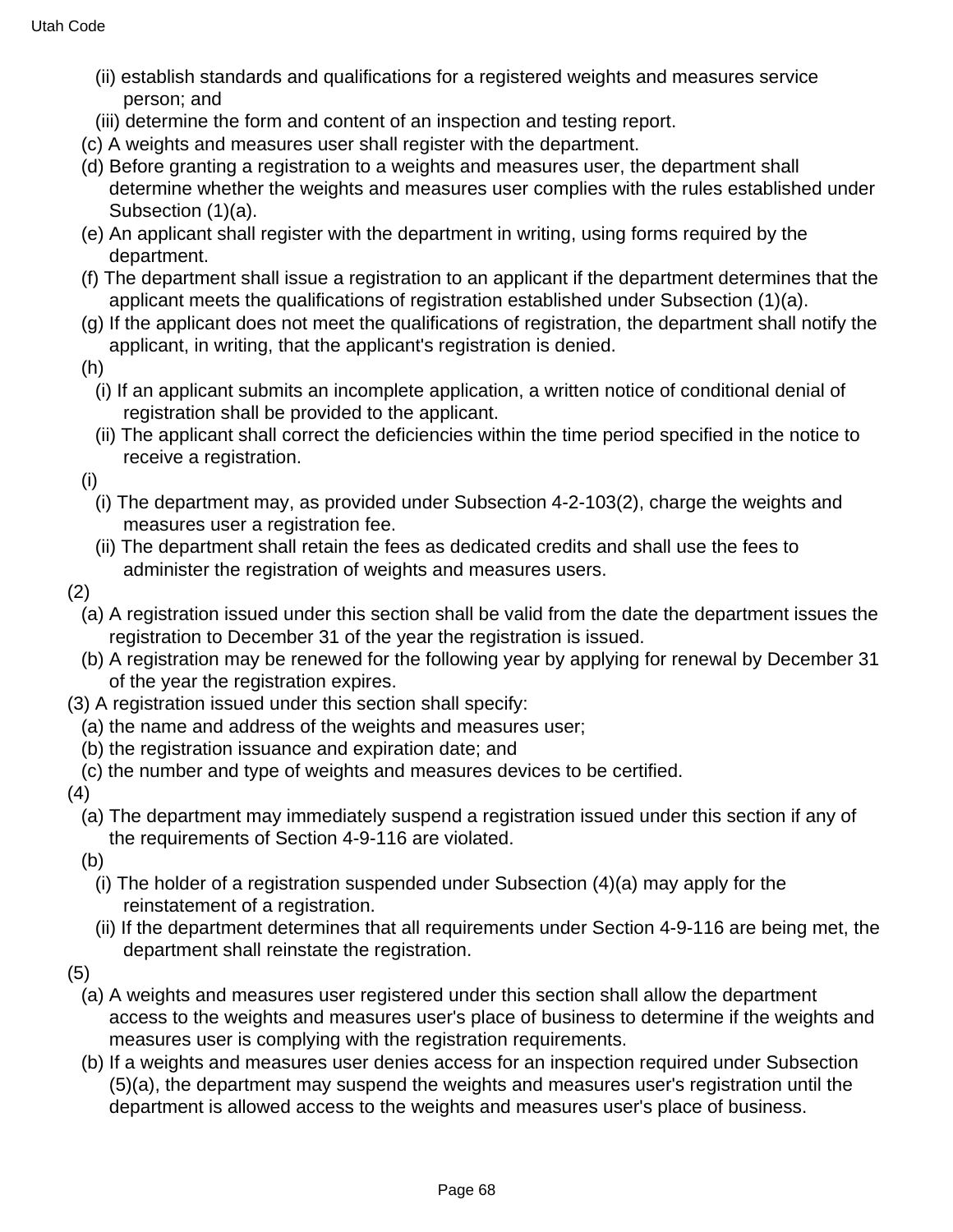## **Chapter 10**

# **Bedding, Upholstered Furniture, and Quilted Clothing Inspection Act**

### **4-10-101 Title.**

 This chapter is known as the "Bedding, Upholstered Furniture, and Quilted Clothing Inspection Act."

Renumbered and Amended by Chapter 345, 2017 General Session

### **4-10-102 Definitions.**

As used in this chapter:

- (1) "Article" means bedding, upholstered furniture, quilted clothing, or filling material.
- (2) "Bedding" means a:
	- (a) quilted, packing, mattress, or hammock pad; or
	- (b) mattress, boxspring, comforter, quilt, sleeping bag, studio couch, pillow, or cushion made with a filling material that can be used for sleeping or reclining.
- (3) "Consumer" means a person who purchases, rents, or leases an article for the article's intended, everyday use.
- (4) "Filling material" means cotton, wool, kapok, feathers, down, shoddy, hair, or other material, or a combination of materials, whether loose or in bags, bales, batting, pads, or other prefabricated form that is, or can be, used in bedding, upholstered furniture, or quilted clothing.
- (5) "Label" means the display of written, printed, or graphic matter upon a tag or upon the immediate container of a bedding, upholstered furniture, quilted clothing, or filling material.
- (6)
	- (a) "Manufacture" means to make, process, or prepare from new or secondhand material, in whole or in part, a bedding, upholstered furniture, quilted clothing, or filling material for sale.
	- (b) "Manufacture" does not include making, processing, or preparing an article described in Subsection (6)(a) if:
		- (i) a person sells three or fewer of the articles per year; and
		- (ii) the articles are sold by persons who are not primarily engaged in the making, processing, or preparation of the articles.
- (7)
	- (a) "New material" means material that has not previously been used in the manufacture of another article used for any purpose.
	- (b) "New material" includes:
		- (i) by-products from a textile mill using only new raw material synthesized from a product that has been melted, liquified, and re-extruded; and
		- (ii) down and feather that has been sterilized in accordance with the department's rules made under Sections 4-10-103 and 4-10-113.
- (8) "Owner's own material" means an article owned or in the possession of a person for the person's own or a tenant's use that is sent to another person for manufacture or repair.
- (9) "Quilted clothing" means a filled garment or apparel, exclusive of trim used for aesthetic effect, or a stiffener, shoulder pad, interfacing, or other material that is made in whole or in part from filling material and sold or offered for sale.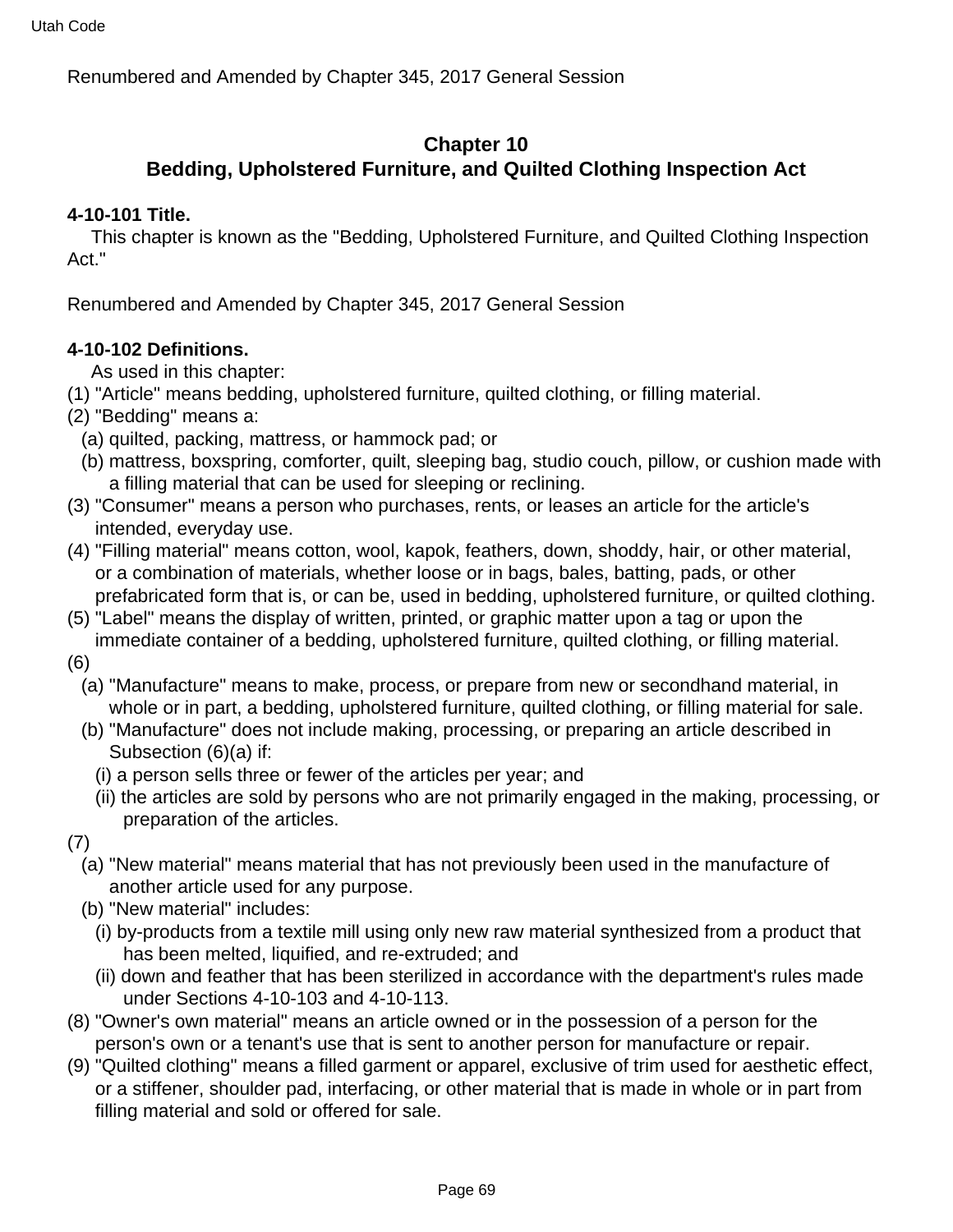- (10) "Reclaimed" or "reclaimed material" means material that would have otherwise been disposed of as waste or used for energy recovery, but instead is collected and used as a material input, in lieu of new primary material, as defined by rule by the department in accordance with Title 63G, Chapter 3, Utah Administrative Rulemaking Act.
- (11) "Recycled" or "recycled material" means material that has been reprocessed from reclaimed material by means of an accepted manufacturing process and made into a final product or into a component for incorporation into a product as defined by rule by the department in accordance with Title 63G, Chapter 3, Utah Administrative Rulemaking Act.
- (12) "Repair" means to restore, recover, alter, or renew bedding or upholstered furniture for a consideration.
- (13) "Retailer" means a person who sells bedding, upholstered furniture, quilted clothing, or filling material to a consumer for use primarily for personal, family, household, or business purposes.
- (14)
	- (a) "Sale" or "sell" means to offer or expose for sale, barter, trade, deliver, consign, lease, or give away any bedding, upholstered furniture, quilted clothing, or filling material.
	- (b) "Sale" or "sell" does not include a judicial, executor's, administrator's, or guardian's sale of an item described in Subsection (14)(a).
- (15) "Secondhand" means an article or filling material, or portion of an article or filling material, that has previously been used.
- (16) "Sterilize" means to disinfect, decontaminate, sanitize, cleanse, or purify as required by Section 4-10-113.
- (17) "Tag" means a card, flap, or strip attached to an article for the purpose of displaying information required by this chapter or under rule made pursuant to it.
- (18)
	- (a) "Used" means an article that has been sold to a consumer and has left the store.
	- (b) "Used" does not include an article returned to the store:
	- (i) with the article's original tags; and
	- (ii) in the article's original packaging.
- (19) "Upholstered furniture" means portable or fixed furniture, except fixed seats in motor vehicles, boats, or aircraft, that is made in whole or in part with filling material, exclusive of trim used for aesthetic effect.
- (20) "Wholesaler" means a person who offers an article for resale to a retailer or institution rather than a final consumer.

Amended by Chapter 295, 2021 General Session

### **4-10-103 Authority to make and enforce rules.**

 The department is authorized, subject to Title 63G, Chapter 3, Utah Administrative Rulemaking Act, to make and enforce rules to administer and enforce this chapter.

Renumbered and Amended by Chapter 345, 2017 General Session

#### **4-10-104 Manufacture, repair, or wholesale sale of bedding, upholstered furniture, quilted clothing, or filling material -- Permit required.**

(1) It is unlawful for a person to engage in the manufacture, repair, or wholesale sale of bedding, upholstered furniture, quilted clothing, or filling material without a permit issued by the department.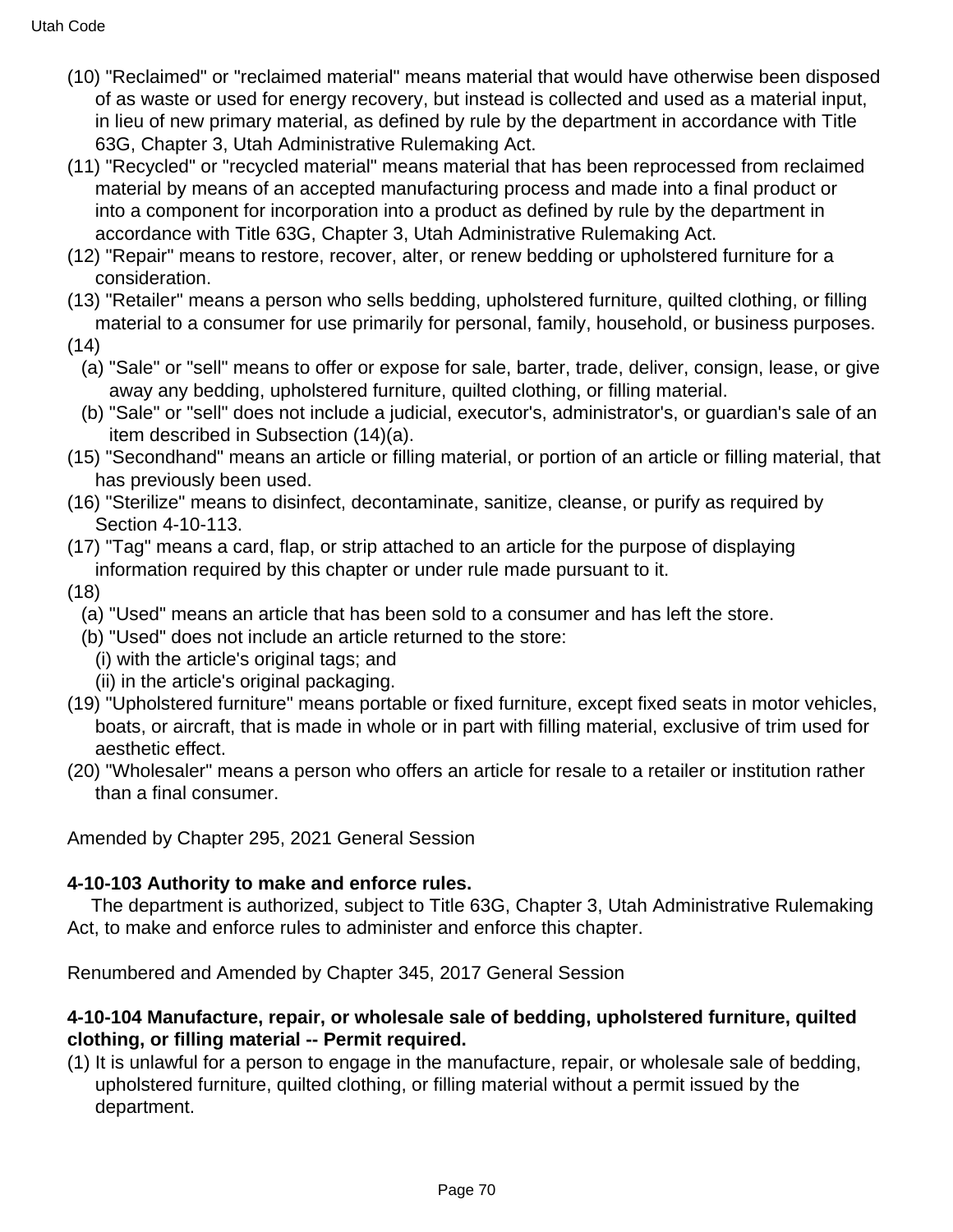(2) Notwithstanding Subsection (1), a person may engage in the repair of quilted clothing without a permit issued by the department if that person is not otherwise required to obtain a permit issued by the department under this chapter or by department rule.

Amended by Chapter 295, 2021 General Session

# **4-10-105 Registration -- Permit -- Fees -- Expiration -- Renewal.**

- (1)
	- (a) A person may register with the department, on a form prescribed and furnished by the department, for a permit to manufacture, repair, sterilize, or engage in the wholesale sale of bedding, upholstered furniture, quilted clothing, or filling material.
	- (b) Upon receipt of a proper registration form and payment of the appropriate registration fee, the commissioner, if satisfied that the convenience and necessity of the industry and the public will be served, shall issue to the applicant a permit to engage in the particular activity through December 31 of the year in which the permit is issued, subject to suspension or revocation of the permit for cause.
	- (c) A person doing business under more than one name shall register with and obtain a permit from the department for each name under which business is conducted.
- (2) The annual registration fee for each permit issued under this chapter shall be determined by the department pursuant to Subsection 4-2-103(2).
- (3) Each permit issued under this chapter is renewable for a period of one year upon the payment of the applicable amount for the particular permit sought to be renewed on or before December 31 of each year.
- (4) A person who holds a valid manufacturer's permit may register and obtain a permit as a wholesale dealer without the payment of an additional registration fee.
- (5) A person who fails to renew a permit and engages in conduct requiring a permit under this chapter shall pay the applicable registration fee for each year in which the person engages in conduct requiring a permit for which the permit is not renewed.
- (6) The department may retroactively collect a registration fee owed under Subsection (5).

Amended by Chapter 316, 2020 General Session

### **4-10-106 Unlawful acts specified.**

It is unlawful for a person to:

- (1) sell bedding, upholstered furniture, quilted clothing, or filling material as new unless it is made from new material and properly tagged;
- (2) sell bedding, upholstered furniture, quilted clothing or filling material made from secondhand material that is not properly tagged;
- (3) label or sell a used or secondhand article as if it were a new article;
- (4) use burlap or other material that has been used for packing or baling, or to use any unsanitary, filthy, or vermin or insect infested filling material in the manufacture or repair of an article;
- (5) sell bedding, upholstered furniture, quilted clothing or filling material that is not properly tagged regardless of point of origin;
- (6) use a false or misleading statement, term, or designation on a tag;
- (7) use a false or misleading label;
- (8) sell new bedding, upholstered furniture, or quilted clothing with filling material made of down, feather, wool, or hair that has not been properly sterilized; or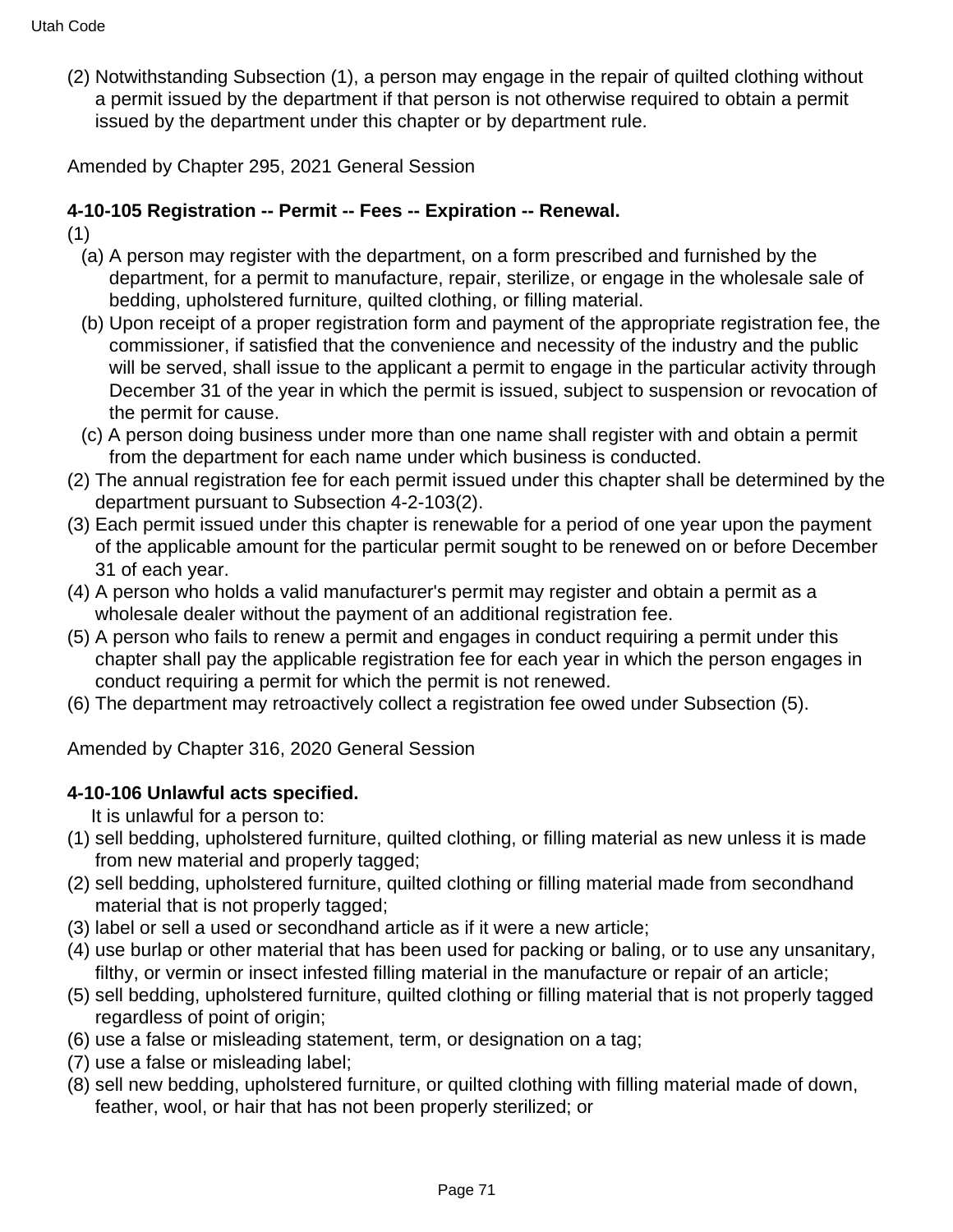(9) engage in the manufacture, repair, sterilization, or wholesale sale of bedding, upholstered furniture, quilted clothing, or filling material without a permit issued by the department as required by this chapter, unless otherwise exempt under Section 4-10-104 with respect to the repair of quilted clothing.

Amended by Chapter 295, 2021 General Session

#### **4-10-107 Tagging requirements for bedding, upholstered furniture, and filling material.** (1)

- (a) The manufacturer, retailer, or repairer shall securely tag bedding, upholstered furniture, and filling material.
- (b) A tag shall be at least six square inches and plainly and indelibly labeled with:
- (i) information as the department requires by rule;
- (ii) according to the filling material type, the words "All New Material," "Secondhand Material," or "Owner's Material," stamped or printed on the label; and
- (iii) the word "USED" stamped or printed on the label of a used mattress.
- (c) A label shall be placed on the article in such a position as to facilitate ease of examination. (2)
	- (a) If more than one type of filling material is used in an item, the percentage, by weight, of each component part shall be listed in order of predominance.
	- (b) If a descriptive statement is made about the frame, cover, or style of the article, the statement shall, in fact, be true.
	- (c) Quilted clothing shall be tagged and labeled in conformity with the Federal Textile Fiber Products Identification Act, 15 U.S.C. Secs. 70 through 70i.
- (3) A person, except the purchaser, may not remove, deface, or alter a tag attached according to this chapter.
- (4) A used mattress shall be tagged with the word "USED," in accordance with rules established by the department.
- (5) The retailer of a used mattress shall display the mattress so that the "USED" tag is clearly visible to a customer.
- (6)
	- (a) For items containing down or feather, a manufacturer, retailer, or repairer may use the terms "reclaimed," "reclaimed material," "recycled," or "recycled material" on a tag attached to the item if the item contains reclaimed or recycled material as defined in Section 4-10-102.
	- (b) If a term allowed under this Subsection (6) is included on a tag, a manufacturer, retailer, or repairer shall:
		- (i) indicate whether an item is "new" or "used" as defined in this chapter; and
		- (ii) comply with Subsection (2).

Amended by Chapter 295, 2021 General Session

# **4-10-108 Seller's representation of a used mattress -- Bedding records required.**

- (1) A seller shall represent a mattress tagged "USED" as previously used by a customer.
- (2) The manufacturer, repairer, wholesale dealer, or retailer of a mattress shall keep an invoice, shipping information, bill of lading, or other record of the mattress at the manufacture, repair, wholesale, or retail location for a minimum of one year from the day on which the invoice, shipping information, bill of lading, or other record was created or received.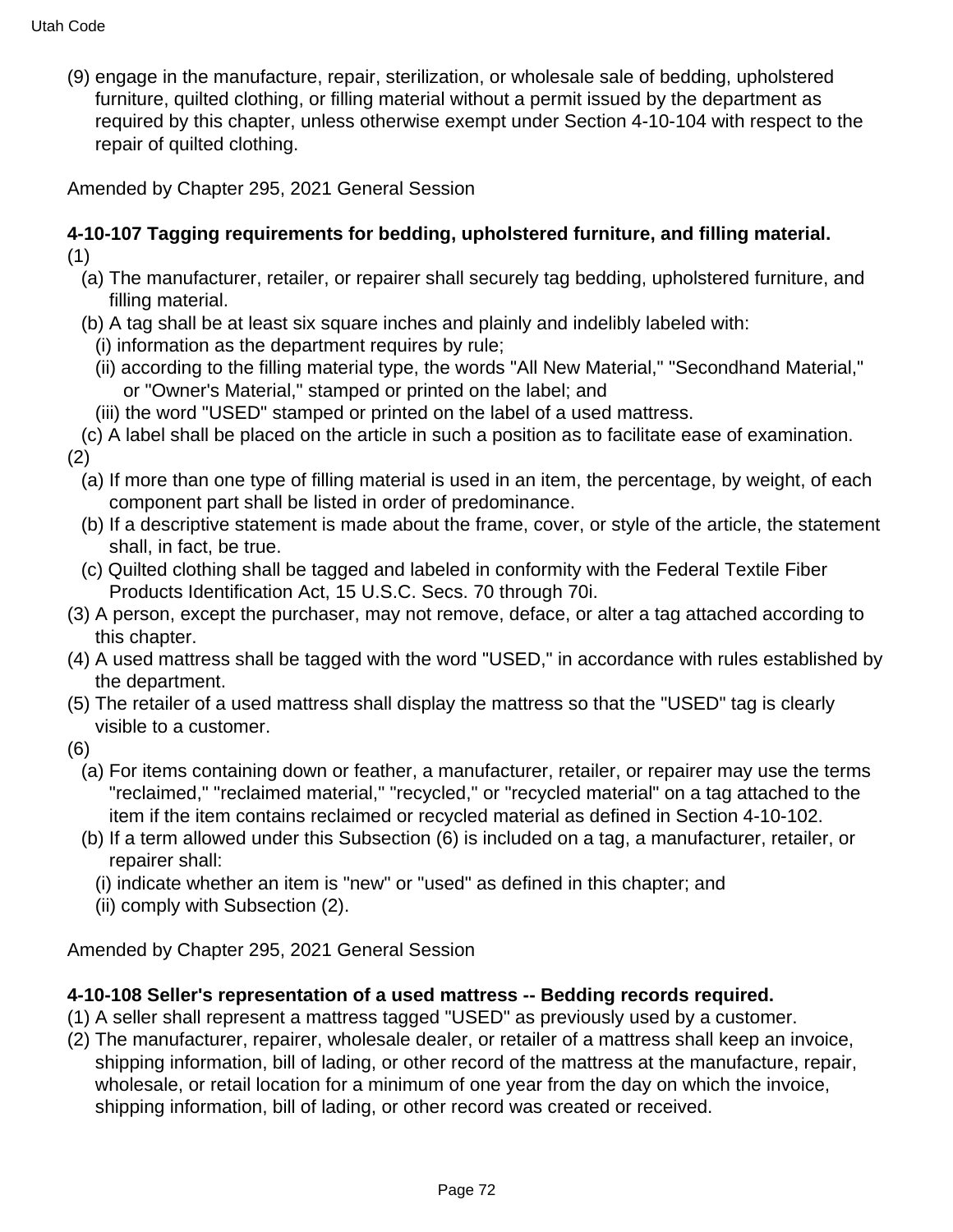### **4-10-109 Use of rubber stamp or stencil authorized -- Conditions for use.**

 A rubber stamp or stencil may be used instead of a tag on articles with slip covers if the article has a smooth backing, or on suitable surfaces of containers or bales of filling material; provided, the information required by Section 4-10-107 is indelible and legible.

Renumbered and Amended by Chapter 345, 2017 General Session

### **4-10-110 Sale of bedding, upholstered furniture, quilted clothing, or filling material -- Tag, stamp, or stencil required -- Secondhand material to bear tag -- Presumption -- Owner's own material to be tagged.**

- (1) A wholesaler or retailer may sell bedding, upholstered furniture, quilted clothing, or prefabricated filling if it is properly tagged, stamped, or stenciled under Section 4-10-107 or 4-10-109.
- (2) Notwithstanding the requirements of Section 4-10-107, a retailer who sells used bedding or upholstered furniture shall:
	- (a) attach a secondhand material tag to each used article before sale; or
	- (b) clearly display a disclosure statement as provided in Subsection (3).
- (3) The disclosure statement required under Subsection (2)(b) shall:
	- (a) state "ALL BEDDING AND UPHOLSTERED FURNITURE OFFERED FOR SALE IN THIS ESTABLISHMENT ARE SECONDHAND UNLESS SPECIFICALLY LABELED AS NEW";
	- (b) be printed:
		- (i) in black capital letters using Arial, Calibri, Cambria, or Times New Roman in no smaller than 48-point font; and
		- (ii) on bright yellow paper, at least 8.5 inches by 6.5 inches in size; and
	- (c) be displayed at each public entrance and checkstand at each retail location.
- (4) Possession of an article by a person who regularly engages in the manufacture, repair, wholesale, or supply of such articles is presumptive evidence of intent to sell.
- (5)
	- (a) A person who repairs "owner's own material" shall immediately upon its receipt attach an owner's material tag to the article.
	- (b) The tag shall remain attached to the article until it is actually in the process of repair and shall be reattached upon completion of repair.

Amended by Chapter 316, 2020 General Session

# **4-10-111 Enforcement -- Inspection authorized -- Samples -- Reimbursement for samples -- Warrants.**

(1)

- (a) The department may access public and private premises where articles subject to this chapter are manufactured, repaired, stored, or sold for the purpose of determining compliance with this chapter.
- (b) For purposes of determining compliance, the department may:
	- (i) open any upholstered furniture, bedding, or quilted clothing to obtain a sample for inspection and analysis of filling material; or
	- (ii) if considered appropriate by the department, take the entire article for inspection and analysis.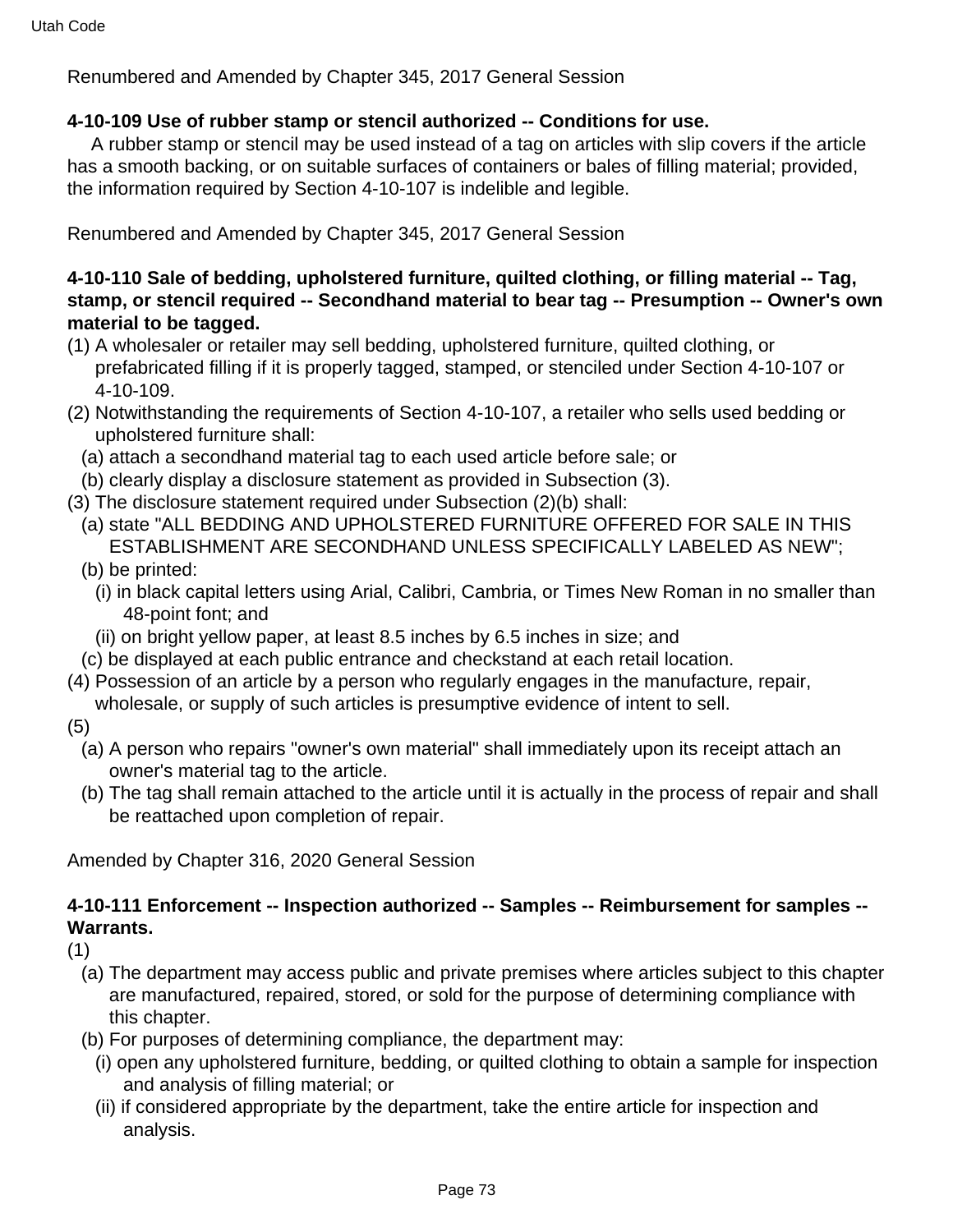- (c) Upon request, the department shall reimburse the owner or person from whom a sample or article is taken in accordance with this Subsection (1) for the actual cost of the sample or article.
- (2) Upon request, the department may review and copy any of the records required under Subsection 4-10-108(2).
- (3) The department may proceed immediately, if admittance is refused or a record is denied, to obtain an ex parte warrant from the nearest court of competent jurisdiction to allow entry upon the premises for the purpose of making inspections and taking samples or articles.

# **4-10-112 Stop sale, use, or removal order authorized -- Conditions for release specified -- Condemnation or seizure -- Procedure specified -- Award of costs authorized.**

- (1)
	- (a) The department may issue a "stop sale, use, or removal order" to a manufacturer, repairer, wholesaler, or retailer of any designated article or articles that the department finds or has reason to believe violates this chapter.
	- (b) The order shall be in writing and no article subject to the order shall be removed, offered, or exposed for sale, except upon subsequent written release by the department.
	- (c) Before a release is issued, the department may require the manufacturer, repairer, wholesaler, or retailer of the "stopped" article to pay the expense incurred by the department in connection with the withdrawal of the article from the market or for any other expense incurred in enforcing this chapter and the department's rules made under this chapter.
- (2)
	- (a) The department may seek in a court of competent jurisdiction an order of seizure or condemnation of an article that violates this chapter or, upon proper grounds, to obtain a temporary restraining order or permanent injunction to prevent violation of this chapter.
	- (b) A bond may not be required of the department in an injunctive proceeding brought under this section.
- (3)
	- (a) Except as provided in Subsection (3)(b), if condemnation is ordered, the article shall be disposed of as the court directs.
	- (b) The court may not order condemnation without giving the claimant of the article an opportunity to apply to the court for permission to bring the article into conformance, or for permission to remove the article from the state.
- (4) If the court orders condemnation, court costs, fees, storage, and other costs shall be awarded against the claimant of the article.

Amended by Chapter 295, 2021 General Session

### **4-10-113 Sterilization of filling material.**

- (1) A person shall sterilize all wool, feathers, down, shoddy, hair, or other material before the material is used as filling material in new bedding, upholstered furniture, or quilted clothing.
- (2) The department shall, in accordance with Title 63G, Chapter 3, Utah Administrative Rulemaking Act, make rules governing the appropriate method by which a person may sterilize wool, feathers, down, shoddy, hair, or other material for use in filling material, as required by Subsection (1).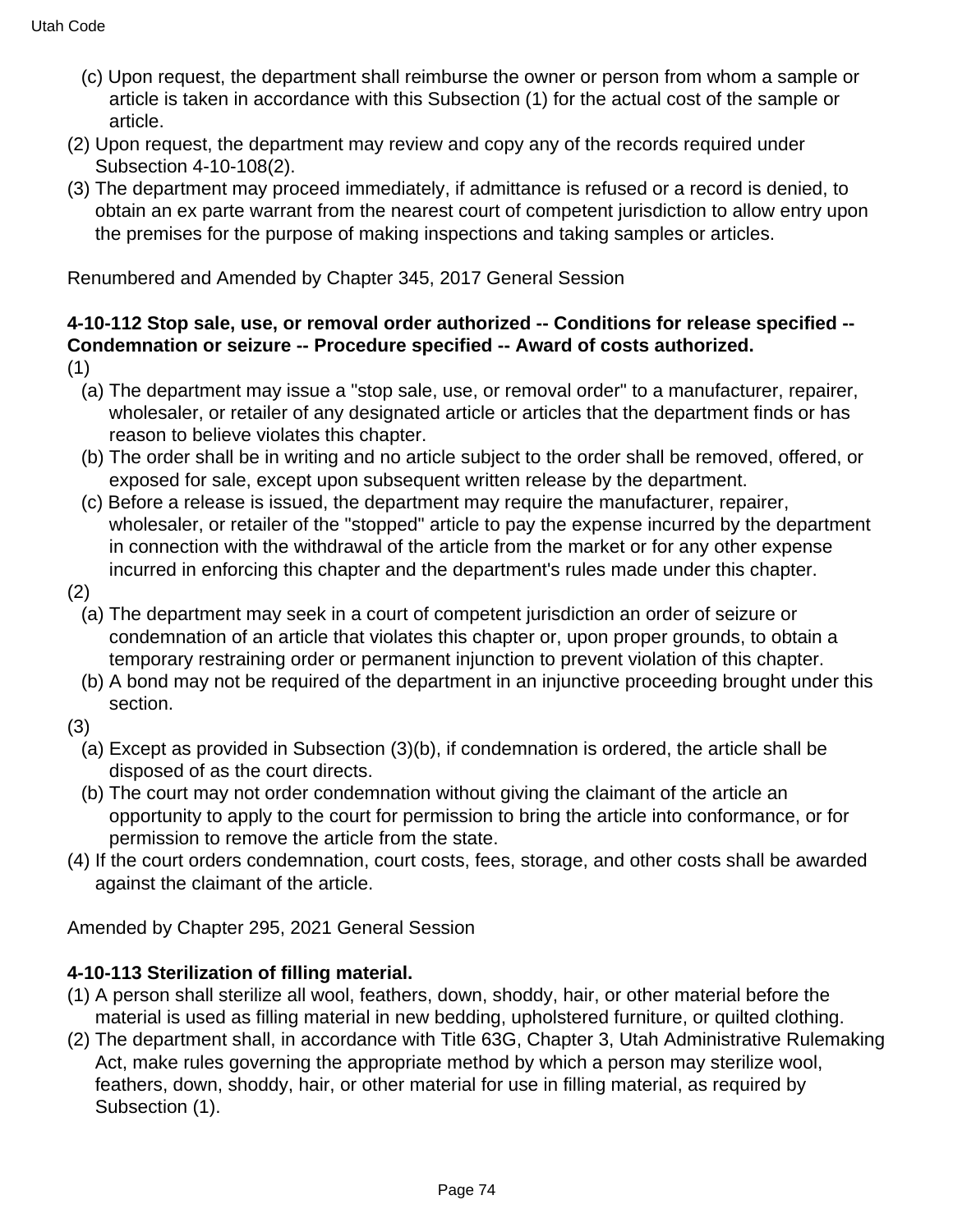# **4-10-114 Use of reclaimed or recycled material.**

- (1) A person may advertise an item filled with down, down and feather, or feather as "new" if it is manufactured using 100% reclaimed or recycled material, provided that the tag clearly discloses that the item is manufactured using 100% reclaimed or recycled material.
- (2) The department may, in accordance with Title 63G, Chapter 3, Utah Administrative Rulemaking Act, make rules governing the use of reclaimed or recycled material under this chapter.

Enacted by Chapter 295, 2021 General Session

# **Chapter 11 Utah Bee Inspection Act**

### **4-11-101 Title.**

This chapter is known as the "Utah Bee Inspection Act."

Renumbered and Amended by Chapter 345, 2017 General Session

### **4-11-102 Definitions.**

As used in this chapter:

- (1) "Abandoned apiary" means any apiary to which the owner or operator fails to give reasonable and adequate attention during a given year as determined by the department.
- (2) "Apiary" means any place where one or more colonies of bees are located.
- (3) "Apiary equipment" means hives, supers, frames, veils, gloves, or other equipment used to handle or manipulate bees, honey, wax, or hives.
- (4) "Appliance" means any apparatus, tool, machine, or other device used to handle or manipulate bees, wax, honey, or hives.
- (5) "Bee" means the common honey bee, Apis mellifera, at any stage of development.
- (6)
	- (a) "Beekeeper" means a person who keeps bees.
- (b) "Beekeeper" includes an apiarist.
- (7) "Colony" means an aggregation of bees in any type of hive that includes queens, workers, drones, or brood.
- (8) "Disease" means any infectious or contagious disease affecting bees, as specified by the department, including American foulbrood.
- (9) "Hive" means a frame hive, box hive, box, barrel, log, gum skep, or other artificial or natural receptacle that may be used to house bees.
- (10) "Package" means any number of bees in a bee-tight container, with or without a queen, and without comb.
- (11) "Parasite" means an organism that parasitizes any developmental stage of a bee.
- (12) "Pest" means an organism that:
	- (a) inflicts damage to a bee or bee colony directly or indirectly; or
	- (b) may damage apiary equipment in a manner that is likely to have an adverse effect on the health of the colony or an adjacent colony.
- (13) "Raise" means: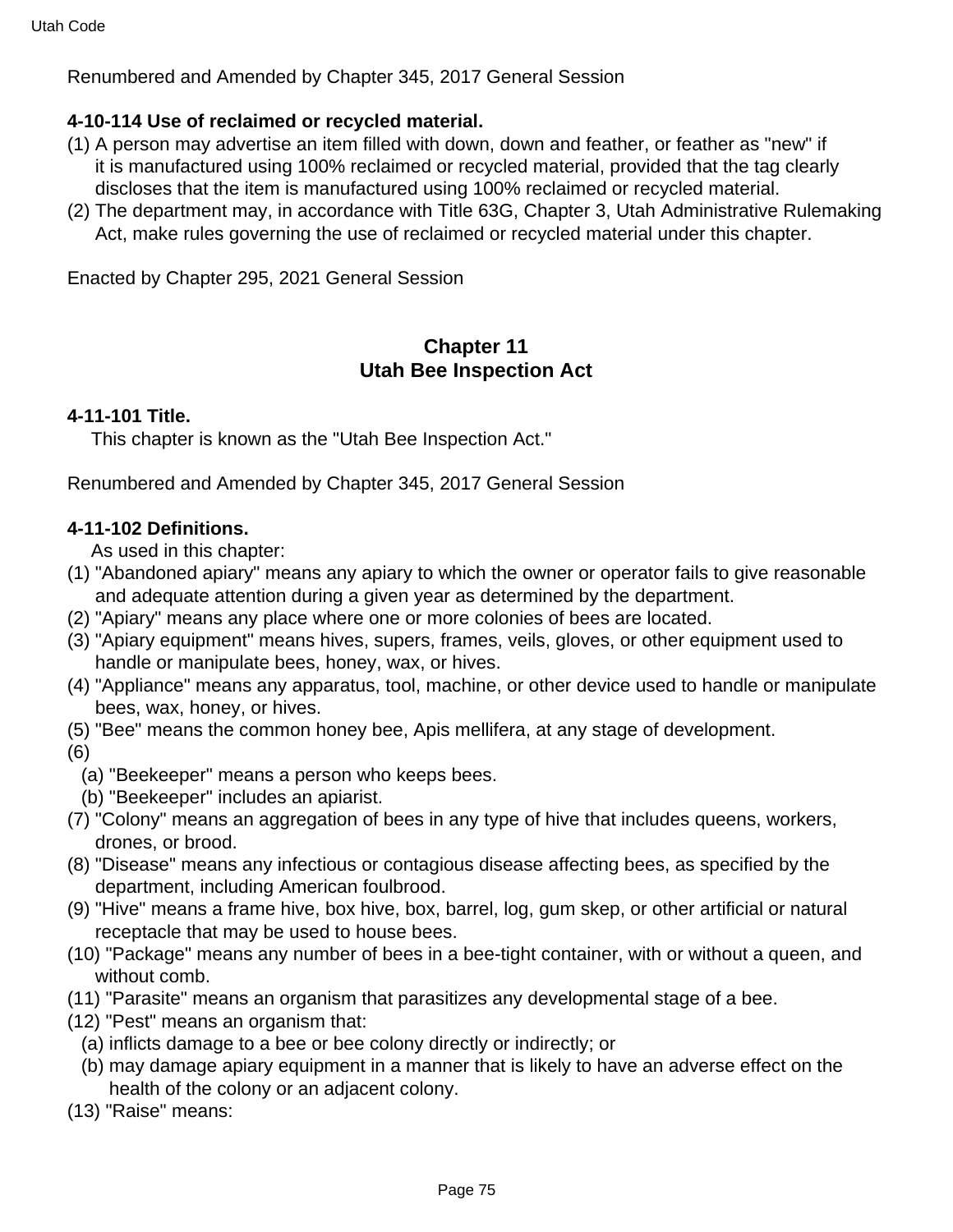- (a) to hold a colony of bees in a hive for the purpose of pollination, honey production, or study, or a similar purpose; and
- (b) when the person holding a colony holds the colony or a package of bees in the state for a period of time exceeding 30 days.
- (14) "Terminal disease" means a pest, parasite, or pathogen that will kill an occupant colony or subsequent colony on the same equipment.

# **4-11-103 Department authorized to make and enforce rules.**

- (1) The department is authorized, subject to Title 63G, Chapter 3, Utah Administrative Rulemaking Act, to make and enforce rules necessary for the administration and enforcement of this chapter.
- (2) The rules described in Subsection (1) shall include provisions for the identification of each apiary within the state.

Renumbered and Amended by Chapter 345, 2017 General Session

# **4-11-104 Bee raising -- Registration required -- Application -- Fees -- Renewal -- License required -- Application -- Fees -- Renewal.**

- (1) A person may not raise bees in this state without being registered with the department.
- (2) Application for registration to raise bees shall be made to the department upon tangible or electronic forms prescribed and furnished by the department, within 30 days after the person:
	- (a) takes possession of the bees; or
	- (b) moves the bees into the state.
- (3) Nothing in Subsection (2) limits the requirements of Section 4-11-111.
- (4) An application in accordance with this chapter shall specify:
	- (a) the name and address of the applicant;
	- (b) the number of bee colonies owned by the applicant at the time of the application that will be present in the state for a period exceeding 30 days; and
	- (c) any other relevant information the department considers appropriate.
- (5) Upon receipt of a proper application and payment of an annual registration fee determined by the department pursuant to Subsection 4-2-103(2), the commissioner shall issue a registration to the applicant valid through December 31 of the year in which the registration is issued, subject to suspension or revocation for cause.
- (6) A bee registration is renewable for a period of one year upon the payment of an annual registration renewal fee as determined by the department pursuant to Subsection 4-2-103(2).
- (7) Registration shall be renewed on or before December 31 of each year.

Renumbered and Amended by Chapter 345, 2017 General Session

### **4-11-105 County bee inspector -- Appointment -- Termination -- Compensation.**

- (1) The county executive upon the petition of five or more persons who raise bees within the respective county shall, with the approval of the commissioner, appoint a qualified person to act as a bee inspector within the county.
- (2) A county bee inspector shall be employed at the pleasure of the county executive and the commissioner and is subject to termination of employment, with or without cause, at the instance of either.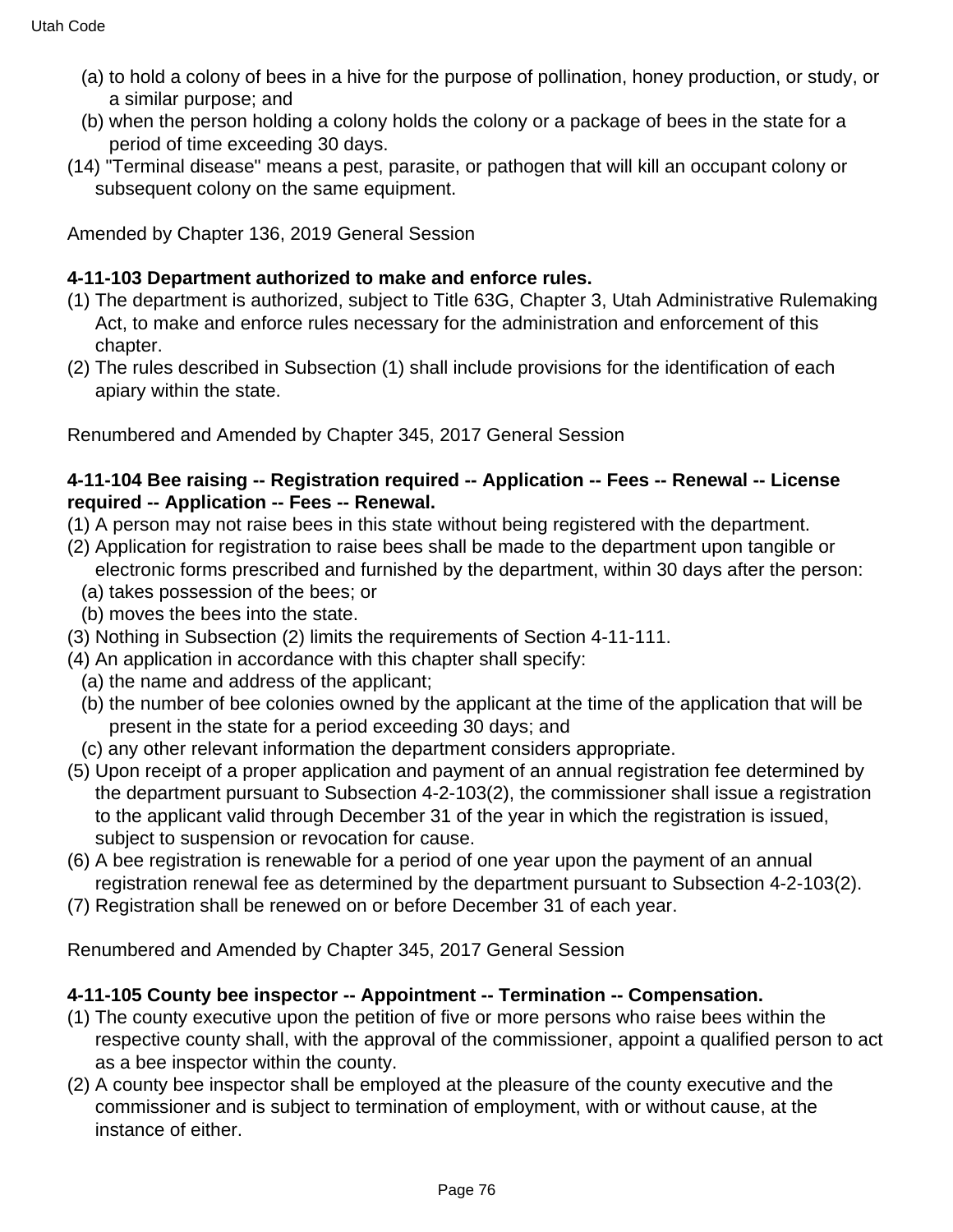- (3) Compensation for the county bee inspector shall be fixed by the county legislative body.
- (4) To be appointed a county bee inspector, a person shall demonstrate adequate training and knowledge related to this chapter, bee diseases, and pests.
- (5) A record concerning bee inspection shall be kept by the county executive or commissioner.
- (6) The county executive and the commissioner shall investigate a formal, written complaint against a county bee inspector.

#### **4-11-106 Hives to have removable frames -- Consent of county bee inspector to sell or transport diseased bees.**

- (1) A person may not house or keep bees in a hive unless the hive is equipped with movable frames to all the hive's parts so that access to the hive can be had without difficulty.
- (2) No person who owns or has possession of bees (whether queens or workers) with knowledge that they are infected with terminal disease, parasites, or pests, or with knowledge that they have been exposed to terminal disease, parasites, or pests, shall sell, barter, give away, or move the bees, colonies, or apiary equipment without the consent of the county bee inspector or the department.

Renumbered and Amended by Chapter 345, 2017 General Session

### **4-11-107 Inspector -- Duties -- Diseased apiaries -- Examination of diseased bees by department -- Election to transport bees to wax-salvage plant.**

- (1) The county bee inspector or the department may inspect:
	- (a) all apiaries within the county at least once each year; and
	- (b) immediately any apiary within the county that is alleged in a complaint to be severely diseased, parasitized, or abandoned.
- (2) If, upon inspection, the inspector determines that an apiary is diseased or parasitized, the inspector may take the following action based on the severity of the disease or parasite present:
	- (a) prescribe the course of treatment that the owner or caretaker of the bees shall follow to eliminate the disease or parasite;
	- (b) personally, for the purpose of treatment approved by the department, take control of the afflicted bees, hives, combs, broods, honey, and equipment; or
	- (c) destroy the afflicted bees and, if necessary, their hives, combs, broods, honey, and all appliances that may have become infected.
- (3) If, upon reinspection, the inspector determines that the responsible party has not executed the course of treatment prescribed by Subsection (2), the inspector may take immediate possession of the afflicted colony for control or destruction in accordance with Subsection (2)(b) or  $(c)$ .
- (4)
	- (a) The owner of an apiary who is dissatisfied with the diagnosis or course of action proposed by an inspector under this section may, at the owner's expense, have the department examine the alleged diseased bees.
	- (b) The decision of the commissioner with respect to the condition of bees at the time of the examination is final and conclusive upon the owner and the inspector involved.

Renumbered and Amended by Chapter 345, 2017 General Session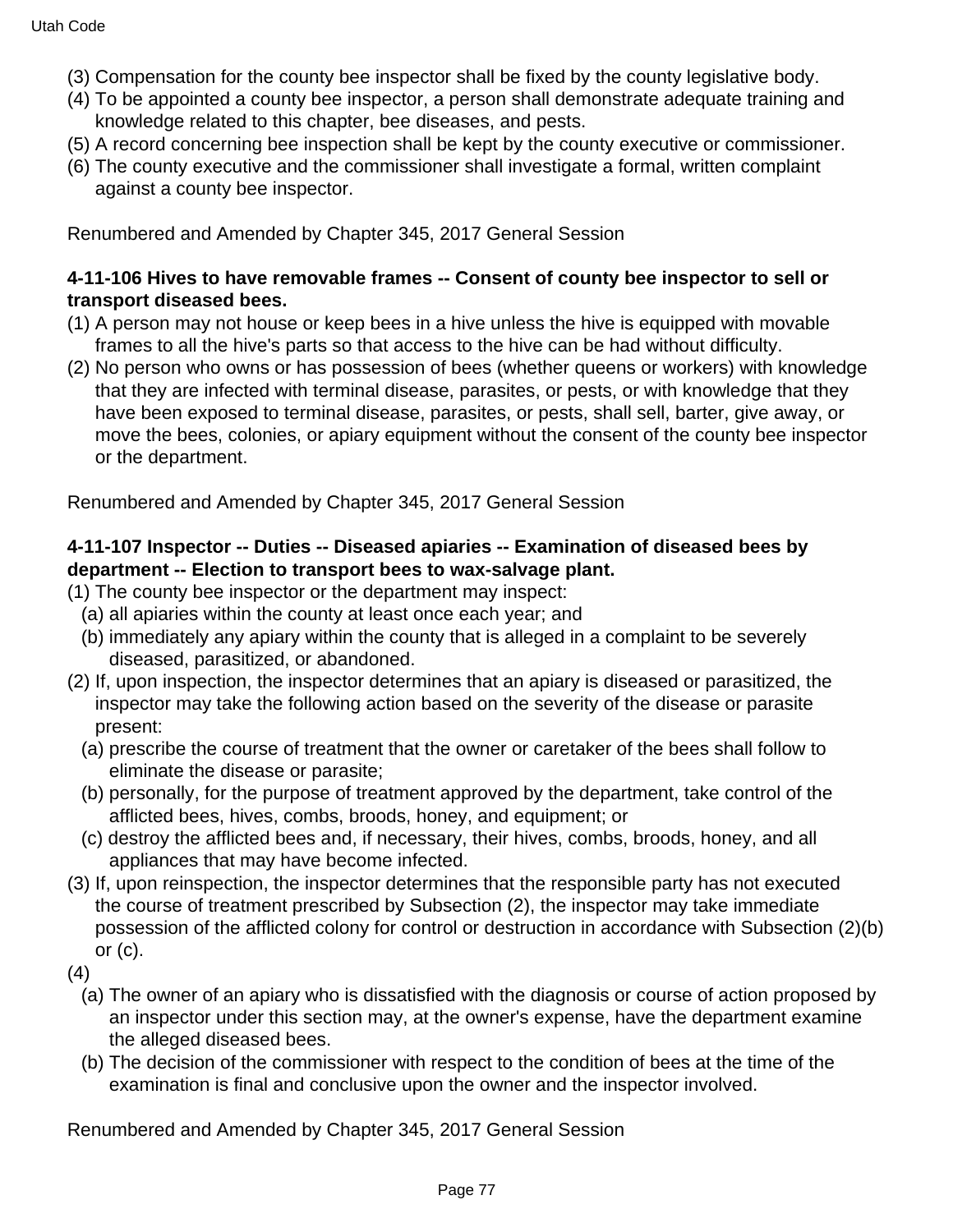# **4-11-108 County bee inspector -- Disinfection required before leaving apiary with diseased bees.**

- (1) Before inspecting the premises of any apiary, an inspector and any assistant of an inspector shall disinfect any equipment that will be used in the inspection.
- (2) Before leaving the premises of any apiary, the bee inspector, or any assistant, shall thoroughly disinfect any part of the inspector's own person, clothing, or any appliance that has come in contact with infected material.
- (3) The method of disinfection required by Subsection (2):
	- (a) may be determined by the department; and
- (b) shall be sufficient to destroy disease, parasites, and pathogens encountered.
- (4) A county bee inspector shall maintain a record of each inspection, including disinfection practices.
- (5) The county executive or the commissioner may review a county bee inspector's records kept in accordance with Subsection (4).

Renumbered and Amended by Chapter 345, 2017 General Session

#### **4-11-109 Inspection of apiaries where queen bees raised for sale -- Honey from apiaries where queen bees raised for sale not to be used for candy for mailing cages unless boiled.** (1)

- (a) At least twice each summer the county bee inspector may inspect each apiary in which queen bees are raised for sale.
- (b) A person may not sell or transport any queen bee from an apiary that is found to be infected with disease without the consent of the county bee inspector or the department.
- (2) No person engaged in raising queen bees for sale shall use any honey for making candy for mailing cages that has not been boiled for at least 30 minutes.
- (3) A person rearing queens shall follow standard methods for minimizing or eliminating unmanageably aggressive stock.

Renumbered and Amended by Chapter 345, 2017 General Session

# **4-11-110 Enforcement -- Inspections authorized -- Warrants.**

- (1) The department and all bee inspectors shall have access to all apiaries or places where bees, hives, and appliances are kept for the purpose of enforcing this chapter.
- (2) If admittance is refused, the department, or the bee inspector involved, may proceed immediately to obtain an ex parte warrant from the nearest court of competent jurisdiction to allow entry upon the premises for the purpose of making an inspection.

Renumbered and Amended by Chapter 345, 2017 General Session

# **4-11-111 Importation of bees or appliances into state -- Certification required -- Inspection discretionary -- Authority to require destruction or removal of diseased bees and appliances.**

(1)

(a) A person may not bring or import any bees in packages or hives or bring or import any used beekeeping equipment or appliances into this state without obtaining a certificate from an inspector authorized in the state of origin certifying that: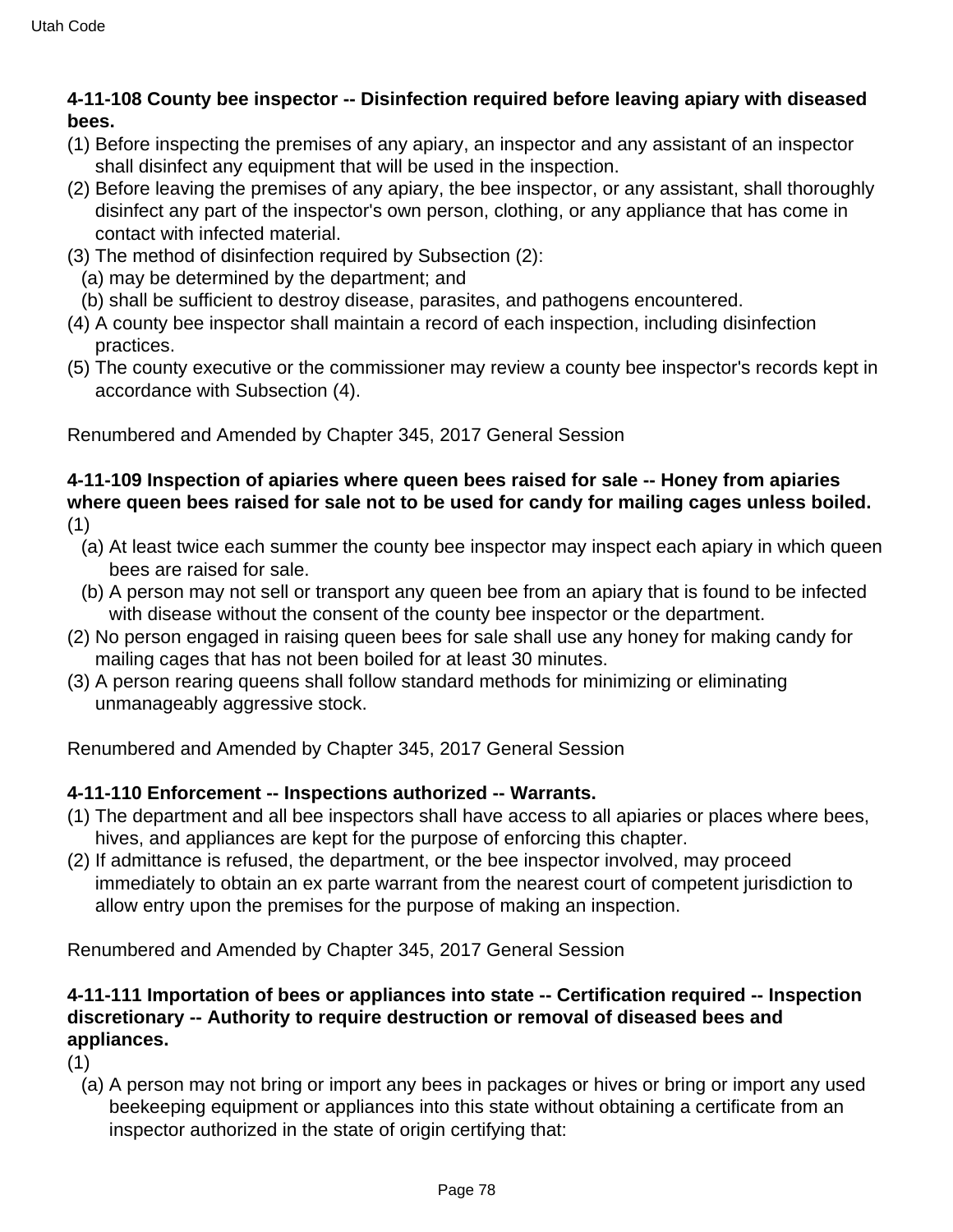- (i) the bees, apiary equipment, or appliances have been inspected within the current production season; and
- (ii) all diseased colonies in the apiary at the time of the inspection were destroyed or treated.
- (b) A person bringing or importing bees into the state shall advise the department of the address of the bees' destination and furnish the department with a copy of the certificate of inspection upon entry into the state.
- (c) A person intending to hold bees in the state for a period of time exceeding 30 days shall comply with Section 4-11-104.

(2)

- (a) A person may not bring or import any used apiary equipment, except after obtaining a certificate from an inspector authorized in the state of origin certifying that all potentially pathogen-conductive apiary equipment or appliances are appropriately sterilized immediately before importation.
- (b) A person bringing or importing used apiary equipment shall advise the department of the address of the destination in the state and furnish the department with a copy of the certificate of inspection upon entry into the state.
- (3) Used apiary equipment or appliances that have been exposed to terminal disease may not be sold without the consent of the bee inspector or the commissioner.
- (4) In lieu of the certificate required by Subsection (1), the certificate may be a Utah certificate.

(5)

- (a) If the department determines it is necessary for any reason to inspect any bees, apiary equipment, or appliance upon arrival at a destination in this state, and upon this inspection finds terminal disease, the department shall cause all diseased colonies, appliances, and equipment to be either:
	- (i) destroyed immediately; or
	- (ii) removed from the state within 48 hours.
- (b) The costs of complying with Subsection (5)(a)(i) or (ii) shall be paid by the person bringing the diseased colonies, appliances, or equipment into the state.

Renumbered and Amended by Chapter 345, 2017 General Session

### **4-11-112 Quarantine authorized.**

 The commissioner, in order to protect the bee industry of the state against bee health or management issues, may quarantine the entire state, an entire county, or any apiary or specific hive within the state.

Renumbered and Amended by Chapter 345, 2017 General Session

### **4-11-113 Unlawful acts specified.**

It is unlawful for a person to:

- (1) extract honey in any place where bees can gain access either during or after the extraction process;
- (2) maintain any neglected or abandoned hives, apiary equipment, or appliances other than in an enclosure that prohibits the entrance of bees;
- (3) raise bees without being registered with the department; or
- (4) knowingly sell a colony, apiary equipment, or appliance that is inoculated with terminal disease pathogens.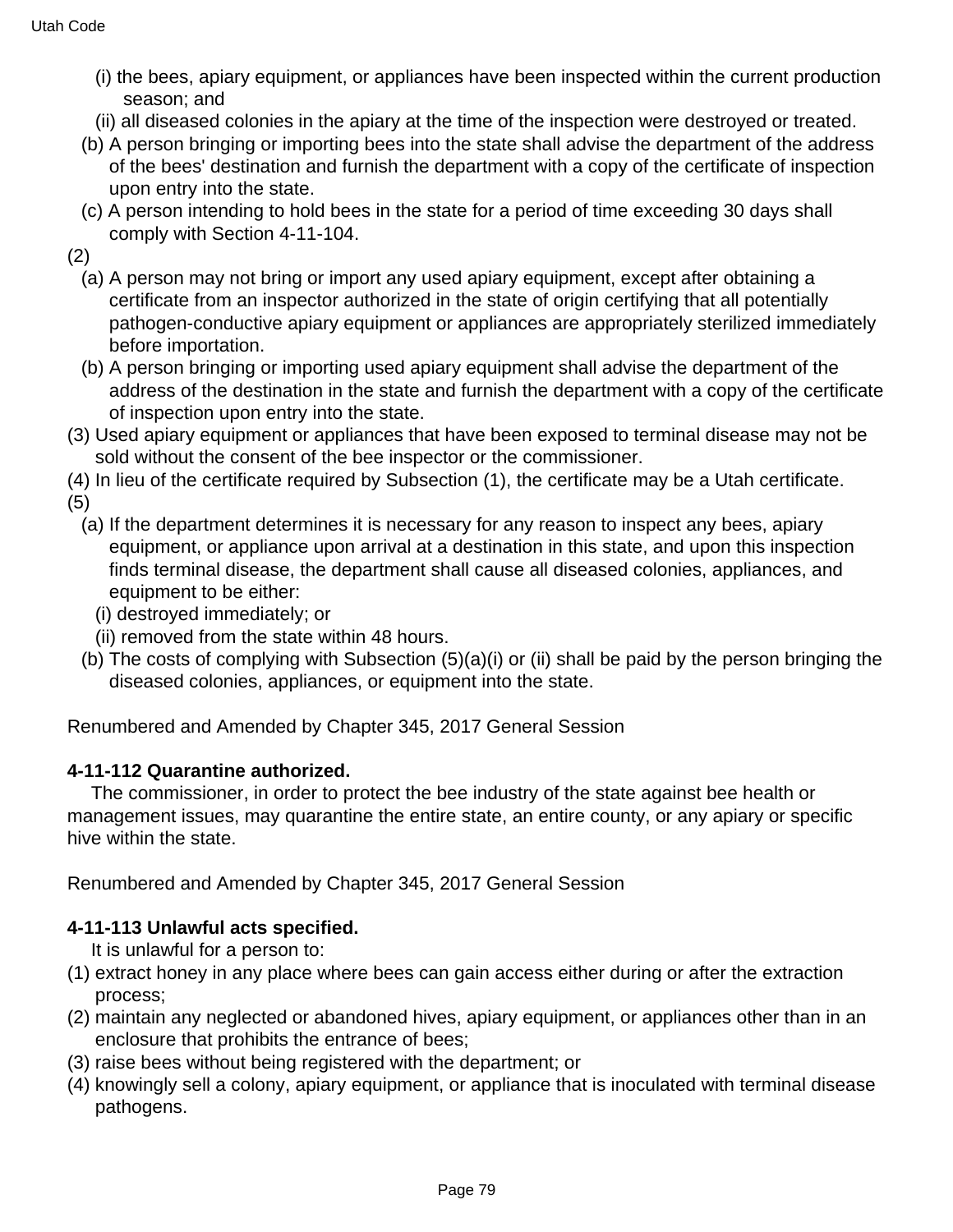# **4-11-114 Maintenance of abandoned apiary, equipment, or appliance -- Nuisance.**

- (1) It is a public nuisance to keep an abandoned or diseased apiary, apiary equipment, or appliance anywhere other than in an enclosure that prohibits the entry of bees.
- (2) Items listed in Subsection (1) are subject to seizure and destruction by the county bee inspector.
- (3) Upon discovery of, or receipt of a written complaint concerning, an abandoned apiary site, apiary equipment, or appliance, the bee inspector shall attempt to notify the registered owner, if any.
- (4)
	- (a) A registered owner notified under Subsection (3) shall remove the abandoned apiary, apiary equipment, or appliance or provide a bee-proof enclosure within 15 days.
	- (b) The bee inspector or the department shall verify the removal or protection in accordance with Subsection (4)(a) at the expiration of the 15-day period.
	- (c) If a registered owner does not comply with Subsection (4)(a), the bee inspector or the department may seize and destroy the abandoned apiary, apiary equipment, and appliances.
- (5) A bee inspector or the department may seize and destroy an abandoned apiary, apiary equipment, or appliances if the abandoned apiary, apiary equipment, or appliances do not indicate a registered owner.

Renumbered and Amended by Chapter 345, 2017 General Session

### **4-11-115 Maintaining gentle stock.**

 A beekeeper may not intentionally maintain an aggressive or unmanageable stock, whether African or European in origin.

Renumbered and Amended by Chapter 345, 2017 General Session

# **Chapter 12 Utah Commercial Feed Act**

### **4-12-101 Title.**

This chapter is known as the "Utah Commercial Feed Act."

Renumbered and Amended by Chapter 355, 2018 General Session

### **4-12-102 Definitions.**

As used in this chapter:

- (1) "Adulterated commercial feed" means any commercial feed that:
	- (a)
		- (i) contains any poisonous or deleterious substance that may render it injurious to health;
		- (ii) contains any added poisonous, added deleterious, or added nonnutritive substance that is unsafe within the meaning of 21 U.S.C. Sec. 346, other than a pesticide chemical in or on a raw agricultural commodity or a food additive;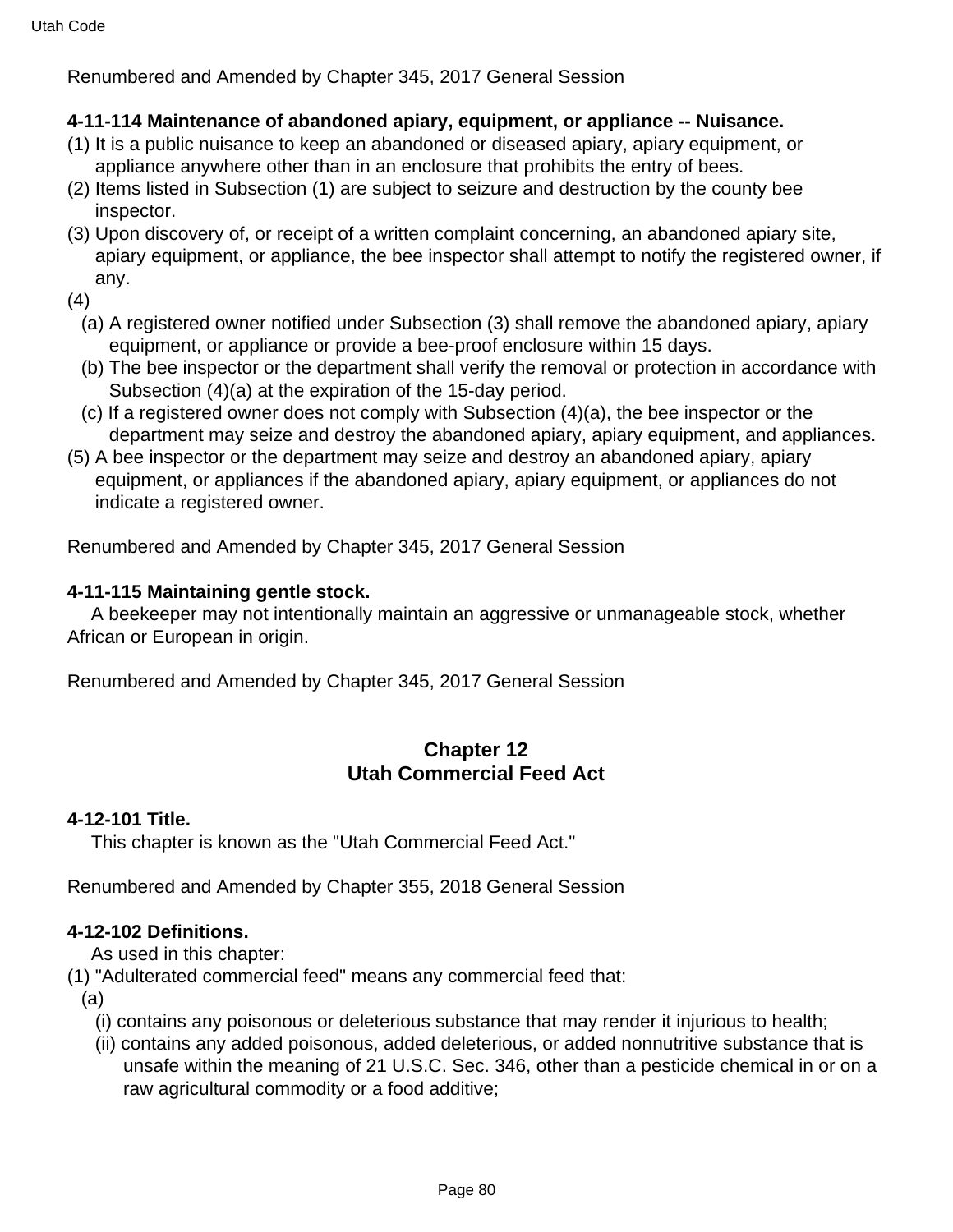- (iii) contains any food additive or color additive that is unsafe within the meaning of 21 U.S.C. Sec. 348 or 379e;
- (iv) contains a pesticide chemical in or on a raw agricultural commodity that is unsafe within the meaning of 21 U.S.C. Sec. 346a unless it is used in or on the raw agricultural commodity in conformity with an exemption or tolerance prescribed under 21 U.S.C. Sec. 346a and is subjected to processing such as canning, cooking, freezing, dehydrating, or milling, so that the residue, if any, of the pesticide chemical in or on the processed feed is removed to the extent possible through good manufacturing practices as prescribed by rules of the department so that the concentration of the residue in the processed feed is not greater than the tolerance prescribed for the raw agricultural commodity in 21 U.S.C. Sec. 346a;
- (v) contains viable weed seeds in amounts exceeding limits established by rule of the department;
- (vi) contains a drug that does not conform to good manufacturing practice as prescribed by federal regulations promulgated under authority of the Federal Food, Drug, and Cosmetic Act, 21 U.S.C. Sec. 301 et seq., for medicated feed premixes and for medicated feeds unless the department determines that the regulations are not appropriate to the conditions that exist in this state;
- (vii) contains any filthy, putrid, or decomposed substance, or is otherwise unfit for feed; or
- (viii) has been prepared, packed, or held under unsanitary conditions; or
- (b) has a valuable constituent omitted or abstracted from it, in whole or in part, or its composition or quality falls below or differs from that represented on its label or in labeling.
- (2) "Brand name" means one or more words, names, symbols, or devices that:
	- (a) identify a distributor or registrant's commercial feed; and
- (b) distinguish the distributor or registrant's commercial feed from the commercial feed of others. (3)
	- (a) "Commercial feed" means all materials that are distributed for use as feed or for mixing in feed.
	- (b) "Commercial feed" does not include:
		- (i) unadulterated, whole, unmixed seeds;
		- (ii) unadulterated, physically altered, entire, unmixed seeds; or
		- (iii) any unadulterated commodity that the department specifies by rule made in accordance with Title 63G, Chapter 3, Utah Administrative Rulemaking Act, including hay, straw, stover, silage, cobs, husks, hulls, and individual chemical compounds or substances, unless the commodities, compounds, or substances are intermixed or mixed with other materials.
- (4) "Contract feeder" means a person who:
	- (a) is an independent contractor; and
	- (b) in accordance with the terms of a contract:
		- (i) is provided commercial feed;
		- (ii) feeds the commercial feed to an animal; and
		- (iii) receives remuneration that is calculated in whole or in part by feed consumption, mortality, profit, product amount, or product quality.
- (5) "Customer-formula feed" means commercial feed that consists of a mixture of commercial feeds or feed ingredients, each batch of which is manufactured according to the specific instructions of the final purchaser.
- (6) "Distribute" means to:
	- (a) offer for sale, sell, exchange, or barter commercial feed; or
	- (b) supply, furnish, or otherwise provide commercial feed to a contract feeder.
- (7) "Drug" means any article intended: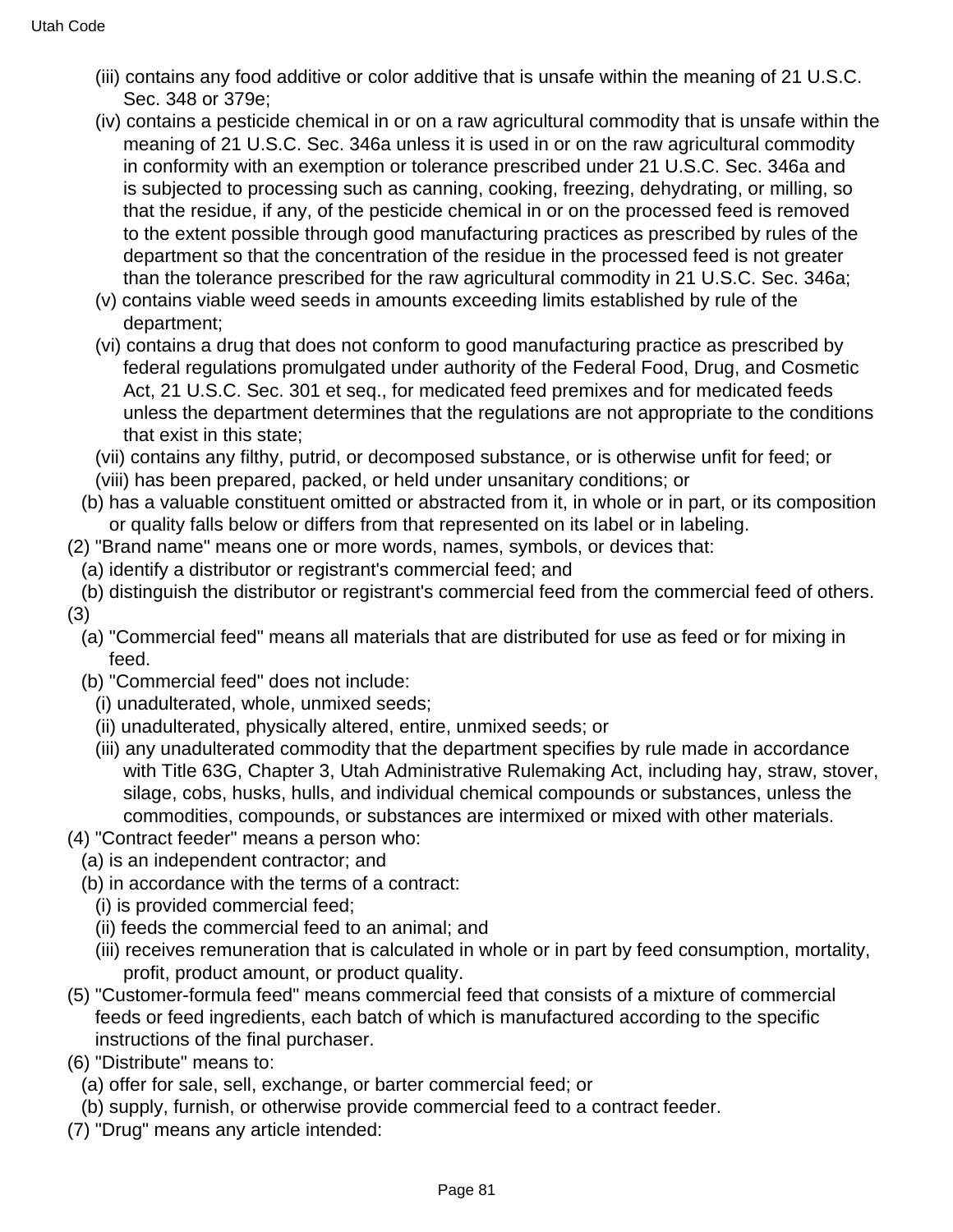- (a) for use in the diagnosis, cure, mitigation, treatment, or prevention of disease in animals other than humans; and
- (b) to affect the structure or any function of the animal body, unless the article is feed.
- (8) "Feed ingredient" means each constituent material in a commercial feed.
- (9) "Label" means any written, printed, or graphic matter upon or accompanying a commercial feed.
- (10) "Manufacture" means to grind, mix, blend, or otherwise process a commercial feed for distribution.
- (11) "Mineral feed" means a commercial feed intended to supply primarily mineral elements or inorganic nutrients.
- (12)
	- (a) "Misbranded" means any commercial feed, whether in a container or in bulk, that bears a label that:
		- (i) is false or misleading in any particular; or
		- (ii) does not strictly conform to the labeling requirements of Section 4-12-105.
	- (b) "Misbranded" includes commercial feed that is distributed under the name of another commercial feed.
- (13) "Official sample" means a sample of commercial feed taken by the department in accordance with this chapter and designated as "official."
- (14) "Percent" or "percentage" means percentage by weight.
- (15) "Pet" means a domesticated dog or cat.
- (16) "Pet food" means a commercial feed prepared and distributed for consumption by a pet.
- (17) "Product name" means the name of the commercial feed that:
	- (a) identifies the kind, class, or specific use of the commercial feed; and
- (b) distinguishes the commercial feed from all other products bearing the same brand name.
- (18) "Quantity statement" means the net weight in mass, liquid measurement, or count.
- (19) "Specialty pet" means any animal normally maintained in a household for nonproduction purposes, including rodents, ornamental birds, ornamental fish, reptiles, amphibians, ferrets, hedgehogs, marsupials, and rabbits.
- (20) "Specialty pet food" means a commercial feed prepared and distributed for consumption by a specialty pet.
- (21) "Ton" means a net weight of 2,000 pounds avoirdupois.

# **4-12-103 Department authorized to make and enforce rules -- Cooperation with state and federal agencies authorized.**

- (1) The department is authorized, subject to Title 63G, Chapter 3, Utah Administrative Rulemaking Act, to make and enforce rules to administer and enforce this chapter and may cooperate with, or enter into agreements with, other agencies of this state, other states, and agencies of the United States in the administration and enforcement of this chapter.
- (2) The department shall by rule adopt the following, unless the department determines that they are inconsistent with the provisions of this chapter or are not appropriate to conditions that exist in this state:
	- (a) the Official Definitions of Feed Ingredients and Official Feed Terms adopted by the Association of American Feed Control Officials and published in the official publication of that organization; and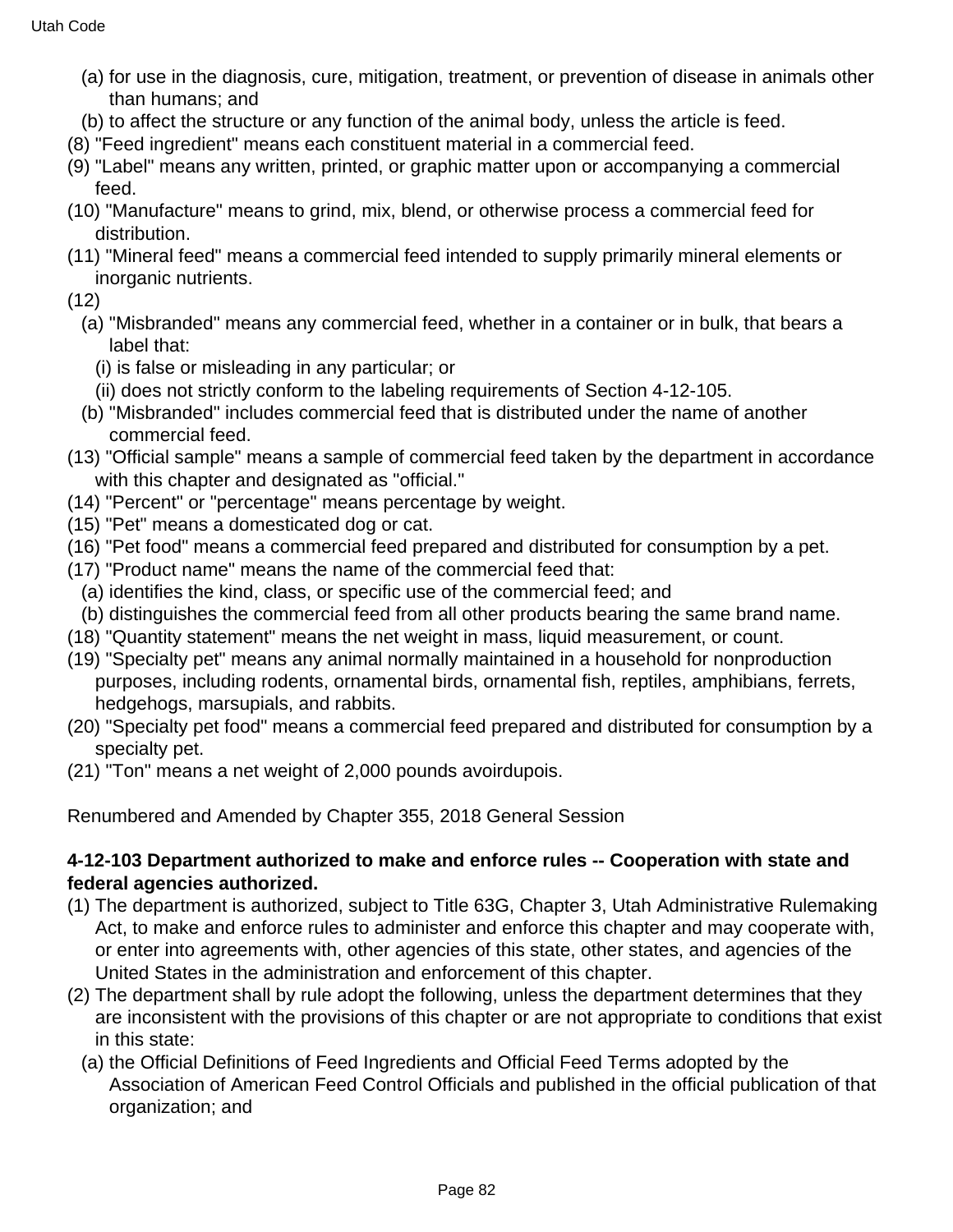(b) any federal regulation made pursuant to the authority of the Federal Food, Drug, and Cosmetic Act, U.S.C. Sec. 301 et seq., unless the department does not have the authority under this chapter to make a corresponding rule.

Renumbered and Amended by Chapter 355, 2018 General Session

# **4-12-104 Distribution of commercial and customer-formula feed -- Registration or license required -- Application -- Fees -- Expiration -- Renewal.**

- (1)
	- (a) A person may not distribute a commercial feed in this state without a registration from the department.
	- (b) Except as provided by Subsection (3)(a), a person shall apply for a registration from the department for each brand name of commercial feed by:
		- (i) submitting forms prescribed and furnished by the department; and
		- (ii) paying an annual registration fee, determined by the department pursuant to Subsection 4-2-103(2).
	- (c) Upon receipt of the appropriate application forms and fee payment, the commissioner shall issue a registration to the applicant allowing the applicant to distribute the registered commercial feed in this state through December 31 of the year in which the registration is issued, subject to suspension or revocation for cause.
- (2)
	- (a) Subject to Subsection (2)(b), the department may:
		- (i) refuse registration to any commercial feed found to not be in compliance with this chapter; and
		- (ii) cancel the registration of any commercial feed found to not be in compliance with this chapter.
	- (b) A registration may not be refused or canceled unless the department gives the registrant an opportunity to:
		- (i) be heard before the department; and
	- (ii) amend the registrant's application in order to comply with the requirements of this chapter.
- (3)
	- (a) A person who distributes customer-formula feed is not required to register the feed, but is required to obtain a license from the department before distribution.
	- (b) A person shall apply for a license to distribute customer-formula feed from the department by: (i) submitting forms prescribed and furnished by the department; and
		- (ii) paying an annual license fee, determined by the department pursuant to Subsection 4-2-103(2).
	- (c) Upon receipt of the appropriate application forms and fee payment, the commissioner shall issue a license to the applicant allowing the applicant to distribute customer-formula feed in this state through December 31 of the year in which the license is issued, subject to suspension or revocation for cause.
- (4)
	- (a) Each commercial feed registration is renewable for a period of one year upon the payment of an annual registration renewal fee in an amount equal to the current applicable original registration fee.
- (b) Each registration renewal fee shall be paid on or before December 31 of each year.

(5)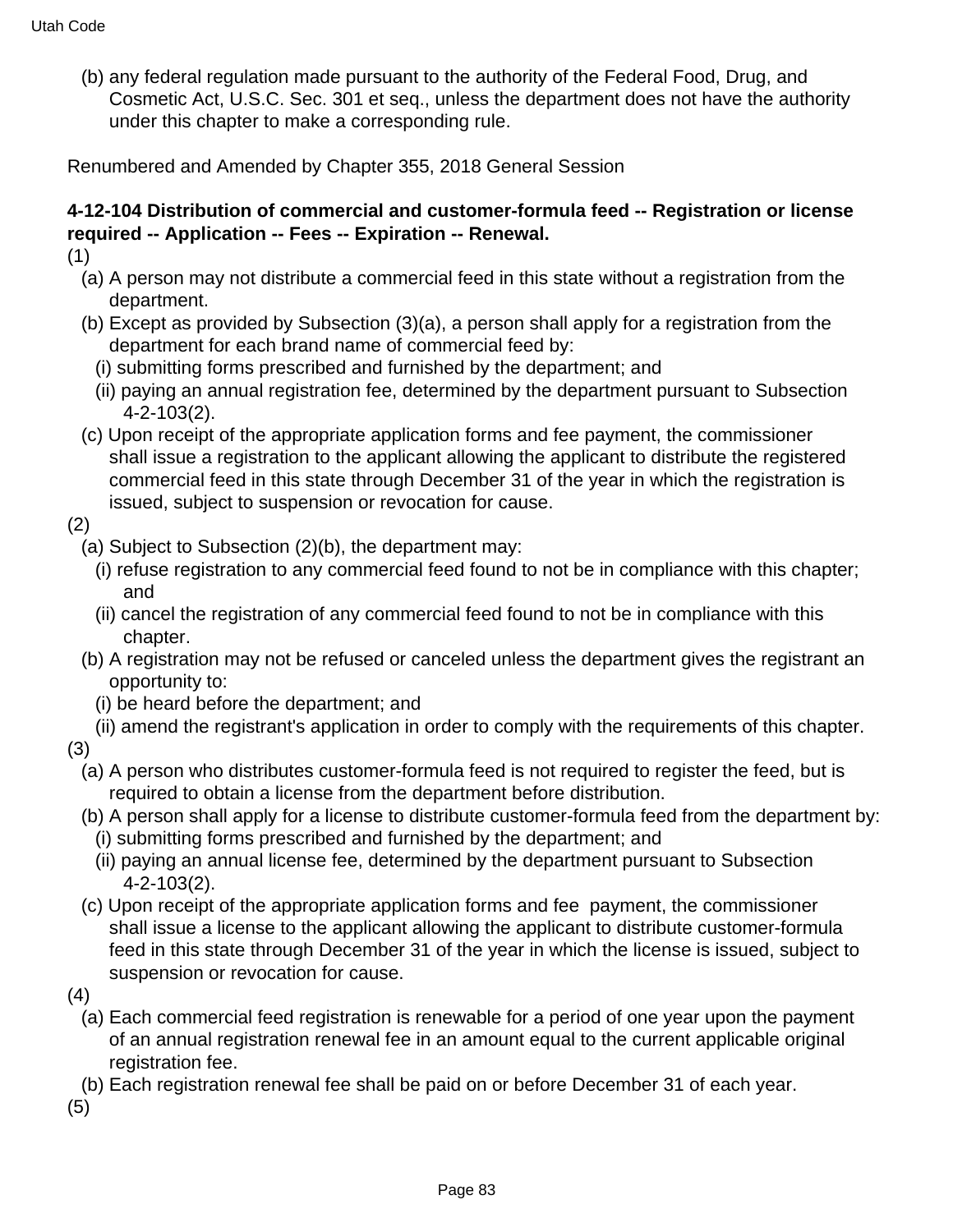- (a) Each customer-formula feed license is renewable for a period of one year upon the payment of an annual license renewal fee in an amount equal to the current applicable original license fee.
- (b) Each license renewal fee shall be paid on or before December 31 of each year.

# **4-12-105 Labeling requirements for commercial and customer-formula feed specified.**

- (1) Except for customer-formula feed, each container of commercial feed distributed in this state shall bear a label specifying:
	- (a) the name and principal mailing address of the manufacturer, distributor, or registrant;
	- (b) the product name and brand name, if any, under which the commercial feed is distributed;
	- (c) the common name of each feed ingredient used in the commercial feed, stated in the manner prescribed by rule of the department, unless the department finds that a full statement of ingredients is not required to serve the interests of a consumer;
	- (d) the guaranteed analysis of the feed, expressed on an as-is basis:
		- (i) advising the user of the feed composition; or
		- (ii) supporting claims made in the labeling;
	- (e) a quantity statement for the feed;
	- (f) the lot number or some other means of lot identification;
	- (g) adequate direction for the feed's safe and effective use; and
	- (h) precautionary statements, if necessary, or any information prescribed by rule of the department considered necessary for the safe and effective use of the feed.
- (2) In accordance with Title 63G, Chapter 3, Utah Administrative Rulemaking Act, the department may by rule authorize a label to use a collective term for a group of ingredients that perform a similar function.
- (3)
	- (a) Except for customer-formula feed, each bulk shipment of commercial feed distributed in this state shall be accompanied by a printed or written statement specifying the information in Subsections (1)(a) through (h).
	- (b) The statement shall be delivered to the purchaser at the time the bulk feed is delivered.
- (4) Each container or bulk shipment of customer-formula feed distributed in this state shall be accompanied by a label, invoice, delivery slip, or other shipping document specifying:
	- (a) the name and principal mailing address of the manufacturer;
	- (b) the name and principal mailing address of the purchaser;
	- (c) the date of delivery;
	- (d) the product name of each commercial feed;
	- (e) the quantity statement of each commercial feed;
	- (f) the net weight for each ingredient used that is not a commercial feed;
	- (g) except as provided in Subsection (5), the quantity statement of each ingredient used in the mixture, stated in terms the department determines necessary to advise the user of the feed composition or to support claims made on the label;
	- (h) directions for the feed's use;
	- (i) precautionary statements, if applicable; and
	- (j) any information considered necessary for the safe and effective use of the customer-formula feed as prescribed by rule of the department.
- (5) If the manufacturer of a customer-formula feed intends to protect a proprietary formula, the information required by Subsection (4)(g) may be substituted with a guaranteed analysis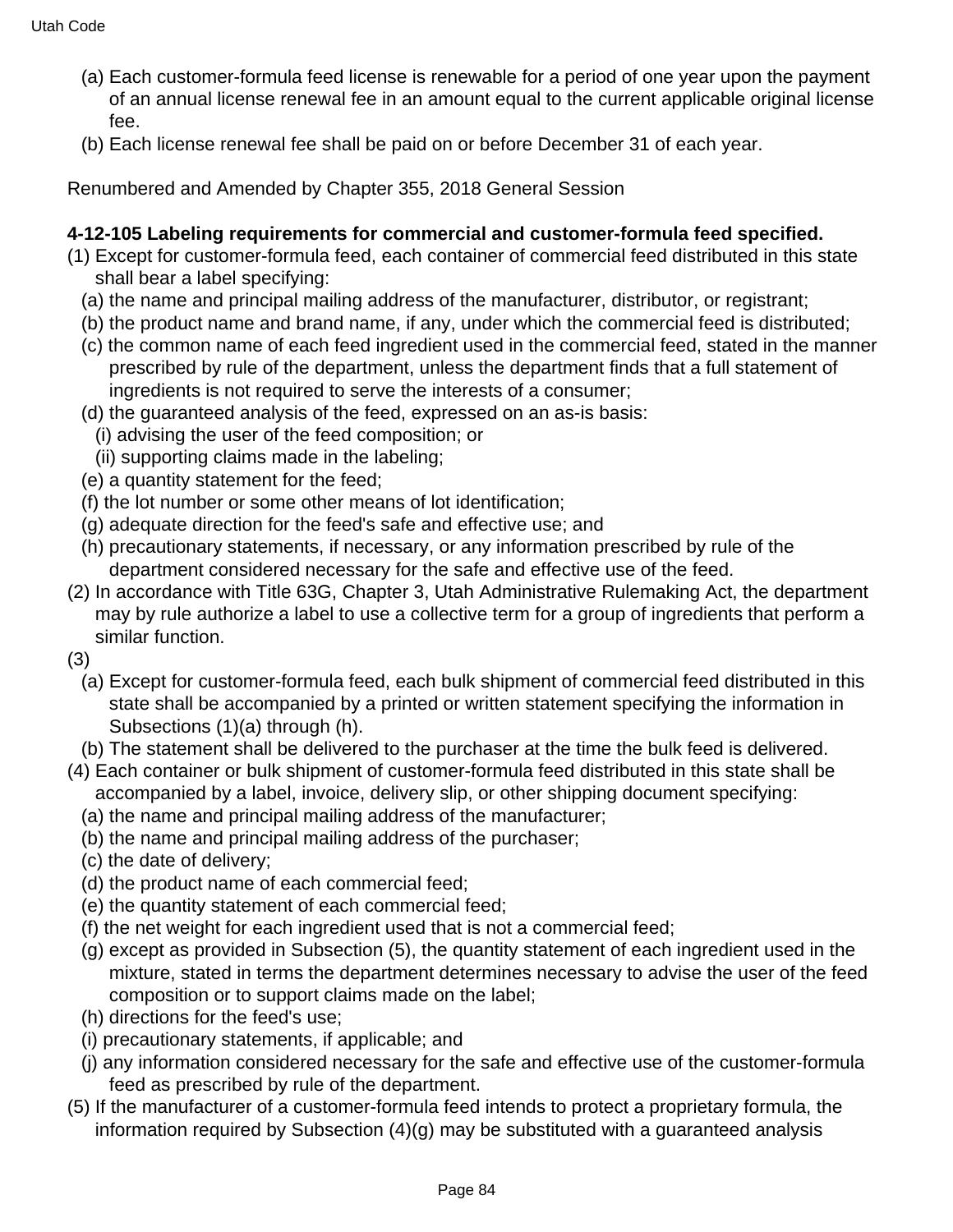of each nutritional component the feed intends to deliver, stated in terms the department determines necessary to advise the user of the feed composition.

- (6) If a customer-formula feed contains a drug, the label shall include the:
	- (a) purpose of the medication;
	- (b) established name of each active drug ingredient; and
	- (c) amount of each drug included in the final mixture, expressed by weight, grams per ton, or milligrams per pound.

Renumbered and Amended by Chapter 355, 2018 General Session

### **4-12-106 Enforcement -- Inspection and samples authorized -- Methods for sampling and analysis prescribed -- Results to be forwarded to registrant or licensee -- Warrants.**

- (1) In order to determine compliance with this chapter, the department:
	- (a) shall periodically sample, inspect, analyze, and test commercial feeds distributed within this state;
	- (b) may enter during normal business hours, within reasonable limits, and in a reasonable manner, any:
		- (i) factory;
		- (ii) warehouse; or
		- (iii) establishment in which commercial feed is manufactured, processed, packed, or held for distribution; and
	- (c) may enter any vehicle used to transport or hold commercial feed in order to inspect:
		- (i) equipment;
		- (ii) finished and unfinished materials;
		- (iii) containers;
		- (iv) records; and
		- (v) labels.
- (2) The department's methods for sampling and for analyses of feed ingredients, mineral ingredients, or other ingredients, or for analyses of customer-formula feeds, shall be in accordance with methods published by the Association of Official Analytical Chemists or other generally recognized methods.
- (3) The official sample shall guide the department in determining whether a commercial feed is misbranded, adulterated, or otherwise deficient.
- (4) The department shall:
	- (a) forward the results of all tests of official samples to the manufacturer, distributer, licensee, or registrant using the address specified on the container, label, or on the written statement or invoice; and
	- (b) furnish to the manufacturer, distributer, licensee, or registrant part of any official sample that the department determines is misbranded or adulterated upon written request to the department by the manufacturer, distributer, licensee, or registrant within 30 days after receipt of the unsatisfactory test results.
- (5) If the department is refused admittance authorized by Subsections (1)(b) and (1)(c), the department may proceed immediately to obtain an ex parte warrant from the nearest court of competent jurisdiction to allow entry upon the premises for the purpose of making inspections and obtaining samples.

Renumbered and Amended by Chapter 355, 2018 General Session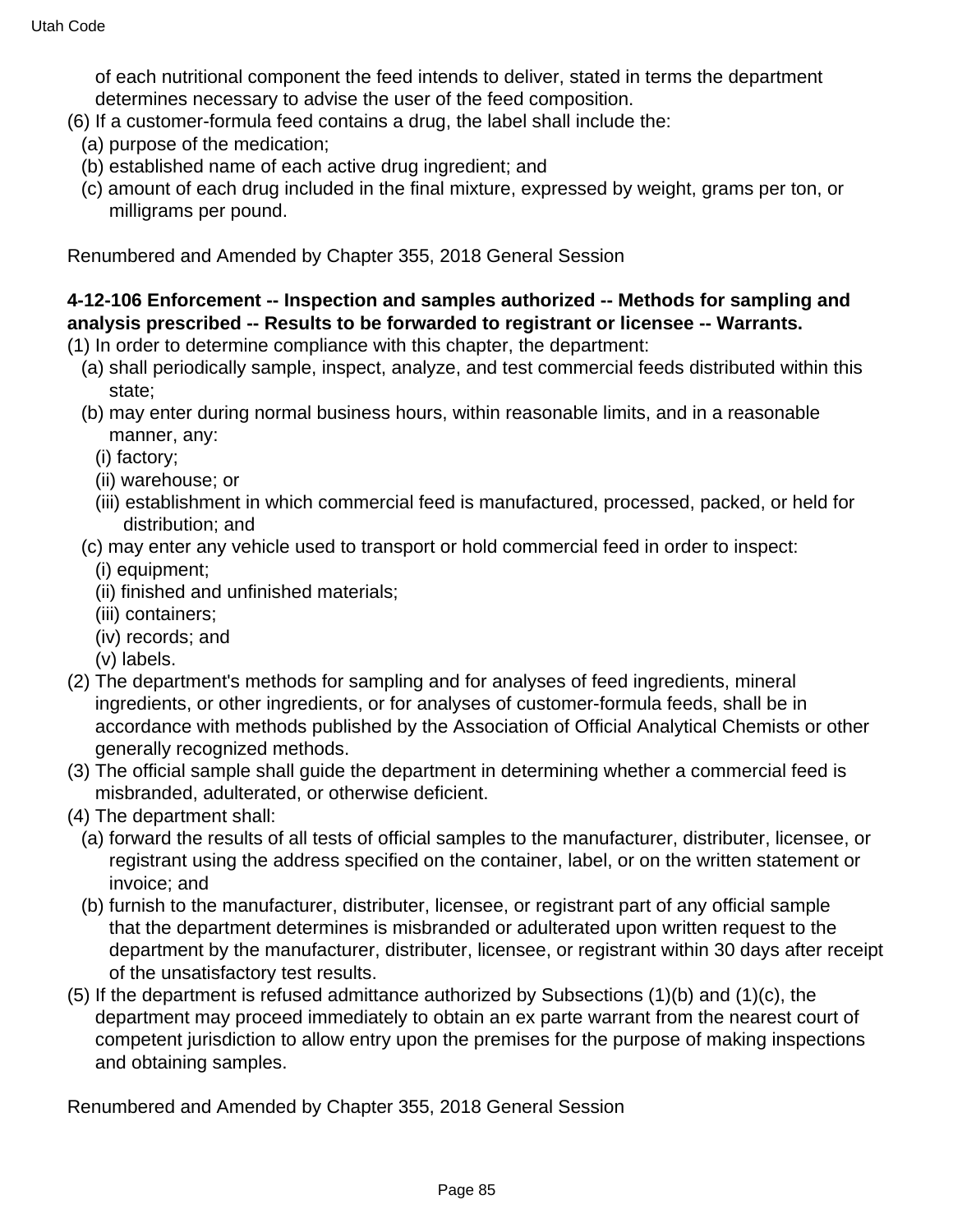# **4-12-107 Suspension or revocation authorized -- Refusal to register or issue license authorized -- Grounds -- Stop sale, use, or removal order authorized -- Court action -- Procedure -- Costs.**

- (1) Upon satisfactory evidence that a manufacturer, distributer, licensee, or registrant has used fraudulent or deceptive practices in the registration, licensing, or distribution of a commercial feed or customer-formula feed, the department may:
	- (a) suspend or revoke the registration or license of any brand name of commercial feed or customer-formula feed; or
	- (b) refuse to register or license any brand name or product of commercial feed or customerformula feed.
- (2)
	- (a) The department may issue a "stop sale, use, or removal order" to the distributor or owner of any commercial feed or lot of commercial feed that it finds or has reason to believe is misbranded, adulterated, or otherwise in violation of this chapter.
	- (b) The order described in Subsection (2)(a) shall be in writing and no commercial feed subject to the order shall be moved, offered, or exposed for sale, except upon subsequent written release by the department.
	- (c) Before an order release is issued, the department may require the distributor or owner of the "stopped" commercial feed or lot of commercial feed to pay the expense incurred by the department in connection with the withdrawal of the product from the market.

(3)

- (a) The department is authorized in a court of competent jurisdiction to seek:
	- (i) an order of seizure or condemnation of a commercial feed;
	- (ii) a temporary restraining order; or
	- (iii) a permanent injunction to prevent the violation of this chapter.
- (b) No bond shall be required of the department in an injunctive proceeding brought under this section.
- (4) If the court orders condemnation of a commercial feed, the commercial feed shall be disposed of as the court directs, provided the order gives the manufacturer, distributor, licensee, or registrant an opportunity to apply to the court for permission to:
	- (a) relabel, reprocess, or otherwise bring the commercial feed into conformance with this chapter and administrative rules; or
- (b) remove the commercial feed from the state.
- (5) If the court orders condemnation, court costs, fees, storage, and other costs shall be awarded against the claimant of the commercial feed.

Renumbered and Amended by Chapter 355, 2018 General Session

# **4-12-108 Unlawful acts specified.**

A person in this state may not:

- (1) manufacture or distribute adulterated or misbranded commercial feed;
- (2) adulterate or misbrand any commercial feed;
- (3) distribute agricultural products such as whole seed, hay, straw, stover, silage, cobs, husks, or bulbs that are adulterated;
- (4) remove or dispose of any commercial feed in violation of a "stop sale, use, or removal order";
- (5) distribute any commercial feed that is not registered or any customer-formula feed that is not licensed; or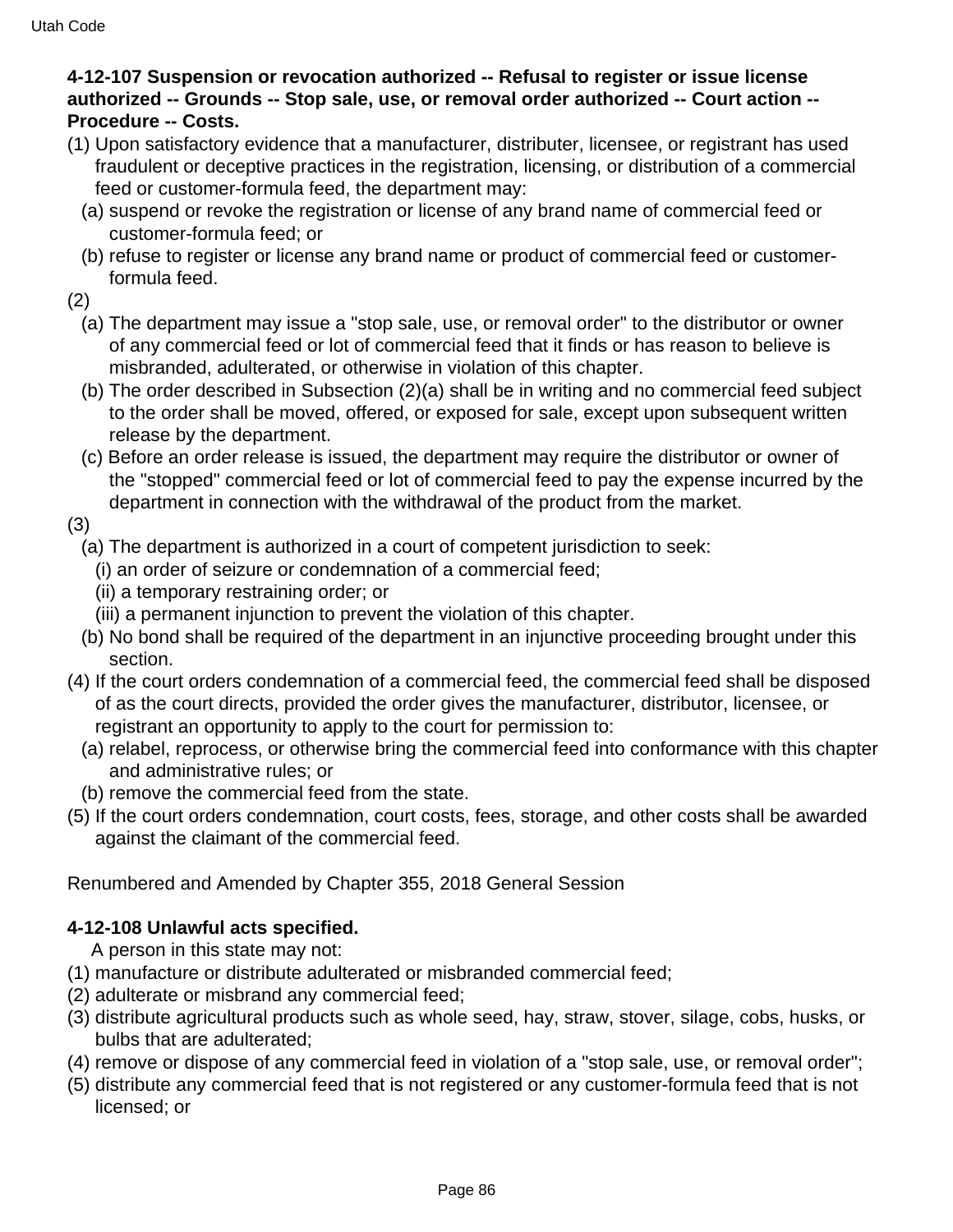- (6) reuse a bag or tote previously used for commercial feed, including customer-formula feed, unless the user:
	- (a) appropriately cleans the bag or tote; and
	- (b) documents the clean-out procedure used on the bag or tote.

# **Chapter 13 Utah Fertilizer Act**

#### **4-13-101 Title.**

This chapter is known as the "Utah Fertilizer Act."

Renumbered and Amended by Chapter 345, 2017 General Session

### **4-13-102 Definitions.**

As used in this chapter:

- (1) "Adulterated fertilizer" means a fertilizer or soil amendment that:
	- (a) contains a deleterious or harmful substance in sufficient amount to render it injurious to beneficial plant life, animals, humans, aquatic life, soil, or water when applied in accordance with the directions for use on the label;
	- (b) has a composition that falls below or differs from that which the composition is purported to possess by the composition's labeling;
	- (c) contains unwanted crop or weed seed; or
	- (d) exceeds levels of metals permitted by the United States Environmental Protection Agency.
- (2) "Beneficial substances or compounds" means a substance or compound other than primary, secondary, and micro plant nutrients that can be demonstrated by scientific research to be beneficial to one or more species of plants when applied exogenously.
- (3) "Biostimulant" means a product containing naturally-occurring substances and microbes that are used to stimulate plant growth, enhance resistance to plant pests, and reduce abiotic stress.
- (4) "Blender" means a person engaged in the business of blending or mixing fertilizer, soil amendments, or both.
- (5) "Brand" means a term, design, or trade mark used in connection with one or several grades of fertilizer or soil amendment.
- (6) "Bulk fertilizer" means fertilizer delivered to the purchaser either in solid or liquid state in a nonpackaged form to which a label cannot be attached.
- (7) "Custom blend" means a fertilizer blended according to specification provided to a blender in a soil test nutrient recommendation or to meet the specific consumer request before blending.
- (8) "Deficiency" means the amount of nutrient found by analysis to be less than that guaranteed.
- (9) "Derivation" means the source from which the guaranteed nutrients are derived.
- (10) "Distribute" means to import, consign, manufacture, produce, compound, mix, blend, or to offer for sale, sell, barter, or supply fertilizer or soil amendments in the state.
- (11) "Distributor" means a person who distributes.
- (12) "Fertilizer" means a substance that contains one or more recognized plant nutrients that is used for the substance's plant nutrient content and is designed for use or claimed to have value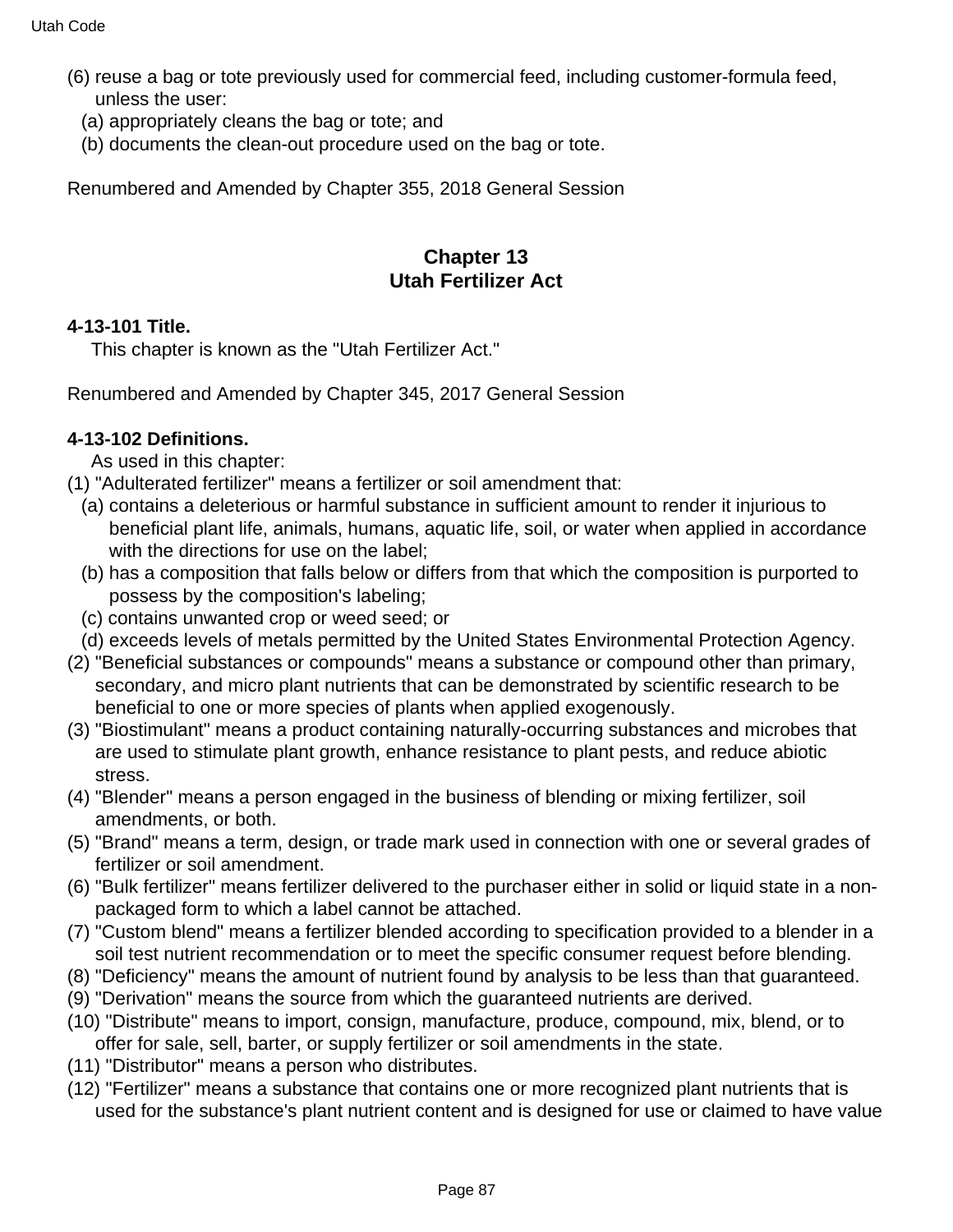in promoting plant growth, exclusive of unmanipulated animal and vegetable manures, marl, lime, limestone, wood ashes, gypsum, and other products exempted by rule.

- (13) "Fertilizer material" means a fertilizer that contains:
	- (a) quantities of no more than one of the primary plant nutrients, nitrogen (N), phosphate (P2O5), Potash (K2O);
	- (b) 85% plant nutrients in the form of a single chemical compound; or
	- (c) plant or animal residues or by-products, or a natural material deposit that is processed so that its primary plant nutrients have not been materially changed, except through purification and concentration.
- (14) "Grade" means the percentage of total nitrogen, available phosphate and soluble potash stated in whole numbers in the same terms, order, and percentages as in the guaranteed analysis if that specialty fertilizers may be guaranteed in fractional units of less than one percent of total nitrogen, available phosphorus or phosphoric acid, and soluble potassium or soluble potash and that fertilizer materials such as bone meal, manures, and similar raw materials may be guaranteed in fractional units.
- (15)
	- (a) "Guaranteed analysis" means the minimum percentage by weight of plant nutrients claimed in the following order and form: nercent

|                            | poroone<br>$\overline{\phantom{a}}$ |
|----------------------------|-------------------------------------|
| Total Nitrogen (N)         | percent                             |
| Available Phosphate (P2O5) |                                     |
|                            | percent                             |

Soluble Potash (K2O)

- (b) For unacidulated mineral phosphatic material and basic slag, bone, tankage, and other organic phosphate or degree of fineness may also be guaranteed.
- (c)
	- (i) Guarantees for plant nutrients other than nitrogen, phosphorus, and potassium may be permitted or required by rule of the department.
	- (ii) The guarantees for such other nutrients shall be expressed in the form of the element.
	- (iii) The sources of such other nutrients, such as oxides, salt, chelates, may be required to be stated on the application for registration and may be included as a parenthetical statement on the label.
	- (iv) Other beneficial substances or compounds, determinable by laboratory methods, also may be guaranteed by permission of the department.
	- (v) Any plant nutrients or other substances or compounds guaranteed are subject to inspection and analysis in accord with the methods and rules prescribed by the department.
- (16) "Investigational allowance" means an allowance for variations inherent in the taking, preparation, and analysis of an official sample of fertilizer or soil amendment.
- (17) "Label" means the display of the written, printed, or graphic matter upon the immediate container or statement accompanying a fertilizer or soil amendment.
- (18) "Labeling" means the written, printed, or graphic matter upon or accompanying fertilizer or soil amendment, or advertisements, brochures, posters, television and radio announcements used in promoting the sale of fertilizers or soil amendments.
- (19) "Lot" means a definite quantity identified by a combination of numbers, letters, characters, or amount represented by a weight certificate from which every part is uniform within recognized tolerances from which the distributor can be determined.
- (20) "Micro plant nutrient" means boron, chlorine, colbalt, copper, iron, manganese, molybdenum, nickel, sodium, and zinc.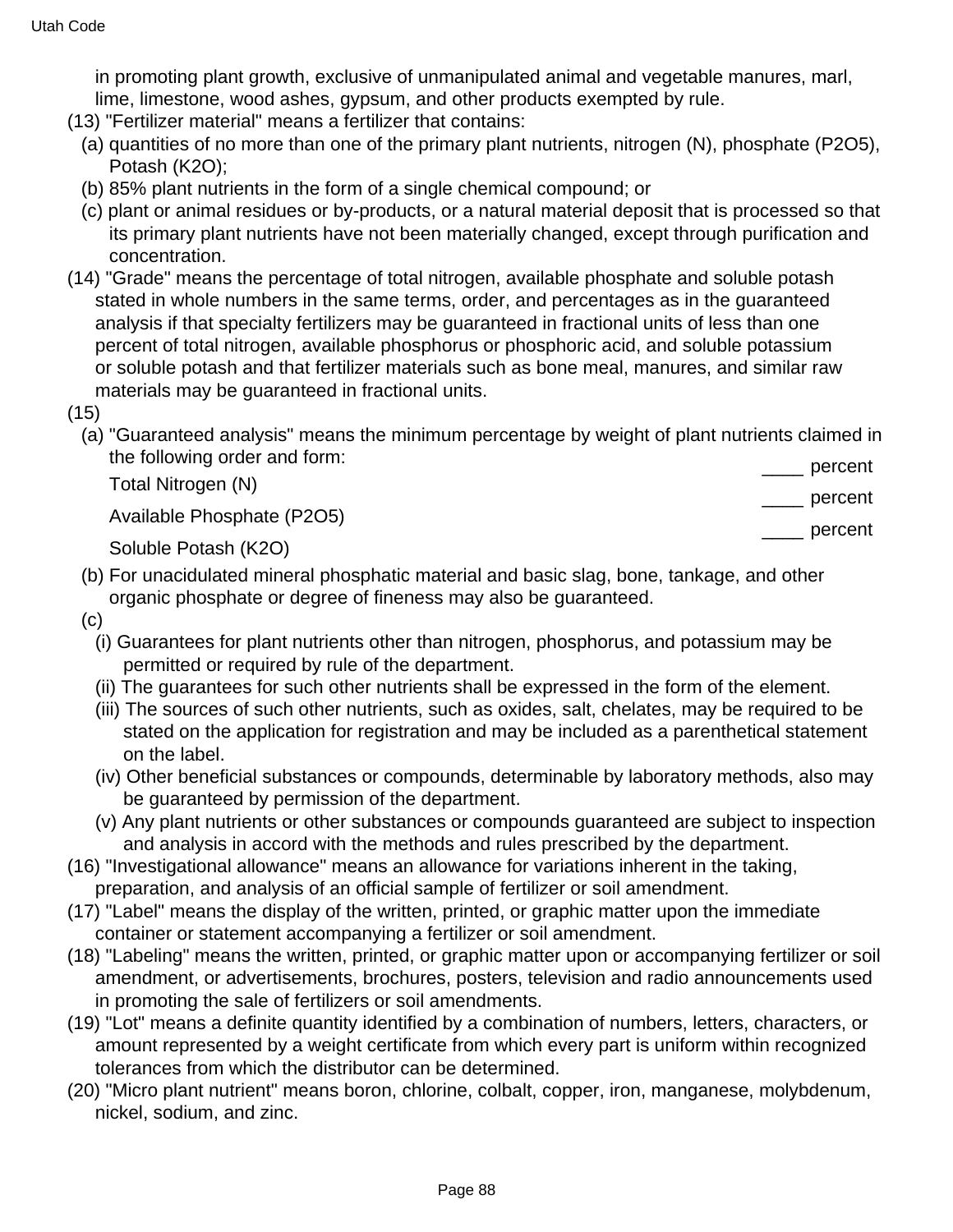- (21) "Mixed fertilizer" means a fertilizer containing any combination or mixture of fertilizer materials.
- (22) "Nonplant food ingredient" means a substance or compound other than the primary, secondary, or micro nutrients.
- (23) "Official sample" means a sample of fertilizer or soil amendment taken by the department and designated as "official."
- (24) "Other ingredients" means the non-soil amending ingredients present in soil amendments.
- (25) "Percent" or "percentage" means the percentage by weight.
- (26) "Plant amendment" means a substance applied to plants or seeds that is intended to improve growth, yield, product quality, reproduction, flavor, or other favorable characteristics of plants except fertilizer, soil amendments, agricultural liming materials, animal and vegetable manure, pesticides, or plant regulators.
- (27) "Primary nutrient" includes total nitrogen, available phosphate, and soluble potash.
- (28) "Registrant" means a person who registers a fertilizer or a soil amendment under this chapter.
- (29) "Secondary nutrient" includes calcium, magnesium, and sulfur.
- (30) "Slow release fertilizer" means a fertilizer in a form that releases, or converts to a plantavailable form, plant nutrients at a slower rate relative to an appropriate reference soluble product.
- (31) "Soil amending ingredient" means a substance that will improve the physical, chemical, biochemical, biological, or other characteristics of the soil.
- (32) "Soil amendment" means a substance or a mixture of substances that is intended to improve the physical, chemical, biochemical, biological, or other characteristics of the soil, except fertilizers, agricultural liming materials, unmanipulated animal manures, unmanipulated vegetable manures, or pesticides.
- (33) "Specialty fertilizer" means fertilizer distributed primarily for non-farm use, such as home gardens, lawns, shrubbery, flowers, golf courses, municipal parks, cemeteries, greenhouses, and nurseries.
- (34) "Ton" means a net weight of 2,000 pounds avoirdupois.

# **4-13-103 Distribution of fertilizer or soil amendment -- Registration required -- Application -- Fees -- Expiration -- Renewal -- Exemptions specified -- Blenders and mixers.**

- (1)
	- (a) A brand and grade of fertilizer or soil amendment shall be registered in the name of the person whose name appears upon the label before being distributed in this state.
	- (b) The application for registration shall be submitted to the department on a form prescribed and furnished by the department, and shall be accompanied by a fee determined by the department pursuant to Subsection 4-2-103(2) for each brand and grade.
	- (c) Upon approval by the department, a copy of the registration shall be furnished to the applicant.
	- (d)
		- (i) A registration expires at midnight on December 31 of the year in which issued.
		- (ii) A registration is renewable for a period of one year upon the payment of an annual registration renewal fee in an amount equal to the current applicable original registration fee.
		- (iii) A renewal fee shall be paid on or before December 31 of each year.
- (2) A distributor is not required to register fertilizer that has been registered by another person under this chapter if the label does not differ in any respect.
- (3)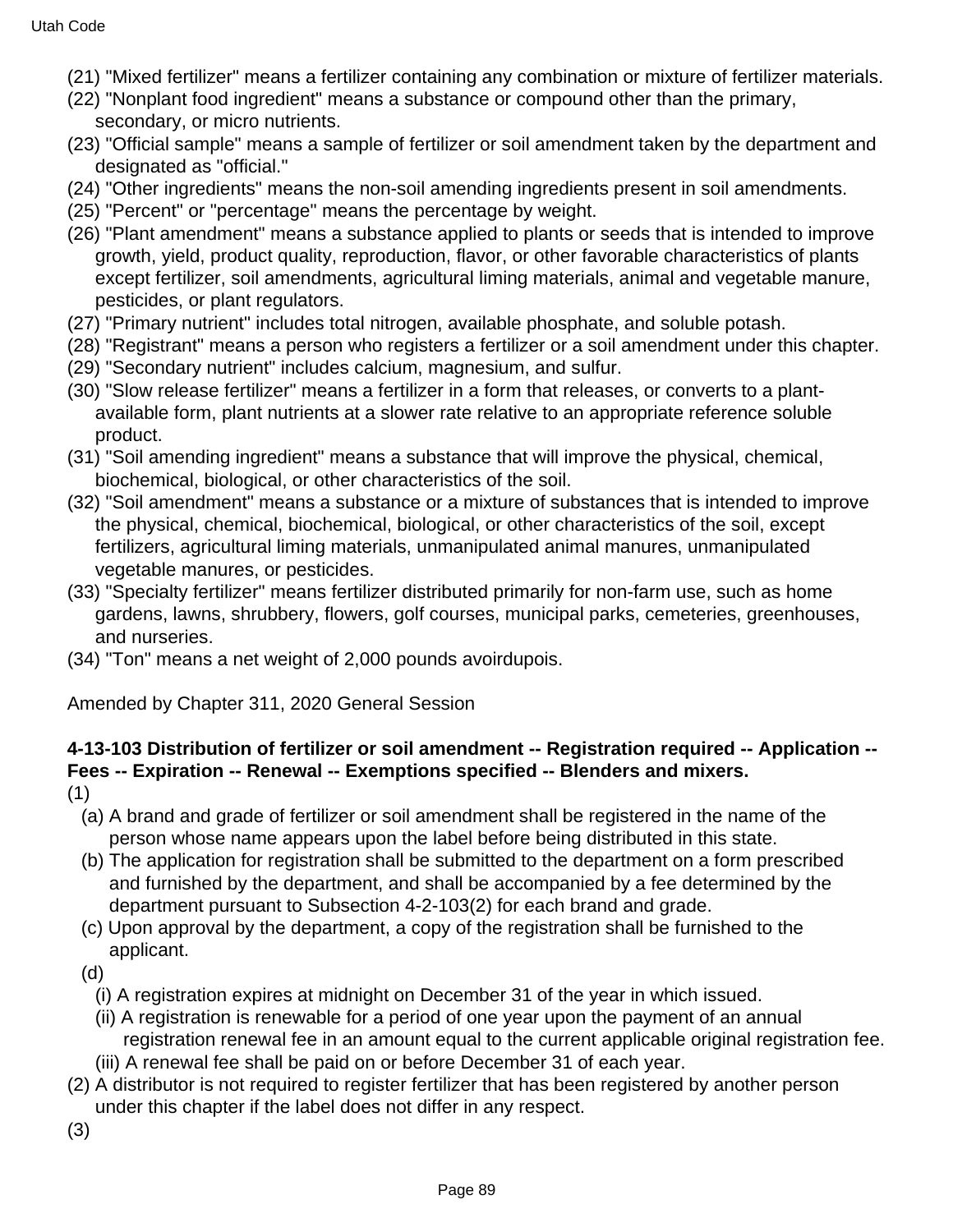- (a) A blender is not required to register each grade of fertilizer or soil amendment formulated according to specifications provided by a consumer before mixing, but is required to:
	- (i) license the name under which the business of blending or mixing is conducted;
	- (ii) pay an annual blenders license fee determined by the department pursuant to Subsection 4-2-103(2); and
	- (iii) label the fertilizer or soil amendment as provided in Section 4-13-104.
- (b)
	- (i) A blenders license expires at midnight on December 31 of the year in which the license is issued.
	- (ii) A blenders license is renewable for a period of one year upon the payment of an annual license renewal fee in an amount equal to the current applicable original blenders license fee.
	- (iii) A renewal fee shall be paid on or before December 31 of each year.
- (4)
	- (a) A tonnage fee shall be assessed on fertilizer and soil amendment products sold in the state.
	- (b) The fee shall be determined by the department pursuant to Subsection 4-2-103(2).
	- (c) When more than one person is involved in the distribution of a fertilizer or soil amendment, the final person who has the fertilizer or soil amendment registered and distributed to a nonregistrant or consumer is responsible for reporting the tonnage and paying the tonnage fee, unless the report and payment is made by a prior distributor of the fertilizer or soil amendment.
	- (d) The tonnage report shall be submitted on a form provided by the department on or before December 31 annually covering shipments made during the preceding 12-month period from November 1 to October 31.
	- (e) Revenue generated by the fee shall be deposited into the General Fund as dedicated credits to be used by the department for education and research about and promotion of proper fertilizer and soil amendment distribution, handling, and use.

### **4-13-104 Labeling requirements for fertilizer and soil amendments specified.**

- (1) A container of fertilizer distributed in this state shall bear a label in clearly legible and conspicuous form setting forth the:
	- (a) brand name and grade;
	- (b) guaranteed analysis, except that:
		- (i) sources of nutrients, when shown on the label, shall be listed below the completed guaranteed analysis in order of predominance;
		- (ii) guarantees of zeros may not be made and may not appear in statement except in nutrient guarantee breakdowns; and
		- (iii) if chemical forms of nitrogen are claimed or required, the form shall be shown, but no implied order of the forms of nitrogen is intended;
	- (c) derivation statement of guaranteed nutrients, nonplant food ingredients, and beneficial substances or compounds if present;
	- (d) directions for use when applicable;
	- (e) caution or warning statement when applicable;
	- (f) name and address of the registrant or the manufacturer, if different from the registrant;
	- (g) net weight or volume; and
	- (h) lot number.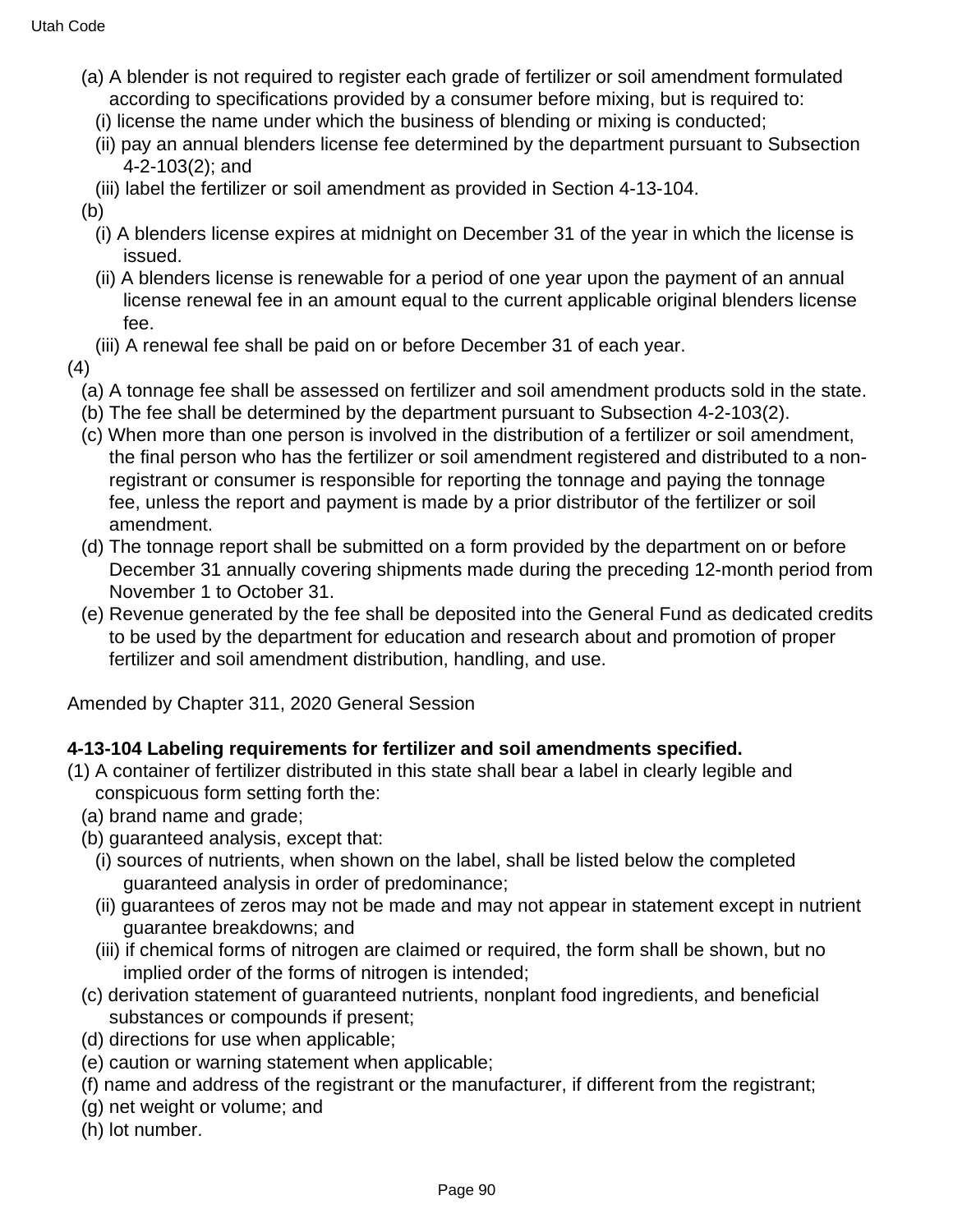- (2) A container of specialty fertilizer distributed in this state shall bear a label in clear, legible, and conspicuous form setting forth the information specified in Subsections (1)(a) through (h).
- (3) A shipment of custom blend fertilizer shall be accompanied by a printed or written statement setting forth the:
	- (a) information specified in Subsections (1)(a) through (c);
	- (b) name and address of the licensed blender;
	- (c) net weight or volume; and
	- (d) lot number.
- (4) A shipment of fertilizer material shall be accompanied by a printed or written statement setting forth the:
	- (a) information specified in Subsections (1)(a) through (c);
	- (b) name and address of the registrant if different from the supplier or shipper;
	- (c) net weight or volume; and
	- (d) lot number.
- (5) The grade is not required on a fertilizer label when no primary nutrients are claimed or are less than one percent.
- (6) Additional nutrient guarantees may not be an extension of the grade statement and shall be a separate line or include terms such as "plus," "with," or "including."
- (7) A soil amendment distributed in the state shall bear a label in clearly legible and conspicuous form setting forth the:
	- (a) brand name;
	- (b) guaranteed analysis, which includes:
		- (i) nonplant food ingredients separated out by soil amending ingredients and other total ingredients, in that order, by percentages; and
		- (ii) nonsoil amending ingredients separating out beneficial substances and beneficial compounds, in that order, by percentage or acceptable units;
	- (c) purpose of product;
	- (d) direction for application;
	- (e) caution or warning statement when applicable;
	- (f) name and address of registrant; and
	- (g) net weight or volume.
- (8) The department may require proof of claims made, usefulness, and value of the soil amendments.
- (9) For evidence of proof the department may rely on experimental data, evaluations, or advice supplied from such sources as the director of the Agricultural Experiment Station. The experimental design shall be related to state conditions for which the product is intended.
- (10) Information or a statement may not appear on a package, label, delivery slip, or advertising matter that is false or misleading to the purchaser as to the use, value, quality, analysis, type, or composition of the soil amendment.
- (11) A fertilizer is misbranded if:
	- (a) the fertilizer's labeling is false or misleading in any particular;
	- (b) the fertilizer is distributed under the name of another fertilizer product;
	- (c) the fertilizer is not labeled as required; or
	- (d) the fertilizer purports to be or is represented as fertilizer, or is represented as containing a plant nutrient fertilizer that does not conform with the definition of identity or any commonly accepted definitions of official fertilizer terms.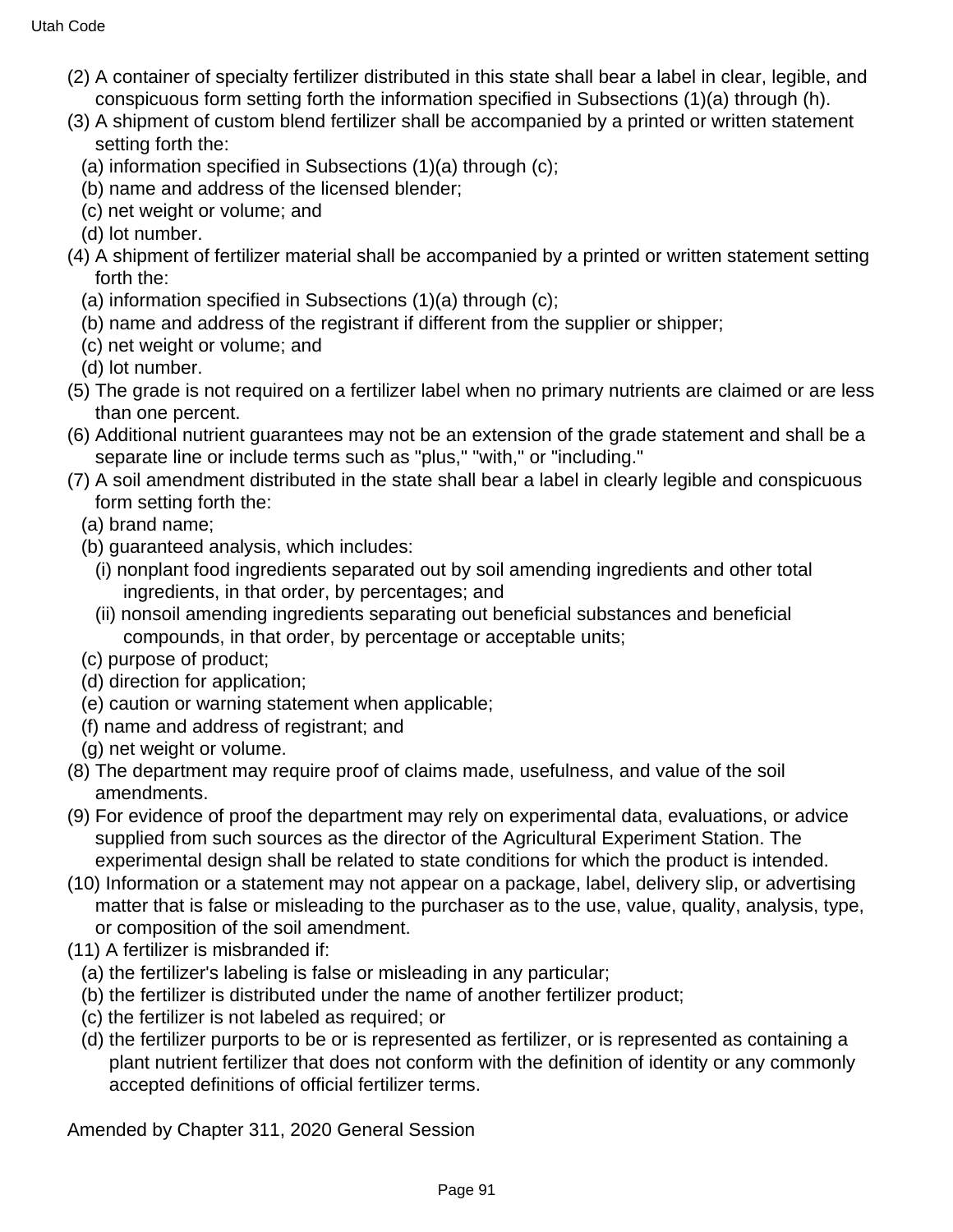### **4-13-105 Enforcement -- Inspection and samples authorized -- Methods for sampling and analysis prescribed -- Warrants.**

- (1) The department shall periodically sample, inspect, analyze, and test fertilizers and soil amendments distributed within this state to determine if they comply with this chapter.
- (2)
	- (a) The methods of sampling and analysis shall be those adopted by the AOAC International.
	- (b) In a case not covered by the methods adopted under Subsection (2)(a), or in a case when a method is available in which improved applicability has been demonstrated, the department may adopt appropriate methods from other sources.
- (3) In determining whether a fertilizer or soil amendment is deficient, the department shall be guided solely by the official sample.
- (4)
	- (a) The department may enter any public or private premises or carriers during regular business hours to have access to fertilizers or soil amendments and records relating to the distribution of fertilizers and soil amendments subject to this chapter.
	- (b) If admittance is refused, the department may proceed immediately to obtain an ex parte warrant from the nearest court of competent jurisdiction to allow entry upon the premises for the purpose of making inspections and obtaining samples.
- (5) The department shall distribute the results of an official sample.
- (6) The department shall retain an official sample for a minimum of 90 days from the issuance of a report.

Amended by Chapter 311, 2020 General Session

### **4-13-106 Distribution of fertilizers not complying with labeling requirements prohibited -- Penalty assessed -- Court action to vacate or amend finding authorized.**

- (1) A person may not distribute in this state a fertilizer, fertilizer material, soil amendment, or specialty fertilizer if the official sample thereof establishes that the fertilizer, fertilizer material, soil amendment, or specialty fertilizer is deficient in the nutrients or ingredients guaranteed on the label by an amount exceeding the values established by rule.
- (2) The department shall evaluate and take administrative action the department prescribes for a deficiency beyond the investigational allowances established by the department.
- (3) A registrant aggrieved by the finding of an official sample deficiency may file a complaint with a court of competent jurisdiction to vacate or amend the finding of the department.

Amended by Chapter 311, 2020 General Session

### **4-13-108 Denial, suspension, or revocation authorized -- Grounds -- Stop sale, use, or removal order authorized -- Court action -- Procedure -- Costs.**

(1) The department may deny, revoke, or suspend the license for a blender or the registration of a brand of fertilizer or soil amendment upon satisfactory evidence that the licensee or registrant has used fraudulent or deceptive practices in licensure, registration, or distribution in this state.

(2)

(a) The department may issue a "stop sale, use, or removal order" to the owner or person in possession of any designated lot of fertilizer or soil amendment that the department finds or has reason to believe is being offered or exposed for sale in violation of this chapter.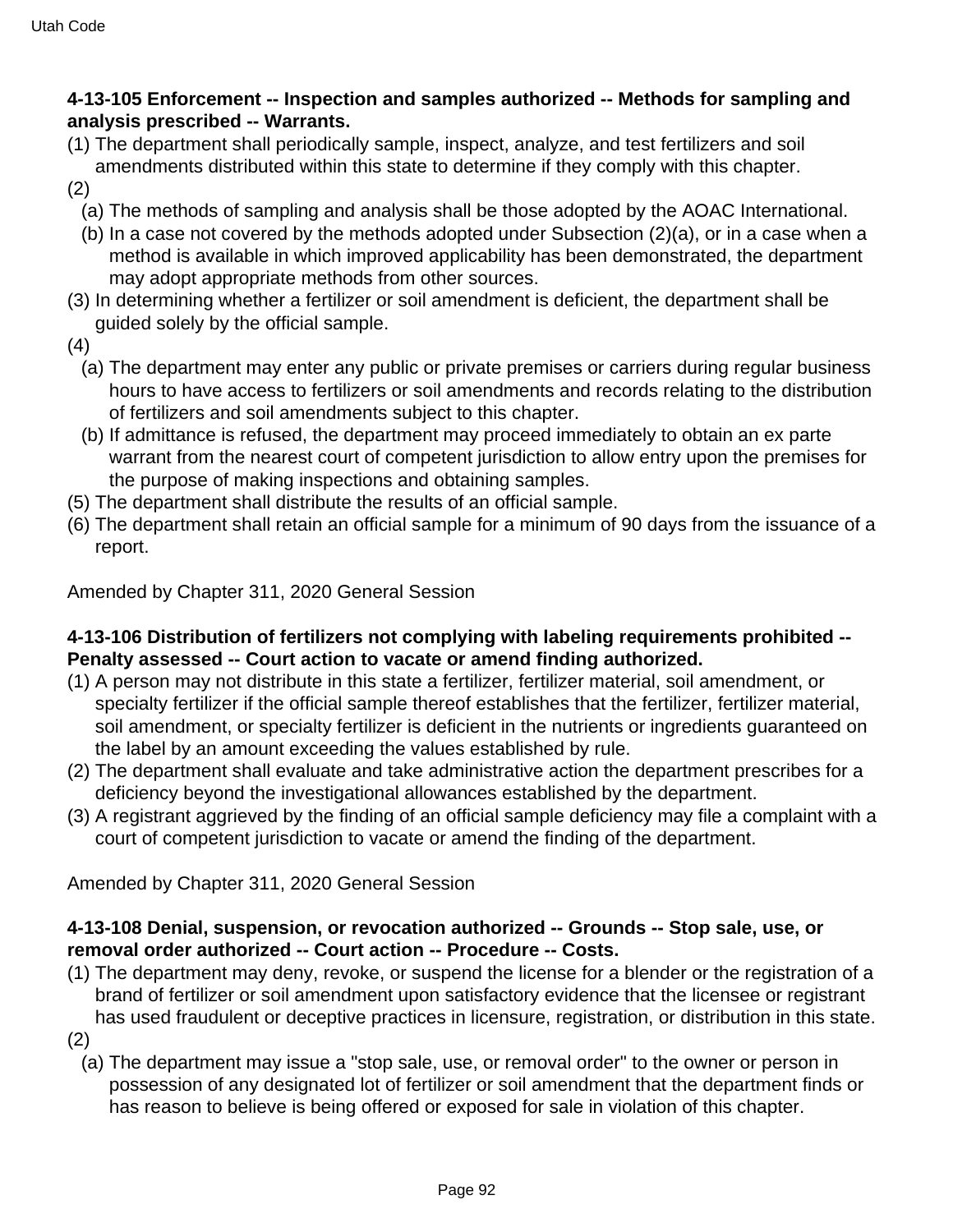- (b) The order shall be in writing and fertilizer or soil amendment subject to the order may not be moved or offered or exposed for sale, except upon the subsequent written release of the department.
- (c) Before a release is issued, the department may require the owner or person in possession of the "stopped" lot to pay the expense incurred by the department in connection with the withdrawal of the product from the market.
- (3)
	- (a) The department may seek in a court of competent jurisdiction an order of seizure or condemnation of any fertilizer that violates this chapter or, upon proper grounds, to obtain a temporary restraining order or permanent injunction, to prevent violation of this chapter.
- (b) A bond may not be required of the department in any injunctive proceeding under this section.
- (4) If condemnation is ordered, the fertilizer or soil amendment shall be disposed of as the court directs, except that the court may not order condemnation without giving the claimant of the fertilizer or soil amendment an opportunity to apply to the court for permission to relabel, reprocess, or otherwise bring the product into conformance, or to remove the fertilizer or soil amendment from the state.
- (5) If the court orders condemnation of the fertilizer or soil amendment, court costs, fees, storage, and other expenses shall be awarded against the claimant of the fertilizer or soil amendment.

# **4-13-109 Sales or exchanges of fertilizers or soil amendments between manufacturers, importers, or manipulators permitted.**

 This chapter may not be construed to restrict or avoid sales or exchanges of fertilizers or soil amendments to each other by importers, manufacturers, or manipulators who mix fertilizer or soil amendment materials for sale or as preventing the free and unrestricted shipment of fertilizer or soil amendments to manufacturers or manipulators who have registered their brands as required by this chapter.

Amended by Chapter 311, 2020 General Session

# **4-13-110 Department may make and enforce rules -- Cooperation with state and federal agencies authorized.**

(1)

- (a) The department may make rules in accordance with Title 63G, Chapter 3, Utah Administrative Rulemaking Act, and enforce the rules to administer and enforce this chapter.
- (b) The department shall by rule adopt the official terms, tables, definitions, and statements adopted by the Association of American Plant Food Control officials and published in the official publications of that organization.
- (2) The department may enter into agreements with other agencies of the state, other states, and agencies of the federal government to administer and enforce this chapter.
- (3) The department may use the following terms in rule made in accordance with Title 63G, Chapter 3, Utah Administrative Rulemaking Act, to the extent that the department is authorized to make rules by a provision other than this Subsection (3):
	- (a) biostimulant;
	- (b) bulk fertilizer;
	- (c) plant amendment;
	- (d) secondary nutrient; and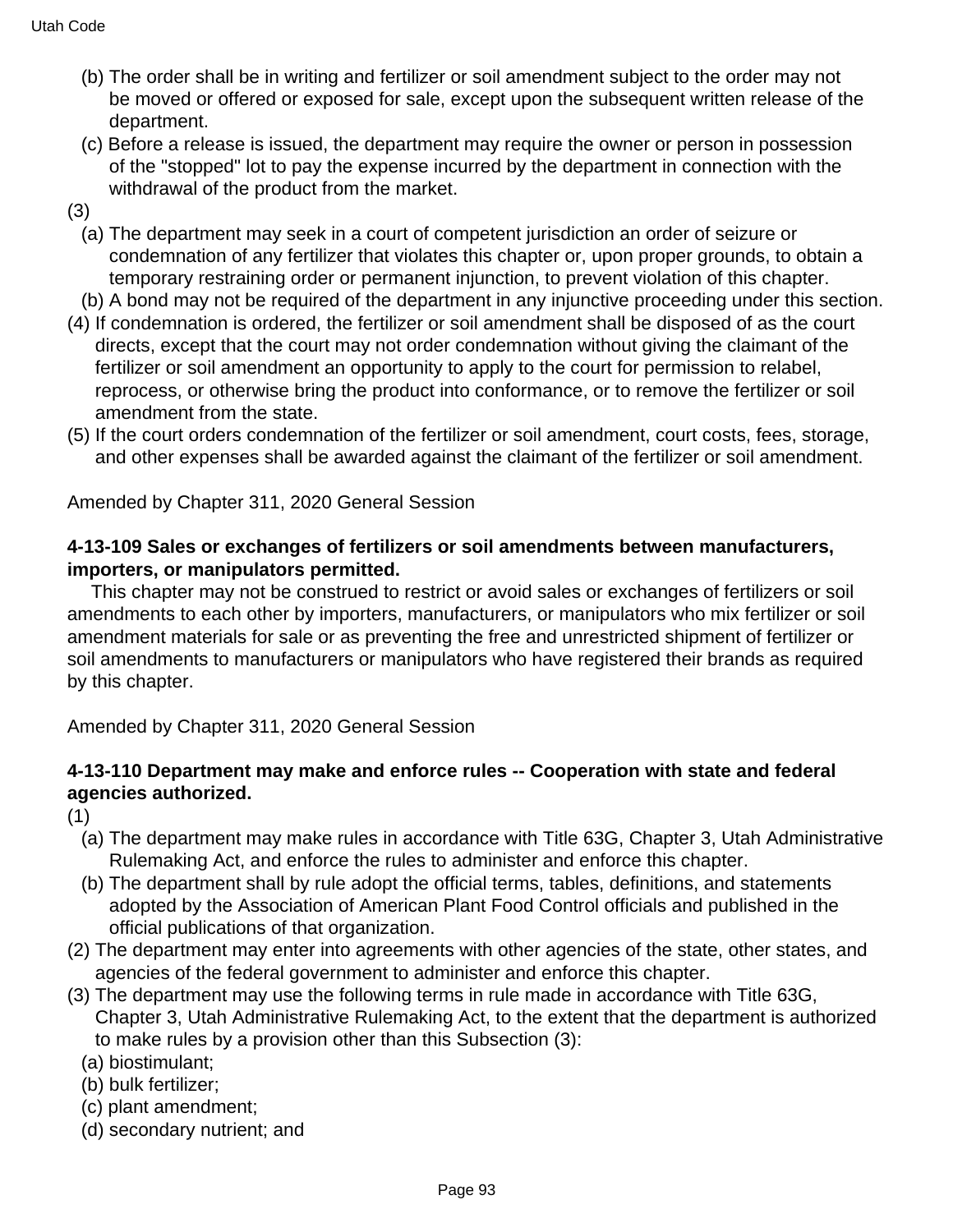(e) slow release fertilizer.

Enacted by Chapter 311, 2020 General Session

# **Chapter 14 Utah Pesticide Control Act**

#### **4-14-101 Title.**

This chapter is known as the "Utah Pesticide Control Act."

Renumbered and Amended by Chapter 345, 2017 General Session

### **4-14-102 Definitions.**

As used in this chapter:

- (1) "Active ingredient" means an ingredient that:
	- (a) prevents, destroys, repels, controls, or mitigates pests; or
	- (b) acts as a plant regulator, defoliant, or desiccant.
- (2) "Adulterated pesticide" means a pesticide with a strength or purity that is below the standard of quality expressed on the label under which the pesticide is offered for sale.
- (3) "Animal" means all vertebrate or invertebrate species.
- (4) "Beneficial insect" means an insect that is:
	- (a) an effective pollinator of plants;
	- (b) a parasite or predator of pests; or
	- (c) otherwise beneficial.
- (5) "Certified applicator" means an individual who is licensed by the department to apply:
	- (a) a restricted use pesticide; or
	- (b) a general use pesticide for hire or in exchange for compensation.
- (6) "Certified qualified applicator" means a certified applicator who is eligible to act as a qualifying party.
- (7) "Defoliant" means a substance or mixture intended to cause leaves or foliage to drop from a plant, with or without causing abscission.
- (8) "Desiccant" means a substance or mixture intended to artificially accelerate the drying of plant or animal tissue.
- (9) "Distribute" means to offer for sale, sell, barter, ship, deliver for shipment, receive, deliver, or offer to deliver pesticides in this state.
- (10) "Environment" means all living plants and animals, water, air, land, and the interrelationships that exist between them.
- (11)
	- (a) "Equipment" means any type of ground, water, or aerial equipment or contrivance using motorized, mechanical, or pressurized power to apply a pesticide.
	- (b) "Equipment" does not mean any pressurized hand-sized household apparatus used to apply a pesticide or any equipment or contrivance used to apply a pesticide that is dependent solely upon energy expelled by the person making the pesticide application.
- (12) "EPA" means the United States Environmental Protection Agency.
- (13) "FIFRA" means the Federal Insecticide, Fungicide, and Rodenticide Act.
- (14)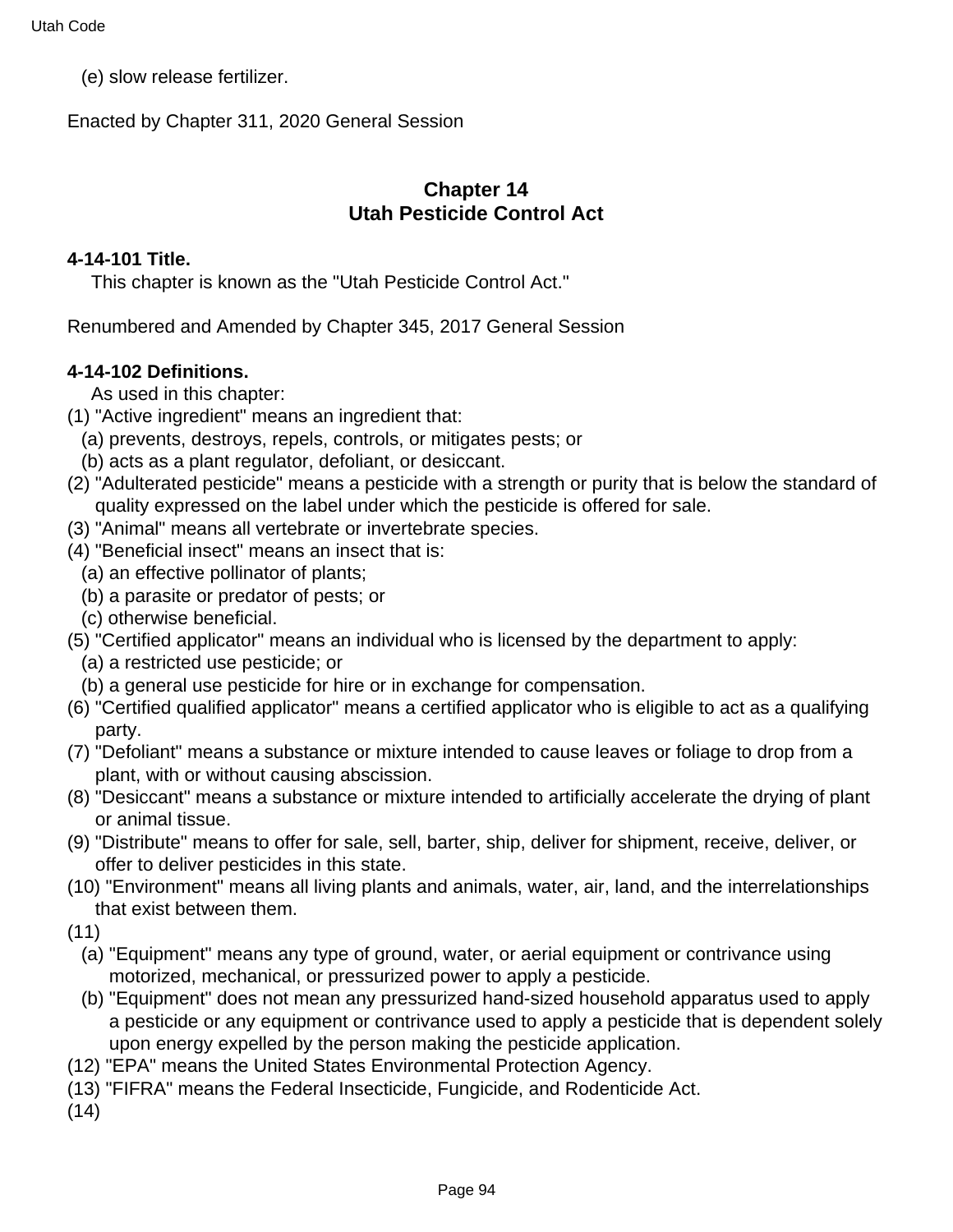- (a) "Fungus" means a nonchlorophyll-bearing thallophyte or a nonchlorophyll-bearing plant of an order lower than mosses and liverworts, including rust, smut, mildew, mold, yeast, and bacteria.
- (b) "Fungus" does not include fungus existing on or in:
	- (i) a living person or other animal; or
	- (ii) processed food, beverages, or pharmaceuticals.
- (15) "Herbicide" means a substance that is toxic to plants and is used to control or eliminate unwanted vegetation.
- (16) "Insect" means an invertebrate animal generally having a more or less obviously segmented body:
	- (a) usually belonging to the Class Insecta, comprising six-legged, usually winged forms, including beetles, bugs, bees, and flies; and
	- (b) allied classes of arthropods that are wingless usually having more than six legs, including spiders, mites, ticks, centipedes, and wood lice.
- (17) "Label" means any written, printed, or graphic matter on, or attached to, a pesticide or a container or wrapper of a pesticide.
- (18)
	- (a) "Labeling" means all labels and all other written, printed, or graphic matter:
		- (i) accompanying a pesticide or equipment; or
		- (ii) to which reference is made on the label or in literature accompanying a pesticide or equipment.
	- (b) "Labeling" does not include any written, printed, or graphic matter created by the EPA, the United States Departments of Agriculture or Interior, the United States Department of Health, Education, and Welfare, state experimental stations, state agricultural colleges, and other federal or state institutions or agencies authorized by law to conduct research in the field of pesticides.
- (19) "Land" means land, water, air, and plants, animals, structures, buildings, contrivances, and machinery appurtenant or situated thereon, whether fixed or mobile, including any used for transportation.
- (20) "Misbranded" means any label or labeling that is false or misleading or that does not strictly comport with the label and labeling requirements set forth in Section 4-14-104.
- (21) "Misuse" means use of any pesticide in a manner inconsistent with the pesticide's label or labeling.
- (22) "Nematode" means invertebrate animals of the Phylum Nemathelminthes and Class Nematoda, including unsegmented round worms with elongated, fusiform, or saclike bodies covered with cuticle, also known as nemas or eelworms.
- (23) "Ornamental and turf pest control" means the use of a pesticide to control ornamental and turf pests in the maintenance and protection of ornamental trees, shrubs, flowers, or turf.
- (24)
	- (a) "Pest" means:
		- (i) any insect, rodent, nematode, fungus, weed; or
		- (ii) any other form of terrestrial or aquatic plant or animal life, virus, bacteria, or other microorganism that is injurious to health or to the environment or that the department declares to be a pest.
	- (b) "Pest" does not include:
		- (i) viruses, bacteria, or other microorganisms on or in a living person or other living animal; or
		- (ii) protected wildlife species identified in Section 23-13-2 that are regulated by the Division of Wildlife Resources in accordance with Sections 23-14-1 through 23-14-3.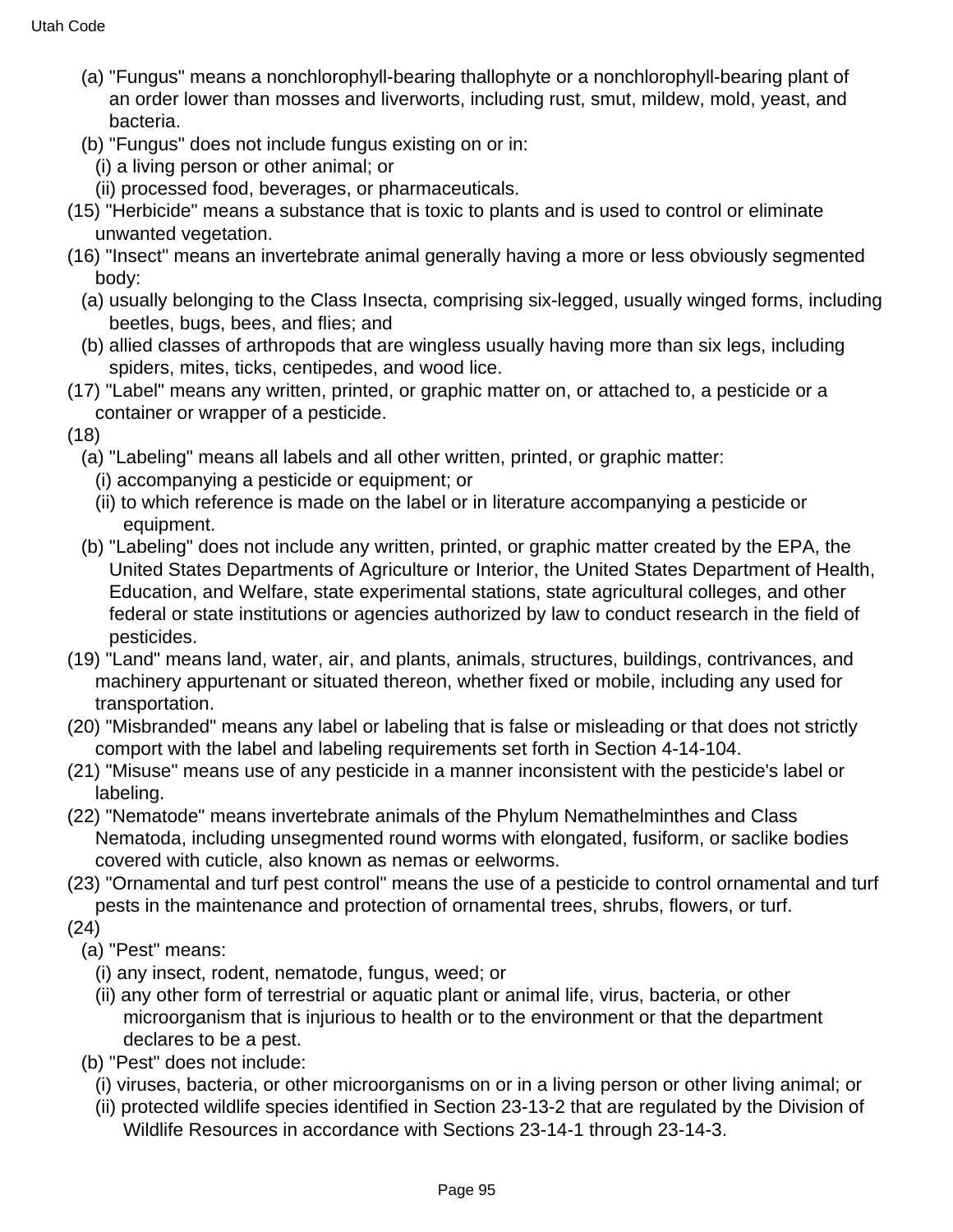- (25) "Pesticide" means any:
	- (a) substance or mixture of substances, including a living organism, that is intended to prevent, destroy, control, repel, attract, or mitigate any insect, rodent, nematode, snail, slug, fungus, weed, or other form of plant or animal life that is normally considered to be a pest or that the commissioner declares to be a pest;
	- (b) any substance or mixture of substances intended to be used as a plant regulator, defoliant, or desiccant;
	- (c) any spray adjuvant, such as a wetting agent, spreading agent, deposit builder, adhesive, or emulsifying agent with deflocculating properties of its own used with a pesticide to aid the pesticide's application or effect; and
	- (d) any other substance designated by the department by rule.
- (26) "Pesticide applicator" is a person who:
	- (a) applies or supervises the application of a pesticide; and
	- (b) is required by this chapter to have a license.
- (27)
	- (a) "Pesticide applicator business" means an entity that:
		- (i) is authorized to do business in this state; and
		- (ii) offers pesticide application services.
	- (b) "Pesticide applicator business" does not include an individual licensed agricultural applicator who may work for hire.
- (28) "Pesticide dealer" means any person who distributes restricted use pesticides.

(29)

- (a) "Plant regulator" means any substance or mixture intended, through physiological action, to accelerate or retard the rate of growth or rate of maturation, or otherwise alter the behavior of ornamental or crop plants.
- (b) "Plant regulator" does not include plant nutrients, trace elements, nutritional chemicals, plant inoculants, or soil amendments.
- (30) "Qualifying party" means a certified qualified applicator who is the owner or employee of a pesticide applicator business and who is registered with the department as the individual responsible for ensuring the training, equipping, and supervision of all pesticide applicators who work for the pesticide applicator business.
- (31) "Restricted use pesticide" means:
	- (a) a pesticide, including a highly toxic pesticide, that is a serious hazard to beneficial insects, animals, or land; or
	- (b) any pesticide or pesticide use restricted by the administrator of EPA or by the commissioner.
- (32) "Spot treatment" means the limited application of an herbicide to an area that is no more than 5% of the potential treatment area or one-twentieth of an acre, whichever is smaller, using equipment that is designed to contain no more than five gallons of mixture.
- (33) "Weed" means any plant that grows where not wanted.
- (34) "Wildlife" means all living things that are neither human, domesticated, nor pests.

Amended by Chapter 457, 2018 General Session

# **4-14-103 Registration required for distribution -- Application -- Fees -- Renewal -- Local needs registration -- Distributor or applicator license -- Fees -- Renewal.**

(1)

(a) A person that is not registered with the department may not distribute a pesticide in this state.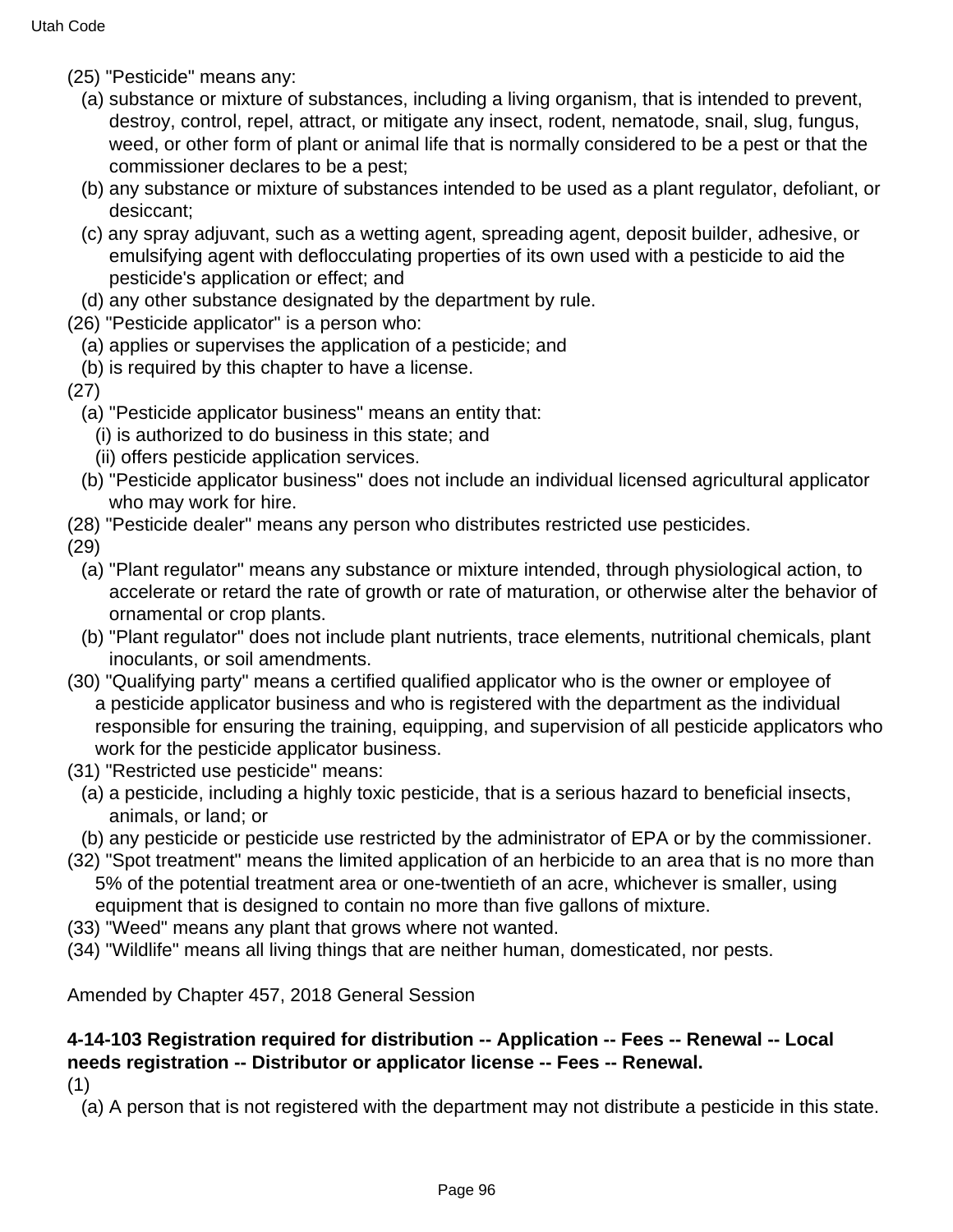- (b) Application for registration shall be made to the department upon forms prescribed and furnished by the department accompanied with an annual registration fee determined by the department pursuant to Subsection 4-2-103(2) for each pesticide registered.
- (c) Upon receipt by the department of a proper application and payment of the appropriate fee, the commissioner shall issue a registration to the applicant allowing distribution of the registered pesticide in this state through June 30 of each year, subject to suspension or revocation for cause.
- (d)
	- (i) Each registration is renewable for a period of one year upon the payment of an annual registration renewal fee in an amount equal to the current applicable original registration fee.
- (ii) Each renewal fee shall be paid on or before June 30 of each year.
- (2) The application shall include the following information:
	- (a) the name and address of the applicant and the name and address of the person whose name will appear on the label, if other than the applicant's name;
	- (b) the name of the pesticide;
	- (c) a complete copy of the label that will appear on the pesticide; and
	- (d) any information prescribed by rule of the department considered necessary for the safe and effective use of the pesticide.
- (3)
	- (a) Except as provided in Subsection (3)(b), forms for the renewal of registration shall be emailed to registrants at least 30 days before the day on which the registrant's registration expires.
	- (b) If a registrant requests to receive forms for the renewal of registration by mail, the department shall mail the forms to the registrant at least 30 days before the day on which the registrant's registration expires.
	- (c) A registration in effect on June 30 for which a renewal application has been filed and the registration fee tendered shall continue in effect until the applicant is notified either that the registration is renewed or that the registration is suspended or revoked pursuant to Section 4-14-108.
- (4) The department may, before approval of any registration, require the applicant to submit the complete formula of any pesticide, including active and inert ingredients, and may also, for any pesticide not registered according to 7 U.S.C. Sec. 136a or for any pesticide on which restrictions are being considered, require a complete description of all tests and test results that support the claims made by the applicant or the manufacturer of the pesticide.
- (5) A registrant who desires to register a pesticide to meet special local needs according to 7 U.S.C. Sec. 136v(c) shall, in addition to complying with Subsections (1) and (2), satisfy the department that:
	- (a) a special local need exists;
	- (b) the pesticide warrants the claims made for the pesticide;
	- (c) the pesticide, if used in accordance with commonly accepted practices, will not cause unreasonable adverse effects on the environment; and
- (d) the proposed classification for use conforms with 7 U.S.C. Sec. 136a(d).
- (6) A registration is not required for a pesticide distributed in this state pursuant to an experimental use permit issued by the EPA or under Section 4-14-105.
- (7) A pesticide dealer may not distribute a restricted use pesticide in this state without a license.
- (8) A person shall receive a license before applying:
	- (a) a restricted use pesticide; or
	- (b) a general use pesticide for hire or in exchange for compensation.
- (9)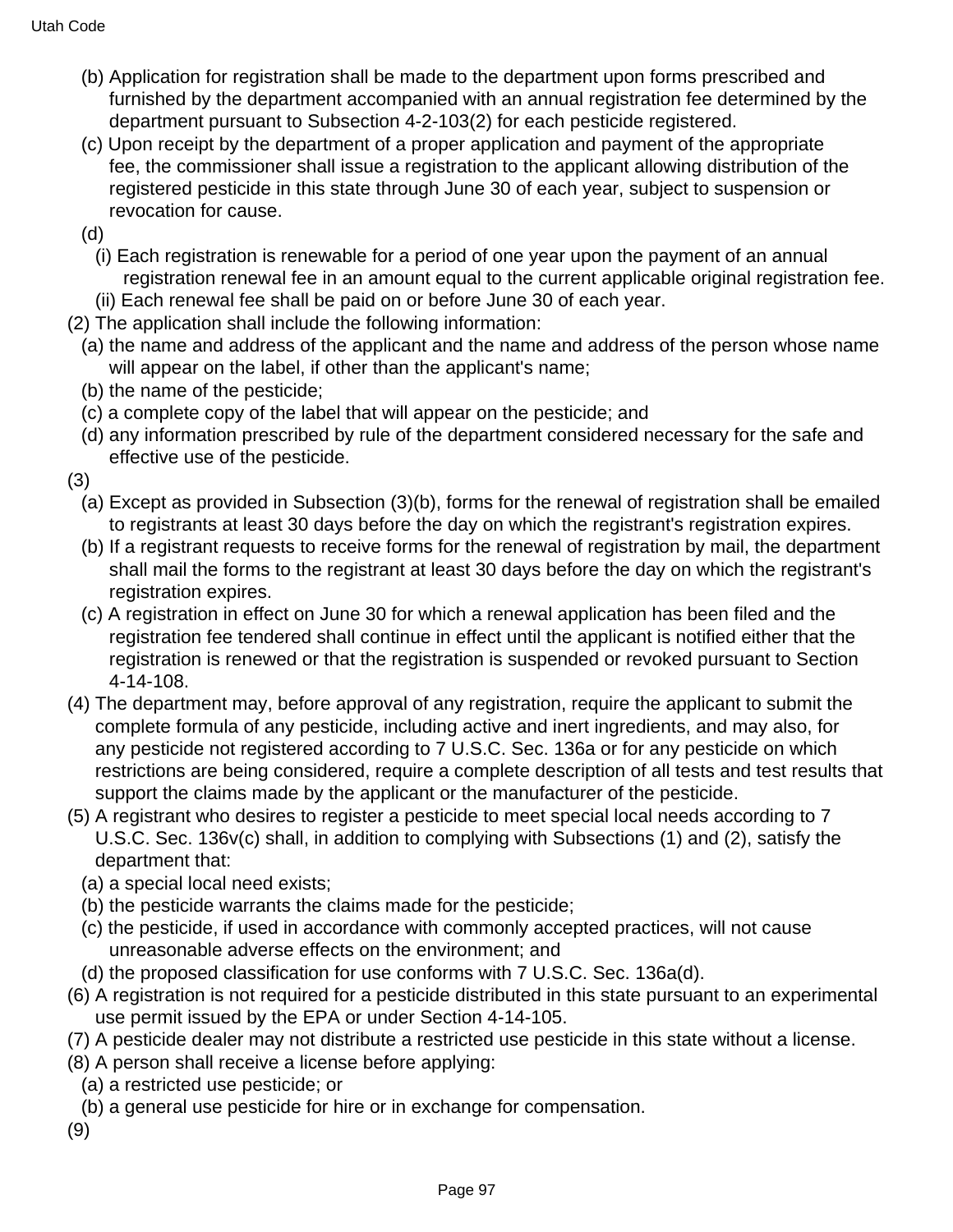- (a) A license to engage in an activity listed in Subsection (7) or (8) may be obtained by:
	- (i) submitting an application on a form provided by the department;
	- (ii) showing evidence of competence in the pesticide profession, as established by rule, and complying with the rules adopted by the department under this chapter;
	- (iii) demonstrating good character;
	- (iv) having no outstanding infractions and owing no money to the department; and
	- (v) paying the license fee determined by the department according to Subsection 4-2-103(2).
- (b) A person may apply for a triennial license that expires on December 31 of the second calendar year after the calendar year in which the license is issued.
- (c) Notwithstanding Section 63J-1-504, the department shall retain the fees as dedicated credits and may only use the fees to administer and enforce this title.

Renumbered and Amended by Chapter 345, 2017 General Session

### **4-14-104 Labeling requirement for pesticides specified.**

- (1) Each container of pesticide distributed in this state shall bear a label setting forth:
	- (a) the name, brand, or trademark under which the pesticide is distributed;
	- (b) subject to Subsection (2), an accurate statement of the ingredients on:
	- (i) the part of the immediate container that is presented or displayed under customary conditions of purchase; and
	- (ii) on the outside container and wrapper of the retail package, if there be one, through which the ingredient statement on the immediate container cannot be clearly read;
	- (c) a warning or caution statement if necessary, which, if complied with together with any requirements imposed under Section 3(d) of FIFRA, is adequate to protect health and the environment;
	- (d) the net weight or measure of the content;
	- (e) the name and address of the manufacturer, registrant, or person for whom manufactured;
	- (f) the EPA registration number assigned to each establishment in which the pesticide was produced and the EPA registration number assigned to the pesticide, if required by regulations under FIFRA;
	- (g) the federal use classification under which the pesticide is registered or designated for "experimental use only"; and
	- (h) directions for use of the pesticide sufficient to carry out the purposes for which the product is intended and which, if complied with together with any requirements imposed under Section 3(d) of FIFRA, are adequate to protect health and the environment.
- (2) An ingredient statement may appear prominently on another part of a container, as permitted under Section  $2(q)(2)(A)$  of FIFRA, if the size or form of the container makes it impractical to place the ingredient statement on the part of the retail package that is presented or displayed under customary conditions of purchase.
- (3) If the pesticide is highly toxic the label shall, in addition to the other label requirements, display: (a) the skull and crossbones;
	- (b) the word "POISON" in red prominently displayed on a background of distinctly contrasting color; and
	- (c) a statement of a practical treatment, first aid or otherwise, in case of poisoning by the pesticide.

Renumbered and Amended by Chapter 345, 2017 General Session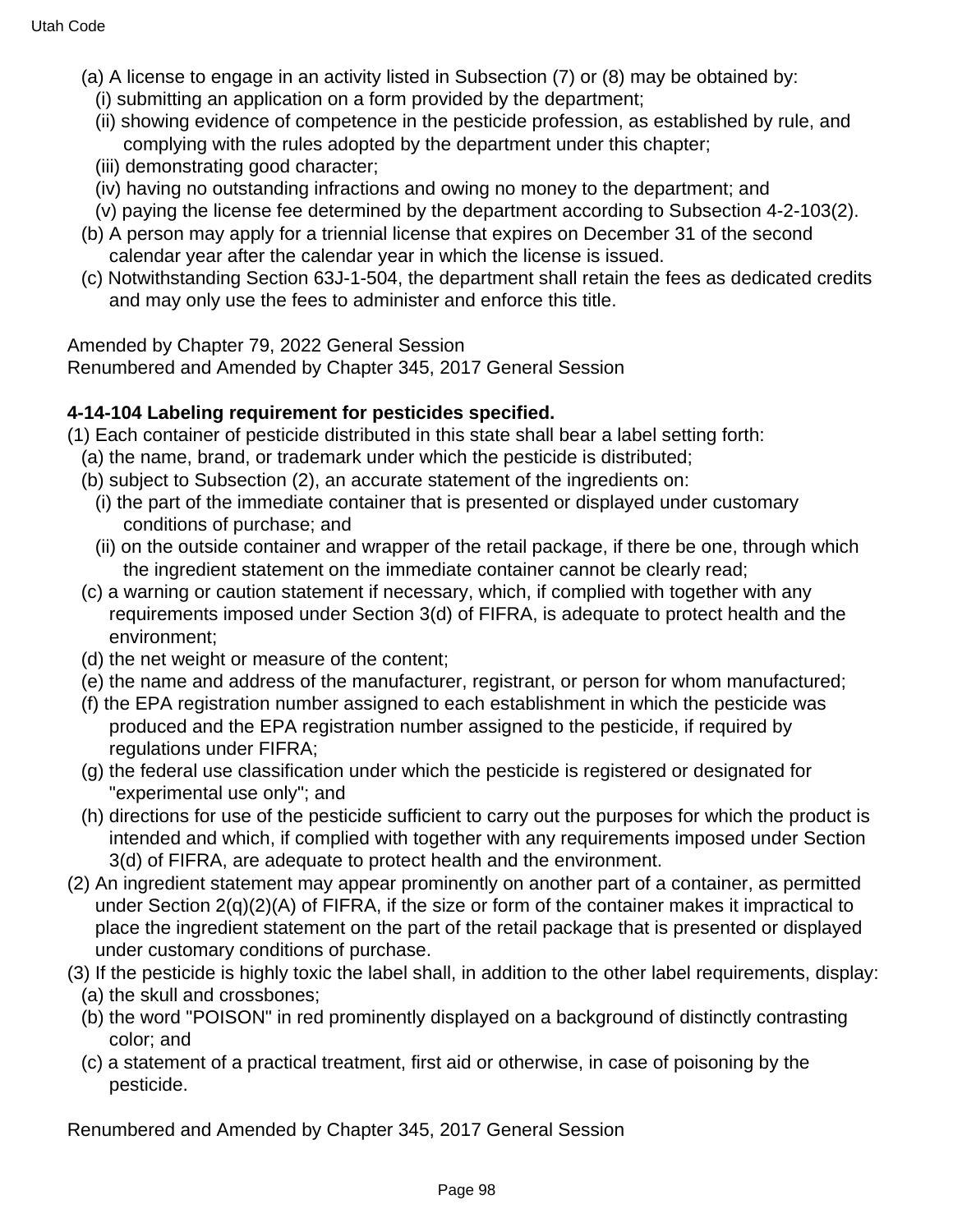# **4-14-105 Issuance of experimental use permits -- Application -- Terms and conditions for issuance.**

- (1) The department upon application may:
	- (a) issue an experimental use permit to any person if the department determines that the applicant needs such a permit in order to accumulate information necessary to register a pesticide under Section 4-14-103; or
	- (b) refuse to issue an experimental permit if the department determines that issuance is not warranted or that the pesticide use to be made under the proposed terms and conditions may cause unreasonable adverse effects on the environment.
- (2) The department may also with respect to issuance of an experimental use permit:
	- (a) prescribe the terms and conditions for the conduct of the experimental use that in all events shall be under the supervision of the department; and
	- (b) revoke or modify any experimental use permit if the department determines that the terms or conditions of the experimental use are being violated, or that the terms and conditions prescribed are inadequate to avoid unreasonable adverse effects to the environment.
- (3) Application for an experimental use permit may be made before, after, or simultaneously with an application for registration.

Renumbered and Amended by Chapter 345, 2017 General Session

# **4-14-106 Department authorized to make and enforce rules.**

 The department may, by following the procedures and requirements of Title 63G, Chapter 3, Utah Administrative Rulemaking Act, adopt rules to:

- (1) declare as a pest any form of plant or animal life that is injurious to health or the environment, except:
	- (a) a human being; or
	- (b) a bacteria, virus, or other microorganism on or in a living person or animal;
- (2) establish, in accordance with the regulations issued by the EPA under 7 U.S.C. Sec. 136w(c) (2), whether pesticides registered for special local needs under the authority of 7 U.S.C. Sec. 136v(c) are highly toxic to man;
- (3) establish, consistent with EPA regulations, that certain pesticides or quantities of substances contained in these pesticides are injurious to the environment;
- (4) adopt a list of "restricted use pesticides" for the state or designated areas within the state if the department determines upon substantial evidence presented at a public hearing that restricted use is necessary to prevent damage to property or to the environment;
- (5) establish qualifications for a pesticide applicator business; and
- (6) adopt any rule, not inconsistent with federal regulations issued under FIFRA, considered necessary to administer and enforce this chapter, including rules relating to the sale, distribution, use, and disposition of pesticides if necessary to prevent damage and to protect the public health.

Amended by Chapter 154, 2020 General Session

### **4-14-107 Enforcement -- Inspection and sampling authorized -- Notice of deficiency to be given registrant -- Objects of inspection delineated -- Warrants.**

- (1) The department, to determine compliance with this chapter, shall periodically:
	- (a) sample, inspect, and analyze pesticides distributed within this state;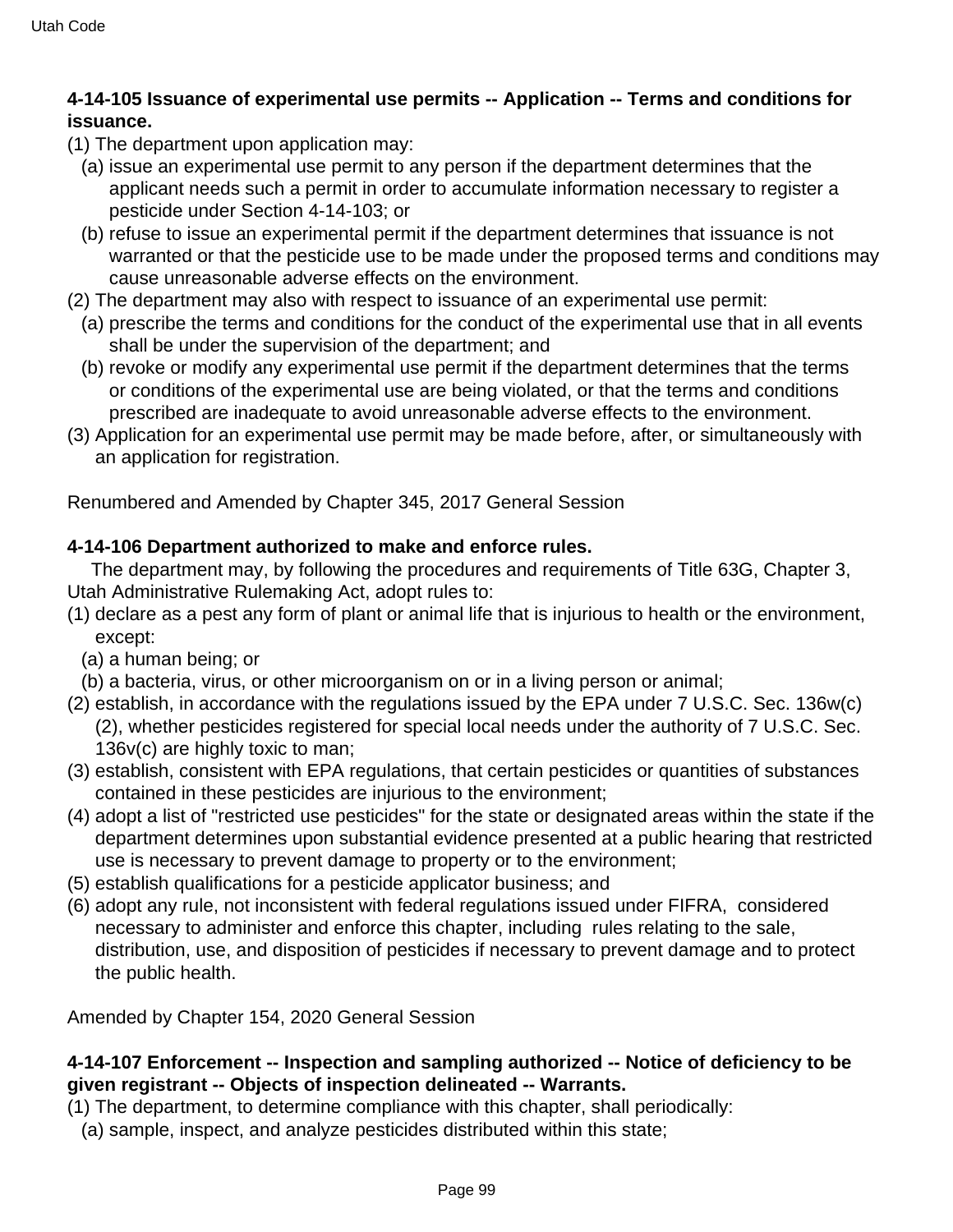- (b) observe and investigate the use and application of pesticides within this state; and
- (c) inspect equipment used to apply pesticides in this state to determine if the equipment complies with this chapter.
- (2)
	- (a) If a pesticide sample, upon analysis, fails to comply with this chapter, the department shall give written notice to that effect to the registrant or owner of the pesticide.
	- (b) Nothing in this chapter, however, shall be construed as requiring the department to refer minor violations for criminal prosecution or for the institution of condemnation proceedings if the department believes the public interest will best be served through informal action.
- (3) The department, for the purpose of enforcing this section, is authorized at reasonable times to enter any private or public premises for the purpose of:
	- (a) inspecting any equipment used in applying pesticides;
	- (b) inspecting or sampling lands actually or reported to be exposed to pesticides;
	- (c) inspecting storage or disposal areas;
	- (d) investigating complaints of injury to animals or lands;
	- (e) sampling pesticides wherever located, including in vehicles; or
	- (f) observing the use and application of a pesticide.
- (4) The department may proceed immediately, if admittance is refused, to obtain an ex parte warrant from the nearest court of competent jurisdiction to allow entry upon the premises for any purpose specified in Subsection (3) of this section.

#### **4-14-108 Suspension or revocation -- Grounds -- Stop sale, use, or removal order authorized -- Court action -- Procedure -- Award of costs authorized.**

- (1) The department may revoke or suspend the registration of any pesticide upon satisfactory evidence that the registrant has used fraudulent or deceptive practices in the registration of the pesticide or in the pesticide's distribution in this state.
- (2)
	- (a) The department may issue a "stop sale, use, or removal order" to the owner or distributor of any designated pesticide or lot of pesticide that the department finds or has reason to believe is being offered or exposed for sale in violation of this chapter.
	- (b) The order described in Subsection (2)(a) shall be in writing and no pesticide subject to the order shall be moved, offered, or exposed for sale, except upon the subsequent written release by the department.
	- (c) Before a release is issued, the department may require the owner or distributor of the "stopped" pesticide or lot to pay the expense incurred by the department in connection with the withdrawal of the product from the market.
- (3)
	- (a) The department is authorized in a court of competent jurisdiction to seek an order of seizure or condemnation of a pesticide that violates this chapter or, upon proper grounds, to obtain a temporary restraining order or permanent injunction to prevent the violation of this chapter.
	- (b) No bond shall be required of the department in an injunctive proceeding brought under this section.
- (4)
	- (a) Subject to Subsection (4)(b), if condemnation is ordered, the pesticide or equipment shall be disposed of as the court directs.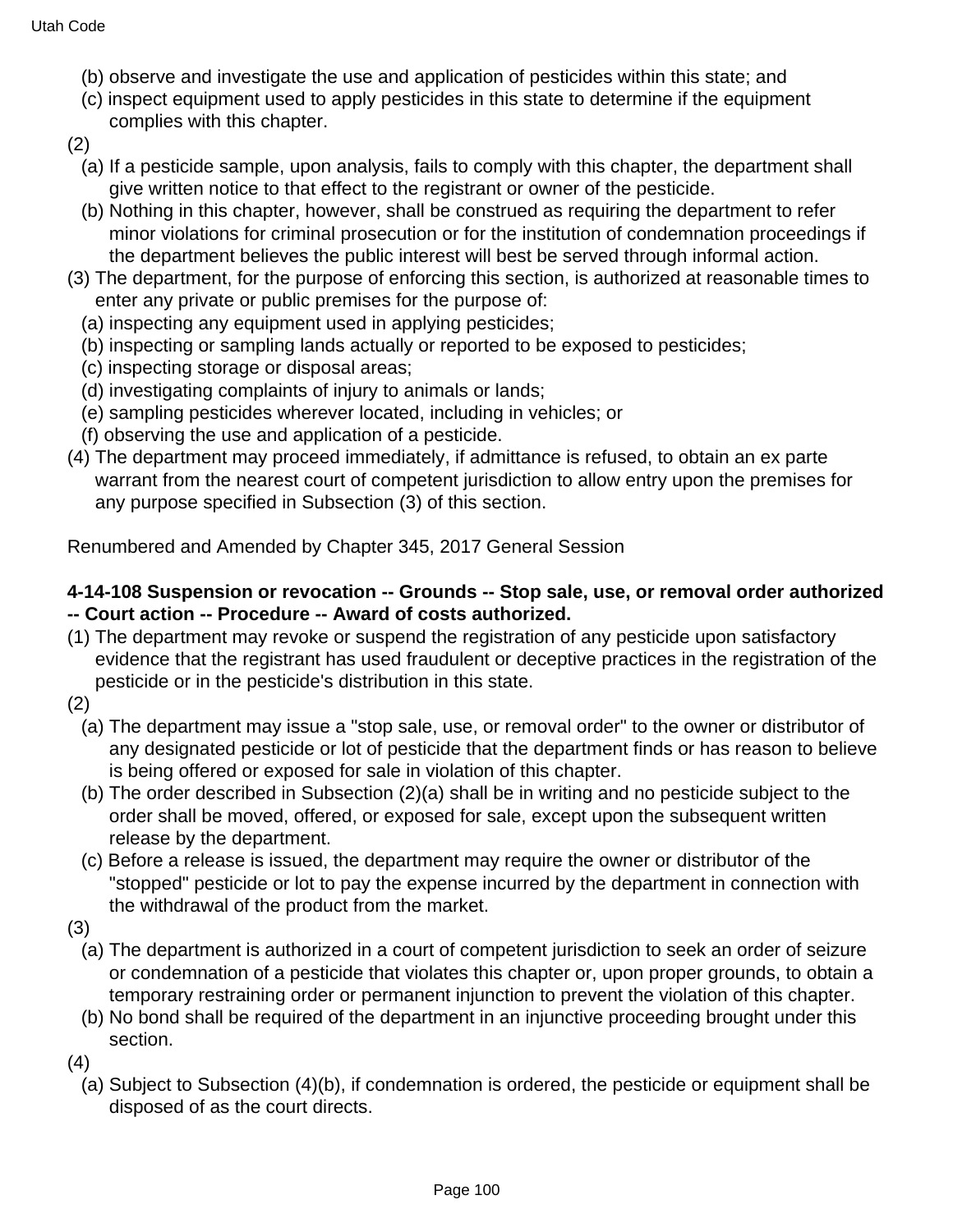- (b) The department may not order condemnation without giving the registrant or other person an opportunity to apply to the court for permission to relabel, reprocess, or otherwise bring the pesticide into conformance, or for permission to remove the pesticide from the state.
- (5) If the court orders condemnation, court costs, fees, storage, and other costs shall be awarded against the claimant of the pesticide or equipment.
- (6) The department may:
	- (a) deny an application for a pesticide applicator license;
	- (b) revoke a pesticide applicator license for cause; or
	- (c) suspend a pesticide applicator license for cause.
- (7)
	- (a) If a pesticide applicator license is revoked or suspended under Subsection (6), the license shall be returned to the department within 14 days of the day on which the licensee received notice of the revocation or suspension.
	- (b) A licensee who fails to return a license, as described in Subsection (7)(a), may be subjected to an administrative fine of up to \$100 for each 14 days the license is not returned.

### **4-14-109 Examination requirements for license to act as applicator may be waived through reciprocal agreement.**

 The department may waive any or all examination requirements specified in rule for a noncommercial, commercial, or private pesticide applicator through a reciprocal agreement with another state whose examination requirements and standards for licensure are substantially similar to those of Utah.

Renumbered and Amended by Chapter 345, 2017 General Session

# **4-14-110 Defenses.**

- (1) As an affirmative defense to any action brought as a result of the alleged misuse or misapplication of a pesticide, a person may present evidence that as of the time of the alleged violation, the person was in compliance with label directions, this chapter, and any rules issued in accordance with this chapter.
- (2) A person is not liable for injuries resulting from the misuse or misapplication of a pesticide unless the person was negligent.

Renumbered and Amended by Chapter 345, 2017 General Session

# **4-14-111 Registration required for a pesticide business.**

(1) A pesticide applicator business shall register with the department by:

- (a) submitting an application on a form provided by the department;
- (b) paying the registration fee; and
- (c) certifying that the business is in compliance with this chapter and departmental rules authorized by this chapter.
- (2)
	- (a) By following the procedures and requirements of Section 63J-1-504, the department shall establish a registration fee based on the number of pesticide applicators employed by the pesticide applicator business.
	- (b)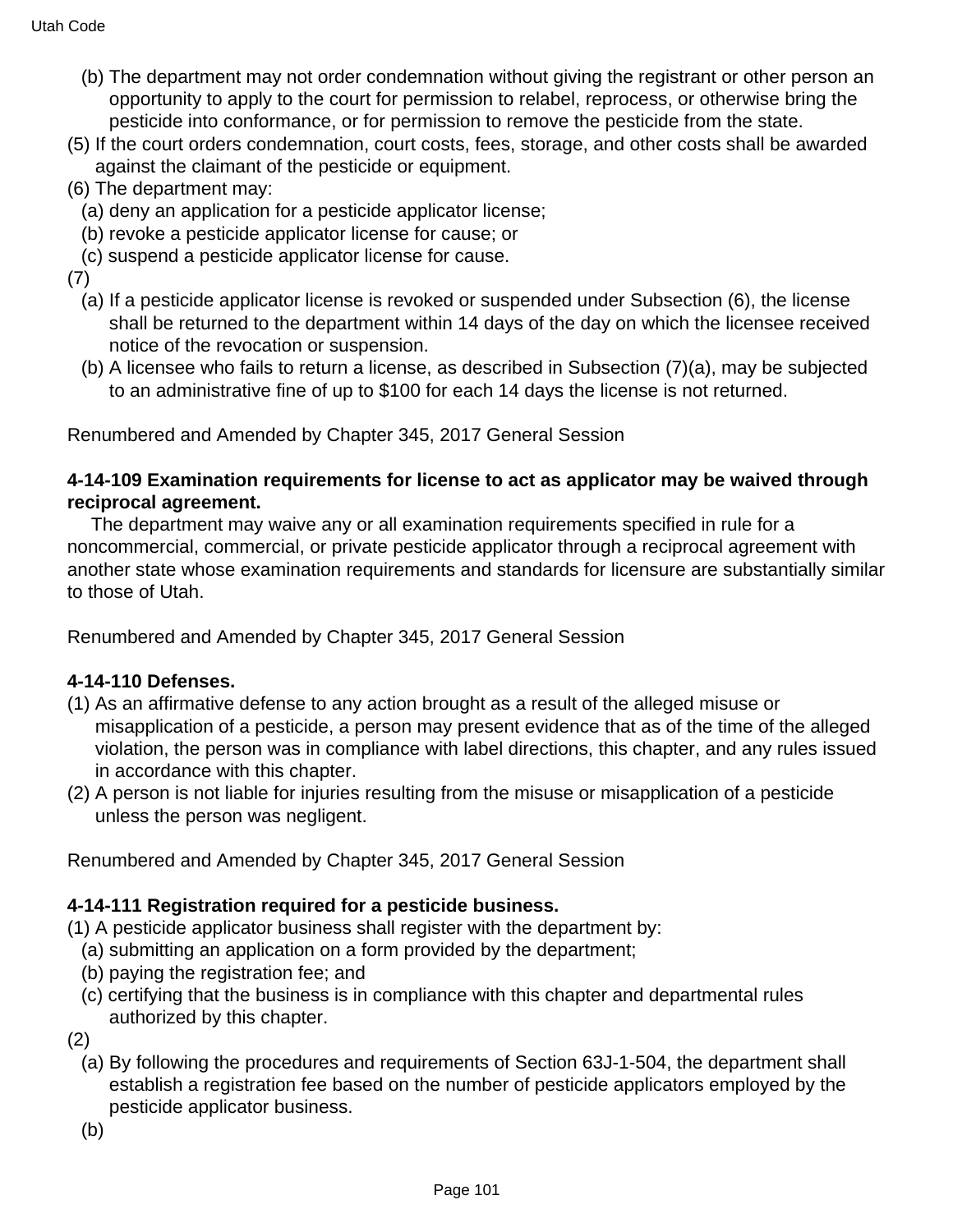- (i) Notwithstanding Section 63J-1-504, the department shall deposit the fees as dedicated credits and may only use the fees to administer and enforce this chapter.
- (ii) The Legislature may annually designate the revenue generated from the fee as nonlapsing in an appropriations act.
- (3) The department shall issue a business registration certificate to a pesticide applicator business if the individual or entity:
	- (a) has complied with the requirements of this section;
	- (b) has shown evidence of competence in the pesticide profession and meets the certification requirements established by rule;
	- (c) provides evidence that the owner or qualifying party is a certified applicator;
	- (d) provides evidence that the owner or qualifying party:
		- (i) has been a certified applicator for at least two years out of the 10 years immediately before the date of the application for a business registration certificate is received by the department; or
		- (ii) holds an associate degree or higher in horticulture, agricultural sciences, biological sciences, pest management, or a related field;
	- (e) demonstrates good character;
	- (f) has no outstanding infractions and owes no money to the department; and
	- (g) pays the licensing fee established by the department.
- (4) A registration certificate expires on December 31 of the second calendar year after the calendar year in which the registration certificate is issued.
- (5)
	- (a) The department may suspend a registration certificate if the pesticide applicator business violates this chapter or any rules authorized by it.
	- (b) A pesticide applicator business whose registration certificate has been suspended may apply to the department for reinstatement of the registration certificate by demonstrating compliance with this chapter and rules authorized by this chapter.
- (6) A pesticide applicator business shall:
	- (a) only employ a pesticide applicator who has received a license from the department, as required by Section 4-14-103; and
- (b) ensure that all employees comply with this chapter and the rules authorized by this chapter.
- (7) An individual or entity applying for a business registration certificate does not have to meet the requirements of Subsection (3)(d) if the individual's or entity's sole use of pesticides is limited to:
	- (a) providing ornamental and turf pest control spot treatment services; and
	- (b) herbicides with labels that contain the signal word "caution" or "warning."

Amended by Chapter 457, 2018 General Session

# **Chapter 15 The Utah Nursery Act**

#### **4-15-101 Title.**

This chapter is known as "The Utah Nursery Act."

Renumbered and Amended by Chapter 345, 2017 General Session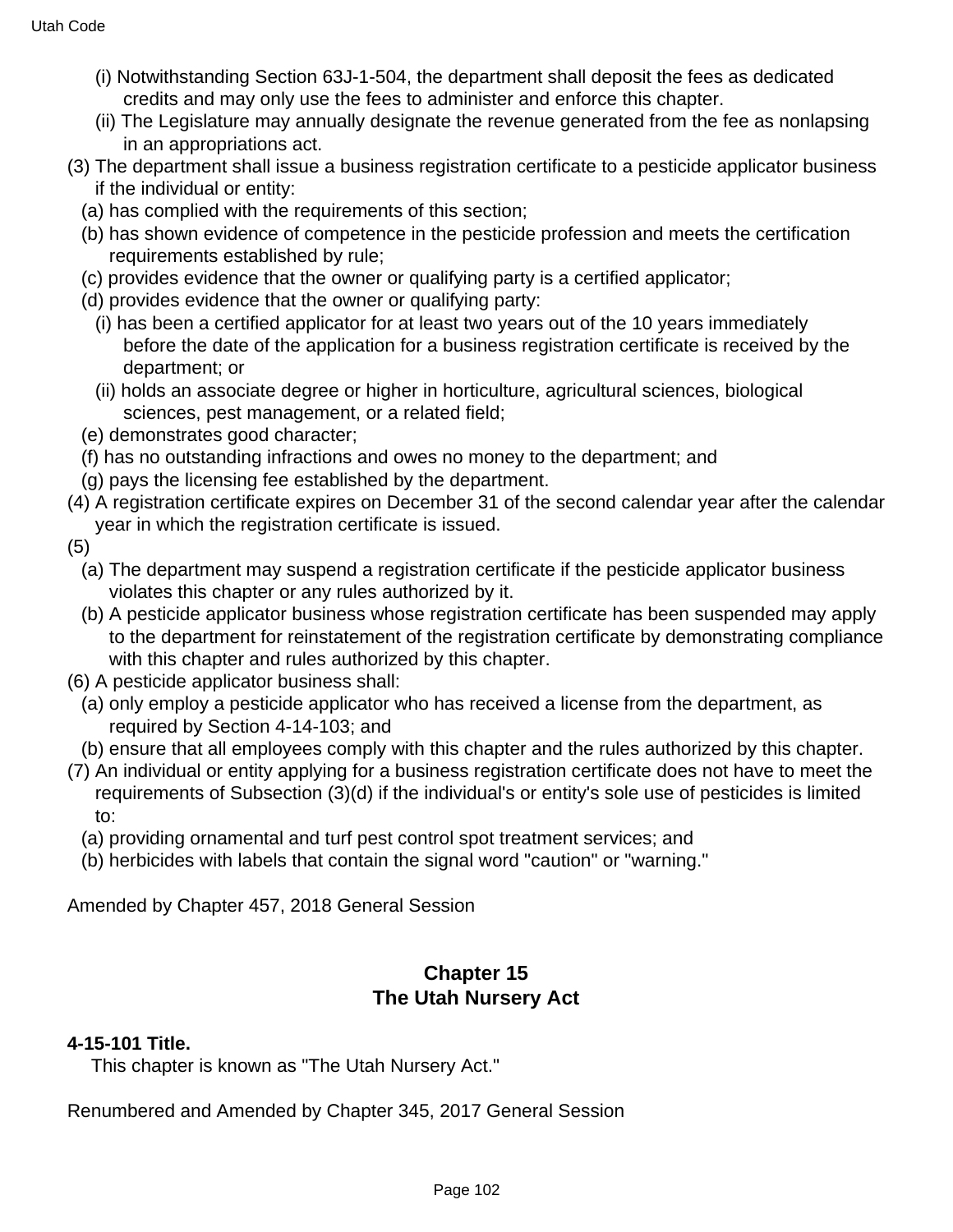# **4-15-102 Background and purpose.**

The Legislature finds that:

- (1) nursery stock can harbor and vector plant pests and diseases;
- (2) unregulated production and shipping of nursery stock presents an unacceptable risk to the state's agricultural, forestry, and horticultural interests, and to the state's general environmental quality; and
- (3) it is necessary to ensure that nurseries produce healthy plants and that nursery stock shipped to other nurseries, brokers, and out-of-state customers meets national nursery stock cleanliness standards.

Renumbered and Amended by Chapter 345, 2017 General Session

# **4-15-103 Definitions.**

As used in this part:

- (1) "Balled and burlapped stock" means nursery stock that is removed from the growing site with a ball of soil containing its root system intact and encased in burlap or other material to hold the soil in place.
- (2) "Bare-root stock" means nursery stock that is removed from the growing site with the root system free of soil.
- (3) "Compliance agreement" means any written agreement between a person and a regulatory agency to achieve compliance with any set of requirements being enforced by the department.
- (4) "Container stock" means nursery stock that is transplanted in soil or in a potting mixture contained within a metal, clay, plastic, or other rigid container for a period sufficient to allow newly developed fibrous roots to form, so that if the plant is removed from the container the plant's root-media ball will remain intact.
- (5) "Etiolated growth" means bleached and unnatural growth resulting from the exclusion of sunlight.
- (6) "Minimum indices of vitality" mean standards adopted by the department to determine the health and vigor of nursery stock offered for sale in this state.
- (7) "National nursery stock cleanliness standards" means nursery stock that:
	- (a) is free from quarantine pests and pests of concern;
	- (b) has all nonquarantine plant pests under effective control;
	- (c) meets the national nursery stock cleanliness standards; and
	- (d) is eligible for nursery stock certification and shipping permits.
- (8) "Nonestablished container stock" means deciduous nursery stock that is transplanted in soil or in a potting mixture contained within a metal, clay, plastic, or other rigid container for a period insufficient to allow the formation of fibrous roots sufficient to form a root-media ball.
- (9) "Nursery" means any place where nursery stock is propagated and grown for sale or distribution.
- (10) "Nursery agent" means a person who solicits or takes order for the sale of nursery stock, other than on the premises of a nursery or nursery outlet.
- (11) "Nursery outlet" means any place or location where nursery stock is offered for wholesale or retail sale.
- $(12)$ 
	- (a) "Nursery stock" means:
		- (i) all plants, whether field grown, container grown, or collected native plants;
		- (ii) trees, shrubs, vines, grass sod;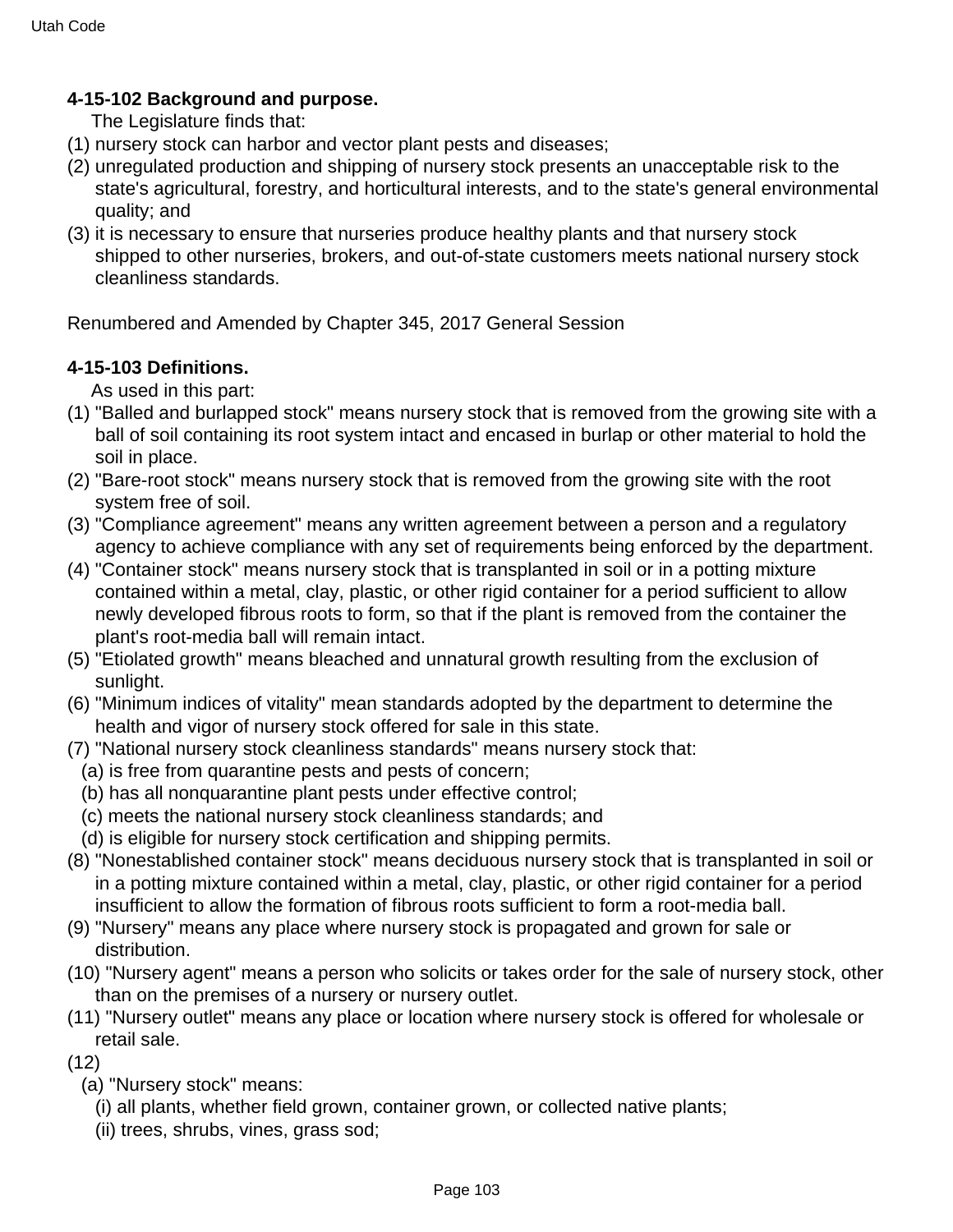- (iii) seedlings, perennials, biennials; and
- (iv) buds, cuttings, grafts, or scions grown or collected or kept for propagation, sale, or distribution.
- (b) "Nursery stock" does not mean:
	- (i) dormant bulbs, tubers, roots, corms, rhizomes, or pips;
	- (ii) field, vegetable, or flower seeds; or
	- (iii) bedding plants, annual plants, florists' greenhouse or field-grown plants, or flowers or cuttings.
- (13) "Packaged stock" means bare-root stock that is packed either in bundles or in single plants with the roots in some type of moisture-retaining material designed to retard evaporation and hold the moisture-retaining material in place.
- (14) "Pests of concern" means a nonquarantine pest that:
	- (a) is not known to occur in the state, or that has a limited distribution within the state; and
	- (b) has the potential to negatively impact nursery stock health or pose an unacceptable economic or environmental risk.
- (15) "Place of business" means each separate nursery, or nursery outlet, where nursery stock is offered for sale, sold, or distributed.
- (16) "Plant pests" means:
	- (a) the egg, pupal, and larval stage, as well as any other living stage of any insect, mite, nematode, slug, snail, protozoa, or other invertebrate animal;
	- (b) bacteria;
	- (c) fungi;
	- (d) parasitic plant or a reproductive part of a parasitic plant;
	- (e) virus or viroid;
	- (f) phytoplasma; or
	- (g) any infectious substance that can injure or cause disease or damage in any plant.
- (17) "Quarantine pest" means a pest that poses potential negative economic or environmental impact to an area in which the pest currently:
	- (a) does not exist; or
	- (b) exists, but its presence is not widely distributed or is being officially controlled.
- (18) "Shipping permit or certificate of inspection" means a sticker, stamp, imprint, or other document that accompanies nursery stock shipped intrastate and documents that the originating nursery:
	- (a) is licensed; and
	- (b)
		- (i) has stock that has passed annual inspection; or
		- (ii) produces stock that meets the National Nursery Stock Compliance Standard.

#### **4-15-104 Department authorized to make and enforce rules.**

 The department is authorized, subject to Title 63G, Chapter 3, Utah Administrative Rulemaking Act, to make and enforce rules necessary to administer and enforce this chapter.

Renumbered and Amended by Chapter 345, 2017 General Session

### **4-15-105 Unlawful to offer nursery stock for sale or to solicit orders for nursery stock without license.**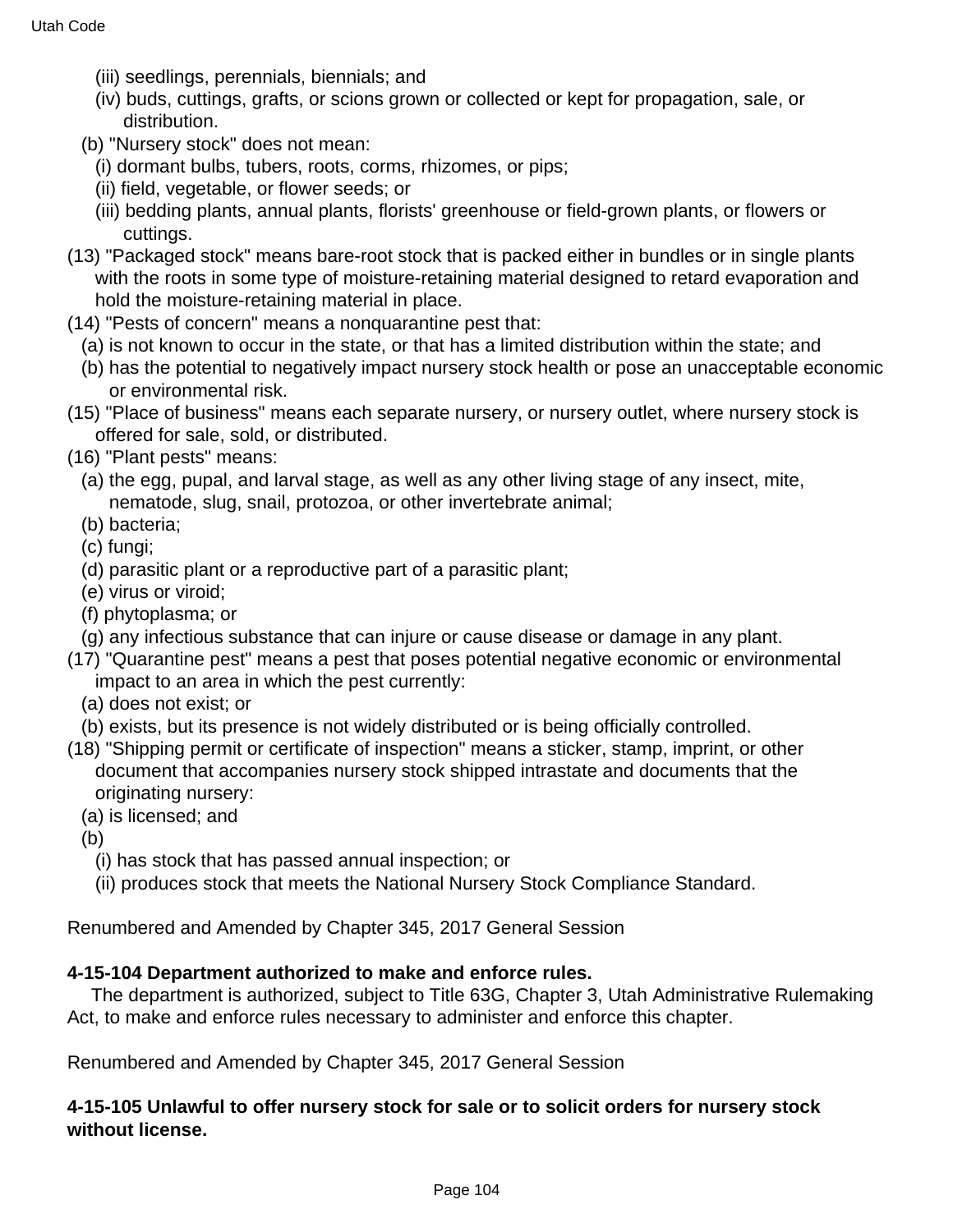It is unlawful for any person in this state to offer nursery stock for sale at a nursery or nursery outlet, or to solicit or receive orders for nursery stock for a person who regularly engages in the business of operating a nursery or nursery outlet, without a license issued by the department.

Renumbered and Amended by Chapter 345, 2017 General Session

### **4-15-106 License -- Application -- Fees -- Expiration -- Renewal.**

- (1)
	- (a) Application for a license to operate a nursery or nursery outlet or to solicit or receive orders of nursery stock for a person regularly engaged in the business of operating a nursery or nursery outlet shall be made to the department on forms prescribed and furnished by the department.
	- (b) Upon receipt of a proper application and compliance with applicable rules, and payment of a license fee determined by the department according to Subsection 4-2-103(2) for each place of business where the applicant intends to offer nursery stock for wholesale or retail sale, or the payment of a fee determined by the department pursuant to Subsection 4-2-103(2) in the case of an agent, the commissioner, if satisfied the convenience and necessity of the industry and the public will be served, shall issue a license to engage in the otherwise proscribed activity through December 31 of the year in which the license is issued, subject to suspension or revocation for cause.
- (2) A license to operate a nursery or nursery outlet or an agent's license is renewable on or before December 31 of each year for a period of one year upon the payment of an annual license renewal fee determined by the department according to Subsection 4-2-103(2).

Renumbered and Amended by Chapter 345, 2017 General Session

### **4-15-107 Nursery stock for wholesale or retail sale -- Graded and sized -- Labels and tags -- Information to appear on label or tag.**

- (1) Each type of nursery stock delivered to a nursery or nursery outlet for subsequent wholesale or retail sale shall:
	- (a) be sized and graded in accordance with the applicable rules of the department; and
- (b) bear a tag or label with the name, grade, size, and variety of the stock.
- (2) Each bundle, single lot, or single nursery stock sold at retail shall bear a secure tag or label with the common or botanical name, grade, size, and variety of the stock legibly printed or written on the bundle, single lot, or single nursery stock.

Renumbered and Amended by Chapter 345, 2017 General Session

### **4-15-108 Inspection -- Issuance of certificate -- Destruction of infested or diseased stock.** (1)

- (a) Each nursery may be inspected by the department at least once each year.
- (b) If, upon the inspection described in Subsection (1)(a), it appears that the nursery and the nursery's stock are free of insect pests and plant disease, the department shall issue an inspection certificate to the nursery.
- (2)
	- (a) Each nursery outlet may be inspected by the department at least once each year during the period nursery stock is offered for retail sale.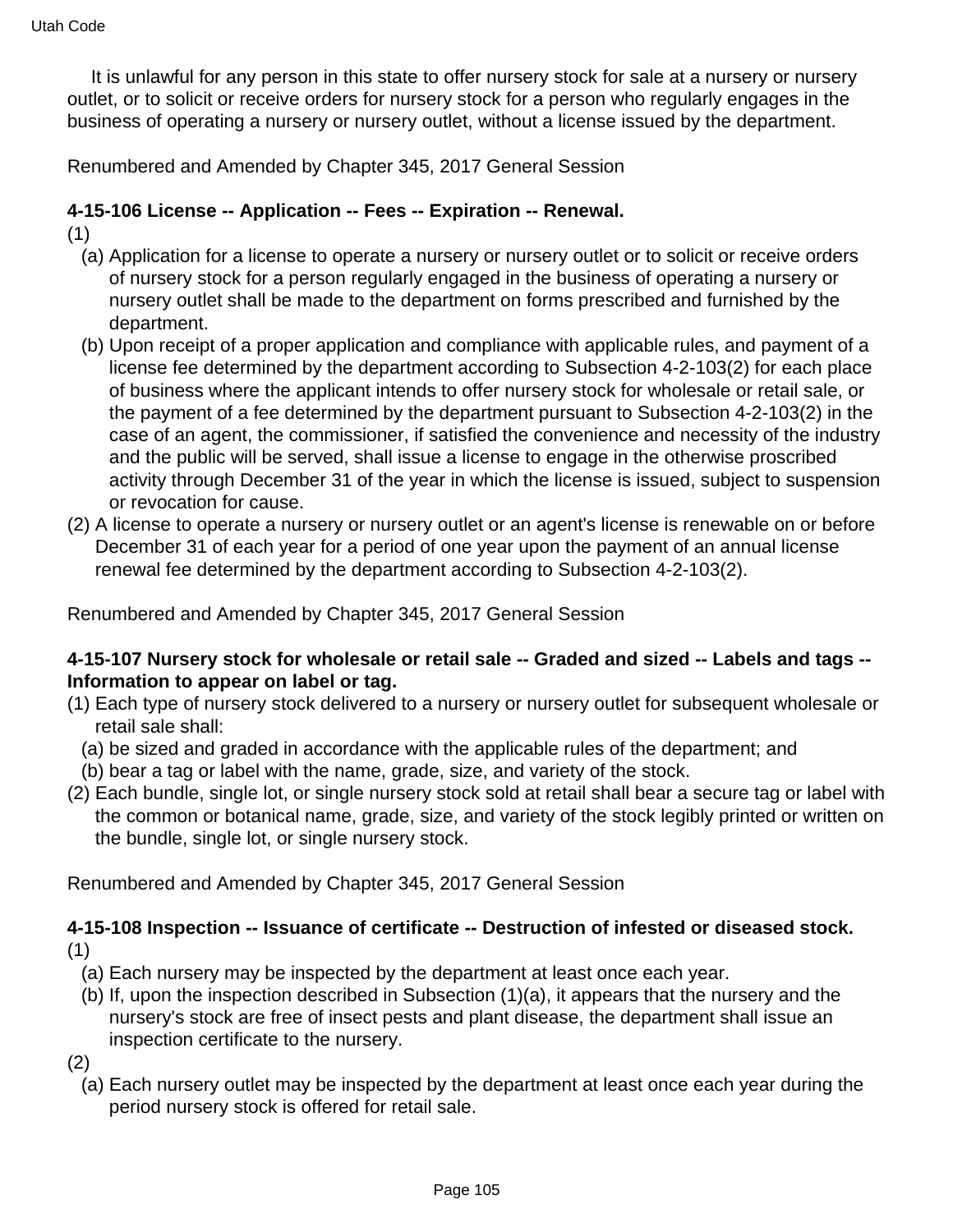- (b) The department may issue an inspection certificate to a nursery outlet to permit the interstate shipment of nursery stock if the stock contemplated for shipment appears free of insect pests and plant disease.
- (3) Nursery stock found to be infested with insect pests or infected with plant disease shall be destroyed or otherwise treated as determined by the department.

### **4-15-109 Transport of out-of-state nursery stock to Utah -- Certificate of inspection to be filed with department by out-of-state nurseries -- Option in department to accept exchange list in lieu of certificate of inspection -- Imported stock to be tagged -- Treatment of stock not tagged.**

(1)

- (a) Subject to Subsection (1)(b), out-of-state nurseries and nursery outlets transporting nursery stock to a nursery or nursery outlet in this state shall annually deliver to the department a certified duplicate copy of the "state of origin" certificate of inspection for each such out-ofstate nursery or nursery outlet.
- (b) The department may accept and exchange a list of certified or licensed out-of-state nurseries or nursery outlets in lieu of a certificate of inspection for each such individual nursery or nursery outlet.
- (2) Nursery stock originating outside and imported into this state for customer delivery or for resale shall bear a tag:
	- (a) stating that the nursery stock has been inspected and certified free from plant pests and disease; and
- (b) bearing the name and address of the shipper or consignor.
- (3) A shipment of nursery stock destined for delivery in this state that is not accompanied with the tag described in Subsection (2) may be:
	- (a) returned to the owner or consignor at the owner or consignor's expense; or
	- (b) destroyed, or otherwise disposed of, by the department without compensation to the owner or consignor.

Renumbered and Amended by Chapter 345, 2017 General Session

### **4-15-110 Nursery stock offered or advertised for sale -- Unlawful to misrepresent name, origin, grade, variety, quality, or vitality -- Information required in advertisements.**

- (1) A person shall not misrepresent the name, origin, grade, variety, quality, or indicia of vitality of any nursery stock advertised or offered for sale at a nursery or nursery outlet.
- (2) All advertisements of nursery stock shall clearly state the name, size, and grade of the stock where applicable.

Amended by Chapter 354, 2020 General Session

#### **4-15-111 Infested or diseased stock not to be offered for sale -- Identification of "nonestablished container stock" -- Requirements for container stock -- Inspected and certified stock only to be offered for sale -- Prohibition against coating aerial plant surfaces.**

(1) Nursery stock that is infested with plant pests, including noxious weeds, or infected with disease or that does not meet minimum indices of vitality may not be offered for sale.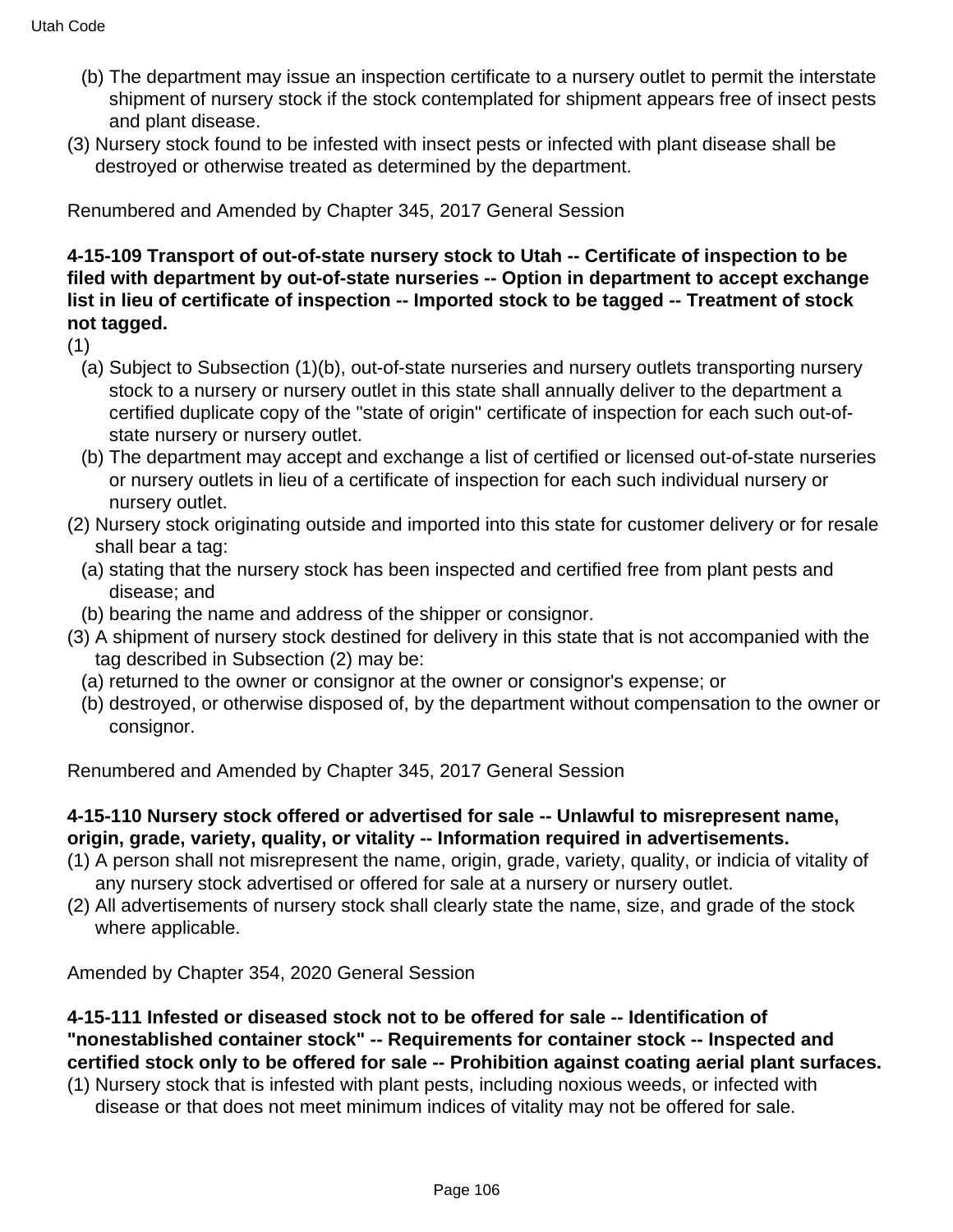- (2) All nonestablished container stock offered for sale shall be identified by the words "nonestablished container stock" legibly printed on a water resistant tag that states the length of time the stock has been planted or the date the stock was planted and may not be offered for sale in any manner that leads a purchaser to believe the stock is container stock.
- (3) All container stock offered for sale shall be established with a root-media mass that will retain its shape and hold together when removed from the container.
- (4) No nursery stock other than officially inspected and certified stock shall be offered for wholesale or retail sale in this state.
- (5) Colored waxes or other materials that coat the aerial parts of a plant and change the appearance of the plant surface are prohibited.

#### **4-15-112 Enforcement -- Inspection -- Stop sale order -- Procedure -- Warrants.** (1)

- (a) The department may issue a "stop sale" order to any nursery or nursery outlet upon discovery or notification of a quarantine pest or pest of concern, or if the department has reason to believe the nursery is offering, advertising, or selling nursery stock in violation of Section 4-15-111.
- (b) The "stop sale" order described in Subsection (1)(a) shall be in writing and no nursery stock subject to the order shall be advertised or sold, except upon subsequent written release by the department.
- (2)
	- (a) The department is authorized for the purpose of ascertaining compliance with this chapter to enter and inspect any nursery or nursery outlet where nursery stock is kept during the nursery or nursery outlet's business hours.
	- (b) If access for the purpose of inspection is denied, the department may proceed immediately to the nearest court of competent jurisdiction and obtain an ex parte warrant or its equivalent to permit inspection of the nursery or nursery outlet.

Renumbered and Amended by Chapter 345, 2017 General Session

# **4-15-113 Suspension or revocation -- Grounds -- Notice and hearing.**

- (1) Subject to Subsection (2), the department may suspend or revoke the license of any nursery, nursery outlet, or agent that violates Section 4-15-110 or 4-15-111.
- (2) A suspension or revocation shall not be effective until after the nursery, nursery outlet, or agent is afforded notice and a hearing.

Renumbered and Amended by Chapter 345, 2017 General Session

# **4-15-114 Compliance agreements.**

 The department may make compliance agreements with the responsible officials of other states and nursery establishments to achieve compliance with any set of requirements being enforced by the department.

Renumbered and Amended by Chapter 345, 2017 General Session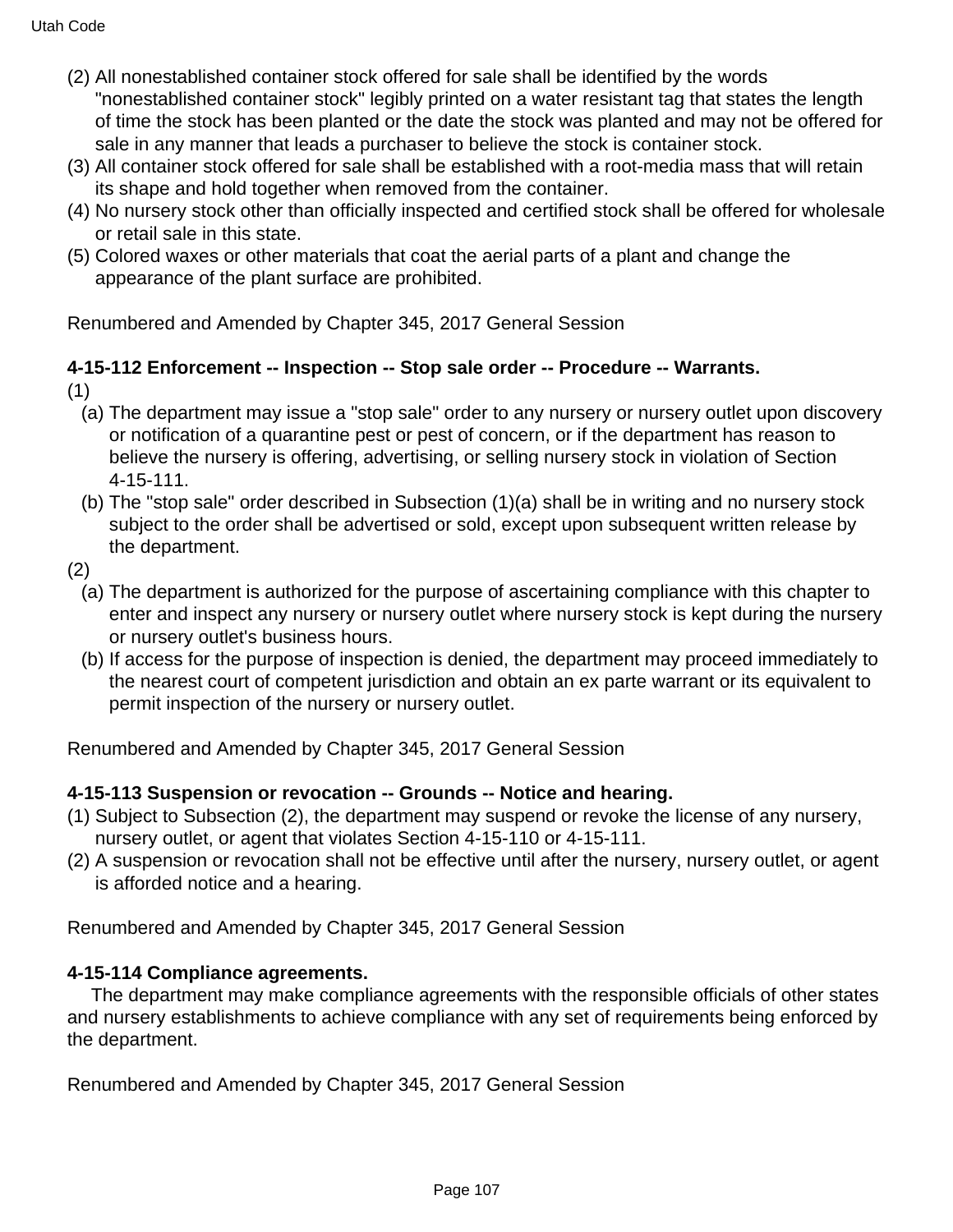# **Chapter 16 Utah Seed Act**

# **Part 1 Organization**

#### **4-16-101 Short title.**

This chapter is known as the "Utah Seed Act."

Renumbered and Amended by Chapter 345, 2017 General Session

### **4-16-102 Definitions.**

As used in this chapter:

- (1) "Advertisement" means any representation made relative to seeds, plants, bulbs, or ground stock other than those on the label of a seed container, disseminated in any manner.
- (2) "Agricultural seed" includes:
	- (a) grass, forage, cereal, oil, fiber, and other kinds of crop seed commonly recognized within this state as agricultural seed;
	- (b) lawn seed;
	- (c) combinations of the seed described in Subsections (2)(a) and (2)(b); and
	- (d) noxious weed seed, if the department determines by rule made in accordance with Title 63G, Chapter 3, Utah Administrative Rulemaking Act, that a noxious weed seed is being used as agricultural seed.
- (3) "Blend" means seed consisting of more than one variety of a kind, each in excess of 5% by weight of the whole.
- (4) "Brand" means a word, name, symbol, number, or design used to:
	- (a) identify the seed of one person; and
	- (b) distinguish the seed of one person from the seed of another person.
- (5) "Certifying agency" means:
	- (a) an agency authorized under the laws of a state, territory, or possession to officially certify seed and that has standards and procedures approved by the United States Secretary of Agriculture to assure the genetic purity and identity of the seed certified; or
	- (b) an agency of a foreign country determined by the United States Secretary of Agriculture to adhere to procedures and standards for seed certification.
- (6)
	- (a) "Complete record" means all information that relates to the:
		- (i) origin, treatment, germination, purity, kind, and variety of each lot of agricultural seed sold in this state; or
		- (ii) treatment, germination, kind, and variety of each lot of vegetable or flower seed sold in this state.
	- (b) "Complete record" includes seed samples and records of declarations, labels, purchases, sales, conditioning, bulking, treatment, handling, storage, analyses, tests, and examinations.
- (7) "Conditioning" means drying, cleaning, scarifying, and other operations that:
	- (a) could change the purity or germination of a seed; and
	- (b) require a seed lot to be retested to determine the label information.
- (8) "Controlling the pollination" means to use a method of hybridization that will produce pure seed that is at least 75% hybrid seed.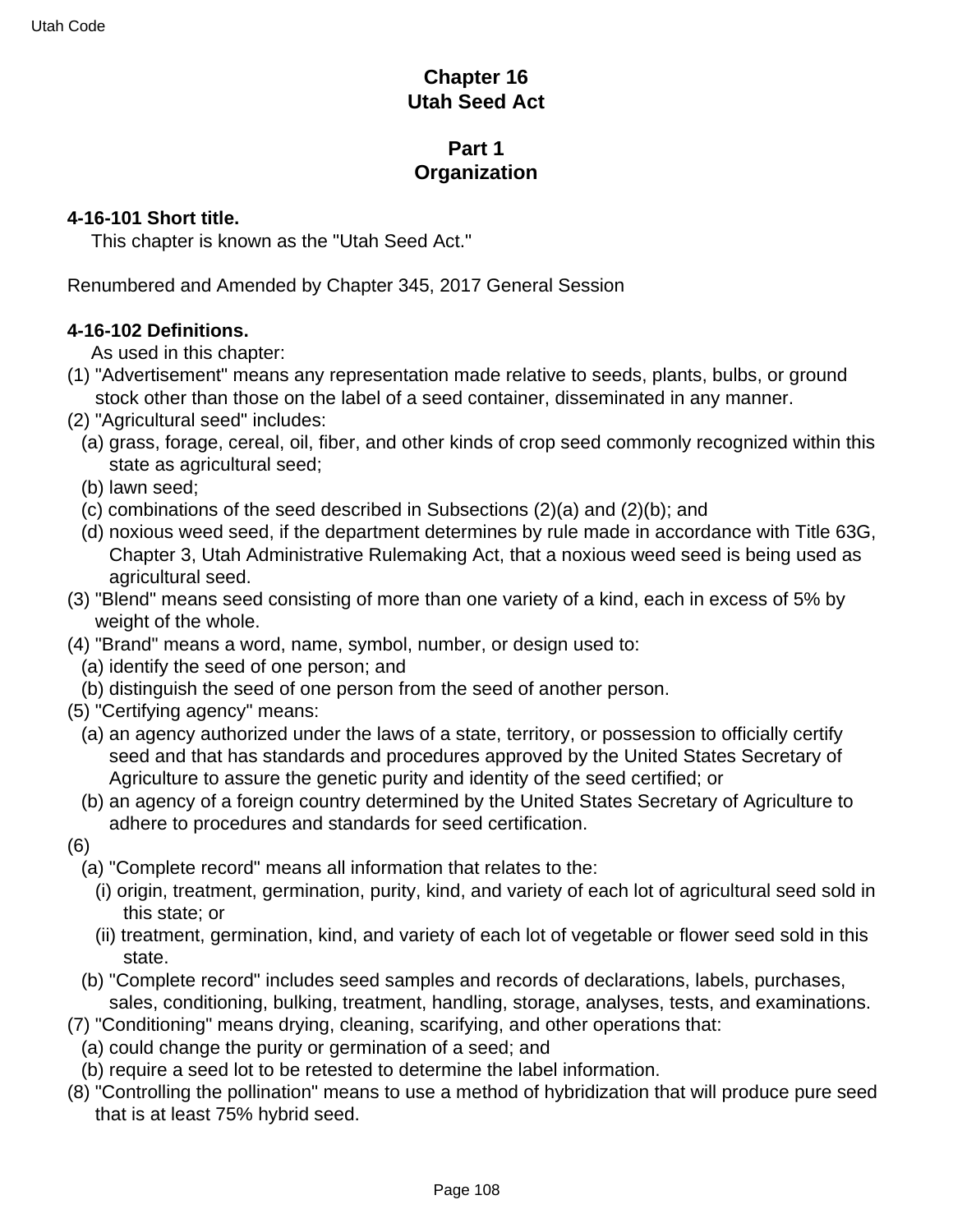- (9) "Dormant" means viable seed, excluding hard seed, that fail to germinate when provided the specified germination conditions for the kind of seed in question.
- (10) "Flower seed" includes the seed of herbaceous plants that are:
- (a) grown for their blooms, ornamental foliage, or other ornamental parts; and
- (b) commonly known and sold under the name of flower or wildflower seed in this state.
- (11) "Foundation seed," "registered seed," or "certified seed" means seed that is produced and labeled in accordance with procedures officially recognized by a seed certifying agency approved and accredited in this state.
- (12) "Germination" means the emergence and development from the seed embryo of those essential structures that are, for the kind of seed in question, indicative of the ability to produce a normal plant under favorable conditions expressed in whole numbers.
- (13) "Hard seed" means seed that remains hard at the end of the prescribed germination test period because the seed has not absorbed water due to an impermeable seed coat.
- (14)
	- (a) "Hybrid" applied to kinds or varieties of seed, means the first generation seed of a cross produced by controlling the pollination and by combining:
		- (i) two or more inbred lines;
		- (ii) one inbred or a single cross with an open pollinated variety; or
		- (iii) two selected clones, seed lines, varieties, or species.
	- (b) The department shall treat hybrid designations as variety names.
- (15) "Inert matter" means all matter that is not seed, including broken seeds, sterile florets, chaff, fungus bodies, and stones, as determined by methods defined by rule.
- (16) "Inoculant" means a commercial preparation containing nitrogen-fixing bacteria applied to seed.
- (17) "Kind" means one or more related species or subspecies of seed that singly or collectively are known by one common name, for example, corn, oats, alfalfa, and timothy.
- (18)
	- (a) "Label" means any written, printed, or graphic representation accompanying and pertaining to any seeds, plants, bulbs, or ground stock whether in bulk or in containers.
	- (b) "Label" includes a representation on an invoice, bill, or letterhead.
- (19) "Labeling" includes a tag or other device attached to, written, stamped, or printed on a container or accompanying a lot of bulk seeds that:
	- (a) claims to specify the information required on the seed label by this chapter; and
	- (b) may include other information related to the labeled seed.
- (20) "Lot" means a definite quantity of seed identified by a number or other mark, every portion or bag of which is uniform within recognized tolerances for the factors that appear in the labeling.
- (21) "Mixture" or "mix" or "mixed" means seed consisting of more than one kind, each in excess of 5% by weight of the whole.
- (22) "Mulch" means a protective covering of a suitable substance placed with seed that:
	- (a) acts to retain sufficient moisture to support seed germination and sustain early seedling growth;
	- (b) aids in the prevention of the evaporation of soil moisture;
	- (c) aids in the control of weeds; and
	- (d) aids in the prevention of erosion.
- (23) "Noxious weed seeds" means:
	- (a) prohibited noxious weed seeds; or
	- (b) restricted noxious weed seeds.
- (24)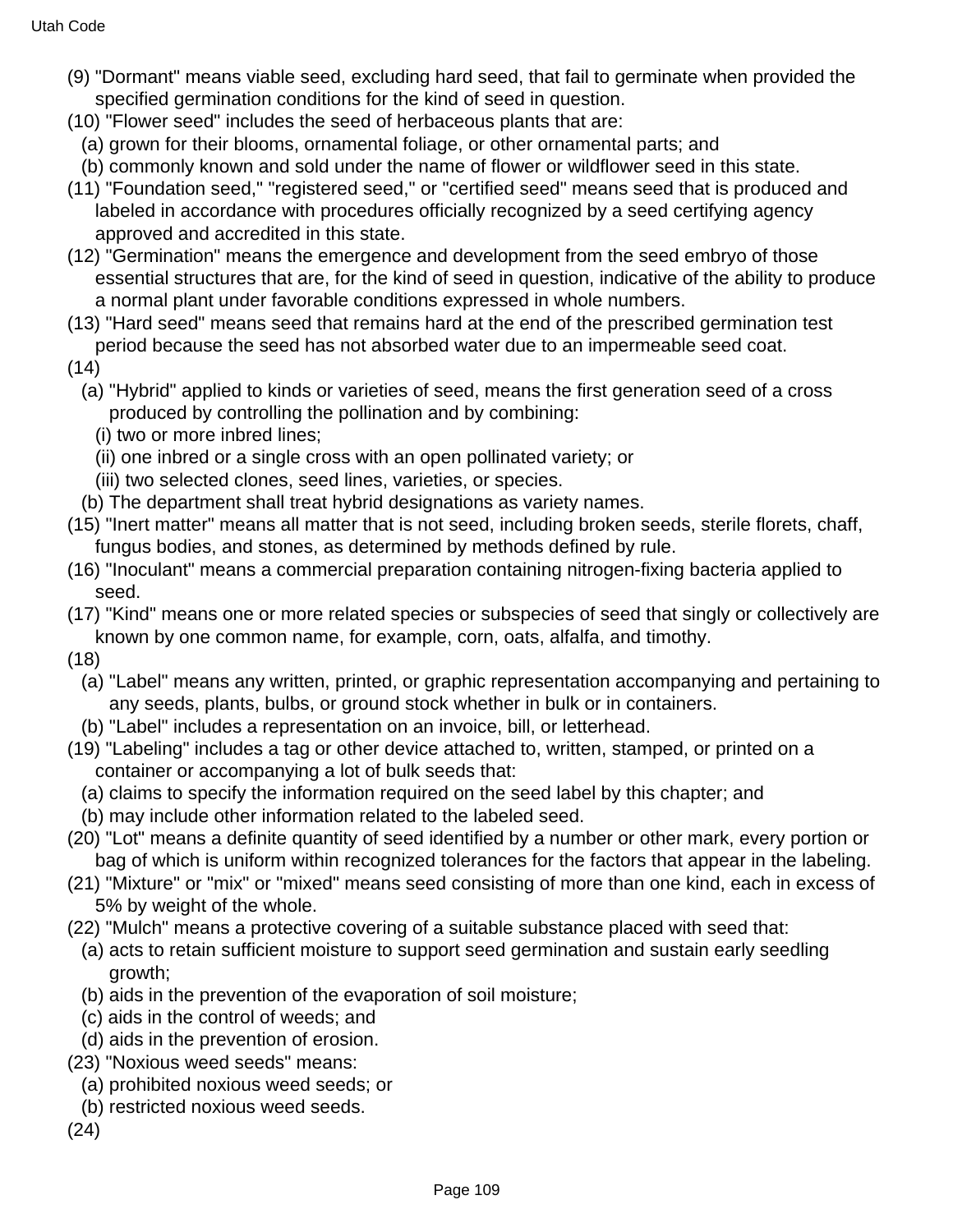- (a) "Off-type" means a seed or plant not part of the variety because the seed or plant deviates in one or more characteristics from the variety.
- (b) "Off-type" may include a seed or plant that:
- (i) is of another variety;
- (ii) is not necessarily any variety;
- (iii) results from cross-pollination by another kind or variety; or
- (iv) results from uncontrolled self-pollination during production of hybrid seeds.
- (25) "Origin" means:
	- (a) for an indigenous stand of trees, the area on which the trees are growing; and
	- (b) for a nonindigenous stand of trees, the place from which the seeds or plants originated.
- (26) "Other crop seed" means the seed of plants grown as crops other than the kind or variety included in the pure seed, as determined by methods defined by rule.
- (27) "Person" means an individual, partnership, corporation, company, association, receiver, trustee, or agent.
- (28)
	- (a) "Prohibited noxious weed seeds" means those weed seeds determined by the commissioner that are prohibited from being present in agricultural, vegetable, flower, tree, or shrub seed.
	- (b) "Prohibited noxious weed seeds" include the seeds of weeds that are highly destructive and difficult to control by good cultural practices and the use of herbicides.
- (29) "Pure seed" means seed exclusive of inert matter and all other seed not of the seed being considered as determined by methods defined by rule.
- (30) "Restricted noxious weed seeds" means those weed seeds determined by the commissioner that:
	- (a) are objectionable in agricultural crops, lawns, and gardens of this state; and
- (b) can be controlled by good cultural practices or the use of herbicides.
- (31) "Seed for sprouting" means seed sold for sprouting for salad or culinary purposes.
- (32) "Sowing" means the placement of agricultural seed, vegetable seed, flower seed, tree and shrub seed, or seed for sprouting in a selected environment for the purpose of obtaining plant growth.
- (33) "Tetrazolium test (TZ)" means a biochemical seed viability test using the compound 2, 3, 5 triphenyl tetrazolium chloride (TTC), as specified in Part II, Tetrazolium Testing Handbook, Contribution Number 29, to the handbook on Seed Testing, prepared by the Tetrazolium subcommittee of the Association of Official Seed Analysts, 2008 Edition.
- (34) "Total viable" is:
	- (a) equal to the sum of percentage germination, percentage dormant seed, and percentage hard seed; or
	- (b) determined by a tetrazolium test for species identified in the rules for testing or for species for which there are no rules for testing.
- (35) "Treated" means that a seed has received an application of a substance or been subjected to a process about which a claim is made.
- (36) "Tree and shrub seed" includes seed of woody plants commonly known and sold as tree and shrub seeds in this state.
- (37) "Type" means a group of varieties so nearly similar that the individual varieties cannot be clearly differentiated except under special conditions.
- (38)
	- (a) "Variant" means a seed or plant that:
		- (i) is distinct within the variety but occurs naturally in the variety;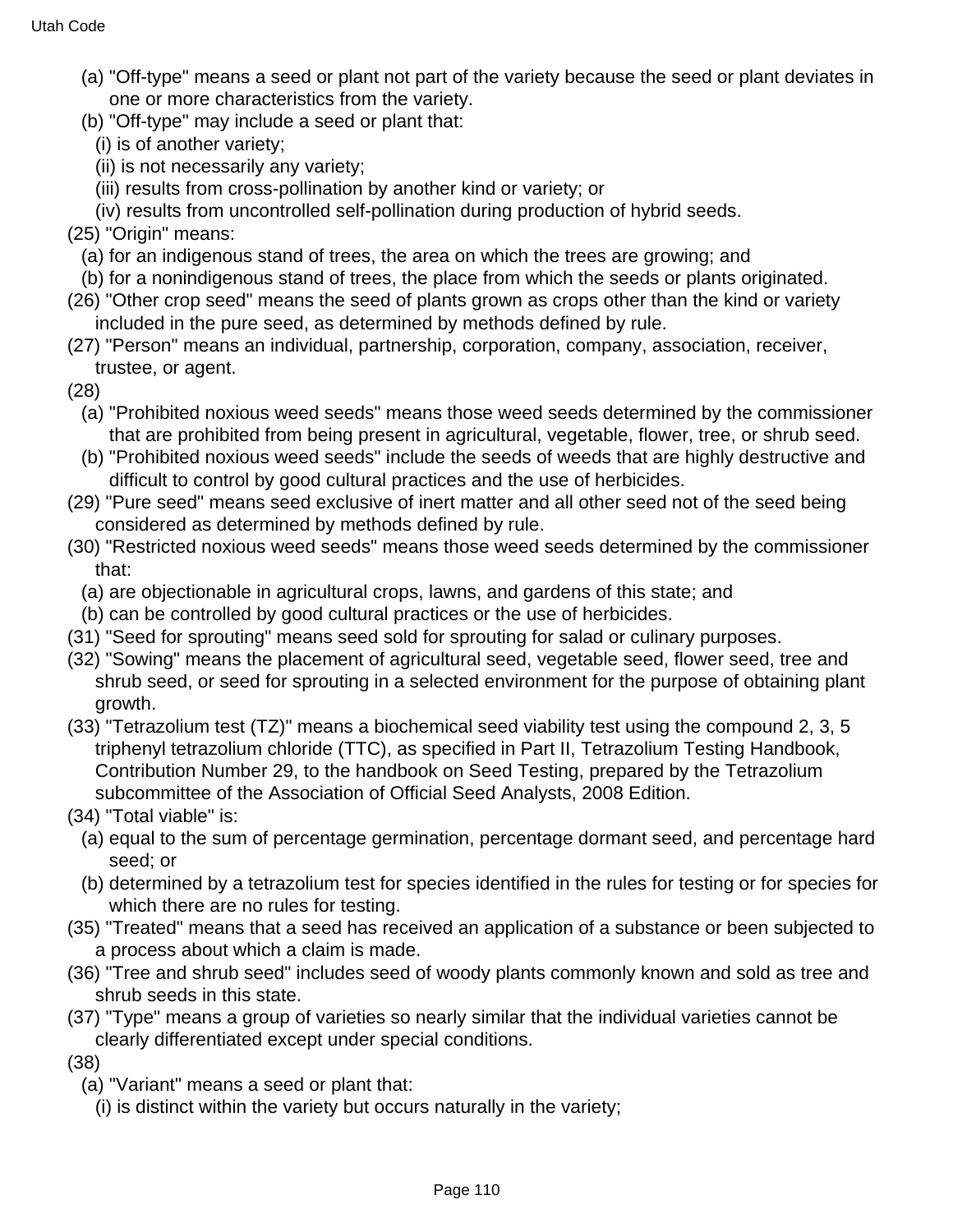- (ii) is stable and predictable with a degree of reliability comparable to other varieties of the same kind, within recognized tolerances, when the variety is reproduced or reconstituted; and
- (iii) was originally a part of the variety as released.
- (b) "Variant" does not include an off-type.
- (39) "Variety" means a subdivision of a kind that is:
	- (a) distinct, meaning a variety can be differentiated by one or more identifiable morphological, physiological, or other characteristics from all other varieties of public knowledge;
	- (b) uniform, meaning that variations in essential and distinctive characteristics are describable; and
	- (c) stable, meaning a variety's essential and distinctive characteristics and uniformity will remain unchanged when reproduced or reconstituted as required by the category of variety.
- (40) "Vegetable seed" includes the seed of those crops that are:
	- (a) grown in gardens or on truck farms; and
	- (b) generally known and sold under the name of vegetable or herb seed in this state.
- (41) "Weed seed" means the seed of all plants generally recognized as weeds within this state, as determined by methods defined by rule.
- (42) "Weight" means the net weight of the commodity.

Amended by Chapter 153, 2021 General Session

### **4-16-103 Department authorized to make and enforce rules -- Cooperation with state and federal agencies authorized.**

- (1) The department is authorized, subject to Title 63G, Chapter 3, Utah Administrative Rulemaking Act, to make and enforce rules.
- (2) The department may cooperate with other state agencies, other states, and with the United States Department of Agriculture or other departments or agencies of the federal government.

Renumbered and Amended by Chapter 345, 2017 General Session

### **Part 2 Regulations**

### **4-16-201 Labeling requirements.**

- (1) A container of seed that is transported, sold, offered, or exposed for sale within this state shall bear on the container or have attached to the container a printed label that:
	- (a) is in a conspicuous place;
	- (b) is plainly written in the English language;
	- (c) is in type no smaller than eight point;
	- (d) specifies the information required by this chapter; and
	- (e) does not modify or deny the information required by this chapter in the labeling or on another label attached to the container.
- (2) A container of agricultural seed offered or exposed for sale or transported for sowing into this state shall be labeled with the following information: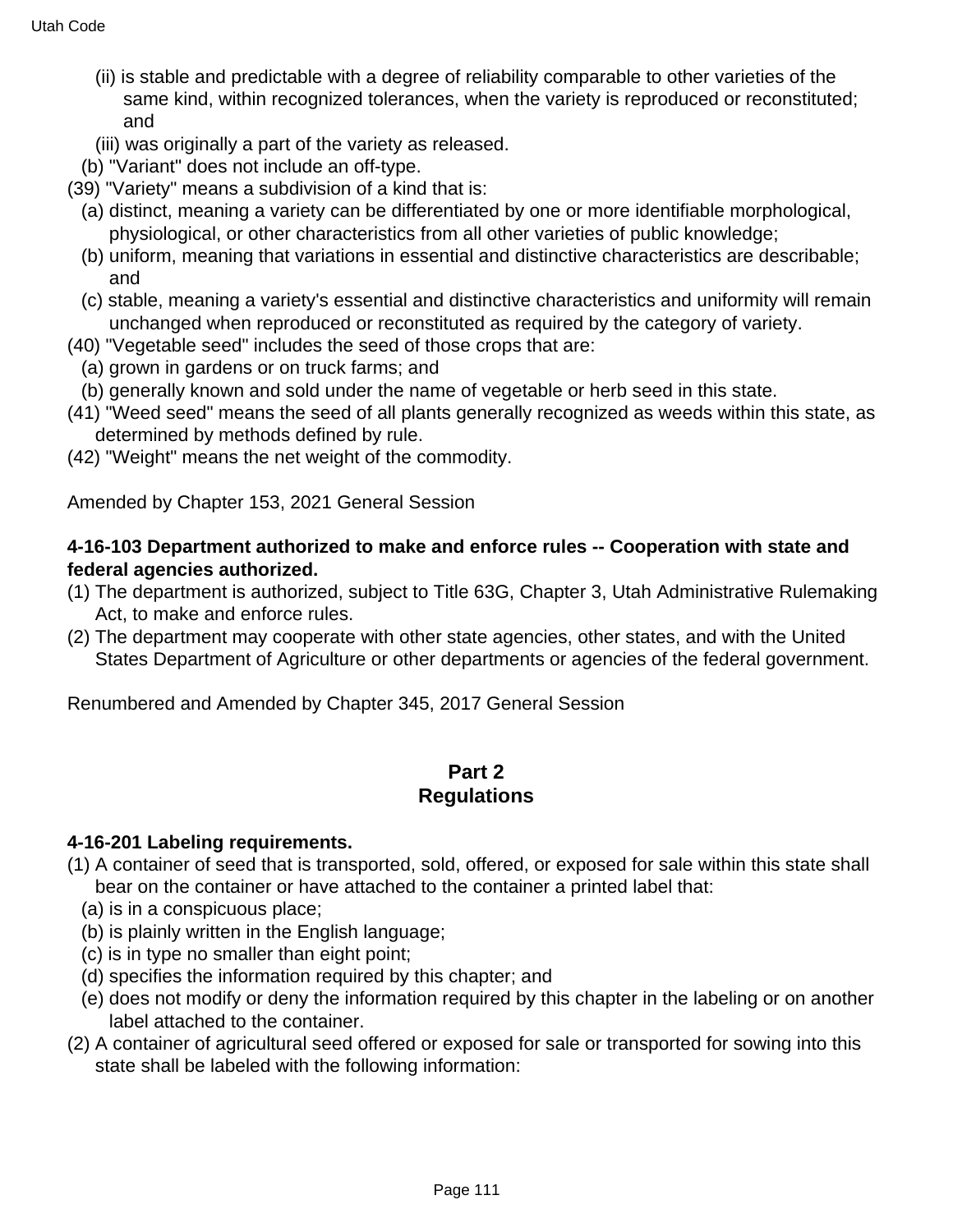- (a) name of the kind and variety for each seed component in excess of 5% of the whole and the percentage by weight of each component in the order of its predominance in columnar form, provided that:
	- (i) the label shall specify the name of the variety or state "Variety Not Stated" or "VNS," for any component that is required by rule of the department to be labeled as a variety;
	- (ii) a hybrid shall be labeled as a hybrid;
	- (iii) the word "mix," "mixture," or "blend" shall appear, if more than one component is required to be named; and
	- (iv) the total of the percentages described in Subsections (2)(a), (2)(d), (2)(e), and (2)(f) shall equal 100%;
- (b) name and address of the person who labeled the seed, or the person who sells, offers, or exposes the seed for sale in this state;
- (c) lot number or other lot identification;
- (d) percentage by weight of all weed seeds;
- (e) percentage by weight of agricultural or crop seeds other than those named on the label pursuant to Subsection (2)(a);
- (f) percentage by weight of inert matter;
- (g) name and rate of occurrence per pound of each kind of restricted noxious weed seed present for which tolerance is permitted;
- (h) origin, if known, of alfalfa, red clover, white clover, or field corn seed, except hybrid corn, and, if the origin is unknown, that fact shall be stated;
- (i) month and year seed tests were conducted for each named agricultural seed, specifying:
	- (i) percentage of germination, exclusive of hard or dormant seed; and
	- (ii) percentage of hard or dormant seed, if present; and
- (j) net weight.
- (3) A container of lawn and turf seed or lawn and turf seed mixture offered or exposed for sale or transported for sowing into this state shall be labeled with the following information:
	- (a) name of the kind and variety for each lawn and turf seed component in excess of 5% of the whole, and the percentage by weight of each component in the order of its predominance in columnar form, provided that:
		- (i) the label shall specify the name of the variety or state "Variety Not Stated" or "VNS," for any component that is required by rule of the department to be labeled as a variety;
		- (ii) a hybrid shall be labeled as a hybrid; and
		- (iii) the total of the percentages described in Subsections (3)(a), (3)(d), (3)(e), and (3)(f) shall equal 100%;
	- (b) name and address of the person who labeled the seed, or the person who sells, offers, or exposes the seed for sale in this state;
	- (c) lot number or other lot identification;
	- (d) percentage by weight of all weed seeds;
	- (e) percentage by weight of agricultural or crop seeds other than those named on the label pursuant to Subsection (3)(a);
	- (f) percentage by weight of inert matter;
	- (g) name and rate of occurrence per pound of each kind of restricted noxious weed seed present for which tolerance is permitted;
	- (h) month and year seed tests were conducted for each named lawn and turf seed, specifying:
		- (i) percentage of germination, exclusive of hard or dormant seed; and
		- (ii) percentage of hard or dormant seed, if present;
	- (i) the word "mix," "mixture," or "blend," if more than one component is required to be named; and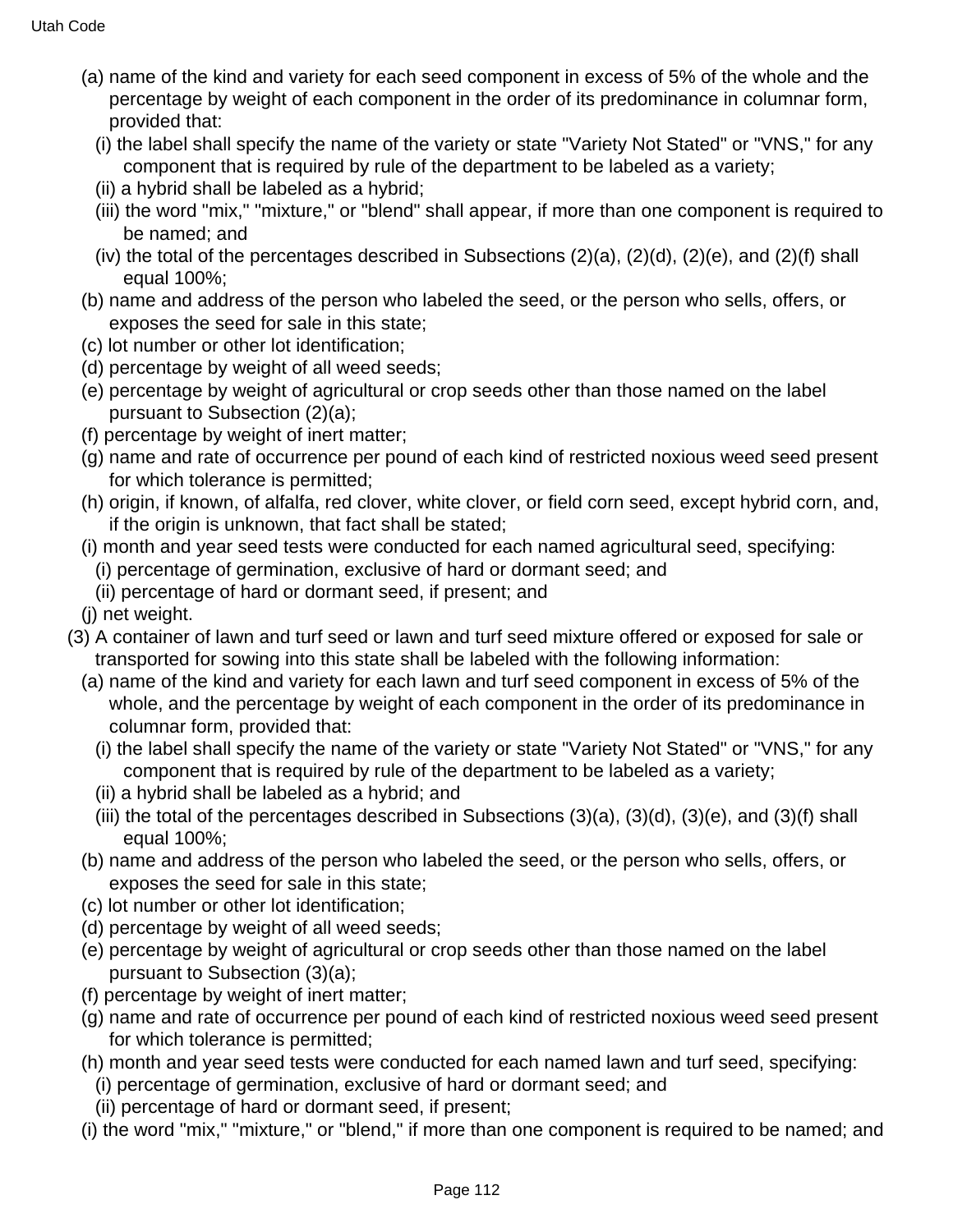- (j) net weight.
- (4) Vegetable seed in packets of one pound or less prepared for home gardens or household plantings or vegetable seed preplanted in containers, mats, tapes, or other planting devices shall be labeled with the following information:
	- (a) name of the kind and variety of seed, provided that a hybrid shall be labeled as a hybrid;
	- (b) name and address of the person who labeled the seed, or the person who sells, offers, or exposes the seed for sale in this state;
	- (c)
		- (i) calendar month and year the germination test was completed and sell by date, which may not be more than 12 months past the date of the germination test exclusive of the month of test;
		- (ii) year for which the seed was packaged for sale, stated as "Packed for yy," or year of the seed sell by date, stated as "Sell by yy"; or
		- (iii) calendar month and year the germination test was completed and the percentage germination, provided that the germination test was completed within the previous 12 months exclusive of the month of test;
	- (d) seed with germination less than the germination standard last established for the seed by the department shall specify the:
		- (i) percentage of germination, exclusive of hard or dormant seed;
		- (ii) percentage of hard or dormant seed, if present; and
		- (iii) words "Below Standard" in not less than eight-point type;
	- (e) statement to indicate the minimum number of seeds in the container, if the seed are placed in a germination medium, mat, tape, or other device that makes it difficult to determine the quantity of the seed without removing the seed;
	- (f) lot number or other lot identification;
	- (g) the word "mix," "mixture," or "blend," if more than one component is required to be named; and
	- (h) net weight.
- (5) Vegetable seed not described in Subsection (4) shall be labeled with the following information:
	- (a) name of each kind and variety present in excess of 5% of the whole and the percentage by weight of each in order of its predominance in columnar form, provided that a hybrid shall be labeled as a hybrid;
	- (b) name and address of the person who labeled the seed, or the person who sells, offers, or exposes the seed for sale in this state;
	- (c) lot number or other lot identification;
	- (d) month and year seed tests were conducted, for each named vegetable seed, specifying the: (i) percentage of germination, exclusive of hard or dormant seed; and
		- (ii) percentage of hard or dormant seed, if present;
	- (e) name and rate of occurrence per pound of each kind of restricted noxious-weed seed for which tolerance is permitted;
	- (f) the word "mix," "mixture," or "blend," if more than one component is required to be named; and
	- (g) net weight.
- (6) A flower seed packet of one pound or less prepared for use in home flower gardens or household plantings or flower seed in preplanted containers, mats, tapes, or other planting devices shall be labeled with the following information:
	- (a) name of the kind and variety or a statement of type and performance characteristics of the seed as prescribed by rule made in accordance with Title 63G, Chapter 3, Utah Administrative Rulemaking Act, provided that: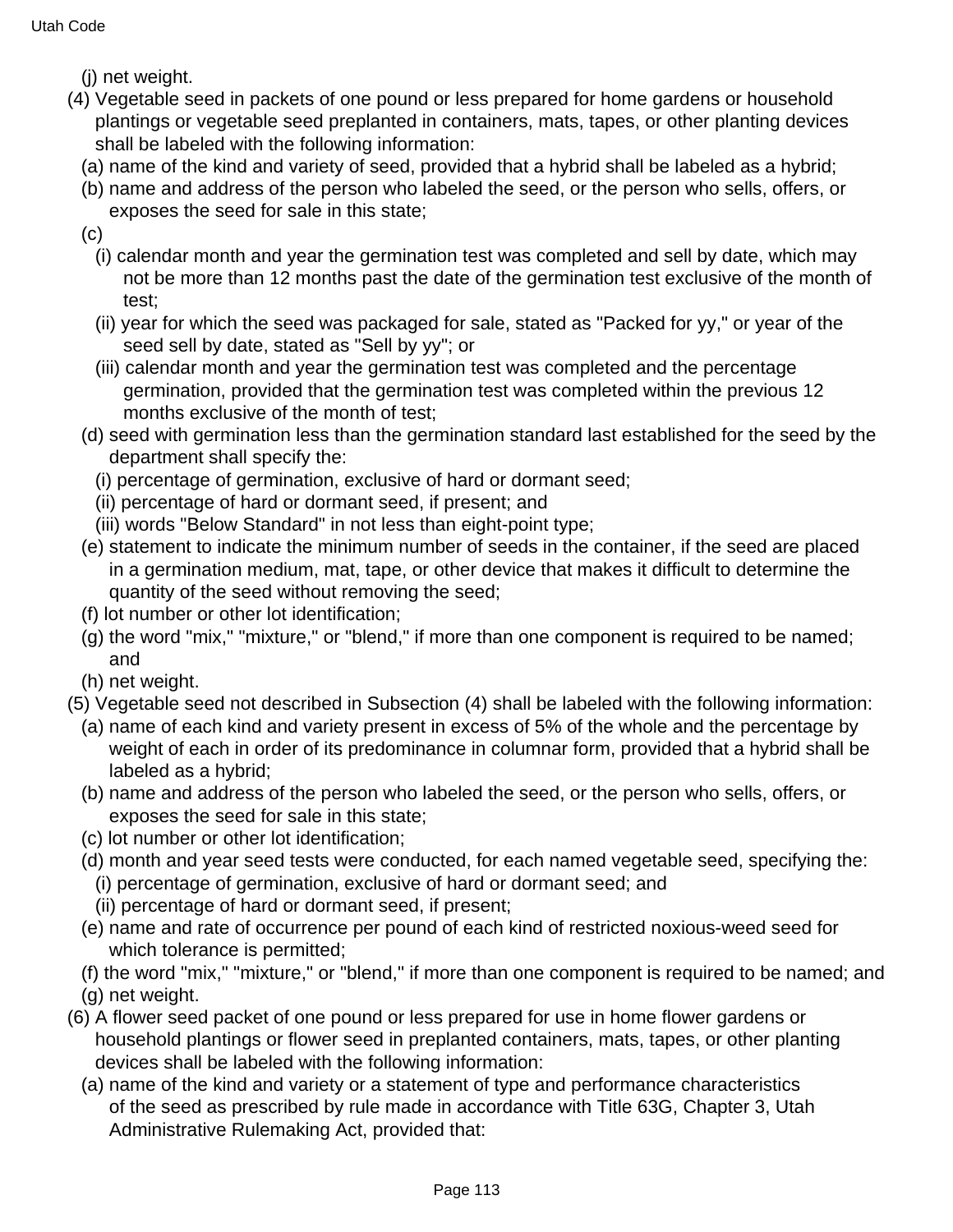- (i) a hybrid shall be labeled as a hybrid; and
- (ii) the word "mix," "mixture," or "blend" shall appear, if more than one component is required to be named;
- (b) name and address of the person who labeled the seed, or the person who sells, offers, or exposes the seed for sale in this state;
- (c)
	- (i) calendar month and year the germination test was completed and the sell by date, which may not be more than 12 months past the date of the germination test exclusive of the month of the test;
	- (ii) year for which the seed was packed for sale, stated as "Packed for yy," or year of the seed sell by date, stated as "Sell by yy"; or
	- (iii) calendar month and year the germination test was completed and percentage germination, provided that the germination test was completed within the previous 12 months exclusive of the month of the test;
- (d) seed with germination less than the germination standard last established by the department shall specify the:
	- (i) percentage of germination, exclusive of hard or dormant seed;
	- (ii) percentage of hard or dormant seed, if present; and
	- (iii) words "Below Standard" in not less than eight-point type; and
- (e) statement to indicate the minimum number of seeds or net weight in the container, if the seeds are placed in a germination medium, mat, tape, or other device that makes it difficult to determine the quantity of seed without removing the seed.
- (7) Flower seed not described in Subsection (6) offered or exposed for sale in this state shall be labeled with the following information:
	- (a) name of the kind and variety or statement of the type and performance characteristics of the seed as prescribed by rule made in accordance with Title 63G, Chapter 3, Utah Administrative Rulemaking Act, provided that:
		- (i) a hybrid shall be labeled as a hybrid; and
		- (ii) the word "mix," "mixture," or "blend" shall appear, if more than one component is required to be named;
	- (b) genus and species of wildflower and the subspecies, if appropriate, of wildflower;
	- (c) name and address of the person who labeled the seed, or the person who sells, offers, or exposes the seed for sale in this state;
	- (d) lot number or other lot identification;
	- (e) percentage of germination, exclusive of hard or dormant seed;
	- (f) percentage of hard or dormant seed, if present;
	- (g) calendar month and year that testing was completed to determine percentages described in Subsections (7)(e) and (7)(f);
	- (h) net weight; and
	- (i) wildflower seed with a pure seed percentage of less than 90% shall specify the percentage by weight of:
		- (i) each component listed in order of predominance;
		- (ii) weed seed if present; and
		- (iii) inert matter.
- (8) A container of tree and shrub seed that is sold, offered, or exposed for sale or transported for sowing into this state shall:
	- (a) bear a label as required by Subsection (1), unless: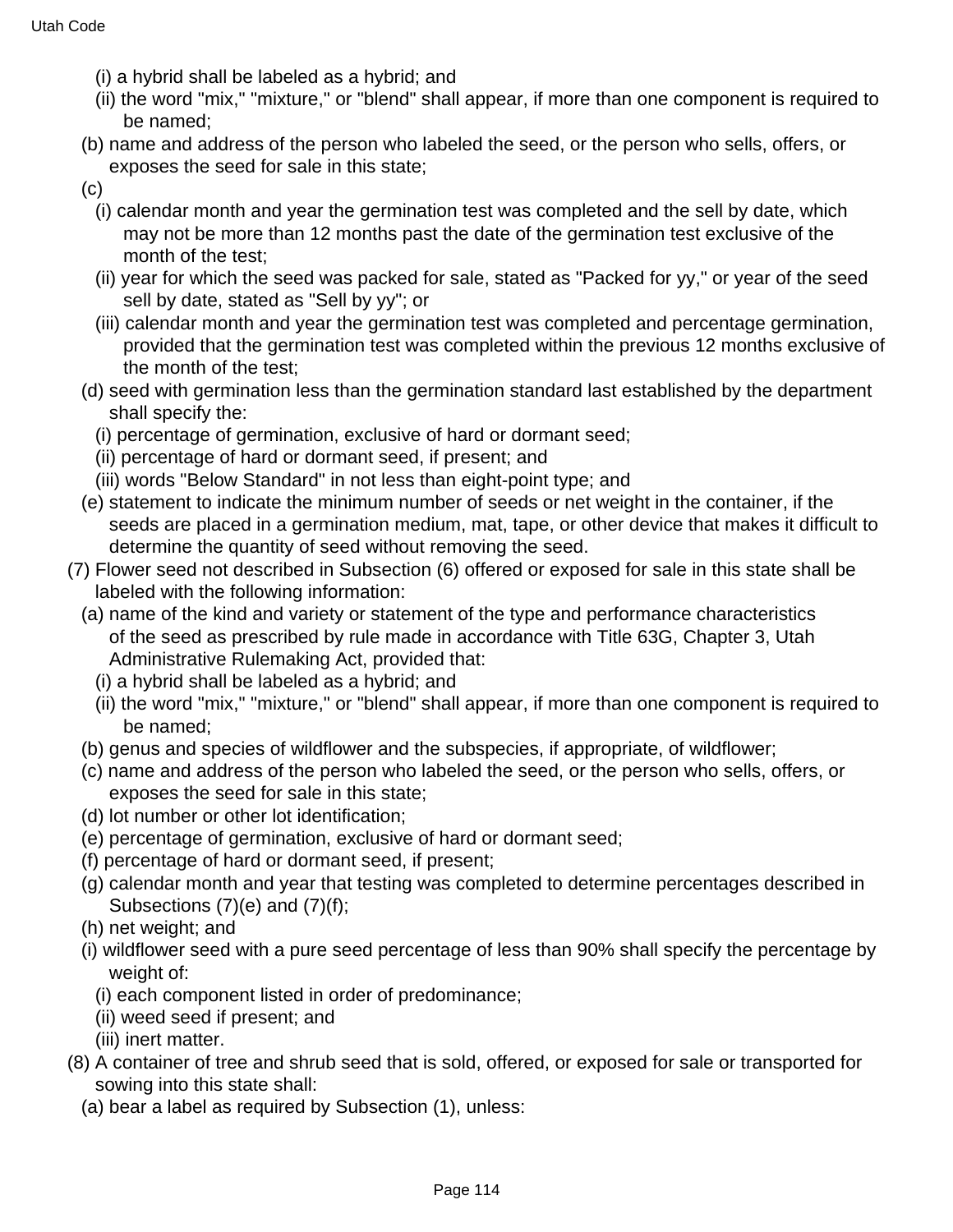- (i) each bag or other container is clearly identified by a lot number stenciled on the container or the seed is in bulk; and
- (ii) under a contractual agreement the seed may bear a label by invoice accompanying the shipment or an analysis tag attached to the invoice; and
- (b) bear on the label the following information:
	- (i) name of the seed and name of the subspecies, if appropriate;
	- (ii) scientific name of the genus and species and scientific name of the subspecies, if appropriate;
	- (iii) name and address of the person who labeled the seed, or the person who sells, offers, or exposes the seed for sale in this state;
	- (iv) lot number or other lot identification;
	- (v) information as to origin as follows:
		- (A) seed collected from a predominantly indigenous stand shall specify the area of collection given by latitude and longitude, geographic description, or political subdivision such as state or county; and
		- (B) seed collected from other than a predominantly indigenous stand shall specify identity of the area of collection and the origin of the stand or state "origin not indigenous";
	- (vi) elevation or the upper and lower limits of elevation within which the seed was collected;
	- (vii) purity as a percentage of pure seed by weight;
	- (viii) percentage of germination, exclusive of hard or dormant seed;
	- (ix) percentage of hard or dormant seed, if present;
	- (x) calendar month and year the germination test was completed to determine percentages described in Subsections  $(8)(b)(viii)$  and  $(8)(b)(ix)$ ;
	- (xi) the word "mix," "mixture," or "blend" shall appear, if more than one component is required to be named; and
	- (xii) net weight.
- (9) A container of seed for sprouting that is offered or exposed for sale or transported for sowing into this state shall be labeled with the following information:
	- (a) name and address of the person who labeled the seed, or the person who sells, offers, or exposes the seed for sale in this state;
	- (b) name of the kind or kinds in order of predominance;
	- (c) lot number or other identification;
	- (d) percentage by weight of each pure seed component in excess of 5% of the whole, other crop seeds, inert matter, and weed seeds, if any;
	- (e) percentage of germination of each pure seed component, exclusive of hard or dormant seed;
	- (f) percentage of hard or dormant seed, if present;
	- (g) calendar month and year the test was completed to determine percentages described in Subsections (9)(d) through (9)(f) or the year for which the seed was packaged;
	- (h) the word "mix," "mixture," or "blend," if more than one component is required to be named; and
	- (i) net weight.
- (10) A combination mulch, seed, and fertilizer product shall:
	- (a) contain a minimum of 70% mulch;
	- (b) bear a label with the word "combination" followed by the words "mulch seed fertilizer" on the upper 30% of the principal display panel, provided that the:
		- (i) word "combination" shall be the largest and most conspicuous type on the container and equal to or larger than the product name; and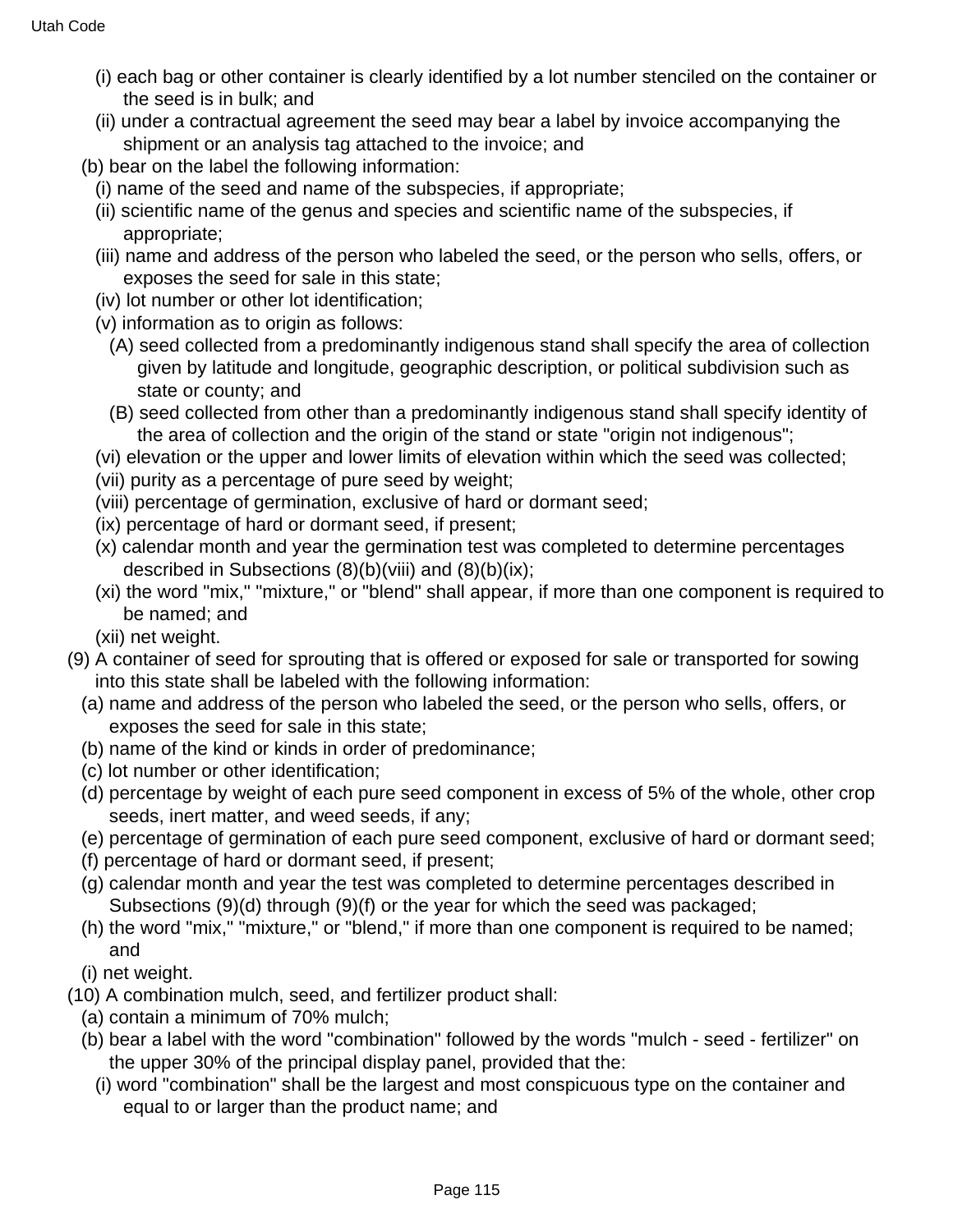- (ii) words "mulch seed fertilizer" shall be no smaller than one-half the size of the word "combination" and in close proximity to the word "combination"; and
- (c) bear an analysis label for seed placed in a germination medium, mat, tape, or other device or mixed with mulch, specifying the following information:
	- (i) name of each kind and variety;
	- (ii) product name;
	- (iii) lot number;
	- (iv) percentage by weight of pure seed of each kind and variety named, including those less than 5% of the whole, provided that the total of the percentages described in Subsections  $(10)(c)(iv)$  through  $(10)(c)(vii)$  shall equal 100%;
	- (v) percentage by weight of other crop seed;
	- (vi) percentage by weight of inert matter, which may not be less than 70%;
	- (vii) percentage by weight of weed seed;
	- (viii) name and number of noxious weed seed per pound, if present;
	- (ix) percentage of germination of each kind or kind and variety named;
	- (x) percentage hard or dormant seed, if appropriate;
	- (xi) date of germination test;
	- (xii) name and address of tagger; and
	- (xiii) net weight.
- (11) A product containing a combination of seed and granular fertilizer shall be labeled with the following information:
	- (a) the word "combination" followed by the words "seed-fertilizer" on the upper 30% of the principal display panel provided that:
		- (i) the word "combination" must be the largest and most conspicuous type on the container and equal to or larger than the product name; and
		- (ii) the words "seed-fertilizer" shall be no smaller than one-half the size of the word "combination" and in close proximity to the word "combination"; and
	- (b) an analysis label specifying the information listed in Subsection (10)(c) and the percentage by weight of the fertilizer, listed on a separate line as a component of the inert matter.
- (12) Coated seed shall be labeled with the:
	- (a) information required by Subsections  $(2)(a)$  through  $(2)(e)$  and  $(2)(g)$ ;
	- (b) percentage by weight of pure seed exclusive of coating material;
	- (c) percentage by weight of coating material;
	- (d) percentage by weight of inert material exclusive of coating material; and
	- (e) percentage of germination, determined on 400 pellets with or without seed.

Amended by Chapter 153, 2021 General Session

### **4-16-202 Distribution of seeds -- Germination tests required -- Date to appear on label -- Seed to be free of noxious weed seed -- Special requirements for treated seeds -- Prohibitions.**

- (1) A person in this state may not offer or expose for sale or sowing any seed for sprouting or any agricultural, vegetable, flower, or tree and shrub seed unless:
	- (a)
		- (i) for agricultural seed, including mixtures of agricultural seed:
			- (A) a test to determine the percentage of germination has been performed within 18 months, exclusive of the month the seed is tested and the date the seed is offered for sale; and
			- (B) the date of the test appears on the label;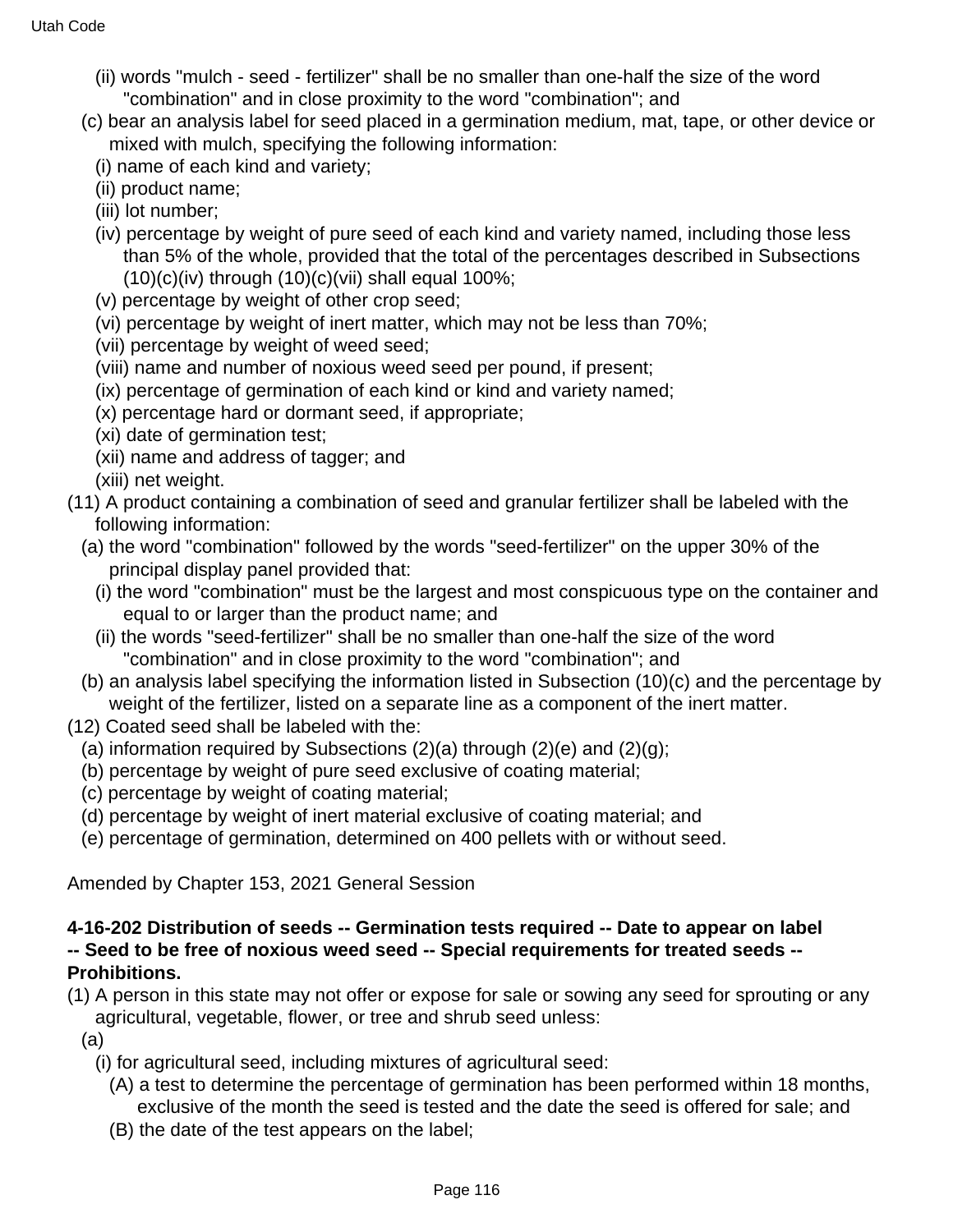- (ii) for vegetable, flower, or tree and shrub seed or seed for sprouting:
	- (A) a test to determine the percentage of germination has been performed within 12 months, exclusive of the month the seed is tested and the date the seed is offered for sale; and (B) the date of the test appears on the label;
- (iii) for hermetically sealed agricultural, vegetable, flower, or tree and shrub seed:
	- (A) a test to determine the percentage of germination has been performed within 36 months, exclusive of the month the seed is tested and the date the seed is offered for sale, or the seed have been retested for germination within nine months, exclusive of the month the seed is retested and the date the seed are offered or exposed for sale; and
- (B) the date of the test appears on the label;
- (b) the package or other container is truthfully labeled and in accordance with Section 4-16-201; and
- (c) the seed is free of noxious weed seed, subject to any tolerance as may be prescribed by the department through rule made in accordance with Title 63G, Chapter 3, Utah Administrative Rulemaking Act.
- (2) The label on any package or container of an agricultural, vegetable, flower, lawn and turf, or tree and shrub seed or seed mixture that has been treated and for which a claim is made on account of the treatment, in addition to the labeling requirements specified in Section 4-16-201, shall:
	- (a) state that the seed have been treated;
	- (b) state the commonly accepted name, generic chemical name, or abbreviated chemical name of the substance used for treatment;
	- (c) state the date beyond which the inoculant is not considered effective, if the seed is treated with an inoculant; and
	- (d)
		- (i) include a caution statement consistent with rules of the department if the treatment substance remains with the seed in an amount which is harmful to vertebrate animals; and
		- (ii) subject to Subsection (2)(d)(i), state in a caution statement for mercurials and similarly toxic substances, as defined by rule of the department, that the seed has been treated with poison with "POISON" printed in red letters on a background of distinctly contrasting color together with a representation of the skull and crossbones.
- (3) A person may not:
	- (a) use the word "trace" as a substitute for a statement required under this chapter;
	- (b) disseminate any false or misleading advertisement about agricultural, vegetable, flower, or tree and shrub seed or seed for sprouting; or
	- (c) detach, alter, or destroy any label or substitute any seed in a manner that defeats the purpose of this chapter.

Amended by Chapter 355, 2018 General Session

# **4-16-203 Inspection -- Samples -- Analysis -- Seed testing facilities to be maintained -- Rules to control offensive seeds -- Notice of offending seeds -- Warrants.**

(1)

- (a) The department shall periodically enter public or private premises from which seeds are distributed, offered, or exposed for sale to sample, inspect, analyze, and test agricultural, vegetable, flower, or tree and shrub seeds or seeds for sprouting distributed within this state to determine compliance with this chapter.
- (b) To perform the duties specified in Subsection (1)(a), the department shall: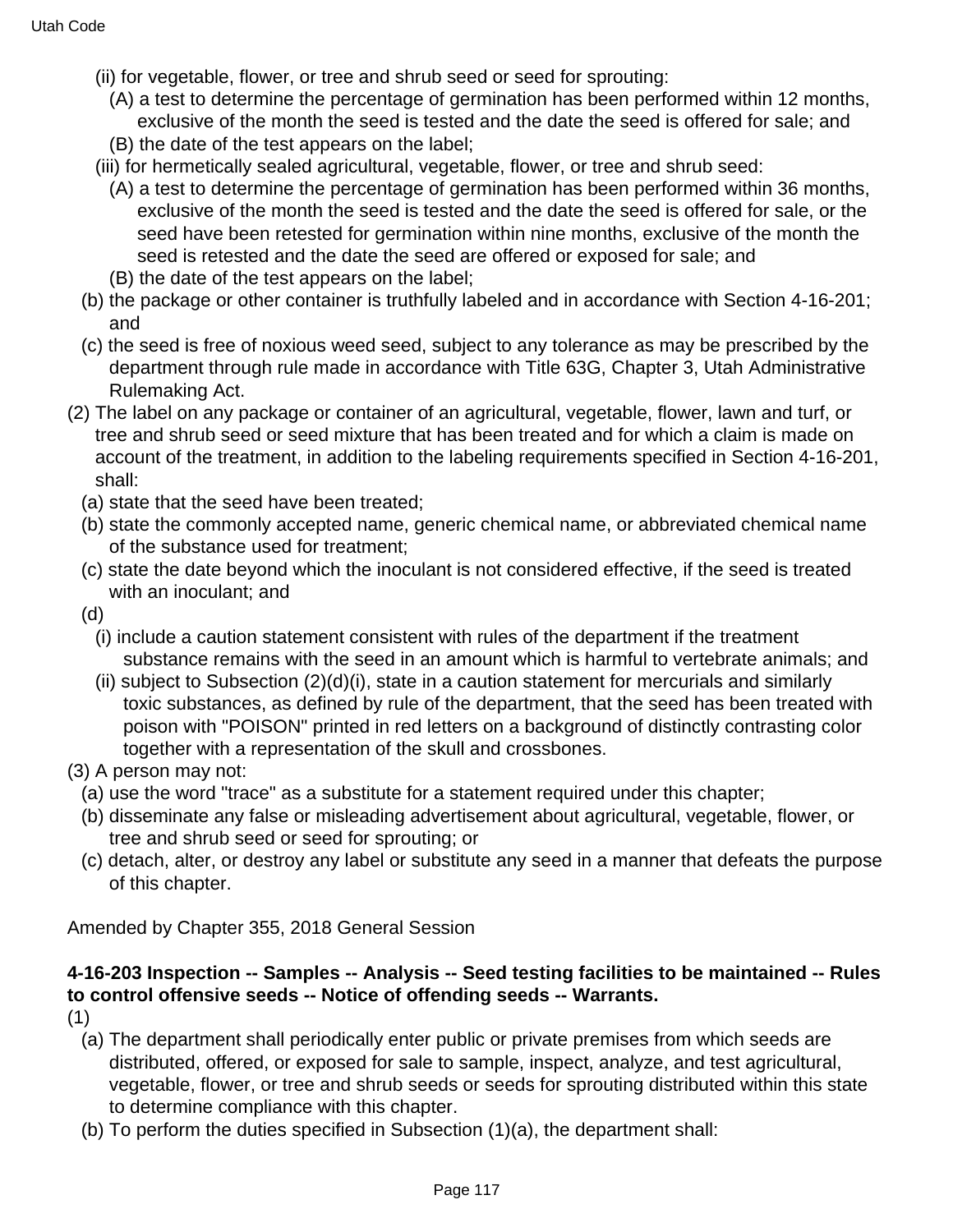- (i) establish and maintain facilities for testing the purity and germination of seeds;
- (ii) prescribe by rule uniform methods for sampling and testing seeds; and
- (iii) establish fees for rendering service.
- (2) The department shall prescribe by rule weed seeds and noxious weed seeds and fix the tolerances permitted for those offensive seeds.
- (3)
	- (a) If a seed sample, upon analysis, fails to comply with this chapter, the department shall give written notice to that effect to any person who is distributing, offering, or exposing the seeds for sale.
	- (b) Notwithstanding Subsection (3)(a), nothing in this chapter shall be construed as requiring the department to refer minor violations for criminal prosecution or for the institution of condemnation proceedings if it believes the public interest will best be served through informal action.
- (4) The department may proceed immediately, if admittance is refused, to obtain an ex parte warrant from the nearest court of competent jurisdiction to allow entry upon the premises for the purpose of making inspections and obtaining samples.

Renumbered and Amended by Chapter 345, 2017 General Session

# **Part 3 Enforcement**

# **4-16-301 Enforcement -- Stop sale, use, or removal authorized -- Court action -- Procedures -- Costs.**

- (1)
	- (a) The department may issue a "stop sale, use, or removal order" to the distributor, owner, or person in possession of any designated agricultural, vegetable, flower, or tree and shrub seed or seeds for sprouting or lot of seed which it finds or has reason to believe violates this chapter.
	- (b) The order shall be in writing and no seed subject to it shall be moved, offered, or exposed for sale, except upon subsequent written release by the department.
	- (c) Before a release is issued, the department may require the distributor or owner of the "stopped" seed or lot to pay the expense incurred by the department in connection with the withdrawal of the product from the market.
- (2)
	- (a) The department is authorized in a court of competent jurisdiction to seek an order of seizure or condemnation of any seed which violates this chapter or, upon proper grounds, to obtain a temporary restraining order or permanent injunction to prevent violation of this chapter.
	- (b) No bond may be required of the department in an injunctive proceeding brought under this section.
- (3)
	- (a) If condemnation is ordered, the seed shall be disposed of as the court directs.
	- (b) The court may not order condemnation without giving the claimant of the seed an opportunity to apply to the court for permission to relabel, reprocess, or otherwise bring the seed into conformance, or for permission to remove it from the state.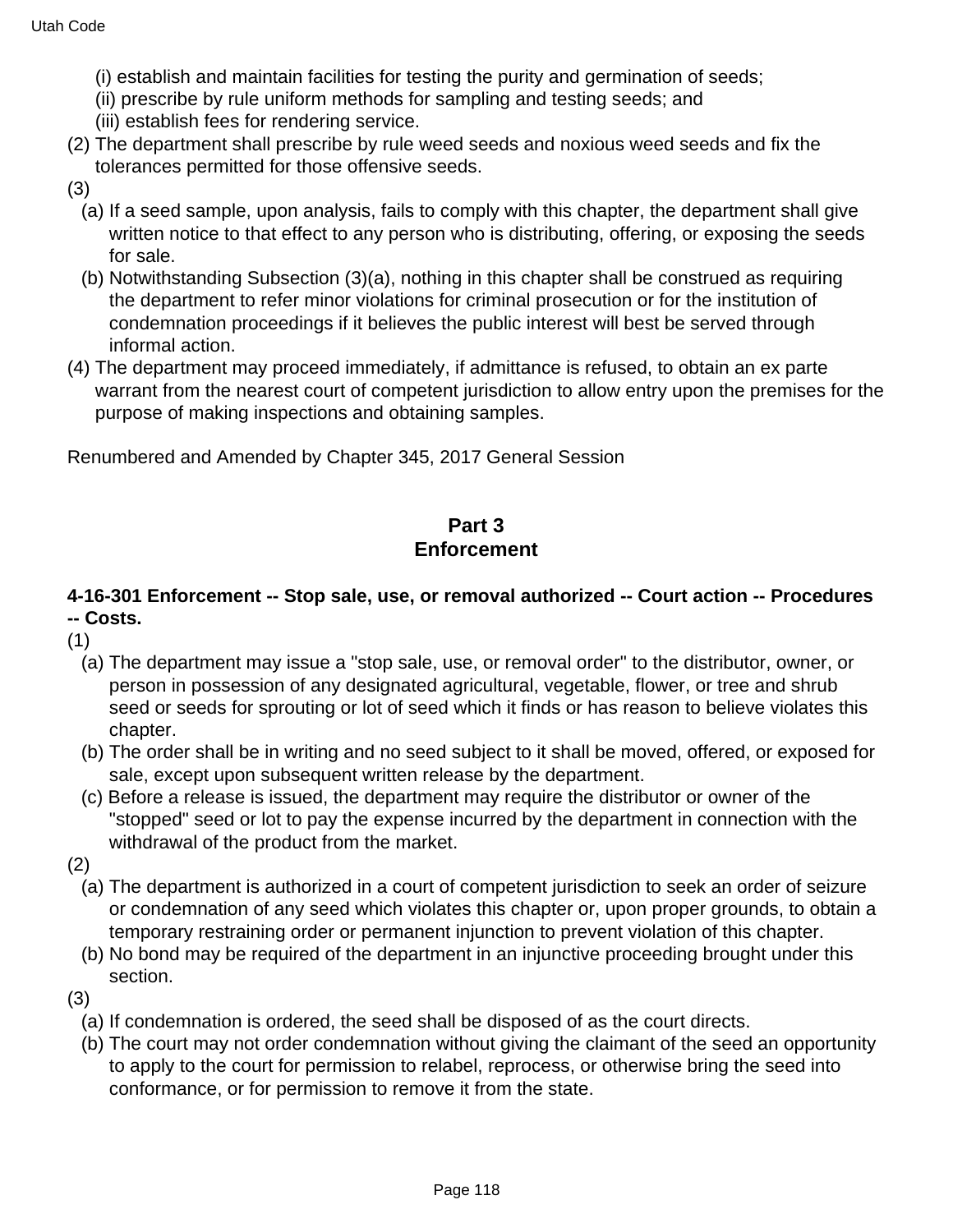(c) If the court orders condemnation, court costs, fees, storage, and other costs shall be awarded against the claimant of the seed.

Renumbered and Amended by Chapter 345, 2017 General Session

#### **4-16-302 False or misleading advertising with respect to seed quality prohibited.**

 Unless agricultural, vegetable, flower, or tree and shrub seeds or seeds for sprouting sold, advertised, or exposed or offered for sale in this state for propagation or planting have been registered or certified by an officially recognized seed certifying agency approved and accredited in this state, a person may not:

- (1) use orally or in writing:
	- (a) the term "foundation," "registered," or "certified" seed along with other words; or
	- (b) any other term or form of words which suggests that the seed has been certified or registered by an inspection agency duly authorized by any state, or that there has been registration or certification, or either; or
- (2) use any tags similar to registration or certification tags.

Renumbered and Amended by Chapter 345, 2017 General Session

#### **4-16-303 Distributors of seed to keep record of each lot of seed distributed.**

- (1) Each person whose name appears on the label of agricultural, vegetable, flower, or tree and shrub seeds or seeds for sprouting shall keep:
	- (a) a complete record of each lot of agricultural, vegetable, flower, tree and shrub seed or seeds for sprouting distributed in this state for a period of two years; and
- (b) a file sample of each lot of seed for a period of one year after final disposition of the lot.
- (2) The records and samples pertaining to the distribution of the seeds shall be available to the department for inspection during regular business hours.

Renumbered and Amended by Chapter 345, 2017 General Session

#### **Part 4 Testing**

#### **4-16-401 Designation of official testing agency for certification of seed.**

- (1) The agricultural experiment station at Utah State University is designated as the official state agency responsible for the production, approval, and testing of foundation seeds in this state.
- (2) This agency shall perform all functions necessary for seed certification including the determination of the adaptability of established and new crop varieties for planting in this state, whether produced in this state or elsewhere, and the determination of eligibility of crop varieties for registration and certification in the state.
- (3) In performing its responsibility, the experiment station may contract, subject to available funds, upon such terms and conditions as it considers appropriate with a private seed certifying agency.

Renumbered and Amended by Chapter 345, 2017 General Session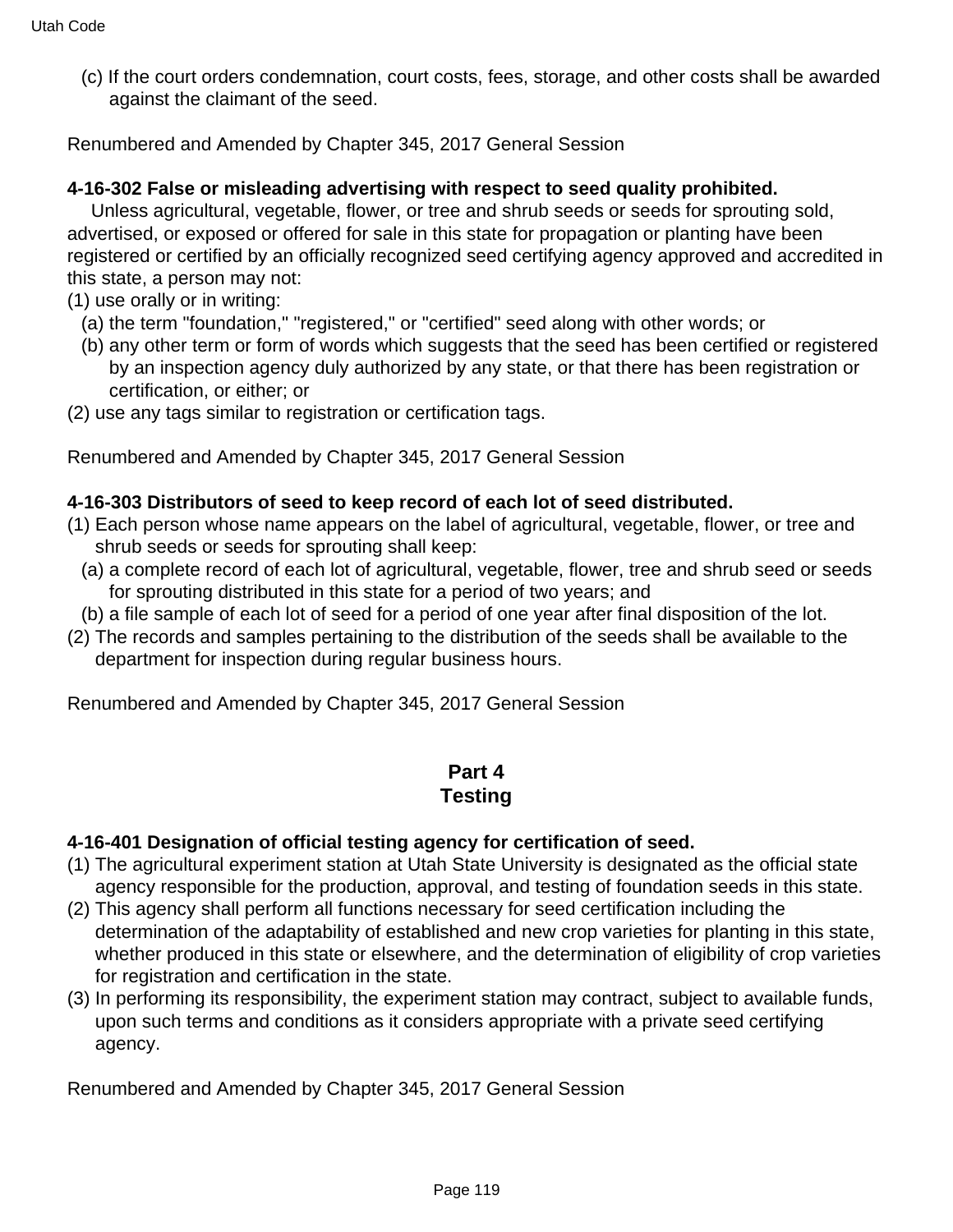# **Part 5 Exemption**

### **4-16-501 Chapter does not apply to seed not intended for sowing, to seed at seed processing plant, or to seed transported or delivered for transportation in the ordinary course of business.**

- (1) This chapter does not apply to:
	- (a) seed or grain not intended for sowing;
	- (b) subject to Subsection (2), seed at, or consigned to, a seed processing or cleaning plant; or
	- (c) to any carrier in respect to any seed transported or delivered for transportation in the ordinary course of its business as a carrier.
- (2) Any label or other representation which is made with respect to seed described in Subsection (1)(b) that is made with respect to the uncleaned or unprocessed seed is subject to this chapter.
- (3) A carrier described in Subsection (1)(c) may not be engaged in producing, processing, or marketing agricultural, vegetable, flower, or tree and shrub seeds or seeds for sprouting.

Amended by Chapter 354, 2020 General Session

# **Chapter 17 Utah Noxious Weed Act**

### **4-17-101 Title.**

This chapter is known as the "Utah Noxious Weed Act."

Renumbered and Amended by Chapter 345, 2017 General Session

### **4-17-102 Definitions.**

As used in this chapter:

- (1) "Commission" means the county legislative body of each county of this state.
- (2) "Commissioner" means the commissioner of agriculture and food or the commissioner's representative.
- (3) "County noxious weed" means any plant that is:
	- (a) not on the state noxious weed list;
	- (b) especially troublesome in a particular county; and
	- (c) declared by the county legislative body to be a noxious weed within the county.
- (4) "Noxious weed" means any plant the commissioner determines to be especially injurious to public health, crops, livestock, land, or other property.

Renumbered and Amended by Chapter 345, 2017 General Session

### **4-17-103 Commissioner -- Functions, powers, and duties.**

The commissioner or the commissioner's designee shall:

(1) investigate and designate noxious weeds on a statewide basis;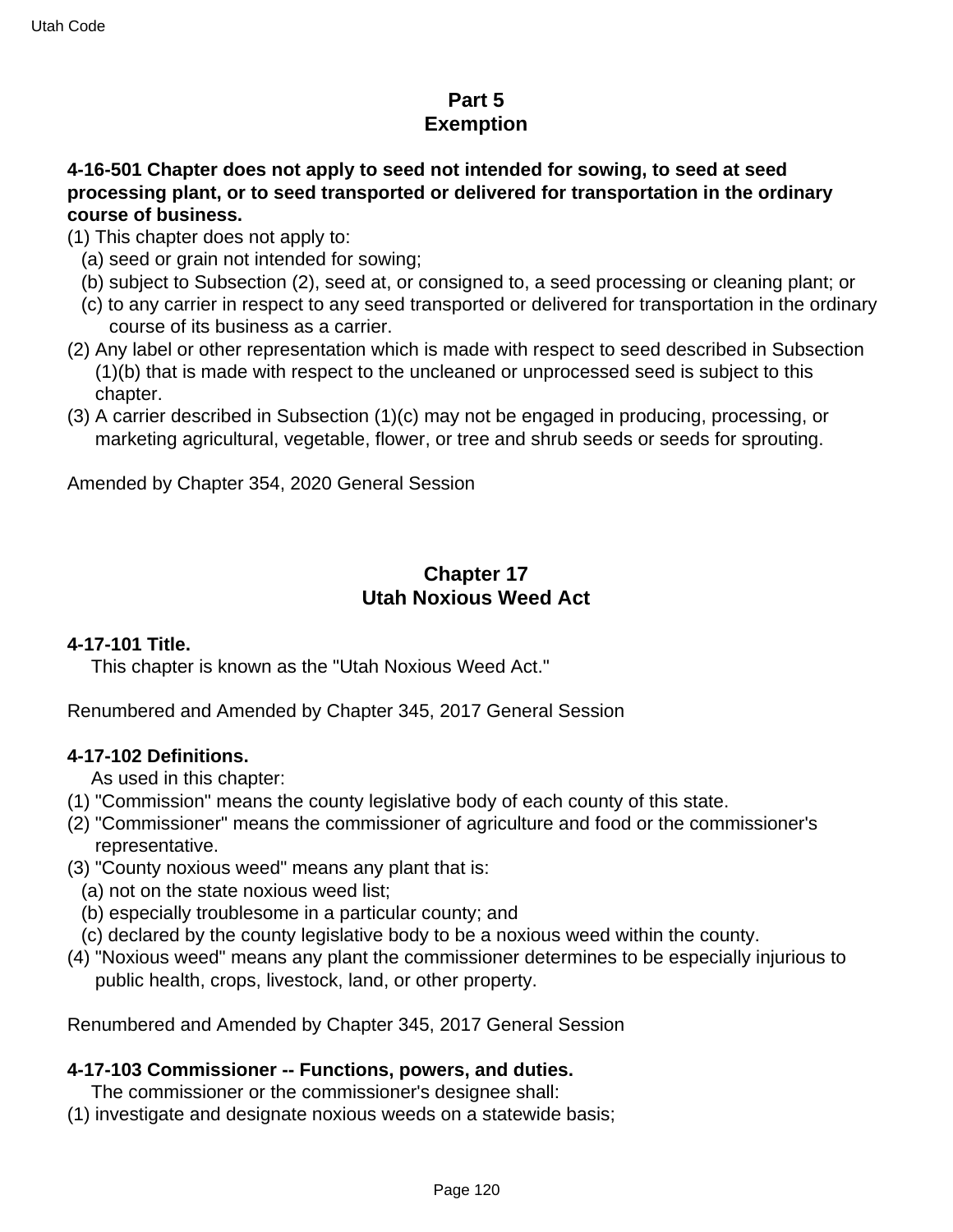- (2) compile and publish annually a list of statewide noxious weeds;
- (3) coordinate and assist in inter-county noxious weed enforcement activities;
- (4) determine whether each county complies with this chapter;
- (5) assist a county that fails to carry out the provisions of this chapter in the county's implementation of a weed control program;
- (6) prescribe the form and general substantive content of notices to the public and to individuals concerning the prevention and control of noxious weeds;
- (7) compile and publish a list of articles capable of disseminating noxious weeds or seeds and designate treatment to prevent dissemination; and
- (8) regulate the flow of contaminated articles into the state and between counties to prevent the dissemination of noxious weeds or seeds.

Renumbered and Amended by Chapter 345, 2017 General Session

### **4-17-104 Creation of State Weed Committee -- Membership -- Powers and duties -- Expenses.**

- (1) There is created a State Weed Committee composed of eight members, with each member representing one of the following:
	- (a) the Department of Agriculture and Food;
	- (b) the Department of Natural Resources;
	- (c) the Utah State University Agricultural Experiment Station;
	- (d) the Utah State University Extension Service;
	- (e) the Utah Association of Counties;
	- (f) private agricultural industry;
	- (g) the Utah Weed Control Association; and
	- (h) the Utah Weed Supervisors Association.
- (2) The commissioner shall select the members of the committee from those nominated by each of the respective groups or agencies following approval by the executive committee of the Agricultural Advisory Board.
- (3)
	- (a) Except as required by Subsection (3)(b), as terms of current committee members expire, the commissioner shall appoint each new member or reappointed member to a four-year term.
	- (b) Notwithstanding the requirements of Subsection (3)(a), the commissioner shall, at the time of appointment or reappointment, adjust the length of terms to ensure that the terms of committee members are staggered so that approximately half of the committee is appointed every two years.
- (4)
	- (a) Members may be removed by the commissioner for cause.
	- (b) When a vacancy occurs in the membership for any reason, the replacement shall be appointed for the unexpired term.
- (5) The State Weed Committee shall:
	- (a) confer and advise on matters pertaining to the planning, implementation, and administration of the state noxious weed program;
	- (b) recommend names for membership on the committee; and
	- (c) serve as members of the executive committee of the Utah Weed Control Association.
- (6) A member may not receive compensation or benefits for the member's service, but may receive per diem and travel expenses in accordance with:
	- (a) Section 63A-3-106;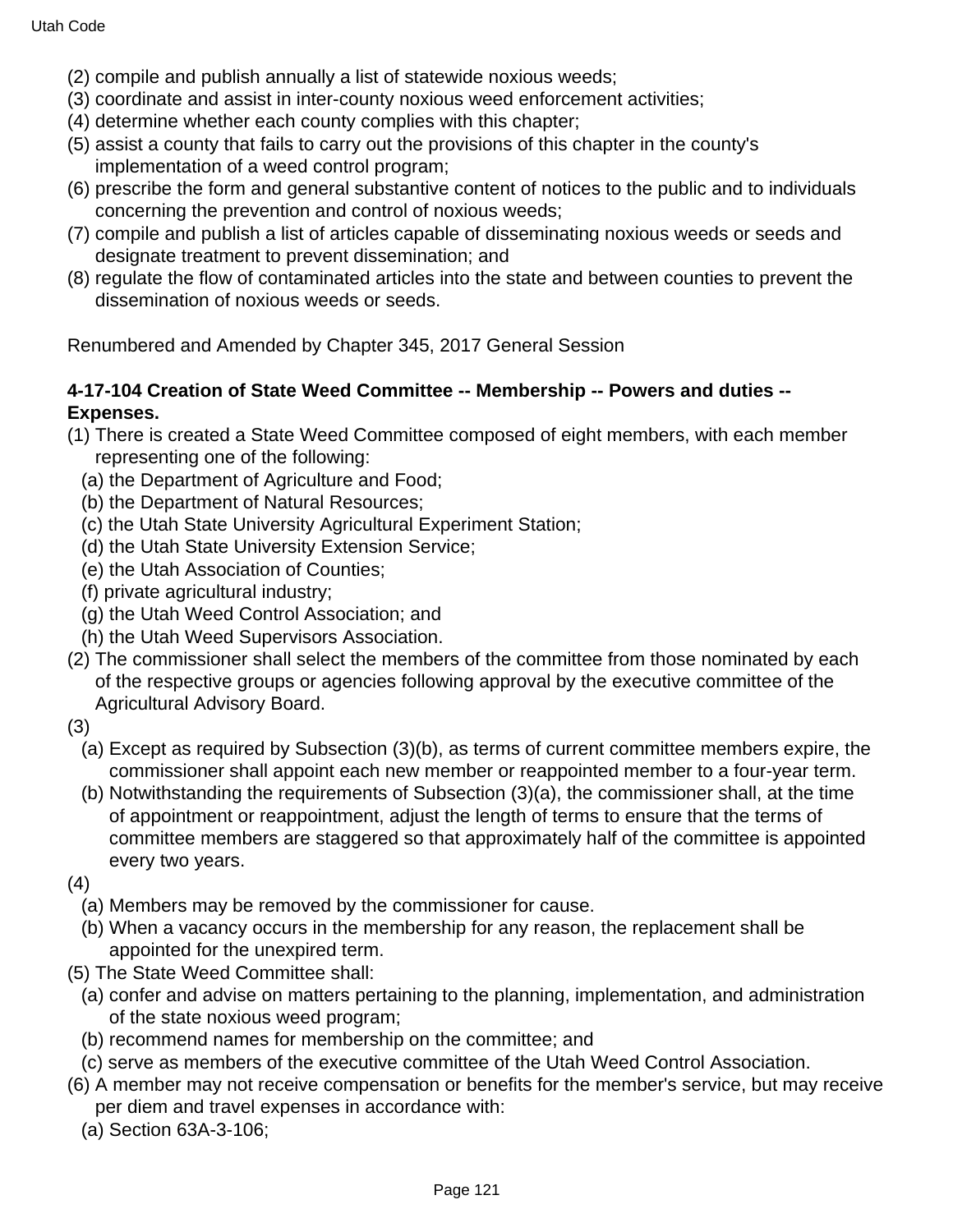- (b) Section 63A-3-107; and
- (c) rules made by the Division of Finance pursuant to Sections 63A-3-106 and 63A-3-107.

Amended by Chapter 126, 2021 General Session

### **4-17-105 County weed control board -- Appointment -- Composition -- Terms -- Removal -- Compensation.**

(1) A county executive of a county may, with the advice and consent of the county legislative body, appoint a county weed control board comprised of not less than three nor more than five appointed members.

(2)

- (a) If the county legislative body is the county commission, the chair of the county legislative body shall appoint one member of the county legislative body who shall act as a coordinator between the county and the county weed control board.
- (b) If the county legislative body is a county council:
	- (i) for a county of the first class, the county executive or the county executive's designee shall serve on the county weed control board and act as coordinator between the county and the county weed control board; or
	- (ii) for a county that is not a county of the first class, the county executive shall serve on the county weed control board and act as coordinator between the county and the county weed control board.
- (3) Two members of the board shall be farmers or ranchers whose primary source of income is derived from production agriculture.
- (4) Members are appointed to four year terms of office and serve with or without compensation as determined by each county legislative body.
- (5) Members may be removed for cause and any vacancy that occurs on a county weed control board shall be filled by appointment for the unexpired term of the vacated member.

Amended by Chapter 76, 2019 General Session

### **4-17-106 Commissioner may require county weed control board to justify failure to enforce provisions.**

 If the commissioner determines that the weed control board of any county has failed to perform the board's duties under this chapter, the commissioner may require the board to justify, in writing, the board's failure to enforce these provisions within the board's county.

Renumbered and Amended by Chapter 345, 2017 General Session

### **4-17-107 County weed control board responsible for control of noxious weeds -- Cooperation with other county boards -- Authority to designate noxious weed -- Public hearing before removal of noxious weed from state list.**

- (1) A county weed control board is responsible, under the general direction of the county executive, for the formulation and implementation of a county-wide coordinated noxious weed control program designed to prevent and control noxious weeds within the board's county.
- (2) A county weed control board is required, under the general direction of the board's commission, to cooperate with other county weed control boards to prevent and control the spread of noxious weeds.
- (3)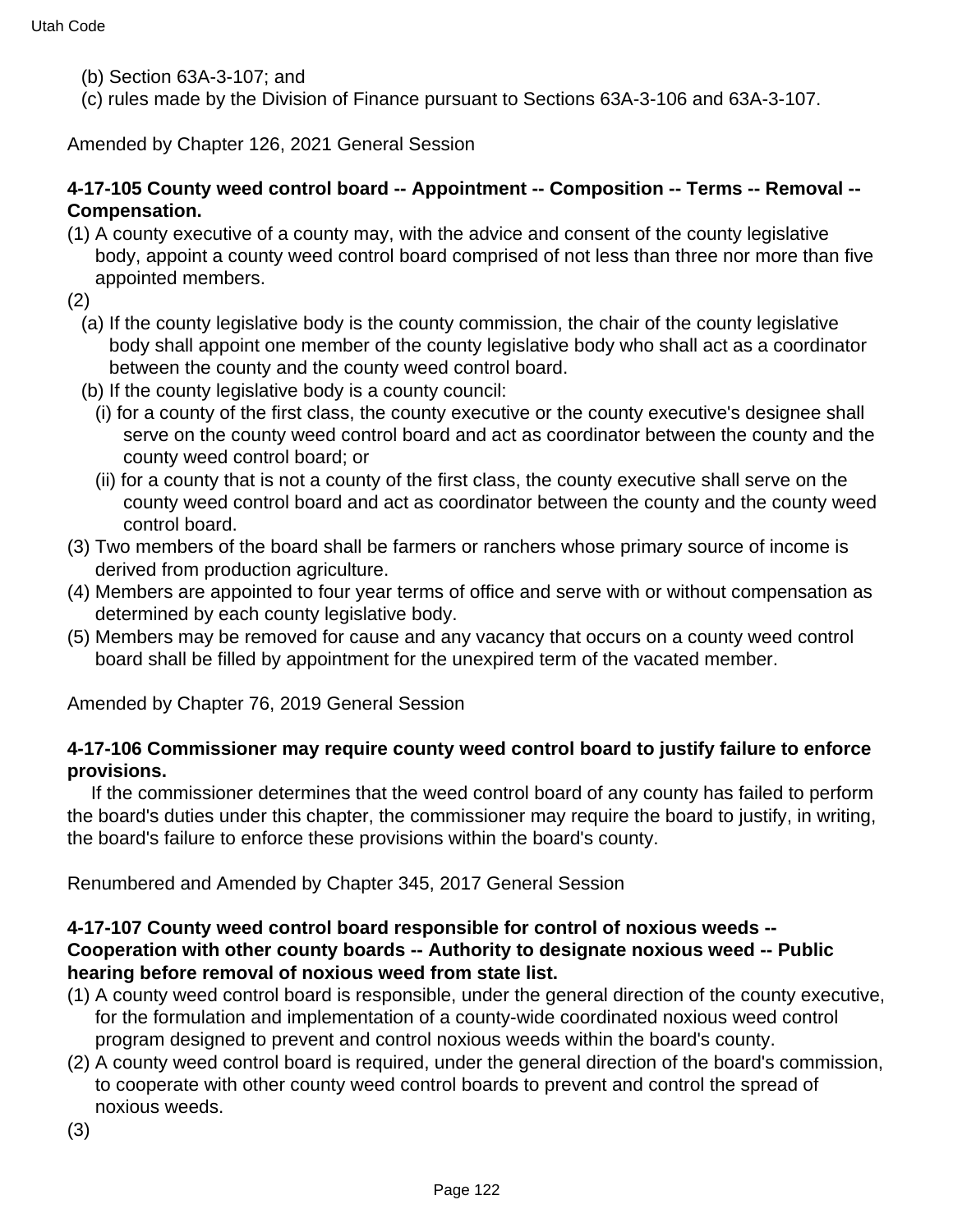- (a) A county legislative body may declare a particular weed or competitive plant, not appearing on the state noxious weed list, a county noxious weed within the board's county.
- (b) A county executive, with the approval of the county legislative body, may petition the commissioner for removal of a particular noxious weed from the state noxious weed list.
- (c) The county legislative body may not approve a petition of the county executive to the commissioner to remove a noxious weed unless the county legislative body has first conducted a public hearing after due notice.

Renumbered and Amended by Chapter 345, 2017 General Session

# **4-17-108 Weed control supervisor -- Qualification -- Appointment -- Duties.**

(1)

- (a) Each commission may employ one or more weed control supervisors qualified to:
	- (i) detect and treat noxious weeds; and
	- (ii) direct the weed control program for the county weed control board.
- (b) A person may be a weed control supervisor for more than one county weed control board.
- (c) Terms and conditions of employment shall be prescribed by the commission.
- (2) A supervisor, under the direction of the local county weed control board, shall:
	- (a) examine all land under the jurisdiction of the county weed control board to determine whether this chapter and the rules adopted by the department have been met;
	- (b) compile data on infested areas;
	- (c) consult and advise upon matters pertaining to the best and most practical method of noxious weed control and prevention;
	- (d) render assistance and direction for the most effective control and prevention;
	- (e) investigate violations of this chapter;
	- (f) enforce noxious weed controls within the county; and
	- (g) perform any other duties required by the county weed control board.

Renumbered and Amended by Chapter 345, 2017 General Session

### **4-17-109 Notice of noxious weeds to be published annually in county -- Notice to particular property owners to control noxious weeds -- Methods of prevention or control specified -- Failure to control noxious weeds considered public nuisance.**

- (1) Each county weed control board before May 1 of each year shall post a general notice of the noxious weeds within the county in at least three public places within the county and publish the same notice on:
	- (a) at least three occasions in a newspaper or other publication of general circulation within the county; and
- (b) as required in Section 45-1-101.

(2)

- (a) If the county weed control board determines that particular property within the county requires prompt and definite attention to prevent or control noxious weeds, the county weed control board shall serve the owner or the person in possession of the property, personally or by certified mail, a notice specifying when and what action is required to be taken on the property.
- (b) Methods of prevention or control may include definite systems of tillage, cropping, use of chemicals, and use of livestock.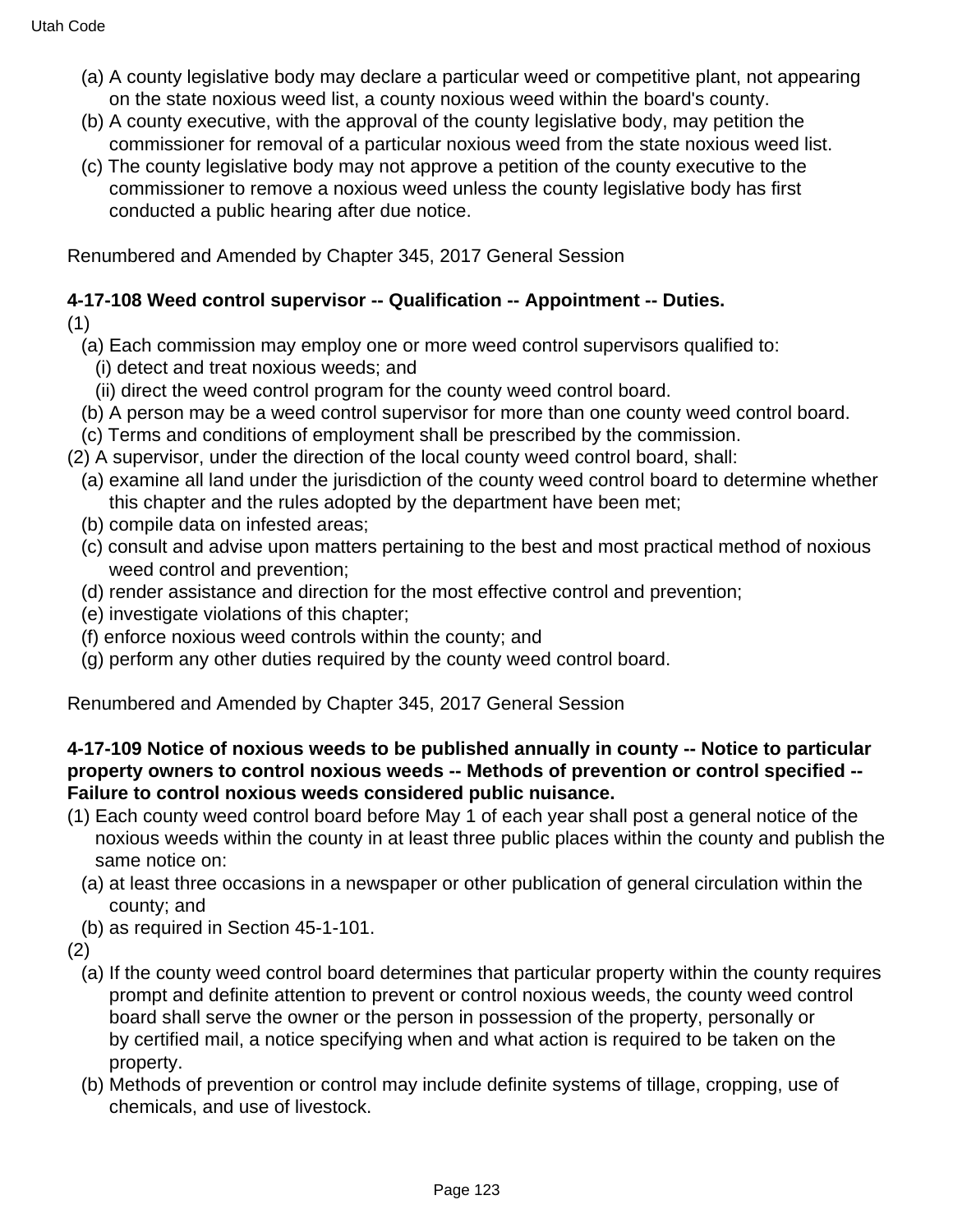(3) An owner or person in possession of property who fails to take action to control or prevent the spread of noxious weeds as specified in the notice is maintaining a public nuisance.

Renumbered and Amended by Chapter 345, 2017 General Session

# **4-17-110 Noxious weeds -- Failure to control after notice of nuisance -- Notice and hearing -- Control at county expense -- Owner liable for county costs -- Charges lien against property.**

- (1) If the owner or person in possession of the property fails to take action to control or prevent the spread of noxious weeds within five working days after the property is declared a public nuisance, the county may, after reasonable notification, enter the property, without the consent of the owner or the person in possession, and perform any work necessary, consistent with sound weed prevention and control practices, to control the weeds.
- (2)
	- (a) If the county controls weeds on a piece of property, as described in Subsection (1), and seeks reimbursement from the property owner of record or the person in possession of the property, the county shall send the property owner or person in possession of the property a documented description of the expense and a demand for payment within 30 days of the day on which the weed control took place.
	- (b) The property owner of record or the person in possession of the property, as the case may be, shall reimburse the county for the county's expense within 90 days after receipt of the demand for payment, as described in Subsection (2)(a).
	- (c) If the demand for payment is not paid within 90 days after receipt, the charges become a lien against the property and are collectible by the county treasurer at the time general property taxes are collected.

Renumbered and Amended by Chapter 345, 2017 General Session

### **4-17-111 Hearing before county weed control board -- Appeal of decision to the county legislative body -- Judicial review.**

- (1) Any person served with notice to control noxious weeds may request a hearing to appeal the terms of the notice before the county weed control board within 10 days of receipt of such notice and may appeal the decision of the county weed control board to the county legislative body.
- (2) Any person served with notice to control noxious weeds who has had a hearing before both the county weed control board and the county legislative body may further appeal the decision of the county legislative body by filing written notice of appeal with a court of competent jurisdiction.

Renumbered and Amended by Chapter 345, 2017 General Session

### **4-17-112 Jurisdiction of state and local agencies to control weeds.**

 The departments or agencies of state and local governments shall develop, implement, and pursue an effective program for the control and containment of noxious weeds on all lands under the department's or agency's control or jurisdiction, including highways, roadways, rights-of-way, easements, game management areas, and state parks and recreation areas.

Renumbered and Amended by Chapter 345, 2017 General Session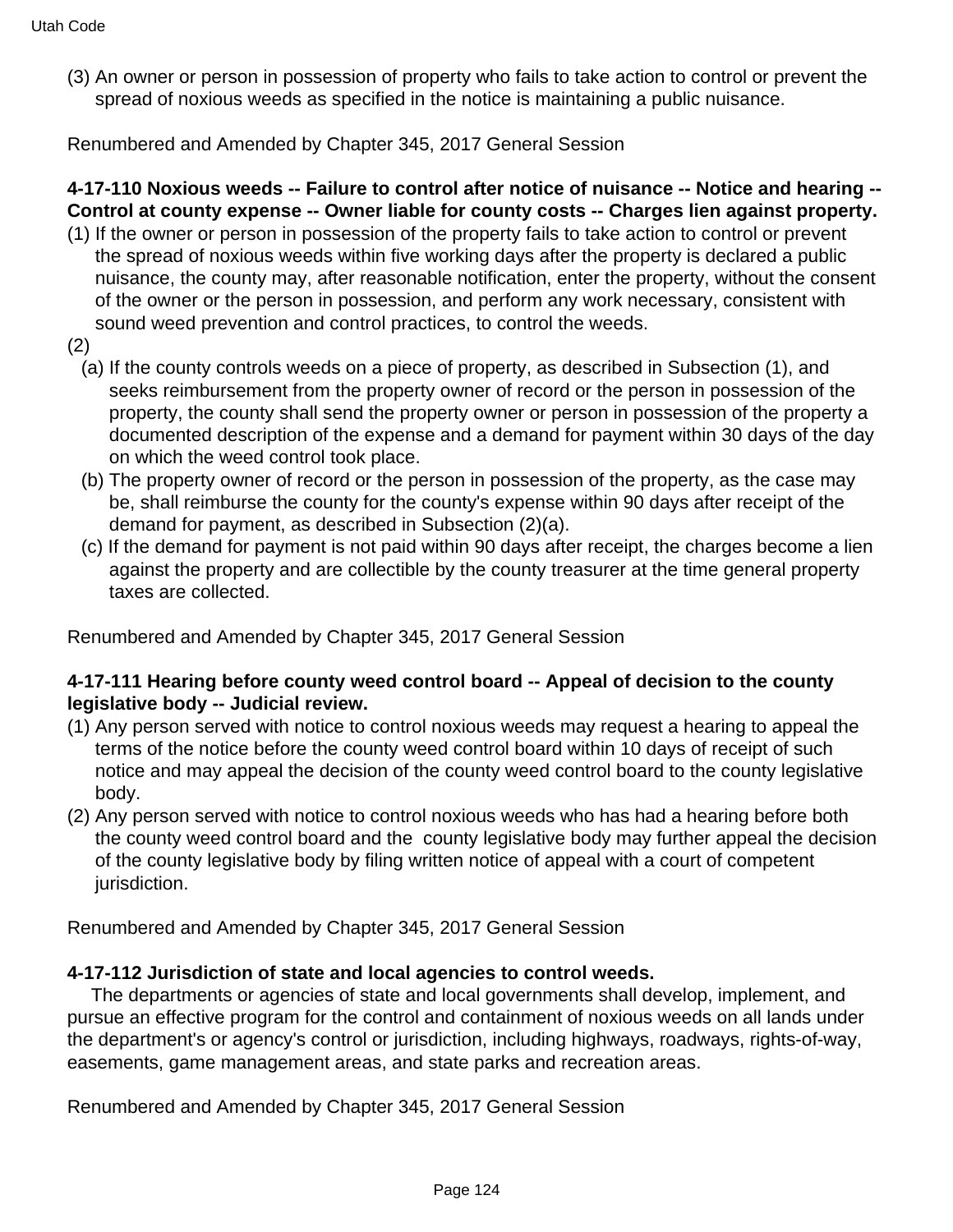### **4-17-113 County noxious weed control fund authorized.**

 A commission may establish and maintain a noxious weed control fund in each county for use in the administration of this chapter.

Renumbered and Amended by Chapter 345, 2017 General Session

### **4-17-114 Invasive Species Mitigation Account created.**

(1)

- (a) As used in this section, "project" means an undertaking that:
	- (i) rehabilitates or treats an area infested with, or threatened by, an invasive species; or
	- (ii) conducts research related to invasive species.
- (b) As used in this section, "project" includes items and processes required prior to the implementation of an undertaking described in Subsection (1)(a).
- (2)
	- (a) There is created a restricted account within the General Fund known as the "Invasive Species Mitigation Account."
	- (b) The restricted account shall consist of:
		- (i) money appropriated by the Legislature;
		- (ii) grants from the federal government; and
		- (iii) grants or donations from a person.

### (3)

- (a) The department may expend money in the restricted account:
	- (i) on a project implemented by:
		- (A) the department; or
		- (B) the Conservation Commission created in Section 4-18-104; or
	- (ii) by giving a grant for a project to a:
		- (A) state agency;
		- (B) federal agency;
		- (C) federal, state, tribal, or private landowner;
		- (D) political subdivision;
		- (E) county weed board;
		- (F) cooperative weed management area;
		- (G) nonprofit organization; or
		- (H) university.
- (b) The department may use up to 10% of restricted account funds appropriated under Subsection (2)(b)(i) on:
	- (i) department administration; or
	- (ii) project planning, monitoring, and implementation expenses.
- (c) A project that receives funds from the Invasive Species Mitigation Account may not spend more than 10% of an award of funds on planning and administration costs.
- (d) A federal landowner that receives restricted account funds for a project shall match the funds received from the restricted account with an amount that is equal to or greater than the amount received from the restricted account.
- (4) In giving a grant, the department shall consider the effectiveness of a project in the rehabilitation or treatment of an area infested with, or threatened by, an invasive species.

Amended by Chapter 355, 2018 General Session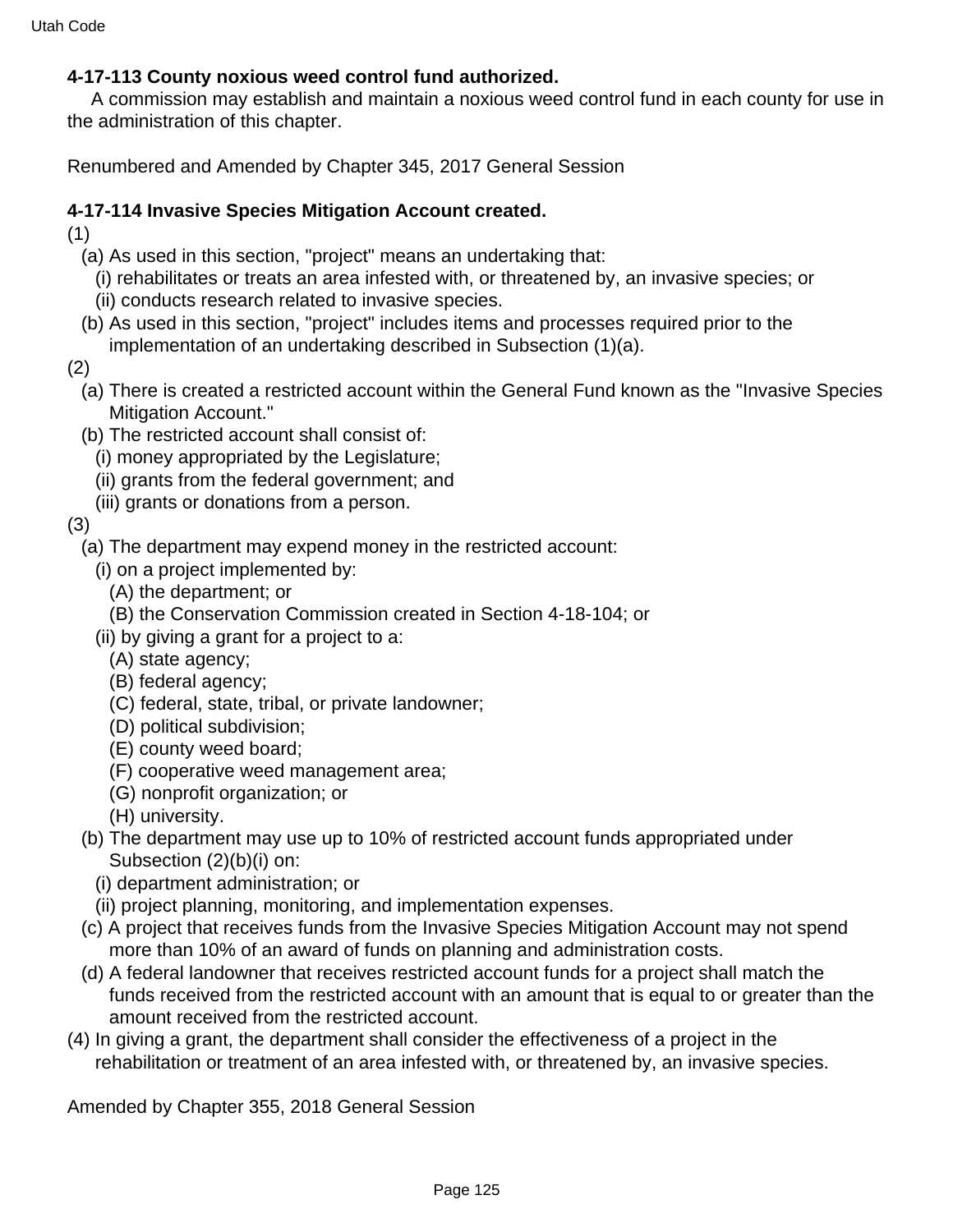### **4-17-115 Cooperative agreements and grants to rehabilitate areas infested with or threatened by invasive species.**

The department may:

- (1) enter into a cooperative agreement with a political subdivision, a state agency, a federal agency, a tribe, a county weed board, a cooperative weed management area, a nonprofit organization, a university, or a private landowner to:
	- (a) rehabilitate or treat an area infested with, or threatened by, an invasive species; or
	- (b) conduct research related to invasive species;
- (2) expend money from the Invasive Species Mitigation Account created in Section 4-17-114; and
- (3) in accordance with Title 63G, Chapter 3, Utah Administrative Rulemaking Act, make rules to:
	- (a) administer this section; and
	- (b) give grants from the Invasive Species Mitigation Account.

Amended by Chapter 355, 2018 General Session

## **Chapter 18 Conservation Commission Act**

# **Part 1 General Provisions**

### **4-18-101 Title.**

This chapter is known as the "Conservation Commission Act."

Renumbered and Amended by Chapter 227, 2013 General Session

### **4-18-102 Findings and declarations -- Duties.**

- (1) In addition to the policy provided in Section 4-46-101, the Legislature finds and declares that:
	- (a) the soil and water resources of this state constitute one of the state's basic assets; and
	- (b) the preservation of soil and water resources requires planning and programs to ensure:
		- (i) the development and use of soil and water resources; and
		- (ii) soil and water resources' protection from the adverse effects of wind and water erosion, sediment, and sediment related pollutants.
- (2) The Legislature finds that local production of food is essential for:
	- (a) the security of the state's food supply; and
	- (b) the self-sufficiency of the state's citizens.
- (3) The Legislature finds that sustainable agriculture is critical to:
	- (a) the success of rural communities;
	- (b) the historical culture of the state;
	- (c) maintaining healthy farmland;
	- (d) maintaining high water quality;
	- (e) maintaining abundant wildlife;
	- (f) high-quality recreation for citizens of the state; and
	- (g) helping to stabilize the state economy.
- (4) The Legislature finds that livestock grazing on public lands is important for the proper management, maintenance, and health of public lands in the state.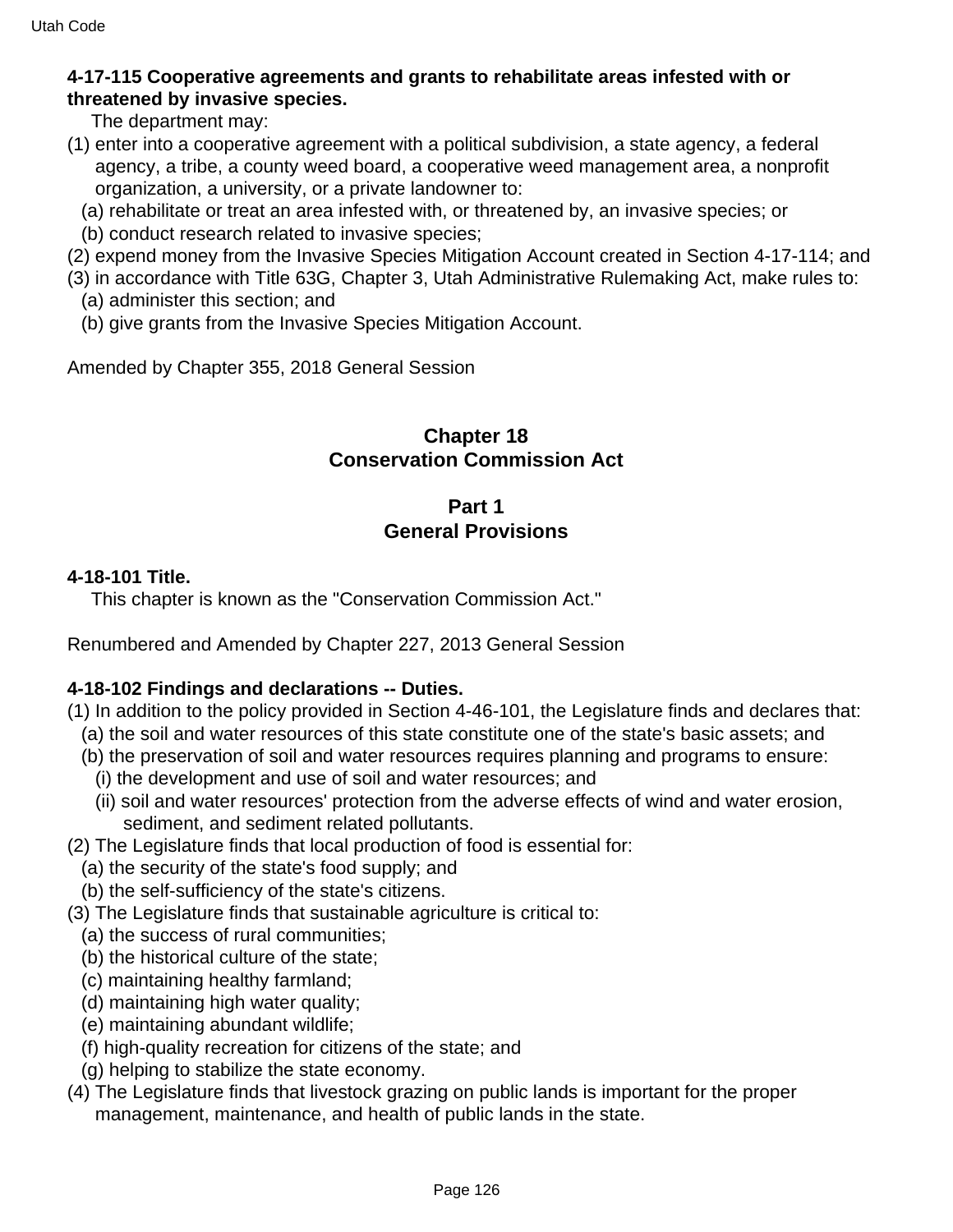- (5) The Legislature encourages each agricultural producer in the state to operate in a reasonable and responsible manner to maintain the integrity of soil, water, and air.
- (6) The department shall administer the Utah Agriculture Certificate of Environmental Stewardship Program, created in Section 4-18-107, to encourage each agricultural producer in this state to operate in a reasonable and responsible manner to maintain the integrity of the state's resources.
- (7) The Legislature finds that soil health is essential to protecting the state's soil and water resources, bolstering the state's food supply, and sustaining the state's agricultural industry.

Amended by Chapter 68, 2022 General Session

# **4-18-103 Definitions.**

As used in this chapter:

- (1)
	- (a) "Agricultural discharge" means the release of agriculture water from the property of a farm, ranch, or feedlot that:
		- (i) pollutes a surface body of water, including a stream, lake, pond, marshland, watercourse, waterway, river, ditch, or other water conveyance system;
		- (ii) pollutes ground water; or
		- (iii) constitutes a significant nuisance to urban land.
	- (b) "Agricultural discharge" does not include:
		- (i) runoff from a farm, ranch, or feedlot, or the return flow of water from an irrigated field onto land that is not part of a body of water; or
		- (ii) a release of water from a farm, ranch, or feedlot into a normally dry water conveyance leading to an active body of water, if the release does not reach the water of a lake, pond, stream, marshland, river, or other active body of water.
- (2) "Agricultural operation" means a farm, ranch, or animal feeding operation.
- (3) "Agriculture water" means:
	- (a) water used by a farm, ranch, or feedlot for the production of food, fiber, or fuel;
	- (b) the return flow of water from irrigated agriculture; or
	- (c) agricultural storm water runoff.
- (4) "Alternate" means a substitute for a district supervisor if the district supervisor cannot attend a meeting.

(5)

- (a) "Animal feeding operation" means a facility where animals, other than aquatic animals, are stabled or confined and fed or maintained for a total of 45 days or more in any 12-month period.
- (b) "Animal feeding operation" does not include an operation where animals are in areas such as pastures or rangeland that sustain crops or forage growth during the normal growing season.
- (6) "Best management practices" means practices, including management policies and the use of technology, used by each sector of agriculture in the production of food and fiber that are commonly accepted practices, or that are at least as effective as commonly accepted practices, and that:
	- (a) protect the environment;
	- (b) protect human health;
	- (c) ensure the humane treatment of animals; and
	- (d) promote the financial viability of agricultural production.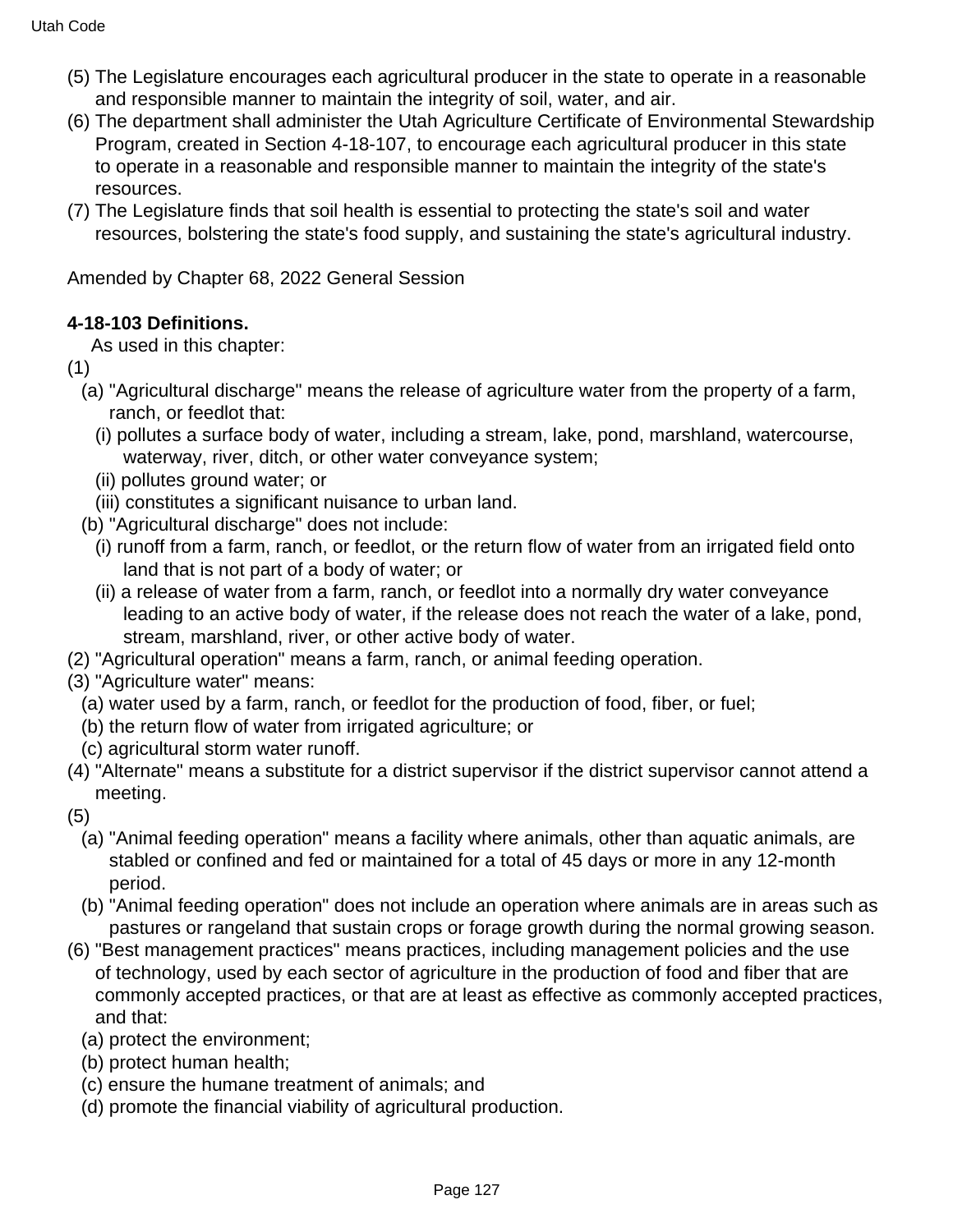- (7) "Certified agricultural operation" means an agricultural operation that is certified under the Utah Agriculture Certificate of Environmental Stewardship Program in accordance with Section 4-18-107.
- (8) "Certified conservation planner" means a planner of a state conservation district, or other qualified planner, that is approved by the commission to certify an agricultural operation under the Utah Agriculture Certificate of Environmental Stewardship Program, created in Section 4-18-107.
- (9) "Commission" means the Conservation Commission created in Section 4-18-104.
- (10) "Comprehensive nutrient management plan" or "nutrient management plan" means a plan to properly store, handle, and spread manure and other agricultural byproducts to:
	- (a) protect the environment; and
	- (b) provide nutrients for the production of crops.
- (11) "Coordinated resource management plan" means a plan of action created at a local level with broad participation of land owners, natural resource agencies, and interested stakeholders to protect or enhance the environment, human health, humane treatment of animals, and financial viability in the community.
- (12) "District" or "conservation district" has the same meaning as "conservation district" as defined in Section 17D-3-102.
- (13) "Pollution" means a harmful human-made or human-induced alteration to the water of the state, including an alteration to the chemical, physical, biological, or radiological integrity of water that harms the water of the state.
- (14) "State technical standards" means a collection of best management practices that will protect the environment in a reasonable and economical manner for each sector of agriculture as required by this chapter.
- (15) "Sustainable agriculture" means agriculture production and practices that promote:
	- (a) the environmental responsibility of owners and operators of farms, ranches, and feedlots; and
	- (b) the profitability of owners and operators of farms, ranches, and feedlots.

Amended by Chapter 383, 2014 General Session

# **4-18-104 Conservation Commission created -- Composition -- Appointment -- Terms -- Compensation -- Attorney general to provide legal assistance.**

- (1) There is created within the department the Conservation Commission to perform the functions specified in this chapter.
- (2) The Conservation Commission shall be composed of:
	- (a) 12 voting members, including:
		- (i) the director of the Extension Service at Utah State University or the director's designee;
		- (ii) the executive director of the Department of Natural Resources or the executive director's designee;
		- (iii) the executive director of the Department of Environmental Quality or the executive director's designee;
		- (iv) the president of the County Weed Supervisors Association or the president's designee; and
		- (v) seven district supervisors who provide district representation on the commission on a multicounty basis; and
	- (b) the commissioner or the commissioner's designee.
- (3) If a district supervisor is unable to attend a meeting, the district supervisor may designate an alternate to serve in the place of the district supervisor for that meeting.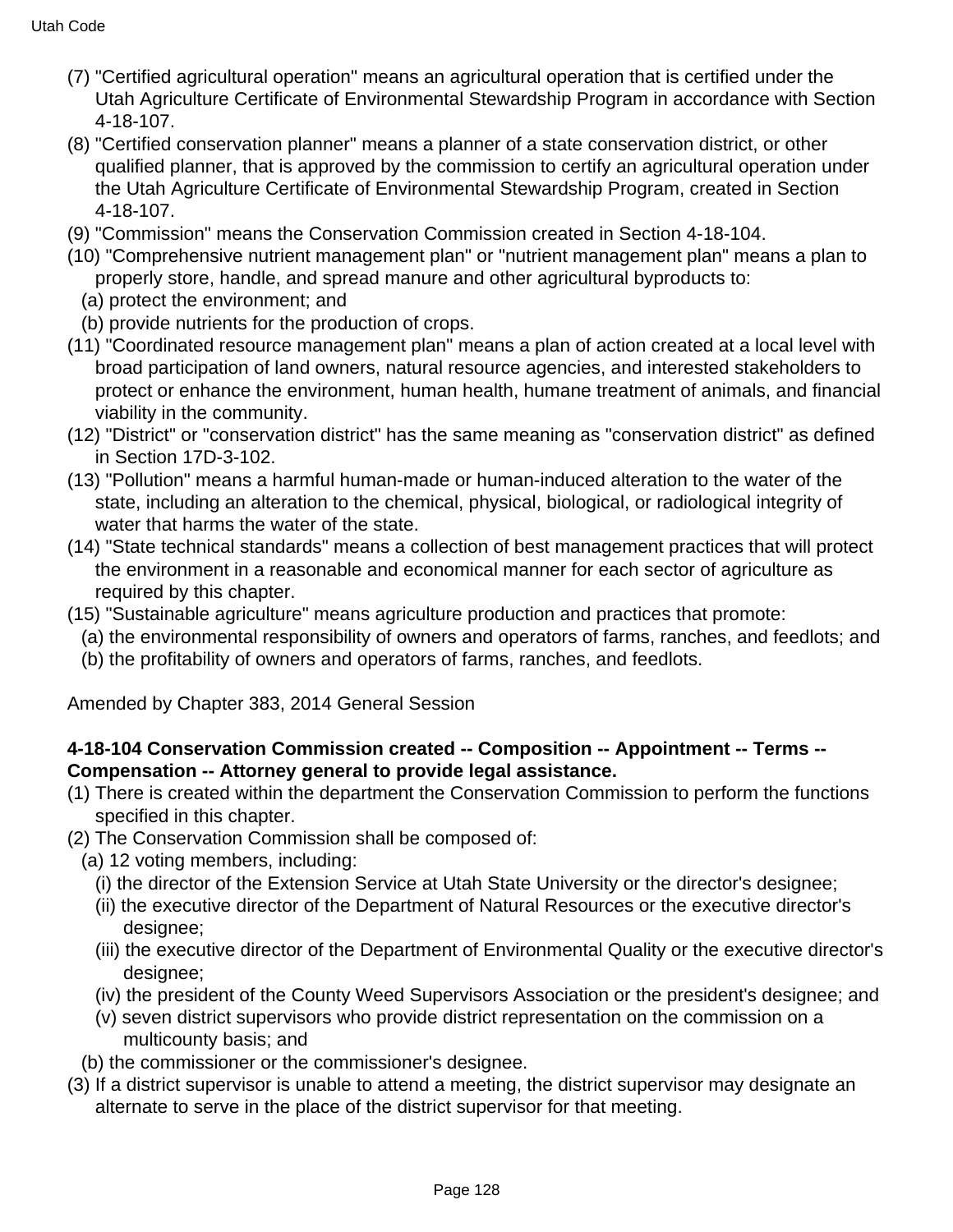- (4) None of the members described in Subsection (2)(a)(v) or (3) may serve on an association that represents a conservation district.
- (5)
	- (a) The commissioner or the commissioner's designee shall serve as chair of the Conservation Commission.
	- (b) The commissioner or the commissioner's designee may not vote except in the event of a tie, in which case the commissioner or the commissioner's designee shall cast the deciding vote.
- (6) The members of the commission specified in Subsection  $(2)(a)(v)$  shall:
	- (a) be recommended by the commission to the governor; and
	- (b) be appointed by the governor with the advice and consent of the Senate in accordance with Title 63G, Chapter 24, Part 2, Vacancies.
- (7)
	- (a) Except as required by Subsection (7)(b), as terms of current commission members expire, the governor shall appoint each new member or reappointed member to a four-year term.
	- (b) Notwithstanding the requirements of Subsection (7)(a), the governor shall, at the time of appointment or reappointment, adjust the length of terms to ensure that the terms of commission members are staggered so that approximately half of the commission is appointed every two years.
	- (c) A commission member may not be appointed to more than two consecutive terms.
- (8) When a vacancy occurs in the membership for any reason, the replacement shall be appointed for the unexpired term.
- (9) Attendance of six voting members of the commission at a meeting constitutes a quorum.
- (10) A member may not receive compensation or benefits for the member's service, but may receive per diem and travel expenses in accordance with:
	- (a) Section 63A-3-106;
	- (b) Section 63A-3-107; and
	- (c) rules made by the Division of Finance pursuant to Sections 63A-3-106 and 63A-3-107.
- (11) The commission shall keep a record of the commission's actions.
- (12) The attorney general shall provide legal services to the commission upon request.
- (13) A member shall comply with the conflict of interest provisions described in Title 63G, Chapter 24, Part 3, Conflicts of Interest.

Amended by Chapter 352, 2020 General Session Amended by Chapter 373, 2020 General Session

# **4-18-105 Conservation Commission -- Functions and duties.**

- (1) The commission shall:
	- (a) facilitate the development and implementation of the strategies and programs necessary to:
		- (i) protect, conserve, use, and develop the soil, water, and air resources of the state; and
		- (ii) promote the protection, integrity, and restoration of land for agricultural and other beneficial purposes;
	- (b) disseminate information regarding districts' activities and programs;
	- (c) supervise the formation, reorganization, or dissolution of districts according to the requirements of Title 17D, Chapter 3, Conservation District Act;
	- (d) prescribe uniform accounting and recordkeeping procedures for districts and require each district to submit annually the information required in Section 17D-3-103;
	- (e) approve and make loans for agricultural purposes, through the loan advisory board described in Section 4-18-106, from the Agriculture Resource Development Fund;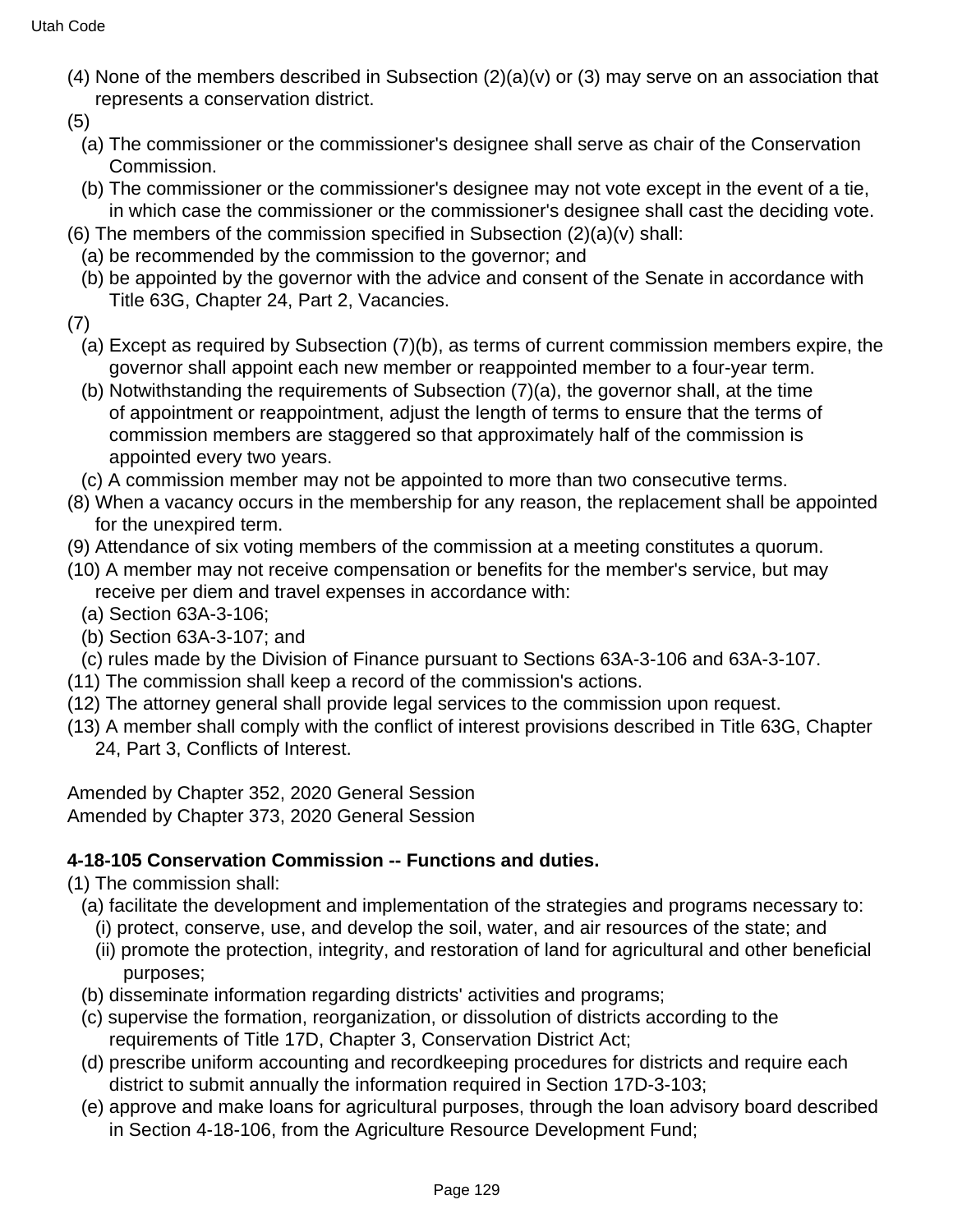- (f) seek to obtain and administer federal or state money in accordance with applicable federal or state guidelines and make loans or grants from that money to an eligible entity, as defined by the department by rule made in accordance with Title 63G, Chapter 3, Utah Administrative Rulemaking Act, for the preservation of soil, water, and air resources, or for a reason set forth in Section 4-18-108;
- (g) seek to coordinate soil and water protection, conservation, and development activities and programs of state agencies, local governmental units, other states, special interest groups, and federal agencies;
- (h) when assigned by the governor, when required by contract with the Department of Environmental Quality, or when required by contract with the United States Environmental Protection Agency:
	- (i) develop programs for the prevention, control, or abatement of new or existing pollution to the soil, water, or air of the state;
	- (ii) advise, consult, and cooperate with affected parties to further the purpose of this chapter;
	- (iii) conduct studies, investigations, research, and demonstrations relating to agricultural pollution issues;
	- (iv) give reasonable consideration in the exercise of its powers and duties to the economic impact on sustainable agriculture;
	- (v) meet the requirements of federal law related to water and air pollution in the exercise of the commission's powers and duties; and
	- (vi) establish administrative penalties relating to agricultural discharges as defined in Section 4-18-103 that are proportional to the seriousness of the resulting environmental harm; and
- (i) coordinate with the Division of Conservation created in Section 4-46-401.
- (2) The commission may:
	- (a) employ, with the approval of the department, an administrator and necessary technical experts and employees;
	- (b) execute contracts or other instruments necessary to exercise the commission's powers;
	- (c) take necessary action to promote and enforce the purpose and findings of Section 4-18-102;
	- (d) sue and be sued; and
	- (e) adopt rules, in accordance with Title 63G, Chapter 3, Utah Administrative Rulemaking Act, necessary to carry out the powers and duties described in Subsection (1) and Subsections (2) (b) and (c).

Amended by Chapter 68, 2022 General Session

### **4-18-106 Agriculture Resource Development Fund -- Contents -- Use of fund money -- Advisory board.**

- (1) As used in this section:
	- (a) "Disaster" means an extraordinary circumstance, including a flood, drought, or fire, that results in:
		- (i) the president of the United States declaring an emergency or major disaster in the state;
		- (ii) the governor declaring a state of emergency under Title 53, Chapter 2a, Part 2, Disaster Response and Recovery Act; or
		- (iii) the chief executive officer of a local government declaring a local emergency under Title 53, Chapter 2a, Part 2, Disaster Response and Recovery Act.
	- (b) "Local government" means the same as that term is defined in Section 53-2a-602.
- (2) There is created a revolving loan fund known as the Agriculture Resource Development Fund.
- (3) The Agriculture Resource Development Fund shall consist of: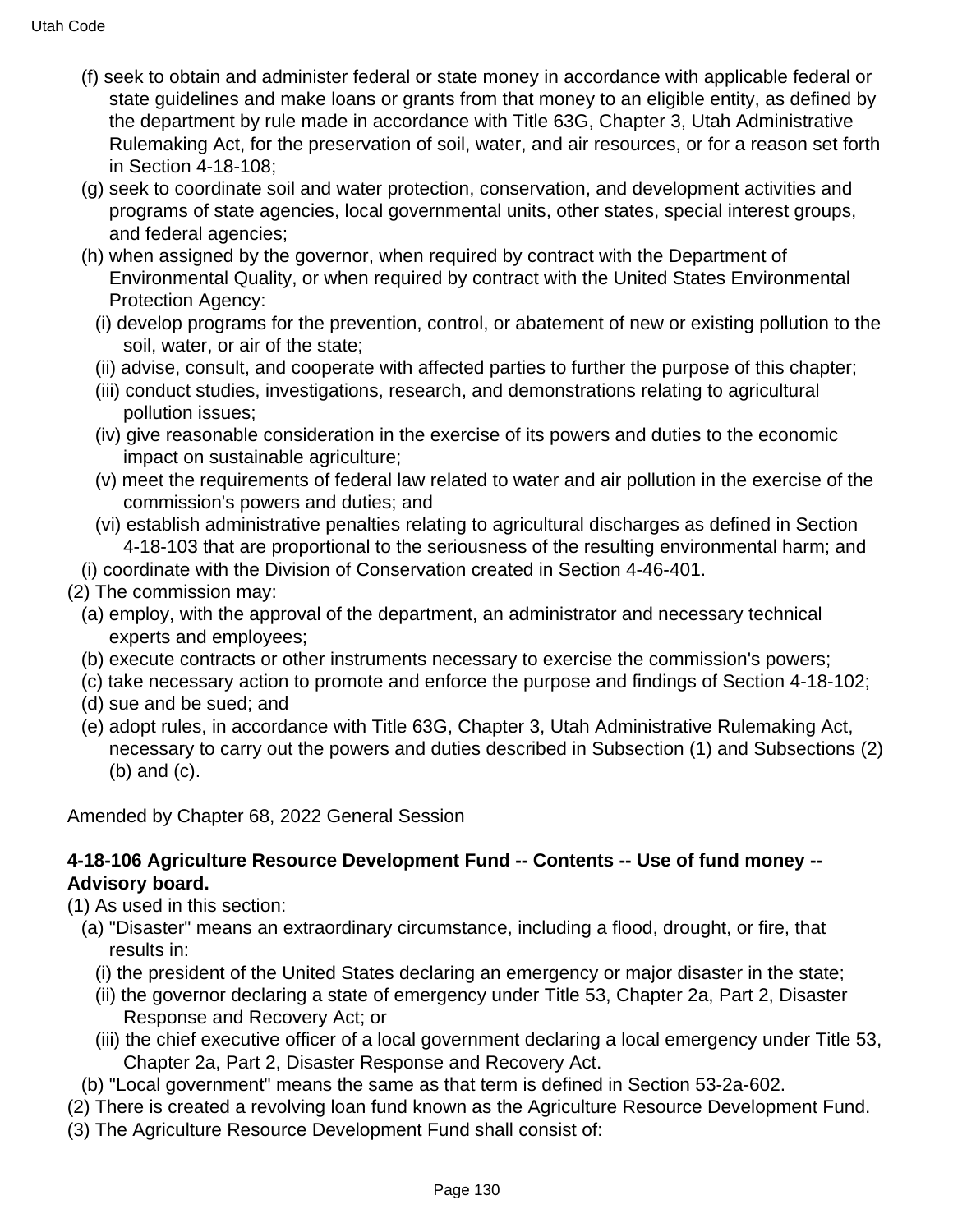- (a) money appropriated to the fund by the Legislature;
- (b) sales and use tax receipts transferred to the fund in accordance with Section 59-12-103;
- (c) money received for the repayment of loans made from the fund;
- (d) money made available to the state for agriculture resource development from any source; and
- (e) interest earned on the fund.
- (4) The commission may make loans from the Agriculture Resource Development Fund for:
	- (a) a rangeland improvement and management project;
	- (b) a watershed protection or flood prevention project;
	- (c) a soil and water conservation project;
	- (d) a program designed to promote energy efficient farming practices;
	- (e) an improvement program for agriculture product storage or program designed to protect a crop or animal resource;
	- (f) a hydroponic or aquaponic system;
	- (g) a project or program to improve water quality;
	- (h) a project to address other environmental issues; or
	- (i) subject to Subsection (5), a disaster relief program designed to aid the sustainability of agriculture during and immediately following a disaster.

(5)

- (a) Loans made through a disaster relief program described in Subsection (4)(i) may not comprise more than 10% of the funds appropriated by the Legislature to the Agriculture Resource Development Fund.
- (b) Notwithstanding Subsection (5)(a), the department may use all money appropriated to the Agriculture Resource Development Fund by the Legislature or another source, without limitation, if the money is appropriated specifically for use in a disaster relief program.
- (c)
	- (i) Until December 31, 2024, the department is authorized to borrow up to \$3,000,000 of General Fund appropriations from the Agricultural Water Optimization Account created in Section 73-10g-204 to be used in making loans through a disaster relief program described in Subsection (4)(i).
	- (ii) If the department borrows from the Agricultural Water Optimization Account under Subsection (5)(c)(i), the department shall deposit the repayment of principal and interest on loans made through a disaster relief program, regardless of the source of the funds used to make those loans, into the Agricultural Water Optimization Account, with preference over the repayment of any other source of funds, until the Agricultural Water Optimization Account is repaid in full.
- (6) The commission may appoint an advisory board to:
	- (a) oversee the award process for loans, as described in this section;
	- (b) approve loans; and
	- (c) recommend policies and procedures for the Agriculture Resource Development Fund that are consistent with statute.

Amended by Chapter 79, 2022 General Session Amended by Chapter 178, 2019 General Session

### **4-18-107 Utah Agriculture Certificate of Environmental Stewardship Program.**

(1) There is created the Utah Agriculture Certificate of Environmental Stewardship Program.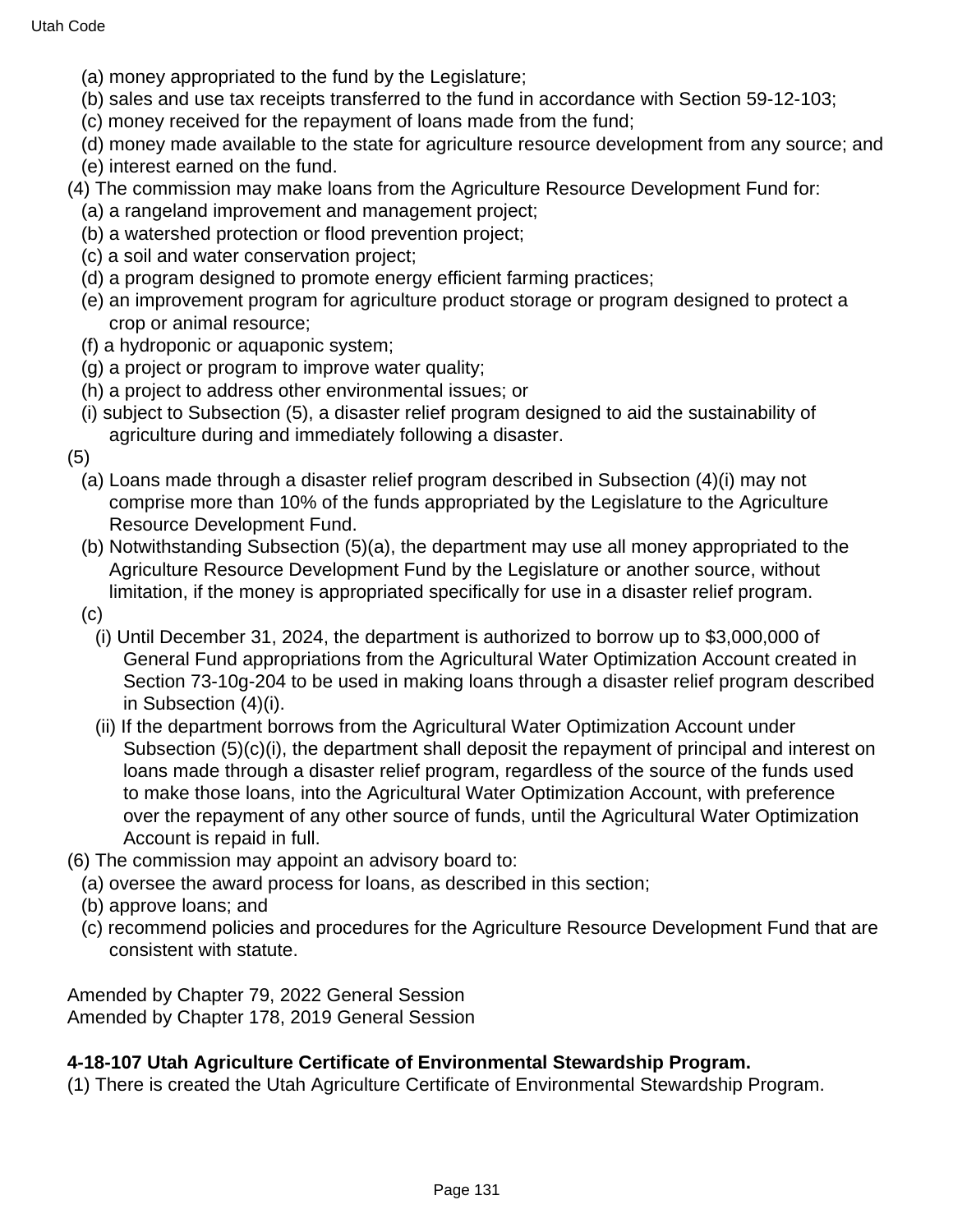- (2) The commission, with the assistance of the department and with the advice of the Water Quality Board created in Section 19-1-106, shall make rules in accordance with Title 63G, Chapter 3, Utah Administrative Rulemaking Act that establish:
	- (a)
		- (i) best management practices;
		- (ii) state technical standards; and
		- (iii) guidelines for nutrient management plans;
	- (b) requirements for qualification under the Utah Agriculture Certificate of Environmental Stewardship Program that:
		- (i) are consistent with sustainable agriculture;
		- (ii) help prevent harm to the environment, including prevention of an agricultural discharge; and
		- (iii) encourage agricultural operations in the state to follow:
			- (A) best management practices; and
			- (B) nutrient management plans that meet the state technical standards appropriate for each type of agricultural operation;
	- (c) the procedure for qualification under the Utah Agriculture Certificate of Environmental Stewardship Program;
	- (d) the requirements and certification process for an individual to become a certified conservation planner; and
	- (e) standards and procedures for administering the Utah Agriculture Certificate of Environmental Stewardship Program, including:
		- (i) renewal of a certification under Subsection (4)(b);
		- (ii) investigation and revocation of a certification under Subsection (6); and
		- (iii) revocation of a certification under Subsection (7)(b).
- (3) An owner or operator of an agricultural operation may apply to certify the agricultural operation under the Utah Agriculture Certificate of Environmental Stewardship Program in accordance with this section.
- (4)
	- (a) Except as provided in Subsection (6) or (7), a certified agricultural operation remains certified for a period of five years after the day on which the agricultural operation becomes certified.
	- (b) A certified agricultural operation may, in accordance with commission rule, renew the certification for an additional five years to keep the certification for a total period of 10 years after the day on which the agricultural operation becomes certified.
- (5) Subject to review by the commissioner or the commissioner's designee, a certified conservation planner shall certify each qualifying agricultural operation that applies to the Utah Agriculture Certificate of Environmental Stewardship Program.
- (6)
	- (a) Upon request of the Department of Environmental Quality or upon receipt by the department of a citizen environmental complaint, the department shall, with the assistance of certified conservation planners as necessary, investigate a certified agricultural operation to determine whether the agricultural operation has committed a significant violation of the requirements of the Utah Agriculture Certificate of Environmental Stewardship Program.
	- (b) If, after completing an investigation described in Subsection (6)(a), the department determines that a certified agricultural operation has committed a significant violation of the requirements for the Utah Agriculture Certificate of Environmental Stewardship Program, the department shall report the violation to the commission.
	- (c) Upon receipt of a report described in Subsection (6)(b), the commission shall review the report and: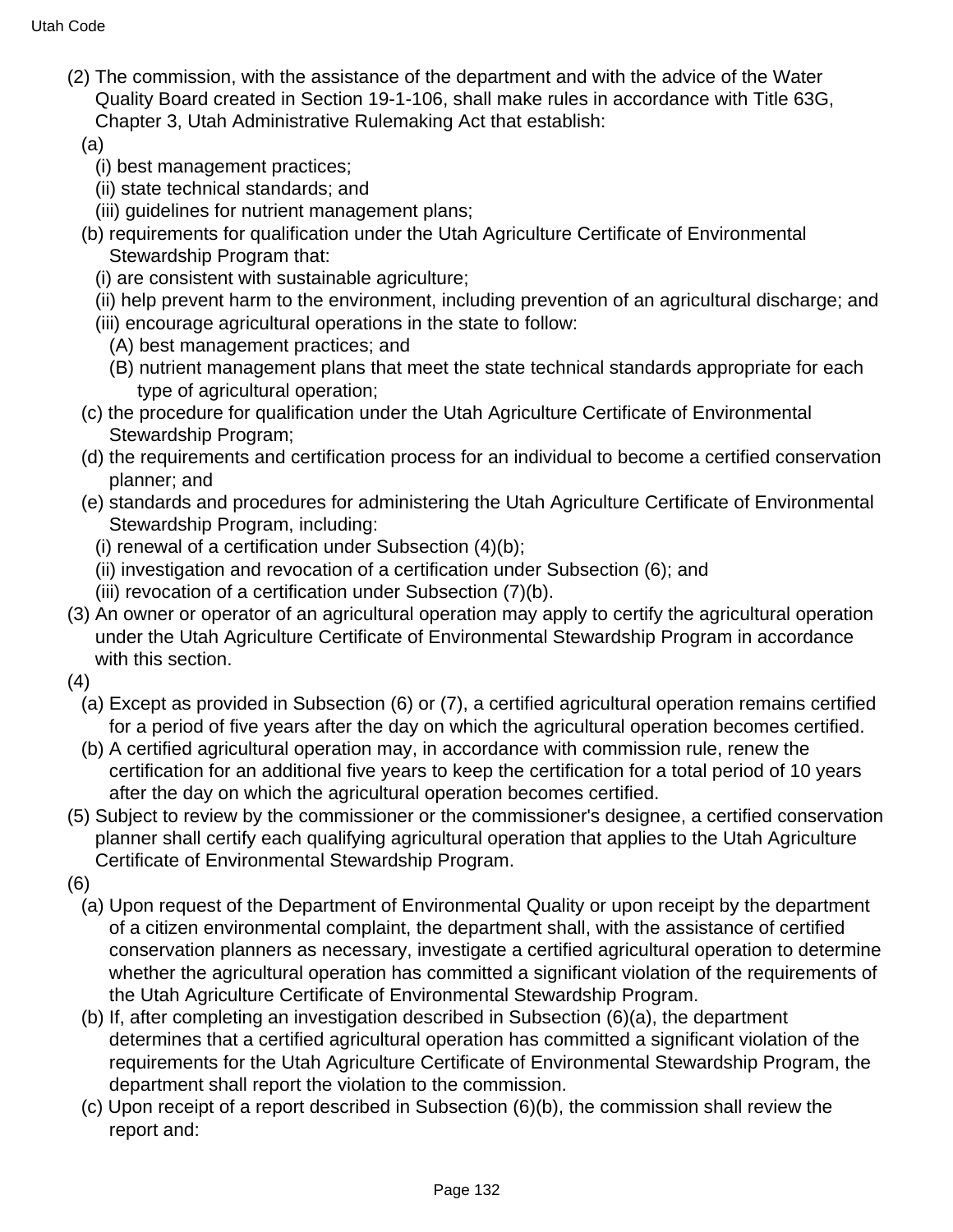- (i) revoke the agricultural operation's certification; or
- (ii) set terms and conditions for the agricultural operation to maintain its certification.
- (7)
	- (a) If, for a certification renewal under Subsection (4)(b), or an investigation under Subsection (6)(a), the department requests access to a certified agricultural operation, the certified agricultural operation shall, at a reasonable time, allow access for the department to:
		- (i) inspect the agricultural operation; or
		- (ii) review the records of the agricultural operation.
	- (b) If a certified agricultural operation denies the department access as described in Subsection (7)(a), the commission may revoke the agricultural operation's certification.
- (8) If the commission changes a requirement of the Utah Agriculture Certificate of Environmental Stewardship Program after an agricultural operation is certified in accordance with former requirements, during the certification and renewal periods described in Subsections (4)(a) and (b) the agricultural operation may choose whether to abide by a new requirement, but the agricultural operation is not subject to the new requirement until the agricultural operation reapplies for certification.
- (9) Nothing in this section exempts an agricultural discharge made by a certified agricultural operation from the provisions of Subsection 19-5-105.5(3)(b).
- (10)
	- (a) Except as provided in Subsections 19-5-105.6(2) and (3), a certified agriculture operation may not be required to implement additional projects or best management practices to address nonpoint source discharges.
	- (b) The Division of Water Quality shall consider an agriculture operation's compliance with certification under an approved agriculture environmental stewardship program a mitigating factor for penalty purposes, as provided in Section 19-5-105.6.

Amended by Chapter 345, 2017 General Session

### **4-18-108 Grants for environmental improvement projects -- Criteria for award -- Duties of commission.**

- (1) The commission may make a grant from the Agriculture Resource Development Fund, or from funds appropriated by the federal government, Legislature, or another entity, to an eligible entity, as defined by the department by rule made in accordance with Title 63G, Chapter 3, Utah Administrative Rulemaking Act, for:
	- (a) control or eradication of noxious weeds and invasive plant species in cooperation and coordination with a local weed board;
	- (b) the costs of plans or projects to improve manure management, control surface water runoff, or address other environmental issues on a farm or ranch operation, including the costs of preparing or implementing a nutrient management plan;
	- (c) the improvement of water quality;
	- (d) the development of watershed plans; or
	- (e) a program to address other environmental issues.

(2)

- (a) In awarding a grant, the commission shall consider the following criteria:
	- (i) the ability of the grantee to pay for the costs of proposed plans or projects;
	- (ii) the availability of:
		- (A) matching funds provided by the grantee or another source; or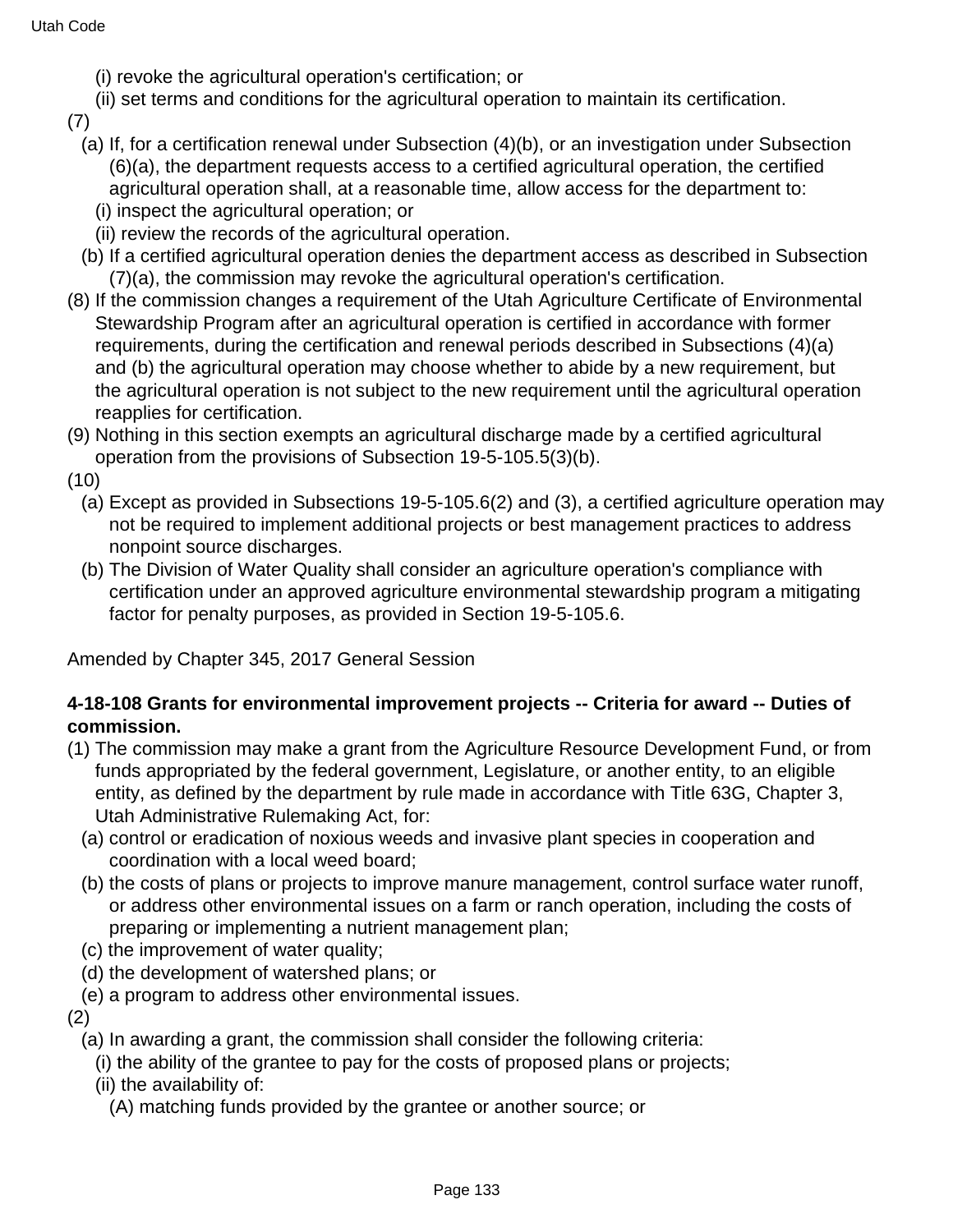- (B) material, labor, or other items of value provided in lieu of money by the grantee or another source; and
- (iii) the benefits that accrue to the general public by the awarding of a grant.
- (b) The commission may establish by rule additional criteria for the awarding of a grant.
- (3) The commission shall make rules in accordance with Title 63G, Chapter 3, Utah Administrative Rulemaking Act, to implement this section.
- (4) The commission may appoint an advisory board to:
	- (a) assist with the grant process;
	- (b) make recommendations to the commission regarding grants; and
	- (c) establish policies and procedures for awarding loans or grants.

Amended by Chapter 79, 2022 General Session Amended by Chapter 178, 2019 General Session

# **Part 2 Salinity Offset Fund**

### **4-18-201 Title -- Definitions.**

- (1) This part is known as "Salinity Offset Fund."
- (2) As used in this part, "Colorado River Salinity Offset Program" means a program, administered by the Division of Water Quality, allowing oil, gas, or mining companies and other entities to provide funds to finance salinity reduction projects in the Colorado River Basin by purchasing salinity credits as offsets against discharges made by the company under permits issued by the Division of Water Quality.

Enacted by Chapter 345, 2017 General Session

### **4-18-202 Salinity Offset Fund.**

(1)

- (a) There is created an expendable special revenue fund known as the "Salinity Offset Fund."
- (b) The fund shall consist of:
	- (i) money received from the Division of Water Quality that has been collected as part of the Colorado River Salinity Offset Program;
	- (ii) grants from local governments, the state, or the federal government;
	- (iii) grants from private entities; and
	- (iv) interest on fund money.
- (2)
	- (a) The department shall:
		- (i) subject to the rules established under Subsection (2)(a)(ii), distribute fund money to farmers, ranchers, mutual irrigation companies, and other entities in the state to assist in financing irrigation, rangeland, and watershed improvement projects that will, in accordance with the Colorado River Salinity Offset Program, reduce salinity in the Colorado River; and
		- (ii) in accordance with Title 63G, Chapter 3, Utah Administrative Rulemaking Act, make rules establishing:
			- (A) a project funding application process;
			- (B) project funding requirements;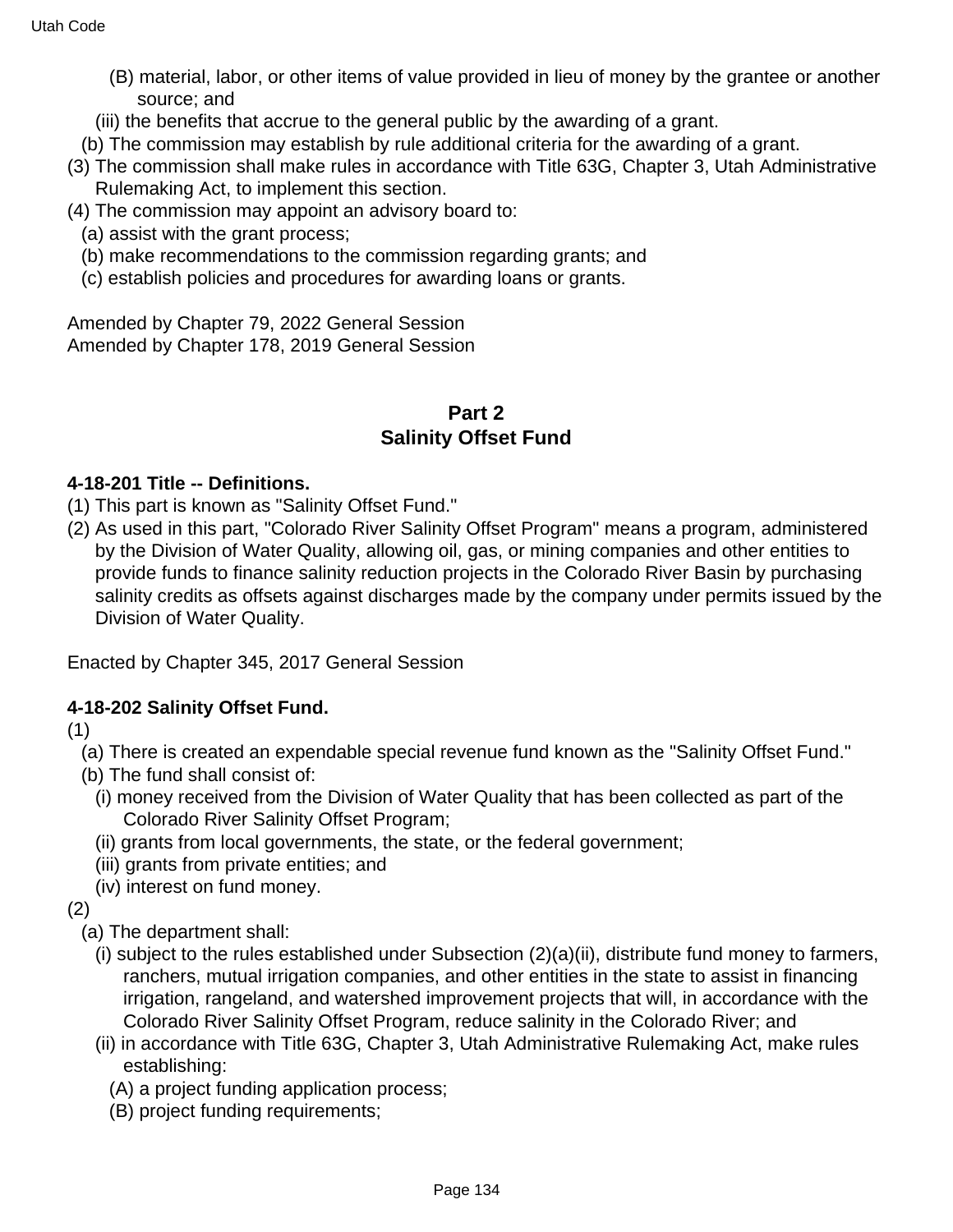- (C) project approval criteria; and
- (D) standards for evaluating the effectiveness of funded projects in reducing salinity in the Colorado River.
- (b) The department may require entities seeking fund money to provide matching funds.
- (c) The department shall submit to the Division of Water Quality proposed funding projects for the division's review and approval.
- (d) The Division of Water Quality and the department shall establish a committee to review and approve projects, as funding allows.

(3)

- (a) Except as provided in Subsection (3)(b), the department may use fund money for the administration of the fund, but this amount may not exceed 10% of the receipts to the fund.
- (b) The department may not use earned interest for administration of the fund.

Renumbered and Amended by Chapter 345, 2017 General Session

### **Part 3 Utah Soil Health Program**

#### **4-18-301 Title.**

This part is known as the "Utah Soil Health Program."

Enacted by Chapter 178, 2021 General Session

### **4-18-302 Definitions.**

As used in this part:

- (1) "Agricultural producer" means a person engaged in the production of a product of agriculture, as defined in Section 4-1-109.
- (2) "Commission" means the Conservation Commission created in Section 4-18-104.
- (3) "Commissioner" means the commissioner of agriculture and food or the commissioner's designee.
- (4) "Demonstration project" means an on- or off-farm or ranch project that incorporates soil health practices and principles into soil management for the purposes of demonstrating soil health practices and the resulting impacts to agricultural producers and others.
- (5)
	- (a) "Educational project" means a project that promotes knowledge about soil health to eligible entities, consumers, policymakers, and others.
	- (b) "Educational project" includes the development of written or video-based materials or inperson events, such as workshops, field days, or conferences.
- (6) "Eligible entities" means public, governmental, and private entities, including:
	- (a) conservation districts;
	- (b) producers;
	- (c) groups of producers;
	- (d) producer groups;
	- (e) producer cooperatives;
	- (f) water conservancy districts;
	- (g) American Indian Tribes;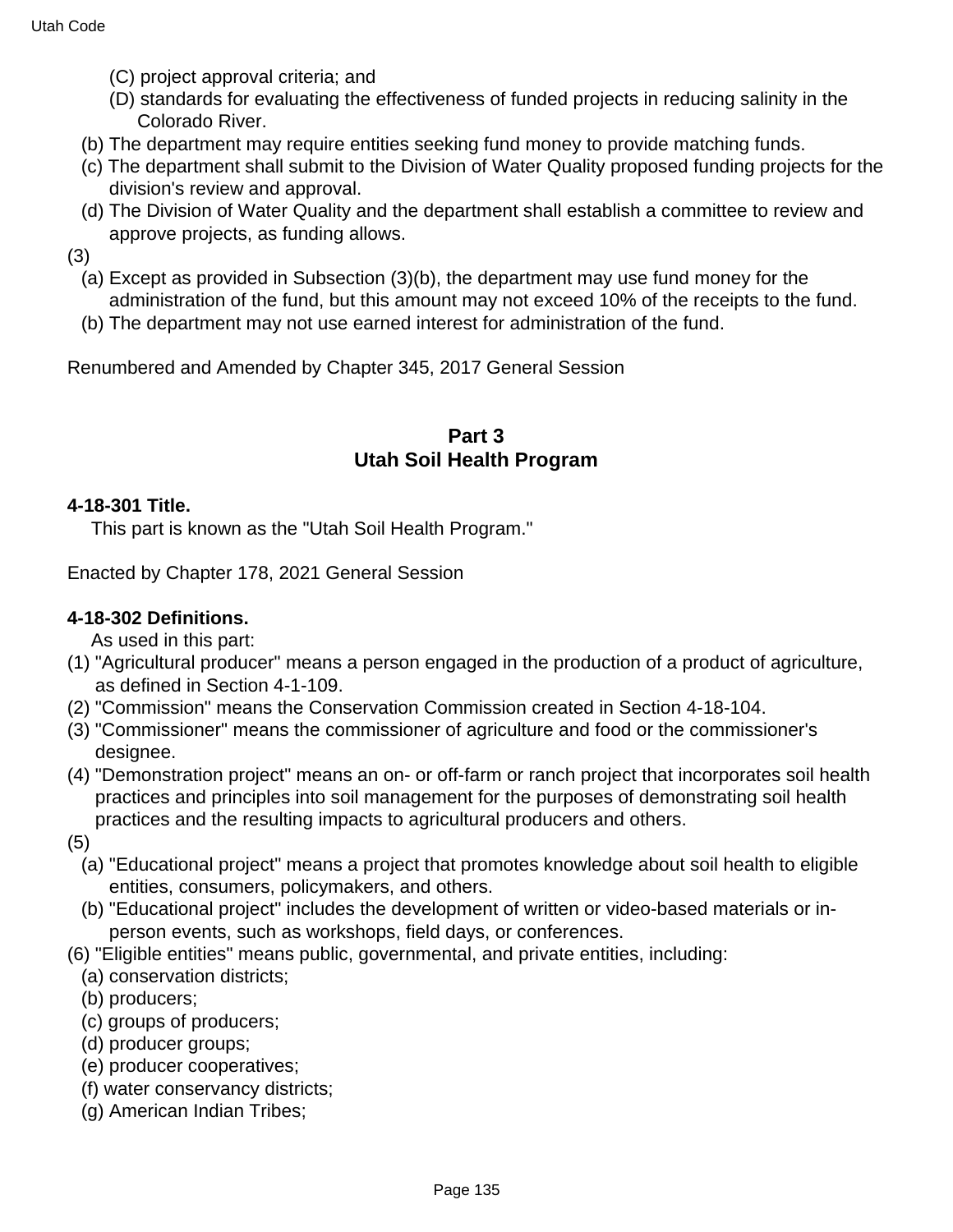- (h) nonprofit entities;
- (i) academic or research institutions and subdivisions of these institutions;
- (j) the United States or any corporation or agency created or designed by the United States; or
- (k) the state or any of the state's agencies or political subdivisions.
- (7) "Environmental benefits" means benefits to natural and agricultural resources and human health, including:
	- (a) improved air quality;
	- (b) surface or ground water quality and quantity;
	- (c) improved soil health, including nutrient cycling, soil fertility, or drought resilience;
	- (d) reductions in agricultural inputs;
	- (e) carbon sequestration or climate resilience;
	- (f) increased biodiversity; or
	- (g) improved nutritional quality of agricultural products.
- (8) "Historically underserved producer" means a producer who qualifies as one of the following:
	- (a) a beginning farmer or rancher, as defined in 7 U.S.C. Sec. 2279;
	- (b) a limited resource farmer or rancher, as described in 7 U.S.C. Sec. 9081;
	- (c) a socially disadvantaged farmer or rancher, as defined in 7 U.S.C. Sec. 2003; or
	- (d) a veteran farmer or rancher, as defined in 7 U.S.C. Sec. 1502.
- (9) "Implementation project" means a project that provides incentives directly to producers to implement on-farm or on-ranch soil health practices.
- (10) "Incentives" means monetary incentives, including grants and loans, or non-monetary incentives, including equipment, technical assistance, educational materials, outreach, and market development assistance for market premiums or ecosystem services markets.
- (11) "Land manager" means a manager of land where agricultural activities occur, including:
	- (a) a federal land manager;
	- (b) a lessee of federal, tribal, state, county, municipal, or private land where agricultural activities occur; or
	- (c) others as the department may determine.
- (12) "Landowner" means an owner of record of federal, tribal, state, county, municipal, or private land where agricultural activities occur.
- (13) "Program" means the Utah Soil Health Program created in Section 4-18-303.
- $(14)$ 
	- (a) "Research project" means a project that advances the scientific understanding of how agricultural practices improve soil health, and related impacts, such as environmental benefits, benefits to human health, including the nutritive composition of foods, or economic impacts.
	- (b) "Research project" includes projects at experiment stations, on:
		- (i) lands owned by the United States or any corporation or agency created or designed by the United States;
		- (ii) lands owned by the state or any of the state's agencies or political subdivisions; or
		- (iii) private lands.
- (15) "Soil health" means the continued capacity of soil to function as a vital living ecosystem that sustains plants, animals, and humans.
- (16) "Soil health activities" means implementation of soil health practices, research projects, demonstration projects, or educational projects, or other activities the department finds necessary or appropriate to promote soil health.
- (17) "Soil Health Advisory Committee" means the committee created in Section 4-18-306.
- (18) "Soil health grant program" means the grant program authorized in Section 4-18-304.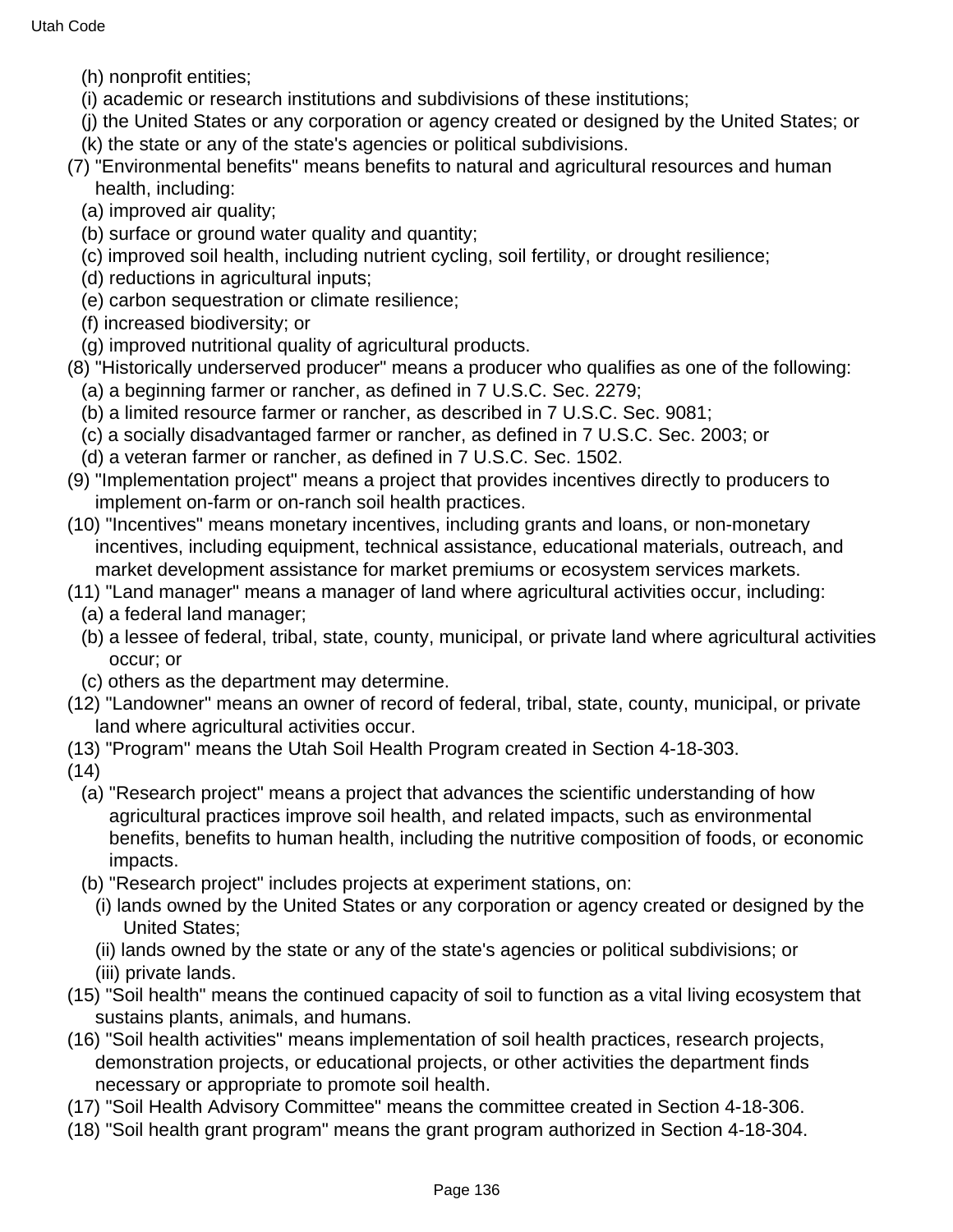- (19) "Soil health practices" means those practices that may contribute to soil health, including:
	- (a) no-tillage;
	- (b) conservation tillage;
	- (c) crop rotations;
	- (d) intercropping;
	- (e) cover cropping;
	- (f) planned grazing;
	- (g) the application of soil amendments that add carbon or organic matter, including biosolids, manure, compost, or biochar;
	- (h) revegetation; or
	- (i) other practices the department determines contribute or have the potential to contribute to soil health.
- (20) "Soil health principle" means a principle that promotes soil health and includes maximizing soil cover, minimizing soil disturbance, maximizing biodiversity, maintaining a continual live plant or root in the soil, or integrating livestock.
- (21) "State soil health inventory and platform" means a tool, including a geospatial inventory, documenting:
	- (a) the condition of agricultural soils;
	- (b) the implementation of soil health practices; or
	- (c) the environmental and economic impacts, including current and potential future carbon holding capacity of soils, or other information the department considers appropriate.
- (22) "Technical assistance organization" means a person, including an eligible entity, who has demonstrated technical expertise in implementing soil health practices and soil health principles, as determined by the department.

Amended by Chapter 274, 2022 General Session Enacted by Chapter 178, 2021 General Session

# **4-18-303 Creates Utah Soil Health Program -- Program and purposes.**

- (1) Under the commission there is created the Utah Soil Health Program.
- (2) The program shall:
	- (a) encourage widespread adoption of soil health practices by producers;
	- (b) promote environmental benefits;
	- (c) advance the understanding of the environmental and economic benefits of soil health practices by producers, policymakers, consumers, and the general public; and
	- (d) support scientific research.
- (3) The program may obtain the objectives described in Subsection (2) by:
	- (a) providing incentives to implement soil health practices;
	- (b) increasing the understanding of the benefit of soil health practices through education and outreach programs;
	- (c) advancing scientific understanding of soil health as it relates to:
		- (i) the existing conditions of Utah's agricultural soils, including current carbon storage and carbon storage potential;
		- (ii) the on- and off-farm or ranch environmental benefits of soil health practices; and
		- (iii) the on- and off-farm or ranch economic benefits of soil health practices;
	- (d) evaluating currently available or developing new consistent soil health sampling and testing protocols appropriate for Utah's agricultural systems; and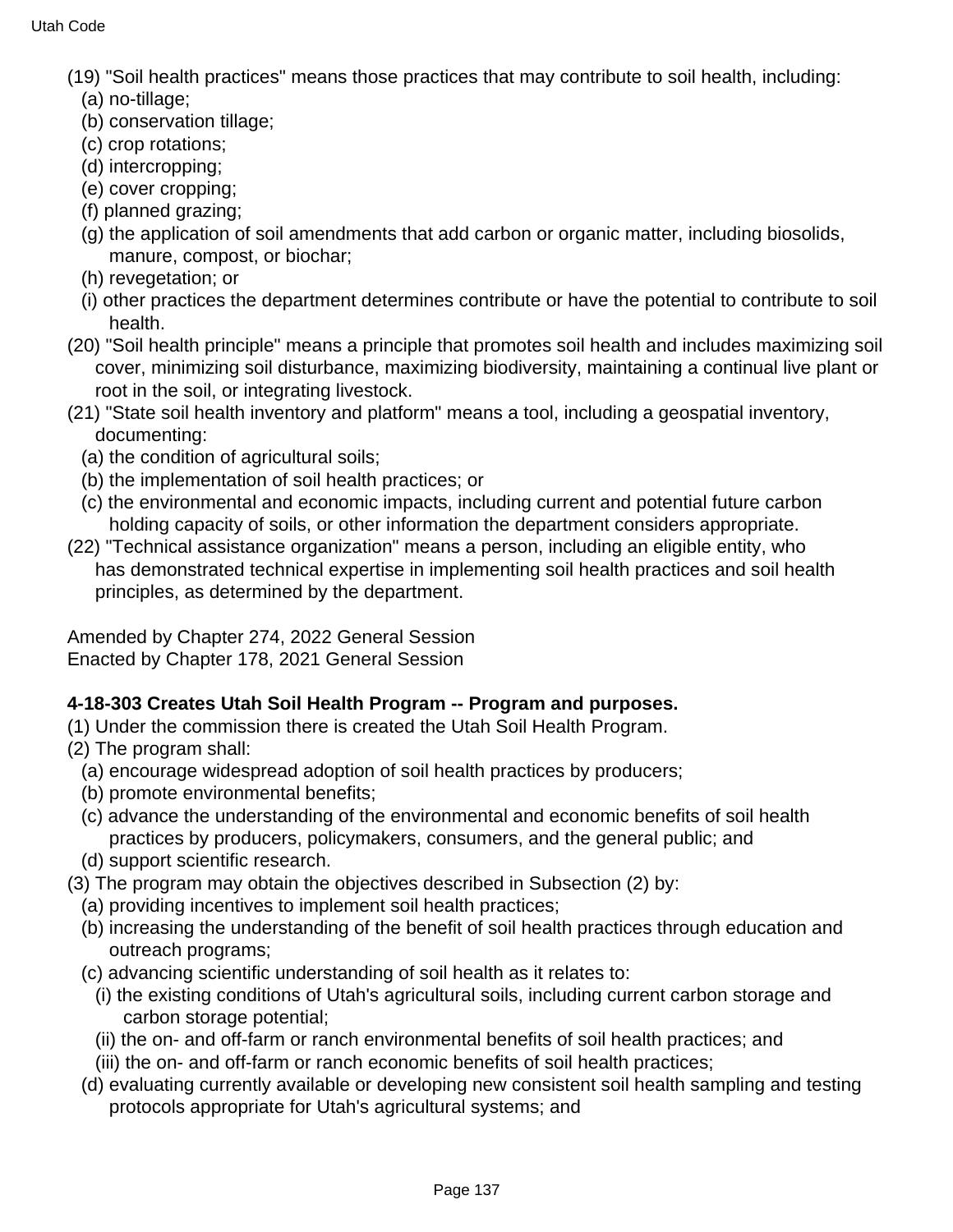- (e) facilitating multi-stakeholder collaboration to advance the understanding of the science of soil health and the implementation of soil health practices, including amongst the federal government and the federal government's agencies, agencies and political subdivisions of the state, academic or research institutions, non-governmental organizations, private entities, nonprofits, producers, or other parties.
- (4) The department shall provide support to the commission in implementing the program.

Enacted by Chapter 178, 2021 General Session

### **4-18-304 Program development.**

- (1) In consultation with the Soil Health Advisory Committee created in Section 4-18-306 and in accordance with Subsection 4-18-305(1)(e), the commission may establish the following programs:
	- (a) a grant program for eligible entities to engage in soil health activities including implementation, research, education, or demonstration projects;
	- (b) a state soil health monitoring and inventory platform; or
	- (c) other programs the commission considers appropriate or necessary.
- (2) In establishing a program in accordance with Subsection (1), the commission may prioritize the establishment of programs based on the needs of historically underserved producers, the availability of funds and staffing, emerging areas of scientific inquiry and research, environmental benefits, or other considerations.
- (3) A program established pursuant to this section shall be voluntary and incentive-based and may not:
	- (a) require participation by an eligible entity;
	- (b) mandate the implementation of soil health practices by non-participating entities; or
	- (c) bind participants to execute specific practice standards in adverse climate conditions or circumstances with limited or no chance of success or that would cause irreparable physical or economic harm to the producer's operation physically or economically.
- (4) In addition to Section 4-18-307:
	- (a) the commission, grantees, partners, or other program participants may not disclose, sell, or otherwise provide information that could be used to identify the agricultural operations or practices of program participants without express permission provided in writing; and
	- (b) in determining whether information may be released, the private interests of a participant are presumed to outweigh the public interest in disclosure.
- (5) The commission shall act as the policy board to set guidelines by rule, made in accordance with Title 63G, Chapter 3, Utah Administrative Rulemaking Act, for the administration of programs developed under Section 4-18-305. The Soil Health Advisory Committee serves as an advisory committee to the commission.

Enacted by Chapter 178, 2021 General Session

### **4-18-305 Powers and duties.**

- (1) In carrying out the provisions of this part, including for the soil health grant program, the commission may:
	- (a) subject to Subsection (2), accept grants, gifts, services, donations, or other resources from:
		- (i) the United States government or a corporation or agency created or designed by the United States to lend or grant money;
		- (ii) the state or any of the state's political subdivisions; or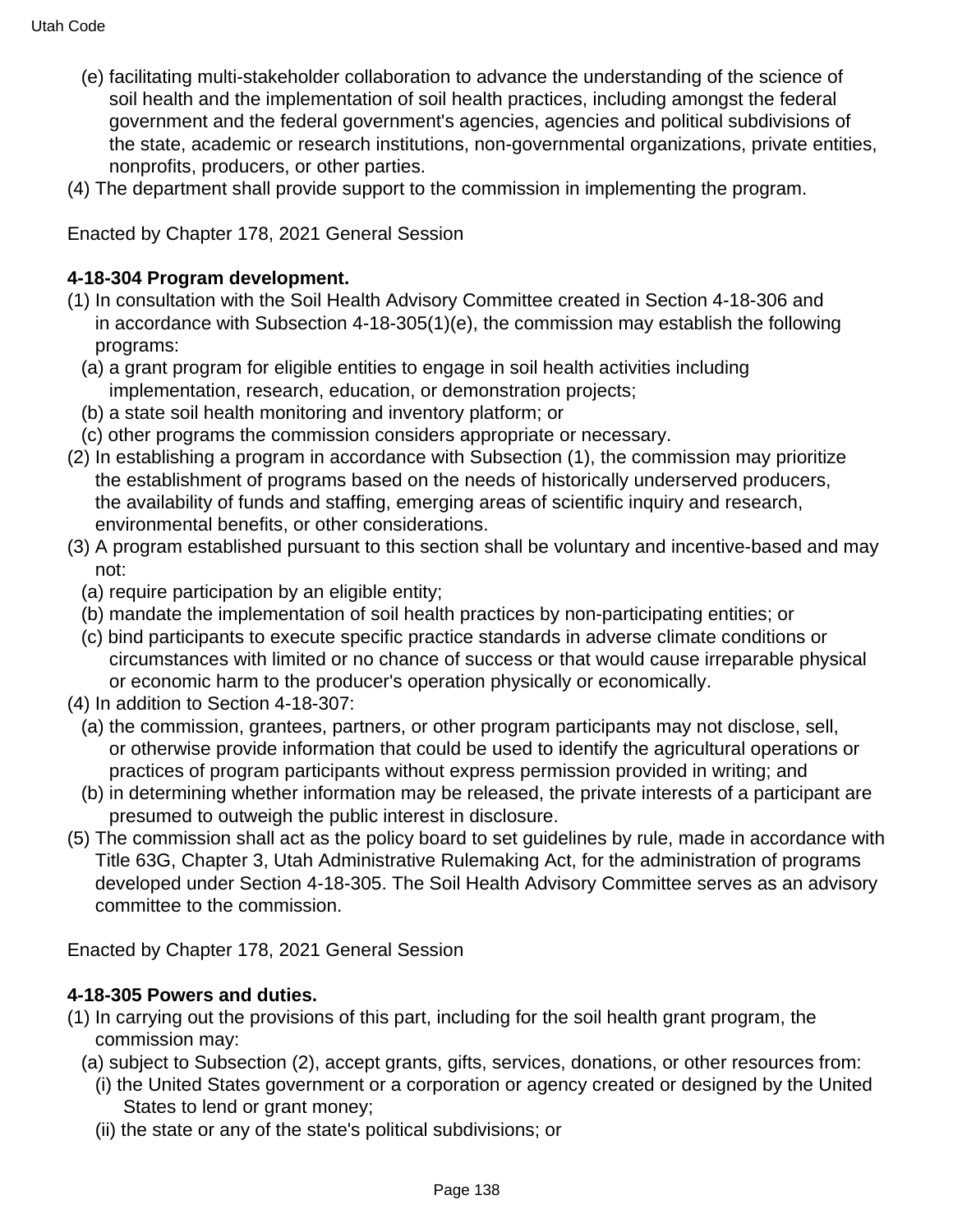- (iii) any other source;
- (b) administer and expend money for the purpose of planning, developing, or putting into operation a program or project in accordance with Section 4-18-304 that is made available to the department:
	- (i) by the United States government or any of the United States' agencies;
	- (ii) by the state or any of the state's political subdivisions; or
	- (iii) derived from any other source;
- (c) provide grants, loans, and other resources to an eligible entity to perform soil health activities;
- (d) unless otherwise specified by the grantor or donor, use funds received, including from the state or any of the state's political subdivisions or the United States government or any of the United States' agencies, to serve as matching funds for soil health activities;
- (e) place money the commission receives pursuant to Subsection (1)(a) into an escrow account and to administer and expend any money or interest accrued in the trust; and
- (f) cooperate and collaborate with:
	- (i) producers;
	- (ii) groups of producers;
	- (iii) producer cooperatives;
	- (iv) conservation districts;
	- (v) water conservancy districts;
	- (vi) academic, land grant, or other research institutions;
	- (vii) the United States government, the United States' agencies, or any corporation of the United States;
	- (viii) the state or any of the state's political subdivisions;
	- (ix) other states;
	- (x) American Indian Tribes; or
	- (xi) other entities as the commission may decide for the purpose of advancing the scientific understanding of soil health, soil health practices, or the environmental or economic outcomes, increasing monetary or nonmonetary resources to support scientific research, or in applying for grants, including applying for grants jointly, or otherwise obtaining resources to support the programs authorized in this part.
- (2)
	- (a) The department may not pledge the faith or credit of the state or any county or other political subdivision.
	- (b) In connection with grants, gifts, donations, or other resources, the commission:
		- (i) may enter into agreements or contracts as may be required; and
		- (ii) shall comply with Title 67, Chapter 16, Utah Public Officers' and Employees' Ethics Act, and executive orders establishing ethics policy for executive branch agencies and employees.
- (3) In establishing a soil health grant program, the commission shall issue guidelines, by rule made in accordance with Title 63G, Chapter 3, Utah Administrative Rulemaking Act, to:
	- (a) make money available for demonstration, educational, implementation, or research grants to eligible entities;
	- (b) if a grant recipient of an implementation, demonstration, or research project grant does not have sufficient expertise in implementing soil health practices or principles or interpreting project outcomes, require the recipient to work with a technical assistance organization;
	- (c) ensure that the most accurate and current scientific evidence related to soil health, soil health practices, and economic and environmental benefits of soil health practices is considered in awarding a grant;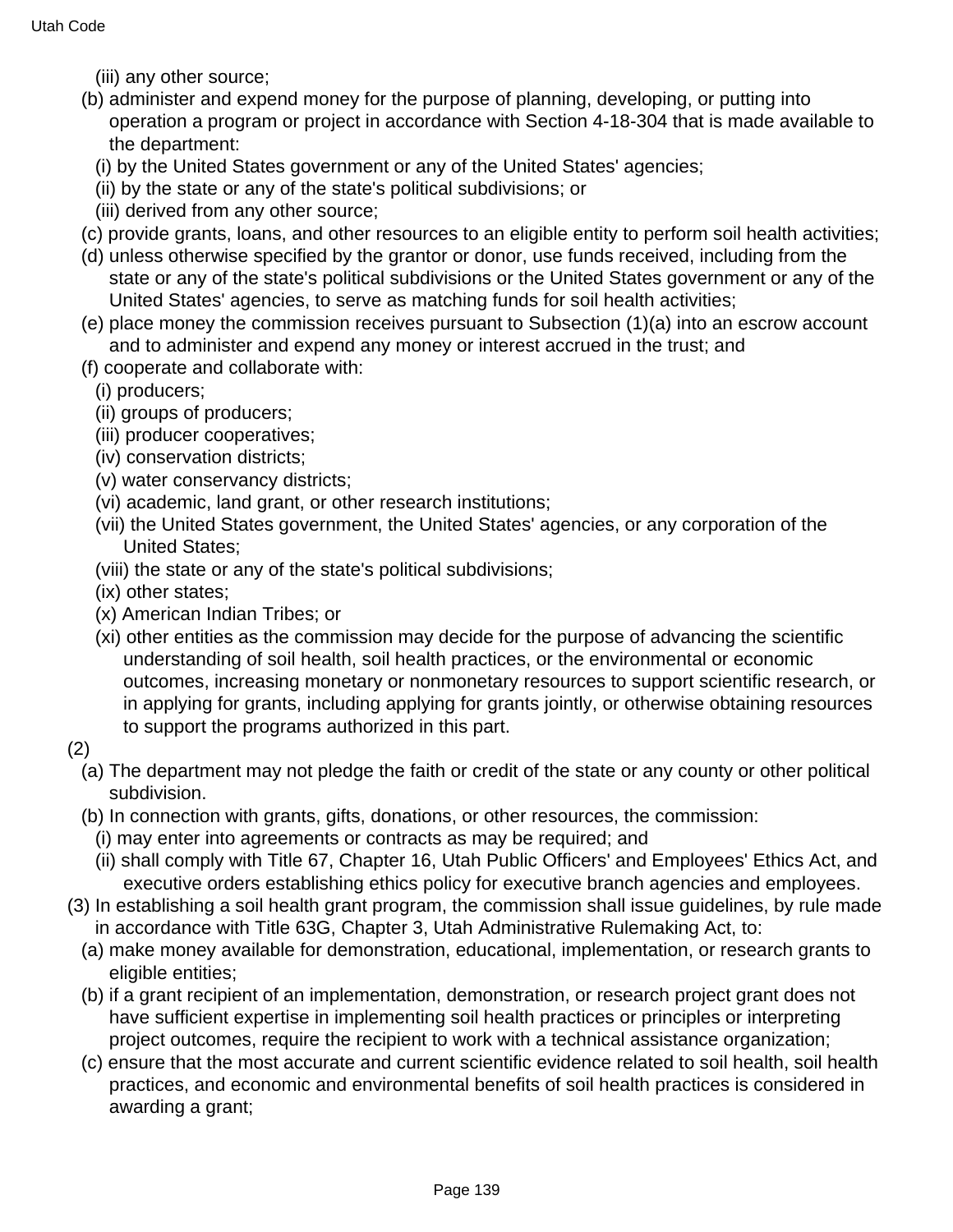- (d) minimize the use of money by grant recipients for costs not directly related to grant outcomes, such as administrative expenses or other expenses related to overhead;
- (e) establish a monitoring and oversight procedure to ensure that money is spent in accordance with the state law; and
- (f) establish protocols to ensure the confidentiality of producer, landowner, and land information, including with respect to a state soil health monitoring and inventory platform and state soil health testing program.
- (4) Notwithstanding Subsection 4-18-304(3) and Section 4-18-307, the commission shall require a recipient of a grant for research, educational, or demonstration projects to:
	- (a) conduct outreach and educational activities regarding the projects, including field day visits; and
	- (b) disclose information related to the projects, including the locations of the projects, the soil health practices implemented, and the environmental or economic outcomes.
- (5) Upon receiving money to implement a soil health grant program, the commission shall make money available to eligible entities by July 1 of the following year.
- (6) The commission may adopt rules, in accordance with Title 63G, Chapter 3, Utah Administrative Rulemaking Act, necessary to carry out this part.

Enacted by Chapter 178, 2021 General Session

# **4-18-306 Soil Health Advisory Committee.**

- (1) The Soil Health Advisory Committee is created under the commission.
- (2) The Soil Health Advisory Committee shall assist the commission in administering the program.
- (3) The Soil Health Advisory Committee shall maintain no less than seven members appointed by the commissioner.
- (4) Soil Health Advisory Committee members shall include farmers, ranchers, or other agricultural producers of diverse production systems, including diversity in size, product, irrigated and dryland systems, and other production methods. Members may include:
	- (a) an irrigated crop producer;
	- (b) a dryland crop producer;
	- (c) a dairyman or pasture producer;
	- (d) a rancher;
	- (e) a specialty crop or small farm producer;
	- (f) a crop consultant;
	- (g) a tribal representative;
	- (h) a representative with expertise in soil health;
	- (i) a committee member representative of the commission; or
	- (j) a Utah Association of Conservation Districts representative.
- (5) At least two members of the Soil Health Advisory Committee shall be water users who own, lease, or represent owners of adjudicated water rights used for agricultural purposes.
- (6) Representation on the Soil Health Advisory Committee shall reflect the different geographic areas and demographic diversity of the state, to the greatest extent possible.
- (7)
	- (a) The commissioner shall appoint members of the Soil Health Advisory Committee for two year terms.
	- (b) Notwithstanding the requirements of Subsection (7)(a), the commissioner shall, at the time of appointment or reappointment, adjust the length of terms to ensure that the terms of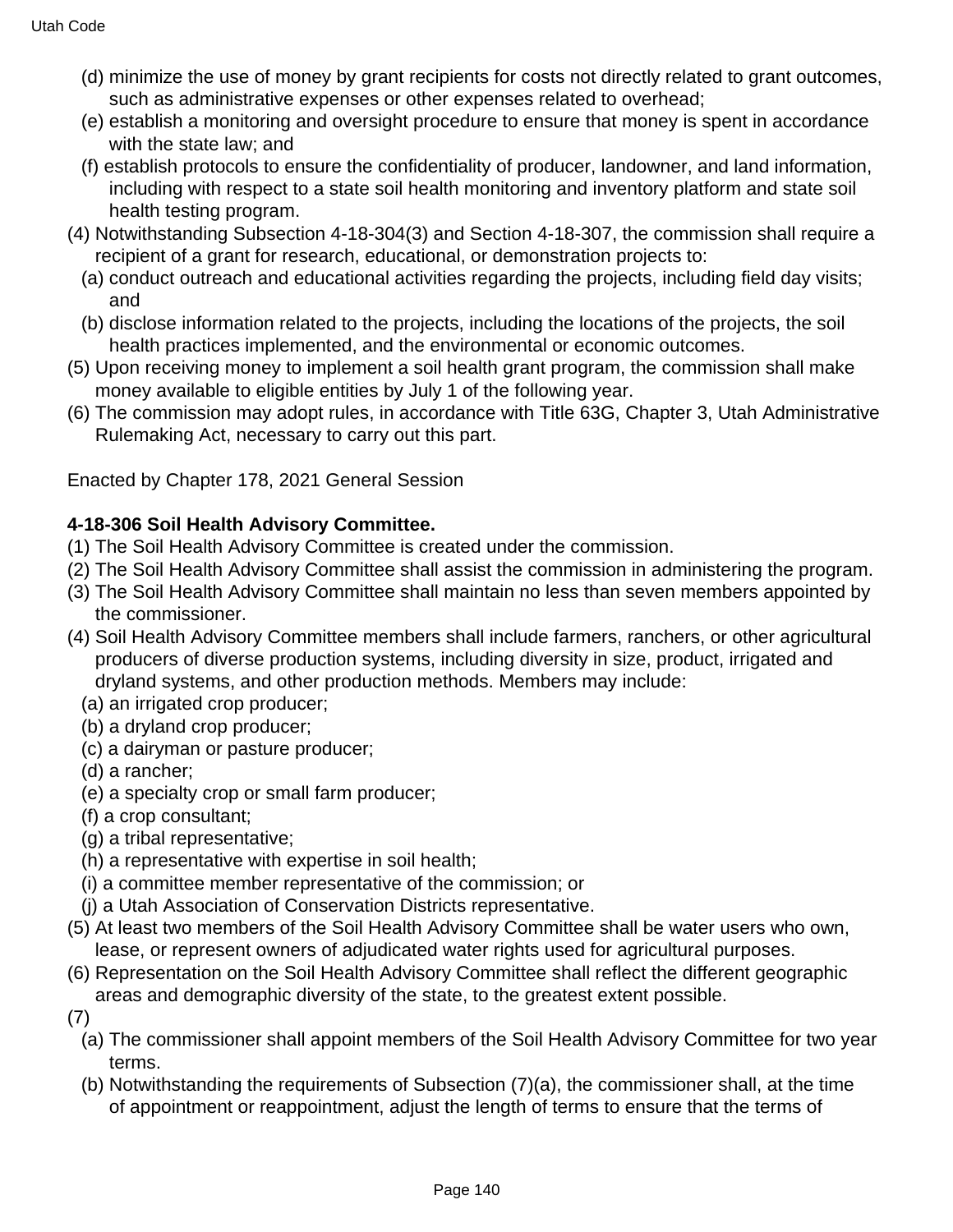Soil Health Advisory Committee members are staggered so that approximately half of the committee is appointed every two years.

- (c) An appointee to the Soil Health Advisory Committee may not serve more than two full terms.
- (8) A Soil Health Advisory Committee member shall hold office until the expiration of the term for which the member is appointed or until a successor has been duly appointed.
- (9) The commissioner may remove a member of the Soil Health Advisory Committee for cause.
- (10) The Soil Health Advisory Committee may invite a representative of the Utah Association of Conservation Districts, the United States Department of Agriculture Natural Resources Conservation Service, Utah State University faculty member, the Department of Natural Resources, Division of Water Rights, and Division of Water Quality, to provide technical expertise to the Soil Health Advisory Committee on an as needed basis.
- (11) The department will provide staff to manage the Soil Advisory Health Committee.
- (12) The Soil Health Advisory Committee shall make recommendations to the commission concerning and assist in:
	- (a) setting program priorities;
	- (b) developing the development of guidelines for the implementation of the program, including guidelines and recommendations for the qualifications of nonprofit entities to receive grant money;
	- (c) soliciting input from similar stakeholders within each member's area of expertise and region of the state and communicate the Soil Health Advisory Committee's recommendations to the region and stakeholders represented by each member;
	- (d) soliciting input, in collaboration with the department, from underserved agricultural producers;
	- (e) soliciting input from producers that reflect the different geographic areas and demographic diversity of the state to the greatest extent possible;
	- (f) identifying key questions and areas of need to recommend for future research and demonstration efforts;
	- (g) reviewing soil health grant proposals, including proposed budgets, proposed grant outcomes, and the qualifications of any nonprofits applying for grants;
	- (h) creating a screening and ranking system for proposals and proposing funding recommendations to the commission;
	- (i) reviewing agreements for cooperation or collaboration entered into by the department pursuant to Subsection 4-18-305(1)(f) and making recommendations to the commission for approval;
	- (j) reviewing and recommending soil health practices to ensure they support soil health;
	- (k) evaluating the results and effectiveness of soil health activities and the program in improving soil health; and
	- (l) recommending to the commission, ways to enhance statewide efforts to support healthy soils throughout the state.
- (13) The Soil Health Advisory Committee shall meet at least quarterly. Meetings shall be conducted as required by Title 52, Chapter 4, Open and Public Meetings Act.
- (14) A member may not receive compensation or benefits for the member's service, but may receive per diem and travel expenses in accordance with:
	- (a) Section 63A-3-106;
	- (b) Section 63A-3-107; and
	- (c) rules made by the Division of Finance pursuant to Sections 63A-3-106 and 63A-3-107.

Amended by Chapter 274, 2022 General Session Enacted by Chapter 178, 2021 General Session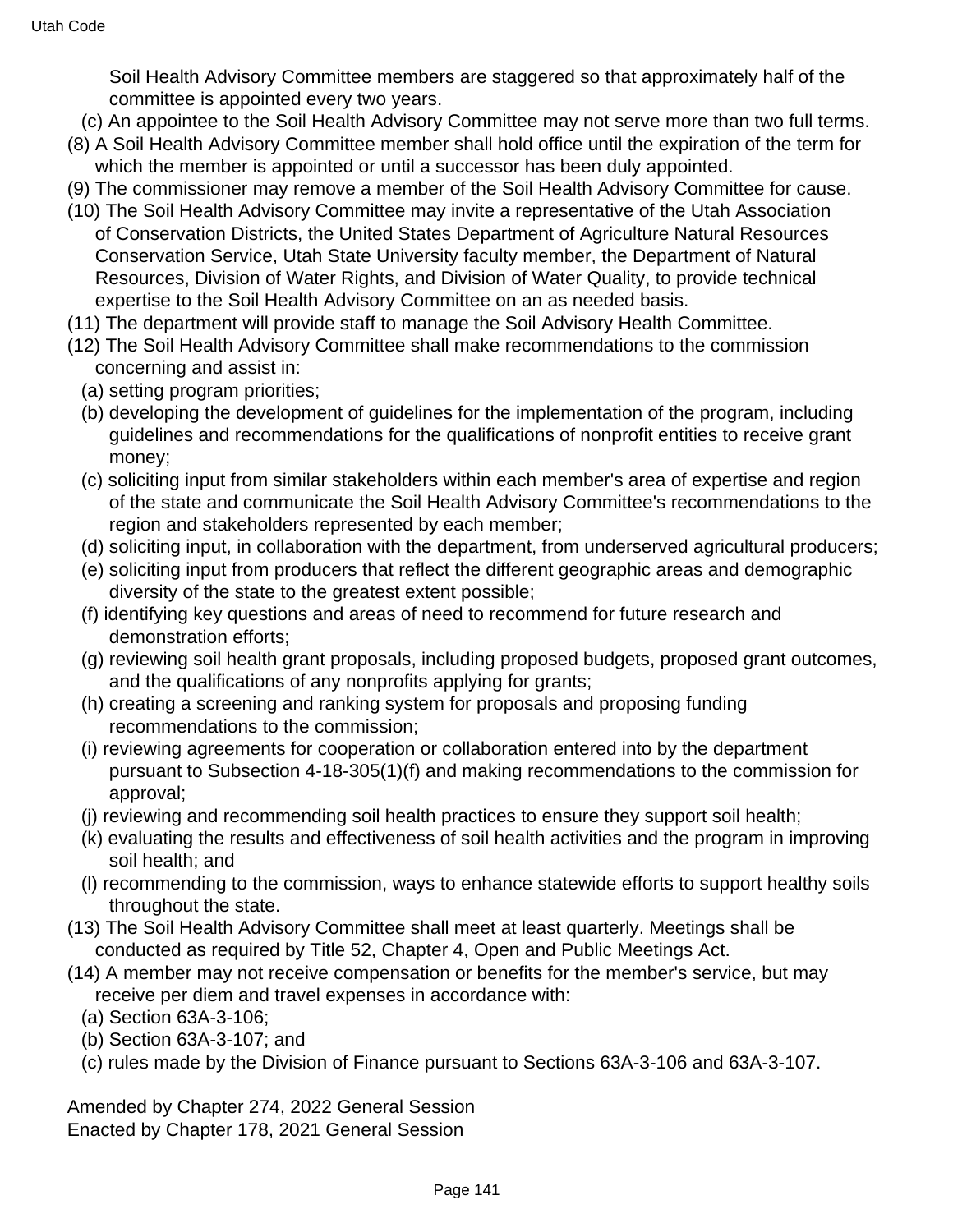### **4-18-307 Producer and landowner information - confidentiality.**

- (1) With regard to information that constitutes a record under Title 63G, Chapter 2, Government Records Access and Management Act, notwithstanding that act, the department may not disclose a record, including analyses or a map, compiled or maintained pursuant to this part that is related to private lands and identify, or allow to be identified, the agricultural practices of a specific Utah landowner or producer.
- (2) In determining whether a record may be released, private interests are presumed to outweigh the public interest in disclosure.
- (3) Summary or aggregated data that does not specifically identify agricultural practices of an individual landowner or producer is not subject to this section.

Enacted by Chapter 178, 2021 General Session

### **4-18-308 Reporting requirement.**

- (1) Each year, by no later than June 30, the department shall prepare and make available to the public a report on the department's official website that contains the following information:
	- (a) an accounting of money received and spent for the program;
	- (b) a description of activities undertaken, including the number and type of grant-funded projects and the educational and stakeholder engagement activities; and
	- (c) a summary of the activities and recommendations of the Soil Health Advisory Committee.
- (2) The commissioner shall annually report to the Natural Resources, Agriculture, and Environment Interim Committee by no later than the November interim meeting of that committee. The report shall include the information described in Subsection (1).

Enacted by Chapter 178, 2021 General Session

# **Chapter 19 Rural Rehabilitation**

### **4-19-101 Title.**

This chapter is known as "Rural Rehabilitation."

Enacted by Chapter 345, 2017 General Session

### **4-19-102 Department responsible for conduct and administration of rural rehabilitation program.**

 The department shall conduct and administer the rural rehabilitation program within the state in accordance with the agreement entered into in January 1975, between the United States of America through its Farm Home Administration and the state through its commissioner.

Renumbered and Amended by Chapter 345, 2017 General Session

### **4-19-103 Department authorized to approve and make grants and loans, acquire property, and lease or operate property.**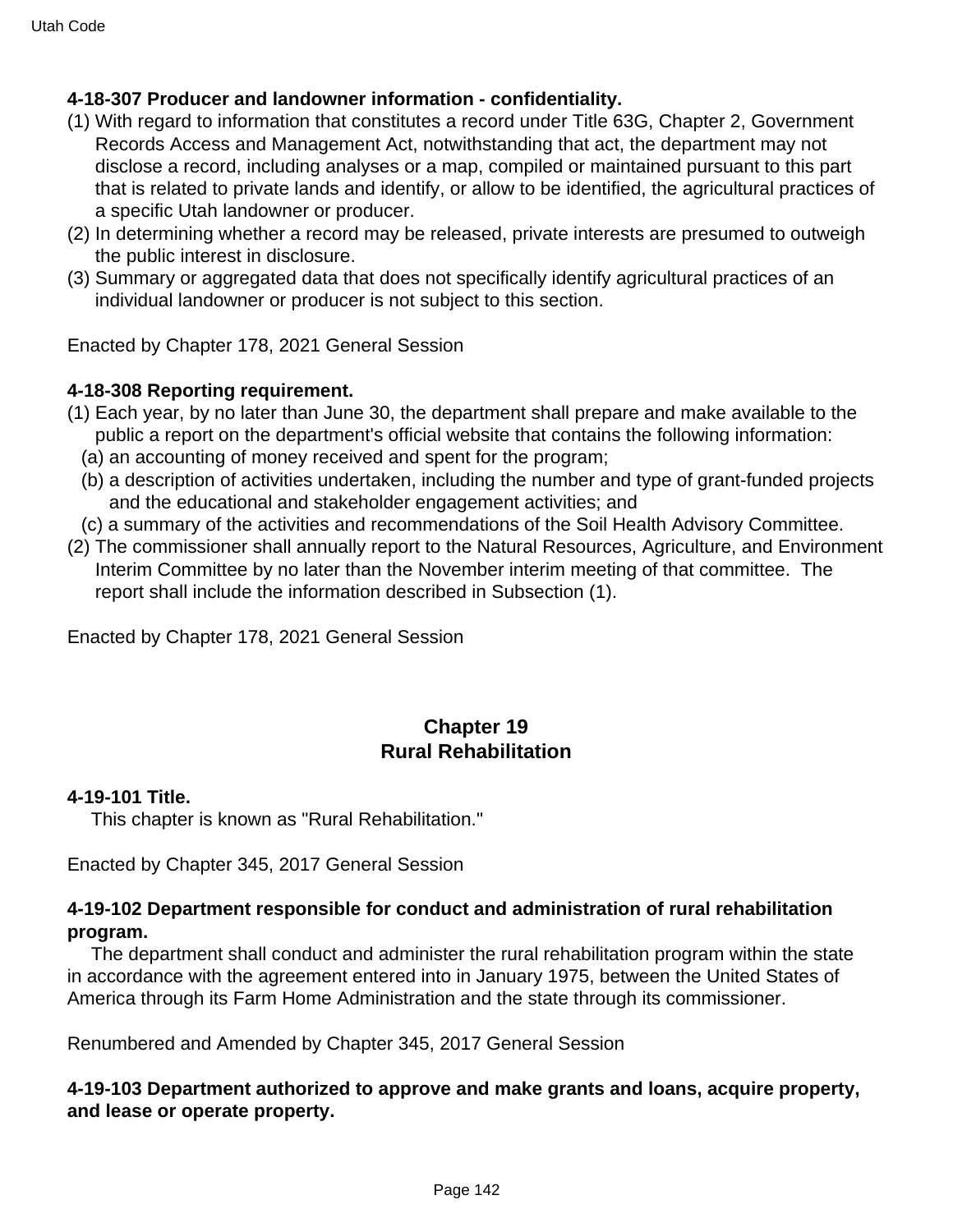The department, in conjunction with the administration of the rural rehabilitation program, may:

- (1) approve and make a loan to a farm or agricultural cooperative association regulated under Title 3, Uniform Agricultural Cooperative Association Act, subject to Section 4-19-104, including:
	- (a) taking security for the loan through a mortgage, trust deed, pledge, or other security device;
	- (b) purchasing a promissory note, real estate contract, mortgage, trust deed, or other instrument or evidence of indebtedness; and
	- (c) collecting, compromising, canceling, or adjusting a claim or obligation arising out of the administration of the rural rehabilitation program;
- (2) purchase or otherwise obtain property in which the department has acquired an interest on account of a mortgage, trust deed, lien, pledge, assignment, judgment, or other means at any execution or foreclosure sale;
- (3) operate or lease, if necessary to protect its investment, property in which it has an interest, or sell or otherwise dispose of the property; and
- (4) approve and make an education loan or an education grant to an individual for the purpose of attending a vocational school, college, or university to obtain additional education, qualifications, or skills.

Renumbered and Amended by Chapter 345, 2017 General Session

### **4-19-104 Loans -- Not to exceed period of 10 years -- Agricultural Advisory Board executive committee to approve loans and renewals, methods of payments, and interest rates -- Guidelines in fixing interest rates declared.**

- (1) The department may not make a loan authorized under this chapter for a period to exceed 10 years, but the loan is renewable.
- (2) Except as provided in Subsection (5), the Agricultural Advisory Board executive committee created in Section 4-2-108 shall approve:
	- (a) loans and renewals;
	- (b) the methods of repayment; and
	- (c) the interest rates charged.
- (3) In fixing interest rates, the Agricultural Advisory Board executive committee shall consider:
	- (a) the current applicable interest rate or rates being charged by the USDA Farm Service Agency on similar loans;
	- (b) the current prime rate charged by leading lending institutions; and
- (c) any other pertinent economic data.
- (4) The interest rates established shall be compatible with guidelines stated in this section.
- (5) The Agricultural Advisory Board executive committee may create a subcommittee from the Agricultural Advisory Board membership to approve a loan or renewal under this section.

Amended by Chapter 126, 2021 General Session

### **4-19-105 Utah Rural Rehabilitation Fund.**

- (1) The department shall deposit all income generated from the administration of the rural rehabilitation program in a separate fund known as the "Utah Rural Rehabilitation Fund."
- (2) The Division of Finance shall maintain the Utah Rural Rehabilitation Fund and record all debits and credits made to the fund by the department.
- (3) The Office of the Treasurer shall deposit interest and other earnings derived from investment of money in the Utah Rural Rehabilitation Fund into the fund.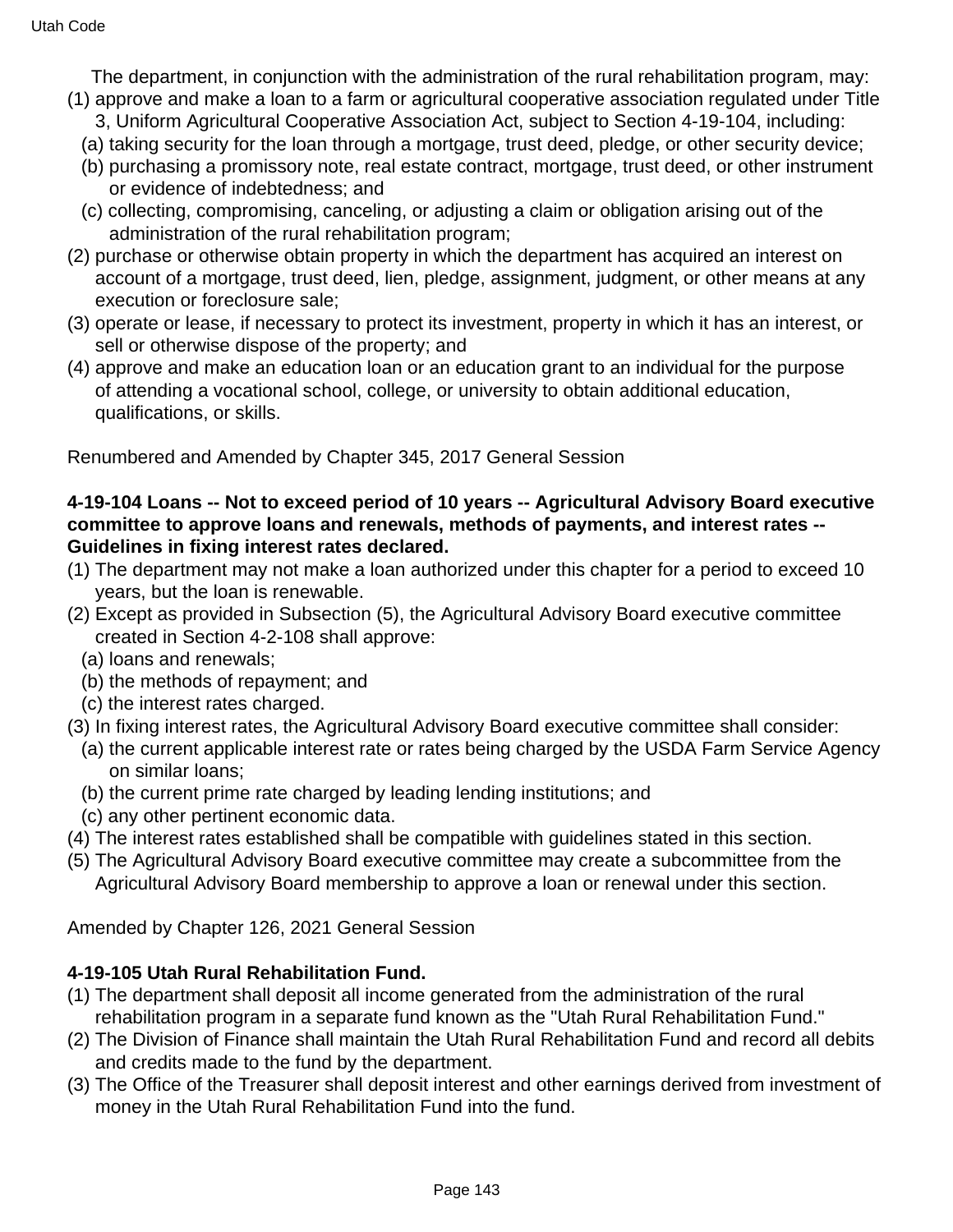Amended by Chapter 79, 2022 General Session Renumbered and Amended by Chapter 345, 2017 General Session

# **Chapter 20 Rangeland Improvement Act**

#### **4-20-101 Title.**

This chapter is known as the "Rangeland Improvement Act."

Renumbered and Amended by Chapter 345, 2017 General Session

#### **4-20-102 Definitions.**

As used in this chapter:

- (1) "Cooperative weed management association" means a multigovernmental association cooperating to control noxious weeds in a geographic area that includes some portion of Utah.
- (2) "Fees" means the revenue collected by the United States secretary of interior from assessments on livestock using public lands.
- (3) "Grazing district" means an administrative unit of land:
- (a) designated by the commissioner as valuable for grazing and for raising forage crops; and
- (b) that consists of any combination of the following:
	- (i) public lands;
	- (ii) private land;
	- (iii) state land; and
- (iv) school and institutional trust land as defined in Section 53C-1-103.
- (4) "Public lands" mean vacant, unappropriated, reserved, and unreserved federal lands.
- (5) "Regional board" means a regional grazing advisory board with members appointed under Section 4-20-104.
- (6) "Restricted account" means the Rangeland Improvement Account created in Section 4-20-105.
- (7) "Sales" or "leases" means the sale or lease, respectively, of isolated or disconnected tracts of public lands by the United States secretary of interior.
- (8) "State board" means the Utah Grazing Improvement Program Advisory Board created under Section 4-20-103.

Amended by Chapter 84, 2022 General Session Enacted by Chapter 345, 2017 General Session

### **4-20-103 Utah Grazing Improvement Program Advisory Board -- Duties.**

- (1)
	- (a) There is created within the department the Utah Grazing Improvement Program Advisory Board.
	- (b) The commissioner shall appoint the following members:
		- (i) one member from each regional board;
		- (ii) one member from the Conservation Commission, created in Section 4-18-104;
		- (iii) one representative of the Department of Natural Resources;
		- (iv) two livestock producers at-large; and
		- (v) one representative of the oil, gas, or mining industry.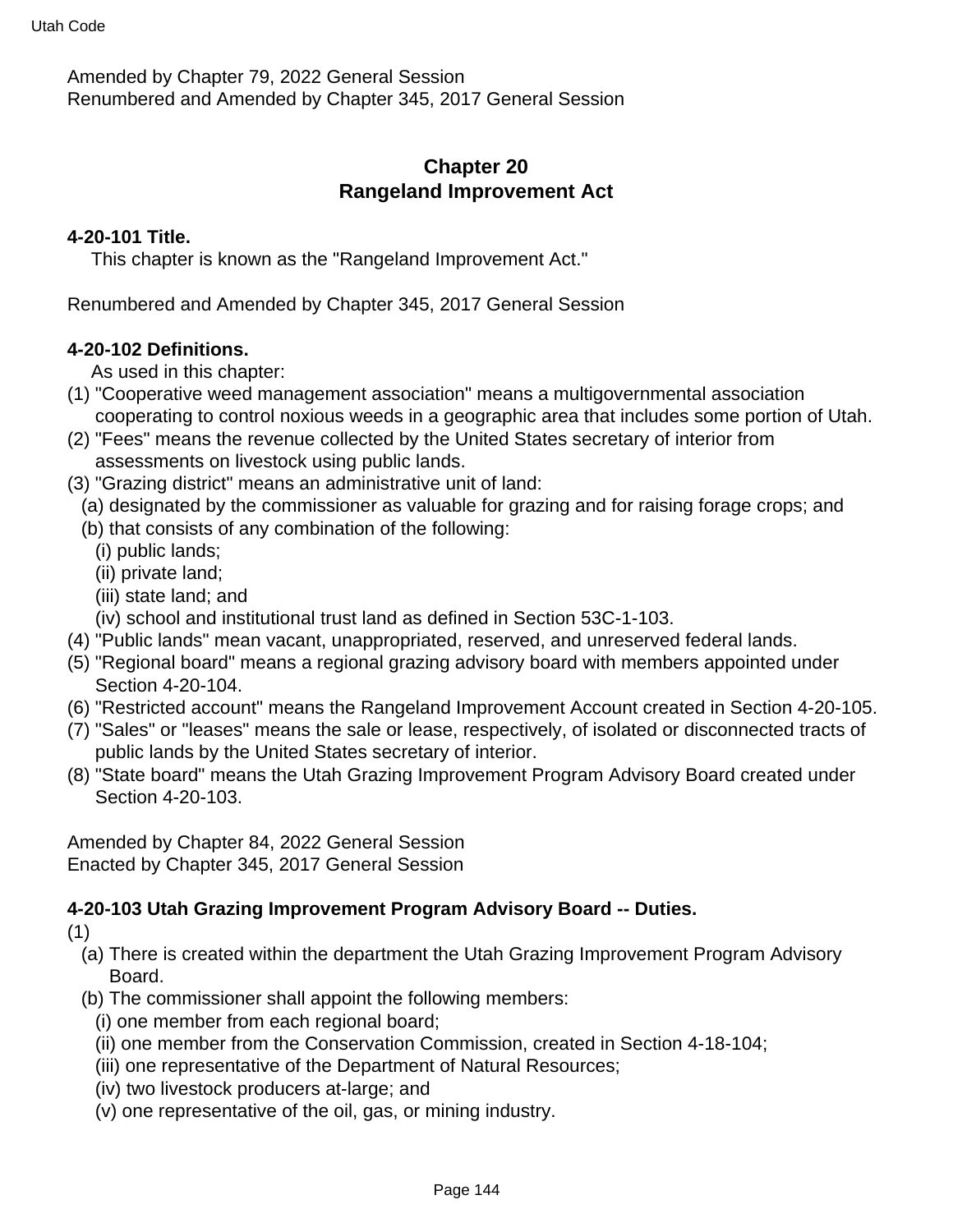- (2) The term of office for a state board member is four years.
- (3) Members of the state board shall elect a chair, who shall serve for two years.
- (4) A member may not receive compensation or benefits for the member's service but may receive per diem and travel expenses in accordance with:
	- (a) Section 63A-3-106;
	- (b) Section 63A-3-107; and
	- (c) rules made by the Division of Finance pursuant to Sections 63A-3-106 and 63A-3-107.
- (5) The state board shall:
	- (a) receive:
		- (i) advice and recommendations from a regional board concerning:
			- (A) management plans for public lands, state lands, and school and institutional trust lands as defined in Section 53C-1-103, within the regional board's region; and
			- (B) any issue that impacts grazing on private lands, public lands, state lands, or school and institutional trust lands as defined in Section 53C-1-103, in its region; and
		- (ii) requests for restricted account money from the entities described in Subsections  $(5)(c)(i)$ through (iv);
	- (b) recommend state policy positions and cooperative agency participation in federal and state land management plans to the department and to the Public Lands Policy Coordinating Office, created under Section 63L-11-201; and
	- (c) advise the department on the requests and recommendations of:

(i) regional boards;

- (ii) county weed control boards, created in Section 4-17-105;
- (iii) cooperative weed management associations; and
- (iv) conservation districts created under the authority of Title 17D, Chapter 3, Conservation District Act.

Amended by Chapter 84, 2022 General Session Amended by Chapter 382, 2021 General Session

## **4-20-104 Regional grazing advisory boards -- Duties.**

- (1) The commissioner shall appoint members to a regional board for each grazing district from nominations submitted by:
	- (a) the Utah Cattlemen's Association;
	- (b) the Utah Woolgrowers Association;
	- (c) the Utah Farm Bureau Federation; and
	- (d) a conservation district, if the conservation district's boundaries include some portion of the grazing district.
- (2) Regional boards:
	- (a) shall provide advice and recommendations to the state board; and
	- (b) may receive money from the Rangeland Improvement Account created in Section 4-20-105.
- (3) If a regional board receives money as authorized by Subsection (2)(b), the regional board shall elect a treasurer to expend the money:
	- (a) as directed by the regional board; and
	- (b) in accordance with Section 4-20-106.

Renumbered and Amended by Chapter 345, 2017 General Session

## **4-20-105 Rangeland Improvement Account -- Administered by department.**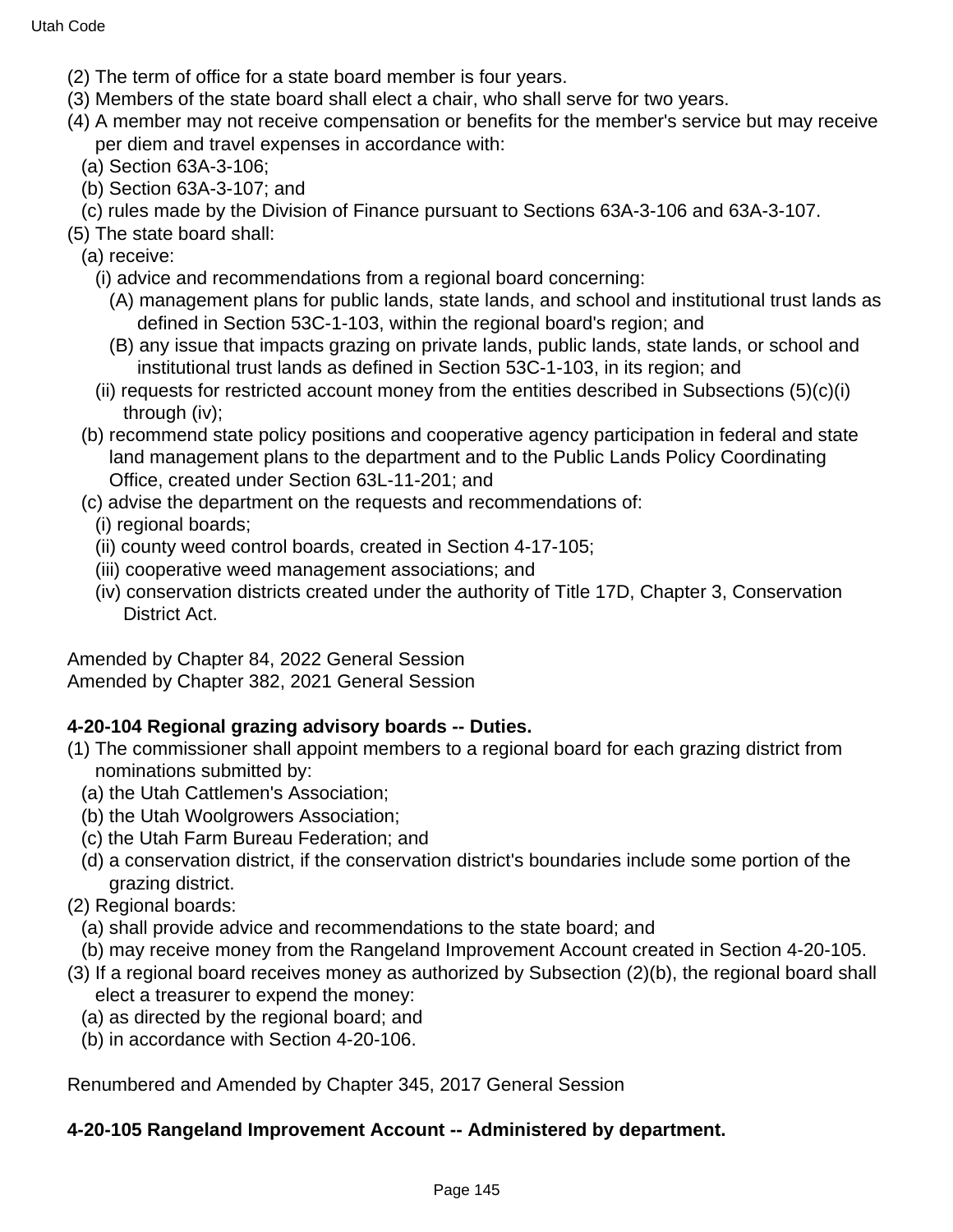(1)

- (a) There is created a restricted account within the General Fund known as the "Rangeland Improvement Account."
- (b) The restricted account shall consist of:
	- (i) money received by the state from the United States Secretary of Interior under the Taylor Grazing Act, 43 U.S.C. Section 315 et seq., for sales, leases, and fees;
	- (ii) grants or appropriations from the state or federal government; and
	- (iii) grants from private foundations.
- (c) Interest earned on the restricted account shall be deposited into the General Fund.
- (2) The department shall:
	- (a) administer the restricted account;
	- (b) obtain from the United States Department of Interior the receipts collected from:
		- (i) fees in each grazing district; and
		- (ii) the receipts collected from the sale or lease of public lands; and
	- (c) distribute restricted account money in accordance with Section 4-20-106.

Renumbered and Amended by Chapter 345, 2017 General Session

## **4-20-106 Rangeland Improvement Account distribution.**

(1) The department shall distribute restricted account money as provided in this section.

- (a) The department shall:
	- (i) distribute pro rata to each school district the money received by the state under Subsection 4-20-105(1)(b)(i) from the sale or lease of public lands based upon the amount of revenue generated from the sale or lease of public lands within the district; and
	- (ii) ensure that all money generated from the sale or lease of public lands within a school district is credited and deposited to the general school fund of that school district.
- (b)
	- (i) After the commissioner approves a request from a regional board, the department shall distribute pro rata to each regional board money received by the state under Subsection 4-20-105(1)(b)(i) from fees based upon the amount of revenue generated from the imposition of fees within that grazing district.
- (ii) The regional board shall expend money received in accordance with Subsection (2).
- (c)
	- (i) The department shall distribute or expend money received by the state under Subsections 4-20-105(1)(b)(ii) and (iii) for the purposes outlined in Subsection (2).
	- (ii) The department may require entities seeking funding from sources outlined in Subsections 4-20-105(1)(b)(ii) and (iii) to provide matching funds.
- (2) The department shall ensure that restricted account distributions or expenditures under Subsections (1)(b) and (c) are used for:
	- (a) range improvement and maintenance;
	- (b) the control of predatory and depredating animals;
	- (c) the control, management, or extermination of invading species, range damaging organisms, and poisonous or noxious weeds;
	- (d) the purchase or lease of lands or a conservation easement for the benefit of a grazing district;
	- (e) watershed protection, development, distribution, and improvement;
	- (f) the general welfare of livestock grazing within a grazing district; and
	- (g) subject to Subsection (3), costs to monitor rangeland improvement projects.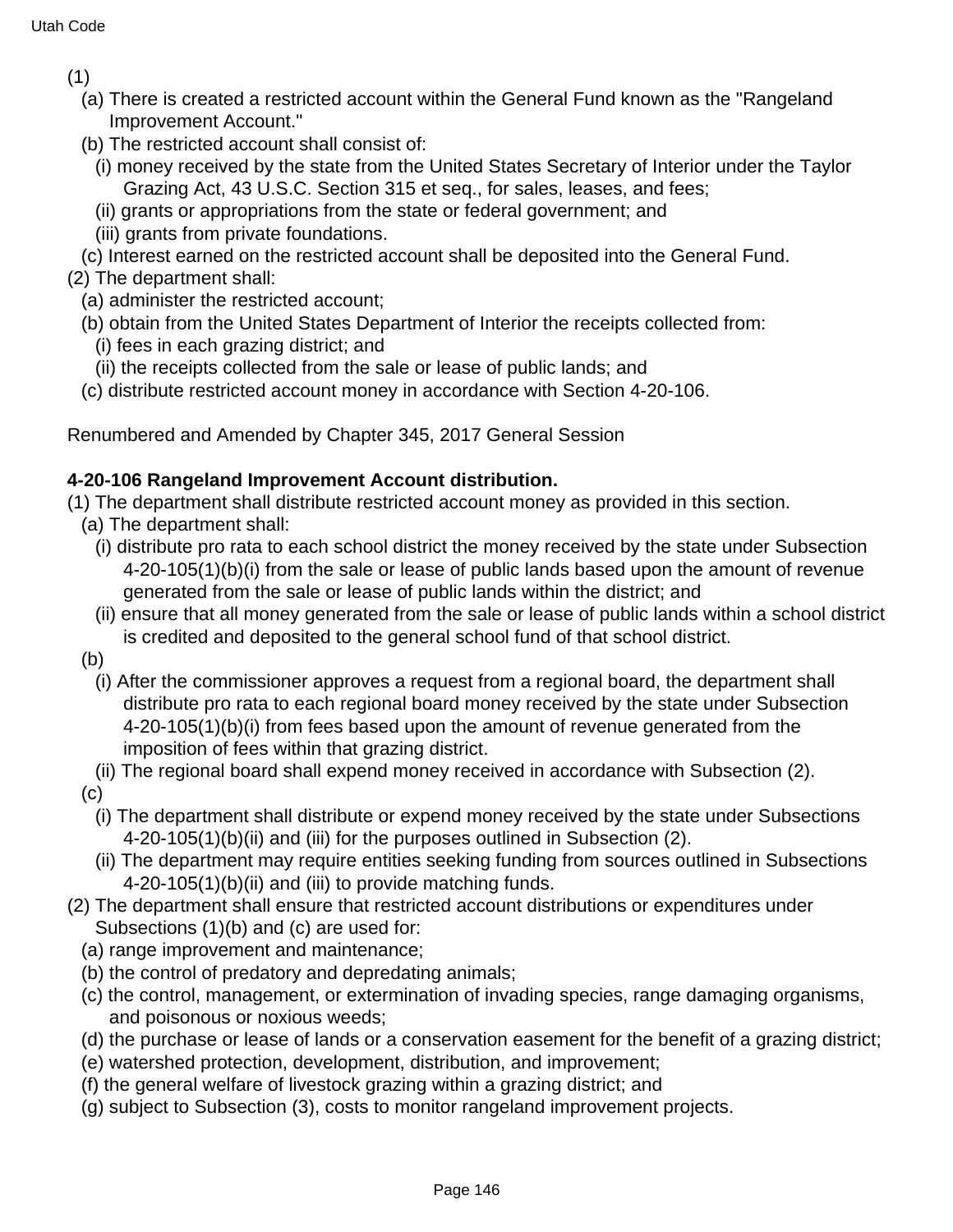(3) Annual account distributions or expenditures for the monitoring costs described in Subsection (2)(g) may not exceed 10% of the annual receipts of the fund.

Renumbered and Amended by Chapter 345, 2017 General Session

#### **4-20-107 Audit of grazing districts -- State auditor to coordinate with Department of Interior in conduct of audit.**

 The state auditor is authorized to coordinate with the Department of Interior in auditing the books of the several advisory boards.

Renumbered and Amended by Chapter 345, 2017 General Session

### **4-20-108 Commissioner to supervise distribution of undistributed funds if United States alters or discontinues funding leaving funds or resources available.**

 If the United States alters or discontinues funding under the Taylor Grazing Act, 43 U.S.C. Sec. 315 et seq., or the operation of advisory boards, leaving funds or other resources undistributed or otherwise without means for continuation, the commissioner shall supervise and control the distribution of such undistributed funds or other resources.

Renumbered and Amended by Chapter 345, 2017 General Session

#### **4-20-109 Promotion of multiple use of rangeland resources.**

- (1) The department shall work cooperatively to promote efficient multiple-use management of the rangeland resources of the public lands administered by the federal Bureau of Land Management within the state to benefit the overall public interest.
- (2) The department may serve as an independent resource for mediating disputes concerning permit issues within the scope of Subsection (1).

Renumbered and Amended by Chapter 345, 2017 General Session

## **Chapter 21 Beef Promotion**

### **Part 1 Organization**

#### **4-21-101 Title.**

This chapter is known as "Beef Promotion."

Enacted by Chapter 393, 2018 General Session

#### **4-21-102 Definitions.**

- As used in this chapter:
- (1) "Council" means the Utah Beef Council created in Section 4-21-103.
- (2) "Department" means the Utah Department of Agriculture and Food created in Section 4-2-102.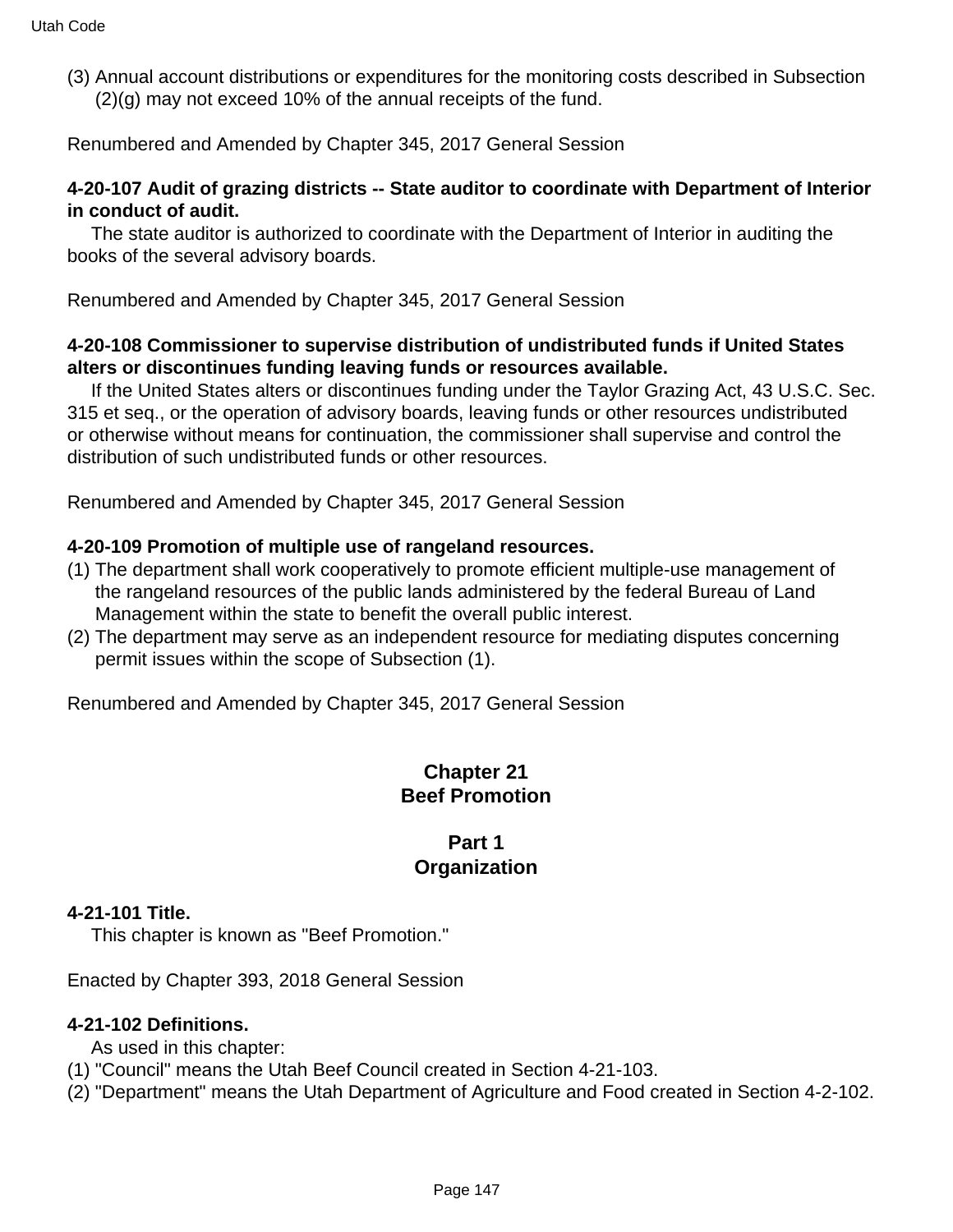- (3) "Marketing agency" means a person who acts as an agent of the seller in the sale of cattle in that the person issues payment to the seller and is entitled to a commission based upon the sale.
- (4) "Producer" means a person who owns and raises or owns and feeds cattle.
- (5) "Purchaser" means a person who buys cattle.
- (6) "Seller" means a person who offers cattle for sale.

Renumbered and Amended by Chapter 393, 2018 General Session

## **4-21-103 Utah Beef Council created -- Composition -- Nomination and selection of appointed members -- Terms of appointed members -- Qualifications for nomination.**

- (1) There is created an independent state agency known as the Utah Beef Council.
- (2) The Utah Beef Council consists of 10 members as follows:
	- (a) the commissioner of the Utah Department of Agriculture and Food, or the commissioner's designee;
	- (b) the president of the Utah Cattlemen's Association;
	- (c) the vice president of the Utah Cattlemen's Association;
	- (d) a member of the Utah Cattlemen's Association board of directors, chosen by the Utah Cattlemen's Association;
	- (e) the appointee from Utah on the national beef checkoff Cattlemen's Beef Promotion and Research Board, appointed by the United States Secretary of Agriculture;
	- (f) the president of the Utah Cattlewomen's Association;
	- (g) a member of the Utah Dairy Commission, chosen by the Utah Dairy Commission; and
	- (h) three at-large producers from the state of Utah, appointed as described in Subsection (4).
- (3) In addition to the members listed in Subsection (2), the council may appoint nonvoting members.

(4)

- (a) At-large candidates for appointment to the council shall be nominated by a formal written request signed by two or more producers and submitted to the council no later than October 1.
- (b) A membership committee, consisting of the commissioner or the commissioner's designee, the council member representing the Utah Dairy Commission, and the president of the Utah Cattlemen's Association shall:
	- (i) select candidates for appointment to the council from the nominees submitted by producers; and
	- (ii) present the candidates to the governor for review and appointment on or before December 1.

(5)

- (a) The governor shall appoint the at-large members to three-year terms beginning on January 1 of the year following appointment to the council.
- (b) Notwithstanding the requirements of Subsection (5)(a), the governor shall, at the time of appointment or reappointment, adjust the length of terms to ensure that the terms of at-large members are staggered so that one at-large member is appointed each year.
- (6) Each at-large member shall be:
	- (a) a citizen of the United States;
	- (b) 18 years of age or older;
	- (c) an active producer; and
	- (d) a resident of Utah.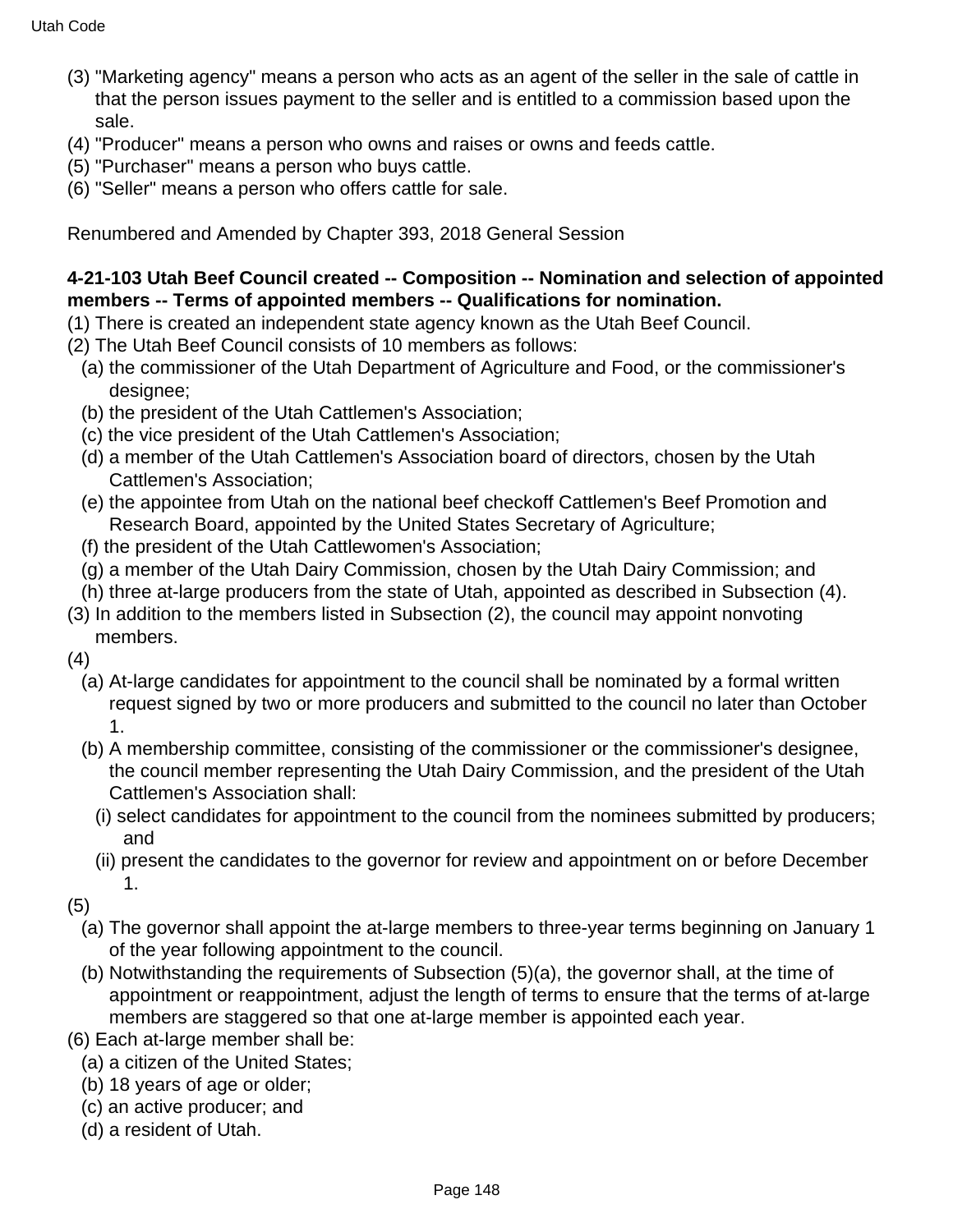Enacted by Chapter 393, 2018 General Session

## **4-21-104 Council -- Organization -- Quorum to transact business -- Removal for cause -- Vacancies -- Ineligibility to serve -- Compensation.**

- (1)
	- (a) The council members shall elect a chair, vice chair, and secretary annually from the voting members of the council.
- (b) At least two of the members elected pursuant to Subsection (1)(a) shall be members listed in Subsection 4-21-103(2)(a), (e), or (h).

(2)

- (a) A majority of voting members shall constitute a quorum.
- (b) A majority vote of the quorum is necessary for the council to act.
- (3) The council shall meet:
	- (a) at the time and place designated by the chair; and
	- (b) no less than once every three months.
- (4) The commissioner, or the commissioner's designee, may, in consultation with the other members of the membership committee, remove a member for cause.
- (5) Vacancies that occur on the council for any reason shall be filled by appointment for the unexpired term of the vacated member.
- (6) If an at-large member ceases to act as a producer during the member's term, the member shall resign from the council within 30 days after ceasing production.
- (7) Subject to Subsection (8), a member may not receive compensation or benefits for the member's service, but may receive per diem and travel expenses in accordance with:
	- (a) Section 63A-3-106;
	- (b) Section 63A-3-107; and
	- (c) rules made by the Division of Finance pursuant to Sections 63A-3-106 and 63A-3-107.
- (8) A nonvoting member may not receive compensation or benefits for the member's service and may not receive per diem or travel expenses.

Enacted by Chapter 393, 2018 General Session

## **4-21-105 Council powers, duties, and functions -- Reporting requirements.**

- (1) The council has the following powers, duties, and functions:
	- (a) hire and fix the salary of an administrator and staff, who may not be members of the council, to administer the policies adopted and perform the duties assigned by the council;
	- (b) promote the beef industry of the state;
	- (c) encourage local, national, and international use of Utah beef, through advertising or otherwise;
	- (d) investigate and participate in studies of problems unique to Utah producers;
	- (e) take actions consistent with this chapter to promote, protect, and stabilize the state's beef industry;
	- (f) enter into contracts and incur indebtedness in furtherance of the council's business activities;
	- (g) cooperate with local, state, or national organizations engaged in activities similar to those of the council;
	- (h) accept grants, donations, or gifts for use consistent with this chapter; and
	- (i) do other things necessary for the efficient and effective management and operation of the council's business.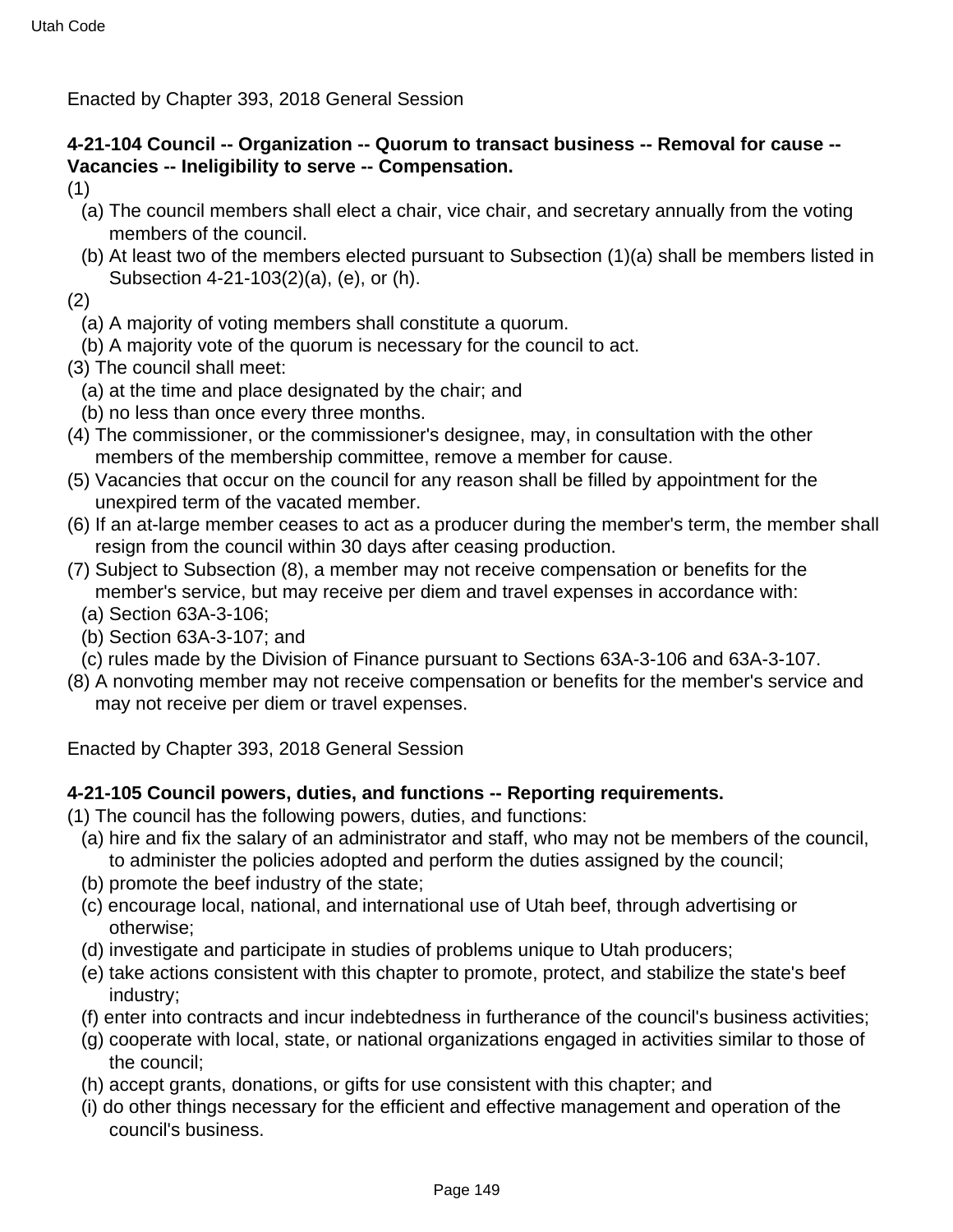- (2) The council shall:
	- (a) submit the council's proposed budget and an end-of-year audited financial statement to the department and the Office of the State Auditor within 180 days of the end of each fiscal year;
	- (b) provide the department, on an annual basis, with a detailed outline of the council's plans for future publications and messaging; and
	- (c) report, by October 1 of each year, to the Retirement and Independent Entities Interim Committee on the operations and activities of the council.

Enacted by Chapter 393, 2018 General Session

### **4-21-106 Exemption from certain operational requirements.**

- (1) The council is exempt from:
	- (a)Title 51, Chapter 5, Funds Consolidation Act;
	- (b)Title 63A, Utah Government Operations Code;
	- (c)Title 63G, Chapter 6a, Utah Procurement Code, but the council shall adopt procedures to ensure that the council makes purchases:
		- (i) in a manner that provides for fair competition between providers; and
		- (ii) at competitive prices;
	- (d)Title 63J, Chapter 1, Budgetary Procedures Act; and
	- (e)Title 63A, Chapter 17, Utah State Personnel Management Act.

### (2) The council is subject to:

- (a)Title 51, Chapter 7, State Money Management Act;
- (b)Title 52, Chapter 4, Open and Public Meetings Act;
- (c) Section 67-3-12;
- (d)Title 63G, Chapter 2, Government Records Access and Management Act;
- (e) other Utah Code provisions not specifically exempted under Subsection 4-21-106(1); and
- (f) audit by the state auditor pursuant to Title 67, Chapter 3, Auditor, and by the legislative auditor pursuant to Section 36-12-15.

Amended by Chapter 84, 2021 General Session Amended by Chapter 345, 2021 General Session

## **4-21-107 Council may require surety bond -- Payment of premium.**

- (1) The council may require the administrator or a council employee to post a surety bond conditioned for the faithful performance of the council's official duties.
- (2) The amount and type of bond shall be fixed by the council and each bond premium shall be paid by the council.

Enacted by Chapter 393, 2018 General Session

## **Part 2 Revenue**

## **4-21-201 Beef promotion fee -- Deposit of revenue.**

(1)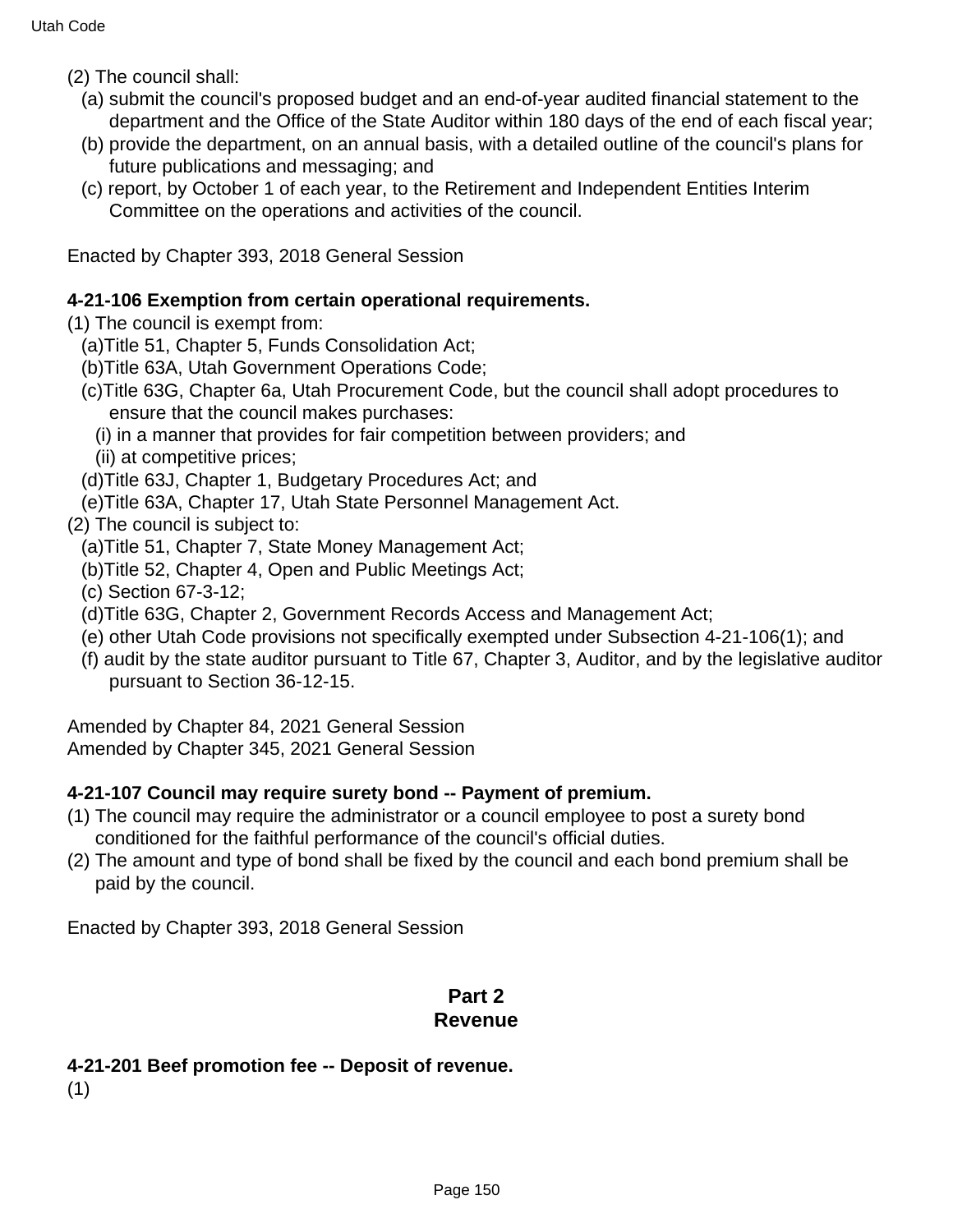- (a) The department shall collect a fee established as required by Subsection (2) on all fee brand inspected cattle upon change of ownership or slaughter in an amount not more than \$1 or less than 25 cents.
- (b) The fee is collected by the local brand inspector at the time of inspection of cattle, or deducted and collected by the marketing agency or the purchaser.
- (c) All revenue collected under this section shall be paid to the department, which shall deposit the revenue in a fund that is hereby created and is known as the "Beef Promotion Fund."
- (2) Any fee currently assessed by the department continues in effect until modified by the department under Subsection (1).
- (3) The fee assessed under this section is in addition to the amount of any assessment required to be paid pursuant to the Beef Promotion and Research Act of 1985, 7 U.S.C. Sec. 2901 et seq.

Renumbered and Amended by Chapter 393, 2018 General Session

## **4-21-202 Refund of fees allowed -- Claim for refund to be filed with department -- Payment of refunds.**

- (1) A person who objects to payment of the assessed fee may file a claim with the department within 60 days after the fee is collected.
- (2) A claim for refund is not allowed if it is filed more than 60 days after the date the fee is collected.
- (3) Each claim for a refund shall be certified by the department to the state treasurer for payment from the beef promotion account, subject to applicable provisions of the Beef Promotion and Research Act of 1985, 7 U.S.C. Sec. 2901 et seq.

Renumbered and Amended by Chapter 393, 2018 General Session

# **4-21-203 Revenue from fees to be used to promote beef industry -- Payment of revenue monthly to Utah Beef Council -- Deduction of costs of administration and processing funds -- Annual audit of books, records, and accounts -- Financial statement of audit published.**

- (1)
	- (a) All revenue derived from the collection of fees authorized by this chapter shall be paid to the council and used to promote the beef industry of the state.
	- (b) The revenue shall be paid monthly, as requested by the council, and the actual costs of administration for processing the funds shall be deducted before disbursing the funds.
- (2)
	- (a) The books, records, and accounts of the council shall be audited at least once annually by a licensed accountant approved by the Office of the State Auditor.
	- (b) The results of the audit shall be submitted to the commissioner, and a financial statement of the audit and a general statement of operations and promotional and advertising activities shall be published by the council in a major livestock publication having general circulation in Utah.
- (3) The books, records, and accounts of the council's activities are public records.

Renumbered and Amended by Chapter 393, 2018 General Session

## **Part 3**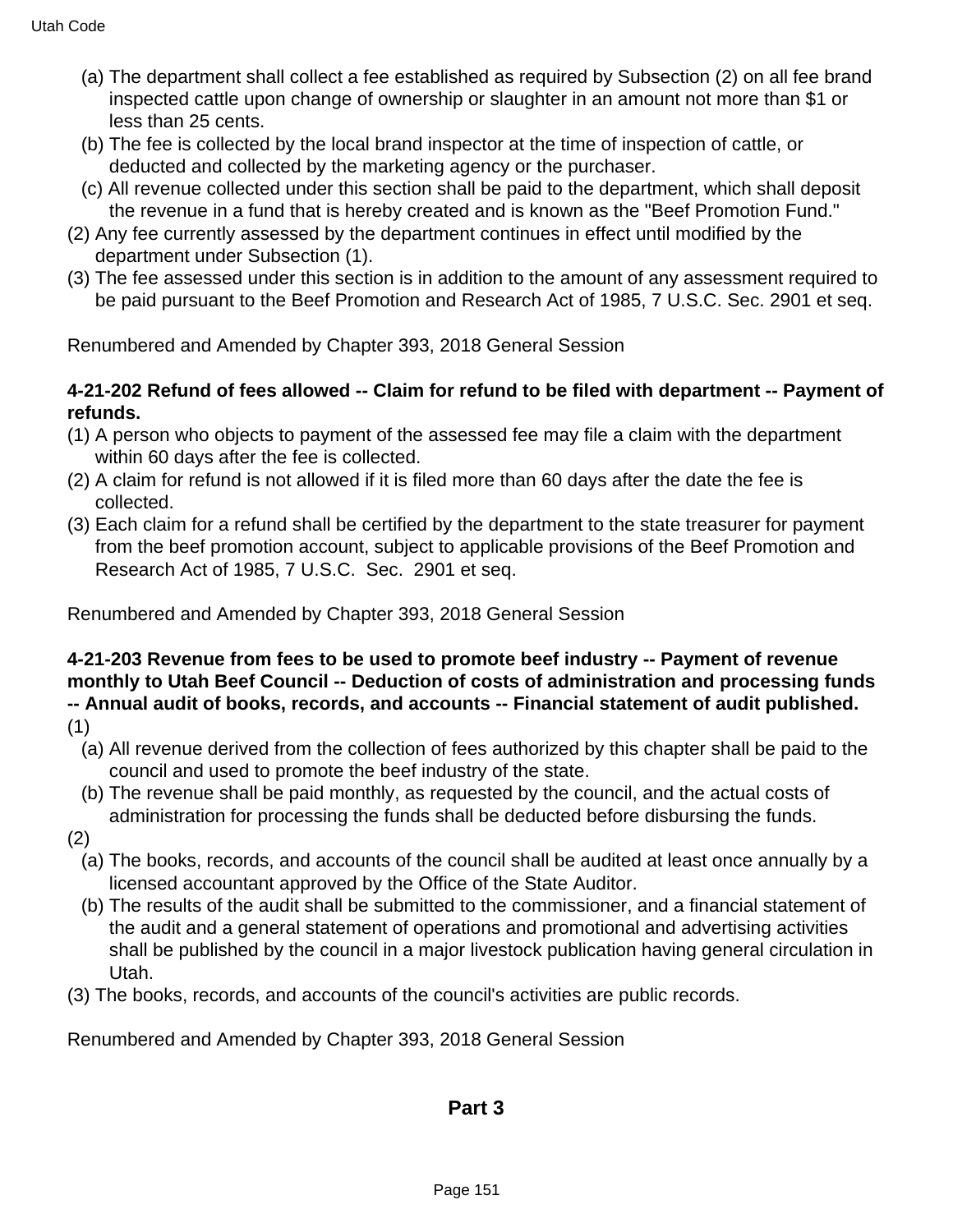# **Liability and Enforcement**

#### **4-21-301 State disclaimer of liability.**

 The state is not liable for the acts or omissions of the council, council officers, agents, or employees.

Enacted by Chapter 393, 2018 General Session

### **4-21-302 Council not eligible for coverage under Risk Management Fund.**

 The council is not eligible to receive coverage under the Risk Management Fund created by Section 63A-4-201.

Enacted by Chapter 393, 2018 General Session

#### **4-21-303 Representation by the attorney general.**

- (1) The attorney general is not the legal advisor for the council and has no obligation to defend the council or the council's members in an action or proceeding brought against the council.
- (2) The attorney general may choose, at its sole discretion, to represent the council or its members if requested to do so and pursuant to reimbursement by contract.

Enacted by Chapter 393, 2018 General Session

## **Chapter 22 Dairy Promotion**

## **Part 1 Organization**

#### **4-22-101 Title.**

This chapter is known as "Dairy Promotion."

Enacted by Chapter 345, 2017 General Session

#### **4-22-102 Definitions.**

As used in this chapter:

- (1) "Commission" means the Utah Dairy Commission.
- (2) "Dealer" means any person who buys and processes raw milk or milk fat, or who acts as agent in the sale or purchase of raw milk or milk fat, or who acts as a broker or factor with respect to raw milk or milk fat or any product derived from either.
- (3) "Producer" means a person who produces milk or milk fat from cows and who sells it for human or animal consumption, or for medicinal or industrial uses.
- (4) "Producer-handler" means any producer who processes raw milk or milk fat.

Renumbered and Amended by Chapter 345, 2017 General Session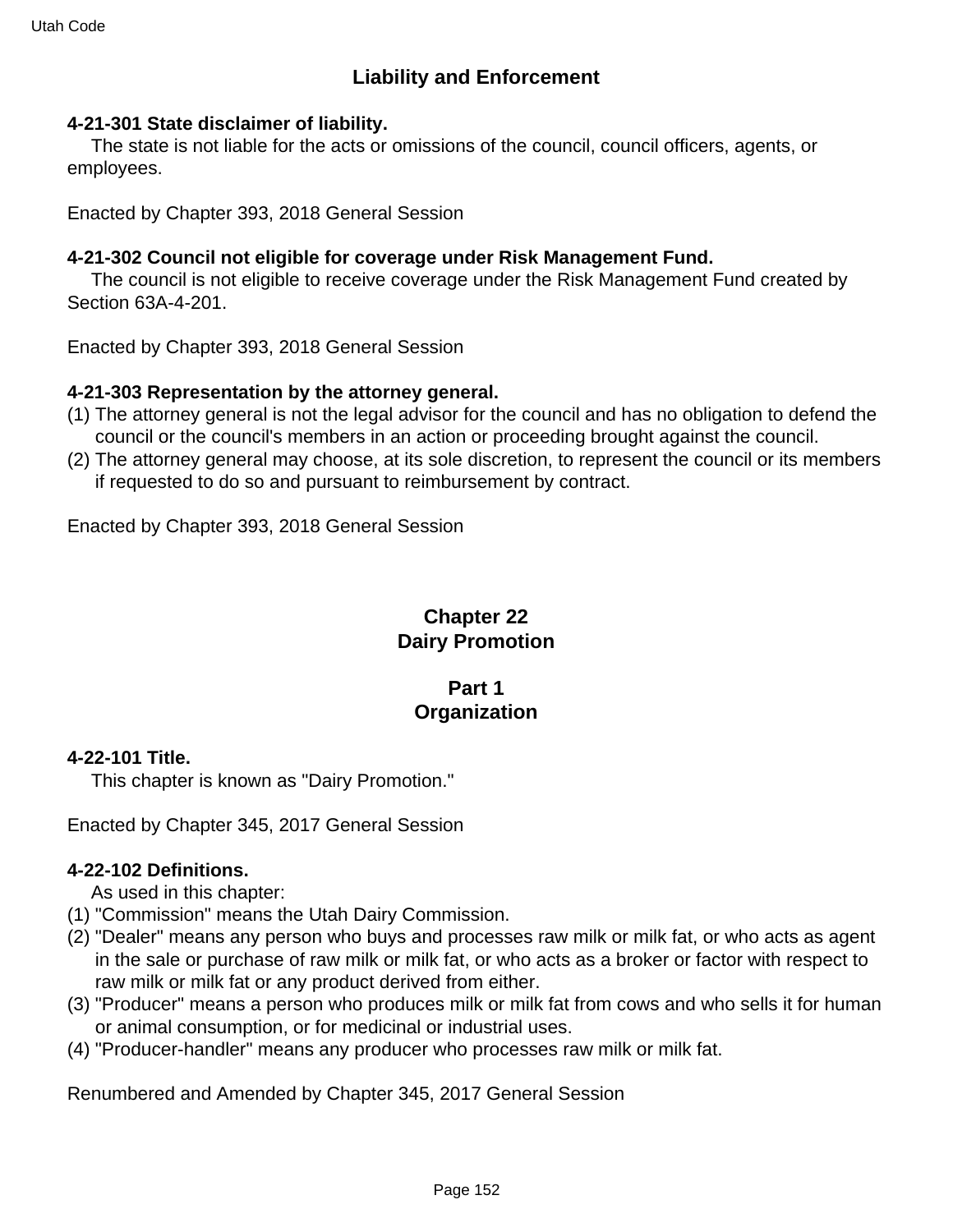## **4-22-103 Utah Dairy Commission created.**

- (1) There is created an independent state agency known as the Utah Dairy Commission.
- (2) Subject to Subsection (5), the Utah Dairy Commission consists of 11 members as follows:
	- (a) nine voting members as follows:
		- (i) two from District 1, which consists of Cache and Rich Counties;
		- (ii) four members from District 2, which consists of Box Elder, Weber, Morgan, Salt Lake, Davis, Utah, Tooele, Wasatch, Summit, Duchesne, Uintah, and Daggett Counties; and
		- (iii) three members from District 3, which consists of Millard, Beaver, Iron, Washington, Sanpete, Carbon, Emery, Grand, Juab, San Juan, Piute, Wayne, Kane, Garfield, and Sevier Counties; and
	- (b) two nonvoting members as follows:
		- (i) the commissioner or the commissioner's designee; and
		- (ii) the dean of the College of Agriculture at Utah State University, or the dean's designee.
- (3) The voting members listed in Subsection (2)(a) shall be elected to four-year terms of office as provided in Section 4-22-105.
- (4) A voting member shall enter office on July 1 of the year in which the member is elected. The commission shall stagger the voting members' terms so that no more than three voting members' terms expire in a given year.
- (5)
	- (a) To maintain equitable representation of active milk producers on the commission, the commission may, by a two-thirds vote:
		- (i) alter the boundaries comprising the districts established in Subsection (2)(a); or
		- (ii) increase or decrease the number of voting members in each district without altering the total number of commission members.
	- (b) If the commission increases the number of voting members in a district under this Subsection (5), a new member will be elected as provided in Section 4-22-105.
	- (c) If the commission decreases the number of voting members in a district under this Subsection (5), each member representing the district will continue in office through the end of the member's term and the member whose term expires first will not be replaced or reelected upon expiration of the member's term.
	- (d) If the commission acts under this Subsection (5), it shall report the changes to the Natural Resources, Agriculture, and Environment Interim Committee.
- (6) A member shall be:
	- (a) a citizen of the United States;
	- (b) 21 years old or older;
	- (c) an active milk producer with five consecutive years of experience in milk production within this state immediately preceding election; and
	- (d) a resident of Utah and the district represented.

Amended by Chapter 295, 2021 General Session

## **4-22-104 Commission -- Organization -- Quorum to transact business -- Vacancies -- Ineligibility to serve -- Compensation.**

- (1) The members of the commission shall elect a chair, vice chair, and secretary from the commission.
- (2) Attendance of a simple majority of the commission members at a called meeting shall constitute a quorum for the transaction of official business.
- (3) The commission shall meet: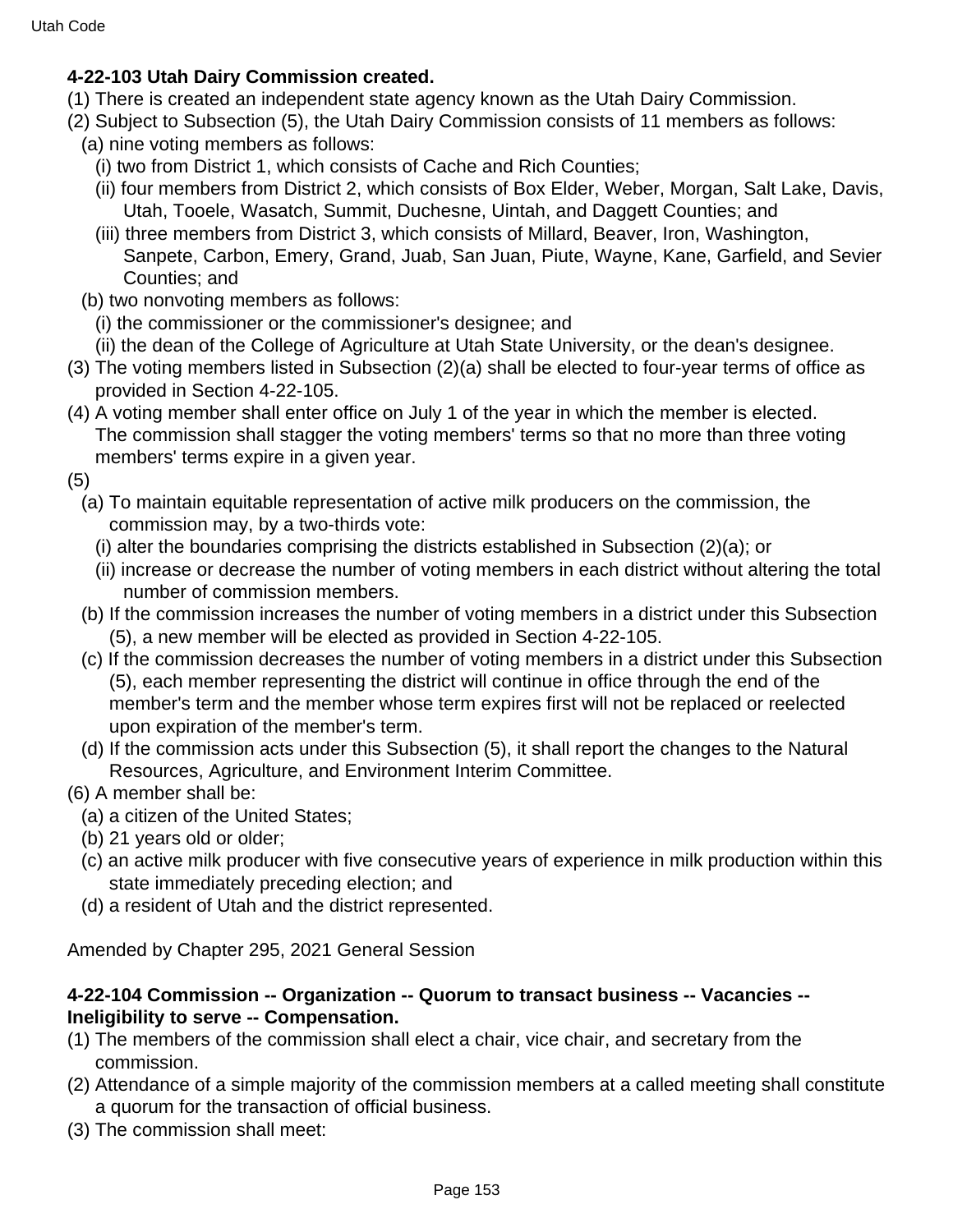- (a) at the time and place designated by the chair; and
- (b) no less often than once every three months.
- (4) Vacancies that occur on the commission for any reason shall be filled for the unexpired term of the vacated member by appointment of a majority of the remaining members.
- (5) If a member moves from the district that the member represents or ceases to act as a producer during the member's term of office, the member shall resign from the commission within 30 days after moving from the district or ceasing production.
- (6) A member may not receive compensation or benefits for the member's service, but may receive per diem and travel expenses in accordance with:
	- (a) Section 63A-3-106;
	- (b) Section 63A-3-107; and
	- (c) rules made by the Division of Finance pursuant to Sections 63A-3-106 and 63A-3-107.

Renumbered and Amended by Chapter 345, 2017 General Session

### **4-22-105 Commission to conduct elections -- Nomination of candidates -- Expenses of election paid by commission.**

(1)

- (a) The commissioner shall administer all commission elections.
- (b) The commissioner shall mail a ballot to each producer within the district in which an election is to be held by May 15 of each election year.
- (c) The candidate who receives the highest number of votes cast in the candidate's district shall be elected.
- (d) The commissioner shall determine all questions of eligibility.
- (e) A ballot shall be postmarked by May 31 of an election year.
- (f)
	- (i) All ballots received by the commissioner shall be counted and tallied by June 15.
	- (ii) A member of the commission whose name appears on a ballot may not participate in counting or tallying the ballots.
- (2) Candidates for election to the commission shall be nominated, not later than April 15, by a petition signed by two or more producers who are residents of the district in which the election is to be held.
- (3) The names of all nominees shall be submitted to the commissioner on or before May 1 of each election year.
- (4) All election expenses incurred by the commissioner shall be paid by the commission.

Renumbered and Amended by Chapter 345, 2017 General Session

## **4-22-106 Commission powers, duties, and functions.**

The commission has and shall exercise the following functions, powers, and duties:

- (1) to use one of the following means to administer the policies adopted, and perform the duties assigned, by the commission:
	- (a) employ and fix the compensation of one or more individuals who are not members of the commission; or
	- (b) retain and fix the compensation of an entity, including an entity engaged in activities similar to the commission;
- (2) to conduct a campaign of research, nutritional education, and publicity, showing the value of milk, cream, and dairy products;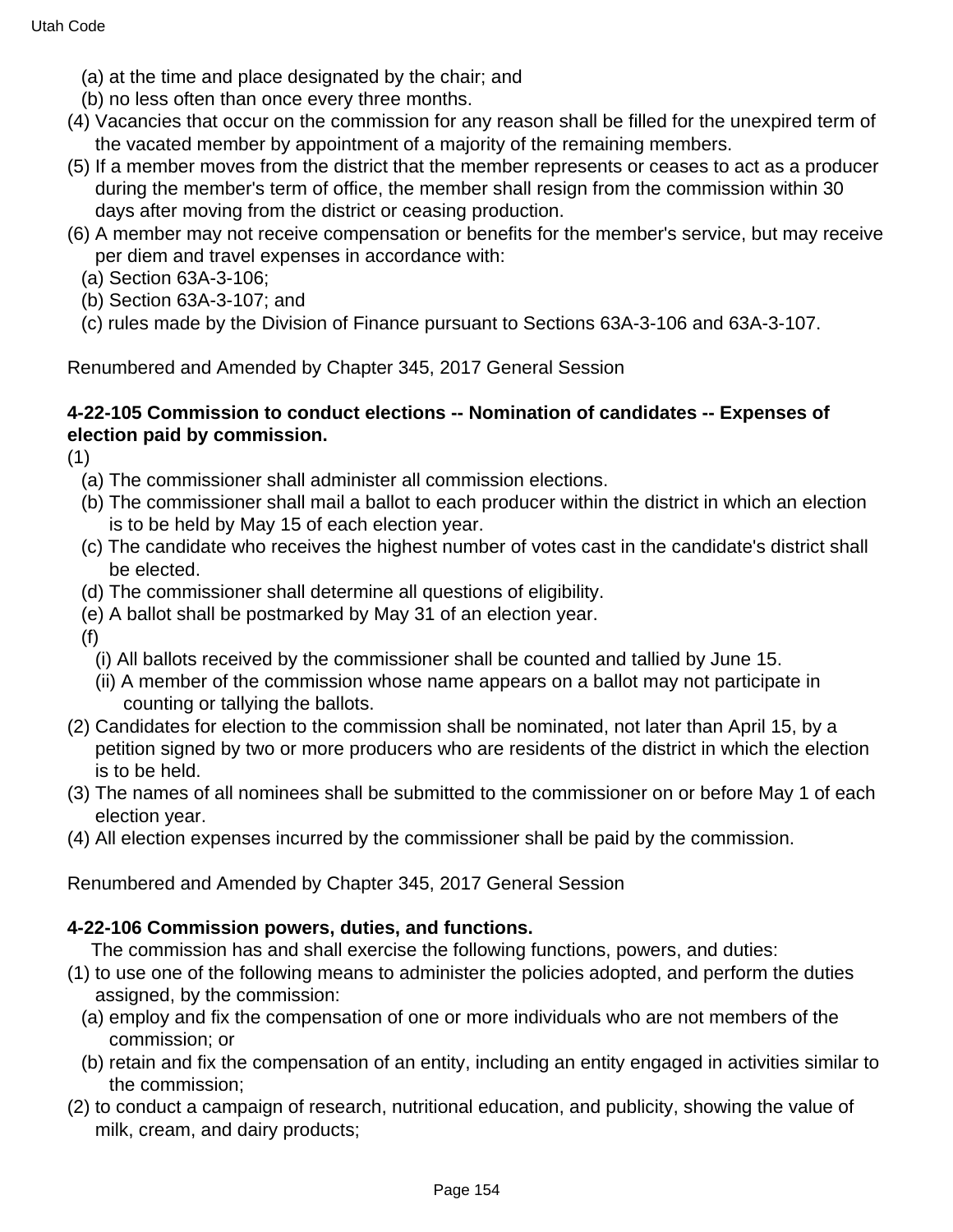- (3) to encourage local, national, and international use of Utah dairy products and by-products, through marketing or otherwise;
- (4) to investigate and participate in studies of problems peculiar to producers in Utah and to take the actions consistent with this chapter in an effort to promote, protect, and stabilize the state dairy industry;
- (5) to sue and be sued, prosecute actions in the name of the state for the collection of the assessment imposed by Section 4-22-201, enter into contracts, and incur indebtedness in furtherance of the commission's business activities;
- (6) to cooperate with any local, state, or national organization engaged in activities similar to those of the commission;
- (7) to accept grants, donations, or gifts for use consistent with this chapter; and
- (8) to do other things necessary for the efficient and effective management and operation of the commission's business.

Amended by Chapter 6, 2020 General Session

#### **4-22-107 Exemption from certain operational requirements.**

(1) The commission is exempt from:

- (a)Title 51, Chapter 5, Funds Consolidation Act;
- (b)Title 51, Chapter 7, State Money Management Act;
- (c)Title 63A, Utah Government Operations Code;
- (d)Title 63G, Chapter 6a, Utah Procurement Code, but the commission shall adopt procedures to ensure that the commission makes purchases:
	- (i) in a manner that provides for fair competition between providers; and
	- (ii) at competitive prices;
- (e)Title 63J, Chapter 1, Budgetary Procedures Act; and
- (f)Title 63A, Chapter 17, Utah State Personnel Management Act.
- (2) The commission is subject to:
	- (a)Title 52, Chapter 4, Open and Public Meetings Act;
	- (b) Section 67-3-12; and
	- (c)Title 63G, Chapter 2, Government Records Access and Management Act.

Amended by Chapter 84, 2021 General Session Amended by Chapter 345, 2021 General Session

#### **4-22-108 Commission may require surety bond -- Payment of premium.**

 The commission may require the administrator, or any commission employees, to post a surety bond conditioned for the faithful performance of the commission's official duties. The amount, form, and kind of such a bond shall be fixed by the commission and each bond premium shall be paid by the commission.

Renumbered and Amended by Chapter 345, 2017 General Session

### **Part 2 Assessment**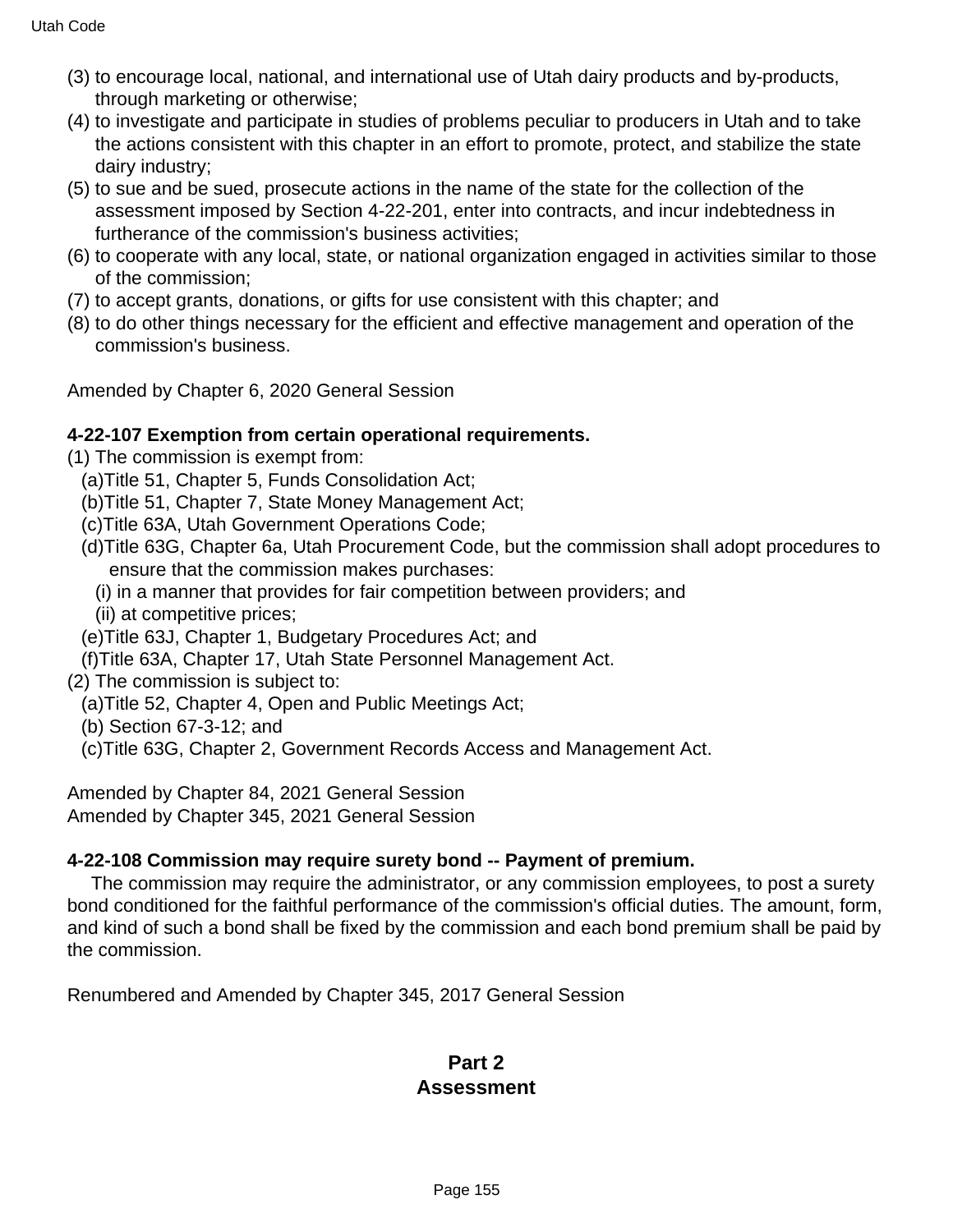## **4-22-201 Assessment imposed on sale of milk or cream produced, sold, or contracted for sale in state -- Time of assessment -- Collection by dealer or producer-handler -- Penalty for delinquent payment or collection -- Statement to be given to producer.**

- (1) An assessment of 10 cents is imposed upon each 100 pounds of milk or cream produced and sold, or contracted for sale, through commercial channels in this state.
- (2) The assessment shall be:
	- (a) based upon daily or monthly settlements; and
	- (b) due at a time set by the commission, which may not be later than the last day of the month next succeeding the month of sale.
- (3)
	- (a) The assessment shall be:
		- (i) assessed against the producer at the time the milk or milk fat is delivered for sale;
		- (ii) deducted from the sales price; and
		- (iii) collected by the dealer or producer-handler.
	- (b) The proceeds of the assessment shall be paid directly to the commission who shall issue a receipt to the dealer or producer-handler.
	- (c) If a dealer or producer-handler fails to remit the proceeds of the assessment or deduct the assessment on time:
		- (i) a penalty equal to 10% of the amount due is to be added to the assessment; and
		- (ii) the commission may bring an action against the dealer or producer-handler for:
			- (A) injunctive relief compelling payment of the assessment and penalty;
			- (B) damages, including interest at the statutory prejudgment rate from the date the payment was due;
			- (C) costs of collection, including reasonable attorney fees, whether incurred in litigation or otherwise; and
			- (D) other relief to which the commission may be entitled at law or in equity.
- (4)
	- (a) At the time of payment of the assessment, the dealer or producer-handler shall deliver a statement to the producer calculating the assessment.
	- (b) The commission may require other relevant information to be included in the statement.
- (5) If the mandatory assessment required by the Dairy and Tobacco Adjustment Act of 1983, Pub. L. No. 98-180, 97 Stat. 1128 (1150.152), is abolished, a producer who objects to payment of the assessment imposed under this section may, by January 31, submit a written request to the commission for a refund of the amount of the assessment the producer paid during the previous year.

Amended by Chapter 6, 2020 General Session

## **4-22-202 Revenue from assessment used to promote dairy industry -- Deposit of money -- Annual audit of books, records, and accounts -- Annual financial report to producers.**

- (1) The revenue derived from the assessment imposed by Section 4-22-201 shall be used exclusively for the:
	- (a) administration of this chapter; and
	- (b) promotion of the state's dairy industry.
- (2) The commission may deposit the proceeds of the assessment in one or more accounts in one or more banks approved by the state as depositories.
- (3)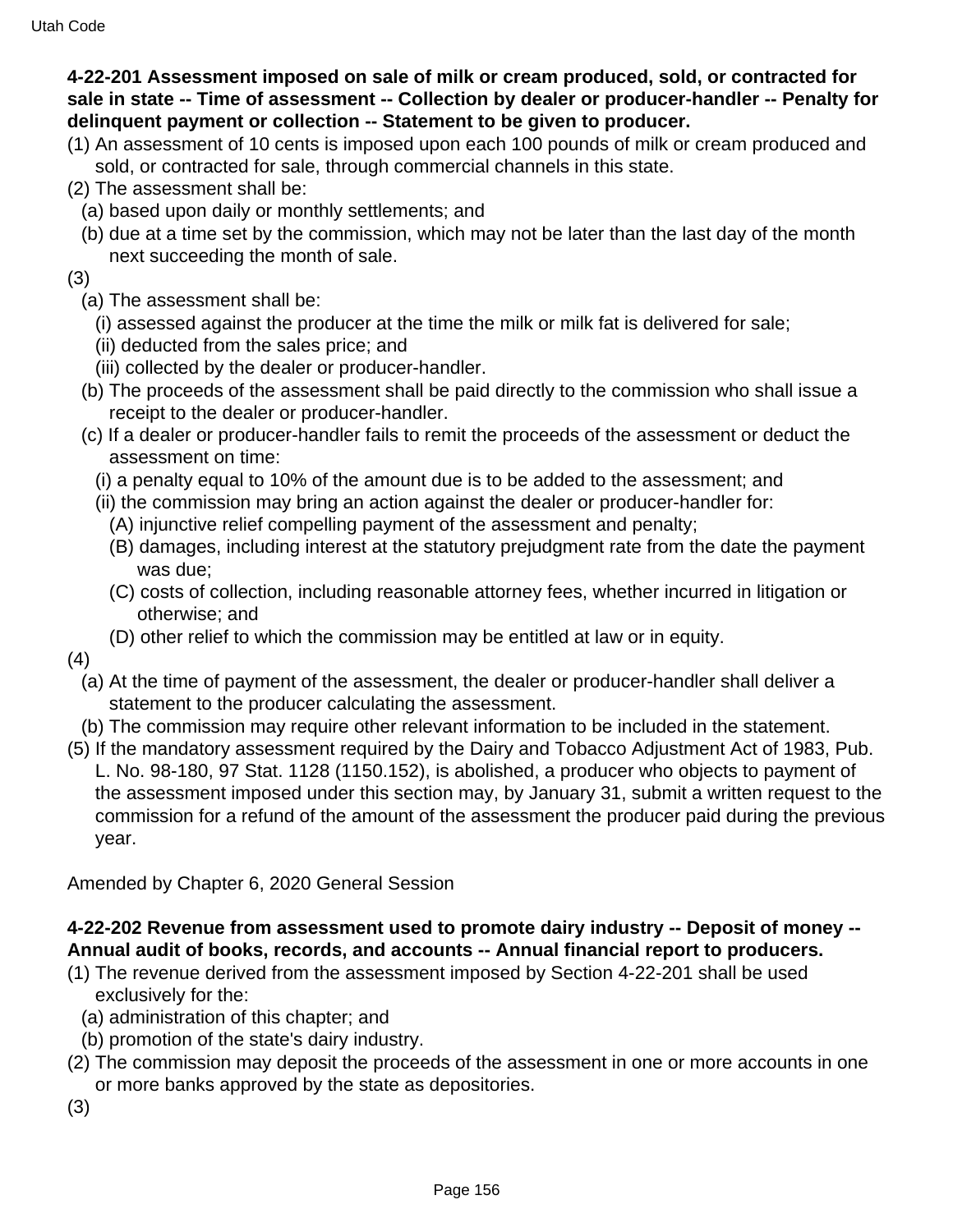- (a) The commission shall keep a voucher, receipt, or other written record for each withdrawal from the commission accounts.
- (b) Money may not be withdrawn from the commission accounts except:
	- (i) upon order of the commission; or
	- (ii) pursuant to a procedure adopted by the commission if the withdrawal is subsequently ratified by the commission.
- (4) The books, records, and accounts of the commission's activities are public records.

(5)

- (a) The accounts of the commission shall be audited once annually by a licensed accountant selected by the commission and approved by the state auditor.
- (b) The results of the audit shall be submitted to the:
	- (i) commissioner;
	- (ii) commission; and
	- (iii) Division of Finance.
- (c) The commission shall send annually a financial report to each producer.

Amended by Chapter 6, 2020 General Session

### **4-22-203 Additional assessment for government liaison and industry relations programs -- Exemption from the assessment.**

- (1) In addition to the assessment provided in Section 4-22-201, an assessment of three-fourths of one cent is imposed upon each 100 pounds of milk or cream produced and sold, or contracted for sale, through commercial channels in this state for the purposes specified in Subsection (3).
- (2) The three-fourths of one cent assessment shall be paid in the same manner as the assessment required by Section 4-22-201.
- (3) The commission shall use the revenue derived from the three-fourths of one cent assessment imposed by this section to contract out for services and expenses of government liaison and industry relations programs created to stabilize and protect the state's dairy industry and the health and welfare of the public.
- (4) A producer who objects to payment of the assessment imposed by this section may, by January 31, submit a written request to the commission to be exempted from payment of the assessment for that year. By January 1 each year, the commission shall send to each person subject to the assessment a postage-paid, self-addressed postcard which may be returned to request an exemption.

Renumbered and Amended by Chapter 345, 2017 General Session

## **Part 3 Liability and Enforcement**

## **4-22-301 State disclaimer of liability.**

 The state is not liable for the acts or omissions of the commission, commission officers, agents, or employees.

Renumbered and Amended by Chapter 345, 2017 General Session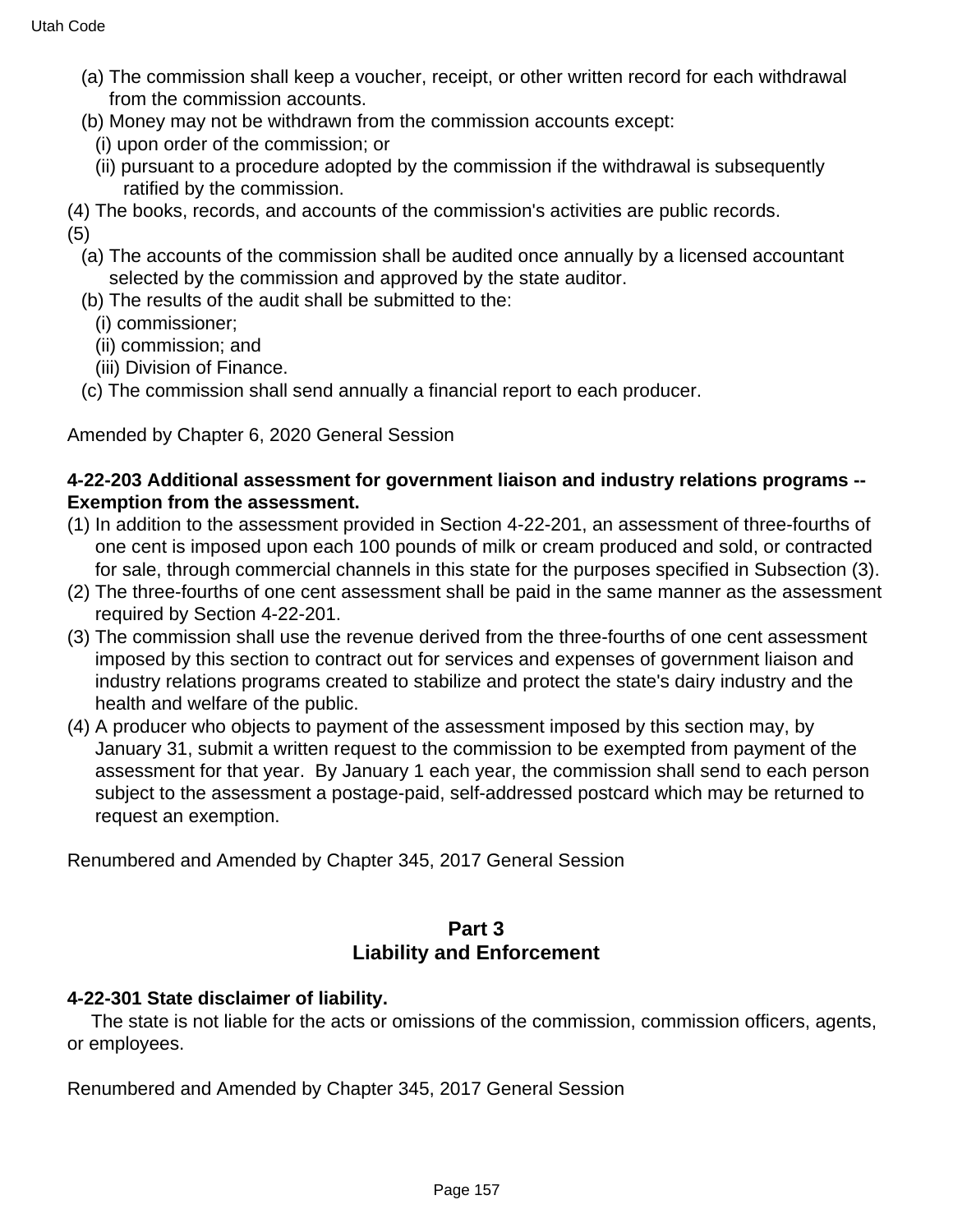#### **4-22-302 Commission not eligible for coverage under Risk Management Fund.**

 The commission is not eligible to receive coverage under the Risk Management Fund created under Section 63A-4-201.

Renumbered and Amended by Chapter 345, 2017 General Session

#### **4-22-303 Enforcement -- Inspection of books and records of dealer or producer-handler.**

 The commission at reasonable times may enter upon the premises and inspect the records of any dealer or producer-handler for the purpose of enforcing this chapter.

Renumbered and Amended by Chapter 345, 2017 General Session

## **Chapter 23 Agricultural and Wildlife Damage Prevention Act**

#### **4-23-101 Title.**

This chapter is known as the "Agricultural and Wildlife Damage Prevention Act."

Renumbered and Amended by Chapter 345, 2017 General Session

#### **4-23-102 Purpose declaration.**

 The Legislature finds and declares that it is important to the economy of the state to maintain agricultural production at the highest possible level and at the same time, to promote, to protect, and preserve the wildlife resources of the state.

Renumbered and Amended by Chapter 345, 2017 General Session

#### **4-23-103 Definitions.**

As used in this chapter:

- (1) "Agricultural crops" means any product of cultivation;
- (2) "Board" means the Agricultural and Wildlife Damage Prevention Board;
- (3) "Bounty" means the monetary compensation paid to persons for the harvest of predatory or depredating animals;
- (4) "Damage" means any injury or loss to livestock, poultry, agricultural crops, or wildlife inflicted by predatory or depredating animals or depredating birds;
- (5) "Depredating animal" means a field mouse, gopher, ground squirrel, jack rabbit, raccoon, or prairie dog;
- (6) "Depredating bird" means a Brewer's blackbird or starling;
- (7) "Livestock" means cattle, horses, mules, sheep, goats, and swine;
- (8) "Predatory animal" means any coyote; and
- (9) "Wildlife" means any form of animal life generally living in a state of nature, except a predatory animal or a depredating animal or bird.

Renumbered and Amended by Chapter 345, 2017 General Session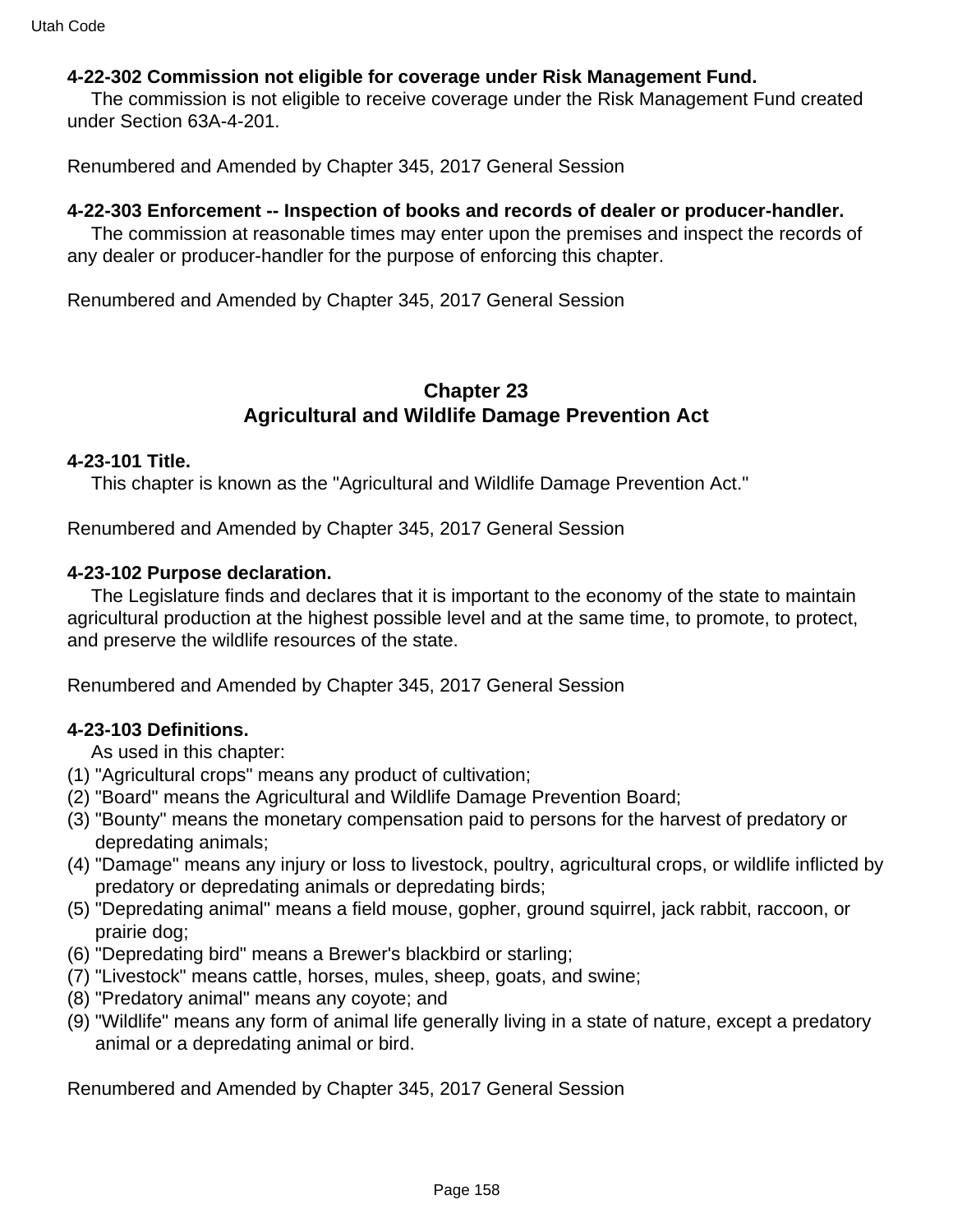## **4-23-104 Agricultural and Wildlife Damage Prevention Board created -- Composition -- Appointment -- Terms -- Vacancies -- Compensation.**

- (1) There is created an Agricultural and Wildlife Damage Prevention Board composed of the commissioner and the director of the Division of Wildlife Resources who shall serve, respectively, as the board's chair and vice chair together with seven other members appointed by the governor to four-year terms of office as follows:
	- (a) one sheep producer representing wool growers of the state;
	- (b) one cattle producer representing range cattle producers of the state;
	- (c) one person from the United States Department of Agriculture;
	- (d) one agricultural landowner representing agricultural landowners of the state;
	- (e) one person representing wildlife interests in the state;
	- (f) one person from the United States Forest Service; and
	- (g) one person from the United States Bureau of Land Management.
- (2) Appointees' term of office shall commence June 1.
- (3)
	- (a) Except as required by Subsection (3)(b), as terms of current board members expire, the governor shall appoint each new member or reappointed member to a four-year term.
	- (b) Notwithstanding the requirements of Subsection (3)(a), the governor shall, at the time of appointment or reappointment, adjust the length of terms to ensure that the terms of board members are staggered so that approximately half of the board is appointed every two years.
- (4) When a vacancy occurs in the membership for any reason, the replacement shall be appointed for the unexpired term.
- (5)
	- (a) Attendance of five members at a duly called meeting shall constitute a quorum for the transaction of official business.
- (b) The board shall convene at the times and places prescribed by the chair or vice chair.
- (6) A member may not receive compensation or benefits for the member's service, but may receive per diem and travel expenses in accordance with:
	- (a) Section 63A-3-106;
	- (b) Section 63A-3-107; and
	- (c) rules made by the Division of Finance pursuant to Sections 63A-3-106 and 63A-3-107.

Renumbered and Amended by Chapter 345, 2017 General Session

#### **4-23-105 Board responsibilities -- Damage prevention policy -- Rules -- Methods to control predators and depredating birds and animals.**

- (1) The board is responsible for the formulation of the agricultural and wildlife damage prevention policy of the state and may, consistent with Title 63G, Chapter 3, Utah Administrative Rulemaking Act, adopt rules to implement the agricultural and wildlife damage prevention policy which shall be administered by the department.
- (2) In the board's policy deliberations the board shall:
	- (a) specify programs designed to prevent damage to livestock, poultry, and agricultural crops; and
	- (b) specify methods for the prevention of damage and for the selective control of predators and depredating birds and animals including hunting, trapping, chemical toxicants, and the use of aircraft.
- (3) The board may also: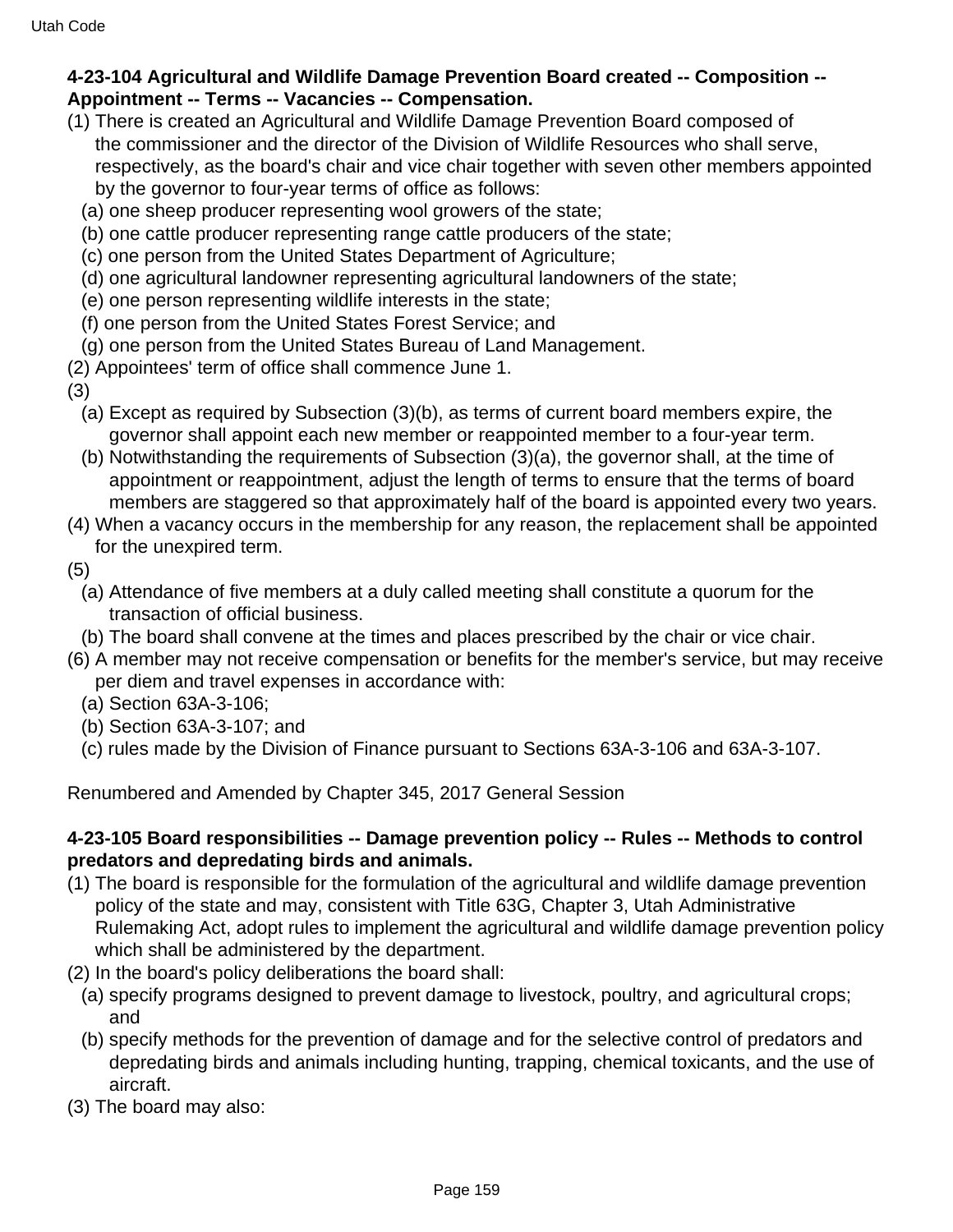- (a) specify bounties on designated predatory animals and recommend procedures for the payment of bounty claims, recommend bounty districts, recommend persons not authorized to receive bounty, and recommend to the department other actions the board considers advisable for the enforcement of the board's policies; and
- (b) cooperate with federal, state, and local governments, educational institutions, and private persons or organizations, through agreement or otherwise, to effectuate the board's policies.

Renumbered and Amended by Chapter 345, 2017 General Session

#### **4-23-106 Department to issue licenses and permits -- Department to issue aircraft use permits -- Aerial hunting.**

- (1) The department is responsible for the issuance of permits and licenses for the purposes of the federal Fish and Wildlife Act of 1956.
- (2) A private person may not use an aircraft for the prevention of damage without first obtaining a use permit from the department.
- (3) The department may issue an annual permit for aerial hunting to a private person for the protection of land, water, wildlife, livestock, domesticated animals, human life, or crops, if the person shows that the person or the person's designated pilot, along with the aircraft to be used in the aerial hunting, are licensed and qualified in accordance with the requirements of the department set by rule.
- (4) The department may predicate the issuance or retention of a permit for aerial hunting upon the permittee's full and prompt disclosure of information as the department may request for submission pursuant to rules made by the department.
- (5) The department shall collect an annual fee, set in accordance with Section 63J-1-504, from a person who has an aircraft for which a permit is issued or renewed under this section.
- (6) Aerial hunting activity under a permit issued by the department is restricted to:
- (a)
	- (i) private lands that are owned or managed by the permittee;
	- (ii) state grazing allotments where the permittee is permitted by the state or the State Institutional Trust Lands Administration to graze livestock; or
	- (iii) federal grazing allotments where the permittee is permitted by the United States Bureau of Land Management or United States Forest Service to graze livestock; and
- (b) only during the time period for which the private land owner has provided written permission for the aerial hunting.
- (7) The department shall make rules, in accordance with Title 63G, Chapter 3, Utah Administrative Rulemaking Act, that are necessary to carry out the purpose of this section.
- (8) The issuance of an aerial hunting permit or license under this section does not authorize the holder to use aircraft to hunt, pursue, shoot, wound, kill, trap, capture, or collect protected wildlife, as defined in Section 23-13-2, unless also authorized by the Division of Wildlife Resources under Section 23-20-12.

Amended by Chapter 311, 2020 General Session

#### **4-23-107 Annual fees on sheep, goats, cattle, and turkeys -- Determination by board -- Collection methods.**

(1) To assist the department in meeting the annual expense of administering this chapter, the following annual predator control fees are imposed upon animals owned by persons whose interests this chapter is designed to protect:Sheep and goats (except on farm dairy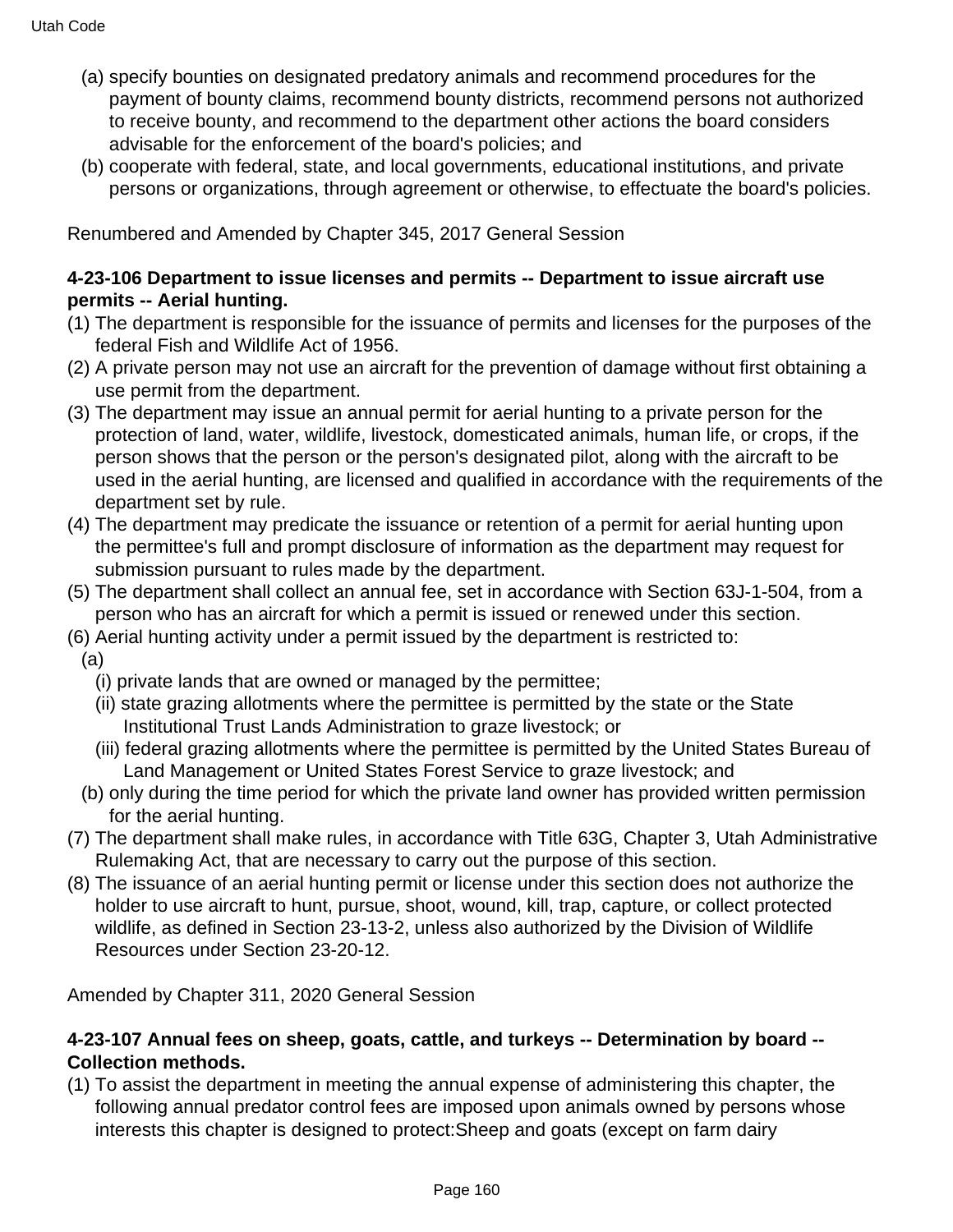|                                                     | at least \$.70 but not   |
|-----------------------------------------------------|--------------------------|
|                                                     | more than \$1 per head   |
|                                                     |                          |
|                                                     | at least \$.15 but not   |
|                                                     | more than \$.50 per head |
| $T_{\text{tril},\text{evo}}$ (broading atool, only) |                          |

Turkeys (breeding stock only)........................................................................

at least \$.05 but not more than \$.10 per head

- (2) The amount of the fees imposed upon each category of animals specified in this section shall be determined by the board annually on or before January 1 of each year.
- (3)
	- (a) Fee brand inspected cattle are subject to a predator control fee upon change of ownership or slaughter.
	- (b) The fee shall be collected by the local brand inspector at the time of the inspection of cattle, or withheld and paid by the market from proceeds derived from the sale of the cattle.
	- (c) Cattle that are fee brand inspected prior to confinement to a feedlot are not subject to any subsequent predator control fee.
- (4)
	- (a) Fleece of sheared sheep is subject to a predator control fee upon sale of the fleece.
	- (b)
		- (i) The fee shall be withheld and paid by the marketing agency or purchaser of wool from proceeds derived from the sale of the fleece.
		- (ii) The department shall enter into cooperative agreements with in-state and out-of-state wool warehouses and wool processing facilities for the collection of predator control fees on the fleece of sheep that graze on private or public range in the state.
	- (c) The fee shall be based on the number of pounds of wool divided by 10 pounds for white face sheep and five pounds for black face sheep.
- (5) Predator control fees on turkey breeding stock shall be paid by the turkey cooperative.
- (6)
	- (a) Livestock owners shall pay a predator control fee on any livestock that uses public or private range in the state which is not otherwise subject to the fee under Subsection (3) or (4).
	- (b) By January 1, the commissioner shall mail to each owner of livestock specified in Subsection (6)(a) a reporting form requiring sufficient information on the type and number of livestock grazed in the state and indicating the fee imposed for each category of livestock.
	- (c) Each owner shall file the completed form and the appropriate fee with the commissioner before April 1.
	- (d) If any person who receives the reporting form fails to return the completed form and the imposed fee as required, the commissioner is authorized to commence suit through the office of the attorney general, in a court of competent jurisdiction, to collect the imposed fee, the amount of which shall be as determined by the commissioner.
- (7) All fees collected under this section shall be remitted to the department and deposited in the Agricultural and Wildlife Damage Prevention Account.

Renumbered and Amended by Chapter 345, 2017 General Session

#### **4-23-108 Agricultural and Wildlife Damage Prevention Account.**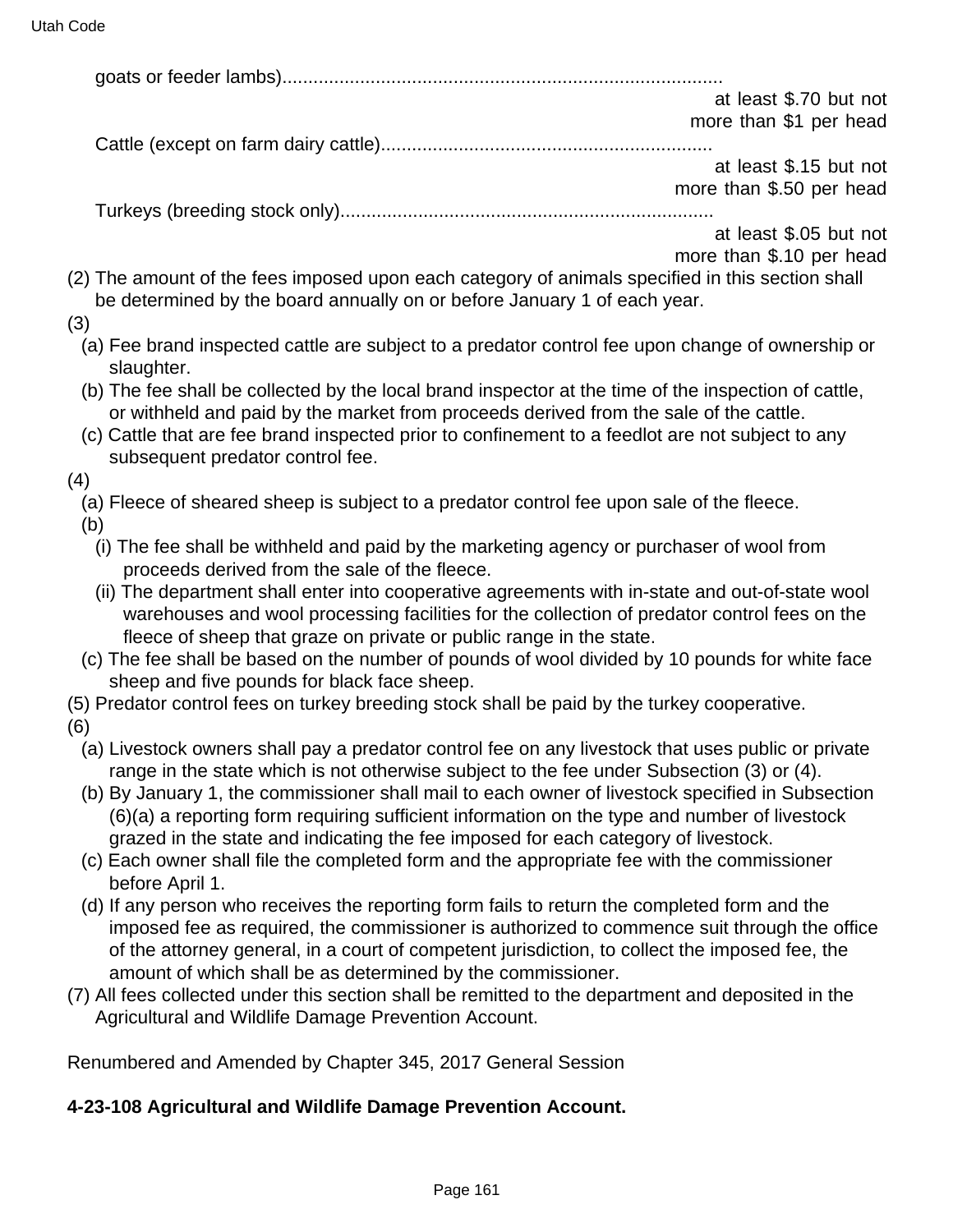- (1) There is created in the General Fund a restricted account known as the Agricultural and Wildlife Damage Prevention Account.
- (2) Money received under Section 4-23-107 shall be deposited by the commissioner into the Agricultural and Wildlife Damage Prevention Account to be appropriated for the purposes provided in this chapter.
- (3) Any supplemental contributions received by the department from livestock owners for predator control programs shall be deposited into the Agricultural and Wildlife Damage Prevention Account.

Renumbered and Amended by Chapter 345, 2017 General Session

## **4-23-109 Proceeds of sheep fee -- Refund of sheep fees -- Annual audit of books, records, and accounts.**

(1)

- (a) Subject to the other provisions of this Subsection (1), the commissioner may spend an amount each year from the proceeds collected from the fee imposed on sheep for the promotion, advancement, and protection of the sheep interests of the state.
- (b) The amount described in Subsection (1)(a) shall be the equivalent to an amount that: (i) equals or exceeds 18 cents per head; and
	- (ii) equals or is less than 25 cents per head.
- (c) The commissioner shall set the amount described in Subsection (1)(a):
	- (i) on or before January 1 of each year; and
	- (ii) in consultation with one or more statewide organizations that represent persons who grow wool.
- (d) A sheep fee is refundable in an amount equal to that part of the fee used to promote, advance, or protect sheep interests.
- (e) A refund claim shall be filed with the department on or before January 1 of the year immediately succeeding the year for which the fee was paid.
- (f) A refund claim shall be certified by the department to the state treasurer for payment from the Agricultural and Wildlife Damage Prevention Account created in Section 4-23-108.
- (2) Any expense incurred by the department in administering refunds shall be paid from funds allocated for the promotion, advancement, and protection of the sheep interests of the state.
- (3)
	- (a) The books, records, and accounts of the Utah Woolgrowers Association, or any other organization which receives funds from the agricultural and wildlife damage prevention account, for the purpose of promoting, advancing, or protecting the sheep interests of the state, shall be audited at least once annually by a licensed accountant.
	- (b) The results of this audit shall be submitted to the commissioner.

Renumbered and Amended by Chapter 345, 2017 General Session

## **4-23-110 Applicability of chapter.**

 This chapter, unless contrary to a federal statute, shall apply to all federal, state, and private lands.

Renumbered and Amended by Chapter 345, 2017 General Session

## **4-23-111 Holding a raccoon or coyote in captivity prohibited -- Penalty.**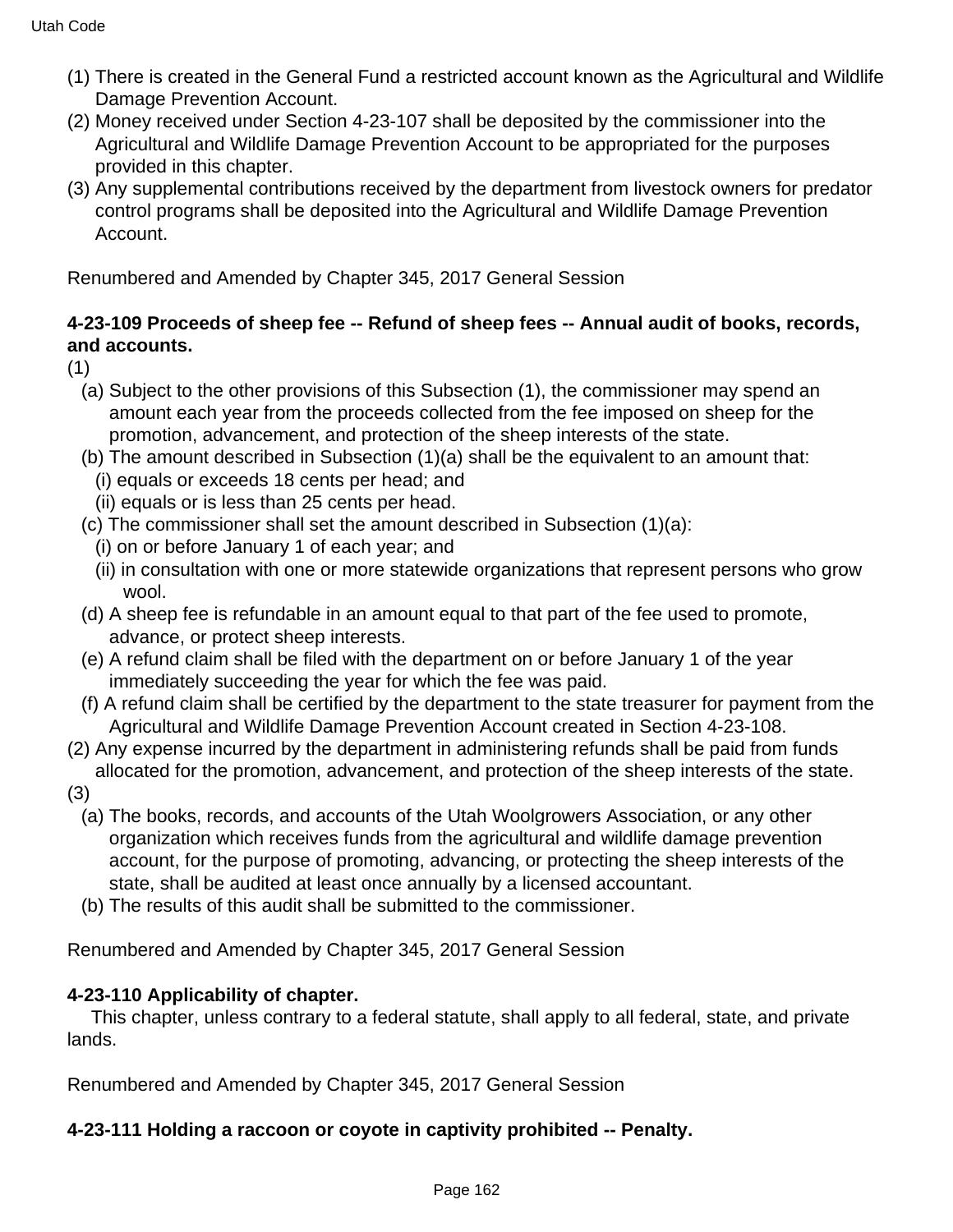- (1) No individual may hold in captivity a raccoon or coyote, except as provided by rules of the Agricultural and Wildlife Damage Prevention Board.
- (2) The Division of Wildlife Resources, with the cooperation of the department and the Department of Health, shall enforce this section.
- (3) Any violation of this section is an infraction.

Amended by Chapter 433, 2018 General Session

# **Chapter 24 Utah Livestock Brand and Anti-Theft Act**

## **Part 1 Administration and Board**

## **4-24-101 Title.**

This chapter is known as the "Utah Livestock Brand and Anti-Theft Act."

Renumbered and Amended by Chapter 345, 2017 General Session

## **4-24-102 Definitions.**

As used in this chapter:

- (1) "Brand" means an identifiable mark, including a tattoo or cutting and shaping of the ears or brisket area, applied to livestock that is intended to show ownership and the mark's location.
- (2) "Carcass" means any part of the body of an animal, including entrails and edible meats.
- (3) "Domesticated elk" means the same as that term is defined in Section 4-39-102.
- (4) "Hide" means any skins or wool removed from livestock.
- (5) "Livestock" means cattle, calves, horses, mules, sheep, goats, or hogs.
- (6)
	- (a) "Livestock market" means a public market place consisting of pens or other enclosures where cattle, calves, horses, or mules are received on consignment and kept for subsequent sale, either through public auction or private sale.
	- (b) "Livestock market" does not mean:
		- (i) a place used solely for liquidation of livestock by a farmer, dairyman, livestock breeder, or feeder who is going out of business; or
		- (ii) a place where an association of livestock breeders under the association's own management:
			- (A) offers registered livestock or breeding sires for sale;
			- (B) assumes the responsibility for the sale;
			- (C) guarantees title to the livestock or sires sold; and
			- (D) arranges with the department for brand inspection of the animals sold.
- (7) "Open range" means land upon which cattle, sheep, or other domestic animals are grazed or permitted to roam by custom, license, lease, or permit.
- (8) "Slaughterhouse" means a building, plant, or establishment where animals are harvested, dressed, or processed and the animals' meat or meat products produced for human consumption.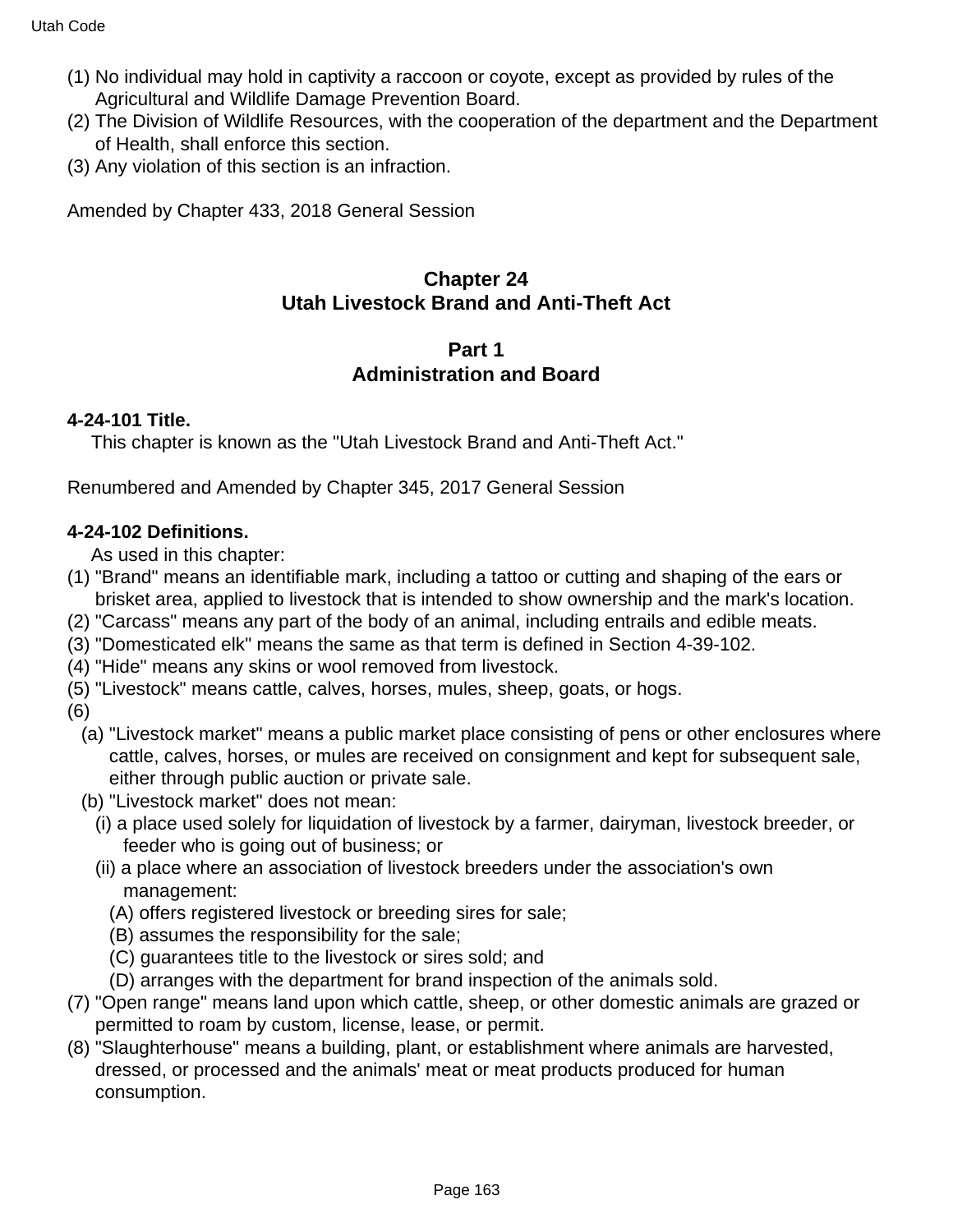Amended by Chapter 295, 2021 General Session

## **4-24-103 Department authorized to make and enforce rules.**

 The department is authorized, subject to Title 63G, Chapter 3, Utah Administrative Rulemaking Act, to make and enforce rules as necessary to administer and enforce this chapter.

Renumbered and Amended by Chapter 345, 2017 General Session

## **4-24-104 Livestock Brand Board created -- Composition -- Terms -- Removal -- Quorum for transaction of business -- Compensation -- Duties.**

- (1) There is created the Livestock Brand Board consisting of seven members appointed by the governor as follows:
	- (a) one feeder operator recommended by the Utah Cattlemen's Association;
	- (b) three cattle ranchers, one from each of the state's brand districts;
	- (c) one dairyman recommended by the Utah Dairymen's Association;
	- (d) one livestock market operator recommended jointly by the Utah Cattlemen's Association and the Utah Dairymen's Association; and
- (e) one horse breeder recommended by the Utah Horse Council.
- (2) If a nominee is rejected by the governor, the recommending association shall submit another nominee.
- (3)
	- (a) Except as required by Subsection (3)(b), as terms of current board members expire, the governor shall appoint each new member or reappointed member to a four-year term.
	- (b) Notwithstanding the requirements of Subsection (3)(a), the governor shall, at the time of appointment or reappointment, adjust the length of terms to ensure that the terms of board members are staggered so that approximately half of the board is appointed every two years.
- (4)
	- (a) A member may, at the discretion of the governor, be removed at the request of the association that recommended the appointment.
	- (b) When a vacancy occurs in the membership for any reason, the replacement shall be appointed for the unexpired term.
- (5)
	- (a) One member elected by the board shall serve as chair for a term of one year and be responsible for the call and conduct of meetings of the Livestock Brand Board.
	- (b) Attendance of a simple majority of the members at a duly called meeting shall constitute a quorum for the transaction of official business.
- (6) A member may not receive compensation or benefits for the member's service, but may receive per diem and travel expenses in accordance with:
	- (a) Section 63A-3-106;
	- (b) Section 63A-3-107; and
- (c) rules made by the Division of Finance pursuant to Sections 63A-3-106 and 63A-3-107.
- (7) The Livestock Brand Board with the cooperation of the department shall direct the procedures and policies to be followed in administering and enforcing this chapter.

Amended by Chapter 355, 2018 General Session

## **4-24-105 Commission to appoint supervisor for brand inspection -- Appointment subject to approval -- Salary.**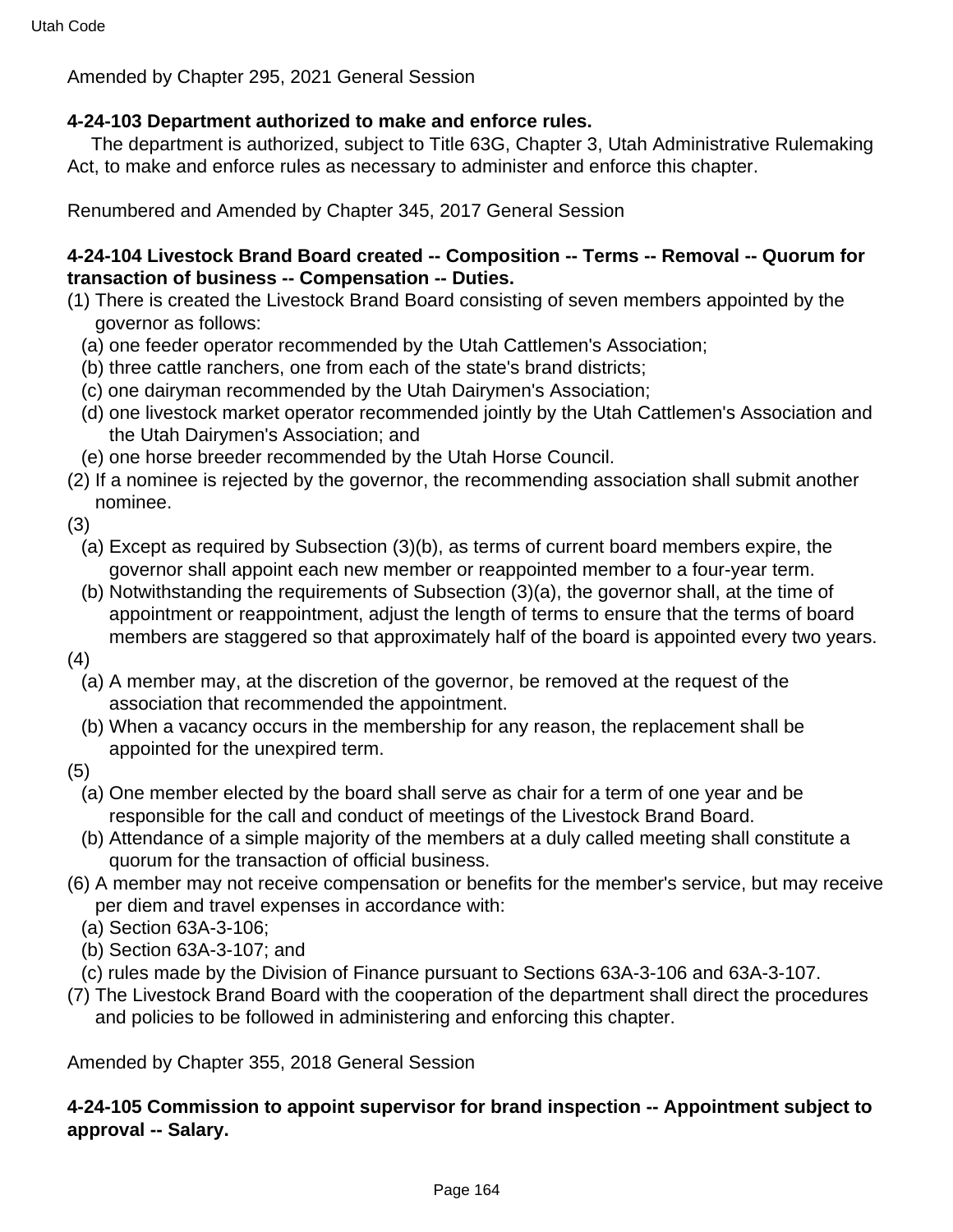- (1) The commissioner shall appoint a state supervisor for livestock brand inspection, subject to the approval of the Livestock Brand Board.
- (2) The salary or compensation of the supervisor shall be fixed in accordance with standards adopted by the Division of Finance.

Renumbered and Amended by Chapter 345, 2017 General Session

## **Part 2 Brand**

## **4-24-201 Central Brand Registry -- Division of state into brand districts -- Identical or confusingly similar brands -- Publication of registered brands.**

- (1) The department shall maintain a central Brand Registry that lists each brand recorded in this state. For each brand registered the list shall specify:
	- (a) the name and address of the registrant;
	- (b) a facsimile or diagram of the brand recorded;
	- (c) the location of the brand upon the animal; and
	- (d) the date the brand is filed in the central Brand Registry.
- (2) The commissioner may divide the state into districts for the purpose of recording brands, but a brand that is identical or confusingly similar to a brand previously recorded in a district may not be recorded.
- (3)
	- (a) A brand that is identical or confusingly similar to a brand previously filed in the central Brand Registry may not be recorded.
	- (b) If two or more brands appear identical or confusingly similar:
		- (i) the brand first recorded shall prevail over a later conflicting brand; and
		- (ii) the later brand shall be cancelled and the recording fees refunded to the owner.
- (4)
	- (a) The commissioner shall publish from time to time a list of all brands recorded in the central Brand Registry and may issue supplements to that publication containing additional brands or changes in ownership of brands recorded after the last publication.
	- (b) The publication published under Subsection (4)(a) shall contain a facsimile or diagram of all brands recorded together with the owner's name and address.
	- (c) The commissioner shall, upon request, send one copy of the publication published under Subsection (4)(a) and each supplement to each brand inspector, county clerk, county sheriff, livestock organization, or any other person considered appropriate.
	- (d) The department shall make publications under this Subsection (4) available to the public at the cost of printing and distribution per publication.

Amended by Chapter 295, 2021 General Session

## **4-24-202 Recordation of brand.**

(1)

- (a) Application for a recorded brand shall be made to the department upon forms prescribed and furnished by the department.
- (b) The application shall contain the following information: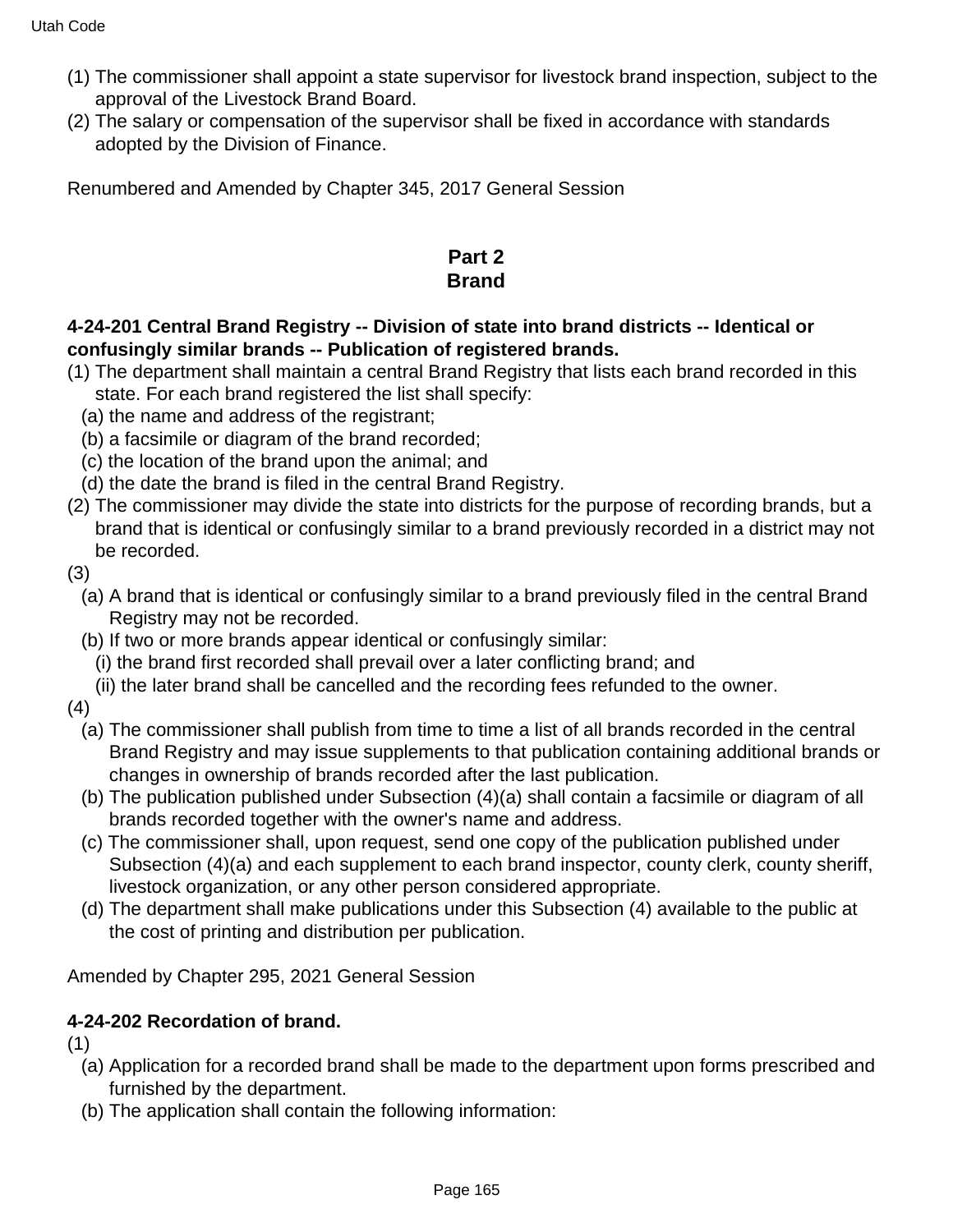- (i) the name of each applicant;
- (ii) a single designated address where the department will send a notice of brand renewal; and (iii) a description of the brand that is the subject of the application.
- (c) An application may not be approved without payment of the appropriate recording fee.
- (d) Upon receipt of a proper application, payment of the recording fee, and recordation of the brand in the central Brand Registry of the department, the commissioner shall issue the applicant a certified copy of recording that entitles the applicant to the exclusive use of the brand recorded.

(2)

- (a) A recorded brand filed with the central Brand Registry expires during the calendar year 1980, and during each fifth year thereafter.
- (b)
	- (i) The department shall send notice in writing to the address designated under Subsection (1) (b)(ii) within a reasonable time before the date of expiration of recordation.
	- (ii) The notice required by this Subsection (2)(b) may be provided by email or regular mail at the department's discretion.
	- (iii) The holder of a registered brand has an affirmative duty to inform the department of a change to the contact information provided on the initial application for a recorded brand.
- (c) Brand renewal is affected by filing an appropriate application with the department together with payment of the renewal fee.
- (d) A recorded brand, not timely renewed, shall lapse and be removed from the central Brand Registry.

Amended by Chapter 79, 2022 General Session Amended by Chapter 295, 2021 General Session

## **4-24-203 Fees for recordation, transfer, renewal, and certified copies of brands.**

- (1) The department, with the approval of the Livestock Brand Board, shall charge and collect fees for the recordation, transfer, and renewal of a brand in each position, and may charge a fee for a certified copy of the recordation.
- (2) The fees shall be determined by the department pursuant to Subsection 4-2-103(2).

Amended by Chapter 295, 2021 General Session

## **4-24-204 Effect of recorded brand -- Transfer -- Reservation of certain brands.**

- (1) Except as provided in Subsection (2), the owner of a recorded brand has a vested property right in the brand that is transferable by a duly acknowledged instrument, provided that a transferee has no rights in the brand until the instrument of transfer is recorded with the department.
- (2) Notwithstanding any other provision of this chapter:
	- (a) no person other than a member of the Ute Indian Tribe has any vested property right in the brand "ID" which is reserved exclusively for use by members of the Ute Indian Tribe on the Uintah and Ouray Reservation; and
	- (b) no person other than a member of the Navajo Indian Tribe has any vested right in the brand "- N" (Bar N) which is reserved exclusively for use by members of the Navajo Indian Tribe on the Navajo Indian Reservation as long as it appears on the left shoulder of the animal branded.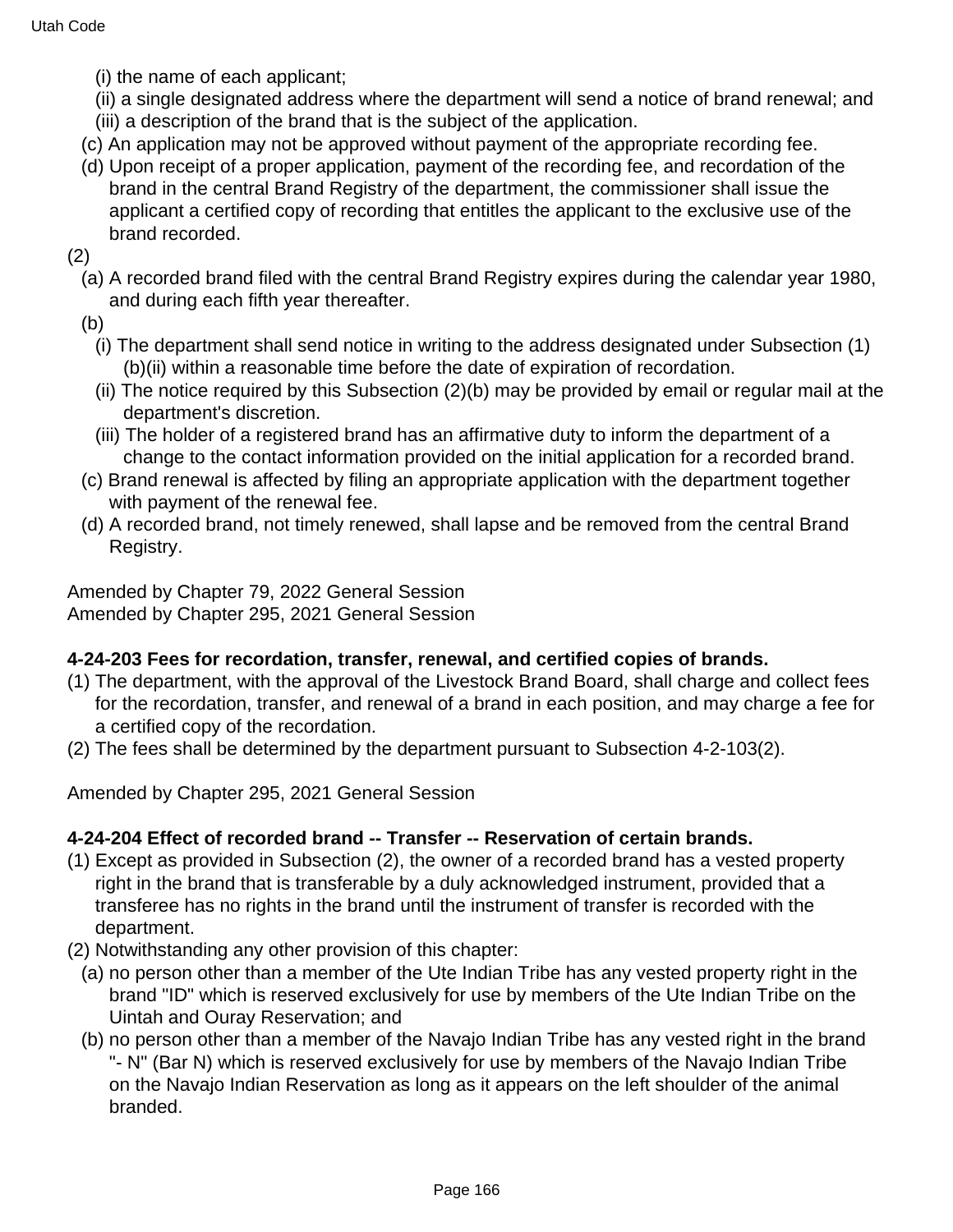(3) The left jaw of cattle is reserved exclusively for use by the department to identify diseased cattle.

Amended by Chapter 295, 2021 General Session

### **4-24-205 Livestock on open range or outside enclosure to be branded -- Cattle upon transfer of ownership to be branded -- Exceptions.**

- (1)
	- (a) Subject to Subsections (1)(b) and (c), livestock may not forage upon an open range in this state or outside an enclosure unless the livestock bears a brand recorded in accordance with this chapter.
	- (b) Swine, goats, and unweaned calves or colts are not required to bear a brand to forage upon open range or outside an enclosure.
	- (c) Domesticated elk may not forage upon open range or outside an enclosure under any circumstances as provided in Chapter 39, Domesticated Elk Act.
- (2)
	- (a) Except as provided in Subsection (2)(b), cattle, upon sale or other transfer of ownership, shall be branded with the recorded brand of the new owner within 30 days after transfer of ownership.
	- (b) Branding, upon change of ownership, is not required within the 30-day period for:
		- (i) unweaned calves;
		- (ii) registered or certified cattle;
		- (iii) youth project calves, if the number transferred is less than five; or
		- (iv) dairy cattle held on farms.

Amended by Chapter 295, 2021 General Session

## **Part 3 Inspections**

## **4-24-301 State may be divided into brand inspection districts -- Description filed with county clerk and sheriff.**

- (1) The commissioner, to facilitate and improve brand inspection, may divide the state into brand inspection districts.
- (2) A description covering each district shall be filed by the department with each county clerk and county sheriff in the state.
- (3) District boundaries may be changed as considered necessary by the commissioner, with the approval of the Livestock Brand Board.
- (4) Brand inspection stations within brand inspection districts may be located and established by the commissioner to assist in the enforcement of this chapter.

Renumbered and Amended by Chapter 345, 2017 General Session

### **4-24-302 Certificate of brand inspection necessary to carry out change of ownership -- Exception.**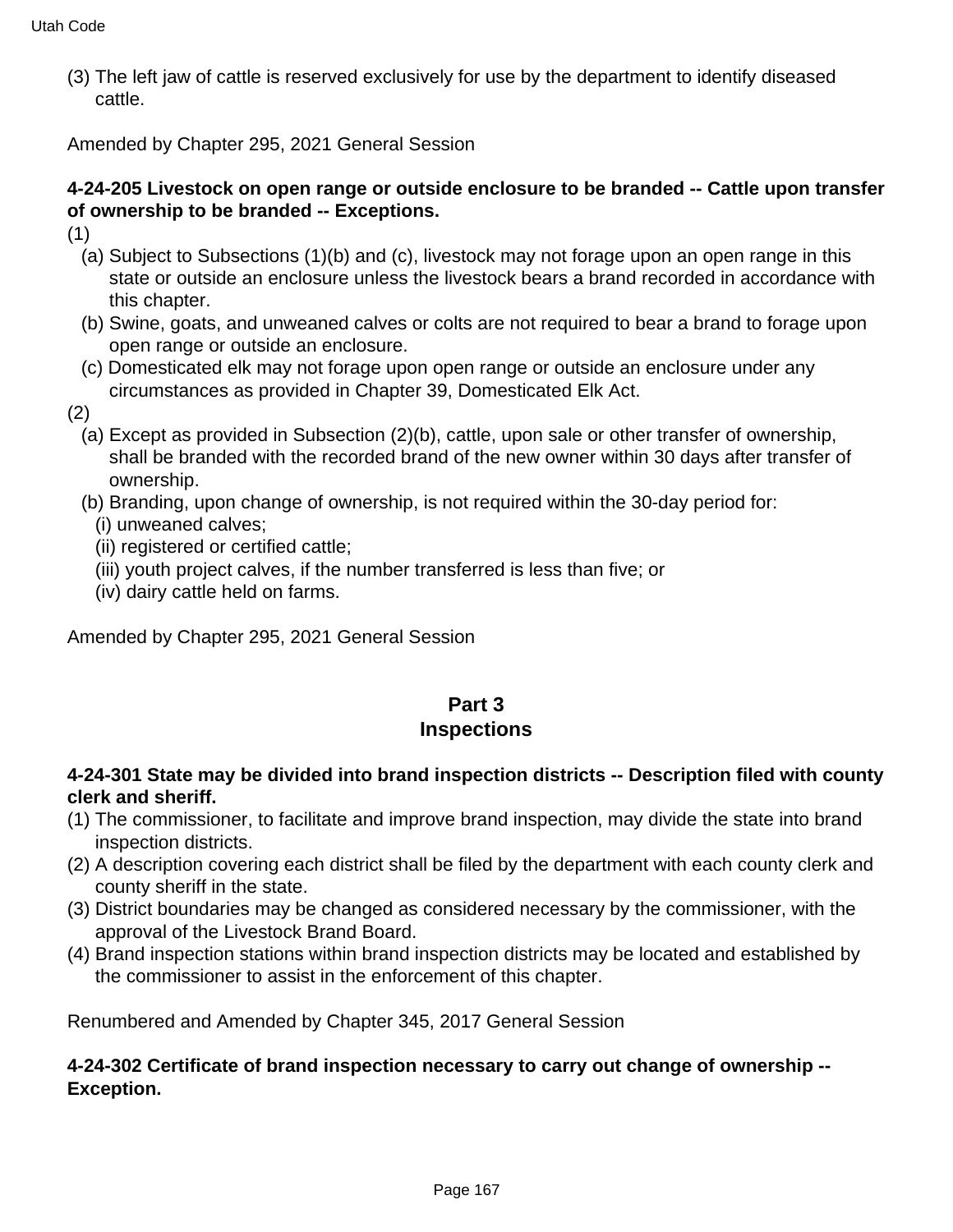- (1) Except as provided in Subsection (2), the ownership of cattle, horses, domesticated elk, or mules may not be transferred to any other person, through sale or otherwise, without a certificate of brand inspection issued by a department brand inspector.
- (2)
	- (a) A brand inspection is not required to transfer ownership of dairy calves from the farm of origin under 60 days of age.
	- (b) Any person who transports dairy calves that have not been brand inspected pursuant to Subsection (2)(a) shall be required to show a sales invoice upon request.

Renumbered and Amended by Chapter 345, 2017 General Session

## **4-24-303 Livestock -- Verification of ownership through brand inspection -- Issuance of certificate of brand inspection -- Brand inspector may demand evidence of ownership -- Brand inspection of livestock seized by the federal government prohibited -- Exception.**

- (1) A brand inspector, as an agent of the department, shall verify livestock ownership by conducting a brand inspection during daylight hours.
- (2) After conducting the brand inspection, the brand inspector, if satisfied that the livestock subject to inspection bears registered brands owned by the owner of the livestock, shall issue a brand inspection certificate to the owner or owner's agent.
- (3) The brand inspector shall record the number, sex, breed, and brand on each animal inspected together with the owner's name.
- (4) If any livestock subject to inspection bears a brand other than that of the owner, or if no brand appears on the livestock, or if the ownership of the livestock is disputed, the brand inspector may demand evidence of ownership before issuing a brand inspection certificate or may decline to issue a brand inspection certificate until the ownership dispute is resolved.
- (5) A brand inspector may not issue a brand inspection certificate for privately owned livestock seized by the federal government unless the:
	- (a) brand inspector receives consent from the livestock's owner;
	- (b) owner is unknown; or
- (c) brand inspector receives a copy of a court order authorizing the seizure.
- (6) Breed papers alone do not constitute proof of ownership, but may be considered as a factor in determining ownership.

Amended by Chapter 295, 2021 General Session

#### **4-24-304 Brand inspection required before slaughter -- Exceptions.**

- (1) Except as provided in Subsections (2) and (3), a brand inspection is required before any cattle, calves, horses, domesticated elk, or mules are slaughtered.
- (2)
	- (a) A person may slaughter cattle, calves, horses, or mules for that person's own use without a brand inspection if the requirements of Section 4-32-106 are met.
	- (b) The department may authorize a custom exempt slaughter facility or a farm custom slaughter licensee to verify ownership of cattle, calves, horses, or mules before slaughter for the owner's use.
	- (c) A custom exempt slaughter facility or farm custom slaughter licensee authorized by the department, shall verify ownership of cattle, calves, horses, or mules before slaughter for the owner's use.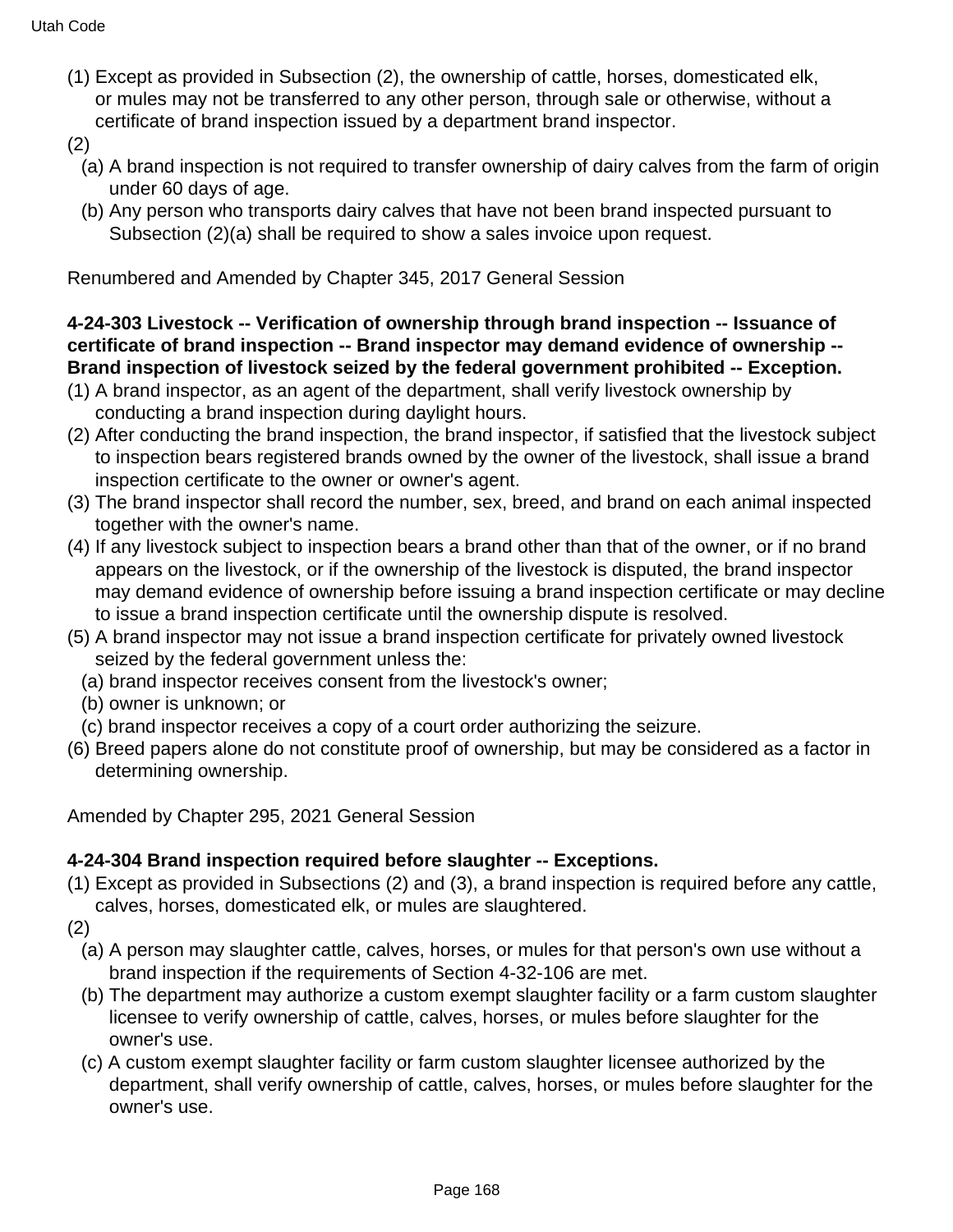- (d) If the department has reason to believe that a licensee or registrant is or has engaged in conduct that violates this chapter, the department shall issue a notice of agency action pursuant to Section 4-1-106.
- (3) The department may authorize a state or department employee to verify ownership of cattle or calves at a licensed meat establishment before slaughter, if there is no change in ownership of the cattle or calves.

Amended by Chapter 311, 2020 General Session

### **4-24-305 Transportation by air or rail -- Brand inspection required -- Application for brand inspection -- Time and place of inspection.**

- (1) Except as provided in Subsection (2), a person may not offer, and a railroad or airline company may not accept, cattle, calves, horses, domesticated elk, or mules for transport until the animal has been brand inspected.
- (2) Before cattle, calves, horses, domesticated elk, or mules are transported by rail or air, the shipper shall:
	- (a) request the department to inspect the brands of the animals being transported; and
	- (b) specify the time and place where the animals may be inspected.

Amended by Chapter 295, 2021 General Session

### **4-24-306 Movement across state line -- Brand inspection required -- Exception -- Request for brand inspection -- Time and place of inspection.**

- (1) Except as provided in Subsection (2), a person may not drive or transport any cattle, calves, horses, domesticated elk, or mules from any place within this state to a place outside this state until the animal has been brand inspected.
- (2) Subsection (1) does not apply:
	- (a) if the animals specified in Subsection (1) customarily forage on an open range which transgresses the Utah state line and that of an adjoining state; or
	- (b) to rodeo stock that have received a current yearly brand inspection.
- (3) The owner or person responsible for driving or transporting the animals shall request the department to inspect the brands of the animals to be moved.
- (4) The department shall conduct the inspection at the time and place determined by the department.

Amended by Chapter 79, 2022 General Session Amended by Chapter 295, 2021 General Session

### **4-24-307 Transportation of sheep, cattle, horses, domesticated elk, or mules -- Brand certificate or other evidence of ownership required -- Moving domesticated elk intrastate -- Transit permit -- Contents.**

- (1) Except as described in Subsection (2) and Section 4-39-305, a person may not transport any sheep, cattle, horses, domesticated elk, or mules without having an official state brand certificate or other proof of ownership in the person's possession.
- (2) A person may transport domesticated elk without an official state brand certificate or other proof of ownership if the person:
	- (a) only moves domesticated elk accompanied by an intrastate transfer form provided by the department;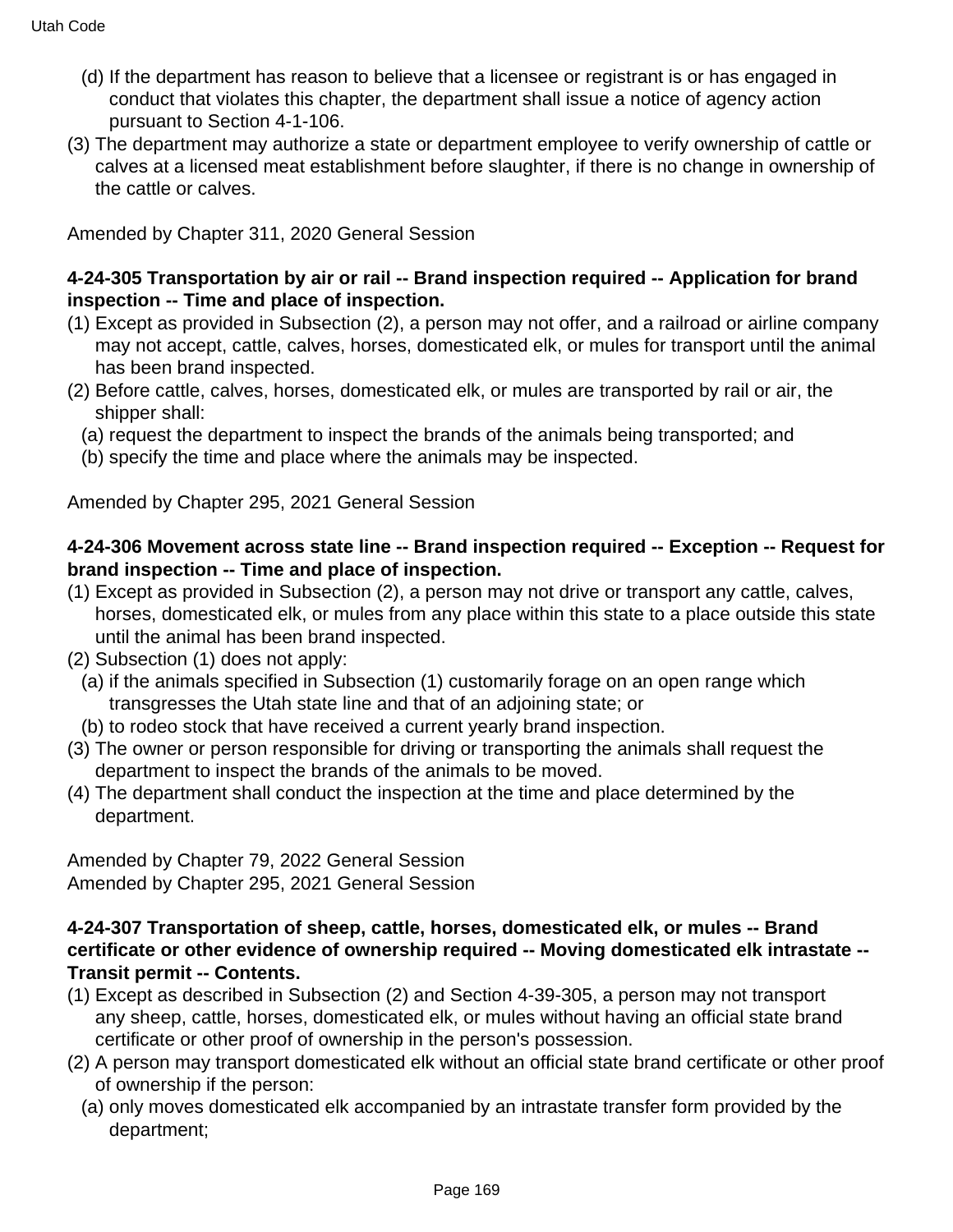- (b) reports the move to the department within five days;
- (c) only moves domesticated elk from a licensed facility to another licensed facility owned by the same person; and
- (d) only moves domesticated elk intrastate.
- (3) An official state brand inspection certificate shall accompany all domesticated elk sold or slaughtered.
- (4) Each person transporting livestock for another person shall have a transit permit signed by the owner or the owner's authorized agent specifying the:
	- (a) name of the person driving the vehicle;
	- (b) date of transportation;
	- (c) place of origin or loading;
	- (d) destination;
	- (e) date of issuance;
	- (f) number of animals being transported; and
	- (g) full description of an animal being transported.

Amended by Chapter 355, 2018 General Session

### **4-24-308 Brand inspection fees.**

- (1) The department with the approval of the Livestock Brand Board may set and collect a fee for the:
	- (a) issuance of any certificate of brand inspection, including a yearly brand inspection of rodeo stock;
	- (b) verification of ownership at a custom exempt slaughter facility before slaughter for the owner's use;
	- (c) verification of ownership by a farm custom slaughter licensee before slaughter for the owner's use; or
	- (d) verification of ownership by a state or department employee at a meat establishment where there is no transfer of ownership.
- (2) Brand inspection fees incurred for the inspection of such animals at a livestock market may be withheld by the market and paid from the proceeds derived from their sale.
- (3) The fee shall be determined by the department pursuant to Subsection 4-2-103(2).

Amended by Chapter 79, 2022 General Session Amended by Chapter 311, 2020 General Session

#### **4-24-309 Livestock emergency.**

(1) As used in this section, "livestock emergency" means:

- (a) the presence of a contagious, infectious, or transmissible disease risk to livestock; or
- (b) a natural disaster which may affect livestock.
- (2) During a livestock emergency, the department may require a person transporting livestock to present the livestock for brand inspection.

Renumbered and Amended by Chapter 345, 2017 General Session

## **Part 4**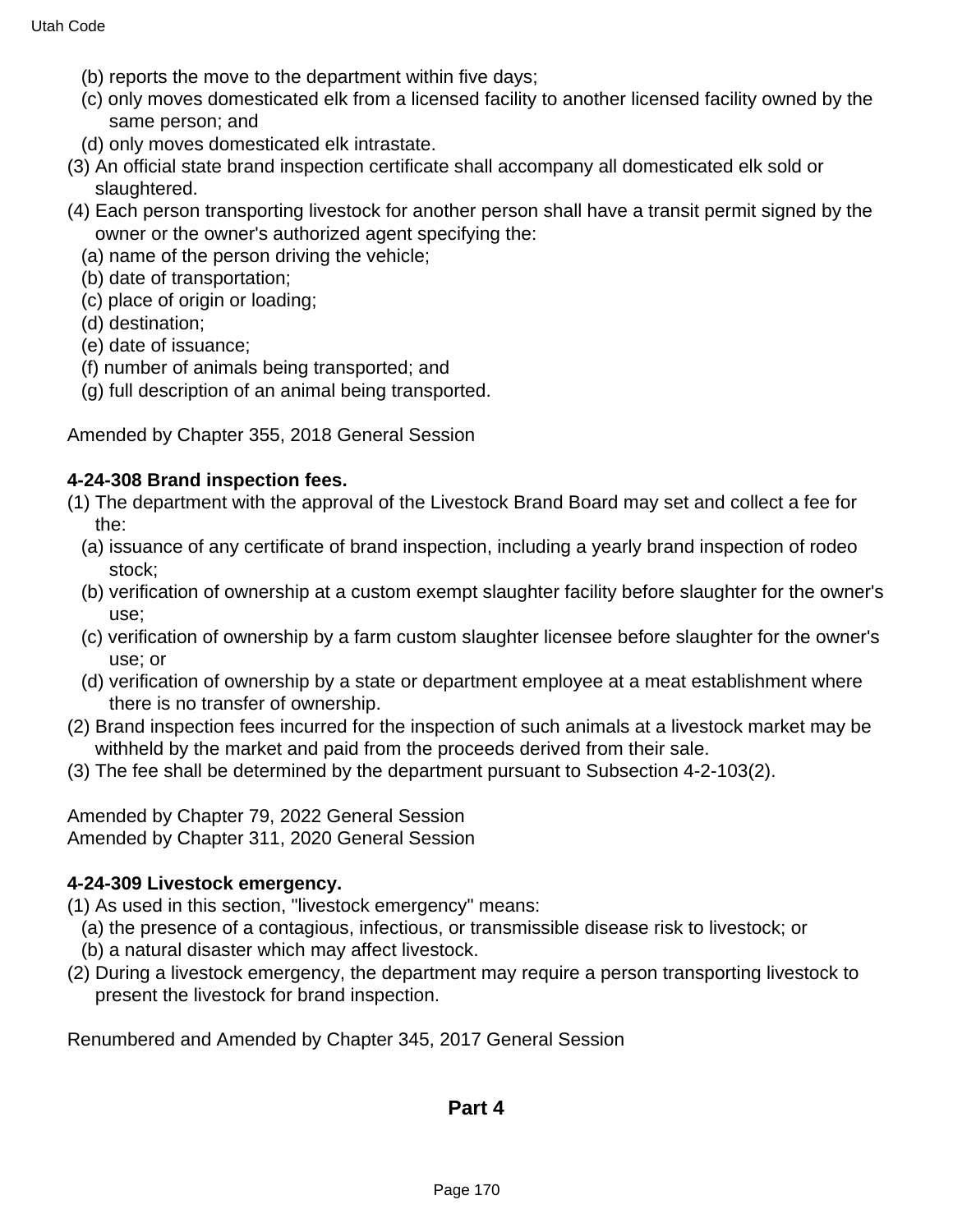## **4-24-401 Hides and pelts -- Bill of sale to accompany purchase -- Purchaser to maintain records -- Hides and records examination and inspection.**

(1)

- (a) A person who buys a hide or pelt shall secure a bill of sale from the seller.
- (b) The bill of sale shall be executed in duplicate with one copy being retained by the seller and the other by the buyer.
- (c) The bill of sale shall specify the number of hides or pelts sold and the brand borne by each hide or pelt.

(2)

- (a) A hide buyer within this state shall maintain a record specifying the name and address of the seller, date of purchase, and the brands or other identification found on the hides and pelts purchased.
- (b) The hides and records of any hide buyer are subject to examination and inspection by the department at reasonable times and places.

Amended by Chapter 295, 2021 General Session

### **4-24-402 Livestock markets -- Records to be maintained -- Retention of records -- Schedule of fees and charges to be posted.**

- (1) An owner or operator of a livestock market shall keep a record of:
	- (a) the date a consignment of livestock is received for sale together with the number of each type of livestock within the consignment;
	- (b) the name and address of the buyer;
	- (c) the date of sale and the number and species of livestock purchased by the buyer; and
	- (d) the description and brand appearing on each animal at the time of sale to the buyer.
- (2) An owner or operator of a livestock market shall retain the records mandated by this section for a period of two years from the date on which the livestock market sold the livestock.
- (3) A schedule of the fees and commission rates charged by the livestock market shall be posted in a conspicuous place on the premises of each market.
- (4) A statement of the gross sales price, commission, and other fees charged for the sale of a consignment shall be available for inspection by the department, and a copy furnished the owner or consignor of the livestock.

Amended by Chapter 295, 2021 General Session

## **4-24-403 Websites promoting the sale of livestock.**

- (1) A website, created and maintained within the state, that markets the sale of livestock shall have the following statement clearly visible on each web page that displays advertised livestock: "Legality of Sales and Purchase, Health Laws. If you sell or purchase livestock on this site, you shall comply with all applicable legal requirements governing the transfer and shipment of livestock, including Title 4, Chapter 24, Utah Livestock Brand and Anti-Theft Act, and Title 4, Chapter 31, Control of Animal Disease. Please contact the Utah Department of Agriculture and Food at 801-982-2200 with any questions.".
- (2) A person who violates this section is subject to the penalties described in Section 4-24-506.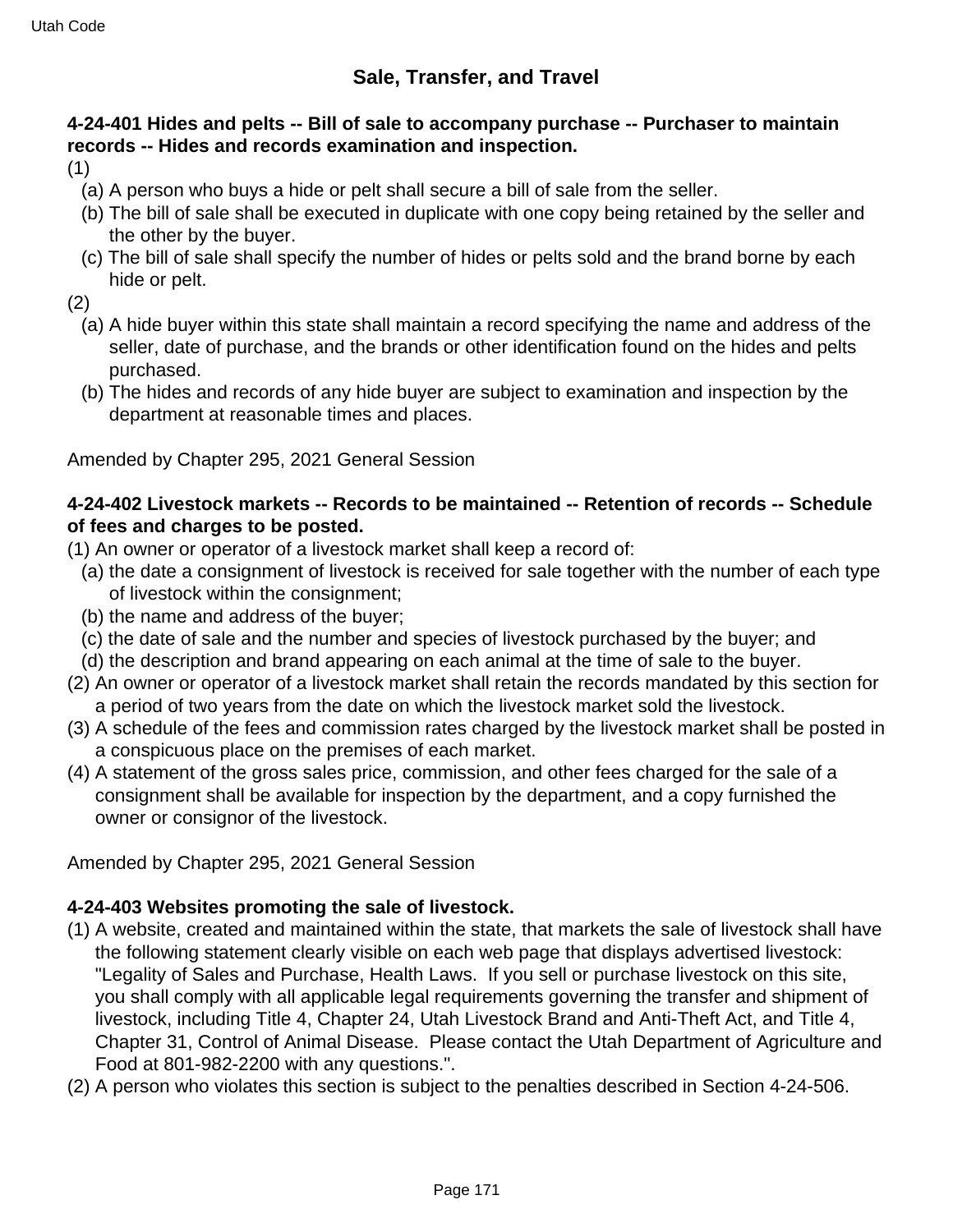Amended by Chapter 295, 2021 General Session

## **4-24-404 Livestock sold at market to be brand inspected -- Proceeds of sale may be withheld -- Distribution of withheld proceeds -- Effect of receipt of proceeds by department -- Deposit of proceeds -- Use of proceeds if ownership not established.**

- (1)
	- (a) Livestock may not be sold at any livestock market until after they have been brand inspected by the department.
- (b) The livestock market shall furnish to the buyer title to purchased livestock.
- (2)
	- (a) Upon notice from the department that a question exists concerning the ownership of consigned livestock, the operator of the livestock market or meat packing plant shall withhold the proceeds from the sale of the livestock for 60 days to allow the consignor of the questioned livestock to establish ownership.
	- (b) If the owner or consignor fails within 60 days to establish ownership to the satisfaction of the department, the proceeds of the sale shall be transmitted to the department.
	- (c) Receipt of the proceeds by the department shall relieve the livestock market or meat packing plant from further responsibility for the proceeds.
- (3)
	- (a) Proceeds withheld under Subsection (2) shall be deposited into the Utah Livestock Brand and Anti-Theft Account created in Section 4-24-501.
	- (b) If ownership is not satisfactorily established within one year, the department shall use the proceeds for animal identification.

Renumbered and Amended by Chapter 345, 2017 General Session

## **4-24-405 Travel permit in lieu of brand inspection certificate -- Fees.**

- (1) The department may issue a permit upon the payment of a fee determined by the department pursuant to Subsection 4-2-103(2), in lieu of a certificate of brand inspection, for the transport of a show horse, show mule, or show cattle transported from a place within this state to a place outside the state.
- (2) The words "travel permit" shall be stamped or printed on the permit.
- (3) A permit:
	- (a) shall accompany a show animal while the show animal is in transit and shall identify the show animal to which the permit applies by age, sex, color, brand, and scars; and
	- (b) is valid for the calendar year of the date of issuance, which date shall appear on the permit.

Amended by Chapter 295, 2021 General Session

### **4-24-406 Lifetime permit in lieu of brand inspection certificate -- Fees -- Permit to accompany animal -- Transfer.**

- (1) The department may issue a "lifetime" permit upon the payment of a fee determined by the department pursuant to Subsection 4-2-103(2), in lieu of a certificate of brand inspection, for the transport of any horse or mule within or outside the state.
- (2) The words "lifetime travel permit" shall be stamped or printed on the permit. The permit shall accompany each horse or mule while it is in transit and shall identify the animal to which it applies by age, sex, color, brand, and scars.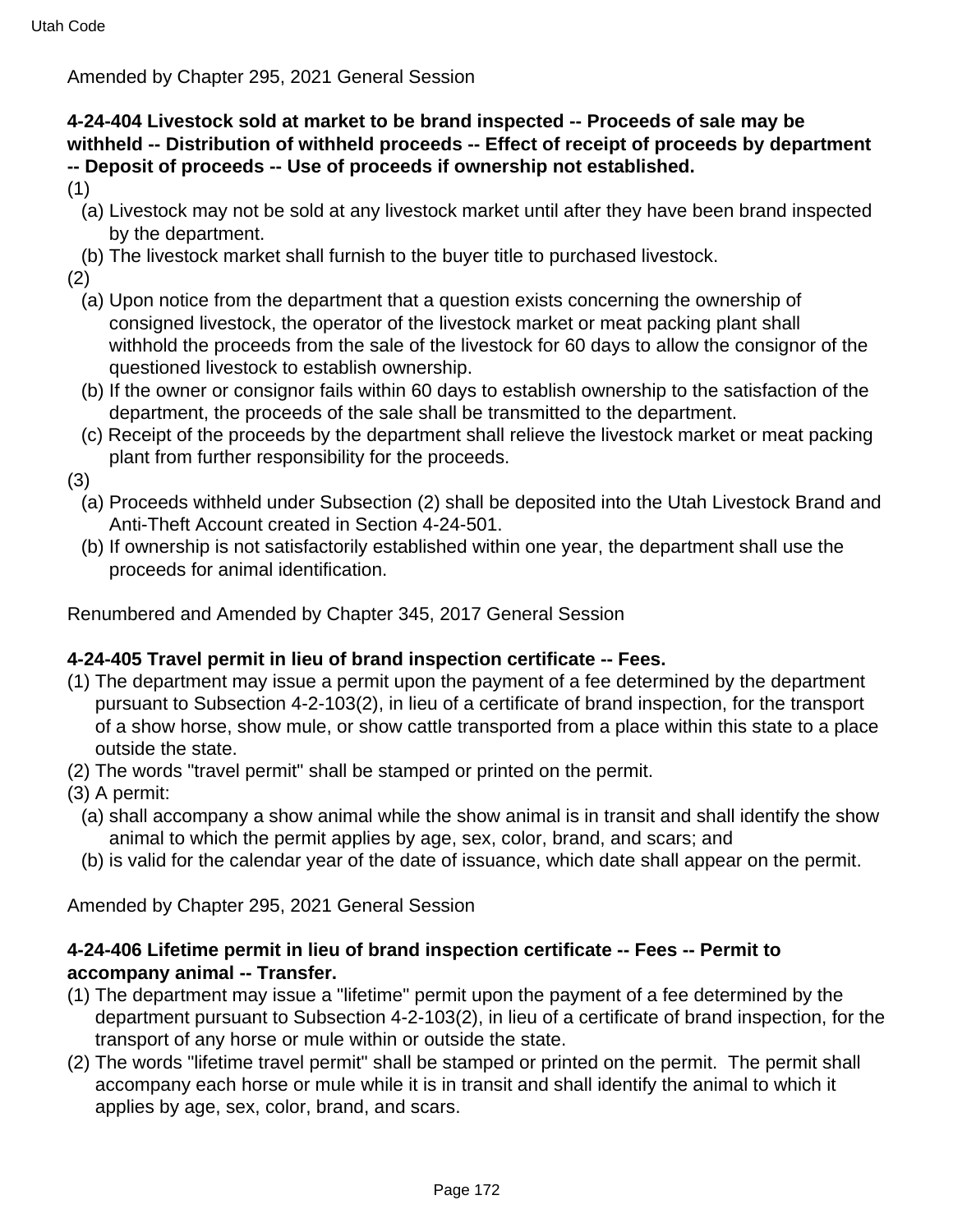- (3) A lifetime transportation permit is valid for as long as the horse or mule to which it applies continues to be owned by the person to whom the permit is issued.
- (4) A lifetime permit is transferable to a person within this state upon the transfer of ownership of such an animal, upon application for transfer and the payment of a permit transfer fee to the department in an amount determined by the department pursuant to Subsection 4-2-103(2).

Renumbered and Amended by Chapter 345, 2017 General Session

# **Part 5**

## **Unlawful Acts and Penalties**

### **4-24-501 Utah Livestock Brand and Anti-Theft Account created -- Deposit of fees -- Purpose of expenditures.**

- (1) There is created within the General Fund a restricted account known as the Utah Livestock Brand and Anti-Theft Account.
- (2) The following money shall be deposited into the Utah Livestock Brand and Anti-Theft Account:
	- (a) money received by the department under any provision of this chapter; and
	- (b) money received by the department under any provision of Title 4, Chapter 39, Domesticated Elk Act.
- (3) Money in the Utah Livestock Brand and Anti-Theft Account shall be used for the administration of this chapter and of Title 4, Chapter 39, Domesticated Elk Act.

Renumbered and Amended by Chapter 345, 2017 General Session

### **4-24-502 Unlawful acts specified -- Allegation concerning evidence of ownership relative to hides.**

- (1) It is unlawful for a person to:
	- (a) permit cattle, calves, horses, mules, or sheep, except unweaned calves or colts, that are not branded in accordance with this chapter, to forage upon an open range in this state or outside an enclosure;
	- (b) brand livestock with a brand that is not a matter of record on the central Brand Registry;
	- (c) obliterate, change, or remove a recorded brand;
	- (d) destroy, mutilate, or conceal a hide with intent to, or for the purpose of, removing evidence of ownership of the hide, or ownership of the animal from which the hide was removed;
	- (e) hold or ship an estray or livestock owned by another without notifying the owner, a brand inspector, or law enforcement; or
	- (f) offer for sale an estray or the livestock owned by another.
- (2) In a prosecution for violation of this section:
	- (a) the state does not need to allege the ownership of the hide or the animal or carcass from which the hide was removed; and
	- (b) the complaint or information is sufficient if the complaint or information alleges that ownership is unknown and that the hide is not the property of the defendant.

Amended by Chapter 295, 2021 General Session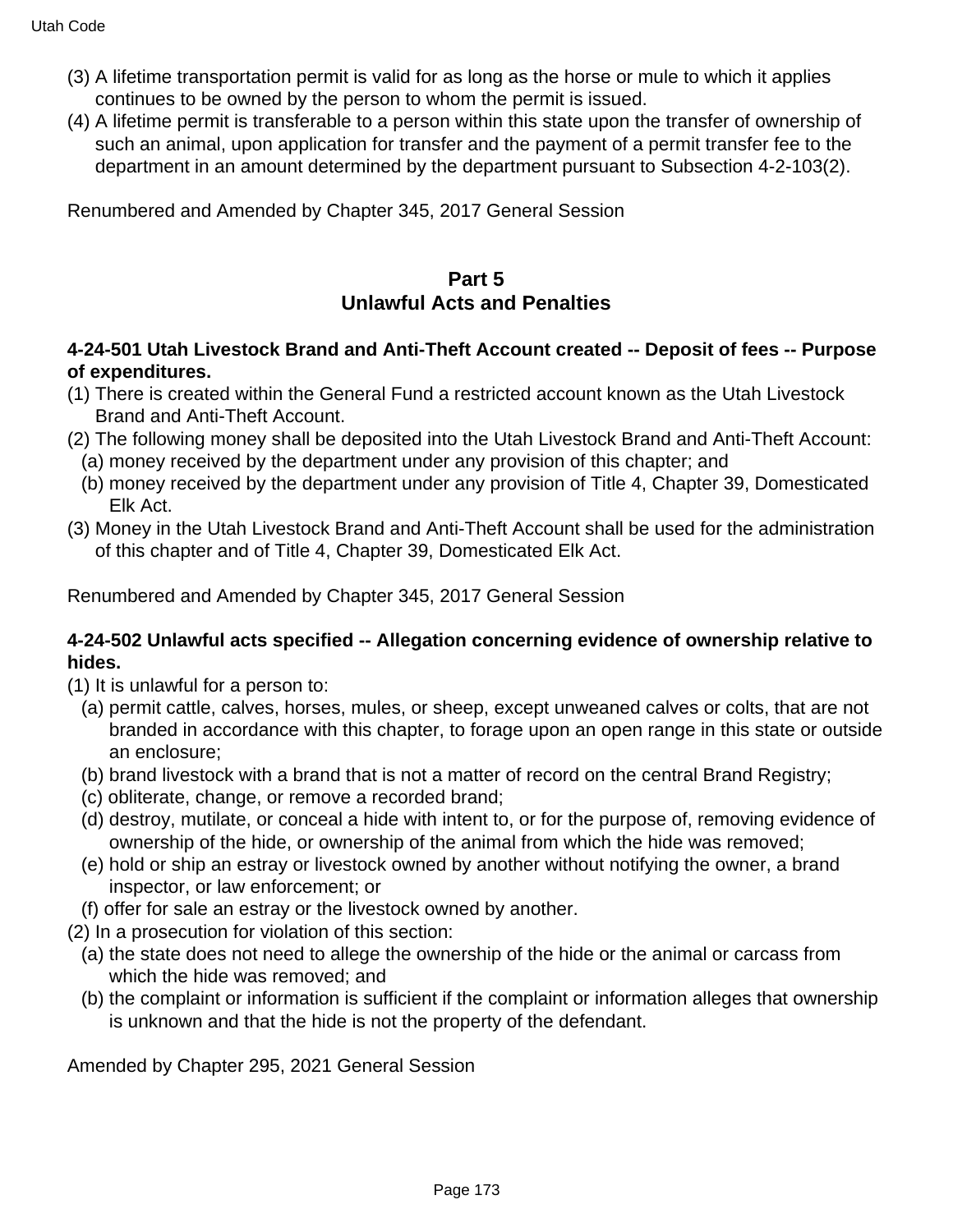## **4-24-503 Use of vehicle to transport stolen livestock prohibited -- Vehicle subject to seizure and sale -- Procedure for sale -- Defense.**

- (1)
	- (a) No person shall use any vehicle for the transportation of stolen livestock or carcasses.
	- (b) A vehicle used in transporting stolen livestock or carcasses is subject to seizure and public sale by the sheriff of the county where the vehicle is found, after written notice of the proposed sale is served upon the person in whose custody the vehicle is found.
- (2) A person who receives the notice described in Subsection (1)(b) has 10 days after service of the notice of proposed sale to respond to the notice, in which event no sale shall be conducted until after the issue of ownership or any other issues are litigated in a court of competent jurisdiction.
- (3) A stolen vehicle used for unlawful transportation is not subject to seizure and sale if the owner of the vehicle is not acting in concert with the thief.

Renumbered and Amended by Chapter 345, 2017 General Session

### **4-24-504 Enforcement -- Brand inspector's powers delineated.**

- (1) A brand inspector has the authority of a special function officer for the purpose of enforcing this chapter and the brand inspector may, if proper, stop a vehicle carrying livestock or livestock carcasses for the purpose of examining brands, certificates of brand inspection, and bills of lading or bills of sale relating to the livestock in transit.
- (2)
	- (a) A brand inspector may enter premises where livestock are kept or maintained for the purpose of examining brands.
	- (b) If admittance is refused, the department may proceed immediately to obtain an ex parte warrant from the nearest court of competent jurisdiction to allow entry upon the premises for the purpose of examining brands or other evidence of ownership.

Amended by Chapter 295, 2021 General Session

### **4-24-505 Commissioner authorized to cooperate with local governments, other states, or federal government in enforcement.**

 The commissioner is empowered with authority, if necessary, to cooperate or enter into cooperative agreements with authorities in any city, town, or county within the state, or with federal authorities, or with authorities in another state for the purpose of securing assistance in the administration and enforcement of this chapter.

Renumbered and Amended by Chapter 345, 2017 General Session

#### **4-24-506 Penalties.**

- A person who violates a provision of this chapter:
- (1) is guilty of a class B misdemeanor; and
- (2) may be subject to administrative fines, payable to the department, of up to \$1,000 per violation.

Renumbered and Amended by Chapter 345, 2017 General Session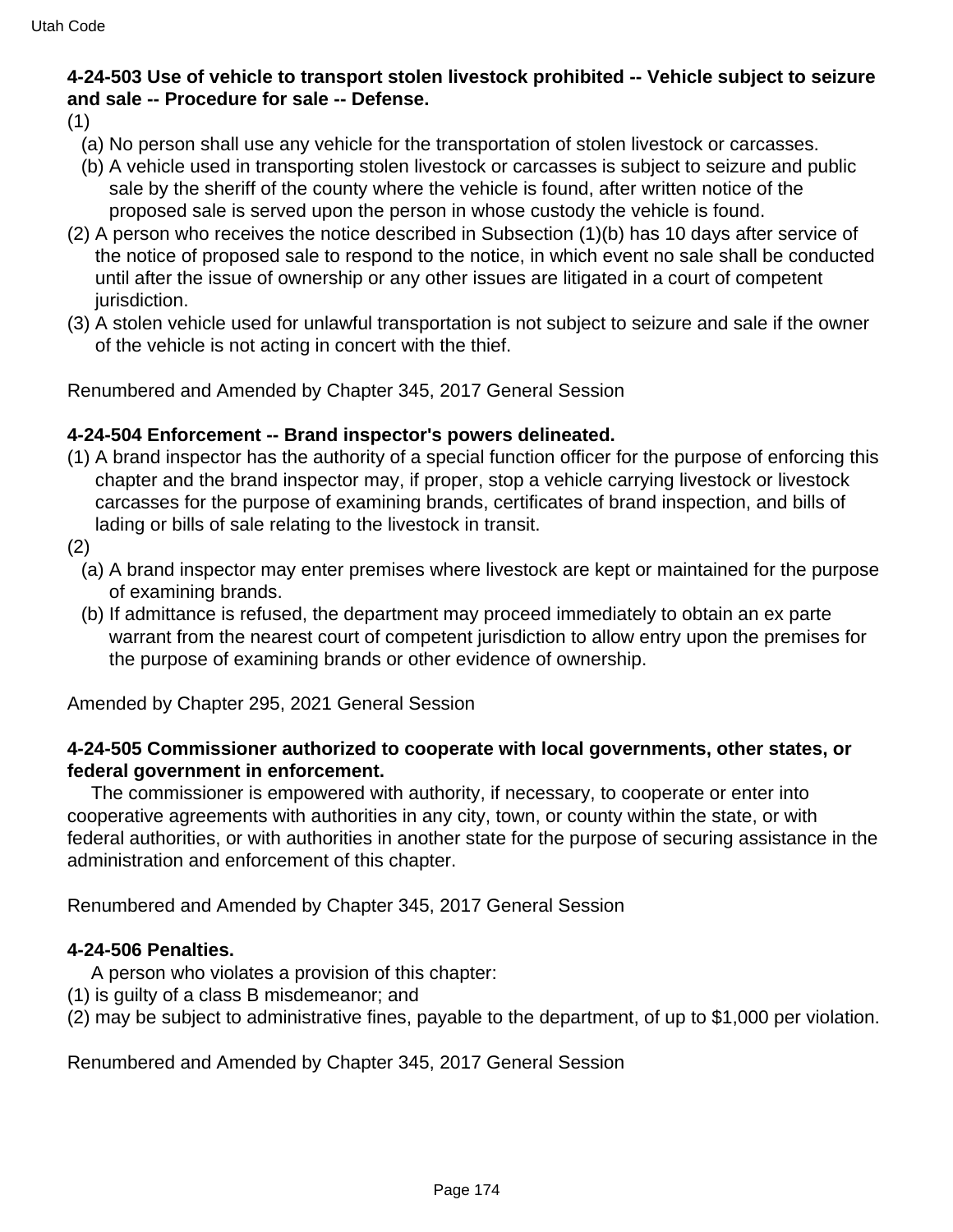## **Chapter 25 Estrays**

## **Part 1 Organization**

### **4-25-101 Title.**

This chapter is known as "Estrays."

Enacted by Chapter 345, 2017 General Session

### **4-25-102 Definitions.**

For the purpose of this chapter:

- (1)
	- (a) "Estray" means:
		- (i) an unbranded sheep, cow, horse, mule, or ass found running at large;
		- (ii) a branded sheep, cow, horse, mule, or ass found running at large whose owner cannot be found after reasonable search; or
	- (iii) a swine found running at large whose owner cannot be found after reasonable search.
	- (b) "Estray" does not mean any unweaned animal specified in this section that is running with its mother.
- (2) "Feral swine" means any species, or hybrid species:
	- (a) of the family Suidae, including the European boar, the Eurasian boar, the Russian boar, a feral hog, or a domestic pig;
	- (b) that is not conspicuously identified by an ear tag or other form of visual identification; and
	- (c) that is roaming freely upon public land or private land.
- (3) "Swine" means any domesticated species of the family Suidae that is conspicuously identified by an ear tag or other form of visible identification.

Renumbered and Amended by Chapter 345, 2017 General Session

### **4-25-103 County responsibility for estrays -- Contracts with other local governments authorized.**

- (1) Each county is responsible for the disposition of all estrays found within the county's boundaries.
- (2) Each county in the discharge of the county's responsibility, however, may contract upon mutually agreeable terms with any city, town, or other county with an animal control office to perform any or all of the functions imposed by this chapter.

Renumbered and Amended by Chapter 345, 2017 General Session

## **4-25-104 Department authorized to make and enforce rules.**

 The department is authorized, subject to Title 63G, Chapter 3, Utah Administrative Rulemaking Act, to make and enforce such rules as in the department's judgment are necessary to administer and enforce this chapter.

Renumbered and Amended by Chapter 345, 2017 General Session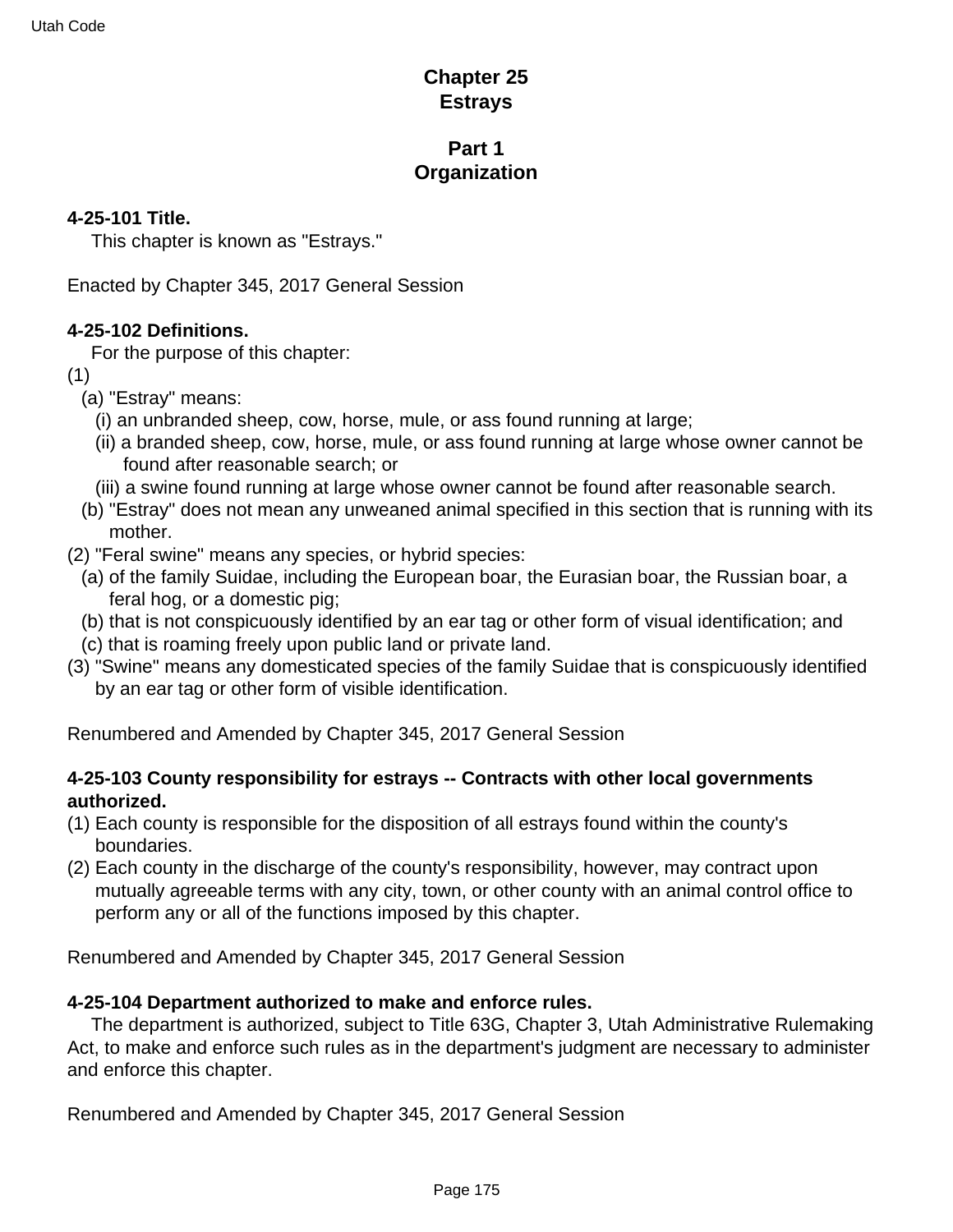# **Part 2 Management of Estrays**

# **4-25-201 Possession of estrays -- Determination and location of owner -- Sale -- Disposition of proceeds -- Notice -- Title of purchaser -- Immunity from liability.**

- (1)
	- (a) Except as provided in Section 4-25-202, a county shall:
		- (i) take physical possession of an estray the county finds within county boundaries;
		- (ii) attempt to determine the name and location of the estray's owner; and
		- (iii) contact the local brand inspector.
	- (b) The department shall assist a county that requests its help in determining the name and location of the owner or other person responsible for the estray.
	- (c)
		- (i) Notwithstanding the requirements of Title 67, Chapter 4a, Revised Uniform Unclaimed Property Act, if the county cannot determine the estray's owner, or, if having determined ownership, neither the county nor the department is able to locate the owner within a reasonable period of time, the estray shall be sold at a livestock or other appropriate market.
		- (ii) The proceeds of a sale under Subsection  $(1)(c)(i)$ , less the costs described in Subsection  $(1)$ (c)(iii), shall be paid to the county selling the estray.
		- (iii) The livestock or other market conducting the sale under Subsection  $(1)(c)(i)$  may deduct the cost of feed, transportation, and other market costs from the proceeds of the sale.
- (2) A county shall publish notice of the sale of an estray:
	- (a) at least once 10 days before the date of the sale; and
	- (b) through electronic means or in a publication with general circulation within the county where the estray was taken into custody.
- (3) A purchaser of an estray sold under this section shall receive title to the estray free and clear of all claims of the estray's owner and a person claiming title through the owner.
- (4) A county that complies with the provisions of this section is immune from liability for the sale of an estray sold at a livestock or other appropriate market.
- (5) Notwithstanding the requirements of Subsection (1)(c), a county may employ a licensed veterinarian to euthanize an estray if the licensed veterinarian determines that the estray's physical condition prevents the estray from being sold.

Renumbered and Amended by Chapter 345, 2017 General Session

#### **4-25-202 Report of estrays -- Possession -- Relief from liability.**

- (1) As used in this section, "division" means the Division of Wildlife Resources.
- (2) A person, other than an official of the county or of an animal control office under contract with the county, who finds an estray shall report the estray to the county or animal control office immediately.
- (3) Upon receipt of notification under Subsection (2), the county or the animal control office shall:
- (a) take possession of the estray; or
- (b) if appropriate, authorize the person in possession of the estray to maintain and care for the estray pending determination and location of the estray's owner.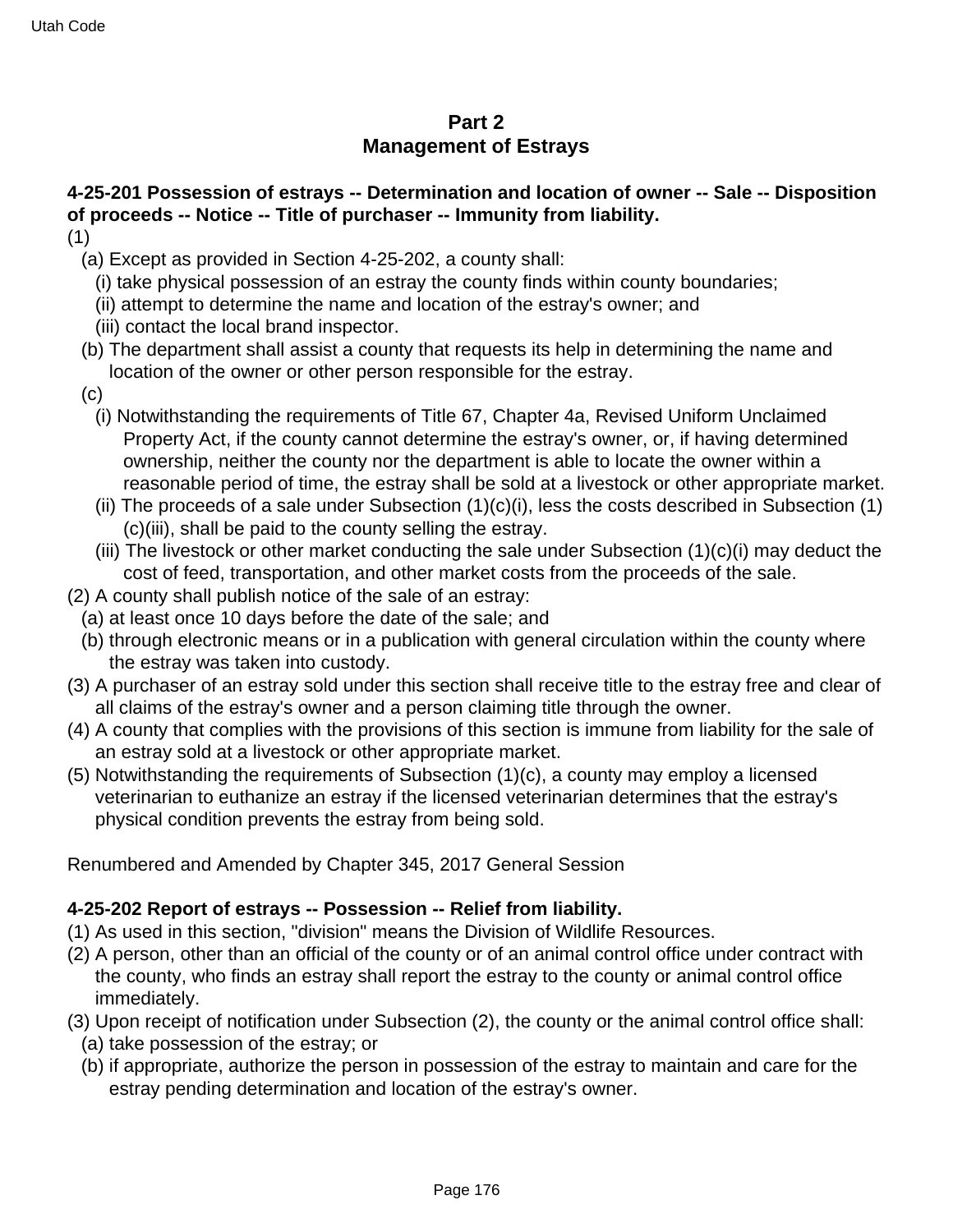(4) A person who gives notice of an estray and delivers the estray to the county or animal control office is not liable to third parties on account of the estray to the extent of the value of the animal.

(5)

- (a) If an employee of the department or the division, acting in the employee's official capacity, finds an estray, the employee shall:
	- (i) comply with the requirements of Subsection (2); and
	- (ii) make a reasonable attempt to contact the estray's owner.
- (b) The county or animal control office receiving a report of an estray from an employee of the department or the division shall:
	- (i) take possession of the estray; or
	- (ii) authorize the department or the division in writing or through electronic means to take possession of the estray.
- (c) If the county or animal control office does not comply with Subsection (5)(b) within 72 hours from the time the division reports an estray, the division may take possession of the estray.
- (d) If the division takes possession of the estray, the division shall:
	- (i) make a reasonable attempt to return the estray to the estray's owner; or
	- (ii) if unable to return the estray to the estray's owner, deliver the estray to the county or animal control office.
- (e) If the division is unable to take possession of the estray after a reasonable attempt, the division may cause the death of the estray if the division determines that the estray presents a material threat to wildlife by:
	- (i) predation;
	- (ii) pathogen transmission; or
	- (iii) genetic introgression.
- (f) If the division causes the death of an estray under Subsection (5)(e), the division shall:
	- (i) compensate the owner of the estray at full market value of the estray; or
	- (ii) if the owner of the estray cannot be determined, deposit an amount equal to the full market value of the estray into the Agricultural and Wildlife Damage Prevention Account created in Section 4-23-108.
- (6) Notwithstanding the requirements of Subsection (5), the division may immediately take possession of an estray or cause an estray to move away from wildlife if the estray presents an imminent material threat to wildlife by:
	- (a) predation;
	- (b) pathogen transmission; or
	- (c) genetic introgression.

Renumbered and Amended by Chapter 345, 2017 General Session

## **4-25-203 Compensation for care of estrays -- Liability of county -- Notice required.**

- (1) A person who finds an estray and who, after giving notice is authorized by the county to maintain and care for the estray, is entitled to compensation from the owner, or from the county, as the case may be, for the reasonable costs of feeding and maintaining the estray; provided, that the county is liable for such cost only if the owner is not located after diligent search.
- (2) No person who finds an estray, however, is entitled to reimbursement for feed and maintenance or for any other cost incurred on behalf of the estray before such time as notice of the estray is given to the county or to the appropriate animal control office.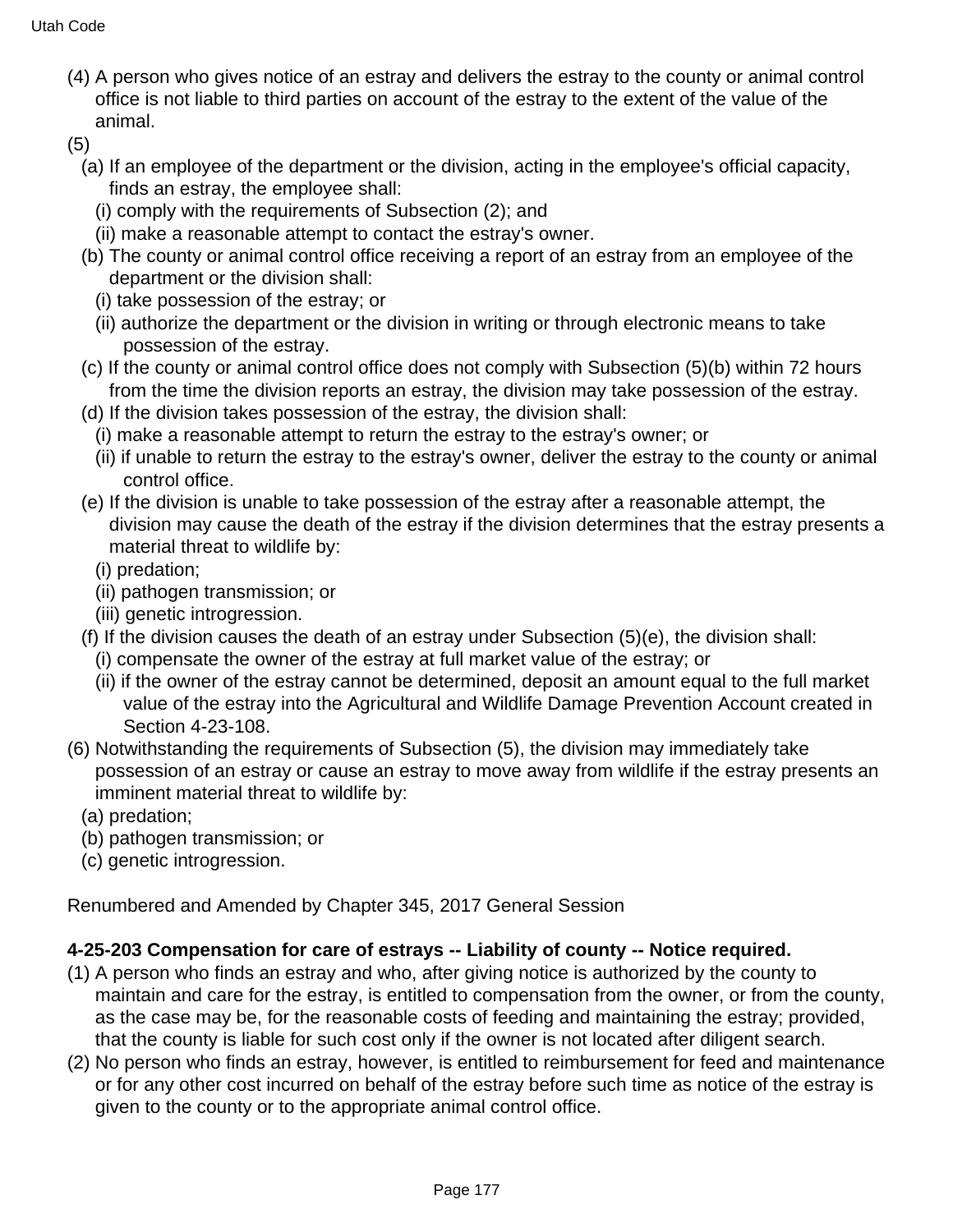### Renumbered and Amended by Chapter 345, 2017 General Session

### **4-25-204 County legislative body authorized to adopt fence ordinance -- Lawful fence to be specified by ordinance -- Dividing the county into divisions for different fencing regulations.**

- (1) A county legislative body may, by ordinance, declare and enforce a general policy within the county for the fencing of farms, subdivisions, or other private property to allow domestic animals to graze without trespassing on farms, subdivisions, or other private property.
- (2) If an ordinance is adopted under Subsection (1), the county legislative body:
	- (a) shall through ordinance declare and specify what constitutes a lawful fence; and
	- (b) may divide the county into divisions and prescribe different fencing regulations for each division.

Renumbered and Amended by Chapter 345, 2017 General Session

### **4-25-205 Owner liable for trespass of animals -- Exception -- Intervention by county representative.**

- (1) The owner of any cattle, horse, ass, mule, sheep, goat, or swine that trespasses upon the premises of another person, except in cases where the premises are not enclosed by a lawful fence in a county or municipality that has adopted a fence ordinance, is liable in a civil action to the owner or occupant of the premises for any damage inflicted by the trespass.
- (2) A county representative may intervene to remove the animal and the county is entitled to fair compensation for costs incurred. If the animal is not claimed within 10 days after written notification is sent to the animal's owner, a county representative may sell the animal to cover costs incurred.
- (3) Notwithstanding Subsections (1) and (2), the owner of any cattle, horse, ass, mule, sheep, goat, or swine that trespasses upon the premises of another person is not liable in a civil action to the owner or occupant of the premises for damage inflicted by the trespass if:
	- (a) the animal enters the premises from an historic livestock trail, as defined in Section 57-13b-102; and
	- (b) the premises that was trespassed is not enclosed by an adequate fence at the time the trespass occurs.

Renumbered and Amended by Chapter 345, 2017 General Session

#### **4-25-206 Animals running at large -- Prohibition -- Limited exception.**

- (1) Except as provided in Subsection (2), no person who owns or is in possession of a stallion, jack, or ridgeling over 18 months old, or a ram over three months old, shall permit the animal to run at large within the limits of, or on the summer range of, any town or settlement.
- (2) Two-thirds of the voters of any county or isolated part of a county may elect through an election to make this section ineffective in all or part of the county during part of the year.

Renumbered and Amended by Chapter 345, 2017 General Session

## **Part 3 Swine**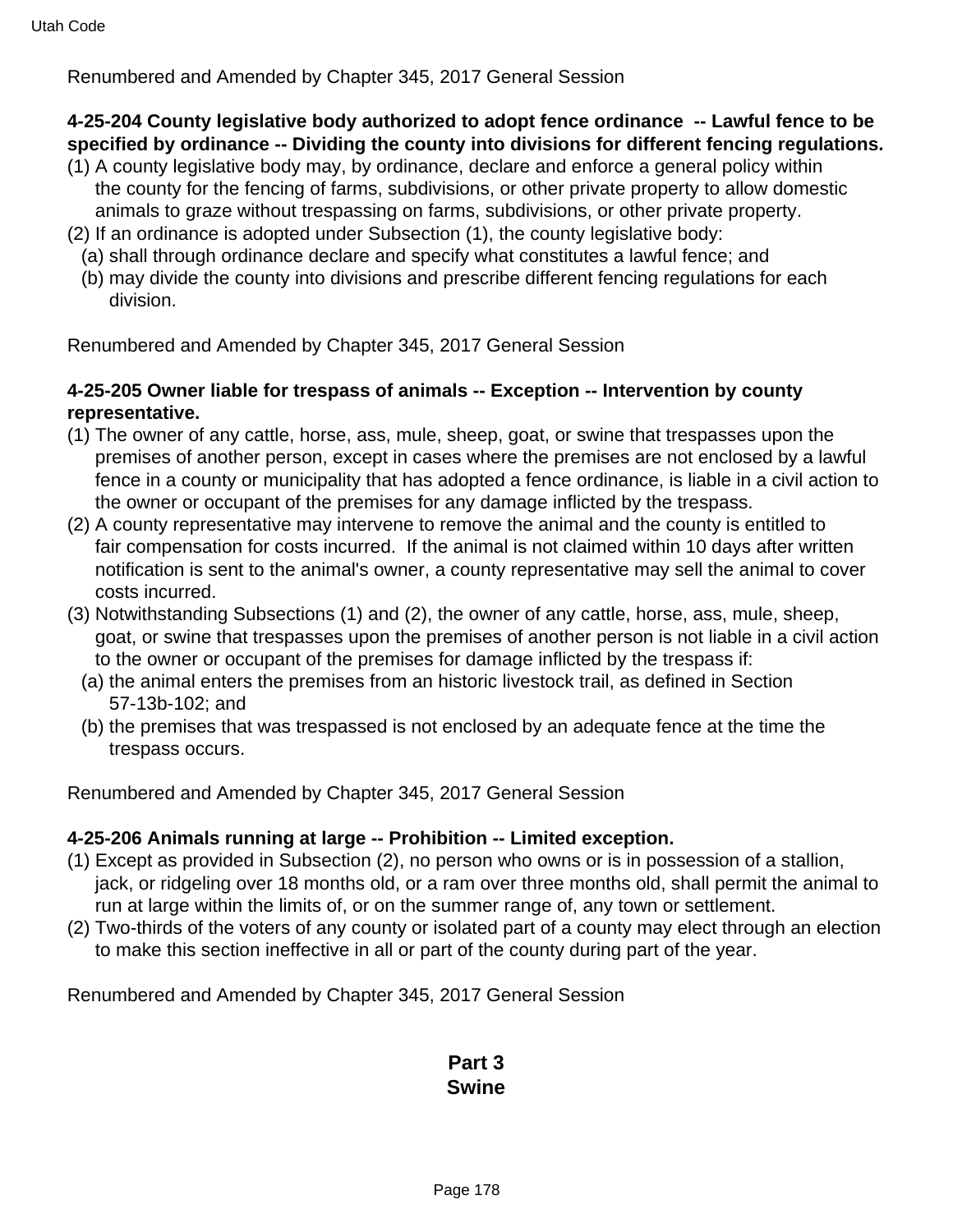### **4-25-301 Allowing swine to run at large -- Class B misdemeanor.**

(1) A person is guilty of a class B misdemeanor if the person:

- (a) is in control of a swine; and
- (b) allows the swine to run at large.

(2) A person described in Subsection (1) is liable for damage caused by the swine running at large.

Renumbered and Amended by Chapter 345, 2017 General Session

### **4-25-302 Release of swine or feral swine for any purpose.**

- A person is guilty of a third degree felony if the person releases a:
- (1) swine on public or private property for hunting purposes; or
- (2) feral swine on public or private property for any purpose.

Renumbered and Amended by Chapter 345, 2017 General Session

### **4-25-303 Feral swine detrimental to state's interests -- Seizure, capture, or destruction of feral swine.**

- (1) Feral swine are detrimental to the state's interests in agriculture and wildlife.
- (2) Feral swine may be seized, captured, or destroyed at any time, in any place, and in any manner by:
	- (a) the department and the department's authorized agents;
	- (b) the Division of Wildlife Resources and the Division of Wildlife Resources' authorized agents; or
- (c) a certified peace officer.

(3)

- (a) Notwithstanding Section 76-9-301, and subject to the requirements of this section, an individual may kill a feral swine roaming on private or public land.
- (b) An individual shall obtain the consent of the landowner before killing a feral swine on private land.
- (c) Feral swine may be killed:
	- (i) year-round;
	- (ii) in any number; and
	- (iii) with a firearm, bow and arrow, or crossbow.
- (4) Feral swine may not be hunted or killed under Subsection (3)(c):
	- (a) with the use of artificial light or night vision equipment, except as authorized by county ordinance; or
	- (b) from or with any airborne vehicle or device, except as provided in Section 4-23-106.
- (5) An individual may not receive compensation, or attempt to receive compensation, from hunting feral swine.
- (6) An authorized individual who kills a swine under this section is not liable to the owner for the loss of the swine, unless:
	- (a) the swine is conspicuously identified by an ear tag or other form of visual identification; and
	- (b) the individual who killed the swine knew the swine was identified by an ear tag or other form of usual identification.

Renumbered and Amended by Chapter 345, 2017 General Session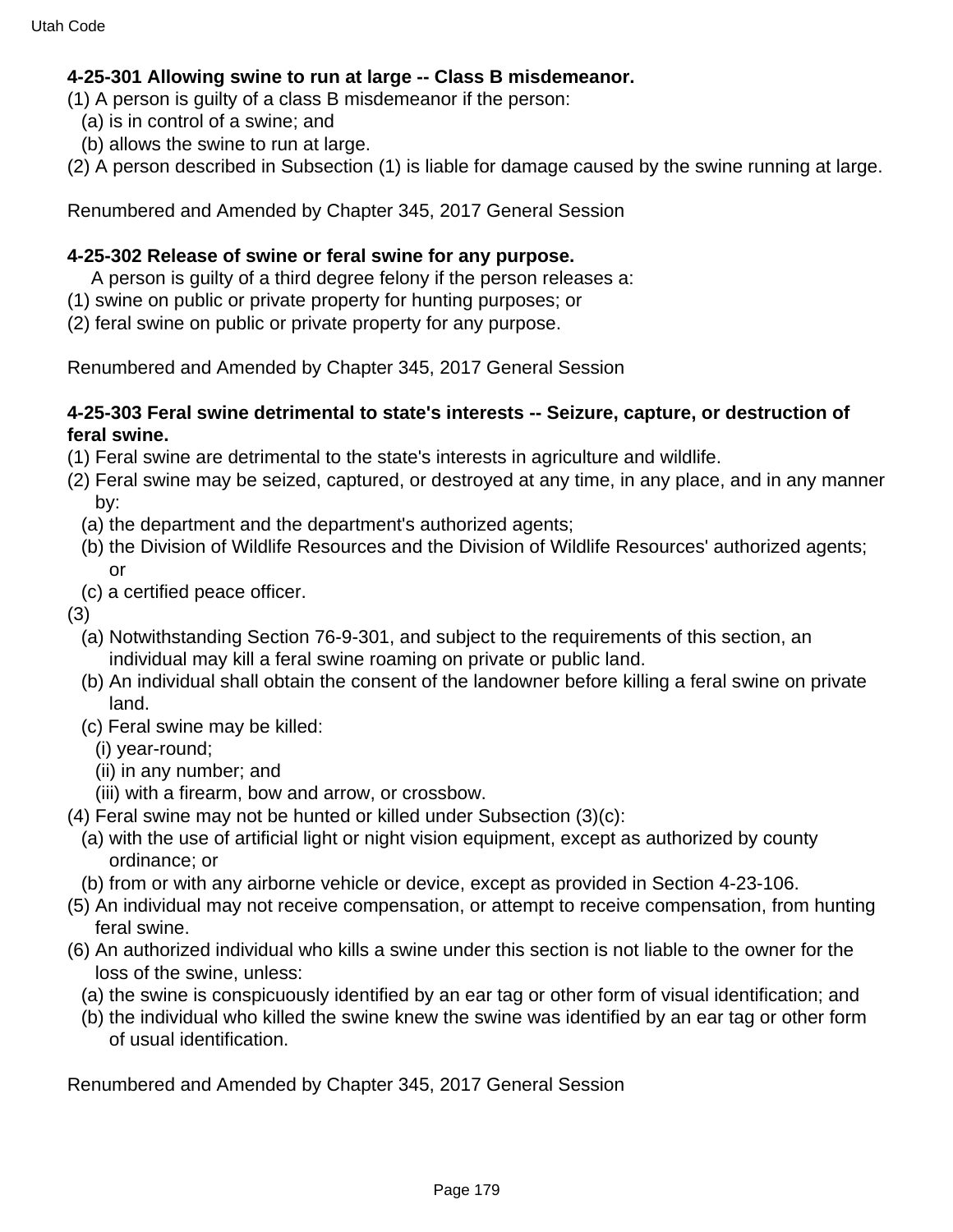## **Part 4 Impounded Livestock**

## **4-25-401 Impounded livestock -- Determination and location of owner -- Sale -- Disposition of proceeds -- Notice -- Title of purchaser -- Immunity from liability.**

(1) As used in this section, "impounded livestock" means the following animals seized and retained in legal custody:

- (a) cattle;
- (b) calves;
- (c) horses;
- (d) mules;
- (e) sheep;
- (f) goats;
- (g) hogs; or
- (h) domesticated elk.

(2)

- (a) A county may:
	- (i) take physical possession of impounded livestock seized and retained within its boundaries; and
	- (ii) attempt to determine the name and location of the impounded livestock's owner.
- (b) The department shall assist a county who requests help in locating the name and location of the owner or other person responsible for the impounded livestock.
- (c)
	- (i) Notwithstanding the requirements of Title 67, Chapter 4a, Revised Uniform Unclaimed Property Act, if the county cannot determine ownership of the impounded livestock, or, if having determined ownership, neither the county nor the department is able to locate the owner within a reasonable period of time, the impounded livestock shall be sold at a livestock or other appropriate market.
	- (ii) The proceeds of a sale under Subsection  $(2)(c)(i)$ , less the costs described in Subsection (2)(c)(iii), shall be paid to the State School Fund created by the Utah Constitution, Article X, Section 5, Subsection (1).
	- (iii) The livestock or other market conducting the sale under Subsection (2)(c)(i) may deduct the cost of feed, transportation, and other market costs from the proceeds of the sale.
- (3) A county shall publish the intended sale of the impounded livestock:
- (a) at least 10 days before the date of sale; and
- (b) through electronic means or in a publication with general circulation within the county where the impounded livestock was taken into custody.
- (4) A purchaser of impounded livestock sold under this section shall receive title to the impounded livestock free and clear of all claims of the livestock's owner or a person claiming title through the owner.
- (5) If a county complies with the provisions of this section, the county is immune from liability for the sale of impounded livestock sold at a livestock or other appropriate market.
- (6) Notwithstanding the requirements of Subsection (2)(c), a county may employ a licensed veterinarian to euthanize an impounded livestock if the licensed veterinarian determines that the impounded livestock's physical condition prevents the impounded livestock from being sold.

Renumbered and Amended by Chapter 345, 2017 General Session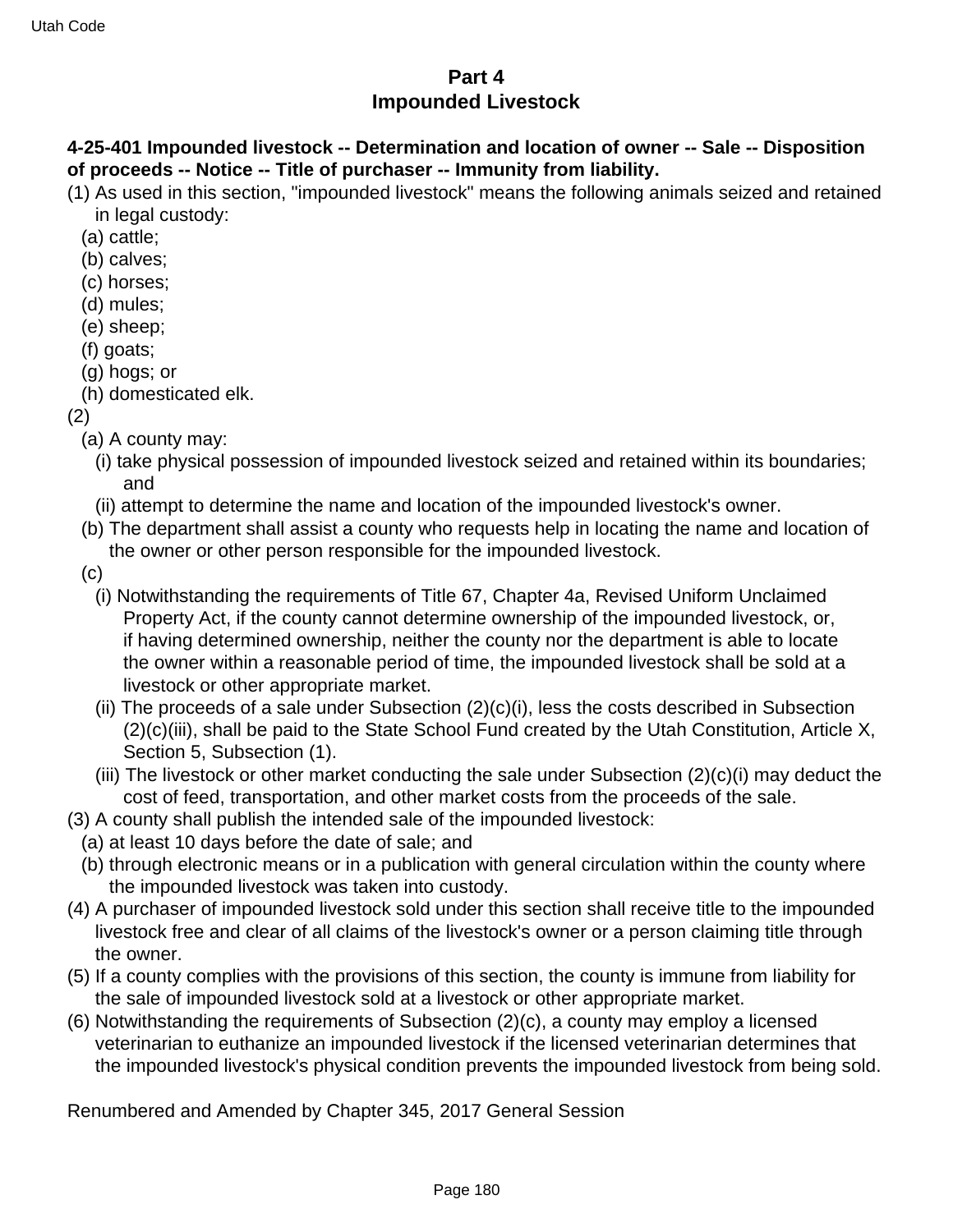# **Chapter 26 Enclosures and Fences**

#### **4-26-101 Title -- Failure to close entrance to enclosure -- Class C misdemeanor -- Damages.**

- (1) This chapter is known as "Enclosures and Fences."
- (2) A person who willfully throws down a fence or opens bars or gates into any enclosure other than the person's own enclosure or into any enclosure jointly owned or occupied by such person and others, and leaves the enclosure open:
	- (a) is guilty of a class C misdemeanor; and
	- (b) is liable in damage for any injury sustained by any person as a result of such an act.

Amended by Chapter 345, 2017 General Session

#### **4-26-102 Adjoining landowners -- Partition fences -- Contribution.**

- (1) If two or more persons agree to a fence enclosure or to the construction of a partition fence, the cost of construction and maintenance of the fence shall be apportioned between each party to the agreement based upon the amount of land enclosed.
- (2) A person who is a party to an agreement described in Subsection (1) and who fails to maintain such person's part of the fence is liable in a civil action for any damage sustained by another party to the agreement as a result of the failure to maintain the fence.
- (3)
	- (a) If a person has enclosed land with a fence and the owner of adjoining land desires to enclose land adjoining the fence so that the existing fence or any part of it will become a partition fence between such tracts of land, the owner of the adjoining land shall, before making the enclosure, pay to the owner of the existing fence one-half of the value of all that part of the fence that will become a partition fence.
	- (b) If a person whose land is enclosed, in whole or in part, by a partition fence ceases to improve or cultivate that person's land or opens the enclosure, the person:
		- (i) shall give notice to the other owner of the partition fence and an opportunity to pay for the person's reasonable value of the fence;
		- (ii) may not remove any part of the partition fence until the earlier of:
			- (A) 30 days after the day on which the person gave notice to the other owner, as described in Subsection (3)(b)(i); or
			- (B) the day the other owner pays the person for the person's reasonable value of the fence; and
		- (iii) notwithstanding Subsection (3)(b)(ii), may not remove the partition fence if the crops enclosed by the fence will be exposed to injury.

Amended by Chapter 345, 2017 General Session

#### **4-26-103 Definitions -- Qualified landowners' and qualified adjoining landowners' partition fences -- Contribution -- Civil action for damages.**

(1) As used in this section: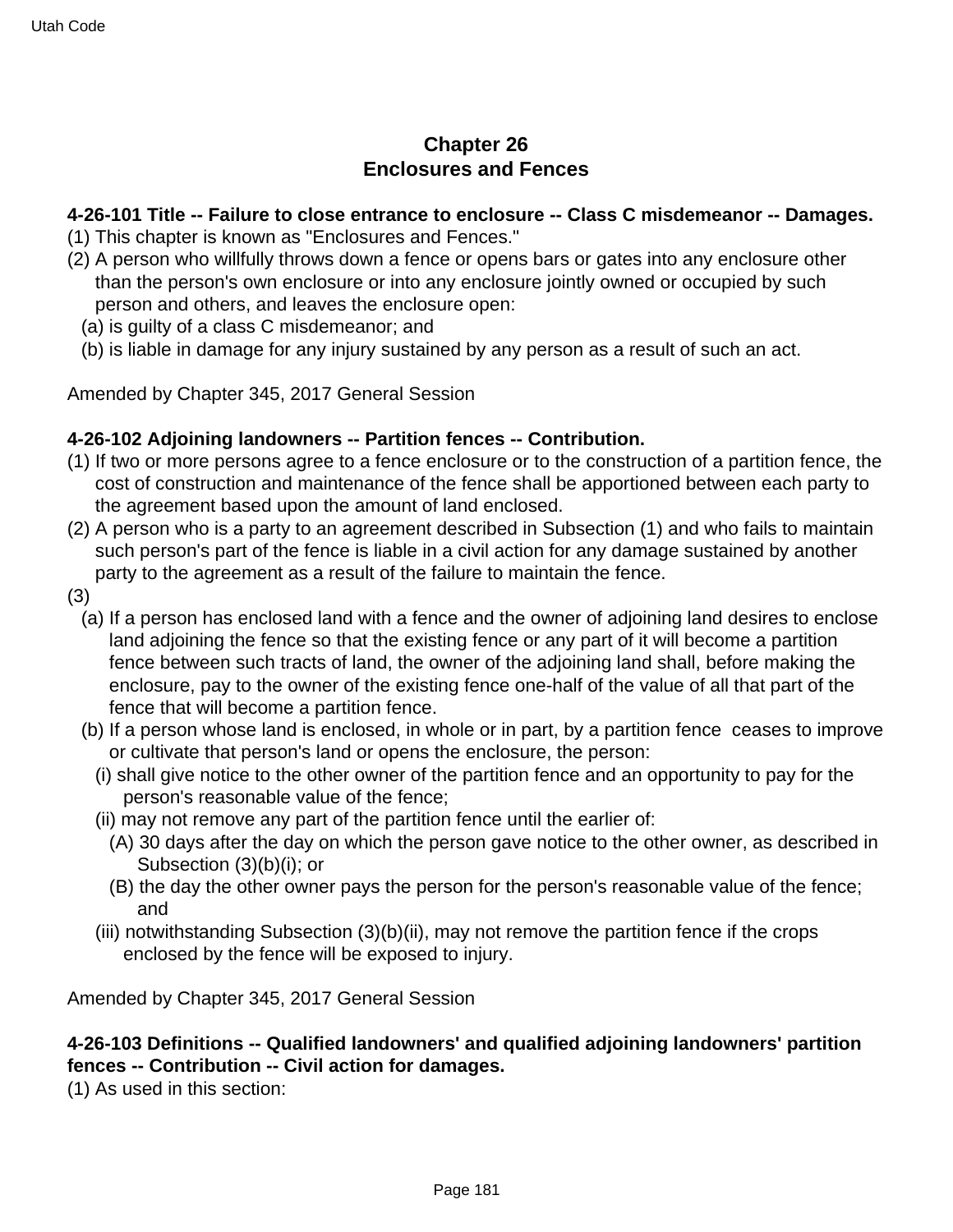- (a) "Qualified adjoining landowner" means a private landowner whose land adjoins the land of a qualified landowner and is used for grazing livestock or as habitat for big game wildlife and:
	- (i) is land which qualifies under the definition of "conservation easement" as defined in Section 57-18-2, under Title 57, Chapter 18, Land Conservation Easement Act; or
	- (ii) is "land in agricultural use" that meets the requirements of Section 59-2-502.
- (b) "Qualified landowner" means a private landowner whose land is used for grazing livestock and:
	- (i) is land which qualifies under the definition of "conservation easement" as defined in Section 57-18-2, under Title 57, Chapter 18, Land Conservation Easement Act; or
- (ii) is "land in agricultural use" that meets the requirements of Section 59-2-502.
- (2) A qualified landowner may require the qualified adjoining landowner to pay for one-half of the cost of the fence if:
	- (a) the fence is or becomes a partition fence separating the qualified landowner's land from that belonging to the qualified adjoining landowner;
	- (b) the cost is reasonable for that type of fence;
	- (c) that type of fence is commonly found in that particular area; and
	- (d) the construction of the fence is no more expensive than the cost for posts, wire, and connectors.
- (3) If the qualified adjoining landowner refuses, the qualified landowner may maintain a civil action against the qualified adjoining landowner for one-half of the cost of that portion of the fence.
- (4) The cost of the maintenance of the fence shall also be apportioned between each party based on the amount of land enclosed. A party who fails to maintain that party's part of the fence is also liable in a civil action for any damage sustained by the other party as a result of the failure to maintain the fence.

### **4-26-104 Fencing for bison.**

Perimeter fencing intended to hold bison shall meet the following minimum standards:

- (1) fence sections and gates shall:
	- (a) reach a height of at least eight feet above ground level; and
	- (b) be constructed in a mesh pattern consisting of:
		- (i) hi-tensile steel wire of at least 14-1/2 gauge;
		- (ii) a maximum mesh size of six inches by six inches; or
		- (iii) a material with the strength equivalent of the material described in Subsections (1)(b)(i) and (ii);
- (2) fence posts shall:
	- (a)
		- (i) be constructed of treated wood at least four inches in diameter; and
		- (ii) be constructed of a material with the strength equivalent of the material described in Subsection (2)(a)(i);
	- (b) reach a height of at least six feet, two inches above ground level;
	- (c) have at least two feet of length below ground level;
	- (d) be installed at intervals of no more than 20 feet; and
	- (e) if located on a corner or connected to a gate, be braced with wood or the strength equivalent of wood; and
- (3) fence stays shall:
	- (a) be constructed of treated wood or steel;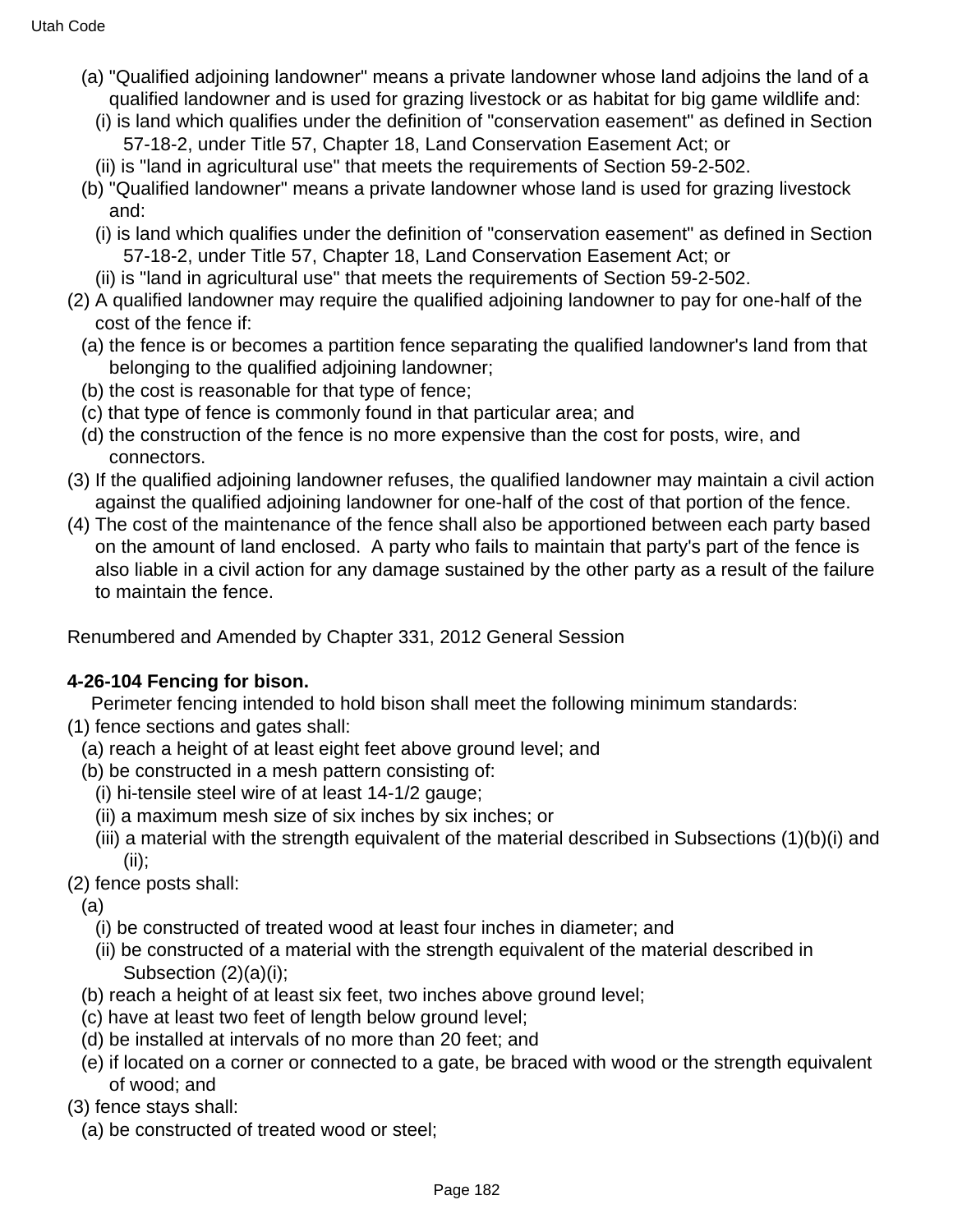- (b) be installed at intervals of no more than 10 feet from any fence post; and
- (c) reach a height of at least six feet, two inches above ground level.

Amended by Chapter 345, 2017 General Session

### **Chapter 30 Livestock Markets**

#### **4-30-101 Title.**

This chapter is known as "Livestock Markets."

Enacted by Chapter 345, 2017 General Session

#### **4-30-102 Definitions.**

For the purpose of this chapter:

(1) "Consignor" or "shipper" means any person who consigns, ships, or delivers livestock to a livestock market for storage, handling, or sale.

(2)

- (a) "Livestock market" means a public market place consisting of pens or other enclosures where all classes of livestock or poultry are received on consignment and kept for subsequent sale, either through public auction or private sale.
- (b) "Livestock market" does not include:
	- (i) a place used solely for liquidation of livestock by a farmer, dairyman, livestock breeder, or feeder who is going out of such business; or
	- (ii) a place where an association of livestock breeders or an individual livestock breeder offers registered livestock or breeding sires for sale and assumes all responsibility for the sale, guarantees title to the livestock or sires sold, and arranges with the department for brand inspection of all animals sold.
- (3) "Person" means an individual, partnership, corporation, or association.

Renumbered and Amended by Chapter 345, 2017 General Session

#### **4-30-104 Department authorized to make and enforce rules.**

 The department is authorized, subject to Title 63G, Chapter 3, Utah Administrative Rulemaking Act, to make and enforce such rules necessary to administer and enforce this chapter.

Renumbered and Amended by Chapter 345, 2017 General Session

### **4-30-105 License required -- Application -- Fee -- Expiration -- Renewal.**

(1)

- (a) No person may operate a livestock market in this state without a license issued by the department.
- (b) Application for a license shall be made to the department upon forms prescribed and furnished by the department, and the application shall specify:
	- (i) if the applicant is an individual, the name, address, and date of birth of the applicant; or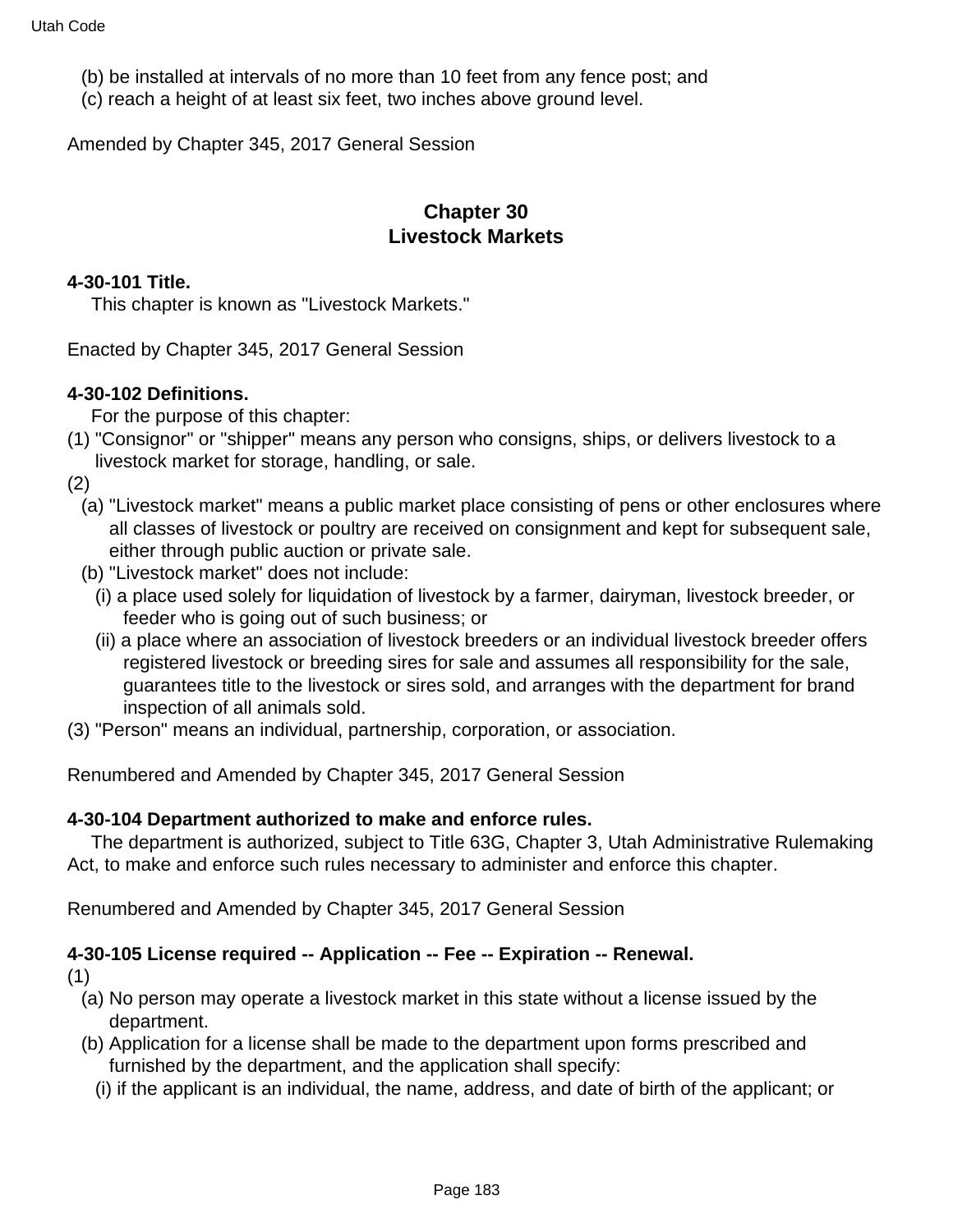- (ii) if the applicant is a partnership, corporation, or association, the name, address, and date of birth of each person who has a financial interest in the applicant and the amount of each person's interest;
- (iii) a certified statement of the financial assets and liabilities of the applicant detailing:
	- (A) current assets;
	- (B) current liabilities;
	- (C) long-term assets; and
	- (D) long-term liabilities;
- (iv) a legal description of the property where the market is proposed to be located, the property's street address, and a description of the facilities proposed to be used in connection with the property;
- (v) a schedule of the charges or fees the applicant proposes to charge for each service rendered; and
- (vi) a detailed statement of the trade area proposed to be served by the applicant, the potential benefits which will be derived by the livestock industry, and the specific services the applicant intends to render at the livestock market.
- (2)
	- (a) Upon receipt of a proper application, payment of a license fee in an amount determined by the department pursuant to Subsection 4-2-103(2), the commissioner, if satisfied that the convenience and necessity of the industry and the public will be served, shall issue a license allowing the applicant to operate the livestock market proposed in the application valid through December 31 of the year in which the license is issued, subject to suspension or revocation for cause.
	- (b) A livestock market license is annually renewable on or before December 31 of each year upon the payment of an annual license renewal fee in an amount determined by the department pursuant to Subsection 4-2-103(2).
- (3) No livestock market original or renewal license may be issued until the applicant has provided the department with a certified copy of a surety bond filed with the United States Department of Agriculture as required by the Packers and Stockyards Act, 1921, 7 U.S.C. Section 181 et seq.

Amended by Chapter 154, 2020 General Session

#### **4-30-106 Hearing on license application -- Notice of hearing.**

- (1) Upon the filing of an application, the department shall set a time for hearing on the application in the city or town nearest the proposed site of the livestock market and cause notice of the time and place of the hearing together with a copy of the application to be forwarded by mail, not less than 15 days before the hearing date, to the following:
	- (a) each licensed livestock market operator within the state; and
	- (b) each livestock or other interested association or group of persons in the state that has filed written notice with the department requesting receipt of notice of such hearings.
- (2) Notice of the hearing shall be published 14 days before the scheduled hearing date:
	- (a) in a daily or weekly newspaper of general circulation within the city or town where the hearing is scheduled; and
	- (b) on the Utah Public Notice Website created in Section 63A-16-601.

Amended by Chapter 84, 2021 General Session Amended by Chapter 345, 2021 General Session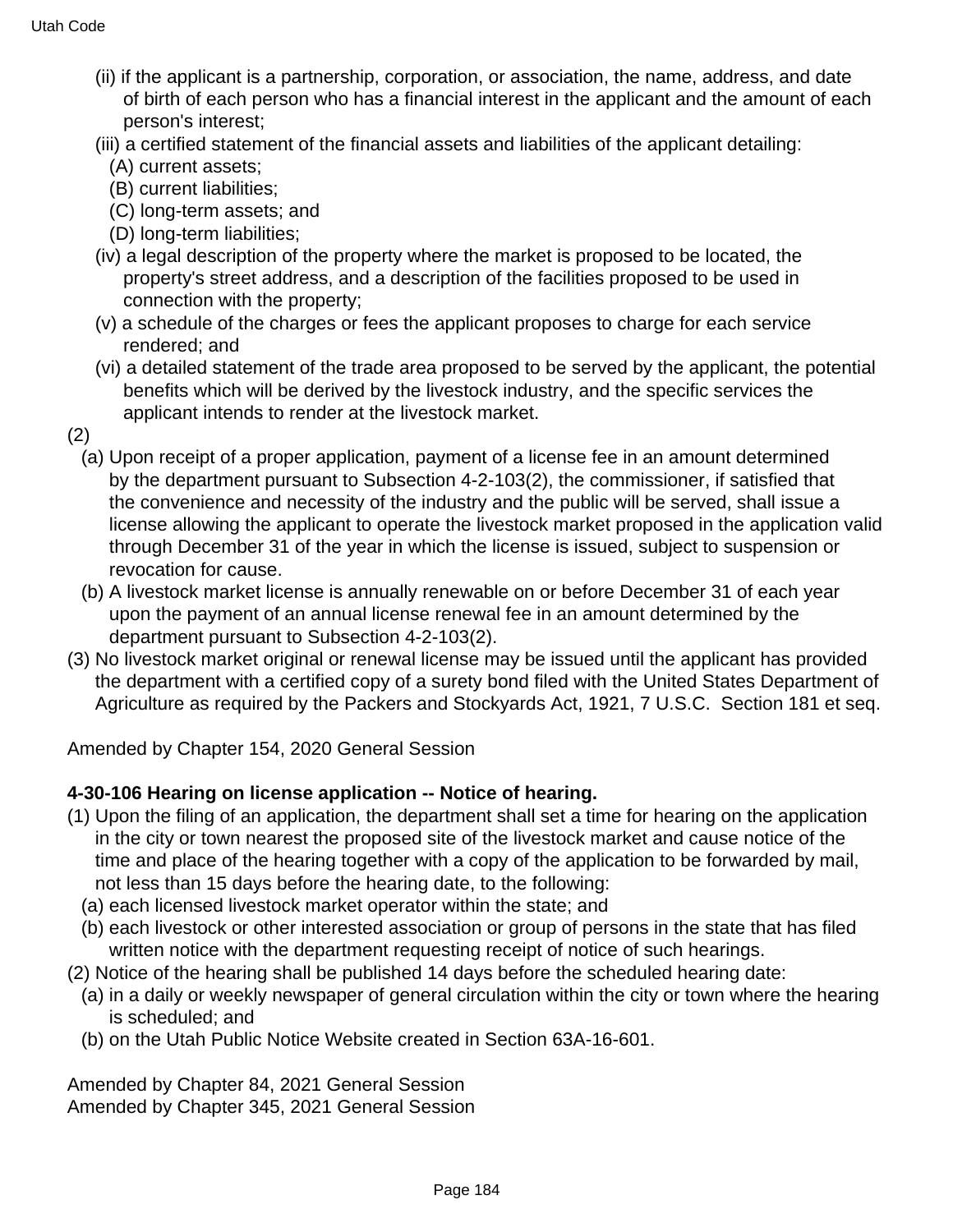### **4-30-107 Guidelines delineated for decision on application.**

- (1) The department, in determining whether to approve or deny the application, shall consider:
	- (a) the applicant's proven or potential ability to comply with the Packers and Stockyards Act, 7 U.S.C. Sec. 221 through 229b;
	- (b) the financial stability, business integrity, and fiduciary responsibility of the applicant;
	- (c) the livestock marketing benefits which potentially will be derived from the establishment and operation of the public livestock market proposed;
	- (d) the need for livestock market services in the trade area proposed;
	- (e) the adequacy of the livestock market location and facilities proposed in the application, including facilities for health inspection and testing;
	- (f) whether the operation of the proposed livestock market is likely to be permanent; and
	- (g) the economic feasibility of the proposed livestock market based on competent evidence.
- (2) Any interested person may appear at the hearing on the application and give an opinion or present evidence either for or against granting the application.

Amended by Chapter 154, 2020 General Session

### **4-30-108 Transfer of livestock market license permitted -- Conditions.**

- (1) No livestock market license is transferable to another person without the prior approval of the commissioner.
- (2) A change in the membership of a partnership or association, or the sale or transfer of a 25% or greater interest in the stock ownership of a corporate livestock market shall be considered a transfer of the livestock market license and is subject to the requirements of this section.
- (3) Application to allow transfer of a livestock market license shall be made to the department on a form prescribed and furnished by the department.
- (4) The commissioner may grant a transfer of the license:
	- (a) if the proposed transferee meets all the requirements specified for an original license in Section 4-30-105; and
	- (b) based on the criteria specified in Section 4-30-107.

Renumbered and Amended by Chapter 345, 2017 General Session

### **4-30-109 Financial responsibility.**

 Each livestock market shall maintain a financial condition of total assets in excess of total liabilities, including total current assets in excess of total current liabilities.

Renumbered and Amended by Chapter 345, 2017 General Session

# **4-30-110 Custodial accounts for trust funds.**

- (1)
	- (a) Each payment that a livestock buyer makes to a livestock market selling on commission is a trust fund.
	- (b) Funds deposited into custodial accounts are trust funds.
- (2) Each livestock market engaged in selling livestock on a commission or agency basis shall establish and maintain a separate bank account designated as "custodial account for shippers' proceeds," or some similar identifying designation, to disclose that the depositor is acting as a fiduciary and that the funds in the account are trust funds.
- (3)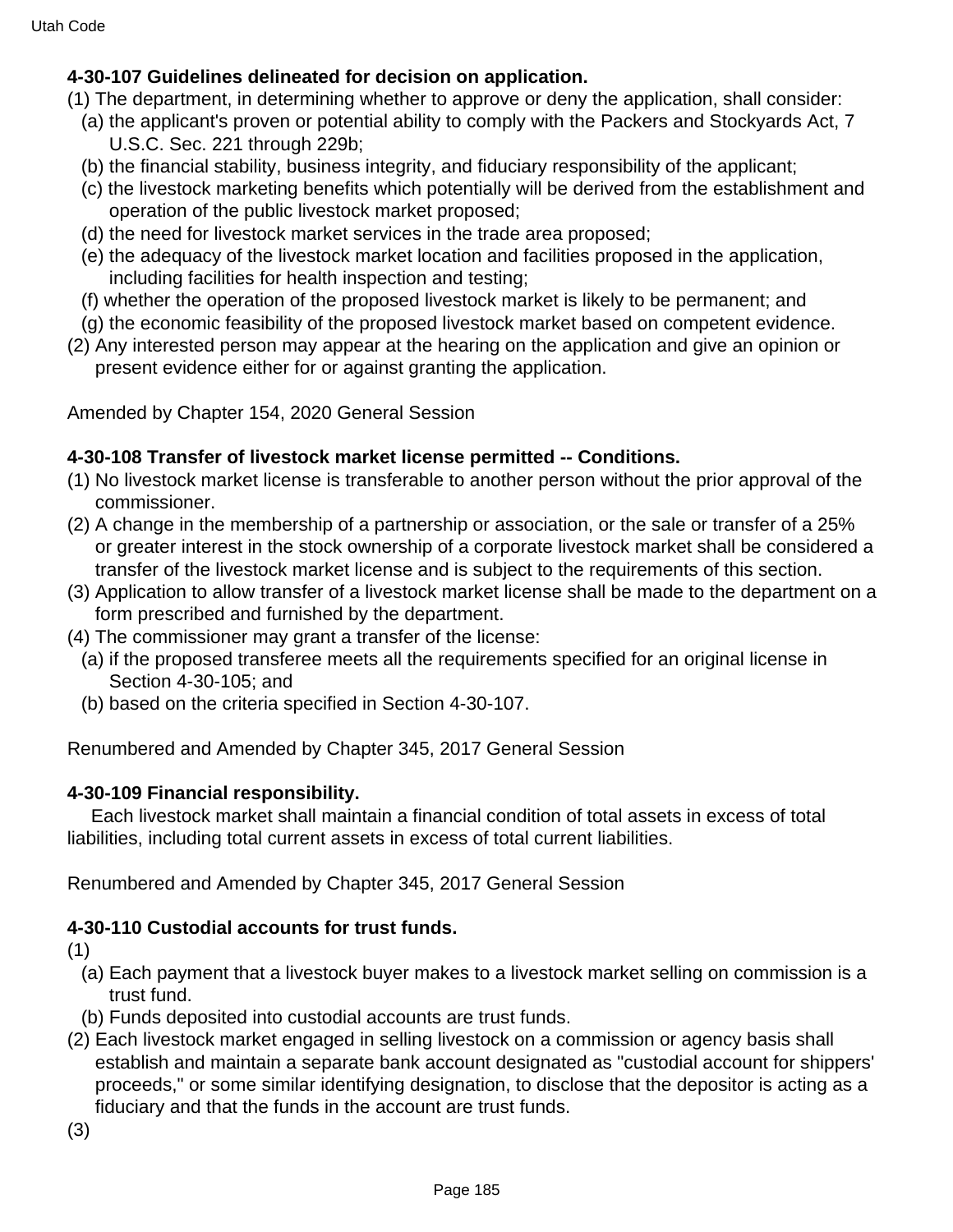- (a) The livestock market shall deposit into its custodial account before the close of the next business day after the livestock is sold:
	- (i) the proceeds that have been collected from the sale of the livestock; and
	- (ii) an amount equal to the proceeds receivable from the sale of livestock that are due from:
		- (A) the livestock market;
		- (B) any owner, officer, or employee of the livestock market; and
		- (C) any buyer to whom the livestock market has extended credit.
- (b) The livestock market shall thereafter deposit into the custodial account all proceeds collected until the account has been reimbursed in full and shall, before the close of the seventh day following the sale of livestock, deposit an amount equal to all the remaining proceeds receivable regardless of whether the proceeds have been collected by the livestock market.
- (4) The custodial account shall be drawn on only:
	- (a) for payment of the net proceeds to the consignor or shipper, or to any person that the livestock market knows is entitled to payment;
	- (b) to pay lawful charges against the consignment of livestock which the market agency shall, in its capacity as agent, be required to pay; and
- (c) to obtain any sums due the livestock market as compensation for its services.

(5)

- (a) Each livestock market shall keep accounts and records that will disclose at all times the handling of funds in the custodial account.
- (b) Accounts and records shall at all times disclose the name of the consignors and the amount due and payable to each from funds in the custodial account.
- (6) The custodial account shall be established and maintained in a bank whose deposits are insured by the Federal Deposit Insurance Corporation.

Renumbered and Amended by Chapter 345, 2017 General Session

### **4-30-111 Weighman license required -- Application -- Fee -- Bond -- Expiration -- Renewal.** (1)

- (a) No person may act as a weighman at a livestock market without a license from the department.
- (b) Application for a weighman's license shall be made to the department upon forms prescribed and furnished by the department.
- (c) Upon receipt of a proper application, payment of a license fee in an amount determined by the department pursuant to Subsection 4-2-103(2), and deposit of either a corporate surety bond or trust fund agreement with the department in the principal amount of \$1,000, the commissioner shall issue a license allowing the applicant to act as a weighman through December 31 of the year in which the license is issued, subject to suspension or revocation for cause.
- (d) A weighman's license is annually renewable on or before December 31 of each year upon the payment of an annual license renewal fee in an amount determined by the department pursuant to Subsection 4-2-103(2).

(2)

(a) Each weighman's surety bond shall be written by a surety licensed under the laws of Utah and name the state, as obligee, for the use and benefit of persons who consign livestock to a livestock market.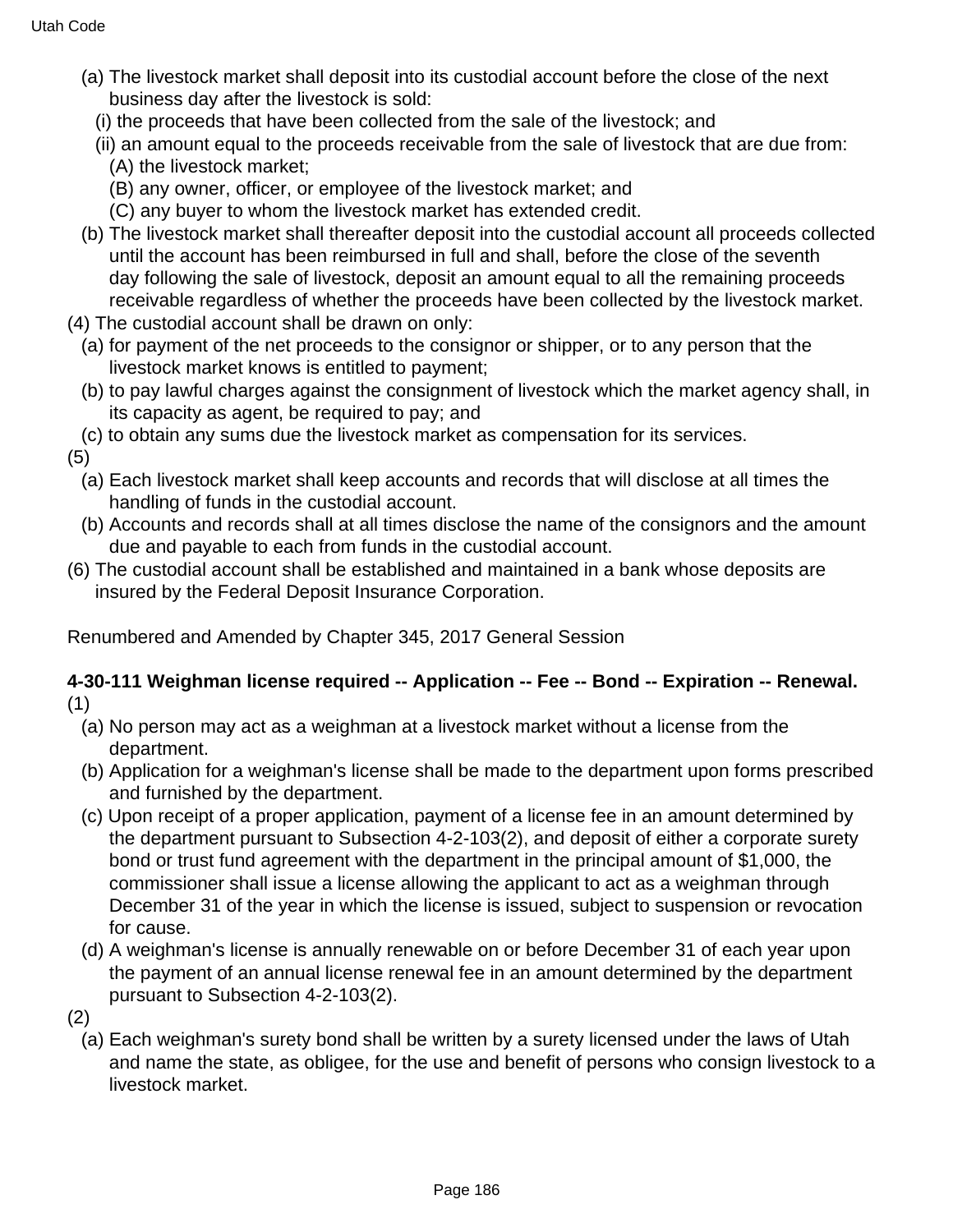(b) The bond shall further be conditioned for the faithful and accurate weighing of livestock consigned to a livestock market and for the payment of court costs and reasonable attorney fees to the prevailing party incident to any suit brought upon the bond.

Renumbered and Amended by Chapter 345, 2017 General Session

#### **4-30-112 Suspension or revocation of license -- Grounds.**

 The department is authorized to suspend or revoke the license of any livestock market or livestock market weighman who:

(1) violates any provision of this chapter or any rule made under this chapter; or

(2) engages in any fraudulent or deceitful activity.

Renumbered and Amended by Chapter 345, 2017 General Session

### **Chapter 31 Control of Animal Disease**

#### **4-31-101 Title.**

This chapter is known as "Control of Animal Disease."

Enacted by Chapter 331, 2012 General Session

#### **4-31-102 Dead domestic animals -- Duty of owner to bury or otherwise dispose of them -- Liability for costs.**

- (1) An owner or other person responsible for a domestic animal that dies shall bury or dispose of the animal within a reasonable period of time after the owner or other person responsible for the animal becomes aware that the animal is dead.
- (2) The owner of a dead bovine, horse, mule, goat, sheep, bird, or swine may bury the dead animal on the owner's property.
- (3) If the owner or other person responsible for the dead animal cannot be found the county, city, or town within which the dead animal is found, shall, at the political subdivision's expense, bury the dead animal.
- (4) A county, city, or town that incurs expense under this section is entitled to reimbursement from the owner of the dead animal.

Amended by Chapter 30, 2016 General Session

#### **4-31-103 Dead animals -- Deposit on another's land prohibited.**

 A person may not deposit a dead animal upon the land of another person without the landowner's consent.

Renumbered and Amended by Chapter 331, 2012 General Session

#### **4-31-104 Penalty.**

A person who violates Section 4-31-102 or 4-31-103 is guilty of an infraction.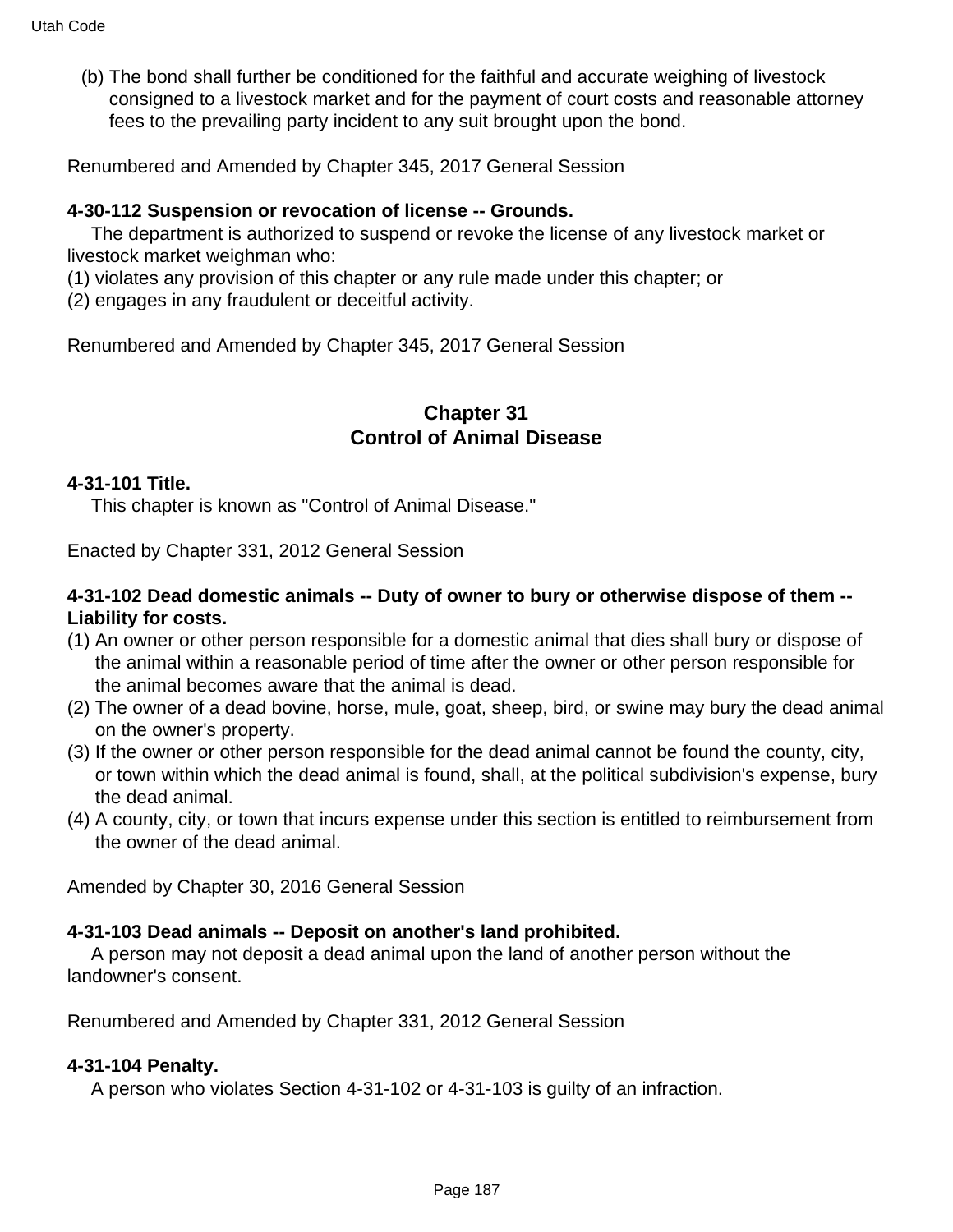Amended by Chapter 303, 2016 General Session

### **4-31-105 Outbreak of contagious or infectious disease -- Assistance of federal authorities.**

 If there is an outbreak of contagious or infectious disease among domestic animals in this state that imperils livestock, the commissioner may request the assistance of the United States Department of Agriculture, Animal and Plant Health Inspection Service, in preventing the spread of the disease to other states.

Amended by Chapter 345, 2017 General Session

### **4-31-106 Epidemic of contagious or infectious disease -- Condemnation or destruction of infected or exposed livestock -- Destruction of other property.**

- (1) If there is an outbreak of contagious or infectious foreign animal disease of epidemic proportion among domestic animals in this state that imperils livestock, the commissioner, with approval of the governor, may condemn, destroy, or dispose of any infected livestock or any livestock exposed to the disease or considered by the commissioner capable of communicating the disease to other domestic animals.
- (2) The commissioner may, with gubernatorial approval, condemn and destroy any barns, sheds, corrals, pens, or other property necessary to prevent the spread of contagion or infection.

Amended by Chapter 345, 2017 General Session

### **4-31-107 Appraisal of fair market value before destruction.**

- (1) Before any livestock or property is destroyed under Section 4-31-106, an appraisal of the fair market value of the livestock or other property shall be forwarded to the commissioner by a panel of three qualified appraisers appointed as follows:
	- (a) one by the commissioner;
	- (b) one by the owner of the livestock or other property subject to condemnation; and
	- (c) one by the appraisers specified in Subsections (1)(a) and (b).
- (2) After review, the commissioner shall forward the appraisal to the board of examiners described in Subsection 63G-9-201(2) together with the commissioner's recommendation concerning the amount, if any, that should be allowed.
- (3) Any costs incurred in the appraisal shall be paid by the state.

Amended by Chapter 345, 2017 General Session

### **4-31-108 Euthanasia for postmortem examination.**

 The commissioner may order the euthanasia and postmortem examination of a diseased domestic animal if the exact nature of the animal's disease is not readily determined through other means.

Amended by Chapter 345, 2017 General Session

# **4-31-109 Department authorized to make and enforce rules concerning brucellosis,**

**trichomoniasis, tuberculosis, and other infectious diseases in livestock.**

(1) The department may: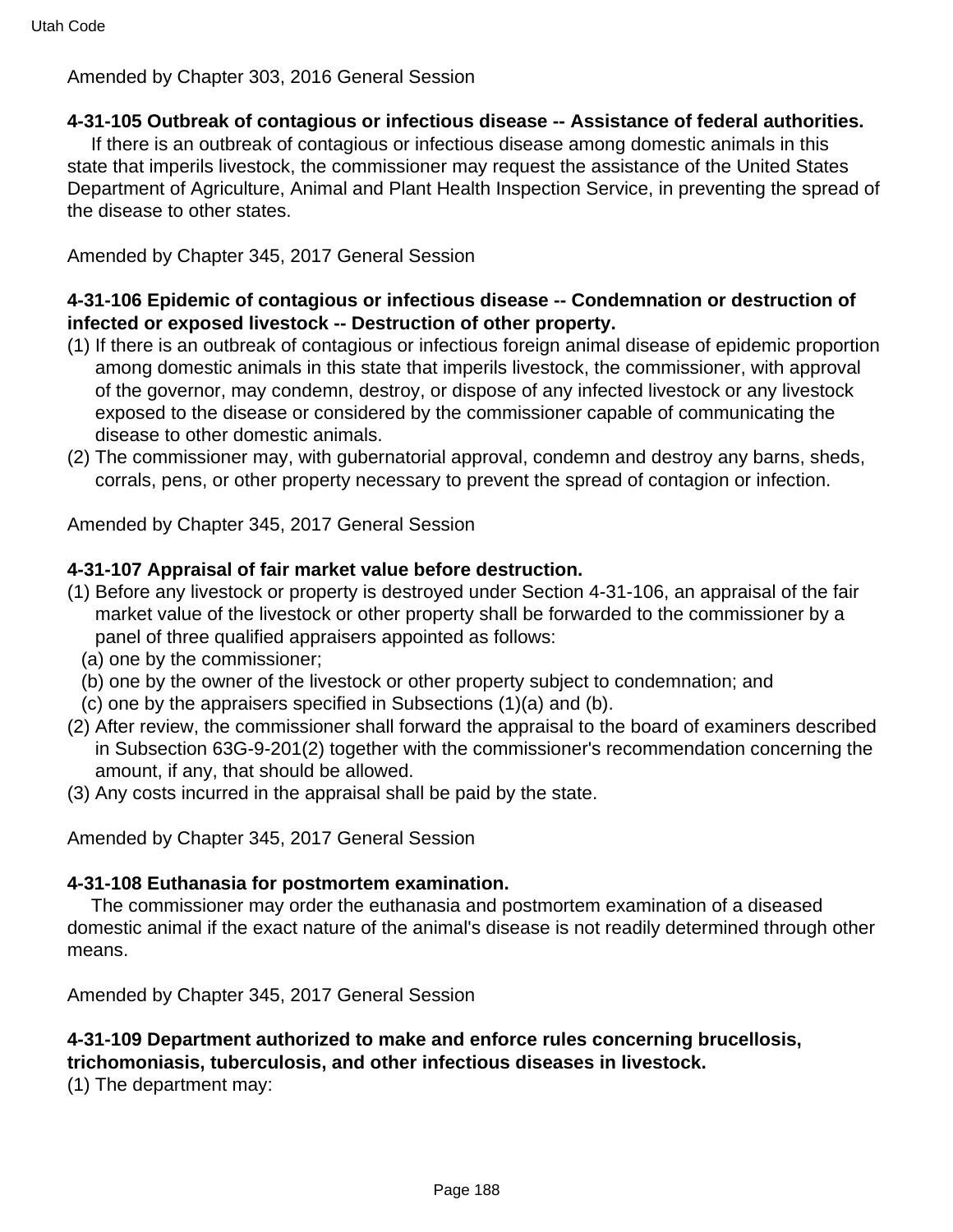- (a) make rules, in accordance with Title 63G, Chapter 3, Utah Administrative Rulemaking Act, to control and eradicate brucellosis, trichomoniasis, tuberculosis, and other infectious diseases in livestock; and
- (b) enforce the rules described in Subsection (1)(a).
- (2) The department shall, in making the rules described in Subsection (1)(a), protect against negative impact on the interstate or intrastate commerce of livestock that is transferred, sold, or exhibited.

Amended by Chapter 414, 2015 General Session

### **4-31-109.1 Trichomoniasis fines.**

- (1) A person who knowingly sells a bull infected with trichomoniasis, other than to slaughter, without declaring the disease status of the animal shall be subject to citation and fines as prescribed by the department or may be called to appear before an administrative proceeding by the department, as established by rule in accordance with Title 63G, Chapter 3, Utah Administrative Rulemaking Act, and Section 4-31-109.
- (2) After May 15 of each calendar year, an owner of a bull that has not been tested for trichomoniasis may be fined \$1,000 per bull.
- (3) An owner of a bull that has not been tested for trichomoniasis and that has been exposed to female cattle may be fined \$1,000 per animal regardless of the time of year.

Amended by Chapter 345, 2017 General Session

#### **4-31-110 Dairy cattle subject to inspection for disease.**

 The department may inspect a dairy animal in the state for tuberculosis or other infectious or contagious disease at a reasonable time and place.

Renumbered and Amended by Chapter 331, 2012 General Session

#### **4-31-111 Imported animals -- Health certificate.**

 Except as provided by rule made by the department, a person may not import an animal into this state unless the animal is accompanied by a health certificate that:

(1) meets the requirements of department rules; and

(2) is issued by a federally accredited veterinarian.

Renumbered and Amended by Chapter 331, 2012 General Session

#### **4-31-113 Restrictions on movement of infected or exposed animals.**

- (1) A person who owns or has possession of an animal and knows that the animal is infected with, or has been exposed to, any contagious or infectious disease may not:
	- (a) permit the animal to run at large or come in contact with an animal that can be infected; or
	- (b) sell, ship, trade, or give away the infected animal without disclosing that the animal is diseased or has been exposed to disease.
- (2) A person who violates Subsection (1) is liable to the owner or occupant of the premises for any damage inflicted by an infected animal.
- (3) The provisions of this section do not apply to protected wildlife that is:
	- (a) living in nature; and
	- (b) under the jurisdiction of the Division of Wildlife Resources.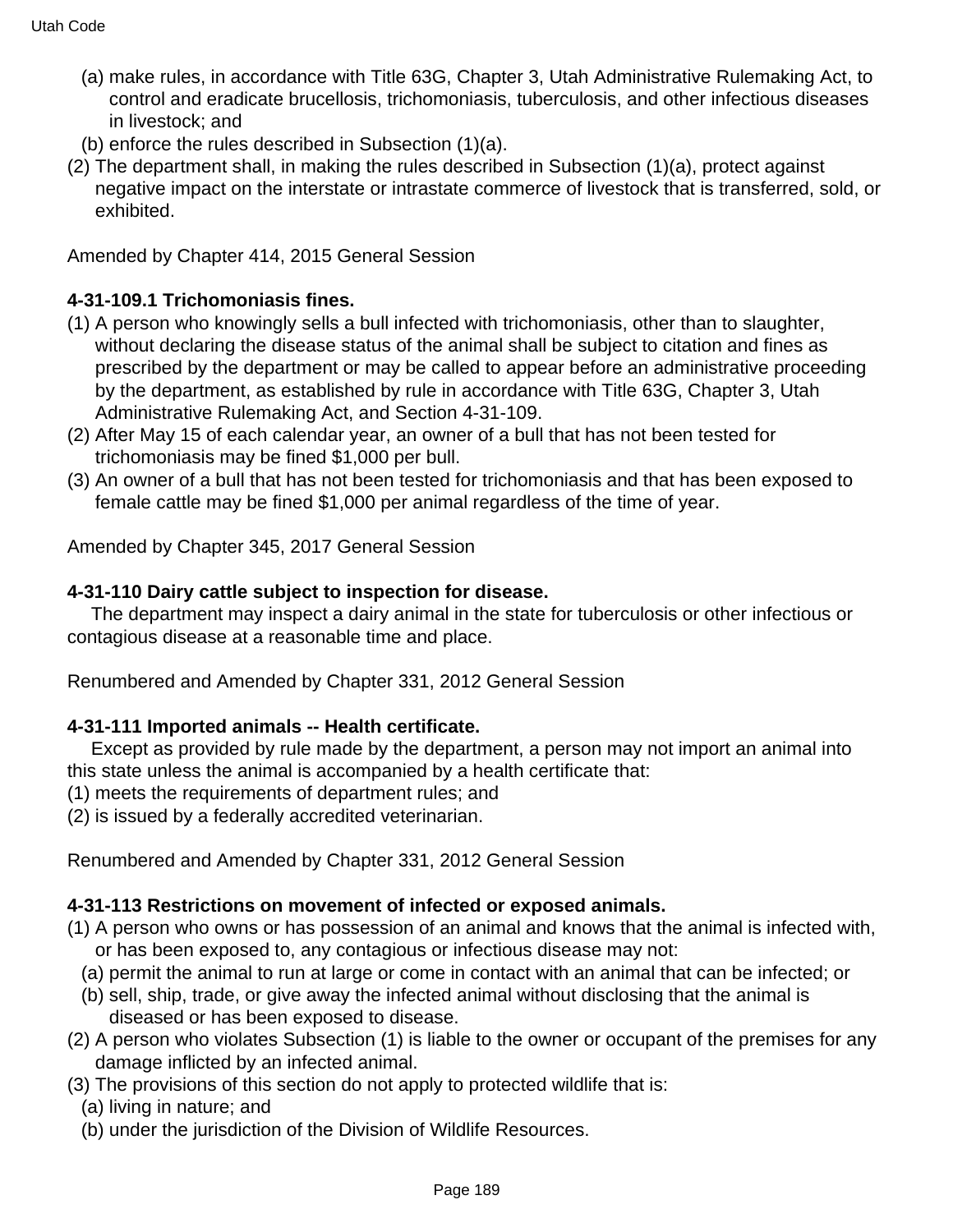Amended by Chapter 345, 2017 General Session

#### **4-31-114 Report of vesicular disease.**

- (1) A person who identifies symptoms of vesicular disease in livestock shall immediately report it to the department.
- (2) Failure of a veterinarian licensed in this state to report to the department a diagnosed case of vesicular disease constitutes ground for the revocation of such veterinarian's license.
- (3) Failure by an owner of livestock to report symptoms of vesicular disease among the owner's livestock constitutes forfeiture of the right to claim an indemnity for an animal euthanized on account of the disease.

Amended by Chapter 345, 2017 General Session

### **4-31-115 Contagious or infectious disease, or any epidemic or poisoning -- Duties of department.**

(1)

- (a) The department shall investigate and may quarantine a reported case of contagious or infectious disease, or any epidemic or poisoning, affecting a domestic animal or an animal that the department believes may jeopardize the health of animals within the state.
- (b) The department shall make a prompt and thorough examination of the circumstances surrounding the disease, epidemic, or poisoning and may order quarantine, care, or any necessary remedies.
- (c) The department may also order immunization or testing and sanitary measures to prevent the spread of disease.
- (d) An investigation involving fish or wildlife shall be conducted under a cooperative agreement with the Division of Wildlife Resources.
- (2)
	- (a) If the owner or person in possession of an animal with a contagious or infectious disease, epidemic, or poisoning, after written notice from the department, fails to take the action ordered, the commissioner may seize and hold the animal and take action necessary to prevent the spread of disease, including immunization, testing, dipping, or spraying.
	- (b) An animal seized for testing or treatment under this section may be sold by the commissioner at public sale to reimburse the department for the costs incurred in the seizure, testing, treatment, maintenance, and sale of the animal unless the owner, before the sale, tenders payment for the costs incurred by the department.
	- $(c)$ 
		- (i) The commissioner may not sell a seized animal until the owner or person in possession of the animal is served with a notice specifying the itemized costs incurred by the department, the time, place, and purpose of sale, and the number of animals to be sold.
		- (ii) The notice shall be served at least three days in advance of sale in the manner:
			- (A) prescribed for personal service in Rule 4(d)(1), Utah Rules of Civil Procedure; or
			- (B) if the owner cannot be found after due diligence, prescribed for service by publication in Rule 4(d)(4), Utah Rules of Civil Procedure.
- (3)
	- (a) Any amount realized from the sale of the animal over the total charges shall be paid to the owner of the animal if the owner is known or can by reasonable diligence be found.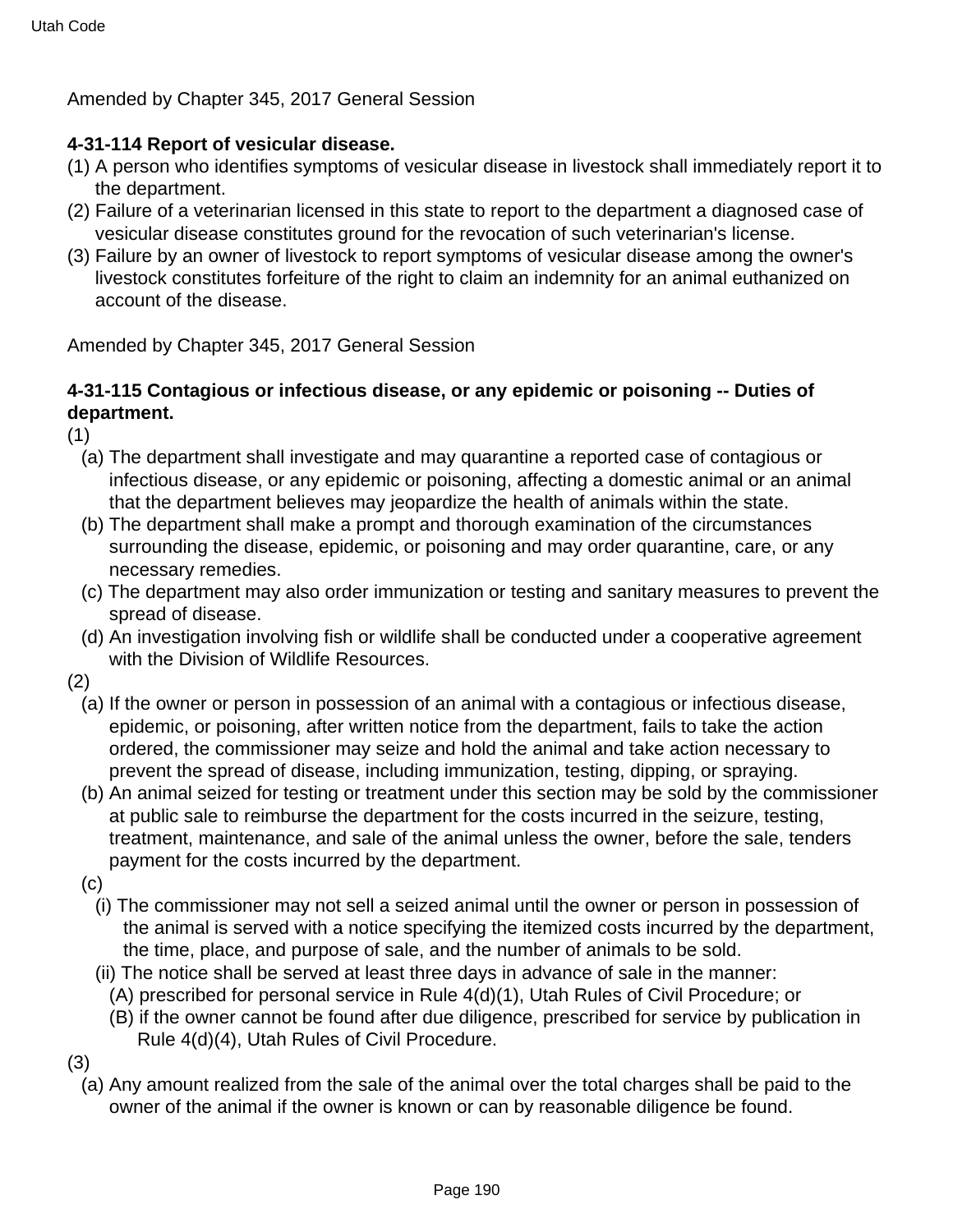- (b) If the owner is unknown and cannot be found by reasonable diligence, as described in Subsection (3)(a), the excess shall remain in the General Fund.
- (c) If the total cost incurred is greater than the amount realized, the owner shall pay the difference.

Amended by Chapter 295, 2021 General Session

#### **4-31-116 Quarantine -- Peace officers to assist in maintenance of quarantine.**

- (1) The commissioner may quarantine any infected domestic animal or area within the state to prevent the spread of infectious or contagious disease.
- (2) A sheriff or other peace officer in the state shall, upon request of the commissioner, assist the department in maintaining a quarantine and arrest a person who violates the quarantine.
- (3) The department shall pay all costs and fees incurred by any law enforcement authority in assisting the department.

Amended by Chapter 345, 2017 General Session

#### **4-31-118 Animal disease traceability.**

The department may:

- (1) make rules, in accordance with Title 63G, Chapter 3, Utah Administrative Rulemaking Act, that are necessary for animal disease traceability and compliance with federal law regarding animal disease traceability; and
- (2) enforce the rules described in Subsection (1).

Enacted by Chapter 331, 2012 General Session

#### **4-31-119 Disease control of poultry, waterfowl, and game-birds.**

- (1) Except as provided in Subsection (2), the department may:
	- (a) make rules, in accordance with Title 63G, Chapter 3, Utah Administrative Rulemaking Act, that are necessary for the control and prevention of disease in poultry, waterfowl, and gamebirds; and
- (b) enforce the rules described in Subsection (1)(a).
- (2) The department may not make a rule under Subsection (1)(a) that relates to protected wildlife that is:
	- (a) living in nature; and
	- (b) under the jurisdiction of the Division of Wildlife Resources.

Enacted by Chapter 331, 2012 General Session

### **Chapter 32 Utah Meat and Poultry Products Inspection and Licensing Act**

#### **4-32-101 Title.**

This chapter is known as the "Utah Meat and Poultry Products Inspection and Licensing Act."

Renumbered and Amended by Chapter 345, 2017 General Session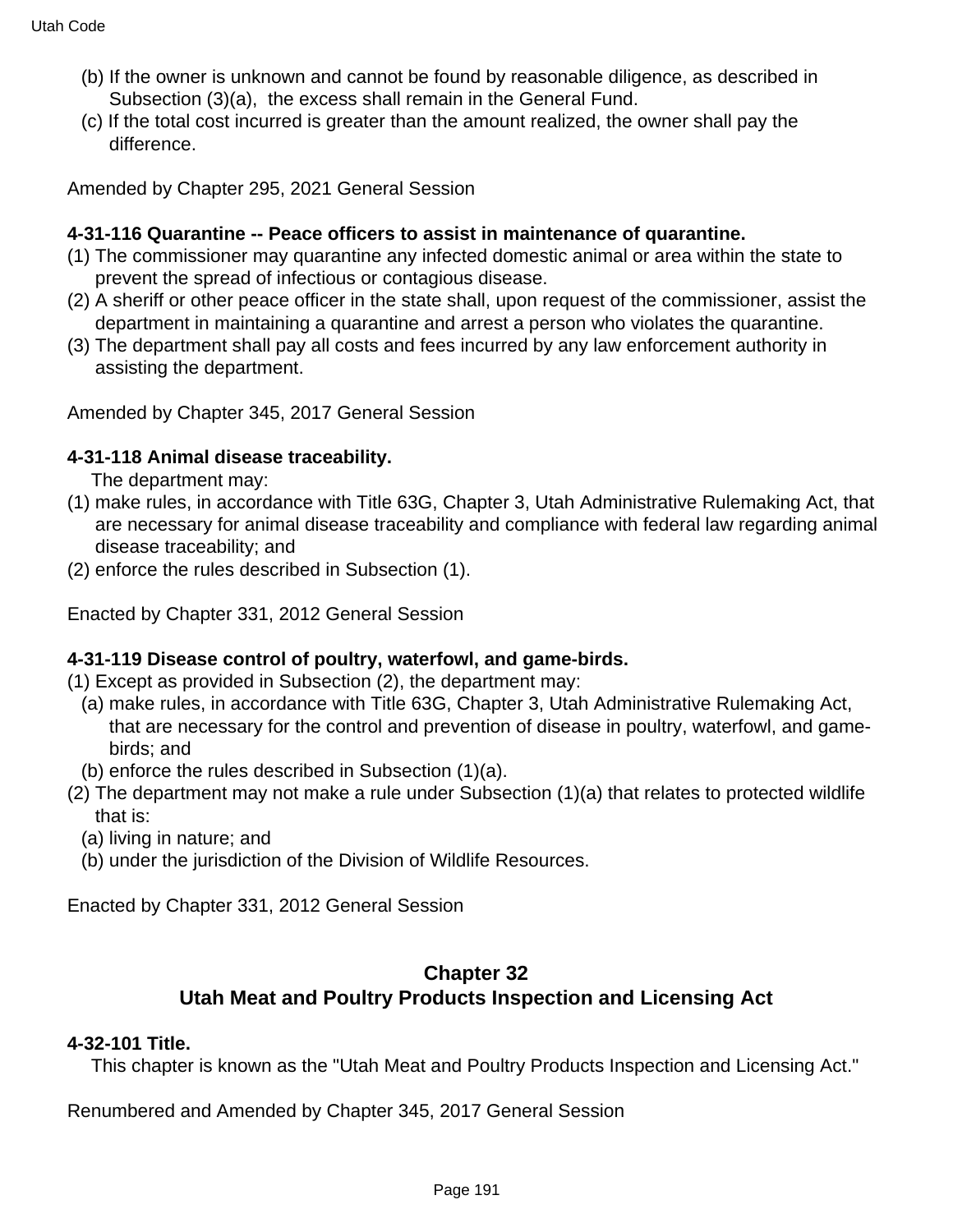### **4-32-102 Purpose declaration.**

- (1) It is the purpose of this chapter to provide a meat and poultry inspection program in the state at least equal to the programs imposed under the:
	- (a) Federal Meat Inspection Act, 21 U.S.C. Sec. 601 et seq.;
	- (b) Poultry Products Inspection Act, 21 U.S.C. Sec. 451 et seq.;
	- (c) Humane Slaughter Act, 7 U.S.C. Sec. 1901 et seq.; and
	- (d) the Egg Product Inspection Act, 21 U.S.C. 1031 et seq.
- (2) The commissioner shall administer and enforce this chapter to accomplish the purpose described in Subsection (1).

Renumbered and Amended by Chapter 345, 2017 General Session

### **4-32-103 Adoption of federal provisions.**

- (1) The following federal laws, regulations, and standards are adopted by reference:
	- (a) 9 C.F.R. Part 300 through Part 500 and Part 590;
	- (b) the Federal Meat Inspection Act, 21 U.S.C. Sec. 601 et seq.;
	- (c) the Poultry Products Inspection Act, 21 U.S.C. Sec. 451 et seq.;
	- (d) the Humane Slaughter Act, 7 U.S.C. Sec. 1901 et seq.; and
	- (e) the Egg Product Inspection Act, 21 U.S.C. 1031 et seq.
- (2) Changes to the federal laws, regulations, and standards referenced in Subsection (1) are considered incorporated as those changes are made.

Renumbered and Amended by Chapter 345, 2017 General Session

#### **4-32-104 Emergency rules.**

 The department may make emergency rules concerning the meat and poultry inspection program only in accordance with Section 63G-3-304.

Renumbered and Amended by Chapter 345, 2017 General Session

### **4-32-105 Definitions.**

As used in this chapter:

- (1) "Adulterated" means any meat or poultry product that:
	- (a) bears or contains any poisonous or deleterious substance that may render it injurious to health, but, if the substance is not an added substance, the meat or poultry product is not considered adulterated under this subsection if the quantity of the substance in or on the meat or poultry product does not ordinarily render it injurious to health;
	- (b) bears or contains, by reason of the administration of any substance to the animal or otherwise, any added poisonous or added deleterious substance that in the judgment of the commissioner makes the meat or poultry product unfit for human food;
	- (c) contains, in whole or in part, a raw agricultural commodity and that commodity bears or contains a pesticide chemical that is unsafe within the meaning of 21 U.S.C. Sec. 346a;
	- (d) bears or contains any food additive that is unsafe within the meaning of 21 U.S.C. Sec. 348;
	- (e) bears or contains any color additive that is unsafe within the meaning of 21 U.S.C. Sec. 379e, provided that a meat or poultry product that is not otherwise considered adulterated under Subsection (1)(c) or (d) is considered adulterated if use of the pesticide chemical, food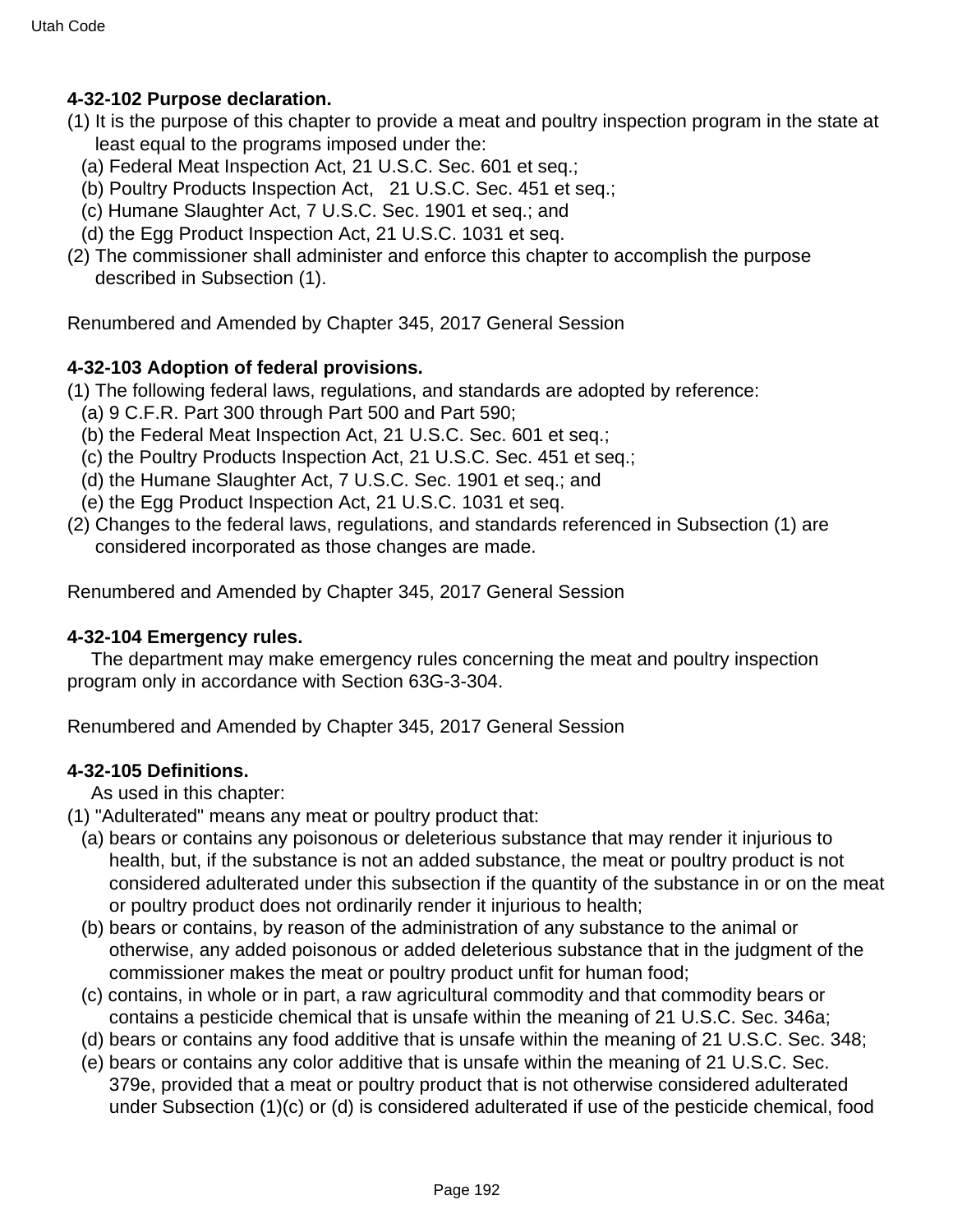additive, or color additive is prohibited in official establishments by federal law, regulation, or standard;

- (f) consists, in whole or in part, of any filthy, putrid, or decomposed substance or is for any other reason unsound, unhealthful, unwholesome, or otherwise unfit for human food;
- (g) has been prepared, packaged, or held under unsanitary conditions if the meat or poultry product may have become contaminated with filth, or if it may have been rendered injurious to health;
- (h) is in whole or in part the product of an animal that died other than by slaughter;
- (i) is contained in a container that is composed, in whole or in part, of any poisonous or deleterious substance that may render the meat or poultry product injurious to health;
- (j) has been intentionally subjected to radiation, unless the use of the radiation conforms with a regulation or exemption in effect pursuant to 21 U.S.C. Sec. 348;
- (k) has a valuable constituent in whole or in part omitted, abstracted, or substituted; or if damage or inferiority is concealed in any manner; or if any substance has been added, mixed, or packed with the meat or poultry product to increase its bulk or weight, reduce its quality or strength, or make it appear better or of greater value; or
- (l) is margarine containing animal fat and any of the raw material used in the margarine consists in whole or in part of any filthy, putrid, or decomposed substance.
- (2) "Amenable species" means:
	- (a) livestock, including cattle, sheep, goats, swine, or equine; or
	- (b) poultry, including a domesticated chicken, turkey, duck, goose, guinea, ratite, or squab.
- (3) "Animal" means a domesticated or captive mammalian or avian species.
- (4) "Animal food manufacturer" means any person engaged in the business of preparing animal food derived from animal carcasses or parts or products of the carcasses.
- (5) "Antemortem inspection" means an inspection of a live animal immediately before slaughter.
- (6) "Broker" means any person engaged in the business of buying and selling meat or poultry products other than for the person's own account.
- (7) "Capable of use as human food" means any animal carcass, or part or product of a carcass, unless it is denatured or otherwise identified as required by rules of the department to deter the carcass or product's use as human food.
- (8) "Commissioner" includes a person authorized by the commissioner to carry out the provisions of this chapter.
- (9) "Container" or "package" means any box, can, tin, cloth, plastic, or other receptacle, wrapper, or cover.
- (10) "Custom exempt processing" means processing meat, wild game, amenable species, or nonamenable species as a service for the person who owns the meat, wild game, amenable species, or nonamenable species, if the person:
	- (a) uses the meat, meat food products, slaughtered amenable species, wild game, or slaughtered nonamenable species for the person's own consumption, including consumption by immediate family members and nonpaying guests; or
- (b) offers the slaughtered nonamenable species for wholesale or retail sale.
- (11)
	- (a) "Custom exempt slaughter" means:
		- (i) slaughtering an amenable species or nonamenable species as a service for the person who owns the amenable species or nonamenable species and uses the slaughtered amenable species or slaughtered nonamenable species for the person's own consumption, including consumption by immediate family members and nonpaying guests; or
		- (ii) the slaughter of a nonamenable species intended for wholesale or retail sale.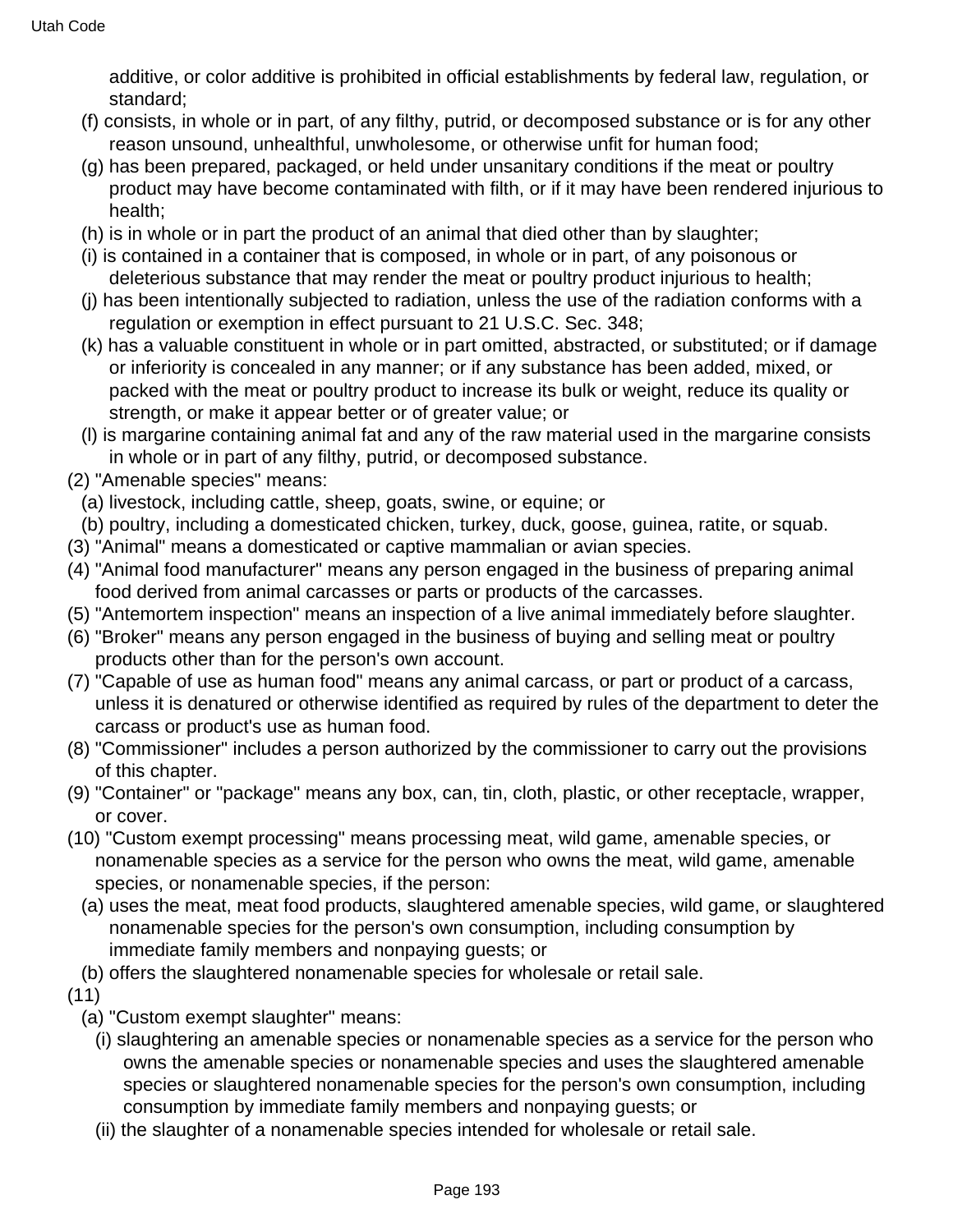- (b) "Custom exempt slaughter" includes farm custom slaughter.
- (12) "Diseased animal":
	- (a) means an animal that:
		- (i) is diagnosed with a disease not known to be cured; or
		- (ii) has exhibited signs or symptoms of a disease that is not known to be cured; and
	- (b) does not include an otherwise healthy animal that suffers only from injuries such as fractures, cuts, or bruises.
- (13) "Farm custom mobile unit" means a portable slaughter vehicle or trailer that is used by a farm custom slaughter licensee to slaughter animals.
- (14) "Farm custom slaughter" means custom exempt slaughtering of an animal, amenable species, or nonamenable species for an owner without official inspection.
- (15) "Farm custom slaughter license" means a license issued by the department to allow farm custom slaughter.
- (16) "Farm custom slaughter NOT FOR SALE tag" means a tag issued by the department to the owner of the facility before the animal is slaughtered that specifies the animal's identification and certifies its ownership.
- (17) "Federal acts" means:
	- (a) the Federal Meat Inspection Act, 21 U.S.C. Sec. 601 et seq.;
	- (b) the Federal Poultry Products Inspection Act, 21 U.S.C. Sec. 451 et seq.; and
	- (c) the Humane Slaughter Act, 7 U.S.C. 1901 et seq..
- (18) "Federal Food, Drug and Cosmetic Act" means the act so entitled, approved June 25, 1938 (52 Stat. 1040) (21 U.S.C. 301 et seq.), and any amendments to the act.
- (19) "Immediate container" means any consumer package, or any other container, in which meat or poultry products not consumer packaged are packed.
- (20) "Inspector" means a department employee who is trained in:
	- (a) humane handling;
	- (b) antemortem and postmortem inspection;
	- (c) processing inspection; and
	- (d) regulatory requirements.
- (21) "Label" means a display of printed or graphic matter upon any meat or poultry product or the immediate container, not including package liners, of any such product.
- (22) "Labeling" means all labels and other printed or graphic matter:
	- (a) upon any meat or poultry product or any of its containers or wrappers; or
	- (b) accompanying a meat or poultry product.
- (23) "Licensee" means a person who holds a valid farm custom slaughter license.
- (24) "Meat" means the edible muscle, and other edible parts, of an animal, including edible:
	- (a) skeletal muscle;
	- (b) organs;
	- (c) muscle found in the tongue, diaphragm, heart, or esophagus; and
	- (d) fat, bone, skin, sinew, nerve, or blood vessel that normally accompanies meat and is not ordinarily removed in processing.
- (25) "Meat establishment" means a plant or fixed premises used to:
	- (a) slaughter animals for human consumption; or
	- (b) process meat or poultry products for human consumption.
- (26) "Meat product" means any product capable of use as human food that is made wholly or in part from any meat or other part of the carcass of any non-avian animal.
- (27) "Misbranded" means any meat or poultry product that:
	- (a) bears a label that is false or misleading in any particular;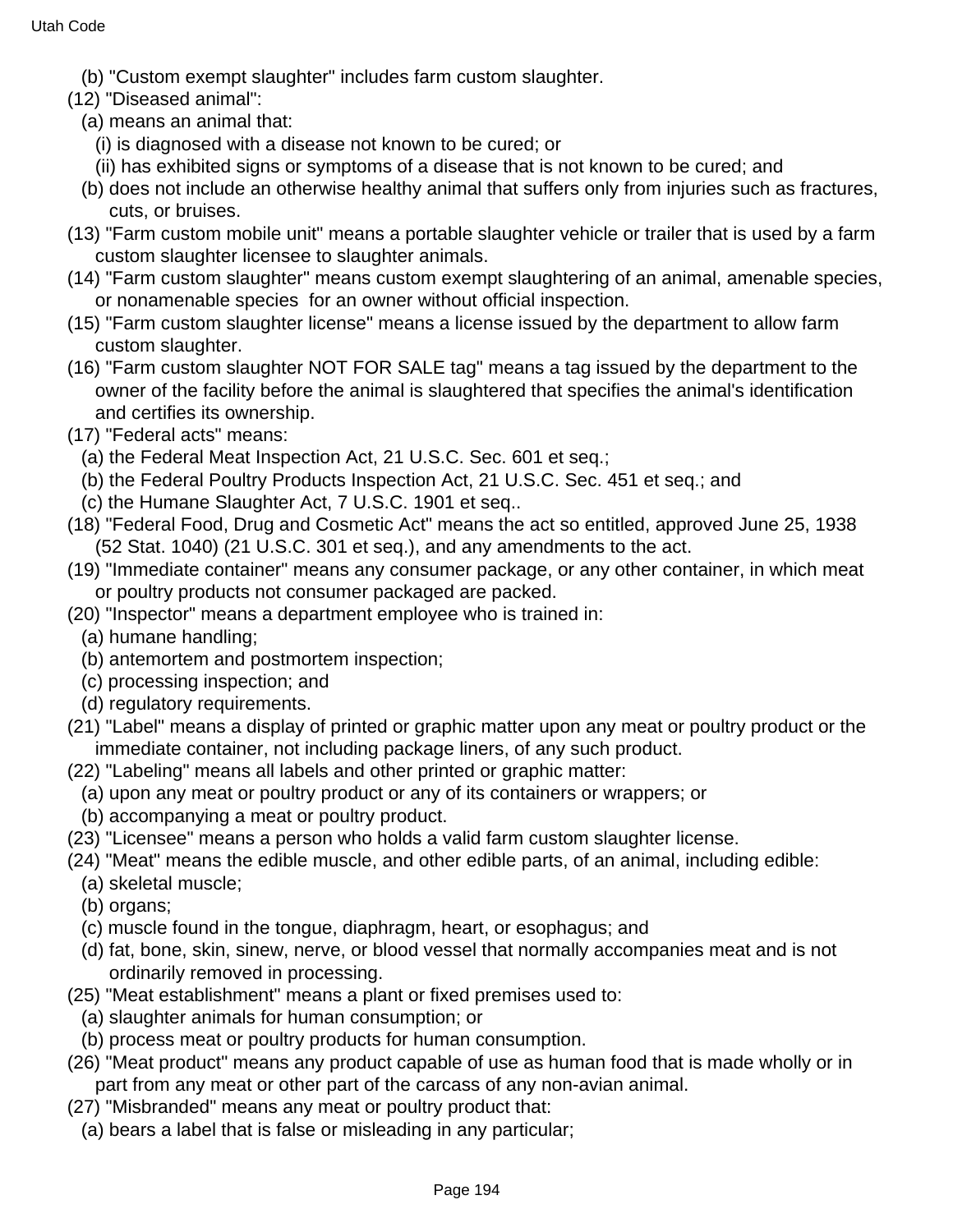- (b) is offered for sale under the name of another food;
- (c) is an imitation of another food, unless the label bears, in type of uniform size and prominence, the word "imitation" followed by the name of the food imitated;
- (d) if it has a container, the container is made, formed, or filled as to be misleading;
- (e) does not bear a label showing:
	- (i) the name and place of business of the manufacturer, packer, or distributor; and
	- (ii) an accurate statement of the quantity of the product in terms of weight, measure, or numerical count, provided that under this Subsection (27)(e), exemptions as to meat and poultry products not in containers may be established by rules of the department and that under this Subsection (27)(e)(ii), reasonable variations may be permitted, and exemptions for small packages may be established for meat or poultry products by rule of the department;
- (f) does not bear any word, statement, or other information required by or under authority of this chapter to appear on the label or other labeling that is not prominently placed with such conspicuousness, as compared with other words, statements, designs, or devices, in the labeling, and in such terms as to render it likely to be read and understood by the ordinary individual under customary conditions of purchase and use;
- (g) is a food for which a definition and standard of identity or composition has been prescribed by rules of the department under Section 4-32-109 if the food does not conform to the definition and standard and the label does not bear the name of the food and any other information that is required by the rule;
- (h) is a food for which a standard of fill has been prescribed by rule of the department for the container and the actual fill of the container falls below that prescribed unless the food's label bears, in a manner and form as the rule specifies, a statement that the food falls below the standard;
- (i) is a food for which no standard or definition of identity has been prescribed under Subsection (27)(g) unless the label bears:
	- (i) the common or usual name of the food, if there be any; and
	- (ii) if the food is fabricated from two or more ingredients, the common or usual name of each such ingredient, except that spices, flavorings, and colorings may, when authorized by the department, be designated as spices, flavorings, and colorings without naming each, provided that to the extent that compliance with the requirements of this Subsection (27) (i)(ii) is impracticable, or results in deception or unfair competition, exemptions shall be established by rule;
- (j) is a food that purports to be or is represented to be for special dietary uses, unless the label bears information concerning the food's vitamin, mineral, and other dietary properties as the department, after consultation with the Secretary of Agriculture of the United States, prescribes by rules as necessary to inform purchasers as to the food's value for special dietary uses;
- (k) bears or contains any artificial flavoring, artificial coloring, or chemical preservative, unless the food bears labeling stating that fact, provided that to the extent that compliance with the requirements of this subsection are impracticable, exemptions shall be prescribed by rules of the department; or
- (l) does not bear directly thereon and on the food's containers, as the department may prescribe by rule, the official inspection legend and establishment number of the official establishment where the product was prepared, and, unrestricted by any of the foregoing, other information as the department may require by rule to assure that the meat or poultry product will not have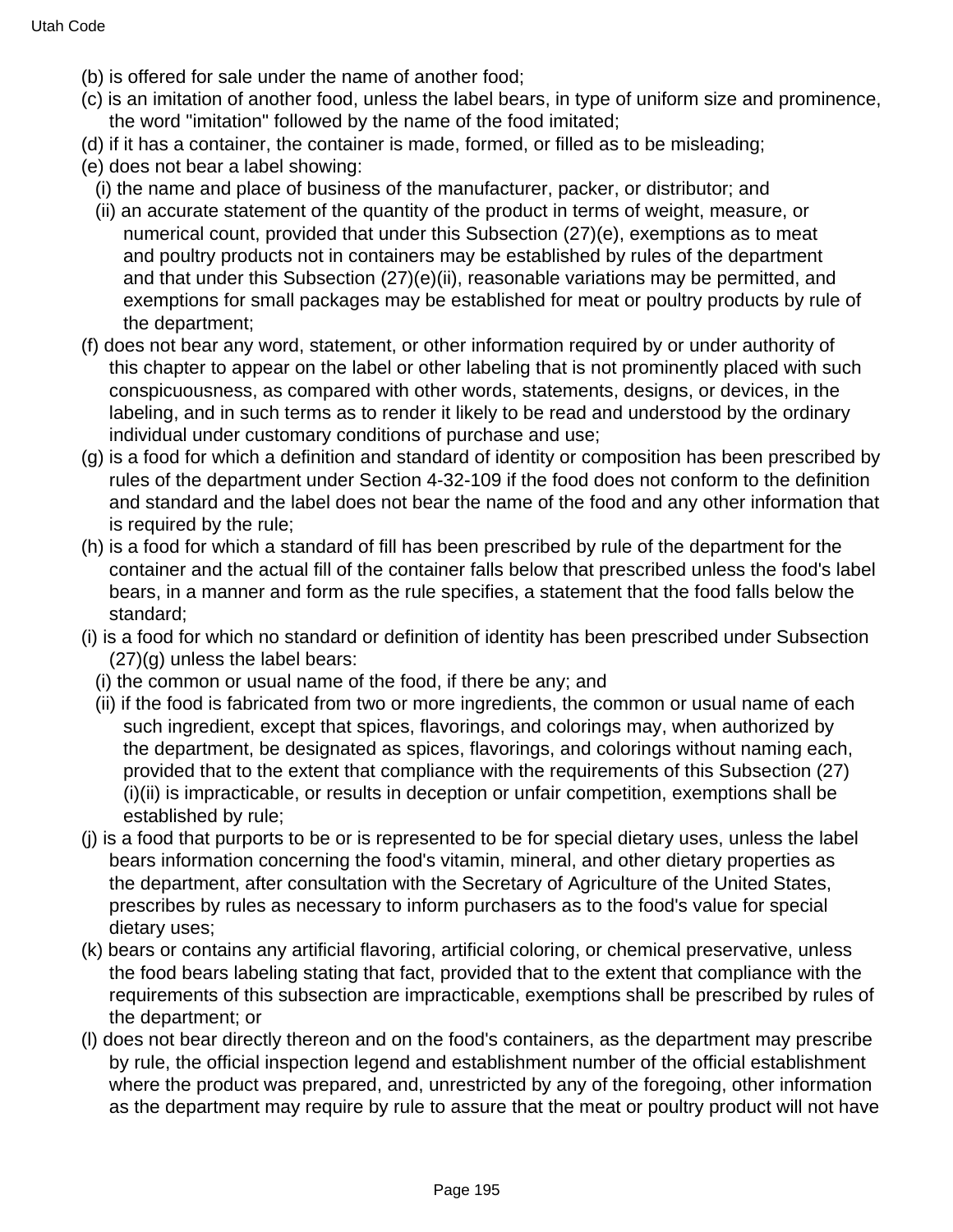false or misleading labeling and that the public will be informed of the manner of handling required to maintain the meat or poultry product in a wholesome condition.

(28)

- (a) "Nonamenable species" means a member of a species that is:
- (i) not included in the definition of amenable species; and
- (ii) domestically raised.
- (b) "Nonamenable species" includes domesticated game, as defined in Section 4-32a-201.
- (29) "Official certificate" means any certificate prescribed by rules of the department for issuance by an inspector or other person performing official functions under this chapter.
- (30) "Official device" means a device prescribed or authorized by the commissioner for use in applying an official mark.
- (31) "Official establishment" means an establishment at which inspection of the slaughter of animals or the preparation of meat or poultry products is maintained under the authority of this chapter.
- (32)
	- (a) "Official inspection" means mandatory inspection, carried out under grant of inspection issued by the department, of a slaughtered animal or preparation for slaughtering an animal, if the animal is intended for human consumption.
- (b) "Official inspection" does not apply to custom exempt processing or farm custom slaughter.
- (33) "Official inspection legend" means a symbol prescribed by rules of the department showing that a meat or poultry product was inspected and passed in accordance with this chapter.
- (34) "Official mark" means the official legend or other symbol prescribed by rules of the department to identify the status of an animal carcass or meat or poultry product under this chapter.
- (35) "Pesticide chemical," "food additive," "color additive," and "raw agricultural commodity," have the same meanings for purposes of this chapter as ascribed to them in the Federal Food, Drug, and Cosmetic Act, 21 U.S.C. Sec. 301 et seq.
- (36) "Postmortem inspection" means an inspection of a slaughtered food animal's carcass after slaughter.
- (37) "Poultry" means any domesticated bird, whether living or dead.
- (38) "Poultry product" means any product capable of use as human food that is made wholly or in part from any poultry carcass, excepting products that contain poultry ingredients in relatively small proportion or that historically have not been considered by consumers as products of the poultry food industry, and that are exempted from definition as a poultry product by the commissioner.
- (39) "Prepared" means slaughtered, canned, salted, stuffed, rendered, boned, cut up, or otherwise manufactured or processed.
- (40) "Process" means to cut, grind, manufacture, compound, smoke, intermix, or prepare meat or poultry products.
- (41) "Renderer" means any person engaged in the business of rendering animal carcasses, or parts or products of animal carcasses, except rendering conducted under inspection or exemption under this chapter.
- (42) "Slaughter" means:
	- (a) the killing of an animal, amenable species, or nonamenable species in a humane manner including skinning or dressing; or
	- (b) the process of performing any of the specified acts in preparing an animal, amenable species, or nonamenable species for human consumption.
- (43) "Wild game" means a species, the products of which are food, that is not classified as an amenable species or nonamenable species, including: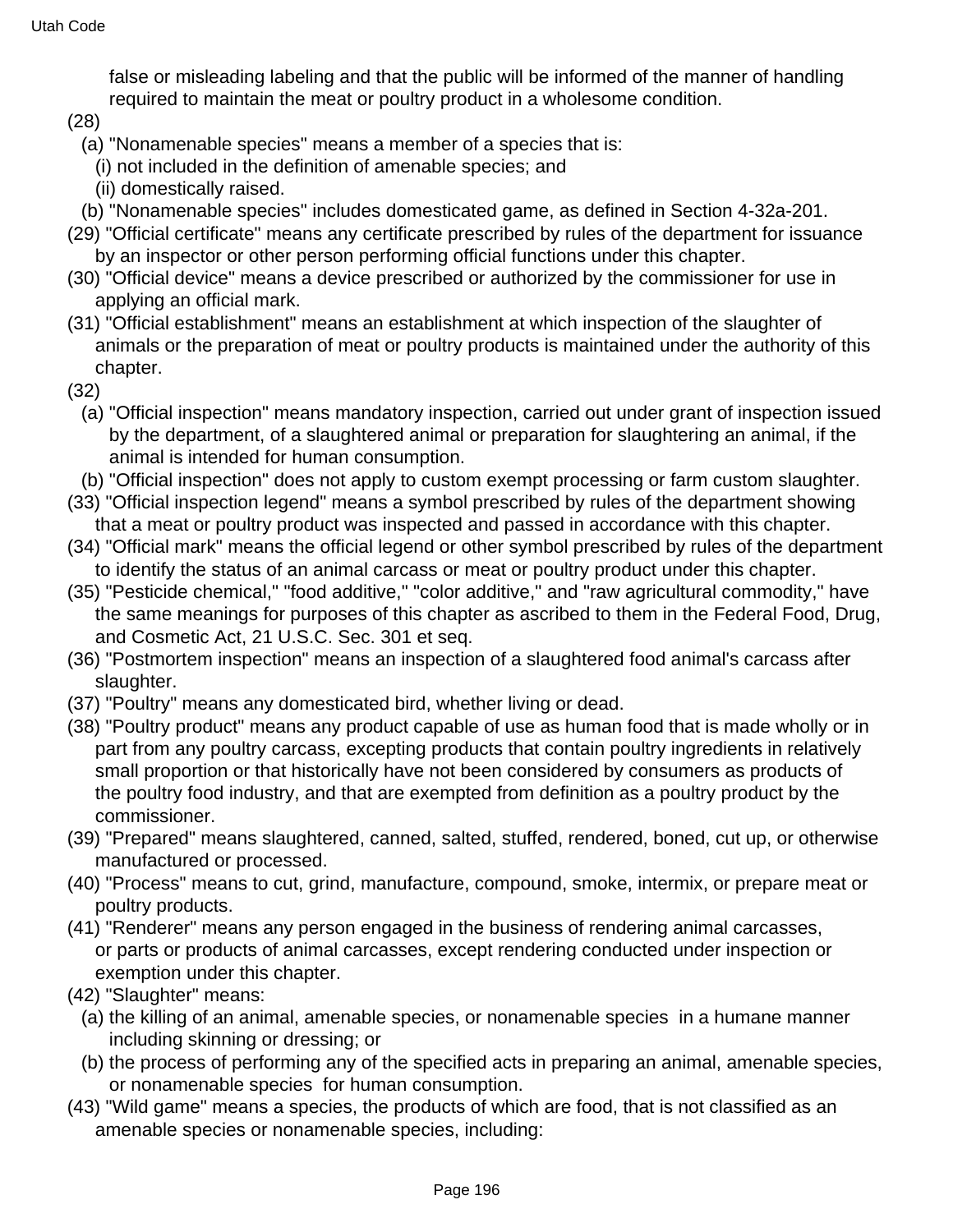- (a) a deer;
- (b) an elk;
- (c) an antelope;
- (d) a moose;
- (e) a bison;
- (f) a rabbit; and
- (g) a bird.

Amended by Chapter 315, 2019 General Session

### **4-32-106 Meat establishment license -- Slaughtering livestock except in licensed meat establishment prohibited -- Exceptions -- Violation a misdemeanor.**

- (1) A person may not, except in a licensed meat establishment, slaughter animals for human consumption or assist other persons in the slaughter or processing of animals except as otherwise provided in Subsection (2), (3), or (4).
- (2) A person who raises an animal or an employee of that person may slaughter an animal without a farm custom slaughter license if:
	- (a) slaughtering or processing animals is not prohibited by local ordinance;
	- (b) any hide, viscera, blood, or other tissue is disposed of by removal to a rendering facility or landfill or by burial, as allowed by law;
	- (c) the meat or poultry product derived from the slaughtered animal is consumed exclusively by the person or the person's immediate family, regular employees of the person, or nonpaying guests; and
	- (d) the meat or poultry product is marked "Not For Sale."
- (3) Farm custom slaughter may be performed by a person who holds a valid farm custom slaughter license.
- (4) A retail establishment that processes meat or poultry products primarily for sale to individual consumers at the retail establishment is exempt from provisions requiring licensing of a meat establishment if:
	- (a) the retail establishment is not engaged in slaughter operations;
	- (b) the retail establishment sells the processed meat and poultry products only to individual consumers at the retail establishment or to restaurants or institutions for use in meals served at those restaurants or institutions;
	- (c) the retail establishment's sales of processed meat and poultry products to restaurants or institutions do not exceed the federal adjusted dollar limitation, or 25% by dollar volume of all meat sales from the retail establishment, whichever is less;
	- (d) the retail establishment receives meat only from a meat establishment licensed under this chapter or inspected by the United States Department of Agriculture under 21 U.S.C. Secs. 451 to 695;
	- (e) the operator of the retail establishment does not sell to any person other than an individual consumer any meat or poultry product that is cured, smoked, seasoned, canned, or cooked at the retail establishment;
	- (f) the retail establishment does not sell any meat or poultry product that is cured, smoked, seasoned, canned, or cooked at the retail establishment at a location other than the retail establishment; and
	- (g) the operator of the retail establishment does not sell to any person other than an individual consumer any meat product made by combining meat from different animal species at the retail establishment.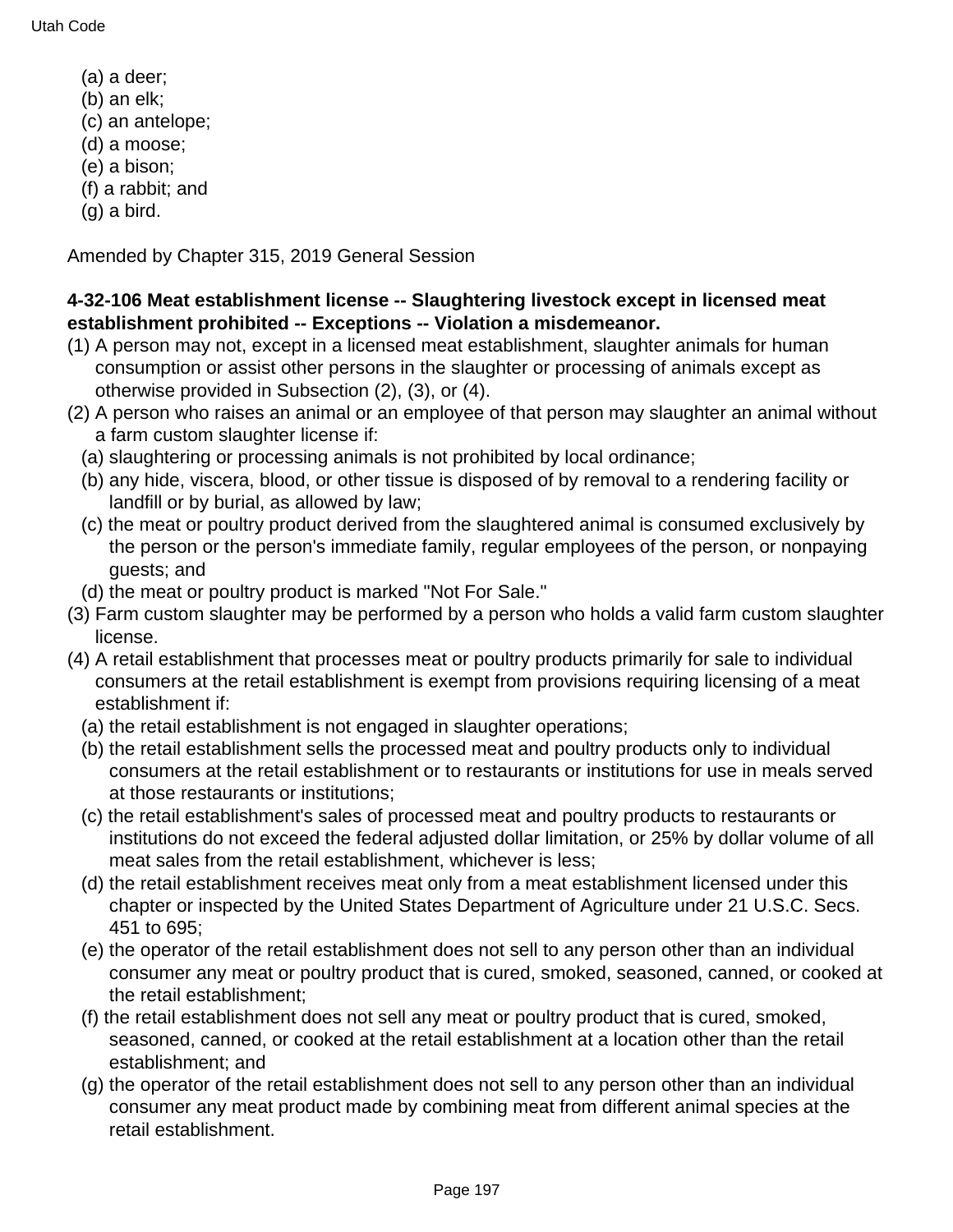- (5) Any person who violates this section, except as otherwise provided in Subsection (6), is guilty of a class C misdemeanor.
- (6) Any person who offers for sale or sells any uninspected meat or poultry product is guilty of a class B misdemeanor.

### **4-32-107 Meat establishment and farm custom slaughter licenses -- Application -- Fees -- Expiration -- Renewal.**

- (1) A person may not operate a meat establishment in the state without a meat establishment license issued by the department.
- (2)
	- (a) Application for a license to operate a meat establishment shall be made to the department upon a form prescribed and furnished by the department.
	- (b) Upon receipt of a proper application, compliance with all applicable rules, and the payment of an annual license fee determined by the department according to Subsection 4-2-103(2), the commissioner, if satisfied that the public convenience and necessity will be served, shall issue a license allowing the applicant to operate a meat establishment through December 31 of the year in which the license is issued, subject to suspension or revocation for cause.
	- (c) A meat establishment license is annually renewable on or before December 31 of each year, upon the payment of an annual license renewal fee in an amount determined by the department according to Subsection 4-2-103(2).
- (3)
	- (a) Application for a farm custom slaughter license to engage in the business of slaughtering livestock or a nonamenable species shall be made to the department on a form prescribed and furnished by the department.
	- (b) Upon receipt of a proper application, compliance with all applicable rules, and payment of a license fee in an amount determined by the department according to Subsection 4-2-103(2), the commissioner shall issue a license allowing the applicant to engage in farm custom slaughtering.
	- (c) A farm custom slaughter license is annually renewable on or before December 31 of each year, upon the payment of an annual renewal license fee in an amount determined by the department according to Subsection 4-2-103(2).

Amended by Chapter 315, 2019 General Session

# **4-32-108 Duties of person who holds a farm custom slaughter license.**

Each person who holds a farm custom slaughter license shall:

- (1) keep accurate records of each animal or a nonamenable species slaughtered, including:
	- (a) the name, address, and telephone number of each person for whom the animal or a nonamenable species is slaughtered;
	- (b) a full description of each animal or a nonamenable species slaughtered including age, brands, marks, or other identifying marks, proof of ownership, and the destination of the carcass for processing; and
	- (c) the date of slaughter;
- (2) require that each animal presented for slaughter bear a farm custom slaughter NOT FOR SALE tag;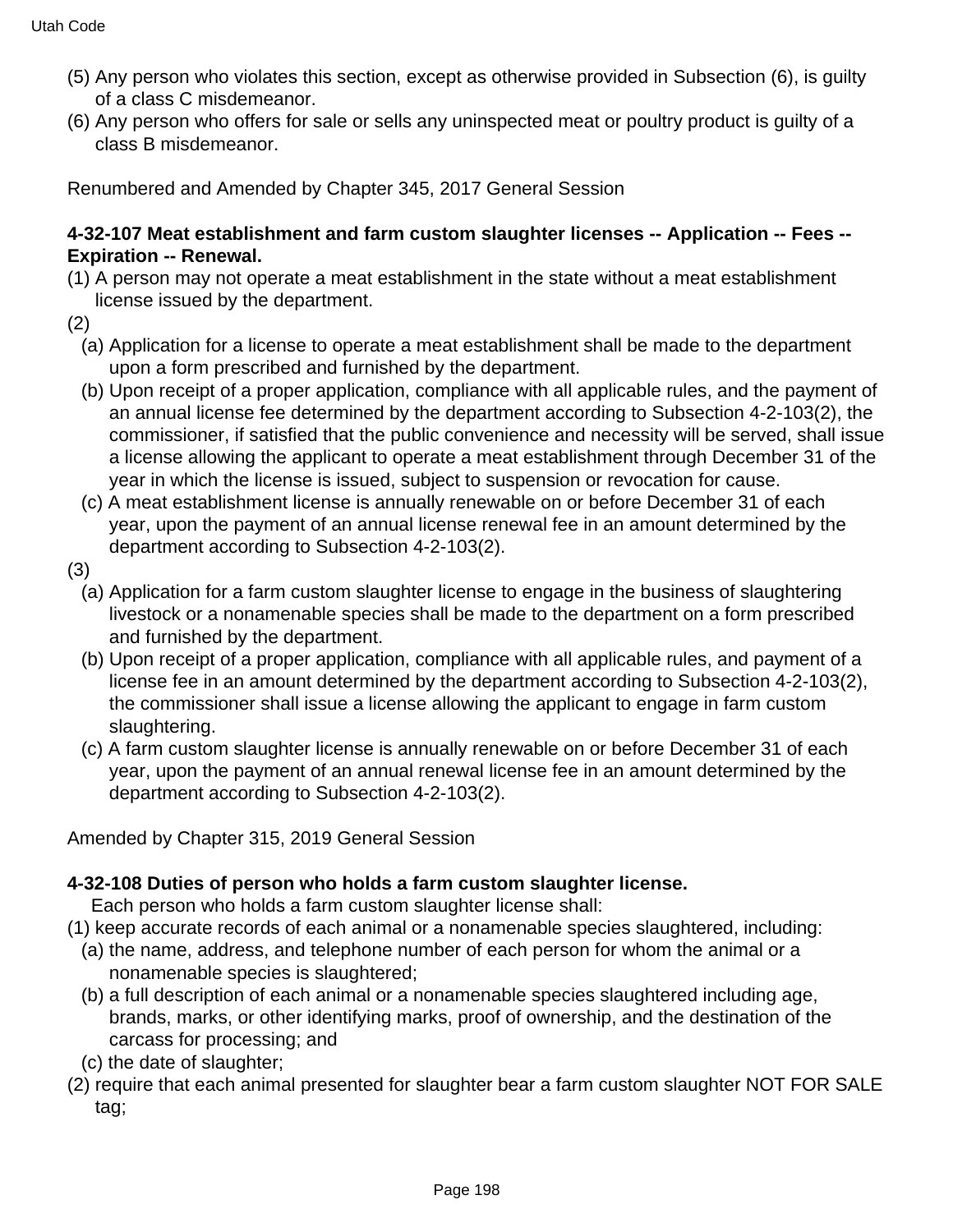- (3) render the animal to be slaughtered insensible to pain by captive bolt, gunshot, electric shock, or other humane means before it is shackled, hoisted, thrown, cast, or cut; and
- (4) stamp and tag the carcass of any slaughtered animal "Not For Sale."

Amended by Chapter 315, 2019 General Session

#### **4-32-109 Mandatory functions, powers, and duties of department prescribed.**

- (1) The department shall make rules pursuant to Title 63G, Chapter 3, Utah Administrative Rulemaking Act, concerning the following functions, powers, and duties, in addition to those specified in Chapter 1, General Provisions, for the administration and enforcement of this chapter.
- (2) The department shall require antemortem and postmortem inspections, quarantine, segregation, and reinspections by inspectors appointed for those purposes with respect to the slaughter of animals and the preparation of meat and poultry products at official establishments, except as provided in Subsection 4-32-110(13).
- (3) The department shall require that:
	- (a) animals be identified for inspection purposes;
	- (b) meat or poultry products, or their containers be marked or labeled as:
		- (i) "Utah Inspected and Passed" if, upon inspection, the products are found to be unadulterated; and
		- (ii) "Utah Inspected and Condemned" if, upon inspection, the products are found to be adulterated; and
	- (c) condemned animal carcasses or products, which otherwise would be used for human consumption, be destroyed under the supervision of an inspector.
- (4) The department shall prohibit or limit meat products, poultry products, or other materials not prepared under inspection procedures provided in this chapter, from being brought into official establishments.
- (5) The department shall require that labels and containers for meat and poultry products:
	- (a) bear all information required by Section 4-32-115 if the product leaves the official establishment; and
	- (b) be approved before sale or transportation.
- (6) For official establishments required to be inspected under Subsection (2), the department shall:
	- (a) prescribe sanitary standards;
	- (b) require sanitary inspections; and
	- (c) refuse to provide inspection service if the sanitary conditions allow adulteration of any meat or poultry product.
- (7)
	- (a) The department shall require that any person engaged in a business referred to in Subsection  $(7)(b)$ :
		- (i) keep accurate records disclosing all pertinent business transactions;
		- (ii) allow inspection of the business premises at reasonable times and examination of inventory, records, and facilities; and
		- (iii) allow samples to be taken.
	- (b) Subsection (7)(a) applies to any person who:
		- (i) slaughters animals;
		- (ii) prepares, freezes, packages, labels, buys, sells, transports, or stores any meat or poultry products for human or animal consumption;
		- (iii) renders animals; or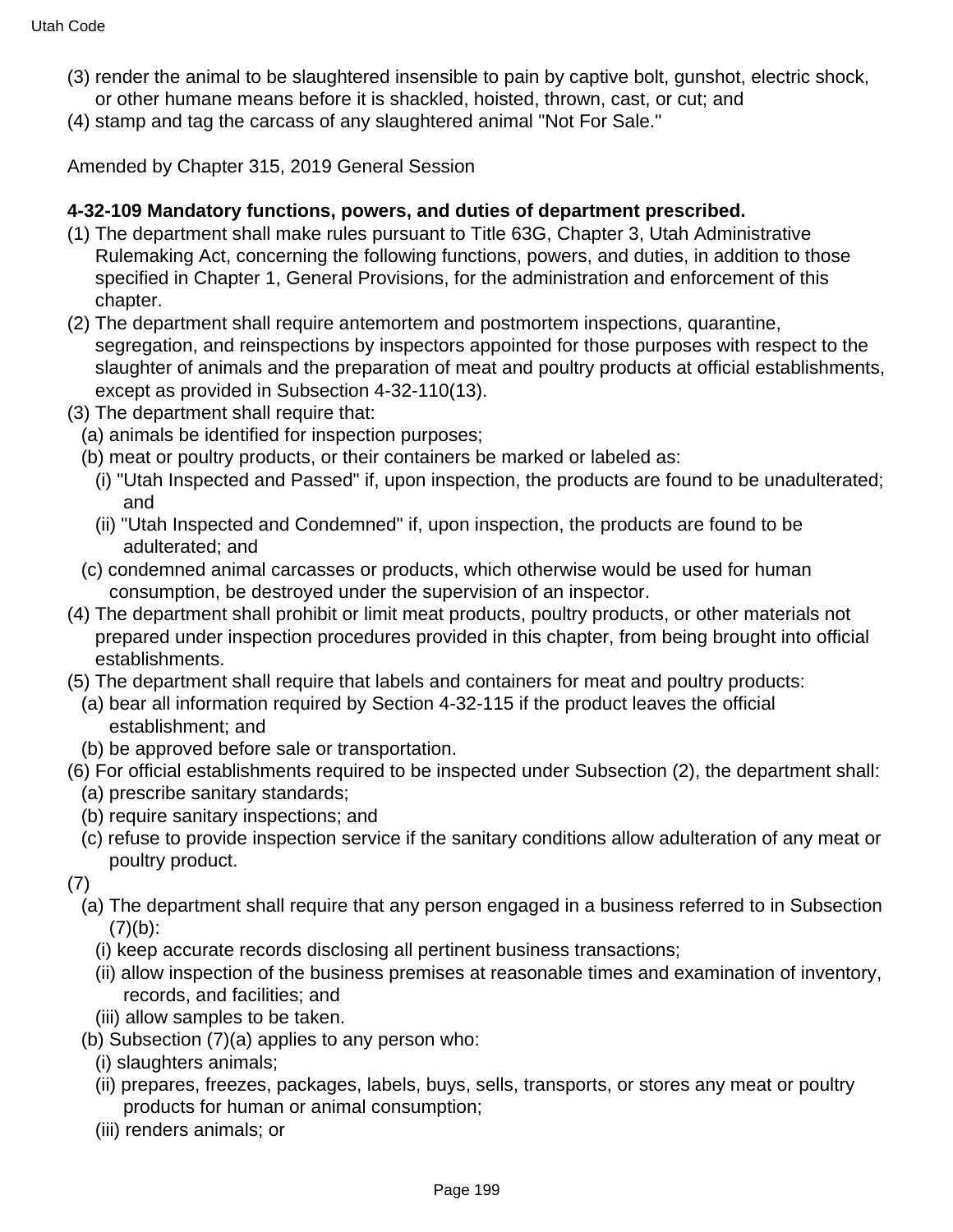- (iv) buys, sells, or transports any dead, dying, disabled, or diseased animals, or parts of their carcasses that died by a method other than slaughter.
- (8)
	- (a) The department shall:
		- (i) adopt by reference rules under federal acts with changes that the commissioner considers appropriate to make the rules applicable to operations and transactions subject to this chapter; and
		- (ii) make any other rules considered necessary for the efficient execution of the provisions of this chapter, including rules of practice providing an opportunity for hearing in connection with the issuance of orders under Subsection (6) or under Subsection 4-32-110(1), (2), or (3) and prescribing procedures for proceedings in these cases.
	- (b) These procedures do not preclude requiring that a label or container be withheld from use, or inspection be refused under Subsection (2) or (6), or Subsection 4-32-110(3), pending issuance of a final order in the proceeding.
- (9)
	- (a) To prevent the inhumane slaughtering of animals, inspectors shall be appointed to examine and inspect methods of handling and slaughtering animals.
	- (b) Inspection of slaughtering establishments may be refused or temporarily suspended if animals have been slaughtered or handled by any method not in accordance with the Humane Methods of Slaughter Act of 1978, Pub. L. No. 95-445.
	- (c) Before slaughtering an animal in accordance with requirements of Kosher, Halal, or a religious faith's requirements that discourage stunning of the animal, the person slaughtering the animal shall file a written request with the commissioner.
- (10)
	- (a) The department shall require an animal showing symptoms of disease during antemortem inspection, performed by an inspector appointed for that purpose, to be set apart and slaughtered separately from other livestock and poultry.
	- (b) When slaughtered, the carcasses of livestock and poultry are subject to careful examination and inspection in accordance with rules prescribed by the commissioner.
- (11) Subject to Subsection (14), the department shall make rules for exemptions for persons who slaughter or process fewer than 20,000 poultry during the calendar year to be no more stringent than the exemptions described in 21 U.S.C. Secs. 464(c)(1)(C), 21 U.S.C. Sec. 464(c)(3), 9 C.F.R. Sec. 381.10(a)(5), and 9 C.F.R. Secs. 381.10(b)(1) and (2).
- (12) Subject to Subsection (14), the department shall make rules for exemptions for persons who slaughter or process fewer than 1,000 poultry during the calendar year to be no more stringent than the exemptions described in 21 U.S.C. Sec. 464(c)(4) and 9 C.F.R. Sec. 381.10(c).
- (13) The department may maintain:
	- (a) a registry of persons who slaughter or process fewer than 20,000 poultry during the calendar year; and
	- (b) a registry of persons who slaughter or process fewer than 1,000 poultry during the calendar year.
- (14) The department shall make the rules described in Subsections (11) and (12) after the day on which the department receives approval from the U.S. Department of Agriculture that making the rules will preserve the state's role in meat and poultry inspections.

Amended by Chapter 129, 2020 General Session

### **4-32-110 Discretionary functions, powers, and duties of commissioner prescribed.**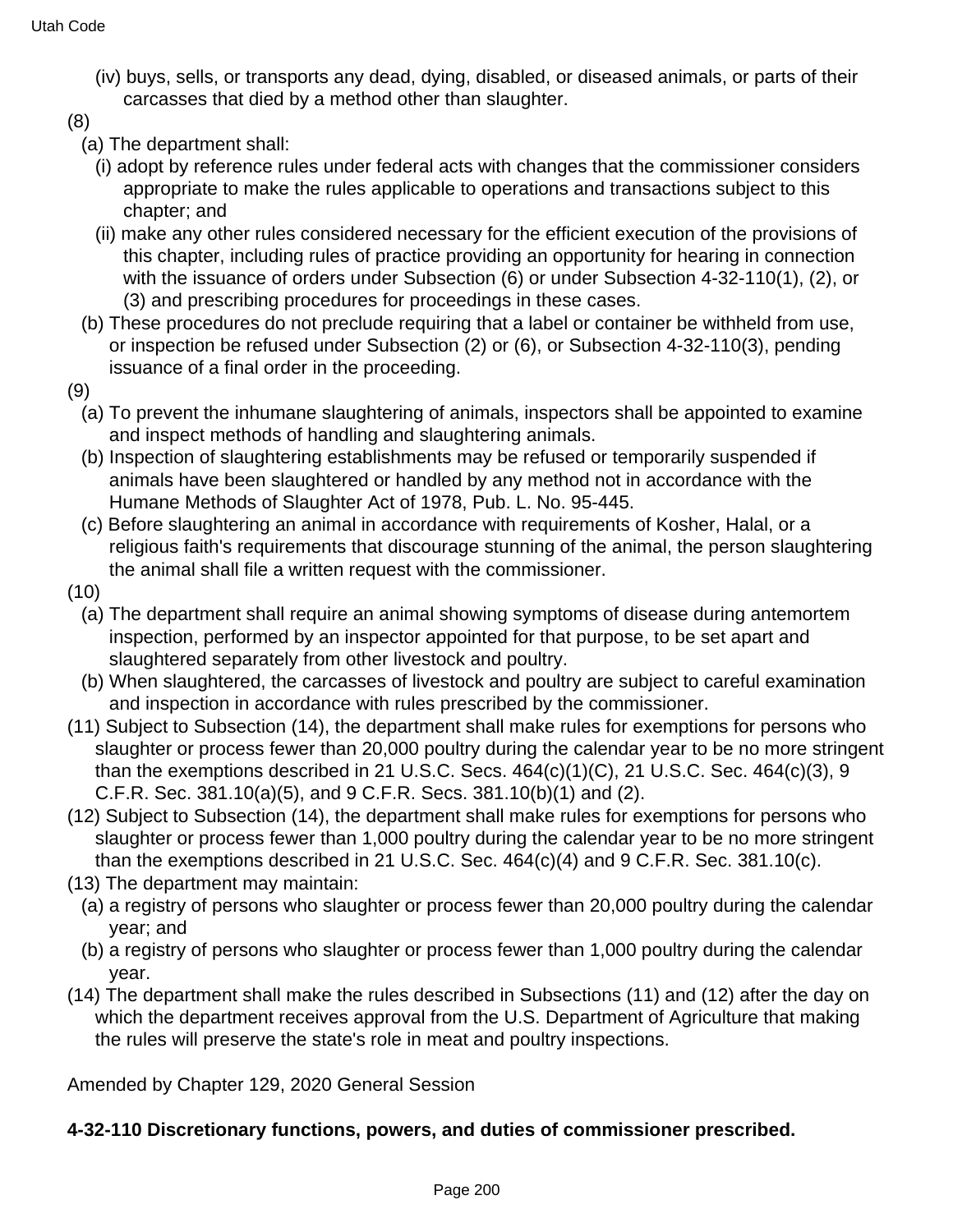The commissioner may:

- (1) remove inspectors from any official establishment that fails to:
	- (a) destroy condemned products pursuant to Subsection 4-32-109(3); or
	- (b) comply with any other of this chapter's requirements;
- (2) refuse to provide inspection for any official establishment for any cause specified in Section 401 of the Federal Meat Inspection Act or Section 18 of the federal Poultry Products Inspection Act;
- (3) withhold the use of labels and containers if the labeling is false or misleading or the containers are misleading in size or form;
- (4) prescribe the type size and style to be used for labeling:
	- (a) information;
	- (b) definitions; and
	- (c) standards of identity, composition, or container fill;
- (5) prescribe conditions for the storage and handling of meat and poultry products by any person who sells, freezes, stores, or transports these products to prevent them from becoming adulterated or misbranded;
- (6) require that equines be slaughtered and prepared in official establishments separate from those where other animals are slaughtered or their products are prepared;
- (7) require that the following people register the name and address of each place of business and all trade names:
	- (a) broker;
	- (b) renderer;
	- (c) animal food manufacturer;
	- (d) wholesaler;
	- (e) public warehouseman of meat or poultry products; or
	- (f) anyone engaged in the business of buying, selling, or transporting any:
		- (i) dead, dying, disabled, or diseased animals; or
		- (ii) parts of animal carcasses that died other than by slaughter;
- (8) make inspections of official establishments at night, as well as during the day, if animals or meat and poultry products are slaughtered and prepared for commercial purposes in those establishments at night;
- (9) divide the state into inspection districts and designate killing days and partial killing days for each official establishment;
- (10) cooperate with the Secretary of Agriculture of the United States in the administration of this chapter and accept federal assistance and use funds appropriated for the administration of this chapter to pay the state's proportionate share of the cooperative program;
- (11) recommend the names of officials and employees of the department to the Secretary of Agriculture of the United States for appointment to the advisory committees provided for in the federal acts;
- (12) serve as the representative of the governor for consultation with the Secretary of Agriculture under paragraph (c) of Section 301 of the Federal Meat Inspection Act and Section 5(c) of the federal Poultry Products Inspection Act, unless the governor selects another representative; and
- (13) exempt from inspection:
	- (a) the slaughter and processing of an animal by any person who raises an animal for the person's own use, members of the person's household, employees, or nonpaying guests;
	- (b) custom exempt slaughter and processing operations;
	- (c) farm custom slaughter performed by a licensee; and
	- (d) any other operation, if the exemption: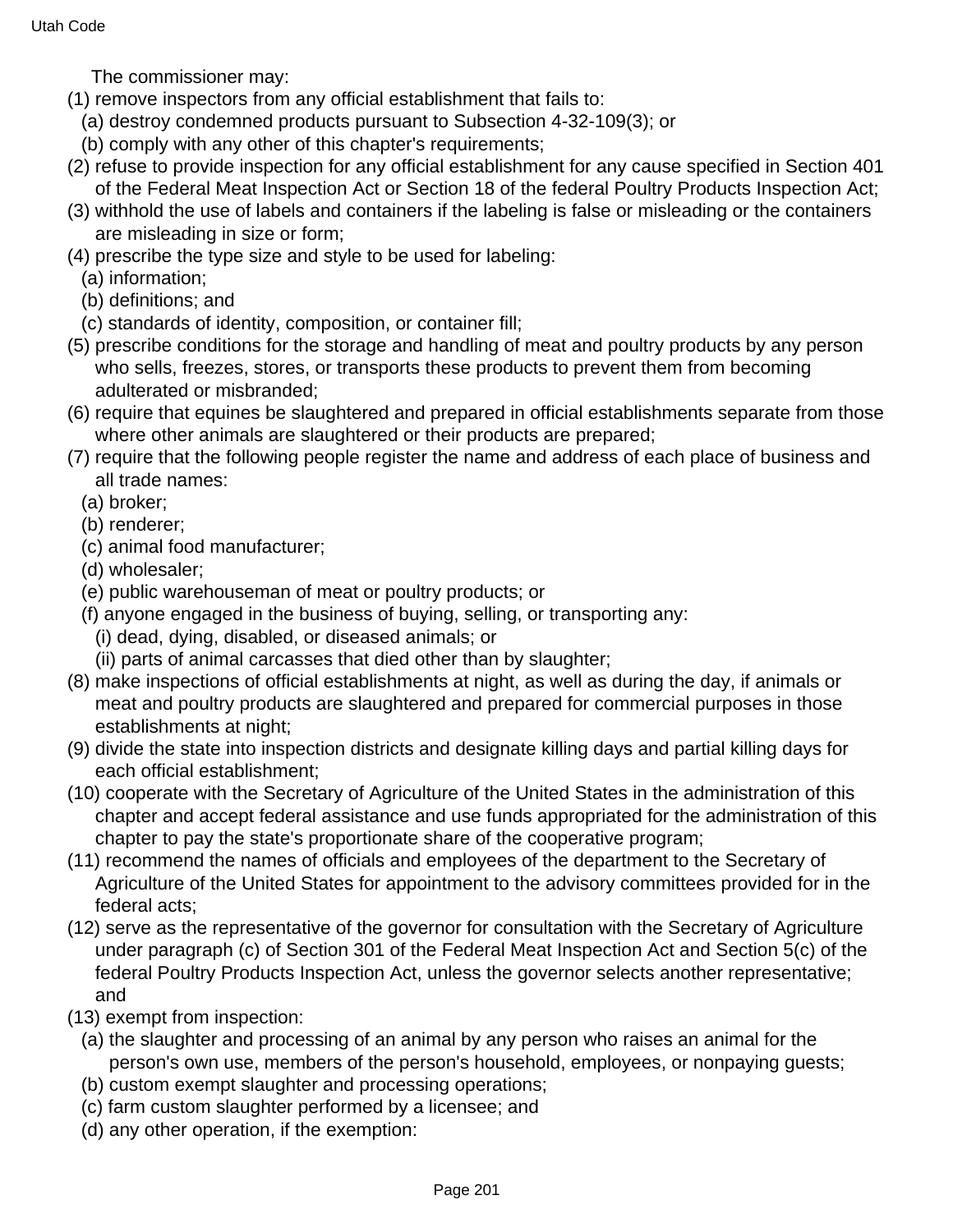- (i) furthers the purposes of this chapter; and
- (ii) conforms to federal acts.

#### **4-32-111 Additional powers of commissioner.**

- (1) The commissioner may:
	- (a) gather and compile information concerning, and investigate the organization, business, conduct, practices, and management of, any person subject to this chapter;
	- (b) require any person subject to this chapter to file information regarding the person's business or operation as the commissioner requires;
	- (c) for the purpose of this chapter, at all reasonable times have access to, for the purpose of examination, and the right to copy, any documentary evidence of any person being investigated or proceeded against, and may require by subpoena the attendance and testimony of witnesses and the production of all documentary evidence of any person relating to any matter under investigation;
	- (d) require the attendance of witnesses and the production of documentary evidence at any place designated for hearing;
	- (e) invoke the aid of any court of competent jurisdiction to compel the attendance of witnesses and the production of documentary evidence, in the case of disobedience to a subpoena; and
	- (f) order testimony to be taken by deposition in any proceeding or investigation pending under this chapter at any stage of the proceeding or investigation.
- (2) In the event a witness asserts a privilege against self-incrimination, testimony and evidence from the witness may be compelled pursuant to Title 77, Chapter 22b, Grants of Immunity.

(3) (a)

- (i) Any person who without just cause neglects or refuses to attend and testify or to answer any lawful inquiry, or to produce documentary evidence, if in the person's power to do so, in obedience to the subpoena or lawful requirement of the commissioner is guilty of a class A misdemeanor.
- (ii) A fine imposed for a violation of Subsection  $(3)(a)(i)$  may not be less than \$500.

(b)

- (i) A person is guilty of a class A misdemeanor if the person:
	- (A) willfully makes, or causes to be made, any false entry or statement of fact in any report required to be made under this chapter;
	- (B) willfully makes, or causes to be made, any false entry in any account, record, or memorandum kept by any person subject to this chapter;
	- (C) neglects or fails to make, or to cause to be made, full, true, and correct entries in those accounts, records, or memoranda, of all facts and transactions appertaining to the business of that person; or
	- (D) willfully removes out of the jurisdiction of this state, or willfully mutilates, alters, or by any other means falsifies any documentary evidence of any person subject to this chapter or that willfully refuses to submit to the commissioner or to any of the commissioner's authorized agents, for the purpose of inspection and making copies, any documentary evidence of any person subject to this chapter within the person's possession or control.

(ii) A fine imposed for a violation of Subsection (3)(b)(i) may not be less than \$500.

(c)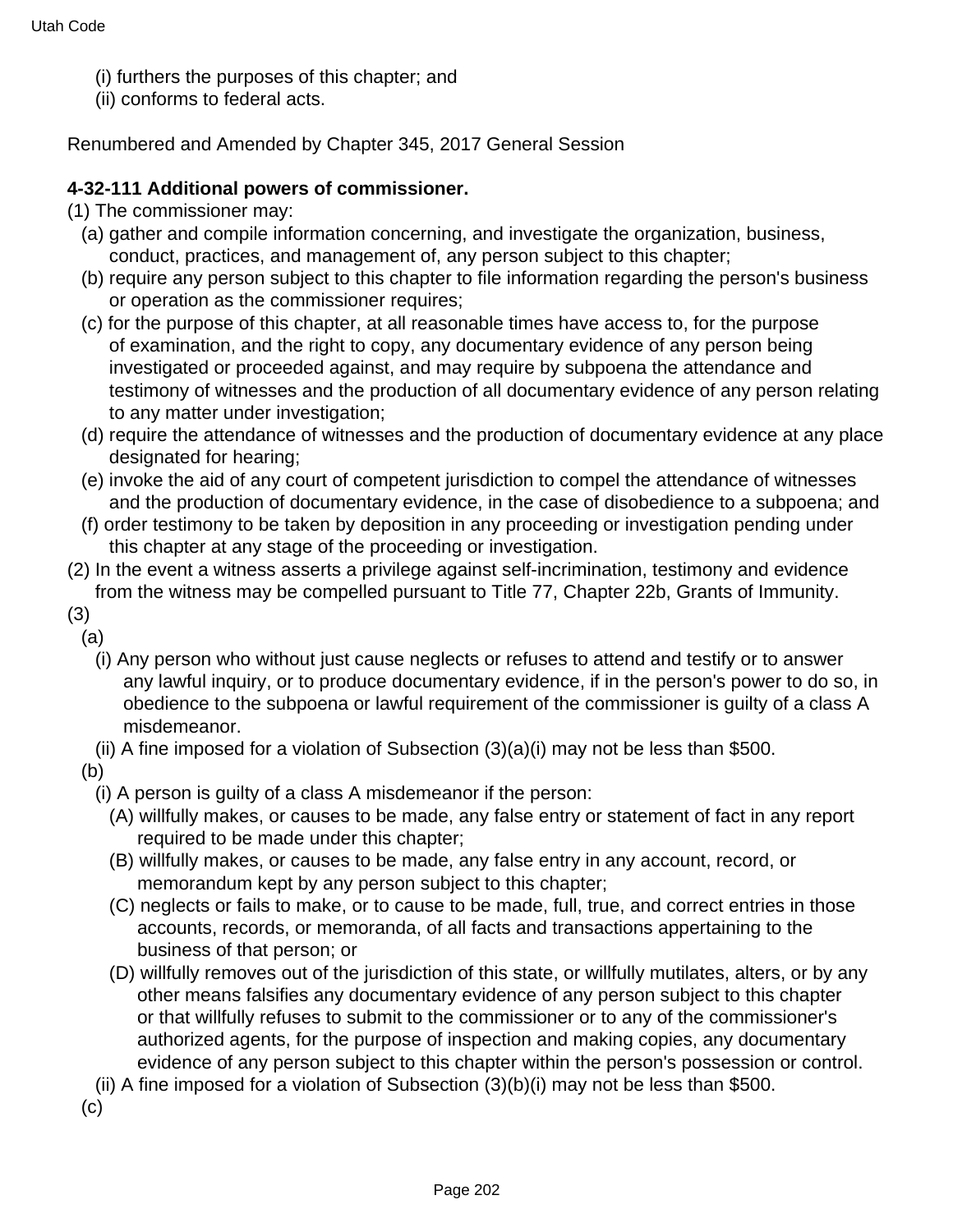- (i) If any person required by this chapter to file any annual or special report fails to do so within the time fixed by the commissioner, and the failure continues for 30 days after notice of default, the person shall forfeit to the state the sum of \$10 for each day of the continuance of the failure, which forfeiture is payable into the treasury of this state, and is recoverable in a civil suit in the name of the state brought in the district where the person has a principal office or in any district in which he does business.
- (ii) The various county attorneys, under the direction of the attorney general of this state, shall prosecute for the recovery of the forfeitures.
- (iii) The costs and expenses of prosecution shall be paid out of the appropriation for the expenses of the courts of this state.

### **4-32-112 Judicial review of orders enforcing chapter.**

- (1) Any party aggrieved by an order issued under Subsection 4-32-109(4) or under Subsection 4-32-110(1), (2), or (3) may obtain judicial review.
- (2) The district courts have jurisdiction to enforce this chapter, and to prevent and restrain violations of this chapter, and have jurisdiction in all other kinds of cases arising under this chapter.
- (3) All proceedings for the enforcement of this chapter, or to restrain violations of this chapter, shall be by and in the name of this state.

Renumbered and Amended by Chapter 345, 2017 General Session

### **4-32-113 Preparation and slaughter of livestock, poultry, or livestock and poultry products -- Adulterated or misbranded products -- Violation of rule or order.**

- (1) An animal or meat or poultry product that may be used for human consumption shall not be:
	- (a) slaughtered or prepared unless it is done in compliance with this chapter's requirements;
	- (b) sold, transported, offered for sale or transportation, or received for transportation, if it is adulterated or misbranded, unless it has been inspected and approved; or
	- (c) subjected to any act while being transported or held for sale after transportation resulting in one of the products becoming adulterated or being misbranded.
- (2) A person may not violate any rule or order of the commissioner under Subsection 4-32-109(4) or (7), or Subsection 4-32-110(3), (5), or (7).

Renumbered and Amended by Chapter 345, 2017 General Session

### **4-32-114 Unauthorized use or possession of official devices, labels, marks, or certificates -- False statements, misrepresentations, and trade secrets.**

- (1) A person may not cast, print, lithograph, or make any device or label containing or bearing any official mark or simulation of a mark, or any form or simulation of an official certificate, unless authorized by the commissioner.
- (2) A person may not:
	- (a) forge any official device, mark, or certificate;
	- (b) use any official device, mark, or certificate without the authorization of the commissioner;
	- (c) alter, detach, deface, or destroy any official device, mark, or certificate;
	- (d) fail to use, detach, deface, or destroy any official device, mark, or certificate as required by this chapter;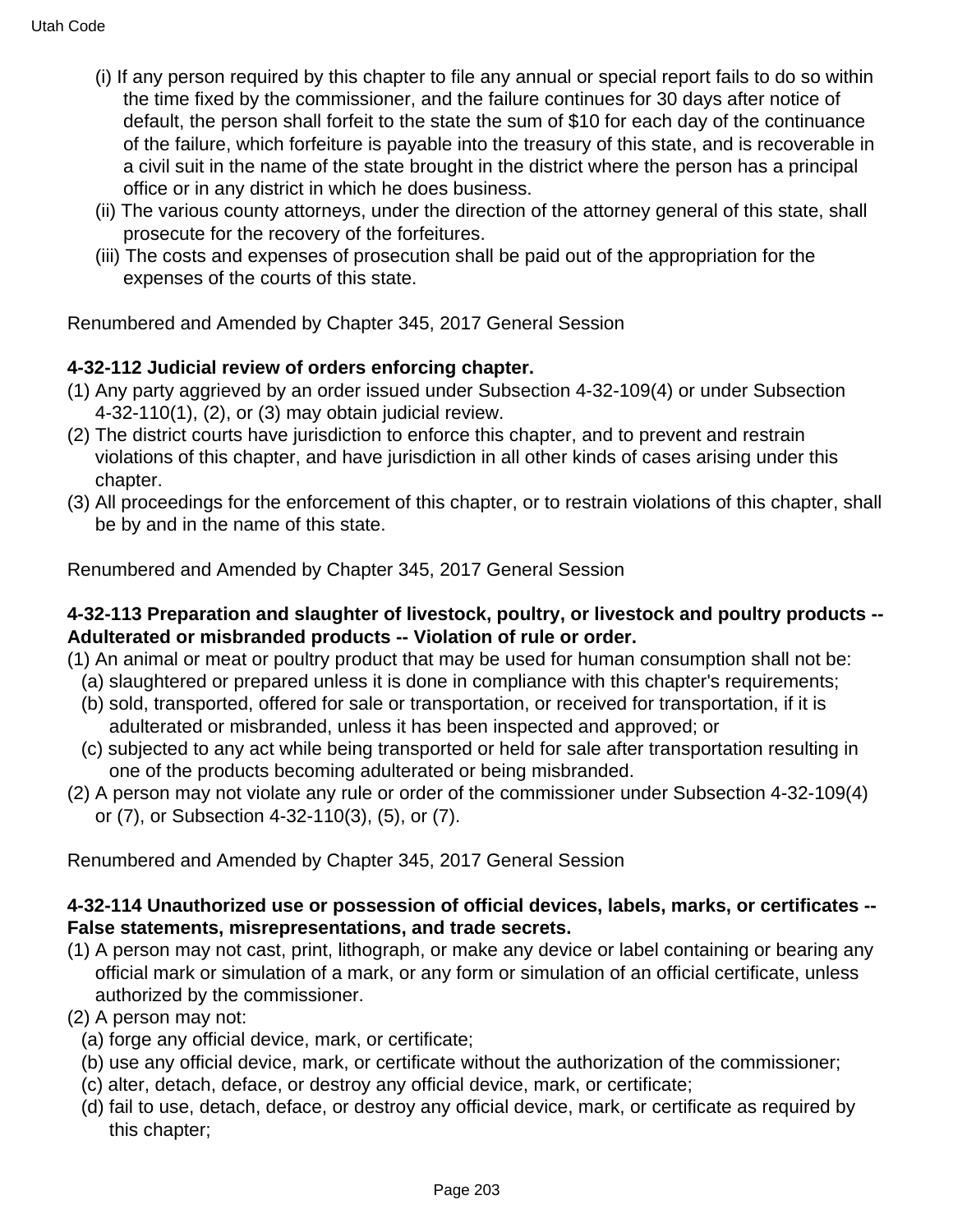- (e) knowingly possess any of the following, if it bears any unauthorized, counterfeit, simulated, forged, or altered official mark:
	- (i) an official device;
	- (ii) a counterfeit, simulated, forged, or altered official certificate;
	- (iii) a device;
	- (iv) a label;
	- (v) a carcass of any animal, including poultry; or
	- (vi) a part or product of any animal, including poultry;
- (f) knowingly make any false statement in any shipper's certificate, or nonofficial or official certificate;
- (g) knowingly represent that any meat or poultry product has been inspected and approved, or exempted, under this chapter when, in fact, it has not; or
- (h) use to the person's advantage or reveal any information acquired under the authority of this chapter relating to any matter entitled to protection as a trade secret unless the information is:
	- (i) revealed to an authorized government representative; or
	- (ii) ordered by a court in a judicial proceeding.

# **4-32-115 Meat or poultry products to be marked or labeled -- Meat or poultry products not intended for human food -- Dead, dying, disabled, or diseased animals.**

- (1) A person may not sell, transport, offer for sale or transportation, or receive for transportation, any animal carcasses or parts of such carcasses, or the meat or meat products, unless they are plainly and conspicuously marked or labeled or otherwise identified as required by rules adopted by the department to show the kinds of animals from which they were derived.
- (2) A person may not buy, sell, transport, or offer for sale or transportation, or receive for transportation any meat or poultry products that are not intended for human food unless they are denatured or otherwise identified as required by the rules of the department or are naturally inedible by humans.
- (3) A person engaged in the business of buying, selling, or transporting dead, dying, disabled, or diseased animals, or any parts of the carcasses of any animals that died otherwise than by slaughter, may not buy, sell, transport, offer for sale or transportation, or receive for transportation the animals or parts of carcasses unless the transaction or transportation is made in accordance with rules adopted by the department to assure that the animals or parts of carcasses will be prevented from being used for human food.

Renumbered and Amended by Chapter 345, 2017 General Session

# **4-32-116 Attempt to bribe state officer or employee -- Acceptance of bribe -- Interference with official duties -- Penalties.**

(1)

(a) A person who gives, pays, or offers, directly or indirectly, any money or other thing of value, to any officer or employee of this state who is authorized to perform any duties under this chapter, with the intent to influence the officer or employee in the discharge of the officer's or employee's duty, is guilty of a felony of the third degree, and upon conviction, shall be punished by a fine of not more than \$5,000 or imprisonment of not more than five years, or both.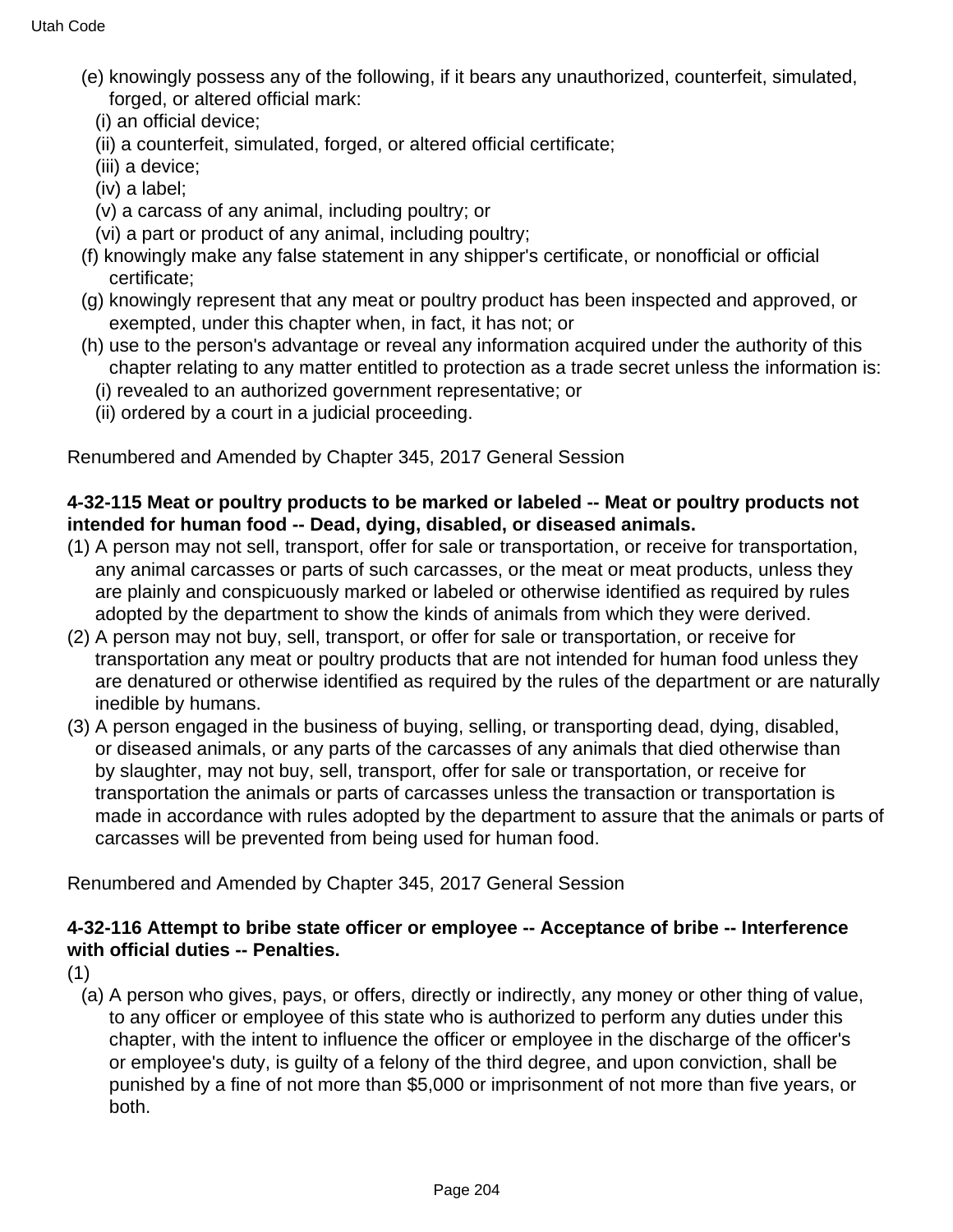- (b) An officer or employee of this state authorized to perform duties under this chapter who accepts money, a gift, or other thing of value from any person given with intent to influence the officer's or employee's official action, is guilty of a felony of the third degree and shall, upon conviction, be discharged from office, and fined in an amount of not more than \$5,000, or imprisoned for not more than five years, or both.
- (2)
	- (a) A person who assaults, obstructs, impedes, intimidates, or interferes with any person engaged in the performance of official duties under this chapter, with or without a dangerous or deadly weapon, is guilty of a felony of the third degree and upon conviction shall be punished by a fine of not more than \$5,000, or by imprisonment of not more than five years, or both.
	- (b) A person who, in the commission of any violation of Subsection (2) of this section, uses a dangerous weapon as defined in Section 76-1-101.5, is guilty of a felony of the second degree and upon conviction shall be punished by a fine of not more than \$10,000, or by imprisonment for a period of not more than 10 years, or both.
	- (c) A person who kills another person engaged in the performance of official duties under this chapter shall be punished as provided in Section 76-5-202.

Amended by Chapter 430, 2022 General Session Renumbered and Amended by Chapter 345, 2017 General Session

### **4-32-117 Inspection of products placed in containers -- Supervision of inspector -- Access to establishment.**

- (1) An inspection of products placed in any container at any official establishment may not be considered to be complete until the products are sealed or enclosed under the supervision of an inspector.
- (2) For purposes of any inspection of products required by this chapter, inspectors authorized by the department shall have access at all times to every part of every establishment required to have inspection whether the establishment is operated or not.

Renumbered and Amended by Chapter 345, 2017 General Session

### **4-32-118 Detention of animals or meat or poultry products -- Removal of official marks.**

- (1) Whenever any meat or poultry product or any product exempted from the definition of a meat or poultry product, or any dead, dying, disabled, or diseased animal, is found by any authorized representative of the commissioner, and there is reason to believe that it is adulterated or misbranded and is capable of use as human food, or that it has not been inspected and passed, or that it has been or is intended to be distributed in violation of this chapter, it may be detained by the representative pending action under Section 4-32-119, and may not be moved by any person from the place at which it is located when so detained, until released by such representative.
- (2) All official marks may be required by the representative described in Subsection (1) to be removed from a product or animal described in Subsection (1) before the product is released.

Renumbered and Amended by Chapter 345, 2017 General Session

#### **4-32-119 Quarantine authorized -- Conditions giving rise to quarantine.**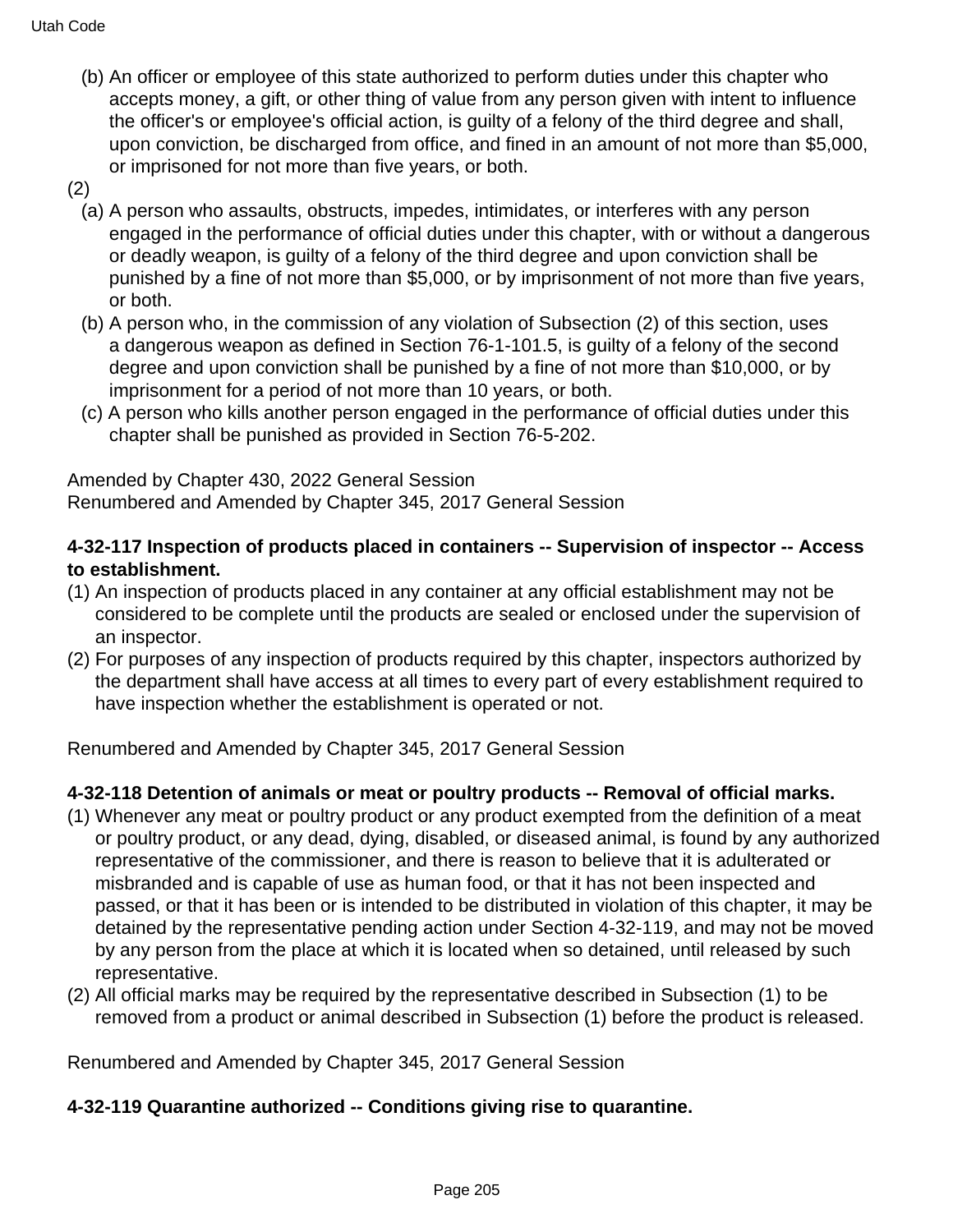- (1) A meat or poultry product, or a dead, dying, disabled, or diseased animal that is being transported or is held for sale in this state, shall be seized and quarantined if it:
	- (a) is or has been prepared, sold, transported, or otherwise distributed or offered or received for distribution in violation of this chapter;
	- (b) is capable of use as human food and is adulterated or misbranded; or
	- (c) in any other way violates this chapter.
- (2) Quarantined animals or products shall be condemned and destroyed, except that the owner of the quarantined animals or products may request a hearing within five days, and the commissioner shall, within five days after the request, conduct a hearing to decide whether the quarantined animals or products shall be condemned.
- (3) The commissioner's decision under Subsection (2) is final, and all condemned animals or products shall immediately be destroyed or denatured in the presence of the commissioner or an inspector.
- (4) This section does not limit the authority for condemnation or seizure conferred by other provisions of this chapter, or other laws.

#### **4-32-120 Rules for the construction and operation of meat establishments authorized.**

- (1) For the purposes of administering this chapter and qualifying meat establishments for licenses, the department may adopt sanitary inspection rules and regulations, including those pertaining to the construction, equipment, and facilities of meat establishments.
- (2) The rules shall conform with the regulations made under the federal acts.

Renumbered and Amended by Chapter 345, 2017 General Session

#### **4-32-121 Suspension or revocation -- Grounds.**

 The department may upon its own motion, and shall upon the verified complaint in writing of any person, investigate or cause to be investigated the operation of any meat establishment, and may suspend or revoke the license of the meat establishment upon any of the following grounds:

- (1) the license was obtained by any false or misleading statement;
- (2) for slaughtering any animal without an antemortem and a postmortem inspection, or for processing any meat or poultry or products of meat or poultry that have not been inspected and passed, or exempted, and so identified;
- (3) the advertising or publicizing of any false or misleading statements that pertain to the slaughtering, processing, or distribution of animals or meat or poultry products;
- (4) the failure to maintain refrigeration or sanitation, or dispose of waste as required by rules of the department; or
- (5) the failure to comply with rules of the department pertaining to the disposal of carcasses or parts of carcasses that have been determined to be unfit for human consumption.

Renumbered and Amended by Chapter 345, 2017 General Session

### **4-32-122 Denial of application for farm custom slaughter license -- Venue for judicial review.**

- (1) An applicant whose application for a license to operate a meat establishment or to obtain a farm custom slaughter license is denied may file a request for agency action with the department, requesting a hearing on the issue of denial.
- (2)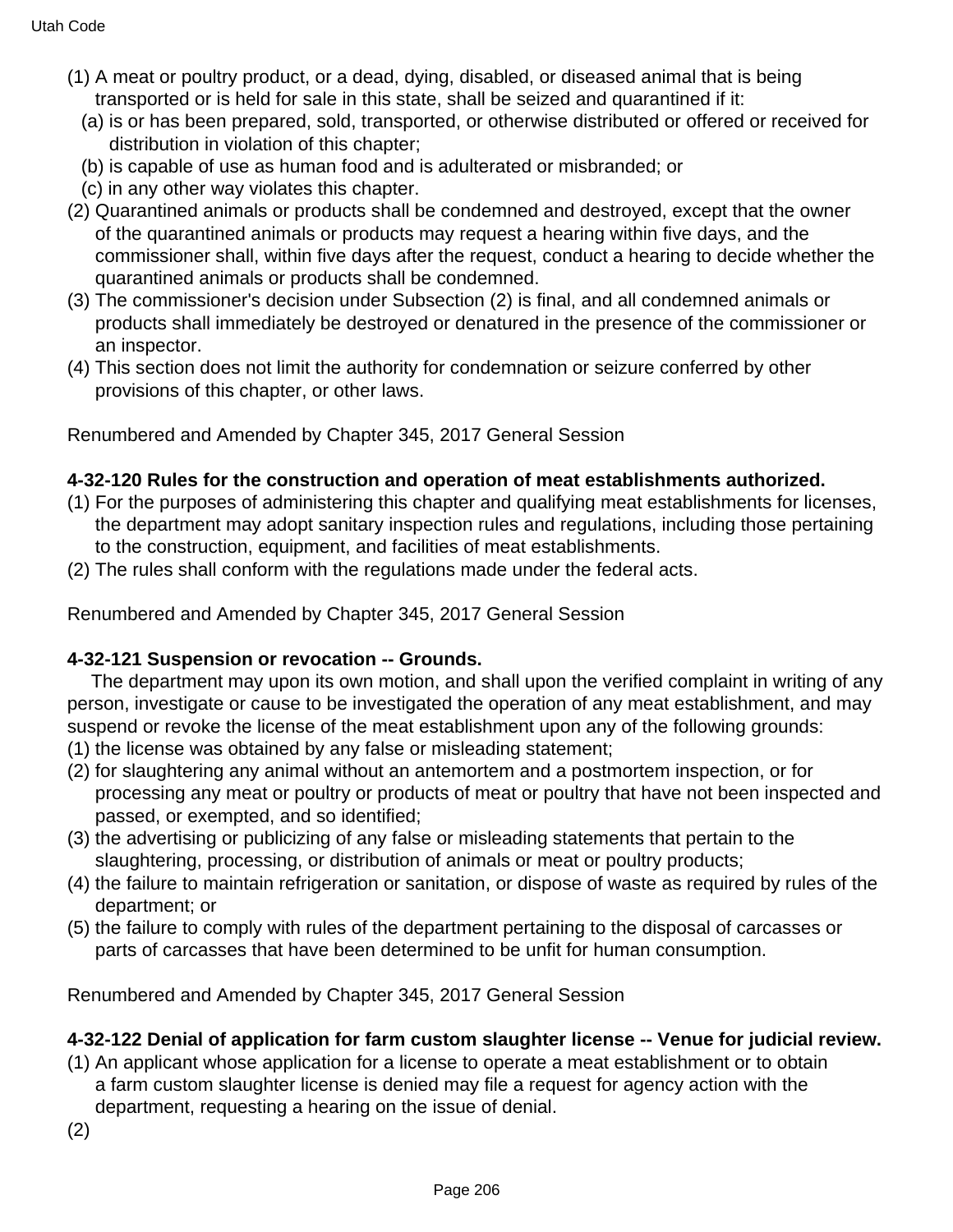- (a) A person who is aggrieved by an order issued under this section may obtain judicial review.
- (b) Venue for judicial review of an informal adjudicative proceeding is in the district court in the county in which the alleged unlawful activity occurred or, in the case of an order denying a license application, in the county where the applicant resides.
- (3) The attorney general's office shall represent the department in an original action or appeal under this section.

#### **4-32-123 Animals slaughtered or the meat and poultry products not intended for human use -- No inspection -- Products to be denatured or otherwise identified.**

 Inspection may not be provided under this chapter at any establishment for the slaughter of animals or the preparation of any meat or poultry products that are not intended for use as human food, but the products shall be denatured or otherwise identified as prescribed by rules of the department before the meat and poultry products are offered for sale or transportation.

Renumbered and Amended by Chapter 345, 2017 General Session

## **Chapter 32a Domesticated Game Slaughter and Processing**

### **Part 1 General Provisions**

#### **4-32a-101 Title.**

This chapter is known as "Domesticated Game Slaughter and Processing."

Enacted by Chapter 315, 2019 General Session

#### **4-32a-102 Definitions.**

Reserved

Enacted by Chapter 315, 2019 General Session

#### **Part 2 Domesticated Game Slaughter and Processing**

#### **4-32a-201 Definitions.**

As used in this part:

- (1) "Antemortem inspection" means the inspection of live domesticated game immediately before slaughter.
- (2) "Domesticated game" means one of the following that is commercially raised for wholesale or retail sale to a restaurant, store, or end consumer:

(a) a domesticated elk;

(b) a bison;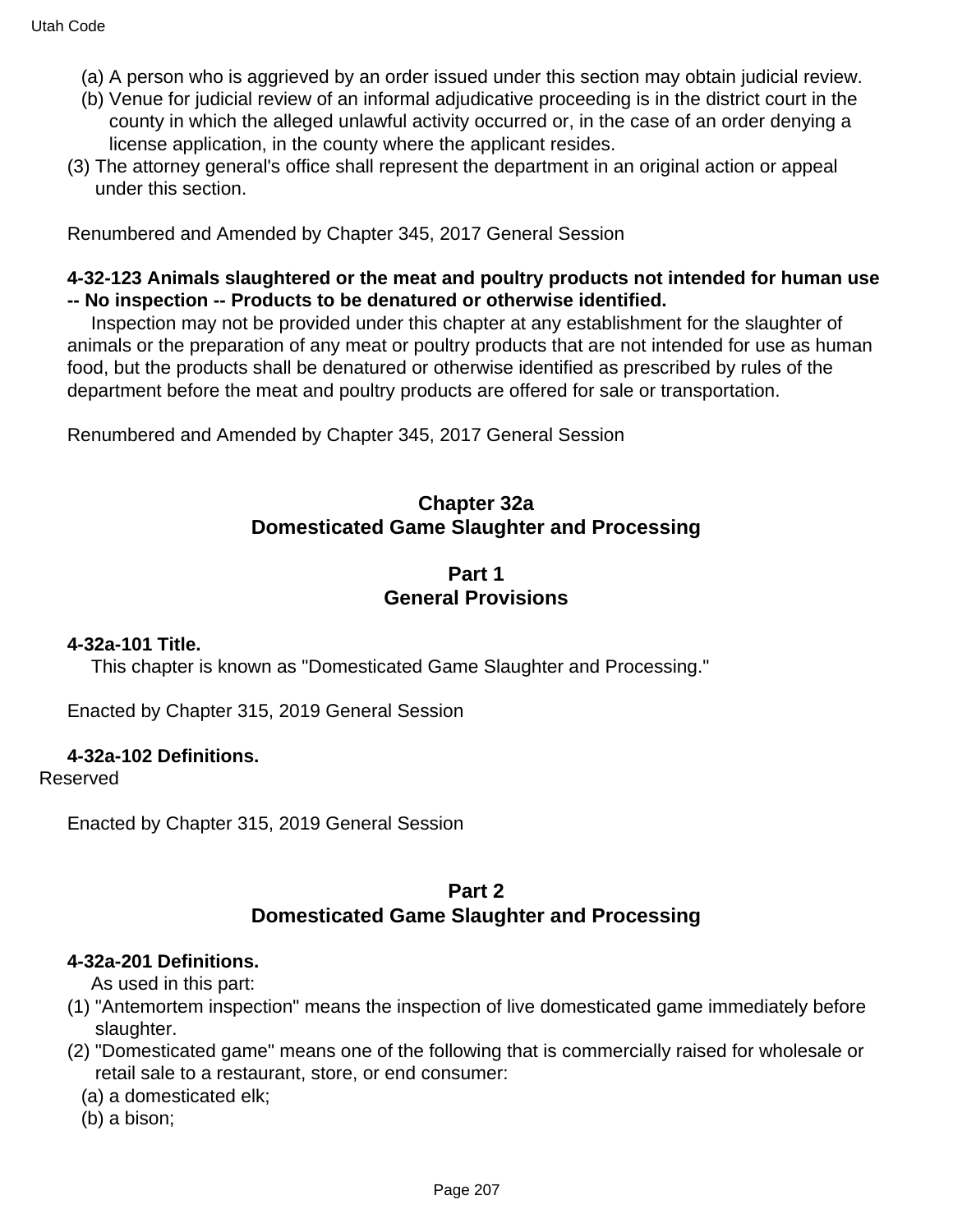- (c) a game bird; or
- (d) a rabbit.
- (3) "Domesticated game carcass" means any part of the slaughtered body of domesticated game, including entrails and edible meats.
- (4) "Domesticated game slaughter" means the slaughter of domesticated game that is not regulated under Chapter 32, Utah Meat and Poultry Products Inspection and Licensing Act.
- (5) "End consumer" means an individual who:
	- (a) purchases a product directly from an agricultural operation or a facility licensed to perform custom exempt processing, as defined in Section 4-32-105; and
- (b) does not resell the purchased product.
- (6) "Farm custom slaughter license" means a farm custom slaughter license issued under Section 4-32-107.
- (7) "Postmortem inspection" means the inspection of a domesticated game carcass after slaughter.
- (8) "Process" means to cut, grind, manufacture, compound, smoke, intermix, or prepare products from a domesticated game carcass.
- (9) "Slaughter" means killing domesticated game in a humane manner, including skinning or dressing.
- (10) "Veterinarian" means a veterinarian licensed under Title 58, Chapter 28, Veterinary Practice Act, who has successfully completed formal training in antemortem inspection and postmortem inspection.
- (11) "Veterinarian designee" means an individual designated by a veterinarian as successfully completing formal training in antemortem inspection and postmortem inspection.

Enacted by Chapter 315, 2019 General Session

# **4-32a-202 Domesticated game slaughter and processing.**

- (1) Except as provided in this part, the Federal Meat Inspection Act, 21 U.S.C. Sec. 601 et seq., or the Poultry Products Inspection Act, 21 U.S.C. Sec. 451 et seq., a person may not slaughter domesticated game for:
	- (a) wholesale or retail sale; or
	- (b) sale to an end consumer.
- (2) In accordance with this part and department rule, the department shall permit the slaughter and processing of domesticated game.
- (3) This chapter does not apply to the slaughter of domesticated game if the purpose of slaughtering the domesticated game is for personal use.
- (4) Nothing in this part prohibits a person from processing a domesticated game carcass in accordance with this part, if:
	- (a) the domesticated game carcass passes postmortem inspection as described in this part; and (b)
		- (i) the person holds a farm custom slaughter license; or
		- (ii) the person processes the domesticated game carcass in accordance with the exemption described in 9 C.F.R. Secs. 303.1(d)(1) and (2).
- (5) A person who slaughters domesticated game under this part may not sell the domesticated game outside of the state.

Enacted by Chapter 315, 2019 General Session

# **4-32a-203 Notice to department before slaughtering or processing domesticated game.**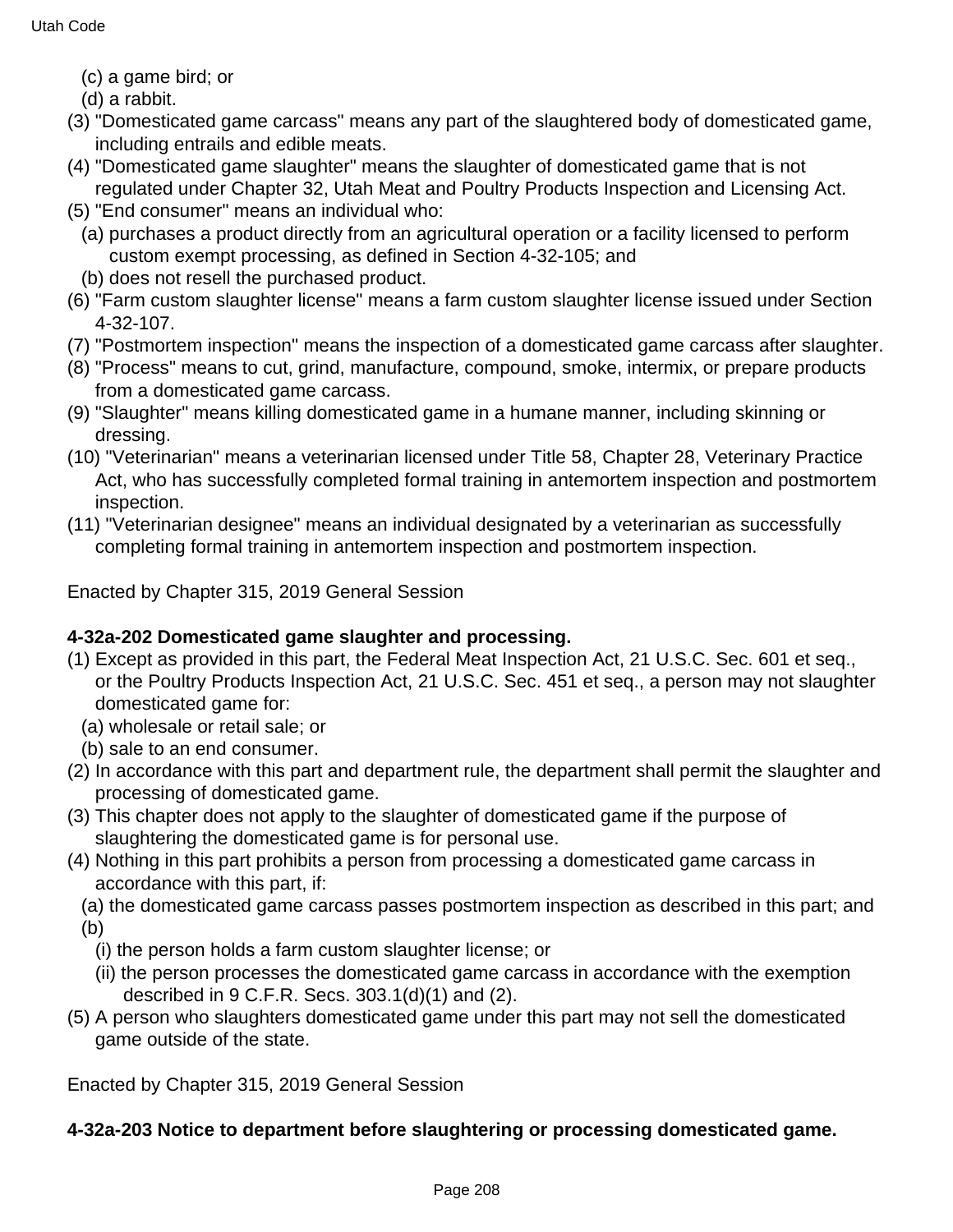- (1) Before slaughtering domesticated game, a person shall notify the department at least 30 days before the day on which the person slaughters the domesticated game.
- (2) Before processing slaughtered domesticated game, a person shall notify the department at least five days before the day on which the person processes the slaughtered domesticated game.

Enacted by Chapter 315, 2019 General Session

### **4-32a-204 Inspection and slaughter of domesticated game.**

- (1) Except as provided in Section 4-32a-205, domesticated game shall receive both an antemortem inspection and postmortem inspection by a veterinarian or veterinarian designee as part of the slaughtering process, in accordance with this section.
- (2) A veterinarian or veterinarian designee may complete an antemortem inspection or postmortem inspection in the field, in accordance with the requirements of this part.
- (3)
	- (a) Before undertaking an antemortem inspection or postmortem inspection, a veterinarian or veterinarian designee shall inspect the designated slaughter area and facilities in accordance with this part and department rule.
	- (b) A veterinarian or veterinarian designee may not undertake an antemortem or postmortem inspection if the designated slaughter area and facilities do not pass the inspection described in Subsection (3)(a).
- (4) If domesticated game requires an antemortem inspection and the domesticated game does not pass the antemortem inspection, the domesticated game may not be slaughtered for wholesale or retail sale.

(5)

- (a) Before being shackled, hoisted, thrown, cast, or cut, domesticated game shall be rendered insensible to pain by a single blow, gunshot, electrical shock, or other means that is instantaneous and effective.
- (b) Immediately after domesticated game is stunned or killed, the domesticated game or domesticated game carcass shall be shackled, hoisted, stuck, and bled.
- (c) The parts of a domesticated game carcass shall be identified with the particular carcass until after completion of the postmortem inspection, in accordance with department rule.
- (6)
	- (a) Postmortem inspection of a domesticated game carcass shall be conducted immediately following the slaughter and evisceration of the domesticated game.
	- (b) A veterinarian or veterinarian designee that completes a postmortem inspection shall, if condemning a domesticated game carcass:
		- (i) mark each domesticated game carcass or part of a domesticated game carcass as condemned in accordance with department rule; and
		- (ii) retain custody of each condemned domesticated game carcass or carcass part until proper disposal occurs, in accordance with 9 C.F.R. Part 314 and department rule.

Enacted by Chapter 315, 2019 General Session

#### **4-32a-205 Requirements for slaughtered domesticated game intended for sale to an end consumer.**

(1) Domesticated game intended for sale to an end consumer does not require an antemortem inspection.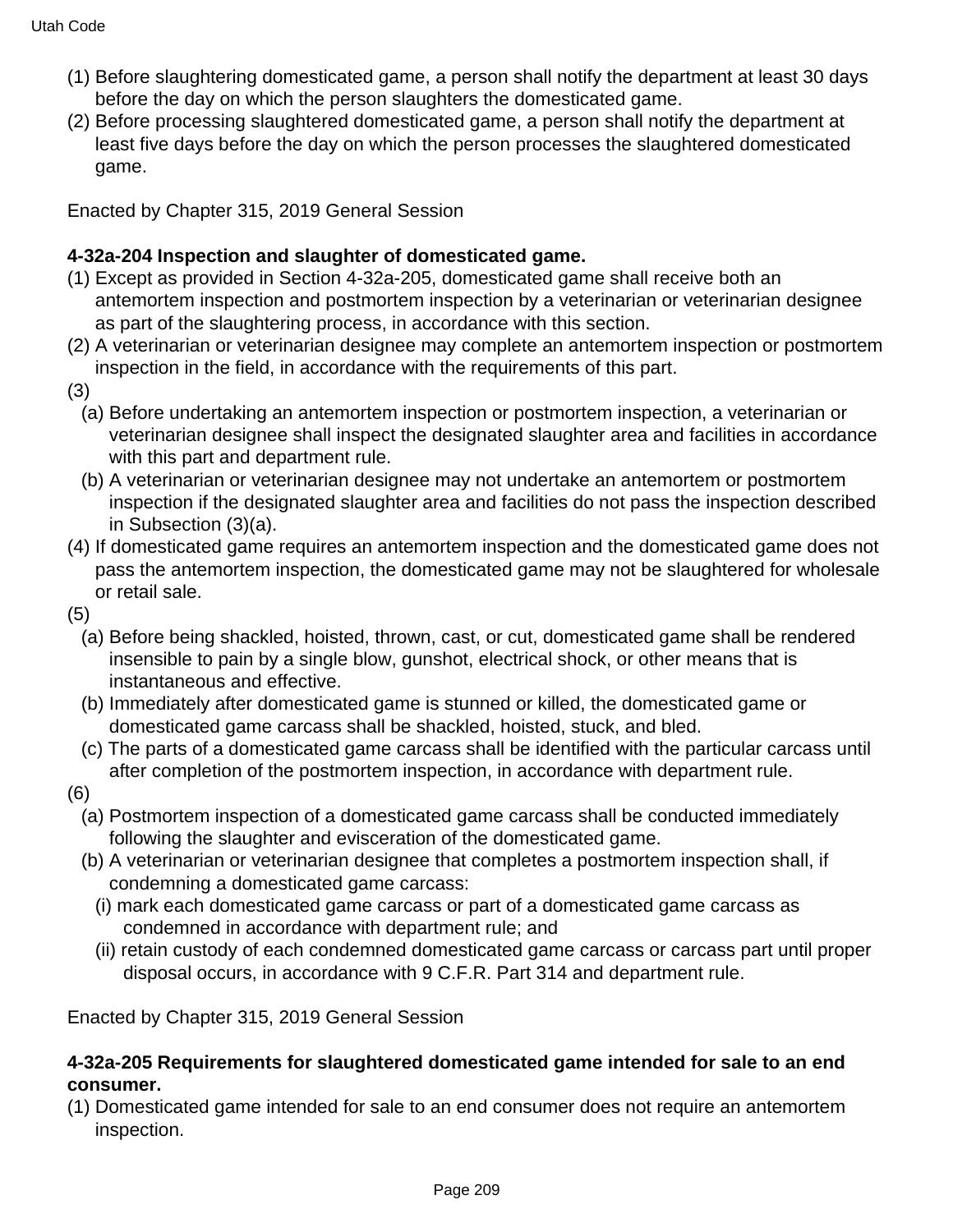- (2) Domesticated game intended for sale to an end consumer shall:
	- (a) receive a postmortem inspection; or
	- (b) in accordance with department rule, prior to sale, be labeled that the purchased product is not certified, licensed, regulated, or inspected by the state.

Enacted by Chapter 315, 2019 General Session

### **4-32a-206 Transportation of slaughtered domesticated game.**

- (1) Prior to transport, stunned or slaughtered domesticated game shall be tagged as described in department rule.
- (2) A domesticated game carcass intended for processing shall be transported in accordance with department rule.

Enacted by Chapter 315, 2019 General Session

#### **4-32a-207 Fees set by department -- Cost of chronic wasting disease testing.**

- (1) The department shall adopt a schedule of fees to cover the cost of this part.
- (2) The owner of domesticated game slaughtered under this part is responsible for the cost of required chronic wasting disease testing.

Enacted by Chapter 315, 2019 General Session

#### **4-32a-208 Rulemaking.**

- (1) In accordance with Title 63G, Chapter 3, Utah Administrative Rulemaking Act, and this part, the department shall make rules regarding:
	- (a) antemortem inspection, in accordance with 9 C.F.R. Sec. 352.10;
	- (b) postmortem inspection of the domesticated game carcass to ensure the domesticated game carcass is clean and wholesome, including inspection of the kidneys and abdominal and thoracic viscera;
	- (c) slaughter area and facilities requirements;
	- (d) personal cleanliness of individuals involved in domesticated game slaughter;
	- (e) skinning, hoisting, bleeding, and evisceration of domesticated game;
	- (f) chronic wasting disease testing requirements, surveillance, investigation, and follow-up, in accordance with department rule;
	- (g) tags and tagging procedure to maintain carcass identification;
	- (h) procedure for transportation of a domesticated game carcass; and
	- (i) packaging and labeling of domesticated game products.
- (2) The department may make rules, in accordance with Title 63G, Chapter 3, Utah Administrative Rulemaking Act, regarding labeling a domesticated game carcass as slaughtered:
	- (a) with inspection and processed at a farm custom slaughter facility; or
	- (b) with inspection and the domesticated game carcass released to a licensed food establishment for processing and sale to a consumer.
- (3) The department shall make rules, in accordance with Title 63G, Chapter 3, Utah Administrative Rulemaking Act, that allow:
	- (a) a person with a farm custom slaughter license to slaughter and process domesticated game in accordance with this part; and
	- (b) a facility licensed to perform custom exempt processing, as defined in Section 4-32-105, to process slaughtered domesticated game in accordance with this part.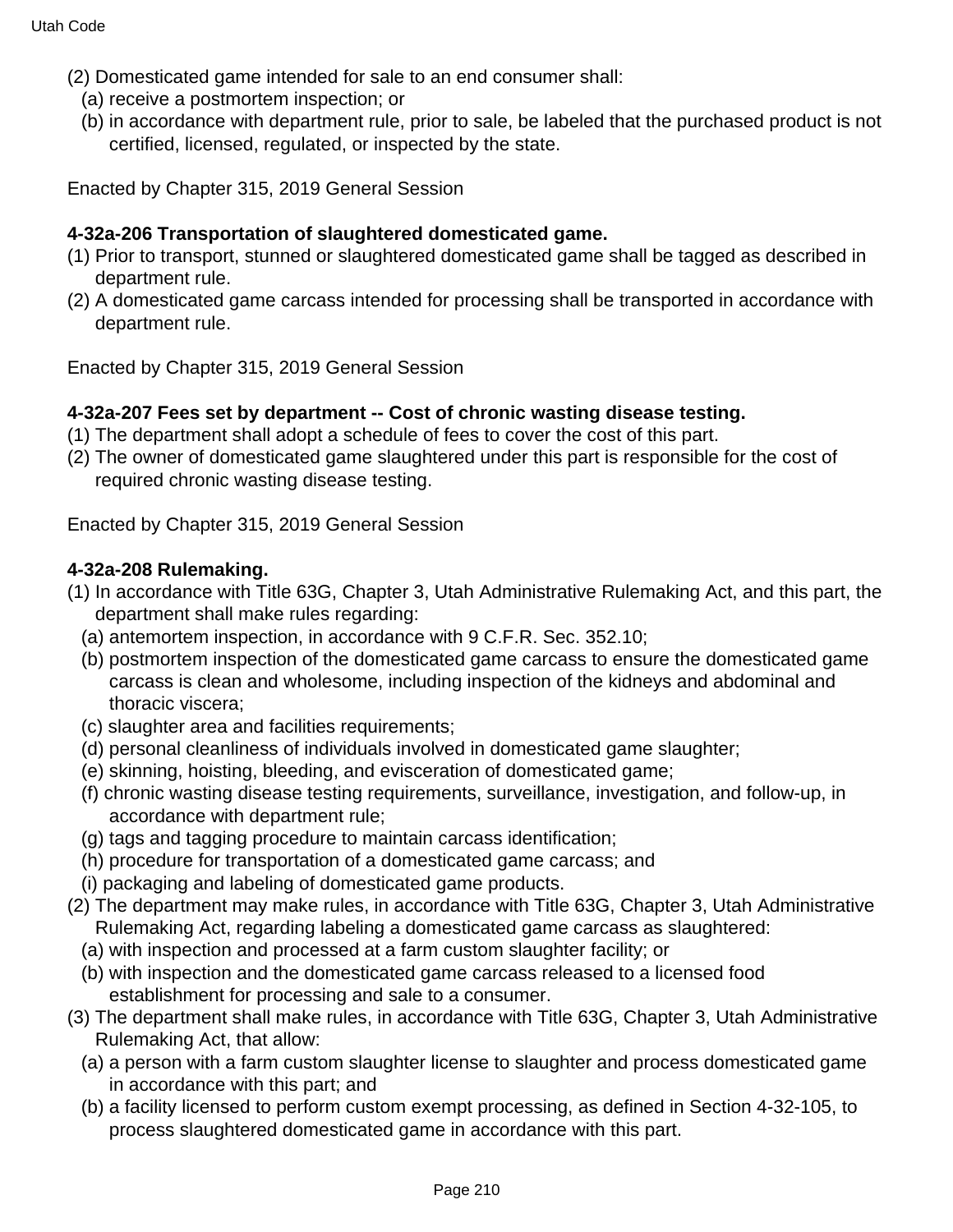Amended by Chapter 354, 2020 General Session

# **Chapter 33 Motor Fuel Inspection Act**

#### **4-33-101 Title.**

This chapter shall be known as the "Motor Fuel Inspection Act."

Renumbered and Amended by Chapter 345, 2017 General Session

#### **4-33-102 Purpose of chapter.**

 It is the purpose of this chapter to promote the safety and welfare of users of motor fuels in this state and also to promote the orderly marketing of motor fuels.

Renumbered and Amended by Chapter 345, 2017 General Session

#### **4-33-103 Definition.**

 As used in this chapter, "motor fuel" means any combustible liquid or vapor used to power a motor vehicle or a motor vehicle engine.

Renumbered and Amended by Chapter 345, 2017 General Session

#### **4-33-104 Administrative and enforcement powers of department.**

The department shall administer and enforce this chapter and may:

- (1) make and enforce such rules, subject to Title 63G, Chapter 3, Utah Administrative Rulemaking Act, necessary for the effective administration and enforcement of this chapter;
- (2) acquire and test motor fuel samples to determine compliance with this chapter;
- (3) maintain and staff a laboratory to test motor fuel samples;
- (4) enter public or private premises during normal working hours to enforce this chapter;
- (5) stop and detain any commercial vehicle transporting motor fuel to inspect the contents and applicable documents or to acquire motor fuel samples; and
- (6) require that records applicable to this chapter be available for examination and review upon request by the department.

Renumbered and Amended by Chapter 345, 2017 General Session

#### **4-33-105 Prohibitions.**

It is unlawful for any person in this state to:

- (1) offer for sale, sell, or deliver any motor fuel which fails to meet the standards prescribed by the department;
- (2) advertise or display the price of motor fuel without advertising or displaying the grade of the motor fuel and the type of service; or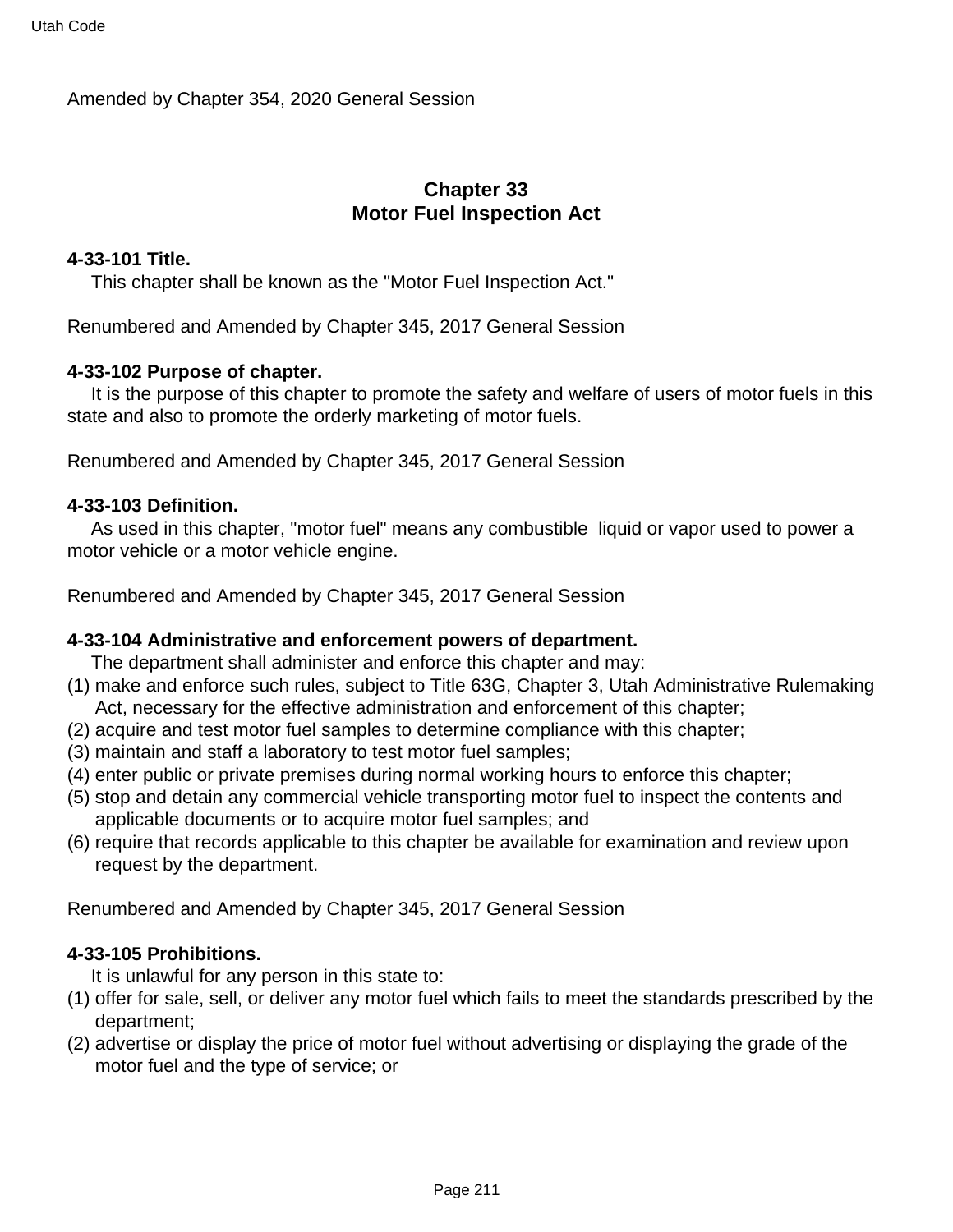(3) haul or transport motor fuel for the purpose of sale or delivery in this state without an invoice or bill of lading stating the name and address of the owner or person consigning the fuel for transport, the Utah grade of the motor fuel, and the number of gallons consigned.

Renumbered and Amended by Chapter 345, 2017 General Session

# **4-33-106 Octane rating determination and posting.**

 The determination of octane ratings and the posting of the octane on dispensing devices shall be in accord with Federal Trade Commission requirements described in 16 C.F.R. Part 306, Automotive Fuel Ratings, Certification, and Posting.

Renumbered and Amended by Chapter 345, 2017 General Session

# **4-33-107 Inspection, sampling, testing, and analysis of fuels by department.**

- (1) The department shall periodically sample, inspect, analyze and test motor fuels dispensed in this state and may enter any public premises or vehicle for the purpose of determining compliance with this chapter.
- (2)
	- (a) Methods of sampling, testing, analyzing, and designating motor fuels shall conform with methods specified and published by the American Society for Testing and Materials.
	- (b) Unless modified by the department by rule, the latest published standards of the American Society for Testing and Materials apply.
- (3) Upon request, the department shall pay the posted price for samples and the person from whom the sample is taken shall give a signed receipt evidencing payment.
- (4) Tests and analyses conducted by the department shall be prima facie evidence of the facts shown by such tests in any court proceeding.

Renumbered and Amended by Chapter 345, 2017 General Session

### **4-33-108 Locking and sealing of pumps in violation of chapter -- Posting notice -- Removal of sealed fuel -- Resealing.**

(1)

- (a) The department may lock and seal any pump or other dispensing device that is in violation of this chapter.
- (b) If the department locks and seals a pump or other dispensing device pursuant to Subsection (1)(a), the department shall post a notice in a conspicuous place on the pump or other dispensing device stating that the device has been sealed by the department and to break or destroy the seal or to mutilate or alter the notice is unlawful.
- (2)
	- (a) Any person who is aggrieved by the action of the department may advise the department that such person intends to remove the balance of the motor fuel from the tank or other container which contains the sealed motor fuel.
	- (b) The department, within two working days after the receipt of such notice, shall break the seal or lock for the container to be emptied.

(3)

(a) If the aggrieved party fails to remove the sealed motor fuel within 24 hours after the department breaks the seal, the department may reseal the dispensing device.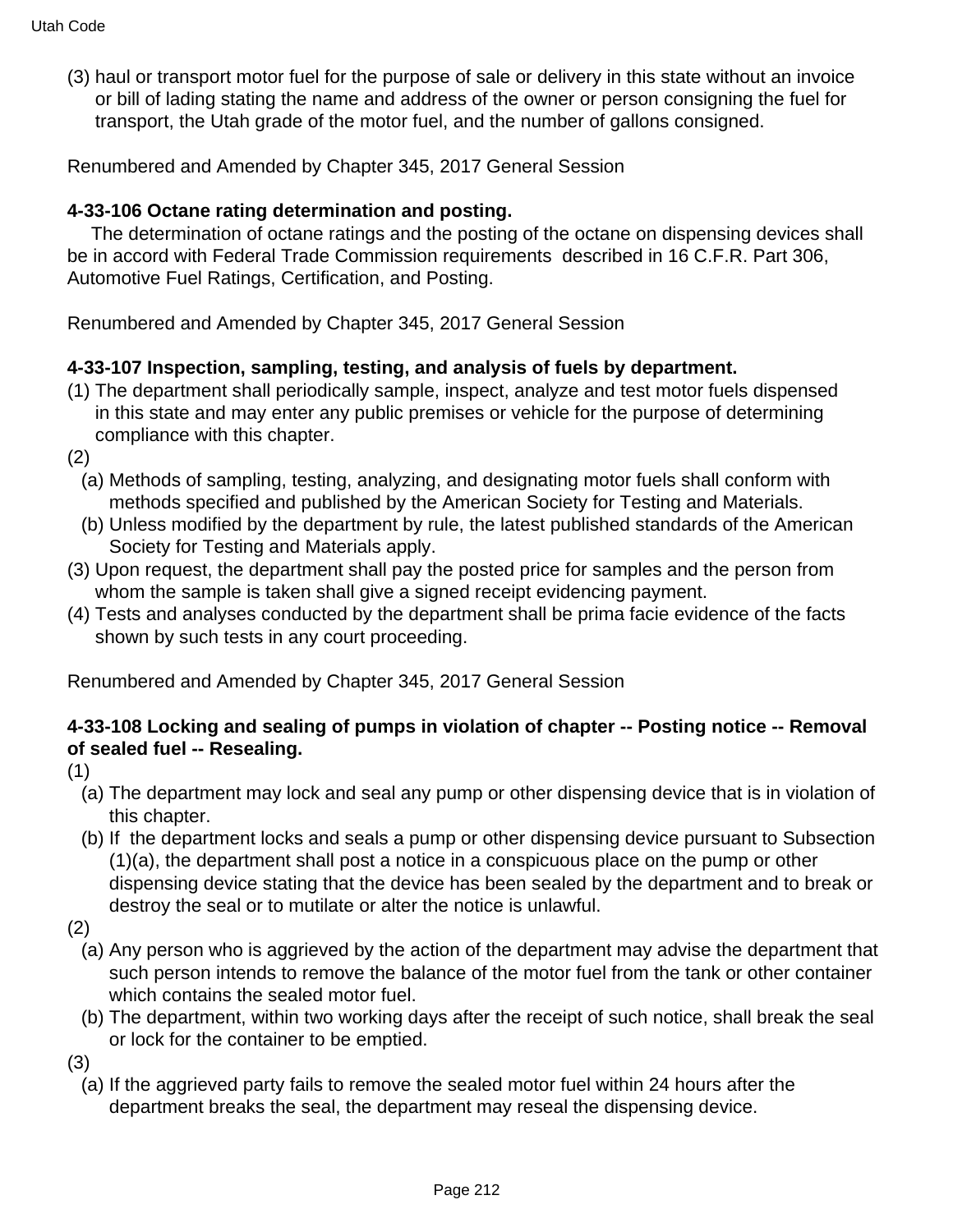- (b) The seal may not be broken nor the contents of any container removed, except after a subsequent written notice of intent to remove is filed with the department and upon the payment of a service charge determined by the department pursuant to Subsection 4-2-103(2).
- (c) A notice of intent to remove may be filed on paper or electronically.

#### **4-33-109 Warrant to enter premises for inspection or sampling.**

 If admittance is refused to the department either for sampling or for inspection of transport invoices or bills of lading, the department may obtain an ex parte warrant from the nearest court of competent jurisdiction to allow entry upon the premises for the purpose of inspection or taking samples or to examine transport documents.

Renumbered and Amended by Chapter 345, 2017 General Session

#### **4-33-110 Interstate commerce -- Chapter inapplicable to fuel in transit through state.**

- (1) Except as provided in Subsection (2), this chapter is inapplicable to motor fuel being transported through this state in interstate commerce.
- (2) This chapter applies to motor fuel that is consigned or destined for delivery in the state.

Renumbered and Amended by Chapter 345, 2017 General Session

### **Chapter 34 Charitable Donation**

#### **4-34-101 Title.**

This chapter is known as "Charitable Donation."

Enacted by Chapter 345, 2017 General Session

#### **4-34-102 Definitions.**

For purposes of this chapter:

- (1) "Agricultural product" means a fowl, animal, fish, vegetable, or other product or article, fresh or processed, that is customary food, or that is proper food for human consumption.
- (2) "Glean" means to harvest, for free distribution, an agricultural crop that has been donated by the owner.
- (3) "Government food pantry" means the following when receiving, accepting, gleaning, or distributing food donated under this chapter, or a food pantry sponsored by one of the following that accepts, gleans, or distributes food donated under this chapter:
	- (a) an association of political subdivisions created under Title 11, Chapter 13, Interlocal Cooperation Act;
	- (b) a county; or
	- (c) a municipality as defined in Section 10-1-104.
- (4) "Nonprofit charitable organization" means: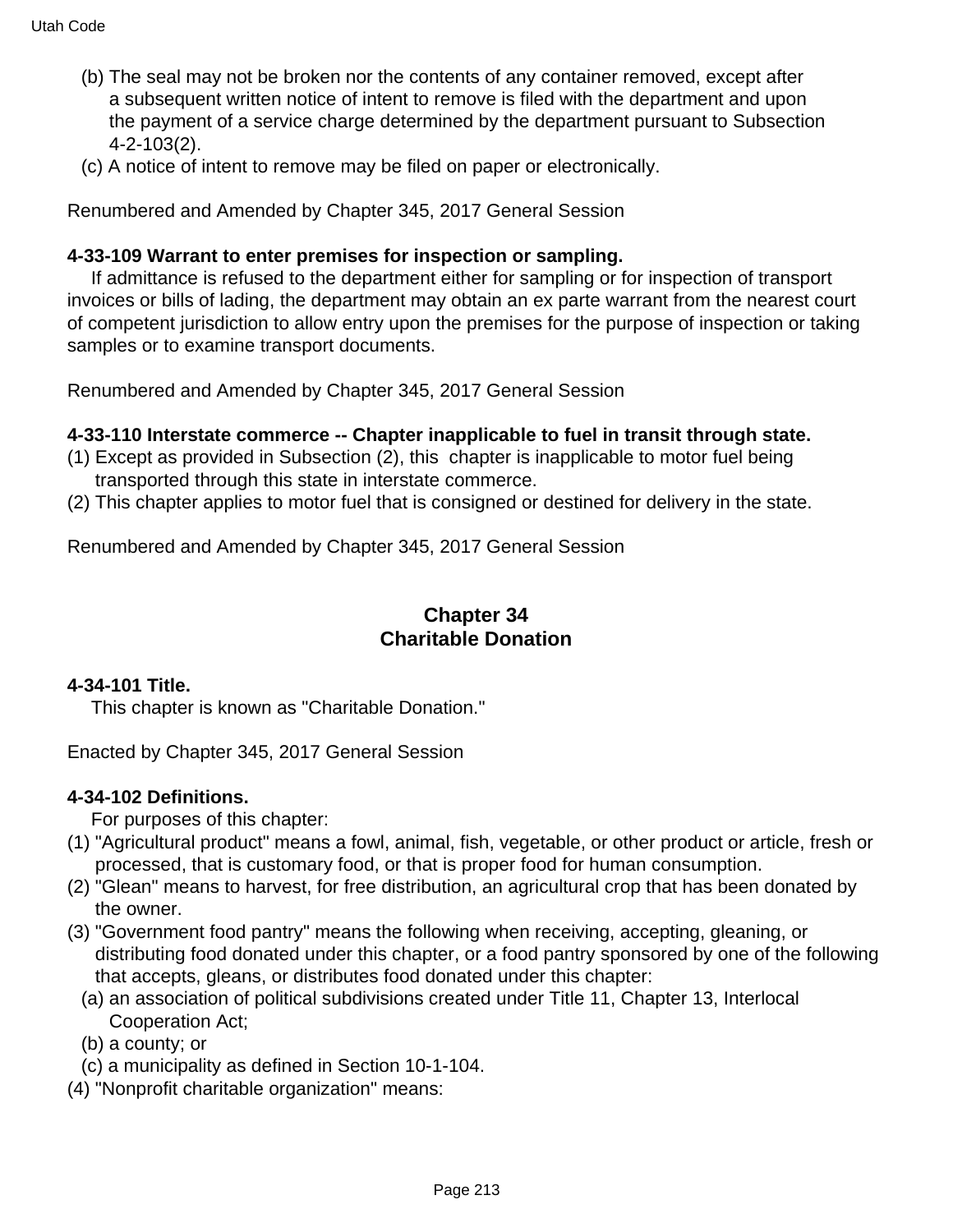- (a) an organization that is organized and is operating for charitable purposes and that meets the requirements of the Internal Revenue Service of the U.S. Department of Treasury that exempt the organization from income taxation under the Internal Revenue Code; or
- (b) a government food pantry.
- (5) "Wild game" means the same as that term is defined in Section 4-32-105.

# Amended by Chapter 53, 2022 General Session

Renumbered and Amended by Chapter 345, 2017 General Session

# **4-34-103 Donation to charitable organization authorized.**

 Any person engaged in the business of producing, processing, selling, or distributing any agricultural product may donate, free of charge, any such product which is in a fit condition for use as food for human consumption to a nonprofit charitable organization within the state of Utah.

Renumbered and Amended by Chapter 345, 2017 General Session

# **4-34-104 County surplus food collection and distribution system.**

- (1) To accomplish the purposes of Section 4-34-103, any county may establish and publicize the availability of a surplus food collection and distribution system and may provide information to donee organizations concerning the availability of agricultural products and to donors concerning organizations that desire or need donated agricultural products.
- (2) Any nonprofit charitable organization needing agricultural products on a regular basis may be listed with the county for the purpose of receiving notice that the products are available.

Renumbered and Amended by Chapter 345, 2017 General Session

# **4-34-105 Inspection of donated food.**

 The county may provide for the inspection of donated agricultural products by the county health officer upon the request of the donee nonprofit charitable organization to determine whether the products are fit for human consumption.

Renumbered and Amended by Chapter 345, 2017 General Session

# **4-34-106 Limitation of liability of donor, nonprofit charitable organization, and county.**

 In addition to Section 78B-4-502, except in the event of an injury resulting from gross negligence, recklessness, or intentional conduct, the following are not liable for damages in a civil action or subject to prosecution in a criminal proceeding for injury that occurs as a result of an act or the omission of an act, including injury resulting from ingesting the donated agricultural product or meat from wild game:

- (1) a county or an agency of a county that participates in good faith in a food donation program;
- (2) a donor of an agricultural product who participates in good faith in a food donation program;
- (3) a donor of wild game meat, including a custom meat processor, who complies with Section 4-34-108 and participates in good faith in a food donation program; or
- (4) a nonprofit charitable organization receiving, accepting, gleaning, or distributing an agricultural product or meat from wild game donated under this chapter in good faith to the nonprofit charitable organization.

Amended by Chapter 53, 2022 General Session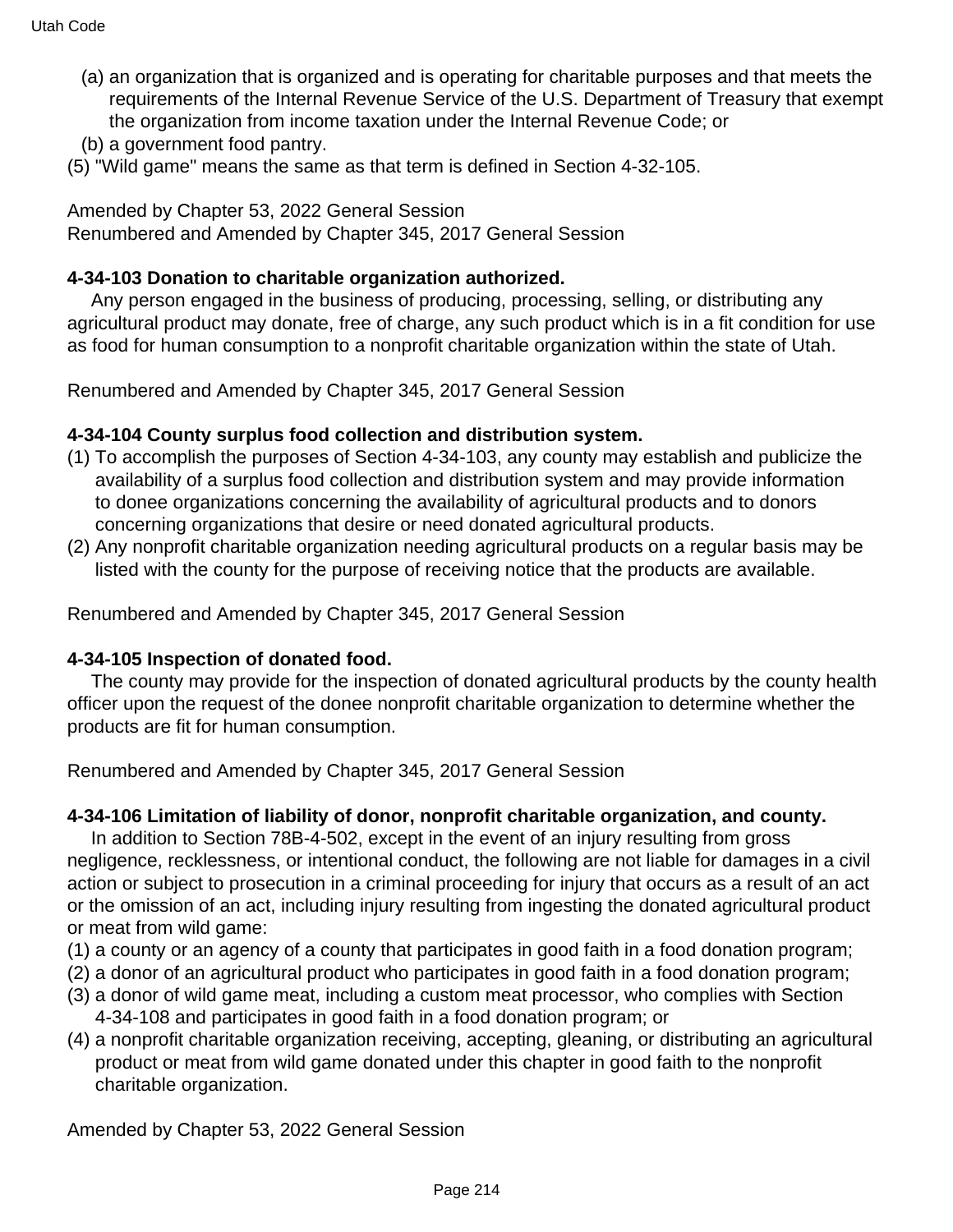### **4-34-107 Sale or use of donations by employee of public agency or charity prohibited.**

 An employee of a nonprofit charitable organization or of a public agency may not sell, offer for sale, use, or consume any agricultural product donated or distributed under this chapter.

Renumbered and Amended by Chapter 345, 2017 General Session

### **4-34-108 Donation of wild game meat.**

(1) As used in this section:

- (a) "Big game" means the same as that term is defined in Section 23-13-2.
- (b) "Custom meat processor" means a person who processes meat but is exempt from licensure under Section 4-32-106 as a licensed meat establishment.
- (c) "Department" means the Department of Agriculture and Food.
- (2) Wild game, including big game, lawfully taken by a licensed hunter may be donated to a nonprofit charitable organization to feed individuals in need.
- (3) Donated wild game meat shall meet the following conditions:
	- (a) come from an animal in apparent good health before harvest of the animal;
	- (b) come from an animal with intact intestines;
	- (c) be field-dressed immediately after harvest of the animal and be handled in a manner in keeping with generally accepted wild game handling procedures;
	- (d) be processed by a custom meat processor as soon as possible after harvest of the animal;
	- (e) be clearly marked as "not for sale";
	- (f) be clearly marked as "donated wild game meat" in letters not less than three-eights of an inch in height; and
	- (g) may not come from a road-kill animal and a road-kill animal may not be donated under this section.

(4)

- (a) A donor or custom meat processor of the wild game meat being donated shall advise the nonprofit charitable organization receiving the donated wild game meat that the donated wild game meat should be thoroughly cooked before human consumption.
- (b) Before serving donated wild game meat, the nonprofit charitable organization shall prominently post a sign indicating:
	- (i) that the donated wild game meat is donated wild game meat;
	- (ii) the type of meat processing used; and
	- (iii) that the meat has not been inspected.
- (5) The Department of Natural Resources may donate wild game meat in the Department of Natural Resources' possession if this section is followed.
- (6) A person may not buy, sell, or offer for sale or barter donated wild game meat.
- (7) The department may examine, sample, seize, or condemn donated wild game meat if the department has reason to believe that the donated wild game meat is unwholesome under Chapter 5, Utah Wholesome Food Act.

Enacted by Chapter 53, 2022 General Session

# **Chapter 35**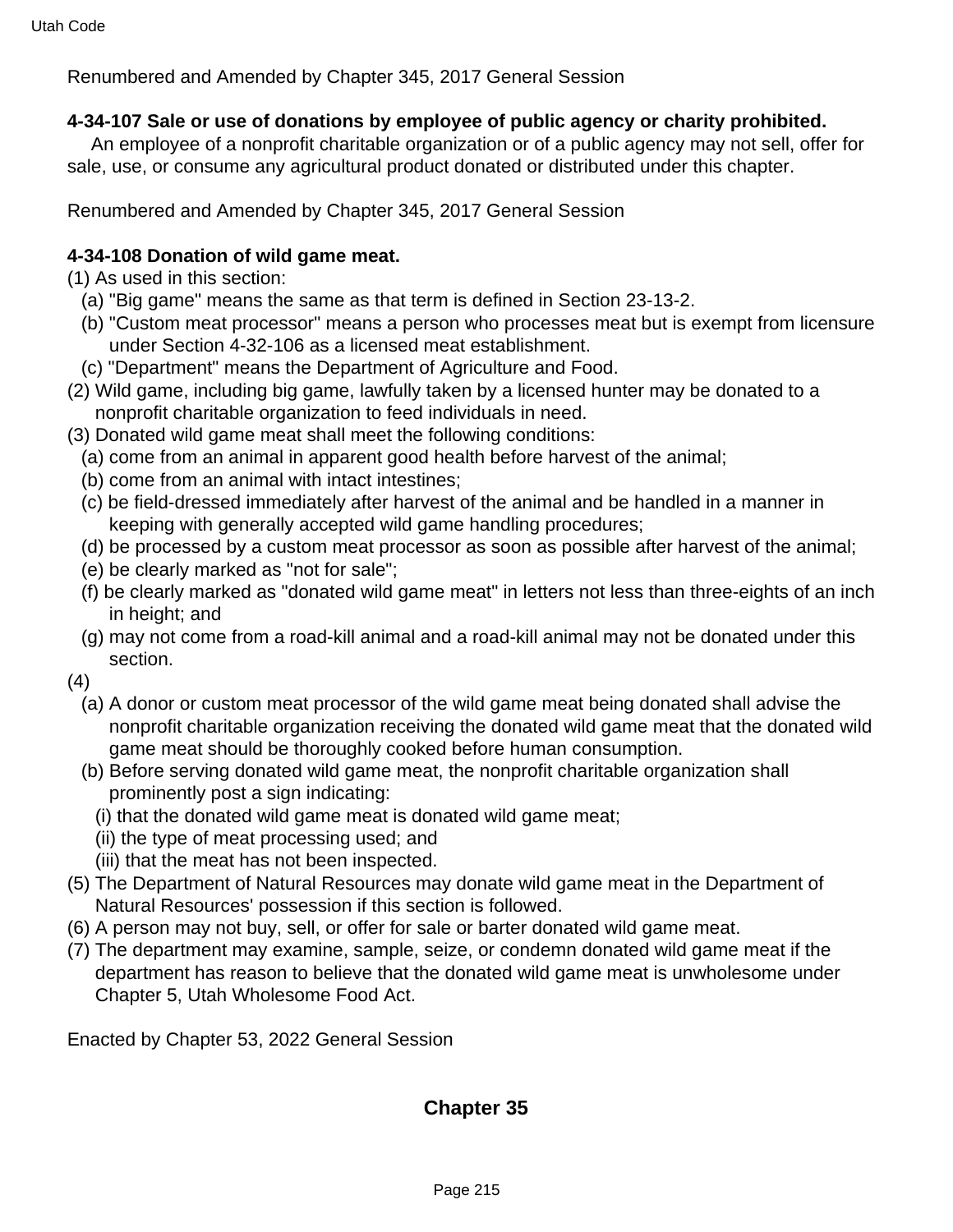#### **4-35-101 Title.**

This chapter is known as the "Plant Pest Emergency Control Act."

Amended by Chapter 326, 2020 General Session

### **4-35-102 Definitions.**

As used in this chapter:

- (1) "Committee" means the Decision and Action Committee created by this chapter.
- (2) "Department" means the Department of Agriculture and Food.
- (3) "Fund" means the Plant Pest Fund created by Section 4-35-106.
- (4) "Plant pest" means a biological agent that the commissioner determines to be a threat to agriculture in the state as described in Subsection 4-2-103(1)(k)(i).

Amended by Chapter 326, 2020 General Session

### **4-35-103 Decision and Action Committee created -- Members -- How appointed -- Duties of committee -- Per diem and expenses allowed.**

(1)

- (a) There is created the Decision and Action Committee that consists of not fewer than six members.
- (b) One member is the commissioner and one member is appointed to represent the department.
- (c) The remaining members of the committee are appointed by the commissioner as necessary from persons directly affected by and involved in the current plant pest emergency.
- (d) The commissioner, or the commissioner's designee, shall cast the deciding vote in the event of a tie.
- (e) The committee is dissolved when the commissioner declares that the plant pest emergency is over.
- (f) Attendance of a majority of committee members at a meeting called of the committee constitutes a quorum for the transaction of business.
- (g) The committee is governed by Title 52, Chapter 4, Open and Public Meetings Act, and Title 63G, Chapter 2, Government Records Access and Management Act.
- (2) The committee shall establish a system of priorities for a plant pest emergency.
- (3) A member may not receive compensation or benefits for the member's service, but may receive per diem and travel expenses in accordance with:
	- (a) Section 63A-3-106;
	- (b) Section 63A-3-107; and
	- (c) rules made by the Division of Finance pursuant to Sections 63A-3-106 and 63A-3-107.

Amended by Chapter 326, 2020 General Session

#### **4-35-104 Commissioner to declare emergency -- Powers of commissioner in emergency.** (1)

(a) The commissioner, with the consent of the governor, may declare that a plant pest emergency situation exists that jeopardizes property and resources, and designate the area or areas affected.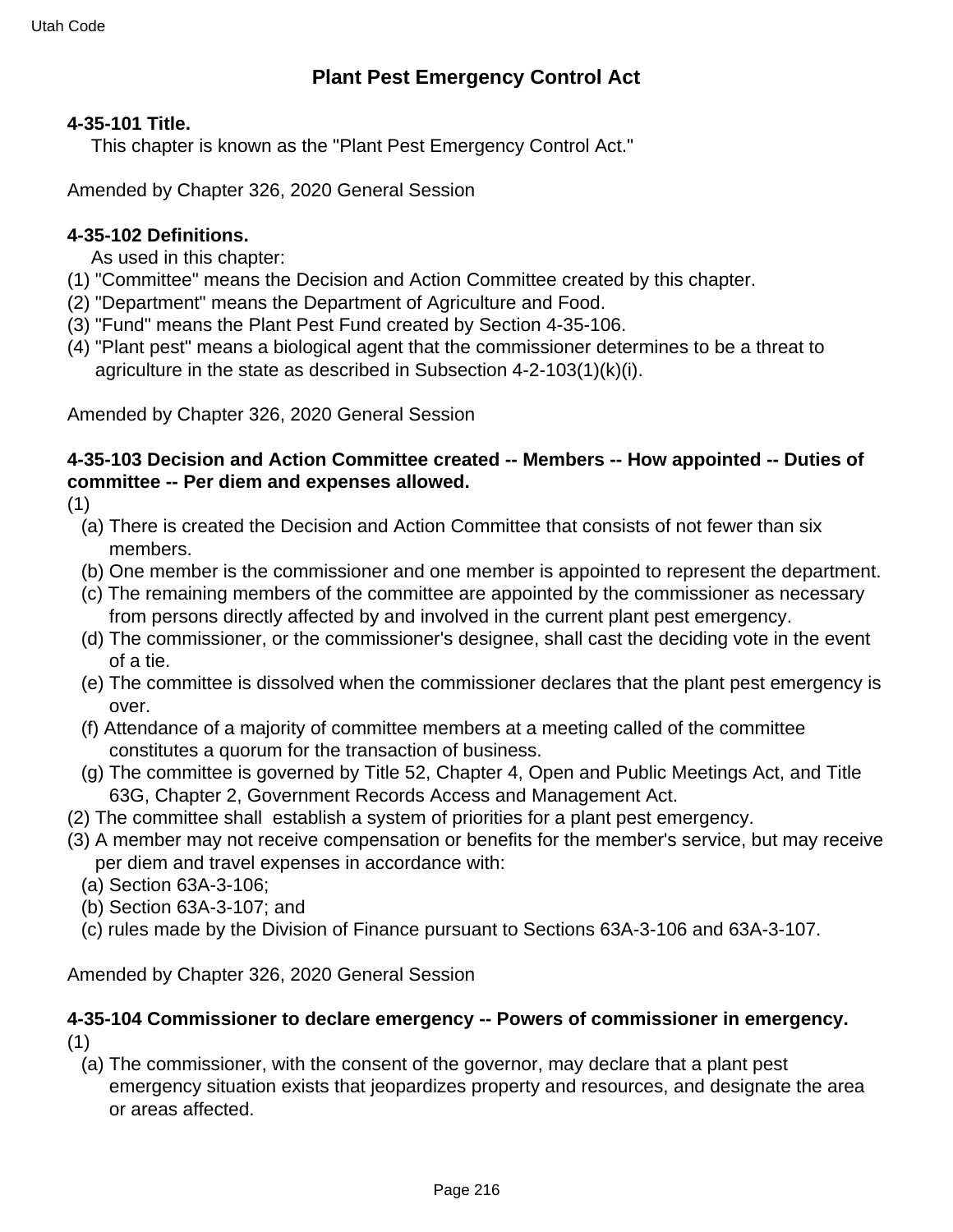- (b) An area referred to in Subsection (1)(a) may include federal lands, after notification of the appropriate federal land manager.
- (2) The commissioner is authorized, subject to Section 4-35-105, to direct all emergency measures the commissioner considers necessary to alleviate the emergency condition.
- (3) The commissioner shall:
	- (a) use equipment, supplies, facilities, personnel, and other available resources;
	- (b) enter into contracts for the acquisition, rental, or hire of equipment, services, materials, and supplies;
	- (c) accept assistance, services, and facilities offered by federal and local governmental units or private agencies; and
	- (d) accept on behalf of the state the provisions and benefits of acts of Congress designated to provide assistance.

Amended by Chapter 326, 2020 General Session

#### **4-35-105 Commissioner to act upon declaration of a plant pest emergency.**

- (1) The commissioner initiates operations to control a plant pest in the designated area or upon declaration of an infestation emergency.
- (2) The commissioner and the members of the committee may suspend or terminate control operations upon a determination that the operations will not significantly reduce the plant pest population in the designated emergency area.

Amended by Chapter 326, 2020 General Session

## **4-35-106 Plant Pest Fund.**

- (1) There is created an expendable special revenue fund known as the "Plant Pest Fund."
- (2) The fund is funded from:
	- (a) money the plant industry division within the department receives under this title;
	- (b) the landowner's and lessee's share of costs, if required by rule made by the department in accordance with Title 63G, Chapter 3, Utah Administrative Rulemaking Act;
	- (c) appropriations from the Legislature;
	- (d) federal money deposited into the fund; and
	- (e) the interest and earnings on the fund.
- (3) The department may only use money in the fund to fund survey, detection, eradication, or suppression efforts for plant pests with the exception designated in Subsection (4).
- (4) The department may annually use an amount not to exceed the lesser of the following for staff or administrative costs to carry out the department's duties under this chapter:
	- (a) 10% of the fund annually; or
	- (b) \$300,000.
- (5)
	- (a) The fund may not exceed \$10,000,000 of money deposited under Subsections (2)(a), (c), and (e).
	- (b) The Division of Finance shall transfer the money described in Subsection (5)(a) in excess of \$10,000,000 at the end of a fiscal year into the General Fund.
- (6) Federal money deposited into the fund shall be accounted for separately.
- (7) Fund money may be used as matching funds for participation in programs of the United States Department of Agriculture for survey, detection, eradication, or suppression efforts of plant pests.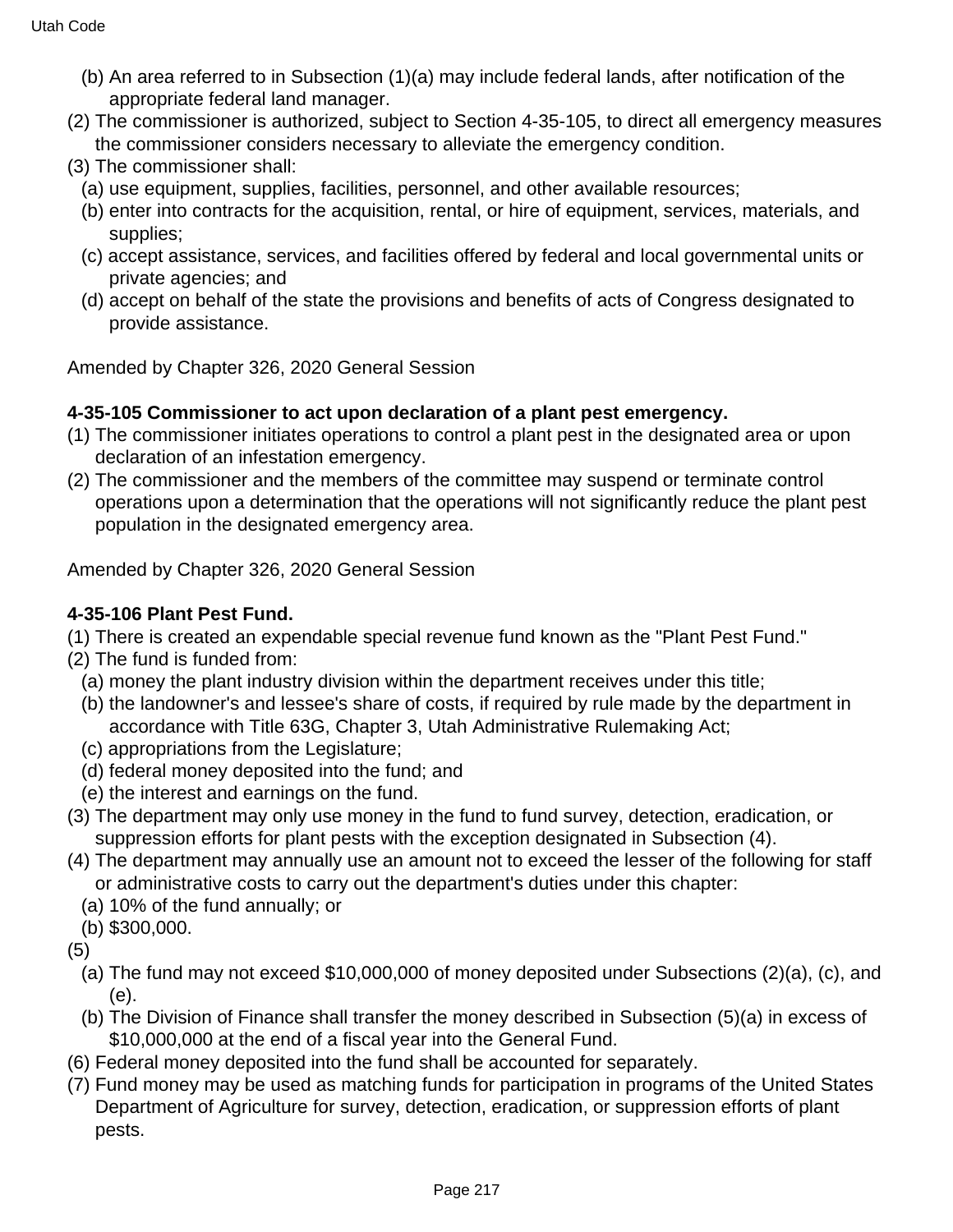Amended by Chapter 79, 2022 General Session Amended by Chapter 326, 2020 General Session

#### **4-35-107 Notice to owner or occupant -- Corrective action required -- Directive issued by department -- Costs -- Owner or occupant may prohibit treatment.**

- (1) The department or an authorized agent of the department shall notify the owner or occupant of the problem and the available alternatives to remedy the problem. The owner or occupant shall take corrective action within 30 days.
- (2)
	- (a) If the owner or occupant fails to take corrective action under Subsection (1), the department may issue a directive for corrective action that shall be taken within 15 days.
	- (b) If the owner or occupant fails to act within the required time, the department shall take the necessary action.
	- (c) The department may recover full or partial costs incurred for controlling a plant pest emergency from the owner or occupant of the property on whose property corrective action was taken. The amount of costs to be recovered is at the department's sole discretion.
- (3)
	- (a) An owner or occupant of property may prohibit treatment by presenting an affidavit from the owner's or occupant's attending physician or physician assistant to the department that states that the treatment as planned is a danger to the owner's or occupant's health.
	- (b) The department shall provide the owner or occupant with alternatives to treatment that will abate the plant pest.

Amended by Chapter 326, 2020 General Session

#### **4-35-108 Persons and activities exempt from civil liability.**

 No state agency or state agency officers and employees nor the officers, agents, employees, or representatives of any governmental or private entity acting under the authority granted by this chapter is liable for claims arising out of the reasonable exercise or performance of duties and responsibilities under this chapter.

Renumbered and Amended by Chapter 345, 2017 General Session

#### **4-35-109 Department to adopt rules.**

 The department is authorized to adopt and enforce rules to administer this chapter in accordance with Title 63G, Chapter 3, Utah Administrative Rulemaking Act .

Renumbered and Amended by Chapter 345, 2017 General Session

## **Chapter 37 Aquaculture Act**

## **Part 1 General Provisions**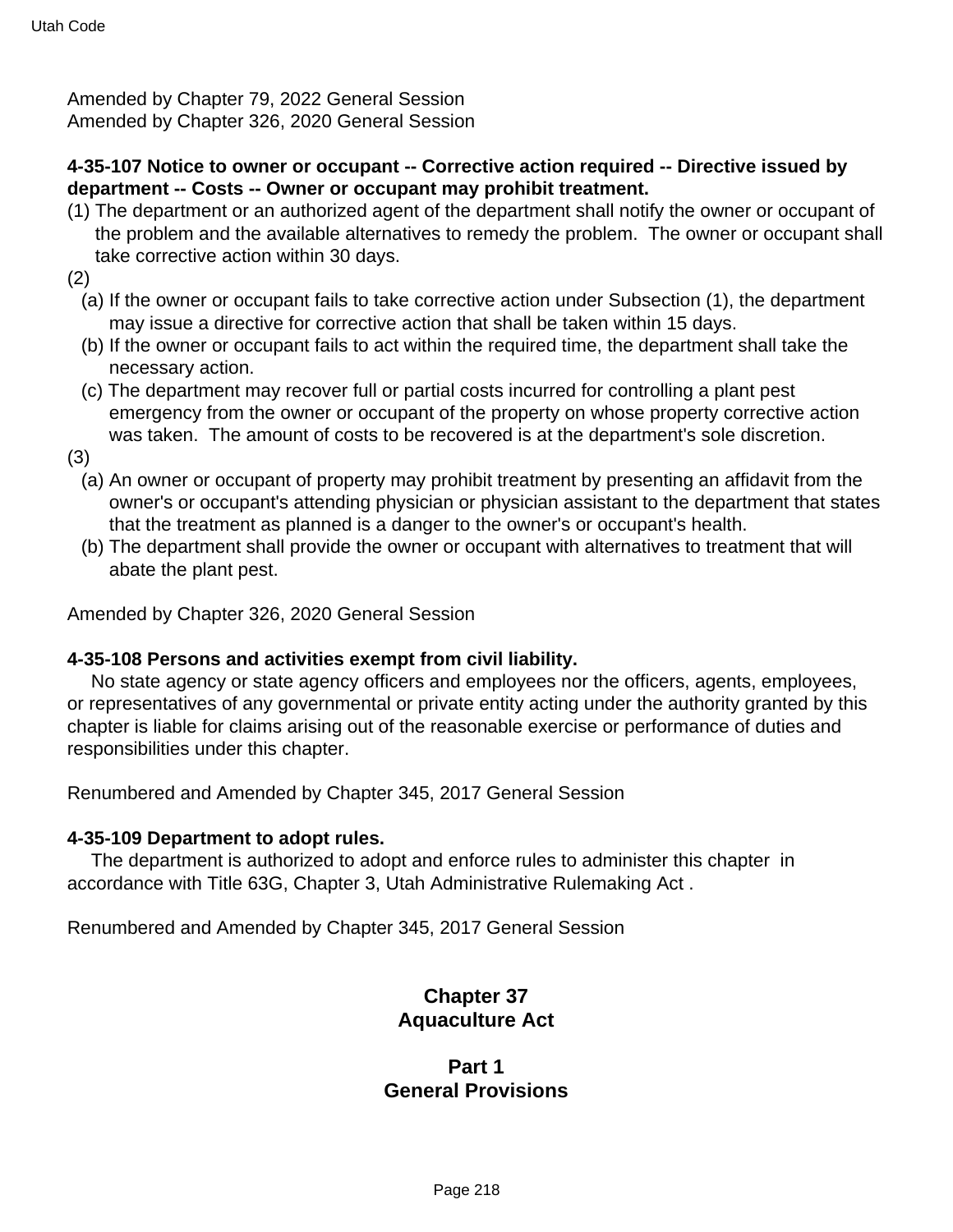#### **4-37-101 Title.**

This chapter is known as the "Aquaculture Act."

Enacted by Chapter 153, 1994 General Session

#### **4-37-102 Purpose statement -- Aquaculture considered a branch of agriculture.**

- (1) The Legislature declares that it is in the interest of the people of the state to encourage the practice of aquaculture, while protecting the public fishery resource, in order to augment food production, expand employment, promote economic development, and protect and better utilize the land and water resources of the state.
- (2) The Legislature further declares that aquaculture is considered a branch of the agricultural industry of the state for purposes of any laws that apply to or provide for the advancement, benefit, or protection of the agricultural industry within the state.

Amended by Chapter 378, 2010 General Session

#### **4-37-103 Definitions.**

As used in this chapter:

- (1) "Aquaculture" means the controlled cultivation of aquatic animals.
- (2)
	- (a)
		- (i) "Aquaculture facility" means any tank, canal, raceway, pond, off-stream reservoir, or other structure used for aquaculture.
		- (ii) "Aquaculture facility" does not include any public aquaculture facility or fee fishing facility.
	- (b) Structures that are separated by more than 1/2 mile, or structures that drain to or are modified to drain to, different drainages, are considered separate aquaculture facilities regardless of ownership.
- (3)
	- (a) "Aquatic animal" means a member of any species of fish, mollusk, crustacean, or amphibian.
	- (b) "Aquatic animal" includes a gamete of any species listed in Subsection (3)(a).
- (4) "Fee fishing facility" means a body of water used for holding or rearing fish for the purpose of providing fishing for a fee or for pecuniary consideration or advantage.
- (5) "Natural flowing stream" means the same as that term is defined in Section 23-13-2.
- (6) "Natural lake" means the same as that term is defined in Section 23-13-2.
- (7) "Private fish pond" means the same as that term is defined in Section 23-13-2.
- (8) "Public aquaculture facility" means a tank, canal, raceway, pond, off-stream reservoir, or other structure used for aquaculture by the Division of Wildlife Resources, U.S. Fish and Wildlife Service, a mosquito abatement district, or an institution of higher education.
- (9) "Public fishery resource" means fish produced in public aquaculture facilities and wild and free ranging populations of fish in the surface waters of the state.
- (10) "Reservoir constructed on a natural stream channel" means the same as that term is defined in Section 23-13-2.
- (11) "Short-term fishing event" means the same as that term is defined in Section 23-13-2.

Amended by Chapter 412, 2017 General Session

#### **4-37-104 Department's responsibilities.**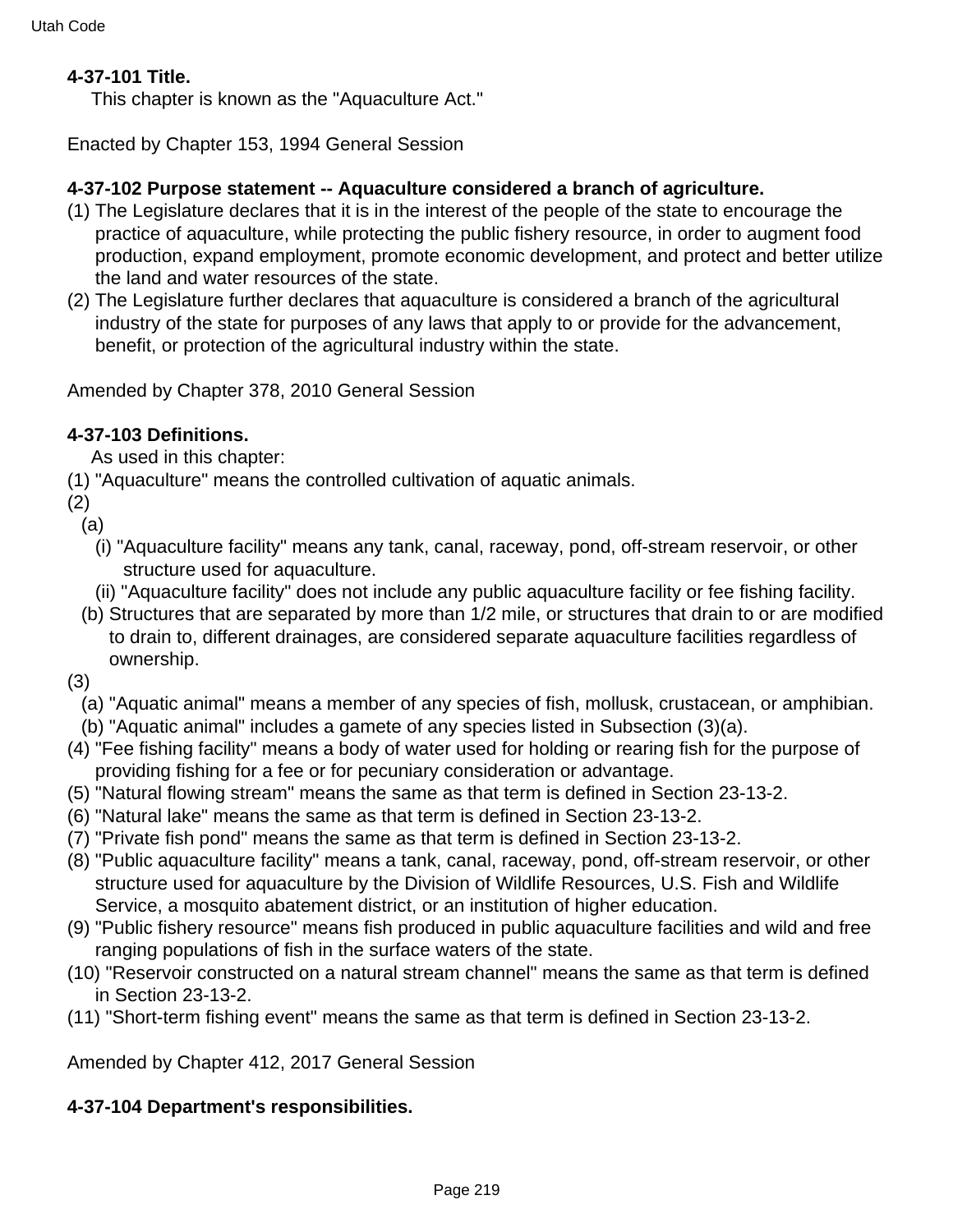- (1) The department is responsible for enforcing laws and rules made by the Wildlife Board governing species of aquatic animals that may be imported into the state or possessed or transported within the state that are applicable to aquaculture or fee fishing facilities.
- (2) Subject to the policies and rules of the Fish Health Policy Board, the department shall:
	- (a) act to prevent the outbreak and act to control the spread of disease-causing pathogens among aquatic animals in aquaculture and fee fishing facilities; and
	- (b) act to prevent the spread of disease-causing pathogens from aquatic animals in, to be deposited in, or harvested from aquaculture or fee fishing facilities to wild aquatic animals, other animals, and humans.

Amended by Chapter 295, 2021 General Session

#### **4-37-105 Responsibilities of Wildlife Board and Division of Wildlife Resources.**

- (1) The Wildlife Board and Division of Wildlife Resources are responsible for determining the species of aquatic animals which may be imported into, possessed, and transported within the state.
- (2) Subject to the policies and rules of the Fish Health Policy Board, the Wildlife Board and the Division of Wildlife Resources shall:
	- (a) act to prevent the outbreak and act to control the spread of disease-causing pathogens among aquatic animals in public aquaculture facilities; and
	- (b) act to prevent the spread of disease-causing pathogens from aquatic animals in, to be deposited in, or harvested from public aquaculture facilities and private ponds to wild aquatic animals, other animals, and humans.

Amended by Chapter 412, 2017 General Session

#### **4-37-106 Cooperative agreements.**

 In fulfilling their respective responsibilities under this chapter, the department, Division of Wildlife Resources, and Wildlife Board may make memorandums of understanding or enter into other agreements for mutual cooperation.

Enacted by Chapter 153, 1994 General Session

## **4-37-108 Prohibited activities.**

- (1) Except as provided in this chapter, in the rules of the department made pursuant to Section 4-37-109, rules of the Fish Health Policy Board made pursuant to Section 4-37-503, or in the rules of the Wildlife Board governing species of aquatic animals which may be imported into, possessed, transported, or released within the state, a person may not:
	- (a) acquire, import, or possess aquatic animals intended for use in an aquaculture or fee fishing facility;
	- (b) transport aquatic animals to or from an aquaculture or fee fishing facility;
	- (c) stock or propagate aquatic animals in an aquaculture or fee fishing facility;
	- (d) harvest, transfer, or sell aquatic animals from an aquaculture or fee fishing facility; or
	- (e) release aquatic animals into the waters of the state.
- (2) If a person commits an act in violation of Subsection (1) and that same act constitutes wanton destruction of protected wildlife as provided in Section 23-20-4, the person is guilty of a violation of Section 23-20-4.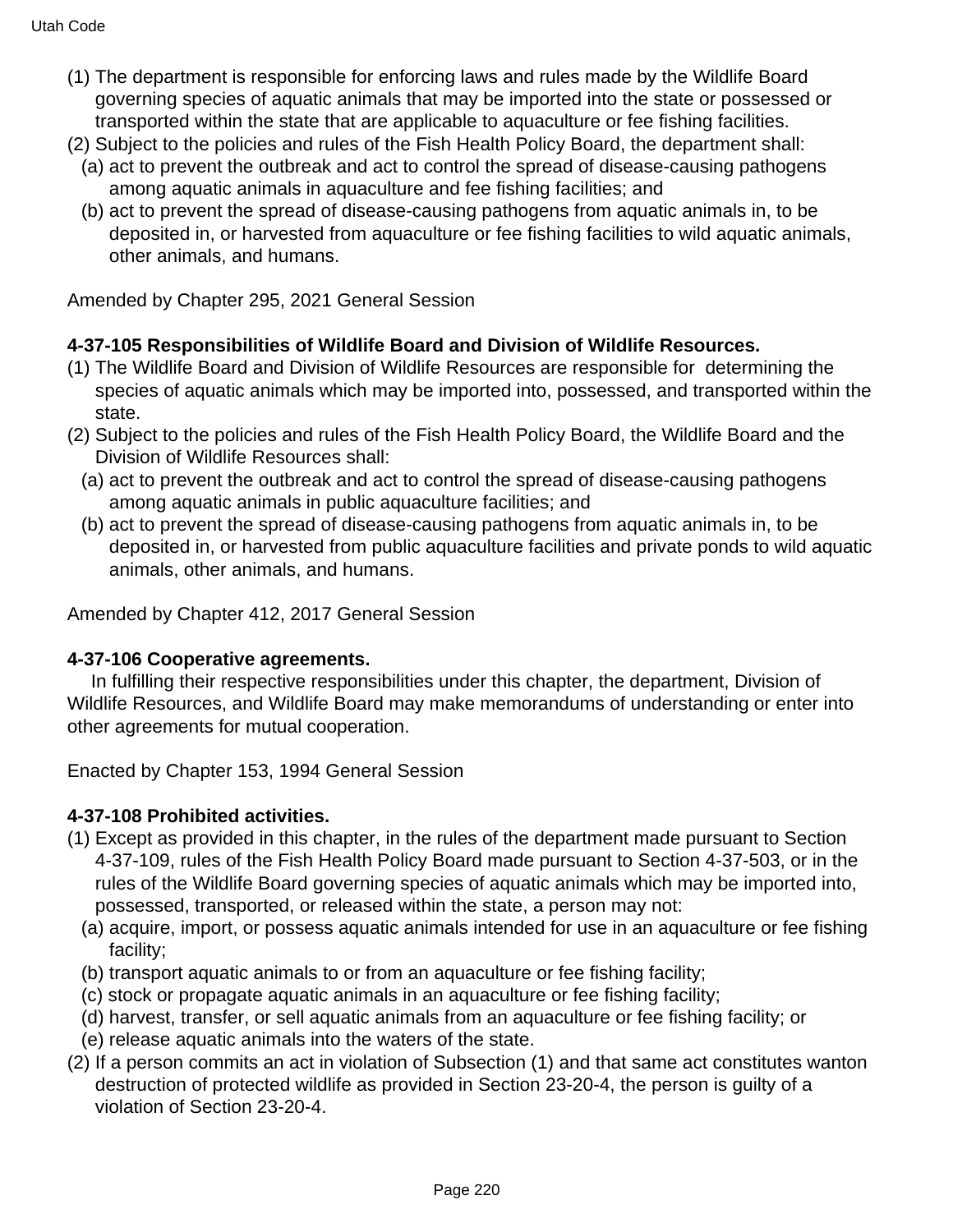Amended by Chapter 412, 2017 General Session

## **4-37-109 Department to make rules.**

- (1) The department shall make rules in accordance with Title 63G, Chapter 3, Utah Administrative Rulemaking Act:
	- (a) specifying procedures for the application and renewal of licenses for operating an aquaculture or fee fishing facility; and
	- (b) governing the disposal or removal of aquatic animals from an aquaculture or fee fishing facility for which the license has lapsed or been revoked.

(2)

- (a) The department may make other rules consistent with its responsibilities set forth in Section 4-37-104.
- (b) Except as provided by this chapter, the rules authorized by Subsection (2)(a) shall be consistent with the suggested procedures for the detection and identification of pathogens published by the American Fisheries Society's Fish Health Section.

Amended by Chapter 79, 2022 General Session Amended by Chapter 154, 2020 General Session

## **4-37-110 Inspection of records and facilities.**

- (1) The following records and information shall be maintained by an aquaculture or fee fishing facility for a period of two years and shall be available for inspection by a department representative during reasonable hours:
	- (a) records of purchase, acquisition, distribution, and production histories of aquatic animals;
	- (b) a license; and
- (c) valid identification of stocks, including origin of stocks.
- (2) Department representatives may conduct pathological, fish culture, or physical investigations at any aquaculture, public aquaculture, or fee fishing facility during reasonable hours.

Amended by Chapter 79, 2022 General Session Amended by Chapter 378, 2010 General Session

## **4-37-111 Prohibited sites.**

- (1) Except as provided in Subsection (2), an aquaculture facility or a fee fishing facility may not be developed on:
	- (a) a natural lake;
	- (b) a natural flowing stream; or
	- (c) a reservoir constructed on a natural stream channel.
- (2) The Division of Wildlife Resources may authorize an aquaculture facility, public aquaculture facility, or fee fishing facility on a natural lake or reservoir constructed on a natural stream channel upon inspecting and determining:
	- (a) the facility and inlet source of the facility neither contain wild game fish nor are likely to support such species in the future;
	- (b) the facility and the facility's intended use will not jeopardize conservation of aquatic wildlife or lead to the privatization or commercialization of aquatic wildlife;
	- (c) the facility is properly screened as provided in Subsection 23-15-10(3)(c) and otherwise in compliance with the requirements of this title, rules of the Wildlife Board, and applicable law; and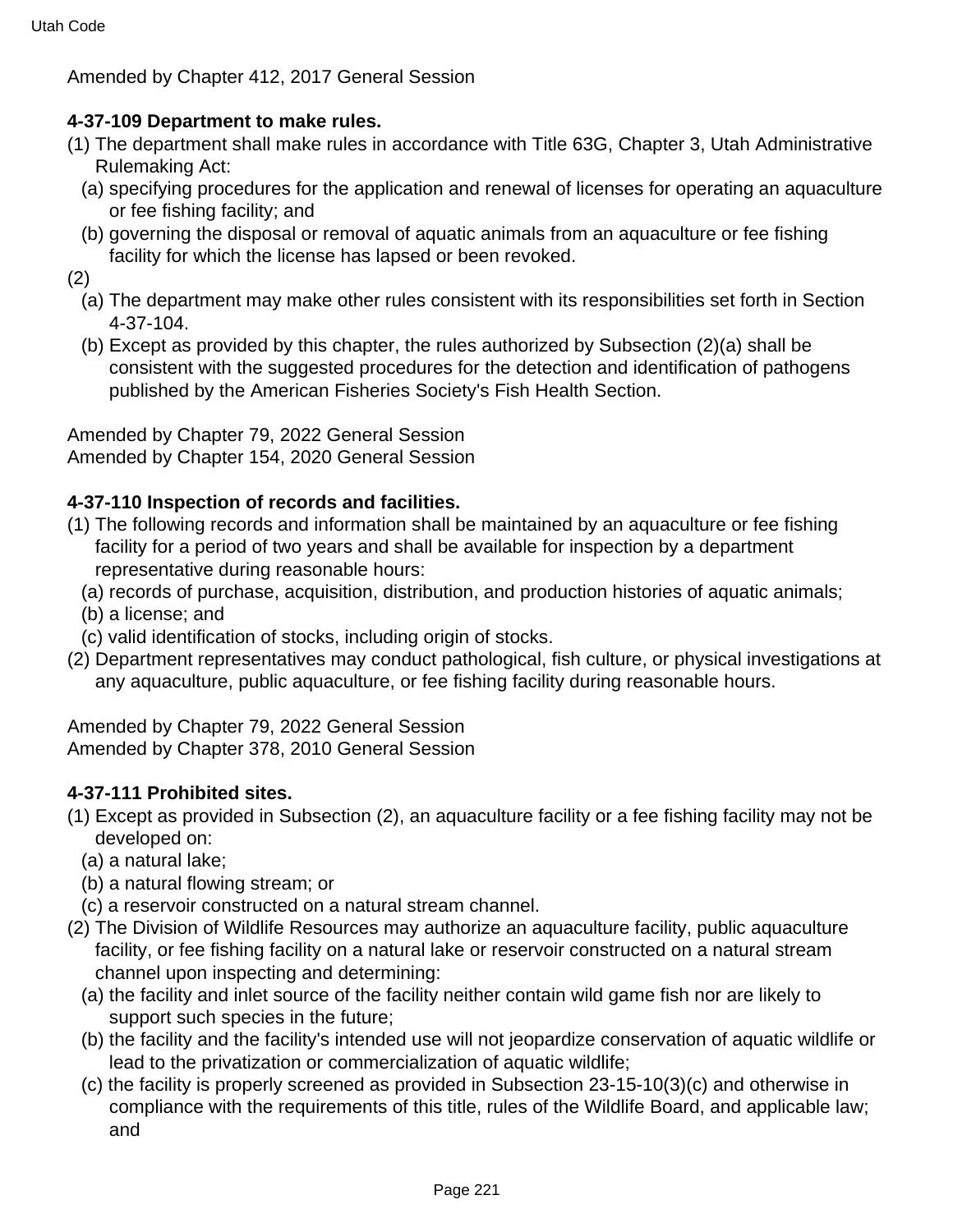- (d) the facility is not vulnerable to flood or high water events capable of compromising the facility's inlet or outlet screens and allowing escapement of privately owned fish into waters of the state.
- (3) Any authorization issued by the Division of Wildlife Resources under Subsection (2) shall be in the form of a certificate of registration.

Amended by Chapter 412, 2017 General Session

# **4-37-112 Screens.**

- (1) Each aquaculture and fee fishing facility shall be equipped with screening or another device to prevent the movement of fish into or out of the facility.
- (2) The department may conduct site inspections to assure compliance with Subsection (1).

Enacted by Chapter 153, 1994 General Session

## **Part 2 Aquaculture Facilities**

#### **4-37-201 License required to operate an aquaculture facility.**

- (1) A person may not operate an aquaculture facility without first obtaining a license from the department.
- (2)
	- (a) Each application for a license to operate an aquaculture facility shall be accompanied by a fee.
- (b) The fee shall be established by the department in accordance with Section 63J-1-504.
- (3) The department shall coordinate with the Division of Wildlife Resources:
- (a) on the suitability of the proposed site relative to potential impacts on adjacent wild aquatic animal populations; and
- (b) in determining which species the holder of the license may propagate, possess, transport, or sell.
- (4) The department shall list on the license the species which the holder may propagate, possess, transport, or sell.

Amended by Chapter 79, 2022 General Session Amended by Chapter 412, 2017 General Session

## **4-37-202 Acquisition of aquatic animals for use in aquaculture facilities.**

- (1) Live aquatic animals intended for use in aquaculture facilities may be purchased or acquired only from:
	- (a) aquaculture facilities within the state that have a license and health approval number;
	- (b) public aquaculture facilities within the state that have a health approval number; or
	- (c) sources outside the state that are health approved as provided in Part 5, Health Approval.
- (2) A person holding a license for an aquaculture facility shall submit annually to the department a record of each purchase of live aquatic animals and transfer of live aquatic animals into the facility. This record shall include the following information:
	- (a) name, address, and health approval number of the source;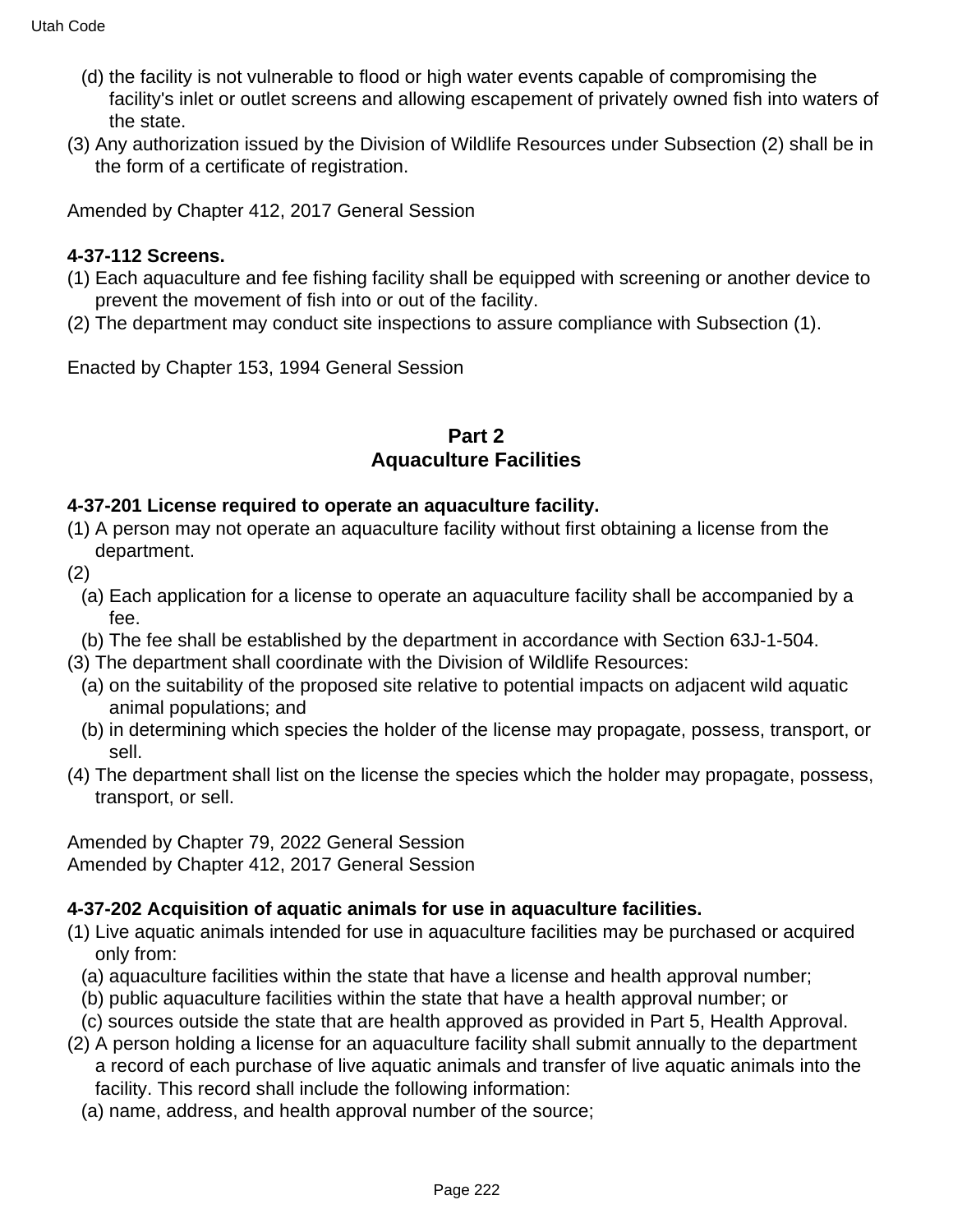- (b) date of transaction; and
- (c) number and weight by species.
- (3) The records required by Subsection (2) shall be submitted to the department before a license is renewed or a subsequent license is issued.

Amended by Chapter 79, 2022 General Session Amended by Chapter 189, 2014 General Session

## **4-37-203 Transportation of aquatic animals to or from aquaculture facilities.**

- (1) Any person holding a license for an aquaculture facility may transport the live aquatic animals specified on the license to the facility or to any person who has been issued a license or who is otherwise authorized by law to possess those aquatic animals.
- (2) Each transfer or shipment of live aquatic animals from or to an aquaculture facility within the state shall be accompanied by documentation of the source and destination of the fish, including:
	- (a) name, address, license number, and health approval number of the source;
	- (b) number and weight being shipped, by species;
	- (c) name of the recipient;
	- (d) address of the destination; and
	- (e)
		- (i) license number of the receiving facility; or
		- (ii) location of the private fish pond or short-term fishing event when authorized to receive the aquatic animal without a certificate of registration under Division of Wildlife Resources rules.

Amended by Chapter 79, 2022 General Session Amended by Chapter 412, 2017 General Session

## **4-37-204 Sale of aquatic animals from aquaculture facilities.**

(1)

- (a) Except as provided by Subsection (1)(c) and subject to Subsection (1)(b), a person holding a license for an aquaculture facility may take an aquatic animal as approved on the license from the facility at any time and offer the aquatic animal for sale.
- (b) A live aquatic animal may be sold within Utah only to a person who:
	- (i) has been issued a license to possess the aquatic animal; or
	- (ii) is eligible to receive the aquatic animal without a certificate of registration under Wildlife Board rules.
- (c) A person who owns or operates an aquaculture facility may sell live aquatic animals if the person:
	- (i) obtains a health approval number for the aquaculture facility;
	- (ii) inspects the pond or holding facility to verify that the pond or facility is in compliance with Subsections 23-15-10(2) and (3)(c); and
	- (iii) stocks the species and reproductive capability of aquatic animals authorized by the Wildlife Board in accordance with Section 23-15-10 for stocking in the area where the pond or holding facility is located.
- (2) An aquatic animal sold or transferred by the owner or operator of an aquaculture facility shall be accompanied by the seller's receipt that contains the following information:
	- (a) date of transaction;
	- (b) name, address, license number, and health approval number;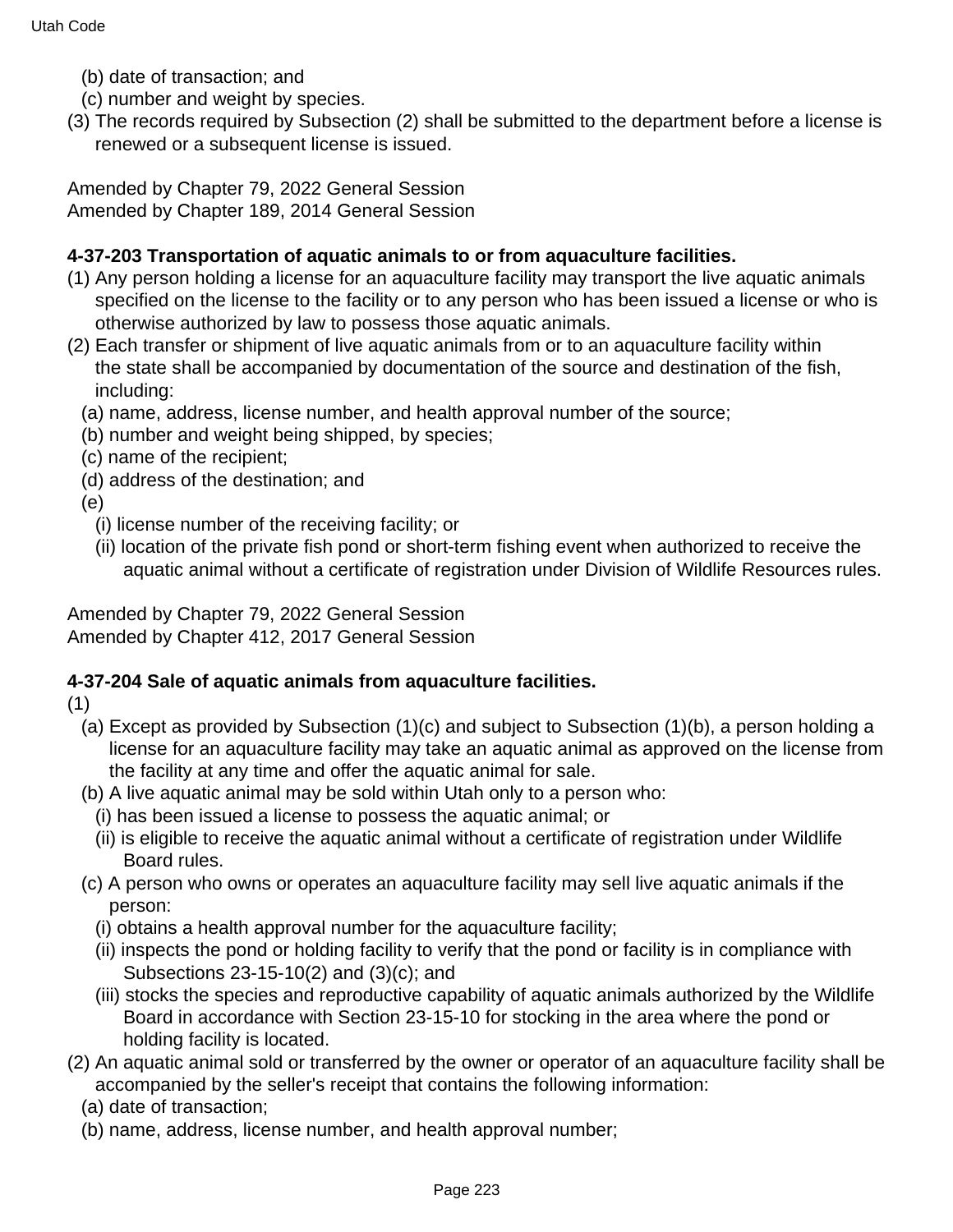- (c) number and weight of aquatic animal by:
	- (i) species; and
	- (ii) reproductive capability; and
- (d) name and address of the receiver.
- (3)
	- (a) A person holding a license for an aquaculture facility shall submit to the department an annual report of each sale of live aquatic animals or each transfer of live aquatic animals in Utah. The department shall forward the report to the Division of Wildlife Resources. The department or Division of Wildlife Resources may request copies of receipts from an aquaculture facility.
	- (b) The report shall contain the following information:
		- (i) name, address, and license number of the seller or supplier;
		- (ii) number and weight of aquatic animals by species and reproductive capacity;
		- (iii) date of sale or transfer; and
	- (iv) name, address, phone number, and license number of the receiver.
- (4) Geographic coordinates of the stocking location shall be provided if the receiver is eligible to stock the aquatic animal without a certificate of registration under Wildlife Board rules.
- (5) A report required by Subsection (3) shall be submitted before:
	- (a) a license is renewed or a subsequent license is issued; or
	- (b) a health approval number is issued.

Amended by Chapter 79, 2022 General Session Amended by Chapter 295, 2021 General Session

# **Part 3 Fee Fishing Facilities**

# **4-37-301 License required to operate a fee fishing facility.**

- (1) A person may not operate a fee fishing facility without first obtaining a license from the department.
- (2)
	- (a) Each application for a license to operate a fee fishing facility shall be accompanied by a fee.
	- (b) The fee shall be established by the department in accordance with Section 63J-1-504.
- (3) The department shall coordinate with the Division of Wildlife Resources:
	- (a) on the suitability of the proposed site relative to potential impacts on adjacent wild aquatic animal populations; and
	- (b) in determining which species the holder of the license may possess or transport to or stock into the facility.
- (4) The department shall list on the license the species which the holder may possess or transport to or stock into the facility.
- (5) A person holding a license for an aquaculture facility may also operate a fee fishing facility without obtaining an additional license, if the fee fishing facility:
	- (a) is in a body of water meeting the criteria of Section 4-37-111 which is connected with the aquaculture facility;
	- (b) contains only those aquatic animals specified on the license for the aquaculture facility; and
	- (c) is designated on the license for the aquaculture facility.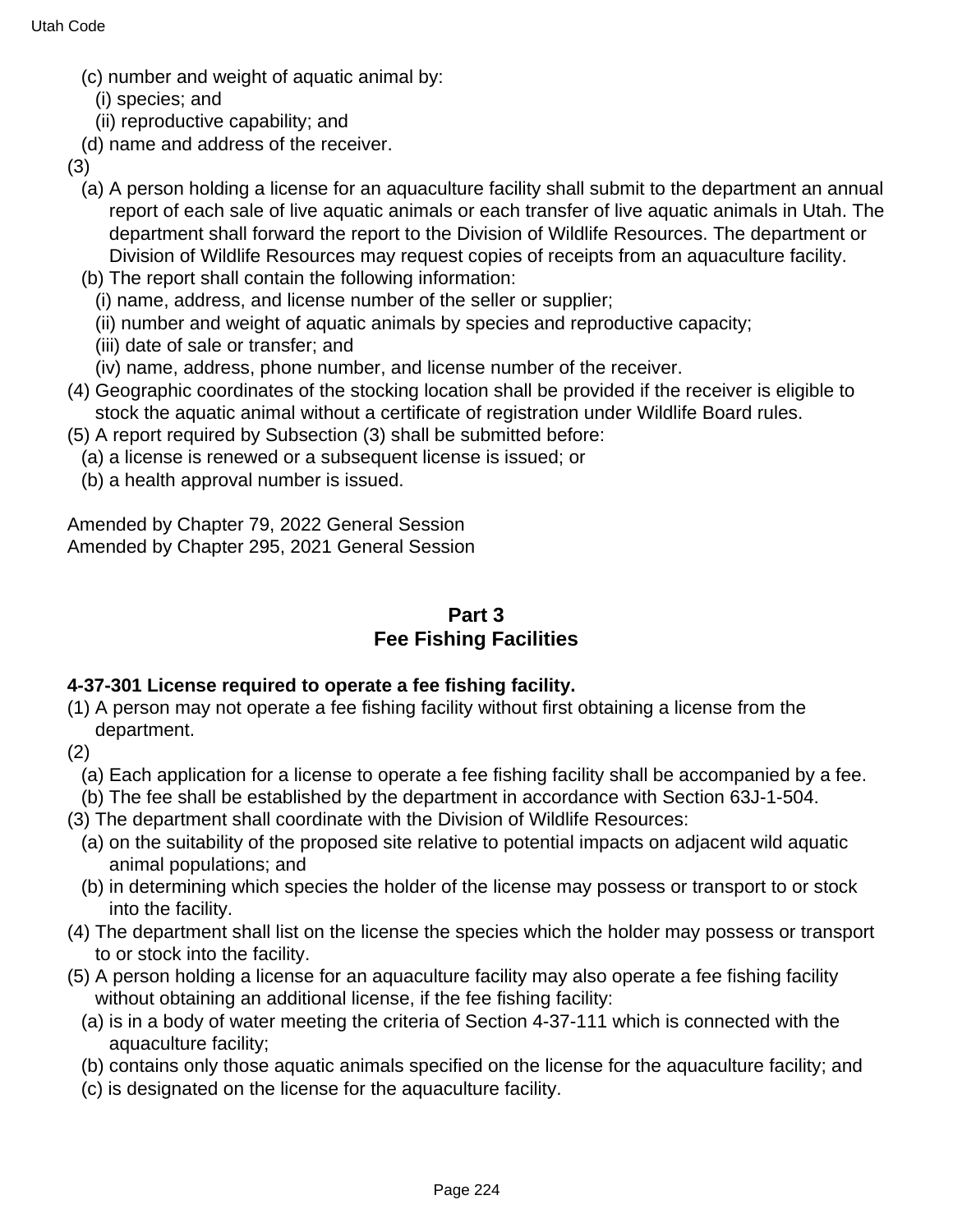Amended by Chapter 79, 2022 General Session

Amended by Chapter 412, 2017 General Session

#### **4-37-302 Acquisition of aquatic animals for use in fee fishing facilities.**

- (1) Live aquatic animals intended for use in fee fishing facilities may be purchased or acquired only from:
	- (a) aquaculture facilities within the state that have a license and health approval number;
	- (b) public aquaculture facilities within the state that have a health approval number; or
	- (c) sources outside the state that are health approved pursuant to Part 5, Health Approval.

(2)

- (a) A person holding a license for a fee fishing facility shall submit to the department an annual report of all live fish purchased or acquired.
- (b) The report shall contain the following information:
	- (i) name, address, and license number of the seller or supplier;
	- (ii) number and weight by species;
	- (iii) date of purchase or transfer; and
	- (iv) name, address, and license number of the receiver.
- (c) The report shall be submitted to the department before a license is renewed or a subsequent license is issued.

Amended by Chapter 79, 2022 General Session

Amended by Chapter 189, 2014 General Session

## **4-37-303 Transportation of live aquatic animals to fee fishing facilities.**

- (1) Any person holding a license for a fee fishing facility may transport the live aquatic animals specified on the license to the facility.
- (2) Each transfer or shipment of live aquatic animals to a fee fishing facility within the state shall be accompanied by documentation of the source and destination of the fish, including:
	- (a) name, address, license number, and health approval number of the source;
	- (b) number and weight being shipped by species; and
	- (c) name, address, and license number of the destination.

Amended by Chapter 79, 2022 General Session Amended by Chapter 378, 2010 General Session

## **4-37-304 Sale or transfer of live aquatic animals from fee fishing facilities prohibited.**

Live aquatic animals may not be sold or transferred from fee fishing facilities.

Enacted by Chapter 153, 1994 General Session

#### **4-37-305 Fishing license not required to fish at fee fishing facilities -- Transportation of dead fish.**

- (1) A fishing license is not required to take fish from fee fishing facilities.
- (2) To transport dead fish from fee fishing facilities the fish shall be accompanied by the seller's receipt containing the following information:
	- (a) species and number of fish;
	- (b) date caught;
	- (c) license number of the fee fishing facility; and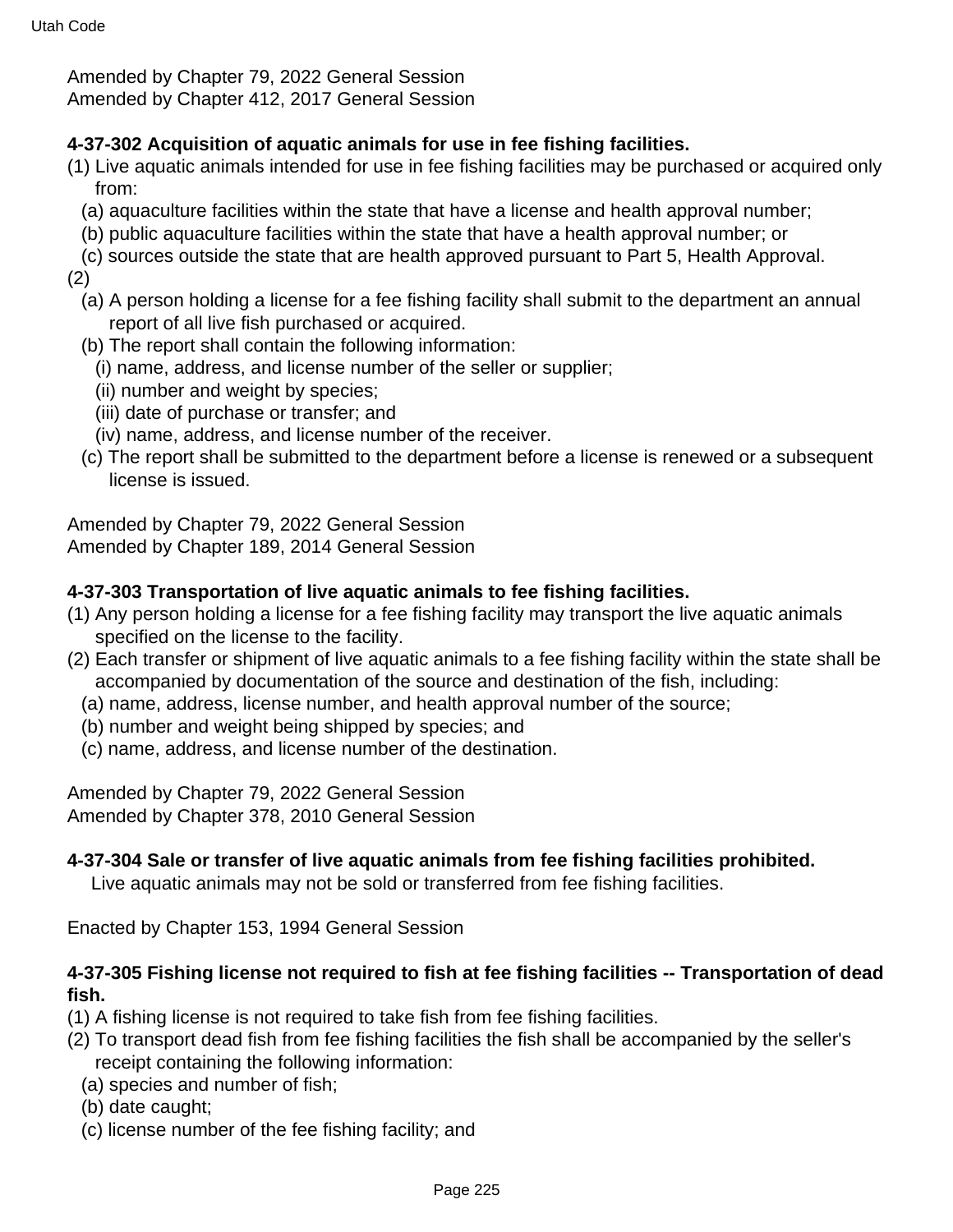(d) name, address, and telephone number of the seller.

Amended by Chapter 79, 2022 General Session Amended by Chapter 378, 2010 General Session

#### **Part 4 Importation of Aquatic Animals**

#### **4-37-401 License required to import aquatic animals for aquaculture or fee fishing facilities.**

- (1) A person may not import aquatic animals classified as controlled species by rules of the Wildlife Board into the state for use in aquaculture or fee fishing facilities without first obtaining a license from the department.
- (2) The department shall:
	- (a) coordinate with the Division of Wildlife Resources in determining which species the holder may import into the state; and
	- (b) specify those species on the license.
- (3) A person may not import species into the state that are not listed on the license.

Amended by Chapter 79, 2022 General Session Enacted by Chapter 153, 1994 General Session

#### **4-37-402 Documentation required to import aquatic animals.**

 Any aquatic animals classified as controlled species by rules of the Wildlife Board that are imported into the state for use in aquaculture or fee fishing facilities shall be accompanied by documentation indicating the following:

- (1) the health approval number assigned by the department to the source facility;
- (2) common or scientific names of the imported animals;
- (3) name and address of the consignor and consignee;
- (4) origin of shipment;
- (5) final destination;
- (6) number or pounds shipped;
- (7) purpose for which shipped;
- (8) method of transportation; and
- (9) any other information required by the department.

Amended by Chapter 378, 2010 General Session

## **Part 5 Health Approval**

#### **4-37-501 Health approval -- Exceptions.**

(1)

(a) Except as provided in Subsections (2) and (3), live aquatic animals may be acquired, purchased, sold, or transferred only from sources that have been health approved by the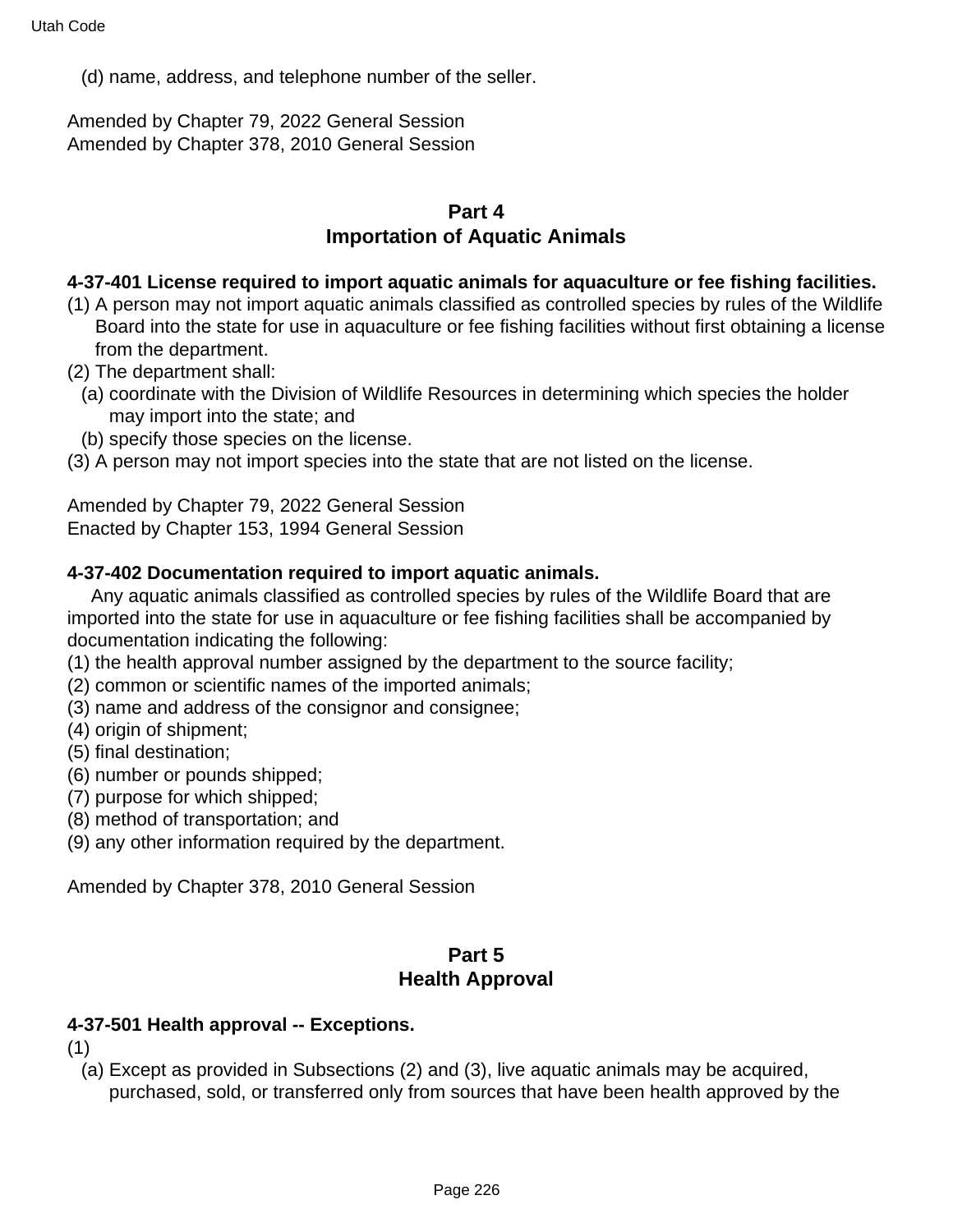department or the Division of Wildlife Resources in accordance with policy and rules of the Fish Health Policy Board and assigned a health approval number.

(b)

- (i) The department shall be responsible for certifying as health approved:
- (A) aquaculture facilities;
- (B) fee fishing facilities; and
- (C) any out-of-state source.
- (ii) The Division of Wildlife Resources shall be responsible for certifying as health approved:
	- (A) public aquaculture facilities within the state;
	- (B) private ponds within the state; and
	- (C) wild populations of aquatic animals in waters of the state.
- (2)
	- (a) The Division of Wildlife Resources shall waive the health approval requirement for wild populations of aquatic animals pursuant to guidelines of the Fish Health Policy Board.
	- (b) The Fish Health Policy Board shall develop guidelines for waiving the health approval requirement for wild populations of aquatic animals which:
		- (i) are listed by the federal government as threatened or endangered;
		- (ii) are listed by the Division of Wildlife Resources as species of special concern; or
		- (iii) exist in such low numbers that lethal sampling for health approval could threaten the population.
	- (c) When wild populations of aquatic animals are exempted from the health approval requirement, precautions shall be taken to protect other wild populations and any other aquatic animals from undetected pathogens.
- (3) Subsection (1) does not apply to the sale or transfer of live aquatic animals to an out-of-state destination approved by the receiving state.
- (4) In certifying a public aquaculture facility as health approved, the Division of Wildlife Resources may use:
	- (a) employees or contractors to conduct the inspection required by Section 4-37-502; and
	- (b) sampling or testing procedures that are more thorough or sensitive in detecting prohibited pathogens than the procedures required by rule.

Amended by Chapter 191, 2007 General Session

#### **4-37-502 Inspections -- Health approval report -- Report for quarantine facility -- Qualifications of inspectors -- Notification of department.**

(1) Approval shall be based upon inspections carried out in accordance with standards and rules of the Fish Health Policy Board made pursuant to Section 4-37-503.

(2)

- (a) An inspection shall be conducted under the direction of an individual certified by the American Fisheries Society as an aquatic animal health inspector or fish pathologist. A sample may be collected by a federally accredited veterinarian, a state or federal animal health official, or an American Fisheries Society certified aquatic animal health inspector or fish pathologist.
- (b) An inspection of an aquaculture facility may not be done by an inspector who is employed by, or has pecuniary interest in, the facility being inspected.
- (c) The department shall post on its website a current list of:
	- (i) certified fish health inspectors; and
	- (ii) approved laboratories to which a fish health inspector may send the samples collected during the inspections required by this section.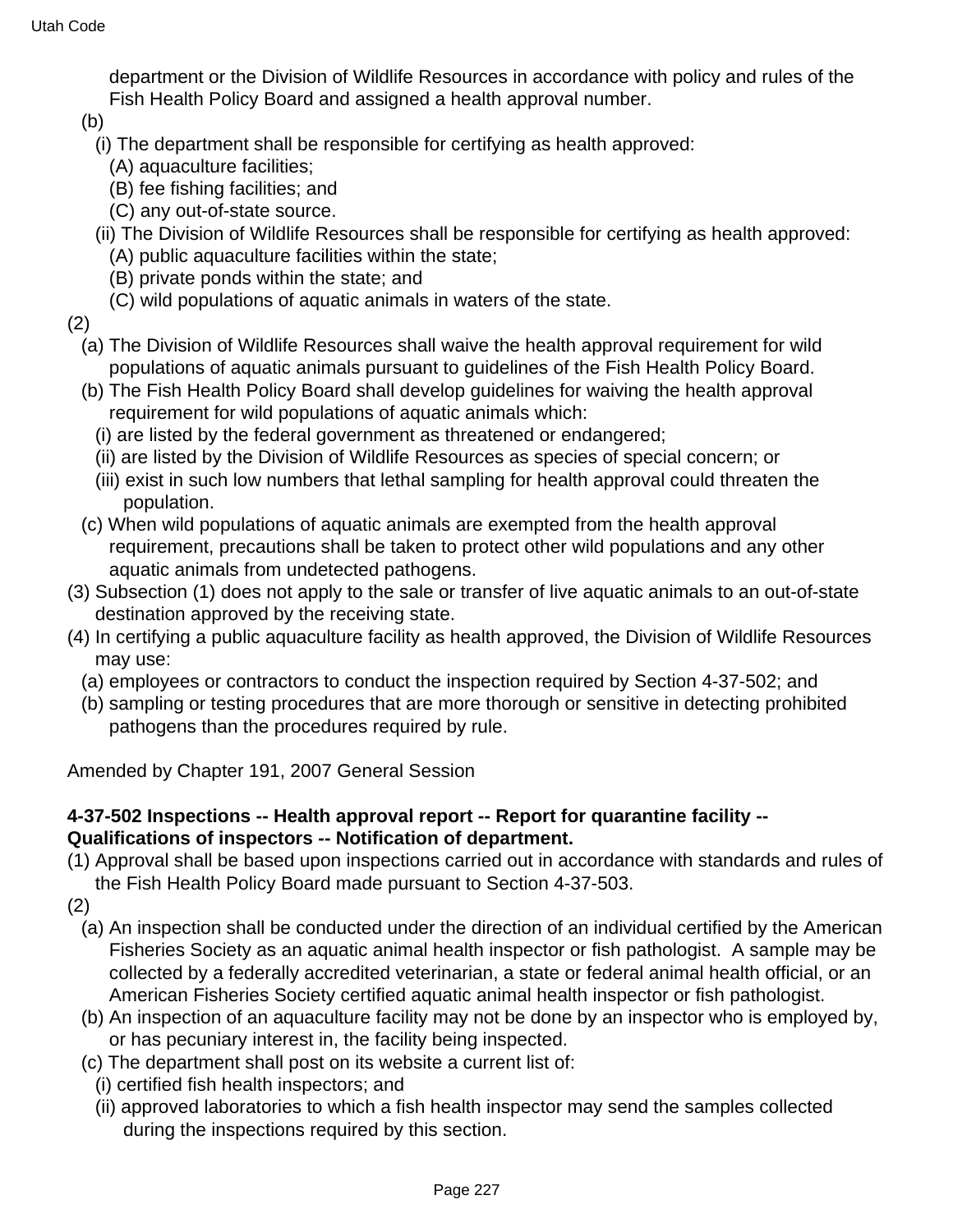(d)

- (i) If the fish health inspector conducting the inspection is not an employee of the department, the owner or operator of the aquaculture facility shall notify the department of the date and time of the inspection at least five business days before the date on which the inspection will occur.
- (ii) The department may be present for the inspection.
- (3) To receive a health approval number, inspection reports and other evidence of the disease status of a source facility shall be submitted to the agency responsible for certifying the source as health approved pursuant to Section 4-37-501.

Amended by Chapter 295, 2021 General Session

# **4-37-503 Fish Health Policy Board.**

- (1) There is created within the department the Fish Health Policy Board that shall establish policies designed to prevent the outbreak of, control the spread of, and eradicate pathogens that cause disease in aquatic animals.
- (2) The Fish Health Policy Board shall:
	- (a) in accordance with Subsection (6)(b), determine procedures and requirements for certifying a source of aquatic animals as health approved, including:
		- (i) the pathogens for which inspection is required to receive health approval;
		- (ii) the pathogens that may not be present to receive health approval; and
		- (iii) standards and procedures required for the inspection of aquatic animals;
	- (b) establish procedures for the timely reporting of the presence of a pathogen and disease threat;
	- (c) create policies and procedures for, and appoint, an emergency response team to:
		- (i) investigate a serious disease threat;
		- (ii) develop and monitor a plan of action; and
		- (iii) report to:
			- (A) the commissioner of agriculture and food;
			- (B) the director of the Division of Wildlife Resources; and
			- (C) the chair of the Fish Health Policy Board; and
- (d) develop a unified statewide aquaculture disease control plan.
- (3) The Fish Health Policy Board shall advise the commissioner of agriculture and food and the executive director of the Department of Natural Resources regarding:
	- (a) educational programs and information systems to educate and inform the public about practices that the public may employ to prevent the spread of disease; and
	- (b) communication and interaction between the department and the Division of Wildlife Resources regarding fish health policies and procedures.
- (4) (a)
	- (i) The governor shall appoint the following seven members to the Fish Health Policy Board:
		- (A) one member from names submitted by the Department of Natural Resources;
		- (B) one member from names submitted by the Department of Agriculture and Food;
		- (C) one member from names submitted by a nonprofit corporation that promotes sport fishing;
		- (D) one member from names submitted by a nonprofit corporation that promotes the aquaculture industry;
		- (E) one member from names submitted by the Department of Natural Resources and the Department of Agriculture and Food;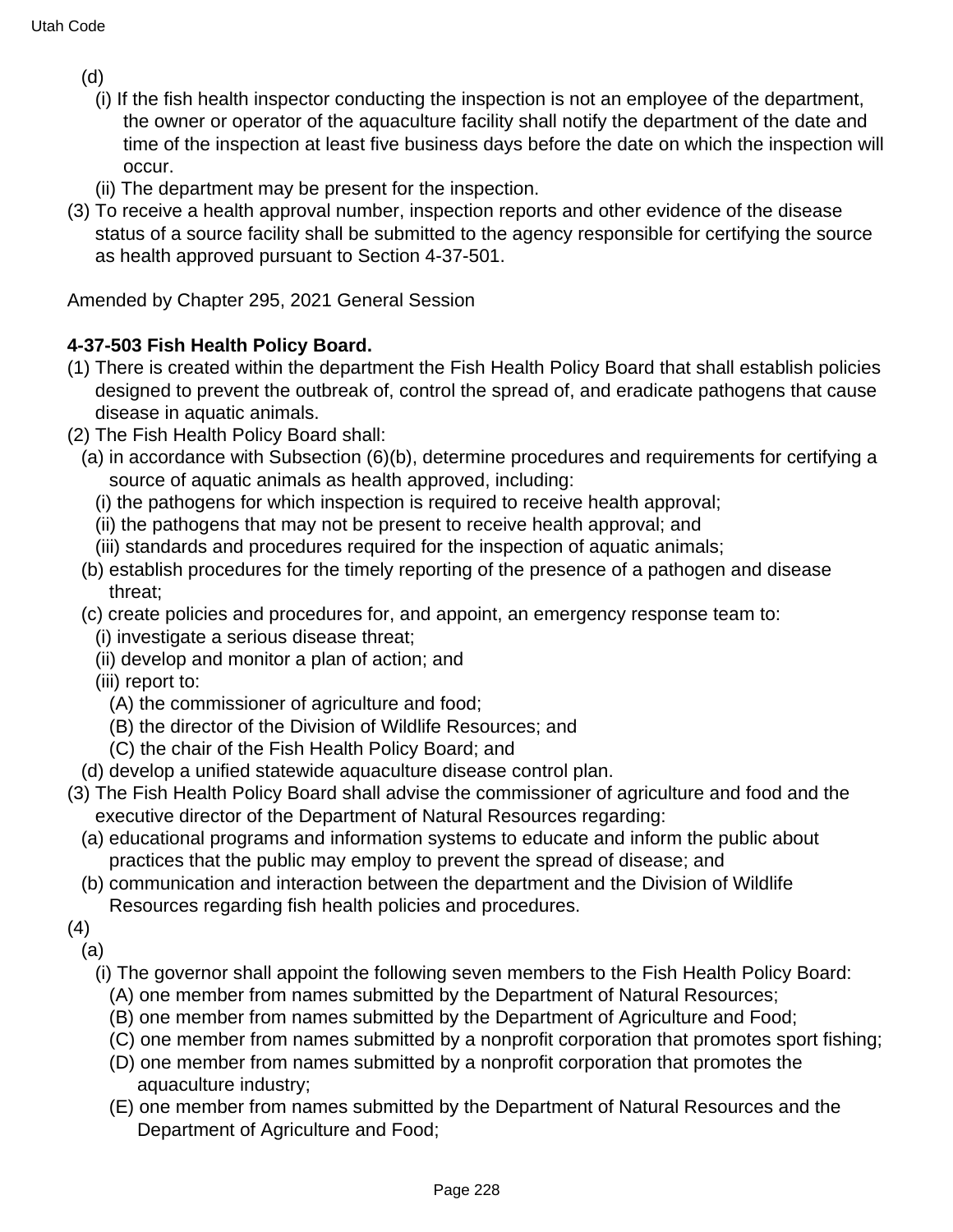- (F) one member from names submitted by a nonprofit corporation that promotes sport fishing; and
- (G) one member from names submitted by a nonprofit corporation that promotes the aquaculture industry.
- (ii) The members appointed under Subsections  $(4)(a)(i)(E)$  through  $(G)$  shall be:

(A)

- (I) faculty members of an institution of higher education; or
- (II) qualified professionals; and
- (B) have education and knowledge in:
	- (I) fish pathology;
	- (II) business;
	- (III) ecology; or
	- (IV) parasitology.
- (iii) At least one member appointed under Subsections  $(4)(a)(i)(E)$  through  $(G)$  shall have education and knowledge about fish pathology.
- (iv)
	- (A) A nominating person shall submit at least three names to the governor.
	- (B) If the governor rejects all the names submitted for a member, the recommending person shall submit additional names.
- (b) Except as required by Subsection (4)(c), the term of office of board members shall be four years.
- (c) Notwithstanding the requirements of Subsection (4)(b), the governor shall, at the time of appointment or reappointment, adjust the length of terms to ensure that the terms of board members are staggered so that approximately half of the board is appointed every two years.
- (d) When a vacancy occurs in the membership for any reason, the replacement shall be appointed for the unexpired term.
- (e) The board members shall elect a chair of the board from the board's membership.
- (f) The board shall meet upon the call of the chair or a majority of the board members.
- (g) An action of the board shall be adopted upon approval of the majority of voting members.
- (5) A member may not receive compensation or benefits for the member's service, but may receive per diem and travel expenses in accordance with:
	- (a) Section 63A-3-106;
	- (b) Section 63A-3-107; and
	- (c) rules made by the Division of Finance pursuant to Sections 63A-3-106 and 63A-3-107.
- (6)
	- (a) The board shall make rules consistent with its responsibilities and duties specified in this section.
	- (b) Except as provided by this chapter, rules adopted by the Fish Health Policy Board may be consistent with the suggested procedures for the detection and identification of pathogens published by the American Fisheries Society's Fish Health Section or the World Organisation for Animal Health, Manual for Diagnostic Tests for Aquatic Animals.
	- (c)
		- (i) Rules of the department and Fish Health Policy Board pertaining to the control of disease shall remain in effect until the Fish Health Policy Board enacts rules to replace those provisions.
		- (ii) The Fish Health Policy Board may promptly amend rules that are inconsistent with the current suggested procedures published by the American Fisheries Society or the World Organisation for Animal Health, Manual for Diagnostic Tests for Aquatic Animals.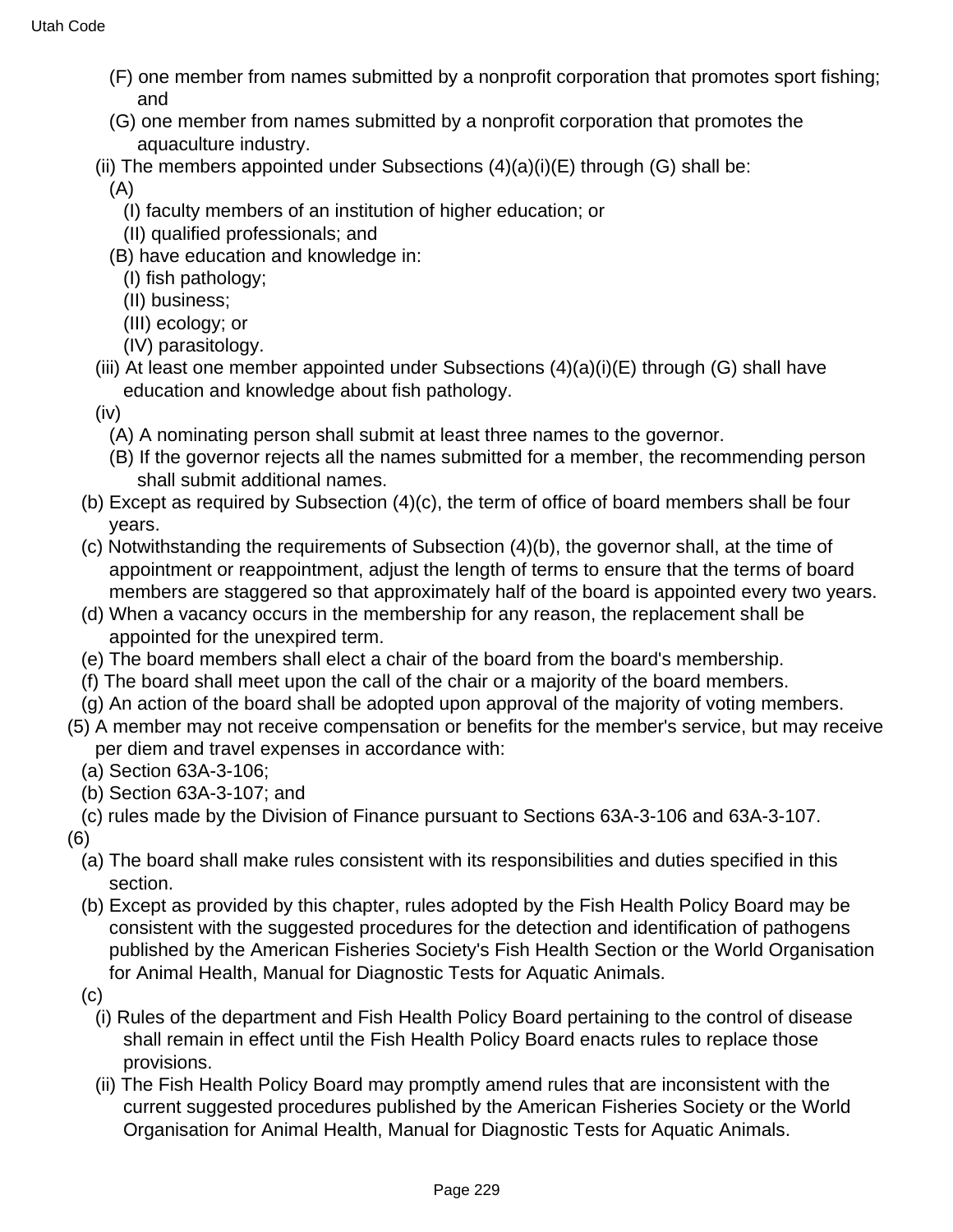- (d) The Fish Health Policy Board may waive a requirement established by the Fish Health Policy Board's rules if:
	- (i) the rule specifies the waiver criteria and procedures; and
	- (ii) the waiver will not threaten other aquaculture facilities or wild aquatic animal populations.

Amended by Chapter 295, 2021 General Session

## **Part 6 Enforcement and Penalties**

#### **4-37-601 Enforcement and penalties.**

- (1) Any violation of this chapter is a class B misdemeanor and may be grounds for revocation of the license or denial of any future license as determined by the department.
- (2) A violation of any rule made under this chapter may be grounds for revocation of the license or denial for future license as determined by the department.

Amended by Chapter 79, 2022 General Session Enacted by Chapter 153, 1994 General Session

## **4-37-602 Adjudicative proceedings -- Presiding officer.**

- (1) Adjudicative proceedings under this chapter shall be conducted in accordance with Title 63G, Chapter 4, Administrative Procedures Act.
- (2) The revocation of an aquaculture facility's license, the denial of an aquaculture facility's future license, and a denial or cancellation of an aquaculture facility's health approval number is a state agency action governed by Title 63G, Chapter 4, Administrative Procedures Act.
- (3)
	- (a) An owner or operator of an aquaculture facility may ask for an agency review, as provided by Section 63G-4-301, of an agency action specified in Subsection (2).
	- (b) The presiding officer, as defined in Section 63G-4-103, conducting the agency review shall consist of three members as follows:
		- (i) the person representing sport fishermen, appointed under Subsection  $4-37-503(4)(a)(i)(C);$
		- (ii) one person representing the aquaculture industry, appointed by the governor from names submitted by a nonprofit corporation, as defined in Section 16-6a-102, that promotes the efficient production, distribution, and marketing of aquaculture products and the welfare of all persons engaged in aquaculture; and
		- (iii) one person, appointed by the governor, who is knowledgeable about aquatic diseases and is employed by an institution of higher education.
	- (c) If the governor rejects all the names submitted under Subsection (3)(b)(ii), the recommending nonprofit corporation shall submit additional names.
	- (d) The final decision of the presiding officer shall be adopted upon approval of at least two of the members.
	- (e) The term for the member listed in Subsection (3)(b)(i) shall be the same as provided in Section 4-37-503.
	- (f) The term for the members appointed under Subsections (3)(b)(ii) and (iii) shall be four years.
- (4) A member may not receive compensation or benefits for the member's service, but may receive per diem and travel expenses in accordance with: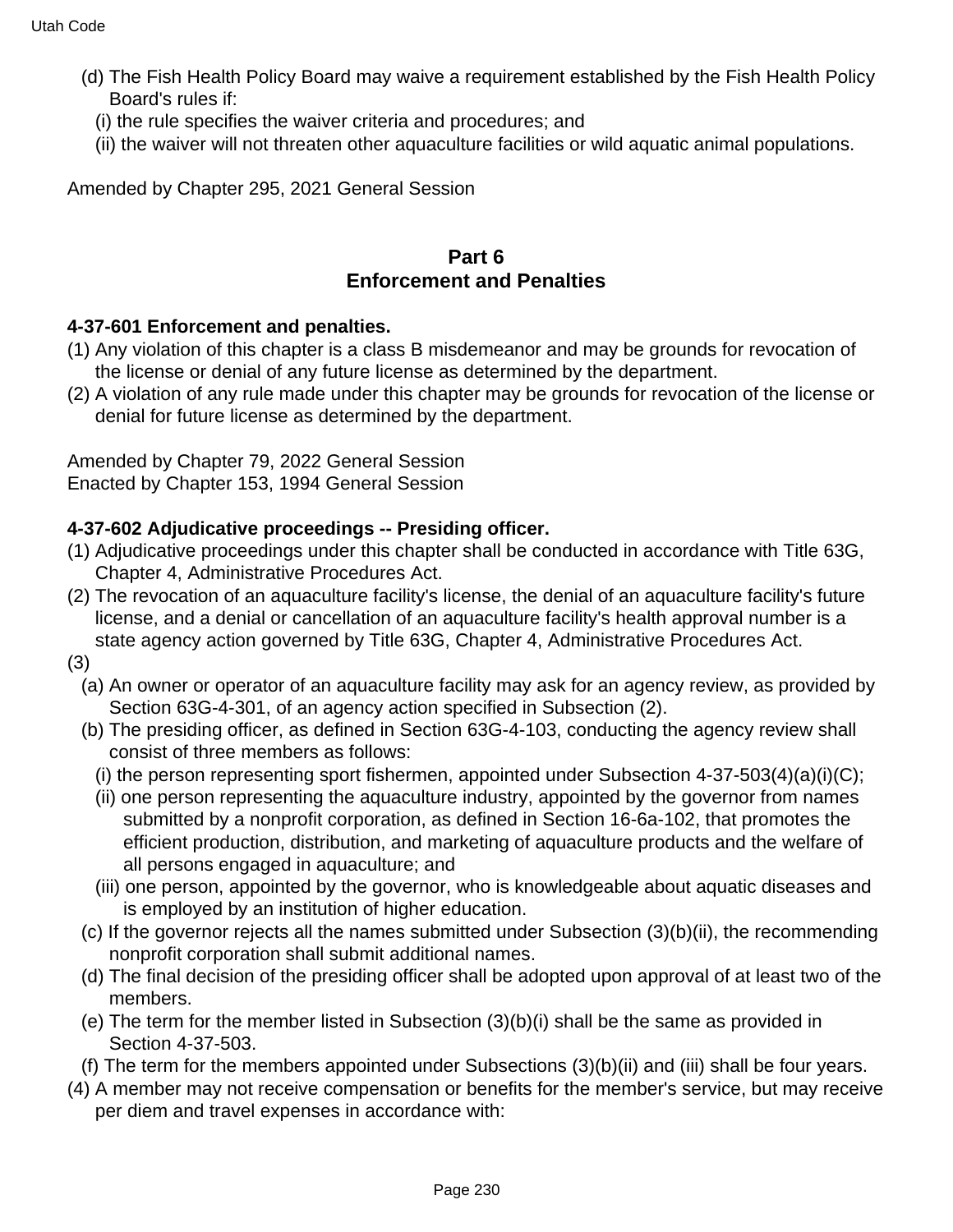- (a) Section 63A-3-106;
- (b) Section 63A-3-107; and
- (c) rules made by the Division of Finance pursuant to Sections 63A-3-106 and 63A-3-107.

Amended by Chapter 79, 2022 General Session Amended by Chapter 286, 2010 General Session

# **Chapter 38 Utah Horse Regulation Act**

# **Part 1 General Provisions**

#### **4-38-101 Title.**

This chapter is known as the "Utah Horse Regulation Act."

Renumbered and Amended by Chapter 345, 2017 General Session

#### **4-38-102 Definitions.**

As used in this chapter:

- (1) "Commission" means the Utah Horse Racing Commission created by this chapter.
- (2) "Executive director" means the executive director of the commission.
- (3) "Mixed meet" means a race meet that includes races by more than one breed of horse.
- (4) "Race meet" means the entire period of time for which a licensee has been approved to hold horse races.
- (5) "Racetrack facility" means a racetrack within Utah approved by the commission for the racing of horses, including the track surface, grandstands, clubhouse, all animal housing and handling areas, and other areas in which a person may enter only upon payment of an admission fee or upon presentation of authorized credentials.
- (6) "Recognized race meet" means a race meet recognized by a national horse breed association.
- (7) "Utah bred horse" means a horse that is sired by a stallion standing in Utah at the time the dam was bred.

Amended by Chapter 239, 2019 General Session

#### **4-38-103 Utah Horse Racing Commission.**

(1)

(a) There is created within the department the Utah Horse Racing Commission.

(b)

- (i) The commission shall consist of seven members who shall be United States citizens, Utah residents, and qualified voters in Utah.
- (ii) Each member shall have an interest in horse racing.
- (iii) Two members shall be chosen from horse racing organizations.

(c)

(i) The governor shall appoint the members of the commission.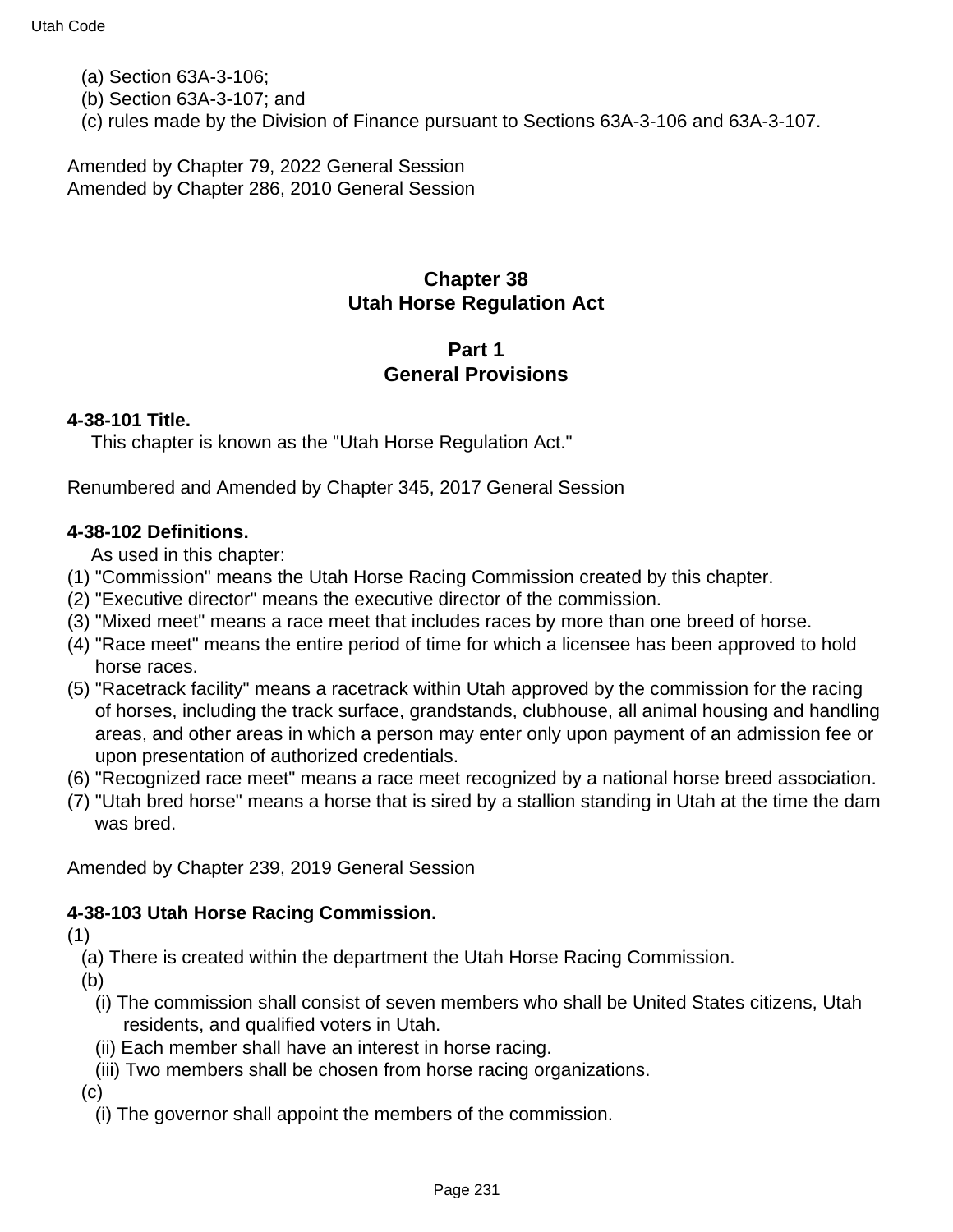- (ii) The governor shall appoint commission members from a list of nominees submitted by the commissioner of agriculture and food.
- (d)
- (i) The members of the commission shall be appointed to four-year terms.
- (ii) A commission member may not serve more than two consecutive terms.
- (e) Each member shall hold office until the member's successor is appointed and qualified.
- (f) Vacancies on the commission shall be filled by appointment by the governor for the unexpired term.

(g)

- (i) A member may be removed from office by the governor for cause after a public hearing.
- (ii) Notice of the hearing shall fix the time and place of the hearing and shall specify the charges.
- (iii) Copies of the notice of the hearing shall be served on the member by mailing the notice of hearing to the member at the member's last known address at least 10 days before the date fixed for the hearing.
- (iv) The governor may designate a hearing officer to preside over the hearing and report the hearing findings to the governor.

(2)

- (a) The members of the commission shall annually elect a commission chair.
- (b) Five members of the commission shall constitute a quorum for the transaction of any business of the commission.
- (3) A member may not receive compensation or benefits for the member's service, but may receive per diem and travel expenses in accordance with:
	- (a) Section 63A-3-106;
	- (b) Section 63A-3-107; and
- (c) rules made by the Division of Finance pursuant to Sections 63A-3-106 and 63A-3-107.
- (4) All claims and expenditures made under this chapter shall be first audited and passed by the commission and when approved shall be paid in the manner provided by law for payment of claims against the state.
- (5) Any member of the commission who has a personal or private interest in any matter proposed or pending before the commission shall publicly disclose this fact to the commission and may not vote on the matter.
- (6) Any member of the commission who owns or who has any interest, or whose spouse or member of his immediate family has any interest, in a horse participating in a race shall disclose that interest and may not participate in any commission decision involving that race.

Renumbered and Amended by Chapter 345, 2017 General Session

## **4-38-104 Powers and duties of commission.**

(1) The commission shall:

- (a) license, regulate, and supervise the persons involved in the racing of horses as provided in this chapter;
- (b) license, regulate, and supervise the recognized race meets held in this state under the terms of this chapter;
- (c) cause the various places where recognized race meets are held to be visited and inspected at least once a year;
- (d) assist in procuring public liability insurance coverage from a private insurance company for those licensees unable to otherwise obtain the insurance required under this chapter;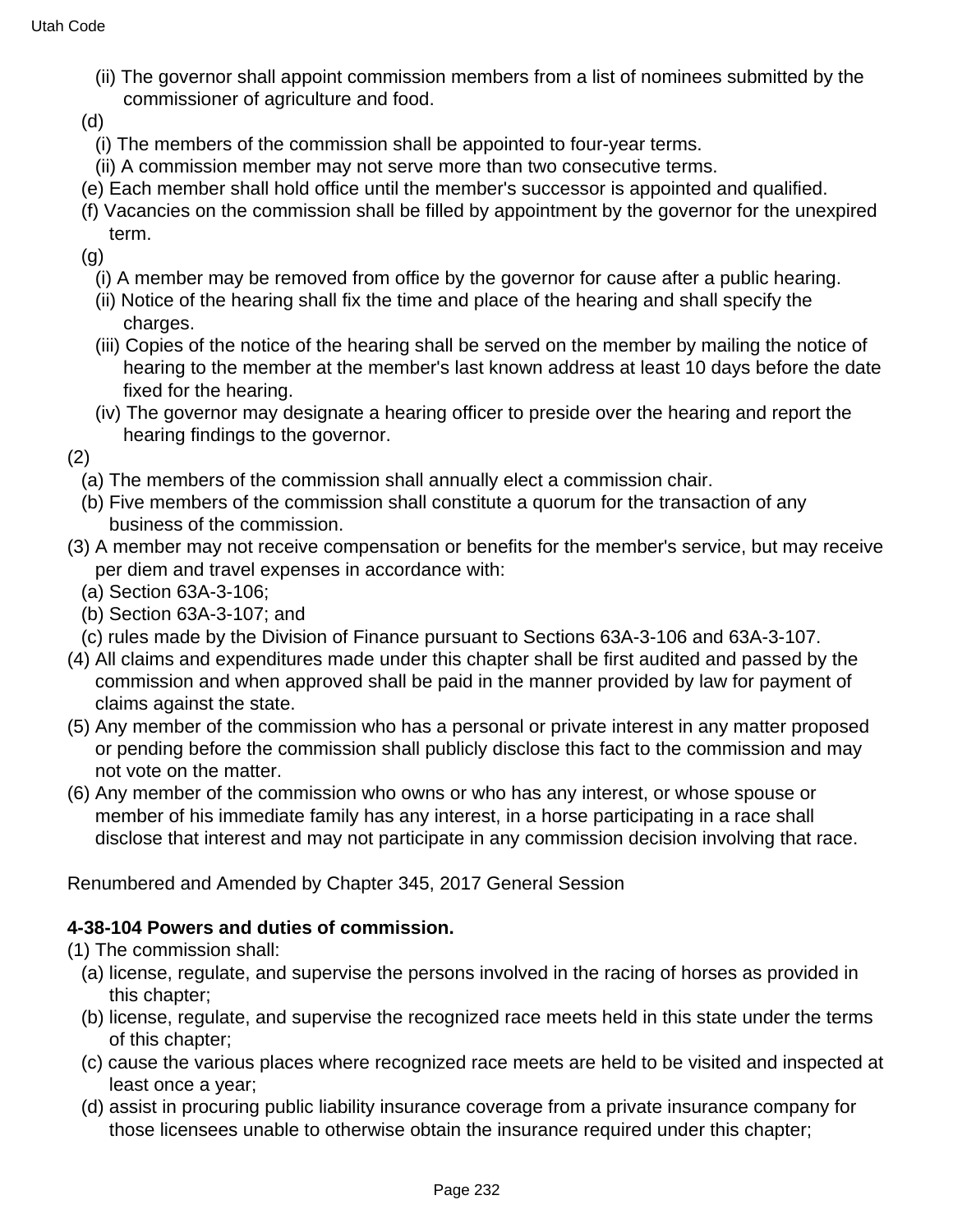- (e) make rules in accordance with Title 63G, Chapter 3, Utah Administrative Rulemaking Act, to govern race meets, including rules:
	- (i) to resolve scheduling conflicts and settle disputes among licensees;
	- (ii) to supervise, discipline, suspend, fine, and bar from events a person required to be licensed by this chapter;
	- (iii) to exclude a horse from a racetrack facility in this state, or prohibit a horse from participating in a horse race or race meet; and
- (iv) to hold, conduct, and operate all recognized race meets conducted pursuant to this chapter;
- (f) determine which persons participating, directly or indirectly, in recognized race meets require licenses;
- (g) announce the time, place, and duration of a recognized race meet for which a license is required; and
- (h) establish reasonable fees for all licenses provided for under this chapter.
- (2) The commission may:
	- (a) grant, suspend, or revoke licenses issued under this chapter;
	- (b) impose fines as provided in this chapter;
	- (c) access criminal history record information for the licensees and commission or contracted employees;
	- (d) exclude from any racetrack facility in this state a person, including an owner, who:
		- (i) the commission considers detrimental to the best interests of racing; or
		- (ii) violates this chapter or any rule or order of the commission; and
	- (e) exclude from a racetrack facility in this state, or prohibit from participating in a horse race or race meet, a horse that is owned, in full or part by a person:
		- (i) who the commission considers detrimental to the best interests of racing; or
	- (ii) who violates this chapter or a rule or order of the commission.

(3)

- (a) For purposes of Subsection (2)(e), ownership includes a horse for which an individual or entity has a beneficial or other interest, as defined by rule.
- (b) The period of time a horse may be excluded or prohibited from racing under Subsection (2) (e) may not exceed one calendar year from the date of the initial oral or written ruling by the stewards.
- (c) A change in ownership or beneficial interest in a horse excluded or prohibited from racing under Subsection (2)(e) does not affect the horse's exclusion from a racetrack or prohibition from racing unless otherwise determined by the commission.
- (4) The commission may contract, in accordance with Title 63G, Chapter 6a, Utah Procurement Code, with a person to issue a license required under Subsection (1)(a) or (b).

Amended by Chapter 239, 2019 General Session

# **4-38-105 Executive director.**

- (1) The commission shall be under the general administrative control of an executive director appointed by the commissioner with the concurrence of the commission.
- (2) The executive director shall serve at the pleasure of the commissioner.

Renumbered and Amended by Chapter 345, 2017 General Session

## **4-38-106 Public records.**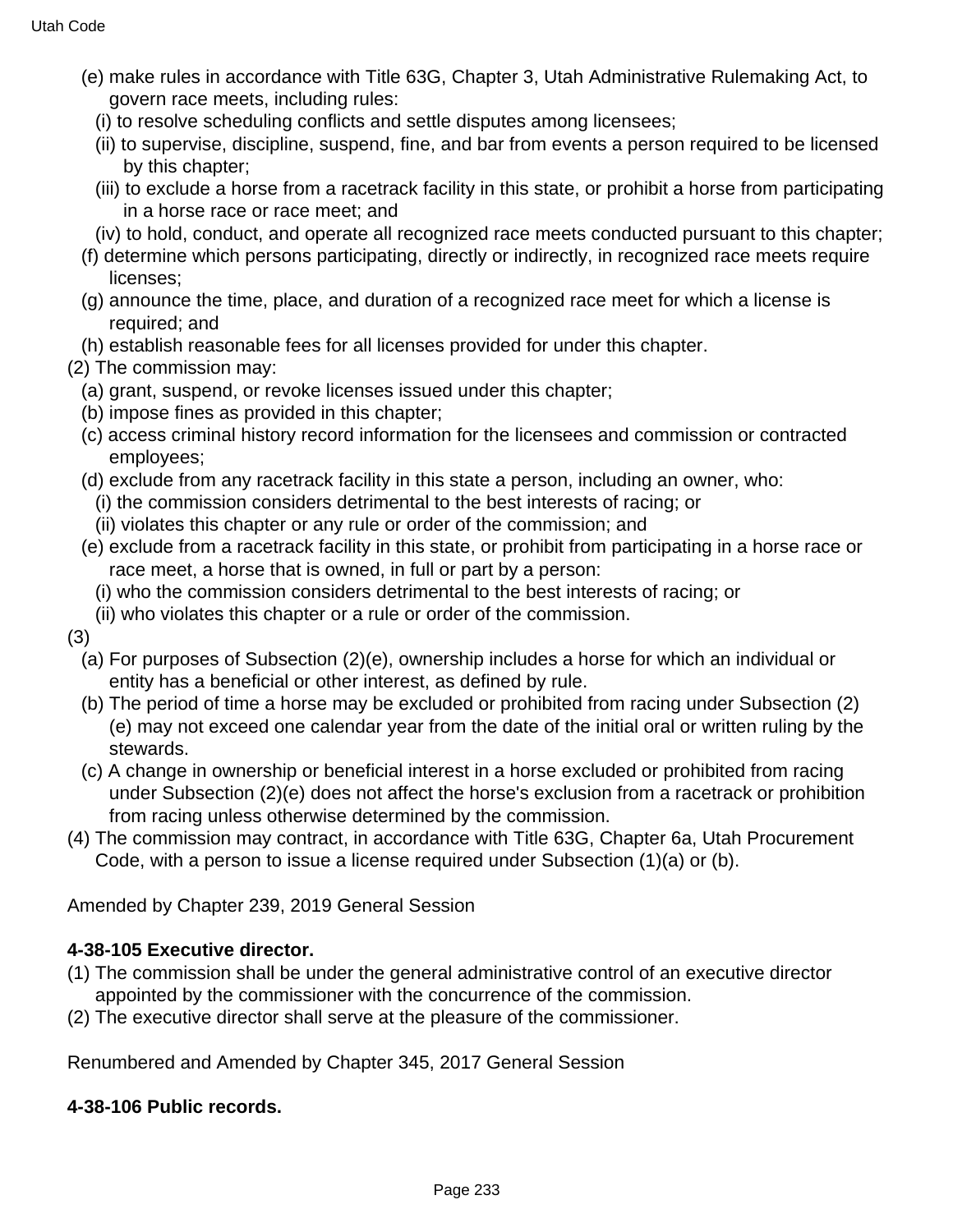All records of the commission shall be subject to Title 63G, Chapter 2, Government Records Access and Management Act.

Renumbered and Amended by Chapter 345, 2017 General Session

# **Part 2 Events**

#### **4-38-201 Licenses -- Fees -- Duties of licensees.**

- (1) The commission may grant, or contract under Subsection 4-38-104(4) for the granting of a license, for participation in racing and other activities associated with a racetrack.
- (2) The commission shall establish a schedule of fees for the application for and renewal and reinstatement of licenses issued under this chapter.
- (3) A person holding a license under this chapter shall comply with this chapter and with the rules issued and the orders issued by the commission under this chapter.
- (4) A person who holds a recognized race meet or who participates directly or indirectly in a recognized race meet without being first licensed as required under this chapter and any person violating this chapter is subject to penalties under Section 4-2-304.

Amended by Chapter 239, 2019 General Session

#### **4-38-202 Stewards.**

(1)

- (a) The commission may delegate authority to enforce commission rules and this chapter to three stewards at each recognized race meet. At least one of the stewards shall be selected by the commission.
- (b) For the purpose of enforcing this chapter and the rules and orders of the commission, a decision by the stewards shall be passed by a majority vote.
- (c) Stewards shall exercise reasonable and necessary authority as designated by rules of the commission including the following:
	- (i) enforce rules of the commission;
	- (ii) rule on the outcome of events;
	- (iii) evict from an event any person who has been convicted of bookmaking, bribery, or attempts to alter the outcome of any race through tampering with any animal that is not in accordance with this chapter or the rules of the commission;
	- (iv) levy fines not to exceed \$2,500 for violations of rules of the commission, which fines shall be reported daily and paid to the commission within 48 hours of imposition and notice;
	- (v) suspend licenses not to exceed one year for violations of rules of the commission, which suspension shall be reported to the commission daily;
	- (vi) recommend that the commission impose fines or suspensions greater than permitted by Subsections  $(1)(c)(iv)$  and  $(v)$ ; and
	- (vii) exclude a horse from a racetrack facility in this state, or prohibit a horse from participating in a horse race or race meet.
- (2) If a majority of the stewards agree, they may impose fines or suspend licenses.

(3)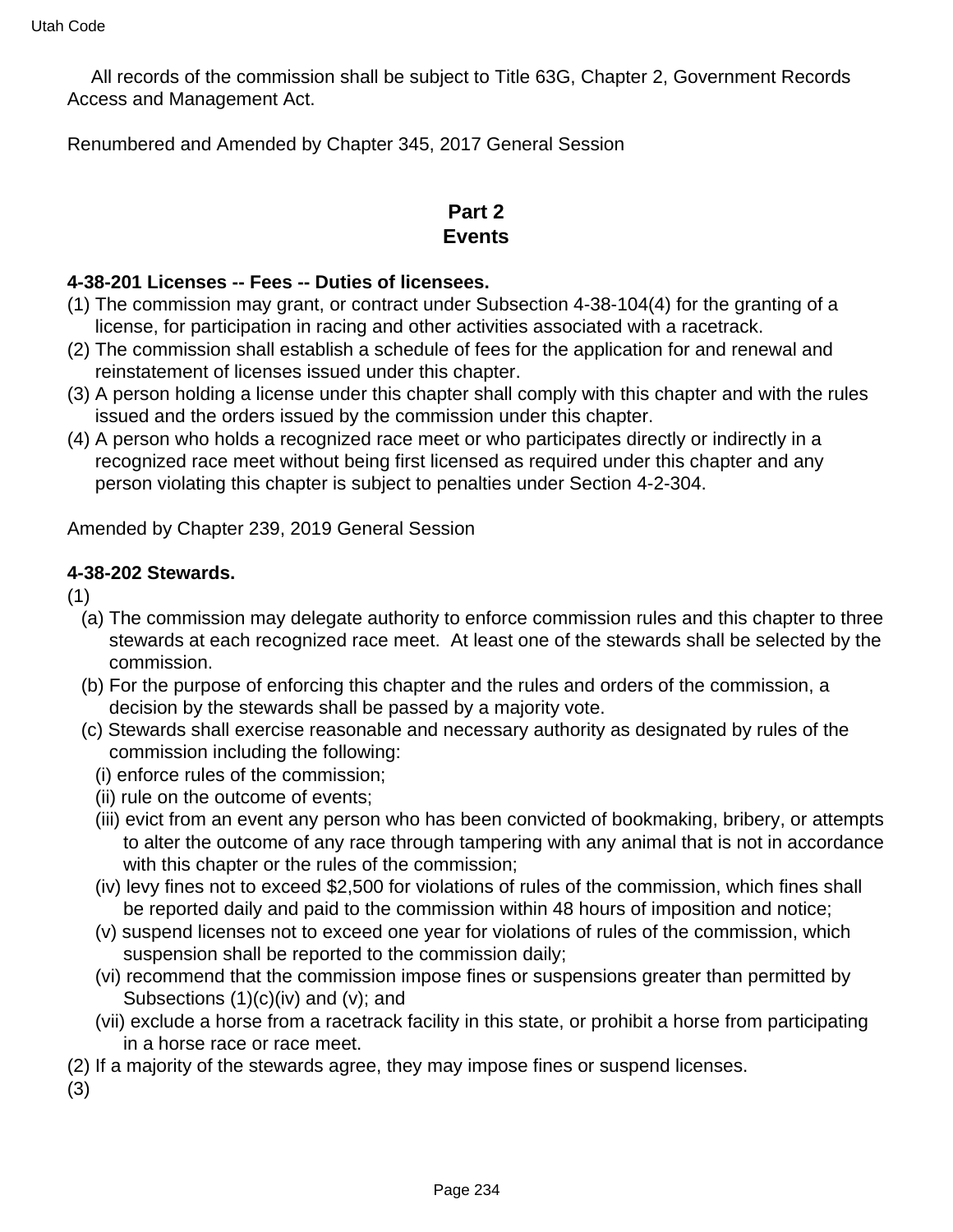- (a) A fine or license suspension imposed by a steward may be appealed in writing to the commission within five days after the fine or license suspension imposition. The commission may affirm or reverse the decision of a steward or may increase or decrease any fine or suspension.
- (b) A fine imposed by the commission under this section or Section 4-38-301 may not exceed \$5,000.
- (c) Suspensions of a license may be for any period of time but shall be commensurate with the seriousness of the offense.

Amended by Chapter 239, 2019 General Session

#### **4-38-203 Race meets -- Licenses -- Fairs.**

- (1) A person making application for a license to hold a race meet under this chapter shall file an application that sets forth the time, place, and number of days the race meet will continue, and other information the commission may require.
- (2) A person who has been convicted of a crime involving moral turpitude may not be issued a license to hold a race meet.

(3)

- (a) The license issued shall specify the kind and character of the race meet to be held, the number of days the race meet shall continue, and the number of races per day.
- (b) The licensee shall pay in advance of the scheduled race meet to the commission a fee of not less than \$25. If unforeseen obstacles arise that prevent the holding or completion of any race meet, the license fee held may be refunded to the licensee if the commission considers the reason for failure to hold or complete the race meet sufficient.
- (4)
	- (a) An unexpired license held by any person who violates this chapter, or fails to pay to the commission any fees required under this chapter, is subject to cancellation and revocation by the commission.
	- (b) This cancellation shall be made only after a summary hearing before the commission, of which seven days notice in writing shall be given the licensee, specifying the grounds for the proposed cancellation. At the hearing, the licensee shall be given an opportunity to be heard in opposition to the proposed cancellation.
- (5)
	- (a) A fair board or fair district that conducts a race meet in connection with a regularly scheduled annual fair is exempt from payment of the fees provided in this section, unless the fair board or fair district sponsors a race in which the speed indexes are officially recognized under breed requirements.
	- (b) A race meet in connection with a fair is limited to 14 race days, unless otherwise permitted by a unanimous vote of the commission.
- (6) The exemption from the payment of fees under Subsection (5)(a) does not apply to a race meet qualifying for official speed index races.

Amended by Chapter 239, 2019 General Session

## **Part 3 Investigations and Prohibitions**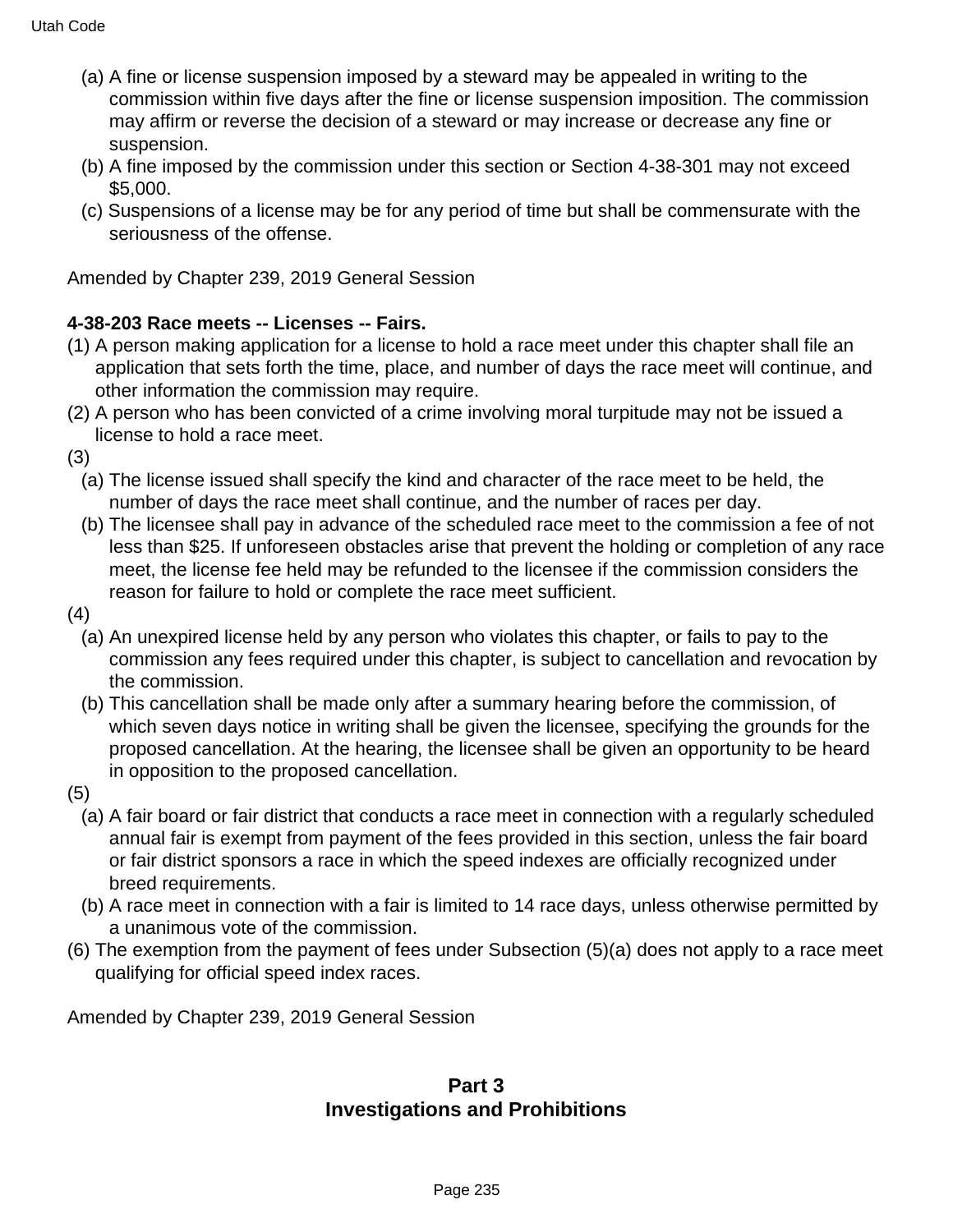## **4-38-301 Investigation -- License denial and suspension -- Grounds for revocation -- Fines.**

- (1) The commission or board of stewards of a recognized race meet, upon their own motion may, and upon verified complaint in writing of any person shall, investigate the activities of a licensee within the state or a licensed person upon the premises of a racetrack facility.
- (2) The commission or board of stewards may fine, suspend a license, or deny an application for a license.
- (3) A person with whom the commission contracts under Subsection 4-38-104(4) may deny an application for a license.
- (4) The commission may revoke a license, if the licensee has committed any of the following violations:
	- (a) substantial or willful misrepresentation;
	- (b) disregard for or violation of this chapter or of a rule issued by the commission;
	- (c) conviction of a felony under the laws of this or any other state or of the United States, a true and correct copy of the judgment of the court of conviction of which shall be presumptive evidence of the conviction in any hearing held under this section;
	- (d) fraud, willful misrepresentation, or deceit in racing;
	- (e) falsification, misrepresentation, or omission of required information in a license application;
	- (f) failure to disclose to the commission a complete ownership or beneficial interest in a horse entered to be raced;
	- (g) misrepresentation or attempted misrepresentation in connection with the sale of a horse or other matter pertaining to racing or registration of racing animals;
	- (h) failure to comply with an order or ruling of the commission, the stewards, or a racing official pertaining to a racing matter;
	- (i) ownership of any interest in or participation by any manner in any bookmaking, pool-selling, touting, bet solicitation, or illegal enterprise;
	- (j) being unqualified by experience or competence to perform the activity permitted by the license possessed or being applied for;
	- (k) employment or harboring of any unlicensed person on the premises of a racetrack facility if a license is required by this chapter or rule;
	- (l) discontinuance of or ineligibility for the activity for which the license was issued;
	- (m) being currently under suspension or revocation of a racing license in another racing jurisdiction;
	- (n) possession on the premises of a racetrack facility of:
	- (i) firearms; or
	- (ii) a battery, buzzer, electrical device, or other appliance other than a whip which could be used to alter the speed of a horse in a race or while working out or schooling;
	- (o) possession, on the premises of a racetrack facility, by a person other than a licensed veterinarian of a hypodermic needle, hypodermic syringe, or other similar device that may be used in administering medicine internally in a horse, or any substance, compound items, or combination of any medicine, narcotic, stimulant, depressant, or anesthetic which could alter the normal performance of a horse unless:
		- (i) specifically authorized by a commission-approved veterinarian; or
		- (ii) as otherwise allowed by the stewards for the conditions of that horse race or race meet;
	- (p) cruelty to or neglect of a horse;
	- (q) offering, promising, giving, accepting, or soliciting a bribe in any form, directly or indirectly, to or by a person having any connection with the outcome of a race, or failure to report knowledge of such act immediately to the stewards, the patrol judges, or the commission;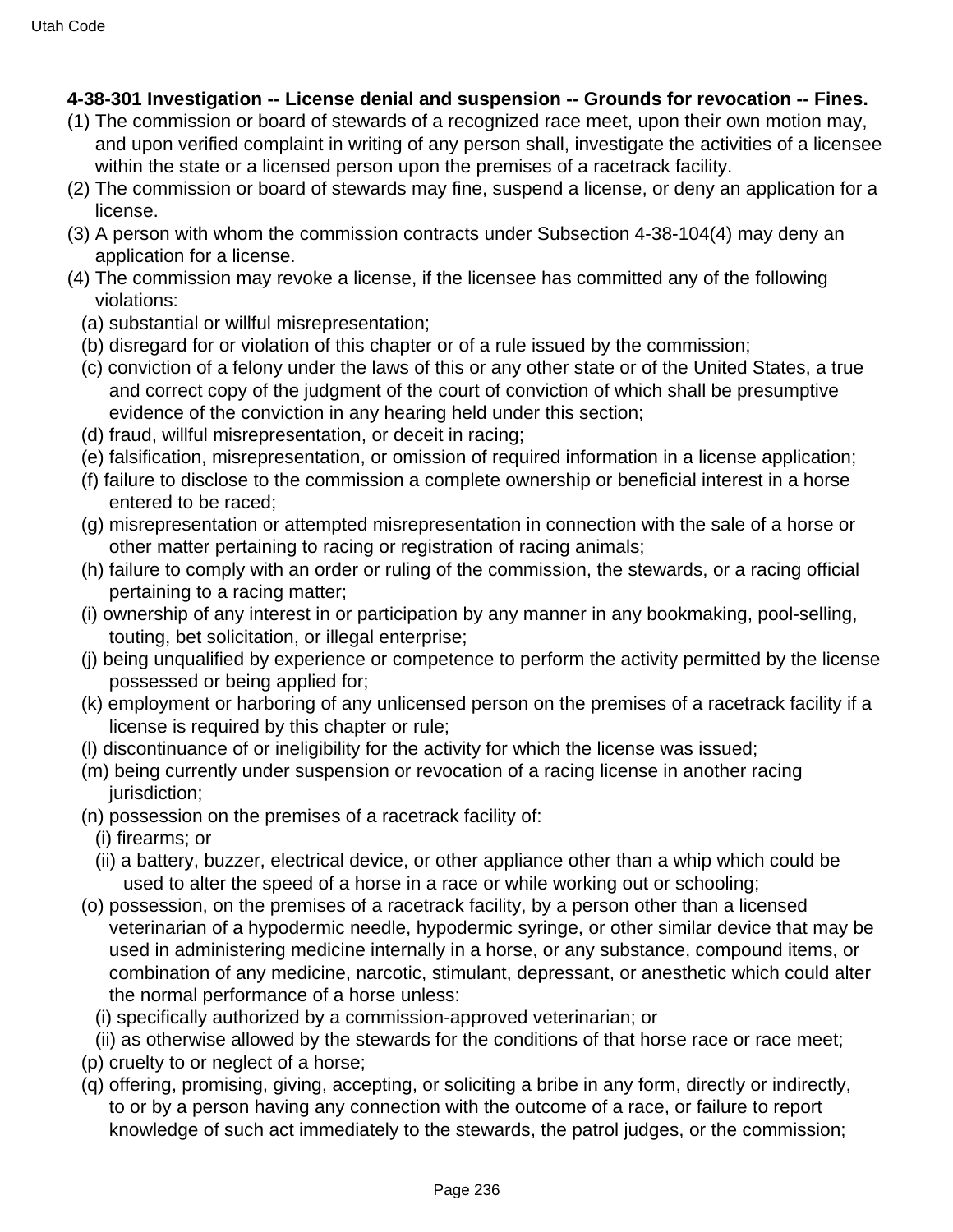- (r) causing, attempting to cause, or participation in any way in any attempt to cause the prearrangement of a race result, or failure to report knowledge of such act immediately to the stewards, the patrol judges, or the commission;
- (s) entering, or aiding and abetting the entry of, a horse ineligible or unqualified for the race entered;
- (t) willfully or unjustifiably entering or racing any horse in any race under any name or designation other than the name or designation assigned to the animal by and registered with the official recognized registry for that breed of animal, or willfully setting on foot, instigating, engaging in, or in any way furthering any act by which any horse is entered or raced in any race under any name or designation other than the name or designation duly assigned by and registered with the official recognized registry for the breed of animal; or
- (u) racing at a racetrack facility without having that horse registered to race at that racetrack facility.
- (5)
	- (a) A person who fails to pay in a timely manner a fine imposed pursuant to this chapter shall pay, in addition to the fine due, a penalty amount equal to the fine.
	- (b) A person who submits to the commission a check in payment of a fine or license fee requirement imposed pursuant to this chapter, which is not honored by the financial institution upon which the check is drawn, shall pay, in addition to the fine or fee due, a penalty amount equal to the fine.

Amended by Chapter 239, 2019 General Session

#### **4-38-302 Stimulation or retardation of animals prohibited -- Tests.**

- (1) Any person who uses or permits the use of any mechanical or electrical device, or drug of any kind, to stimulate or retard any animal in any race authorized by this chapter, except as prescribed by the commission, is guilty of a class A misdemeanor.
- (2) A commission member or race steward may cause tests to be made that the commission considers proper to determine whether any animal has been stimulated or retarded. Tests performed in furtherance of this section shall be conducted by or under the supervision of a licensed Utah veterinarian.

Renumbered and Amended by Chapter 345, 2017 General Session

#### **4-38-303 Bribery and touting prohibited.**

 Any person who gives or promises or attempts to give, or any person who receives or agrees to receive or attempts to receive, any money, bribe, or thing of value with intent to influence any person to dishonestly umpire, manage, direct, judge, preside, officiate at, or participate in any race conducted under this chapter with the intent or purpose that the result of the race will be affected or influenced thereby, is guilty of a felony of the third degree and subject to a fine of not more than \$10,000.

Renumbered and Amended by Chapter 345, 2017 General Session

## **4-38-304 Gambling disclaimer.**

Nothing in this chapter may be construed to legalize or permit any form of gambling.

Renumbered and Amended by Chapter 345, 2017 General Session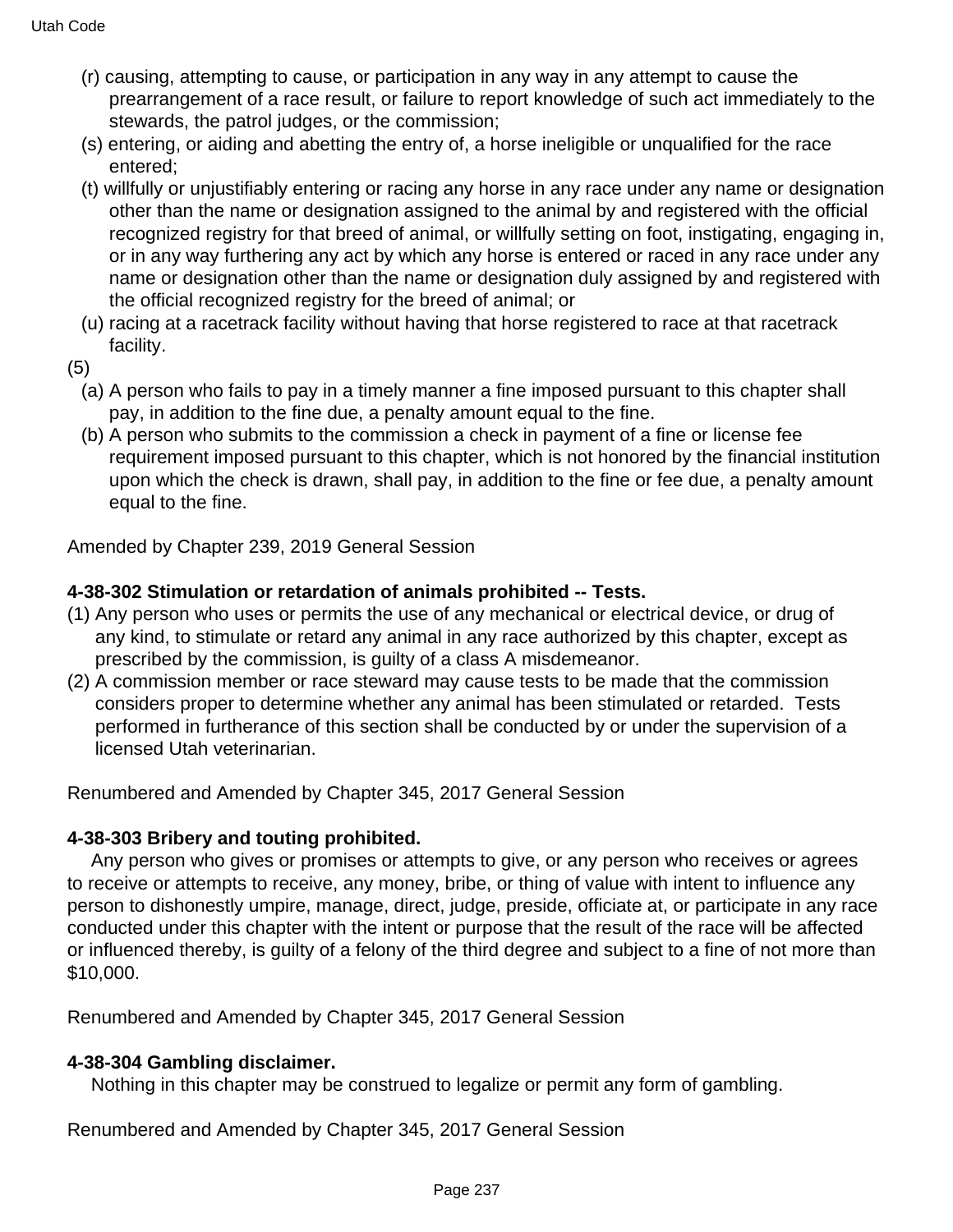# **Part 4 Finances**

#### **4-38-401 Race meet money.**

- (1) The commission shall make rules, in accordance with Title 63G, Chapter 3, Utah Administrative Rulemaking Act, to determine how all the added money and money from payment races shall be collected and disbursed.
- (2) Payment deposits shall be made in a timely manner determined by the commission, and each licensee shall provide proof of deposits as required by the commission.

Amended by Chapter 239, 2019 General Session

#### **4-38-402 Horse Racing Account created -- Contents -- Use of account money.**

- (1) There is created within the General Fund a restricted account known as the Horse Racing Account.
- (2) The Horse Racing Account consists of:
	- (a) license fees collected under this chapter;
	- (b) revenue from fines imposed under this chapter; and
	- (c) interest on account money.
- (3) Upon appropriation by the Legislature, money from the account shall be used for the administration of this chapter, including paying the costs of:
	- (a) public liability insurance;
	- (b) stewards;
	- (c) veterinarians; and
	- (d) drug testing.

Renumbered and Amended by Chapter 345, 2017 General Session

# **Part 5**

## **Hearings**

#### **4-38-501 Hearings.**

- (1) Except as otherwise provided in this section, all proceedings before the commission or the commission's hearing officer with respect to the denial, suspension, or revocation of licenses or the imposition of fines shall be conducted pursuant to Title 63G, Chapter 4, Administrative Procedures Act.
- (2)
	- (a) These proceedings shall be held in the county where the commission has an office or in any other place the commission designates.
	- (b) The commission shall notify the applicant or licensee by mailing, by first class mail, a copy of the written notice required to the last address furnished by the application or licensee to the commission at least seven days in advance of the hearing.
- (3) The commission may delegate the commission's authority to conduct hearings with respect to the denial or suspension of licenses or the imposition of a fine to a hearing officer.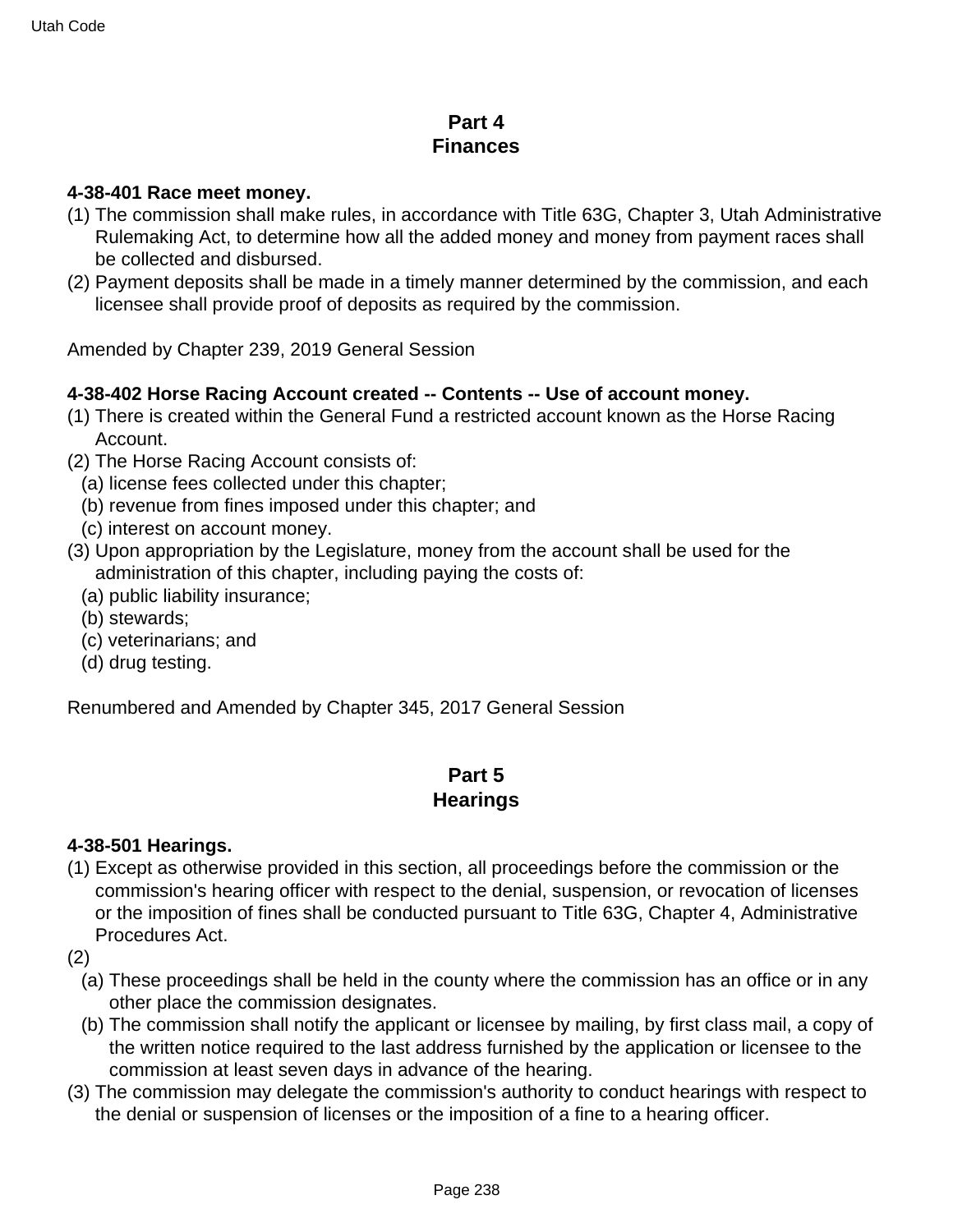- (4) Proceedings before the board of stewards need not be governed by the procedural or other requirements of Title 63G, Chapter 4, Administrative Procedures Act, but rather shall be conducted in accordance with rules adopted by the commission.
- (5) The commission and the board of stewards may administer oaths and affirmations, sign and issue subpoenas, order the production of documents and other evidence, and regulate the course of the hearing pursuant to rules adopted by the commission.
- (6)
	- (a) Any person aggrieved by a final order or ruling issued by a board of stewards may appeal the order or ruling to the commission pursuant to procedural rules adopted by the commission.
	- (b) The aggrieved party may petition the commission for a stay of execution pending appeal to the commission.

Renumbered and Amended by Chapter 345, 2017 General Session

# **Chapter 39 Domesticated Elk Act**

# **Part 1 General Provisions**

## **4-39-101 Title.**

This chapter is known as the "Domesticated Elk Act."

Enacted by Chapter 302, 1997 General Session

#### **4-39-102 Definitions.**

As used in this chapter:

- (1) "Domesticated elk" means elk of the genus and species cervus elaphus, held in captivity and domestically raised for commercial purposes.
- (2) "Domesticated elk facility" means a facility where only domesticated elk are raised.
- (3) "Domesticated elk product" means any carcass, part of a carcass, hide, meat, meat food product, antlers, or any part of a domesticated elk.

Amended by Chapter 345, 2017 General Session

#### **4-39-103 Department's responsibilities.**

The department is responsible for enforcing laws and rules relating to:

- (1) the importation, possession, or transportation of domesticated elk into the state or within the state;
- (2) the inspection of domesticated elk facilities;
- (3) preventing the outbreak and controlling the spread of disease-causing pathogens among domesticated elk in domesticated elk facilities;
- (4) preventing the spread of disease-causing pathogens from domesticated elk to wildlife, other animals, or humans; and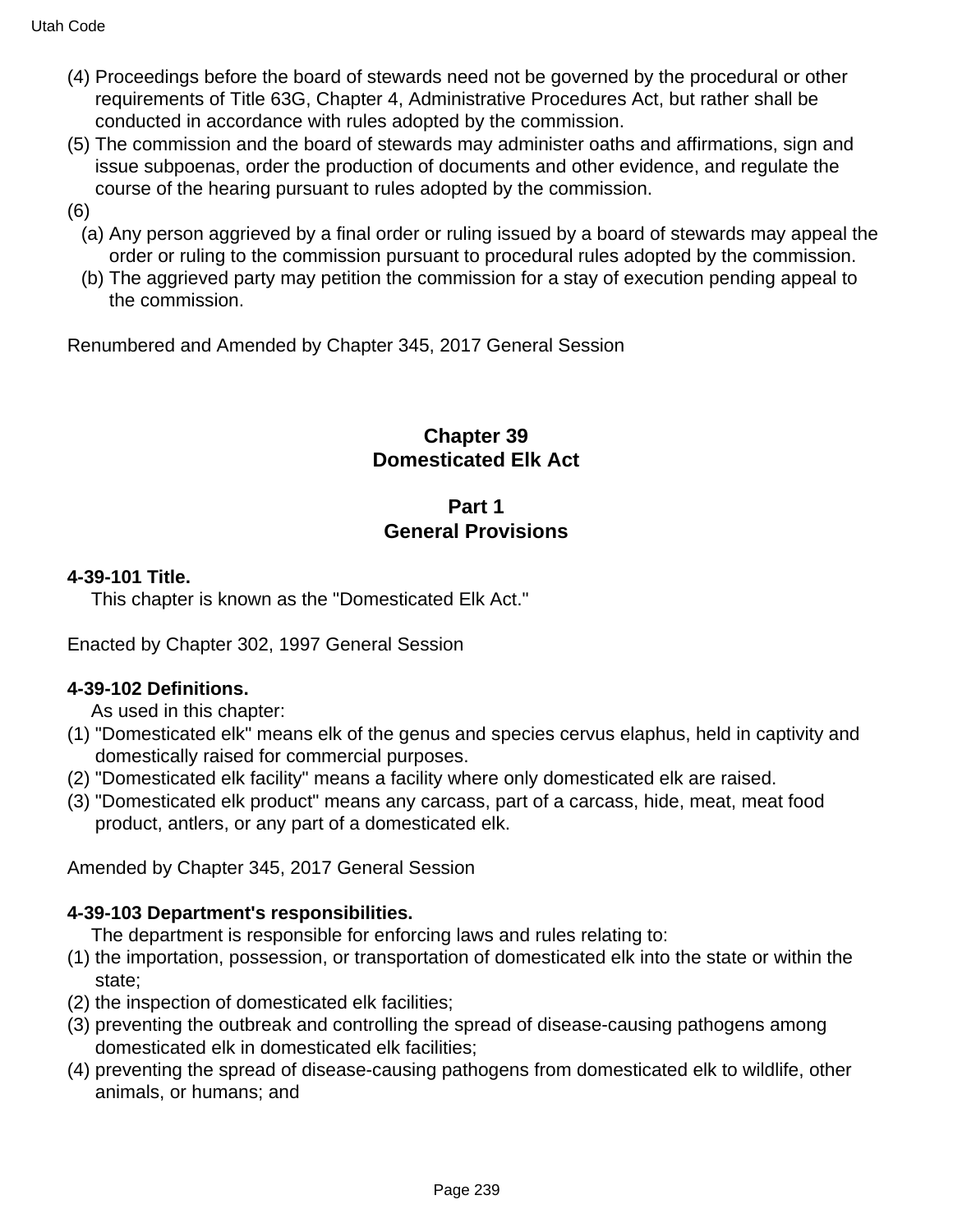(5) if necessary, quarantining any domesticated elk pursuant to Chapter 31, Control of Animal Disease.

Amended by Chapter 331, 2012 General Session

#### **4-39-104 Domesticated Elk Act advisory council.**

- (1) The department shall establish a Domesticated Elk Act advisory council to give advice and make recommendations on policies and rules adopted pursuant to this chapter.
- (2) The advisory council shall consist of 10 members appointed by the commissioner of agriculture to four-year terms as follows:
	- (a) one member, recommended by the executive director of the Department of Natural Resources, shall represent the Department of Natural Resources;
	- (b) two members, one of whom shall be the state veterinarian, shall represent the Department of Agriculture;
	- (c) one member shall represent the livestock industry;
	- (d) one member, recommended by the executive director of the Department of Natural Resources from a list of candidates submitted by the Division of Wildlife Resources, shall represent wildlife interests; and
	- (e) five members, recommended by the Department of Agriculture, shall represent the domesticated elk industry.
- (3) Notwithstanding the requirements of Subsection (2), the commissioner shall, at the time of appointment or reappointment, adjust the length of terms to ensure that the terms of council members are staggered so that approximately half of the council is appointed every two years.
- (4) When a vacancy occurs in the membership for any reason, the replacement shall be appointed for the unexpired term.
- (5)
	- (a) A majority of the advisory council constitutes a quorum.
	- (b) A quorum is necessary for the council to act.
- (6) A member may not receive compensation or benefits for the member's service, but may receive per diem and travel expenses in accordance with:
	- (a) Section 63A-3-106;
	- (b) Section 63A-3-107; and
	- (c) rules made by the Division of Finance pursuant to Sections 63A-3-106 and 63A-3-107.

Amended by Chapter 181, 2017 General Session Amended by Chapter 345, 2017 General Session

## **4-39-105 Prohibited activities.**

- (1) Except as provided in this title or in the rules of the department made pursuant to this title, a person may not:
	- (a) acquire, import, or possess domesticated elk intended for use in a domesticated elk facility;
	- (b) transport domesticated elk to or from a domesticated elk facility;
	- (c) propagate domesticated elk in a domesticated elk facility; or
	- (d) harvest, transfer, possess, or sell domesticated elk or domesticated elk products from a domesticated elk facility.
- (2) Releasing domesticated elk into the wild is prohibited.

Amended by Chapter 378, 1999 General Session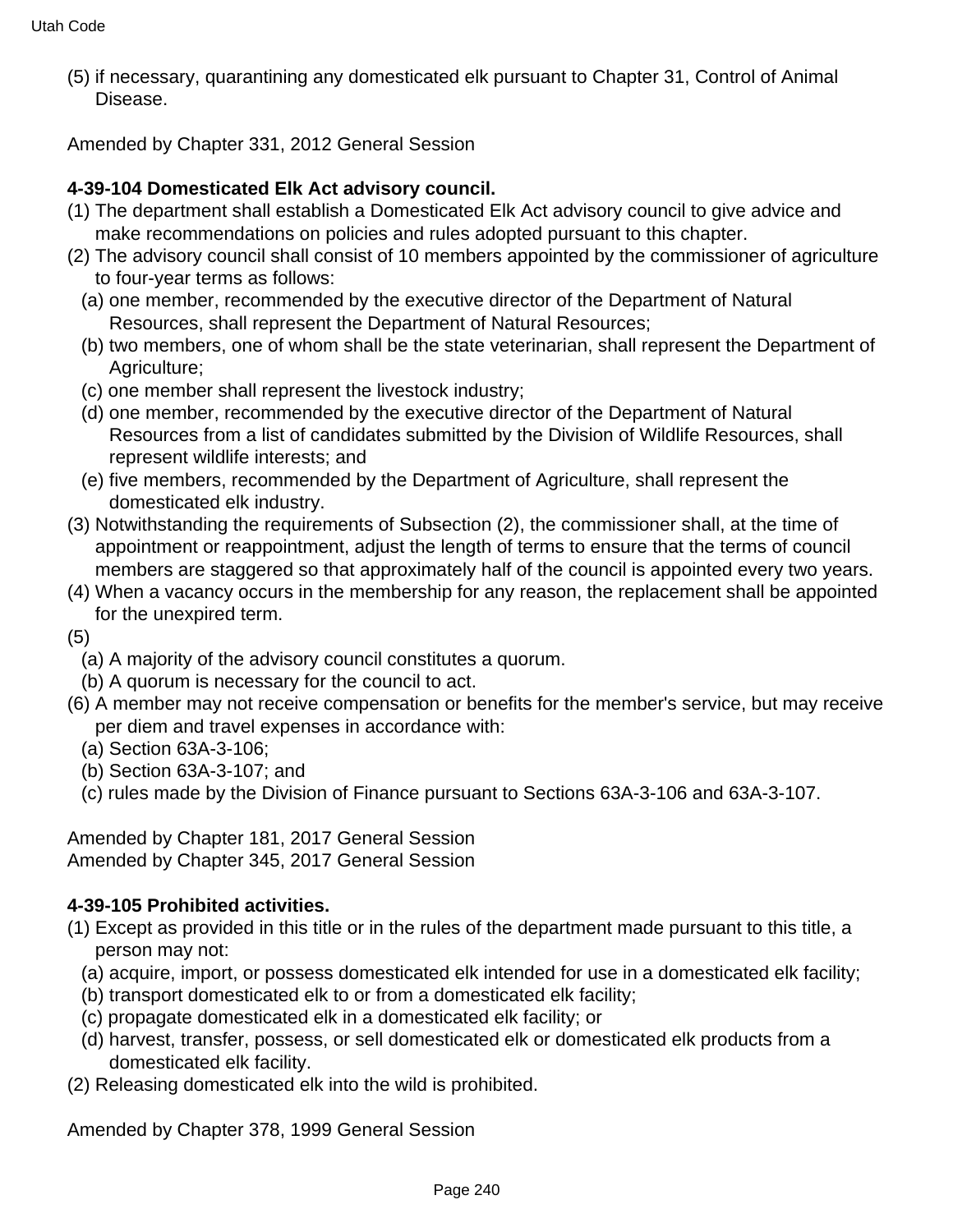## **4-39-106 Department to make rules.**

- (1) The department shall make rules in accordance with Title 63G, Chapter 3, Utah Administrative Rulemaking Act, after considering the recommendations of the advisory council:
	- (a) specifying procedures for the application and renewal of licenses for operating a domesticated elk facility;
	- (b) governing the disposal or removal of domesticated elk from a domesticated elk facility for which the license has lapsed or been revoked;
	- (c) setting standards and requirements for operating a domesticated elk facility;
	- (d) setting health requirements and standards for health inspections; and
	- (e) governing the possession, transportation, and accompanying documentation of domesticated elk carcasses.
- (2) The department may make other rules consistent with its responsibilities set forth in Section 4-39-103.

Amended by Chapter 382, 2008 General Session

#### **4-39-107 Powers of state veterinarian.**

The state veterinarian shall:

- (1) set up periodic or ongoing surveillance programs considered necessary for:
	- (a) the recognition, control, monitoring, and elimination of infectious diseases and parasites; and
	- (b) monitoring genetic purity; and
- (2) quarantine or make any disposition of diseased animals that the state veterinarian considers necessary for the control or eradication of that disease.

Amended by Chapter 345, 2017 General Session

#### **4-39-108 Deposit of fees.**

 The department shall deposit all fees collected under this chapter into the Utah Livestock Brand and Anti-Theft Account created in Section 4-24-501.

Amended by Chapter 295, 2021 General Session

#### **Part 2**

## **Domesticated Elk Facilities and Licenses**

#### **4-39-201 Fencing, posts, and gates.**

(1) A domesticated elk facility shall, at a minimum, meet the requirements of this section and shall be constructed to prevent the movement of domestic elk and wild cervids into or out of the facility.

#### (2)

- (a) All perimeter fences and gates shall be:
	- (i) a minimum of eight feet above ground level; and
	- (ii) constructed of hi-tensile steel.
- (b) At least the bottom four feet shall be mesh with a maximum mesh size of 6" x 6".
- (c) The remaining four feet shall be mesh with a maximum mesh size of 12" x 6".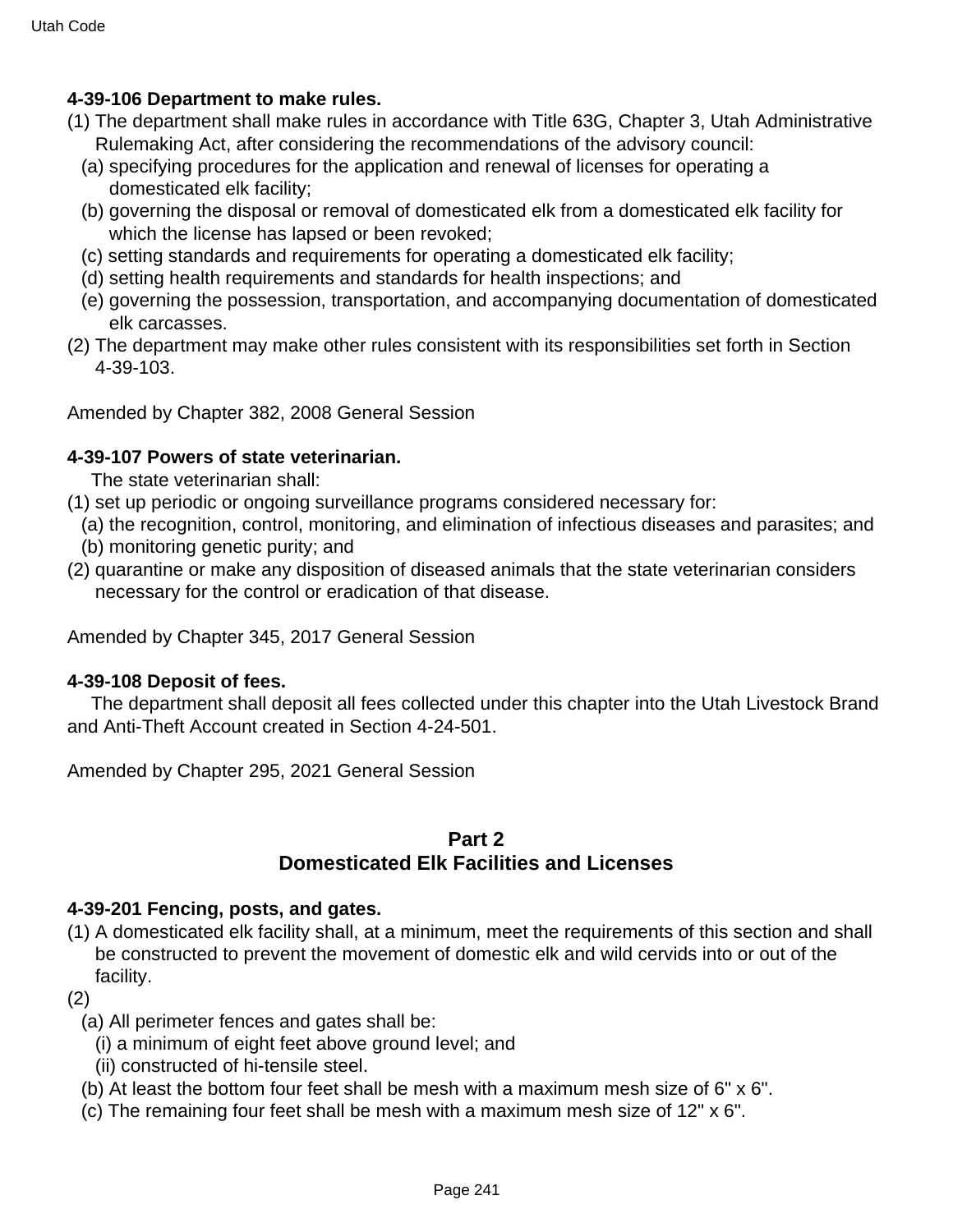- (3) The minimum wire gauge shall be 14-1/2 gauge for a 2 woven hi-tensile fence.
- (4) All perimeter gates at the entrances of a domesticated elk handling facility shall be locked, with consecutive or self-closing gates when animals are present.
- (5) Posts shall be:
	- (a)
		- (i) constructed of treated wood that is at least four inches in diameter; or
		- (ii) constructed of a material with the strength equivalent of Subsection  $(5)(a)(i)$ ;
	- (b) spaced no more than 30 feet apart if one stay is used, or 20 feet apart if no stays are used; and
	- (c) at least eight feet above ground level and two feet below ground level.
- (6) Stays, between the posts, shall be:
	- (a) constructed of treated wood or steel;
	- (b) spaced no more than 15 feet from any post; and
	- (c) at least eight feet above ground level, and two feet below ground level.
- (7) Corner posts and gate posts shall be braced wood or its strength equivalent.

Amended by Chapter 345, 2017 General Session

#### **4-39-202 General facility requirements.**

(1)

- (a) Internal handling facilities shall be capable of humanely restraining an individual animal and to facilitate:
	- (i) the application or reading of any animal identification;
	- (ii) the taking of blood or tissue samples; and
	- (iii) any other required or necessary testing procedure.
- (b) A domesticated elk facility shall be properly constructed to protect inspection personnel while inspection personnel are handling the domesticated elk.
- (2) The domesticated elk facility owner shall provide ample signage around the facility indicating that it is a domesticated elk facility, so that the public is put on notice that the animals are not wild elk.

Amended by Chapter 345, 2017 General Session

#### **4-39-203 License required to operate a domesticated elk facility.**

(1) A person may not operate a domesticated elk facility without first obtaining a license from the department.

(2)

- (a) Each application for a license to operate a domesticated elk facility shall be accompanied by a fee.
- (b) The fee shall be established by the department in accordance with Section 63J-1-504.
- (3) Each applicant for a domesticated elk facility license shall submit an application providing all information in the form and manner as required by the department.
- (4)
	- (a) No license shall be issued until the department has inspected and approved the facility.
	- (b) The department shall:
		- (i) notify the Division of Wildlife Resources at least 48 hours prior to a scheduled inspection so that a Division of Wildlife Resources representative may be present at the inspection; and
		- (ii) provide the Division of Wildlife Resources with copies of all licensing and inspection reports.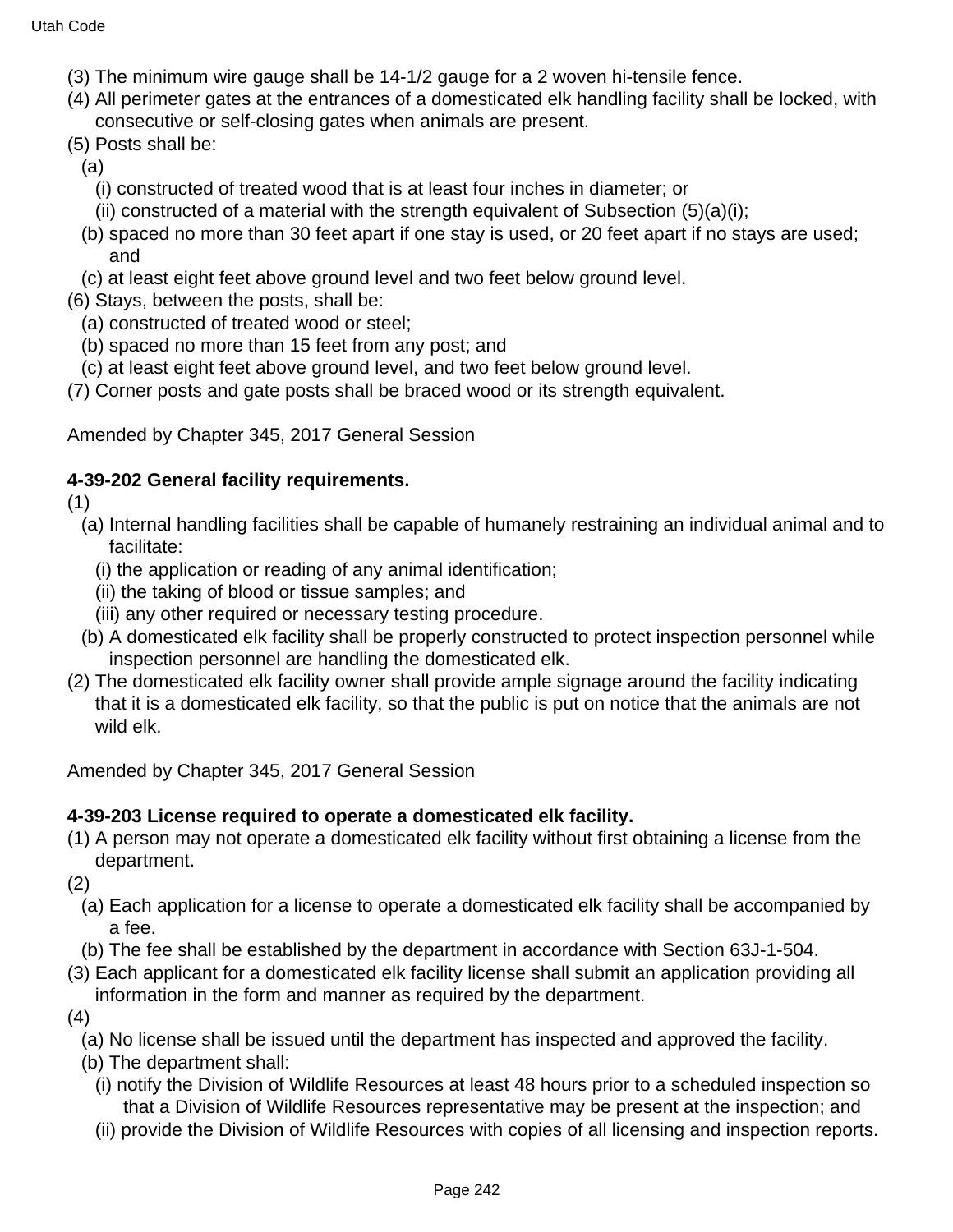(5) Each separate location of the domesticated elk operation shall be licensed separately.

(6)

- (a) If a domesticated elk facility is operated under more than one business name from a single location, the name of each operation shall be listed with the department in the form and manner required by the department.
- (b) The department shall require that a separate fee be paid for each business name listed.
- (c) If a domesticated elk facility operates under more than one business name from a single location, each facility shall maintain separate records.
- (7) Each person or business entity with an equity interest in the domesticated elk shall be listed on the application for license.
- (8) Each domesticated elk facility license shall expire on July 1 in the year following the year of issuance.
- (9) Each licensee shall report to the department, in the form and manner required by the department, any change in the information provided in the licensee's application or in the reports previously submitted, within 15 days of each change.
- (10) Licenses issued pursuant to this section are not transferable.

Amended by Chapter 345, 2017 General Session

## **4-39-204 Inspection of domesticated elk.**

 Following the issuance of a license, the licensee shall have each domesticated elk inspected within 60 days following the stocking of the facility.

Enacted by Chapter 302, 1997 General Session

## **4-39-205 License renewal.**

(1) To renew a license, the licensee shall submit to the department the following:

- (a) renewal fee;
- (b) paperwork showing that the:
	- (i) domesticated elk, on the domesticated elk facility, have been inspected and certified by the department for health, proof of ownership, and genetic purity certification for all elk imported into the state; and
	- (ii) facility has been properly maintained, as provided in this chapter, during the immediately preceding 60-day period; and
- (c) record of each purchase of domesticated elk and transfer of domesticated elk into the facility, which shall include the following information:
	- (i) name, address, and health approval number of the source;
	- (ii) date of transaction; and
- (iii) number and sex.
- (2)
	- (a) If the renewal fee and paperwork are not received on or before April 30, a late fee will be charged.
	- (b) A license may not be renewed until the fee is paid.
- (3) If the application and fee for renewal are not received on or before July 1, the license may not be renewed, and a new license shall be required.

Amended by Chapter 355, 2018 General Session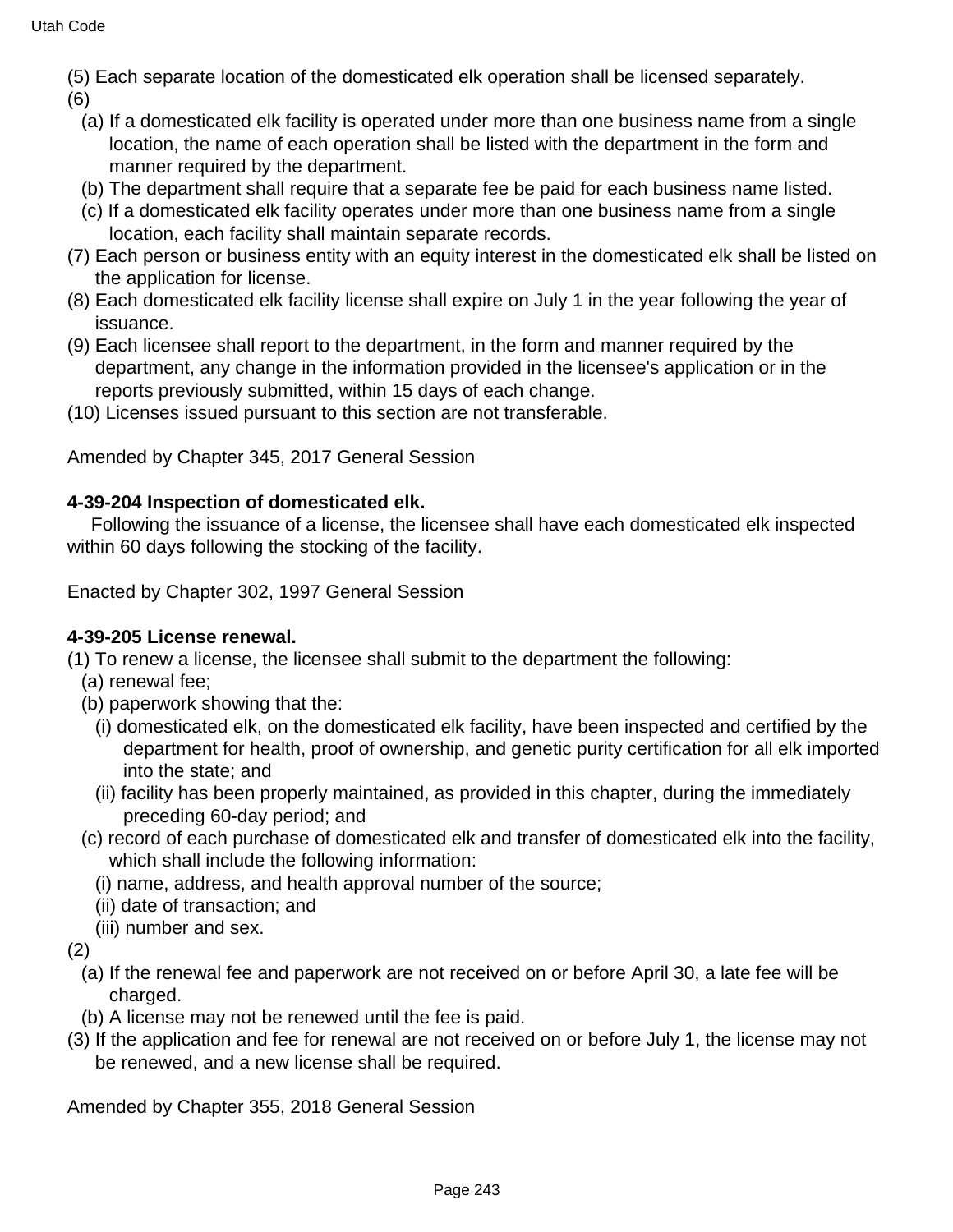#### **4-39-206 Records to be maintained.**

- (1) The following records and information shall be maintained by a domesticated elk facility for the life of the animal plus two years:
	- (a) records of purchase, acquisition, distribution, and production histories of domesticated elk;
	- (b) records documenting antler harvesting, production, and distribution; and
	- (c) health certificates.
- (2) For purposes of carrying out the provisions of this chapter and rules made under this chapter, at any reasonable time during regular business hours, the department shall have free and unimpeded access to inspect all records required to be kept.
- (3) The department may make copies of the records referred to in this section.

Amended by Chapter 345, 2017 General Session

#### **4-39-207 Inspection of facilities.**

- (1) The department may conduct pathological or physical investigations at any domesticated elk facility to ensure compliance with this chapter.
- (2) For purposes of carrying out the provisions of this chapter and rules made under this chapter, at any reasonable time during regular business hours, the department shall have free and unimpeded access to inspect all buildings, yards, pens, pastures, and other areas in which any domesticated elk are kept, handled, or transported.
- (3) The department shall notify the Division of Wildlife Resources prior to an inspection so that a Division of Wildlife Resources representative may be present at the inspection.

Amended by Chapter 345, 2017 General Session

## **Part 3 Acquisition, Transportation, Sale, or Slaughter of Domesticated Elk**

#### **4-39-301 Health and genetic purity requirements -- Proof of source.**

The department shall require:

- (1) that each domesticated elk, including gametes, eggs, or sperm, imported into the state:
	- (a) test negative for the red deer genetic factor;
	- (b) be registered with gold or silver status with the North American Elk Breeders Association; or
	- (c) come from a state which has a red deer genetic factor prevention program approved by the department; and
- (2) proof that the domesticated elk originates from a legal source as provided in Section 4-39-302.

Amended by Chapter 345, 2017 General Session

#### **4-39-302 Acquisition of domesticated elk for use in domesticated elk facilities.**

 Domesticated elk intended for use in domesticated elk facilities shall meet all health and genetic requirements of this chapter.

Amended by Chapter 378, 2010 General Session

#### **4-39-303 Importation of domesticated elk.**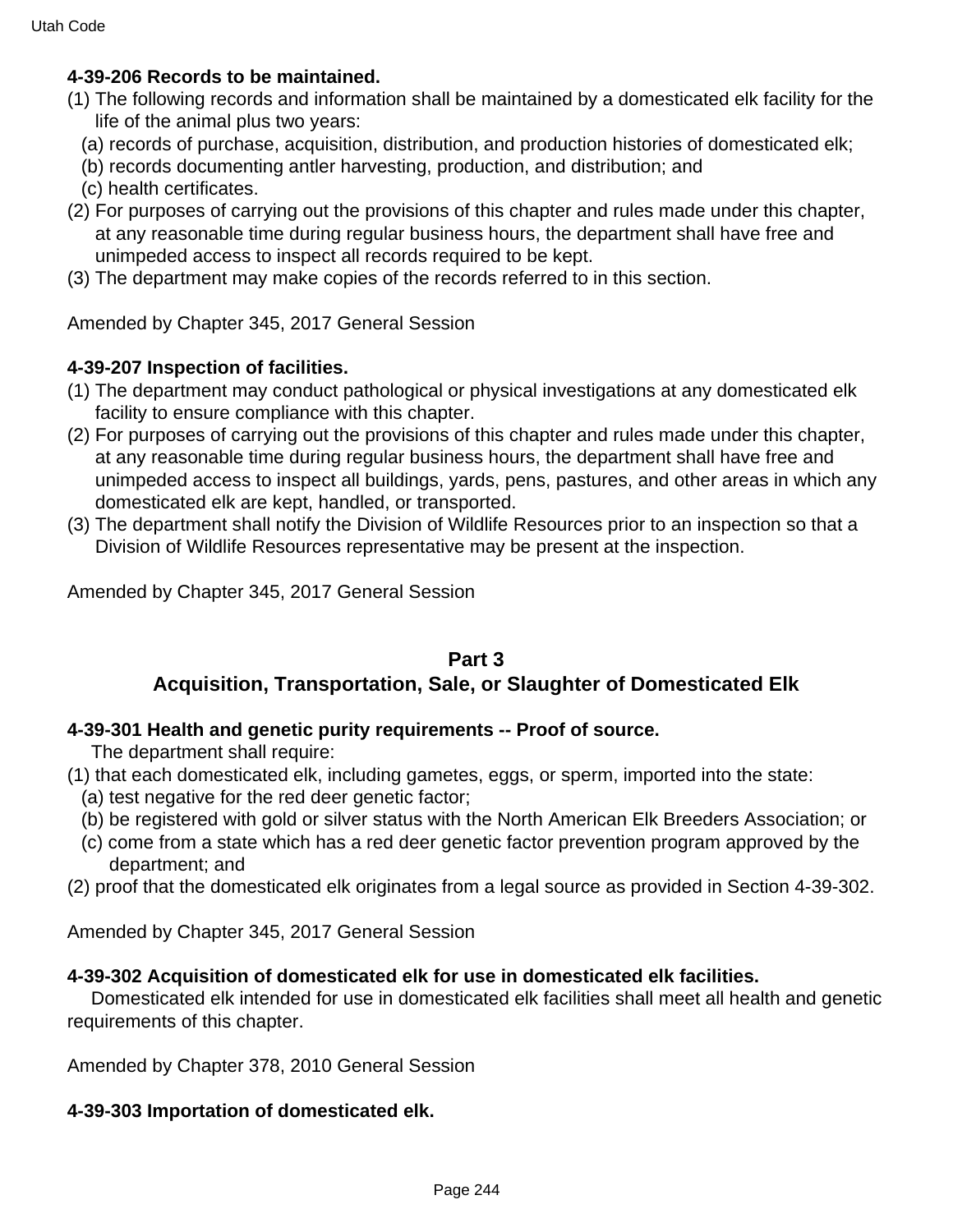- (1) A person may not import domesticated elk into the state for use in domesticated elk facilities without first obtaining:
	- (a) an entry permit from the state veterinarian's office; and
- (b) a domesticated elk facility license from the department.
- (2) The entry permit shall include the following information and certificates:
	- (a) a health certificate with an indication of the current health status;
	- (b) proof of genetic purity as required in Section 4-39-301;
	- (c) the name and address of the consignor and consignee;
	- (d) proof that the elk are tuberculosis and brucellosis free;
	- (e) the origin of shipment;
	- (f) the final destination;
	- (g) the total number of animals in the shipment; and
- (h) any other information required by the state veterinarian's office or the department.
- (3) No domesticated elk will be allowed into the state that originates east of the 100 degree meridian, to prevent introduction of the meningeal worm.

Enacted by Chapter 302, 1997 General Session

#### **4-39-304 Marking domesticated elk.**

- (1) Each domesticated elk shall be marked by either an official USDA tag or by an electronic identification tag, as provided in Subsection (2):
	- (a) within 30 days of a change of ownership; or
	- (b) in the case of newborn calves, within 15 days after being weaned, but in any case, no later than January 31.
- (2) If a domesticated elk is identified with an electronic identification tag, it shall be placed in the right ear.

Amended by Chapter 355, 2018 General Session

## **4-39-305 Transportation of domesticated elk to or from domesticated elk facilities.**

- (1) A person may transport domesticated elk without an official state brand certificate or other proof of ownership if the person:
	- (a) only moves domesticated elk accompanied by an intrastate transfer form provided by the department;
	- (b) reports the move to the department within five days;
	- (c) only moves domesticated elk from a licensed facility to another licensed facility owned by the same person; and
	- (d) only moves domesticated elk intrastate.
- (2) An official state brand inspection certificate shall accompany all domesticated elk sold or slaughtered.

Amended by Chapter 355, 2018 General Session

#### **4-39-306 Inspection before movement, sale, or slaughter.**

(1) Each domesticated elk facility licensee shall have the domesticated elk inspected by the department before sale or slaughter.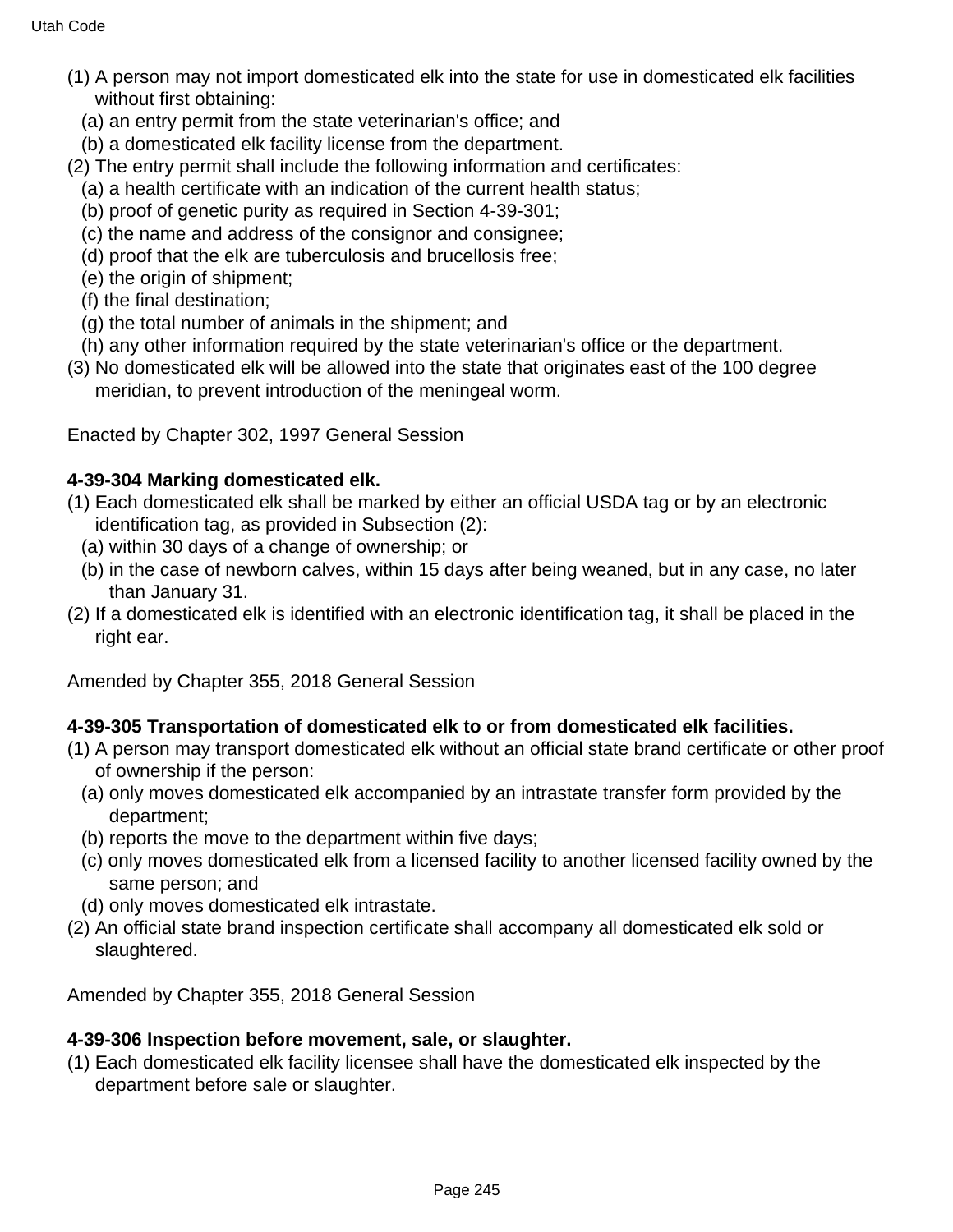(2) Except as provided by Section 4-39-305, any person transporting or possessing domesticated elk or domesticated elk products shall have the appropriate brand inspection certificate in the person's possession.

Amended by Chapter 355, 2018 General Session

#### **4-39-307 Inspections -- Qualifications of inspectors.**

 Health certification shall be based upon inspections carried out in accordance with standards specified by the department.

Enacted by Chapter 302, 1997 General Session

## **Part 4 Escape of Domesticated Elk/Removal of Wild Elk**

#### **4-39-401 Escape of domesticated elk -- Liability.**

- (1) The owner shall try to capture domesticated elk that escape.
- (2) The escape of a domesticated elk shall be reported immediately to the domestic elk program manager, who shall notify the Division of Wildlife Resources.
- (3) If the domesticated elk is not recovered within 72 hours of the escape, the department, in conjunction with the Division of Wildlife Resources, shall take whatever action is necessary to resolve the problem.
- (4) The owner shall reimburse the state or a state agency for any reasonable recapture costs incurred in the recapture or destruction of an escaped domesticated elk.
- (5) An escaped domesticated elk taken by a licensed hunter in a manner that complies with the provisions of Title 23, Wildlife Resources Code of Utah, and the rules of the Wildlife Board shall be considered a legal taking and neither the licensed hunter, the state, nor a state agency shall be liable to the owner for the killing.
- (6) The owner shall be responsible for containing the domesticated elk to ensure that there is no spread of disease from domesticated elk to wild elk and that the genetic purity of wild elk is protected.

Amended by Chapter 355, 2018 General Session

#### **4-39-402 Removal of wild cervids -- Liability.**

- (1) Upon discovery of a wild cervid in a domesticated elk facility, the licensee shall immediately notify the Division of Wildlife Resources, which shall remove the wild cervid.
- (2) The state or a state agency is not liable for disease or genetic purity problems of domesticated elk that may be attributed to wild cervids.

Amended by Chapter 345, 2017 General Session

## **Part 5 Enforcement and Penalties**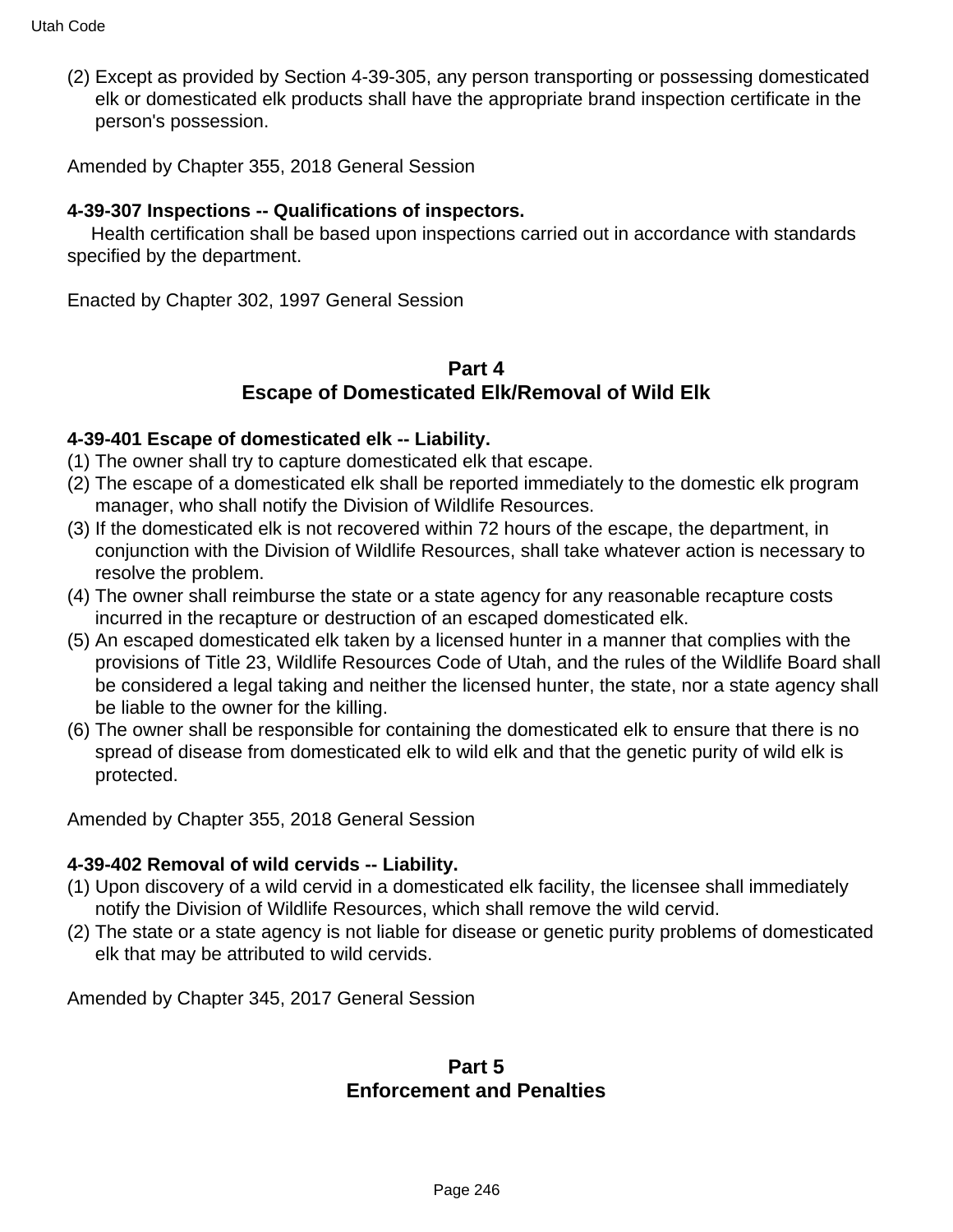#### **4-39-501 Enforcement and penalties.**

- (1) Any violation of this chapter is a class B misdemeanor and may be grounds for revocation of the license or denial of any future license as determined by the department.
- (2) A violation of any rule made under this chapter may be grounds for revocation of the license or denial for future licenses as determined by the department.

Enacted by Chapter 302, 1997 General Session

#### **4-39-502 Adjudicative proceedings.**

 Adjudicative proceedings under this chapter shall be conducted in accordance with Title 63G, Chapter 4, Administrative Procedures Act.

Amended by Chapter 382, 2008 General Session

## **Chapter 41 Hemp and Cannabinoid Act**

# **Part 1 Industrial Hemp**

#### **4-41-101 Title.**

- (1) This chapter is known as the "Hemp and Cannabinoid Act."
- (2) This part is known as "Industrial Hemp."

Amended by Chapter 14, 2020 General Session

#### **4-41-102 Definitions.**

As used in this chapter:

- (1) "Cannabidiol" or "CBD" means the cannabinoid identified as CAS# 13956-29-1.
- (2) "Cannabidiolic acid" or "CBDA" means the cannabinoid identified as CAS# 1244-58-2.
- (3) "Cannabinoid product" means a product that:
	- (a) contains or is represented to contain one or more naturally occurring cannabinoids; and
	- (b) contains less than the cannabinoid product THC level, by dry weight; and
	- (c) after December 1, 2022, contains a combined amount of total THC and any THC analog that does not exceed 10% of the total cannabinoid content.
- (4) "Cannabinoid product THC level" means a combined concentration of total THC and any THC analog of less than 0.3% on a dry weight basis if laboratory testing confirms a result within a measurement of uncertainty that includes the combined concentration of 0.3%.
- (5) "Delta-9-tetrahydrocannabinol" or "delta-9-THC" means the cannabinoid identified as CAS# 1972-08-3, the primary psychotropic cannabinoid in cannabis.
- (6) "Derivative cannabinoid" means any cannabinoid that has been intentionally created using a process to convert one cannabinoid into another.
- (7) "Dosage form" means the form in which a product is produced for individual dosage and that is not specified as unlawful in this chapter.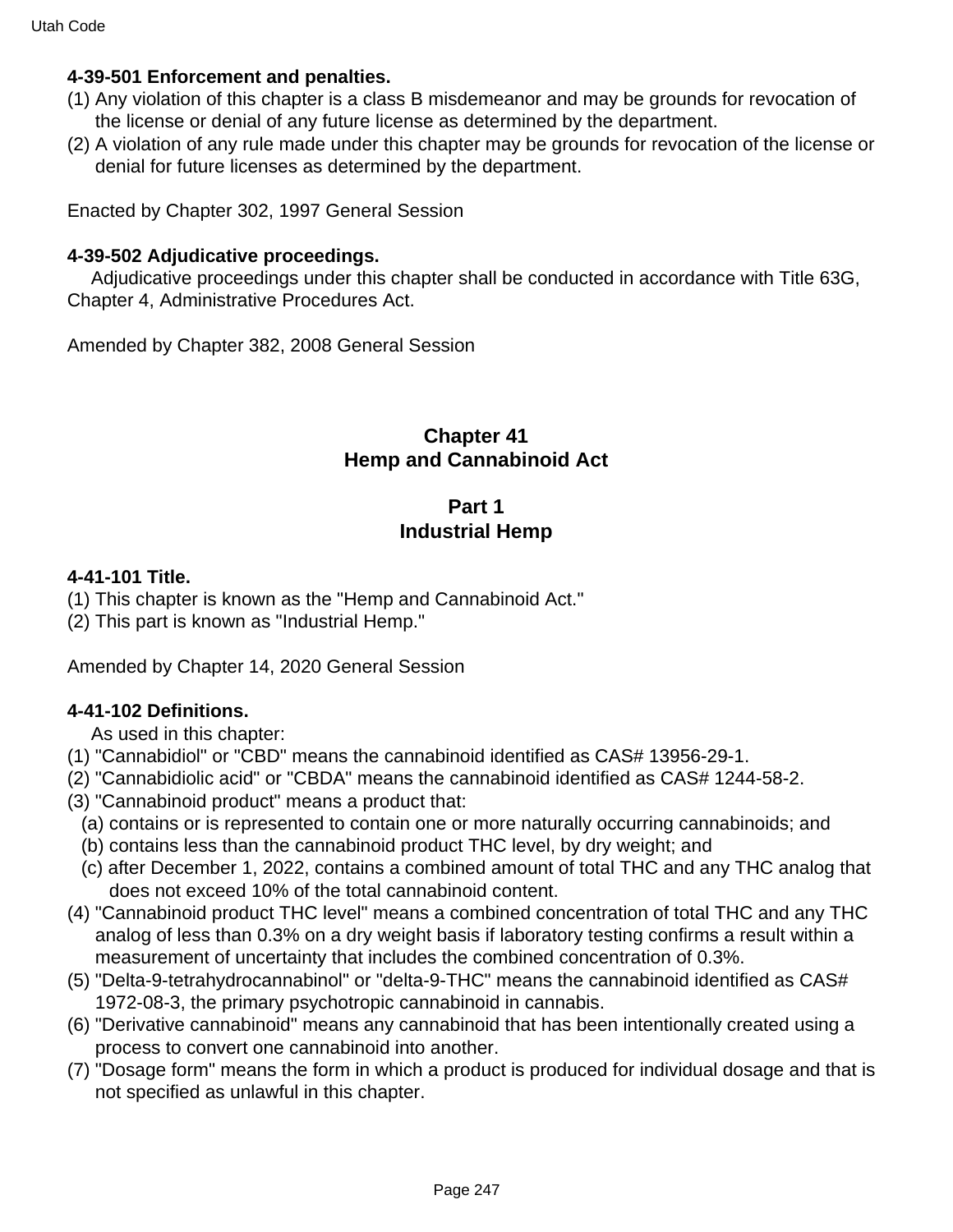- (8) "Industrial hemp" means any part of a cannabis plant, whether growing or not, with a concentration of less than 0.3% tetrahydrocannabinol by dry weight.
- (9) "Industrial hemp laboratory permit" means a permit that the department issues to a laboratory qualified to test industrial hemp under the state hemp production plan.
- (10) "Industrial hemp producer license" means a license that the department issues to a person for the purpose of processing industrial hemp or an industrial hemp product.
- (11) "Industrial hemp retailer permit" means a permit that the department issues to a retailer who sells any industrial hemp product.
- (12) "Industrial hemp product" means a product derived from, or made by, processing industrial hemp plants or industrial hemp parts.
- (13) "Industrial hemp product class" means a group of cannabinoid products:
	- (a) that have all ingredients in common; and
	- (b) are produced by or for the same company.
- (14)
	- (a) "Key participant" means any person who has a financial interest in the business entity, including members of a limited liability company, a sole proprietor, partners in a partnership, and incorporators or directors of a corporation.
	- (b) "Key participant" includes an:
		- (i) individual at an executive level, including a chief executive officer, chief operating officer, or chief financial officer; and
		- (ii) operation manager, site manager, or any employee who may present a risk of diversion.
- (15) "Laboratory permittee" means a person possessing an industrial hemp laboratory permit that the department issues under this chapter.
- (16) "Licensee" means a person possessing an industrial hemp producer license that the department issues under this chapter.
- (17) "Non-compliant material" means:
	- (a) a hemp plant that does not comply with this chapter, including a cannabis plant with a concentration of 0.3% tetrahydrocannabinol or greater by dry weight; and
	- (b) a cannabinoid product, chemical, or compound with a concentration that exceeds the cannabinoid product THC level.
- (18) "Permittee" means a person possessing a permit that the department issues under this chapter.
- (19) "Person" means:
	- (a) an individual, partnership, association, firm, trust, limited liability company, or corporation; and
	- (b) an agent or employee of an individual, partnership, association, firm, trust, limited liability company, or corporation.
- (20) "Retailer permittee" means a person possessing an industrial hemp retailer permit that the department issues under this chapter.
- (21) "Synthetic cannabinoid" means any cannabinoid that:
	- (a) was chemically synthesized from starting materials other than a naturally occurring cannabinoid; and
	- (b) is not a derivative cannabinoid.
- (22) "Tetrahydrocannabinol" or "THC" means a delta-9-tetrahydrocannabinol, the cannabinoid identified as CAS# 1972-08-3.
- (23)
	- (a) "THC analog" means a substance that is structurally or pharmacologically substantially similar to, or is represented as being similar to, delta-9-THC.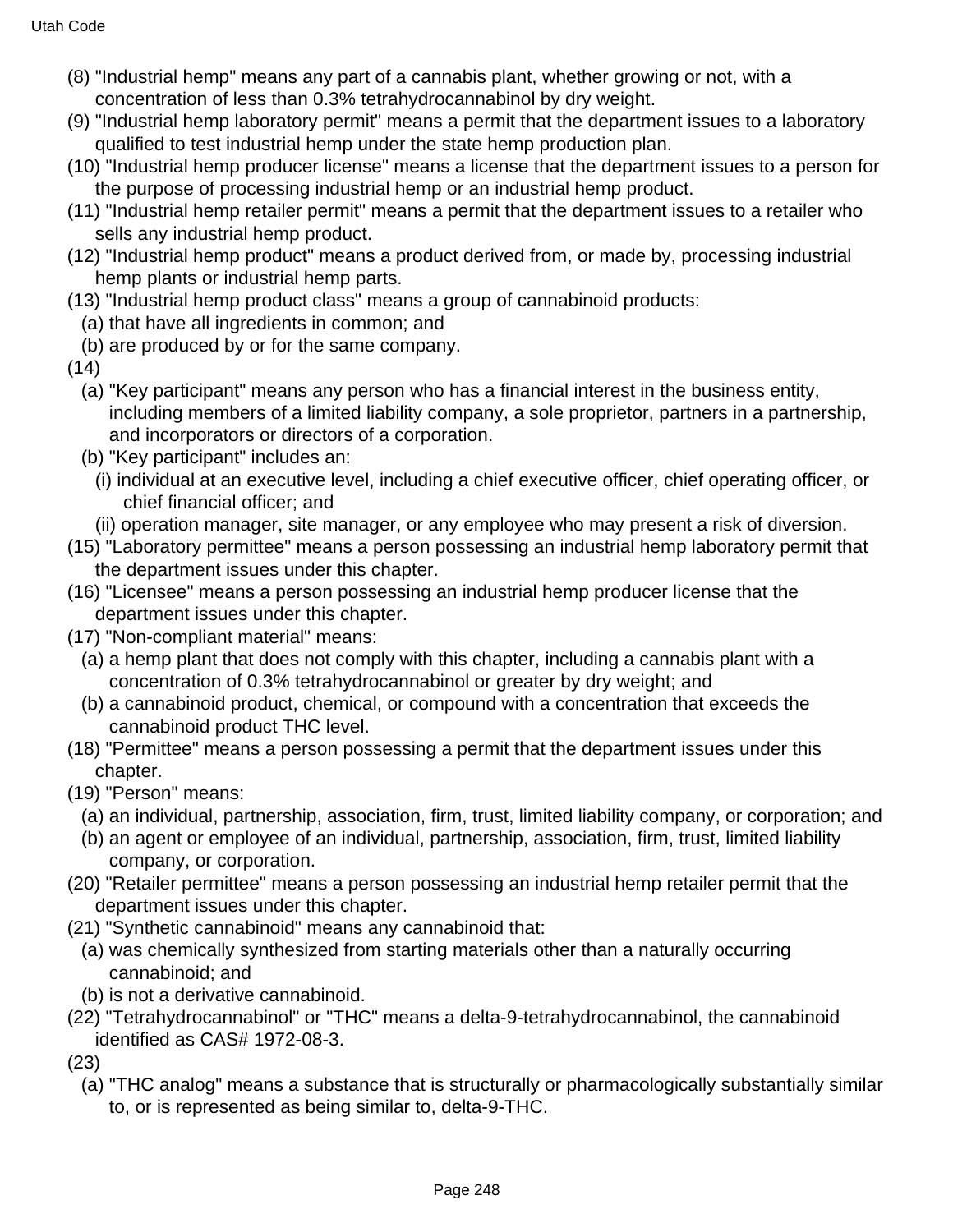- (b) "THC analog" does not include the following substances or the naturally occurring acid forms of the following substances:
	- (i) cannabichromene (CBC), the cannabinoid identified as CAS# 20675-51-8;
	- (ii) cannabicyclol (CBL), the cannabinoid identified as CAS# 21366-63-2;
	- (iii) cannabidiol (CBD), the cannabinoid identified as CAS# 13956-29-1;
	- (iv) cannabidivarol (CBDV), the cannabinoid identified as CAS# 24274-48-4;
	- (v) cannabielsoin (CBE), the cannabinoid identified as CAS# 52025-76-0;
	- (vi) cannabigerol (CBG), the cannabinoid identified as CAS# 25654-31-3;
	- (vii) cannabigerovarin (CBGV), the cannabinoid identified as CAS# 55824-11-8;
	- (viii) cannabinol (CBN), the cannabinoid identified as CAS# 521-35-7;
	- (ix) cannabivarin (CBV), the cannabinoid identified as CAS# 33745-21-0; or
	- (x) delta-9-tetrahydrocannabivarin (THCV), the cannabinoid identified as CAS# 31262-37-0.
- (24) "Total cannabidiol" or "total CBD" means the combined amounts of cannabidiol and cannabidiolic acid, calculated as "total  $CBD = CBD + (CBDA \times 0.877)$ ".
- (25) "Total tetrahydrocannabinol" or "total THC" means the sum of the determined amounts of delta-9-THC, tertrahydrocannabinolic acid, calculated as "total THC = delta-9-THC + (THCA x 0.877)".

Amended by Chapter 74, 2022 General Session Amended by Chapter 290, 2022 General Session

# **4-41-103.1 Authority to regulate production, sale, and testing of industrial hemp.**

- (1) The department shall make rules in accordance with Title 63G, Chapter 3, Utah Administrative Rulemaking Act, to:
	- (a) establish requirements for an industrial hemp producer license to process industrial hemp;
	- (b) establish requirements for an industrial hemp retailer permit to market or sell industrial hemp products; and
	- (c) establish the standards, methods, practices, and procedures a laboratory must use to qualify for a permit to test industrial hemp and industrial hemp products and to dispose of noncompliant material.
- (2) The department shall maintain a list of each licensee and permittee.

Amended by Chapter 74, 2022 General Session Enacted by Chapter 14, 2020 General Session

# **4-41-103.2 Industrial hemp producer license.**

- (1) The department or a licensee of the department may process industrial hemp.
- (2) A person seeking an industrial hemp producer license shall provide to the department:
	- (a) the legal description and global positioning coordinates sufficient for locating the facility the person uses to process industrial hemp; and
	- (b) written consent allowing a representative of the department and local law enforcement to enter all premises where the person processes or stores industrial hemp for the purpose of:
		- (i) conducting a physical inspection; or
		- (ii) ensuring compliance with the requirements of this chapter.
- (3) An individual who has been convicted of a drug-related felony within the last 10 years is not eligible to obtain an industrial hemp producer license.
- (4) The department may set a fee in accordance with Subsection 4-2-103(2) for the application for an industrial hemp producer license.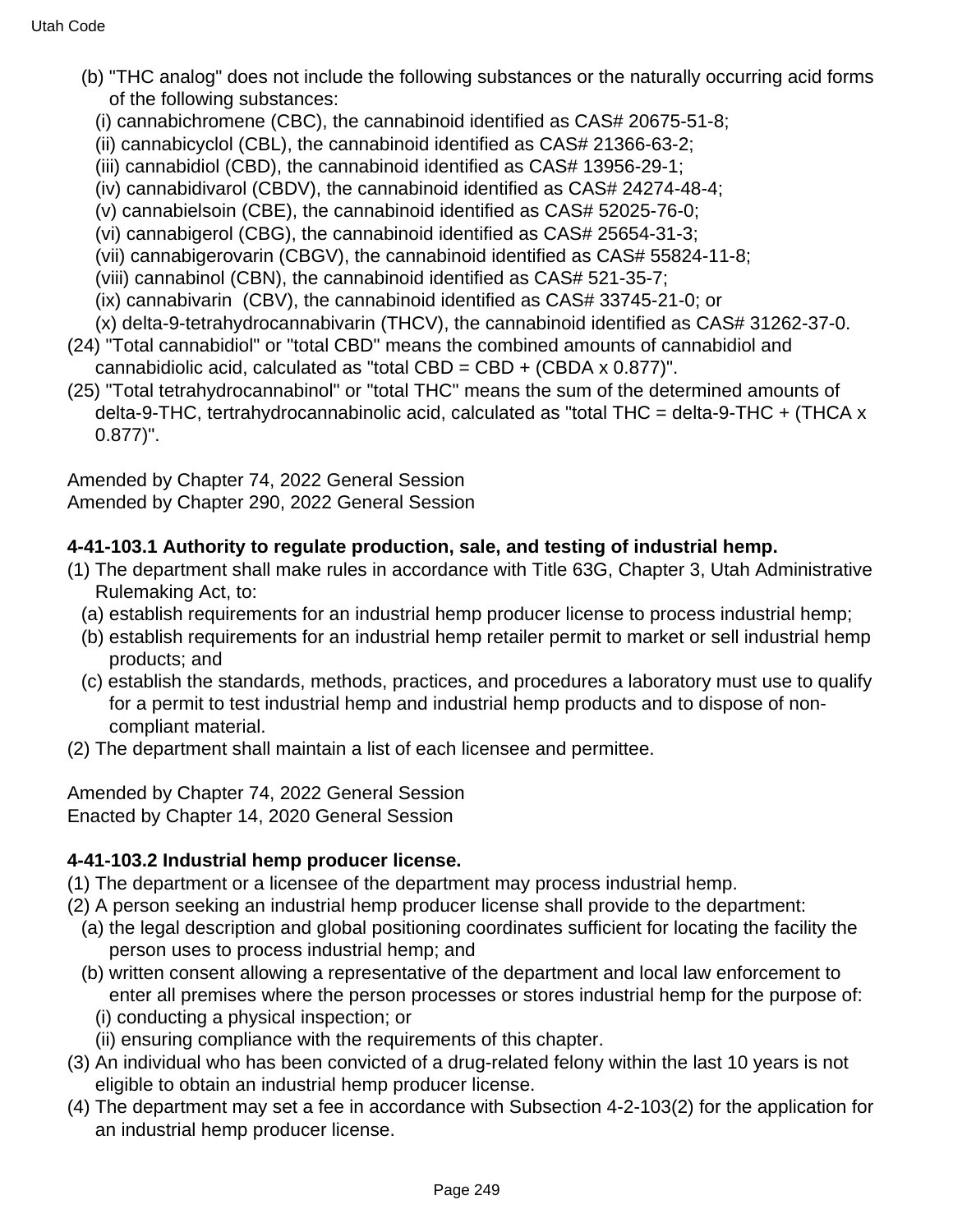(5) A licensee may only market industrial hemp that the licensee cultivates or processes.

(6)

- (a) Each applicant for a license to process industrial hemp shall submit to the department, at the time of application, from each key participant:
	- (i) a fingerprint card in a form acceptable to the Department of Public Safety;
	- (ii) a signed waiver in accordance with Subsection 53-10-108(4) acknowledging the registration of the individual's fingerprints in the Federal Bureau of Investigation Next Generation Identification System's Rap Back Service; and
	- (iii) consent to a fingerprint background check by:
		- (A) the Bureau of Criminal Identification; and
		- (B) the Federal Bureau of Investigation.
- (b) The Bureau of Criminal Identification shall:
	- (i) check the fingerprints the applicant submits under Subsection (6)(a) against the applicable state, regional, and national criminal records databases, including the Federal Bureau of Investigation Next Generation Identification System;
	- (ii) report the results of the background check to the department;
	- (iii) maintain a separate file of fingerprints that applicants submit under Subsection (6)(a) for search by future submissions to the local and regional criminal records databases, including latent prints;
	- (iv) request that the fingerprints be retained in the Federal Bureau of Investigation Next Generation Identification System's Rap Back Service for search by future submissions to national criminal records databases, including the Next Generation Identification System and latent prints; and
	- (v) establish a privacy risk mitigation strategy to ensure that the department only receives notifications for an individual with whom the department maintains an authorizing relationship.
- (c) The department shall:
	- (i) assess an individual who submits fingerprints under Subsection (6)(a) a fee in an amount that the department sets in accordance with Section 63J-1-504 for the services that the Bureau of Criminal Identification or another authorized agency provides under this section; and
	- (ii) remit the fee described in Subsection (6)(c)(i) to the Bureau of Criminal Identification.

Amended by Chapter 74, 2022 General Session Enacted by Chapter 14, 2020 General Session

# **4-41-103.3 Industrial hemp retailer permit.**

- (1) Except as provided in Subsection (4), a retailer permittee of the department may market or sell industrial hemp products.
- (2) A person seeking an industrial hemp retailer permit shall provide to the department:
	- (a) the name of the person that is seeking to market or sell an industrial hemp product;
	- (b) the address of each location where the industrial hemp product will be sold; and
	- (c) written consent allowing a representative of the department to enter all premises where the person is selling an industrial hemp product for the purpose of:
		- (i) conducting a physical inspection; or
		- (ii) ensuring compliance with the requirements of this chapter.
- (3) The department may set a fee in accordance with Subsection 4-2-103(2) for the application for an industrial hemp retailer permit.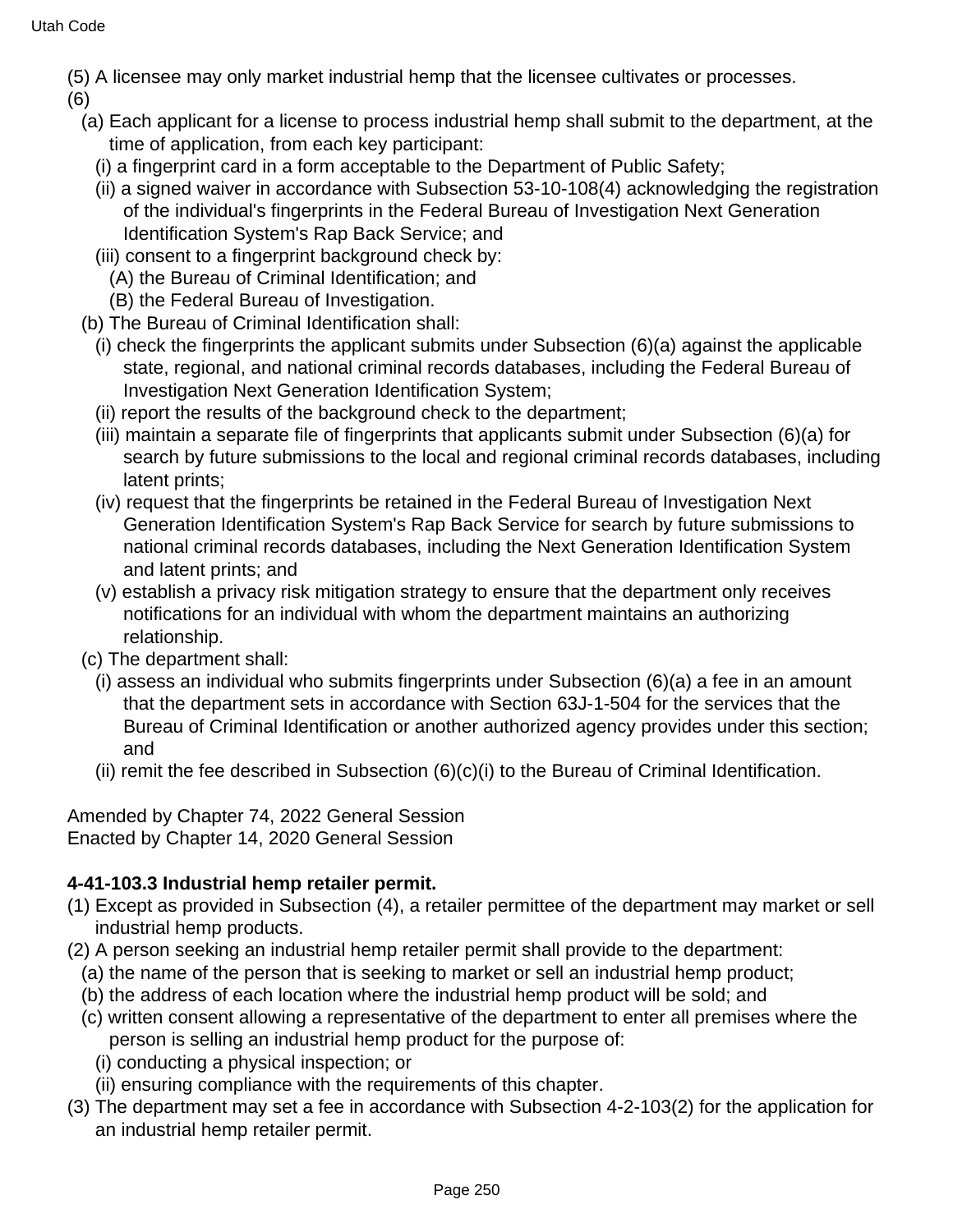(4) Any marketing for an industrial hemp product shall include a notice to consumers that the product is hemp and is not cannabis or medical cannabis, as those terms are defined in Section 26-61a-102.

Amended by Chapter 290, 2022 General Session Enacted by Chapter 14, 2020 General Session

# **4-41-103.4 Industrial hemp laboratory permit.**

- (1) The department or a laboratory permittee of the department may test industrial hemp and industrial hemp products.
- (2) The department or a laboratory permittee of the department may dispose of non-compliant material.
- (3) A laboratory seeking an industrial hemp laboratory permit shall:
	- (a) demonstrate to the department that:
		- (i) the laboratory and laboratory staff possess the professional certifications required by department rule;
		- (ii) the laboratory has the ability to test industrial hemp and industrial hemp products using the standards, methods, practices, and procedures required by department rule;
		- (iii) the laboratory has the ability to meet the department's minimum standards of performance for detecting concentration levels of THC and any cannabinoid known to be present; and
		- (iv) the laboratory has a plan that complies with the department's rule for the safe disposal of non-compliant material; and
	- (b) provide to the department written consent allowing a representative of the department and local law enforcement to enter all premises where the laboratory tests, processes, or stores industrial hemp, industrial hemp products, and non-compliant plants for the purpose of:
		- (i) conducting a physical inspection; or
		- (ii) ensuring compliance with the requirements of this chapter.
- (4) An individual who has been convicted of a drug-related felony within the last 10 years is not eligible to obtain a license under this chapter.
- (5) The department may set a fee in accordance with Subsection 4-2-103(2) for the application for an industrial hemp laboratory permit.

Amended by Chapter 290, 2022 General Session Enacted by Chapter 14, 2020 General Session

# **4-41-104 Product registration required for distribution -- Application -- Fees -- Renewal.**

- (1) An industrial hemp product class or cannabinoid product that is not registered with the department may not be distributed in this state.
- (2) A person seeking registration for an industrial hemp product class or cannabinoid product shall:
	- (a) apply to the department on forms provided by the department; and
	- (b) submit an annual registration fee, determined by the department pursuant to Subsection 4-2-103(2), for each industrial hemp product class or cannabinoid product the person intends to distribute in this state.
- (3) The department may conduct tests, or require test results, to ensure that any claim made by an applicant about an industrial hemp product class or cannabinoid product is accurate.
- (4) Upon receipt by the department of a proper application and payment of the appropriate fee, as described in Subsection (2), the department shall issue a registration to the applicant allowing the applicant to distribute the registered industrial hemp product class or cannabinoid product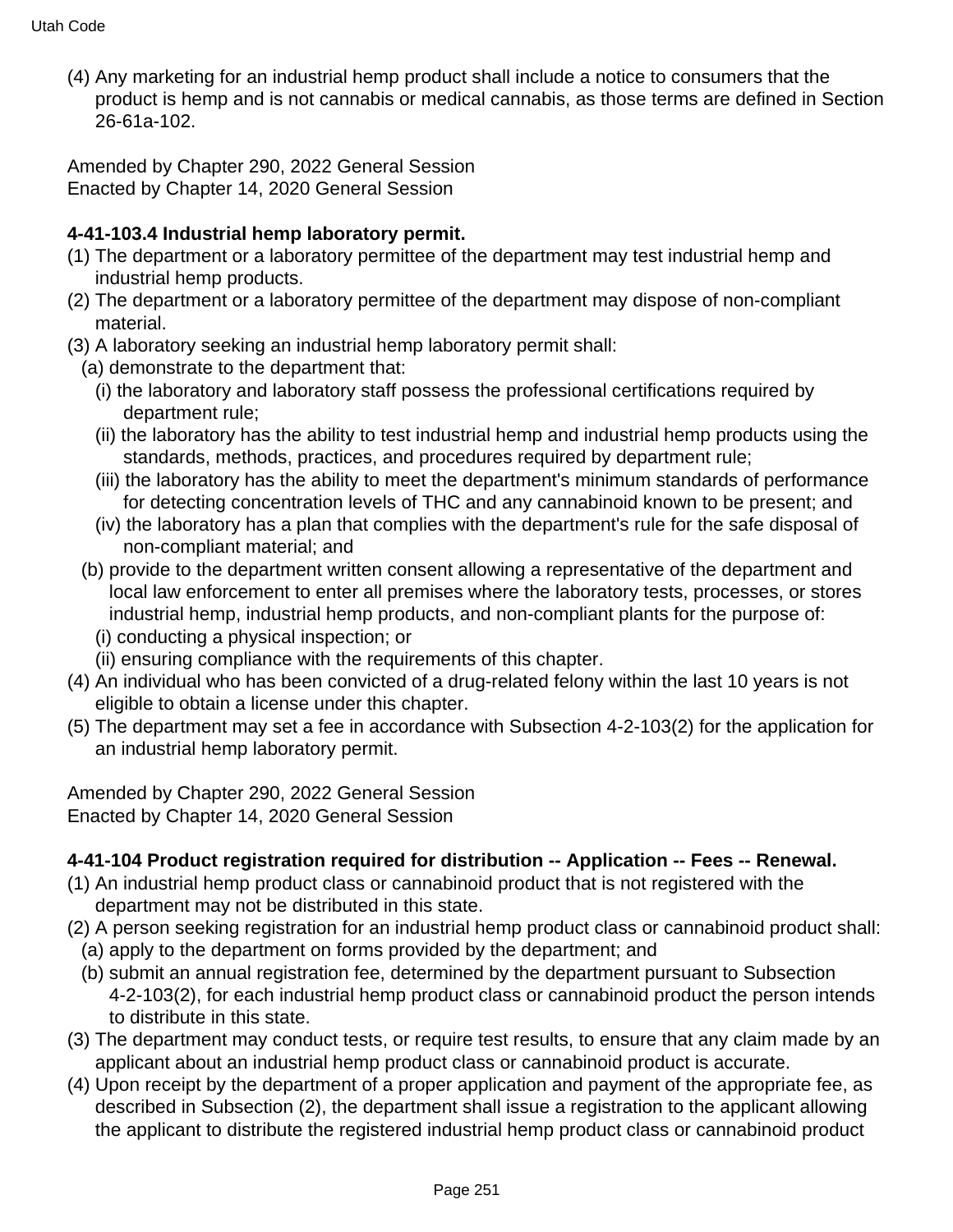in the state for one year from the date of the payment of the fee, subject to suspension or revocation for cause.

(5) The department shall mail, either through the postal service or electronically, forms for the renewal of a registration to a registrant at least 30 days before the day on which the registrant's registration expires.

Amended by Chapter 74, 2022 General Session Enacted by Chapter 227, 2018 General Session

#### **4-41-105 Unlawful acts.**

- (1) It is unlawful for a person to handle, process, or market living industrial hemp plants, viable hemp seeds, leaf materials, or floral materials derived from industrial hemp without the appropriate license or permit issued by the department under this chapter.
- (2) It is unlawful for any person to:
	- (a) distribute, sell, or market an industrial hemp product or cannabinoid product that is:
		- (i) not registered with the department under Section 4-41-104; or
		- (ii) noncompliant material;
	- (b) transport into or out of the state extracted material or final product that contains 0.3% or more of total THC; or
	- (c) produce, sell, or use a cannabinoid product that is:
		- (i) added to a conventional food or beverage, as the department further defines in rules described in Section 4-41-403;
		- (ii) marketed or manufactured to be enticing to children, as further defined in rules described in Section 4-41-403; or
		- (iii) smokable flower.
- (3) The department may seize and destroy non-compliant material.
- (4) Nothing in this chapter authorizes any person to violate federal law, regulation, or any provision of this title.

Amended by Chapter 74, 2022 General Session

Amended by Chapter 74, 2022 General Session, (Coordination Clause) Amended by Chapter 290, 2022 General Session

#### **4-41-106 Enforcement -- Fine -- Citation.**

(1) If a person violates this part, the department may:

- (a) revoke the person's license or permit;
- (b) decline to renew the person's license or permit; or
- (c) assess the person a civil penalty that the department establishes in accordance with Section 4-2-304.
- (2) Except for a fine that the department assesses for an unlicensed processor or unregistered product, the department shall deposit a penalty imposed under this section into the General Fund.
- (3) The department may take an action described in Subsection (4) if the department concludes, upon investigation, that a person has violated this chapter, a rule made under this chapter, or an order issued under this chapter.
- (4) If the department makes the conclusion described in Subsection (3), the department shall:
	- (a) issue the person a written administrative citation;
	- (b) attempt to negotiate a stipulated settlement;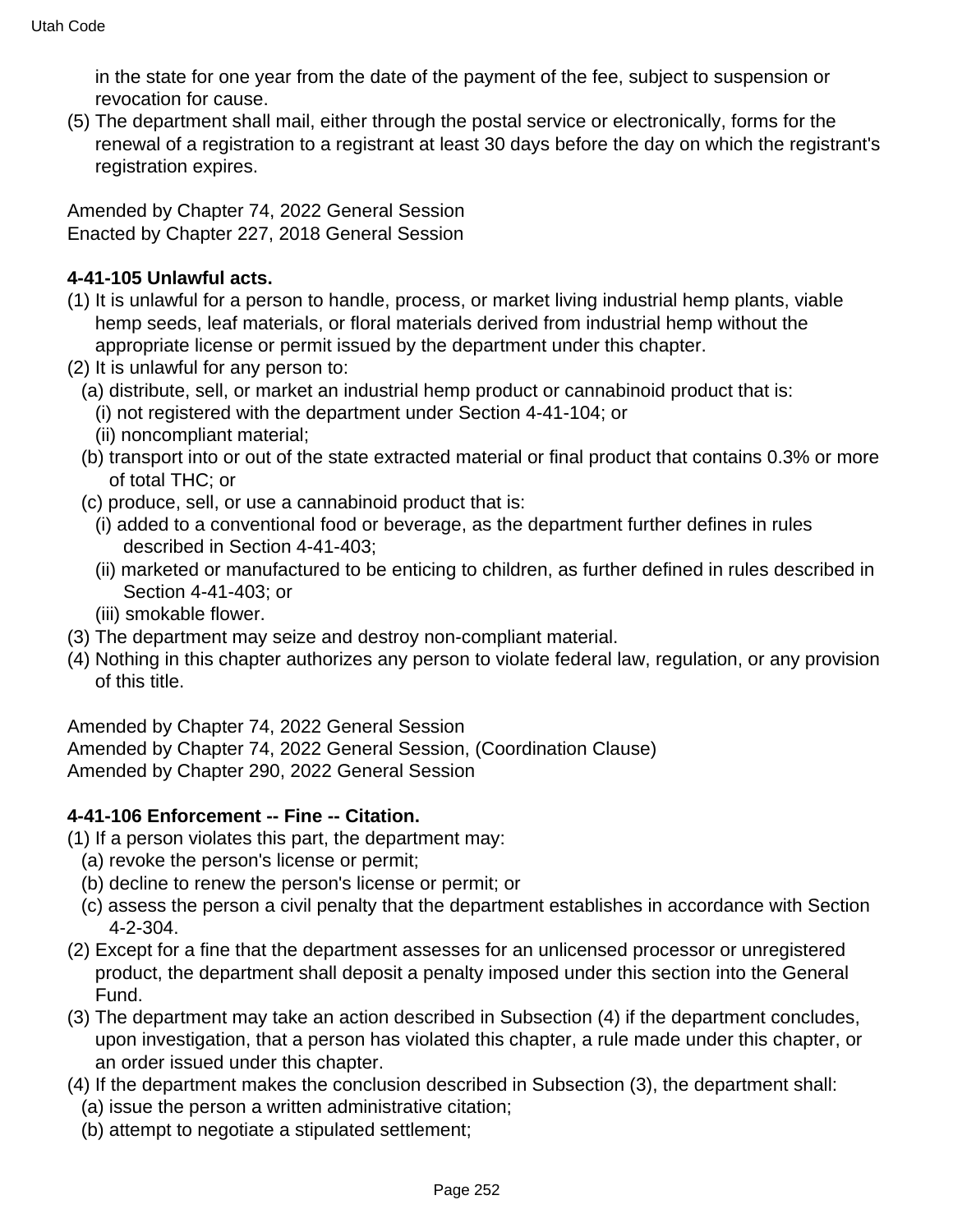- (c) seize, embargo, or destroy the industrial hemp batch or unregistered product;
- (d) order the person to cease the violation; and
- (e) if a stipulated settlement cannot be reached, conduct an adjudicative proceeding under Title 63G, Chapter 4, Administrative Procedures Act.
- (5) The department may, for a person, other than an individual, that is subject to an uncontested citation, a stipulated settlement, or a finding of a violation in an adjudicative proceeding under this section, for a fine amount not already specified in law, assess the person a fine of up to \$5,000 per violation, in accordance with a fine schedule that the department establishes by rule in accordance with Title 63G, Chapter 3, Utah Administrative Rulemaking Act.
- (6) The department may not revoke an industrial hemp producer's license, an industrial hemp retailer's permit, or an industrial hemp laboratory permit without first giving the person the opportunity to appear before an adjudicative proceeding conducted under Title 63G, Chapter 4, Administrative Procedures Act.
- (7) If, within 30 calendar days after the day on which a department serves a citation for a violation of this chapter, the person that is the subject of the citation fails to request a hearing to contest the citation, the citation becomes the department's final order.
- (8) The department may, for a person who fails to comply with a citation under this section:
	- (a) refuse to issue or renew the person's producer license, retailer permit, or laboratory permit; or
	- (b) suspend, revoke, or place on probation the person's producer license, retailer permit, or laboratory permit.

Amended by Chapter 74, 2022 General Session Enacted by Chapter 14, 2020 General Session

## **Part 4 Cannabinoid Product Act**

## **4-41-401 Title.**

This part is known as "Cannabinoid Product Act."

Amended by Chapter 23, 2019 General Session

## **4-41-402 Cannabinoid sales and use authorized.**

- (1) The sale or use of a cannabinoid product is prohibited:
	- (a) except as provided in this chapter; or
	- (b) unless the United States Food and Drug Administration approves the product.
- (2) The department shall keep a list of registered cannabinoid products that the department has determined, in accordance with Section 4-41-403, are safe for human consumption.
- (3)
	- (a) A person may sell or use a cannabinoid product that is in the list of registered cannabinoid products described in Subsection (2).
	- (b) An individual may use cannabidiol or a cannabidiol product that is not in the list of registered cannabinoid products described in Subsection (2) if:
		- (i) the individual purchased the product outside the state; and
		- (ii) the product's contents do not violate Title 58, Chapter 37, Utah Controlled Substances Act.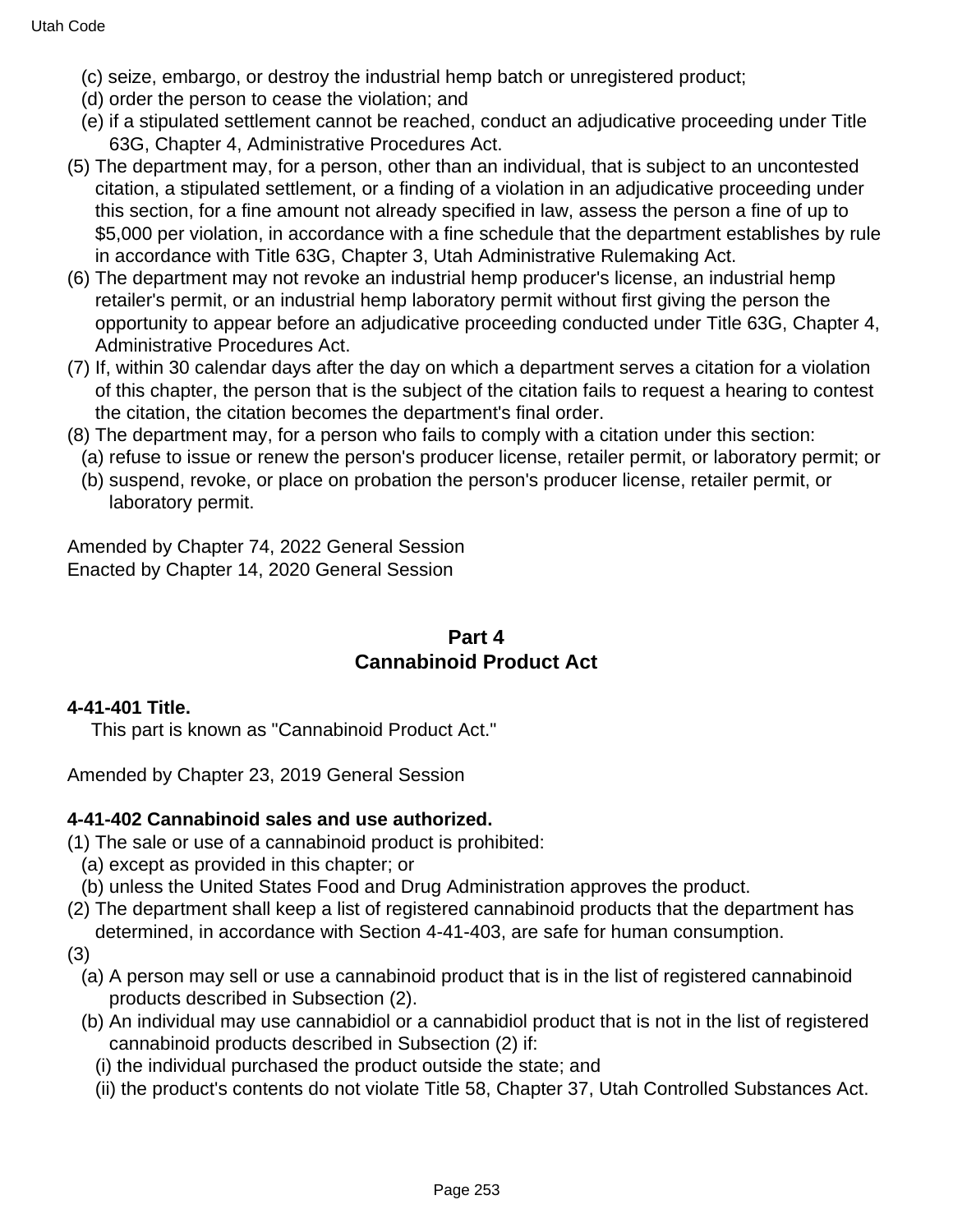(4) Any marketing for a cannabinoid product shall include a notice to consumers that the product is hemp or CBD and is not cannabis or medical cannabis, as those terms are defined in Section 26-61a-102.

Amended by Chapter 290, 2022 General Session Amended by Chapter 12, 2020 General Session

# **4-41-403 Standards for registration.**

(1)

- (a) The department shall make rules in accordance with Title 63G, Chapter 3, Utah Administrative Rulemaking Act:
	- (i) to determine standards for a registered cannabinoid product, including standards for:
		- (A) testing to ensure the product is safe for human consumption; and
		- (B) accurate labeling;
	- (ii) governing an entity that manufactures cannabinoid products, including standards for health and safety;
	- (iii) regarding what constitutes:
		- (A) a conventional food or beverage; and
		- (B) a product that is marketed or manufactured to be enticing to children; and
	- (iv) regarding any other issue the department considers necessary for the safe production and sale of cannabinoid products.
- (b) Notwithstanding Subsection (1)(a), the department may not prohibit a sugar coating on a cannabinoid product to mask the product's taste, subject to the limitations described in Subsection (1)(a)(iii) or (iv).
- (2) The department shall set a fee for a registered cannabinoid product, in accordance with Section 4-2-103.

(3)

- (a) A producer, manufacturer, or distributor of a cannabinoid product may pay the fee described in Subsection (2).
- (b) A cannabinoid product may not be registered with the department until the fee described in Subsection (2) is paid.
- (4) The department shall set an administrative fine, larger than the fee described in Subsection (2), for a person who sells a cannabinoid product that is not registered by the department.

Amended by Chapter 74, 2022 General Session Amended by Chapter 23, 2019 General Session

## **4-41-404 Department duties.**

 The department shall assess the fine described in Subsection 4-41-403(4) against any person who offers an unregistered cannabinoid product for sale in this state.

Amended by Chapter 23, 2019 General Session

## **Chapter 41a Cannabis Production Establishments**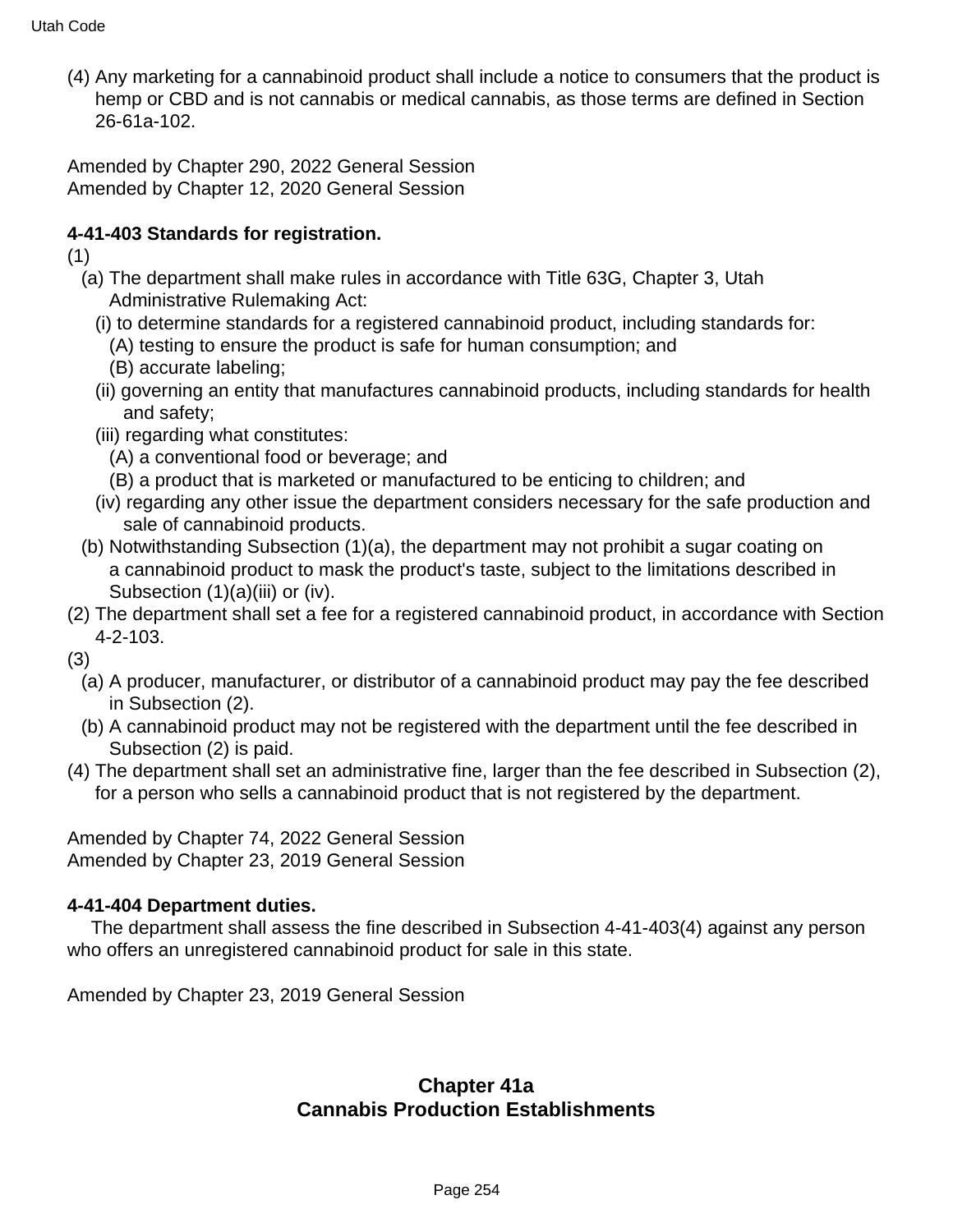## **Part 1 General Provisions**

#### **4-41a-101 Title.**

This chapter is known as "Cannabis Production Establishments."

Renumbered and Amended by Chapter 1, 2018 Special Session 3

#### **4-41a-102 Definitions.**

- As used in this chapter:
- (1) "Adulterant" means any poisonous or deleterious substance in a quantity that may be injurious to health, including:
	- (a) pesticides;
	- (b) heavy metals;
	- (c) solvents;
	- (d) microbial life;
	- (e) toxins; or
	- (f) foreign matter.
- (2) " Cannabis Research Review Board" means the Cannabis Research Review Board created in Section 26-61-201.
- (3) "Cannabis" means the same as that term is defined in Section 26-61a-102.
- (4) "Cannabis concentrate" means:
	- (a) the product of any chemical or physical process applied to naturally occurring biomass that concentrates or isolates the cannabinoids contained in the biomass; and
	- (b) any amount of a natural, derivative, or synthetic cannabinoid in the synthetic cannabinoid's purified state.
- (5) "Cannabis cultivation byproduct" means any portion of a cannabis plant that is not intended to be sold as a cannabis plant product.
- (6) "Cannabis cultivation facility" means a person that:
	- (a) possesses cannabis;
	- (b) grows or intends to grow cannabis; and
	- (c) sells or intends to sell cannabis to a cannabis cultivation facility, a cannabis processing facility, or a medical cannabis research licensee.
- (7) "Cannabis cultivation facility agent" means an individual who:
	- (a) is an employee of a cannabis cultivation facility; and
	- (b) holds a valid cannabis production establishment agent registration card.
- (8) "Cannabis derivative product" means a product made using cannabis concentrate.
- (9) "Cannabis plant product" means any portion of a cannabis plant intended to be sold in a form that is recognizable as a portion of a cannabis plant.
- (10) "Cannabis processing facility" means a person that:
	- (a) acquires or intends to acquire cannabis from a cannabis production establishment;
	- (b) possesses cannabis with the intent to manufacture a cannabis product;
	- (c) manufactures or intends to manufacture a cannabis product from unprocessed cannabis or a cannabis extract; and
	- (d) sells or intends to sell a cannabis product to a medical cannabis pharmacy or a medical cannabis research licensee.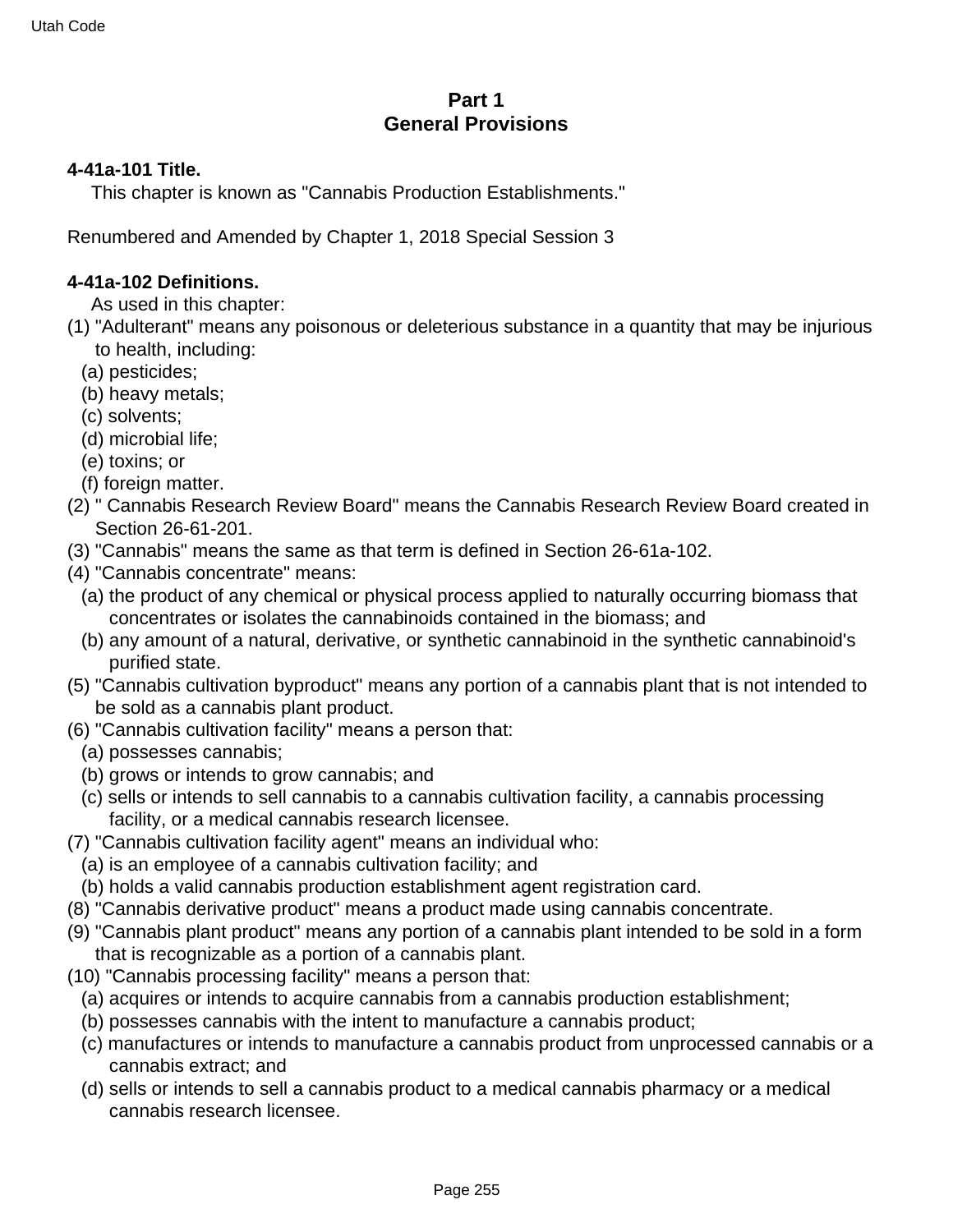- (11) "Cannabis processing facility agent" means an individual who:
	- (a) is an employee of a cannabis processing facility; and
	- (b) holds a valid cannabis production establishment agent registration card.
- (12) "Cannabis product" means the same as that term is defined in Section 26-61a-102.
- (13) "Cannabis production establishment" means a cannabis cultivation facility, a cannabis processing facility, or an independent cannabis testing laboratory.
- (14) "Cannabis production establishment agent" means a cannabis cultivation facility agent, a cannabis processing facility agent, or an independent cannabis testing laboratory agent.
- (15) "Cannabis production establishment agent registration card" means a registration card that the department issues that:
	- (a) authorizes an individual to act as a cannabis production establishment agent; and
	- (b) designates the type of cannabis production establishment for which an individual is authorized to act as an agent.
- (16) "Community location" means a public or private elementary or secondary school, a church, a public library, a public playground, or a public park.
- (17) "Cultivation space" means, quantified in square feet, the horizontal area in which a cannabis cultivation facility cultivates cannabis, including each level of horizontal area if the cannabis cultivation facility hangs, suspends, stacks, or otherwise positions plants above other plants in multiple levels.
- (18) "Department" means the Department of Agriculture and Food.
- (19) "Derivative cannabinoid" means any cannabinoid that has been intentionally created using a process to convert a naturally occurring cannabinoid into another cannabinoid.
- (20) "Family member" means a parent, step-parent, spouse, child, sibling, step-sibling, uncle, aunt, nephew, niece, first cousin, mother-in-law, father-in-law, brother-in-law, sister-in-law, son-inlaw, daughter-in-law, grandparent, or grandchild.
- (21)
	- (a) "Independent cannabis testing laboratory" means a person that:
	- (i) conducts a chemical or other analysis of cannabis or a cannabis product; or
	- (ii) acquires, possesses, and transports cannabis or a cannabis product with the intent to conduct a chemical or other analysis of the cannabis or cannabis product.
	- (b) "Independent cannabis testing laboratory" includes a laboratory that the department or a research university operates in accordance with Subsection 4-41a-201(14).
- (22) "Independent cannabis testing laboratory agent" means an individual who:
	- (a) is an employee of an independent cannabis testing laboratory; and
	- (b) holds a valid cannabis production establishment agent registration card.
- (23) "Industrial hemp waste" means:
	- (a) a cannabinoid concentrate; or
	- (b) industrial hemp biomass.
- (24) "Inventory control system" means a system described in Section 4-41a-103.
- (25) "Licensing board" or "board" means the Cannabis Production Establishment Licensing Advisory Board created in Section 4-41a-201.1.
- (26) "Medical cannabis" means the same as that term is defined in Section 26-61a-102.
- (27) "Medical cannabis card" means the same as that term is defined in Section 26-61a-102.
- (28) "Medical cannabis pharmacy" means the same as that term is defined in Section 26-61a-102.
- (29) "Medical cannabis pharmacy agent" means the same as that term is defined in Section 26-61a-102.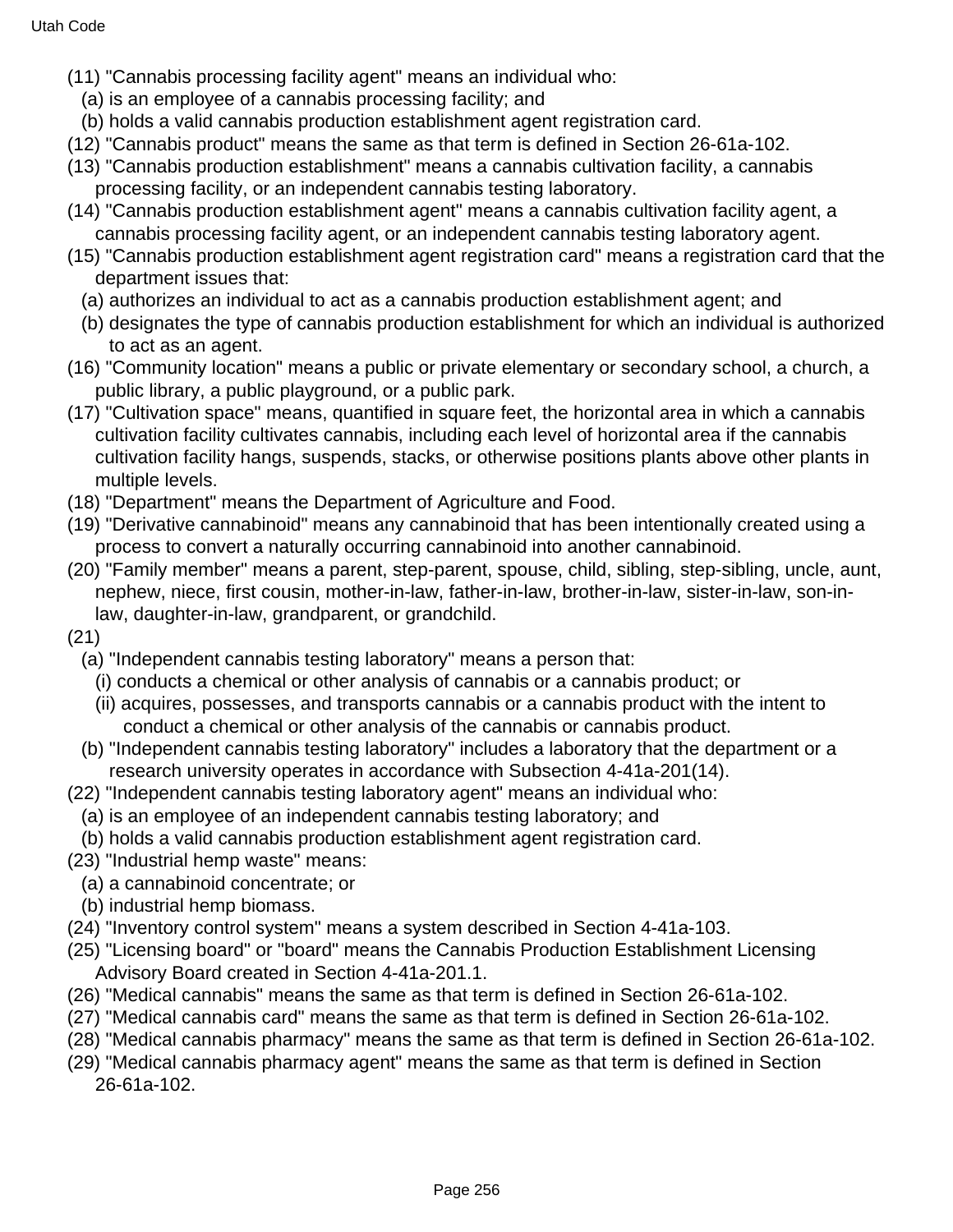- (30) "Medical cannabis research license" means a license that the department issues to a research university for the purpose of obtaining and possessing medical cannabis for academic research.
- (31) "Medical cannabis research licensee" means a research university that the department licenses to obtain and possess medical cannabis for academic research, in accordance with Section 4-41a-901.
- (32) "Medical cannabis treatment" means the same as that term is defined in Section 26-61a-102.
- (33) "Medicinal dosage form" means the same as that term is defined in Section 26-61a-102.
- (34) "Qualified medical provider" means the same as that term is defined in Section 26-61a-102.
- (35) "Qualified Production Enterprise Fund" means the fund created in Section 4-41a-104.
- (36) "Recommending medical provider" means the same as that term is defined in Section 26-61a-102.
- (37) "Research university" means the same as that term is defined in Section 53B-7-702 and a private, nonprofit college or university in the state that:
	- (a) is accredited by the Northwest Commission on Colleges and Universities;
	- (b) grants doctoral degrees; and
	- (c) has a laboratory containing or a program researching a schedule I controlled substance described in Section 58-37-4.
- (38) "State electronic verification system" means the system described in Section 26-61a-103.
- (39) "Synthetic cannabinoid" means any cannabinoid that:
	- (a) was chemically synthesized from starting materials other than a naturally occurring cannabinoid; and
	- (b) is not a derivative cannabinoid.
- (40) "Tetrahydrocannabinol" or "THC" means the same as that term is defined in Section 4-41-102.
- (41) "THC analog" means the same as that term is defined in Section 4-41-102.
- (42) "Total composite tetrahydrocannabinol" means all detectable forms of tetrahydrocannabinol.
- (43) "Total tetrahydrocannabinol" or "total THC" means the same as that term is defined in Section 4-41-102.

Amended by Chapter 290, 2022 General Session Amended by Chapter 452, 2022 General Session

# **4-41a-103 Inventory control system.**

- (1) Each cannabis production establishment and each medical cannabis pharmacy shall maintain an inventory control system that meets the requirements of this section.
- (2) A cannabis production establishment and a medical cannabis pharmacy shall ensure that the inventory control system maintained by the establishment or pharmacy:
	- (a) tracks cannabis using a unique identifier, in real time, from the point that a cannabis plant is eight inches tall and has a root ball until the cannabis is disposed of or sold, in the form of unprocessed cannabis or a cannabis product, to an individual with a medical cannabis card;
	- (b) maintains in real time a record of the amount of cannabis and cannabis products in the possession of the establishment or pharmacy;
	- (c) includes a video recording system that:
		- (i) tracks all handling and processing of cannabis or a cannabis product in the establishment or pharmacy;
		- (ii) is tamper proof; and
		- (iii) stores a video record for at least 45 days; and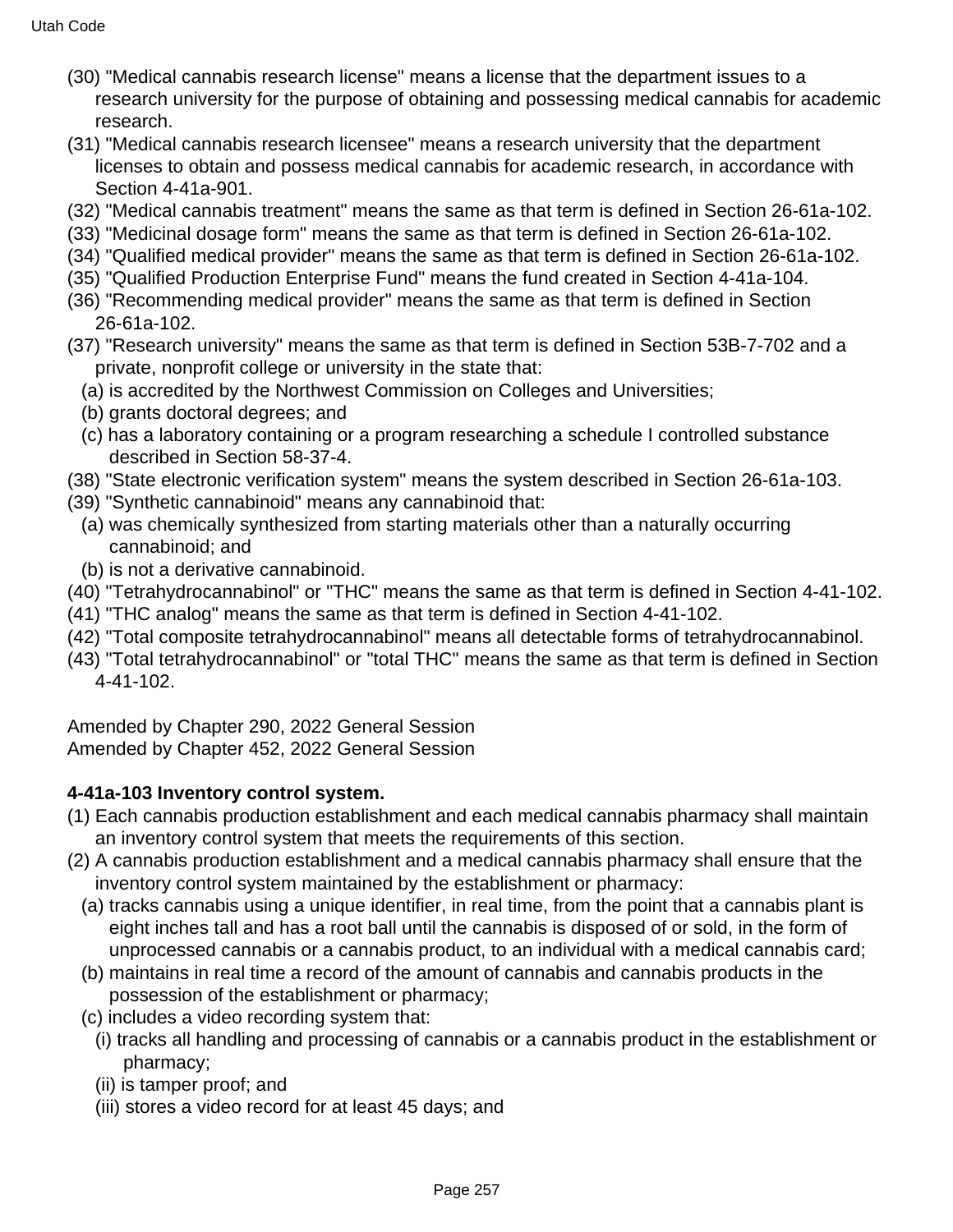- (d) preserves compatibility with the state electronic verification system described in Section 26-61a-103.
- (3) A cannabis production establishment and a medical cannabis pharmacy shall allow the following to access the cannabis production establishment's or the medical cannabis pharmacy's inventory control system at any time:
	- (a) the department;
	- (b) the Department of Health; and
	- (c) a financial institution that the Division of Finance validates, in accordance with Subsection (6).
- (4) The department may establish compatibility standards for an inventory control system by rule made in accordance with Title 63G, Chapter 3, Utah Administrative Rulemaking Act.
- (5)
	- (a) The department shall make rules in accordance with Title 63G, Chapter 3, Utah Administrative Rulemaking Act, establishing requirements for aggregate or batch records regarding the planting and propagation of cannabis before being tracked in an inventory control system described in this section.
	- (b) The department shall ensure that the rules described in Subsection (5)(a) address recordkeeping for the amount of planted seed, number of cuttings taken, date and time of cutting and planting, number of plants established, and number of plants culled or dead.
- (6)
	- (a) The Division of Finance shall, in consultation with the state treasurer:
		- (i) in accordance with Title 63G, Chapter 3, Utah Administrative Rulemaking Act, make rules to:
			- (A) establish a process for validating financial institutions for access to an inventory control system in accordance with Subsections (3)(c) and (6)(b); and
		- (B) establish qualifications for the validation described in Subsection (6)(a)(i)(A);
		- (ii) review applications the Division of Finance receives in accordance with the process established under Subsection (6)(a)(i);
		- (iii) validate a financial institution that meets the qualifications described in Subsection (6)(a)(i); and
		- (iv) provide a list of validated financial institutions to the department and the Department of Health.
	- (b) A financial institution that the Division of Finance validates under Subsection (6)(a):
		- (i) may only access an inventory control system for the purpose of reconciling transactions and other financial activity of cannabis production establishments, medical cannabis pharmacies, and medical cannabis couriers that use financial services that the financial institution provides;
		- (ii) may only access information related to financial transactions; and
		- (iii) may not access any identifying patient information.

Amended by Chapter 12, 2020 General Session

## **4-41a-104 Qualified Production Enterprise Fund -- Creation -- Revenue neutrality.**

- (1) There is created an enterprise fund known as the "Qualified Production Enterprise Fund."
- (2) The fund created in this section is funded from:
	- (a) money the department deposits into the fund under this chapter;
	- (b) appropriations the Legislature makes to the fund; and
	- (c) the interest described in Subsection (3).
- (3) Interest earned on the Qualified Production Enterprise Fund shall be deposited into the fund.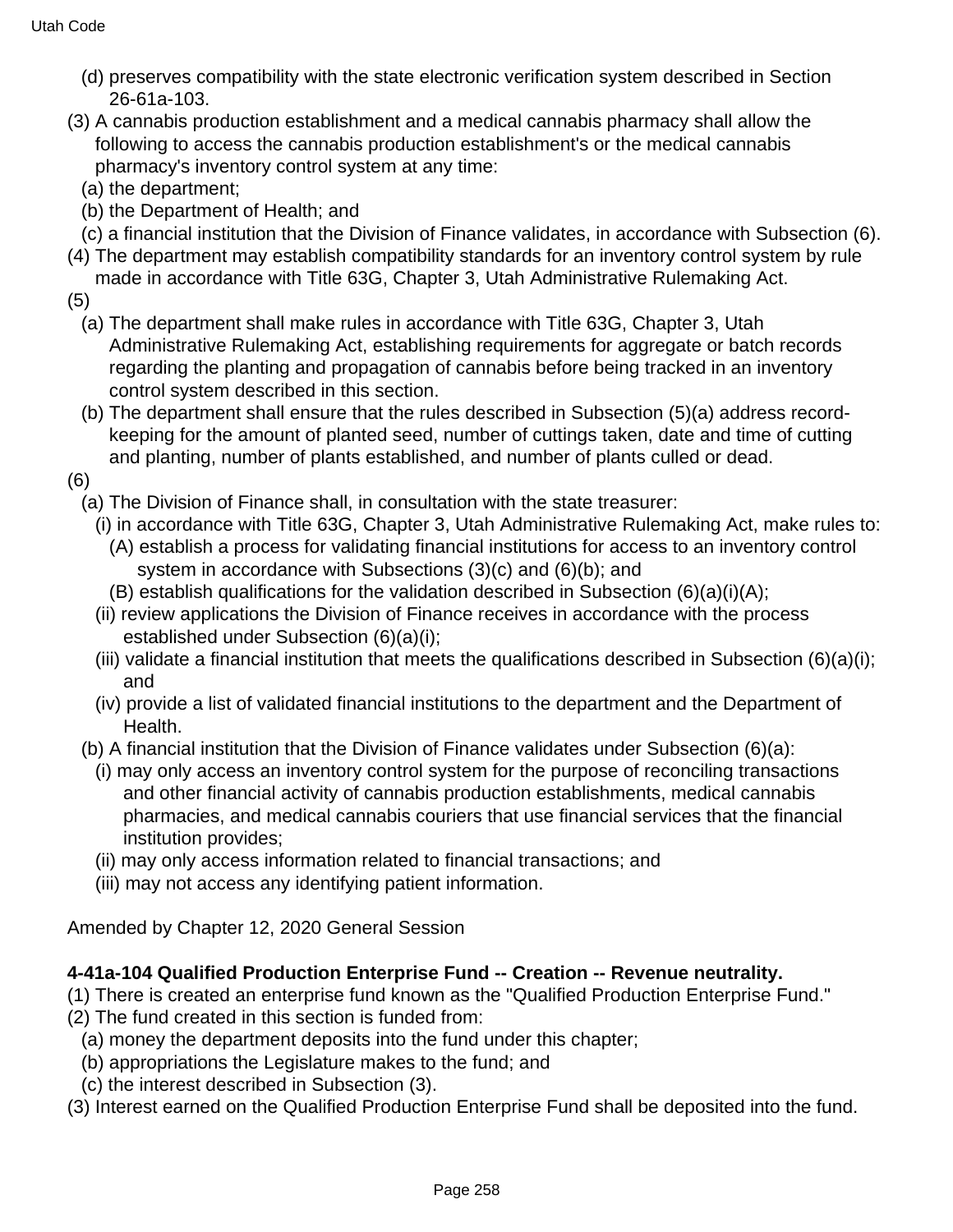- (4) The department may only use money in the fund to fund the department's implementation of this chapter.
- (5) The department shall set fees authorized under this chapter in amounts that the department anticipates are necessary, in total, to cover the department's cost to implement this chapter.

Enacted by Chapter 1, 2018 Special Session 3

## **4-41a-105 Agreement with a tribe.**

(1) As used in this section, "tribe" means a federally recognized Indian tribe or Indian band. (2)

- (a) In accordance with this section, the governor may enter into an agreement with a tribe to allow for the operation of a cannabis production establishment on tribal land located within the state.
- (b) An agreement described in Subsection (2)(a) may not exempt any person from the requirements of this chapter.
- (c) The governor shall ensure that an agreement described in Subsection (2)(a):
	- (i) is in writing;
	- (ii) is signed by:
		- (A) the governor; and
		- (B) the governing body of the tribe that the tribe designates and has the authority to bind the tribe to the terms of the agreement;
	- (iii) states the effective date of the agreement;
	- (iv) provides that the governor shall renegotiate the agreement if the agreement is or becomes inconsistent with a state statute; and
	- (v) includes any accommodation that the tribe makes:
		- (A) to which the tribe agrees; and
		- (B) that is reasonably related to the agreement.
- (d) Before executing an agreement under this Subsection (2), the governor shall consult with the department.
- (e) At least 30 days before the execution of an agreement described in this Subsection (2), the governor or the governor's designee shall provide a copy of the agreement in the form in which the agreement will be executed to:
	- (i) the chairs of the Native American Legislative Liaison Committee; and
	- (ii) the Office of Legislative Research and General Counsel.

Enacted by Chapter 1, 2018 Special Session 3

# **4-41a-106 Severability clause.**

- (1) If a final decision of a court of competent jurisdiction holds invalid any provision of this title or Laws of Utah 2018, Third Special Session, Chapter 1 or the application of any provision of this title or Laws of Utah 2018, Third Special Session, Chapter 1 to any person or circumstance, the remaining provisions of this title and Laws of Utah 2018, Third Special Session, Chapter 1 remain effective without the invalidated provision or application.
- (2) The provisions of this title and Laws of Utah 2018, Third Special Session, Chapter 1 are severable.

Enacted by Chapter 1, 2018 Special Session 3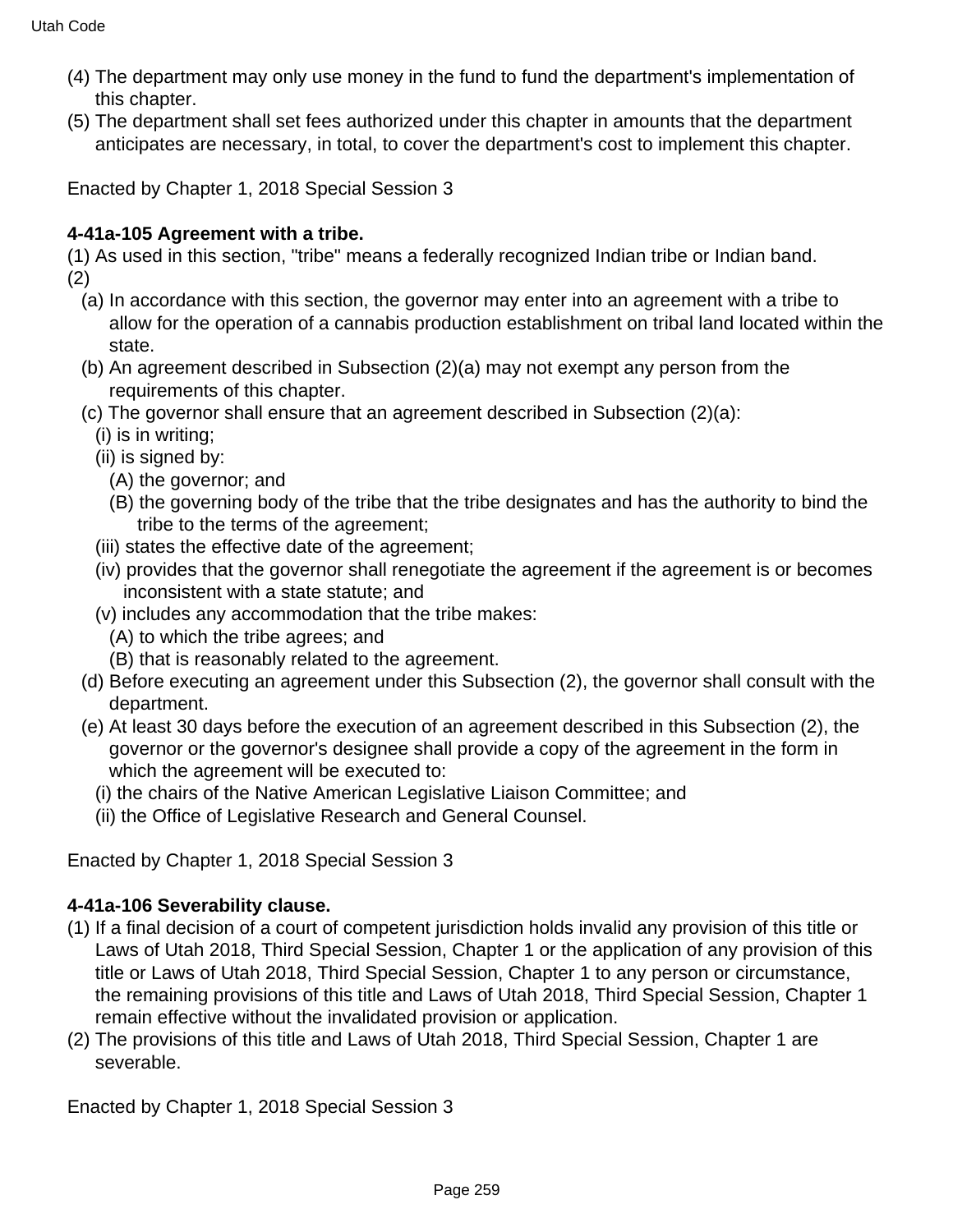## **4-41a-107 Notice to prospective and current public employees.**

(1)

- (a) A state employer or a political subdivision employer shall take the action described in Subsection (1)(b) before:
	- (i) giving to a current employee an assignment or duty that arises from or directly relates to an obligation under this chapter; or
	- (ii) hiring a prospective employee whose assignments or duties would include an assignment or duty that arises from or directly relates to an obligation under this chapter.
- (b) The employer described in Subsection (1)(a) shall give the employee or prospective employee described in Subsection (1)(a) a written notice that notifies the employee or prospective employee:
	- (i) that the employee's or prospective employee's job duties may require the employee or prospective employee to engage in conduct which is in violation of the criminal laws of the United States; and
	- (ii) that in accepting a job or undertaking a duty described in Subsection (1)(a), although the employee or prospective employee is entitled to the protections of Title 67, Chapter 21, Utah Protection of Public Employees Act, the employee may not object or refuse to carry out an assignment or duty that may be a violation of the criminal laws of the United States with respect to the manufacture, sale, or distribution of cannabis.
- (2) The Division of Human Resource Management shall create, revise, and publish the form of the notice described in Subsection (1).
- (3) Notwithstanding Subsection 67-21-3(3), an employee who has signed the notice described in Subsection (1) may not:
	- (a) claim in good faith that the employee's actions violate or potentially violate the laws of the United States with respect to the manufacture, sale, or distribution of cannabis; or
	- (b) refuse to carry out a directive that the employee reasonably believes violates the criminal laws of the United States with respect to the manufacture, sale, or distribution of cannabis.
- (4) An employer of an employee who has signed the notice described in Subsection (1) may not take retaliatory action as defined in Section 67-19a-101 against a current employee who refuses to sign the notice described in Subsection (1).

Amended by Chapter 344, 2021 General Session

## **Part 2**

# **Cannabis Production Establishment**

## **4-41a-201 Cannabis production establishment -- License.**

- (1) Except as provided in Subsection (14), a person may not operate a cannabis production establishment without a license that the department issues under this chapter.
- (2) (a)
	- (i) Subject to Subsections (6), (7), (8), and (13) and to Section 4-41a-205, for a licensing process that the department initiates after March 17, 2021, the department, through the licensing board, shall issue licenses in accordance with Section 4-41a-201.1.
	- (ii) In accordance with Title 63G, Chapter 3, Utah Administrative Rulemaking Act, the department shall make rules to specify a transparent and efficient process to: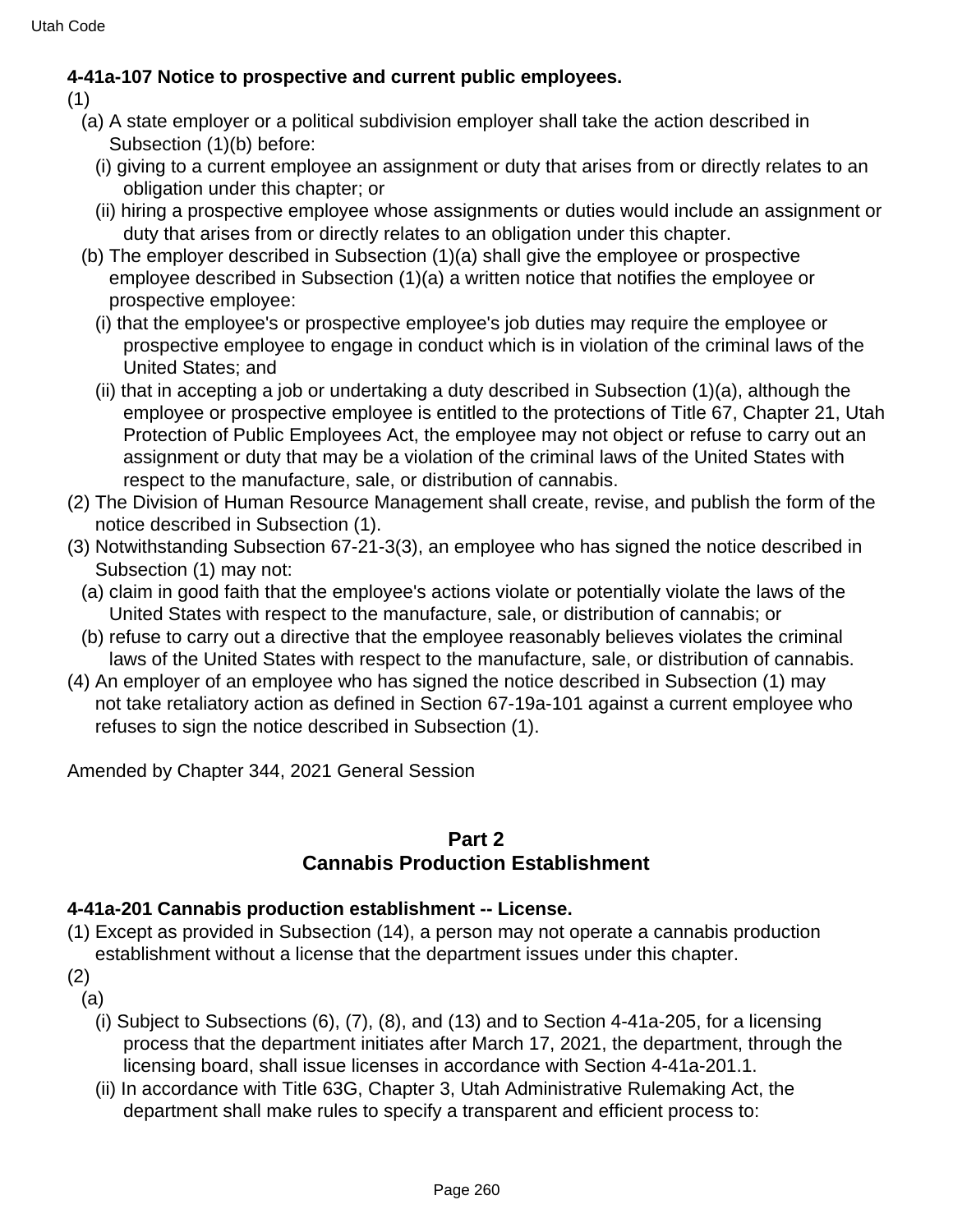- (A) solicit applications for a license under this section;
- (B) allow for comments and questions in the development of applications;
- (C) timely and objectively evaluate applications;
- (D) hold public hearings that the department deems appropriate; and
- (E) select applicants to receive a license.
- (iii) The department may not issue a license to operate a cannabis production establishment to an applicant who is not eligible for a license under this section.
- (b) An applicant is eligible for a license under this section if the applicant submits to the licensing board:
	- (i) subject to Subsection (2)(c), a proposed name and address or, for a cannabis cultivation facility, addresses of no more than two facility locations, located in a zone described in Subsection 4-41a-406(2)(a) or (b), where the applicant will operate the cannabis production establishment;
	- (ii) the name and address of any individual who has:
		- (A) for a publicly traded company, a financial or voting interest of 2% or greater in the proposed cannabis production establishment;
		- (B) for a privately held company, a financial or voting interest in the proposed cannabis production establishment; or
		- (C) the power to direct or cause the management or control of a proposed cannabis production establishment;
	- (iii) an operating plan that:
		- (A) complies with Section 4-41a-204;
		- (B) includes operating procedures that comply with this chapter and any law the municipality or county in which the person is located adopts that is consistent with Section 4-41a-406; and
		- (C) the department or licensing board approves;
	- (iv) a statement that the applicant will obtain and maintain a performance bond that a surety authorized to transact surety business in the state issues in an amount of at least:
		- (A) \$100,000 for each cannabis cultivation facility for which the applicant applies; or
		- (B) \$50,000 for each cannabis processing facility or independent cannabis testing laboratory for which the applicant applies;
	- (v) an application fee in an amount that, subject to Subsection 4-41a-104(5), the department sets in accordance with Section 63J-1-504; and
	- (vi) a description of any investigation or adverse action taken by any licensing jurisdiction, government agency, law enforcement agency, or court in any state for any violation or detrimental conduct in relation to any of the applicant's cannabis-related operations or businesses.
- (c)
	- (i) A person may not locate a cannabis production establishment:
		- (A) within 1,000 feet of a community location; or
		- (B) in or within 600 feet of a district that the relevant municipality or county has zoned as primarily residential.
	- (ii) The proximity requirements described in Subsection (2)(c)(i) shall be measured from the nearest entrance to the cannabis production establishment by following the shortest route of ordinary pedestrian travel to the property boundary of the community location or residential area.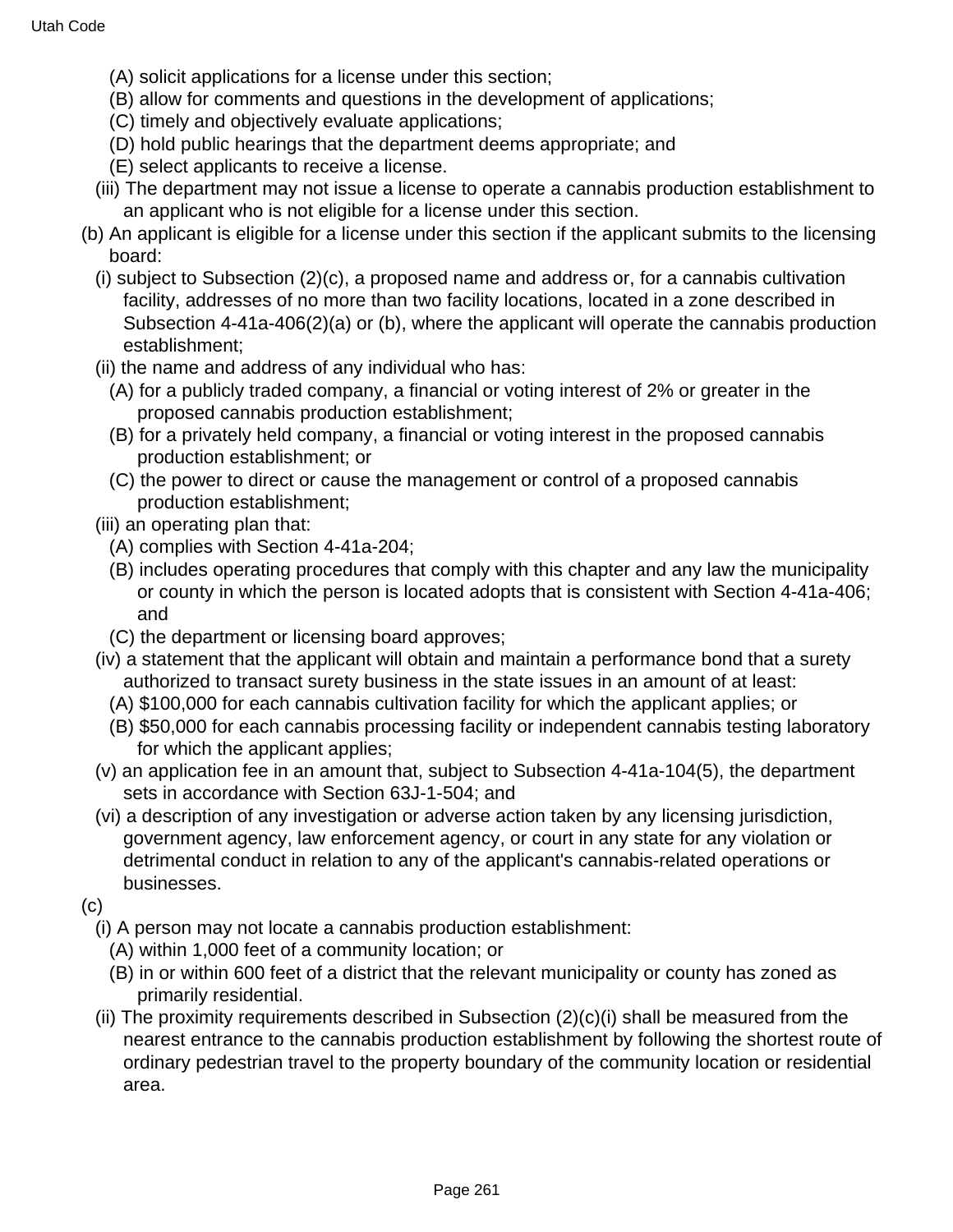- (iii) The licensing board may grant a waiver to reduce the proximity requirements in Subsection (2)(c)(i) by up to 20% if the licensing board determines that it is not reasonably feasible for the applicant to site the proposed cannabis production establishment without the waiver.
- (iv) An applicant for a license under this section shall provide evidence of compliance with the proximity requirements described in Subsection (2)(c)(i).
- (3) If the licensing board approves an application for a license under this section and Section 4-41a-201.1:
	- (a) the applicant shall pay the department:
		- (i) an initial license fee in an amount that, subject to Subsection 4-41a-104(5), the department sets in accordance with Section 63J-1-504; or
		- (ii) a fee for a 120-day limited license to operate as a cannabis processing facility described in Subsection (3)(b) that is equal to 33% of the initial license fee described in Subsection (3)(a) (i); and
	- (b) the department shall notify the Department of Public Safety of the license approval and the names of each individual described in Subsection (2)(b)(ii).
- (4)
	- (a) Except as provided in Subsection (4)(b), a cannabis production establishment shall obtain a separate license for each type of cannabis production establishment and each location of a cannabis production establishment.
	- (b) The licensing board may issue a cannabis cultivation facility license and a cannabis processing facility license to a person to operate at the same physical location or at separate physical locations.
- (5) If the licensing board receives more than one application for a cannabis production establishment within the same city or town, the licensing board shall consult with the local land use authority before approving any of the applications pertaining to that city or town.
- (6) The licensing board may not issue a license to operate an independent cannabis testing laboratory to a person who:
	- (a) holds a license or has an ownership interest in a medical cannabis pharmacy, a cannabis processing facility, or a cannabis cultivation facility;
	- (b) has an owner, officer, director, or employee whose family member holds a license or has an ownership interest in a medical cannabis pharmacy, a cannabis processing facility, or a cannabis cultivation facility; or
	- (c) proposes to operate the independent cannabis testing laboratory at the same physical location as a medical cannabis pharmacy, a cannabis processing facility, or a cannabis cultivation facility.
- (7) The licensing board may not issue a license to operate a cannabis production establishment to an applicant if any individual described in Subsection (2)(b)(ii):
	- (a) has been convicted under state or federal law of:
		- (i) a felony; or
		- (ii) after December 3, 2018, a misdemeanor for drug distribution;
	- (b) is younger than 21 years old; or
- (c) after September 23, 2019 until January 1, 2023, is actively serving as a legislator.

(8)

(a) If an applicant for a cannabis production establishment license under this section holds a license under Title 4, Chapter 41, Hemp and Cannabinoid Act, the licensing board may not give preference to the applicant based on the applicant's status as a holder of the license.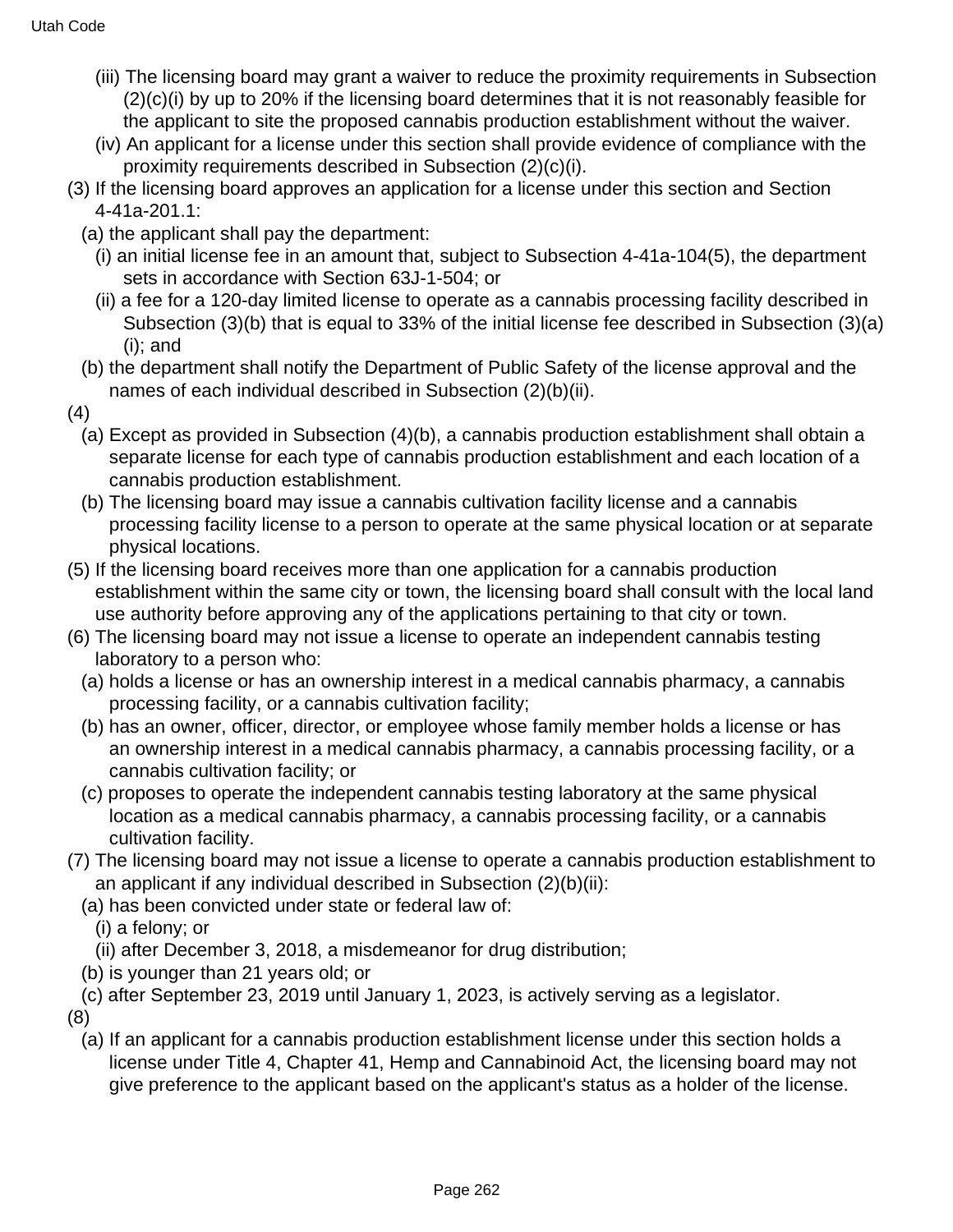- (b) If an applicant for a license to operate a cannabis cultivation facility under this section holds a license to operate a medical cannabis pharmacy under Title 26, Chapter 61a, Utah Medical Cannabis Act, the licensing board:
	- (i) shall consult with the Department of Health regarding the applicant; and
	- (ii) may give consideration to the applicant based on the applicant's status as a holder of a medical cannabis pharmacy license if:
		- (A) the applicant demonstrates that a decrease in costs to patients is more likely to result from the applicant's vertical integration than from a more competitive marketplace; and
		- (B) the licensing board finds multiple other factors, in addition to the existing license, that support granting the new license.
- (9) The licensing board may revoke a license under this part:
	- (a) if the cannabis production establishment does not begin cannabis production operations within one year after the day on which the licensing board issues the initial license;
	- (b) after the third of the same violation of this chapter in any of the licensee's licensed cannabis production establishments or medical cannabis pharmacies;
	- (c) if any individual described in Subsection (2)(b) is convicted, while the license is active, under state or federal law of:
		- (i) a felony; or
		- (ii) after December 3, 2018, a misdemeanor for drug distribution;
	- (d) if the licensee fails to provide the information described in Subsection (2)(b)(vi) at the time of application, or fails to supplement the information described in Subsection (2)(b)(vi) with any investigation or adverse action that occurs after the submission of the application within 14 calendar days after the licensee receives notice of the investigation or adverse action;
	- (e) if the cannabis production establishment demonstrates a willful or reckless disregard for the requirements of this chapter or the rules the department makes in accordance with this chapter;
	- (f) if, after a change of ownership described in Subsection (15)(b), the board determines that the cannabis production establishment no longer meets the minimum standards for licensure and operation of the cannabis production establishment described in this chapter; or
	- (g) for an independent cannabis testing laboratory, if the independent cannabis testing laboratory fails to substantially meet the performance standards described in Subsection (14)(b).
- (10)
	- (a) A person who receives a cannabis production establishment license under this chapter, if the municipality or county where the licensed cannabis production establishment will be located requires a local land use permit, shall submit to the licensing board a copy of the licensee's approved application for the land use permit within 120 days after the day on which the licensing board issues the license.
	- (b) If a licensee fails to submit to the licensing board a copy of the licensee's approved land use permit application in accordance with Subsection (10)(a), the licensing board may revoke the licensee's license.
- (11) The department shall deposit the proceeds of a fee that the department imposes under this section into the Qualified Production Enterprise Fund.
- (12) The department shall begin accepting applications under this part on or before January 1, 2020.
- (13)
	- (a) The department's authority, and consequently the licensing board's authority, to issue a license under this section is plenary and is not subject to review.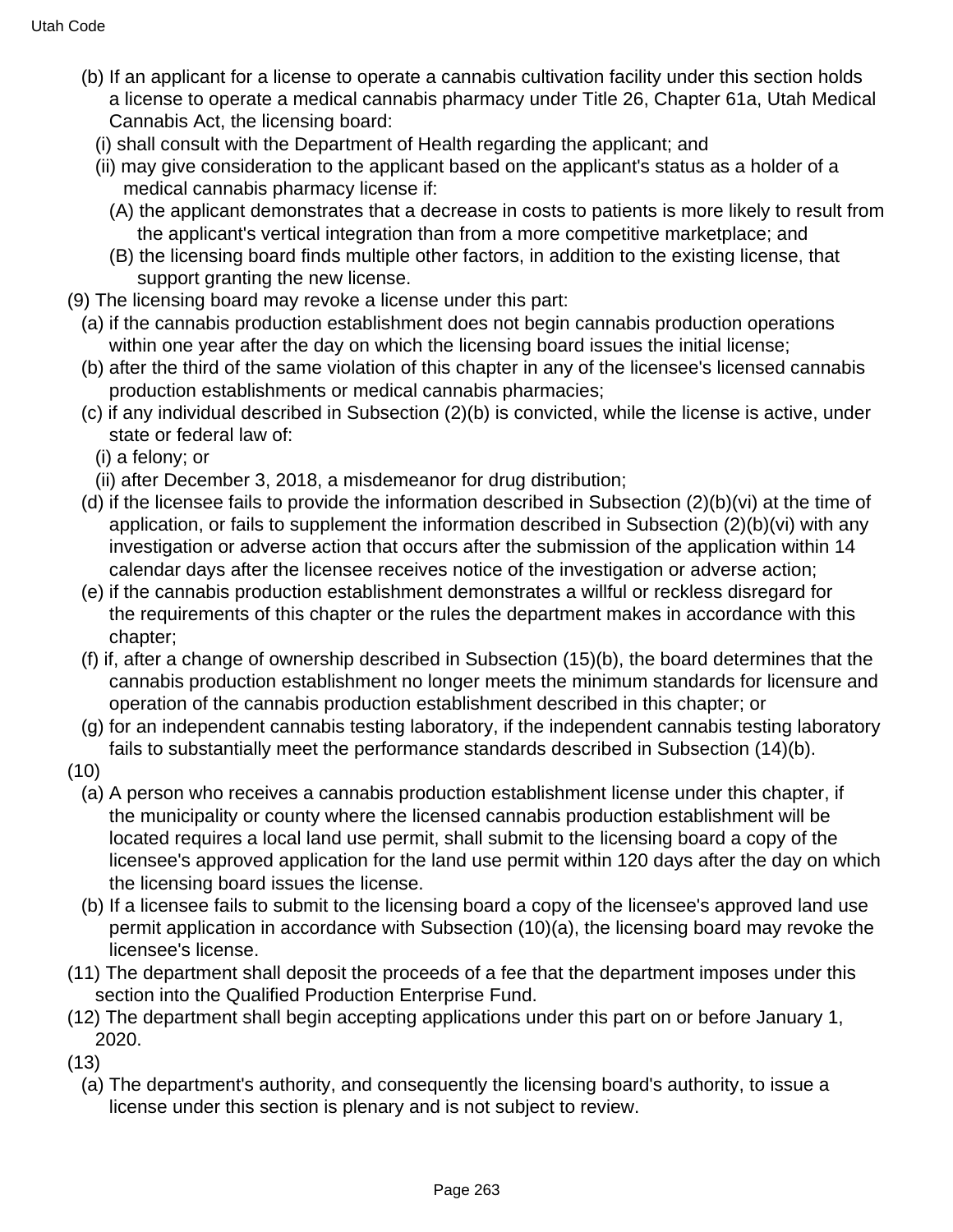- (b) Notwithstanding Subsection (2)(a)(ii)(A), the decision of the department to award a license to an applicant is not subject to:
	- (i)Title 63G, Chapter 6a, Part 16, Protests; or
	- (ii)Title 63G, Chapter 6a, Part 17, Procurement Appeals Board.

```
(14)
```
- (a) Notwithstanding this section, the department:
	- (i) may not issue more than four licenses to operate an independent cannabis testing laboratory;
	- (ii) may operate or partner with a research university to operate an independent cannabis testing laboratory;
	- (iii) if the department operates or partners with a research university to operate an independent cannabis testing laboratory, may not cease operating or partnering with a research university to operate the independent cannabis testing laboratory unless:
		- (A) the department issues at least two licenses to independent cannabis testing laboratories; and
		- (B) the department has ensured that the licensed independent cannabis testing laboratories have sufficient capacity to provide the testing necessary to support the state's medical cannabis market; and
	- (iv) after ceasing department or research university operations under Subsection (14)(a)(ii) shall resume independent cannabis testing laboratory operations at any time if:
		- (A) fewer than two licensed independent cannabis testing laboratories are operating; or
		- (B) the licensed independent cannabis testing laboratories become, in the department's determination, unable to fully meet the market demand for testing.
- (b)
	- (i) The department shall make rules, in accordance with Title 63G, Chapter 3, Utah Administrative Rulemaking Act, to establish performance standards for the operation of an independent cannabis testing laboratory, including deadlines for testing completion.
	- (ii) A license that the department issues to an independent cannabis testing laboratory is contingent upon substantial satisfaction of the performance standards described in Subsection (14)(b)(i), as determined by the board.
- (15)
	- (a) A cannabis production establishment license is not transferrable or assignable.
	- (b) If the ownership of a cannabis production establishment changes by 50% or more:
		- (i) the cannabis production establishment shall submit a new application described in Subsection (2)(b), subject to Subsection (2)(c);
		- (ii) within 30 days of the submission of the application, the board shall:
			- (A) conduct the application review described in Section 4-41a-201.1; and
			- (B) award a license to the cannabis production establishment for the remainder of the term of the cannabis production establishment's license before the ownership change if the cannabis production establishment meets the minimum standards for licensure and operation of the cannabis production establishment described in this chapter; and
		- (iii) if the board approves the license application, notwithstanding Subsection (3), the cannabis production establishment shall pay a license fee that the department sets in accordance with Section 63J-1-504 in an amount that covers the board's cost of conducting the application review.

Amended by Chapter 290, 2022 General Session Amended by Chapter 350, 2021 General Session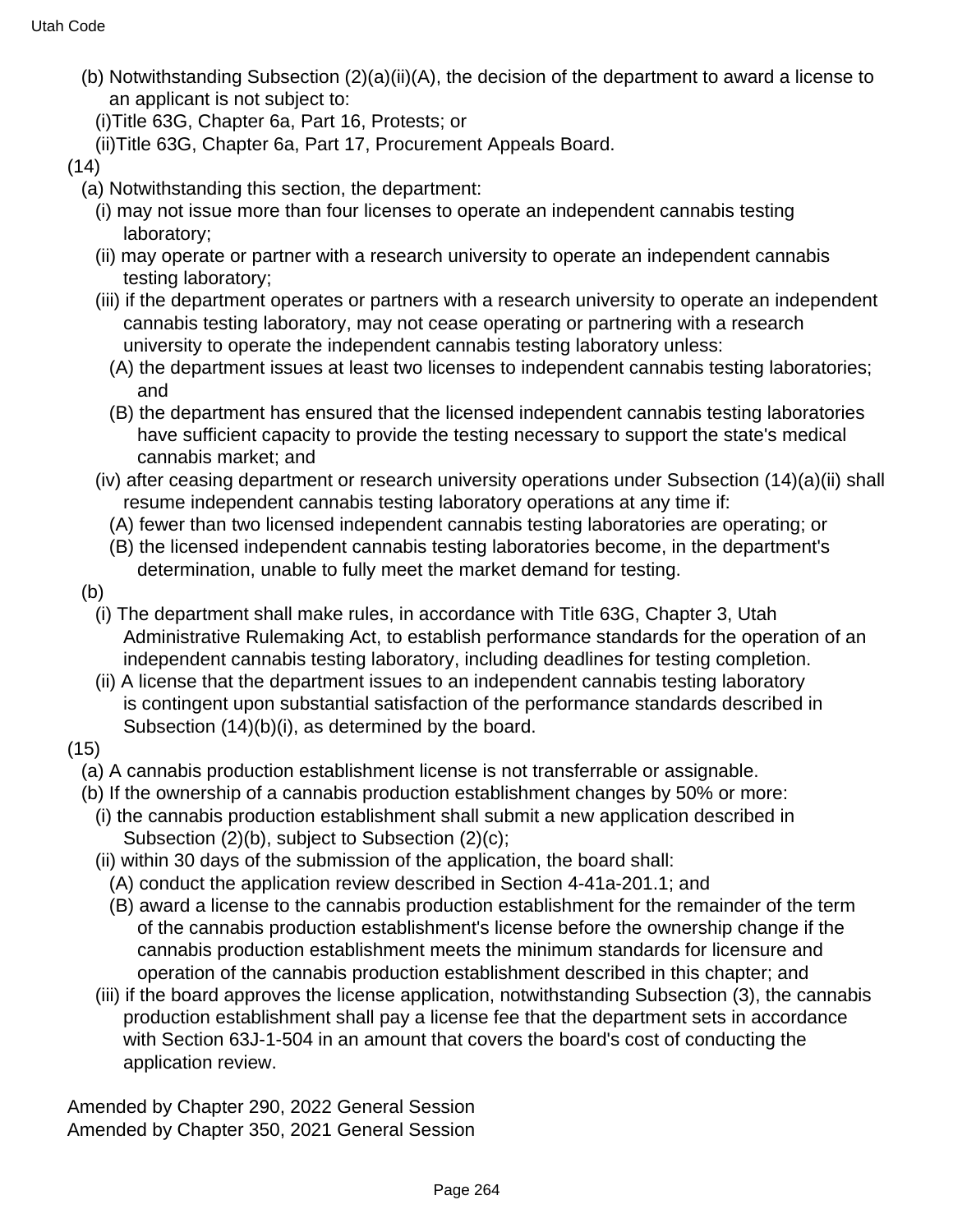## **4-41a-201.1 Cannabis Production Establishment Licensing Advisory Board -- Composition -- Duties.**

- (1) There is created within the department the Cannabis Production Establishment Licensing Advisory Board.
- (2) The commissioner shall:
	- (a) appoint the members of the board;
	- (b) submit the name of each individual that the commissioner appoints under Subsection (2)(a) to the governor for confirmation or rejection; and
	- (c) if the governor rejects an appointee that the commissioner submits under Subsection (2)(b), appoint another individual in accordance with this Subsection (2).
- (3)
	- (a) Except as provided in Subsection (3)(c), the board shall consist of the following six members: (i) the following five voting members whom the commissioner appoints:
		- (A) one member of the public;
		- (B) one member with knowledge and experience in the pharmaceutical or nutraceutical manufacturing industry;
		- (C) one member representing law enforcement;
		- (D) one member whom an organization representing medical cannabis patients recommends; and
		- (E) a chemist who has experience with cannabis and who is associated with a research university; and
		- (ii) the commissioner or the commissioner's designee as a non-voting member, except to cast a deciding vote in the event of a tie.
	- (b) The commissioner may appoint a seventh member to the board who has a background in the cannabis cultivation and processing industry.
	- (c) The commissioner or the commissioner's designee shall serve as the chair of the board.
	- (d) An individual is not eligible for appointment to be a member of the board if the individual:
		- (i) has any commercial or ownership interest in a cannabis production establishment, medical cannabis pharmacy, or medical cannabis courier;
		- (ii) has an owner, officer, director, or employee whose family member holds a license or has an ownership interest in a cannabis production establishment, medical cannabis pharmacy, or medical cannabis courier; or
		- (iii) is employed or contracted to lobby on behalf of any cannabis production establishment, medical cannabis pharmacy, or medical cannabis courier.
- (4)
	- (a) Except as provided in Subsection (4)(b), a voting board member shall serve a term of four years, beginning July 1 and ending June 30.
	- (b) Notwithstanding Subsection (4)(a), for the initial appointments to the board, the commissioner shall stagger the length of the terms of board members to ensure that the commissioner appoints two or three board members every two years.
	- (c) As a board member's term expires:
		- (i) the board member is eligible for reappointment; and
		- (ii) the commissioner shall make an appointment, in accordance with Subsection (2), for the new term before the end of the member's term.
	- (d) When a vacancy occurs on the board for any reason other than the expiration of a board member's term, the commissioner shall appoint a replacement to the vacant position, in accordance with Subsection (2), for the unexpired term.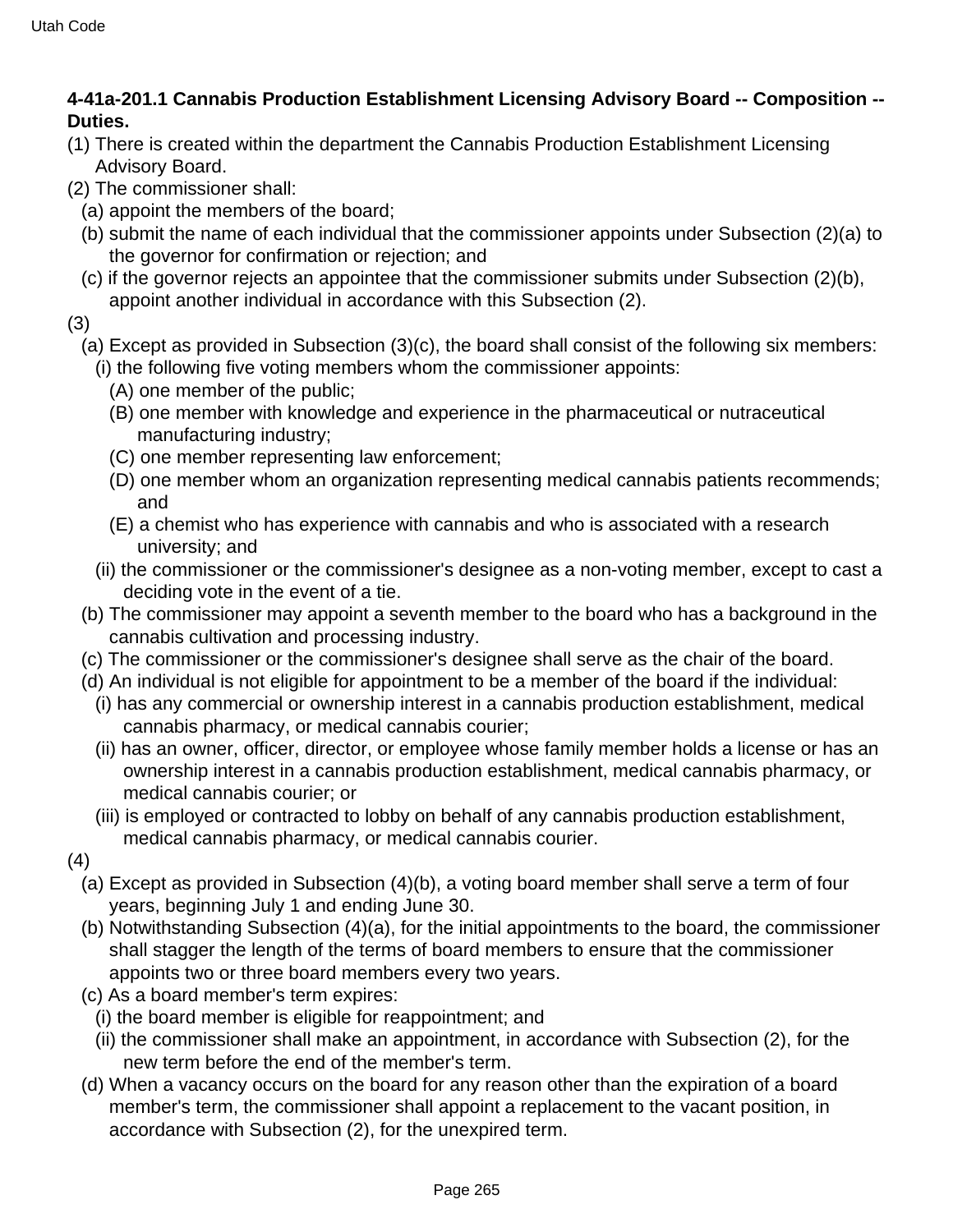- (e) In making appointments, the commissioner shall ensure that no two members of the board are employed by or represent the same company or nonprofit organization.
- (f) The commissioner may remove a board member for cause, neglect of duty, inefficiency, or malfeasance.
- (5)
- (a)
	- (i) Four members of the board constitute a quorum of the board.
	- (ii) An action of the majority of the board members when a quorum is present constitutes an action of the board.
- (b) The department shall provide staff support to the board.
- (c) A member of the board may not receive compensation or benefits for the member's service, but may receive per diem and travel expenses in accordance with:
	- (i) Section 63A-3-106;
	- (ii) Section 63A-3-107; and
	- (iii) rules made by the Division of Finance in accordance with Sections 63A-3-106 and 63A-3-107.
- (6) The board shall:
	- (a) meet as called by the chair to review cannabis production establishment license applications;
	- (b) review each license application for compliance with:
		- (i) this chapter; and
		- (ii) department rules;
	- (c) conduct a public hearing to consider the license application;
	- (d) approve the department's license application forms and checklists; and
	- (e) make a determination on each license application.
- (7) The board shall hold a public hearing to review a cannabis production establishment's license if the establishment:
	- (a) changes ownership by an interest of 20% or more;
	- (b) changes or adds a location;
	- (c) upgrades to a different licensing tier under department rule;
	- (d) changes extraction or formulation standard operating procedures;
	- (e) adds an industrial hemp processing or cultivation license to the same location as the cannabis production establishment's processing facility; or
- (f) as necessary based on the recommendation of the department.

(8)

- (a) The board shall meet annually in December to consider cannabis production establishment license renewal applications.
- (b) During the meeting described in Subsection (8)(a):
	- (i) a representative from each applicant for renewal shall:
		- (A) attend in person or electronically; or
		- (B) submit information before the meeting, as the board may require, for the board's consideration; and
	- (ii) the board shall consider, for each cannabis cultivation facility seeking renewal, information including:
		- (A) the amount of biomass the licensee produced during the current calendar year;
		- (B) the amount of biomass the licensee projects to produce during the following year;
		- (C) the amount of hemp waste the licensee currently holds;
		- (D) the current square footage or acres of growing area the licensee uses; and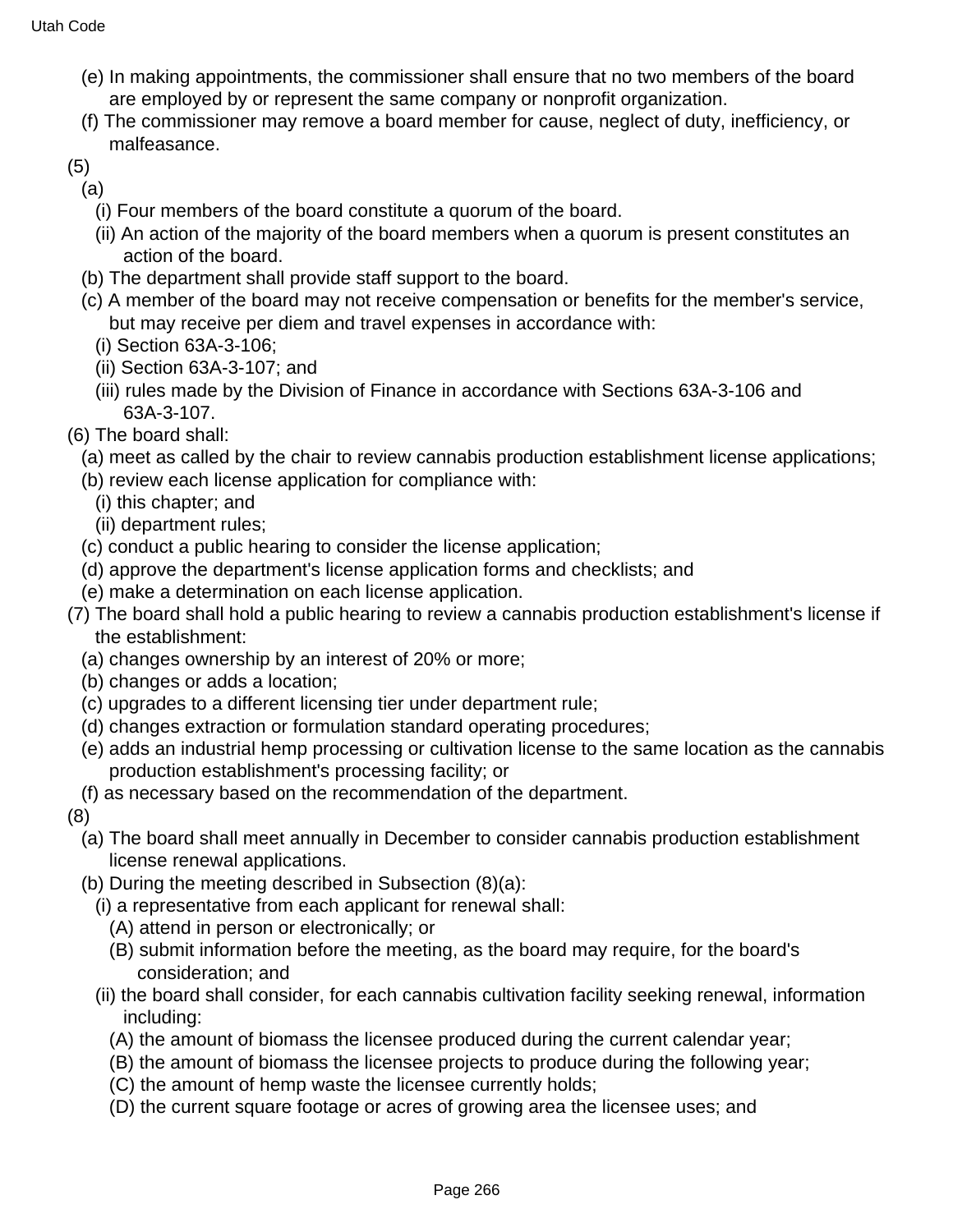- (E) the square footage or acres of growing area the licensee projects to use in the following year; and
- (iii) the board shall consider, for each cannabis processing facility seeking renewal, information including:
	- (A) methods and procedures for extraction;
	- (B) standard operating procedures; and
	- (C) a complete listing of the medical dosage forms that the licensee produces.
- (c) The information a licensee or license applicant provides to the board for a license determination constitutes a protected record under Subsection 63G-2-305(1) or (2) if the applicant or licensee provides the board with the information regarding business confidentiality required in Section 63G-2-309.

Enacted by Chapter 350, 2021 General Session

## **4-41a-202 Cannabis production establishment owners and directors -- Criminal background checks.**

- (1) Each applicant for a license as a cannabis production establishment shall submit to the department, at the time of application, from each individual who has a financial or voting interest of 2% or greater in the applicant or who has the power to direct or cause the management or control of the applicant:
	- (a) a fingerprint card in a form acceptable to the Department of Public Safety;
	- (b) a signed waiver in accordance with Subsection 53-10-108(4) acknowledging the registration of the individual's fingerprints in the Federal Bureau of Investigation Next Generation Identification System's Rap Back Service; and
	- (c) consent to a fingerprint background check by:
	- (i) the Utah Bureau of Criminal Identification; and
	- (ii) the Federal Bureau of Investigation.
- (2) The Bureau of Criminal Identification shall:
	- (a) check the fingerprints the applicant submits under Subsection (1) against the applicable state, regional, and national criminal records databases, including the Federal Bureau of Investigation Next Generation Identification System;
	- (b) report the results of the background check to the department;
	- (c) maintain a separate file of fingerprints that applicants submit under Subsection (1) for search by future submissions to the local and regional criminal records databases, including latent prints;
	- (d) request that the fingerprints be retained in the Federal Bureau of Investigation Next Generation Identification System's Rap Back Service for search by future submissions to national criminal records databases, including the Next Generation Identification System and latent prints; and
	- (e) establish a privacy risk mitigation strategy to ensure that the department only receives notifications for an individual with whom the department maintains an authorizing relationship.
- (3) The department shall:
	- (a) assess an individual who submits fingerprints under Subsection (1) a fee in an amount that the department sets in accordance with Section 63J-1-504 for the services that the Bureau of Criminal Identification or another authorized agency provides under this section; and
	- (b) remit the fee described in Subsection (3)(a) to the Bureau of Criminal Identification.

Renumbered and Amended by Chapter 1, 2018 Special Session 3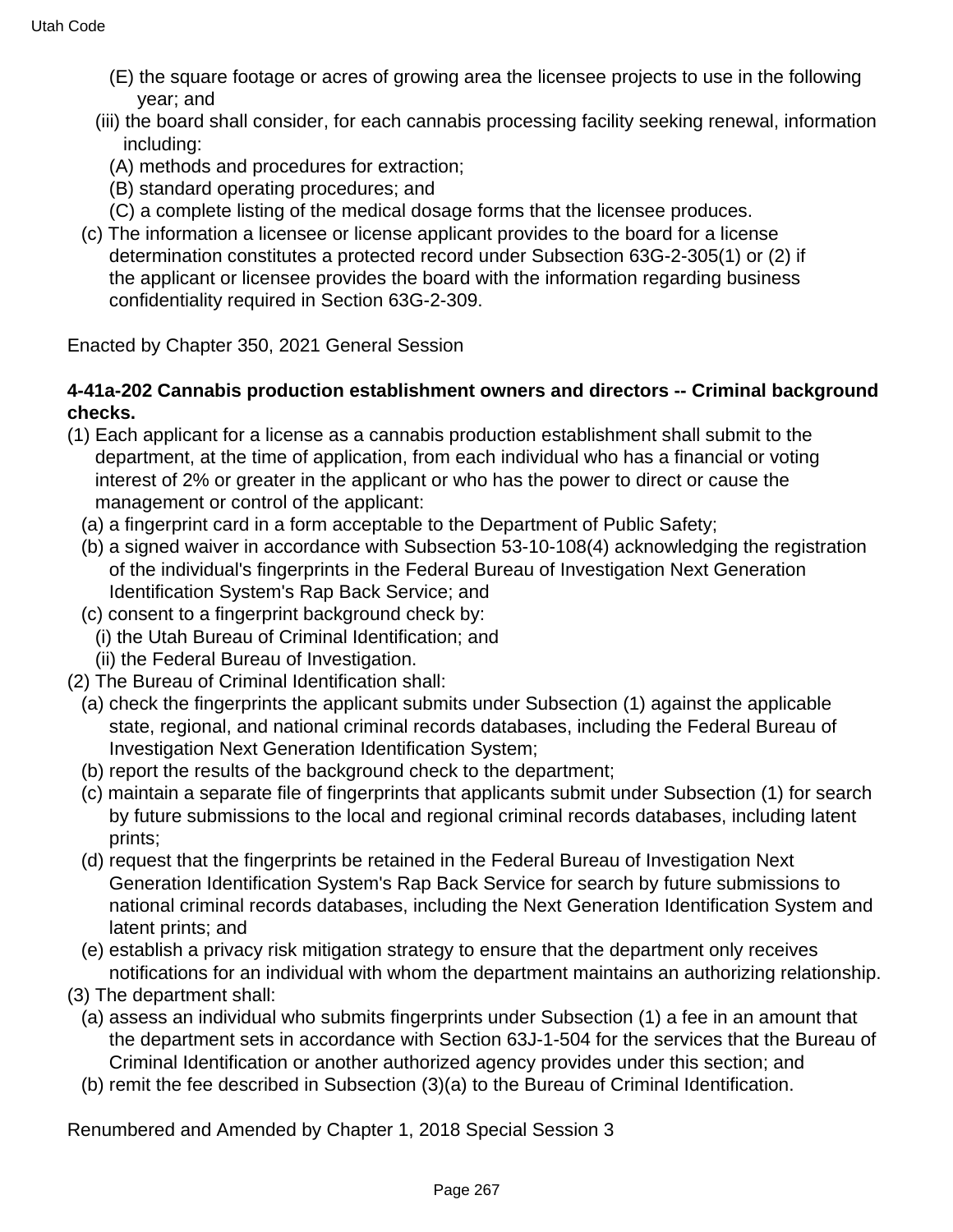#### **4-41a-203 Renewal.**

The department shall renew a license issued under Section 4-41a-201 every year if:

- (1) the licensee meets the requirements of Section 4-41a-201 at the time of renewal;
- (2) the board does not identify:
	- (a) a significant failure of compliance with this chapter or department rules in the review described in Section 4-41a-201.1; or
- (b) grounds for revocation described in Subsections 4-41a-201(9)(b) through (g);
- (3) the licensee pays the department a license renewal fee in an amount that, subject to Subsection 4-41a-104(5), the department sets in accordance with Section 63J-1-504; and
- (4) if the cannabis production establishment changes the operating plan described in Section 4-41a-204 that the department or licensing board approved under Subsection 4-41a-201(2)(b)
	- (iii), the department approves the new operating plan.

Amended by Chapter 290, 2022 General Session Amended by Chapter 350, 2021 General Session

## **4-41a-204 Operating plan.**

- (1) A person applying for a cannabis production establishment license or license renewal shall submit to the department for the department's review a proposed operating plan that complies with this section and that includes:
	- (a) a description of the physical characteristics of the proposed facility or, for a cannabis cultivation facility, no more than two facility locations, including a floor plan and an architectural elevation;
	- (b) a description of the credentials and experience of:
		- (i) each officer, director, and owner of the proposed cannabis production establishment; and (ii) any highly skilled or experienced prospective employee;
	- (c) the cannabis production establishment's employee training standards;
	- (d) a security plan;
	- (e) a description of the cannabis production establishment's inventory control system, including a description of how the inventory control system is compatible with the state electronic verification system described in Section 26-61a-103;
	- (f) storage protocols, both short- and long-term, to ensure that cannabis is stored in a manner that is sanitary and preserves the integrity of the cannabis;
	- (g) for a cannabis cultivation facility, the information described in Subsection (2);
	- (h) for a cannabis processing facility, the information described in Subsection (3); and
	- (i) for an independent cannabis testing laboratory, the information described in Subsection (4).
- (2)
	- (a) A cannabis cultivation facility shall ensure that the facility's operating plan includes the facility's intended:
		- (i) cannabis cultivation practices, including the facility's intended pesticide use and fertilizer use; and
		- (ii) subject to Subsection (2)(b), acreage or square footage under cultivation and anticipated cannabis yield.
	- (b) Except as provided in Subsection (2)(c)(i) or (c)(ii), a cannabis cultivation facility may not:
		- (i) for a facility that cultivates cannabis only indoors, use more than 100,000 total square feet of cultivation space;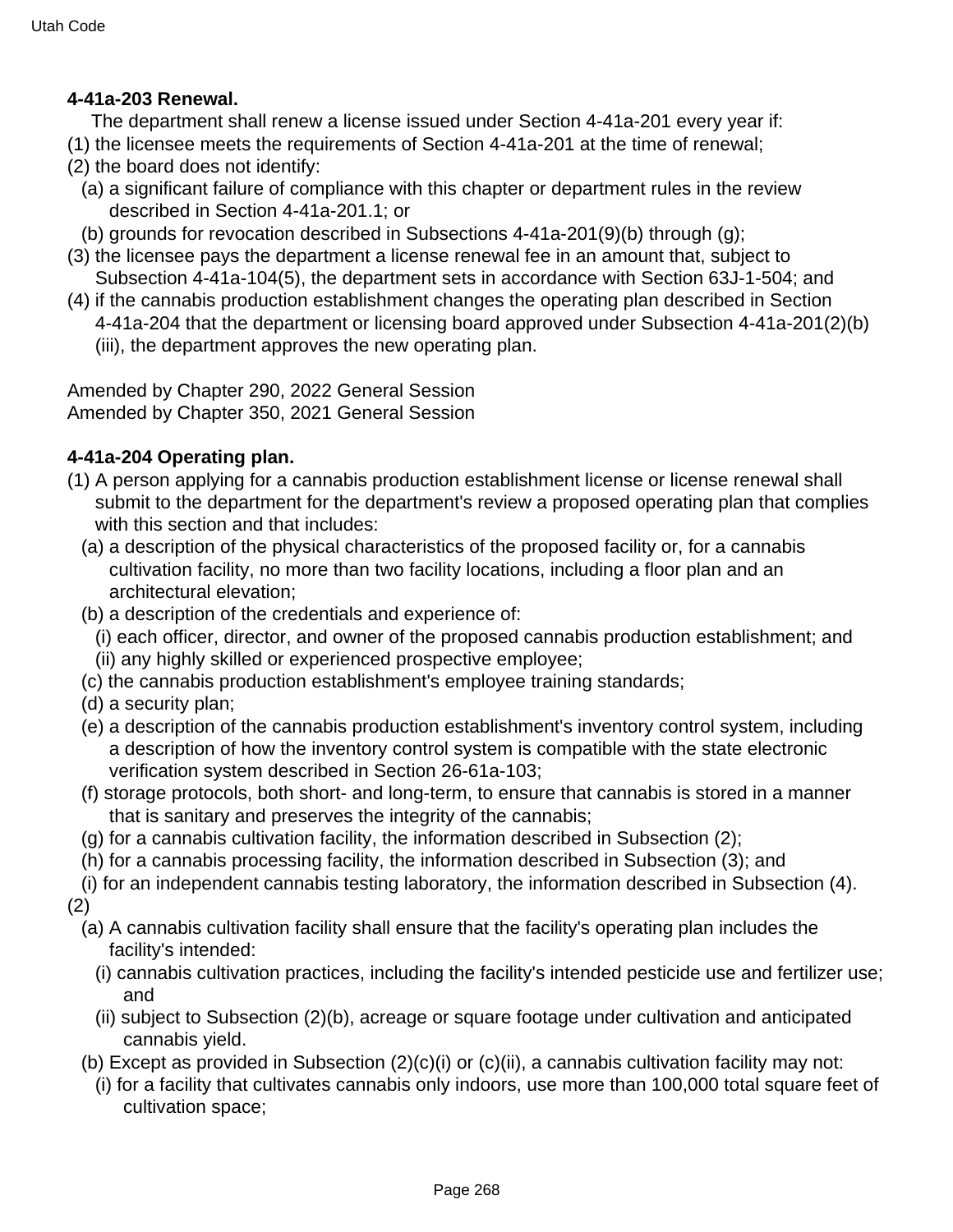- (ii) for a facility that cultivates cannabis only outdoors, use more than four acres for cultivation; and
- (iii) for a facility that cultivates cannabis through a combination of indoor and outdoor cultivation, use more combined indoor square footage and outdoor acreage than allowed under the department's formula described in Subsection (2)(e).
- (c)
	- (i) Each licensee may apply to the department for:
		- (A) a one-time, permanent increase of up to 20% of the limitation on the cannabis cultivation facility's cultivation space; or
		- (B) a short-term increase, not to exceed 12 months, of up to 40% of the limitation on the cannabis cultivation facility's cultivation space.
	- (ii) After conducting a review equivalent to the review described in Subsection 4-41a-205(2)(a), if the department determines that additional cultivation is needed, the department may:
		- (A) grant the one-time, permanent increase described in Subsection (2)(c)(i)(A); or
		- (B) grant the short-term increase described in Subsection (2)(c)(i)(B).
- (d) If a licensee describes an intended acreage or square footage under cultivation under Subsection (2)(a)(ii) that is less than the limitation described in Subsection (2)(b), the licensee may not cultivate more than the licensee's identified intended acreage or square footage under cultivation.
- (e) The department shall, in accordance with Title 63G, Chapter 3, Utah Administrative Rulemaking Act, establish a formula for combined usage of indoor and outdoor cultivation that:
	- (i) does not exceed, in estimated cultivation yield, the aggregate limitations described in Subsection (2)(b)(i) or (ii); and
- (ii) allows a cannabis cultivation facility to operate both indoors and outdoors.
- (f)
	- (i) The department may authorize a cannabis cultivation facility to operate at no more than two separate locations.
	- (ii) If the department authorizes multiple locations under Subsection  $(2)(f)(i)$ , the two cannabis cultivation facility locations combined may not exceed the cultivation limitations described in this Subsection (2).
- (3) A cannabis processing facility's operating plan shall include the facility's intended cannabis processing practices, including the cannabis processing facility's intended:
	- (a) offered variety of cannabis product;
	- (b) cannabinoid extraction method;
	- (c) cannabinoid extraction equipment;
	- (d) processing equipment;
	- (e) processing techniques; and
	- (f) sanitation and manufacturing safety procedures for items for human consumption.
- (4) An independent cannabis testing laboratory's operating plan shall include the laboratory's intended:
	- (a) cannabis and cannabis product testing capability;
	- (b) cannabis and cannabis product testing equipment; and
	- (c) testing methods, standards, practices, and procedures for testing cannabis and cannabis products.
- (5) Notwithstanding an applicant's proposed operating plan, a cannabis production establishment is subject to land use regulations, as defined in Sections 10-9a-103 and 17-27a-103, regarding the availability of outdoor cultivation in an industrial zone.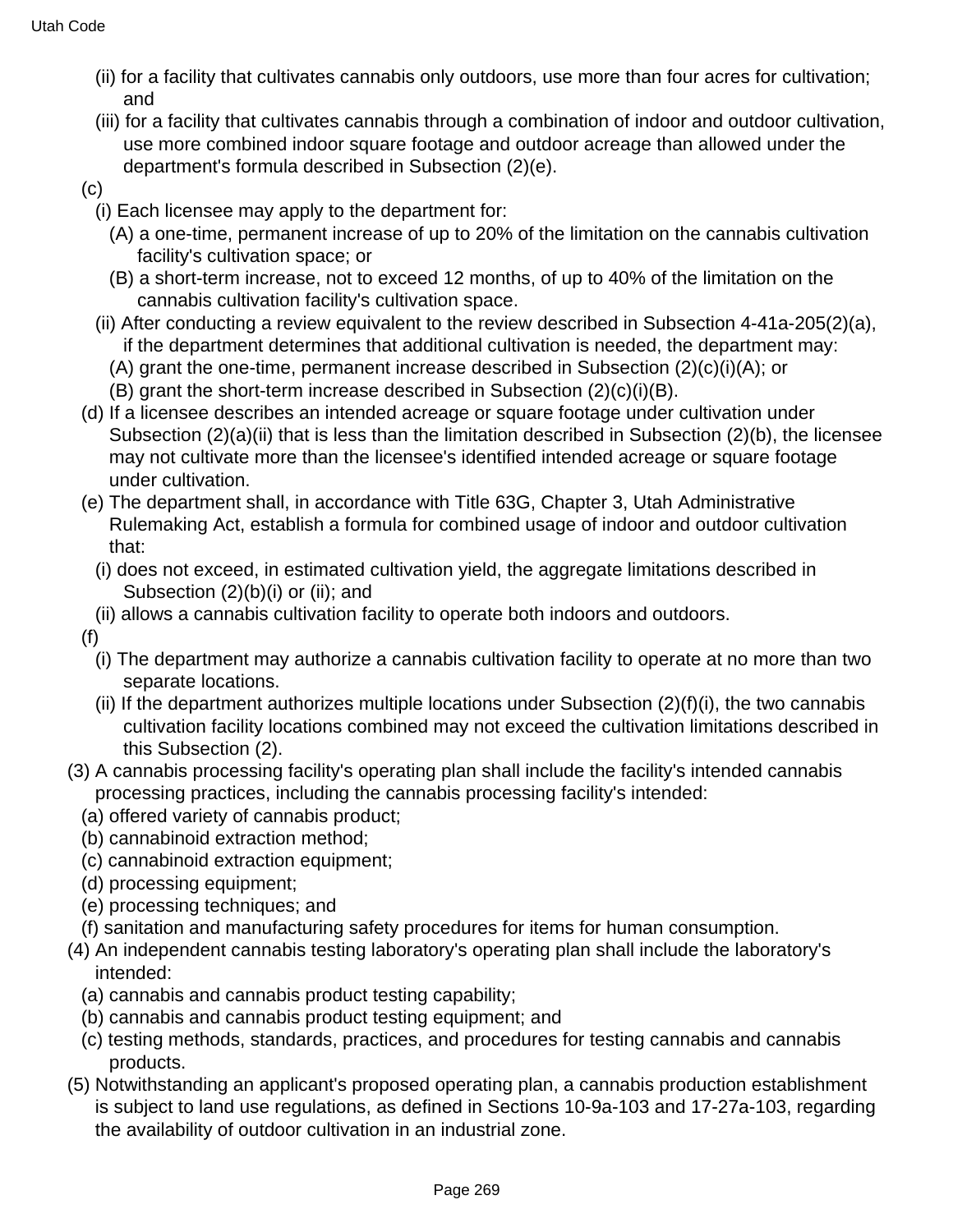Amended by Chapter 350, 2021 General Session

## **4-41a-205 Number of licenses -- Cannabis cultivation facilities.**

- (1) Except as provided in Subsection (2)(a), the department shall issue at least five but not more than eight licenses to operate a cannabis cultivation facility.
- (2)
	- (a) The department may issue a number of licenses to operate a cannabis cultivation facility that, in addition to the licenses described in Subsection (1), does not cause the total number of licenses to exceed 15 if the department determines, in consultation with the Department of Health and after an annual or more frequent analysis of the current and anticipated market for medical cannabis, that each additional license is necessary to provide an adequate supply, quality, or variety of medical cannabis to medical cannabis cardholders.
	- (b) If the recipient of one of the initial licenses described in Subsection (1) ceases operations for any reason or otherwise abandons the license, the department may but is not required to grant the vacant license to another applicant based on an analysis as described in Subsection  $(2)(a)$ .
- (3) If there are more qualified applicants than the number of available licenses for cannabis cultivation facilities under Subsections (1) and (2), the department shall evaluate the applicants and award the limited number of licenses described in Subsections (1) and (2) to the applicants that best demonstrate:
	- (a) experience with establishing and successfully operating a business that involves:
		- (i) complying with a regulatory environment;
		- (ii) tracking inventory; and
	- (iii) training, evaluating, and monitoring employees;
	- (b) an operating plan that will best ensure the safety and security of patrons and the community;
	- (c) positive connections to the local community; and
	- (d) the extent to which the applicant can increase efficiency and reduce the cost to patients of medical cannabis.
- (4) The department may conduct a face-to-face interview with an applicant for a license that the department evaluates under Subsection (3).

Amended by Chapter 12, 2020 General Session

# **Part 3**

# **Cannabis Production Establishments Agents**

## **4-41a-301 Cannabis production establishment agent -- Registration.**

- (1) An individual may not act as a cannabis production establishment agent unless the department registers the individual as a cannabis production establishment agent, regardless of whether the individual is a seasonal, temporary, or permanent employee.
- (2) The following individuals, regardless of the individual's status as a qualified medical provider, may not serve as a cannabis production establishment agent, have a financial or voting interest of 2% or greater in a cannabis production establishment, or have the power to direct or cause the management or control of a cannabis production establishment:
	- (a) a pharmacist licensed under Title 58, Chapter 17b, Pharmacy Practice Act;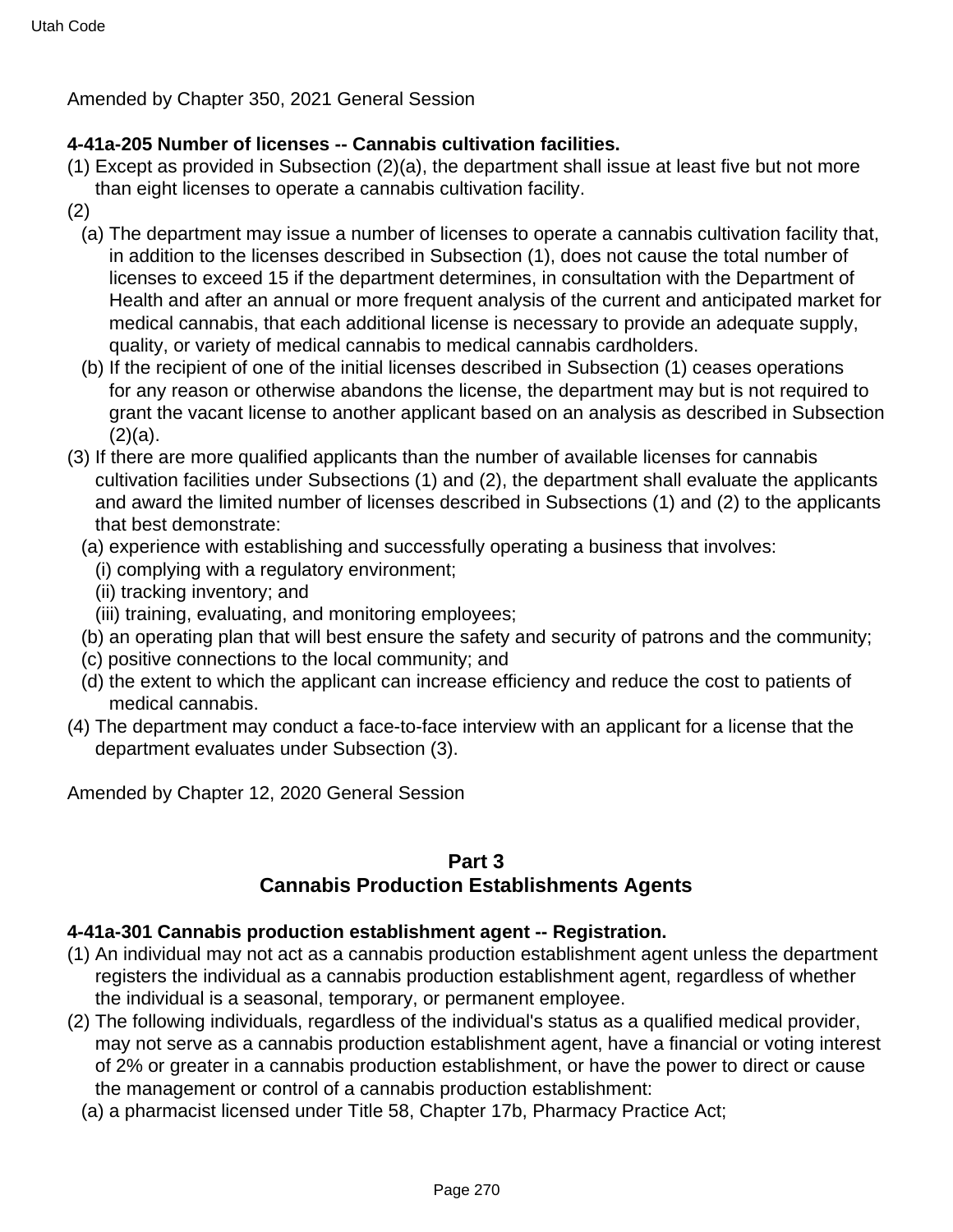- (b) an advanced practice registered nurse licensed under Title 58, Chapter 31b, Nurse Practice Act;
- (c) a physician licensed under Title 58, Chapter 67, Utah Medical Practice Act, or Title 58, Chapter 68, Utah Osteopathic Medical Practice Act; or
- (d) a physician assistant licensed under Title 58, Chapter 70a, Utah Physician Assistant Act.
- (3) An independent cannabis testing laboratory agent may not act as an agent for a medical cannabis pharmacy, a medical cannabis courier, a cannabis processing facility, or a cannabis cultivation facility.
- (4)
	- (a) The department shall, within 15 business days after the day on which the department receives a complete application from a cannabis production establishment on behalf of a prospective cannabis production establishment agent, register and issue a cannabis production establishment agent registration card to the prospective agent if the cannabis production establishment:
		- (i) provides to the department:
			- (A) the prospective agent's name and address;
			- (B) the name and location of a licensed cannabis production establishment where the prospective agent will act as the cannabis production establishment's agent; and
			- (C) the submission required under Subsection (4)(b); and
		- (ii) pays a fee to the department in an amount that, subject to Subsection 4-41a-104(5), the department sets in accordance with Section 63J-1-504.
	- (b) Except for an applicant reapplying for a cannabis production establishment agent registration card within less than one year after the expiration of the applicant's previous cannabis production establishment agent registration card, each prospective agent described in Subsection (4)(a) shall:
		- (i) submit to the department:
			- (A) a fingerprint card in a form acceptable to the Department of Public Safety; and
			- (B) a signed waiver in accordance with Subsection 53-10-108(4) acknowledging the registration of the prospective agent's fingerprints in the Federal Bureau of Investigation Next Generation Identification System's Rap Back Service; and
	- (ii) consent to a fingerprint background check by:
		- (A) the Bureau of Criminal Identification; and
		- (B) the Federal Bureau of Investigation.
	- (c) The Bureau of Criminal Identification shall:
	- (i) check the fingerprints the prospective agent submits under Subsection (4)(b) against the applicable state, regional, and national criminal records databases, including the Federal Bureau of Investigation Next Generation Identification System;
	- (ii) report the results of the background check to the department;
	- (iii) maintain a separate file of fingerprints that prospective agents submit under Subsection (4) (b) for search by future submissions to the local and regional criminal records databases, including latent prints;
	- (iv) request that the fingerprints be retained in the Federal Bureau of Investigation Next Generation Identification System's Rap Back Service for search by future submissions to national criminal records databases, including the Next Generation Identification System and latent prints; and
	- (v) establish a privacy risk mitigation strategy to ensure that the department only receives notifications for an individual with whom the department maintains an authorizing relationship.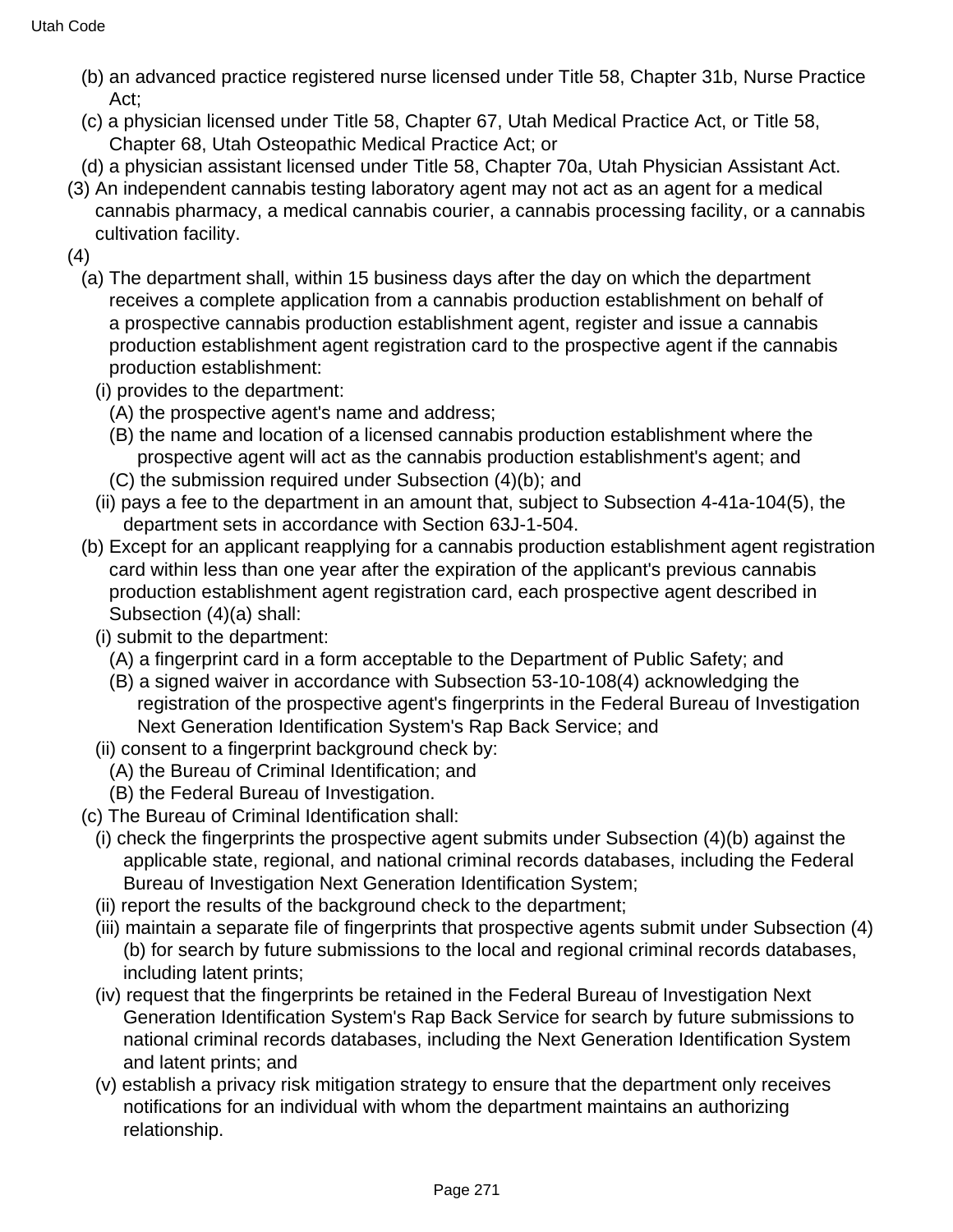- (d) The department shall:
	- (i) assess an individual who submits fingerprints under Subsection (4)(b) a fee in an amount that the department sets in accordance with Section 63J-1-504 for the services that the Bureau of Criminal Identification or another authorized agency provides under this section; and
	- (ii) remit the fee described in Subsection (4)(d)(i) to the Bureau of Criminal Identification.
- (5) The department shall designate, on an individual's cannabis production establishment agent registration card:
	- (a) the name of the cannabis production establishment where the individual is registered as an agent; and
	- (b) the type of cannabis production establishment for which the individual is authorized to act as an agent.
- (6) A cannabis production establishment agent shall comply with:
	- (a) a certification standard that the department develops; or
	- (b) a certification standard that the department has reviewed and approved.
- (7)
	- (a) The department shall ensure that the certification standard described in Subsection (6) includes training:
		- (i) in Utah medical cannabis law;
		- (ii) for a cannabis cultivation facility agent, in cannabis cultivation best practices;
		- (iii) for a cannabis processing facility agent, in cannabis processing, manufacturing safety procedures for items for human consumption, and sanitation best practices; and
		- (iv) for an independent cannabis testing laboratory agent, in cannabis testing best practices.
	- (b) The department shall review the training described in Subsection (7)(a) annually or as often as necessary to ensure compliance with this section.
- (8) For an individual who holds or applies for a cannabis production establishment agent registration card:
	- (a) the department may revoke or refuse to issue the card if the individual violates the requirements of this chapter; and
	- (b) the department shall revoke or refuse to issue the card if the individual is convicted under state or federal law of:
		- (i) a felony; or
		- (ii) after December 3, 2018, a misdemeanor for drug distribution.

(9)

- (a) A cannabis production establishment agent registration card expires two years after the day on which the department issues the card.
- (b) A cannabis production establishment agent may renew the agent's registration card if the agent:
	- (i) is eligible for a cannabis production establishment registration card under this section;
	- (ii) certifies to the department in a renewal application that the information in Subsection (4)(a) is accurate or updates the information; and
	- (iii) pays to the department a renewal fee in an amount that:
		- (A) subject to Subsection 4-41a-104(5), the department sets in accordance with Section 63J-1-504; and
		- (B) may not exceed the cost of the relatively lower administrative burden of renewal in comparison to the original application process.

Amended by Chapter 350, 2021 General Session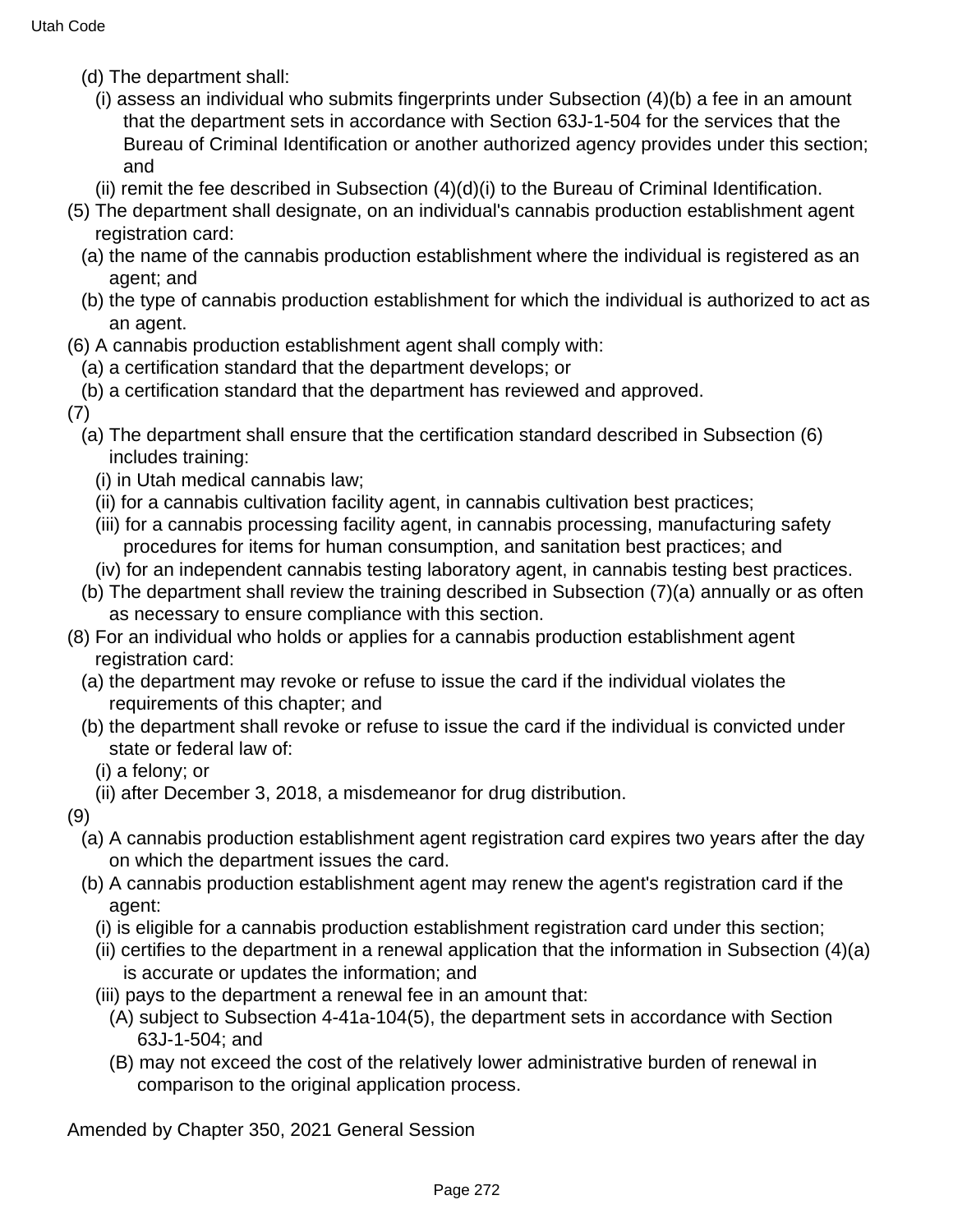## **4-41a-302 Cannabis production establishment agent registration card -- Rebuttable presumption.**

- (1) A cannabis production establishment agent whom the department registers under Section 4-41a-301 shall carry the individual's cannabis production establishment agent registration card with the agent at all times when:
	- (a) the agent is on the premises of a cannabis production establishment where the agent is registered;
	- (b) the agent is transporting cannabis in a medicinal dosage form, a cannabis product in a medicinal dosage form, or a medical cannabis device between:
		- (i) two cannabis production establishments; or
		- (ii) a cannabis production establishment and a medical cannabis pharmacy; and
	- (c) if the cannabis production establishment agent is an agent of a cannabis cultivation facility, the agent is transporting raw cannabis plants to a cannabis processing facility or an independent cannabis testing laboratory.
- (2) If a cannabis processing facility agent possesses cannabis in a medicinal dosage form, a cannabis product in a medicinal dosage form, or a medical cannabis device and produces the registration card in the agent's possession in compliance with Subsection (1) while handling, at a cannabis production establishment, or transporting the cannabis, cannabis product, or medical cannabis device in compliance with Subsection (1):
	- (a) there is a rebuttable presumption that the agent possesses the cannabis, cannabis product, or medical cannabis device legally; and
	- (b) a law enforcement officer does not have probable cause, based solely on the agent's possession of the cannabis in medicinal dosage form, cannabis product in medicinal dosage form, or medical cannabis device in compliance with Subsection (1), to believe that the individual is engaging in illegal activity.
- (3)
	- (a) A cannabis production establishment agent who fails to carry the agent's cannabis production establishment agent registration card in accordance with Subsection (1) is:
		- (i) for a first or second offense in a two-year period:
			- (A) guilty of an infraction; and
			- (B) subject to a \$100 fine; or
		- (ii) for a third or subsequent offense in a two-year period:
			- (A) guilty of a class C misdemeanor; and
			- (B) subject to a \$750 fine.
	- (b)
		- (i) The prosecuting entity shall notify the department and the relevant cannabis production establishment of each conviction under Subsection (3)(a).
		- (ii) For each violation described in Subsection (3)(a)(ii), the department may assess the relevant cannabis production establishment a fine of up to \$5,000, in accordance with a fine schedule that the department establishes by rule in accordance with Title 63G, Chapter 3, Utah Administrative Rulemaking Act.
	- (c) An individual who is guilty of a violation described in Subsection (3)(a) is not guilty for a violation of Title 58, Chapter 37, Utah Controlled Substances Act, for the conduct underlying the violation described in Subsection (3)(a).

Amended by Chapter 5, 2019 Special Session 1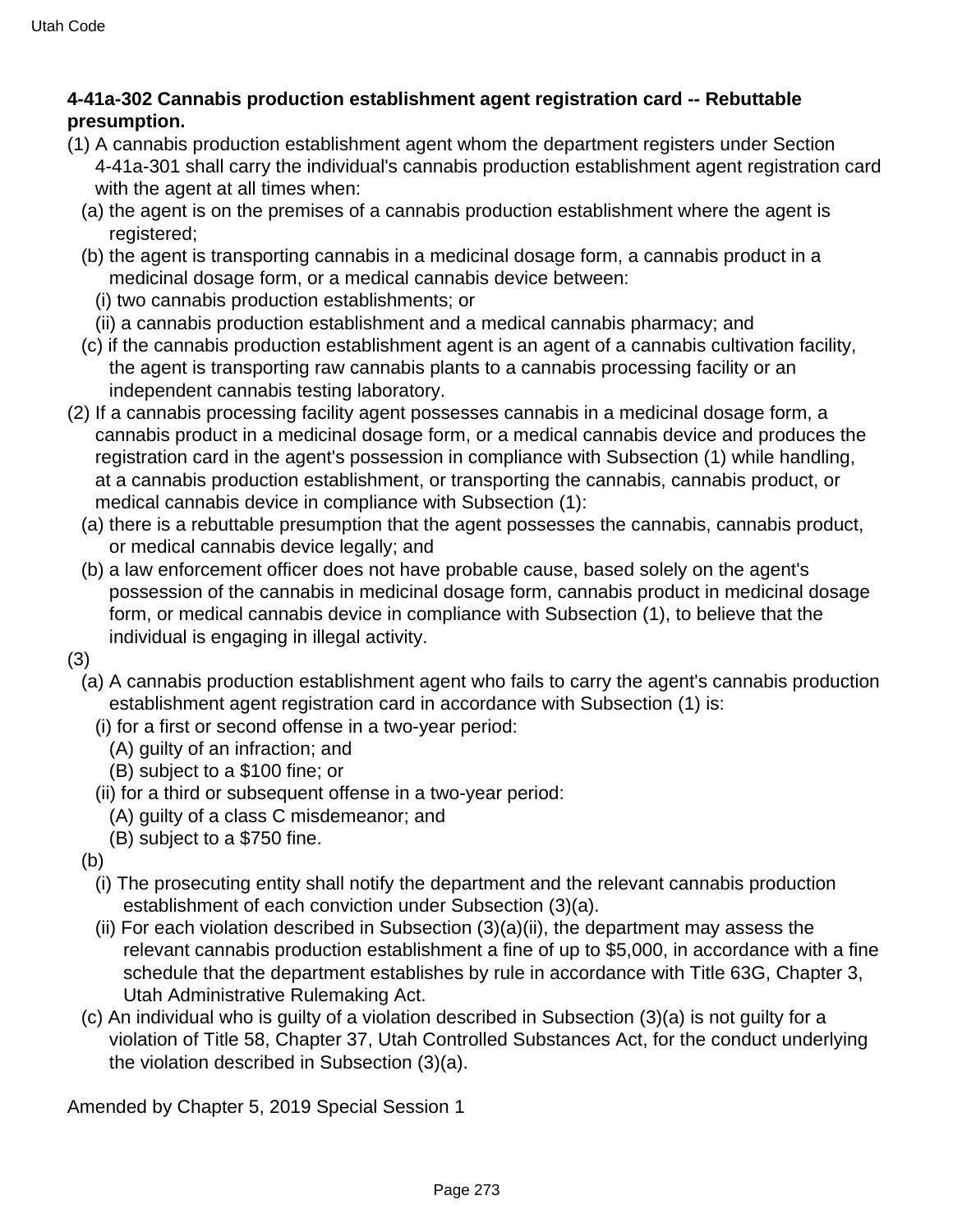#### **Part 4**

## **General Cannabis Production Establishment Operating Requirements**

#### **4-41a-401 Cannabis production establishment -- General operating requirements.** (1)

- (a) A cannabis production establishment shall operate in accordance with the operating plan described in Sections 4-41a-201 and 4-41a-204.
- (b) A cannabis production establishment shall notify the department before a change in the cannabis production establishment's operating plan.
- (c)
	- (i) If a cannabis production establishment changes the cannabis production establishment's operating plan, the establishment shall ensure that the new operating plan complies with this chapter.
	- (ii) The department shall establish by rule, in accordance with Title 63G, Chapter 3, Utah Administrative Rulemaking Act, a process to:
		- (A) review a change notification described in Subsection (1)(b);
		- (B) identify for the cannabis production establishment each point of noncompliance between the new operating plan and this chapter;
		- (C) provide an opportunity for the cannabis production establishment to address each identified point of noncompliance; and
		- (D) suspend or revoke a license if the cannabis production establishment fails to cure the noncompliance.
- (2) A cannabis production establishment shall operate:
	- (a) except as provided in Subsection (5), in a facility that is accessible only by an individual with a valid cannabis production establishment agent registration card issued under Section 4-41a-301; and
	- (b) at the physical address provided to the department under Section 4-41a-201.
- (3) A cannabis production establishment may not employ an individual who is younger than 21 years old.
- (4) A cannabis production establishment may not employ an individual who has been convicted, under state or federal law, of:
	- (a) a felony; or
- (b) after December 3, 2018, a misdemeanor for drug distribution.
- (5) A cannabis production establishment may authorize an individual who is at least 18 years old and is not a cannabis production establishment agent to access the cannabis production establishment if the cannabis production establishment:
	- (a) tracks and monitors the individual at all times while the individual is at the cannabis production establishment; and
	- (b) maintains a record of the individual's access, including arrival and departure.
- (6) A cannabis production establishment shall operate in a facility that has:
	- (a) a single, secure public entrance;
	- (b) a security system with a backup power source that:
		- (i) detects and records entry into the cannabis production establishment; and
		- (ii) provides notice of an unauthorized entry to law enforcement when the cannabis production establishment is closed; and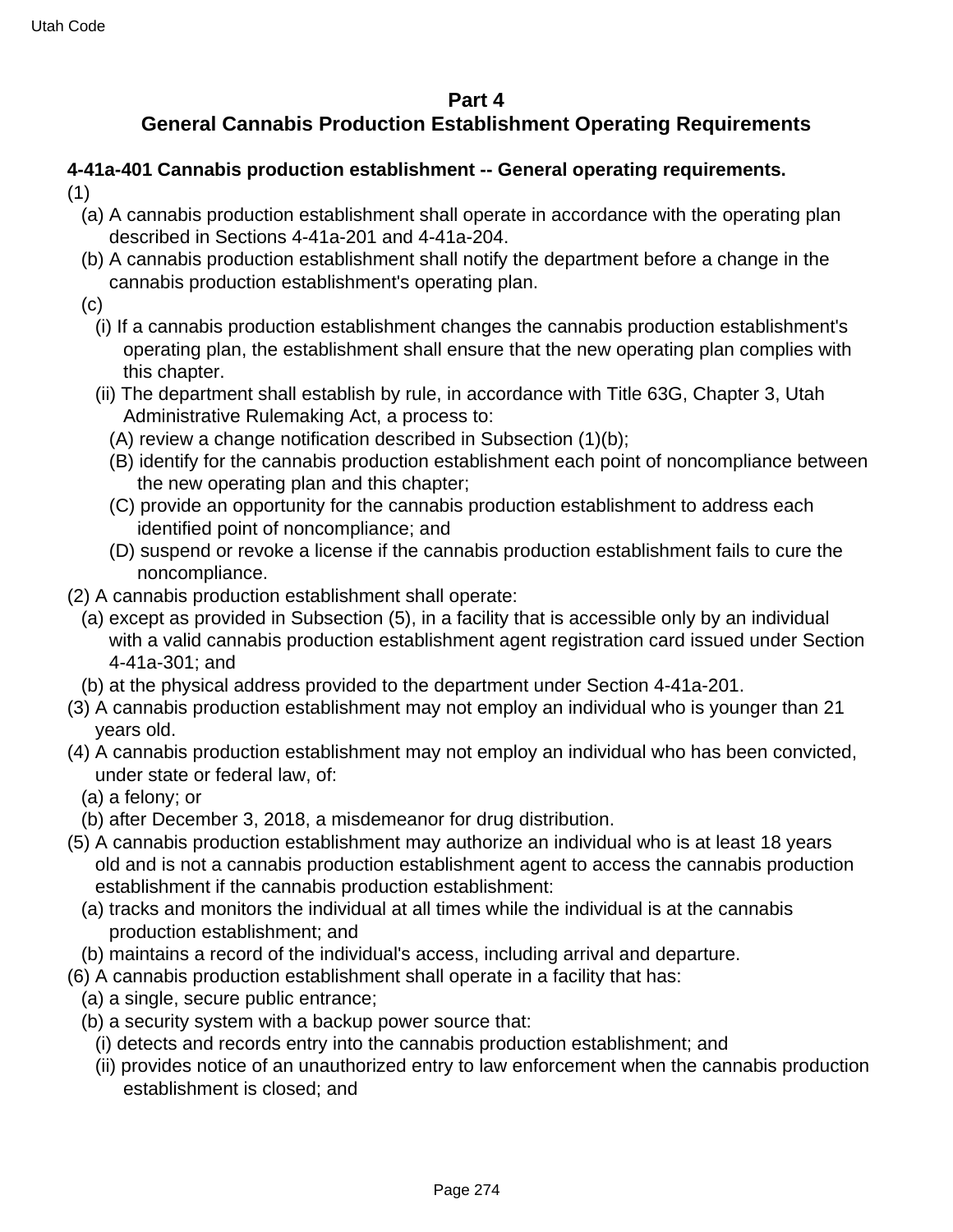(c) a lock or equivalent restrictive security feature on any area where the cannabis production establishment stores cannabis or a cannabis product.

Renumbered and Amended by Chapter 1, 2018 Special Session 3

## **4-41a-402 Inspections.**

- (1) The department may inspect the records and facility of a cannabis production establishment at any time during business hours to determine if the cannabis production establishment complies with this chapter.
- (2)
	- (a) An inspection under this section may include:
		- (i) inspection of a site, facility, vehicle, book, record, paper, document, data, and other physical or electronic information;
		- (ii) questioning of any relevant individual;
		- (iii) observation of an independent cannabis testing laboratory's methods, standards, practices, and procedures;
		- (iv) the taking of a specimen of cannabis or cannabis products sufficient for testing purposes; or
	- (v) inspection of equipment, an instrument, a tool, or machinery, including a container or label.
	- (b) Notwithstanding Section 4-41a-404, an authorized department employee may possess and transport a specimen of cannabis or cannabis products for testing described in Subsection (2) (a).
- (3) In making an inspection under this section, the department may freely access any area and review and make copies of a book, record, paper, document, data, or other physical or electronic information, including financial data, sales data, shipping data, pricing data, and employee data.
- (4) Failure to provide the department or the department's authorized agents immediate access to records and facilities during business hours in accordance with this section may result in:
	- (a) the imposition of a civil monetary penalty that the department sets in accordance with Title 63G, Chapter 3, Utah Administrative Rulemaking Act;
	- (b) license or registration suspension or revocation; or
	- (c) an immediate cessation of operations under a cease and desist order that the department issues.

Renumbered and Amended by Chapter 1, 2018 Special Session 3

## **4-41a-403 Advertising.**

- (1) Except as provided in this section, a cannabis production establishment may not advertise to the general public in any medium.
- (2) A cannabis production establishment may advertise an employment opportunity at the cannabis production establishment.
- (3) A cannabis production establishment may maintain a website that:
- (a) contains information about the establishment and employees; and
- (b) does not advertise any medical cannabis, cannabis products, or medical cannabis devices.
- (4)
	- (a) Notwithstanding any municipal or county ordinance prohibiting signage, a cannabis production establishment may use signage on the outside of the cannabis production establishment that:
		- (i) includes only: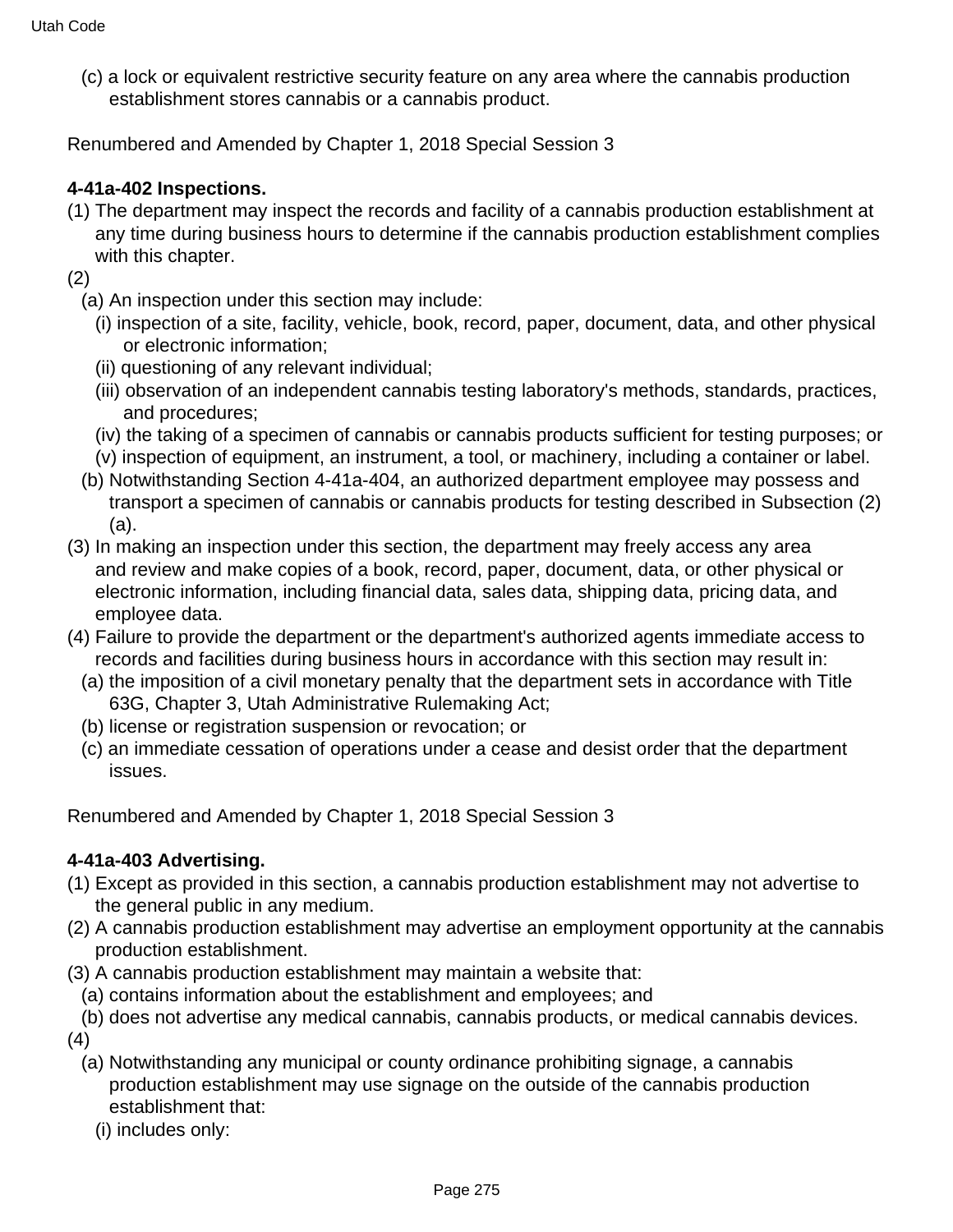- (A) in accordance with Subsection (4)(b), the cannabis production establishment's name, logo, and hours of operation; and
- (B) a green cross; and
- (ii) complies with local ordinances regulating signage.
- (b) The department shall define standards for a cannabis production establishment's name and logo to ensure a medical rather than recreational disposition.
- (5)
	- (a) A cannabis production establishment may hold an educational event for the public or medical providers in accordance with this Subsection (5) and the rules described in Subsection (5)(c).
	- (b) A cannabis production establishment may not include in an educational event described in Subsection (5)(a):
		- (i) any topic that conflicts with this chapter or Title 26, Chapter 61a, Utah Medical Cannabis Act;
		- (ii) any gift items or merchandise other than educational materials, as those terms are defined by the department;
		- (iii) any marketing for a specific product from the cannabis production establishment or any other statement, claim, or information that would violate the federal Food, Drug, and Cosmetic Act, 21 U.S.C. Sec. 301, et seq.; or
		- (iv) a presenter other than the following:
			- (A) a cannabis production establishment agent;
			- (B) a pharmacist licensed under Title 58, Chapter 17b, Pharmacy Practice Act;
			- (C) an advanced practice registered nurse licensed under Title 58, Chapter 31b, Nurse Practice Act;
			- (D) a physician licensed under Title 58, Chapter 67, Utah Medical Practice Act, or Title 58, Chapter 68, Utah Osteopathic Medical Practice Act;
			- (E) a physician assistant licensed under Title 58, Chapter 70a, Utah Physician Assistant Act; or
			- (F) a state employee.
	- (c) The department shall make rules, in accordance with Title 63G, Chapter 3, Utah Administrative Rulemaking Act, to define the elements of and restrictions on the educational event described in Subsection (5)(a), including a minimum age of 21 years old for attendees.

Amended by Chapter 350, 2021 General Session

## **4-41a-404 Medical cannabis transportation.**

(1)

- (a) Only the following individuals may transport cannabis or a cannabis product under this chapter:
	- (i) a registered cannabis production establishment agent; or
	- (ii) a medical cannabis cardholder who is transporting a medical cannabis treatment that the cardholder is authorized to possess under this chapter.
- (b) Only an agent of a cannabis cultivation facility, when the agent is transporting cannabis plants to a cannabis processing facility or an independent cannabis testing laboratory, may transport unprocessed cannabis outside of a medicinal dosage form.
- (2) Except for an individual with a valid medical cannabis card under Title 26, Chapter 61a, Utah Medical Cannabis Act, who is transporting a medical cannabis treatment shall possess a transportation manifest that:
	- (a) includes a unique identifier that links the cannabis or cannabis product to a relevant inventory control system;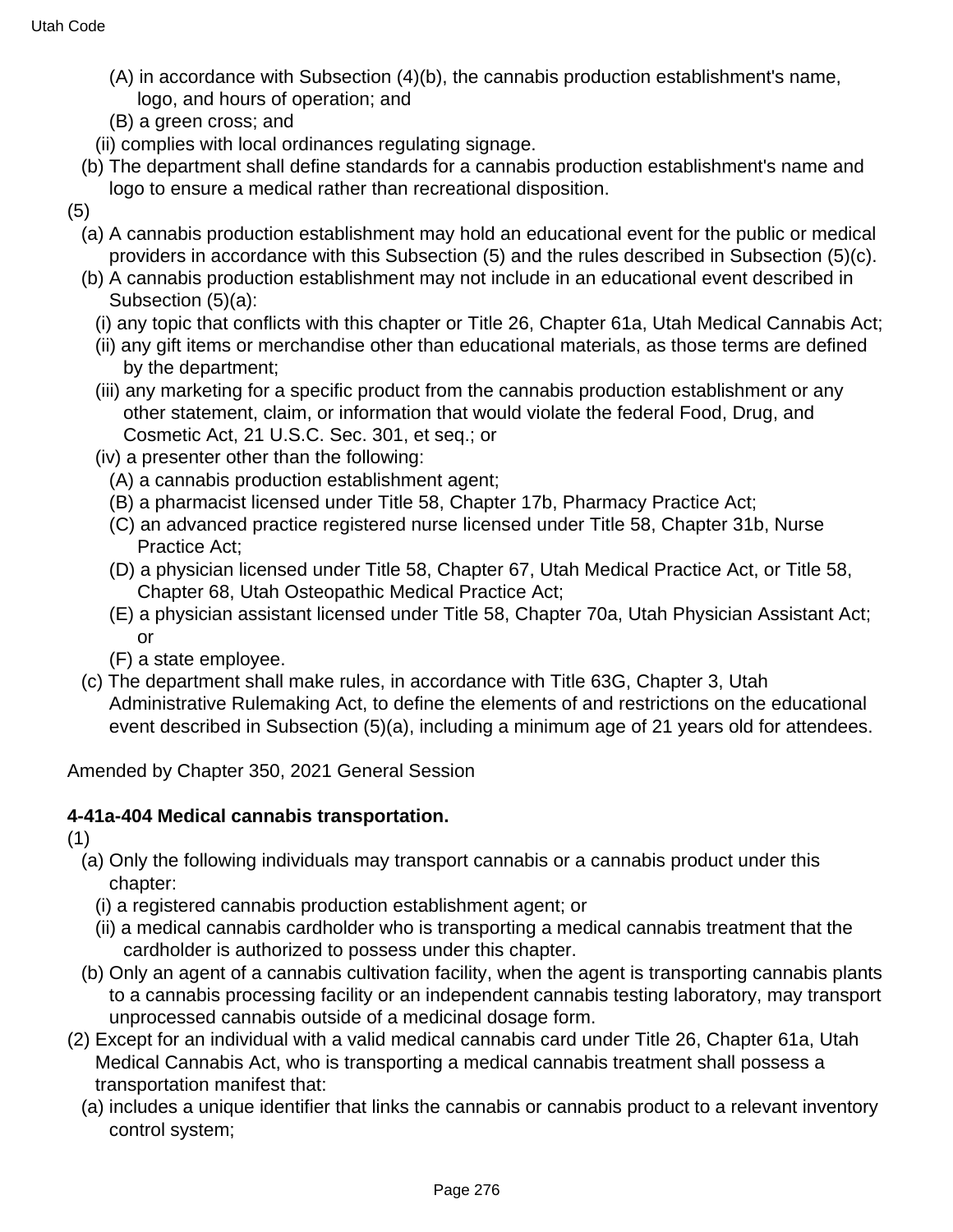- (b) includes origin and destination information for any cannabis or cannabis product that the individual is transporting; and
- (c) identifies the departure and arrival times and locations of the individual transporting the cannabis or cannabis product.
- (3)
	- (a) In addition to the requirements in Subsections (1) and (2), the department may establish by rule, in accordance with Title 63G, Chapter 3, Utah Administrative Rulemaking Act, requirements for transporting cannabis or cannabis product to ensure that the cannabis or cannabis product remains safe for human consumption.
	- (b) The transportation described in Subsection (3)(a) is limited to transportation:
	- (i) between a cannabis production establishment and another cannabis production establishment; and
	- (ii) between a cannabis processing facility and a medical cannabis pharmacy.
- (4)
	- (a) It is unlawful for a registered cannabis production establishment agent to make a transport described in this section with a manifest that does not meet the requirements of this section.
	- (b) Except as provided in Subsection (4)(d), an agent who violates Subsection (4)(a) is:
		- (i) guilty of an infraction; and
		- (ii) subject to a \$100 fine.
	- (c) An individual who is guilty of a violation described in Subsection (4)(b) is not guilty of a violation of Title 58, Chapter 37, Utah Controlled Substances Act, for the conduct underlying the violation described in Subsection (4)(b).
	- (d) If the agent described in Subsection (4)(a) is transporting more cannabis or cannabis product than the manifest identifies, except for a de minimis administrative error:
		- (i) the penalty described in Subsection (4)(b) does not apply; and
	- (ii) the agent is subject to penalties under Title 58, Chapter 37, Utah Controlled Substances Act.
- (5) Nothing in this section prevents the department from taking administrative enforcement action against a cannabis production establishment or another person for failing to make a transport in compliance with the requirements of this section.
- (6) An individual other than an individual described in Subsection (1) may transport a medical cannabis device within the state if the transport does not also contain medical cannabis.

Amended by Chapter 12, 2020 General Session

## **4-41a-405 Excess and disposal.**

- (1) As used in this section, "medical cannabis waste" means waste and unused material from the cultivation and production of medical cannabis.
- (2) A cannabis production establishment shall:
	- (a) render medical cannabis waste unusable and unrecognizable before transporting the medical cannabis waste from the cannabis production establishment; and
	- (b) dispose of medical cannabis waste in accordance with:
		- (i) federal and state laws, rules, and regulations related to hazardous waste;
		- (ii) the Resource Conservation and Recovery Act, 42 U.S.C. Sec. 6991 et seq.;
		- (iii)Title 19, Chapter 6, Part 5, Solid Waste Management Act; and
		- (iv) other regulations that the department makes in accordance with Title 63G, Chapter 3, Utah Administrative Rulemaking Act.
- (3) An individual may not transport or dispose of medical cannabis waste other than as provided in this section.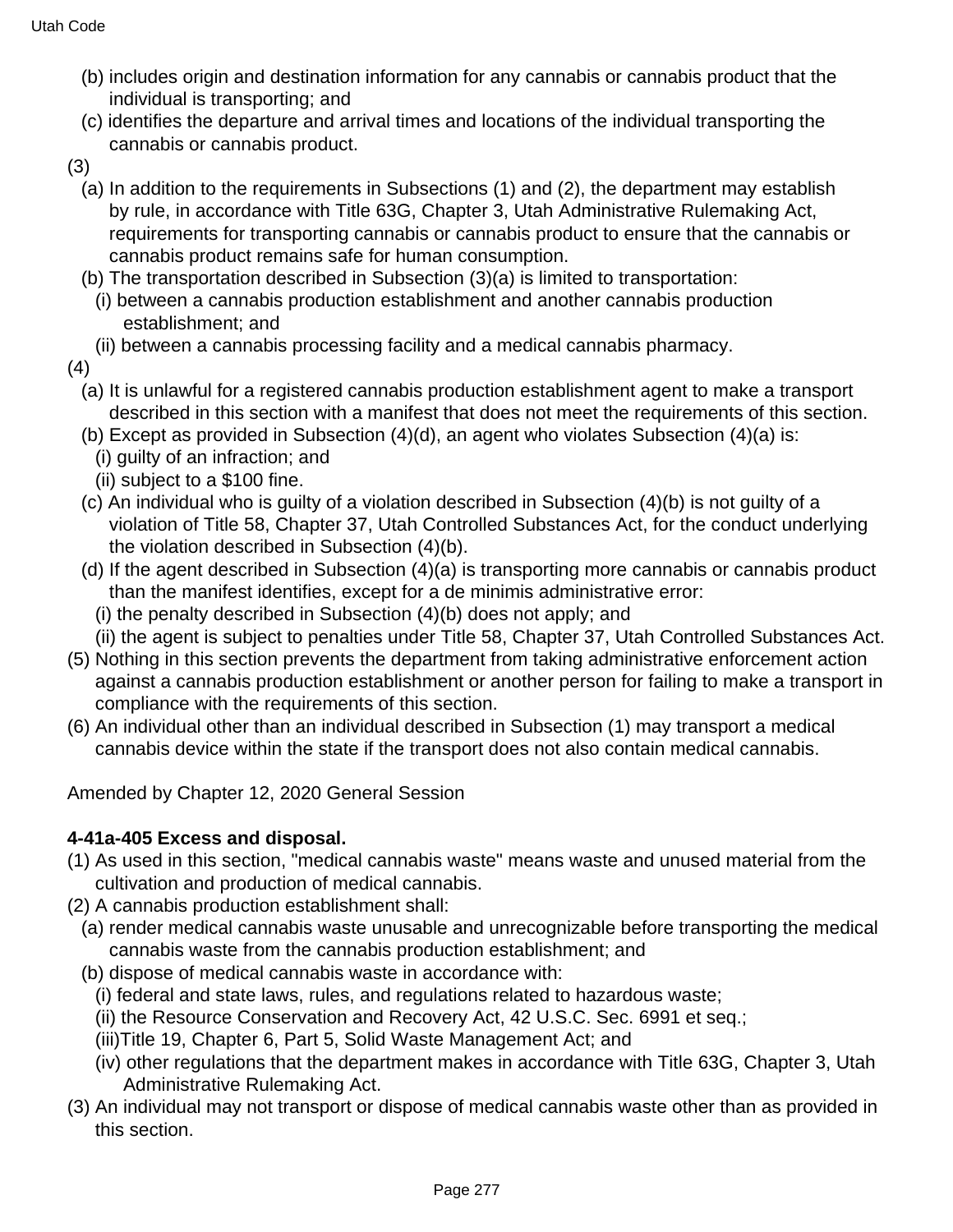Enacted by Chapter 1, 2018 Special Session 3

## **4-41a-406 Local control.**

(1) As used in this section:

- (a) "Land use decision" means the same as that term is defined in Sections 10-9a-103 and 17-27a-103.
- (b) "Land use permit" means the same as that term is defined in Sections 10-9a-103 and 17-27a-103.
- (c) "Land use regulation" means the same as that term is defined in Sections 10-9a-103 and 17-27a-103.
- (2)
	- (a) If a municipality's or county's zoning ordinances provide for an industrial zone, the operation of a cannabis production establishment shall be a permitted industrial use in any industrial zone unless the municipality or county has designated by ordinance, before an individual submits a land use permit application for a cannabis production establishment, at least one industrial zone in which the operation of a cannabis production establishment is a permitted use.
	- (b) If a municipality's or county's zoning ordinances provide for an agricultural zone, the operation of a cannabis production establishment shall be a permitted agricultural use in any agricultural zone unless the municipality or county has designated by ordinance, before an individual submits a land use permit application for a cannabis production establishment, at least one agricultural zone in which the operation of a cannabis production establishment is a permitted use.
	- (c) The operation of a cannabis production establishment shall be a permitted use on land that the municipality or county has not zoned.
- (3) A municipality or county may not:
	- (a) on the sole basis that the applicant or cannabis production establishment violates federal law regarding the legal status of cannabis, deny or revoke:
		- (i) a land use permit to operate a cannabis production facility; or
		- (ii) a business license to operate a cannabis production facility;
	- (b) require a certain distance between a cannabis production establishment and:
		- (i) another cannabis production establishment;
		- (ii) a medical cannabis pharmacy;
		- (iii) a retail tobacco specialty business, as that term is defined in Section 26-62-103; or
		- (iv) an outlet, as that term is defined in Section 32B-1-202; or
	- (c) in accordance with Subsections 10-9a-509(1) and 17-27a-508(1), enforce a land use regulation against a cannabis production establishment that was not in effect on the day on which the cannabis production establishment submitted a complete land use application.
- (4) An applicant for a land use permit to operate a cannabis production establishment shall comply with the land use requirements and application process described in:
	- (a)Title 10, Chapter 9a, Municipal Land Use, Development, and Management Act, including Section 10-9a-528; and
	- (b)Title 17, Chapter 27a, County Land Use, Development, and Management Act, including Section 17-27a-525.

Amended by Chapter 5, 2019 Special Session 1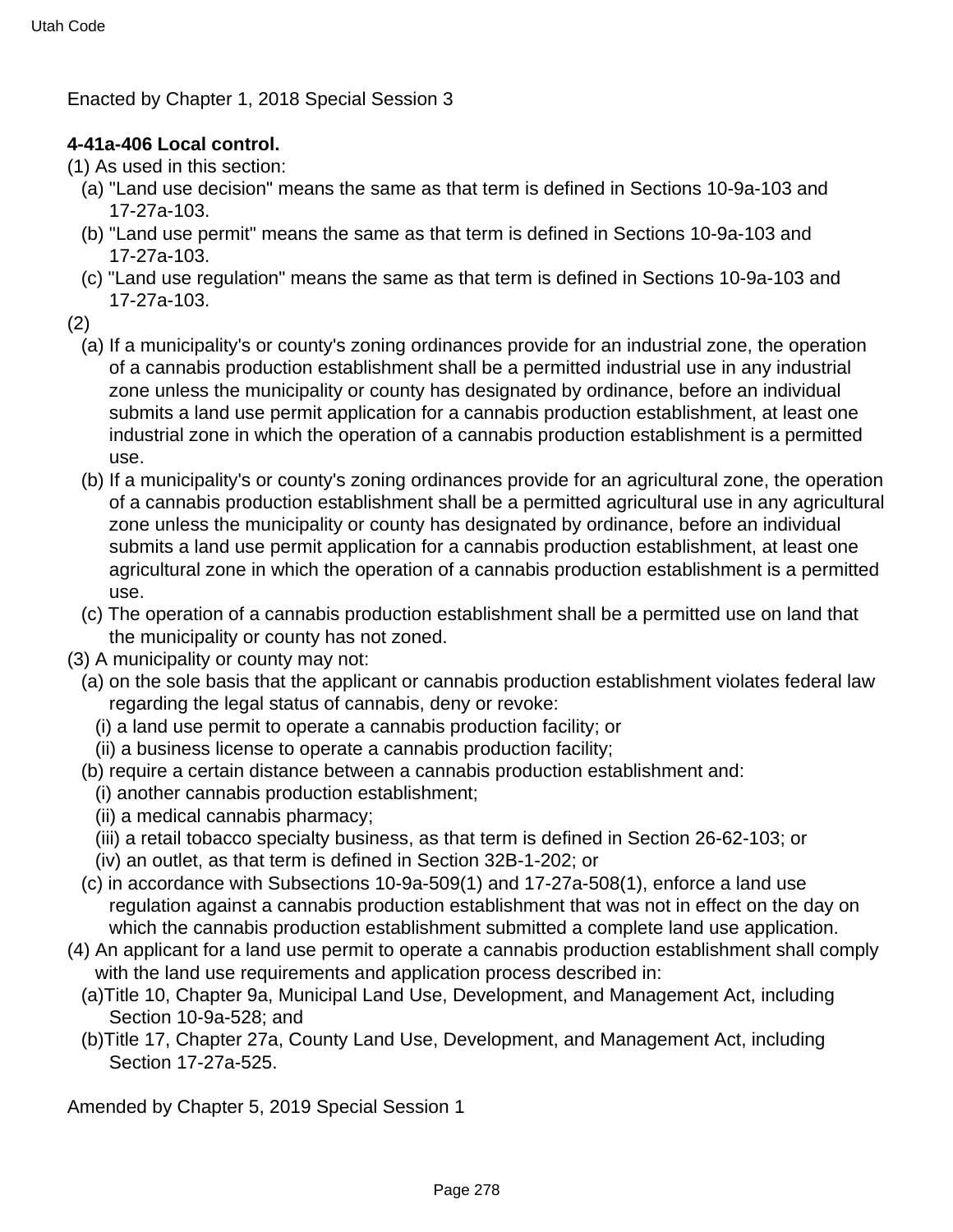## **Part 5 Cannabis Cultivation Facility Operating Requirements**

## **4-41a-501 Cannabis cultivation facility -- Operating requirements.**

- (1) A cannabis cultivation facility shall ensure that any cannabis growing at the cannabis cultivation facility is not visible from the ground level of the cannabis cultivation facility perimeter.
- (2) A cannabis cultivation facility shall use a unique identifier that is connected to the facility's inventory control system to identify:
	- (a) beginning at the time a cannabis plant is eight inches tall and has a root ball, each cannabis plant;
	- (b) each unique harvest of cannabis plants;
	- (c) each batch of cannabis the facility transfers to a medical cannabis pharmacy, a cannabis processing facility, or an independent cannabis testing laboratory; and
	- (d) any excess, contaminated, or deteriorated cannabis of which the cannabis cultivation facility disposes.
- (3) A cannabis cultivation facility shall identify cannabis biomass as cannabis byproduct or cannabis plant product before transferring the cannabis biomass from the facility.
- (4) A cannabis cultivation facility shall either:
	- (a) ensure that a cannabis processing facility chemically or physically processes cannabis cultivation byproduct to produce a cannabis concentrate for incorporation into cannabis derivative products; or
- (b) destroy cannabis cultivation byproduct in accordance with Section 4-41a-405.
- (5) A cannabis cultivation facility may not purchase or otherwise receive industrial hemp waste, except under limited circumstances in which the department determines there is a minimal risk of safety or security concern, as the department specifies in rules that the department makes in accordance with Title 63G, Chapter 3, Utah Administrative Rulemaking Act.

Amended by Chapter 290, 2022 General Session Amended by Chapter 350, 2021 General Session

## **4-41a-502 Cannabis -- Labeling and child-resistant packaging.**

- (1) For any cannabis that a cannabis cultivation facility cultivates or otherwise produces and subsequently ships to another cannabis production establishment, the facility shall:
	- (a) label the cannabis with a label that has a unique batch identification number that is connected to the inventory control system; and
	- (b) package the cannabis in a container that is:
		- (i) tamper evident; and
		- (ii) not appealing to children.
- (2) The department may make rules, in accordance with Title 63G, Chapter 3, Utah Administrative Rulemaking Act, to further define standards regarding containers that may appeal to children under Subsection (1)(b)(ii).

Amended by Chapter 290, 2022 General Session Renumbered and Amended by Chapter 1, 2018 Special Session 3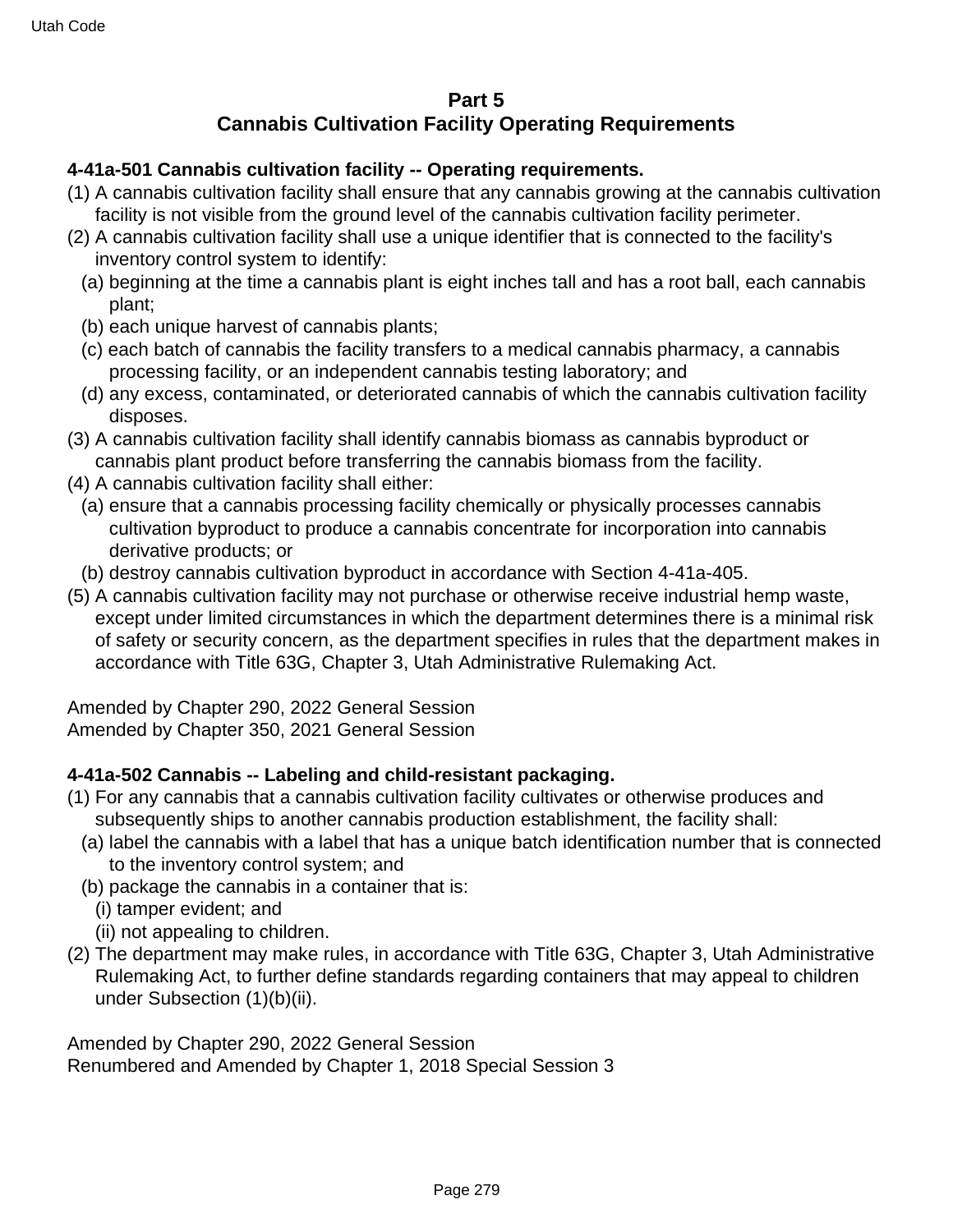# **Part 6 Cannabis Processing Facility Operating Requirements**

#### **4-41a-601 Cannabis processing facility -- Operating requirements -- General.**

 A cannabis processing facility shall ensure that a cannabis product the cannabis processing facility sells complies with the requirements of this part.

Renumbered and Amended by Chapter 1, 2018 Special Session 3

#### **4-41a-602 Cannabis product -- Labeling and child-resistant packaging.**

- (1) For any cannabis product that a cannabis processing facility processes or produces and for any raw cannabis that the facility packages, the facility shall:
	- (a) label the cannabis or cannabis product with a label that:
		- (i) clearly and unambiguously states that the cannabis product or package contains cannabis;
		- (ii) clearly displays the amount of total composite tetrahydrocannabinol, cannabidiol, and any known cannabinoid described in Subsection 4-41a-701(4) in the labeled container;
		- (iii) has a unique identification number that:
			- (A) is connected to the inventory control system; and
			- (B) identifies the unique cannabis product manufacturing process the cannabis processing facility used to manufacture the cannabis product;
		- (iv) identifies the cannabinoid extraction process that the cannabis processing facility used to create the cannabis product;
		- (v) does not display an image, word, or phrase that the facility knows or should know appeals to children; and
		- (vi) discloses each active or potentially active ingredient, in order of prominence, and possible allergen; and
	- (b) package the raw cannabis or cannabis product in a medicinal dosage form in a container that:
		- (i) is tamper evident and tamper resistant;
		- (ii) does not appeal to children;
		- (iii) does not mimic a candy container;
		- (iv) complies with child-resistant effectiveness standards that the United States Consumer Product Safety Commission establishes; and
		- (v) includes a warning label that states:
			- (A) for a container labeled before July 1, 2021, "WARNING: Cannabis has intoxicating effects and may be addictive. Do not operate a vehicle or machinery under its influence. KEEP OUT OF REACH OF CHILDREN. This product is for medical use only. Use only as directed by a qualified medical provider."; or
			- (B) for a container labeled on or after July 1, 2021, "WARNING: Cannabis has intoxicating effects and may be addictive. Do not operate a vehicle or machinery under its influence. KEEP OUT OF REACH OF CHILDREN. This product is for medical use only. Use only as directed by a recommending medical provider.".
- (2) For any cannabis or cannabis product that the cannabis processing facility processes into a gelatinous cube, gelatinous rectangular cuboid, or lozenge in a cube or rectangular cuboid shape, the facility shall:
	- (a) ensure that the label described in Subsection (1)(a) does not contain a photograph or other image of the content of the container; and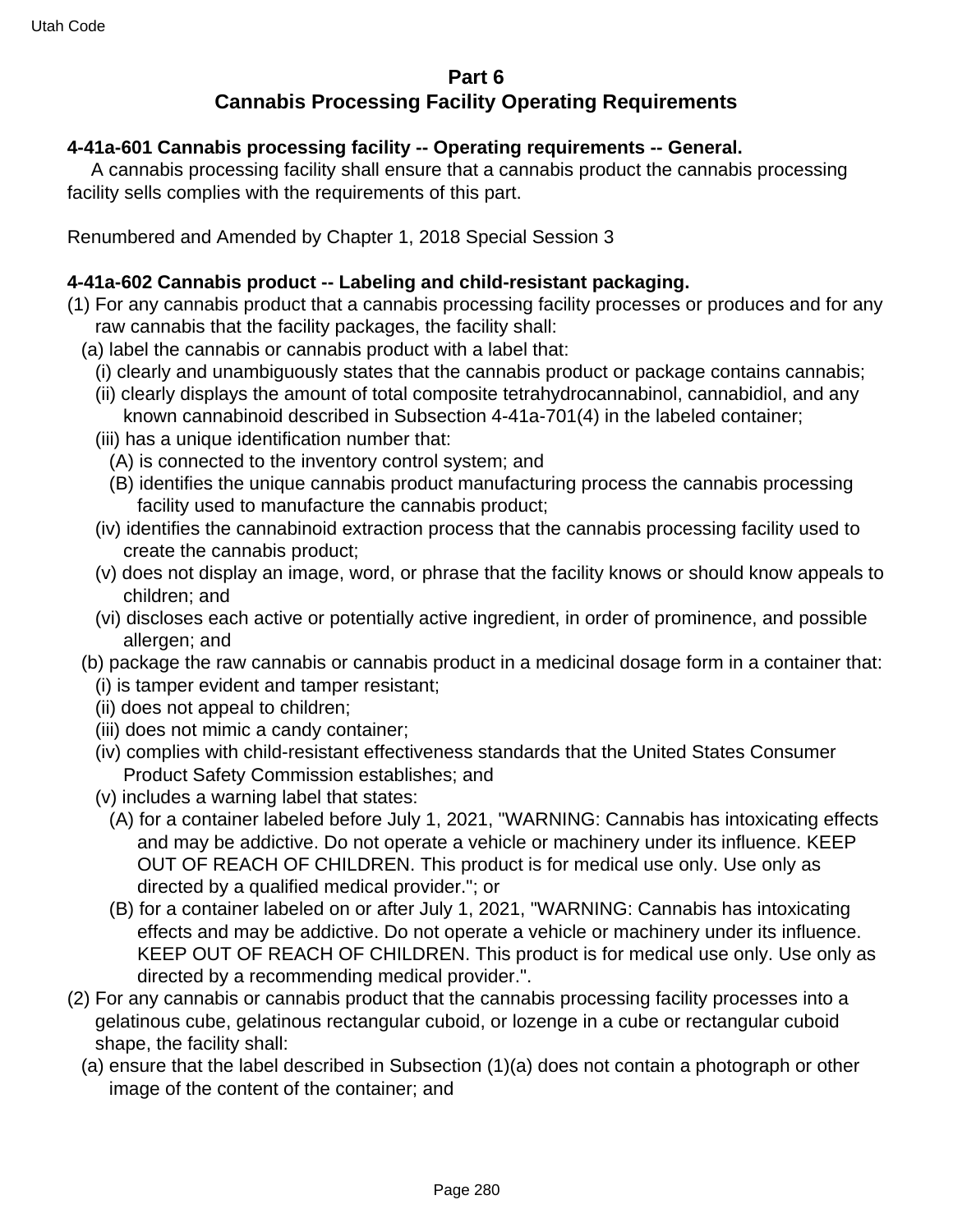- (b) include on the label described in Subsection (1)(a) a warning about the risks of overconsumption.
- (3) For any cannabis product that contains any derivative cannabinoid or synthetic cannabinoid, the cannabis processing facility shall ensure that the label clearly:
	- (a) identifies each derivative cannabinoid or synthetic cannabinoid; and
	- (b) identifies that each derivative or synthetic cannabinoid is a derivative or synthetic cannabinoid.
- (4) In accordance with Title 63G, Chapter 3, Utah Administrative Rulemaking Act, the department: (a) shall make rules to establish:
	- (i) a standard labeling format that:
		- (A) complies with the requirements of this section; and
		- (B) ensures inclusion of a pharmacy label; and
	- (ii) additional requirements on packaging for cannabis and cannabis products to ensure safety and product quality; and
	- (b) may make rules to further define standards regarding images, words, phrases, or containers that may appeal to children under Subsection  $(1)(a)(v)$  or  $(1)(b)(ii)$ .

Amended by Chapter 290, 2022 General Session Amended by Chapter 337, 2021 General Session Amended by Chapter 350, 2021 General Session

## **4-41a-603 Cannabis product -- Product quality.**

- (1) A cannabis processing facility:
	- (a) may not produce a cannabis product in a physical form that:
		- (i) the facility knows or should know appeals to children;
		- (ii) is designed to mimic or could be mistaken for a candy product; or
		- (iii) for a cannabis product used in vaporization, includes a candy-like flavor or another flavor that the facility knows or should know appeals to children; and
	- (b) notwithstanding Subsection (1)(a)(iii), may produce a concentrated oil with a flavor that the department approves to facilitate minimizing the taste or odor of cannabis.
- (2) A cannabis product may vary in the cannabis product's labeled cannabinoid profile by up to 10% of the indicated amount of a given cannabinoid, by weight.
- (3) A cannabis processing facility shall isolate derivative cannabinoids and synthetic cannabinoids to a purity of greater than 95%, as determined by an independent cannabis testing laboratory using liquid chromatography-mass spectroscopy or an equivalent method.
- (4) The department shall make rules, in accordance with Title 63G, Chapter 3, Utah Administrative Rulemaking Act, to:
	- (a) adopt human safety standards for the manufacturing of cannabis products that are consistent with best practices for the use of cannabis; and
	- (b) further define standards regarding products that may appeal to children under Subsection (1) (a).
- (5) Nothing in this section prohibits a sugar coating on a gelatinous cube, gelatinous rectangular cuboid, or lozenge to mask the product's taste, subject to the limitations on form and appearance described in Subsections (1)(a) and (4)(b).

Amended by Chapter 290, 2022 General Session Amended by Chapter 350, 2021 General Session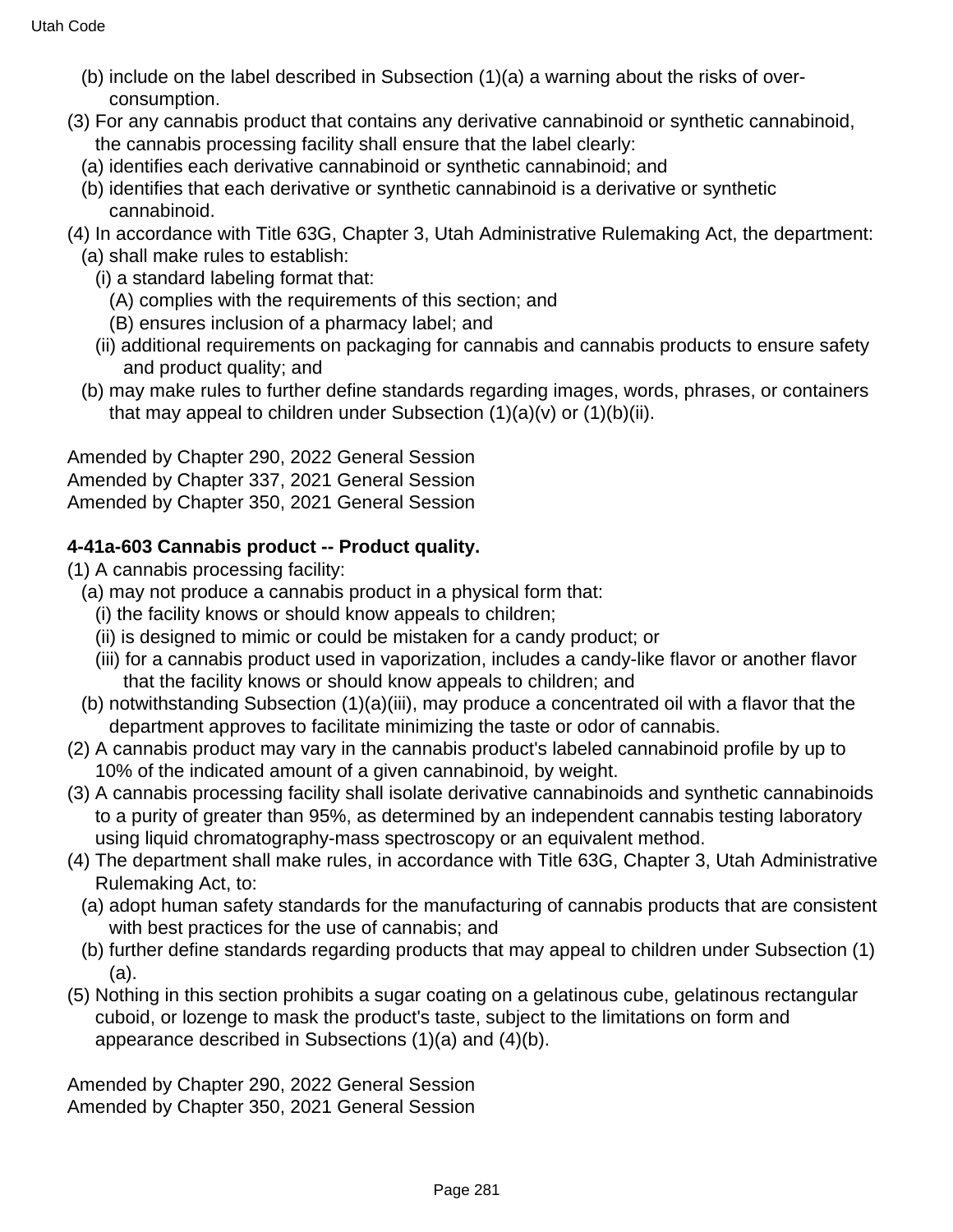## **Part 7 Independent Cannabis Testing Laboratories**

#### **4-41a-701 Cannabis and cannabis product testing.**

- (1) In accordance with Title 63G, Chapter 3, Utah Administrative Rulemaking Act, the department may make rules to:
	- (a) determine required adulterant tests for a cannabis plant product, cannabis concentrate, or cannabis product;
	- (b) determine the amount of any adulterant that is safe for human consumption;
	- (c) establish protocols for a recall of cannabis or a cannabis product by a cannabis production establishment; or
	- (d) allow the propagation of testing results forward to derived product if the processing steps the cannabis production establishment uses to produce the product are unlikely to change the results of the test.
- (2) The department may require testing for a toxin if:
	- (a) the department receives information indicating the potential presence of a toxin; or
	- (b) the department's inspector has reason to believe a toxin may be present based on the inspection of a facility.
- (3)
	- (a) A cannabis production establishment may not:
		- (i) incorporate cannabis concentrate into a cannabis derivative product until an independent cannabis testing laboratory tests the cannabis concentrate in accordance with department rule; or
		- (ii) transfer cannabis or a cannabis product to a medical cannabis pharmacy until an independent cannabis testing laboratory tests a representative sample of the cannabis or cannabis product in accordance with department rule.
	- (b) A medical cannabis pharmacy may not offer any cannabis or cannabis product for sale unless an independent cannabis testing laboratory has tested a representative sample of the cannabis or cannabis product in accordance with department rule.
- (4) Before the sale of a cannabis product, an independent cannabis testing laboratory shall identify and quantify any cannabinoid known to be present in a cannabis product.
- (5) The department shall establish by rule, in accordance with Title 63G, Chapter 3, Utah Administrative Rulemaking Act, the standards, methods, practices, and procedures for the testing of cannabis and cannabis products by independent cannabis testing laboratories.
- (6) The department may require an independent cannabis testing laboratory to participate in a proficiency evaluation that the department conducts or that an organization that the department approves conducts.

Amended by Chapter 290, 2022 General Session Amended by Chapter 350, 2021 General Session

## **4-41a-702 Reporting -- Inspections -- Seizure by the department.**

- (1) If an independent cannabis testing laboratory determines that the results of a lab test indicate that a cannabis or cannabis product batch may be unsafe for human use:
	- (a) the independent cannabis testing laboratory shall report the results and the cannabis or cannabis product batch to: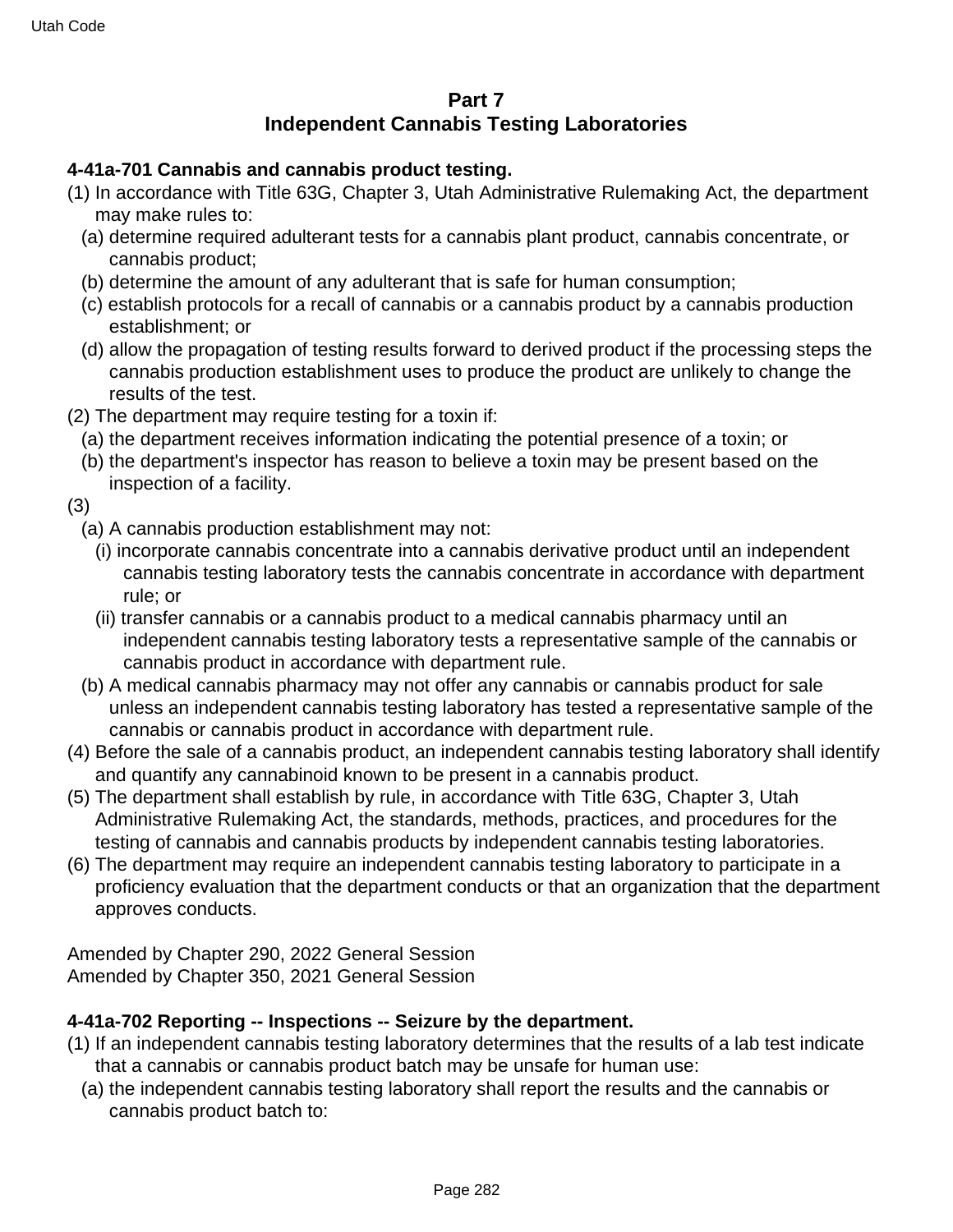- (i) the department; and
- (ii) the cannabis production establishment that prepared the cannabis or cannabis product batch;
- (b) the department shall place a hold on the cannabis or cannabis product batch to:
	- (i) investigate the cause of the defective batch; and
	- (ii) make a determination; and
- (c) the cannabis production establishment that prepared the cannabis or cannabis product batch may appeal the determination described in Subsection (1)(b)(ii) to the department.
- (2) If the department determines, under Subsection (1)(b)(ii) or following an appeal under Subsection (1)(c), that a cannabis or cannabis product prepared by a cannabis production establishment is unsafe for human consumption, the department may seize, embargo, or destroy, in the same manner as a cannabis production establishment under Section 4-41a-405, the cannabis or cannabis product batch.
- (3) If an independent cannabis testing laboratory determines that the results of a lab test indicate that the cannabinoid content of a cannabis or cannabis product batch diverges more than 10% from the amounts the label indicates, the cannabis processing facility may not sell the cannabis or cannabis product batch unless the facility replaces the incorrect label with a label that correctly indicates the cannabinoid content.

Amended by Chapter 350, 2021 General Session

## **Part 8 Enforcement and Report**

#### **4-41a-801 Enforcement -- Fine -- Citation.**

- (1) If a person that is a cannabis production establishment or a cannabis production establishment agent violates this chapter, the department may:
- (a) revoke the person's license or cannabis production establishment agent registration card;
- (b) decline to renew the person's license or cannabis production establishment agent registration card; or
- (c) assess the person an administrative penalty that the department establishes by rule in accordance with Title 63G, Chapter 3, Utah Administrative Rulemaking Act.
- (2) The department shall deposit an administrative penalty imposed under this section into the General Fund.
- (3)
	- (a) The department may take an action described in Subsection (3)(b) if the department concludes, upon investigation, that, for a person that is a cannabis production establishment or a cannabis production establishment agent:
		- (i) the person has violated the provisions of this chapter, a rule made under this chapter, or an order issued under this chapter; or
		- (ii) the person produced cannabis or a cannabis product batch that contains a substance, other than cannabis, that poses a significant threat to human health.
	- (b) If the department makes the determination about a person described in Subsection (3)(a), the department shall:
		- (i) issue the person a written administrative citation;
		- (ii) attempt to negotiate a stipulated settlement;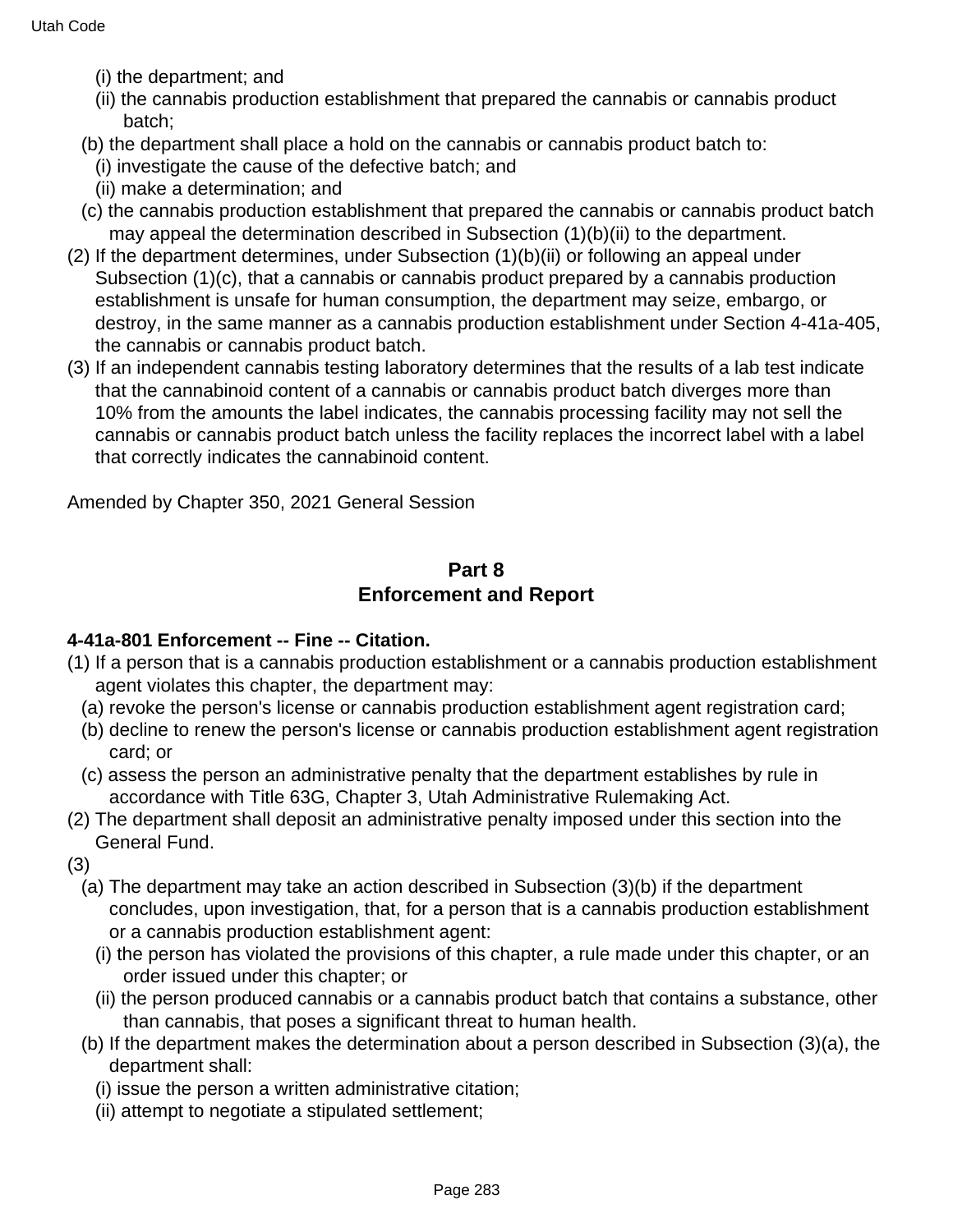- (iii) seize, embargo, or destroy the cannabis or cannabis product batch;
- (iv) order the person to cease and desist from the action that creates a violation; and
- (v) direct the person to appear before an adjudicative proceeding conducted under Title 63G, Chapter 4, Administrative Procedures Act.
- (4) The department may, for a person subject to an uncontested citation, a stipulated settlement, or a finding of a violation in an adjudicative proceeding under this section, for a fine amount not already specified in law, assess the person, who is not an individual, a fine of up to \$5,000 per violation, in accordance with a fine schedule that the department establishes by rule in accordance with Title 63G, Chapter 3, Utah Administrative Rulemaking Act.
- (5) The department may not revoke a cannabis production establishment's license without first directing the cannabis production establishment to appear before an adjudicative proceeding conducted under Title 63G, Chapter 4, Administrative Procedures Act.
- (6) If within 20 calendar days after the day on which a department serves a citation for a violation of this chapter, the person that is the subject of the citation fails to request a hearing to contest the citation, the citation becomes the department's final order.
- (7) The department may, for a person who fails to comply with a citation under this section:
	- (a) refuse to issue or renew the person's license or cannabis production establishment agent registration card; or
	- (b) suspend, revoke, or place on probation the person's license or cannabis production establishment registration card.

## (8)

- (a) Except where a criminal penalty is expressly provided for a specific violation of this chapter, if an individual:
	- (i) violates a provision of this chapter, the individual is:
		- (A) guilty of an infraction; and
		- (B) subject to a \$100 fine; or
	- (ii) intentionally or knowingly violates a provision of this chapter or violates this chapter three or more times, the individual is:
		- (A) guilty of a class B misdemeanor; and
		- (B) subject to a \$1,000 fine.
- (b) An individual who is guilty of a violation described in Subsection (8)(a) is not guilty of a violation of Title 58, Chapter 37, Utah Controlled Substances Act, for the conduct underlying the violation described in Subsection (8)(a).
- (9) Nothing in this section prohibits the department from referring potential criminal activity to law enforcement.

Renumbered and Amended by Chapter 1, 2018 Special Session 3

## **4-41a-802 Report.**

- (1) At or before the November interim meeting each year, the department shall report to the Health and Human Services Interim Committee on:
	- (a) the number of applications and renewal applications that the department receives under this chapter;
	- (b) the number of each type of cannabis production facility that the department licenses in each county;
	- (c) the amount of cannabis that licensees grow;
	- (d) the amount of cannabis that licensees manufacture into cannabis products;
	- (e) the number of licenses the department revokes under this chapter;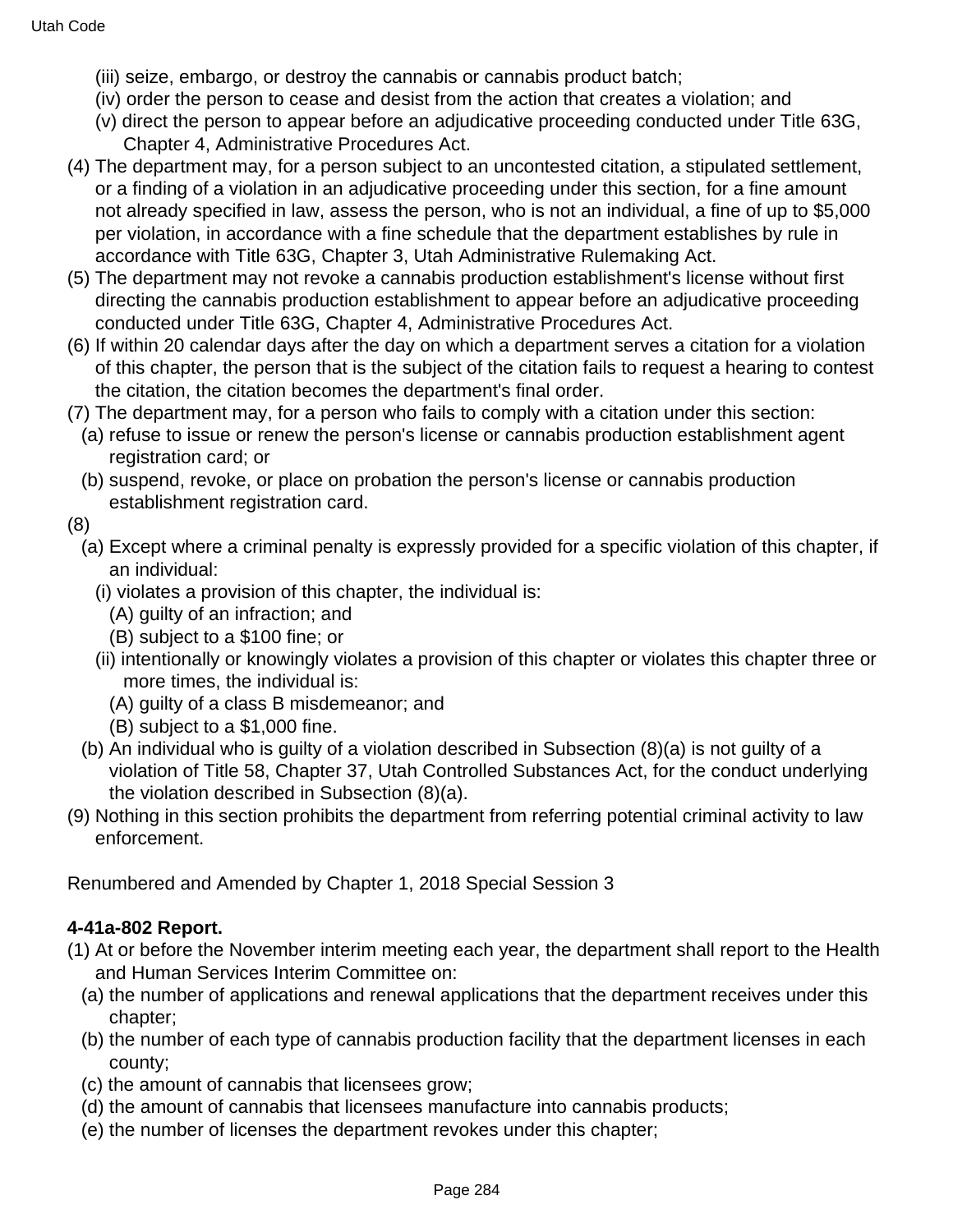- (f) the department's operation of an independent cannabis testing laboratory under Section 4-41a-201, including:
	- (i) the cannabis and cannabis products the department tested; and
	- (ii) the results of the tests the department performed; and
- (g) the expenses incurred and revenues generated under this chapter.
- (2) The department may not include personally identifying information in the report described in this section.
- (3) During the 2022 legislative interim, the department shall report to the working group described in Section 36-12-8.2 as requested by the working group.

Amended by Chapter 97, 2022 General Session Amended by Chapter 148, 2020 General Session

#### **Part 9 Academic Medical Cannabis Research**

#### **4-41a-901 Academic medical cannabis research -- License.**

- (1) A medical cannabis research licensee may, subject to department rules described in Subsection (4), obtain from a cannabis production establishment or a medical cannabis pharmacy, and possess cannabis for academic medical cannabis research.
- (2) The department shall license a research university to obtain and possess cannabis for the purpose of academic medical cannabis research if the research university submits to the department:
	- (a) the location where the research university intends to conduct the research;
	- (b) the research university's research plan; and
	- (c) the name of the principal investigator of the research university who will:
	- (i) supervise the procurement, possession, and security of cannabis and cannabis product; and (ii) oversee the academic research.
- (3) The department shall maintain a list of each medical cannabis research licensee.
- (4) The department shall make rules, in accordance with Title 63G, Chapter 3, Utah Administrative Rulemaking Act, to:
	- (a) establish requirements for a licensee to:
		- (i) participate in academic medical cannabis research;
		- (ii) obtain from a cannabis production establishment, and possess, cannabis for academic medical cannabis research; and
	- (b) set sampling and testing procedures.
- (5) A medical cannabis research licensee shall provide to the department written consent allowing a representative of the department and local law enforcement to enter all premises where the licensee possesses or stores cannabis for the purpose of:
	- (a) conducting a physical inspection; or
- (b) ensuring compliance with the requirements of this chapter.
- (6) An individual who has been convicted of a drug related felony within the last 10 years may not obtain, possess, or conduct any research on cannabis under a medical cannabis research licensee's license under this part.
- (7) The department may set a fee, in accordance with Subsection 4-2-103(2), for the application for a medical cannabis research license.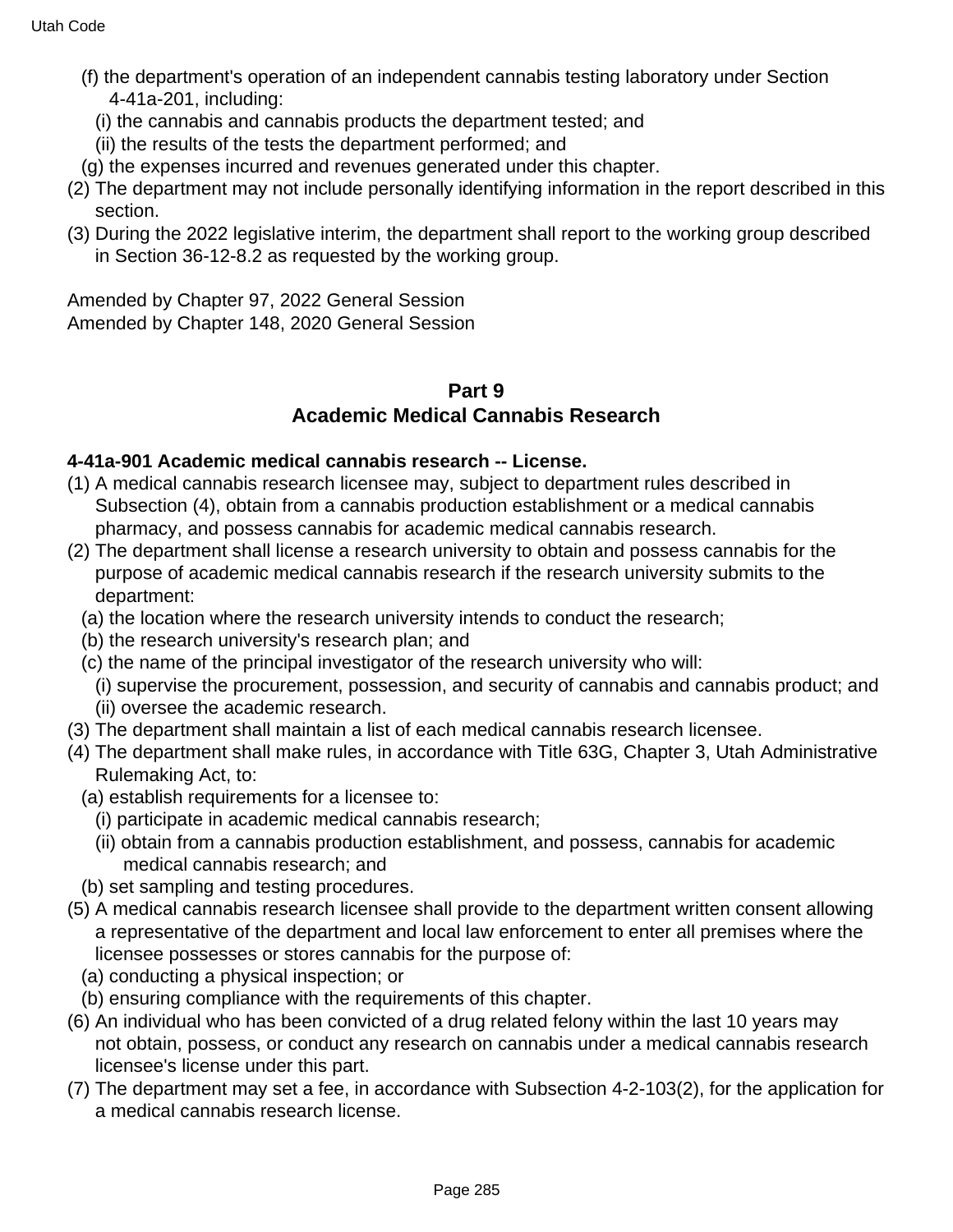Amended by Chapter 350, 2021 General Session

#### **4-41a-902 Cannabis production establishment product for academic research.**

 A cannabis production establishment may sell cannabis and cannabis products to a medical cannabis research licensee for the purpose of academic research.

Enacted by Chapter 5, 2019 Special Session 1

#### **4-41a-903 Unlawful acts.**

- (1) It is unlawful for a person who is not operating under the license of a medical cannabis research licensee to obtain or possess cannabis for academic medical cannabis research.
- (2) It is unlawful for a cannabis production establishment to offer, sell, or otherwise provide cannabis or cannabis products for the purpose of academic research to an entity that is not a medical cannabis research licensee.
- (3) The department may seize from a medical cannabis research licensee and destroy cannabis or cannabis products that do not comply with this chapter.

Enacted by Chapter 5, 2019 Special Session 1

## **Chapter 42 Utah Intracurricular Student Organization Support for Agricultural Education and Leadership Restricted Account Act**

#### **4-42-101 Title.**

 This chapter is known as the "Utah Intracurricular Student Organization Support for Agricultural Education and Leadership Restricted Account Act."

Enacted by Chapter 194, 2017 General Session

## **4-42-102 Utah Intracurricular Student Organization Support for Agricultural Education and Leadership Restricted Account.**

- (1) There is created in the General Fund a restricted account known as the "Utah Intracurricular Student Organization Support for Agricultural Education and Leadership Restricted Account."
- (2) The account shall be funded by:
	- (a) contributions deposited into the account in accordance with Section 41-1a-422;
	- (b) private contributions; and
	- (c) donations or grants from public or private entities.
- (3) Upon appropriation by the Legislature, the department shall distribute funds in the account to one or more organizations that:
	- (a) are statewide agricultural education and leadership organizations; and
- (b) promote leadership and career development through agricultural education.

(4)

(a) An organization described in Subsection (3) may apply to the department to receive a distribution in accordance with Subsection (3).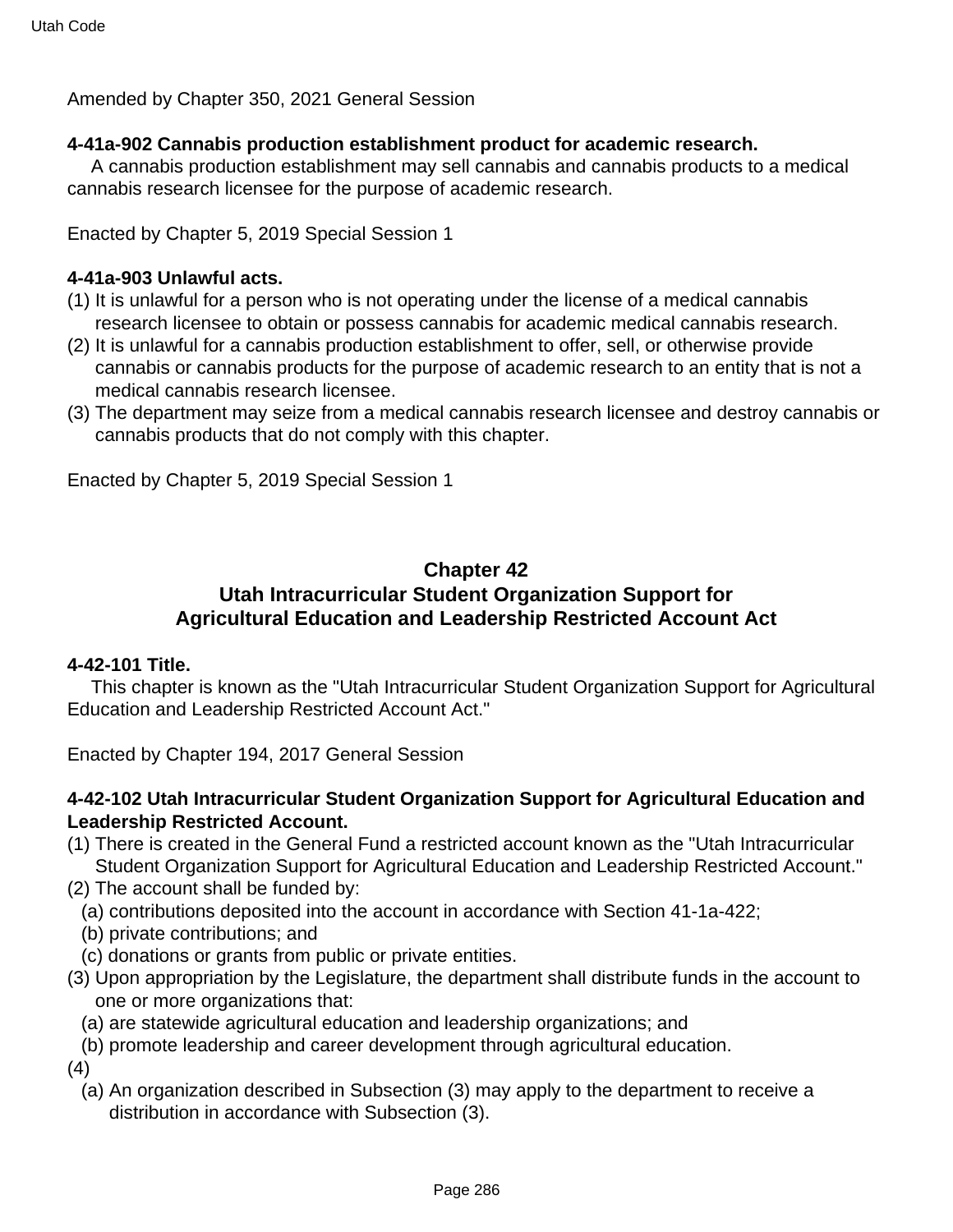- (b) An organization that receives a distribution from the department in accordance with Subsection (3) shall expend the distribution only to:
	- (i) create or support programs that focus on issues described in Subsection (3);
	- (ii) create or sponsor programs that will benefit residents within the state; and
	- (iii) pay the costs of issuing or reordering Utah Intracurricular Student Organization Support for Agricultural Education and Leadership special group license plate decals.
- (c) In accordance with Title 63G, Chapter 3, Utah Administrative Rulemaking Act, the department may make rules providing procedures for an organization to apply to the department to receive a distribution under this Subsection (4).
- (5) In accordance with Section 63J-1-602.1, appropriations from the account are nonlapsing.

Enacted by Chapter 194, 2017 General Session

## **Chapter 44 Agricultural Operations Nuisances Act**

## **Part 1 General Provisions**

#### **4-44-101 Title.**

This chapter is known as "Agricultural Operations Nuisances Act."

Enacted by Chapter 81, 2019 General Session

#### **4-44-102 Definitions.**

As used in this chapter:

(1)

- (a) "Agricultural operation" means an activity engaged in the production for commercial purposes of crops, orchards, livestock, poultry, aquaculture, livestock products, or poultry products and the facilities, equipment, and property used to facilitate the activity.
- (b) "Agricultural operation" includes an agricultural protection area established under Title 17, Chapter 41, Agriculture, Industrial, or Critical Infrastructure Materials Protection Areas.
- (2) "Fundamental change to the operation" does not include:
	- (a) a change in ownership or size;
	- (b) an interruption of farming for a period of no more than three years;
	- (c) participation in a government-sponsored agricultural program;
	- (d) employment of new technology; or
	- (e) a change in the type of agricultural product produced.
- (3) "Nuisance" means anything that is injurious to health, indecent, offensive to the senses, or an obstruction to the free use of property, so as to interfere with the comfortable enjoyment of life or property.

Enacted by Chapter 81, 2019 General Session

#### **Part 2**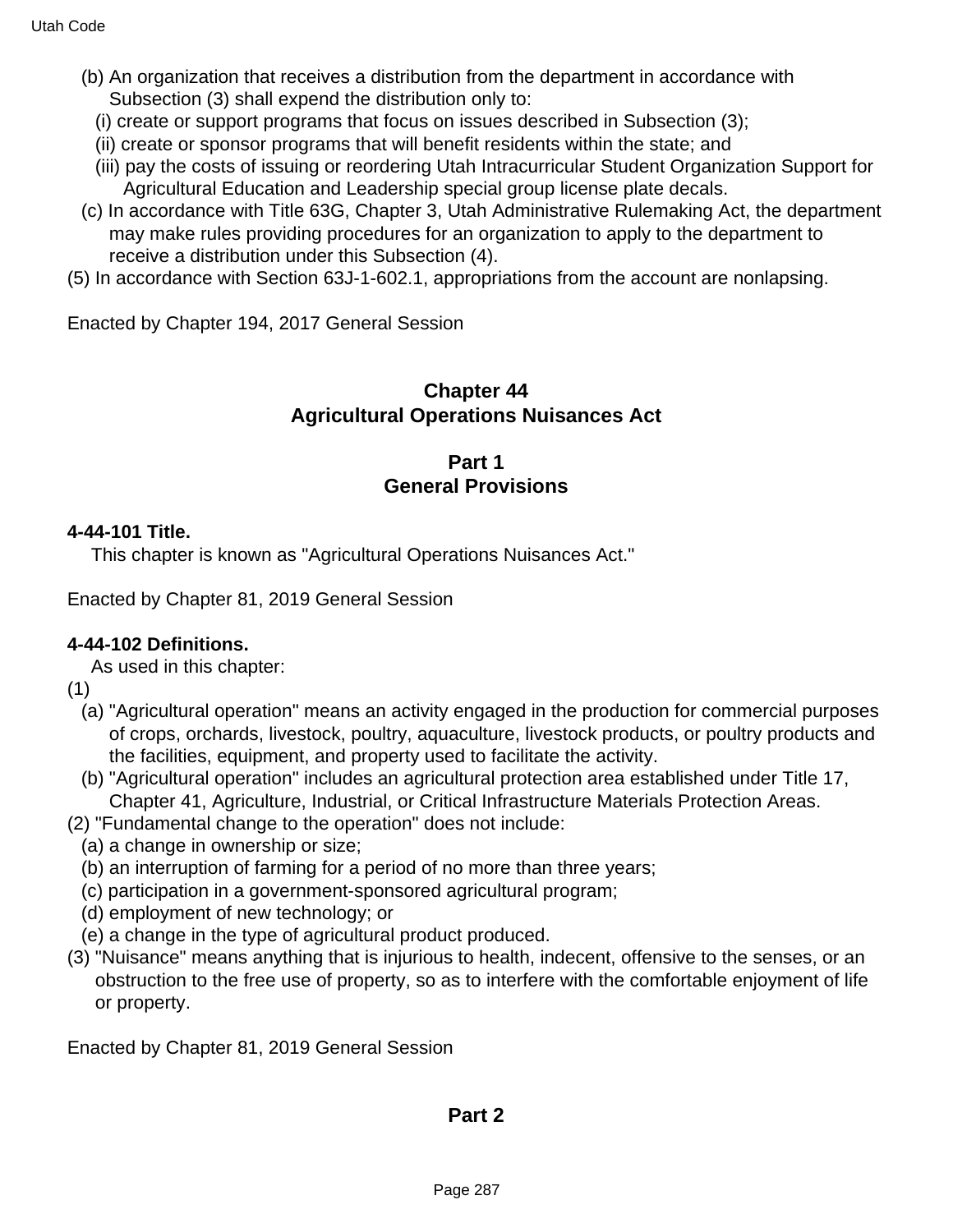## **Nuisance Actions**

## **4-44-201 Defenses in nuisance actions.**

- (1) It is a defense in a civil action for nuisance against an agricultural operation that:
	- (a) the plaintiff is not a legal possessor of the real property affected by the conditions alleged to be the nuisance;
	- (b) the real property affected by the conditions alleged to be the nuisance is located outside onehalf mile of the source of the activity or structure alleged to be the nuisance; or
	- (c) the action is filed more than one year after:
		- (i) the establishment of the agricultural operation; or
	- (ii) the agricultural operation undergoes a fundamental change.
- (2) This section may not be construed to invalidate any contract made before May 14, 2019.
- (3) In a nuisance action against an agricultural operation, the court shall award costs and expenses, including reasonable attorney fees, to:
	- (a) the agricultural operation when the court finds the agricultural operation is not a nuisance and the nuisance action is frivolous or malicious; or
	- (b) the plaintiff when the court finds the agricultural operation is a nuisance and the agricultural operation asserts an affirmative defense in the nuisance action that is frivolous and malicious.
- (4) A person who knowingly violates a judgment or order abating or otherwise enjoining a nuisance is guilty of a class B misdemeanor.

Enacted by Chapter 81, 2019 General Session

## **4-44-202 Application of other statutes -- Ordinances.**

(1)

- (a) In a civil action for nuisance or a criminal action for public nuisance under Section 76-10-803, it is a defense if the action involves agricultural operations and those agricultural operations are conducted in the normal and ordinary course of agricultural operations or conducted in accordance with sound agricultural practices.
- (b) Agricultural operations undertaken in conformity with federal, state, and local laws and regulations, including zoning ordinances, are presumed to be operating within sound agricultural practices.
- (2) If the agricultural operations occur in an agricultural protection area, as defined in Section 17-41-101, Section 17-41-403 governs the action for nuisance.

(3)

- (a) An ordinance of a political subdivision that would make the operation of an agricultural operation or appurtenances to an agricultural operation a nuisance or that provide for abatement of the agricultural operation as a nuisance does not apply to an agricultural operation that is conducted in the normal and ordinary course of agricultural operations or conducted in accordance with sound agricultural practices.
- (b) An agricultural operation undertaken in conformity with federal, state, and local laws and regulations, including zoning ordinances, are presumed to be operating within sound agricultural practices.

Enacted by Chapter 81, 2019 General Session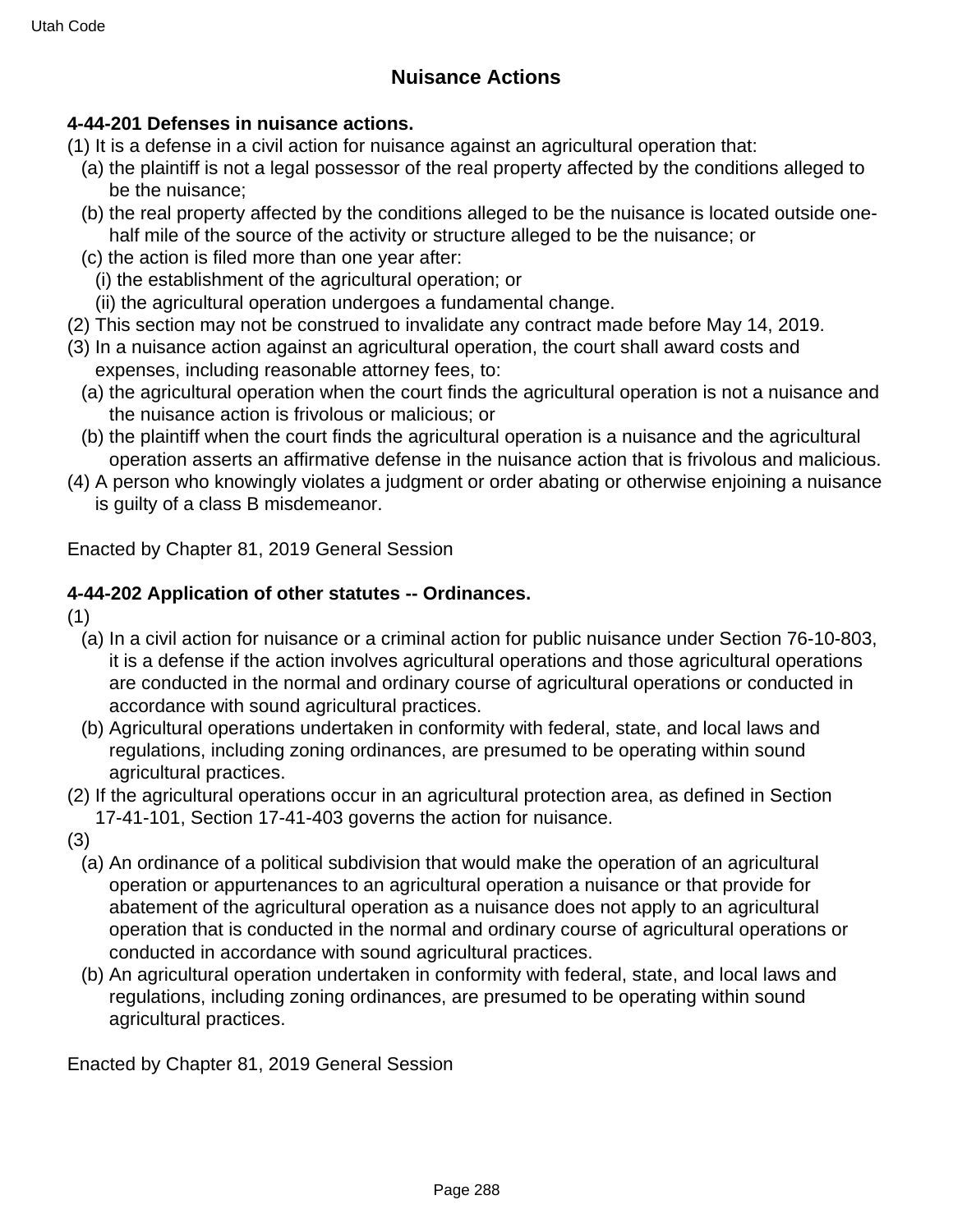# **Chapter 45 Kratom Consumer Protection Act**

### **4-45-101 Title.**

This chapter is known as the "Kratom Consumer Protection Act."

Enacted by Chapter 329, 2019 General Session

#### **4-45-102 Definitions.**

As used in this chapter:

- (1) "Commissioner" means the commissioner of the department.
- (2) "Department" means the Department of Agriculture and Food created in Section 4-2-102.
- (3) "Food" means:
	- (a) an article used for food or drink for human or animal consumption or the components of the article;
	- (b) chewing gum or chewing gum components; or
	- (c) a food supplement for special dietary use that is necessitated because of a physical, physiological, pathological, or other condition.
- (4) "Kratom processor" means a person who:
	- (a) sells, prepares, or maintains a kratom product; or
	- (b) advertises, represents, or holds oneself out as selling, preparing, or maintaining a kratom product.
- (5) "Kratom product" mean food containing any part of a leaf of the plant Mitragyna speciosa.

Enacted by Chapter 329, 2019 General Session

### **4-45-103 Factual basis for claim as kratom product required -- Administrative penalty -- Request for hearing.**

- (1) A kratom processor shall disclose on the product label of each kratom product that the kratom processor prepares, distributes, sells, or offers for sale the factual basis upon which the kratom processor represents the food as a kratom product.
- (2) For a violation of Subsection (1), a kratom processor is subject to an administrative fine of: (a) up to \$500 for the first offense; and
- (b) up to \$1,000 for a second or subsequent offense.
- (3) Upon the request of a kratom processor fined under this section, the commissioner shall conduct a hearing in accordance with Title 63G, Chapter 4, Administrative Procedures Act.

Enacted by Chapter 329, 2019 General Session

### **4-45-104 Kratom processor requirements -- Criminal penalty.**

(1) A kratom processor may not prepare, distribute, sell, or offer for sale a kratom product:

- (a) that is mixed or packed with a nonkratom substance that affects the quality or strength of the kratom product to such a degree as to render the kratom product injurious to a consumer;
- (b) that contains a poisonous or otherwise deleterious nonkratom ingredient, including a controlled substance as defined in Section 58-37-2;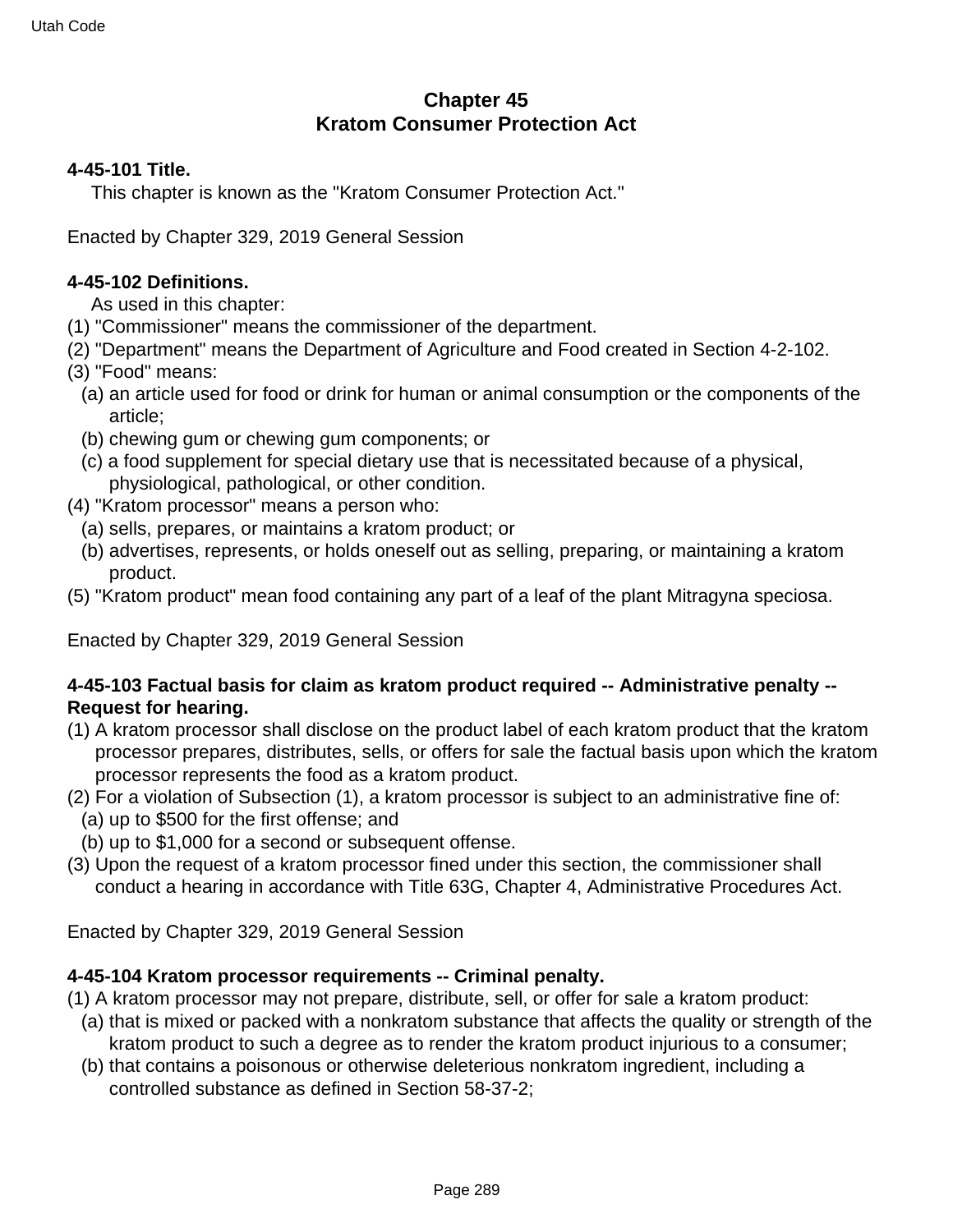- (c) containing a level of 7-hydroxymitragynine in the alkaloid fraction that is greater than 2% of the alkaloid composition of the kratom product;
- (d) containing a synthetic alkaloid, including synthetic mitragynine, synthetic 7 hydroxymitragynine, or any other synthetically derived compound of the kratom plant; or
- (e) that does not include a product label on the kratom product packaging that states the amount of mitragynine and 7-hydroxymitragynine contained in the packaged kratom product.
- (2) A kratom processor who violates Subsection (1) is guilty of a class C misdemeanor for each violation.
- (3) A kratom processor does not violate Subsection (1) if the kratom processor shows by a preponderance of the evidence that the kratom processor relied in good faith upon the representation of a manufacturer, processor, packer, or distributor of food represented to be a kratom product.
- (4) A kratom processor may not prepare, distribute, sell, or offer for sale a kratom product that is not registered with the department in accordance with this chapter.
- (5) A kratom processor shall register as a food establishment in accordance with Section 4-5-301.

Enacted by Chapter 329, 2019 General Session

### **4-45-105 Prohibition on sale to minors -- Criminal penalty.**

- (1) A kratom processor may not distribute, sell, or offer for sale a kratom product to an individual under 18 years of age.
- (2) A kratom processor who violates this section is guilty of a class C misdemeanor for each violation.

Enacted by Chapter 329, 2019 General Session

### **4-45-106 Civil action available.**

 In addition to and distinct from any other remedy at law, an individual may bring a civil action, in a competent court of jurisdiction, for damages resulting from a violation of this chapter, including economic, noneconomic, or consequential damages.

Enacted by Chapter 329, 2019 General Session

### **4-45-107 Rulemaking.**

- (1) In accordance with Title 63G, Chapter 3, Utah Administrative Rulemaking Act, the department shall make rules for the administration and enforcement of this chapter.
- (2) The rules described in Subsection (1) shall include standards for a registered kratom product, including standards for:
	- (a) testing to ensure the product is safe for human consumption;
	- (b) accurate labeling; and
	- (c) any other issue the department considers necessary.

Enacted by Chapter 329, 2019 General Session

### **4-45-108 Registration of kratom products -- Department duties.**

(1) The department shall set a fee to register a kratom product, in accordance with Section 4-2-103.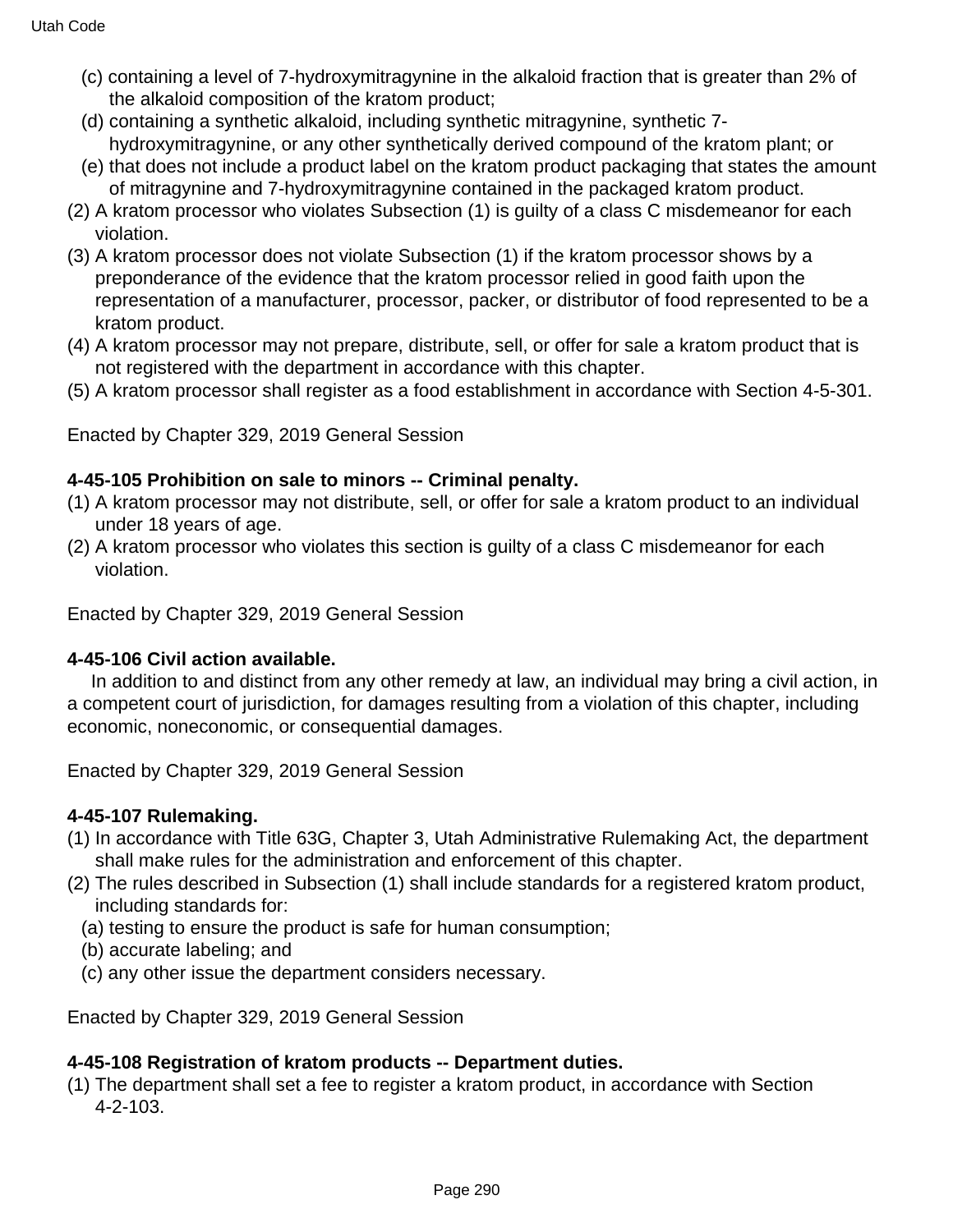- (2) The fee described in Subsection (1) may be paid by a producer, manufacturer, or distributor of a kratom product, but a kratom product may not be registered with the department until the fee is paid.
- (3) The department shall:
	- (a) set an administrative fine, larger than the fee described in Subsection (1), for a person who sells a kratom product that is not registered with the department; and
	- (b) assess the fine described in Subsection (3)(a) against any person who offers an unregistered kratom product for sale in this state.
- (4) The department may seize and destroy any unregistered kratom product offered for sale in this state.

Enacted by Chapter 329, 2019 General Session

## **Chapter 46 Conservation Coordination Act**

## **Part 1 General Provisions**

## **4-46-101 Policy.**

 It is the policy of this state that land conservation should be promoted to protect the state's agricultural industry and natural resources.

Enacted by Chapter 68, 2022 General Session

## **4-46-102 Definitions.**

As used in this chapter:

- (1) "Agricultural land" has the same meaning as "land in agricultural use" under Section 59-2-502.
- (2) "Board" means the Land Conservation Board established in Section 4-46-201.
- (3) "Conservation commission" means the Conservation Commission created in Section 4-18-104.
- (4) "Conservation district" means a limited purpose local government entity created under Title 17D, Chapter 3, Conservation District Act.
- (5) "Director" means the director of the Division of Conservation.
- (6) "Division" means the Division of Conservation created in Section 4-46-401.
- (7) "Land use authority" means:
	- (a) a land use authority, as defined in Section 10-9a-103, of a municipality; or
	- (b) a land use authority, as defined in Section 17-27a-103, of a county.
- (8) "Local entity" means a county, city, or town.

(9)

- (a) "Open land" means land that is:
	- (i) preserved in or restored to a predominantly natural, open, and undeveloped condition; and (ii) used for:
		- (A) wildlife habitat;
		- (B) cultural or recreational use;
		- (C) watershed protection; or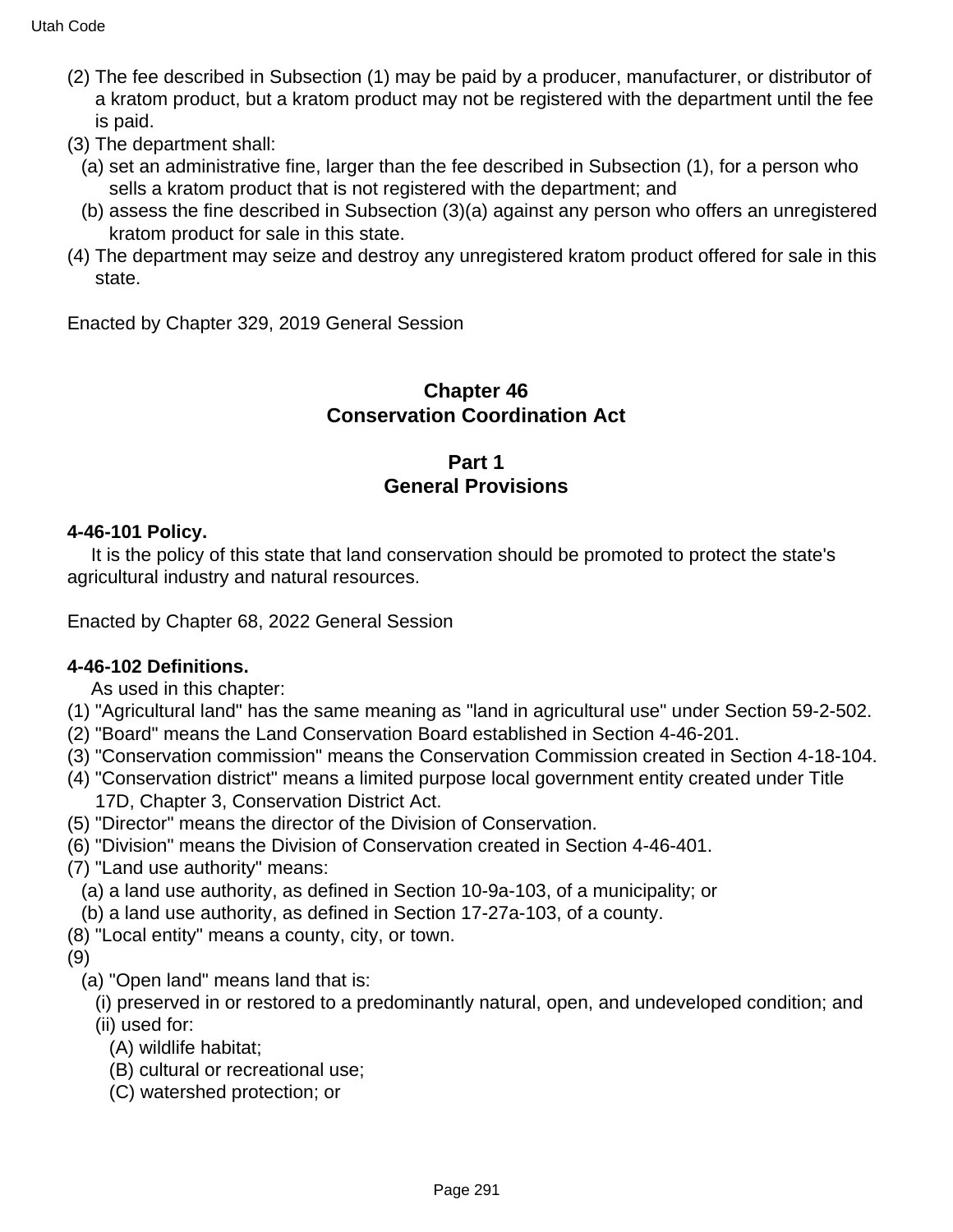- (D) another use consistent with the preservation of the land in or restoration of the land to a predominantly natural, open, and undeveloped condition.
- (b)
	- (i) "Open land" does not include land whose predominant use is as a developed facility for active recreational activities, including baseball, tennis, soccer, golf, or other sporting or similar activity.
	- (ii) The condition of land does not change from a natural, open, and undeveloped condition because of the development or presence on the land of facilities, including trails, waterways, and grassy areas, that:
		- (A) enhance the natural, scenic, or aesthetic qualities of the land; or
		- (B) facilitate the public's access to or use of the land for the enjoyment of the land's natural, scenic, or aesthetic qualities and for compatible recreational activities.
- (10) "Program" means the LeRay McAllister Critical Land Conservation Program established in Section 4-46-301.
- (11)
	- (a) "State conservation efforts" includes:
		- (i) efforts to optimize and preserve the uses of land for the benefit of the state's agricultural industry and natural resources; and
		- (ii) conservation of working landscapes that if conserved, preserves the state's agricultural industry and natural resources, such as working agricultural land.
	- (b) "State conservation efforts" does not include the purpose of opening private property to public access without the consent of the owner of the private property.
- (12)
	- (a) "Working agricultural land" means agricultural land for which an owner or producer engages in the activity of producing for commercial purposes crops, orchards, livestock, poultry, aquaculture, livestock products, or poultry products and the facilities, equipment, and property used to facilitate the activity.
	- (b) "Working agricultural land" includes an agricultural protection area established under Title 17, Chapter 41, Agriculture, Industrial, or Critical Infrastructure Materials Protection Areas.

Renumbered and Amended by Chapter 68, 2022 General Session

## **4-46-103 Application of chapter to wildlife issues.**

 This chapter may not be construed or applied to supersede or interfere with the powers and duties of the Division of Wildlife Resources or the Wildlife Board under Title 23, Wildlife Resources Code of Utah, over:

- (1) conservation and management of protected wildlife within the state;
- (2) a program or initiative to restore and conserve habitat for fish and wildlife; or
- (3) acquisition, ownership, management, and control of real property or a real property interest, including a leasehold estate, an easement, a right-of-way, or a conservation easement.

Enacted by Chapter 68, 2022 General Session

## **4-46-104 Transition.**

- (1) A grant that is entered into or issued by the Quality Growth Commission on or before July 1, 2022, remains in effect, except that:
	- (a) the agency administrating the grant shall be transferred to the board in the same manner as the statutory responsibility is transferred under Laws of Utah 2022, Chapter 68; and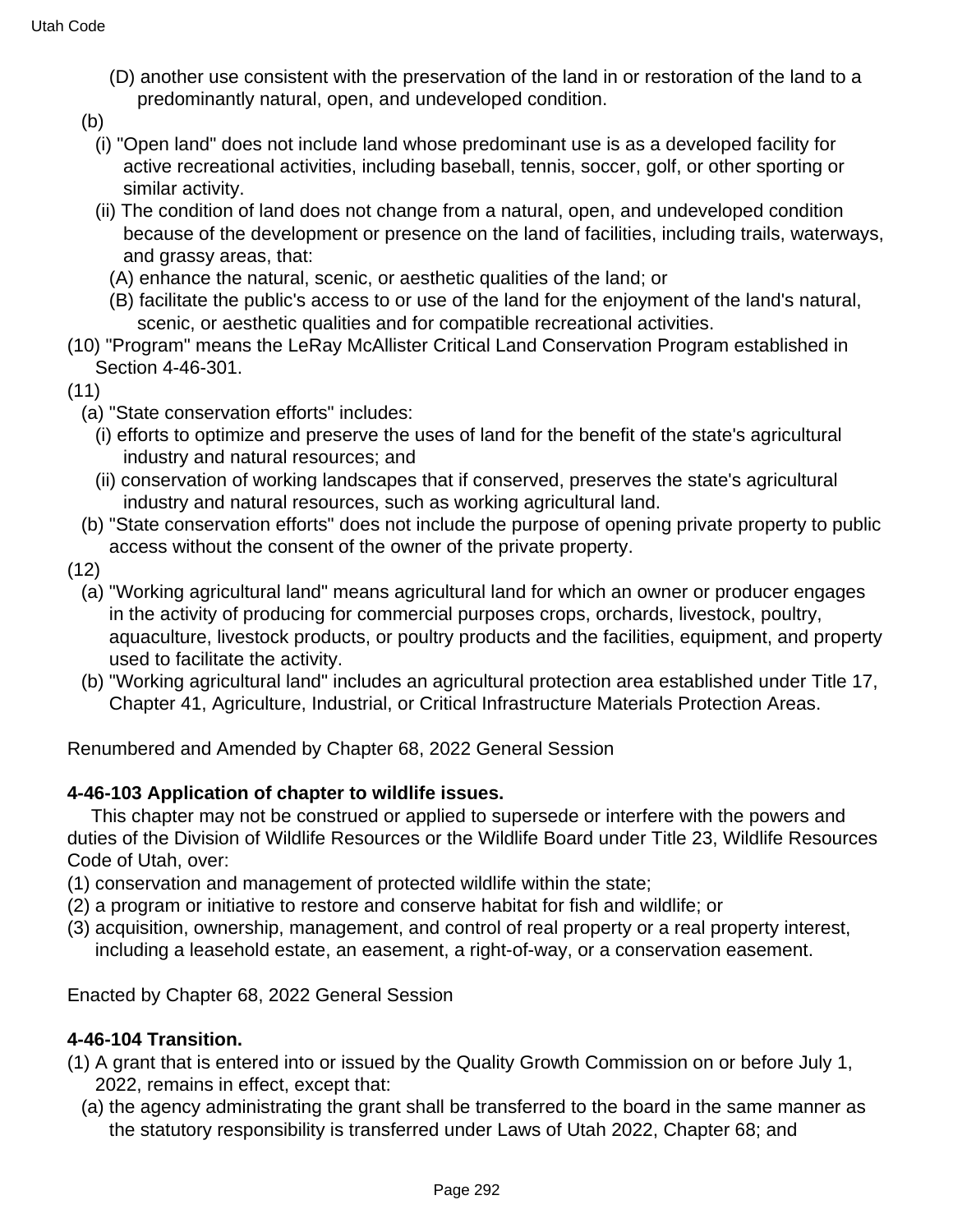- (b) the grant is subject to the terms of the grant and may be terminated under the terms of the grant.
- (2) In accordance with Laws of Utah 2022, Chapter 68, the department assumes the policymaking functions, regulatory, and enforcement powers, rights, and duties of the Quality Growth Commission existing on June 30, 2022.

Revisor instructions Chapter 68, 2022 General Session Enacted by Chapter 68, 2022 General Session

# **Part 2 Land Conservation Board**

## **4-46-201 Land Conservation Board.**

- (1) There is created a Land Conservation Board consisting of:
	- (a) the director of the Division of Conservation or the director's designee;
	- (b) the commissioner of the Department of Agriculture and Food or the commissioner's designee;
	- (c) the executive director of the Governor's Office of Planning and Budget, or the executive director's designee;
	- (d) four elected officials at the local government level, two of whom may not be residents of a county of the first or second class; and
	- (e) seven persons from the profit and nonprofit private sector:
		- (i) two of whom may not be residents of a county of the first or second class;
		- (ii) one of whom shall be from the residential construction industry, nominated by an association representing Utah home builders;
		- (iii) one of whom shall be from the real estate industry, nominated by an association representing Utah realtors;
		- (iv) one representative of an association representing farmers, selected from a list of nominees submitted by at least one association representing farmers;
		- (v) one representative of an association representing cattlemen, selected from a list of nominees submitted by at least one association representing cattlemen;
		- (vi) one representative of an association representing wool growers, selected from a list of nominees submitted by at least one association representing wool growers;
		- (vii) one representative of land trusts; and
		- (viii) one representative of an association representing conservation districts created under Title 17D, Chapter 3, Conservation District Act, selected from a list of nominees submitted by at least one association representing conservation districts.
- (2)
	- (a) The governor shall appoint a board member under Subsection (1)(d) or (e) with the advice and consent of the Senate.
	- (b) The governor shall select:
		- (i) two of the four members under Subsection (1)(d) from a list of names provided by the Utah League of Cities and Towns; and
		- (ii) two of the four members under Subsection (1)(d) from a list of names provided by the Utah Association of Counties.

(3)

(a) The term of office of a member appointed under Subsection (1)(d) or (e) is four years.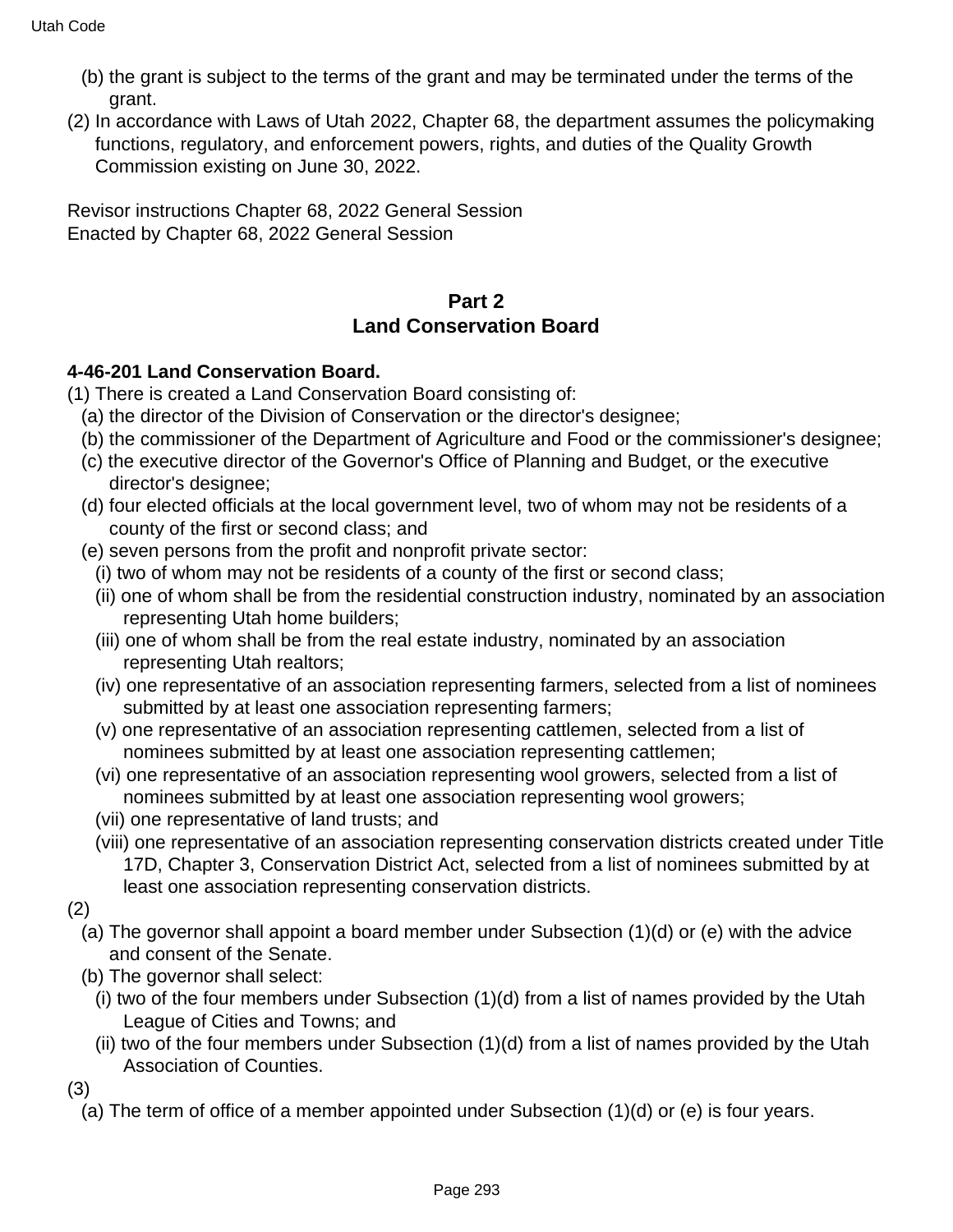- (b) Notwithstanding the requirements of Subsection (3)(a), the governor shall, at the time of appointment or reappointment, adjust the length of terms to ensure that the terms of board members are staggered so that approximately half of the board is appointed every two years.
- (c) A member of the board appointed under Subsection (1)(d) or (e) may not serve more than two consecutive four-year terms.
- (4) A mid-term vacancy shall be filled for the unexpired term in the same manner as an appointment under Subsection (2).
- (5)
	- (a) Subject to Subsection (5)(b), board members shall elect a chair from their number and establish rules for the organization and operation of the board.
	- (b) The board member who is chair may not vote during the board member's tenure as chair, except the chair may vote if there is a tie vote of board members.
- (6) A member may not receive compensation or benefits for the member's service, but may receive per diem and travel expenses in accordance with:
	- (a) Section 63A-3-106;
	- (b) Section 63A-3-107; and
- (c) rules made by the Division of Finance pursuant to Sections 63A-3-106 and 63A-3-107.
- (7) A member is not required to give bond for the performance of official duties.
- (8) Staff services to the board shall be provided by the Division of Conservation.

Enacted by Chapter 68, 2022 General Session

## **4-46-202 Board duties and powers -- No regulatory authority -- Criteria.**

- (1) The board shall:
	- (a) administer the program as provided in this chapter; and
- (b) fulfill other responsibilities imposed on the board by the Legislature.
- (2) The board may not exercise any regulatory authority.
- (3) In carrying out the board's powers and duties under this chapter, the board shall adopt ranking criteria that is substantially similar to the ranking criteria used by the Agriculture Conservation Easement Program and Agriculture Land Easement as determined by the Natural Resources Conservation Service under the United States Department of Agriculture.

Renumbered and Amended by Chapter 68, 2022 General Session

### **Part 3**

# **Leray Mcallister Critical Land Conservation Program**

## **4-46-301 LeRay McAllister Critical Land Conservation Program.**

- (1) There is created a program entitled the "LeRay McAllister Critical Land Conservation Program."
- (2) Funding for the program shall be a line item in the budget of the board. The line item shall be nonlapsing.

Renumbered and Amended by Chapter 68, 2022 General Session

## **4-46-302 Use of money in program -- Criteria -- Administration.**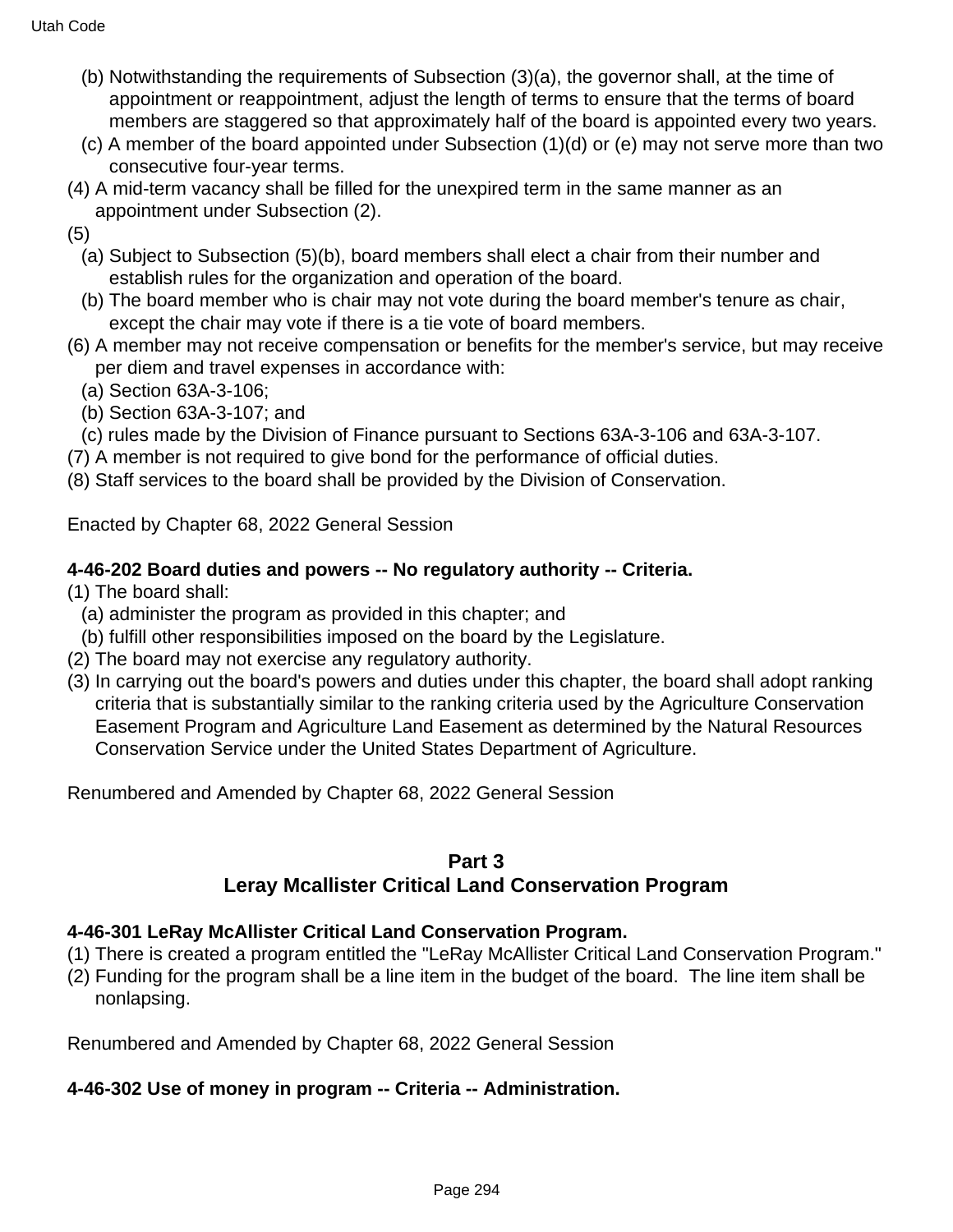- (1) Subject to Subsection (2), the board may authorize the use of money in the program, by grant, to:
	- (a) a local entity;
	- (b) the Department of Natural Resources created under Section 79-2-201;
	- (c) an entity within the department; or
	- (d) a charitable organization that qualifies as being tax exempt under Section 501(c)(3), Internal Revenue Code.
- (2)
	- (a) The money in the program shall be used for preserving or restoring open land and agricultural land.
	- (b)
		- (i) Except as provided in Subsection (2)(b)(ii), money from the program may not be used to purchase a fee interest in real property to preserve open land or agricultural land, but may be used to establish a conservation easement under Title 57, Chapter 18, Land Conservation Easement Act, or to fund similar methods to preserve open land or agricultural land.
		- (ii) Notwithstanding Subsection (2)(b)(i), money from the program may be used to purchase a fee interest in real property to preserve open land or agricultural land if:
			- (A) the parcel to be purchased is no more than 20 acres in size; and
			- (B) with respect to a parcel purchased in a county in which over 50% of the land area is publicly owned, real property roughly equivalent in size and located within that county is contemporaneously transferred to private ownership from the governmental entity that purchased the fee interest in real property.
		- (iii) Eminent domain may not be used or threatened in connection with any purchase using money from the program.
		- (iv) A parcel of land larger than 20 acres in size may not be divided into separate parcels smaller than 20 acres each to meet the requirement of Subsection (2)(b)(ii).
	- (c) A local entity, department, or organization under Subsection (1) may not receive money from the program unless the local entity, department, or organization provides matching funds equal to or greater than the amount of money received from the program.
	- (d) In granting money from the program, the board may impose conditions on the recipient as to how the money is to be spent.
	- (e) The board shall give priority to:
		- (i) working agricultural land; and
		- (ii) after giving priority to working agricultural land under Subsection (2)(e)(i), requests from the Department of Natural Resources for up to 20% of each annual increase in the amount of money in the program if the money is used for the protection of wildlife or watershed.
	- (f)
		- (i) The board may not make a grant from the program that exceeds \$1,000,000 until after making a report to the Legislative Management Committee about the grant.
		- (ii) The Legislative Management Committee may make a recommendation to the board concerning the intended grant, but the recommendation is not binding on the board.
- (3) In determining the amount and type of financial assistance to provide a local entity, department, or organization under Subsection (1) and subject to Subsection (2)(f), the board shall consider:
	- (a) the nature and amount of open land and agricultural land proposed to be preserved or restored;
	- (b) the qualities of the open land and agricultural land proposed to be preserved or restored;
	- (c) the cost effectiveness of the project to preserve or restore open land or agricultural land;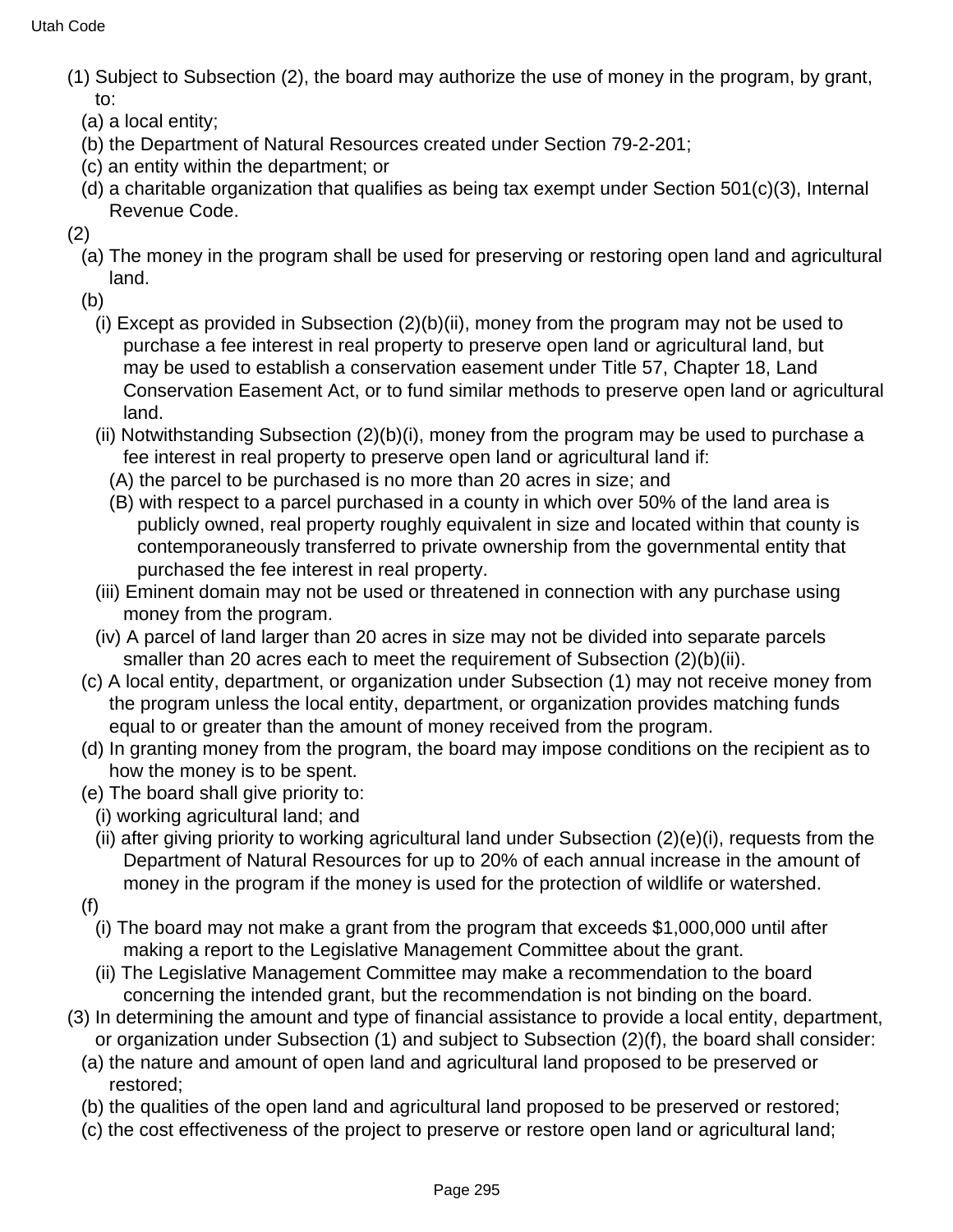- (d) the funds available;
- (e) the number of actual and potential applications for financial assistance and the amount of money sought by those applications;
- (f) the open land preservation plan of the local entity where the project is located and the priority placed on the project by that local entity;
- (g) the effects on housing affordability and diversity; and
- (h) whether the project protects against the loss of private property ownership.
- (4) If a local entity, department, or organization under Subsection (1) seeks money from the program for a project whose purpose is to protect critical watershed, the board shall require that the needs and quality of that project be verified by the state engineer.
- (5) An interest in real property purchased with money from the program shall be held and administered by the state or a local entity.
- (6)
	- (a) The board may not authorize the use of money under this section for a project unless the land use authority for the land in which the project is located consents to the project.
	- (b) To obtain consent to a project, the person who is seeking money from the program shall submit a request for consent to a project with the applicable land use authority. The land use authority may grant or deny consent. If the land use authority does not take action within 60 days from the day on which the request for consent is filed with the land use authority under this Subsection (6), the board shall treat the project as having the consent of the land use authority.
	- (c) An action of a land use authority under this Subsection (6) is not a land use decision subject to:

(i)Title 10, Chapter 9a, Municipal Land Use, Development, and Management Act; or (ii)Title 17, Chapter 27a, County Land Use, Development, and Management Act.

Renumbered and Amended by Chapter 68, 2022 General Session

### **4-46-303 Board to report annually.**

 The board shall submit an annual report to the Infrastructure and General Government and Natural Resources, Agriculture, and Environmental Quality Appropriations Subcommittees:

- (1) specifying the amount of each disbursement from the program;
- (2) identifying the recipient of each disbursement and describing the project for which money was disbursed; and
- (3) detailing the conditions, if any, placed by the board on disbursements from the program.

Renumbered and Amended by Chapter 68, 2022 General Session

## **Part 4 Division of Conservation**

### **4-46-401 Division of Conservation created -- Director.**

(1) Within the department there is created the Division of Conservation.

(2)

(a) The director is the executive and administrative head of the division.